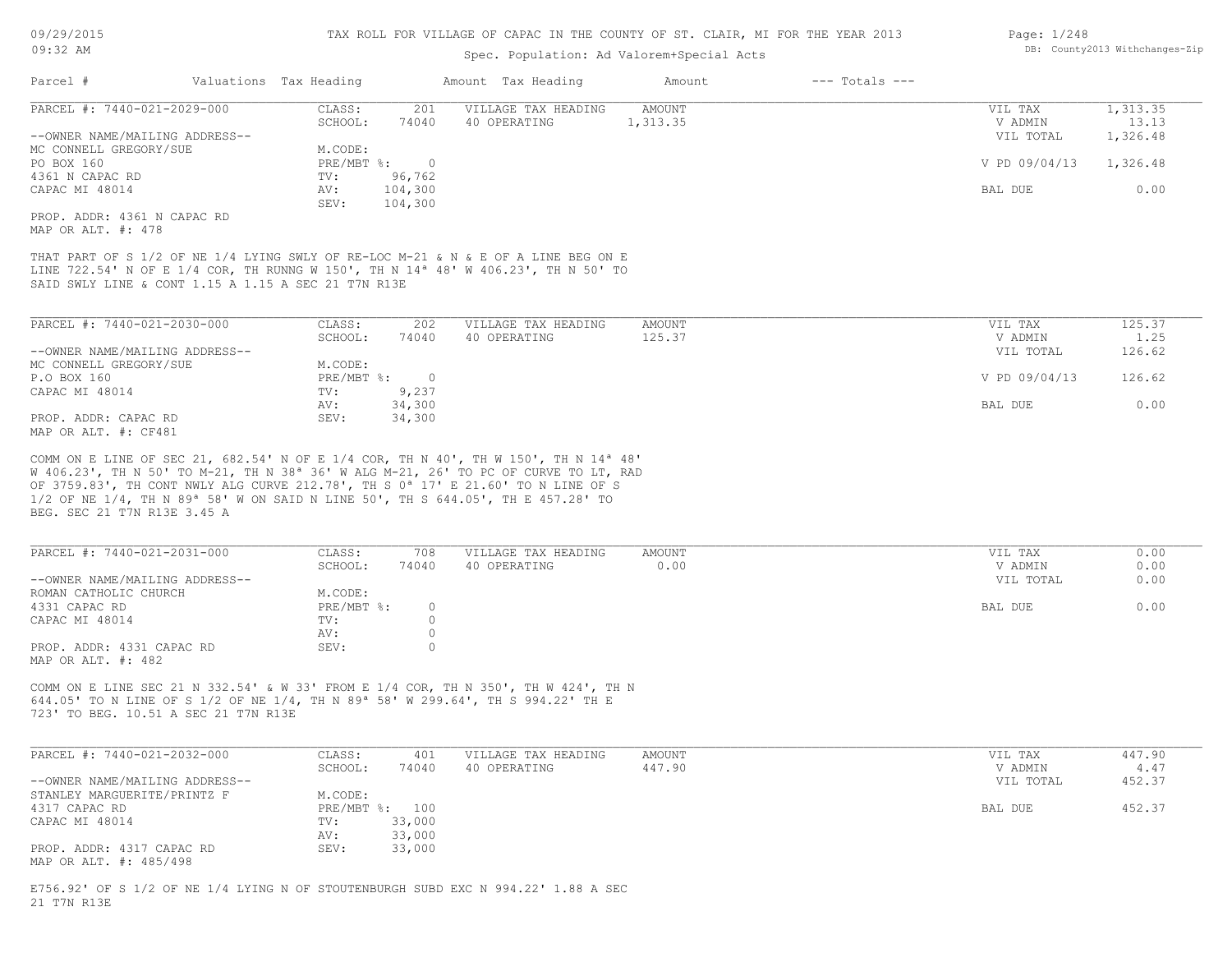# Spec. Population: Ad Valorem+Special Acts

| Parcel #                       | Valuations Tax Heading |                | Amount Tax Heading  | Amount | $---$ Totals $---$ |           |        |
|--------------------------------|------------------------|----------------|---------------------|--------|--------------------|-----------|--------|
| PARCEL #: 7440-021-2033-000    | CLASS:                 | 401            | VILLAGE TAX HEADING | AMOUNT |                    | VIL TAX   | 401.76 |
|                                | SCHOOL:                | 74040          | 40 OPERATING        | 401.76 |                    | V ADMIN   | 4.01   |
| --OWNER NAME/MAILING ADDRESS-- |                        |                |                     |        |                    | VIL TOTAL | 405.77 |
| LUMBARDO ROBERT NEIL JR        | M.CODE:                |                |                     |        |                    |           |        |
| LUMBARDO DESIREE M             |                        | PRE/MBT %: 100 |                     |        |                    | BAL DUE   | 405.77 |
| 4313 STEVENS DRIVE             | TV:                    | 29,600         |                     |        |                    |           |        |
| CAPAC MI 48014                 | AV:                    | 29,600         |                     |        |                    |           |        |
|                                | SEV:                   | 29,600         |                     |        |                    |           |        |
| PROP. ADDR: PARK ST            |                        |                |                     |        |                    |           |        |
| MAP OR ALT. #: 476A            |                        |                |                     |        |                    |           |        |

SECTION 21 T7N R13E 21.06 A S 511' OF E 511' THEREOF & EXC W 234' OF E 1501.92' OF N 418' OF S 568' OF NE 1/4

| PARCEL #: 7440-021-2033-100    | CLASS:     | 701    | VILLAGE TAX HEADING | AMOUNT | VIL TAX   | 0.00 |
|--------------------------------|------------|--------|---------------------|--------|-----------|------|
|                                | SCHOOL:    | 74040  |                     |        | V ADMIN   | 0.00 |
| --OWNER NAME/MAILING ADDRESS-- |            |        |                     |        | VIL TOTAL | 0.00 |
| GREAT LAKES RURAL DEV          | M.CODE:    |        |                     |        |           |      |
| PRIME PROPERTIES               | PRE/MBT %: | $\cap$ |                     |        | BAL DUE   | 0.00 |
| 13862 SIMONE DR                | TV:        |        |                     |        |           |      |
| SHELBY MI 48315                | AV:        |        |                     |        |           |      |
|                                | SEV:       |        |                     |        |           |      |
| PROP. ADDR: 15130 W PARK ST    |            |        |                     |        |           |      |

MAP OR ALT. #: 476C

W234' OF E 1501.92' OF N 418' OF S 568' OF NE 1/4 SECTION 21 T7N R13E 2.25 A

| PARCEL #: 7440-021-2033-500    | CLASS:     | 701   | VILLAGE TAX HEADING | AMOUNT | VIL TAX   | 0.00 |
|--------------------------------|------------|-------|---------------------|--------|-----------|------|
|                                | SCHOOL:    | 74040 |                     |        | V ADMIN   | 0.00 |
| --OWNER NAME/MAILING ADDRESS-- |            |       |                     |        | VIL TOTAL | 0.00 |
| GREAT LAKES RURAL DEV          | M.CODE:    |       |                     |        |           |      |
| PRIME PROPERTIES               | PRE/MBT %: |       |                     |        | BAL DUE   | 0.00 |
| 13862 SIMONE DR                | TV:        |       |                     |        |           |      |
| SHELBY MI 48315                | AV:        |       |                     |        |           |      |
|                                | SEV:       |       |                     |        |           |      |

MAP OR ALT. #: 476B PROP. ADDR: 15122 W PARK ST

W511' OF E 1267.92' OF N 511' OF S 661' OF NE 1/4 6 A SEC 21 T7N R13E

| PARCEL #: 7440-021-2034-000    | CLASS:  | 401            | VILLAGE TAX HEADING | AMOUNT | VIL TAX       | 608.07 |
|--------------------------------|---------|----------------|---------------------|--------|---------------|--------|
|                                | SCHOOL: | 74040          | 40 OPERATING        | 608.07 | V ADMIN       | 6.08   |
| --OWNER NAME/MAILING ADDRESS-- |         |                |                     |        | VIL TOTAL     | 614.15 |
| MASI JOHN/CONSTANCE            | M.CODE: | CBSMT          |                     |        |               |        |
| 4301 STEVENS DR                |         | PRE/MBT %: 100 |                     |        | V PD 07/15/13 | 614.15 |
| CAPAC MI 48014-3044            | TV:     | 44,800         |                     |        |               |        |
|                                | AV:     | 44,800         |                     |        | BAL DUE       | 0.00   |
| PROP. ADDR: 4301 STEVENS DR    | SEV:    | 44,800         |                     |        |               |        |
| MAP OR ALT. #: CF483           |         |                |                     |        |               |        |

W175' OF E 2147' OF S 150' OF NE 1/4 0.60 A SEC 21 T7N R13E

Page: 2/248 DB: County2013 Withchanges-Zip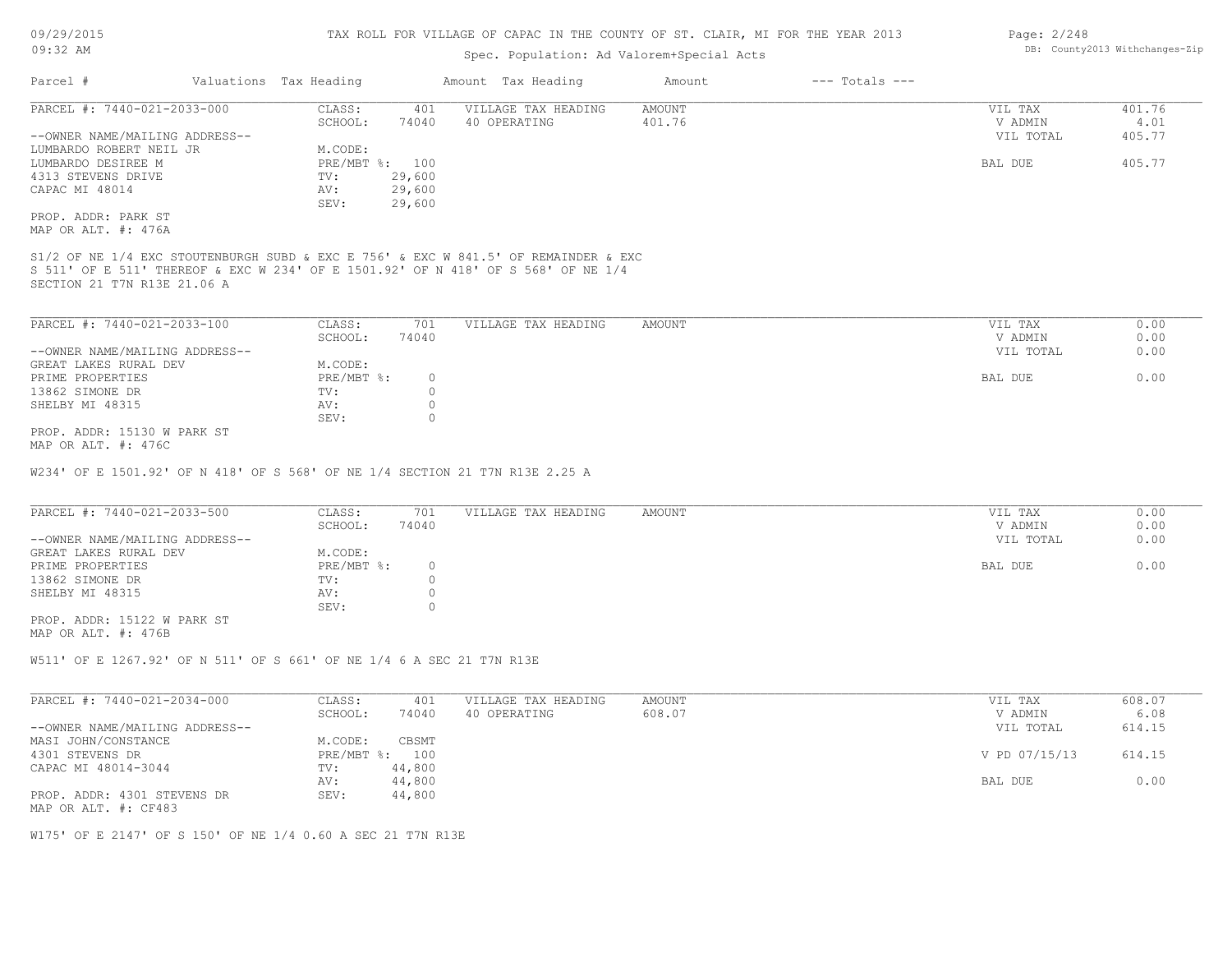### Spec. Population: Ad Valorem+Special Acts

| Page: 3/248 |                                |
|-------------|--------------------------------|
|             | DB: County2013 Withchanges-Zip |

| Parcel #                       | Valuations Tax Heading |        | Amount Tax Heading  | Amount | $---$ Totals $---$ |               |        |
|--------------------------------|------------------------|--------|---------------------|--------|--------------------|---------------|--------|
| PARCEL #: 7440-021-2035-000    | CLASS:                 | 401    | VILLAGE TAX HEADING | AMOUNT |                    | VIL TAX       | 737.05 |
|                                | SCHOOL:                | 74040  | 40 OPERATING        | 737.05 |                    | V ADMIN       | 7.37   |
| --OWNER NAME/MAILING ADDRESS-- |                        |        |                     |        |                    | VIL TOTAL     | 744.42 |
| LUMBARDO ROBERT JR/DESIREE     | M.CODE:                | COREL  |                     |        |                    |               |        |
| 4313 STEVENS DR                | PRE/MBT %: 100         |        |                     |        |                    | V PD 08/26/13 | 744.42 |
| CAPAC MI 48014                 | TV:                    | 54,303 |                     |        |                    |               |        |
|                                | AV:                    | 59,900 |                     |        |                    | BAL DUE       | 0.00   |
| PROP. ADDR: 4313 STEVENS DR    | SEV:                   | 59,900 |                     |        |                    |               |        |
|                                |                        |        |                     |        |                    |               |        |

MAP OR ALT. #: 480

100.24', TH W 137.78' TO BEG. 0.31 A SEC 21 T7N R13E BEG W 206' & N 250' FROM SW COR OF STOUTENBURG SUBD, TH N 100', TH E 131.07', TH S

| PARCEL #: 7440-021-2036-000    | CLASS:     | 703   | VILLAGE TAX HEADING | AMOUNT | VIL TAX   | 0.00 |
|--------------------------------|------------|-------|---------------------|--------|-----------|------|
|                                | SCHOOL:    | 74040 | 40 OPERATING        | 0.00   | V ADMIN   | 0.00 |
| --OWNER NAME/MAILING ADDRESS-- |            |       |                     |        | VIL TOTAL | 0.00 |
| VILLAGE OF CAPAC               | M.CODE:    |       |                     |        |           |      |
| 135 N MAIN ST                  | PRE/MBT %: |       |                     |        | BAL DUE   | 0.00 |
| CAPAC MI 48014-3143            | TV:        |       |                     |        |           |      |
|                                | AV:        |       |                     |        |           |      |
| PROP. ADDR: 15070 PARK ST      | SEV:       |       |                     |        |           |      |
| MAP OR ALT. #: 484             |            |       |                     |        |           |      |

W66' OF E 1972' OF S 150' OF NE 1/4 0.23 A SEC 21 T7N R13E

| PARCEL #: 7440-021-2036-501    | CLASS:     | 402    | VILLAGE TAX HEADING | AMOUNT | VIL TAX   | 237.71 |
|--------------------------------|------------|--------|---------------------|--------|-----------|--------|
|                                | SCHOOL:    | 74040  | 40 OPERATING        | 237.71 | V ADMIN   | 2.37   |
| --OWNER NAME/MAILING ADDRESS-- |            |        |                     |        | VIL TOTAL | 240.08 |
| LUMBARDO ROBERT JR/DESIREE     | M.CODE:    |        |                     |        |           |        |
| 4313 STEVENS DR                | PRE/MBT %: |        |                     |        | BAL DUE   | 240.08 |
| CAPAC MI 48014                 | TV:        | 17,514 |                     |        |           |        |
|                                | AV:        | 26,800 |                     |        |           |        |
| PROP. ADDR: STEVENS DR         | SEV:       | 26,800 |                     |        |           |        |
| MAP OR ALT. #: 479A1           |            |        |                     |        |           |        |

ON 09-21-2005 FROM 27-021-2036-500 58S W 476.18', TH N OD 2M 46S W 899.11', TO BEG SECTION 21 T7N R13E 18.31 A SPLIT 47S E 1172.82', TH N 89D 39M 56S W 167.14', TH S OD 2OM 4S W 24.95', TH N 89D 39M BEG S 0D 2M 46S E 1334.67' FROM N 1/4 COR, TH S 89D 34M 39S E 841.5', TH S 0D 2M

| PARCEL #: 7440-021-2036-510     | CLASS:     | 402    | VILLAGE TAX HEADING | AMOUNT | VIL TAX       | 44.19 |
|---------------------------------|------------|--------|---------------------|--------|---------------|-------|
|                                 | SCHOOL:    | 74040  | 40 OPERATING        | 44.19  | V ADMIN       | 0.44  |
| --OWNER NAME/MAILING ADDRESS--  |            |        |                     |        | VIL TOTAL     | 44.63 |
| VERBRUGGHE STEVEN/SUZANNE ET-AL | M.CODE:    |        |                     |        |               |       |
| 37861 TOWN HALL                 | PRE/MBT %: |        |                     |        | V PD 07/22/13 | 44.63 |
| HARRISON TWP MI 48045           | TV:        | 3,256  |                     |        |               |       |
|                                 | AV:        | 13,700 |                     |        | BAL DUE       | 0.00  |
| PROP. ADDR: PARK ST             | SEV:       | 13,700 |                     |        |               |       |
| MAP OR ALT. #: 479A2            |            |        |                     |        |               |       |

 $27-021-2036-500$ : 4S W 275', TH N 89D SECTION 21 T7N R13E 2.99 A SPLIT ON 9-21-2005 FROM BEG S OD 2M 46S E 2233.78' FROM N 1/4 COR, TH S 89D 39M 58S E 476.18', TH S OD 20M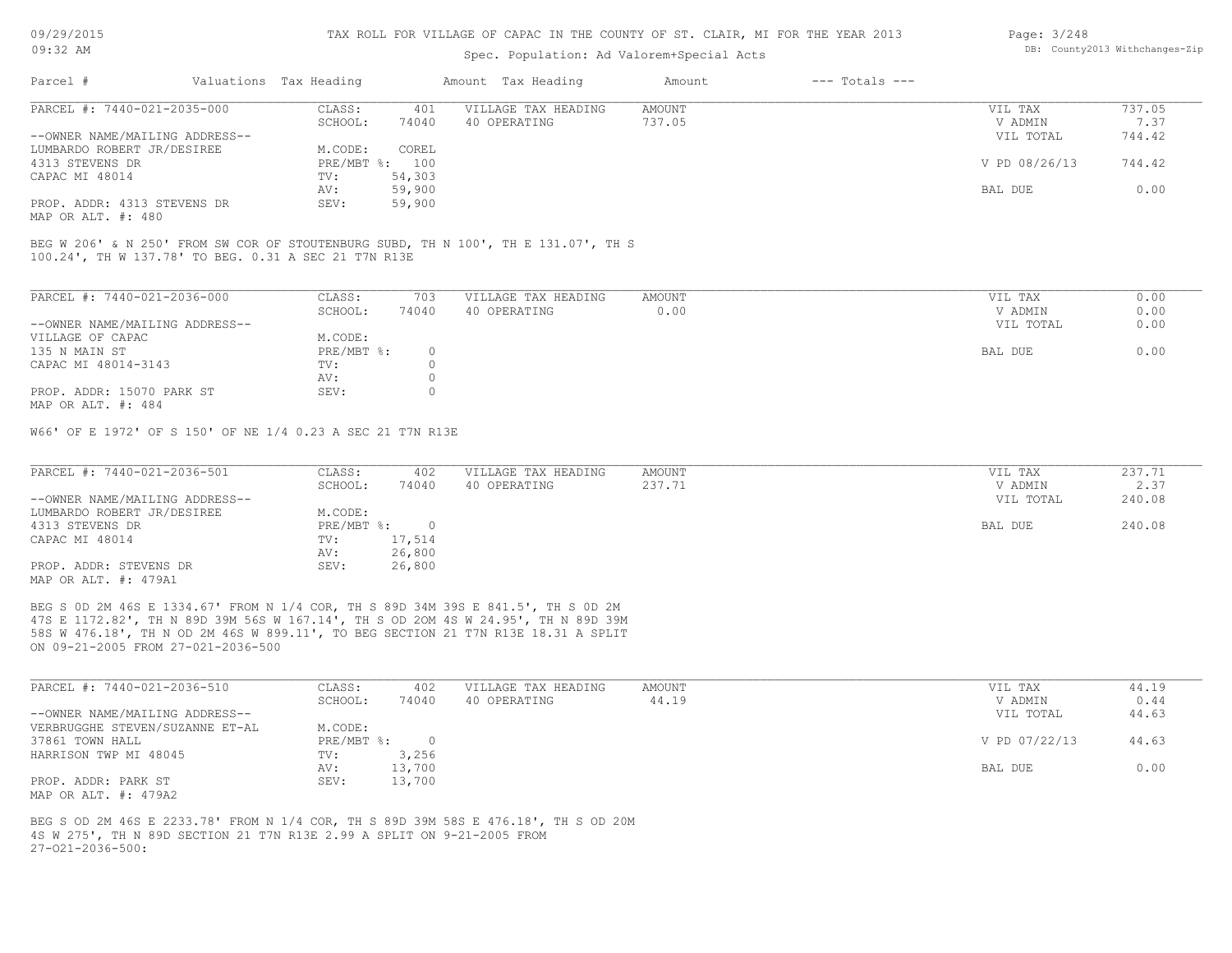### Spec. Population: Ad Valorem+Special Acts

| Page: 4/248 |                                |
|-------------|--------------------------------|
|             | DB: County2013 Withchanges-Zip |

| Parcel #                       | Valuations Tax Heading |        | Amount Tax Heading  | Amount | $---$ Totals $---$ |           |       |
|--------------------------------|------------------------|--------|---------------------|--------|--------------------|-----------|-------|
| PARCEL #: 7440-021-2036-520    | CLASS:                 | 401    | VILLAGE TAX HEADING | AMOUNT |                    | VIL TAX   | 44.19 |
|                                | SCHOOL:                | 74040  | 40 OPERATING        | 44.19  |                    | V ADMIN   | 0.44  |
| --OWNER NAME/MAILING ADDRESS-- |                        |        |                     |        |                    | VIL TOTAL | 44.63 |
| LUMBARDO ROBERT JR/D           | M.CODE:                |        |                     |        |                    |           |       |
| 4313 STEVENS DR                | PRE/MBT %: 100         |        |                     |        |                    | BAL DUE   | 44.63 |
| CAPAC MI 48014                 | TV:                    | 3,256  |                     |        |                    |           |       |
|                                | AV:                    | 18,900 |                     |        |                    |           |       |
| PROP. ADDR: STEVENS DR         | SEV:                   | 18,900 |                     |        |                    |           |       |
| MAP OR ALT. #: 479A3           |                        |        |                     |        |                    |           |       |

SECTION 21 T7N R13E .58 A SPLIT ON 9-21-2005 FROM 27-021-2036-500 TH N OD 20M 4S E 199.95', TH S 89D 39M 56S E 193.34', TH S OD 56M 14S E 200' TO BEG 100.22', TH N 89D 39M 56S W 131.07', TH S 0D 20M 4S W 100', TH N 89D 39M 56S W 60', 39M 56S W 167.14' & N OD 56M 14S W 100.02' FROM N 1/4 COR, TH N 3D 30M 16S W BEG S 0D 2M 46S E 1334.67', S 89D 34M 39S E 841.5', S OD 2M 47S E 1172.82', N 89D

| PARCEL #: 7440-021-2036-525    | CLASS:         | 402   | VILLAGE TAX HEADING | AMOUNT | VIL TAX   | 101.79 |
|--------------------------------|----------------|-------|---------------------|--------|-----------|--------|
|                                | SCHOOL:        | 74040 | 40 OPERATING        | 101.79 | V ADMIN   | 1.01   |
| --OWNER NAME/MAILING ADDRESS-- |                |       |                     |        | VIL TOTAL | 102.80 |
| LUMBARDO ROBERT N              | M.CODE:        |       |                     |        |           |        |
| LUMBARDO DESIREE M             | PRE/MBT %: 100 |       |                     |        | BAL DUE   | 102.80 |
| 4313 STEVENS DR                | TV:            | 7,500 |                     |        |           |        |
| CAPAC MI 48014                 | AV:            | 7,500 |                     |        |           |        |
|                                | SEV:           | 7,500 |                     |        |           |        |
| PROP. ADDR: STEVENS RD         |                |       |                     |        |           |        |
| MAP OR ALT. #: 479B            |                |       |                     |        |           |        |

197.78',TH S'LY 100.02' TO BEG SECTION 21 T7N R13E 0.46 A BEG W 66' & N0ª0'40"E 150' FROM SW COR STOUTENBURG SUBD TH W 200',TH N 100',TH E

| PARCEL #: 7440-021-2037-000    | CLASS:     | 703   | VILLAGE TAX HEADING | AMOUNT | VIL TAX   | 0.00 |
|--------------------------------|------------|-------|---------------------|--------|-----------|------|
|                                | SCHOOL:    | 74040 | 40 OPERATING        | 0.00   | V ADMIN   | 0.00 |
| --OWNER NAME/MAILING ADDRESS-- |            |       |                     |        | VIL TOTAL | 0.00 |
| VILLAGE OF CAPAC               | M.CODE:    |       |                     |        |           |      |
| 135 N MAIN ST                  | PRE/MBT %: |       |                     |        | BAL DUE   | 0.00 |
| CAPAC MI 48014-3143            | TV:        |       |                     |        |           |      |
|                                | AV:        |       |                     |        |           |      |
| PROP. ADDR: PARK ST            | SEV:       |       |                     |        |           |      |
| MAP OR ALT. #: 477             |            |       |                     |        |           |      |

S150' OF S 1/2 OF NE 1/4 EXC E 2147' 1.60 A SEC 21 T7N R13E

| PARCEL #: 7440-027-2005-000    | CLASS:     | 703   | VILLAGE TAX HEADING | AMOUNT | VIL TAX   | 0.00 |
|--------------------------------|------------|-------|---------------------|--------|-----------|------|
|                                | SCHOOL:    | 74040 | 40 OPERATING        | 0.00   | V ADMIN   | 0.00 |
| --OWNER NAME/MAILING ADDRESS-- |            |       |                     |        | VIL TOTAL | 0.00 |
| VILLAGE OF CAPAC               | M.CODE:    |       |                     |        |           |      |
| 131 N MAIN ST                  | PRE/MBT %: |       |                     |        | BAL DUE   | 0.00 |
| CAPAC MI 48014                 | TV:        |       |                     |        |           |      |
|                                | AV:        |       |                     |        |           |      |
| PROP. ADDR: E HILL STREET      | SEV:       |       |                     |        |           |      |
| MAP OR ALT. #: CF600           |            |       |                     |        |           |      |

 $\mathcal{L}_\mathcal{L} = \mathcal{L}_\mathcal{L} = \mathcal{L}_\mathcal{L} = \mathcal{L}_\mathcal{L} = \mathcal{L}_\mathcal{L} = \mathcal{L}_\mathcal{L} = \mathcal{L}_\mathcal{L} = \mathcal{L}_\mathcal{L} = \mathcal{L}_\mathcal{L} = \mathcal{L}_\mathcal{L} = \mathcal{L}_\mathcal{L} = \mathcal{L}_\mathcal{L} = \mathcal{L}_\mathcal{L} = \mathcal{L}_\mathcal{L} = \mathcal{L}_\mathcal{L} = \mathcal{L}_\mathcal{L} = \mathcal{L}_\mathcal{L}$ 

E1/2 OF NE 1/4 LYING S OF GTRR R/W & NE 1/4 OF SE 1/4 SECTION 27 T7N R13E 64.38 A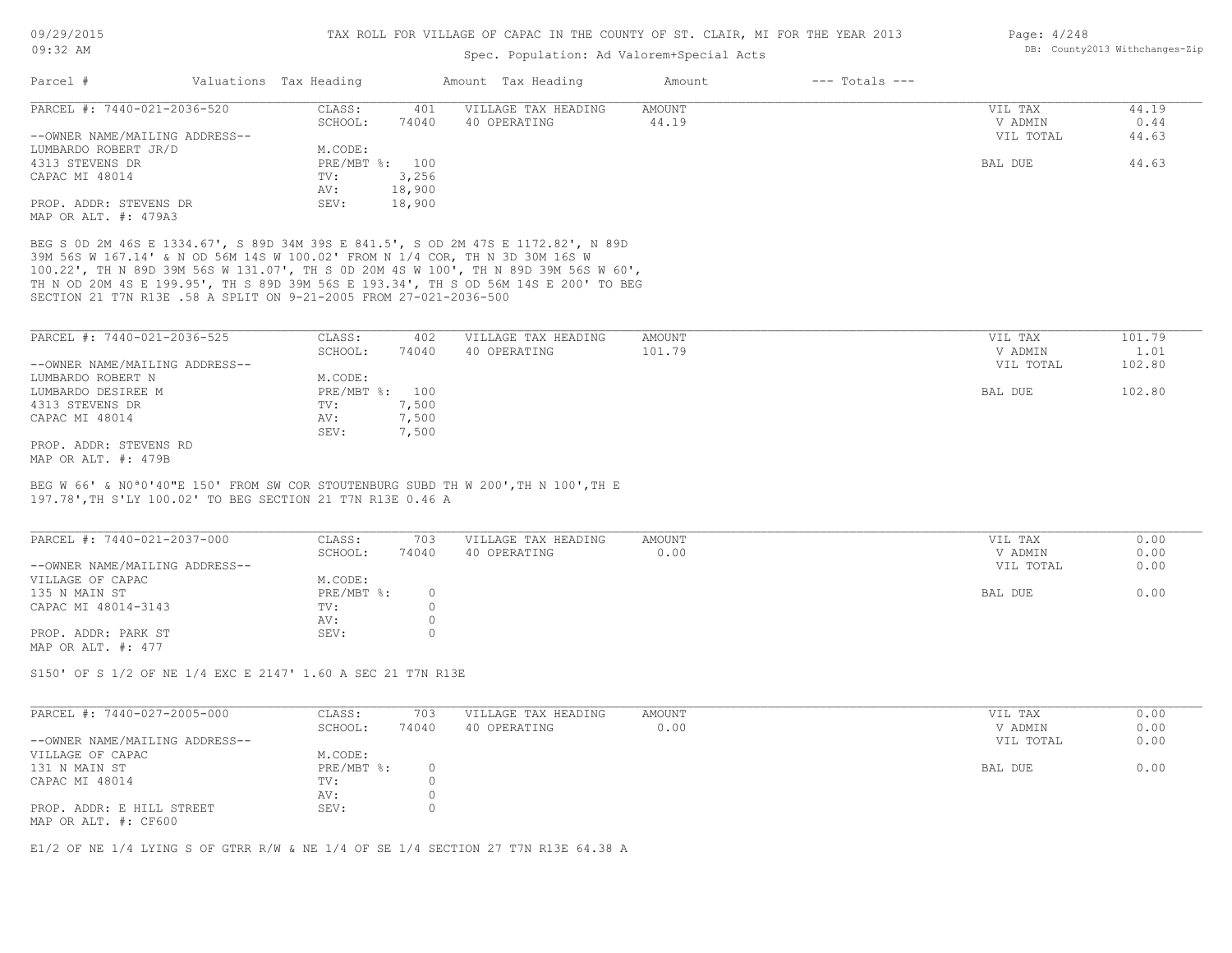### TAX ROLL FOR VILLAGE OF CAPAC IN THE COUNTY OF ST. CLAIR, MI FOR THE YEAR 2013

# Spec. Population: Ad Valorem+Special Acts

| Page: 5/248 |                                |
|-------------|--------------------------------|
|             | DB: County2013 Withchanges-Zip |

| Parcel #                       | Valuations Tax Heading |       | Amount Tax Heading  | Amount | $---$ Totals $---$ |           |      |
|--------------------------------|------------------------|-------|---------------------|--------|--------------------|-----------|------|
| PARCEL #: 7440-027-3005-000    | CLASS:                 | 703   | VILLAGE TAX HEADING | AMOUNT |                    | VIL TAX   | 0.00 |
|                                | SCHOOL:                | 74040 | 40 OPERATING        | 0.00   |                    | V ADMIN   | 0.00 |
| --OWNER NAME/MAILING ADDRESS-- |                        |       |                     |        |                    | VIL TOTAL | 0.00 |
| VILLAGE OF CAPAC               | M.CODE:                |       |                     |        |                    |           |      |
| 131 N MAIN                     | PRE/MBT %:             |       |                     |        |                    | BAL DUE   | 0.00 |
| CAPAC MI 48014                 | TV:                    |       |                     |        |                    |           |      |
|                                | AV:                    |       |                     |        |                    |           |      |
| PROP. ADDR: DONALD RD          | SEV:                   |       |                     |        |                    |           |      |
|                                |                        |       |                     |        |                    |           |      |

MAP OR ALT. #: F00310

T7N R13E 2.74 A W66' OF SE 1/4 EXC THAT PART N OF S LINE OF N 25.22 A OF W 1/2 OF SE 1/4 SECTION 27

| PARCEL #: 7440-027-3006-000    | CLASS:       | 703      | VILLAGE TAX HEADING | AMOUNT | VIL TAX   | 0.00 |
|--------------------------------|--------------|----------|---------------------|--------|-----------|------|
|                                | SCHOOL:      | 74040    | 40 OPERATING        | 0.00   | V ADMIN   | 0.00 |
| --OWNER NAME/MAILING ADDRESS-- |              |          |                     |        | VIL TOTAL | 0.00 |
| VILLAGE OF CAPAC               | M.CODE:      |          |                     |        |           |      |
| 131 N MAIN ST                  | $PRE/MBT$ %: | $\Omega$ |                     |        | BAL DUE   | 0.00 |
| CAPAC MI 48014                 | TV:          |          |                     |        |           |      |
|                                | AV:          |          |                     |        |           |      |
| PROP. ADDR: E HILL STREET      | SEV:         |          |                     |        |           |      |
| MAP OR ALT. #: CF503/599       |              |          |                     |        |           |      |

SECTION 27 T7N R13E 57.26 A THAT PART OF SW 1/4 OF NE 1/4 LYING S OF GTRR R/W & N 25.22 A OF NW 1/4 OF SE 1/4

| PARCEL #: 7440-027-4001-000    | CLASS:  | 401            | VILLAGE TAX HEADING | AMOUNT | VIL TAX       | 462.83 |
|--------------------------------|---------|----------------|---------------------|--------|---------------|--------|
|                                | SCHOOL: | 74040          | 40 OPERATING        | 462.83 | V ADMIN       | 4.62   |
| --OWNER NAME/MAILING ADDRESS-- |         |                |                     |        | VIL TOTAL     | 467.45 |
| LAFFERTY TIMOTHY D/LOLA T      | M.CODE: | COREL          |                     |        |               |        |
| 608 CAPAC RD                   |         | PRE/MBT %: 100 |                     |        | V PD 08/26/13 | 467.45 |
| CAPAC MI 48014                 | TV:     | 34,100         |                     |        |               |        |
|                                | AV:     | 34,100         |                     |        | BAL DUE       | 0.00   |
| PROP. ADDR: 608 CAPAC RD       | SEV:    | 34,100         |                     |        |               |        |
| MAP OR ALT. #: CF604/620       |         |                |                     |        |               |        |

THE N 109 FT OF THE W 384 FT OF THE SW 1/4 .96 A SEC 27 T7N R13E

| PARCEL #: 7440-027-4002-001                             | CLASS:     | 101    | VILLAGE TAX HEADING | AMOUNT | 653.44<br>VIL TAX   |
|---------------------------------------------------------|------------|--------|---------------------|--------|---------------------|
|                                                         | SCHOOL:    | 74040  | 40 OPERATING        | 653.44 | 6.53<br>V ADMIN     |
| --OWNER NAME/MAILING ADDRESS--                          |            |        |                     |        | 659.97<br>VIL TOTAL |
| SHULL BRIAN GRIFFITH BRENDA SHULL R                     | M.CODE:    |        |                     |        |                     |
| 3520 CAPAC RD                                           | PRE/MBT %: | 100    |                     |        | 659.97<br>BAL DUE   |
| CAPAC MI 48014-3700                                     | TV:        | 48,143 |                     |        |                     |
|                                                         | AV:        | 78,700 |                     |        |                     |
| PROP. ADDR: 3520 S CAPAC RD<br>MAP OR ALT. #: CF602/603 | SEV:       | 78,700 |                     |        |                     |

6M 22S W 1127.17', TH N 89D 52M 10S W 1312.78' TO BEG SECTION 27 T7N R13E 34A BEG AT SW SEC COR, TH N 0D 0M 38S W 1127.17', TH S 89D 52M 10S E 1315.08', TH S 0D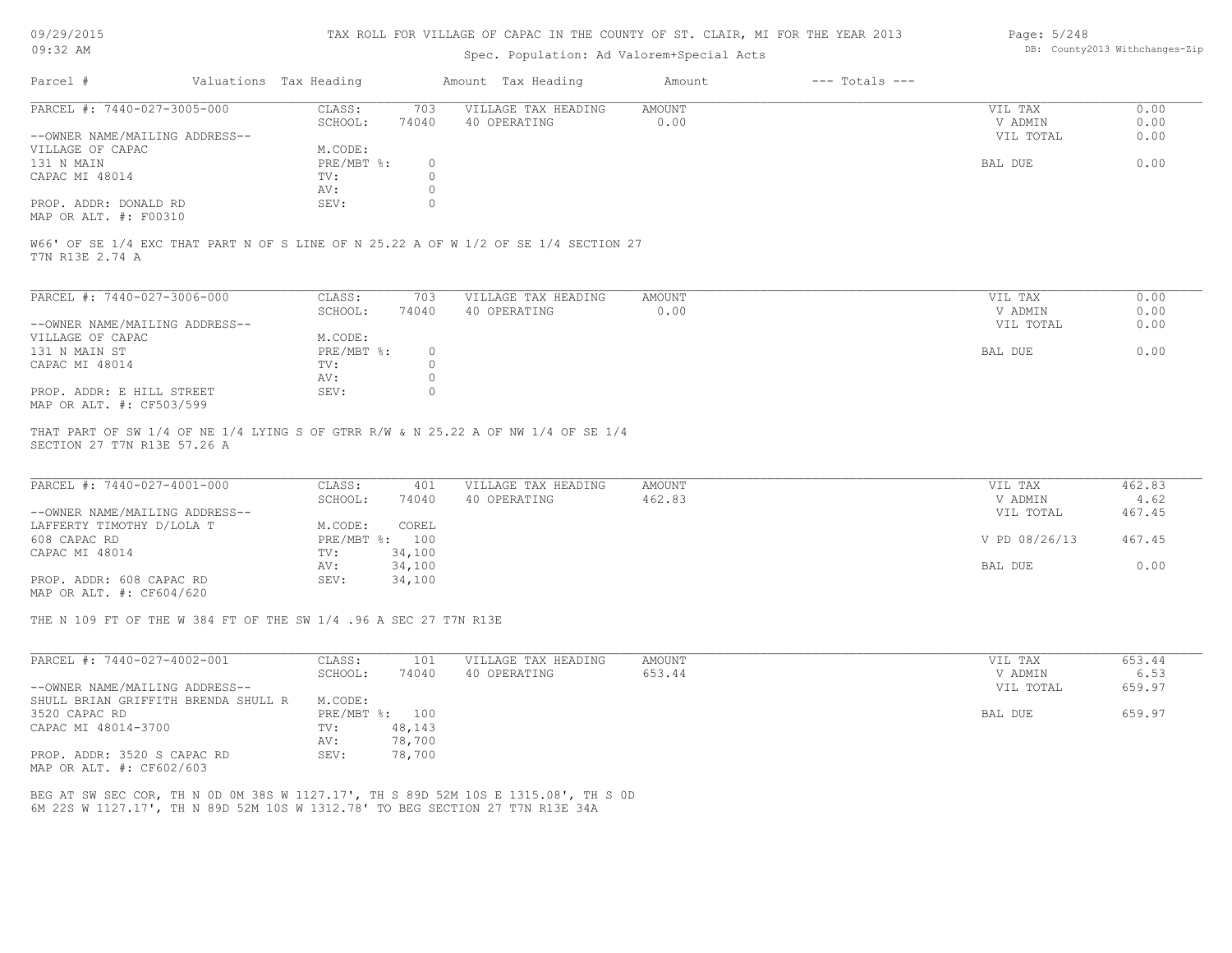# Spec. Population: Ad Valorem+Special Acts

| Page: 6/248 |                                |
|-------------|--------------------------------|
|             | DB: County2013 Withchanges-Zip |

| Parcel #                                                                                                                                                                                                                                             | Valuations Tax Heading         | Amount Tax Heading         | Amount        | $---$ Totals $---$ |               |                |
|------------------------------------------------------------------------------------------------------------------------------------------------------------------------------------------------------------------------------------------------------|--------------------------------|----------------------------|---------------|--------------------|---------------|----------------|
| PARCEL #: 7440-027-4002-010                                                                                                                                                                                                                          | CLASS:                         | VILLAGE TAX HEADING<br>102 | <b>AMOUNT</b> |                    | VIL TAX       | 767.20         |
|                                                                                                                                                                                                                                                      | 74040<br>SCHOOL:               | 40 OPERATING               | 767.20        |                    | V ADMIN       | 7.67<br>774.87 |
| --OWNER NAME/MAILING ADDRESS--<br>SHULL WILLIAM                                                                                                                                                                                                      | M.CODE:                        |                            |               |                    | VIL TOTAL     |                |
| P.O.BOX 691                                                                                                                                                                                                                                          | PRE/MBT %: 100                 |                            |               |                    | BAL DUE       | 774.87         |
| CAPAC MI 48014                                                                                                                                                                                                                                       | 56,524<br>TV:                  |                            |               |                    |               |                |
|                                                                                                                                                                                                                                                      | 59,800<br>AV:                  |                            |               |                    |               |                |
| PROP. ADDR: S CAPAC RD                                                                                                                                                                                                                               | SEV:<br>59,800                 |                            |               |                    |               |                |
| MAP OR ALT. #:                                                                                                                                                                                                                                       |                                |                            |               |                    |               |                |
| BEG N OD OM 38S W 1127.17', FROM SW SEC COR, TH N OD OM 38S W 1415.14', TH S 89D<br>50M 15S E 384', TH N OD OM 38S W 109', TH S 89D 50M 15S E 934.18', TH S OD 6M 22S W<br>1523.41', TH N 89D 52M 10S W 1315.08', TO BEG SECTION 27 T7N R13E 45.10AC |                                |                            |               |                    |               |                |
| PARCEL #: 7440-027-4003-000                                                                                                                                                                                                                          | CLASS:                         | 202<br>VILLAGE TAX HEADING | AMOUNT        |                    | VIL TAX       | 1,520.17       |
|                                                                                                                                                                                                                                                      | SCHOOL:<br>74040               | 40 OPERATING               | 1,520.17      |                    | V ADMIN       | 15.20          |
| --OWNER NAME/MAILING ADDRESS--                                                                                                                                                                                                                       |                                |                            |               |                    | VIL TOTAL     | 1,535.37       |
| SR HUNTER'S CROSSING LLC                                                                                                                                                                                                                             | M.CODE:                        |                            |               |                    |               |                |
| 27777 FRANKLIN RD STE 200                                                                                                                                                                                                                            | $PRE/MBT$ %:<br>$\overline{0}$ |                            |               |                    | V PD 09/16/13 | 1,535.37       |
| SOUTHFIELD MI 48034                                                                                                                                                                                                                                  | 112,000<br>TV:                 |                            |               |                    |               |                |
|                                                                                                                                                                                                                                                      | 112,000<br>AV:                 |                            |               |                    | BAL DUE       | 0.00           |
| PROP. ADDR: CHRISTOPHER STONE DRIVE                                                                                                                                                                                                                  | 112,000<br>SEV:                |                            |               |                    |               |                |
| MAP OR ALT. #: CF601                                                                                                                                                                                                                                 |                                |                            |               |                    |               |                |
|                                                                                                                                                                                                                                                      |                                |                            |               |                    |               |                |
| NE 1/4 OF SW 1/4 40 A SEC 27 T7N R13E                                                                                                                                                                                                                |                                |                            |               |                    |               |                |

| PARCEL #: 7440-033-2002-250    | CLASS:       | 202      | VILLAGE TAX HEADING | AMOUNT | VIL TAX       | 183.39 |
|--------------------------------|--------------|----------|---------------------|--------|---------------|--------|
|                                | SCHOOL:      | 74040    | 40 OPERATING        | 183.39 | V ADMIN       | 1.83   |
| --OWNER NAME/MAILING ADDRESS-- |              |          |                     |        | VIL TOTAL     | 185.22 |
| CSB BANK                       | M.CODE:      |          |                     |        |               |        |
| 206 NORTH MAIN ST              | $PRE/MBT$ %: | $\Omega$ |                     |        | V PD 07/25/13 | 185.22 |
| CAPAC MI 48014                 | TV:          | 13,512   |                     |        |               |        |
|                                | AV:          | 33,700   |                     |        | BAL DUE       | 0.00   |
| PROP. ADDR: S CAPAC RD         | SEV:         | 33,700   |                     |        |               |        |
| $\frac{1}{2}$                  |              |          |                     |        |               |        |

MAP OR ALT. #: 382B1

N900' OF E 600' OF NE 1/4 EXC S 308' OF E 290' SEC 33 T7N R16E 10.35 A

| PARCEL #: 7440-033-2002-350    | CLASS:     | 201     | VILLAGE TAX HEADING | AMOUNT   | VIL TAX       | 2,597.87 |
|--------------------------------|------------|---------|---------------------|----------|---------------|----------|
|                                | SCHOOL:    | 74040   | 40 OPERATING        | 2,597.87 | V ADMIN       | 25.97    |
| --OWNER NAME/MAILING ADDRESS-- |            |         |                     |          | VIL TOTAL     | 2,623.84 |
| CSB BANK                       | M.CODE:    |         |                     |          |               |          |
| 206 NORTH MAIN ST              | PRE/MBT %: | $\Box$  |                     |          | V PD 07/25/13 | 2,623.84 |
| CAPAC MI 48014                 | TV:        | 191,400 |                     |          |               |          |
|                                | AV:        | 191,400 |                     |          | BAL DUE       | 0.00     |
| PROP. ADDR: 3433 S CAPAC RD    | SEV:       | 191,400 |                     |          |               |          |
| MAP OR ALT. #: 382B2           |            |         |                     |          |               |          |

S308' OF N 900' OF E 290' OF NE 1/4 SEC 33 T7N R13E 2.05 A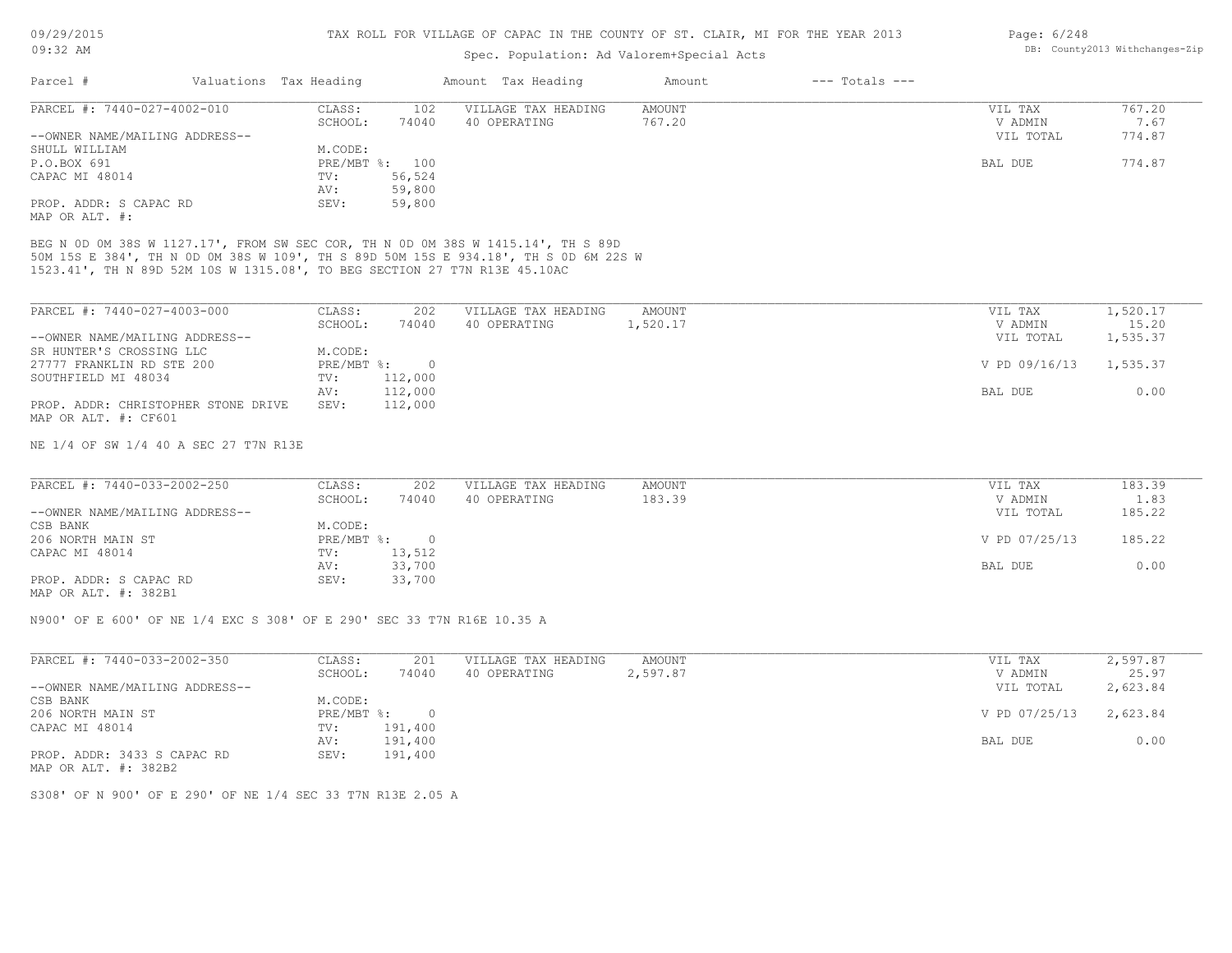### TAX ROLL FOR VILLAGE OF CAPAC IN THE COUNTY OF ST. CLAIR, MI FOR THE YEAR 2013

# Spec. Population: Ad Valorem+Special Acts

| Page: 7/248 |                                |
|-------------|--------------------------------|
|             | DB: County2013 Withchanges-Zip |

| Parcel #                       | Valuations Tax Heading |                | Amount Tax Heading  | Amount | $---$ Totals $---$ |               |        |
|--------------------------------|------------------------|----------------|---------------------|--------|--------------------|---------------|--------|
| PARCEL #: 7440-033-2002-400    | CLASS:                 | 102            | VILLAGE TAX HEADING | AMOUNT |                    | VIL TAX       | 890.68 |
|                                | SCHOOL:                | 74040          | 40 OPERATING        | 890.68 |                    | V ADMIN       | 8.90   |
| --OWNER NAME/MAILING ADDRESS-- |                        |                |                     |        |                    | VIL TOTAL     | 899.58 |
| DEILLA LLC                     | M.CODE:                |                |                     |        |                    |               |        |
| 11282 BRANDON RD               |                        | PRE/MBT %: 100 |                     |        |                    | V PD 09/06/13 | 899.58 |
| EMMETT MI 48022-4404           | TV:                    | 65,622         |                     |        |                    |               |        |
|                                | AV:                    | 74,700         |                     |        |                    | BAL DUE       | 0.00   |
| PROP. ADDR: CAPAC RD           | SEV:                   | 74,700         |                     |        |                    |               |        |
| MAP OR ALT. #: 382C            |                        |                |                     |        |                    |               |        |

SECTION 33 T7N R13E 57. 6 A

| PARCEL #: 7440-033-2003-000    | CLASS:       | 102    | VILLAGE TAX HEADING | AMOUNT | VIL TAX       | 374.00 |
|--------------------------------|--------------|--------|---------------------|--------|---------------|--------|
|                                | SCHOOL:      | 74040  | 40 OPERATING        | 374.00 | V ADMIN       | 3.74   |
| --OWNER NAME/MAILING ADDRESS-- |              |        |                     |        | VIL TOTAL     | 377.74 |
| TOSCH RONALD                   | M.CODE:      |        |                     |        |               |        |
| 13833 FOLEY RD.                | $PRE/MBT$ %: | 100    |                     |        | V PD 09/06/13 | 377.74 |
| CAPAC MI 48014                 | TV:          | 27,555 |                     |        |               |        |
|                                | AV:          | 51,900 |                     |        | BAL DUE       | 0.00   |
| PROP. ADDR: CAPAC RD           | SEV:         | 51,900 |                     |        |               |        |
| MAP OR ALT. #: 384             |              |        |                     |        |               |        |

T7N R13E N45 A OF THE S 1/2 OF NE 1/4 EXC THE N 10 A OF THE SE 1/4 OF THE NE 1/4 35 A SEC 33

| PARCEL #: 7440-033-3003-000    | CLASS:     | 201     | VILLAGE TAX HEADING | AMOUNT   | VIL TAX       | 1,422.45 |
|--------------------------------|------------|---------|---------------------|----------|---------------|----------|
|                                | SCHOOL:    | 74040   | 40 OPERATING        | 1,422.45 | V ADMIN       | 14.22    |
| --OWNER NAME/MAILING ADDRESS-- |            |         |                     |          | VIL TOTAL     | 1,436.67 |
| ZRC HOLDINGS, LLC              | M.CODE:    |         |                     |          |               |          |
| 924 N. BLOCKS CORNER RD        | PRE/MBT %: |         |                     |          | V PD 08/16/13 | 1,436.67 |
| IMLAY CITY MI 48444            | TV:        | 104,800 |                     |          |               |          |
|                                | AV:        | 104,800 |                     |          | BAL DUE       | 0.00     |
| PROP. ADDR: 3191 S CAPAC RD    | SEV:       | 104,800 |                     |          |               |          |
| MAP OR ALT. #: 391D            |            |         |                     |          |               |          |

S440' OF N 660' OF N 1/2 OF SE 1/4 EXC M21 R/W SEC 33 T7N R13E 25.39 A

| PARCEL #: 7440-034-1001-001    | CLASS:     | 001   | VILLAGE TAX HEADING | AMOUNT | 0.00<br>VIL TAX   |
|--------------------------------|------------|-------|---------------------|--------|-------------------|
|                                | SCHOOL:    | 74040 | 40 OPERATING        | 0.00   | 0.00<br>V ADMIN   |
| --OWNER NAME/MAILING ADDRESS-- |            |       |                     |        | 0.00<br>VIL TOTAL |
| TOSCH RONALD                   | M.CODE:    |       |                     |        |                   |
| TOSCH KIM                      | PRE/MBT %: | 100   |                     |        | 0.00<br>BAL DUE   |
| 13833 FOLEY RD                 | TV:        |       |                     |        |                   |
| CAPAC MI 48014                 | AV:        |       |                     |        |                   |
|                                | SEV:       |       |                     |        |                   |
| PROP. ADDR: CAPAC RD           |            |       |                     |        |                   |

MAP OR ALT. #: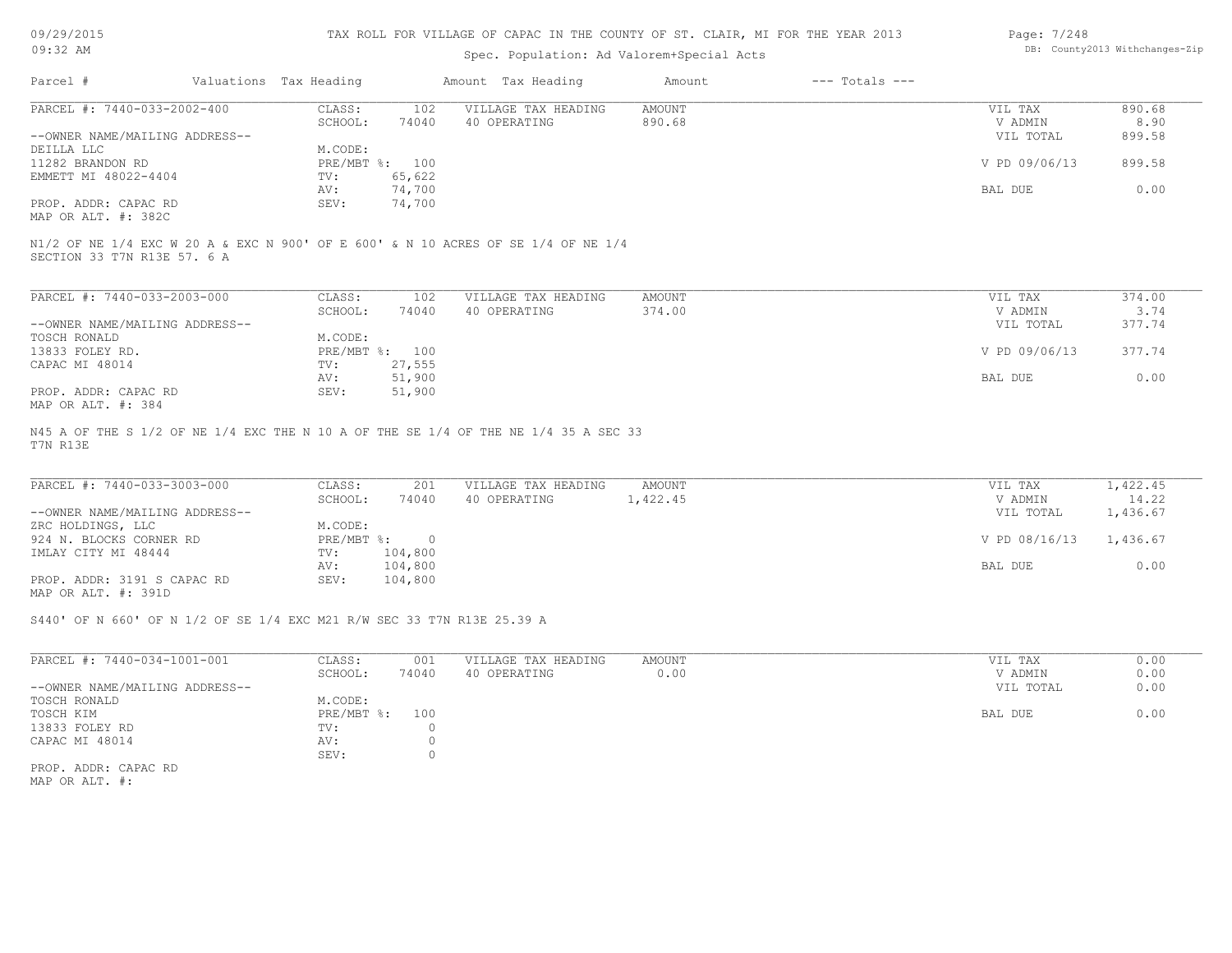### Spec. Population: Ad Valorem+Special Acts

| PARCEL #: 7440-034-1001-002                                                                                                                                                                                            | 301<br>CLASS:           | VILLAGE TAX HEADING | AMOUNT   | VIL TAX        | 2,741.74 |
|------------------------------------------------------------------------------------------------------------------------------------------------------------------------------------------------------------------------|-------------------------|---------------------|----------|----------------|----------|
|                                                                                                                                                                                                                        | 74040<br>SCHOOL:        | 40 OPERATING        | 2,741.74 | V ADMIN        | 27.41    |
| --OWNER NAME/MAILING ADDRESS--                                                                                                                                                                                         |                         |                     |          | VIL TOTAL      | 2,769.15 |
| KEIHIN MICHIGAN MANUFACTURING, INC                                                                                                                                                                                     | M.CODE:                 |                     |          |                |          |
| 14898 KOEHN RD.                                                                                                                                                                                                        | $PRE/MBT$ %:<br>$\circ$ |                     |          | V PD 08/16/13  | 2,769.15 |
| CAPAC MI 48014                                                                                                                                                                                                         | 202,000<br>TV:          |                     |          |                |          |
|                                                                                                                                                                                                                        | 202,000<br>AV:          |                     |          | <b>BAL DUE</b> | 0.00     |
| PROP. ADDR: 14898 KOEHN RD<br>MAP OR ALT. #:                                                                                                                                                                           | 202,000<br>SEV:         |                     |          |                |          |
| BEG N 2D 33M 56S W 343' FROM W 1/4 COR, TH N 2D 33M 56S W 651.91; TH N 88D 21M 52S                                                                                                                                     |                         |                     |          |                |          |
| E 1314.31; TH S 2D 36M 55S E 994.04; TH S 88D 19M 34S W 882.11; TH N 2D 33M 56S W                                                                                                                                      |                         |                     |          |                |          |
| 343.04; TH S 88D 19M 14S W 433.05' TO BEG SECTION 34 T7N R13E 26.602A SPLIT ON                                                                                                                                         |                         |                     |          |                |          |
| 05/16/2007 FROM 27-034-1001-001;                                                                                                                                                                                       |                         |                     |          |                |          |
|                                                                                                                                                                                                                        |                         |                     |          |                |          |
| PARCEL #: 7440-034-1001-010                                                                                                                                                                                            | CLASS:<br>402           | VILLAGE TAX HEADING | AMOUNT   | VIL TAX        | 139.80   |
|                                                                                                                                                                                                                        | SCHOOL:<br>74040        | 40 OPERATING        | 139.80   | V ADMIN        | 1.39     |
| --OWNER NAME/MAILING ADDRESS--                                                                                                                                                                                         |                         |                     |          | VIL TOTAL      | 141.19   |
| TOSCH RONALD                                                                                                                                                                                                           | M.CODE:                 |                     |          |                |          |
| TOSCH KIM                                                                                                                                                                                                              | PRE/MBT %: 100          |                     |          | V PD 09/06/13  | 141.19   |
| 13833 FOLEY RD                                                                                                                                                                                                         | 10,300<br>$\text{TV}$ : |                     |          |                |          |
| CAPAC MI 48014                                                                                                                                                                                                         | 10,300<br>AV:           |                     |          | <b>BAL DUE</b> | 0.00     |
|                                                                                                                                                                                                                        | 10,300<br>SEV:          |                     |          |                |          |
|                                                                                                                                                                                                                        |                         |                     |          |                |          |
|                                                                                                                                                                                                                        |                         |                     |          |                |          |
|                                                                                                                                                                                                                        |                         |                     |          |                |          |
|                                                                                                                                                                                                                        |                         |                     |          |                |          |
| PROP. ADDR: 3326 S CAPAC RD<br>MAP OR ALT. #:<br>BEG N 2D 33M 56S W 1572.99' FROM W 1/4 COR, TH N 2D 33M 56S W 195', TH N 88D 21M<br>52S E 283', TH S 2D 33M 56S E 195', TH S 88D 21M 52S W 283' TO BEG SECTION 34 T7N |                         |                     |          |                |          |
| R13E 1.26AC. SPLIT ON 01/18/2007 FROM 27-034-1001-000                                                                                                                                                                  |                         |                     |          |                |          |
|                                                                                                                                                                                                                        |                         |                     |          |                |          |
|                                                                                                                                                                                                                        | $\overline{100}$        |                     |          |                |          |

| PARCEL #: 7440-034-1001-020    | CLASS:       | 102    | VILLAGE TAX HEADING | AMOUNT | VIL TAX       | 361.05 |
|--------------------------------|--------------|--------|---------------------|--------|---------------|--------|
|                                | SCHOOL:      | 74040  | 40 OPERATING        | 361.05 | V ADMIN       | 3.61   |
| --OWNER NAME/MAILING ADDRESS-- |              |        |                     |        | VIL TOTAL     | 364.66 |
| TOSCH, RONALD/KIM              | M.CODE:      |        |                     |        |               |        |
| 13833 FOLEY RD                 | $PRE/MBT$ %: | 100    |                     |        | V PD 09/06/13 | 364.66 |
| CAPAC MI 48014                 | TV:          | 26,601 |                     |        |               |        |
|                                | AV:          | 56,800 |                     |        | BAL DUE       | 0.00   |
| PROP. ADDR: S CAPAC RD         | SEV:         | 56,800 |                     |        |               |        |
| MAP OR ALT. #: 621/640A        |              |        |                     |        |               |        |

BEG N 2D 33M 56S W 994.91 & N 88D 21M 52S E 531.17 FROM W 1/4 COR, TH N 2D 33M 56S

FROM 27-034-1001-001 S 88D 21M 52S W 783.14' TO BEG SECTION 34 T7N R13E 41.688AC. SPLIT ON 05/16/2007 TH N 2D 33M 56S W 885.71; TH N 88D 24M 32S E 1312.89; TH S 2D 36M 55S E 1657.8; TH W 578.08; TH S 88D 21M 52S W 248.17; TH N 2D 33M 56S W 195; TH S 88D 21M 52S W 283; Page: 8/248 DB: County2013 Withchanges-Zip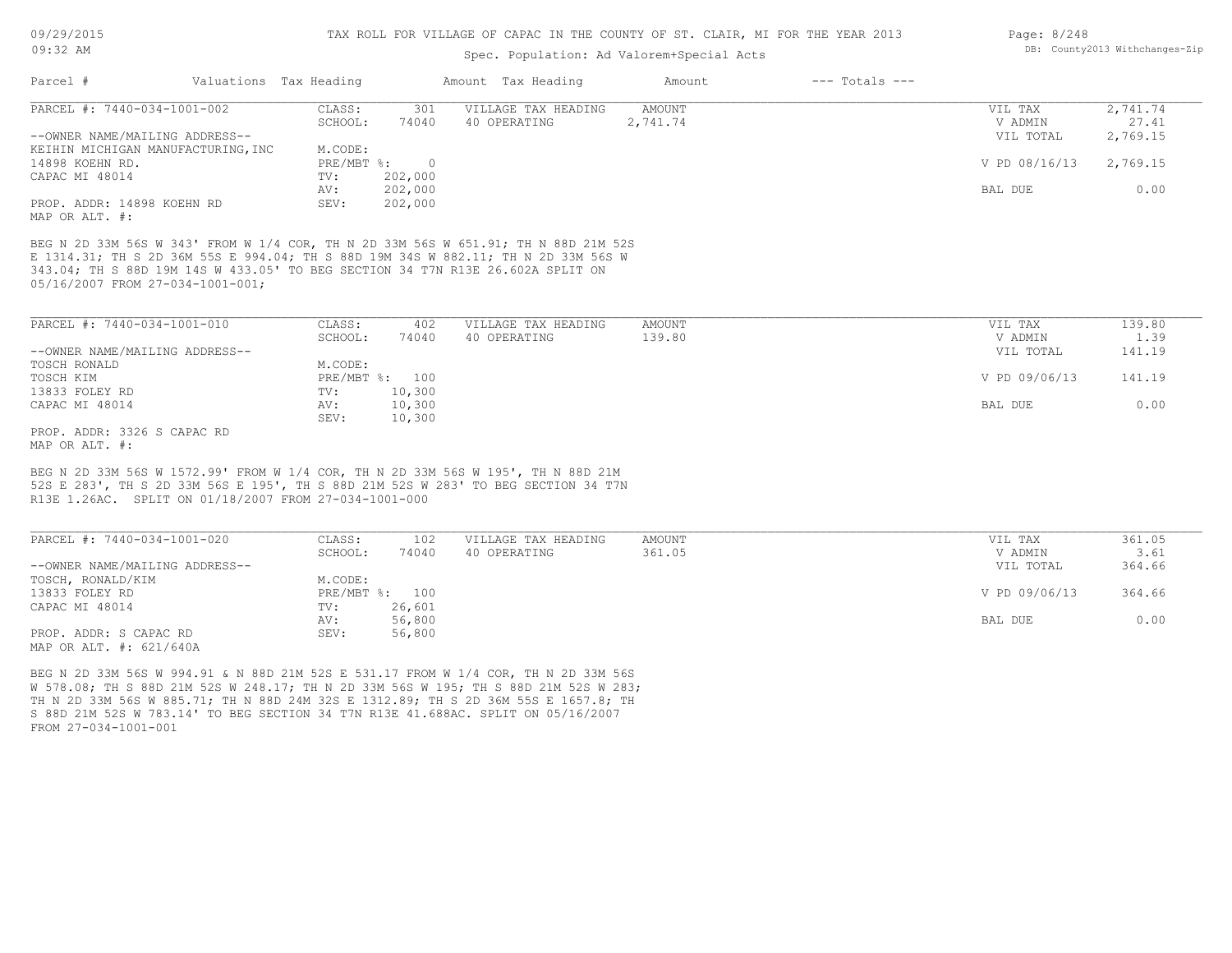### TAX ROLL FOR VILLAGE OF CAPAC IN THE COUNTY OF ST. CLAIR, MI FOR THE YEAR 2013

### Spec. Population: Ad Valorem+Special Acts

| Page: 9/248 |                                |
|-------------|--------------------------------|
|             | DB: County2013 Withchanges-Zip |

| Parcel #                       | Valuations Tax Heading |        | Amount Tax Heading  | Amount | $---$ Totals $---$ |               |        |
|--------------------------------|------------------------|--------|---------------------|--------|--------------------|---------------|--------|
| PARCEL #: 7440-034-1001-100    | CLASS:                 | 202    | VILLAGE TAX HEADING | AMOUNT |                    | VIL TAX       | 489.98 |
|                                | SCHOOL:                | 74040  | 40 OPERATING        | 489.98 |                    | V ADMIN       | 4.89   |
| --OWNER NAME/MAILING ADDRESS-- |                        |        |                     |        |                    | VIL TOTAL     | 494.87 |
| SPENCER JAMES L. & JOANNE S.   | M.CODE:                |        |                     |        |                    |               |        |
| 1485 TORREY RD                 | PRE/MBT %:             |        |                     |        |                    | V PD 08/28/13 | 494.87 |
| GROSSE POINTE WOODS MI 48236   | TV:                    | 36,100 |                     |        |                    |               |        |
|                                | AV:                    | 36,100 |                     |        |                    | BAL DUE       | 0.00   |
| PROP. ADDR: CAPAC RD           | SEV:                   | 36,100 |                     |        |                    |               |        |
|                                |                        |        |                     |        |                    |               |        |

MAP OR ALT. #: 640B

S88^19'38"W 433' TO BEG SECTION 34 T7N R13E 3.41 A BEG AT W 1/4 COR,TH N2^33'56"W 343',TH N88^19'38"E 433',TH S2^33'56"E 343',TH

| PARCEL #: 7440-034-4001-000    | CLASS:       | 201     | VILLAGE TAX HEADING | AMOUNT   | VIL TAX       | 5,901.54 |
|--------------------------------|--------------|---------|---------------------|----------|---------------|----------|
|                                | SCHOOL:      | 74040   | 40 OPERATING        | 5,901.54 | V ADMIN       | 59.01    |
| --OWNER NAME/MAILING ADDRESS-- |              |         |                     |          | VIL TOTAL     | 5,960.55 |
| MCDONALDS CORP (021-1487)      | M.CODE:      |         |                     |          |               |          |
| PO BOX 182571                  | $PRE/MBT$ %: | $\cap$  |                     |          | V PD 08/16/13 | 5,960.55 |
| COLUMBUS OH 43218-2571         | TV:          | 434,800 |                     |          |               |          |
|                                | AV:          | 434,800 |                     |          | BAL DUE       | 0.00     |
| PROP. ADDR: 3200 S CAPAC RD    | SEV:         | 434,800 |                     |          |               |          |
| MAP OR ALT. #: 642A            |              |         |                     |          |               |          |

23.67 A NW 1/4 OF SW 1/4 EXC THAT PART LYING S & W OF N LINE OF M-21 R/W SEC 34 T7N R13E

| PARCEL #: 7440-034-4001-200    | CLASS:       | 201     | VILLAGE TAX HEADING | AMOUNT   | VIL TAX       | 1,512.87 |
|--------------------------------|--------------|---------|---------------------|----------|---------------|----------|
|                                | SCHOOL:      | 74040   | 40 OPERATING        | 1,512.87 | V ADMIN       | 15.12    |
| --OWNER NAME/MAILING ADDRESS-- |              |         |                     |          | VIL TOTAL     | 1,527.99 |
| SCHWEIHOFER CRP LLC            | M.CODE:      |         |                     |          |               |          |
| 69245 BURKE DR                 | $PRE/MBT$ %: |         |                     |          | V PD 08/16/13 | 1,527.99 |
| RICHMOND MI 48062              | TV:          | 111,462 |                     |          |               |          |
|                                | AV:          | 144,700 |                     |          | BAL DUE       | 0.00     |
| PROP. ADDR: 3200 S CAPAC RD    | SEV:         | 144,700 |                     |          |               |          |
| MAP OR ALT. #: 642B            |              |         |                     |          |               |          |

BEG SECTION 34 T7N R13E 6.22 A W 50', TH N 2D 34M 48S W 30.86', TH N 88D 19M 38S E 330', TH N 2D 34M 48S W 260' TO W 335.46', TH N 47D 34M 48S W 176.78', TH N 2D 34M 48S W 256.11', TH S 87D 25M 12S 5S E 120', TH N 67D 15M 24S W 240.33', TH N 55D 4M 48S W 678.30', TH S 87D 25M 12S 48S E 613.47', TH S 55D 4M 48S E 733.05', TH N 87D 22M 54S E 173.72', TH S 2D 37M BEG N 88D 19M 38S E 380.01' FROM W 1/4 COR, TH N 88D 19M 38S E 180.53', TH S 2D 34M

| PARCEL #: 7440-034-4001-400    | CLASS:       | 202    | VILLAGE TAX HEADING | AMOUNT | VIL TAX       | 169.54 |
|--------------------------------|--------------|--------|---------------------|--------|---------------|--------|
|                                | SCHOOL:      | 74040  | 40 OPERATING        | 169.54 | V ADMIN       | 1.69   |
| --OWNER NAME/MAILING ADDRESS-- |              |        |                     |        | VIL TOTAL     | 171.23 |
| CLEAR RIVER PETROLEUM          | M.CODE:      |        |                     |        |               |        |
| 69245 BURKE DR                 | $PRE/MBT$ %: |        |                     |        | V PD 08/16/13 | 171.23 |
| RICHMOND MI 48062              | TV:          | 12,491 |                     |        |               |        |
|                                | AV:          | 51,600 |                     |        | BAL DUE       | 0.00   |
| PROP. ADDR: 3200 CAPAC RD      | SEV:         | 51,600 |                     |        |               |        |
| MAP OR ALT. #: 642D / 650      |              |        |                     |        |               |        |

733.05',TH N2^34'48"W 613.47' TO BEG SECTION 34 T7N R13E 14.21 A N88^19'38ZZ'E 200',TH S2^ 37'5"E 814.66',TH S87^22'54"W 173.72',TH N55^4'48"W BET N88^19'38"E 560.54' FROM W 1/4 COR,TH N88^19'38"E 554.68',TH S2^37'5"E 233',TH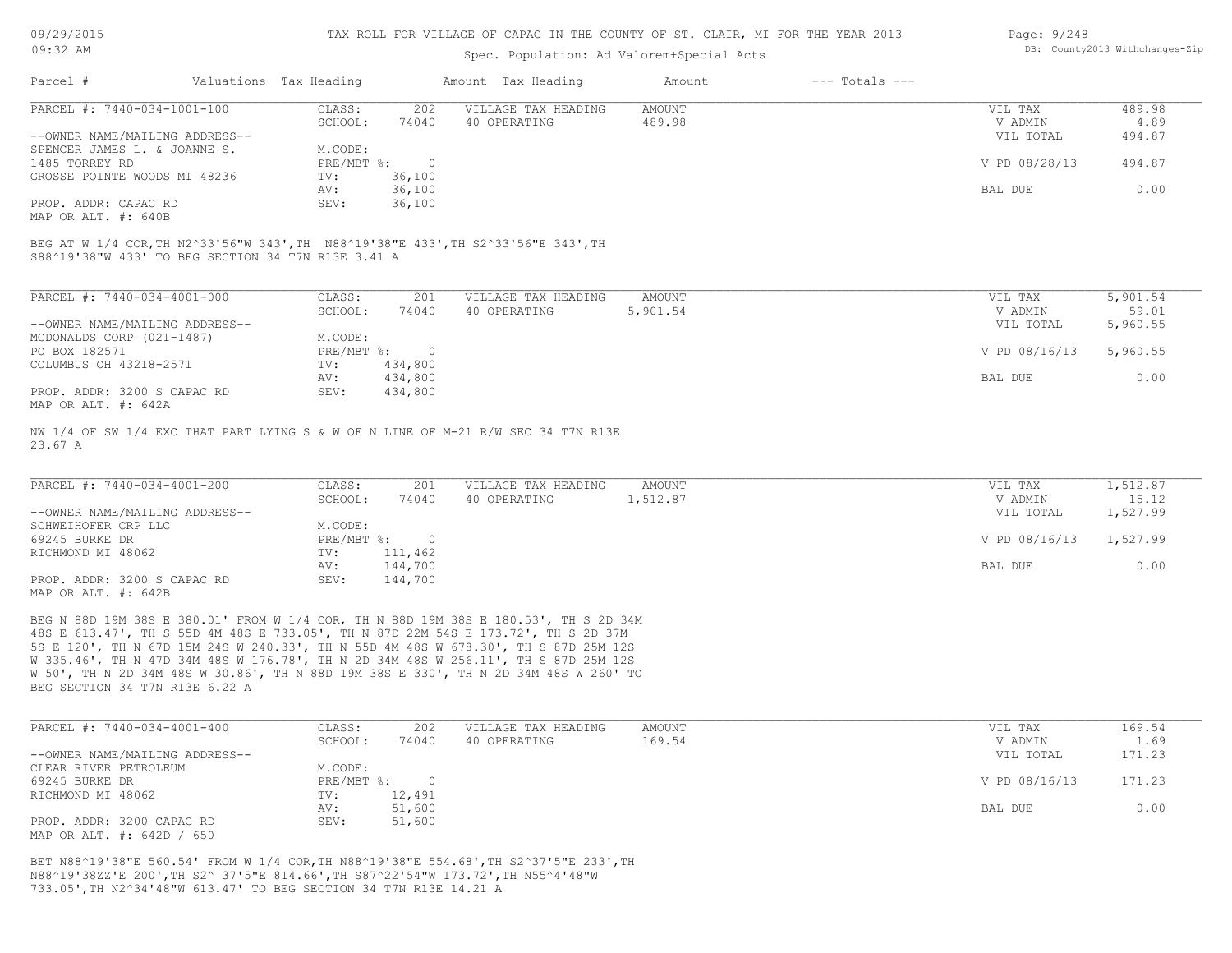### TAX ROLL FOR VILLAGE OF CAPAC IN THE COUNTY OF ST. CLAIR, MI FOR THE YEAR 2013

### Spec. Population: Ad Valorem+Special Acts

### Parcel # Valuations Tax Heading Amount Tax Heading Amount --- Totals ---PROP. ADDR: KOEHN SEV: 0 AV: 0 CAPAC MI 48014  $TV: 0$ <br>
AV: 0 131 N MAIN ST PRE/MBT %: 0 BAL DUE 0.00 VILLAGE OF CAPAC M.CODE: M.CODE: 131 N MAIN ST ST --OWNER NAME/MAILING ADDRESS-- VIL TOTAL 0.00 SCHOOL: 74040 40 OPERATING 0.00 V ADMIN 0.00 PARCEL #: 7440-034-4001-600 CLASS: 703 VILLAGE TAX HEADING AMOUNT AMOUNT VIL TAX 0.00<br>SCHOOL: 74040 40 OPERATING 0.00 000 VADMIN 0.00  $\mathcal{L}_\mathcal{L} = \mathcal{L}_\mathcal{L} = \mathcal{L}_\mathcal{L} = \mathcal{L}_\mathcal{L} = \mathcal{L}_\mathcal{L} = \mathcal{L}_\mathcal{L} = \mathcal{L}_\mathcal{L} = \mathcal{L}_\mathcal{L} = \mathcal{L}_\mathcal{L} = \mathcal{L}_\mathcal{L} = \mathcal{L}_\mathcal{L} = \mathcal{L}_\mathcal{L} = \mathcal{L}_\mathcal{L} = \mathcal{L}_\mathcal{L} = \mathcal{L}_\mathcal{L} = \mathcal{L}_\mathcal{L} = \mathcal{L}_\mathcal{L}$

MAP OR ALT. #: CF642C

BEG N88^19'38"E 1115.22' FRO W 1/4 COR,TH N88^19'38"E

| PARCEL #: 7440-150-0001-000        | CLASS:         | 401    | VILLAGE TAX HEADING | AMOUNT | VIL TAX       | 642.00 |
|------------------------------------|----------------|--------|---------------------|--------|---------------|--------|
|                                    | SCHOOL:        | 74040  | 40 OPERATING        | 642.00 | V ADMIN       | 6.42   |
| --OWNER NAME/MAILING ADDRESS--     |                |        |                     |        | VIL TOTAL     | 648.42 |
| LEWIS GERALD/JANE REVOCABLE TRUST  | M.CODE:        |        |                     |        |               |        |
| 560 N GLASSFORD ST                 | PRE/MBT %: 100 |        |                     |        | V PD 07/18/13 | 648.42 |
| CAPAC MI 48014-3015                | TV:            | 47,300 |                     |        |               |        |
|                                    | AV:            | 47,300 |                     |        | BAL DUE       | 0.00   |
| PROP. ADDR: 560 N GLASSFORD STREET | SEV:           | 47,300 |                     |        |               |        |
| MAP OR ALT. #: CF281K01            |                |        |                     |        |               |        |

LOT 1 EXC S 13.5 FT BONER SUBD SEC 21 T7N R13E

| PARCEL #: 7440-150-0002-000    | CLASS:  | 401            | VILLAGE TAX HEADING | AMOUNT | VIL TAX       | 716.65 |
|--------------------------------|---------|----------------|---------------------|--------|---------------|--------|
|                                | SCHOOL: | 74040          | 40 OPERATING        | 716.65 | V ADMIN       | 7.16   |
| --OWNER NAME/MAILING ADDRESS-- |         |                |                     |        | VIL TOTAL     | 723.81 |
| BARNARD DELORIS ET-AL          | M.CODE: |                |                     |        |               |        |
| 547 N NEEPER ST                |         | PRE/MBT %: 100 |                     |        | V PD 08/22/13 | 723.81 |
| CAPAC MI 48014                 | TV:     | 52,800         |                     |        |               |        |
|                                | AV:     | 52,800         |                     |        | BAL DUE       | 0.00   |
| PROP. ADDR: 547 N NEEPER ST    | SEV:    | 52,800         |                     |        |               |        |
| MAP OR ALT. #: CF281K02        |         |                |                     |        |               |        |

LOT 2 BONER SUBD SEC 21 T7N R13E

| PARCEL #: 7440-150-0003-000    | CLASS:     | 401    | VILLAGE TAX HEADING | AMOUNT | VIL TAX       | 451.98 |
|--------------------------------|------------|--------|---------------------|--------|---------------|--------|
|                                | SCHOOL:    | 74040  | 40 OPERATING        | 451.98 | V ADMIN       | 4.51   |
| --OWNER NAME/MAILING ADDRESS-- |            |        |                     |        | VIL TOTAL     | 456.49 |
| ZANG HELMUT/MARIE              | M.CODE:    |        |                     |        |               |        |
| 548 N NEEPER ST                | PRE/MBT %: | 100    |                     |        | V PD 08/26/13 | 456.49 |
| CAPAC MI 48014-3038            | TV:        | 33,300 |                     |        |               |        |
|                                | AV:        | 33,300 |                     |        | BAL DUE       | 0.00   |
| PROP. ADDR: 548 N NEEPER ST    | SEV:       | 33,300 |                     |        |               |        |
| MAP OR ALT. #: CF281K03        |            |        |                     |        |               |        |

LOT 3 BONER SUBDIVISION

Page: 10/248 DB: County2013 Withchanges-Zip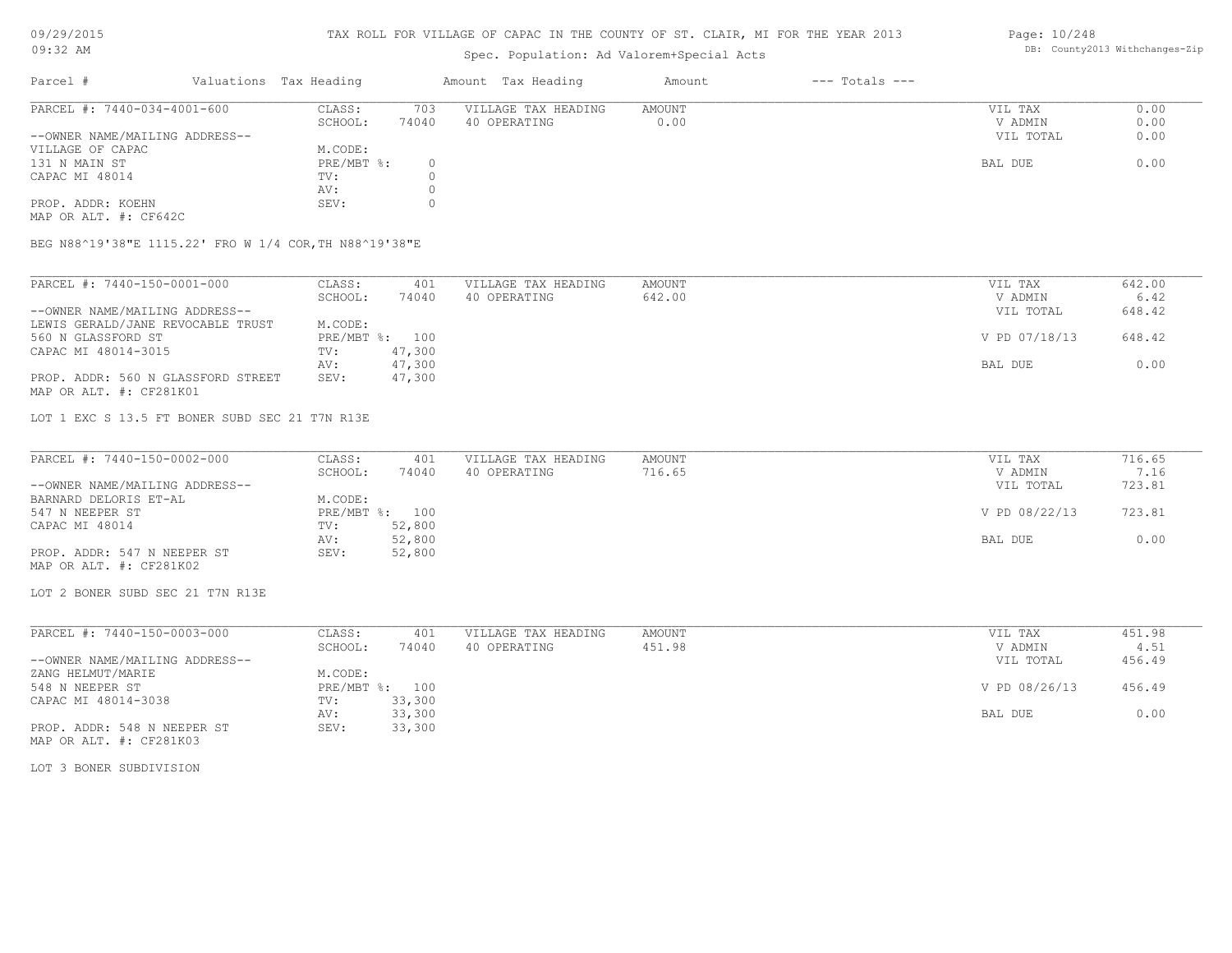|  |  | 09/29/2015 |  |
|--|--|------------|--|
|--|--|------------|--|

### 09:32 AM

### TAX ROLL FOR VILLAGE OF CAPAC IN THE COUNTY OF ST. CLAIR, MI FOR THE YEAR 2013

# Spec. Population: Ad Valorem+Special Acts

### Page: 11/248 DB: County2013 Withchanges-Zip

| Parcel #<br>Valuations Tax Heading                              |                                                  | Amount Tax Heading                  | Amount                  | $---$ Totals $---$ |                                 |                          |
|-----------------------------------------------------------------|--------------------------------------------------|-------------------------------------|-------------------------|--------------------|---------------------------------|--------------------------|
| PARCEL #: 7440-150-0004-000<br>--OWNER NAME/MAILING ADDRESS--   | CLASS:<br>401<br>SCHOOL:<br>74040                | VILLAGE TAX HEADING<br>40 OPERATING | AMOUNT<br>726.15        |                    | VIL TAX<br>V ADMIN<br>VIL TOTAL | 726.15<br>7.26<br>733.41 |
| SEIDELL JAMES D.<br>MARKEY MARY SUE, DROGOSCH KAY ELLEN         | M.CODE:<br>PRE/MBT %: 100                        |                                     |                         |                    | V PD 08/05/13                   | 733.41                   |
| SEIDELL HERBERT D. HELEN M<br>P.O.BOX 54<br>CAPAC MI 48014-0054 | 53,500<br>TV:<br>53,500<br>AV:<br>SEV:<br>53,500 |                                     |                         |                    | BAL DUE                         | 0.00                     |
| PROP. ADDR: 550 N GLASSFORD STREET<br>MAP OR ALT. #: CF281K04   |                                                  |                                     |                         |                    |                                 |                          |
| LOT 4 & S 13.5 FT OF LOT 1 BONER SUBD SEC 21 T7N R13E           |                                                  |                                     |                         |                    |                                 |                          |
| PARCEL #: 7440-150-0005-000                                     | CLASS:<br>401<br>SCHOOL:<br>74040                | VILLAGE TAX HEADING<br>40 OPERATING | <b>AMOUNT</b><br>553.77 |                    | VIL TAX<br>V ADMIN              | 553.77<br>5.53           |
| --OWNER NAME/MAILING ADDRESS--<br>LEWIS STEVEN                  | M.CODE:<br>CBSMT                                 |                                     |                         |                    | VIL TOTAL                       | 559.30                   |
| 3366 KEEGAN RD<br>EMMETT MI 48022-4306                          | PRE/MBT %: 100<br>40,800<br>TV:                  |                                     |                         | V PD 07/15/13      | 559.30                          |                          |
| PROP. ADDR: 545 N NEEPER ST<br>MAP OR ALT. #: CF281K05          | 40,800<br>AV:<br>SEV:<br>40,800                  |                                     |                         |                    | BAL DUE                         | 0.00                     |
| LOT 5 BONER SUBD SEC 21 T7N R13E                                |                                                  |                                     |                         |                    |                                 |                          |
| PARCEL #: 7440-150-0006-000                                     | CLASS:<br>401<br>SCHOOL:<br>74040                | VILLAGE TAX HEADING<br>40 OPERATING | <b>AMOUNT</b><br>563.27 |                    | VIL TAX<br>V ADMIN              | 563.27<br>5.63           |
| --OWNER NAME/MAILING ADDRESS--<br>FULLER RAND/FLORENCE          | M.CODE:                                          |                                     |                         |                    | VIL TOTAL                       | 568.90                   |
| 546 N NEEPER ST<br>CAPAC MI 48014-3038                          | PRE/MBT %: 100<br>41,500<br>TV:                  |                                     |                         | V PD 09/06/13      | 568.90                          |                          |
| PROP. ADDR: 546 N NEEPER ST<br>MAP OR ALT. #: CF281K06          | 41,500<br>AV:<br>SEV:<br>41,500                  |                                     |                         |                    | BAL DUE                         | 0.00                     |
| LOT 6 BONER SUBDIVISION                                         |                                                  |                                     |                         |                    |                                 |                          |
| PARCEL #: 7440-150-0007-000                                     | CLASS:<br>401                                    | VILLAGE TAX HEADING                 | AMOUNT                  |                    | VIL TAX                         | 661.00                   |
| --OWNER NAME/MAILING ADDRESS--<br>WEYHRAUCH GERALD F            | SCHOOL:<br>74040<br>M.CODE:<br>COREL             | 40 OPERATING                        | 661.00                  |                    | V ADMIN<br>VIL TOTAL            | 6.61<br>667.61           |
| WEYHRAUCH PATRICIA A<br>540 GLASSFORD                           | PRE/MBT %: 100<br>TV:<br>48,700                  |                                     |                         |                    | V PD 08/26/13                   | 667.61                   |
| CAPAC MI 48014                                                  | 48,700<br>AV:<br>SEV:<br>48,700                  |                                     |                         |                    | BAL DUE                         | 0.00                     |
| PROP. ADDR: 540 N GLASSFORD STREET<br>MAP OR ALT. #: CF281K07   |                                                  |                                     |                         |                    |                                 |                          |
| LOT 7 BONER SUBD SEC 21 T7N R13E                                |                                                  |                                     |                         |                    |                                 |                          |
|                                                                 |                                                  |                                     |                         |                    |                                 |                          |
|                                                                 |                                                  |                                     |                         |                    |                                 |                          |
|                                                                 |                                                  |                                     |                         |                    |                                 |                          |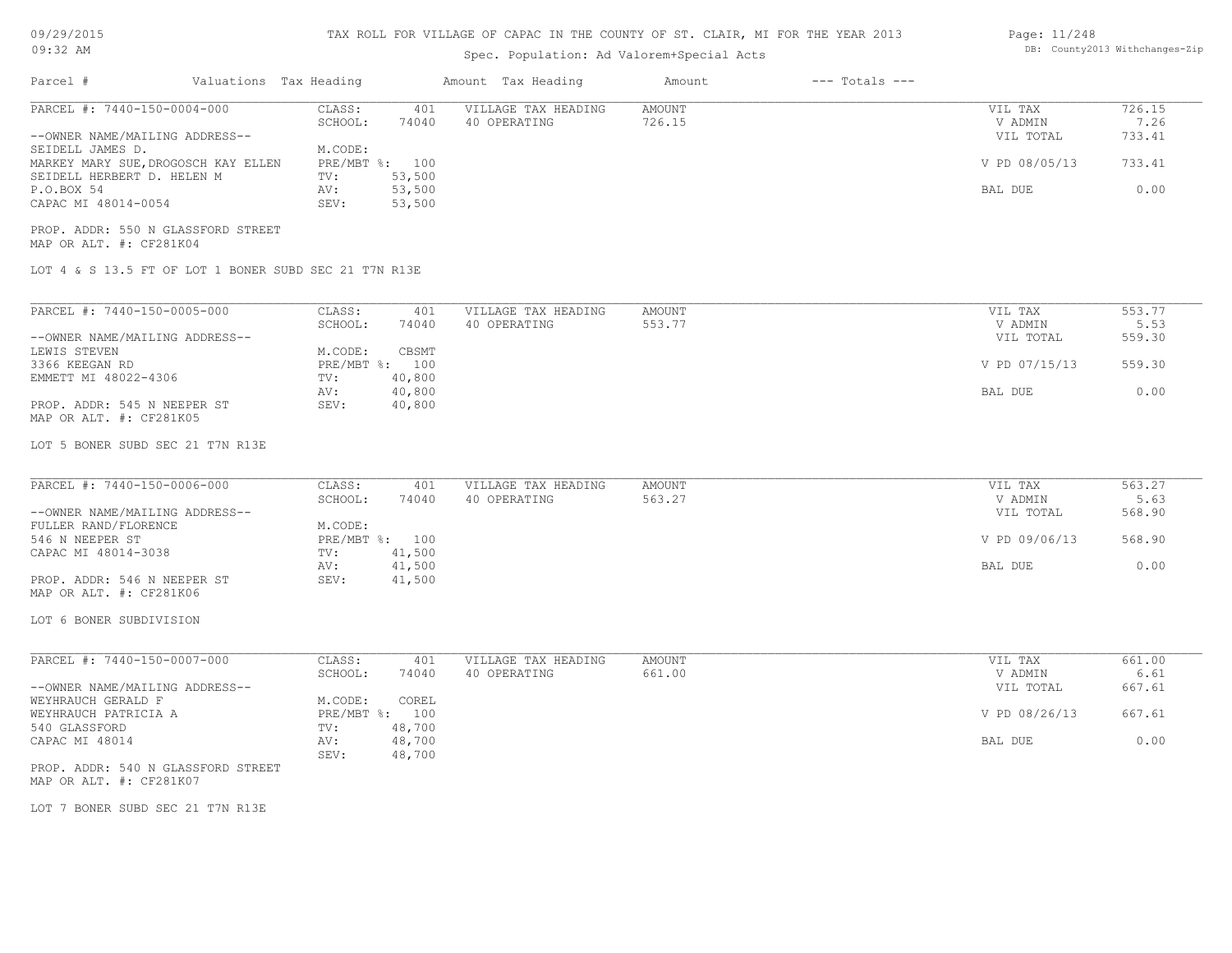# TAX ROLL FOR VILLAGE OF CAPAC IN THE COUNTY OF ST. CLAIR, MI FOR THE YEAR 2013

# Spec. Population: Ad Valorem+Special Acts

### Page: 12/248 DB: County2013 Withchanges-Zip

| Parcel #                                                                                                                                                | Valuations Tax Heading                                             | Amount Tax Heading                  | Amount           | $---$ Totals $---$ |                                                  |                                    |
|---------------------------------------------------------------------------------------------------------------------------------------------------------|--------------------------------------------------------------------|-------------------------------------|------------------|--------------------|--------------------------------------------------|------------------------------------|
| PARCEL #: 7440-150-0008-000<br>--OWNER NAME/MAILING ADDRESS--<br>MIZDRAK LEATRICE TRUST<br>541 N NEEPER ST                                              | CLASS:<br>401<br>SCHOOL:<br>74040<br>M.CODE:<br>PRE/MBT %: 100     | VILLAGE TAX HEADING<br>40 OPERATING | AMOUNT<br>546.99 |                    | VIL TAX<br>V ADMIN<br>VIL TOTAL<br>V PD 08/16/13 | 546.99<br>5.46<br>552.45<br>552.45 |
| CAPAC MI 48014-3040<br>PROP. ADDR: 541 N NEEPER ST<br>MAP OR ALT. #: CF281K08<br>LOT 8 BONER SUBD SEC 21 T7N R13E                                       | 40,300<br>TV:<br>40,300<br>AV:<br>SEV:<br>40,300                   |                                     |                  |                    | BAL DUE                                          | 0.00                               |
| PARCEL #: 7440-150-0009-000<br>--OWNER NAME/MAILING ADDRESS--<br>SHOWLER DENISE L                                                                       | CLASS:<br>401<br>SCHOOL:<br>74040<br>M.CODE:                       | VILLAGE TAX HEADING<br>40 OPERATING | AMOUNT<br>518.48 |                    | VIL TAX<br>V ADMIN<br>VIL TOTAL                  | 518.48<br>5.18<br>523.66           |
| P.O.BOX 206<br>CAPAC MI 48014-0206                                                                                                                      | PRE/MBT %: 100<br>38,200<br>TV:                                    |                                     |                  |                    | V PD 08/28/13                                    | 523.66                             |
| PROP. ADDR: 540 N NEEPER ST<br>MAP OR ALT. #: CF281K09                                                                                                  | 38,200<br>AV:<br>SEV:<br>38,200                                    |                                     |                  |                    | BAL DUE                                          | 0.00                               |
| LOT 9 BONER SUBD SEC 21 T7N R13E                                                                                                                        |                                                                    |                                     |                  |                    |                                                  |                                    |
| PARCEL #: 7440-225-0001-000<br>--OWNER NAME/MAILING ADDRESS--<br>SECRETARY OF HOUSING & URBAN DEVELO                                                    | CLASS:<br>401<br>SCHOOL:<br>74040<br>COREL<br>M.CODE:              | VILLAGE TAX HEADING<br>40 OPERATING | AMOUNT<br>494.05 |                    | VIL TAX<br>V ADMIN<br>VIL TOTAL                  | 494.05<br>4.94<br>498.99           |
| MCB-MICHAELSON, CONNOR & BOUL<br>4400 WILL RODGERS PARKWAY, STE 300<br>OKLAHOMA CITY OK 73108<br>PROP. ADDR: 203 S LESTER ST<br>MAP OR ALT. #: CF281K10 | PRE/MBT %: 100<br>36,400<br>TV:<br>AV:<br>36,400<br>36,400<br>SEV: |                                     |                  |                    | BAL DUE                                          | 498.99                             |
| LOT 1 BULLOCK PLAT SEC 27 T7N R13E                                                                                                                      |                                                                    |                                     |                  |                    |                                                  |                                    |
| PARCEL #: 7440-225-0002-000<br>--OWNER NAME/MAILING ADDRESS--                                                                                           | CLASS:<br>401<br>SCHOOL:<br>74040                                  | VILLAGE TAX HEADING<br>40 OPERATING | AMOUNT<br>544.27 |                    | VIL TAX<br>V ADMIN<br>VIL TOTAL                  | 544.27<br>5.44<br>549.71           |
| HUDSON STEVEN/MARGARET<br>205 S LESTER ST<br>CAPAC MI 48014                                                                                             | M.CODE:<br>PRE/MBT %: 100<br>40,100<br>TV:                         |                                     |                  |                    | V PD 09/04/13                                    | 549.71                             |
| PROP. ADDR: 205 S LESTER ST<br>MAP OR ALT. #: CF281K11                                                                                                  | 40,100<br>AV:<br>SEV:<br>40,100                                    |                                     |                  |                    | BAL DUE                                          | 0.00                               |
| LOT 2 BULLOCK PLAT SEC 27 T7N R13E                                                                                                                      |                                                                    |                                     |                  |                    |                                                  |                                    |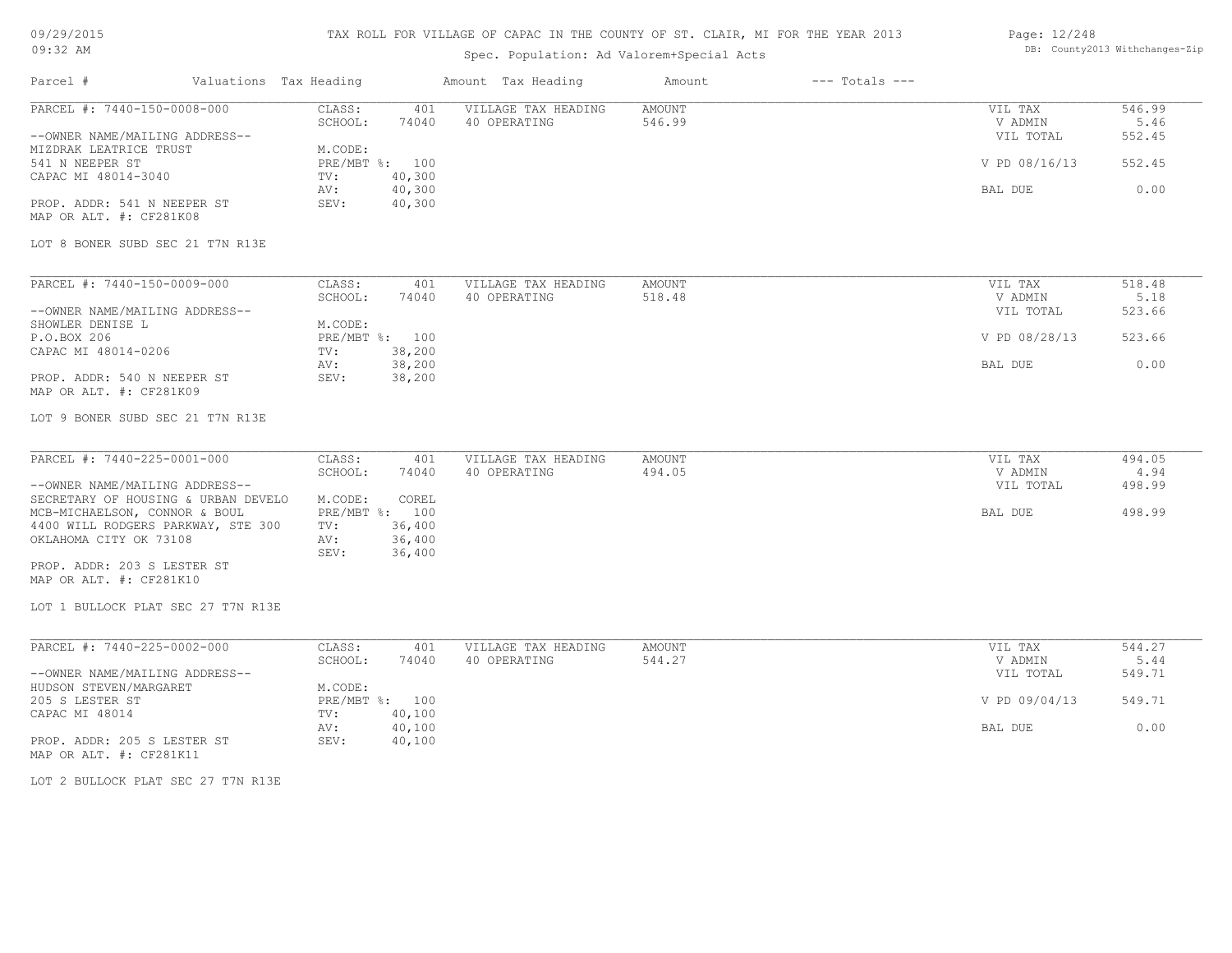# TAX ROLL FOR VILLAGE OF CAPAC IN THE COUNTY OF ST. CLAIR, MI FOR THE YEAR 2013

# Spec. Population: Ad Valorem+Special Acts

### Page: 13/248 DB: County2013 Withchanges-Zip

| Parcel #                                                                                                                                                                                                                    | Valuations Tax Heading                                               |                                                     | Amount Tax Heading                  | Amount           | $---$ Totals $---$ |                                                                    |                                            |
|-----------------------------------------------------------------------------------------------------------------------------------------------------------------------------------------------------------------------------|----------------------------------------------------------------------|-----------------------------------------------------|-------------------------------------|------------------|--------------------|--------------------------------------------------------------------|--------------------------------------------|
| PARCEL #: 7440-225-0003-000<br>--OWNER NAME/MAILING ADDRESS--<br>GELARDEN ERNEST/BEVERLY<br>209 S LESTER ST<br>CAPAC MI 48014-3713<br>PROP. ADDR: 209 S LESTER ST<br>MAP OR ALT. #: CF281K12                                | CLASS:<br>SCHOOL:<br>M.CODE:<br>PRE/MBT %: 100<br>TV:<br>AV:<br>SEV: | 401<br>74040<br>29,000<br>29,000<br>29,000          | VILLAGE TAX HEADING<br>40 OPERATING | AMOUNT<br>393.61 |                    | VIL TAX<br>V ADMIN<br>VIL TOTAL<br>V PD 08/22/13<br>BAL DUE        | 393.61<br>3.93<br>397.54<br>397.54<br>0.00 |
| LOT 3 BULLOCK PLAT                                                                                                                                                                                                          |                                                                      |                                                     |                                     |                  |                    |                                                                    |                                            |
| PARCEL #: 7440-225-0004-000<br>--OWNER NAME/MAILING ADDRESS--<br>LEWIS JILL L<br>211 S LESTER ST<br>CAPAC MI 48014<br>PROP. ADDR: 211 S LESTER ST<br>MAP OR ALT. #: CF281K13<br>LOT 4 BULLOCK PLAT SEC 27 T7N R13E          | CLASS:<br>SCHOOL:<br>M.CODE:<br>PRE/MBT %: 100<br>TV:<br>AV:<br>SEV: | 401<br>74040<br>29,900<br>29,900<br>29,900          | VILLAGE TAX HEADING<br>40 OPERATING | AMOUNT<br>405.83 |                    | VIL TAX<br>V ADMIN<br>VIL TOTAL<br>V PD 09/06/13<br>BAL DUE        | 405.83<br>4.05<br>409.88<br>409.88<br>0.00 |
| PARCEL #: 7440-225-0005-000<br>--OWNER NAME/MAILING ADDRESS--<br>BASTIAN MICHAEL F III<br>213 S LESTER ST<br>CAPAC MI 48014<br>PROP. ADDR: 213 S LESTER ST<br>MAP OR ALT. #: CF281K14<br>LOT 5 BULLOCK PLAT SEC 27 T7N R13E | CLASS:<br>SCHOOL:<br>M.CODE:<br>PRE/MBT %: 100<br>TV:<br>AV:<br>SEV: | 401<br>74040<br>COREL<br>33,800<br>33,800<br>33,800 | VILLAGE TAX HEADING<br>40 OPERATING | AMOUNT<br>458.76 |                    | VIL TAX<br>V ADMIN<br>VIL TOTAL<br>V PD 08/26/13<br>BAL DUE        | 458.76<br>4.58<br>463.34<br>463.34<br>0.00 |
| PARCEL #: 7440-225-0006-000<br>--OWNER NAME/MAILING ADDRESS--<br>VIELHABER RICHARD H<br>VIELHABER CINDT L<br>215 S LESTER ST<br>CAPAC MI 48014<br>PROP. ADDR: 215 S LESTER ST<br>MAP OR ALT. #: CF281K15                    | CLASS:<br>SCHOOL:<br>M.CODE:<br>PRE/MBT %: 100<br>TV:<br>AV:<br>SEV: | 401<br>74040<br>33,280<br>34,300<br>34,300          | VILLAGE TAX HEADING<br>40 OPERATING | AMOUNT<br>451.70 |                    | VIL TAX<br>V ADMIN<br>VIL TOTAL<br>V PD 08/19/13<br><b>BAL DUE</b> | 451.70<br>4.51<br>456.21<br>456.21<br>0.00 |

LOT 6 BULLOCK PLAT SEC 27 T7N R13E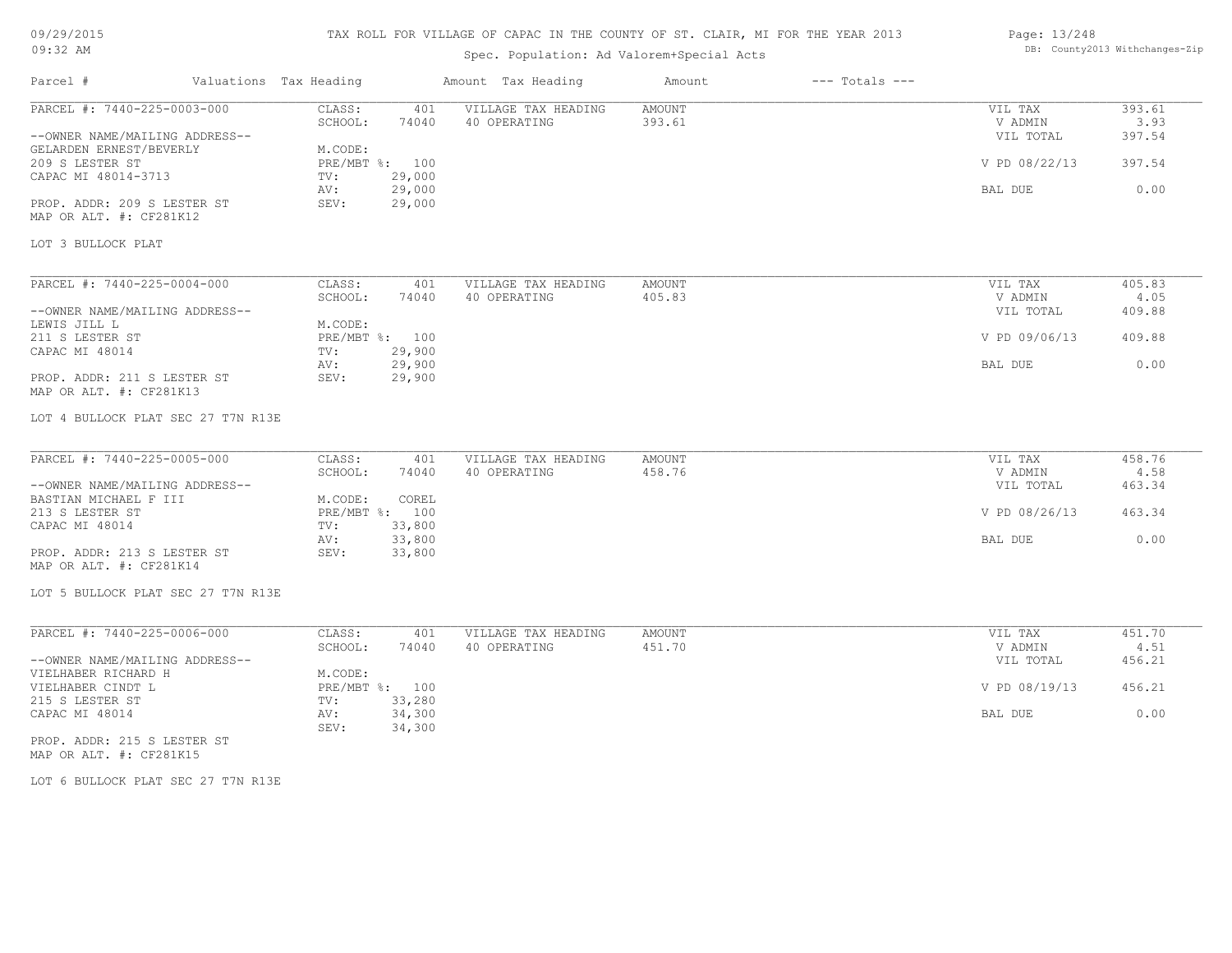# TAX ROLL FOR VILLAGE OF CAPAC IN THE COUNTY OF ST. CLAIR, MI FOR THE YEAR 2013

# Spec. Population: Ad Valorem+Special Acts

### Page: 14/248 DB: County2013 Withchanges-Zip

| PARCEL #: 7440-225-0007-000                                 | CLASS:<br>401<br>SCHOOL:<br>74040  | VILLAGE TAX HEADING<br>40 OPERATING | AMOUNT<br>465.55 | VIL TAX<br>V ADMIN   | 465.55<br>4.65 |
|-------------------------------------------------------------|------------------------------------|-------------------------------------|------------------|----------------------|----------------|
| --OWNER NAME/MAILING ADDRESS--                              |                                    |                                     |                  | VIL TOTAL            | 470.20         |
| COX PAUL/SANDRA<br>217 S LESTER ST                          | M.CODE:<br>PRE/MBT %: 100          |                                     |                  | V PD 08/01/13        | 470.20         |
| CAPAC MI 48014                                              | 34,300<br>TV:<br>34,300<br>AV:     |                                     |                  | BAL DUE              | 0.00           |
| PROP. ADDR: 217 S LESTER ST<br>MAP OR ALT. #: CF281K16      | 34,300<br>SEV:                     |                                     |                  |                      |                |
| LOT 7 BULLOCK PLAT SEC 27 T7N R13E                          |                                    |                                     |                  |                      |                |
| PARCEL #: 7440-225-0008-000                                 | CLASS:<br>401                      | VILLAGE TAX HEADING                 | <b>AMOUNT</b>    | VIL TAX              | 442.47         |
| --OWNER NAME/MAILING ADDRESS--                              | SCHOOL:<br>74040                   | 40 OPERATING                        | 442.47           | V ADMIN<br>VIL TOTAL | 4.42<br>446.89 |
| RUDDOCK LEWIS J<br>216 S HUNTER ST                          | M.CODE:<br>COREL<br>PRE/MBT %: 100 |                                     |                  | V PD 08/26/13        | 446.89         |
| CAPAC MI 48014-3708                                         | 32,600<br>TV:<br>32,600<br>AV:     |                                     |                  | BAL DUE              | 0.00           |
| PROP. ADDR: 216 S HUNTER STREET<br>MAP OR ALT. #: CF281K17  | SEV:<br>32,600                     |                                     |                  |                      |                |
| LOT 8 BULLOCK PLAT                                          |                                    |                                     |                  |                      |                |
| PARCEL #: 7440-225-0009-000                                 | CLASS:<br>401                      | VILLAGE TAX HEADING                 | <b>AMOUNT</b>    | VIL TAX              | 450.62         |
|                                                             | SCHOOL:<br>74040                   | 40 OPERATING                        | 450.62           | V ADMIN              | 4.50<br>455.12 |
| --OWNER NAME/MAILING ADDRESS--<br>MC CLINTOCK FLOYD/SHIRLEY | M.CODE:<br>COREL                   |                                     |                  | VIL TOTAL            |                |
| 214 S HUNTER ST<br>CAPAC MI 48014-3708                      | PRE/MBT %: 100<br>33,200<br>TV:    |                                     |                  | V PD 08/26/13        | 455.12         |
| PROP. ADDR: 214 S HUNTER STREET<br>MAP OR ALT. #: CF281K18  | 33,200<br>AV:<br>SEV:<br>33,200    |                                     |                  | BAL DUE              | 0.00           |
| LOT 9 BULLOCK PLAT SEC 27 T7N R13E                          |                                    |                                     |                  |                      |                |
| PARCEL #: 7440-225-0010-000                                 | CLASS:<br>401                      | VILLAGE TAX HEADING                 | <b>AMOUNT</b>    | VIL TAX              | 449.26         |
|                                                             | SCHOOL:<br>74040                   | 40 OPERATING                        | 449.26           | V ADMIN              | 4.49           |
| --OWNER NAME/MAILING ADDRESS--<br>WILCOX GARY JR            | M.CODE:<br>COREL                   |                                     |                  | VIL TOTAL            | 453.75         |
| 212 S HUNTER ST                                             | PRE/MBT %: 100<br>33,100<br>TV:    |                                     |                  | V PD 08/05/13        | 453.75         |
| CAPAC MI 48014                                              |                                    |                                     |                  | BAL DUE              | 0.00           |
| PROP. ADDR: 212 S HUNTER STREET                             | 33,100<br>AV:<br>33,100<br>SEV:    |                                     |                  |                      |                |
| MAP OR ALT. #: CF281K19                                     |                                    |                                     |                  |                      |                |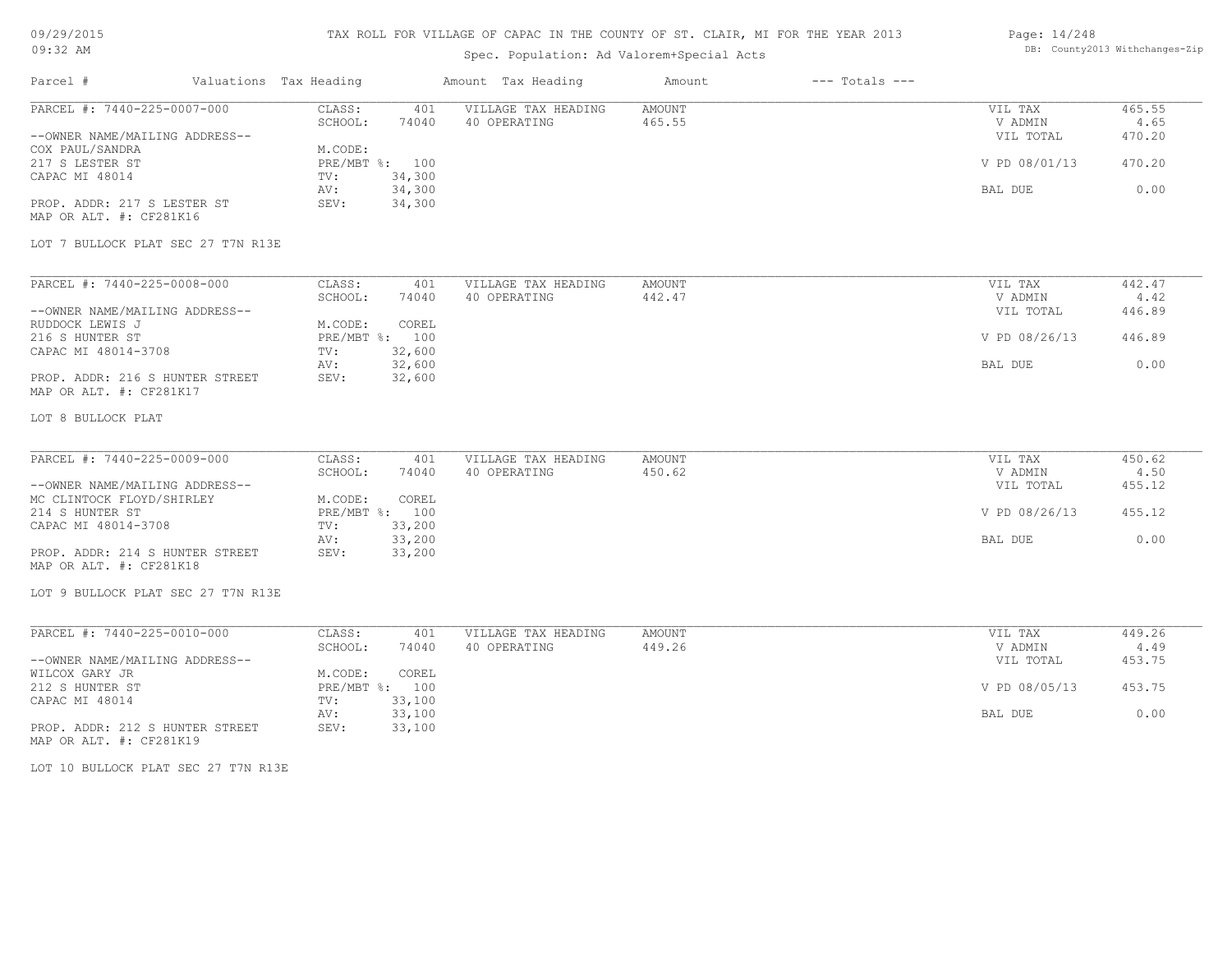# 09/29/2015

### TAX ROLL FOR VILLAGE OF CAPAC IN THE COUNTY OF ST. CLAIR, MI FOR THE YEAR 2013 Page: 15/248

| U9/29/2013                                                     |                                | TAX ROLL FOR VILLAGE OF CAPAC IN THE COUNTI OF ST. CLAIR, MI FOR THE YEAR 2013 |               |                    | Page: 15/248  | DB: County2013 Withchanges-Zip |  |
|----------------------------------------------------------------|--------------------------------|--------------------------------------------------------------------------------|---------------|--------------------|---------------|--------------------------------|--|
| 09:32 AM                                                       |                                | Spec. Population: Ad Valorem+Special Acts                                      |               |                    |               |                                |  |
| Parcel #                                                       | Valuations Tax Heading         | Amount Tax Heading                                                             | Amount        | $---$ Totals $---$ |               |                                |  |
| PARCEL #: 7440-225-0011-000                                    | CLASS:<br>401                  | VILLAGE TAX HEADING                                                            | <b>AMOUNT</b> |                    | VIL TAX       | 434.33                         |  |
|                                                                | SCHOOL:<br>74040               | 40 OPERATING                                                                   | 434.33        |                    | V ADMIN       | 4.34                           |  |
| --OWNER NAME/MAILING ADDRESS--                                 |                                |                                                                                |               |                    | VIL TOTAL     | 438.67                         |  |
| PARDON BONNIE J. TRUST                                         | M.CODE:                        |                                                                                |               |                    |               |                                |  |
| 210 S HUNTER ST                                                | PRE/MBT %: 100                 |                                                                                |               |                    | V PD 08/26/13 | 438.67                         |  |
| CAPAC MI 48014-3708                                            | 32,000<br>TV:<br>32,000        |                                                                                |               |                    |               | 0.00                           |  |
| PROP. ADDR: 210 S HUNTER STREET                                | AV:<br>32,000<br>SEV:          |                                                                                |               |                    | BAL DUE       |                                |  |
| MAP OR ALT. #: CF281L                                          |                                |                                                                                |               |                    |               |                                |  |
|                                                                |                                |                                                                                |               |                    |               |                                |  |
| LOT 11 BULLOCK PLAT SEC 27 T7N R13E                            |                                |                                                                                |               |                    |               |                                |  |
| PARCEL #: 7440-300-0001-000                                    | CLASS:<br>401                  | VILLAGE TAX HEADING                                                            | AMOUNT        |                    | VIL TAX       | 514.41                         |  |
|                                                                | SCHOOL:<br>74040               | 40 OPERATING                                                                   | 514.41        |                    | V ADMIN       | 5.14                           |  |
| --OWNER NAME/MAILING ADDRESS--                                 |                                |                                                                                |               |                    | VIL TOTAL     | 519.55                         |  |
| MACKAY KURTIS                                                  | M.CODE:                        |                                                                                |               |                    |               |                                |  |
| 537 N NEEPER ST                                                | PRE/MBT %: 100                 |                                                                                |               |                    | V PD 08/08/13 | 519.55                         |  |
| CAPAC, MI 48014                                                | 37,900<br>TV:                  |                                                                                |               |                    |               |                                |  |
|                                                                | 37,900<br>AV:                  |                                                                                |               |                    | BAL DUE       | 0.00                           |  |
| PROP. ADDR: 537 N NEEPER ST<br>MAP OR ALT. #: CF281M1          | SEV:<br>37,900                 |                                                                                |               |                    |               |                                |  |
| LOT 1 CHRISTIES SUBD SEC 21 T7N R13E                           |                                |                                                                                |               |                    |               |                                |  |
|                                                                |                                |                                                                                |               |                    |               |                                |  |
| PARCEL #: 7440-300-0002-000                                    | CLASS:<br>401                  | VILLAGE TAX HEADING                                                            | AMOUNT        |                    | VIL TAX       | 473.69                         |  |
|                                                                | SCHOOL:<br>74040               | 40 OPERATING                                                                   | 473.69        |                    | V ADMIN       | 4.73                           |  |
| --OWNER NAME/MAILING ADDRESS--                                 |                                |                                                                                |               |                    | VIL TOTAL     | 478.42                         |  |
| KOBAYASHI ROBERTA G.                                           | M.CODE:                        |                                                                                |               |                    |               |                                |  |
| BARNARD DALE B.                                                | PRE/MBT %: 100                 |                                                                                |               |                    | V PD 08/28/13 | 478.42                         |  |
| 535 N NEEPER ST<br>CAPAC MI 48014-3040                         | 34,900<br>TV:<br>34,900<br>AV: |                                                                                |               |                    | BAL DUE       | 0.00                           |  |
|                                                                | SEV:<br>34,900                 |                                                                                |               |                    |               |                                |  |
| PROP. ADDR: 535 N NEEPER ST                                    |                                |                                                                                |               |                    |               |                                |  |
| MAP OR ALT. #: CF281M2                                         |                                |                                                                                |               |                    |               |                                |  |
| LOTS 2 & 3 EXC S 48 FT OF LOT 3 CHRISTIES SUBD SEC 21 T7N R13E |                                |                                                                                |               |                    |               |                                |  |
|                                                                |                                |                                                                                |               |                    |               |                                |  |
| PARCEL #: 7440-300-0003-000                                    | CLASS:<br>401                  | VILLAGE TAX HEADING                                                            | AMOUNT        |                    | VIL TAX       | 556.49                         |  |
|                                                                | 74040<br>SCHOOL:               | 40 OPERATING                                                                   | 556.49        |                    | V ADMIN       | 5.56                           |  |
| --OWNER NAME/MAILING ADDRESS--                                 |                                |                                                                                |               |                    | VIL TOTAL     | 562.05                         |  |
| LEWIS BEVERLY                                                  | M.CODE:                        |                                                                                |               |                    |               |                                |  |
| 423 N NEEPER ST                                                | PRE/MBT %: 100                 |                                                                                |               |                    | V PD 07/03/13 | 562.05                         |  |
| CAPAC MI 48014-3041                                            | 41,000<br>TV:<br>41,000<br>AV: |                                                                                |               |                    | BAL DUE       | 0.00                           |  |
| PROP. ADDR: 423 N NEEPER ST                                    | 41,000<br>SEV:                 |                                                                                |               |                    |               |                                |  |
| MAP OR ALT. #: CF281M3                                         |                                |                                                                                |               |                    |               |                                |  |

LOT 4 EXC S 23 FT & S 48 FT OF LOT 3 CHRISTIES SUBD SEC 21 T7N R13E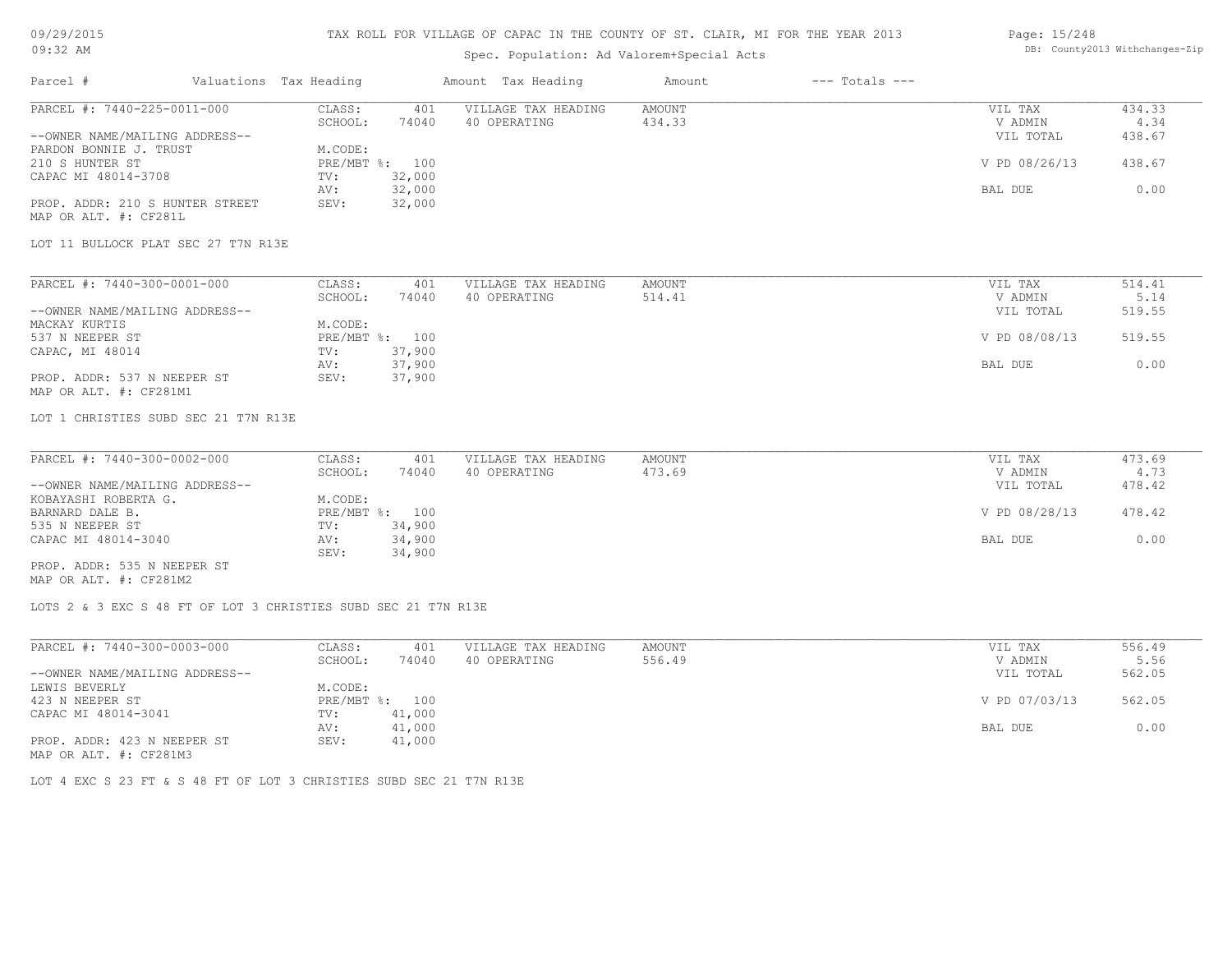| 09/29/2015 |  |
|------------|--|
| $09:32$ AM |  |

# Spec. Population: Ad Valorem+Special Acts

### Page: 16/248 DB: County2013 Withchanges-Zip

| Parcel #                                                     | Valuations Tax Heading |                   |              | Amount Tax Heading                                                                | Amount                  | $---$ Totals $---$ |                    |                |
|--------------------------------------------------------------|------------------------|-------------------|--------------|-----------------------------------------------------------------------------------|-------------------------|--------------------|--------------------|----------------|
| PARCEL #: 7440-300-0004-000                                  |                        | CLASS:<br>SCHOOL: | 401<br>74040 | VILLAGE TAX HEADING<br>40 OPERATING                                               | <b>AMOUNT</b><br>502.20 |                    | VIL TAX<br>V ADMIN | 502.20<br>5.02 |
| --OWNER NAME/MAILING ADDRESS--                               |                        |                   |              |                                                                                   |                         |                    | VIL TOTAL          | 507.22         |
| PETZ ELMER/ISABELLA                                          |                        | M.CODE:           |              |                                                                                   |                         |                    |                    |                |
| 421 N NEEPER ST                                              |                        | PRE/MBT %: 100    |              |                                                                                   |                         |                    | V PD 08/05/13      | 507.22         |
|                                                              |                        |                   | 37,000       |                                                                                   |                         |                    |                    |                |
| CAPAC MI 48014-3041                                          |                        | TV:               |              |                                                                                   |                         |                    |                    | 0.00           |
|                                                              |                        | AV:               | 37,000       |                                                                                   |                         |                    | BAL DUE            |                |
| PROP. ADDR: 421 N NEEPER ST<br>MAP OR ALT. #: CF281M4        |                        | SEV:              | 37,000       |                                                                                   |                         |                    |                    |                |
| LOT 5 & S 23 FT OF LOT 4 CHRISTIES SUBD SEC 21 T7N R13E      |                        |                   |              |                                                                                   |                         |                    |                    |                |
|                                                              |                        |                   |              |                                                                                   |                         |                    |                    |                |
| PARCEL #: 7440-375-0001-000                                  |                        | CLASS:            | 401          | VILLAGE TAX HEADING                                                               | <b>AMOUNT</b>           |                    | VIL TAX            | 537.49         |
|                                                              |                        | SCHOOL:           | 74040        | 40 OPERATING                                                                      | 537.49                  |                    | V ADMIN            | 5.37           |
| --OWNER NAME/MAILING ADDRESS--                               |                        |                   |              |                                                                                   |                         |                    | VIL TOTAL          | 542.86         |
| BERLIN MICHAEL/VICTORIA                                      |                        | M.CODE:           | CBSMT        |                                                                                   |                         |                    |                    |                |
| 410 N MAIN ST                                                |                        | PRE/MBT %: 100    |              |                                                                                   |                         |                    | V PD 07/15/13      | 542.86         |
| CAPAC MI 48014-3148                                          |                        | TV:               | 39,600       |                                                                                   |                         |                    |                    |                |
|                                                              |                        | AV:               | 39,600       |                                                                                   |                         |                    | BAL DUE            | 0.00           |
| PROP. ADDR: 410 N MAIN ST<br>MAP OR ALT. #: C281N01          |                        | SEV:              | 39,600       |                                                                                   |                         |                    |                    |                |
| LOT 1 CLARKSON SUBD SEC 22 T7N R13E                          |                        |                   |              |                                                                                   |                         |                    |                    |                |
| PARCEL #: 7440-375-0002-000                                  |                        | CLASS:            | 401          | VILLAGE TAX HEADING                                                               | <b>AMOUNT</b>           |                    | VIL TAX            | 510.34         |
|                                                              |                        | SCHOOL:           | 74040        | 40 OPERATING                                                                      | 510.34                  |                    | V ADMIN            | 5.10           |
| --OWNER NAME/MAILING ADDRESS--                               |                        |                   |              |                                                                                   |                         |                    | VIL TOTAL          | 515.44         |
| CETNAROWSKI EMMANUEL                                         |                        | M.CODE:           |              |                                                                                   |                         |                    |                    |                |
| CETNAROWSKI JESSICA                                          |                        | PRE/MBT %: 100    |              |                                                                                   |                         |                    | BAL DUE            | 515.44         |
| 415 N WALKER ST                                              |                        | TV:               | 37,600       |                                                                                   |                         |                    |                    |                |
| CAPAC MI 48014                                               |                        | AV:               | 37,600       |                                                                                   |                         |                    |                    |                |
|                                                              |                        | SEV:              | 37,600       |                                                                                   |                         |                    |                    |                |
| PROP. ADDR: 415 N WALKER ST<br>MAP OR ALT. #: CF281N02/03    |                        |                   |              |                                                                                   |                         |                    |                    |                |
| LOTS 2 & 3 EXC W 37 FT CLARKSON SUBD SEC 22 T7N R13E         |                        |                   |              |                                                                                   |                         |                    |                    |                |
|                                                              |                        |                   |              |                                                                                   |                         |                    |                    |                |
| PARCEL #: 7440-375-0003-000                                  |                        | CLASS:            | 401          | VILLAGE TAX HEADING                                                               | <b>AMOUNT</b>           |                    | VIL TAX            | 522.56         |
|                                                              |                        | SCHOOL:           | 74040        | 40 OPERATING                                                                      | 522.56                  |                    | V ADMIN            | 5.22           |
| --OWNER NAME/MAILING ADDRESS--                               |                        |                   |              |                                                                                   |                         |                    | VIL TOTAL          | 527.78         |
| WILLMAN TINA MARIE                                           |                        | M.CODE:           |              |                                                                                   |                         |                    |                    |                |
| 414 N MAIN ST                                                |                        | PRE/MBT %: 100    |              |                                                                                   |                         |                    | V PD 09/06/13      | 527.78         |
| CAPAC MI 48014-3148                                          |                        | TV:               | 38,500       |                                                                                   |                         |                    |                    |                |
|                                                              |                        | AV:               | 38,500       |                                                                                   |                         |                    | BAL DUE            | 0.00           |
| PROP. ADDR: 414 N MAIN ST                                    |                        | SEV:              | 38,500       |                                                                                   |                         |                    |                    |                |
| MAP OR ALT. #: CF281N04/05                                   |                        |                   |              |                                                                                   |                         |                    |                    |                |
|                                                              |                        |                   |              | LOTS 4 & 5 & W 37 FT OF LOTS 2 & 3 CLARKSON SUBD & LOT 3 SUP. JOHN BOWERS PLAT OF |                         |                    |                    |                |
| THE VILLAGE OF CAPAC OWNED & OCC AS 1 PARCEL SEC 22 T7N R13E |                        |                   |              |                                                                                   |                         |                    |                    |                |
|                                                              |                        |                   |              |                                                                                   |                         |                    |                    |                |
|                                                              |                        |                   |              |                                                                                   |                         |                    |                    |                |
|                                                              |                        |                   |              |                                                                                   |                         |                    |                    |                |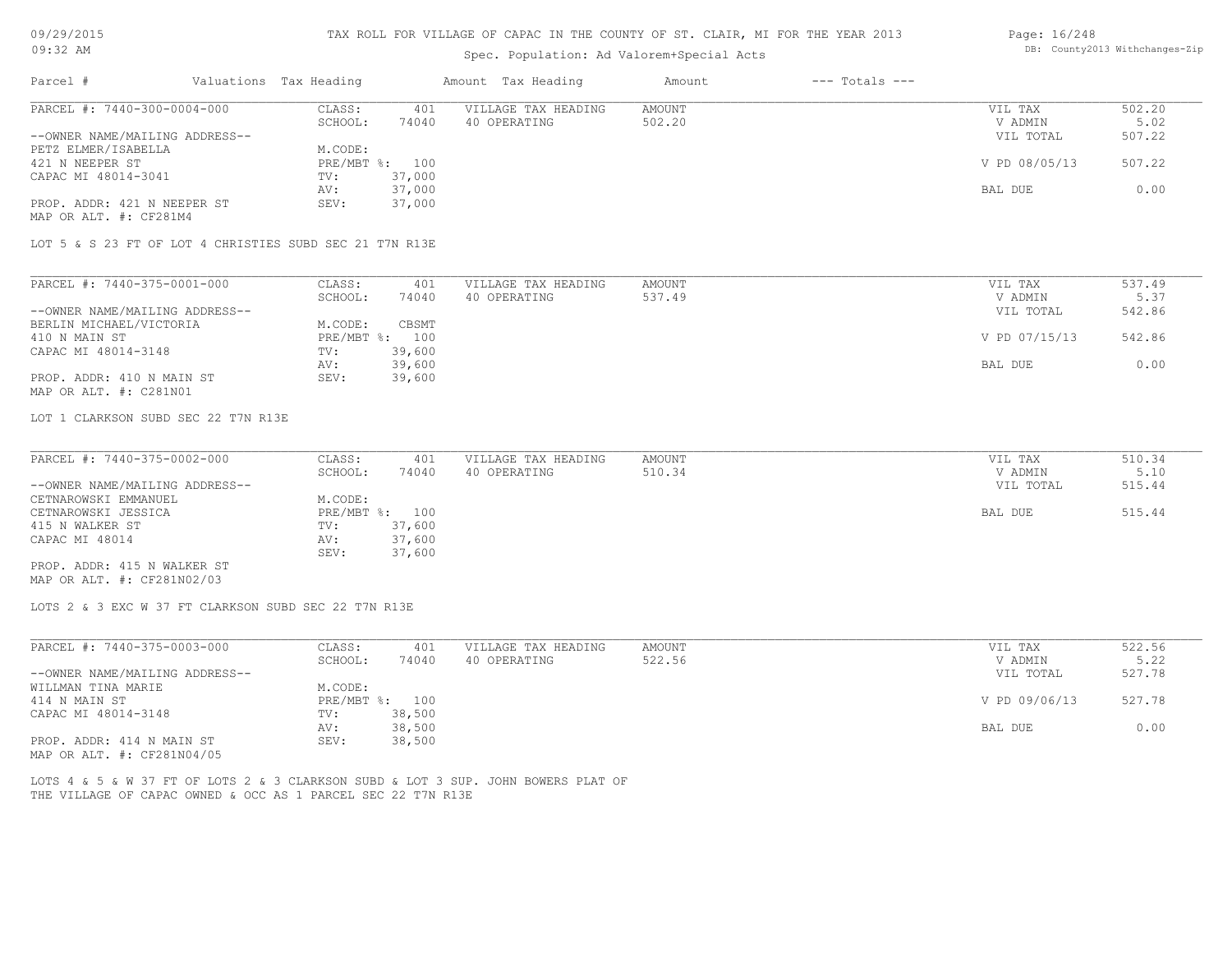### Spec. Population: Ad Valorem+Special Acts

| Page: 17/248 |                                |
|--------------|--------------------------------|
|              | DB: County2013 Withchanges-Zip |

| Parcel #                       | Valuations Tax Heading |                | Amount Tax Heading  | Amount | $---$ Totals $---$ |               |        |
|--------------------------------|------------------------|----------------|---------------------|--------|--------------------|---------------|--------|
| PARCEL #: 7440-375-0004-000    | CLASS:                 | 401            | VILLAGE TAX HEADING | AMOUNT |                    | VIL TAX       | 377.32 |
|                                | SCHOOL:                | 74040          | 40 OPERATING        | 377.32 |                    | V ADMIN       | 3.77   |
| --OWNER NAME/MAILING ADDRESS-- |                        |                |                     |        |                    | VIL TOTAL     | 381.09 |
| ADKINS JEFF E                  | M.CODE:                | COREL          |                     |        |                    |               |        |
| ADKINS RENEE C                 |                        | PRE/MBT %: 100 |                     |        |                    | V PD 08/26/13 | 381.09 |
| 425 N WALKER ST                | TV:                    | 27,800         |                     |        |                    |               |        |
| CAPAC MI 48014-3174            | AV:                    | 27,800         |                     |        |                    | BAL DUE       | 0.00   |
|                                | SEV:                   | 27,800         |                     |        |                    |               |        |
| PROP. ADDR: 425 N WALKER ST    |                        |                |                     |        |                    |               |        |
| MAP OR ALT. #: CF281N06        |                        |                |                     |        |                    |               |        |

CAPAC EXC S 14 FT LYING N OF LOT 6 CLARKSON SUB. SEC 22 T7N R13E S75 FT OF E 150 FT OF THAT PART OF LOT 2 SUP. JOHN BOWERS PLAT OF THE VILLAGE OF

| PARCEL #: 7440-375-0005-000    | CLASS:     | 401    | VILLAGE TAX HEADING | AMOUNT | VIL TAX       | 432.97 |
|--------------------------------|------------|--------|---------------------|--------|---------------|--------|
|                                | SCHOOL:    | 74040  | 40 OPERATING        | 432.97 | V ADMIN       | 4.32   |
| --OWNER NAME/MAILING ADDRESS-- |            |        |                     |        | VIL TOTAL     | 437.29 |
| GUERRERO VANESSA               | M.CODE:    | COREL  |                     |        |               |        |
| GUERRERO LEON FRANCISCO        | PRE/MBT %: | 100    |                     |        | V PD 08/26/13 | 437.29 |
| 421 N WALKER ST                | TV:        | 31,900 |                     |        |               |        |
| CAPAC MI 48014-3174            | AV:        | 31,900 |                     |        | BAL DUE       | 0.00   |
|                                | SEV:       | 31,900 |                     |        |               |        |
| PROP. ADDR: 421 N WALKER ST    |            |        |                     |        |               |        |

MAP OR ALT. #: CF281N07

22 T7N R13E A PLAT OF THE VILLAGE OF CAPAC ADJ ON N OF SAID LOT 6 OWNED & OCC AS ONE PARCEL SEC LOT 6 CLARKSON SUBD & S 14.0 FT OF E 150 FT OF THAT PART OF LOT 2 SUP. JOHN BOWERS

| PARCEL #: 7440-375-0006-000    | CLASS:  | 401            | VILLAGE TAX HEADING | AMOUNT | VIL TAX   | 489.98 |
|--------------------------------|---------|----------------|---------------------|--------|-----------|--------|
|                                | SCHOOL: | 74040          | 40 OPERATING        | 489.98 | V ADMIN   | 4.89   |
| --OWNER NAME/MAILING ADDRESS-- |         |                |                     |        | VIL TOTAL | 494.87 |
| OUAIN BARBARA L                | M.CODE: |                |                     |        |           |        |
| 503 N WALKER ST                |         | PRE/MBT %: 100 |                     |        | BAL DUE   | 494.87 |
| CAPAC MI 48014-3176            | TV:     | 36,100         |                     |        |           |        |
|                                | AV:     | 36,100         |                     |        |           |        |
| PROP. ADDR: 503 N WALKER ST    | SEV:    | 36,100         |                     |        |           |        |
| MAP OR ALT. #: CF281N08        |         |                |                     |        |           |        |

SEC 22 T7N R13E BOWERS PLAT OF THE VILLAGE OF CAPAC ADJ ON S OF ABV DESC OWNED & OCC AS 1 PARCEL. LOT 7 EXC W 37 FT CLARKSON SUBD & N 11 FT OF E 150 FT OF THAT PART LOT 2 SUP JOHN

| PARCEL #: 7440-375-0007-000    | CLASS:  | 401            | VILLAGE TAX HEADING | AMOUNT | VIL TAX       | 381.40 |
|--------------------------------|---------|----------------|---------------------|--------|---------------|--------|
|                                | SCHOOL: | 74040          | 40 OPERATING        | 381.40 | V ADMIN       | 3.81   |
| --OWNER NAME/MAILING ADDRESS-- |         |                |                     |        | VIL TOTAL     | 385.21 |
| STERN LEONARD/DEAN             | M.CODE: |                |                     |        |               |        |
| 1719 COUNTRY SOUIRE DR         |         | PRE/MBT %: 100 |                     |        | V PD 08/01/13 | 385.21 |
| RICHMOND TX 77406              | TV:     | 28,100         |                     |        |               |        |
|                                | AV:     | 28,100         |                     |        | BAL DUE       | 0.00   |
| PROP. ADDR: 533 N WALKER ST    | SEV:    | 28,100         |                     |        |               |        |
| MAP OR ALT. #: CF281N09        |         |                |                     |        |               |        |

LOT 8 CLARKSON SUBD SEC 22 T7N R13E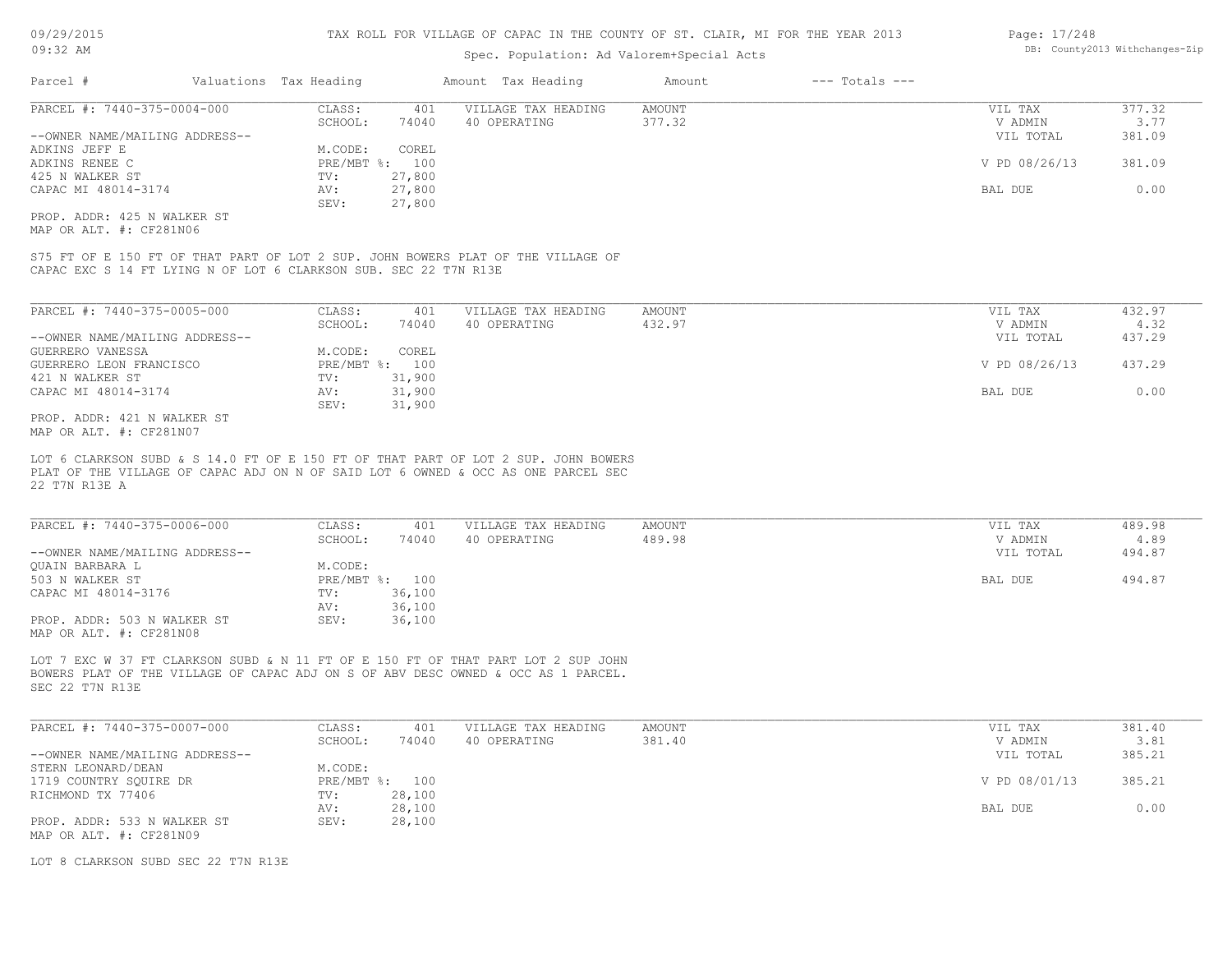# Spec. Population: Ad Valorem+Special Acts

### Page: 18/248 DB: County2013 Withchanges-Zip

| Parcel #                       | Valuations Tax Heading |        | Amount Tax Heading  | Amount | $---$ Totals $---$ |               |        |
|--------------------------------|------------------------|--------|---------------------|--------|--------------------|---------------|--------|
| PARCEL #: 7440-375-0008-000    | CLASS:                 | 401    | VILLAGE TAX HEADING | AMOUNT |                    | VIL TAX       | 354.25 |
|                                | SCHOOL:                | 74040  | 40 OPERATING        | 354.25 |                    | V ADMIN       | 3.54   |
| --OWNER NAME/MAILING ADDRESS-- |                        |        |                     |        |                    | VIL TOTAL     | 357.79 |
| FLORES, LINDA L                | M.CODE:                | CBSMT  |                     |        |                    |               |        |
| 545 N WALKER                   | $PRE/MBT$ %:           | 100    |                     |        |                    | V PD 07/15/13 | 357.79 |
| CAPAC MI 48014                 | TV:                    | 26,100 |                     |        |                    |               |        |
|                                | AV:                    | 26,100 |                     |        |                    | BAL DUE       | 0.00   |
| PROP. ADDR: 545 N WALKER ST    | SEV:                   | 26,100 |                     |        |                    |               |        |
| MAP OR ALT. #: CF28N10         |                        |        |                     |        |                    |               |        |

LOT 9 CLARKSON SUBD SEC 22 T7N R13E

| PARCEL #: 7440-375-0009-000    | CLASS:  | 401            | VILLAGE TAX HEADING | AMOUNT | VIL TAX       | 401.76 |
|--------------------------------|---------|----------------|---------------------|--------|---------------|--------|
|                                | SCHOOL: | 74040          | 40 OPERATING        | 401.76 | V ADMIN       | 4.01   |
| --OWNER NAME/MAILING ADDRESS-- |         |                |                     |        | VIL TOTAL     | 405.77 |
| WHEELER SHERYL L.              | M.CODE: |                |                     |        |               |        |
| WHEELER PAUL O                 |         | PRE/MBT %: 100 |                     |        | V PD 08/01/13 | 405.77 |
| 905 N SUMMERS RD               | TV:     | 29,600         |                     |        |               |        |
| IMLAY CITY MI 48444            | AV:     | 29,600         |                     |        | BAL DUE       | 0.00   |
|                                | SEV:    | 29,600         |                     |        |               |        |
| PROP. ADDR: 561 N WALKER ST    |         |                |                     |        |               |        |

MAP OR ALT. #: CF281N11

LOT 10 CLARKSON SUBD SEC 22 T7N R13E

| PARCEL #: 7440-375-0010-000    | CLASS:  | 401            | VILLAGE TAX HEADING | AMOUNT | VIL TAX       | 418.04 |
|--------------------------------|---------|----------------|---------------------|--------|---------------|--------|
|                                | SCHOOL: | 74040          | 40 OPERATING        | 418.04 | V ADMIN       | 4.18   |
| --OWNER NAME/MAILING ADDRESS-- |         |                |                     |        | VIL TOTAL     | 422.22 |
| MCCUE JOHN R                   | M.CODE: |                |                     |        |               |        |
| 200 E PARK ST                  |         | PRE/MBT %: 100 |                     |        | V PD 09/06/13 | 422.22 |
| CAPAC MI 48014-3166            | TV:     | 30,800         |                     |        |               |        |
|                                | AV:     | 30,800         |                     |        | BAL DUE       | 0.00   |
| PROP. ADDR: 200 E PARK ST      | SEV:    | 30,800         |                     |        |               |        |
| MAP OR ALT. #: CF281N12        |         |                |                     |        |               |        |

LOT 11 CLARKSON SUBD SEC 22 T7N R13E

| PARCEL #: 7440-375-0011-000    | CLASS:  | 401            | VILLAGE TAX HEADING | AMOUNT | VIL TAX       | 409.90 |
|--------------------------------|---------|----------------|---------------------|--------|---------------|--------|
|                                | SCHOOL: | 74040          | 40 OPERATING        | 409.90 | V ADMIN       | 4.09   |
| --OWNER NAME/MAILING ADDRESS-- |         |                |                     |        | VIL TOTAL     | 413.99 |
| CORWIN KENNETH/ETHEL           | M.CODE: |                |                     |        |               |        |
| 530 N WALKER                   |         | PRE/MBT %: 100 |                     |        | V PD 07/03/13 | 413.99 |
| CAPAC MI 48014                 | TV:     | 30,200         |                     |        |               |        |
|                                | AV:     | 30,200         |                     |        | BAL DUE       | 0.00   |
| PROP. ADDR: 530 N WALKER ST    | SEV:    | 30,200         |                     |        |               |        |
| MAP OR ALT. #: CF281N13        |         |                |                     |        |               |        |

LOT 12 CLARKSON SUBD SEC 22 T7N R13E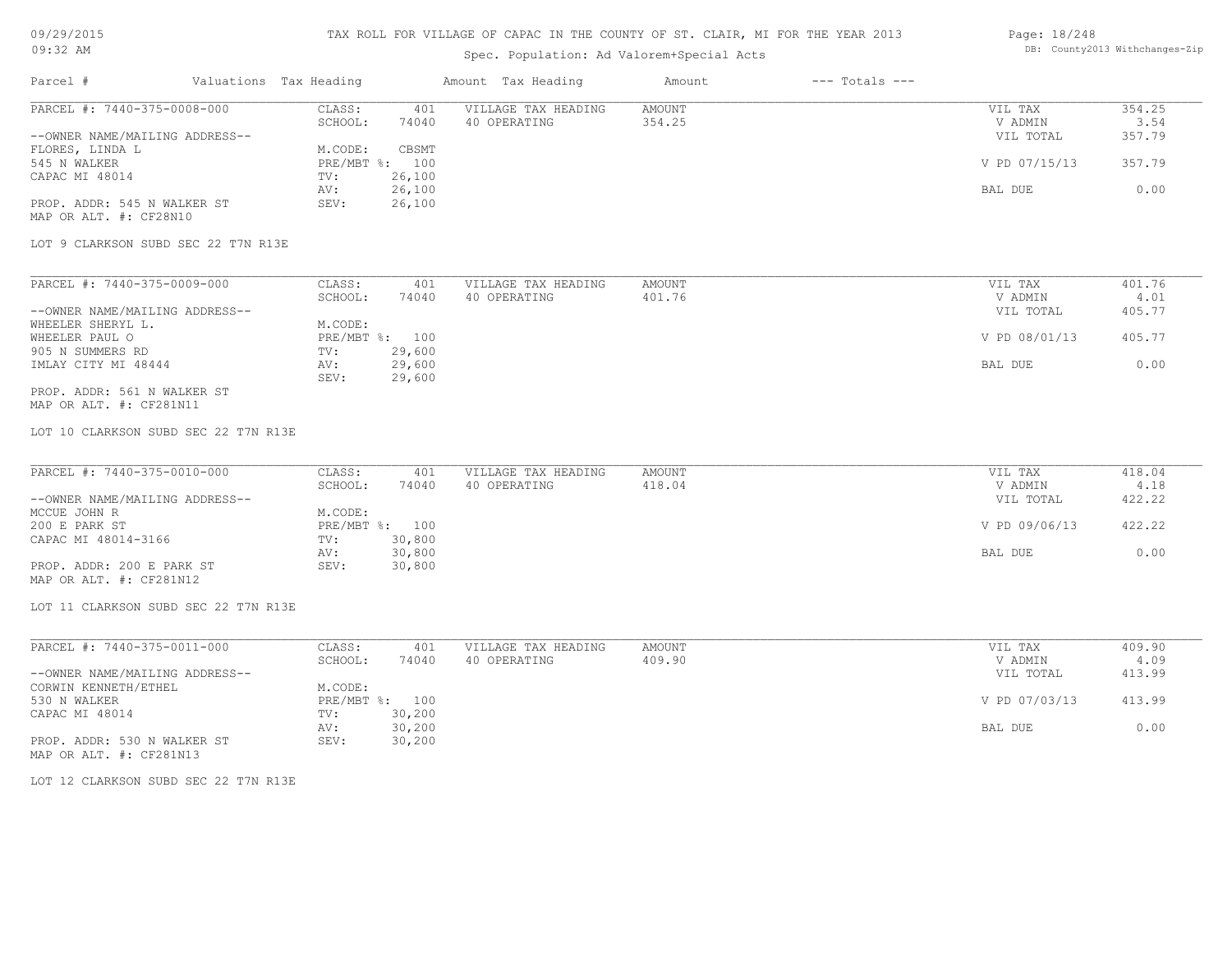# TAX ROLL FOR VILLAGE OF CAPAC IN THE COUNTY OF ST. CLAIR, MI FOR THE YEAR 2013

# Spec. Population: Ad Valorem+Special Acts

### Page: 19/248 DB: County2013 Withchanges-Zip

| Parcel #<br>Valuations Tax Heading                        |                                 | Amount Tax Heading  | Amount        | $---$ Totals $---$ |               |        |
|-----------------------------------------------------------|---------------------------------|---------------------|---------------|--------------------|---------------|--------|
| PARCEL #: 7440-375-0012-000                               | CLASS:<br>401                   | VILLAGE TAX HEADING | AMOUNT        |                    | VIL TAX       | 487.27 |
|                                                           | SCHOOL:<br>74040                | 40 OPERATING        | 487.27        |                    | V ADMIN       | 4.87   |
| --OWNER NAME/MAILING ADDRESS--                            |                                 |                     |               |                    | VIL TOTAL     | 492.14 |
| QUICK ELIZABETH A                                         | M.CODE:<br>TCBMT                |                     |               |                    |               |        |
| 450 N WALKER                                              | PRE/MBT %: 100                  |                     |               |                    | V PD 08/08/13 | 492.14 |
| CAPAC MI 48014                                            | 35,900<br>TV:                   |                     |               |                    |               |        |
|                                                           | 35,900<br>AV:                   |                     |               |                    | BAL DUE       | 0.00   |
| PROP. ADDR: 450 N WALKER ST                               | SEV:<br>35,900                  |                     |               |                    |               |        |
| MAP OR ALT. #: CF281N14                                   |                                 |                     |               |                    |               |        |
|                                                           |                                 |                     |               |                    |               |        |
| LOT 13 CLARKSON SUBDIVISION                               |                                 |                     |               |                    |               |        |
|                                                           |                                 |                     |               |                    |               |        |
| PARCEL #: 7440-375-0013-000                               | CLASS:<br>401                   | VILLAGE TAX HEADING | <b>AMOUNT</b> |                    | VIL TAX       | 656.93 |
|                                                           | SCHOOL:<br>74040                | 40 OPERATING        | 656.93        |                    | V ADMIN       | 6.56   |
| --OWNER NAME/MAILING ADDRESS--                            |                                 |                     |               |                    | VIL TOTAL     | 663.49 |
| LAGROW FRANCIS A                                          | M.CODE:                         |                     |               |                    |               |        |
| LAGROW SALLY A                                            | PRE/MBT %: 100                  |                     |               |                    | V PD 08/16/13 | 663.49 |
| 206 CLARKSON CT                                           | 48,400<br>TV:                   |                     |               |                    |               |        |
| CAPAC MI 48014-3118                                       | 48,400<br>AV:<br>SEV:<br>48,400 |                     |               |                    | BAL DUE       | 0.00   |
| PROP. ADDR: 206 CLARKSON COURT<br>MAP OR ALT. #: CF281N15 |                                 |                     |               |                    |               |        |
| LOT 14 CLARKSON SUBD SEC 22 T7N R13E                      |                                 |                     |               |                    |               |        |
| PARCEL #: 7440-375-0014-000                               | CLASS:<br>401                   | VILLAGE TAX HEADING | <b>AMOUNT</b> |                    | VIL TAX       | 454.69 |
|                                                           | SCHOOL:<br>74040                | 40 OPERATING        | 454.69        |                    | V ADMIN       | 4.54   |
| --OWNER NAME/MAILING ADDRESS--                            |                                 |                     |               |                    | VIL TOTAL     | 459.23 |
| ROBBERSTAD TIMOTHY                                        | M.CODE:                         |                     |               |                    |               |        |
| ROBBERSTAD NICOLE                                         | PRE/MBT %: 0                    |                     |               |                    | V PD 09/04/13 | 459.23 |
| 1818 N VAN DYKE                                           | 33,500<br>TV:                   |                     |               |                    |               |        |
| IMLAY CITY MI 48444                                       | 33,500<br>AV:                   |                     |               |                    | BAL DUE       | 0.00   |
|                                                           | 33,500<br>SEV:                  |                     |               |                    |               |        |
| PROP. ADDR: 205 CLARKSON COURT                            |                                 |                     |               |                    |               |        |
| MAP OR ALT. #: CF281N16                                   |                                 |                     |               |                    |               |        |
| LOT 15 CLARKSON SUBD SEC 22 T7N R13E                      |                                 |                     |               |                    |               |        |
|                                                           |                                 |                     |               |                    |               |        |
| PARCEL #: 7440-375-0015-000                               | CLASS:<br>401                   | VILLAGE TAX HEADING | AMOUNT        |                    | VIL TAX       | 506.27 |
|                                                           | SCHOOL:<br>74040                | 40 OPERATING        | 506.27        |                    | V ADMIN       | 5.06   |
| --OWNER NAME/MAILING ADDRESS--                            |                                 |                     |               |                    | VIL TOTAL     | 511.33 |
| GINN ALEXANDRIA M TRUST                                   | M.CODE:                         |                     |               |                    |               |        |
| 206 E PARK ST                                             | PRE/MBT %: 100                  |                     |               |                    | V PD 08/28/13 | 511.33 |
| CAPAC MI 48014-3166                                       | 37,300<br>$\text{TV}$ :         |                     |               |                    |               |        |
|                                                           | 37,300<br>AV:                   |                     |               |                    | BAL DUE       | 0.00   |
| PROP. ADDR: 206 E PARK ST<br>MAP OR ALT. #: CF281N17      | 37,300<br>SEV:                  |                     |               |                    |               |        |

LOT 16 CLARKSON SUBD SEC 22 T7N R13E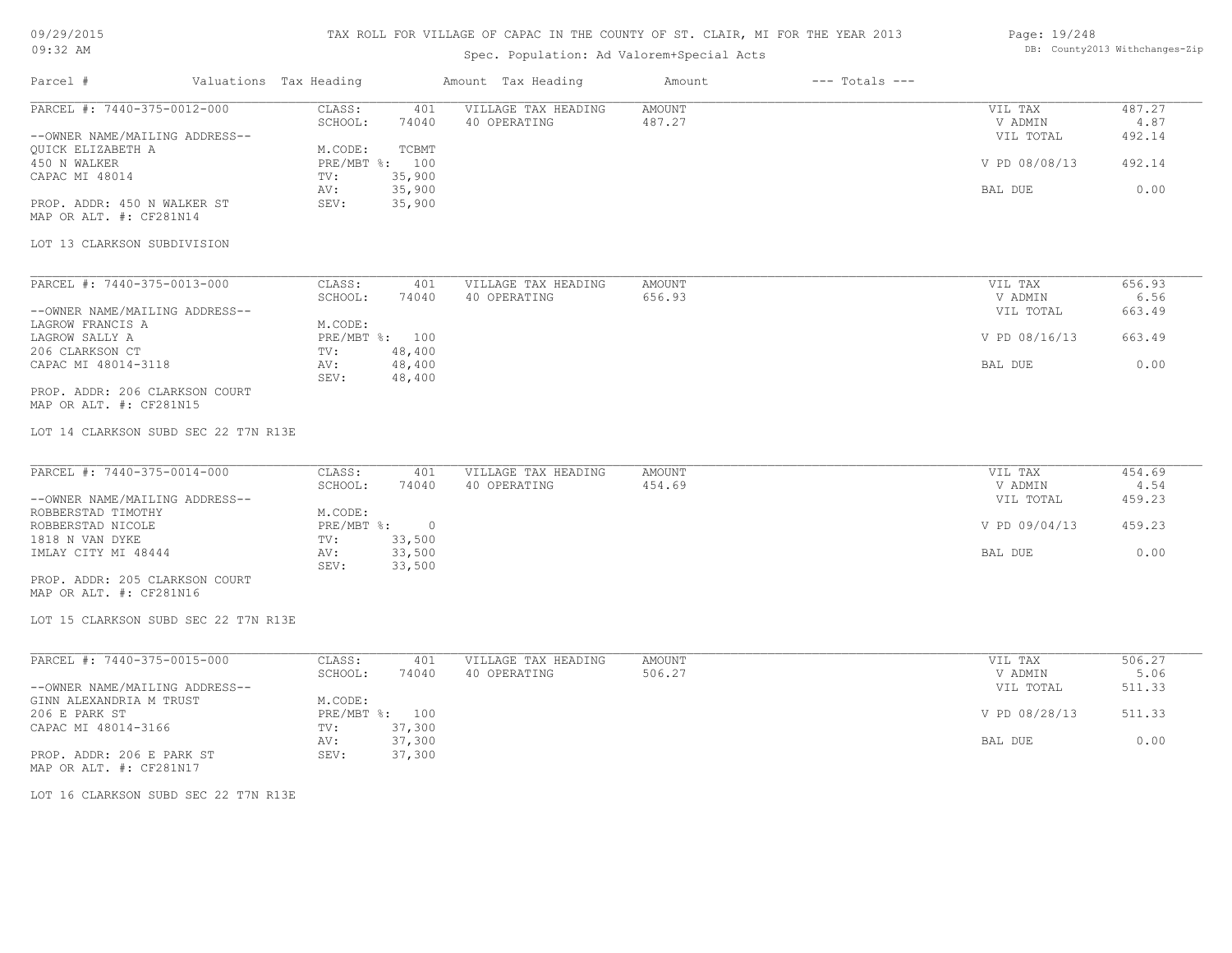### Spec. Population: Ad Valorem+Special Acts

| Page: 20/248 |                                |
|--------------|--------------------------------|
|              | DB: County2013 Withchanges-Zip |

| Parcel #                       | Valuations Tax Heading |                | Amount Tax Heading                                                                | Amount | $---$ Totals $---$ |               |        |
|--------------------------------|------------------------|----------------|-----------------------------------------------------------------------------------|--------|--------------------|---------------|--------|
| PARCEL #: 7440-375-0016-000    | CLASS:                 | 401            | VILLAGE TAX HEADING                                                               | AMOUNT |                    | VIL TAX       | 586.35 |
|                                | SCHOOL:                | 74040          | 40 OPERATING                                                                      | 586.35 |                    | V ADMIN       | 5.86   |
| --OWNER NAME/MAILING ADDRESS-- |                        |                |                                                                                   |        |                    | VIL TOTAL     | 592.21 |
| MOORE DALE/JENNIFER REV.TRUST  | M.CODE:                |                |                                                                                   |        |                    |               |        |
| 212 E PARK ST                  |                        | PRE/MBT %: 100 |                                                                                   |        |                    | V PD 09/12/13 | 592.21 |
| CAPAC MI 48014                 | TV:                    | 43,200         |                                                                                   |        |                    |               |        |
|                                | AV:                    | 43,200         |                                                                                   |        |                    | BAL DUE       | 0.00   |
| PROP. ADDR: 212 E PARK ST      | SEV:                   | 43,200         |                                                                                   |        |                    |               |        |
| MAP OR ALT. #: CF281N18        |                        |                |                                                                                   |        |                    |               |        |
|                                |                        |                |                                                                                   |        |                    |               |        |
|                                |                        |                | LOT 17 CLARKSON SUBD & THAT PART OF LOT 2 LYING E OF S 113.91 FT OF LOT 17 & SWLY |        |                    |               |        |
|                                |                        |                | OF M-21. SUPERVISORS JOHN BOWERS PLAT OF THE VILLAGE OF CAPAC SEC 22 T7N R13E     |        |                    |               |        |
|                                |                        |                |                                                                                   |        |                    |               |        |
|                                |                        |                |                                                                                   |        |                    |               |        |
| PARCEL #: 7440-375-0017-000    | CLASS:                 | 401            | VILLAGE TAX HEADING                                                               | AMOUNT |                    | VIL TAX       | 134.57 |
|                                | SCHOOL:                | 74040          | 40 OPERATING                                                                      | 134.57 |                    | V ADMIN       | 1.34   |
| --OWNER NAME/MAILING ADDRESS-- |                        |                |                                                                                   |        |                    | VIL TOTAL     | 135.91 |
| MOORE DALE/JENNIFER REV.TRUST  | M.CODE:                |                |                                                                                   |        |                    |               |        |

MAP OR ALT. #: CF281N19 PROP. ADDR: CLARKSTON CT SEV: 10,000 AV: 10,000 BAL DUE 0.00 CAPAC MI 48014 TV: 9,915<br>
AV: 10,000 212 E PARK ST PRE/MBT %: 100 V PD 08/19/13 135.91

### LOT 18 CLARKSON SUBD SEC 22 T7N R13E

| PARCEL #: 7440-375-0018-000    | CLASS:  | 401            | VILLAGE TAX HEADING | AMOUNT | VIL TAX       | 590.42 |
|--------------------------------|---------|----------------|---------------------|--------|---------------|--------|
|                                | SCHOOL: | 74040          | 40 OPERATING        | 590.42 | V ADMIN       | 5.90   |
| --OWNER NAME/MAILING ADDRESS-- |         |                |                     |        | VIL TOTAL     | 596.32 |
| PESONEN THOMAS/KAREN           | M.CODE: | COREL          |                     |        |               |        |
| 214 CLARKSON CT                |         | PRE/MBT %: 100 |                     |        | V PD 08/26/13 | 596.32 |
| CAPAC MI 48014                 | TV:     | 43,500         |                     |        |               |        |
|                                | AV:     | 43,500         |                     |        | BAL DUE       | 0.00   |
| PROP. ADDR: 214 CLARKSON COURT | SEV:    | 43,500         |                     |        |               |        |
| MAP OR ALT. #: CF281N20        |         |                |                     |        |               |        |

LOT 19 CLARKSON SUBD SEC 22 T7N R13E TRUST 06/03/98

| PARCEL #: 7440-375-0019-000    | CLASS:  | 401            | VILLAGE TAX HEADING | AMOUNT | VIL TAX       | 559.20 |
|--------------------------------|---------|----------------|---------------------|--------|---------------|--------|
|                                | SCHOOL: | 74040          | 40 OPERATING        | 559.20 | V ADMIN       | 5.59   |
| --OWNER NAME/MAILING ADDRESS-- |         |                |                     |        | VIL TOTAL     | 564.79 |
| WIELAND EDWARD                 | M.CODE: | BACTS          |                     |        |               |        |
| WIELAND JANIS                  |         | PRE/MBT %: 100 |                     |        | V PD 09/04/13 | 564.79 |
| 220 CLARKSON CT                | TV:     | 41,200         |                     |        |               |        |
| CAPAC, MI 48014                | AV:     | 41,200         |                     |        | BAL DUE       | 0.00   |
|                                | SEV:    | 41,200         |                     |        |               |        |
| PROP. ADDR: 220 CLARKSON COURT |         |                |                     |        |               |        |

MAP OR ALT. #: CF281N21

LOT 20 CLARKSON SUBD SEC 22 T7N R13E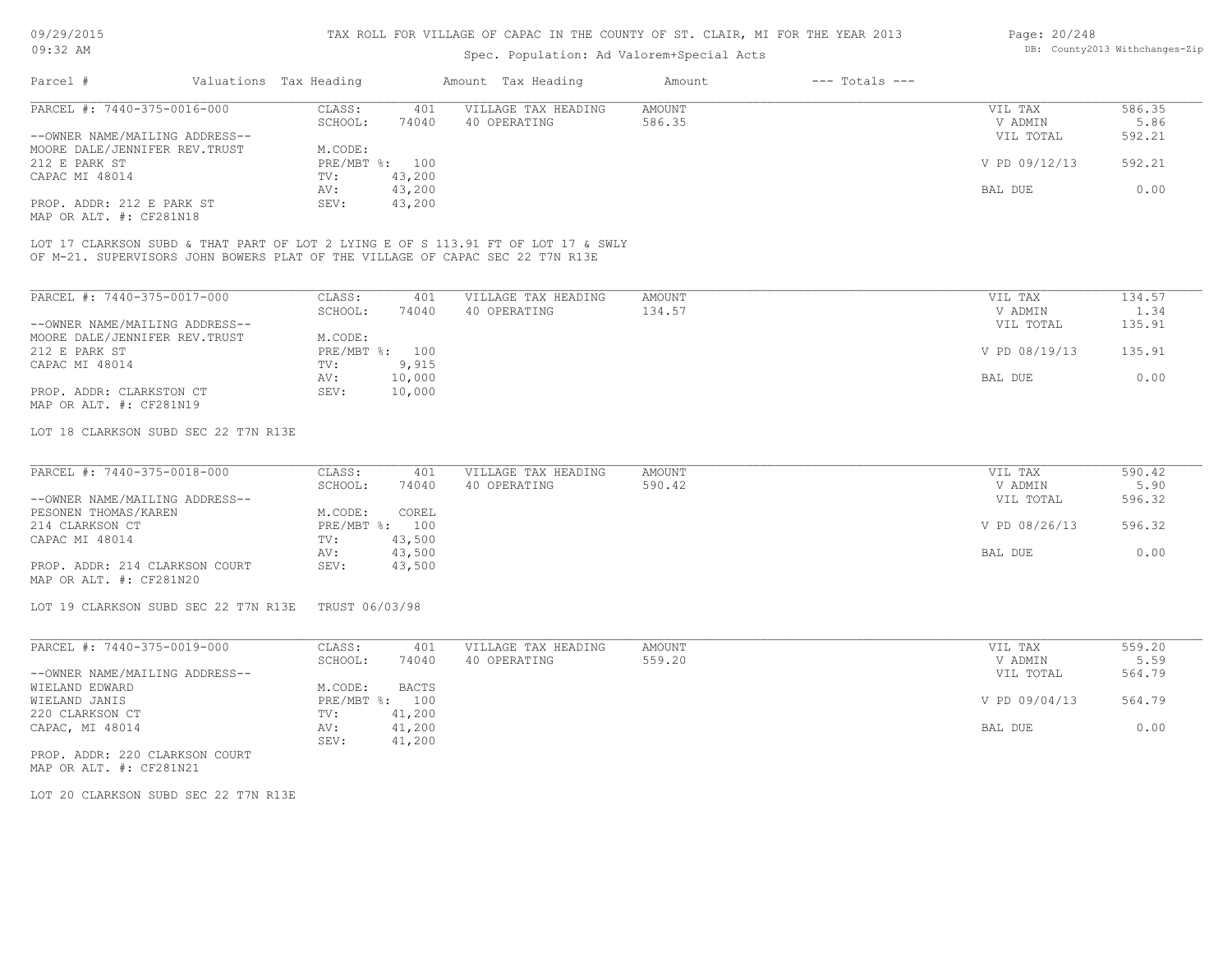# 09/29/2015

### TAX ROLL FOR VILLAGE OF CAPAC IN THE COUNTY OF ST. CLAIR, MI FOR THE YEAR 2013

| 09:32 AM                                                                                     |                        |                  | DB: County2013 Withchanges-Zip                                                     |                         |                    |                    |                |
|----------------------------------------------------------------------------------------------|------------------------|------------------|------------------------------------------------------------------------------------|-------------------------|--------------------|--------------------|----------------|
| Parcel #                                                                                     | Valuations Tax Heading |                  | Amount Tax Heading                                                                 | Amount                  | $---$ Totals $---$ |                    |                |
| PARCEL #: 7440-375-0020-000                                                                  | CLASS:<br>SCHOOL:      | 401<br>74040     | VILLAGE TAX HEADING<br>40 OPERATING                                                | <b>AMOUNT</b><br>473.69 |                    | VIL TAX<br>V ADMIN | 473.69<br>4.73 |
| --OWNER NAME/MAILING ADDRESS--                                                               |                        |                  |                                                                                    |                         |                    | VIL TOTAL          | 478.42         |
| LIBKIE MILDRED/CARY/MARK                                                                     | M.CODE:                |                  |                                                                                    |                         |                    |                    |                |
| 217 CLARKSON CT                                                                              |                        | PRE/MBT %: 100   |                                                                                    |                         |                    | BAL DUE            | 478.42         |
| CAPAC MI 48014-3119                                                                          | TV:                    | 34,900           |                                                                                    |                         |                    |                    |                |
|                                                                                              | AV:<br>SEV:            | 34,900           |                                                                                    |                         |                    |                    |                |
| PROP. ADDR: 217 CLARKSON COURT<br>MAP OR ALT. #: CF281N22                                    |                        | 34,900           |                                                                                    |                         |                    |                    |                |
| LOT 21 CLARKSON SUBD & THAT PART OF LOT 2 LYING E OF ABV LOT 21 EXTD TO M-21.<br>22 T7N R13E |                        |                  | SUPERVISOR JOHN BOWERS PLAT OF THE VILLAGE OF CAPAC OWNED & OCC AS ONE PARCEL. SEC |                         |                    |                    |                |
| PARCEL #: 7440-400-0001-000                                                                  | CLASS:                 | 401              | VILLAGE TAX HEADING                                                                | <b>AMOUNT</b>           |                    | VIL TAX            | 750.58         |
|                                                                                              | SCHOOL:                | 74040            | 40 OPERATING                                                                       | 750.58                  |                    | V ADMIN            | 7.50           |
| --OWNER NAME/MAILING ADDRESS--                                                               |                        |                  |                                                                                    |                         |                    | VIL TOTAL          | 758.08         |
| ABERCROMBIE ROY/VIOLET                                                                       | M.CODE:                | CBSMT            |                                                                                    |                         |                    |                    |                |
| 100 CHARLES ST                                                                               |                        | PRE/MBT %: 100   |                                                                                    |                         |                    | V PD 07/15/13      | 758.08         |
| CAPAC MI 48014-3003                                                                          | TV:                    | 55,300           |                                                                                    |                         |                    |                    |                |
|                                                                                              | AV:                    | 55,300           |                                                                                    |                         |                    | BAL DUE            | 0.00           |
| PROP. ADDR: 100 CHARLES STREET<br>MAP OR ALT. #: CF282A/L01                                  | SEV:                   | 55,300           |                                                                                    |                         |                    |                    |                |
| LOT 1 KENWOOD SUBDIVISION                                                                    |                        |                  |                                                                                    |                         |                    |                    |                |
| PARCEL #: 7440-400-0002-000                                                                  | CLASS:                 | 401              | VILLAGE TAX HEADING                                                                | <b>AMOUNT</b>           |                    | VIL TAX            | 584.99         |
|                                                                                              | SCHOOL:                | 74040            | 40 OPERATING                                                                       | 584.99                  |                    | V ADMIN            | 5.84           |
| --OWNER NAME/MAILING ADDRESS--                                                               |                        |                  |                                                                                    |                         |                    | VIL TOTAL          | 590.83         |
| FALLAERT ENTERPRISES, LP                                                                     | M.CODE:                |                  |                                                                                    |                         |                    |                    |                |
| 2060 INTERNATIONAL PARKWAY BLD E                                                             | PRE/MBT %:             | $\circ$          |                                                                                    |                         |                    | V PD 07/22/13      | 590.83         |
| PORT HURON MI 48060                                                                          | TV:                    | 43,100           |                                                                                    |                         |                    |                    |                |
|                                                                                              | AV:<br>SEV:            | 43,100<br>43,100 |                                                                                    |                         |                    | BAL DUE            | 0.00           |
| PROP. ADDR: 102 CHARLES STREET<br>MAP OR ALT. #: CF282L02                                    |                        |                  |                                                                                    |                         |                    |                    |                |
| LOT 2 KENWOOD                                                                                |                        |                  |                                                                                    |                         |                    |                    |                |
| PARCEL #: 7440-400-0003-000                                                                  | CLASS:                 | 401              | VILLAGE TAX HEADING                                                                | <b>AMOUNT</b>           |                    | VIL TAX            | 768.23         |
|                                                                                              | SCHOOL:                | 74040            | 40 OPERATING                                                                       | 768.23                  |                    | V ADMIN            | 7.68           |
| --OWNER NAME/MAILING ADDRESS--                                                               |                        |                  |                                                                                    |                         |                    | VIL TOTAL          | 775.91         |
| MOSQUEDA ERIC/RANGEL M                                                                       | M.CODE:                | COREL            |                                                                                    |                         |                    |                    |                |
| 104 CHARLES ST                                                                               |                        | PRE/MBT %: 100   |                                                                                    |                         |                    | V PD 08/26/13      | 775.91         |
| CAPAC MI 48014-3003                                                                          | TV:<br>AV:             | 56,600<br>56,600 |                                                                                    |                         |                    | BAL DUE            | 0.00           |
| PROP. ADDR: 104 CHARLES STREET<br>MAP OR ALT. #: CF282L03                                    | SEV:                   | 56,600           |                                                                                    |                         |                    |                    |                |
| LOT 3 KENWOOD                                                                                |                        |                  |                                                                                    |                         |                    |                    |                |
|                                                                                              |                        |                  |                                                                                    |                         |                    |                    |                |
|                                                                                              |                        |                  |                                                                                    |                         |                    |                    |                |
|                                                                                              |                        |                  |                                                                                    |                         |                    |                    |                |

Page: DB: County2013 Withchanges-Zip 21/248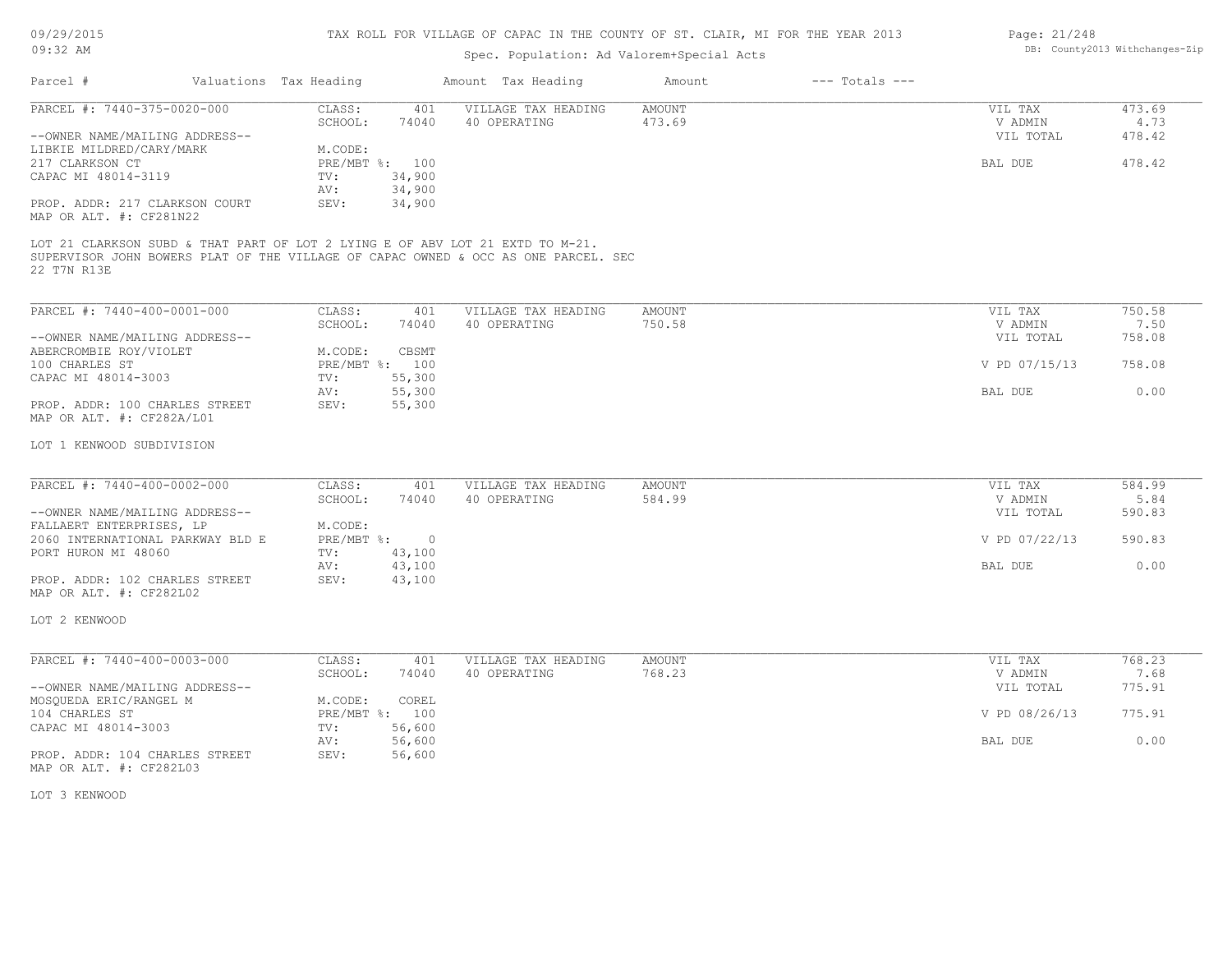| 09/29/2015 |  |
|------------|--|
| $09:32$ AM |  |

# Spec. Population: Ad Valorem+Special Acts

| Page: 22/248 |                                |
|--------------|--------------------------------|
|              | DB: County2013 Withchanges-Zip |

| Parcel #                                                | Valuations Tax Heading |                | Amount Tax Heading  | Amount | $---$ Totals $---$ |               |        |
|---------------------------------------------------------|------------------------|----------------|---------------------|--------|--------------------|---------------|--------|
| PARCEL #: 7440-400-0004-000                             | CLASS:                 | 401            | VILLAGE TAX HEADING | AMOUNT |                    | VIL TAX       | 834.73 |
|                                                         | SCHOOL:                | 74040          | 40 OPERATING        | 834.73 |                    | V ADMIN       | 8.34   |
| --OWNER NAME/MAILING ADDRESS--                          |                        |                |                     |        |                    | VIL TOTAL     | 843.07 |
| ZUNIGA NOE                                              | M.CODE:                | COREL          |                     |        |                    |               |        |
| 106 CHARLES STREET                                      |                        | PRE/MBT %: 100 |                     |        |                    | V PD 08/26/13 | 843.07 |
| CAPAC MI 48014-3003                                     | TV:                    | 61,500         |                     |        |                    |               |        |
|                                                         | AV:                    | 61,500         |                     |        |                    | BAL DUE       | 0.00   |
| PROP. ADDR: 106 CHARLES STREET                          | SEV:                   | 61,500         |                     |        |                    |               |        |
| MAP OR ALT. #: CF282L04                                 |                        |                |                     |        |                    |               |        |
| LOT 4 KENWOOD                                           |                        |                |                     |        |                    |               |        |
|                                                         |                        |                |                     |        |                    |               |        |
| PARCEL #: 7440-400-0005-000                             | CLASS:                 | 401            | VILLAGE TAX HEADING | AMOUNT |                    | VIL TAX       | 897.17 |
|                                                         | SCHOOL:                | 74040          | 40 OPERATING        | 897.17 |                    | V ADMIN       | 8.97   |
| --OWNER NAME/MAILING ADDRESS--                          |                        |                |                     |        |                    | VIL TOTAL     | 906.14 |
| BARTH JAMES/SHARON                                      | M.CODE:                |                |                     |        |                    |               |        |
| 515 WILLIAM G DR                                        |                        | PRE/MBT %: 100 |                     |        |                    | V PD 08/28/13 | 906.14 |
| CAPAC MI 48014-3046                                     | TV:                    | 66,100         |                     |        |                    |               |        |
|                                                         | AV:                    | 66,100         |                     |        |                    | BAL DUE       | 0.00   |
| PROP. ADDR: 515 WILLIAM G DR<br>MAP OR ALT. #: CF282L05 | SEV:                   | 66,100         |                     |        |                    |               |        |
| LOT 5 KENWOOD                                           |                        |                |                     |        |                    |               |        |
|                                                         |                        |                |                     |        |                    |               |        |
| PARCEL #: 7440-400-0006-000                             | CLASS:                 | 401            | VILLAGE TAX HEADING | AMOUNT |                    | VIL TAX       | 762.80 |
|                                                         | SCHOOL:                | 74040          | 40 OPERATING        | 762.80 |                    | V ADMIN       | 7.62   |
| --OWNER NAME/MAILING ADDRESS--                          |                        |                |                     |        |                    | VIL TOTAL     | 770.42 |
| DALESSANDRO DAVID                                       | M.CODE:                |                |                     |        |                    |               |        |
| 517 WILLIAM G DR                                        |                        | PRE/MBT %: 100 |                     |        |                    | BAL DUE       | 770.42 |
| CAPAC MI 48014                                          | TV:                    | 56,200         |                     |        |                    |               |        |
|                                                         | AV:                    | 56,200         |                     |        |                    |               |        |
| PROP. ADDR: 517 WILLIAM G DR<br>MAP OR ALT. #: CF282L06 | SEV:                   | 56,200         |                     |        |                    |               |        |
| LOT 6 KENWOOD                                           |                        |                |                     |        |                    |               |        |
| PARCEL #: 7440-400-0007-000                             | CLASS:                 | 401            | VILLAGE TAX HEADING | AMOUNT |                    | VIL TAX       | 597.21 |
|                                                         | SCHOOL:                | 74040          | 40 OPERATING        | 597.21 |                    | V ADMIN       | 5.97   |
| --OWNER NAME/MAILING ADDRESS--                          |                        |                |                     |        |                    | VIL TOTAL     | 603.18 |
| JAROS KARL P / SANDRA E                                 | M.CODE:                |                |                     |        |                    |               |        |
| 519 WILLIAM G DR                                        |                        | PRE/MBT %: 100 |                     |        |                    | BAL DUE       | 603.18 |
| CAPAC MI 48014-3046                                     | TV:                    | 44,000         |                     |        |                    |               |        |
|                                                         | AV:                    | 44,000         |                     |        |                    |               |        |
| PROP. ADDR: 519 WILLIAM G DR                            | SEV:                   | 44,000         |                     |        |                    |               |        |
| MAP OR ALT. #: CF282L07                                 |                        |                |                     |        |                    |               |        |

LOT 7 KENWOOD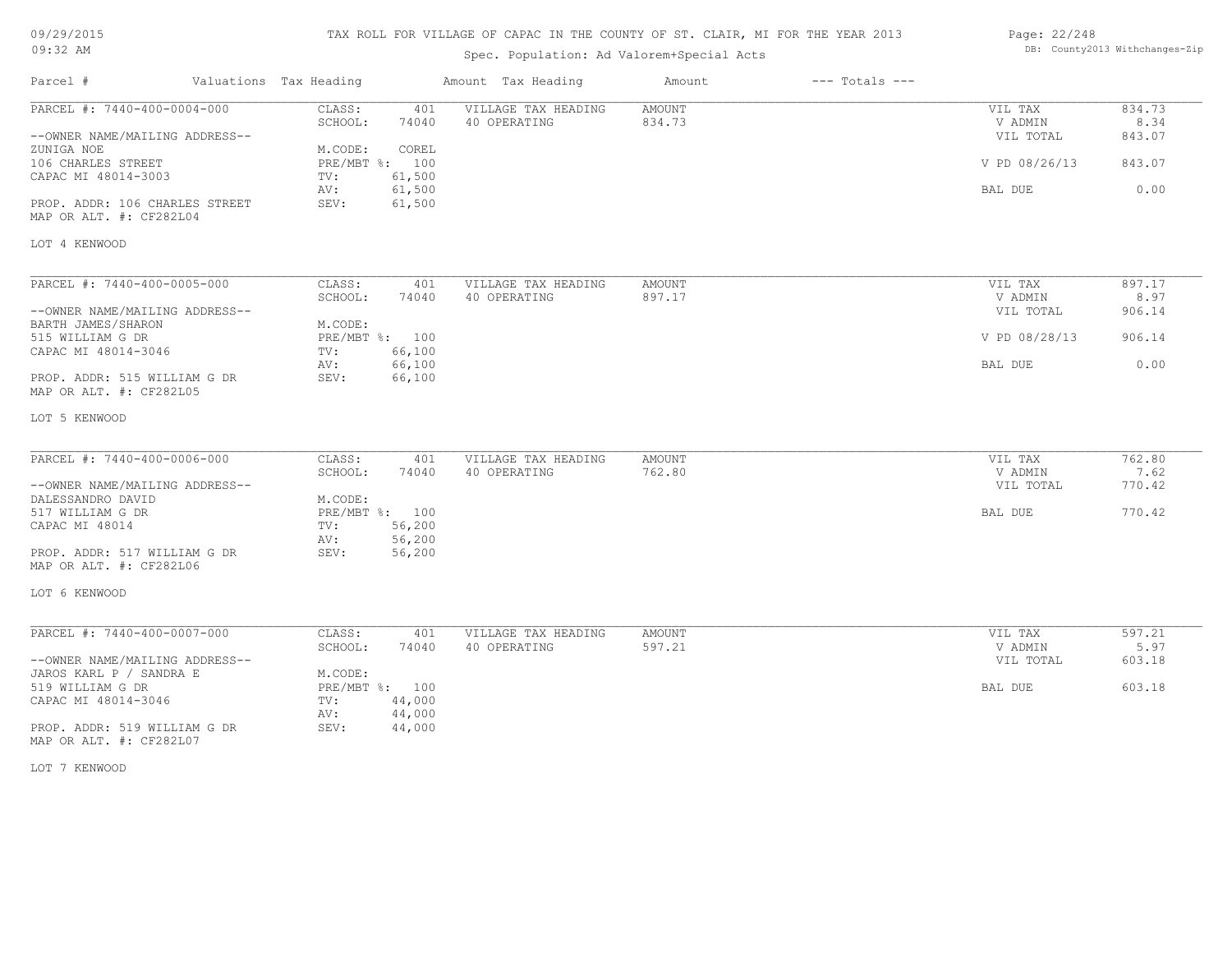# TAX ROLL FOR VILLAGE OF CAPAC IN THE COUNTY OF ST. CLAIR, MI FOR THE YEAR 2013

# Spec. Population: Ad Valorem+Special Acts

### Page: 23/248 DB: County2013 Withchanges-Zip

| Parcel #                                                      | Valuations Tax Heading |                   |                  | Amount Tax Heading                  | Amount           | $---$ Totals $---$ |                      |                |
|---------------------------------------------------------------|------------------------|-------------------|------------------|-------------------------------------|------------------|--------------------|----------------------|----------------|
| PARCEL #: 7440-400-0008-000                                   |                        | CLASS:<br>SCHOOL: | 401<br>74040     | VILLAGE TAX HEADING<br>40 OPERATING | AMOUNT<br>556.49 |                    | VIL TAX<br>V ADMIN   | 556.49<br>5.56 |
| --OWNER NAME/MAILING ADDRESS--<br>RICOTTA CHARLES M/SUZANNE L |                        | M.CODE:           |                  |                                     |                  |                    | VIL TOTAL            | 562.05         |
| 7221 MCCREERY HWY                                             |                        | $PRE/MBT$ $\div$  | $\overline{0}$   |                                     |                  |                    | V PD 09/04/13        | 562.05         |
| PRESQUE ISLE MI 49777                                         |                        | TV:               | 41,000           |                                     |                  |                    |                      |                |
| PROP. ADDR: 521 WILLIAM G DR                                  |                        | AV:<br>SEV:       | 41,000<br>41,000 |                                     |                  |                    | BAL DUE              | 0.00           |
| MAP OR ALT. #: CF282L08                                       |                        |                   |                  |                                     |                  |                    |                      |                |
| LOT 8 KENWOOD SUBDIVISION                                     |                        |                   |                  |                                     |                  |                    |                      |                |
|                                                               |                        |                   |                  |                                     |                  |                    |                      |                |
| PARCEL #: 7440-400-0009-000                                   |                        | CLASS:            | 401              | VILLAGE TAX HEADING                 | AMOUNT           |                    | VIL TAX              | 677.29         |
| --OWNER NAME/MAILING ADDRESS--                                |                        | SCHOOL:           | 74040            | 40 OPERATING                        | 677.29           |                    | V ADMIN<br>VIL TOTAL | 6.77<br>684.06 |
| KOKOSZKA DEBORAH L.                                           |                        | M.CODE:           |                  |                                     |                  |                    |                      |                |
| 523 WILLIAM G DR                                              |                        | PRE/MBT %: 100    |                  |                                     |                  |                    | V PD 08/26/13        | 684.06         |
| CAPAC MI 48014-3046                                           |                        | TV:               | 49,900           |                                     |                  |                    |                      |                |
|                                                               |                        | AV:               | 49,900           |                                     |                  |                    | BAL DUE              | 0.00           |
| PROP. ADDR: 523 WILLIAM G DR<br>MAP OR ALT. #: CF282L09       |                        | SEV:              | 49,900           |                                     |                  |                    |                      |                |
| LOT 9 KENWOOD                                                 |                        |                   |                  |                                     |                  |                    |                      |                |
|                                                               |                        |                   |                  |                                     |                  |                    |                      |                |
| PARCEL #: 7440-400-0010-000                                   |                        | CLASS:            | 401<br>74040     | VILLAGE TAX HEADING<br>40 OPERATING | AMOUNT<br>551.06 |                    | VIL TAX              | 551.06<br>5.51 |
| --OWNER NAME/MAILING ADDRESS--                                |                        | SCHOOL:           |                  |                                     |                  |                    | V ADMIN<br>VIL TOTAL | 556.57         |
| BARTH TODD J                                                  |                        | M.CODE:           | 00WBF            |                                     |                  |                    |                      |                |
| 525 WILLIAM G DR                                              |                        | PRE/MBT %: 100    |                  |                                     |                  |                    | V PD 09/04/13        | 556.57         |
| CAPAC MI 48014-3046                                           |                        | TV:               | 40,600           |                                     |                  |                    |                      |                |
|                                                               |                        | AV:               | 40,600           |                                     |                  |                    | BAL DUE              | 0.00           |
| PROP. ADDR: 525 WILLIAM G DR<br>MAP OR ALT. #: CF282L10       |                        | SEV:              | 40,600           |                                     |                  |                    |                      |                |
| LOT 10 KENWOOD SUBDIVISION                                    |                        |                   |                  |                                     |                  |                    |                      |                |
|                                                               |                        |                   |                  |                                     |                  |                    |                      |                |
| PARCEL #: 7440-400-0011-000                                   |                        | CLASS:            | 401              | VILLAGE TAX HEADING                 | <b>AMOUNT</b>    |                    | VIL TAX              | 612.14         |
| --OWNER NAME/MAILING ADDRESS--                                |                        | SCHOOL:           | 74040            | 40 OPERATING                        | 612.14           |                    | V ADMIN              | 6.12<br>618.26 |
| ZUBY GLENN/JULIANNE                                           |                        | M.CODE:           | COREL            |                                     |                  |                    | VIL TOTAL            |                |
| 527 WILLIAM G DR                                              |                        | PRE/MBT %: 100    |                  |                                     |                  |                    | V PD 08/26/13        | 618.26         |
| CAPAC MI 48014-3046                                           |                        | TV:               | 45,100           |                                     |                  |                    |                      |                |
|                                                               |                        | AV:               | 45,100           |                                     |                  |                    | BAL DUE              | 0.00           |
| PROP. ADDR: 527 WILLIAM G DR<br>MAP OR ALT. #: CF282L11       |                        | SEV:              | 45,100           |                                     |                  |                    |                      |                |

LOT 11 KENWOOD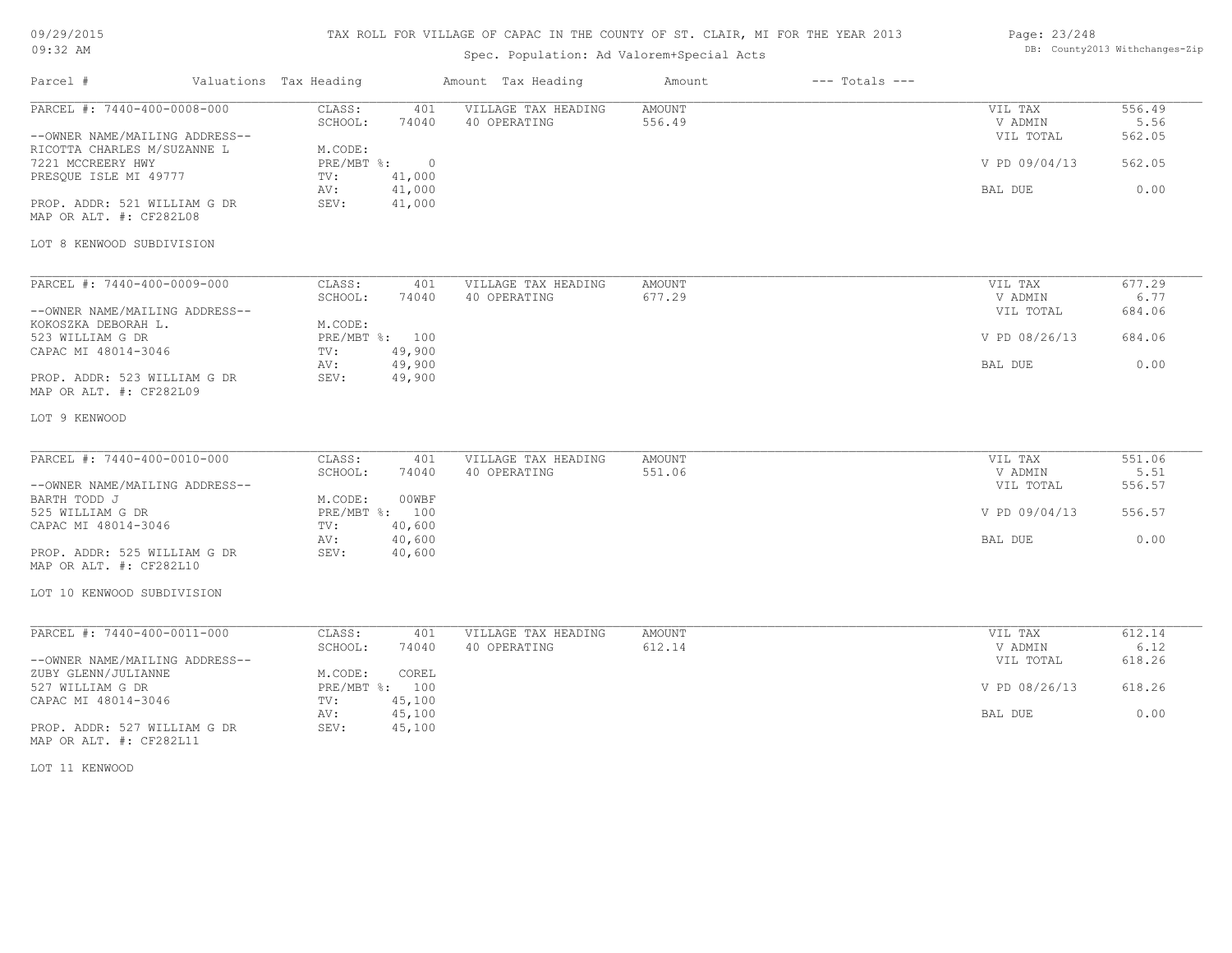# TAX ROLL FOR VILLAGE OF CAPAC IN THE COUNTY OF ST. CLAIR, MI FOR THE YEAR 2013

# Spec. Population: Ad Valorem+Special Acts

### Page: 24/248 DB: County2013 Withchanges-Zip

| Parcel #                                                      | Valuations Tax Heading                              | Amount Tax Heading                  | $---$ Totals $---$<br>Amount |                      |                |
|---------------------------------------------------------------|-----------------------------------------------------|-------------------------------------|------------------------------|----------------------|----------------|
| PARCEL #: 7440-400-0012-000                                   | CLASS:<br>401<br>SCHOOL:<br>74040                   | VILLAGE TAX HEADING<br>40 OPERATING | <b>AMOUNT</b><br>719.36      | VIL TAX<br>V ADMIN   | 719.36<br>7.19 |
| --OWNER NAME/MAILING ADDRESS--<br>KESKIMAKI ALAN/KATHLEEN     | M.CODE:                                             |                                     |                              | VIL TOTAL            | 726.55         |
| 529 WILLIAM G DR<br>CAPAC MI 48014-3046                       | PRE/MBT %: 100<br>53,000<br>TV:                     |                                     |                              | V PD 08/26/13        | 726.55         |
|                                                               | 53,000<br>AV:                                       |                                     |                              | BAL DUE              | 0.00           |
| PROP. ADDR: 529 WILLIAM G DR<br>MAP OR ALT. #: CF282L12       | 53,000<br>SEV:                                      |                                     |                              |                      |                |
| LOT 12 KENWOOD                                                |                                                     |                                     |                              |                      |                |
| PARCEL #: 7440-400-0013-000                                   | CLASS:<br>401                                       | VILLAGE TAX HEADING                 | <b>AMOUNT</b>                | VIL TAX              | 564.63         |
| --OWNER NAME/MAILING ADDRESS--                                | SCHOOL:<br>74040                                    | 40 OPERATING                        | 564.63                       | V ADMIN<br>VIL TOTAL | 5.64<br>570.27 |
| AGUILAR GUADALUPE<br>ARELLANO MAIRA                           | M.CODE:<br>CBSMT<br>PRE/MBT %: 100                  |                                     |                              | V PD 07/15/13        | 570.27         |
| 530 WILLIAM G DR                                              | 41,600<br>TV:                                       |                                     |                              |                      |                |
| CAPAC MI 48014-3045                                           | 41,600<br>AV:<br>41,600<br>SEV:                     |                                     |                              | BAL DUE              | 0.00           |
| PROP. ADDR: 530 WILLIAM G DR<br>MAP OR ALT. #: CF282L13       |                                                     |                                     |                              |                      |                |
| LOT 13 KENWOOD SUBDIVISION                                    |                                                     |                                     |                              |                      |                |
| PARCEL #: 7440-400-0014-000                                   | CLASS:<br>401                                       | VILLAGE TAX HEADING                 | <b>AMOUNT</b>                | VIL TAX              | 570.94         |
|                                                               | SCHOOL:<br>74040                                    | 40 OPERATING                        | 570.94                       | V ADMIN              | 5.70           |
| --OWNER NAME/MAILING ADDRESS--<br>WHEATLEY WAYNE/CAROL ET-AL  | M.CODE:                                             |                                     |                              | VIL TOTAL            | 576.64         |
| 28620 PALOMINO DR<br>WARREN MI 48093                          | PRE/MBT %: 0<br>TV:<br>42,065                       |                                     |                              | V PD 08/08/13        | 576.64         |
|                                                               | 43,500<br>AV:                                       |                                     |                              | BAL DUE              | 0.00           |
| PROP. ADDR: 528 WILLIAM G DR<br>MAP OR ALT. #: CF282L14       | SEV:<br>43,500                                      |                                     |                              |                      |                |
| LOT 14 KENWOOD                                                |                                                     |                                     |                              |                      |                |
| PARCEL #: 7440-400-0015-000                                   | CLASS:<br>401                                       | VILLAGE TAX HEADING                 | AMOUNT                       | VIL TAX              | 503.55         |
|                                                               | SCHOOL:<br>74040                                    | 40 OPERATING                        | 503.55                       | V ADMIN              | 5.03           |
| --OWNER NAME/MAILING ADDRESS--<br>DEBLOUW, HENRY A./DEANNA L. | M.CODE:                                             |                                     |                              | VIL TOTAL            | 508.58         |
| PIRRONE PRODUCE INC.<br>26350 24 MILE RD.                     | $PRE/MBT$ $\div$<br>$\overline{0}$<br>TV:<br>37,100 |                                     |                              | V PD 08/01/13        | 508.58         |
| CHESTERFIELD MI 48051                                         | 37,100<br>AV:<br>37,100<br>SEV:                     |                                     |                              | BAL DUE              | 0.00           |
| PROP. ADDR: 526 WILLIAM G DR<br>MAP OR ALT. #: CF282L15       |                                                     |                                     |                              |                      |                |
|                                                               |                                                     |                                     |                              |                      |                |

LOT 15 KENWOOD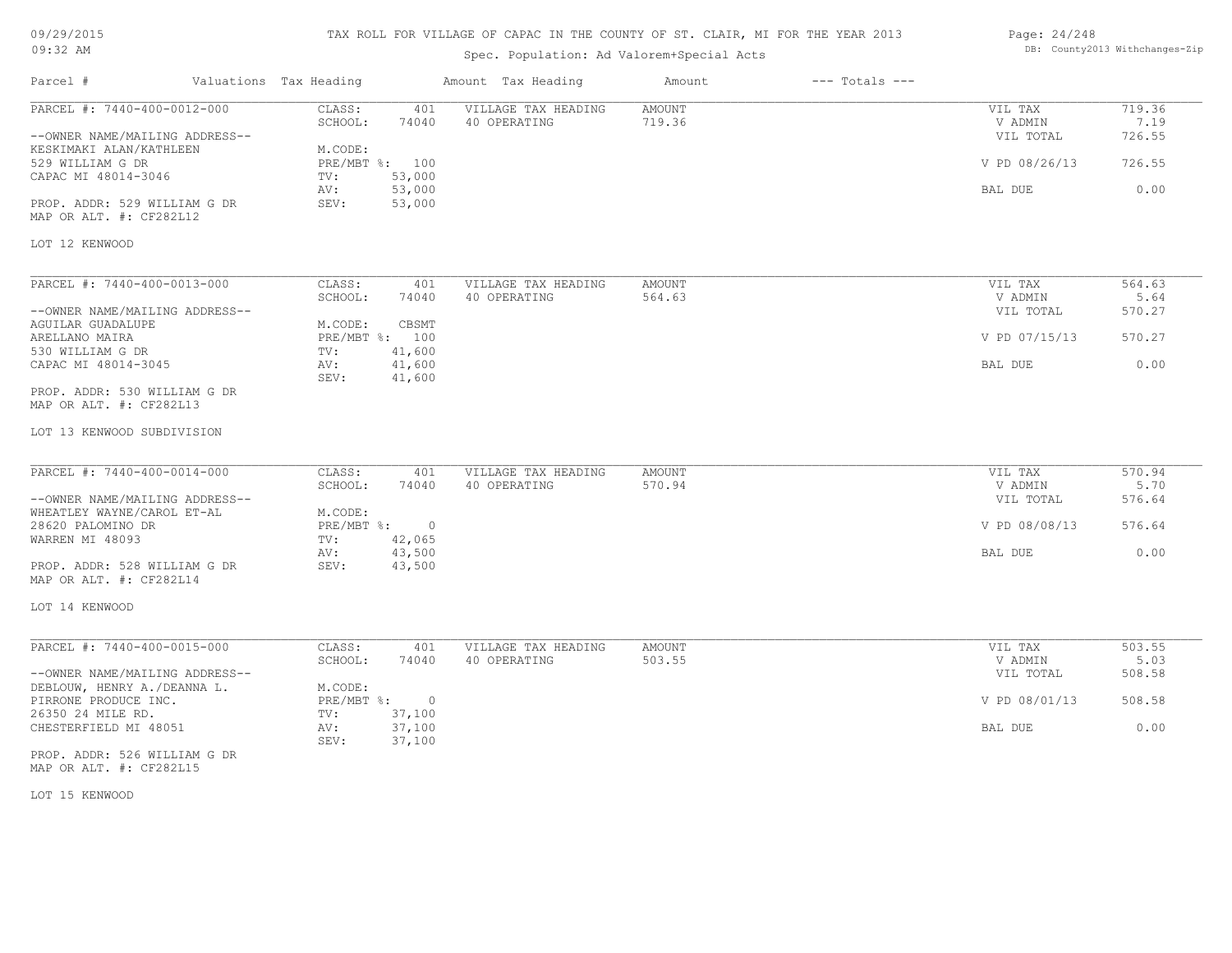# TAX ROLL FOR VILLAGE OF CAPAC IN THE COUNTY OF ST. CLAIR, MI FOR THE YEAR 2013

# Spec. Population: Ad Valorem+Special Acts

### Page: 25/248 DB: County2013 Withchanges-Zip

| Parcel #                                                                                  | Valuations Tax Heading                           | Amount Tax Heading                  | Amount           | $---$ Totals $---$ |                                 |                          |
|-------------------------------------------------------------------------------------------|--------------------------------------------------|-------------------------------------|------------------|--------------------|---------------------------------|--------------------------|
| PARCEL #: 7440-400-0016-000<br>--OWNER NAME/MAILING ADDRESS--<br>WALKER JOEL/MARCIA TRUST | CLASS:<br>401<br>SCHOOL:<br>74040<br>M.CODE:     | VILLAGE TAX HEADING<br>40 OPERATING | AMOUNT<br>582.28 |                    | VIL TAX<br>V ADMIN<br>VIL TOTAL | 582.28<br>5.82<br>588.10 |
| 524 WILLIAM G DR<br>CAPAC MI 48014-3045                                                   | PRE/MBT %: 100<br>42,900<br>TV:<br>42,900<br>AV: |                                     |                  |                    | V PD 07/18/13<br>BAL DUE        | 588.10<br>0.00           |
| PROP. ADDR: 524 WILLIAM G DR<br>MAP OR ALT. #: CF282L16                                   | 42,900<br>SEV:                                   |                                     |                  |                    |                                 |                          |
| LOT 16 KENWOOD                                                                            |                                                  |                                     |                  |                    |                                 |                          |
| PARCEL #: 7440-400-0017-000                                                               | CLASS:<br>401                                    | VILLAGE TAX HEADING                 | <b>AMOUNT</b>    |                    | VIL TAX                         | 494.05                   |
|                                                                                           | SCHOOL:<br>74040                                 | 40 OPERATING                        | 494.05           |                    | V ADMIN                         | 4.94                     |
| --OWNER NAME/MAILING ADDRESS--                                                            |                                                  |                                     |                  |                    | VIL TOTAL                       | 498.99                   |
| HUMBLE HOUSING, LLC                                                                       | M.CODE:                                          |                                     |                  |                    |                                 |                          |
| 74900 JUDGES COURT<br>ROMEO MI 48065                                                      | $PRE/MBT$ $\div$<br>$\overline{0}$               |                                     |                  |                    | V PD 07/15/13                   | 498.99                   |
|                                                                                           | 36,400<br>TV:<br>36,400<br>AV:                   |                                     |                  |                    | BAL DUE                         | 0.00                     |
| PROP. ADDR: 522 WILLIAM G DR<br>MAP OR ALT. #: CF282L17                                   | 36,400<br>SEV:                                   |                                     |                  |                    |                                 |                          |
| LOT 17 KENWOOD                                                                            |                                                  |                                     |                  |                    |                                 |                          |
| PARCEL #: 7440-400-0018-000                                                               | CLASS:<br>401                                    | VILLAGE TAX HEADING                 | <b>AMOUNT</b>    |                    | VIL TAX                         | 540.20                   |
|                                                                                           | SCHOOL:<br>74040                                 | 40 OPERATING                        | 540.20           |                    | V ADMIN                         | 5.40                     |
| --OWNER NAME/MAILING ADDRESS--                                                            |                                                  |                                     |                  |                    | VIL TOTAL                       | 545.60                   |
| FALLAERT ENTERPRISES, LP                                                                  | M.CODE:<br>COREL                                 |                                     |                  |                    |                                 |                          |
| 2060 INTERNATIONAL PARKWAY BLD E                                                          | $PRE/MBT$ $\div$<br>$\overline{0}$               |                                     |                  |                    | V PD 07/22/13                   | 545.60                   |
| PORT HURON MI 48060                                                                       | 39,800<br>TV:                                    |                                     |                  |                    |                                 |                          |
| PROP. ADDR: 520 WILLIAM G DR<br>MAP OR ALT. #: CF282L18                                   | 39,800<br>AV:<br>SEV:<br>39,800                  |                                     |                  |                    | BAL DUE                         | 0.00                     |
| LOT 18 KENWOOD                                                                            |                                                  |                                     |                  |                    |                                 |                          |
| PARCEL #: 7440-400-0019-000                                                               | CLASS:<br>401                                    | VILLAGE TAX HEADING                 | AMOUNT           |                    | VIL TAX                         | 727.51                   |
|                                                                                           | SCHOOL:<br>74040                                 | 40 OPERATING                        | 727.51           |                    | V ADMIN                         | 7.27                     |
| --OWNER NAME/MAILING ADDRESS--                                                            |                                                  |                                     |                  |                    | VIL TOTAL                       | 734.78                   |
| WRIGHT MATTHEW D.                                                                         | M.CODE:                                          |                                     |                  |                    |                                 |                          |
| 518 WILLIAM G DR                                                                          | PRE/MBT %: 100                                   |                                     |                  |                    | V PD 07/03/13                   | 734.78                   |
| CAPAC MI 48014-3045                                                                       | 53,600<br>TV:                                    |                                     |                  |                    |                                 |                          |
| PROP. ADDR: 518 WILLIAM G DR                                                              | 53,600<br>AV:<br>SEV:                            |                                     |                  |                    | BAL DUE                         | 0.00                     |
| MAP OR ALT. #: CF282L19                                                                   | 53,600                                           |                                     |                  |                    |                                 |                          |

LOT 19 KENWOOD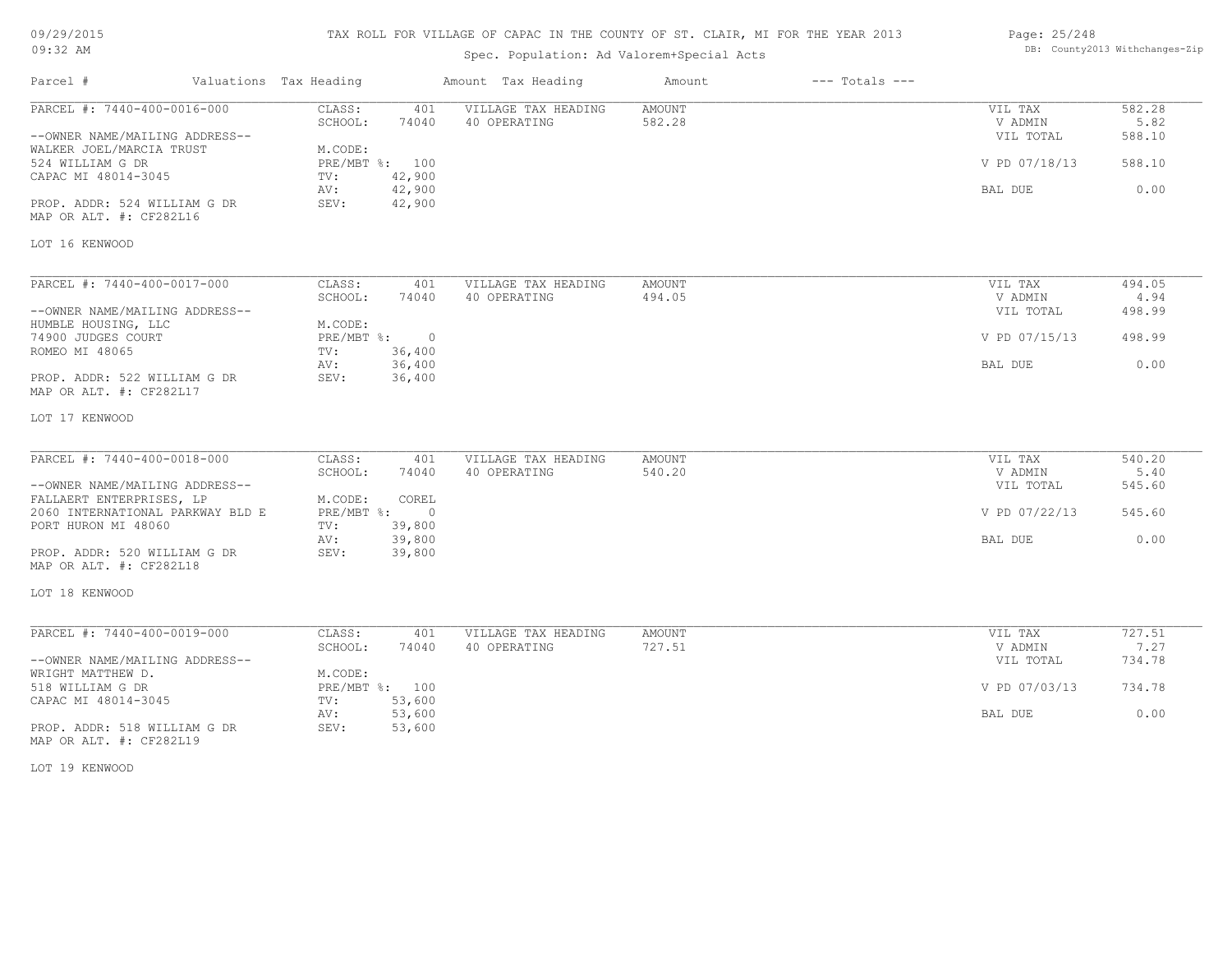# TAX ROLL FOR VILLAGE OF CAPAC IN THE COUNTY OF ST. CLAIR, MI FOR THE YEAR 2013

# Spec. Population: Ad Valorem+Special Acts

### Page: 26/248 DB: County2013 Withchanges-Zip

| Parcel #                                                                                             | Valuations Tax Heading       |                                        | Amount Tax Heading                  | Amount                  | $---$ Totals $---$ |                                                  |                                    |
|------------------------------------------------------------------------------------------------------|------------------------------|----------------------------------------|-------------------------------------|-------------------------|--------------------|--------------------------------------------------|------------------------------------|
| PARCEL #: 7440-400-0020-000<br>--OWNER NAME/MAILING ADDRESS--<br>WRIGHT MARY ANN<br>516 WILLIAM G DR | CLASS:<br>SCHOOL:<br>M.CODE: | 401<br>74040<br>PRE/MBT %: 100         | VILLAGE TAX HEADING<br>40 OPERATING | <b>AMOUNT</b><br>735.65 |                    | VIL TAX<br>V ADMIN<br>VIL TOTAL<br>V PD 07/03/13 | 735.65<br>7.35<br>743.00<br>743.00 |
| CAPAC MI 48014-3045<br>PROP. ADDR: 516 WILLIAM G DR<br>MAP OR ALT. #: CF282L20                       | TV:<br>AV:<br>SEV:           | 54,200<br>54,200<br>54,200             |                                     |                         |                    | BAL DUE                                          | 0.00                               |
| LOT 20 KENWOOD                                                                                       |                              |                                        |                                     |                         |                    |                                                  |                                    |
| PARCEL #: 7440-400-0021-000                                                                          | CLASS:<br>SCHOOL:            | 401<br>74040                           | VILLAGE TAX HEADING<br>40 OPERATING | AMOUNT<br>673.22        |                    | VIL TAX                                          | 673.22<br>6.73                     |
| --OWNER NAME/MAILING ADDRESS--<br>LOPEZ JORGE                                                        | M.CODE:                      |                                        |                                     |                         |                    | V ADMIN<br>VIL TOTAL                             | 679.95                             |
| LOPEZ NORA<br>101 CHARLES STREET                                                                     | TV:                          | $PRE/MBT$ $\div$<br>$\sim$ 0<br>49,600 |                                     |                         |                    | V PD 09/23/13                                    | 679.95                             |
| CAPAC MI 48014                                                                                       | AV:<br>SEV:                  | 49,600<br>49,600                       |                                     |                         |                    | BAL DUE                                          | 0.00                               |
| PROP. ADDR: 101 CHARLES STREET<br>MAP OR ALT. #: CF282L21                                            |                              |                                        |                                     |                         |                    |                                                  |                                    |
| LOT 21 KENWOOD SUBDIVISION                                                                           |                              |                                        |                                     |                         |                    |                                                  |                                    |
| PARCEL #: 7440-400-0022-000                                                                          | CLASS:<br>SCHOOL:            | 401<br>74040                           | VILLAGE TAX HEADING<br>40 OPERATING | <b>AMOUNT</b><br>643.36 |                    | VIL TAX<br>V ADMIN                               | 643.36<br>6.43                     |
| --OWNER NAME/MAILING ADDRESS--<br>REMENAP JOSEPH                                                     | M.CODE:                      |                                        |                                     |                         |                    | VIL TOTAL                                        | 649.79                             |
| REMENAP SANDRA<br>517 W MILL ST                                                                      | TV:                          | PRE/MBT %: 100<br>47,400               |                                     |                         |                    | V PD 07/03/13                                    | 649.79                             |
| CAPAC MI 48014-3031                                                                                  | AV:<br>SEV:                  | 47,400<br>47,400                       |                                     |                         |                    | BAL DUE                                          | 0.00                               |
| PROP. ADDR: 517 W MILL ST<br>MAP OR ALT. #: CF282L22                                                 |                              |                                        |                                     |                         |                    |                                                  |                                    |
| LOT 22 KENWOOD                                                                                       |                              |                                        |                                     |                         |                    |                                                  |                                    |
| PARCEL #: 7440-400-0023-000                                                                          | CLASS:                       | 401                                    | VILLAGE TAX HEADING                 | AMOUNT                  |                    | VIL TAX                                          | 823.88                             |
| --OWNER NAME/MAILING ADDRESS--                                                                       | SCHOOL:                      | 74040                                  | 40 OPERATING                        | 823.88                  |                    | V ADMIN<br>VIL TOTAL                             | 8.23<br>832.11                     |
| RIEGEL JOHN / JUDITH<br>522 MILL ST<br>CAPAC MI 48014                                                | M.CODE:<br>TV:               | COREL<br>PRE/MBT %: 100<br>60,700      |                                     |                         |                    | V PD 08/26/13                                    | 832.11                             |
|                                                                                                      | AV:                          | 60,700                                 |                                     |                         |                    | BAL DUE                                          | 0.00                               |
| PROP. ADDR: 522 W MILL ST<br>MAP OR ALT. #: CF282L23/24                                              | SEV:                         | 60,700                                 |                                     |                         |                    |                                                  |                                    |
| LOTS 23 & 24 KENWOOD                                                                                 |                              |                                        |                                     |                         |                    |                                                  |                                    |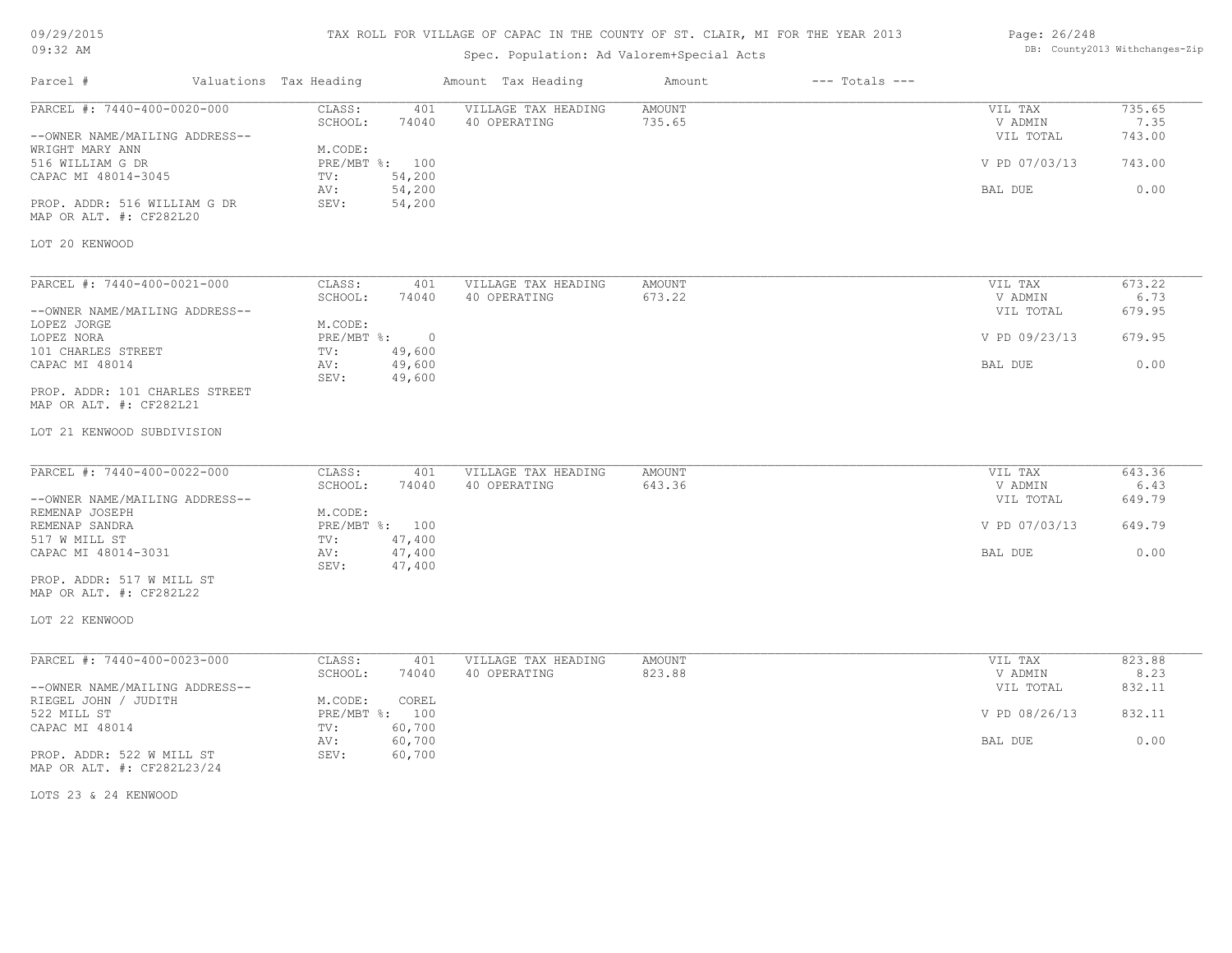| 09/29/2015 |  |
|------------|--|
| $09:32$ AM |  |

# Spec. Population: Ad Valorem+Special Acts

| Page: 27/248 |                                |
|--------------|--------------------------------|
|              | DB: County2013 Withchanges-Zip |

| Parcel #                                                                                                                                                                                | Valuations Tax Heading                                               |                                                     | Amount Tax Heading                  | Amount           | $---$ Totals $---$ |                                                             |                                            |
|-----------------------------------------------------------------------------------------------------------------------------------------------------------------------------------------|----------------------------------------------------------------------|-----------------------------------------------------|-------------------------------------|------------------|--------------------|-------------------------------------------------------------|--------------------------------------------|
| PARCEL #: 7440-400-0025-000<br>--OWNER NAME/MAILING ADDRESS--<br>HLUBIC JAMES/DEBRA<br>523 W MILL ST<br>CAPAC MI 48014-3031<br>PROP. ADDR: 523 W MILL ST<br>MAP OR ALT. #: CF282L25     | CLASS:<br>SCHOOL:<br>M.CODE:<br>PRE/MBT %: 100<br>TV:<br>AV:<br>SEV: | 401<br>74040<br>CBSMT<br>43,300<br>43,300<br>43,300 | VILLAGE TAX HEADING<br>40 OPERATING | AMOUNT<br>587.71 |                    | VIL TAX<br>V ADMIN<br>VIL TOTAL<br>V PD 07/15/13<br>BAL DUE | 587.71<br>5.87<br>593.58<br>593.58<br>0.00 |
| LOT 25 KENWOOD                                                                                                                                                                          |                                                                      |                                                     |                                     |                  |                    |                                                             |                                            |
| PARCEL #: 7440-400-0026-000<br>--OWNER NAME/MAILING ADDRESS--<br>KALMUS JAMIE S/JULIE A<br>525 W MILL ST<br>CAPAC MI 48014-3031<br>PROP. ADDR: 525 W MILL ST<br>MAP OR ALT. #: CF282L26 | CLASS:<br>SCHOOL:<br>M.CODE:<br>PRE/MBT %: 100<br>TV:<br>AV:<br>SEV: | 401<br>74040<br>COREL<br>53,700<br>53,700<br>53,700 | VILLAGE TAX HEADING<br>40 OPERATING | AMOUNT<br>728.87 |                    | VIL TAX<br>V ADMIN<br>VIL TOTAL<br>V PD 08/26/13<br>BAL DUE | 728.87<br>7.28<br>736.15<br>736.15<br>0.00 |
| LOT 26 KENWOOD                                                                                                                                                                          |                                                                      |                                                     |                                     |                  |                    |                                                             |                                            |
| PARCEL #: 7440-400-0027-000<br>--OWNER NAME/MAILING ADDRESS--<br>HENDERSON LYLE D<br>527 W MILL ST<br>CAPAC MI 48014-3031                                                               | CLASS:<br>SCHOOL:<br>M.CODE:<br>PRE/MBT %: 100<br>TV:                | 401<br>74040<br>45,000                              | VILLAGE TAX HEADING<br>40 OPERATING | AMOUNT<br>610.78 |                    | VIL TAX<br>V ADMIN<br>VIL TOTAL<br>V PD 08/16/13            | 610.78<br>6.10<br>616.88<br>616.88         |
| PROP. ADDR: 527 W MILL ST<br>MAP OR ALT. #: CF282L27<br>LOT 27 KENWOOD                                                                                                                  | AV:<br>SEV:                                                          | 45,000<br>45,000                                    |                                     |                  |                    | BAL DUE                                                     | 0.00                                       |
| PARCEL #: 7440-400-0028-000<br>--OWNER NAME/MAILING ADDRESS--                                                                                                                           | CLASS:<br>SCHOOL:                                                    | 401<br>74040                                        | VILLAGE TAX HEADING<br>40 OPERATING | AMOUNT<br>675.93 |                    | VIL TAX<br>V ADMIN<br>VIL TOTAL                             | 675.93<br>6.75<br>682.68                   |
| CORDAN GEORGE/KATHRYN TRUST<br>CITIZENS FIRST<br>555 WATER ST.<br>PORT HURON MI 48060                                                                                                   | M.CODE:<br>PRE/MBT %: 100<br>TV:<br>AV:<br>SEV:                      | 49,800<br>49,800<br>49,800                          |                                     |                  |                    | V PD 08/26/13<br>BAL DUE                                    | 682.68<br>0.00                             |
| PROP. ADDR: 529 W MILL ST<br>MAP OR ALT. #: CF282L28                                                                                                                                    |                                                                      |                                                     |                                     |                  |                    |                                                             |                                            |

LOT 28 KENWOOD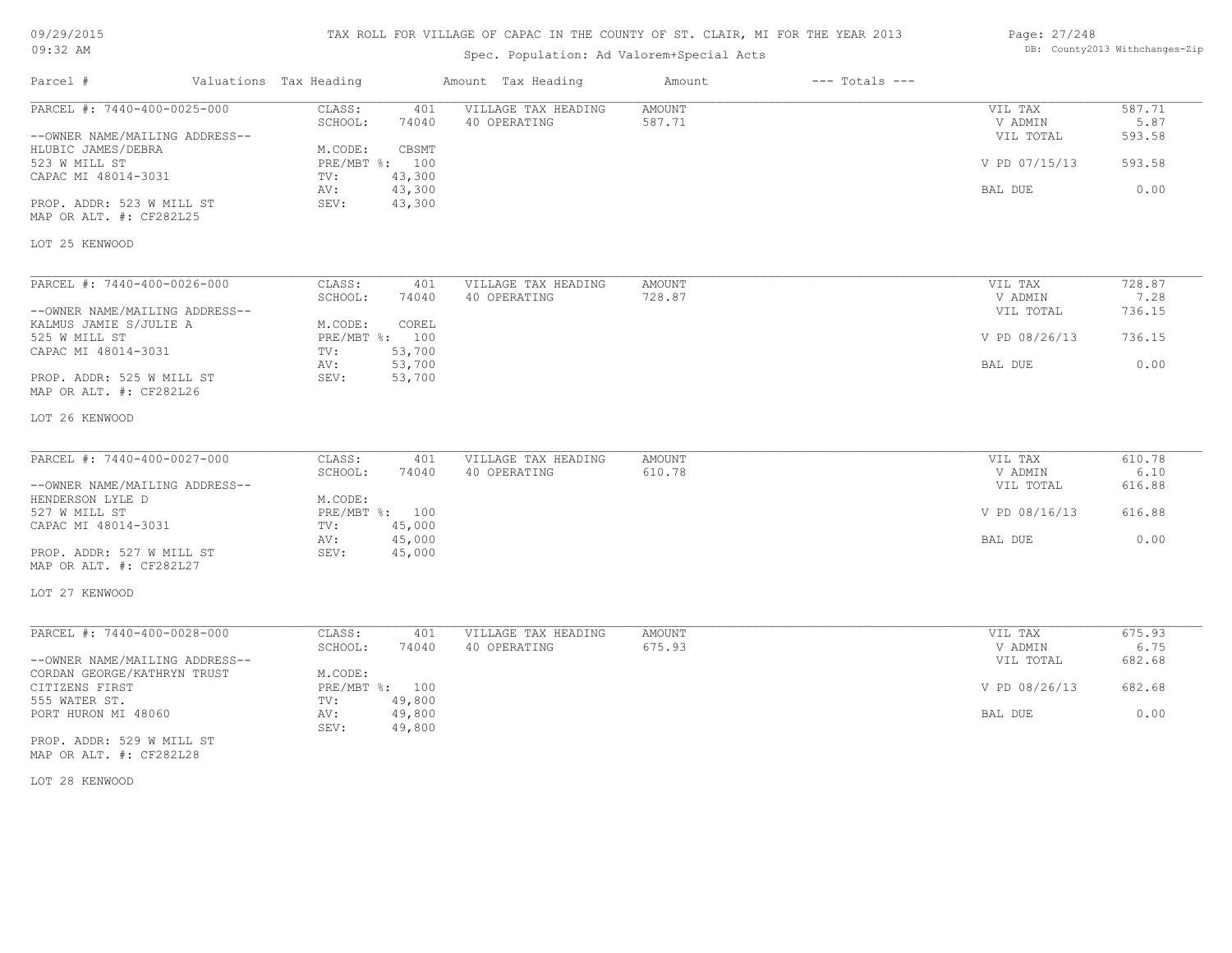### TAX ROLL FOR VILLAGE OF CAPAC IN THE COUNTY OF ST. CLAIR, MI FOR THE YEAR 2013

# Parcel # Valuations Tax Heading Amount Tax Heading Amount --- Totals ---Spec. Population: Ad Valorem+Special Acts LOT 29 KENWOOD SUBDIVISION MAP OR ALT. #: CF282L29 PROP. ADDR: 101 ST CLAIR ST SEV: 52,100 CAPAC MI 48014-3043 AV: 52,100 101 ST CLAIR ST  $TV:$  52,100 MUNOZ MAIRA PRE/MBT %: 100 BAL DUE 714.22 MUNOZ FEDERICO S M.CODE: --OWNER NAME/MAILING ADDRESS-- VIL TOTAL 714.22 SCHOOL: 74040 40 OPERATING 707.15 7 and the value of  $7.07$ PARCEL #: 7440-400-0029-000 CLASS: 401 VILLAGE TAX HEADING AMOUNT VIL TAX VIL TAX 707.15<br>SCHOOL: 74040 40 OPERATING 707.15 VADMIN 7.07  $\mathcal{L}_\mathcal{L} = \mathcal{L}_\mathcal{L} = \mathcal{L}_\mathcal{L} = \mathcal{L}_\mathcal{L} = \mathcal{L}_\mathcal{L} = \mathcal{L}_\mathcal{L} = \mathcal{L}_\mathcal{L} = \mathcal{L}_\mathcal{L} = \mathcal{L}_\mathcal{L} = \mathcal{L}_\mathcal{L} = \mathcal{L}_\mathcal{L} = \mathcal{L}_\mathcal{L} = \mathcal{L}_\mathcal{L} = \mathcal{L}_\mathcal{L} = \mathcal{L}_\mathcal{L} = \mathcal{L}_\mathcal{L} = \mathcal{L}_\mathcal{L}$ LOT 30 KENWOOD MAP OR ALT. #: CF282L30 PROP. ADDR: 103 ST CLAIR ST SEV: 40,000 AV: 40,000 BAL DUE 0.00 CAPAC MI 48014-3043 TV: 40,000<br>AV: 40.000 103 ST CLAIR ST PRE/MBT %: 100 V PD 08/26/13 548.34 STACK GARY D<br>
103 ST CLAIR ST<br>
103 ST CLAIR ST<br>
100 --OWNER NAME/MAILING ADDRESS-- VIL TOTAL 548.34 SCHOOL: 74040 40 OPERATING 542.92 5.42 PARCEL #: 7440-400-0030-000 CLASS: 401 VILLAGE TAX HEADING AMOUNT VIL TAX 542.92 LOT 31 KENWOOD SUBDIVISION MAP OR ALT. #: CF282L31 PROP. ADDR: 105 ST CLAIR ST SEV: 38,300 CAPAC MI 48014-3043 AV: 38,300 BAL DUE 0.00 105 ST CLAIR ST (1991)<br>
CAPAC MI 48014-3043 (2012) AV: 38,300 HERRERA FORTINO PRE/MBT %: 100 V PD 08/22/13 525.03 FAUSTINA HERRERA SARA M.CODE: --OWNER NAME/MAILING ADDRESS-- VIL TOTAL 525.03 SCHOOL: 74040 40 OPERATING 519.84 5.19 5 19.84 PARCEL #: 7440-400-0031-000 CLASS: 401 VILLAGE TAX HEADING AMOUNT VIL TAX 519.84 519.84 519.84  $\mathcal{L}_\mathcal{L} = \mathcal{L}_\mathcal{L} = \mathcal{L}_\mathcal{L} = \mathcal{L}_\mathcal{L} = \mathcal{L}_\mathcal{L} = \mathcal{L}_\mathcal{L} = \mathcal{L}_\mathcal{L} = \mathcal{L}_\mathcal{L} = \mathcal{L}_\mathcal{L} = \mathcal{L}_\mathcal{L} = \mathcal{L}_\mathcal{L} = \mathcal{L}_\mathcal{L} = \mathcal{L}_\mathcal{L} = \mathcal{L}_\mathcal{L} = \mathcal{L}_\mathcal{L} = \mathcal{L}_\mathcal{L} = \mathcal{L}_\mathcal{L}$ LOT 32 KENWOOD SUBDIVISION MAP OR ALT. #: CF282L32 PROP. ADDR: 107 ST. CLAIR ST SEV: 51,300 AV: 51,300 BAL DUE 0.00 CAPAC MI 48014 TV: 51,300<br>
AV: 51,300 107 ST. CLAIR ST PRE/MBT %: 100 V PD 08/26/13 703.25 RICHARDS NADINE M.CODE: COREL 107 ST. CLAIR ST --OWNER NAME/MAILING ADDRESS-- VIL TOTAL 703.25 SCHOOL: 74040 40 OPERATING 696.29 V ADMIN 6.96 PARCEL #: 7440-400-0032-000 CLASS: 401 VILLAGE TAX HEADING AMOUNT VIL TAX 696.29

Page: 28/248 DB: County2013 Withchanges-Zip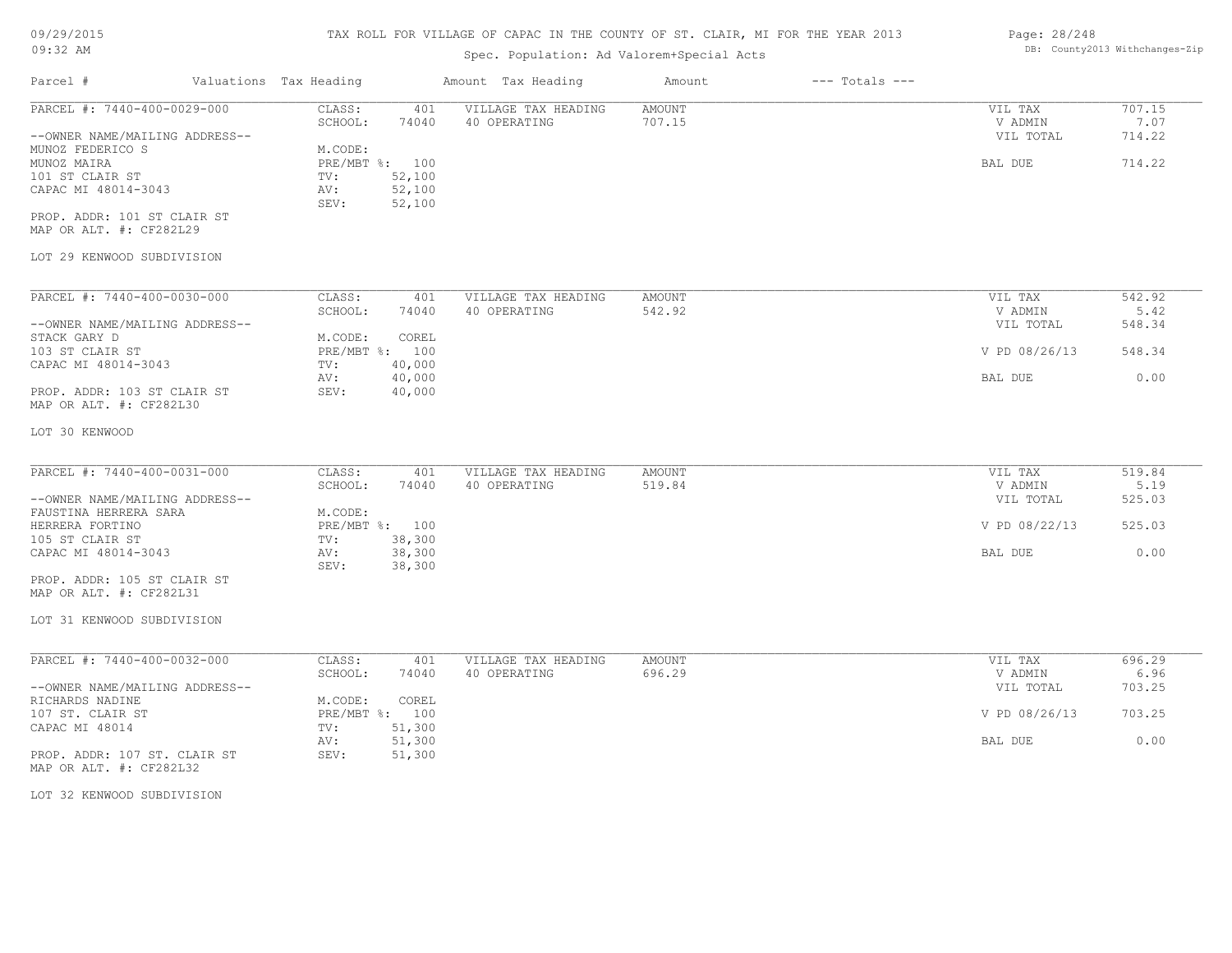# Spec. Population: Ad Valorem+Special Acts

### Page: 29/248 DB: County2013 Withchanges-Zip

| Parcel #                       | Valuations Tax Heading |        | Amount Tax Heading  | Amount | $---$ Totals $---$ |               |        |
|--------------------------------|------------------------|--------|---------------------|--------|--------------------|---------------|--------|
| PARCEL #: 7440-425-0001-000    | CLASS:                 | 401    | VILLAGE TAX HEADING | AMOUNT |                    | VIL TAX       | 716.65 |
|                                | SCHOOL:                | 74040  | 40 OPERATING        | 716.65 |                    | V ADMIN       | 7.16   |
| --OWNER NAME/MAILING ADDRESS-- |                        |        |                     |        |                    | VIL TOTAL     | 723.81 |
| RIEGEL LINDA                   | M.CODE:                |        |                     |        |                    |               |        |
| 415 W MILL ST                  | PRE/MBT %: 100         |        |                     |        |                    | V PD 08/16/13 | 723.81 |
| CAPAC MI 48014-3618            | TV:                    | 52,800 |                     |        |                    |               |        |
|                                | AV:                    | 52,800 |                     |        |                    | BAL DUE       | 0.00   |
| PROP. ADDR: 415 W MILL ST      | SEV:                   | 52,800 |                     |        |                    |               |        |
| MAP OR ALT. #: CF282M/O        |                        |        |                     |        |                    |               |        |

LOT 1 EXC S 35' OF W 35' POPPS SUBDIVISION

| PARCEL #: 7440-425-0001-250    | CLASS:     | 703   | VILLAGE TAX HEADING | AMOUNT | VIL TAX   | 0.00 |
|--------------------------------|------------|-------|---------------------|--------|-----------|------|
|                                | SCHOOL:    | 74040 | 40 OPERATING        | 0.00   | V ADMIN   | 0.00 |
| --OWNER NAME/MAILING ADDRESS-- |            |       |                     |        | VIL TOTAL | 0.00 |
| VILLAGE OF CAPAC               | M.CODE:    |       |                     |        |           |      |
| 131 N MAIN ST                  | PRE/MBT %: |       |                     |        | BAL DUE   | 0.00 |
| CAPAC MI 48014                 | TV:        |       |                     |        |           |      |
|                                | AV:        |       |                     |        |           |      |
| PROP. ADDR: 499 W MILL ST      | SEV:       |       |                     |        |           |      |
| MAP OR ALT. #: CF282R1         |            |       |                     |        |           |      |

S35' OF W 35' OF LOT 1 POPPS SUBDIVISION

| PARCEL #: 7440-425-0002-000      | CLASS:  | 401            | VILLAGE TAX HEADING | AMOUNT | VIL TAX       | 726.15 |
|----------------------------------|---------|----------------|---------------------|--------|---------------|--------|
|                                  | SCHOOL: | 74040          | 40 OPERATING        | 726.15 | V ADMIN       | 7.26   |
| --OWNER NAME/MAILING ADDRESS--   |         |                |                     |        | VIL TOTAL     | 733.41 |
| STEVENS CHRISTOPHER A / JENNIE S | M.CODE: |                |                     |        |               |        |
| 109 N MATTESON ST                |         | PRE/MBT %: 100 |                     |        | V PD 09/06/13 | 733.41 |
| CAPAC MI 48014-3020              | TV:     | 53,500         |                     |        |               |        |
|                                  | AV:     | 53,500         |                     |        | BAL DUE       | 0.00   |
| PROP. ADDR: 109 N MATTESON ST    | SEV:    | 53,500         |                     |        |               |        |
| MAP OR ALT. #: CF282R2           |         |                |                     |        |               |        |

LOT 2 POPPS SUBDIVISION

| PARCEL #: 7440-425-0003-000    | CLASS:       | 401    | VILLAGE TAX HEADING | AMOUNT | VIL TAX       | 603.99 |
|--------------------------------|--------------|--------|---------------------|--------|---------------|--------|
|                                | SCHOOL:      | 74040  | 40 OPERATING        | 603.99 | V ADMIN       | 6.03   |
| --OWNER NAME/MAILING ADDRESS-- |              |        |                     |        | VIL TOTAL     | 610.02 |
| GRESELL KAREN A                | M.CODE:      |        |                     |        |               |        |
| 107 N MATTESON ST              | $PRE/MBT$ %: | 100    |                     |        | V PD 08/08/13 | 610.02 |
| CAPAC MI 48014-3020            | TV:          | 44,500 |                     |        |               |        |
|                                | AV:          | 44,500 |                     |        | BAL DUE       | 0.00   |
| PROP. ADDR: 107 N MATTESON ST  | SEV:         | 44,500 |                     |        |               |        |

MAP OR ALT. #: CF282R3

LOT 3 POPPS SUBDIVISION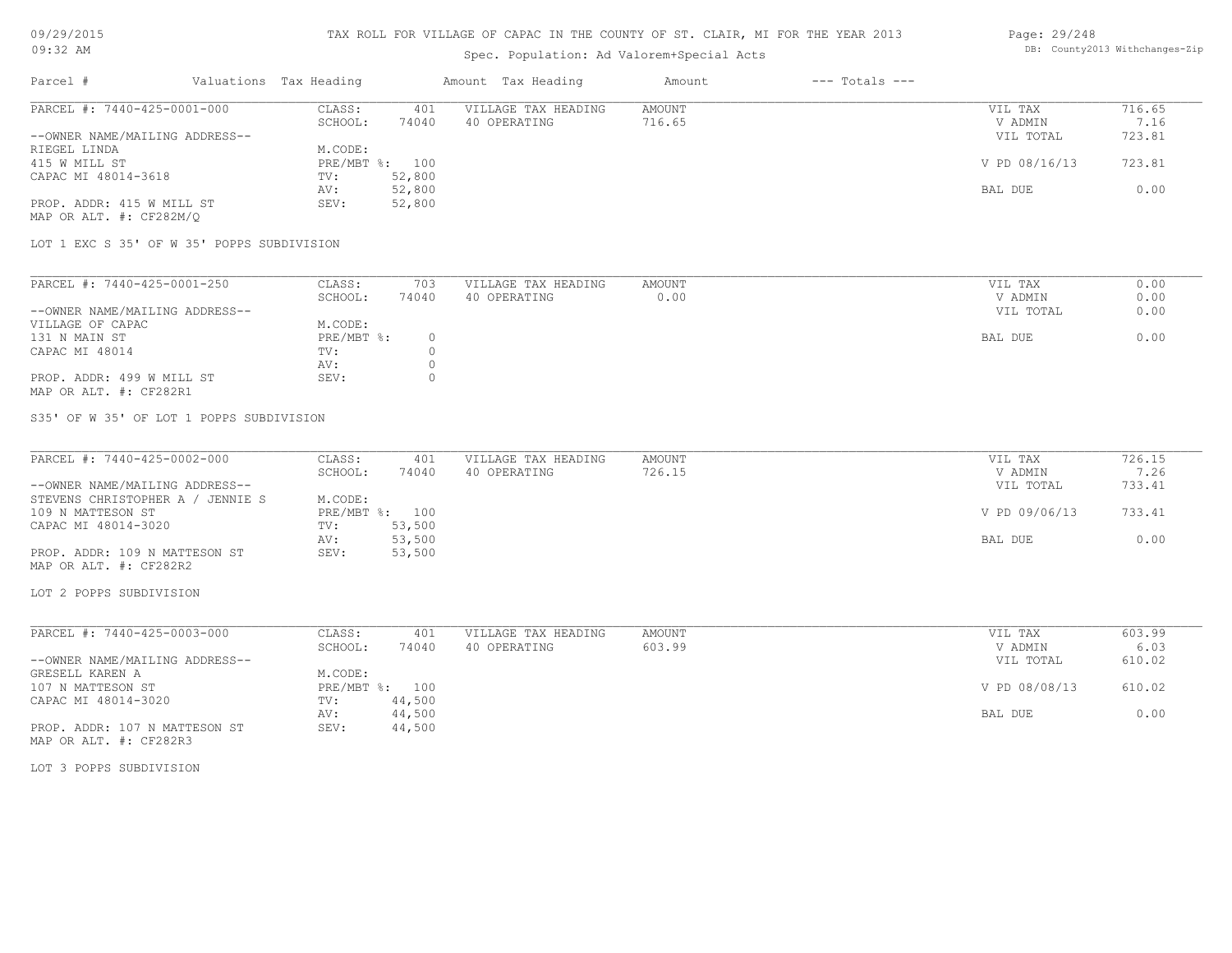# Spec. Population: Ad Valorem+Special Acts

| Page: 30/248 |                                |
|--------------|--------------------------------|
|              | DB: County2013 Withchanges-Zip |

| Parcel #                       | Valuations Tax Heading |        | Amount Tax Heading  | Amount | $---$ Totals $---$ |               |        |
|--------------------------------|------------------------|--------|---------------------|--------|--------------------|---------------|--------|
| PARCEL #: 7440-425-0004-000    | CLASS:                 | 402    | VILLAGE TAX HEADING | AMOUNT |                    | VIL TAX       | 78.62  |
|                                | SCHOOL:                | 74040  | 40 OPERATING        | 78.62  |                    | V ADMIN       | 0.78   |
| --OWNER NAME/MAILING ADDRESS-- |                        |        |                     |        |                    | VIL TOTAL     | 79.40  |
| WISNESKI DAVID F               | M.CODE:                |        |                     |        |                    |               |        |
| WISNESKI JANE M                | $PRE/MBT$ $\div$       | 100    |                     |        |                    | V PD 09/16/13 | 79.40  |
| 403 W MILL ST                  | TV:                    | 5,793  |                     |        |                    |               |        |
| CAPAC MI 48014-3029            | AV:                    | 12,400 |                     |        |                    | BAL DUE       | 0.00   |
|                                | SEV:                   | 12,400 |                     |        |                    |               |        |
| PROP. ADDR: N MADISON          |                        |        |                     |        |                    |               |        |
| MAP OR ALT. #: CF282R4         |                        |        |                     |        |                    |               |        |
| LOT 4 POPPS SUBDIVISION        |                        |        |                     |        |                    |               |        |
| PARCEL #: 7440-425-0005-000    | CLASS:                 | 401    | VILLAGE TAX HEADING | AMOUNT |                    | VIL TAX       | 504.91 |
|                                | SCHOOL:                | 74040  | 40 OPERATING        | 504.91 |                    | V ADMIN       | 5.04   |
| --OWNER NAME/MAILING ADDRESS-- |                        |        |                     |        |                    | VIL TOTAL     | 509.95 |
| WISNESKI DAVID F.              | M.CODE:                |        |                     |        |                    |               |        |
| WISNESKI JANE M                | $PRE/MBT$ $\div$ :     | 100    |                     |        |                    | V PD 09/16/13 | 509.95 |
| 403 W MILL ST                  | TV:                    | 37,200 |                     |        |                    |               |        |
| CAPAC MI 48014-3029            | AV:                    | 37,200 |                     |        |                    | BAL DUE       | 0.00   |
|                                | SEV:                   |        |                     |        |                    |               |        |
| PROP. ADDR: 403 W MILL ST      |                        | 37,200 |                     |        |                    |               |        |
| MAP OR ALT. #: CF282R5/W       |                        |        |                     |        |                    |               |        |
|                                |                        |        |                     |        |                    |               |        |

LOT 5 POPPS SUBDIVISION

| PARCEL #: 7440-450-1001-000    | CLASS:     | 201    | VILLAGE TAX HEADING | AMOUNT | VIL TAX       | 627.73 |
|--------------------------------|------------|--------|---------------------|--------|---------------|--------|
|                                | SCHOOL:    | 74040  | 40 OPERATING        | 627.73 | V ADMIN       | 6.27   |
| --OWNER NAME/MAILING ADDRESS-- |            |        |                     |        | VIL TOTAL     | 634.00 |
| HORGAN, THOMAS J. TRUST        | M.CODE:    |        |                     |        |               |        |
| P.O.BOX 38                     | PRE/MBT %: |        |                     |        | V PD 08/28/13 | 634.00 |
| JEDDO, MI 48032                | TV:        | 46,249 |                     |        |               |        |
|                                | AV:        | 89,800 |                     |        | BAL DUE       | 0.00   |
| PROP. ADDR: 4309 N CAPAC RD    | SEV:       | 89,800 |                     |        |               |        |
|                                |            |        |                     |        |               |        |

MAP OR ALT. #: CF282X01

LOT 1 EXC W 150' & EXC E 140' OF S 100' STOUTENBURG SUBDIVISION

| PARCEL #: 7440-450-1002-000                                                 | CLASS:       | 401    | VILLAGE TAX HEADING | AMOUNT | VIL TAX       | 603.99 |
|-----------------------------------------------------------------------------|--------------|--------|---------------------|--------|---------------|--------|
|                                                                             | SCHOOL:      | 74040  | 40 OPERATING        | 603.99 | V ADMIN       | 6.03   |
| --OWNER NAME/MAILING ADDRESS--                                              |              |        |                     |        | VIL TOTAL     | 610.02 |
| APEL ESTHER K TRUST                                                         | M.CODE:      |        |                     |        |               |        |
| 15030 W PARK                                                                | $PRE/MBT$ %: | 100    |                     |        | V PD 07/15/13 | 610.02 |
| CAPAC MI 48014                                                              | TV:          | 44,500 |                     |        |               |        |
|                                                                             | AV:          | 44,500 |                     |        | BAL DUE       | 0.00   |
| PROP. ADDR: 15030 W PARK ST<br>$\cdots$ $\cdots$ $\cdots$ $\cdots$ $\cdots$ | SEV:         | 44,500 |                     |        |               |        |

MAP OR ALT. #: CF282X02

W150' OF LOT 1 EXC W 50' STOUTENBERG SUBDIVISION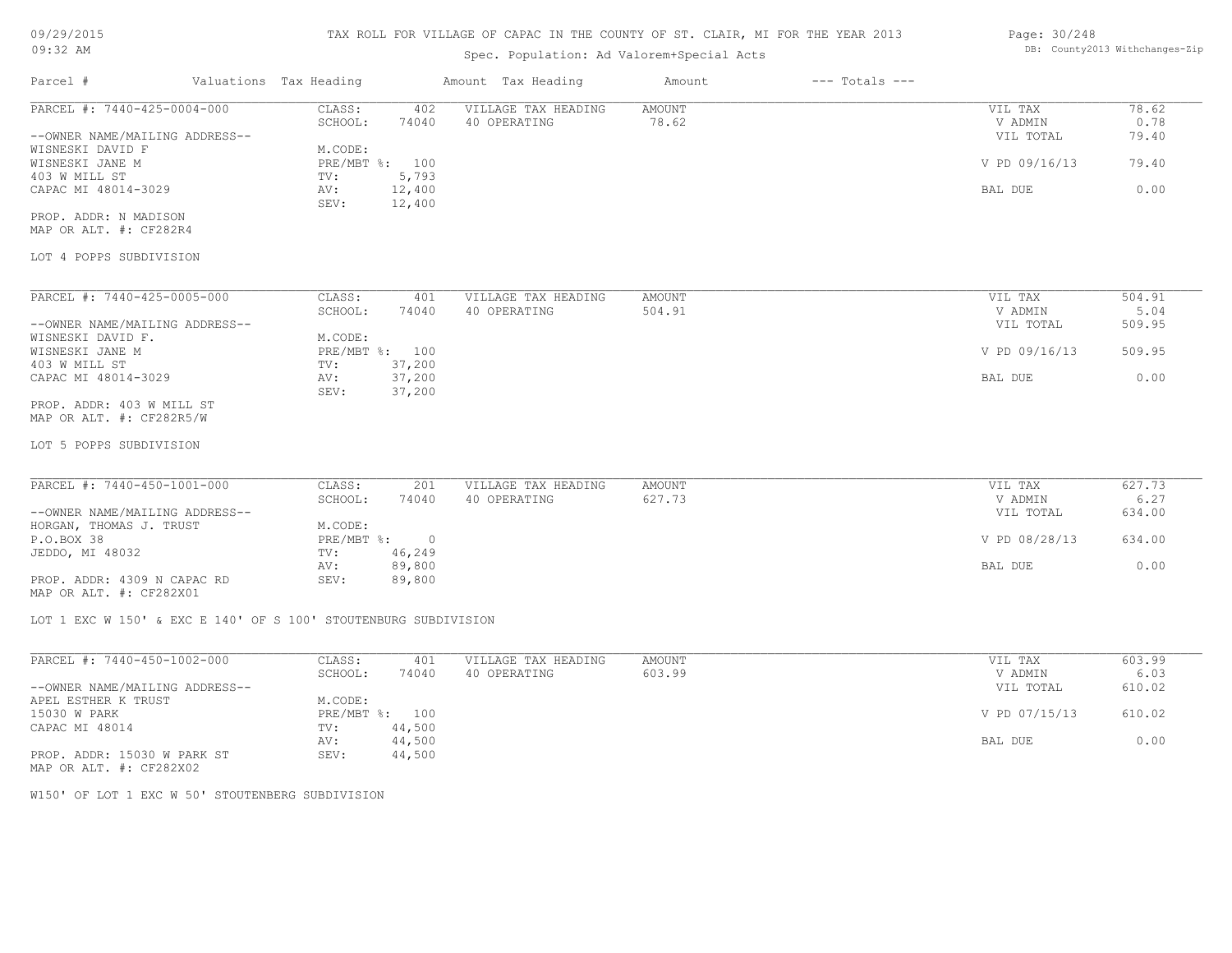# Spec. Population: Ad Valorem+Special Acts

### Page: 31/248 DB: County2013 Withchanges-Zip

| Parcel #                       | Valuations Tax Heading |        | Amount Tax Heading  | Amount | $---$ Totals $---$ |               |        |
|--------------------------------|------------------------|--------|---------------------|--------|--------------------|---------------|--------|
| PARCEL #: 7440-450-1003-000    | CLASS:                 | 202    | VILLAGE TAX HEADING | AMOUNT |                    | VIL TAX       | 114.97 |
|                                | SCHOOL:                | 74040  | 40 OPERATING        | 114.97 |                    | V ADMIN       | 1.14   |
| --OWNER NAME/MAILING ADDRESS-- |                        |        |                     |        |                    | VIL TOTAL     | 116.11 |
| HORGAN, THOMAS J., TRUST       | M.CODE:                |        |                     |        |                    |               |        |
| PO BOX 38                      | PRE/MBT %:             |        |                     |        |                    | V PD 08/28/13 | 116.11 |
| JEDDO MI 48032                 | TV:                    | 8,471  |                     |        |                    |               |        |
|                                | AV:                    | 22,600 |                     |        |                    | BAL DUE       | 0.00   |
| PROP. ADDR: 4305 N CAPAC RD    | SEV:                   | 22,600 |                     |        |                    |               |        |
|                                |                        |        |                     |        |                    |               |        |

MAP OR ALT. #: CF282X03

E140 FT OF S 100 FT OF LOT 1 STOUTENBURG SUBD SEC 21 T7N R13E

| PARCEL #: 7440-450-1004-000    | CLASS:  | 401            | VILLAGE TAX HEADING | AMOUNT | VIL TAX       | 453.33 |
|--------------------------------|---------|----------------|---------------------|--------|---------------|--------|
|                                | SCHOOL: | 74040          | 40 OPERATING        | 453.33 | V ADMIN       | 4.53   |
| --OWNER NAME/MAILING ADDRESS-- |         |                |                     |        | VIL TOTAL     | 457.86 |
| JAMISON NETTIE                 | M.CODE: | COREL          |                     |        |               |        |
| 15038 W PARK ST                |         | PRE/MBT %: 100 |                     |        | V PD 08/26/13 | 457.86 |
| CAPAC MI 48014-3042            | TV:     | 33,400         |                     |        |               |        |
|                                | AV:     | 33,400         |                     |        | BAL DUE       | 0.00   |
| PROP. ADDR: 15038 W PARK ST    | SEV:    | 33,400         |                     |        |               |        |
| MAP OR ALT. #: CF282X04        |         |                |                     |        |               |        |

LOT 2 & W 50' OF LOT 1 STOUTENBURG SUBDIVISION

| PARCEL #: 7440-450-1005-000    | CLASS:     | 401    | VILLAGE TAX HEADING | AMOUNT | VIL TAX       | 125.63 |
|--------------------------------|------------|--------|---------------------|--------|---------------|--------|
|                                | SCHOOL:    | 74040  | 40 OPERATING        | 125.63 | V ADMIN       | 1.25   |
| --OWNER NAME/MAILING ADDRESS-- |            |        |                     |        | VIL TOTAL     | 126.88 |
| KOBAYASHI ROBERTA G.           | M.CODE:    |        |                     |        |               |        |
| BARNARD DALE B.                | PRE/MBT %: |        |                     |        | V PD 08/28/13 | 126.88 |
| 535 N NEEPER ST                | TV:        | 9,256  |                     |        |               |        |
| CAPAC MI 48014-3040            | AV:        | 14,700 |                     |        | BAL DUE       | 0.00   |
|                                | SEV:       | 14,700 |                     |        |               |        |
| PROP. ADDR: 15050 W PARK ST    |            |        |                     |        |               |        |

MAP OR ALT. #: CF282X05

LOT 3 STOUTENBURG SUBDIVISION

| PARCEL #: 7440-450-1006-000    | CLASS:  | 402            | VILLAGE TAX HEADING | AMOUNT | VIL TAX       | 134.37 |
|--------------------------------|---------|----------------|---------------------|--------|---------------|--------|
|                                | SCHOOL: | 74040          | 40 OPERATING        | 134.37 | V ADMIN       | 1.34   |
| --OWNER NAME/MAILING ADDRESS-- |         |                |                     |        | VIL TOTAL     | 135.71 |
| WHITE ROBERT G                 | M.CODE: |                |                     |        |               |        |
| 15070 W PARK ST                |         | PRE/MBT %: 100 |                     |        | V PD 08/26/13 | 135.71 |
| CAPAC MI 48014-3042            | TV:     | 9,900          |                     |        |               |        |
|                                | AV:     | 9,900          |                     |        | BAL DUE       | 0.00   |
| PROP. ADDR: W PARK ST          | SEV:    | 9,900          |                     |        |               |        |
| MAP OR ALT. #: CF282X06        |         |                |                     |        |               |        |

LOT 4 STOUTENBURG SUBD SEC 21 T7N R13E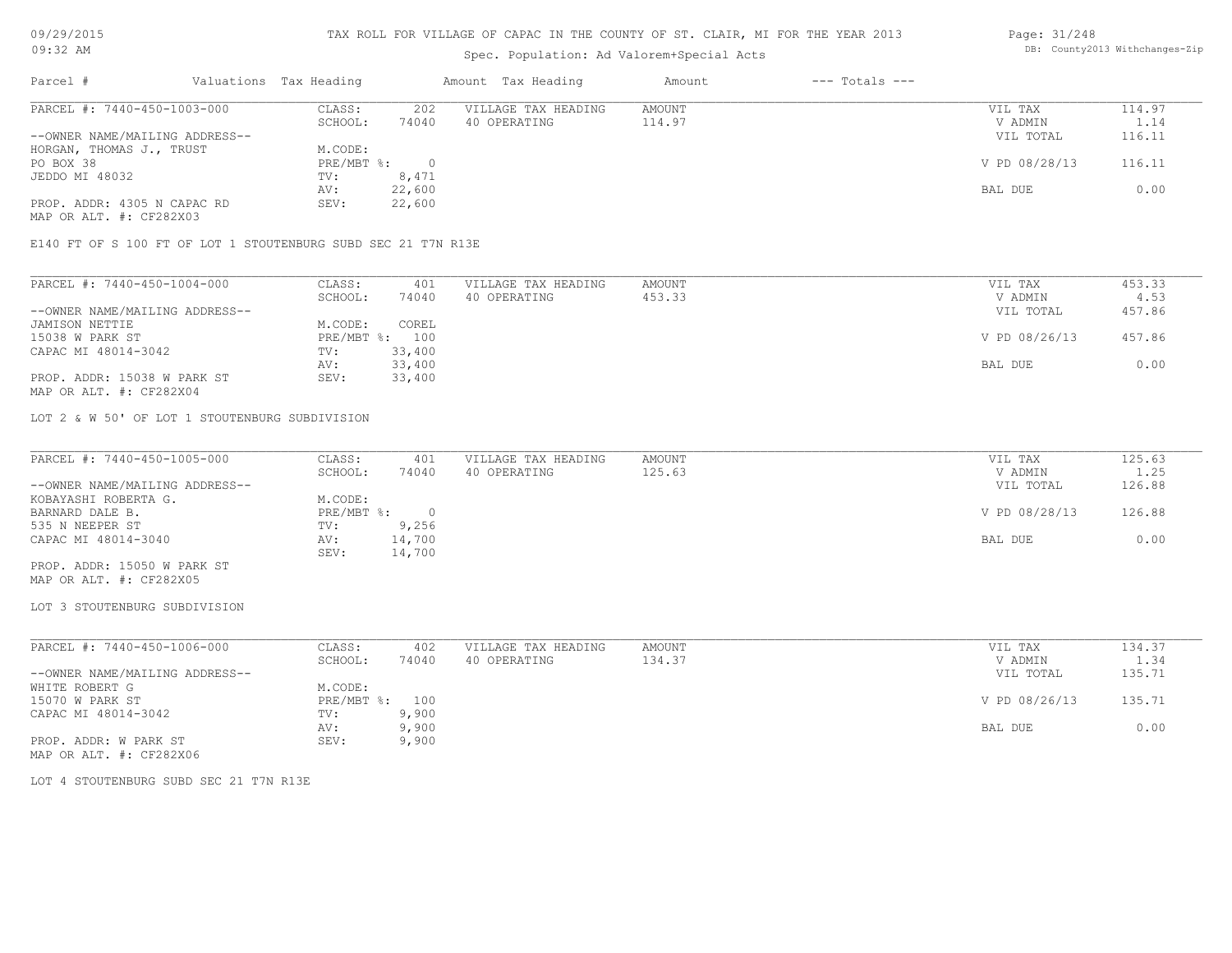# Spec. Population: Ad Valorem+Special Acts

### Page: 32/248 DB: County2013 Withchanges-Zip

| Parcel #                       | Valuations Tax Heading |       | Amount Tax Heading  | Amount | $---$ Totals $---$ |               |        |
|--------------------------------|------------------------|-------|---------------------|--------|--------------------|---------------|--------|
| PARCEL #: 7440-450-1007-000    | CLASS:                 | 402   | VILLAGE TAX HEADING | AMOUNT |                    | VIL TAX       | 134.37 |
|                                | SCHOOL:                | 74040 | 40 OPERATING        | 134.37 |                    | V ADMIN       | 1.34   |
| --OWNER NAME/MAILING ADDRESS-- |                        |       |                     |        |                    | VIL TOTAL     | 135.71 |
| WHITE ROBERT G                 | M.CODE:                |       |                     |        |                    |               |        |
| 15070 W PARK ST                | PRE/MBT %: 100         |       |                     |        |                    | V PD 08/26/13 | 135.71 |
| CAPAC MI 48014-3042            | TV:                    | 9,900 |                     |        |                    |               |        |
|                                | AV:                    | 9,900 |                     |        |                    | BAL DUE       | 0.00   |
| PROP. ADDR: W PARK ST          | SEV:                   | 9,900 |                     |        |                    |               |        |
|                                |                        |       |                     |        |                    |               |        |

MAP OR ALT. #: CF282X07

LOT 5 STOUTENBURG SUBD SEC 21 T7N R13E

| PARCEL #: 7440-450-1008-000    | CLASS:  | 401            | VILLAGE TAX HEADING | AMOUNT | VIL TAX       | 635.21 |
|--------------------------------|---------|----------------|---------------------|--------|---------------|--------|
|                                | SCHOOL: | 74040          | 40 OPERATING        | 635.21 | V ADMIN       | 6.35   |
| --OWNER NAME/MAILING ADDRESS-- |         |                |                     |        | VIL TOTAL     | 641.56 |
| WHITE ROBERT G                 | M.CODE: | BACTS          |                     |        |               |        |
| 15070 W PARK ST                |         | PRE/MBT %: 100 |                     |        | V PD 08/26/13 | 641.56 |
| CAPAC MI 48014-3042            | TV:     | 46,800         |                     |        |               |        |
|                                | AV:     | 46,800         |                     |        | BAL DUE       | 0.00   |
| PROP. ADDR: 15070 W PARK ST    | SEV:    | 46,800         |                     |        |               |        |
| MAP OR ALT. #: CF282X08        |         |                |                     |        |               |        |

LOT 6 STOUTENBURG SUBD SEC 21 T7N R13E

| PARCEL #: 7440-450-1009-000    | CLASS:       | 703   | VILLAGE TAX HEADING | AMOUNT | VIL TAX   | 0.00 |
|--------------------------------|--------------|-------|---------------------|--------|-----------|------|
|                                | SCHOOL:      | 74040 | 40 OPERATING        | 0.00   | V ADMIN   | 0.00 |
| --OWNER NAME/MAILING ADDRESS-- |              |       |                     |        | VIL TOTAL | 0.00 |
| VILLAGE OF CAPAC               | M.CODE:      |       |                     |        |           |      |
| 131 N MAIN                     | $PRE/MBT$ %: |       |                     |        | BAL DUE   | 0.00 |
| CAPAC MI 48014-3042            | TV:          |       |                     |        |           |      |
|                                | AV:          |       |                     |        |           |      |
| PROP. ADDR: PARK ST            | SEV:         |       |                     |        |           |      |
| MAP OR ALT. #: CF282X09        |              |       |                     |        |           |      |

LOT 7 STOUTENBURG SUBD SEC 21 T7N R13E

| PARCEL #: 7440-450-1010-000    | CLASS:     | 402    | VILLAGE TAX HEADING | AMOUNT | VIL TAX       | 169.66 |
|--------------------------------|------------|--------|---------------------|--------|---------------|--------|
|                                | SCHOOL:    | 74040  | 40 OPERATING        | 169.66 | V ADMIN       | 1.69   |
| --OWNER NAME/MAILING ADDRESS-- |            |        |                     |        | VIL TOTAL     | 171.35 |
| WHITE ROBERT G                 | M.CODE:    |        |                     |        |               |        |
| 15070 W PARK ST                | PRE/MBT %: | $\cap$ |                     |        | V PD 08/26/13 | 171.35 |
| CAPAC MI 48014-3042            | TV:        | 12,500 |                     |        |               |        |
|                                | AV:        | 12,500 |                     |        | BAL DUE       | 0.00   |
| PROP. ADDR: W PARK ST          | SEV:       | 12,500 |                     |        |               |        |

MAP OR ALT. #: CF282X10

LOT 8 STOUTENBURG SUBD SEC 21 T7N R13E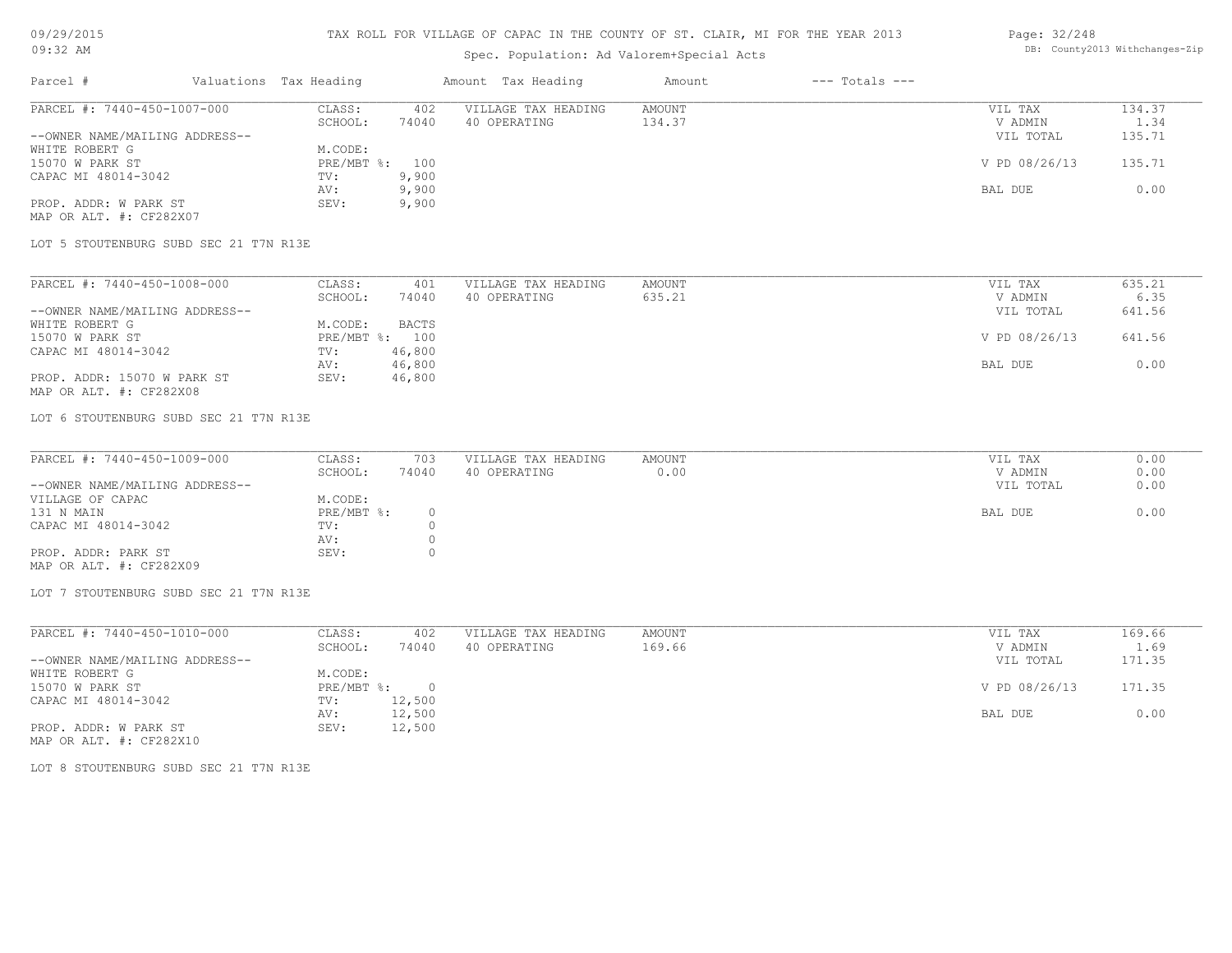# Spec. Population: Ad Valorem+Special Acts

| Parcel #                       | Valuations Tax Heading |                | Amount Tax Heading  | Amount | $---$ Totals $---$ |           |        |
|--------------------------------|------------------------|----------------|---------------------|--------|--------------------|-----------|--------|
| PARCEL #: 7440-450-1011-000    | CLASS:                 | 401            | VILLAGE TAX HEADING | AMOUNT |                    | VIL TAX   | 579.56 |
|                                | SCHOOL:                | 74040          | 40 OPERATING        | 579.56 |                    | V ADMIN   | 5.79   |
| --OWNER NAME/MAILING ADDRESS-- |                        |                |                     |        |                    | VIL TOTAL | 585.35 |
| TOWNSEND JASON                 | M.CODE:                |                |                     |        |                    |           |        |
| TOWNSEND COLLEEN               |                        | PRE/MBT %: 100 |                     |        |                    | BAL DUE   | 585.35 |
| 51098 CENTRAL VILLAGE #103     | TV:                    | 42,700         |                     |        |                    |           |        |
| NEW BALTIMORE MI 48047         | AV:                    | 42,700         |                     |        |                    |           |        |
|                                | SEV:                   | 42,700         |                     |        |                    |           |        |
|                                |                        |                |                     |        |                    |           |        |

MAP OR ALT. #: CF282X11 PROP. ADDR: 15096 W PARK ST

LOT 9 STOUTENBURG SUBD SEC 21 T7N R13E

| PARCEL #: 7440-450-1012-000    | CLASS:     | 202    | VILLAGE TAX HEADING | AMOUNT | 72.57<br>VIL TAX       |
|--------------------------------|------------|--------|---------------------|--------|------------------------|
|                                | SCHOOL:    | 74040  | 40 OPERATING        | 72.57  | 0.72<br>V ADMIN        |
| --OWNER NAME/MAILING ADDRESS-- |            |        |                     |        | 73.29<br>VIL TOTAL     |
| GREAT LAKES RURAL DEVELOPMENT  | M.CODE:    |        |                     |        |                        |
| PRIME PROPERTIES               | PRE/MBT %: |        |                     |        | V PD 07/18/13<br>73.29 |
| 13862 SIMONE DR                | TV:        | 5,347  |                     |        |                        |
| SHELBY MI 48315                | AV:        | 11,900 |                     |        | 0.00<br>BAL DUE        |
|                                | SEV:       | 11,900 |                     |        |                        |
| PROP. ADDR: W PARK ST          |            |        |                     |        |                        |

MAP OR ALT. #: CF282X12

LOT 10 STOUTENBURG SUBD SEC 21 T7N R13E

| PARCEL #: 7440-450-1013-000    | CLASS:       | 401    | VILLAGE TAX HEADING | AMOUNT | VIL TAX   | 943.62 |
|--------------------------------|--------------|--------|---------------------|--------|-----------|--------|
|                                | SCHOOL:      | 74040  | 40 OPERATING        | 943.62 | V ADMIN   | 9.43   |
| --OWNER NAME/MAILING ADDRESS-- |              |        |                     |        | VIL TOTAL | 953.05 |
| A S PROPERTIES INC             | M.CODE:      |        |                     |        |           |        |
| 16030 W PARK ST                | $PRE/MBT$ %: |        |                     |        | BAL DUE   | 953.05 |
| CAPAC MI 48014                 | TV:          | 69,522 |                     |        |           |        |
|                                | AV:          | 74,900 |                     |        |           |        |
| PROP. ADDR: 16014 W PARK ST    | SEV:         | 74,900 |                     |        |           |        |

MAP OR ALT. #: 282X13

LOT 11 STOUTENBURG SUBDIVISION SECTION 21 T7N R13E

| PARCEL #: 7440-450-1014-000    | CLASS:     | 401    | VILLAGE TAX HEADING | AMOUNT | VIL TAX   | 961.71 |
|--------------------------------|------------|--------|---------------------|--------|-----------|--------|
|                                | SCHOOL:    | 74040  | 40 OPERATING        | 961.71 | V ADMIN   | 9.61   |
| --OWNER NAME/MAILING ADDRESS-- |            |        |                     |        | VIL TOTAL | 971.32 |
| A S PROPERTIES INC             | M.CODE:    |        |                     |        |           |        |
| 16030 W PARK ST                | PRE/MBT %: | $\cap$ |                     |        | BAL DUE   | 971.32 |
| CAPAC MI 48014                 | TV:        | 70,855 |                     |        |           |        |
|                                | AV:        | 76,300 |                     |        |           |        |
| PROP. ADDR: 16018 W PARK ST    | SEV:       | 76,300 |                     |        |           |        |
| MAP OR ALT. #: 282X14          |            |        |                     |        |           |        |

LOT 12 STOUTENBURG SUBDIVISION SECTION 21 T7N R13E

Page: 33/248 DB: County2013 Withchanges-Zip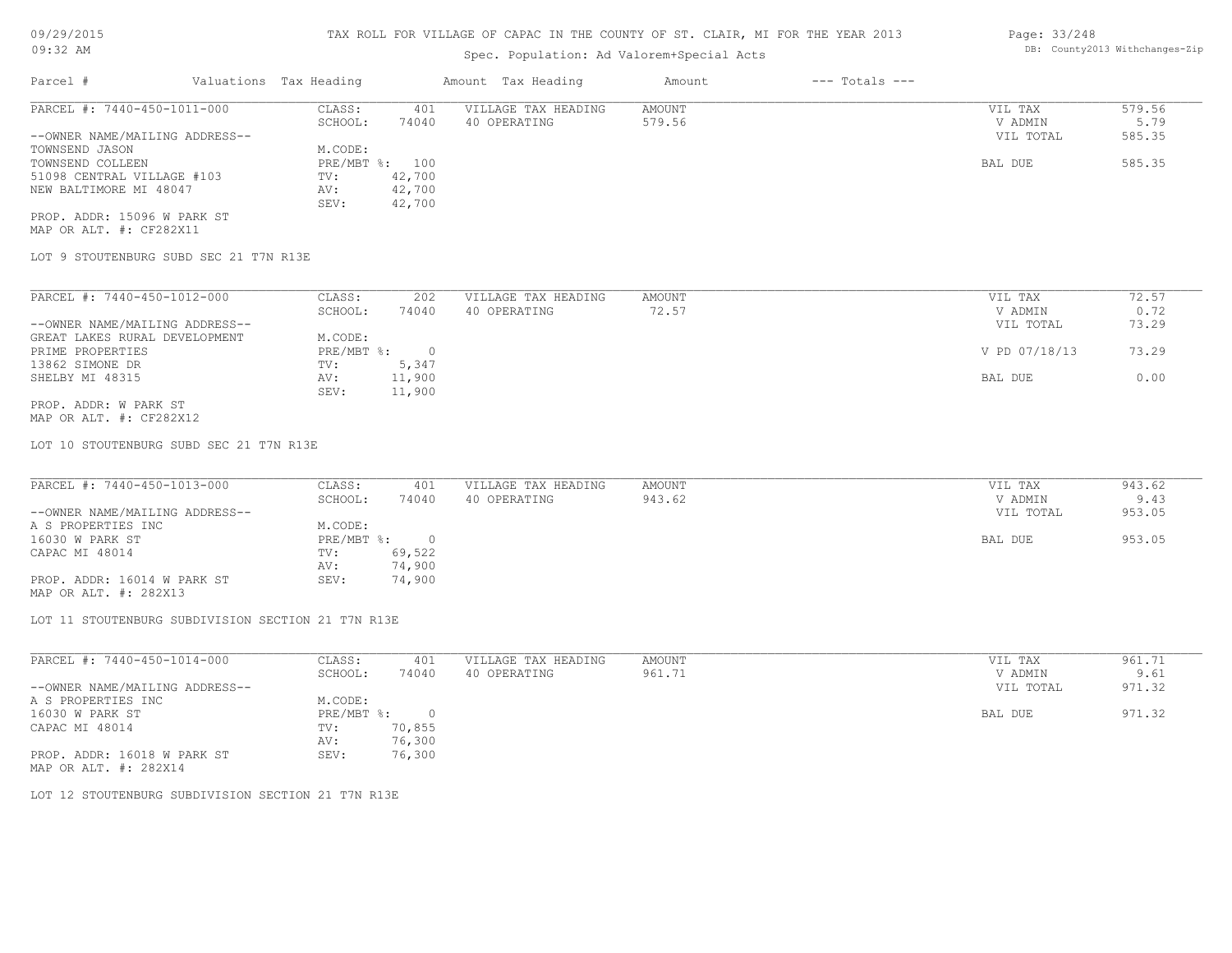# Spec. Population: Ad Valorem+Special Acts

### Page: 34/248 DB: County2013 Withchanges-Zip

| Parcel #                       | Valuations Tax Heading |        | Amount Tax Heading  | Amount | $---$ Totals $---$ |           |        |
|--------------------------------|------------------------|--------|---------------------|--------|--------------------|-----------|--------|
| PARCEL #: 7440-450-1015-000    | CLASS:                 | 401    | VILLAGE TAX HEADING | AMOUNT |                    | VIL TAX   | 961.71 |
|                                | SCHOOL:                | 74040  | 40 OPERATING        | 961.71 |                    | V ADMIN   | 9.61   |
| --OWNER NAME/MAILING ADDRESS-- |                        |        |                     |        |                    | VIL TOTAL | 971.32 |
| A S PROPERTIES INC             | M.CODE:                |        |                     |        |                    |           |        |
| 16030 W PARK ST                | $PRE/MBT$ %:           |        |                     |        |                    | BAL DUE   | 971.32 |
| CAPAC MI 48014                 | TV:                    | 70,855 |                     |        |                    |           |        |
|                                | AV:                    | 76,300 |                     |        |                    |           |        |
| PROP. ADDR: 16022 W PARK ST    | SEV:                   | 76,300 |                     |        |                    |           |        |
| MAP OR ALT. #: 282X15          |                        |        |                     |        |                    |           |        |

LOT 13 STOUTENBURG SUBDIVISION SECTION 21 T7N R13E

| PARCEL #: 7440-450-1016-000    | CLASS:     | 402   | VILLAGE TAX HEADING | AMOUNT | VIL TAX   | 122.15 |
|--------------------------------|------------|-------|---------------------|--------|-----------|--------|
|                                | SCHOOL:    | 74040 | 40 OPERATING        | 122.15 | V ADMIN   | 1.22   |
| --OWNER NAME/MAILING ADDRESS-- |            |       |                     |        | VIL TOTAL | 123.37 |
| LUMBARDO ROBERT JR             | M.CODE:    |       |                     |        |           |        |
| LUMBARDO DESIREE M             | PRE/MBT %: | 100   |                     |        | BAL DUE   | 123.37 |
| 4313 STEVENS DR                | TV:        | 9,000 |                     |        |           |        |
| CAPAC MI 48014                 | AV:        | 9,000 |                     |        |           |        |
|                                | SEV:       | 9,000 |                     |        |           |        |
| PROP. ADDR: PARK ST            |            |       |                     |        |           |        |

MAP OR ALT. #: CF282X16

LOT 14 STOUTENBURG SUBD SEC 21 T7N R13E

| PARCEL #: 7440-450-1017-000     | CLASS:       | 401          | VILLAGE TAX HEADING | AMOUNT | VIL TAX       | 961.71 |
|---------------------------------|--------------|--------------|---------------------|--------|---------------|--------|
|                                 | SCHOOL:      | 74040        | 40 OPERATING        | 961.71 | V ADMIN       | 9.61   |
| --OWNER NAME/MAILING ADDRESS--  |              |              |                     |        | VIL TOTAL     | 971.32 |
| FEDERAL NATIONAL MORTGAGE ASSOC | M.CODE:      | <b>BACTS</b> |                     |        |               |        |
| 13455 NOEL RD STE 600           | $PRE/MBT$ %: | 50           |                     |        | V PD 09/04/13 | 971.32 |
| DALLAS TX 75240                 | TV:          | 70,855       |                     |        |               |        |
|                                 | AV:          | 77,600       |                     |        | BAL DUE       | 0.00   |
| PROP. ADDR: 16030 W PARK ST     | SEV:         | 77,600       |                     |        |               |        |
| MAP OR ALT. #: 282X17           |              |              |                     |        |               |        |

LOT 15 STOUTENBURG SUBDIVISION SECTION 21 T7N R13E

| PARCEL #: 7440-450-1018-000    | CLASS:       | 401    | VILLAGE TAX HEADING | AMOUNT | VIL TAX   | 961.71 |
|--------------------------------|--------------|--------|---------------------|--------|-----------|--------|
|                                | SCHOOL:      | 74040  | 40 OPERATING        | 961.71 | V ADMIN   | 9.61   |
| --OWNER NAME/MAILING ADDRESS-- |              |        |                     |        | VIL TOTAL | 971.32 |
| CZANCZYNSKI MICHAEL            | M.CODE:      |        |                     |        |           |        |
| CZANCZYNSKI CHRISTINE          | $PRE/MBT$ %: |        |                     |        | BAL DUE   | 971.32 |
| 13472 TIBBETS                  | TV:          | 70,855 |                     |        |           |        |
| RILEY MI 48041                 | AV:          | 77,000 |                     |        |           |        |
|                                | SEV:         | 77,000 |                     |        |           |        |
| PROP. ADDR: 16032 W PARK ST    |              |        |                     |        |           |        |

MAP OR ALT. #: 282X18

LOT 16 STOUTENBURG SUBDIVISION SECTION 21 T7N R13E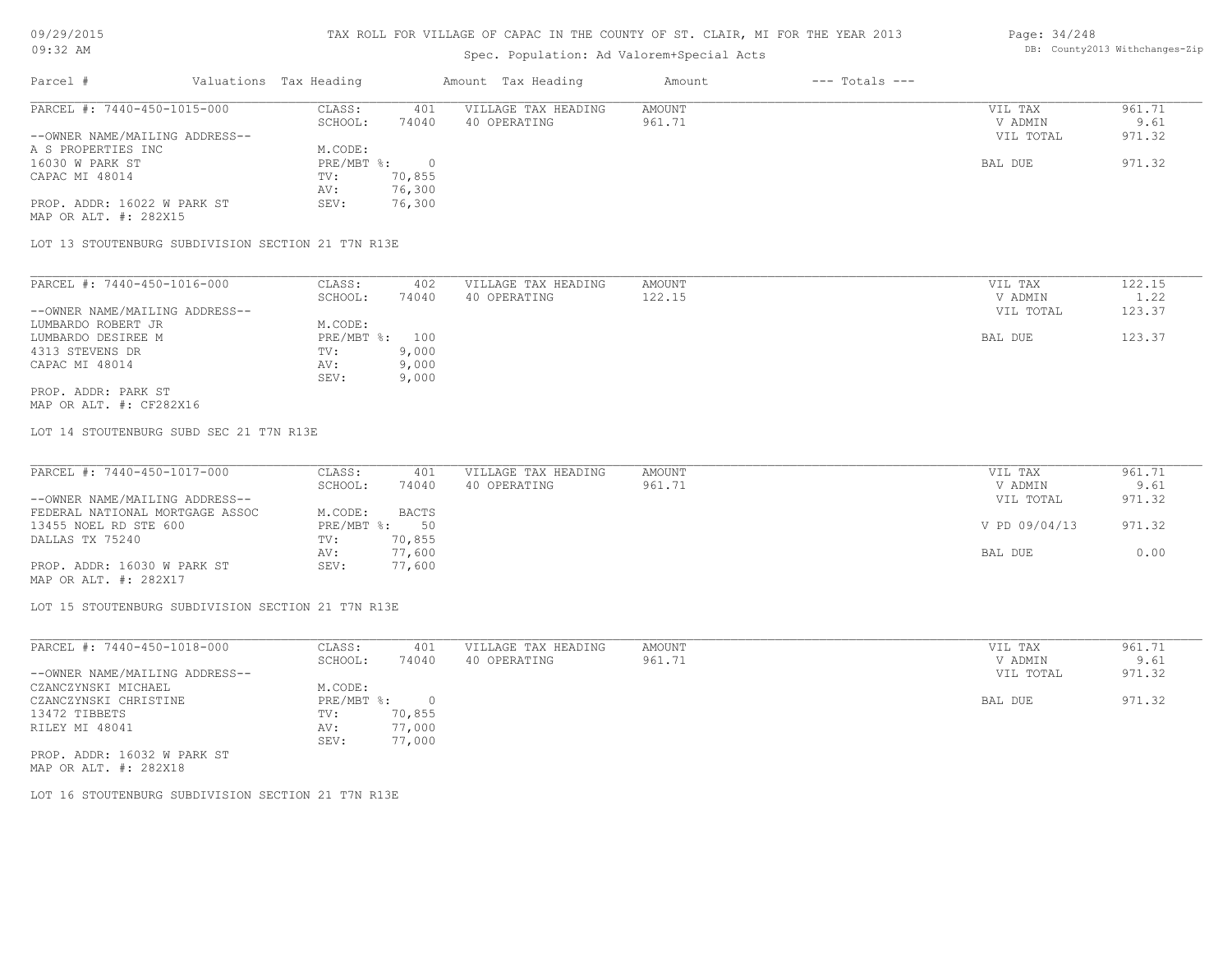### Spec. Population: Ad Valorem+Special Acts

### Page: 35/248 DB: County2013 Withchanges-Zip

| Parcel #                       | Valuations Tax Heading |        | Amount Tax Heading  | Amount | $---$ Totals $---$ |           |        |
|--------------------------------|------------------------|--------|---------------------|--------|--------------------|-----------|--------|
| PARCEL #: 7440-450-1019-000    | CLASS:                 | 401    | VILLAGE TAX HEADING | AMOUNT |                    | VIL TAX   | 961.71 |
|                                | SCHOOL:                | 74040  | 40 OPERATING        | 961.71 |                    | V ADMIN   | 9.61   |
| --OWNER NAME/MAILING ADDRESS-- |                        |        |                     |        |                    | VIL TOTAL | 971.32 |
| CZAICZYNSKI STEVE              | M.CODE:                |        |                     |        |                    |           |        |
| 13468 TIBBETS                  | $PRE/MBT$ %:           |        |                     |        |                    | BAL DUE   | 971.32 |
| MEMPHIS MI 48041               | TV:                    | 70,855 |                     |        |                    |           |        |
|                                | AV:                    | 77,000 |                     |        |                    |           |        |
| PROP. ADDR: 16038 W PARK ST    | SEV:                   | 77,000 |                     |        |                    |           |        |
| MAP OR ALT. #: 282X19          |                        |        |                     |        |                    |           |        |

LOT 17 STOUTENBURG SUBDIVISION SECTION21 T7N R13E

| PARCEL #: 7440-600-0001-000    | CLASS:     | 201    | VILLAGE TAX HEADING | AMOUNT | VIL TAX       | 698.52 |
|--------------------------------|------------|--------|---------------------|--------|---------------|--------|
|                                | SCHOOL:    | 74040  | 40 OPERATING        | 698.52 | V ADMIN       | 6.98   |
| --OWNER NAME/MAILING ADDRESS-- |            |        |                     |        | VIL TOTAL     | 705.50 |
| K.M.D. INC                     | M.CODE:    |        |                     |        |               |        |
| 302 S MAIN ST                  | PRE/MBT %: |        |                     |        | V PD 08/28/13 | 705.50 |
| CAPAC MI 48014                 | TV:        | 51,464 |                     |        |               |        |
|                                | AV:        | 54,100 |                     |        | BAL DUE       | 0.00   |
| PROP. ADDR: 302 S MAIN ST      | SEV:       | 54,100 |                     |        |               |        |
|                                |            |        |                     |        |               |        |

MAP OR ALT. #: CF283

LOTS 1 & 2 SUPERVISOR CHRIS ABRAHAMS PLAT SEC 27 T7N R13E

| PARCEL #: 7440-600-0002-000    | CLASS:     | 201    | VILLAGE TAX HEADING | AMOUNT | VIL TAX       | 112.35 |
|--------------------------------|------------|--------|---------------------|--------|---------------|--------|
|                                | SCHOOL:    | 74040  | 40 OPERATING        | 112.35 | V ADMIN       | 1.12   |
| --OWNER NAME/MAILING ADDRESS-- |            |        |                     |        | VIL TOTAL     | 113.47 |
| K.M.D. INC                     | M.CODE:    |        |                     |        |               |        |
| 320 S MAIN ST                  | PRE/MBT %: | $\cap$ |                     |        | V PD 08/28/13 | 113.47 |
| CAPAC MI 48014                 | TV:        | 8,278  |                     |        |               |        |
|                                | AV:        | 64,100 |                     |        | BAL DUE       | 0.00   |
| PROP. ADDR: 300 S MAIN ST      | SEV:       | 64,100 |                     |        |               |        |
| MAP OR ALT. #: CF284           |            |        |                     |        |               |        |

 $\mathcal{L}_\mathcal{L} = \mathcal{L}_\mathcal{L} = \mathcal{L}_\mathcal{L} = \mathcal{L}_\mathcal{L} = \mathcal{L}_\mathcal{L} = \mathcal{L}_\mathcal{L} = \mathcal{L}_\mathcal{L} = \mathcal{L}_\mathcal{L} = \mathcal{L}_\mathcal{L} = \mathcal{L}_\mathcal{L} = \mathcal{L}_\mathcal{L} = \mathcal{L}_\mathcal{L} = \mathcal{L}_\mathcal{L} = \mathcal{L}_\mathcal{L} = \mathcal{L}_\mathcal{L} = \mathcal{L}_\mathcal{L} = \mathcal{L}_\mathcal{L}$ 

LOT 3 SUPERVISOR CHRIS ABRAHAMS PLAT SEC 27 T7N R13E

| PARCEL #: 7440-600-0003-000    | CLASS:     | 201     | VILLAGE TAX HEADING | AMOUNT   | VIL TAX       | 1,280.20 |
|--------------------------------|------------|---------|---------------------|----------|---------------|----------|
|                                | SCHOOL:    | 74040   | 40 OPERATING        | l,280.20 | V ADMIN       | 12.80    |
| --OWNER NAME/MAILING ADDRESS-- |            |         |                     |          | VIL TOTAL     | 1,293.00 |
| K.M.D. INC                     | M.CODE:    |         |                     |          |               |          |
| 302 S MAIN ST                  | PRE/MBT %: |         |                     |          | V PD 08/28/13 | 1,293.00 |
| CAPAC MI 48014                 | TV:        | 94,320  |                     |          |               |          |
|                                | AV:        | 103,900 |                     |          | BAL DUE       | 0.00     |
| PROP. ADDR: 302 S MAIN ST      | SEV:       | 103,900 |                     |          |               |          |
| MAP OR ALT. #: CF285A          |            |         |                     |          |               |          |

LOTS 4, 5 & 6 SUPERVISOR CHRIS ABRAHAMS PLAT SEC 27 T7N R13E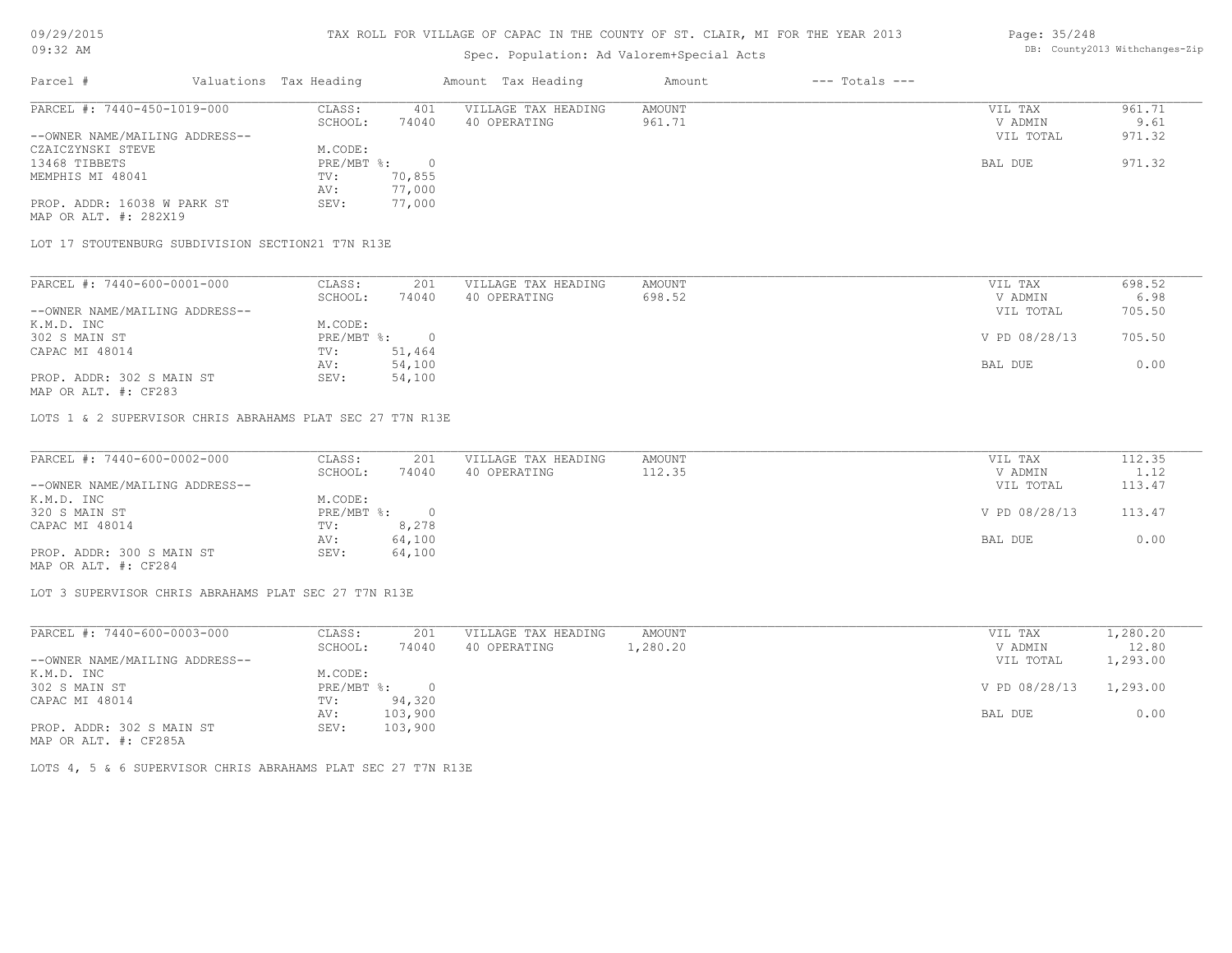### Spec. Population: Ad Valorem+Special Acts

### Page: 36/248 DB: County2013 Withchanges-Zip

| Parcel #                       | Valuations Tax Heading |        | Amount Tax Heading  | Amount | $---$ Totals $---$ |               |       |
|--------------------------------|------------------------|--------|---------------------|--------|--------------------|---------------|-------|
| PARCEL #: 7440-600-0004-000    | CLASS:                 | 202    | VILLAGE TAX HEADING | AMOUNT |                    | VIL TAX       | 66.76 |
|                                | SCHOOL:                | 74040  | 40 OPERATING        | 66.76  |                    | V ADMIN       | 0.66  |
| --OWNER NAME/MAILING ADDRESS-- |                        |        |                     |        |                    | VIL TOTAL     | 67.42 |
| BULLOCK GERALD/ROSE            | M.CODE:                |        |                     |        |                    |               |       |
| 3388 RANDOLPH RD               | PRE/MBT %:             |        |                     |        |                    | V PD 08/26/13 | 67.42 |
| MOGADORE OH 44260-9430         | TV:                    | 4,919  |                     |        |                    |               |       |
|                                | AV:                    | 22,000 |                     |        |                    | BAL DUE       | 0.00  |
| PROP. ADDR: E HILL STREET      | SEV:                   | 22,000 |                     |        |                    |               |       |
| MAP OR ALT. #: CF285B          |                        |        |                     |        |                    |               |       |

LOT 7 SUPERVISOR CHRIS ABRAHAMS PLAT SEC 27 T7N R13E

| PARCEL #: 7440-600-0005-000    | CLASS:     | 301    | VILLAGE TAX HEADING | AMOUNT | VIL TAX       | 741.28 |
|--------------------------------|------------|--------|---------------------|--------|---------------|--------|
|                                | SCHOOL:    | 74040  | 40 OPERATING        | 741.28 | V ADMIN       | 7.41   |
| --OWNER NAME/MAILING ADDRESS-- |            |        |                     |        | VIL TOTAL     | 748.69 |
| CAPAC CONSTRUCTION CO          | M.CODE:    |        |                     |        |               |        |
| PO BOX 388                     | PRE/MBT %: |        |                     |        | V PD 09/06/13 | 748.69 |
| CAPAC MI 48014-0388            | TV:        | 54,615 |                     |        |               |        |
|                                | AV:        | 96,600 |                     |        | BAL DUE       | 0.00   |
| PROP. ADDR: 216 E HILL STREET  | SEV:       | 96,600 |                     |        |               |        |
| MAP OR ALT. #: CF286           |            |        |                     |        |               |        |

LOTS 8, 9, 10, 11, 12, 13 & 14 SUPERVISOR CHRIS ABRAHAMS PLAT SEC 27 T7N R13E

| PARCEL #: 7440-600-0006-000    | CLASS:  | 401            | VILLAGE TAX HEADING | AMOUNT | VIL TAX       | 256.52 |
|--------------------------------|---------|----------------|---------------------|--------|---------------|--------|
|                                | SCHOOL: | 74040          | 40 OPERATING        | 256.52 | V ADMIN       | 2.56   |
| --OWNER NAME/MAILING ADDRESS-- |         |                |                     |        | VIL TOTAL     | 259.08 |
| SUSTAITA GUADAUPE D            | M.CODE: | COREL          |                     |        |               |        |
| 106 E HILL ST                  |         | PRE/MBT %: 100 |                     |        | V PD 08/26/13 | 259.08 |
| CAPAC MI 48014                 | TV:     | 18,900         |                     |        |               |        |
|                                | AV:     | 18,900         |                     |        | BAL DUE       | 0.00   |
| PROP. ADDR: 106 E HILL STREET  | SEV:    | 18,900         |                     |        |               |        |
| MAP OR ALT. #: CF287           |         |                |                     |        |               |        |

LOT 15 SUPERVISOR CHRIS ABRAHAMS PLAT

| PARCEL #: 7440-600-0007-000    | CLASS:     | 401      | VILLAGE TAX HEADING | AMOUNT | VIL TAX       | 241.59 |
|--------------------------------|------------|----------|---------------------|--------|---------------|--------|
|                                | SCHOOL:    | 74040    | 40 OPERATING        | 241.59 | V ADMIN       | 2.41   |
| --OWNER NAME/MAILING ADDRESS-- |            |          |                     |        | VIL TOTAL     | 244.00 |
| HOMETOWN RENTALS, LLC          | M.CODE:    | CBSMT    |                     |        |               |        |
| 3305 KNOLL RD.                 | PRE/MBT %: | $\Omega$ |                     |        | V PD 07/15/13 | 244.00 |
| CAPAC MI 48014                 | TV:        | 17,800   |                     |        |               |        |
|                                | AV:        | 17,800   |                     |        | BAL DUE       | 0.00   |
| PROP. ADDR: 104 E HILL STREET  | SEV:       | 17,800   |                     |        |               |        |

MAP OR ALT. #: CF288

LOT 16 SUPERVISOR CHRIS ABRAHAMS PLAT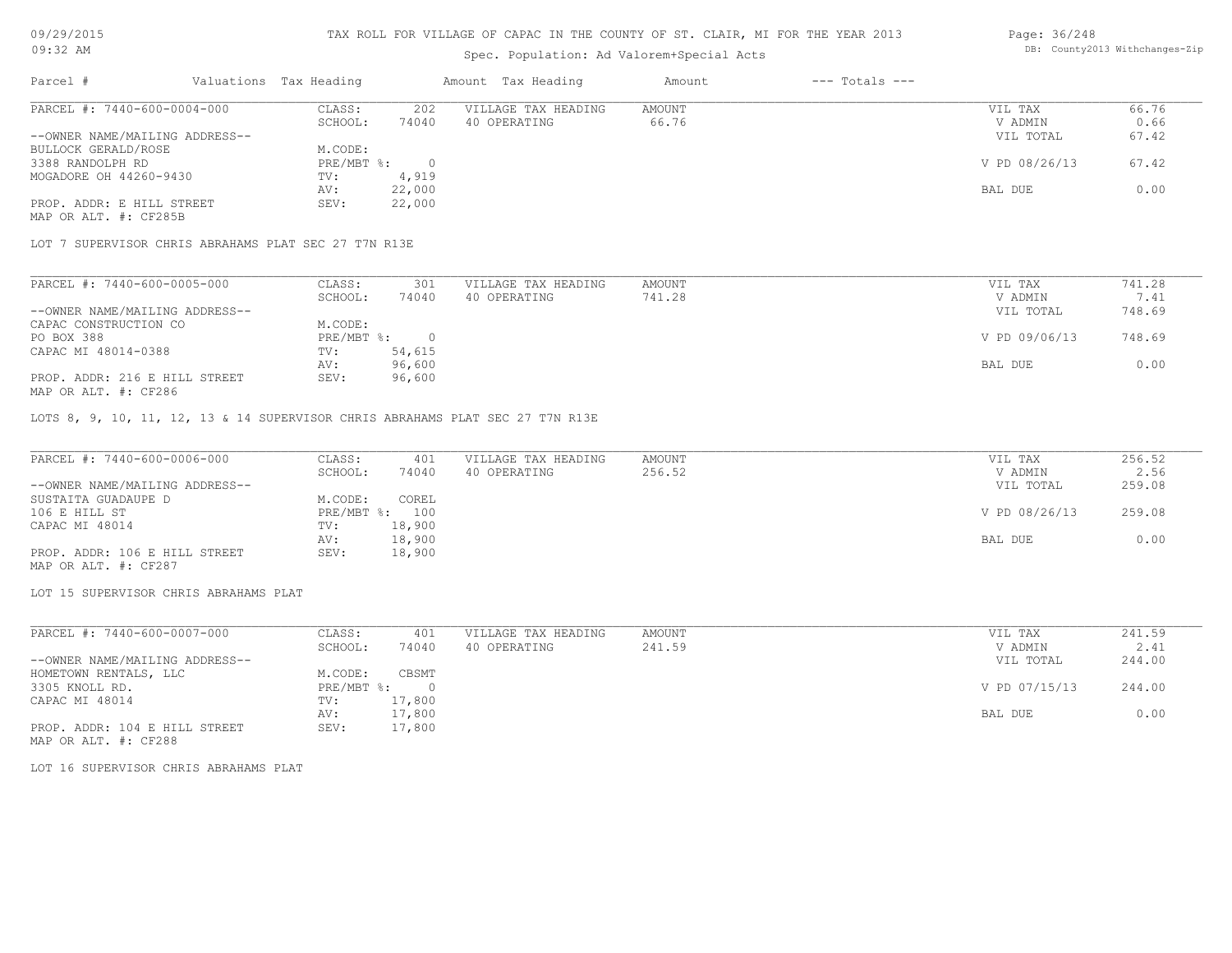# Spec. Population: Ad Valorem+Special Acts

#### Page: 37/248 DB: County2013 Withchanges-Zip

| Parcel #                       | Valuations Tax Heading |                | Amount Tax Heading  | Amount | $---$ Totals $---$ |               |        |
|--------------------------------|------------------------|----------------|---------------------|--------|--------------------|---------------|--------|
| PARCEL #: 7440-600-0008-000    | CLASS:                 | 401            | VILLAGE TAX HEADING | AMOUNT |                    | VIL TAX       | 324.27 |
|                                | SCHOOL:                | 74040          | 40 OPERATING        | 324.27 |                    | V ADMIN       | 3.24   |
| --OWNER NAME/MAILING ADDRESS-- |                        |                |                     |        |                    | VIL TOTAL     | 327.51 |
| RAMIREZ SAMUEL/ANGELITA        | M.CODE:                | 00GTS          |                     |        |                    |               |        |
| 400 S MAIN ST                  |                        | PRE/MBT %: 100 |                     |        |                    | V PD 09/16/13 | 327.51 |
| CAPAC MI 48014-3719            | TV:                    | 23,891         |                     |        |                    |               |        |
|                                | AV:                    | 24,400         |                     |        |                    | BAL DUE       | 0.00   |
| PROP. ADDR: 400 S MAIN ST      | SEV:                   | 24,400         |                     |        |                    |               |        |
| MAP OR ALT. #: CF289           |                        |                |                     |        |                    |               |        |

LOT 17 SUPERVISORS CHRIS ABRAHAMS PLAT SEC 27 T7N R13E

| PARCEL #: 7440-600-0010-000    | CLASS:     | 401    | VILLAGE TAX HEADING | AMOUNT | VIL TAX       | 380.04 |
|--------------------------------|------------|--------|---------------------|--------|---------------|--------|
|                                | SCHOOL:    | 74040  | 40 OPERATING        | 380.04 | V ADMIN       | 3.80   |
| --OWNER NAME/MAILING ADDRESS-- |            |        |                     |        | VIL TOTAL     | 383.84 |
| RAMIREZ MARIO                  | M.CODE:    |        |                     |        |               |        |
| RAMIREZ SAMANTHA               | PRE/MBT %: | 100    |                     |        | V PD 09/04/13 | 383.84 |
| 404 S MAIN ST                  | TV:        | 28,000 |                     |        |               |        |
| CAPAC MI 48014-3719            | AV:        | 28,000 |                     |        | BAL DUE       | 0.00   |
|                                | SEV:       | 28,000 |                     |        |               |        |
| PROP. ADDR: 404 S MAIN ST      |            |        |                     |        |               |        |

MAP OR ALT. #: CF290

LOTS 18 & 19 SUPERVISOR CHRIS ABRAHAMS PLAT

| PARCEL #: 7440-600-0011-000    | CLASS:  | 401            | VILLAGE TAX HEADING | AMOUNT | VIL TAX   | 369.18 |
|--------------------------------|---------|----------------|---------------------|--------|-----------|--------|
|                                | SCHOOL: | 74040          | 40 OPERATING        | 369.18 | V ADMIN   | 3.69   |
| --OWNER NAME/MAILING ADDRESS-- |         |                |                     |        | VIL TOTAL | 372.87 |
| DESMIT WALTER II/MARIE         | M.CODE: | OLALS          |                     |        |           |        |
| 406 S MAIN ST                  |         | PRE/MBT %: 100 |                     |        | BAL DUE   | 372.87 |
| CAPAC MI 48014-3719            | TV:     | 27,200         |                     |        |           |        |
|                                | AV:     | 27,200         |                     |        |           |        |
| PROP. ADDR: 406 S MAIN ST      | SEV:    | 27,200         |                     |        |           |        |
| MAP OR ALT. #: CF291           |         |                |                     |        |           |        |

LOT 20 SUPERVISOR CHRIS ABRAHAMS PLAT SEC 27 T7N R13E

| PARCEL #: 7440-600-0012-000    | CLASS:       | 401    | VILLAGE TAX HEADING | AMOUNT | VIL TAX   | 60.30 |
|--------------------------------|--------------|--------|---------------------|--------|-----------|-------|
|                                | SCHOOL:      | 74040  | 40 OPERATING        | 60.30  | V ADMIN   | 0.60  |
| --OWNER NAME/MAILING ADDRESS-- |              |        |                     |        | VIL TOTAL | 60.90 |
| DESMIT WALTER II/MARIE         | M.CODE:      | OLALS  |                     |        |           |       |
| 406 S MAIN ST                  | $PRE/MBT$ %: | 100    |                     |        | BAL DUE   | 60.90 |
| CAPAC MI 48014-3719            | TV:          | 4,443  |                     |        |           |       |
|                                | AV:          | 13,700 |                     |        |           |       |
| PROP. ADDR: S MAIN ST.         | SEV:         | 13,700 |                     |        |           |       |
| MAP OR ALT. #: CF292           |              |        |                     |        |           |       |

LOT 21 SUPERVISOR CHRIS ABRAHAMS PLAT SEC 27 T7N R13E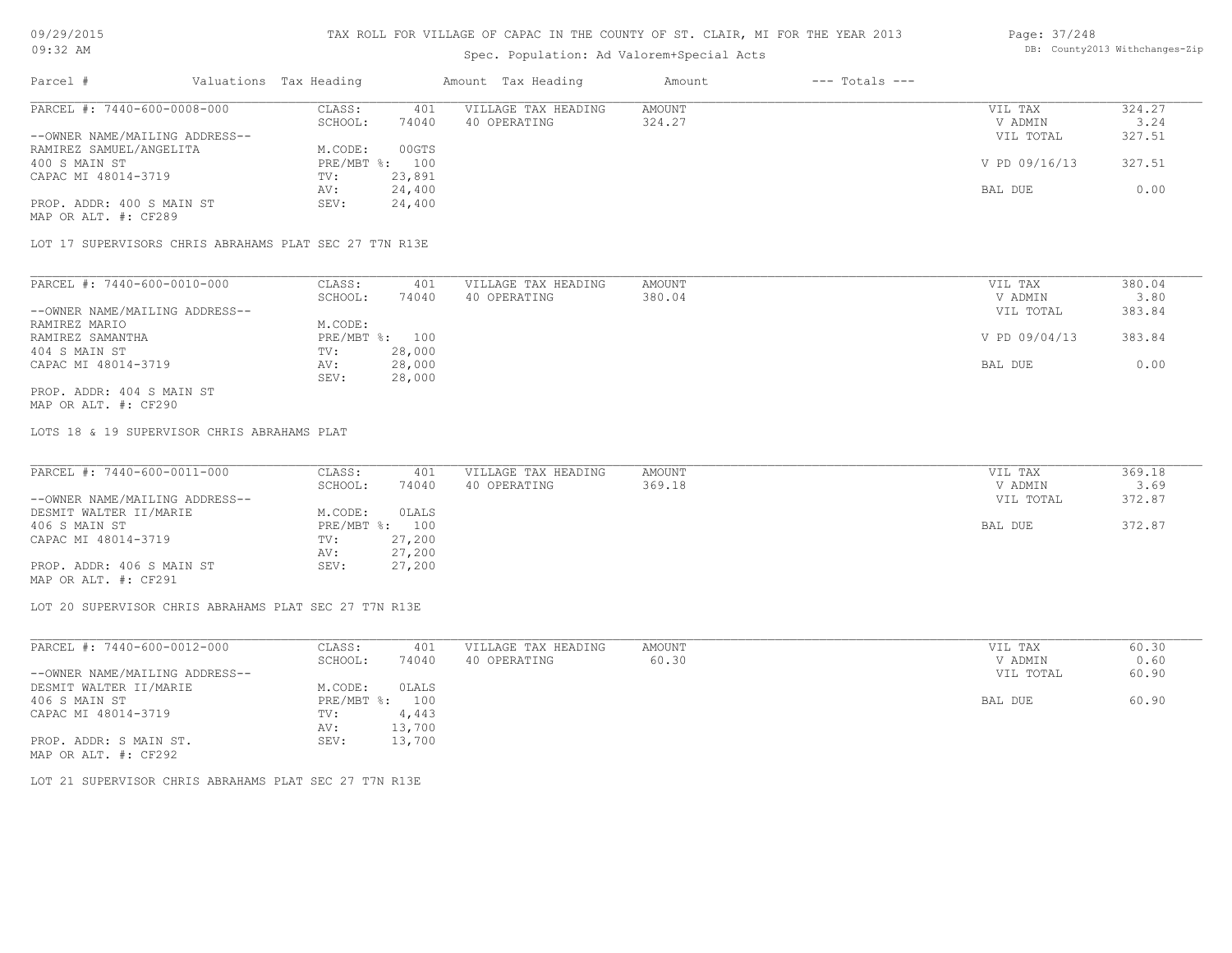| 09/29/2015                                                                                                            |                        |                | TAX ROLL FOR VILLAGE OF CAPAC IN THE COUNTY OF ST. CLAIR, MI FOR THE YEAR 2013                                            |               |                    | Page: 38/248  |                                |
|-----------------------------------------------------------------------------------------------------------------------|------------------------|----------------|---------------------------------------------------------------------------------------------------------------------------|---------------|--------------------|---------------|--------------------------------|
| $09:32$ AM                                                                                                            |                        |                | Spec. Population: Ad Valorem+Special Acts                                                                                 |               |                    |               | DB: County2013 Withchanges-Zip |
| Parcel #                                                                                                              | Valuations Tax Heading |                | Amount Tax Heading                                                                                                        | Amount        | $---$ Totals $---$ |               |                                |
| PARCEL #: 7440-600-0013-000                                                                                           | CLASS:                 | 401            | VILLAGE TAX HEADING                                                                                                       | <b>AMOUNT</b> |                    | VIL TAX       | 480.48                         |
|                                                                                                                       | SCHOOL:                | 74040          | 40 OPERATING                                                                                                              | 480.48        |                    | V ADMIN       | 4.80                           |
| --OWNER NAME/MAILING ADDRESS--                                                                                        |                        |                |                                                                                                                           |               |                    | VIL TOTAL     | 485.28                         |
| WATKINS KIMBERLY M                                                                                                    | M.CODE:                | COREL          |                                                                                                                           |               |                    |               |                                |
| 111 FRANTZ ST                                                                                                         |                        | PRE/MBT %: 100 |                                                                                                                           |               |                    | V PD 08/28/13 | 485.28                         |
| CAPAC MI 48014                                                                                                        | TV:                    | 35,400         |                                                                                                                           |               |                    |               |                                |
|                                                                                                                       | AV:                    | 35,400         |                                                                                                                           |               |                    | BAL DUE       | 0.00                           |
| PROP. ADDR: 111 FRANTZ STREET<br>MAP OR ALT. #: CF293A                                                                | SEV:                   | 35,400         |                                                                                                                           |               |                    |               |                                |
| S89 <sup>ª</sup> 44'W 80', TH S0 <sup>ª</sup> 33'30"E 315.69' TO BEG SUPERVISOR CHRIS ABRAHAMS PLAT                   |                        |                | THAT PART OF LOT 22, BEG AT SW COR LOT 22, TH N89 <sup>a</sup> 9'E 80' TH N0 <sup>a</sup> 33'30"W 314.87' TH              |               |                    |               |                                |
|                                                                                                                       |                        |                |                                                                                                                           |               |                    |               |                                |
| PARCEL #: 7440-600-0013-200                                                                                           | CLASS:                 | 401            | VILLAGE TAX HEADING                                                                                                       | <b>AMOUNT</b> |                    | VIL TAX       | 403.11                         |
|                                                                                                                       | SCHOOL:                | 74040          | 40 OPERATING                                                                                                              | 403.11        |                    | V ADMIN       | 4.03                           |
| --OWNER NAME/MAILING ADDRESS--                                                                                        |                        |                |                                                                                                                           |               |                    | VIL TOTAL     | 407.14                         |
| TROOP MICHAEL/KIMBERLY                                                                                                | M.CODE:                | COREL          |                                                                                                                           |               |                    |               |                                |
| 410 S MAIN ST                                                                                                         |                        | PRE/MBT %: 100 |                                                                                                                           |               |                    | V PD 08/26/13 | 407.14                         |
| CAPAC MI 48014-3719                                                                                                   | TV:                    | 29,700         |                                                                                                                           |               |                    |               |                                |
|                                                                                                                       | AV:                    | 29,700         |                                                                                                                           |               |                    | BAL DUE       | 0.00                           |
| PROP. ADDR: 410 S MAIN ST<br>MAP OR ALT. #: CF293B                                                                    | SEV:                   | 29,700         |                                                                                                                           |               |                    |               |                                |
| ABRAHAMS PLAT                                                                                                         |                        |                | THAT PART OF LOT 22 LYING W OF EXTD E LINE OF LOT 23 & ALL OF LOT 27 SUPV CHRIS                                           |               |                    |               |                                |
|                                                                                                                       |                        |                |                                                                                                                           |               |                    |               |                                |
| PARCEL #: $7440-600-0013-400$                                                                                         | CLASS:                 | 401            | VILLAGE TAX HEADING                                                                                                       | <b>AMOUNT</b> |                    | VIL TAX       | 504.91                         |
|                                                                                                                       | SCHOOL:                | 74040          | 40 OPERATING                                                                                                              | 504.91        |                    | V ADMIN       | 5.04                           |
| --OWNER NAME/MAILING ADDRESS--                                                                                        |                        |                |                                                                                                                           |               |                    | VIL TOTAL     | 509.95                         |
| FOX LON/KATHLEEN                                                                                                      | M.CODE:                |                |                                                                                                                           |               |                    |               |                                |
| 129 FRANTZ ST                                                                                                         |                        | PRE/MBT %: 100 |                                                                                                                           |               |                    | V PD 07/03/13 | 509.95                         |
| CAPAC MI 48014                                                                                                        | TV:                    | 37,200         |                                                                                                                           |               |                    |               |                                |
|                                                                                                                       | AV:                    | 37,200         |                                                                                                                           |               |                    | BAL DUE       | 0.00                           |
| PROP. ADDR: 129 FRANTZ STREET<br>MAP OR ALT. #: CF293C                                                                | SEV:                   | 37,200         |                                                                                                                           |               |                    |               |                                |
| THAT PART OF LOT 22, BEG N89 <sup>a</sup> 9'E 80' FROM SW COR LOT 22, TH N89 <sup>a</sup> 9'E 80', TH<br>ABRAHMS PLAT |                        |                | NO <sup>a</sup> 33'30"W 314.06', TH S89 <sup>a</sup> 44'W 80', TH SO <sup>a</sup> 33'30"E 314.87' TO BEG SUPERVISOR CHRIS |               |                    |               |                                |

| PARCEL #: 7440-600-0013-600    | CLASS:       | 401    | VILLAGE TAX HEADING | AMOUNT | VIL TAX       | 484.55 |
|--------------------------------|--------------|--------|---------------------|--------|---------------|--------|
|                                | SCHOOL:      | 74040  | 40 OPERATING        | 484.55 | V ADMIN       | 4.84   |
| --OWNER NAME/MAILING ADDRESS-- |              |        |                     |        | VIL TOTAL     | 489.39 |
| KRAMER BRUCE A SR              | M.CODE:      |        |                     |        |               |        |
| 279 DEER PARK S                | $PRE/MBT$ %: |        |                     |        | V PD 09/06/13 | 489.39 |
| CAPAC MI 48014                 | TV:          | 35,700 |                     |        |               |        |
|                                | AV:          | 35,700 |                     |        | BAL DUE       | 0.00   |
| PROP. ADDR: 205 FRANTZ STREET  | SEV:         | 35,700 |                     |        |               |        |
| MAP OR ALT. #: CF292D          |              |        |                     |        |               |        |

314.06' TO BEG SUPERVISOR CHRIS ABRHAMS PLAT S0ª25'E 16.5',TH N89ª9'E 30.94',TH N0ª33'30"W 329.75',TH S89ª44'W 80',TH S0ª33'30"E THAT PART OF LOT 22, BEG N89ª9'E 160' FROM SW COR LOT 22 TH N89ª9'E 49.1',TH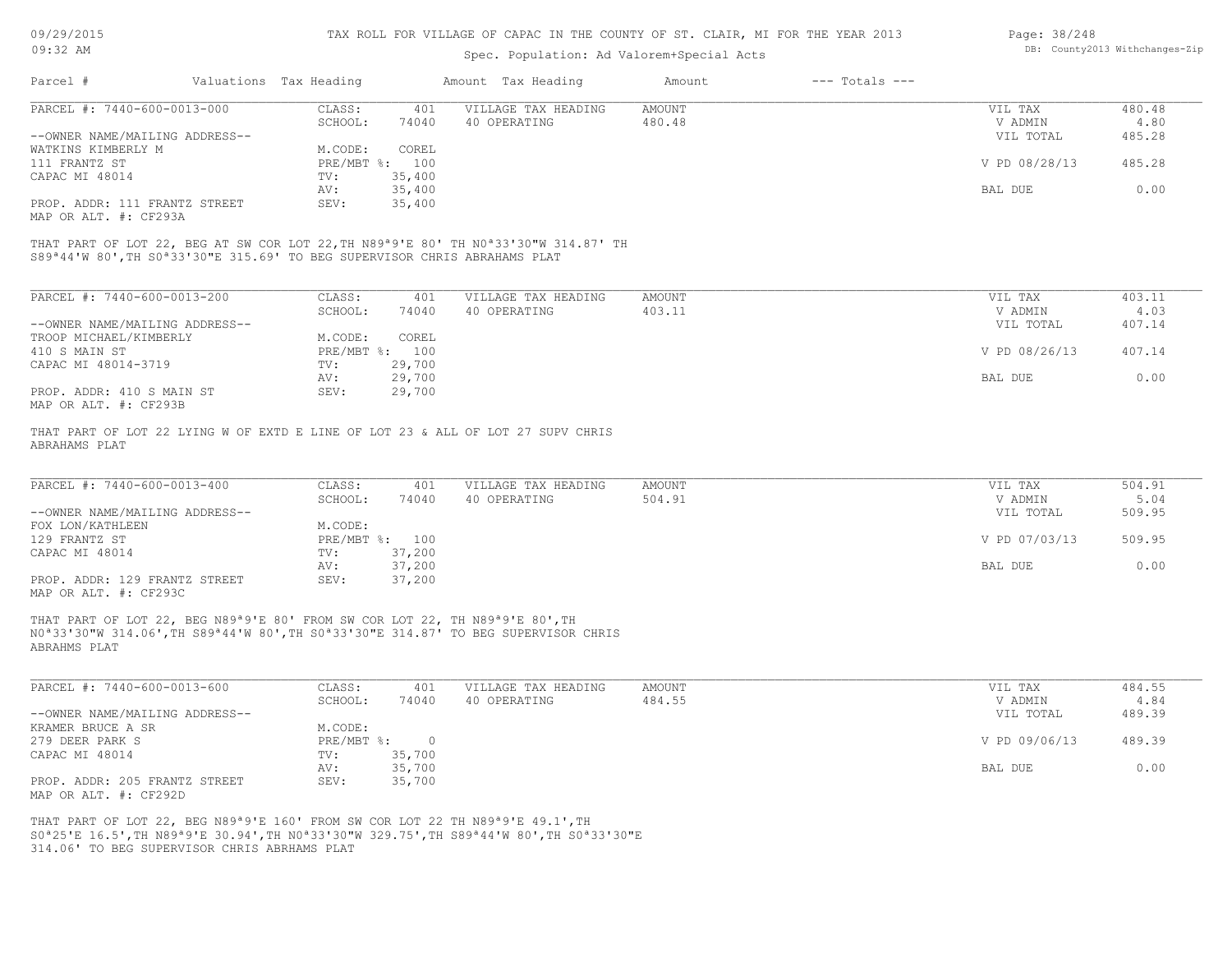| Page: 39/248 |                                |
|--------------|--------------------------------|
|              | DB: County2013 Withchanges-Zip |

| $09:32$ AM                                                    |                        |                | DB: County2013 Withchanges-Zip |                     |                  |                    |                                 |                          |
|---------------------------------------------------------------|------------------------|----------------|--------------------------------|---------------------|------------------|--------------------|---------------------------------|--------------------------|
| Parcel #                                                      | Valuations Tax Heading |                | Amount Tax Heading             |                     | Amount           | $---$ Totals $---$ |                                 |                          |
| PARCEL #: 7440-600-0013-800                                   | CLASS:                 | 401            |                                | VILLAGE TAX HEADING | <b>AMOUNT</b>    |                    | VIL TAX                         | 724.79                   |
|                                                               | SCHOOL:                | 74040          | 40 OPERATING                   |                     | 724.79           |                    | V ADMIN                         | 7.24                     |
| --OWNER NAME/MAILING ADDRESS--                                |                        |                |                                |                     |                  |                    | VIL TOTAL                       | 732.03                   |
| RODRIGUEZ EDWARD/CAMPOS                                       | M.CODE:                | <b>BACTS</b>   |                                |                     |                  |                    |                                 |                          |
| 215 FRANTZ                                                    |                        | PRE/MBT %: 100 |                                |                     |                  |                    | V PD 09/04/13                   | 732.03                   |
| CAPAC, MI 48014                                               | TV:                    | 53,400         |                                |                     |                  |                    |                                 |                          |
|                                                               | AV:                    | 53,400         |                                |                     |                  |                    | BAL DUE                         | 0.00                     |
| PROP. ADDR: 215 FRANTZ STREET<br>MAP OR ALT. #: CF293E        | SEV:                   | 53,400         |                                |                     |                  |                    |                                 |                          |
| PARCEL #: 7440-600-0014-000<br>--OWNER NAME/MAILING ADDRESS-- | CLASS:<br>SCHOOL:      | 401<br>74040   | 40 OPERATING                   | VILLAGE TAX HEADING | AMOUNT<br>394.97 |                    | VIL TAX<br>V ADMIN<br>VIL TOTAL | 394.97<br>3.94<br>398.91 |
| <b>AGUILAR EDUARDO</b>                                        | M.CODE:                |                |                                |                     |                  |                    |                                 |                          |
| 109 FRANTZ STREET                                             |                        | PRE/MBT %: 100 |                                |                     |                  |                    | V PD 09/06/13                   | 398.91                   |
| CAPAC MI 48014                                                | TV:                    | 29,100         |                                |                     |                  |                    |                                 |                          |
|                                                               | AV:                    | 29,100         |                                |                     |                  |                    | BAL DUE                         | 0.00                     |
| PROP. ADDR: 109 FRANTZ STREET<br>MAP OR ALT. #: CF294         | SEV:                   | 29,100         |                                |                     |                  |                    |                                 |                          |
| LOT 23 SUPERVISOR CHRIS ABRAHAMS PLAT SEC 27 T7N R13E         |                        |                |                                |                     |                  |                    |                                 |                          |
|                                                               |                        |                |                                |                     |                  |                    |                                 |                          |
| PARCEL #: 7440-600-0015-000                                   | CLASS:                 | 401            |                                | VILLAGE TAX HEADING | AMOUNT           |                    | VIL TAX                         | 477.76                   |
|                                                               | SCHOOL:                | 74040          | 40 OPERATING                   |                     | 477.76           |                    | V ADMIN                         | 4.77                     |
| --OWNER NAME/MAILING ADDRESS--                                |                        |                |                                |                     |                  |                    | VIL TOTAL                       | 482.53                   |
| FINCH ROBERT                                                  | M.CODE:                |                |                                |                     |                  |                    |                                 |                          |
| 107 FRANTZ ST                                                 | PRE/MBT %:             | 100            |                                |                     |                  |                    | V PD 09/06/13                   | 482.53                   |

MAP OR ALT. #: CF295 PROP. ADDR: 107 FRANTZ STREET SEV: 35,200 AV: 35,200 BAL DUE 0.00 CAPAC MI 48014 TV: 35,200

LOT 24 SUPERVISOR CHRIS ABRAHAMS PLAT SEC 27 T7N R13E

| PARCEL #: 7440-600-0016-000    | CLASS:     | 401    | VILLAGE TAX HEADING | AMOUNT | VIL TAX       | 492.69 |
|--------------------------------|------------|--------|---------------------|--------|---------------|--------|
|                                | SCHOOL:    | 74040  | 40 OPERATING        | 492.69 | V ADMIN       | 4.92   |
| --OWNER NAME/MAILING ADDRESS-- |            |        |                     |        | VIL TOTAL     | 497.61 |
| STANDEL MONICA                 | M.CODE:    | CAPAC  |                     |        |               |        |
| 105 FRANTZ STREET              | PRE/MBT %: | 100    |                     |        | V PD 07/15/13 | 497.61 |
| CAPAC MI 48014                 | TV:        | 36,300 |                     |        |               |        |
|                                | AV:        | 36,300 |                     |        | BAL DUE       | 0.00   |
| PROP. ADDR: 105 FRANTZ STREET  | SEV:       | 36,300 |                     |        |               |        |
|                                |            |        |                     |        |               |        |

MAP OR ALT. #: CF296

LOT 25 SUPERVISOR CHRIS ABRAHAMS PLAT SEC 27 T7N R13E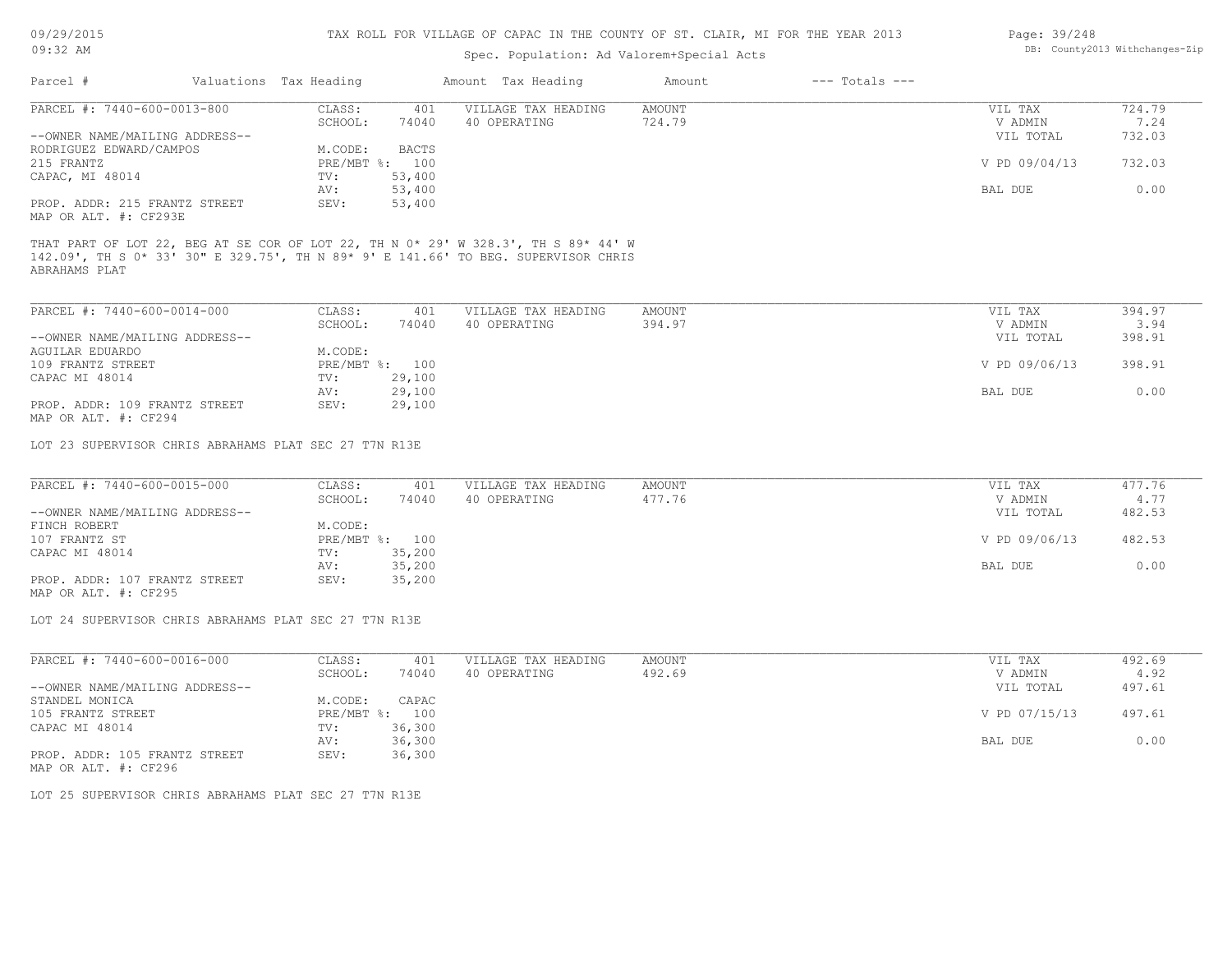# Spec. Population: Ad Valorem+Special Acts

| Page: 40/248 |                                |
|--------------|--------------------------------|
|              | DB: County2013 Withchanges-Zip |

| Parcel #                       | Valuations Tax Heading |        | Amount Tax Heading  | Amount | $---$ Totals $---$ |               |        |
|--------------------------------|------------------------|--------|---------------------|--------|--------------------|---------------|--------|
| PARCEL #: 7440-600-0017-000    | CLASS:                 | 401    | VILLAGE TAX HEADING | AMOUNT |                    | VIL TAX       | 354.25 |
|                                | SCHOOL:                | 74040  | 40 OPERATING        | 354.25 |                    | V ADMIN       | 3.54   |
| --OWNER NAME/MAILING ADDRESS-- |                        |        |                     |        |                    | VIL TOTAL     | 357.79 |
| THEEL SCOTT A                  | M.CODE:                |        |                     |        |                    |               |        |
| THEEL MARY ANN I               | PRE/MBT %: 100         |        |                     |        |                    | V PD 08/22/13 | 357.79 |
| 103 FRANTZ ST                  | TV:                    | 26,100 |                     |        |                    |               |        |
| CAPAC MI 48014-3734            | AV:                    | 26,100 |                     |        |                    | BAL DUE       | 0.00   |
|                                | SEV:                   | 26,100 |                     |        |                    |               |        |
| PROP. ADDR: 103 FRANTZ STREET  |                        |        |                     |        |                    |               |        |

MAP OR ALT. #: CF297

LOT 26 SUPERVISOR CHRIS ABRAHAMS PLAT SEC 27 T7N R13E

| PARCEL #: 7440-600-0019-000    | CLASS:       | 401    | VILLAGE TAX HEADING | AMOUNT | VIL TAX   | 439.76 |
|--------------------------------|--------------|--------|---------------------|--------|-----------|--------|
|                                | SCHOOL:      | 74040  | 40 OPERATING        | 439.76 | V ADMIN   | 4.39   |
| --OWNER NAME/MAILING ADDRESS-- |              |        |                     |        | VIL TOTAL | 444.15 |
| SCHNECK RICHARD R              | M.CODE:      |        |                     |        |           |        |
| ALLEN SHARON                   | $PRE/MBT$ %: | 100    |                     |        | BAL DUE   | 444.15 |
| 412 S MAIN ST                  | TV:          | 32,400 |                     |        |           |        |
| CAPAC MI 48014-3719            | AV:          | 32,400 |                     |        |           |        |
|                                | SEV:         | 32,400 |                     |        |           |        |
| PROP. ADDR: 412 S MAIN ST      |              |        |                     |        |           |        |
| MAP OR ALT. #: CF298/299       |              |        |                     |        |           |        |

LOT 28 SUPERVISOR CHRIS ABRAHAMS PLAT SEC 27 T7N R13E

| PARCEL #: 7440-600-0020-000    | CLASS:       | 401    | VILLAGE TAX HEADING | AMOUNT | VIL TAX       | 491.34 |
|--------------------------------|--------------|--------|---------------------|--------|---------------|--------|
|                                | SCHOOL:      | 74040  | 40 OPERATING        | 491.34 | V ADMIN       | 4.91   |
| --OWNER NAME/MAILING ADDRESS-- |              |        |                     |        | VIL TOTAL     | 496.25 |
| ZAMMIT JOSEPH                  | M.CODE:      |        |                     |        |               |        |
| ZAMMIT ROBYN                   | $PRE/MBT$ %: |        |                     |        | V PD 07/09/13 | 496.25 |
| 15005 OLIVE ST.                | TV:          | 36,200 |                     |        |               |        |
| HESPERIA CA 92345              | AV:          | 36,200 |                     |        | BAL DUE       | 0.00   |
|                                | SEV:         | 36,200 |                     |        |               |        |

MAP OR ALT. #: CF300 PROP. ADDR: 414 S MAIN ST

LOT 29 SUPERVISOR CHRIS ABRAHAMS PLAT SEC 27 T7N R13E

| PARCEL #: 7440-600-0021-000    | CLASS:  | 401            | VILLAGE TAX HEADING | AMOUNT | VIL TAX       | 223.95 |
|--------------------------------|---------|----------------|---------------------|--------|---------------|--------|
|                                | SCHOOL: | 74040          | 40 OPERATING        | 223.95 | V ADMIN       | 2.23   |
| --OWNER NAME/MAILING ADDRESS-- |         |                |                     |        | VIL TOTAL     | 226.18 |
| BOYNE GRACE / CLARK GERALDINE  | M.CODE: |                |                     |        |               |        |
| 6504 STERLING RD               |         | PRE/MBT %: 100 |                     |        | V PD 08/05/13 | 226.18 |
| YALE MI 48097                  | TV:     | 16,500         |                     |        |               |        |
|                                | AV:     | 16,500         |                     |        | BAL DUE       | 0.00   |
| PROP. ADDR: 500 S MAIN ST      | SEV:    | 16,500         |                     |        |               |        |
| MAP OR ALT. #: CF301A          |         |                |                     |        |               |        |

PLAT SEC 27 T7N R13E LOT 31 EXC S 35 FT ALSO LOT 30 EXC E 40 FT OF BOTH LOTS SUPERVISOR CHRIS ABRAHAMS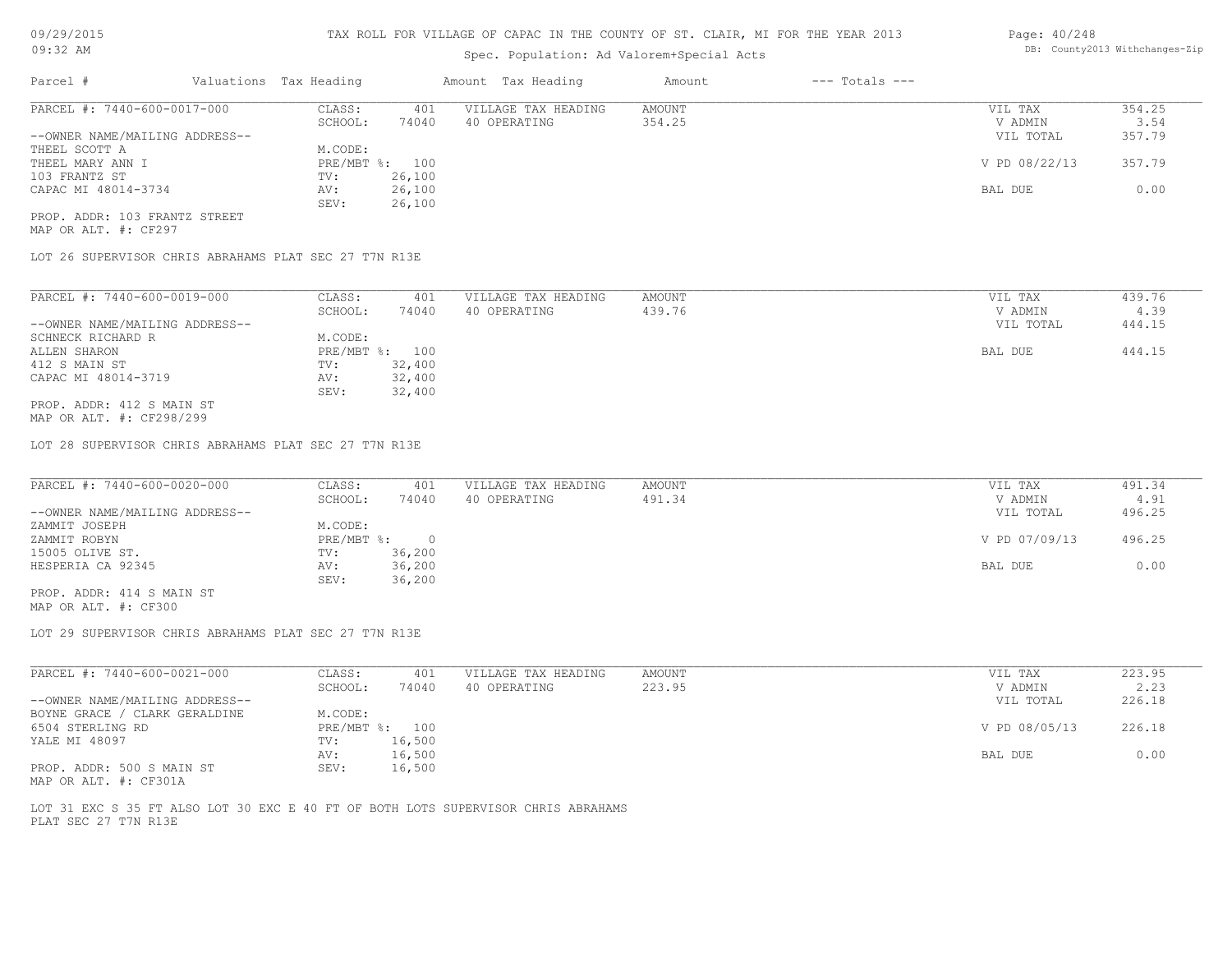# Spec. Population: Ad Valorem+Special Acts

### Page: 41/248 DB: County2013 Withchanges-Zip

| Parcel #                       | Valuations Tax Heading |       | Amount Tax Heading  | Amount | $---$ Totals $---$ |           |       |
|--------------------------------|------------------------|-------|---------------------|--------|--------------------|-----------|-------|
| PARCEL #: 7440-600-0022-000    | CLASS:                 | 402   | VILLAGE TAX HEADING | AMOUNT |                    | VIL TAX   | 86.86 |
|                                | SCHOOL:                | 74040 | 40 OPERATING        | 86.86  |                    | V ADMIN   | 0.86  |
| --OWNER NAME/MAILING ADDRESS-- |                        |       |                     |        |                    | VIL TOTAL | 87.72 |
| VILLEME DONALD                 | M.CODE:                |       |                     |        |                    |           |       |
| VILLEME HEIDI                  | $PRE/MBT$ %:           |       |                     |        |                    | BAL DUE   | 87.72 |
| 104 FRANTZ ST                  | TV:                    | 6,400 |                     |        |                    |           |       |
| CAPAC MI 48014-3733            | AV:                    | 6,400 |                     |        |                    |           |       |
|                                | SEV:                   | 6,400 |                     |        |                    |           |       |
| PROP, ADDR: FRANTZ STREET      |                        |       |                     |        |                    |           |       |

MAP OR ALT. #: CF301B

E40 FT OF LOTS 30, 31 & 32 SUPERVISORS CHRIS ABRAHAMS PLAT SEC 27 T7N R13E

| PARCEL #: 7440-600-0023-000    | CLASS:     | 401    | VILLAGE TAX HEADING | AMOUNT | 399.04<br>VIL TAX       |  |
|--------------------------------|------------|--------|---------------------|--------|-------------------------|--|
|                                | SCHOOL:    | 74040  | 40 OPERATING        | 399.04 | 3.99<br>V ADMIN         |  |
| --OWNER NAME/MAILING ADDRESS-- |            |        |                     |        | 403.03<br>VIL TOTAL     |  |
| KEGLER JAMES D                 | M.CODE:    |        |                     |        |                         |  |
| KEGLER KAREN S                 | PRE/MBT %: |        |                     |        | V PD 08/08/13<br>403.03 |  |
| 15717 IMLAY CITY RD            | TV:        | 29,400 |                     |        |                         |  |
| CAPAC MI 48014                 | AV:        | 29,400 |                     |        | 0.00<br>BAL DUE         |  |
|                                | SEV:       | 29,400 |                     |        |                         |  |
| PROP. ADDR: 502 S MAIN ST      |            |        |                     |        |                         |  |

MAP OR ALT. #: CF301C

R13E LOTS 32 & S 35 FT OF LOT 31 EXC E 40 FT SUPERVISOR CHRIS ABRAHAMS PLAT SEC 27 T7N

| PARCEL #: 7440-600-0024-000    | CLASS:         | 401    | VILLAGE TAX HEADING | AMOUNT | VIL TAX   | 469.62 |
|--------------------------------|----------------|--------|---------------------|--------|-----------|--------|
|                                | SCHOOL:        | 74040  | 40 OPERATING        | 469.62 | V ADMIN   | 4.69   |
| --OWNER NAME/MAILING ADDRESS-- |                |        |                     |        | VIL TOTAL | 474.31 |
| VILLEME DONALD                 | M.CODE:        |        |                     |        |           |        |
| VILLEME HEIDI                  | PRE/MBT %: 100 |        |                     |        | BAL DUE   | 474.31 |
| 104 FRANTZ ST                  | TV:            | 34,600 |                     |        |           |        |
| CAPAC MI 48014-3733            | AV:            | 34,600 |                     |        |           |        |
|                                | SEV:           | 34,600 |                     |        |           |        |
| PROP. ADDR: 104 FRANTZ STREET  |                |        |                     |        |           |        |

MAP OR ALT. #: CF302A1

LOT 33 & W 1/2 OF LOT 34 SUPERVISOR CHRIS ABRAHAMS PLAT SEC 27 T7N R13E

| PARCEL #: 7440-600-0025-000    | CLASS:  | 401            | VILLAGE TAX HEADING | AMOUNT | VIL TAX       | 404.47 |
|--------------------------------|---------|----------------|---------------------|--------|---------------|--------|
|                                | SCHOOL: | 74040          | 40 OPERATING        | 404.47 | V ADMIN       | 4.04   |
| --OWNER NAME/MAILING ADDRESS-- |         |                |                     |        | VIL TOTAL     | 408.51 |
| LOPEZ DENISE/ELISANDRO         | M.CODE: | 00WBF          |                     |        |               |        |
| 106 FRANTZ ST.                 |         | PRE/MBT %: 100 |                     |        | V PD 09/04/13 | 408.51 |
| CAPAC, MI 48014-3733           | TV:     | 29,800         |                     |        |               |        |
|                                | AV:     | 29,800         |                     |        | BAL DUE       | 0.00   |
| PROP. ADDR: 106 FRANTZ STREET  | SEV:    | 29,800         |                     |        |               |        |
| MAP OR ALT. #: CF302A2         |         |                |                     |        |               |        |

R13E E1/2 OF LOT 34, LOT 35 & W 40 FT OF LOT 36 SUPERVISOR CHRIS ABRAHAMS PLAT SEC 7 T7N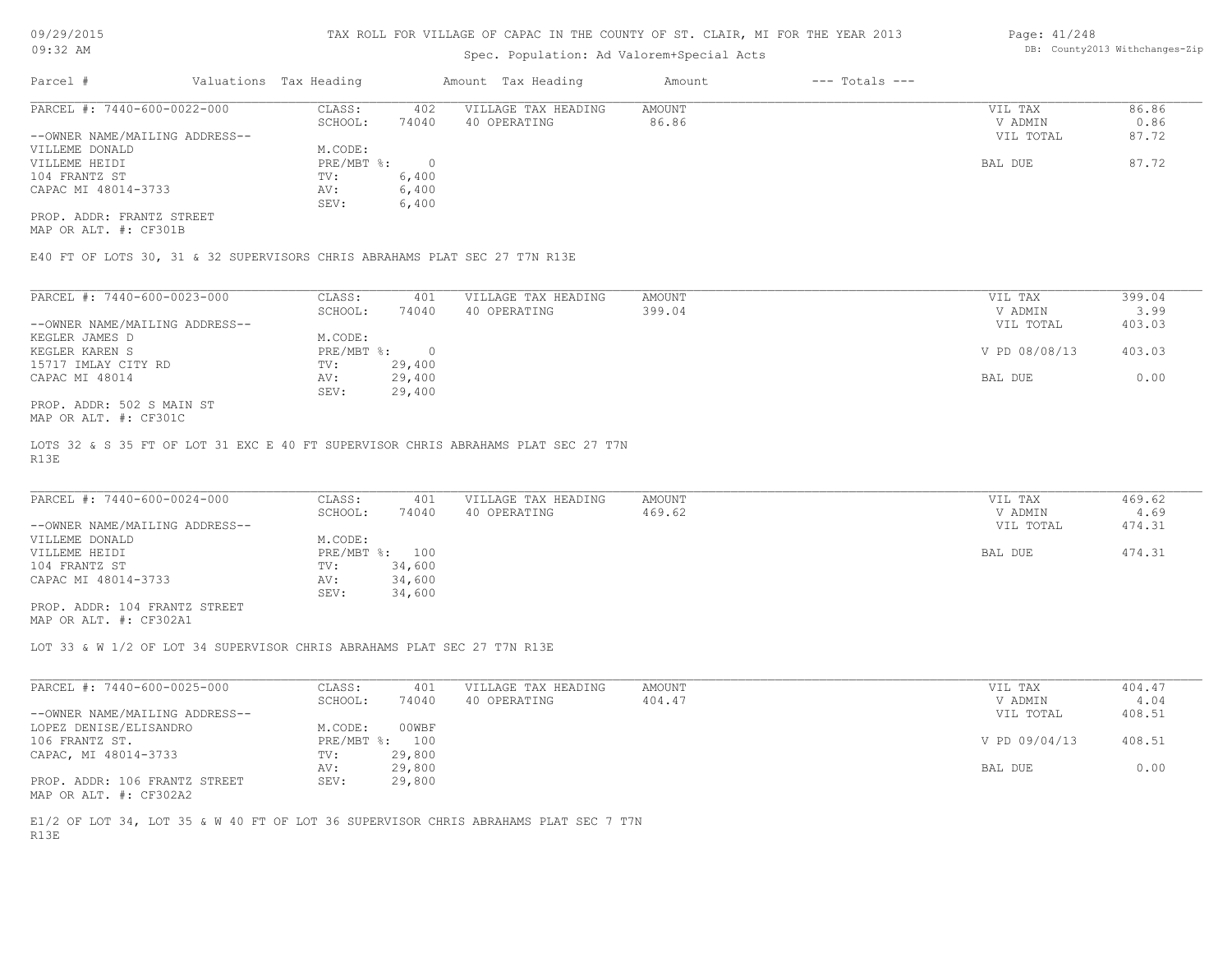# Spec. Population: Ad Valorem+Special Acts

| Page: 42/248 |                                |
|--------------|--------------------------------|
|              | DB: County2013 Withchanges-Zip |

| Parcel #                       | Valuations Tax Heading |                | Amount Tax Heading  | Amount | $---$ Totals $---$ |               |        |
|--------------------------------|------------------------|----------------|---------------------|--------|--------------------|---------------|--------|
| PARCEL #: 7440-600-0026-000    | CLASS:                 | 401            | VILLAGE TAX HEADING | AMOUNT |                    | VIL TAX       | 325.75 |
|                                | SCHOOL:                | 74040          | 40 OPERATING        | 325.75 |                    | V ADMIN       | 3.25   |
| --OWNER NAME/MAILING ADDRESS-- |                        |                |                     |        |                    | VIL TOTAL     | 329.00 |
| SMIGILL TIMOTHY                | M.CODE:                | COREL          |                     |        |                    |               |        |
| 110 FRANTZ ST                  |                        | PRE/MBT %: 100 |                     |        |                    | V PD 08/28/13 | 329.00 |
| CAPAC MI 48014-3733            | TV:                    | 24,000         |                     |        |                    |               |        |
|                                | AV:                    | 24,000         |                     |        |                    | BAL DUE       | 0.00   |
| PROP. ADDR: 110 FRANTZ STREET  | SEV:                   | 24,000         |                     |        |                    |               |        |
| MAP OR ALT. #: CF302B          |                        |                |                     |        |                    |               |        |
|                                |                        |                |                     |        |                    |               |        |

LOT 37 & E 10 FT OF LOT 36 SUPERVISOR CHRIS ABRAHAMS PLAT SEC 27 T7N R13E

| PARCEL #: 7440-600-0027-000    | CLASS:       | 401    | VILLAGE TAX HEADING | AMOUNT | VIL TAX       | 153.38 |
|--------------------------------|--------------|--------|---------------------|--------|---------------|--------|
|                                | SCHOOL:      | 74040  | 40 OPERATING        | 153.38 | V ADMIN       | 1.53   |
| --OWNER NAME/MAILING ADDRESS-- |              |        |                     |        | VIL TOTAL     | 154.91 |
| HILL MATTHEW R/RANK ANTON      | M.CODE:      |        |                     |        |               |        |
| 16030 W PARK ST                | $PRE/MBT$ %: |        |                     |        | V PD 09/12/13 | 154.91 |
| CAPAC MI 48014                 | TV:          | 11,301 |                     |        |               |        |
|                                | AV:          | 13,300 |                     |        | BAL DUE       | 0.00   |
| PROP. ADDR: FRANTZ STREET      | SEV:         | 13,300 |                     |        |               |        |
| MAP OR ALT. #: CF303           |              |        |                     |        |               |        |

LOT 38 SUPERVISOR CHRIS ABRAHAMS PLAT SEC 27 T7N R13E

| PARCEL #: 7440-600-0028-000      | CLASS:  | 401            | VILLAGE TAX HEADING | AMOUNT | VIL TAX       | 352.89 |
|----------------------------------|---------|----------------|---------------------|--------|---------------|--------|
|                                  | SCHOOL: | 74040          | 40 OPERATING        | 352.89 | V ADMIN       | 3.52   |
| --OWNER NAME/MAILING ADDRESS--   |         |                |                     |        | VIL TOTAL     | 356.41 |
| SNELL RUTH D                     | M.CODE: |                |                     |        |               |        |
| KRUM BONNIE L, LIPKA RUTHANNE E. |         | PRE/MBT %: 100 |                     |        | V PD 07/22/13 | 356.41 |
| 414 N HUNTER ST                  | TV:     | 26,000         |                     |        |               |        |
| CAPAC MI 48014                   | AV:     | 26,000         |                     |        | BAL DUE       | 0.00   |
|                                  | SEV:    | 26,000         |                     |        |               |        |
| PROP. ADDR: 204 FRANTZ STREET    |         |                |                     |        |               |        |

MAP OR ALT. #: CF304

T7N R13E LOT 39 & MOST NLY 14 FT OF LOT 40 ADJ THERETO SUPERVISOR CHRIS ABRAHAMS PLAT SEC 27

| PARCEL #: 7440-600-0029-000    | CLASS:     | 201     | VILLAGE TAX HEADING | AMOUNT   | 1,745.48<br>VIL TAX       |
|--------------------------------|------------|---------|---------------------|----------|---------------------------|
|                                | SCHOOL:    | 74040   | 40 OPERATING        | 1,745.48 | 17.45<br>V ADMIN          |
| --OWNER NAME/MAILING ADDRESS-- |            |         |                     |          | 1,762.93<br>VIL TOTAL     |
| SR HUNTER'S CROSSING LLC       | M.CODE:    |         |                     |          |                           |
| TAX DEPT                       | PRE/MBT %: | $\cap$  |                     |          | V PD 08/22/13<br>1,762.93 |
| 27777 FRANKLIN RD, SUITE 200   | TV:        | 128,600 |                     |          |                           |
| SOUTHFIELD MI 48034            | AV:        | 128,600 |                     |          | 0.00<br>BAL DUE           |
|                                | SEV:       | 128,600 |                     |          |                           |
| PROP. ADDR:                    |            |         |                     |          |                           |

MAP OR ALT. #:

BEG SUP ABRAHAMS PLAT FT, TH S 0D34M46S W 388.17 FT, TH N 89D51M20S W 62 FT TH 0D 34 M 46S E 388.31 FT TO LOT 40 EXCEPT THE MOST N'LY 14 FT AND EXC BEG AT NW COR LOT 40 TH S 89D44M22S E 62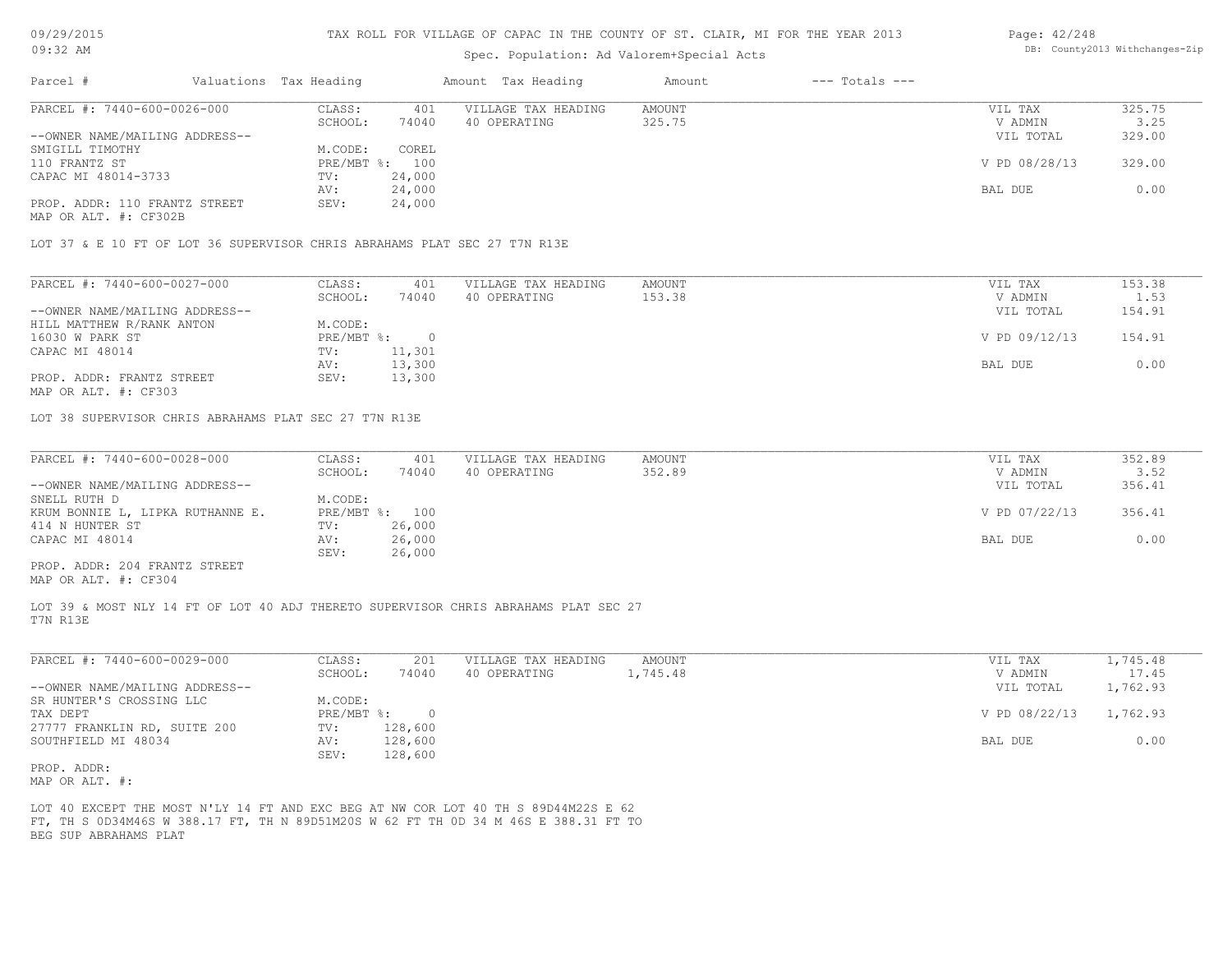# Spec. Population: Ad Valorem+Special Acts

| Page: 43/248 |                                |
|--------------|--------------------------------|
|              | DB: County2013 Withchanges-Zip |

| Parcel #                                                                                                                                                                     | Valuations Tax Heading |              | Amount Tax Heading  | Amount | $---$ Totals $---$ |                      |                |
|------------------------------------------------------------------------------------------------------------------------------------------------------------------------------|------------------------|--------------|---------------------|--------|--------------------|----------------------|----------------|
| PARCEL #: 7440-600-0029-100                                                                                                                                                  | CLASS:                 | 401          | VILLAGE TAX HEADING | AMOUNT |                    | VIL TAX              | 777.73         |
|                                                                                                                                                                              | SCHOOL:                | 74040        | 40 OPERATING        | 777.73 |                    | V ADMIN              | 7.77           |
| --OWNER NAME/MAILING ADDRESS--                                                                                                                                               |                        |              |                     |        |                    | VIL TOTAL            | 785.50         |
| MCNUTT LINDA K                                                                                                                                                               | M.CODE:                |              |                     |        |                    |                      |                |
| 602 S MAIN ST                                                                                                                                                                | $PRE/MBT$ %:           | 100          |                     |        |                    | V PD 09/04/13        | 785.50         |
| CAPAC MI 48014-3723                                                                                                                                                          | TV:                    | 57,300       |                     |        |                    |                      |                |
|                                                                                                                                                                              | AV:                    | 57,300       |                     |        |                    | BAL DUE              | 0.00           |
| PROP. ADDR: 602 S MAIN ST                                                                                                                                                    | SEV:                   | 57,300       |                     |        |                    |                      |                |
| MAP OR ALT. #: CF305B                                                                                                                                                        |                        |              |                     |        |                    |                      |                |
| LOTS 41 & 45 & THAT PRT OF LOTS 40 & 46 DESC AS BEG AT NW COR LOT 46, TH S89^54'10"E<br>313.71', TH NO^34'46"E 299' TH S89^44'22"E 62', TH SO^34'46"W 388.17' TH N89^51'20"W |                        |              |                     |        |                    |                      |                |
| 62', TH N89^52'27"W 146.78', TH N72"58'38"W 69.03', TH N89^ 52'27"W 100', TH NO^1'44"W<br>69' TO BEG SUP CHRIS ABRAHAMS PLAT                                                 |                        |              |                     |        |                    |                      |                |
|                                                                                                                                                                              |                        |              |                     |        |                    |                      |                |
| PARCEL #: 7440-600-0030-000                                                                                                                                                  | CLASS:                 | 401<br>74040 | VILLAGE TAX HEADING | AMOUNT |                    | VIL TAX              | 340.68         |
| --OWNER NAME/MAILING ADDRESS--                                                                                                                                               | SCHOOL:                |              | 40 OPERATING        | 340.68 |                    | V ADMIN<br>VIL TOTAL | 3.40<br>344.08 |
| NANNI CHRISTOPHER J                                                                                                                                                          | M.CODE:                | COREL        |                     |        |                    |                      |                |
| 14417 HOUGH RD                                                                                                                                                               | PRE/MBT %: 100         |              |                     |        |                    | BAL DUE              | 344.08         |
| ALLENTON MI 48002                                                                                                                                                            | TV:                    | 25,100       |                     |        |                    |                      |                |
|                                                                                                                                                                              | AV:                    | 25,100       |                     |        |                    |                      |                |

LOT 42 SUPERVISOR CHRIS ABRAHAMS PLAT SEC 27 T7N R13E

| PARCEL #: 7440-600-0031-000    | CLASS:  | 401            | VILLAGE TAX HEADING | AMOUNT | VIL TAX       | 320.32 |
|--------------------------------|---------|----------------|---------------------|--------|---------------|--------|
|                                | SCHOOL: | 74040          | 40 OPERATING        | 320.32 | V ADMIN       | 3.20   |
| --OWNER NAME/MAILING ADDRESS-- |         |                |                     |        | VIL TOTAL     | 323.52 |
| MULTI CORP INC                 | M.CODE: |                |                     |        |               |        |
| NIED CAREY LYNN                |         | PRE/MBT %: 100 |                     |        | V PD 08/28/13 | 323.52 |
| PO BOX 399 506 S MAIN ST       | TV:     | 23,600         |                     |        |               |        |
| CAPAC MI 48014-3721            | AV:     | 23,600         |                     |        | BAL DUE       | 0.00   |
|                                | SEV:    | 23,600         |                     |        |               |        |
| PROP. ADDR: 506 S MAIN ST      |         |                |                     |        |               |        |

MAP OR ALT. #: CF307

MAP OR ALT. #: CF306

LOT 43 SUPERVISOR CHRIS ABRAHAMS PLAT SEC 27 T7N R13E

| PARCEL #: 7440-600-0032-000    | CLASS:     | 401    | VILLAGE TAX HEADING | AMOUNT | VIL TAX   | 248.75 |
|--------------------------------|------------|--------|---------------------|--------|-----------|--------|
|                                | SCHOOL:    | 74040  | 40 OPERATING        | 248.75 | V ADMIN   | 2.48   |
| --OWNER NAME/MAILING ADDRESS-- |            |        |                     |        | VIL TOTAL | 251.23 |
| MCNUTT MEL ALGER               | M.CODE:    |        |                     |        |           |        |
| MCNUTT LINDA KATHLEEN          | PRE/MBT %: |        |                     |        | BAL DUE   | 251.23 |
| P.O. BOX 541                   | TV:        | 18,327 |                     |        |           |        |
| MEMPHIS MI 48041               | AV:        | 19,200 |                     |        |           |        |
|                                | SEV:       | 19,200 |                     |        |           |        |
| PROP. ADDR: 508 S MAIN ST      |            |        |                     |        |           |        |
| MAP OR ALT. #: CF308           |            |        |                     |        |           |        |

LOT 44 SUPERVISOR CHRIS ABRAHAMS PLAT SEC 27 T7N R13E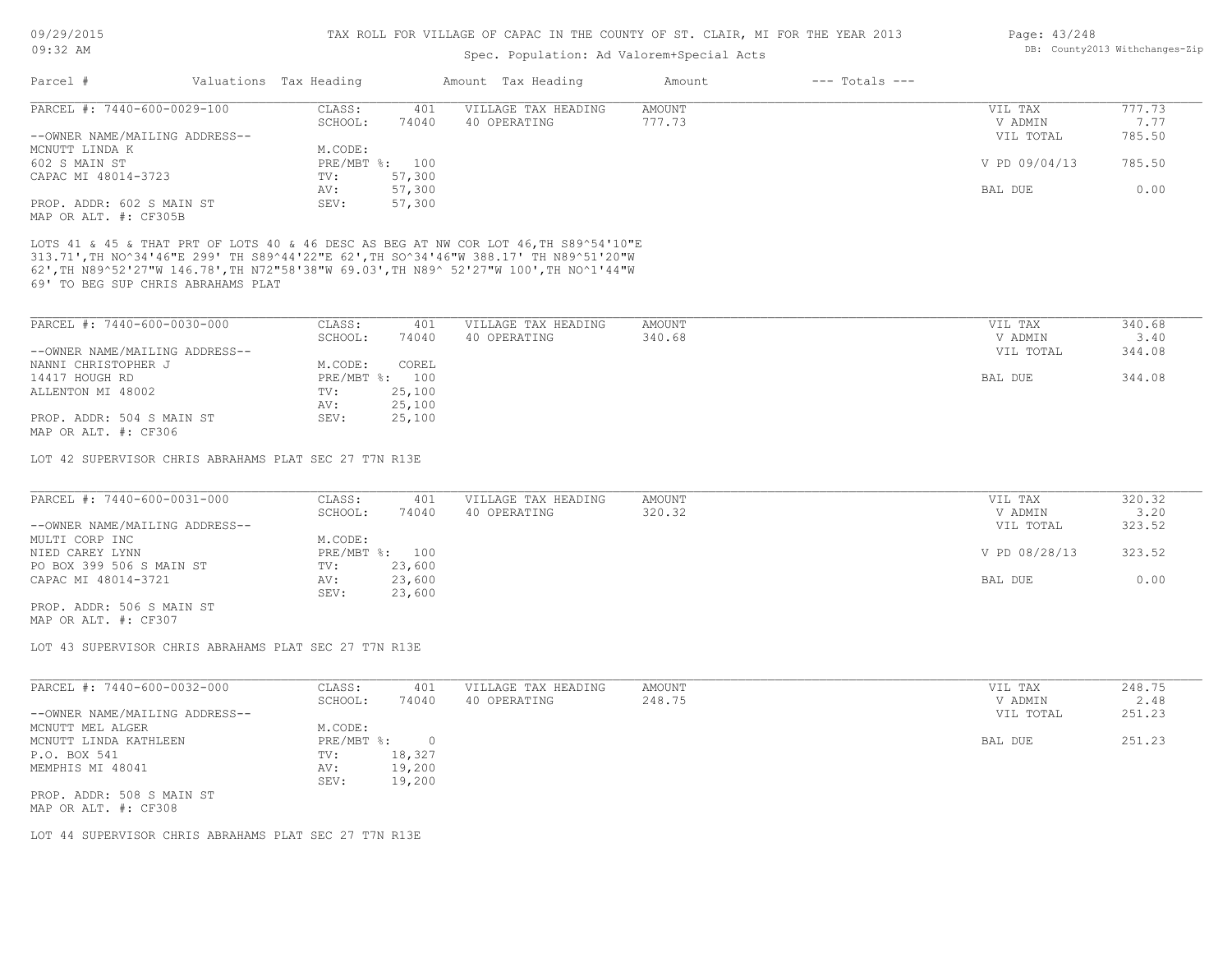# Spec. Population: Ad Valorem+Special Acts

| Parcel #                       | Valuations Tax Heading |        | Amount Tax Heading  | Amount | $---$ Totals $---$ |               |        |
|--------------------------------|------------------------|--------|---------------------|--------|--------------------|---------------|--------|
| PARCEL #: 7440-600-0033-000    | CLASS:                 | 202    | VILLAGE TAX HEADING | AMOUNT |                    | VIL TAX       | 113.98 |
|                                | SCHOOL:                | 74040  | 40 OPERATING        | 113.98 |                    | V ADMIN       | 1.13   |
| --OWNER NAME/MAILING ADDRESS-- |                        |        |                     |        |                    | VIL TOTAL     | 115.11 |
| SR HUNTER'S CROSSING LLC       | M.CODE:                |        |                     |        |                    |               |        |
| TAX DEPT                       | $PRE/MBT$ %:           |        |                     |        |                    | V PD 08/22/13 | 115.11 |
| 27777 FRANKLIN RD, SUITE 200   | TV:                    | 8,398  |                     |        |                    |               |        |
| SOUTHFIELD MI 48034            | AV:                    | 16,500 |                     |        |                    | BAL DUE       | 0.00   |
|                                | SEV:                   | 16,500 |                     |        |                    |               |        |
| PROP. ADDR: S MAIN ST          |                        |        |                     |        |                    |               |        |
|                                |                        |        |                     |        |                    |               |        |

MAP OR ALT. #: CF309

70' TO BEG SUP CHRIS ABRAHAMS PLAT 90',TH S89^52'27"E100',TH S 72^58'38"E 69.03'.TH S89^52'27"E 146.78' TH SO^34'46"W PART OF LOT 46 DESC AS BEG AT SE COR LOT 46, TH N89^52' 27"W 312.11', TH NO^1'44"W

| PARCEL #: 7440-750-0001-000    | CLASS:     | 703   | VILLAGE TAX HEADING | AMOUNT | VIL TAX   | 0.00 |
|--------------------------------|------------|-------|---------------------|--------|-----------|------|
|                                | SCHOOL:    | 74040 | 40 OPERATING        | 0.00   | V ADMIN   | 0.00 |
| --OWNER NAME/MAILING ADDRESS-- |            |       |                     |        | VIL TOTAL | 0.00 |
| PARK STREET                    | M.CODE:    |       |                     |        |           |      |
|                                | PRE/MBT %: |       |                     |        | BAL DUE   | 0.00 |
| PROP. ADDR:                    | TV:        |       |                     |        |           |      |
| MAP OR ALT. #: CF310A          | AV:        |       |                     |        |           |      |
|                                | SEV:       |       |                     |        |           |      |

& 28 T7N R13E LOT 1 EXC S 9 FT SUPERVISOR JOHN BOWERS PLAT OF THE VILLAGE OF CAPAC SEC 21, 22 27

| PARCEL #: 7440-750-0002-000    | CLASS:     | 201    | VILLAGE TAX HEADING | AMOUNT   | VIL TAX       | 1,198.34 |
|--------------------------------|------------|--------|---------------------|----------|---------------|----------|
|                                | SCHOOL:    | 74040  | 40 OPERATING        | 1,198.34 | V ADMIN       | 11.98    |
| --OWNER NAME/MAILING ADDRESS-- |            |        |                     |          | VIL TOTAL     | 1,210.32 |
| DIMOSKI LJUPCO / JOVONKA       | M.CODE:    |        |                     |          |               |          |
| PO BOX 351                     | PRE/MBT %: |        |                     |          | V PD 07/09/13 | 1,210.32 |
| 560 N MAIN ST                  | TV:        | 88,289 |                     |          |               |          |
| CAPAC MI 48014-3150            | AV:        | 96,800 |                     |          | BAL DUE       | 0.00     |
|                                | SEV:       | 96,800 |                     |          |               |          |
| DDAD 3DDD ECO 11 1/3 TH AM     |            |        |                     |          |               |          |

MAP OR ALT. #: CF310B PROP. ADDR: 560 N MAIN ST

CAPAC SEC 21, 22, 27 & 28 T7N R13E TH W 187 FT, TH N 150 FT TO BEG. SUPERVISOR JOHN BOWERS PLAT OF THE VILLAGE OF THAT PART OF LOTS 1 & 2, COMM 66 FT S OF NW COR OF LOT 1, TH E 187 FT, TH S 150 FT,

| PARCEL #: 7440-750-0003-000    | CLASS:     | 708   | VILLAGE TAX HEADING | AMOUNT | VIL TAX   | 0.00 |
|--------------------------------|------------|-------|---------------------|--------|-----------|------|
|                                | SCHOOL:    | 74040 | 40 OPERATING        | 0.00   | V ADMIN   | 0.00 |
| --OWNER NAME/MAILING ADDRESS-- |            |       |                     |        | VIL TOTAL | 0.00 |
| ST JOHNS LUTHERAN CHURCH       | M.CODE:    |       |                     |        |           |      |
| 109 E KEMPT CT                 | PRE/MBT %: |       |                     |        | BAL DUE   | 0.00 |
| CAPAC MI 48014                 | TV:        |       |                     |        |           |      |
|                                | AV:        |       |                     |        |           |      |
| PROP. ADDR: M-21               | SEV:       |       |                     |        |           |      |
| MAP OR ALT. #: CF311A          |            |       |                     |        |           |      |

PLAT OF THE VILLAGE OF CAPAC S289 FT OF LOT 2 LYING BETW M-21 & WALKER RDS EXC W 528 FT. SUPERVISOR JOHN BOWERS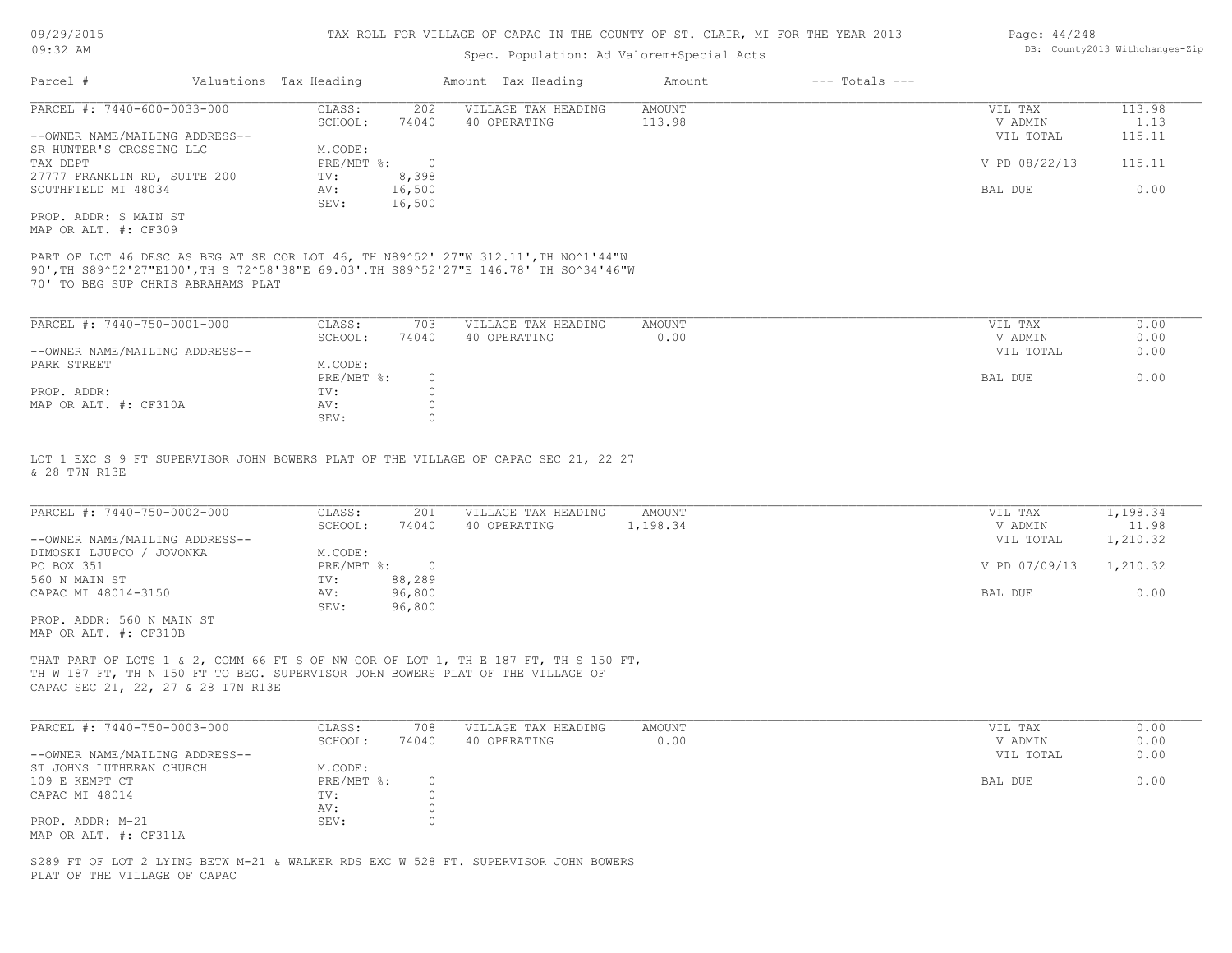# Spec. Population: Ad Valorem+Special Acts

| Page: 45/248 |                                |
|--------------|--------------------------------|
|              | DB: County2013 Withchanges-Zip |

| Parcel #                       | Valuations Tax Heading |        | Amount Tax Heading  | Amount | $---$ Totals $---$ |               |        |
|--------------------------------|------------------------|--------|---------------------|--------|--------------------|---------------|--------|
| PARCEL #: 7440-750-0004-000    | CLASS:                 | 201    | VILLAGE TAX HEADING | AMOUNT |                    | VIL TAX       | 533.41 |
|                                | SCHOOL:                | 74040  | 40 OPERATING        | 533.41 |                    | V ADMIN       | 5.33   |
| --OWNER NAME/MAILING ADDRESS-- |                        |        |                     |        |                    | VIL TOTAL     | 538.74 |
| DIMOSKI LIUPCO                 | M.CODE:                |        |                     |        |                    |               |        |
| DIMOSKI JOVANKA                | PRE/MBT %:             |        |                     |        |                    | V PD 08/16/13 | 538.74 |
| 15690 GOULD RD                 | TV:                    | 39,300 |                     |        |                    |               |        |
| ALLENTON MI 48002              | AV:                    | 39,300 |                     |        |                    | BAL DUE       | 0.00   |
|                                | SEV:                   | 39,300 |                     |        |                    |               |        |
| PROP. ADDR: 534 N MAIN ST      |                        |        |                     |        |                    |               |        |

MAP OR ALT. #: CF311B

22, 27 & 28 T7N R13E FT, TH N 75 FT TO BEG. SUPERVISOR JOHN BOWERS PLAT OF THE VILLAGE OF CAPAC SEC 21, PART OF LOT 2 COMM 216 FT S OF NW COR OF LOT 1, TH E 150 FT, TH S 75 FT, TH W 150

| PARCEL #: 7440-750-0005-000    | CLASS:     | 201     | VILLAGE TAX HEADING | AMOUNT   | 1,072.41<br>VIL TAX       |       |
|--------------------------------|------------|---------|---------------------|----------|---------------------------|-------|
|                                | SCHOOL:    | 74040   | 40 OPERATING        | 1,072.41 | V ADMIN                   | 10.72 |
| --OWNER NAME/MAILING ADDRESS-- |            |         |                     |          | 1,083.13<br>VIL TOTAL     |       |
| DIMOSKI LJUBCO                 | M.CODE:    |         |                     |          |                           |       |
| DIMOSKI JOVANKA                | PRE/MBT %: |         |                     |          | 1,083.13<br>V PD 08/16/13 |       |
| 15690 GOULD RD.                | TV:        | 79,011  |                     |          |                           |       |
| ALLENTON MI 48002              | AV:        | 127,500 |                     |          | BAL DUE                   | 0.00  |
|                                | SEV:       | 127,500 |                     |          |                           |       |
| PROP. ADDR: 512 N MAIN ST      |            |         |                     |          |                           |       |

MAP OR ALT. #: CF311C

7 CLARKSON SUBD, OWNED & OCC AS ONE PARCEL. SEC 21, 22, 27 & 28 T7N R13E BEG. SUPERVISORS JOHN BOWERS PLAT OF THE VILLAGE OF CAPAC ALSO INCL W 37 FT OF LOT FT, TH S 0 DEG 2 MIN E 174 FT TH W 187 FT, TH N 0 DEG 2 MIN W 174 FT TO PLACE OF PART OF LOT 2, COM AT NW COR OF LOT 1 TH S 0 DEG 2 MIN E 291 FT TO BEG, TH E 187

| PARCEL #: 7440-750-0006-000    | CLASS:     | 708   | VILLAGE TAX HEADING | AMOUNT | 0.00<br>VIL TAX   |
|--------------------------------|------------|-------|---------------------|--------|-------------------|
|                                | SCHOOL:    | 74040 | 40 OPERATING        | 0.00   | 0.00<br>V ADMIN   |
| --OWNER NAME/MAILING ADDRESS-- |            |       |                     |        | 0.00<br>VIL TOTAL |
| ST JOHNS LUTHERAN CHURCH       | M.CODE:    |       |                     |        |                   |
| 109 E KEMPF CT                 | PRE/MBT %: |       |                     |        | 0.00<br>BAL DUE   |
| CAPAC MI 48014-3130            | TV:        |       |                     |        |                   |
|                                | AV:        |       |                     |        |                   |
| PROP. ADDR: N WALKER ST        | SEV:       |       |                     |        |                   |
| MAP OR ALT. $\#$ : CF311D/F    |            |       |                     |        |                   |

28 T7N R13E 528 FT TO BEG. SUPERVISOR JOHN BOWERS PLAT OF THE VILLAGE OF CAPAC SEC 21, 22 27 & PART OF LOT 2 BEG AT NW COR OF LOT 9 TH N 289 FT, TH E 528 FT, TH S 289 FT, TH W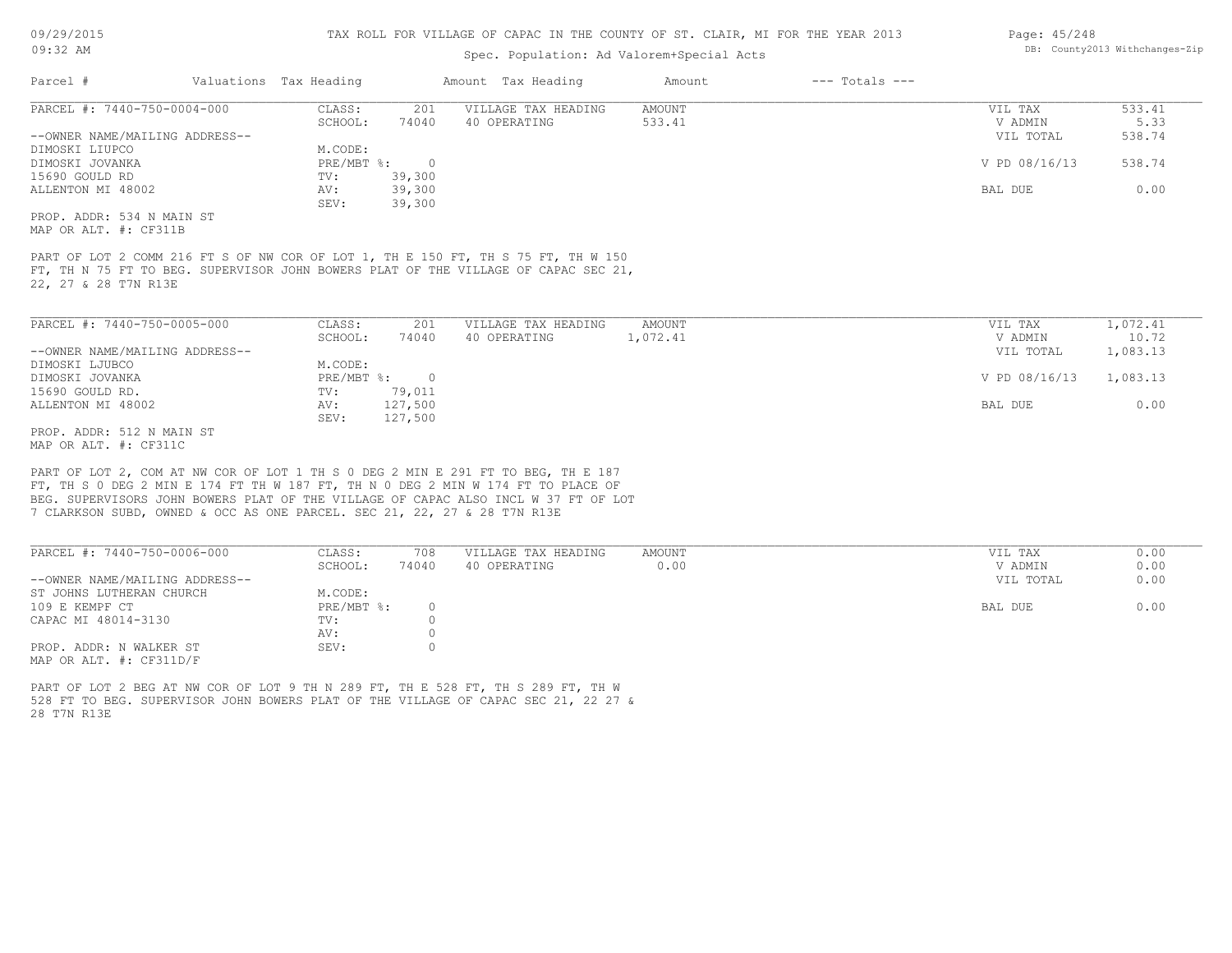# 09/29/2015 09:32 AM

#### TAX ROLL FOR VILLAGE OF CAPAC IN THE COUNTY OF ST. CLAIR, MI FOR THE YEAR 2013

# Spec. Population: Ad Valorem+Special Acts

| Page: 46/248 |                                |
|--------------|--------------------------------|
|              | DB: County2013 Withchanges-Zip |

| Parcel #                      |                                | Valuations Tax Heading |       | Amount Tax Heading                                                                  | Amount    | $---$ Totals $---$ |           |       |
|-------------------------------|--------------------------------|------------------------|-------|-------------------------------------------------------------------------------------|-----------|--------------------|-----------|-------|
| PARCEL #: 7440-750-0007-000   |                                | CLASS:                 | 708   | VILLAGE TAX HEADING                                                                 | AMOUNT    |                    | VIL TAX   | 0.00  |
|                               |                                | SCHOOL:                | 74040 | 40 OPERATING                                                                        | 0.00      |                    | V ADMIN   | 0.00  |
|                               | --OWNER NAME/MAILING ADDRESS-- |                        |       |                                                                                     |           |                    | VIL TOTAL | 0.00  |
| ST JOHNS LUTHERAN CHURCH      |                                | M.CODE:                |       |                                                                                     |           |                    |           |       |
| 109 E KEMPF CT                |                                | PRE/MBT %:             |       |                                                                                     |           |                    | BAL DUE   | 0.00  |
| CAPAC MI 48014                |                                | TV:                    |       |                                                                                     |           |                    |           |       |
|                               |                                | AV:                    |       |                                                                                     |           |                    |           |       |
| PROP. ADDR: 109 E KEMPF COURT |                                | SEV:                   |       |                                                                                     |           |                    |           |       |
| MAP OR ALT. #: CF311G         |                                |                        |       |                                                                                     |           |                    |           |       |
|                               |                                |                        |       |                                                                                     |           |                    |           |       |
|                               |                                |                        |       | PART OF LOT 2, BEG ON S LOT LINE AT NE COR OF LOT 8, TH N 141 FT, TH W 150 FT, TH S |           |                    |           |       |
|                               |                                |                        |       | 141 FT, TH E 150 FT TO BEG. SUPERVISOR JOHN BOWERS PLAT OF THE VILLAGE OF CAPAC SEC |           |                    |           |       |
| 21, 22, 27 & 28 T7N R13E      |                                |                        |       |                                                                                     |           |                    |           |       |
|                               |                                |                        |       |                                                                                     |           |                    |           |       |
|                               |                                |                        |       |                                                                                     |           |                    |           |       |
| DADCET #: 7440-750-0009-000   |                                | $CTACC$ .              | 201   | מודרוגים שגם שמח המודוזי                                                            | A MOTINIT |                    | TTTT TTAV | 21500 |

| PARCEL #: /440-/30-0008-000    | JLASS :    | 2 U 1  | VILLAGE TAX HEADING | AMOUNT.  | VIL TAX       | 1,315.98 |  |
|--------------------------------|------------|--------|---------------------|----------|---------------|----------|--|
|                                | SCHOOL:    | 74040  | 40 OPERATING        | 1,315.98 | V ADMIN       | 13.15    |  |
| --OWNER NAME/MAILING ADDRESS-- |            |        |                     |          | VIL TOTAL     | 1,329.13 |  |
| A.D. PROPANE INC- CAPAC        | M.CODE:    |        |                     |          |               |          |  |
| PO BOX 798                     | PRE/MBT %: |        |                     |          | V PD 07/22/13 | 1,329.13 |  |
| VALLEY FORGE PA 19482          | TV:        | 96,956 |                     |          |               |          |  |
|                                | AV:        | 98,100 |                     |          | BAL DUE       | 0.00     |  |
| PROP. ADDR: 14900 DOWNEY RD    | SEV:       | 98,100 |                     |          |               |          |  |
| MAP OR ALT. #: CF311H          |            |        |                     |          |               |          |  |

CAPAC SEC 21, 22, 27 & 28 T7N R13E THAT PART OF LOT 2 LYING NE OF M-21 SUPERVISOR JOHN BOWERS PLAT OF THE VILLAGE OF

| PARCEL #: 7440-750-0009-000    | CLASS:     | 401    | VILLAGE TAX HEADING | AMOUNT | VIL TAX       | 613.49 |
|--------------------------------|------------|--------|---------------------|--------|---------------|--------|
|                                | SCHOOL:    | 74040  | 40 OPERATING        | 613.49 | V ADMIN       | 6.13   |
| --OWNER NAME/MAILING ADDRESS-- |            |        |                     |        | VIL TOTAL     | 619.62 |
| SENYK VANESSA D                | M.CODE:    | COREL  |                     |        |               |        |
| 222 CLARKSON CT                | PRE/MBT %: | 100    |                     |        | V PD 08/01/13 | 619.62 |
| CAPAC MI 48014-3118            | TV:        | 45,200 |                     |        |               |        |
|                                | AV:        | 45,200 |                     |        | BAL DUE       | 0.00   |
| PROP. ADDR: 222 CLARKSON COURT | SEV:       | 45,200 |                     |        |               |        |
| MAP OR ALT. #: CF311I          |            |        |                     |        |               |        |

21 & N OF EXTD S LINE OF LOT 20 OF ABV PLAT. SUPV JOHN BOWERS PLAT OF THE VILLAGE THAT PART OF LOT 2 LYING W OF M-21 & E OF CLARKSON SUBD & S OF EXTD S LINE OF LOT

OF CAPAC SEC 21, 22, 27 & 28 T7N R13E

| PARCEL #: 7440-750-0010-000          | CLASS:     | 401    | VILLAGE TAX HEADING | AMOUNT | VIL TAX       | 479.04 |
|--------------------------------------|------------|--------|---------------------|--------|---------------|--------|
|                                      | SCHOOL:    | 74040  | 40 OPERATING        | 479.04 | V ADMIN       | 4.79   |
| --OWNER NAME/MAILING ADDRESS--       |            |        |                     |        | VIL TOTAL     | 483.83 |
| QUAIN TIMOTHY, REBECCA               | M.CODE:    | 00WBF  |                     |        |               |        |
| QUAIN ABIGAEL R, NABORS JANE, WILLIA | PRE/MBT %: |        |                     |        | V PD 09/04/13 | 483.83 |
| P.O. BOX 551                         | TV:        | 35,294 |                     |        |               |        |
| ARMADA MI 48005                      | AV:        | 38,500 |                     |        | BAL DUE       | 0.00   |
|                                      | SEV:       | 38,500 |                     |        |               |        |
| PROP. ADDR: 406 N MAIN ST            |            |        |                     |        |               |        |
|                                      |            |        |                     |        |               |        |

MAP OR ALT. #: CF312/313

LOT 4 SUPERVISOR JOHN BOWERS PLAT OF THE VILLAGE OF CAPAC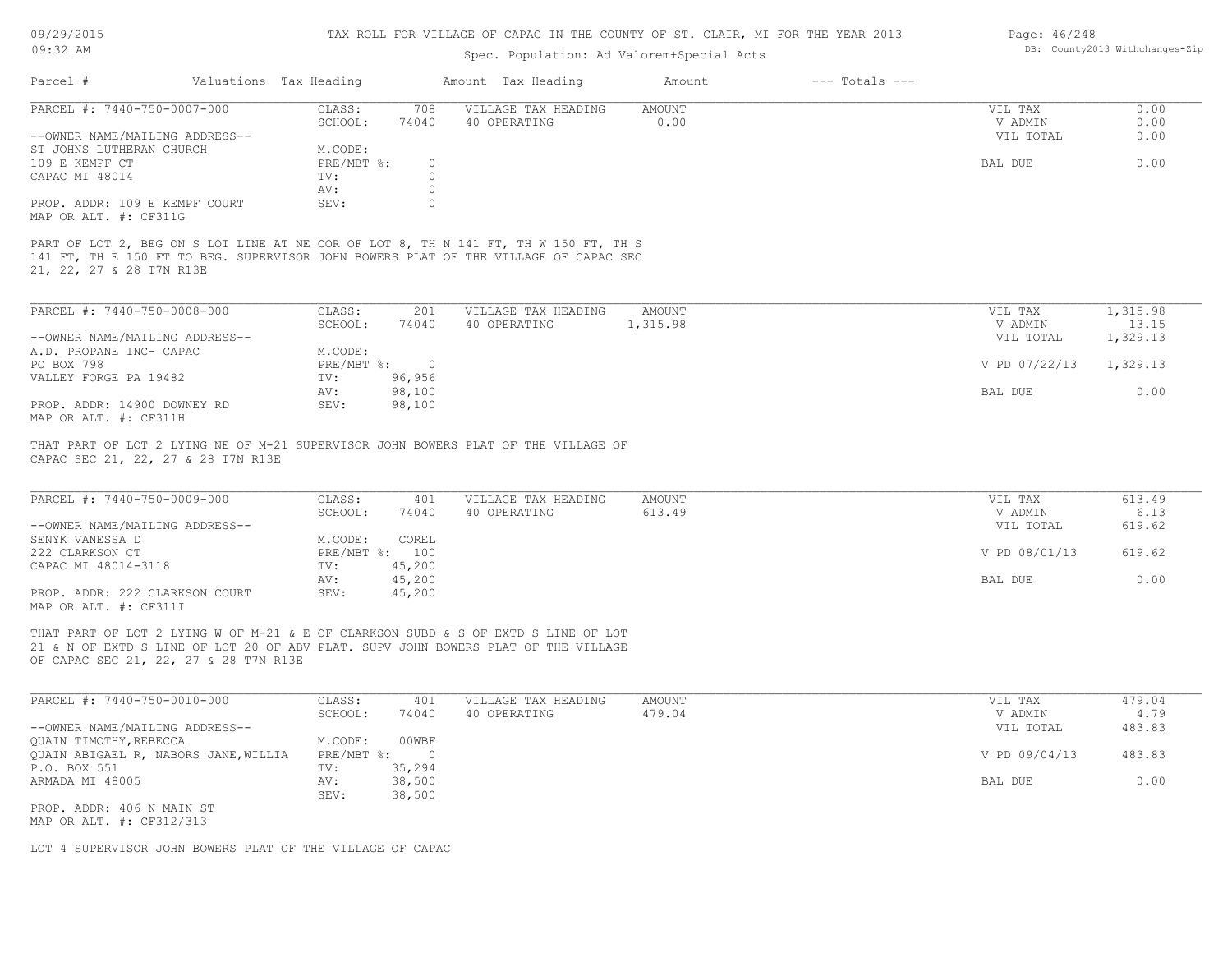09/29/2015

# TAX ROLL FOR VILLAGE OF CAPAC IN THE COUNTY OF ST. CLAIR, MI FOR THE YEAR 2013

# Page: 47/248

| U <i>JI 431 4</i> U 1 J<br>$09:32$ AM                                                                                         |                        |                |                  | THA NOTH FOR VITHWAR OF CAPACTIN THE COUNTI OF SI. CHAIN, MI FOR THE TEAR 2019<br>Spec. Population: Ad Valorem+Special Acts |               |                    | 1090. H//240  | DB: County2013 Withchanges-Zip |
|-------------------------------------------------------------------------------------------------------------------------------|------------------------|----------------|------------------|-----------------------------------------------------------------------------------------------------------------------------|---------------|--------------------|---------------|--------------------------------|
| Parcel #                                                                                                                      | Valuations Tax Heading |                |                  | Amount Tax Heading                                                                                                          | Amount        | $---$ Totals $---$ |               |                                |
| PARCEL #: 7440-750-0011-000                                                                                                   |                        | CLASS:         | 401              | VILLAGE TAX HEADING                                                                                                         | AMOUNT        |                    | VIL TAX       | 597.21                         |
|                                                                                                                               |                        | SCHOOL:        | 74040            | 40 OPERATING                                                                                                                | 597.21        |                    | V ADMIN       | 5.97                           |
| --OWNER NAME/MAILING ADDRESS--                                                                                                |                        |                |                  |                                                                                                                             |               |                    | VIL TOTAL     | 603.18                         |
| HANEL CLAUDETTE                                                                                                               |                        | M.CODE:        | CBSMT            |                                                                                                                             |               |                    |               |                                |
| 404 N MAIN ST                                                                                                                 |                        | PRE/MBT %: 100 |                  |                                                                                                                             |               |                    | V PD 07/15/13 | 603.18                         |
| CAPAC MI 48014                                                                                                                |                        | TV:            | 44,000           |                                                                                                                             |               |                    |               |                                |
| PROP. ADDR: 404 N MAIN ST<br>MAP OR ALT. #: CF314                                                                             |                        | AV:<br>SEV:    | 44,000<br>44,000 |                                                                                                                             |               |                    | BAL DUE       | 0.00                           |
| LOT 5 SUPERVISOR JOHN BOWERS PLAT OF THE VILLAGE OF CAPAC SEC 21, 22, 27 & 28 T7N<br>R13E                                     |                        |                |                  |                                                                                                                             |               |                    |               |                                |
| PARCEL #: 7440-750-0012-000                                                                                                   |                        | CLASS:         | 401              | VILLAGE TAX HEADING                                                                                                         | AMOUNT        |                    | VIL TAX       | 681.36                         |
|                                                                                                                               |                        | SCHOOL:        | 74040            | 40 OPERATING                                                                                                                | 681.36        |                    | V ADMIN       | 6.81                           |
| --OWNER NAME/MAILING ADDRESS--                                                                                                |                        |                |                  |                                                                                                                             |               |                    | VIL TOTAL     | 688.17                         |
| LERNER MATTHEW T                                                                                                              |                        | M.CODE:        | COREL            |                                                                                                                             |               |                    |               |                                |
| 402 N MAIN ST                                                                                                                 |                        | PRE/MBT %: 100 |                  |                                                                                                                             |               |                    | V PD 08/26/13 | 688.17                         |
| CAPAC MI 48014-3148                                                                                                           |                        | TV:            | 50,200           |                                                                                                                             |               |                    |               |                                |
|                                                                                                                               |                        | AV:            | 50,200           |                                                                                                                             |               |                    | BAL DUE       | 0.00                           |
| PROP. ADDR: 402 N MAIN ST                                                                                                     |                        | SEV:           | 50,200           |                                                                                                                             |               |                    |               |                                |
| MAP OR ALT. #: CF315                                                                                                          |                        |                |                  |                                                                                                                             |               |                    |               |                                |
| PARCEL #: 7440-750-0013-000                                                                                                   |                        | CLASS:         | 708              | VILLAGE TAX HEADING                                                                                                         | AMOUNT        |                    | VIL TAX       | 0.00                           |
|                                                                                                                               |                        | SCHOOL:        | 74040            | 40 OPERATING                                                                                                                | 0.00          |                    | V ADMIN       | 0.00                           |
| --OWNER NAME/MAILING ADDRESS--                                                                                                |                        |                |                  |                                                                                                                             |               |                    | VIL TOTAL     | 0.00                           |
| LUTHERAN CHURCH                                                                                                               |                        | M.CODE:        |                  |                                                                                                                             |               |                    |               |                                |
| 109 E KEMPF CT                                                                                                                |                        | $PRE/MBT$ %:   | $\circ$          |                                                                                                                             |               |                    | BAL DUE       | 0.00                           |
| CAPAC MI 48014                                                                                                                |                        | TV:            | $\circ$          |                                                                                                                             |               |                    |               |                                |
|                                                                                                                               |                        | AV:            | $\circ$          |                                                                                                                             |               |                    |               |                                |
| PROP. ADDR: 109 E KEMPF COURT<br>MAP OR ALT. #: CF316                                                                         |                        | SEV:           | $\circ$          |                                                                                                                             |               |                    |               |                                |
| LOTS 7 & 8 SUPERVISOR JOHN BOWERS PLAT OF THE VILLAGE OF CAPAC SEC 21, 22, 27 & 28<br>T7N R13E                                |                        |                |                  |                                                                                                                             |               |                    |               |                                |
| PARCEL #: 7440-750-0014-000                                                                                                   |                        | CLASS:         | 401              | VILLAGE TAX HEADING                                                                                                         | <b>AMOUNT</b> |                    | VIL TAX       | 409.90                         |
|                                                                                                                               |                        | SCHOOL:        | 74040            | 40 OPERATING                                                                                                                | 409.90        |                    | V ADMIN       | 4.09                           |
| --OWNER NAME/MAILING ADDRESS--                                                                                                |                        |                |                  |                                                                                                                             |               |                    | VIL TOTAL     | 413.99                         |
| HRIBAR DAVID M                                                                                                                |                        | M.CODE:        |                  |                                                                                                                             |               |                    |               |                                |
| HRIBAR SHEILA P                                                                                                               |                        | PRE/MBT %:     | 100              |                                                                                                                             |               |                    | BAL DUE       | 413.99                         |
| 400 N LESTER ST                                                                                                               |                        | TV:            | 30,200           |                                                                                                                             |               |                    |               |                                |
| CAPAC MI 48014                                                                                                                |                        | AV:<br>SEV:    | 30,200<br>30,200 |                                                                                                                             |               |                    |               |                                |
| PROP. ADDR: 400 N LESTER ST                                                                                                   |                        |                |                  |                                                                                                                             |               |                    |               |                                |
| MAP OR ALT. #: CF317A                                                                                                         |                        |                |                  |                                                                                                                             |               |                    |               |                                |
|                                                                                                                               |                        |                |                  |                                                                                                                             |               |                    |               |                                |
| N85 FT OF S 151 FT OF LOT 9 EXC W 772 FT. SUPERVISOR JOHN BOWERS PLAT OF THE<br>VILLAGE OF CAPAC SEC 21, 22, 27 & 28 T7N R13E |                        |                |                  |                                                                                                                             |               |                    |               |                                |
|                                                                                                                               |                        |                |                  |                                                                                                                             |               |                    |               |                                |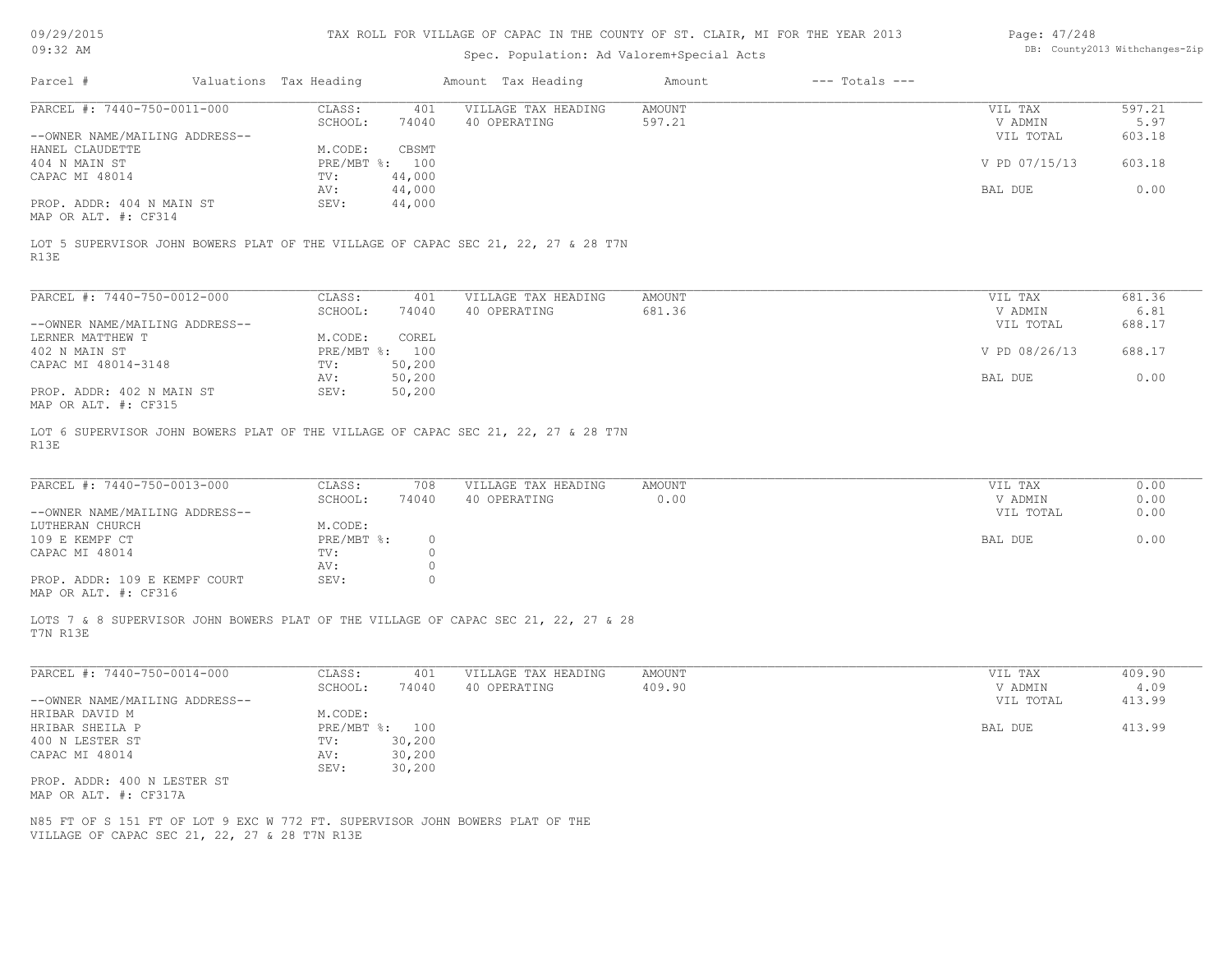| 09/29/2015 |  |
|------------|--|
|------------|--|

| Page: 48/248 |                               |
|--------------|-------------------------------|
|              | DB: County2013 Withchanges-Zi |

| 09/29/2015                                                                                                                                  |                                                    |                                                              | TAX ROLL FOR VILLAGE OF CAPAC IN THE COUNTY OF ST. CLAIR, MI FOR THE YEAR 2013      |                         |                    | Page: $48/248$                                              |                                            |
|---------------------------------------------------------------------------------------------------------------------------------------------|----------------------------------------------------|--------------------------------------------------------------|-------------------------------------------------------------------------------------|-------------------------|--------------------|-------------------------------------------------------------|--------------------------------------------|
| 09:32 AM                                                                                                                                    |                                                    |                                                              | Spec. Population: Ad Valorem+Special Acts                                           |                         |                    |                                                             | DB: County2013 Withchanges-Zip             |
| Parcel #                                                                                                                                    | Valuations Tax Heading                             |                                                              | Amount Tax Heading                                                                  | Amount                  | $---$ Totals $---$ |                                                             |                                            |
| PARCEL #: 7440-750-0015-000                                                                                                                 | CLASS:                                             | 401                                                          | VILLAGE TAX HEADING                                                                 | <b>AMOUNT</b>           |                    | VIL TAX                                                     | 555.13                                     |
|                                                                                                                                             | SCHOOL:                                            | 74040                                                        | 40 OPERATING                                                                        | 555.13                  |                    | V ADMIN                                                     | 5.55                                       |
| --OWNER NAME/MAILING ADDRESS--                                                                                                              |                                                    |                                                              |                                                                                     |                         |                    | VIL TOTAL                                                   | 560.68                                     |
| GRIGGS JOHNNIE/WIXON LISA                                                                                                                   | M.CODE:                                            | CBSMT                                                        |                                                                                     |                         |                    |                                                             |                                            |
| 203 E KEMPF COURT                                                                                                                           |                                                    | PRE/MBT %: 100                                               |                                                                                     |                         |                    | V PD 07/15/13                                               | 560.68                                     |
| CAPAC MI 48014-3133                                                                                                                         | TV:<br>AV:                                         | 40,900<br>40,900                                             |                                                                                     |                         |                    | BAL DUE                                                     | 0.00                                       |
| PROP. ADDR: 203 KEMPF COURT                                                                                                                 | SEV:                                               | 40,900                                                       |                                                                                     |                         |                    |                                                             |                                            |
| MAP OR ALT. #: CF317B                                                                                                                       |                                                    |                                                              |                                                                                     |                         |                    |                                                             |                                            |
| OF CAPAC SEC 21, 22, 27 & 28 T7N R13E                                                                                                       |                                                    |                                                              | N150 FT OF S 216 FT OF W 150 FT OF LOT 9 SUPERVISOR JOHN BOWERS PLAT OF THE VILLAGE |                         |                    |                                                             |                                            |
| PARCEL #: 7440-750-0016-000                                                                                                                 | CLASS:                                             | 401                                                          | VILLAGE TAX HEADING                                                                 | <b>AMOUNT</b>           |                    | VIL TAX                                                     | 537.49                                     |
|                                                                                                                                             | SCHOOL:                                            | 74040                                                        | 40 OPERATING                                                                        | 537.49                  |                    | V ADMIN                                                     | 5.37                                       |
| --OWNER NAME/MAILING ADDRESS--                                                                                                              |                                                    |                                                              |                                                                                     |                         |                    | VIL TOTAL                                                   | 542.86                                     |
| ROOSE KIMBERLY L                                                                                                                            | M.CODE:                                            | COREL                                                        |                                                                                     |                         |                    |                                                             |                                            |
| 415 N HUNTER STREET                                                                                                                         |                                                    | PRE/MBT %: 100                                               |                                                                                     |                         |                    | V PD 08/28/13                                               | 542.86                                     |
| CAPAC MI 48014-3130                                                                                                                         | TV:                                                | 39,600                                                       |                                                                                     |                         |                    |                                                             |                                            |
|                                                                                                                                             | AV:                                                | 39,600                                                       |                                                                                     |                         |                    | BAL DUE                                                     | 0.00                                       |
| PROP. ADDR: 415 N HUNTER STREET<br>MAP OR ALT. #: CF317C1/2                                                                                 | SEV:                                               | 39,600                                                       |                                                                                     |                         |                    |                                                             |                                            |
| PARCEL #: 7440-750-0017-000<br>--OWNER NAME/MAILING ADDRESS--<br>ANGERS MICHAEL<br>ANGERS MARCELLE<br>235 E KEMPF CT<br>CAPAC MI 48014-3133 | CLASS:<br>SCHOOL:<br>M.CODE:<br>TV:<br>AV:<br>SEV: | 401<br>74040<br>PRE/MBT %: 100<br>41,800<br>41,800<br>41,800 | VILLAGE TAX HEADING<br>40 OPERATING                                                 | <b>AMOUNT</b><br>567.35 |                    | VIL TAX<br>V ADMIN<br>VIL TOTAL<br>V PD 09/04/13<br>BAL DUE | 567.35<br>5.67<br>573.02<br>573.02<br>0.00 |
| PROP. ADDR: 235 E KEMPF COURT<br>MAP OR ALT. #: CF317C3                                                                                     |                                                    |                                                              |                                                                                     |                         |                    |                                                             |                                            |
| THE VILLAGE OF CAPAC SEC 21, 22, 27 & 28 T7N R13E                                                                                           |                                                    |                                                              | N140 FT OF S 206 FT OF E 75 FT OF W 245 FT OF LOT 9 SUPERVISOR JOHN BOWERS PLAT OF  |                         |                    |                                                             |                                            |
| PARCEL #: 7440-750-0018-000                                                                                                                 | CLASS:                                             | 401                                                          | VILLAGE TAX HEADING                                                                 | <b>AMOUNT</b>           |                    | VIL TAX                                                     | 481.84                                     |
|                                                                                                                                             | SCHOOL:                                            | 74040                                                        | 40 OPERATING                                                                        | 481.84                  |                    | V ADMIN                                                     | 4.81                                       |
| --OWNER NAME/MAILING ADDRESS--                                                                                                              |                                                    |                                                              |                                                                                     |                         |                    | VIL TOTAL                                                   | 486.65                                     |
| SINDA STEPHEN JR/VIRGINIA                                                                                                                   | M.CODE:                                            |                                                              |                                                                                     |                         |                    |                                                             |                                            |
| 401 N HUNTER ST                                                                                                                             |                                                    | PRE/MBT %: 100                                               |                                                                                     |                         |                    | V PD 09/06/13                                               | 486.65                                     |
| CAPAC MI 48014-3130                                                                                                                         | TV:                                                | 35,500                                                       |                                                                                     |                         |                    | BAL DUE                                                     | 0.00                                       |
| PROP. ADDR: 401 N HUNTER STREET                                                                                                             | AV:<br>SEV:                                        | 35,500<br>35,500                                             |                                                                                     |                         |                    |                                                             |                                            |
| MAP OR ALT. #: CF317C4                                                                                                                      |                                                    |                                                              |                                                                                     |                         |                    |                                                             |                                            |
|                                                                                                                                             |                                                    |                                                              |                                                                                     |                         |                    |                                                             |                                            |

THE VILLAGE OF CAPAC SEC 21, 22, 27 & 28 T7N R13E E75 FT OF W 320 FT OF N 140 FT OF S 206 FT OF LOT 9 SUPERVISOR JOHN BOWERS PLAT OF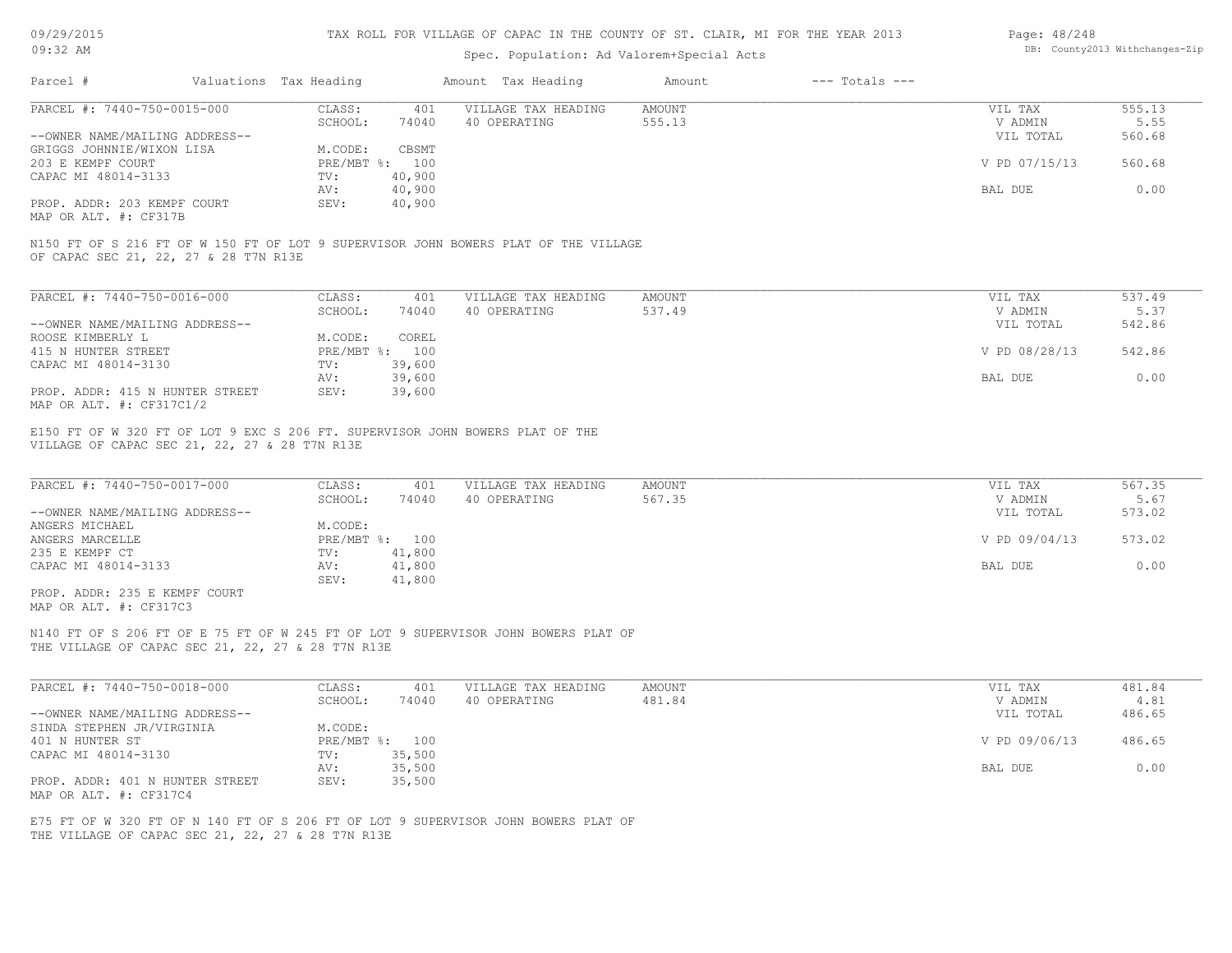| UY:34 AM                                                                                                                                                                                                                                                                                                              |                             | Spec. Population: Ad Valorem+Special Acts |                              |               | DD. COUNTYZOIS WITHTHONG - 41P |
|-----------------------------------------------------------------------------------------------------------------------------------------------------------------------------------------------------------------------------------------------------------------------------------------------------------------------|-----------------------------|-------------------------------------------|------------------------------|---------------|--------------------------------|
| Parcel #                                                                                                                                                                                                                                                                                                              | Valuations Tax Heading      | Amount Tax Heading                        | $---$ Totals $---$<br>Amount |               |                                |
| PARCEL #: 7440-750-0019-000                                                                                                                                                                                                                                                                                           | 703<br>CLASS:               | VILLAGE TAX HEADING                       | <b>AMOUNT</b>                | VIL TAX       | 0.00                           |
|                                                                                                                                                                                                                                                                                                                       | SCHOOL:<br>74040            | 40 OPERATING                              | 0.00                         | V ADMIN       | 0.00                           |
| --OWNER NAME/MAILING ADDRESS--                                                                                                                                                                                                                                                                                        |                             |                                           |                              | VIL TOTAL     | 0.00                           |
| VILLAGE OF CAPAC                                                                                                                                                                                                                                                                                                      | M.CODE:                     |                                           |                              |               |                                |
| 131 N MAIN ST                                                                                                                                                                                                                                                                                                         | PRE/MBT %:<br>$\circ$       |                                           |                              | BAL DUE       | 0.00                           |
| CAPAC MI 48014                                                                                                                                                                                                                                                                                                        | $\circ$<br>TV:              |                                           |                              |               |                                |
|                                                                                                                                                                                                                                                                                                                       | $\circ$<br>AV:              |                                           |                              |               |                                |
| PROP. ADDR: 406 N WALKER ST<br>MAP OR ALT. #: F317D                                                                                                                                                                                                                                                                   | $\circ$<br>SEV:             |                                           |                              |               |                                |
| E20 FT OF W 170 FT OF LOT 9, EXC S 66 FT, E 66 FT OF W 386 FT EXC S 66 FT & E 66 FT<br>OF W 772 FT OF LOT 9 EXC S 66 FT & E 20 FT OF W 556 FT OF LOT 9 EXC S 66 FT & S 66<br>FT OF LOT 9 ALSO INCL W 150 FT OF LOT 9 EXC S 216 FT SUPERVISOR JOHN BOWERS PLAT OF<br>THE VILLAGE OF CAPAC SEC 21, 22, 27 & 28 T7N R13E |                             |                                           |                              |               |                                |
|                                                                                                                                                                                                                                                                                                                       |                             |                                           |                              |               |                                |
| PARCEL #: 7440-750-0020-000                                                                                                                                                                                                                                                                                           | CLASS:<br>401               | VILLAGE TAX HEADING                       | <b>AMOUNT</b>                | VIL TAX       | 536.13                         |
|                                                                                                                                                                                                                                                                                                                       | SCHOOL:<br>74040            | 40 OPERATING                              | 536.13                       | V ADMIN       | 5.36                           |
| --OWNER NAME/MAILING ADDRESS--                                                                                                                                                                                                                                                                                        |                             |                                           |                              | VIL TOTAL     | 541.49                         |
| MILLER THOMAS E                                                                                                                                                                                                                                                                                                       | M.CODE:                     |                                           |                              |               |                                |
| MILLER SUSANNE A                                                                                                                                                                                                                                                                                                      | $PRE/MBT$ $\div$<br>$\circ$ |                                           |                              | BAL DUE       | 541.49                         |
| 11736 LAMBS RD                                                                                                                                                                                                                                                                                                        | 39,500<br>TV:               |                                           |                              |               |                                |
| MEMPHIS MI 48041                                                                                                                                                                                                                                                                                                      | 39,500<br>AV:               |                                           |                              |               |                                |
| PROP. ADDR: 402 N HUNTER STREET<br>MAP OR ALT. #: CF317E                                                                                                                                                                                                                                                              | SEV:<br>39,500              |                                           |                              |               |                                |
| PARCEL #: 7440-750-0021-000                                                                                                                                                                                                                                                                                           | CLASS:<br>401               | VILLAGE TAX HEADING                       | AMOUNT                       | VIL TAX       | 413.97                         |
|                                                                                                                                                                                                                                                                                                                       | SCHOOL:<br>74040            | 40 OPERATING                              | 413.97                       | V ADMIN       | 4.13                           |
| --OWNER NAME/MAILING ADDRESS--                                                                                                                                                                                                                                                                                        |                             |                                           |                              | VIL TOTAL     | 418.10                         |
| KRUM RICHARD/BONNIE LIV TRUST                                                                                                                                                                                                                                                                                         | M.CODE:                     |                                           |                              |               |                                |
| 414 N HUNTER ST                                                                                                                                                                                                                                                                                                       | PRE/MBT %: 100              |                                           |                              | V PD 07/18/13 | 418.10                         |
| CAPAC MI 48014-3129                                                                                                                                                                                                                                                                                                   | 30,500<br>TV:               |                                           |                              |               |                                |
|                                                                                                                                                                                                                                                                                                                       | 30,500<br>AV:               |                                           |                              | BAL DUE       | 0.00                           |
| PROP. ADDR: 414 N HUNTER STREET<br>MAP OR ALT. #: CF317F                                                                                                                                                                                                                                                              | SEV:<br>30,500              |                                           |                              |               |                                |
| E150 FT OF W 536 FT OF LOT 9 EXC S 216 FT THEREOF SUPERVISOR JOHN BOWERS PLAT OF<br>THE VILLAGE OF CAPAC SEC 21, 22, 27 & 28 T7N R13E                                                                                                                                                                                 |                             |                                           |                              |               |                                |
|                                                                                                                                                                                                                                                                                                                       |                             |                                           |                              |               |                                |
| PARCEL #: 7440-750-0022-000                                                                                                                                                                                                                                                                                           | CLASS:<br>401               | VILLAGE TAX HEADING                       | AMOUNT                       | VIL TAX       | 396.33                         |
|                                                                                                                                                                                                                                                                                                                       | 74040<br>SCHOOL:            | 40 OPERATING                              | 396.33                       | V ADMIN       | 3.96                           |
| --OWNER NAME/MAILING ADDRESS--                                                                                                                                                                                                                                                                                        |                             |                                           |                              | VIL TOTAL     | 400.29                         |
| HOELSCHER DANIELLE                                                                                                                                                                                                                                                                                                    | M.CODE:<br><b>BACTS</b>     |                                           |                              |               |                                |
| SAELENS MARY                                                                                                                                                                                                                                                                                                          | PRE/MBT %: 100              |                                           |                              | V PD 09/04/13 | 400.29                         |
| 410 N HUNTER STREET                                                                                                                                                                                                                                                                                                   | 29,200<br>TV:               |                                           |                              |               |                                |
| CAPAC MI 48014-3129                                                                                                                                                                                                                                                                                                   | 29,200<br>AV:               |                                           |                              | BAL DUE       | 0.00                           |
|                                                                                                                                                                                                                                                                                                                       | 29,200<br>SEV:              |                                           |                              |               |                                |
| PROP. ADDR: 410 N HUNTER STREET<br>MAP OR ALT. #: CF317G                                                                                                                                                                                                                                                              |                             |                                           |                              |               |                                |
|                                                                                                                                                                                                                                                                                                                       |                             |                                           |                              |               |                                |
| N75 FT OF S 216 FT OF E 150 FT OF W 536 FT OF LOT 9 SUPERVISOR JOHN BOWERS PLAT OF<br>THE VILLAGE OF CAPAC SEC 21, 22, 27 & 28 T7N R13E                                                                                                                                                                               |                             |                                           |                              |               |                                |
|                                                                                                                                                                                                                                                                                                                       |                             |                                           |                              |               |                                |

Page: 49/248 DB: County2013 Withchanges-Zip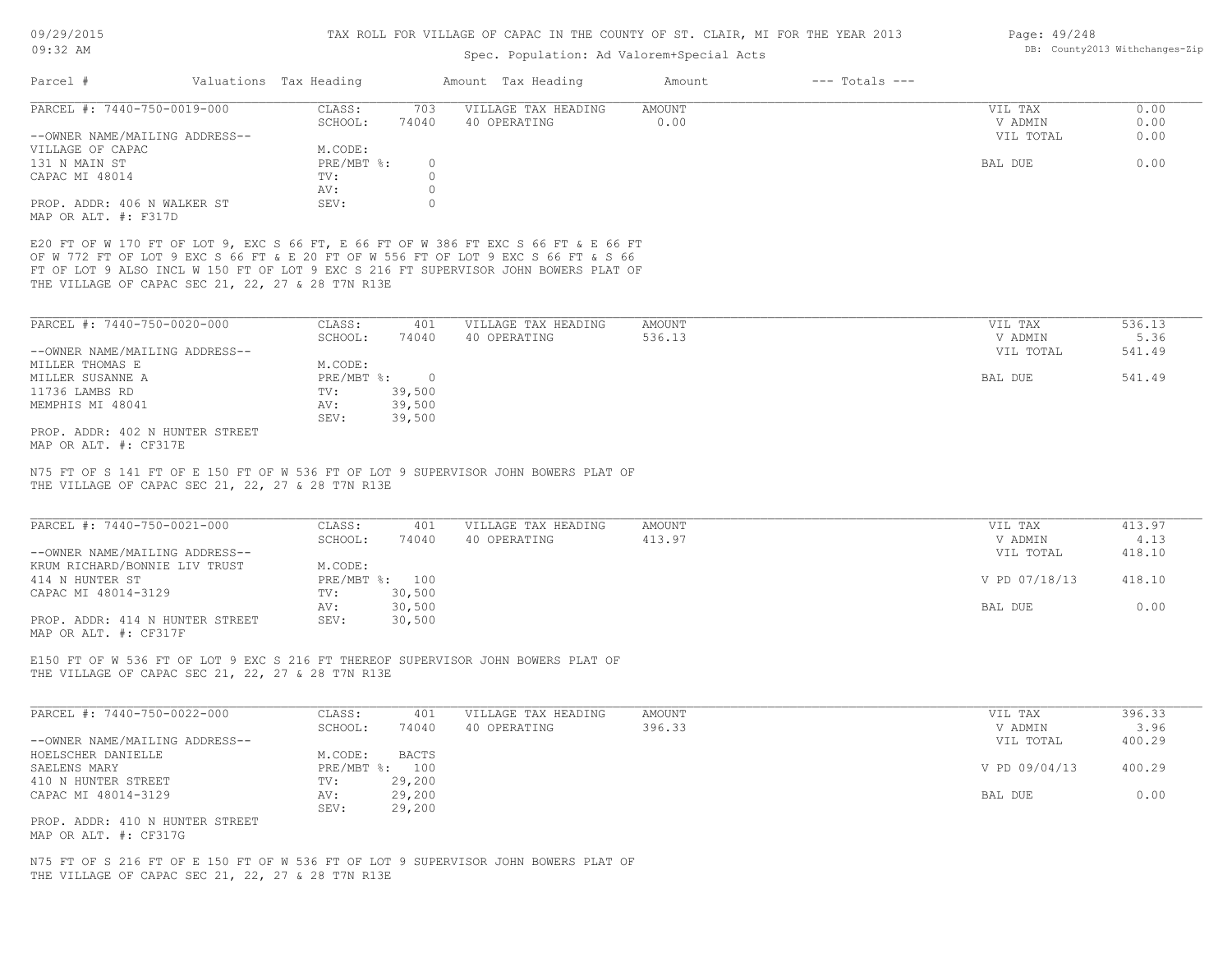## Spec. Population: Ad Valorem+Special Acts

| Page: 50/248 |                                |
|--------------|--------------------------------|
|              | DB: County2013 Withchanges-Zip |

| Parcel #                       | Valuations Tax Heading |        | Amount Tax Heading  | Amount | $---$ Totals $---$ |               |        |
|--------------------------------|------------------------|--------|---------------------|--------|--------------------|---------------|--------|
| PARCEL #: 7440-750-0023-000    | CLASS:                 | 401    | VILLAGE TAX HEADING | AMOUNT |                    | VIL TAX       | 560.76 |
|                                | SCHOOL:                | 74040  | 40 OPERATING        | 560.76 |                    | V ADMIN       | 5.60   |
| --OWNER NAME/MAILING ADDRESS-- |                        |        |                     |        |                    | VIL TOTAL     | 566.36 |
| MCDUNNAH, NORMAN JR.           | M.CODE:                | COREL  |                     |        |                    |               |        |
| 401 N LESTER ST                | PRE/MBT %: 100         |        |                     |        |                    | V PD 08/26/13 | 566.36 |
| CAPAC MI 48014-3141            | TV:                    | 41,315 |                     |        |                    |               |        |
|                                | AV:                    | 43,300 |                     |        |                    | BAL DUE       | 0.00   |
| PROP. ADDR: 401 N LESTER ST    | SEV:                   | 43,300 |                     |        |                    |               |        |
| MAP OR ALT. #: CF317H          |                        |        |                     |        |                    |               |        |

PLAT OF THE VILLAGE OF CAPAC SEC 21, 22, 27 & 28 T7N R13E E150 FT OF W 706 FT OF N 85.22 FT OF S 151.22 FT OF LOT 9 SUPERVISOR JOHN BOWERS

| PARCEL #: 7440-750-0024-000    | CLASS:       | 401    | VILLAGE TAX HEADING | AMOUNT | VIL TAX       | 359.68 |
|--------------------------------|--------------|--------|---------------------|--------|---------------|--------|
|                                | SCHOOL:      | 74040  | 40 OPERATING        | 359.68 | V ADMIN       | 3.59   |
| --OWNER NAME/MAILING ADDRESS-- |              |        |                     |        | VIL TOTAL     | 363.27 |
| FELKER EDWARD/JENNIFER         | M.CODE:      | 00GTS  |                     |        |               |        |
| 405 N LESTER ST                | $PRE/MBT$ %: | 100    |                     |        | V PD 09/16/13 | 363.27 |
| CAPAC MI 48014-3141            | TV:          | 26,500 |                     |        |               |        |
|                                | AV:          | 26,500 |                     |        | BAL DUE       | 0.00   |
| PROP. ADDR: 405 N LESTER ST    | SEV:         | 26,500 |                     |        |               |        |
| MAP OR ALT. #: CF317I          |              |        |                     |        |               |        |

OF THE VILLAGE OF CAPAC SEC 21, 22, 27 & 28 T7N R13E N75 FT OF S 226.22 FT OF E 150 FT OF W 706 FT OF LOT 9 SUPERVISOR JOHN BOWERS PLAT

| PARCEL #: 7440-750-0025-000    | CLASS:  | 401            | VILLAGE TAX HEADING | AMOUNT | VIL TAX       | 361.04 |
|--------------------------------|---------|----------------|---------------------|--------|---------------|--------|
|                                | SCHOOL: | 74040          | 40 OPERATING        | 361.04 | V ADMIN       | 3.61   |
| --OWNER NAME/MAILING ADDRESS-- |         |                |                     |        | VIL TOTAL     | 364.65 |
| SMITH CYNTHIA                  | M.CODE: | COREL          |                     |        |               |        |
| 409 N LESTER ST                |         | PRE/MBT %: 100 |                     |        | V PD 08/26/13 | 364.65 |
| CAPAC MI 48014-3141            | TV:     | 26,600         |                     |        |               |        |
|                                | AV:     | 26,600         |                     |        | BAL DUE       | 0.00   |
| PROP. ADDR: 409 N LESTER ST    | SEV:    | 26,600         |                     |        |               |        |
| MAP OR ALT. #: CF317J          |         |                |                     |        |               |        |

BOWERS PLAT OF THE VILLAGE OF CAPAC SEC 21, 22, 27 & 28 T7N R13E E150 FT OF W 706 FT OF N 75 FT OF LOT 9 AS MEAS ON LESTER ST. SUPERVISOR JOHN

| PARCEL #: 7440-750-0026-000    | CLASS:       | 401    | VILLAGE TAX HEADING | AMOUNT | VIL TAX       | 324.39 |
|--------------------------------|--------------|--------|---------------------|--------|---------------|--------|
|                                | SCHOOL:      | 74040  | 40 OPERATING        | 324.39 | V ADMIN       | 3.24   |
| --OWNER NAME/MAILING ADDRESS-- |              |        |                     |        | VIL TOTAL     | 327.63 |
| NANNI CHRISTOPHER              | M.CODE:      |        |                     |        |               |        |
| 14417 HOUGH RD                 | $PRE/MBT$ %: |        |                     |        | V PD 09/04/13 | 327.63 |
| ALLENTON MI 48002              | TV:          | 23,900 |                     |        |               |        |
|                                | AV:          | 23,900 |                     |        | BAL DUE       | 0.00   |
| PROP. ADDR: 410 N LESTER ST    | SEV:         | 23,900 |                     |        |               |        |
| MAP OR ALT. #: CF317K          |              |        |                     |        |               |        |

SEC 21, 22, 27 & 28 T7N R13E N75 FT OF LOT 9 EXC W 772 FT. SUPERVISOR JOHN BOWERS PLAT OF THE VILLAGE OF CAPAC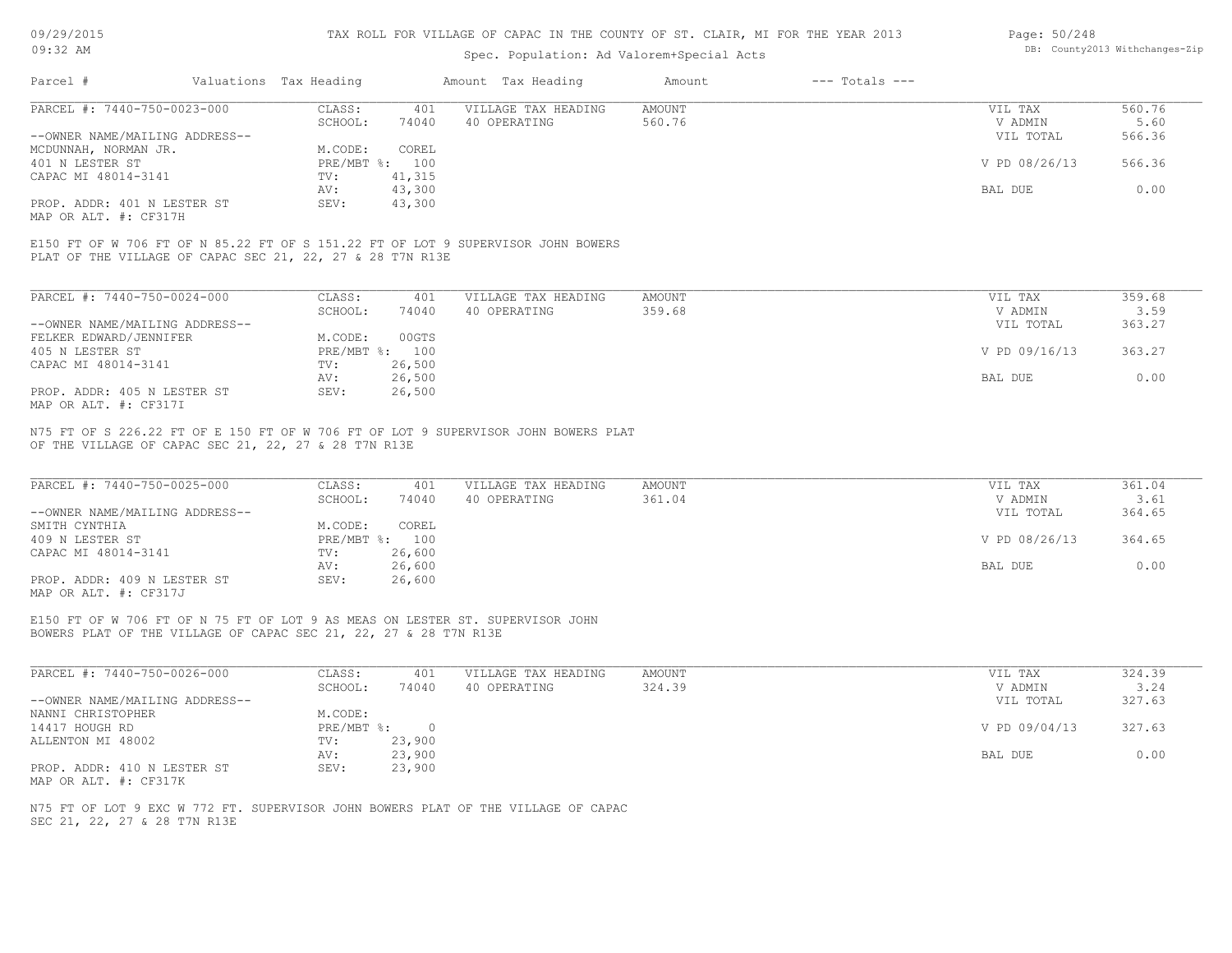| 09:32 AM<br>Parcel #<br>Valuations Tax Heading                                                                                                                                          |                                             | Spec. Population: Ad Valorem+Special Acts |                         |                    |                      | DB: County2013 Withchanges-Zip |
|-----------------------------------------------------------------------------------------------------------------------------------------------------------------------------------------|---------------------------------------------|-------------------------------------------|-------------------------|--------------------|----------------------|--------------------------------|
|                                                                                                                                                                                         |                                             |                                           |                         |                    |                      |                                |
|                                                                                                                                                                                         |                                             | Amount Tax Heading                        | Amount                  | $---$ Totals $---$ |                      |                                |
| PARCEL #: 7440-750-0027-000                                                                                                                                                             | CLASS:<br>402<br>SCHOOL:<br>74040           | VILLAGE TAX HEADING<br>40 OPERATING       | <b>AMOUNT</b><br>108.58 |                    | VIL TAX<br>V ADMIN   | 108.58<br>1.08                 |
| --OWNER NAME/MAILING ADDRESS--                                                                                                                                                          |                                             |                                           |                         |                    | VIL TOTAL            | 109.66                         |
| MALBURG-NANNI KAREN M                                                                                                                                                                   | M.CODE:                                     |                                           |                         |                    |                      |                                |
| 14417 HOUGH ROAD                                                                                                                                                                        | PRE/MBT %:<br>$\overline{0}$<br>8,000       |                                           |                         |                    | V PD 09/04/13        | 109.66                         |
| ALLENTON MI 48002                                                                                                                                                                       | TV:<br>8,000<br>AV:                         |                                           |                         |                    | BAL DUE              | 0.00                           |
| PROP. ADDR: 406 N LESTER ST<br>MAP OR ALT. #: CF317L                                                                                                                                    | 8,000<br>SEV:                               |                                           |                         |                    |                      |                                |
| S75 FT OF N 150 FT OF LOT 9 EXC W 772 FT. SUPERVISOR JOHN BOWERS PLAT OF THE<br>VILLAGE OF CAPAC                                                                                        |                                             |                                           |                         |                    |                      |                                |
|                                                                                                                                                                                         |                                             |                                           |                         |                    |                      |                                |
| PARCEL #: 7440-750-0028-000                                                                                                                                                             | CLASS:<br>102                               | VILLAGE TAX HEADING                       | <b>AMOUNT</b>           |                    | VIL TAX              | 345.40                         |
| --OWNER NAME/MAILING ADDRESS--                                                                                                                                                          | SCHOOL:<br>74040                            | 40 OPERATING                              | 345.40                  |                    | V ADMIN<br>VIL TOTAL | 3.45<br>348.85                 |
| STUEVER ALFRED/DORIS TRUST                                                                                                                                                              | M.CODE:                                     |                                           |                         |                    |                      |                                |
| 15205 TURNER RD                                                                                                                                                                         | PRE/MBT %: 100                              |                                           |                         |                    | V PD 07/15/13        | 348.85                         |
|                                                                                                                                                                                         |                                             |                                           |                         |                    |                      |                                |
| YALE MI 48097                                                                                                                                                                           | 25,448<br>TV:                               |                                           |                         |                    |                      |                                |
| PROP. ADDR: DOWNEY RD<br>MAP OR ALT. #: CF318A<br>THAT PART OF LOT 10 LYING N OF M-21 EXC W 400 FT. SUPERVISOR JOHN BOWERS PLAT OF<br>THE VILLAGE OF CAPAC SEC 21, 22, 27 & 28 T7N R13E | 34,100<br>AV:<br>SEV:<br>34,100             |                                           |                         |                    | BAL DUE              | 0.00                           |
| PARCEL #: 7440-750-0029-000                                                                                                                                                             | CLASS:<br>301<br>SCHOOL:<br>74040           | VILLAGE TAX HEADING<br>40 OPERATING       | AMOUNT<br>3,983.36      |                    | VIL TAX<br>V ADMIN   | 3,983.36<br>39.83              |
| --OWNER NAME/MAILING ADDRESS--<br>THUMB RIGGING & ERECTORS INC                                                                                                                          | M.CODE:                                     |                                           |                         |                    | VIL TOTAL            | 4,023.19                       |
| PO BOX 189                                                                                                                                                                              | $\overline{0}$<br>$PRE/MBT$ $\frac{1}{6}$ : |                                           |                         |                    | BAL DUE              | 4,023.19                       |
| 14850 DOWNEY RD                                                                                                                                                                         | 293,477<br>TV:                              |                                           |                         |                    |                      |                                |
| CAPAC MI 48014                                                                                                                                                                          | 308,900<br>AV:                              |                                           |                         |                    |                      |                                |
| PROP. ADDR: 14850 DOWNEY RD<br>MAP OR ALT. #: CF318B                                                                                                                                    | 308,900<br>SEV:                             |                                           |                         |                    |                      |                                |
| W400 FT OF THAT PART OF LOT 10 LYING N OF M-21 SUPERVISOR JOHN BOWERS PLAT OF THE<br>VILLAGE OF CAPAC SEC 21, 22, 27 & 28 T7N R13E                                                      |                                             |                                           |                         |                    |                      |                                |
|                                                                                                                                                                                         |                                             |                                           |                         |                    |                      |                                |
| PARCEL #: 7440-750-0030-000                                                                                                                                                             | CLASS:<br>703                               | VILLAGE TAX HEADING                       | AMOUNT                  |                    | VIL TAX              | 0.00                           |
|                                                                                                                                                                                         | 74040<br>SCHOOL:                            | 40 OPERATING                              | 0.00                    |                    | V ADMIN              | 0.00                           |
| --OWNER NAME/MAILING ADDRESS--                                                                                                                                                          |                                             |                                           |                         |                    | VIL TOTAL            | 0.00                           |
| VILLAGE OF CAPAC                                                                                                                                                                        | M.CODE:<br>PRE/MBT %:<br>0                  |                                           |                         |                    | BAL DUE              | 0.00                           |
| PROP. ADDR: 401 N LESTER<br>MAP OR ALT. #: CF318C                                                                                                                                       | TV:<br>0<br>$\circ$<br>AV:                  |                                           |                         |                    |                      |                                |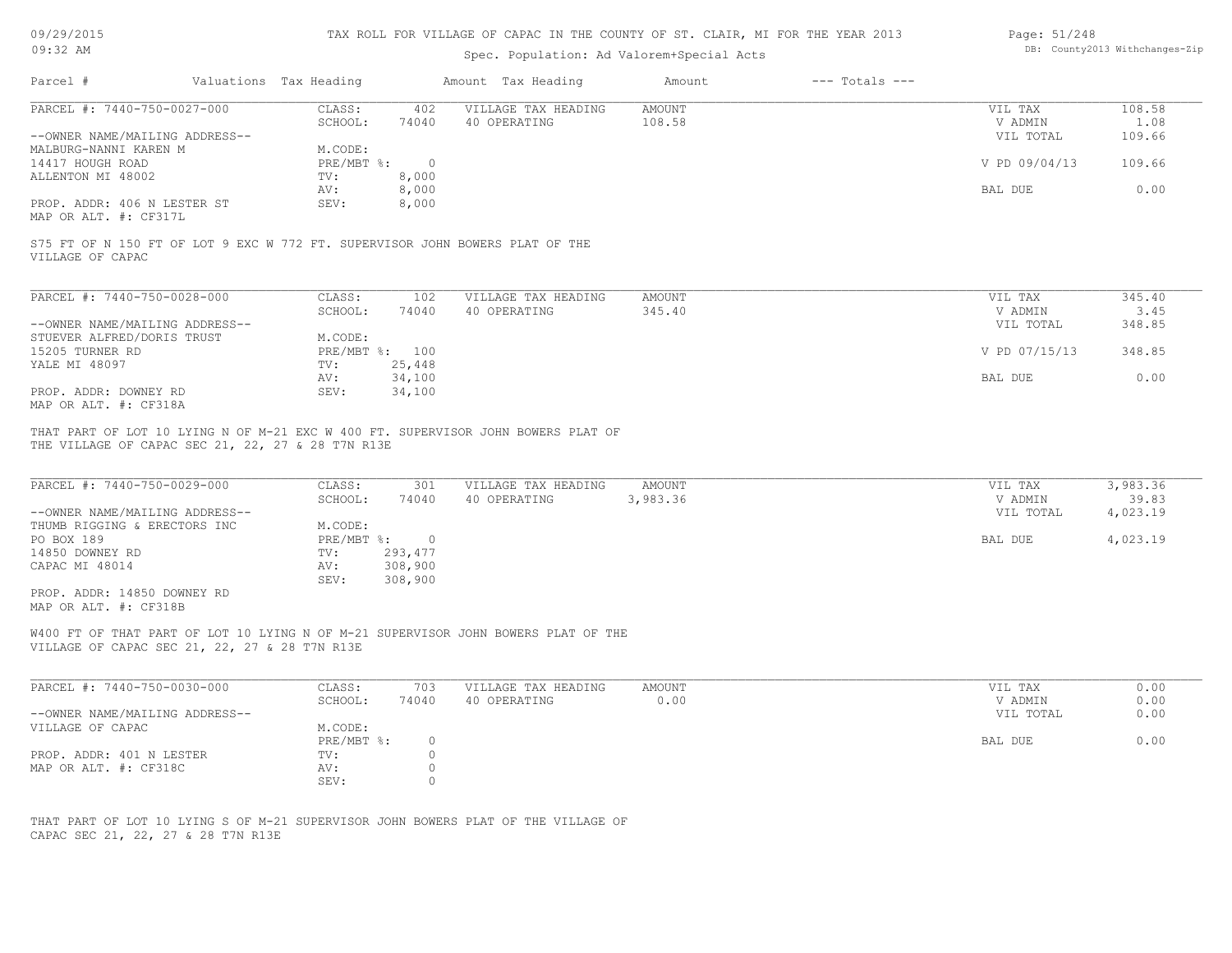| 09/29/2015 |  |
|------------|--|
|------------|--|

| Page: 52/248 |                               |
|--------------|-------------------------------|
|              | DB: County2013 Withchanges-Zi |

| 09:32 AM                                                                                                                                                        |                                 | Spec. Population: Ad Valorem+Special Acts |               |                    |               | DB: County2013 Withchanges-Zip |
|-----------------------------------------------------------------------------------------------------------------------------------------------------------------|---------------------------------|-------------------------------------------|---------------|--------------------|---------------|--------------------------------|
| Parcel #                                                                                                                                                        | Valuations Tax Heading          | Amount Tax Heading                        | Amount        | $---$ Totals $---$ |               |                                |
| PARCEL #: 7440-750-0031-000                                                                                                                                     | CLASS:<br>401                   | VILLAGE TAX HEADING                       | <b>AMOUNT</b> |                    | VIL TAX       | 475.05                         |
|                                                                                                                                                                 | SCHOOL:<br>74040                | 40 OPERATING                              | 475.05        |                    | V ADMIN       | 4.75                           |
| --OWNER NAME/MAILING ADDRESS--<br>STINE WAYNE MAURICE                                                                                                           | M.CODE:                         |                                           |               |                    | VIL TOTAL     | 479.80                         |
| 1546 NIGHTINGALE LN                                                                                                                                             | PRE/MBT %: 100                  |                                           |               |                    | BAL DUE       | 479.80                         |
| KINGSLEY MI 49649-9212                                                                                                                                          | 35,000<br>TV:                   |                                           |               |                    |               |                                |
|                                                                                                                                                                 | 35,000<br>AV:                   |                                           |               |                    |               |                                |
| PROP. ADDR: 326 N LESTER ST<br>MAP OR ALT. #: CF319A                                                                                                            | 35,000<br>SEV:                  |                                           |               |                    |               |                                |
| N75 FT OF LOT 11 SUPERVISOR JOHN BOWERS PLAT OF THE VILLAGE OF CAPAC SEC 21, 22 27<br>& 28 T7N R13E                                                             |                                 |                                           |               |                    |               |                                |
| PARCEL #: 7440-750-0032-000                                                                                                                                     | CLASS:<br>401                   | VILLAGE TAX HEADING                       | AMOUNT        |                    | VIL TAX       | 332.53                         |
|                                                                                                                                                                 | SCHOOL:<br>74040                | 40 OPERATING                              | 332.53        |                    | V ADMIN       | 3.32                           |
| --OWNER NAME/MAILING ADDRESS--                                                                                                                                  |                                 |                                           |               |                    | VIL TOTAL     | 335.85                         |
| PACK PAUL/BARBARA                                                                                                                                               | COREL<br>M.CODE:                |                                           |               |                    |               |                                |
| 318 N LESTER ST                                                                                                                                                 | PRE/MBT %: 100                  |                                           |               |                    | V PD 08/26/13 | 335.85                         |
| CAPAC MI 48014-3138                                                                                                                                             | 24,500<br>TV:                   |                                           |               |                    |               |                                |
|                                                                                                                                                                 | 24,500<br>AV:                   |                                           |               |                    | BAL DUE       | 0.00                           |
| PROP. ADDR: 318 N LESTER ST<br>MAP OR ALT. #: CF319B                                                                                                            | SEV:<br>24,500                  |                                           |               |                    |               |                                |
| & 28 T7N R13E<br>PARCEL #: 7440-750-0033-000                                                                                                                    | CLASS:<br>401                   | VILLAGE TAX HEADING                       | <b>AMOUNT</b> |                    | VIL TAX       | 454.69                         |
|                                                                                                                                                                 | SCHOOL:<br>74040                | 40 OPERATING                              | 454.69        |                    | V ADMIN       | 4.54                           |
| --OWNER NAME/MAILING ADDRESS--                                                                                                                                  |                                 |                                           |               |                    | VIL TOTAL     | 459.23                         |
| KLUG MARK/TERRI                                                                                                                                                 | M.CODE:                         |                                           |               |                    |               |                                |
| 322 N LESTER ST                                                                                                                                                 | PRE/MBT %: 100                  |                                           |               |                    | V PD 09/06/13 | 459.23                         |
| CAPAC MI 48014-3138                                                                                                                                             | 33,500<br>TV:<br>33,500<br>AV:  |                                           |               |                    | BAL DUE       | 0.00                           |
| PROP. ADDR: 322 N LESTER ST                                                                                                                                     | 33,500<br>SEV:                  |                                           |               |                    |               |                                |
| MAP OR ALT. #: CF319C                                                                                                                                           |                                 |                                           |               |                    |               |                                |
| S75 FT OF N 150 FT OF LOT 11 SUPERVISOR JOHN BOWERS PLAT OF THE VILLAGE OF CAPAC<br>SEC 21, 22, 27 & 28 T7N R13E                                                |                                 |                                           |               |                    |               |                                |
| PARCEL #: 7440-750-0034-000                                                                                                                                     | CLASS:<br>401                   | VILLAGE TAX HEADING                       | <b>AMOUNT</b> |                    | VIL TAX       | 316.25                         |
|                                                                                                                                                                 | SCHOOL:<br>74040                | 40 OPERATING                              | 316.25        |                    | V ADMIN       | 3.16                           |
| --OWNER NAME/MAILING ADDRESS--                                                                                                                                  |                                 |                                           |               |                    | VIL TOTAL     | 319.41                         |
| BOLLAERT PEARL C                                                                                                                                                | M.CODE:                         |                                           |               |                    |               |                                |
| 314 N LESTER ST<br>CAPAC MI 48014-3138                                                                                                                          | PRE/MBT %: 100<br>TV:<br>23,300 |                                           |               |                    | V PD 08/28/13 | 319.41                         |
|                                                                                                                                                                 | 23,300<br>AV:                   |                                           |               |                    | BAL DUE       | 0.00                           |
| PROP. ADDR: 314 N LESTER ST                                                                                                                                     | 23,300<br>SEV:                  |                                           |               |                    |               |                                |
| MAP OR ALT. #: CF320A                                                                                                                                           |                                 |                                           |               |                    |               |                                |
| PART OF LOT 12 & VAC ALLEY ADJ, BEG NO^27'W 150' FROM SW COR LOT 12, TH NO^27'W<br>75', TH S89^57'7"E 139.36', TH SO^40'57"E 75', TH N89^57'21"W 139.66' TO BEG |                                 |                                           |               |                    |               |                                |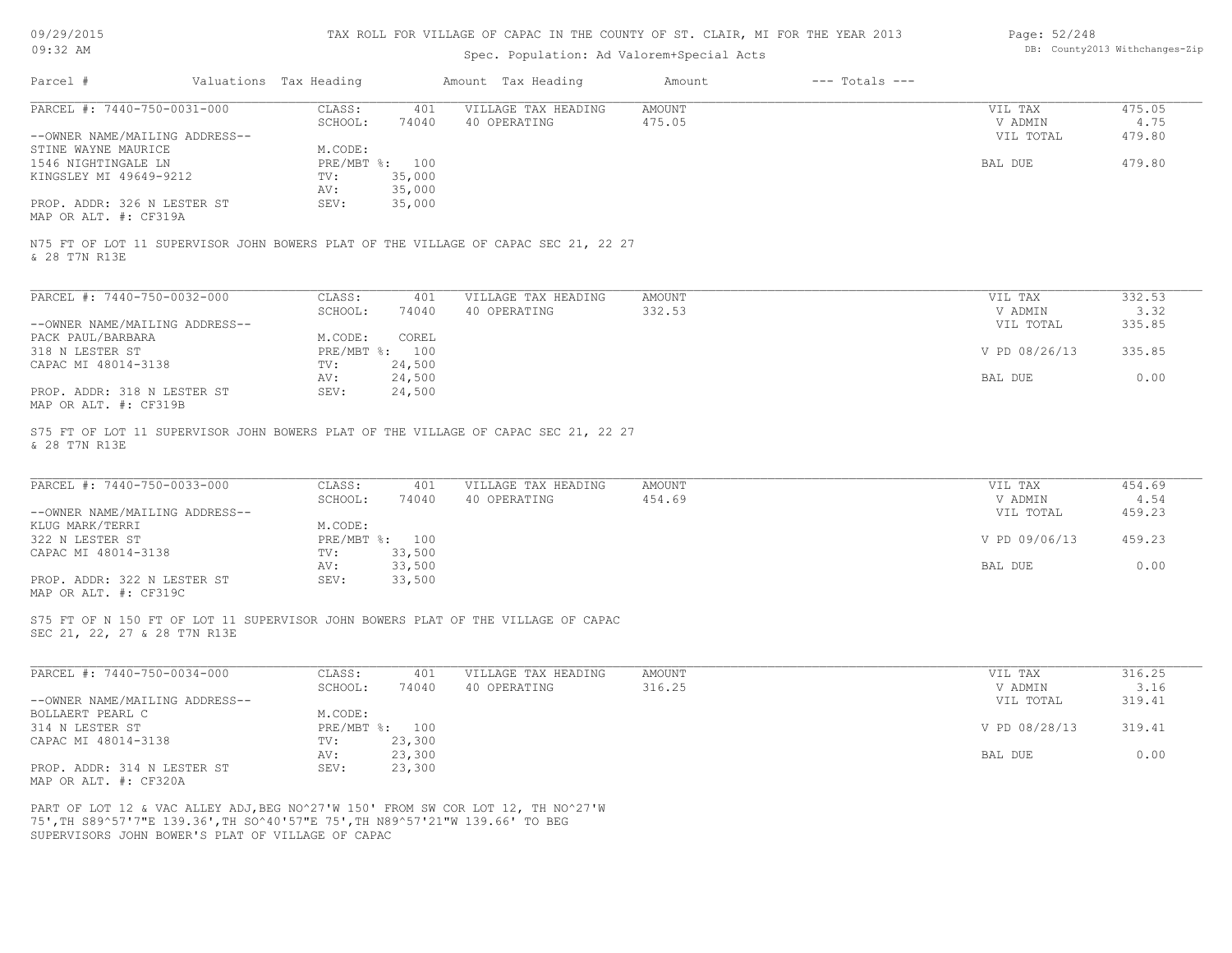| Valuations Tax Heading<br>Parcel #<br>PARCEL #: 7440-750-0034-100                |                                   |                                     |                  |                    |                    |                |
|----------------------------------------------------------------------------------|-----------------------------------|-------------------------------------|------------------|--------------------|--------------------|----------------|
|                                                                                  |                                   | Amount Tax Heading                  | Amount           | $---$ Totals $---$ |                    |                |
|                                                                                  | CLASS:<br>402                     | VILLAGE TAX HEADING                 | <b>AMOUNT</b>    |                    | VIL TAX            | 77.44          |
|                                                                                  | SCHOOL:<br>74040                  | 40 OPERATING                        | 77.44            |                    | V ADMIN            | 0.77           |
| --OWNER NAME/MAILING ADDRESS--                                                   |                                   |                                     |                  |                    | VIL TOTAL          | 78.21          |
| BOLLAERT PEARL C                                                                 | M.CODE:                           |                                     |                  |                    |                    |                |
| 314 N LESTER ST                                                                  | PRE/MBT %:<br>100                 |                                     |                  |                    | V PD 08/28/13      | 78.21          |
| CAPAC MI 48014-3138                                                              | 5,706<br>TV:                      |                                     |                  |                    |                    |                |
| PROP. ADDR: N LESTER ST                                                          | 7,800<br>AV:<br>7,800<br>SEV:     |                                     |                  |                    | BAL DUE            | 0.00           |
| MAP OR ALT. #: CF320                                                             |                                   |                                     |                  |                    |                    |                |
|                                                                                  |                                   |                                     |                  |                    |                    |                |
|                                                                                  |                                   |                                     |                  |                    |                    |                |
| SUPERVISOSR JOHN BOWER'S PLAT OF VILLAGE OF CAPAC<br>PARCEL #: 7440-750-0034-200 | CLASS:<br>401<br>SCHOOL:<br>74040 | VILLAGE TAX HEADING<br>40 OPERATING | AMOUNT<br>599.92 |                    | VIL TAX<br>V ADMIN | 599.92<br>5.99 |
| --OWNER NAME/MAILING ADDRESS--                                                   |                                   |                                     |                  |                    | VIL TOTAL          | 605.91         |
| CARROLL DOUGLAS/DARLEEN                                                          | M.CODE:<br>CBSMT                  |                                     |                  |                    |                    |                |
| 300 N LESTER ST                                                                  | PRE/MBT %: 100                    |                                     |                  |                    | V PD 07/15/13      | 605.91         |
| CAPAC MI 48014-3138                                                              | 44,200<br>TV:                     |                                     |                  |                    |                    |                |
|                                                                                  | 44,200<br>AV:                     |                                     |                  |                    | BAL DUE            | 0.00           |
| PROP. ADDR: 300 N LESTER ST<br>MAP OR ALT. #: CF320C                             | 44,200<br>SEV:                    |                                     |                  |                    |                    |                |

| PARCEL #: 7440-750-0035-000    | CLASS:  | 401            | VILLAGE TAX HEADING | AMOUNT | VIL TAX       | 416.69 |
|--------------------------------|---------|----------------|---------------------|--------|---------------|--------|
|                                | SCHOOL: | 74040          | 40 OPERATING        | 416.69 | V ADMIN       | 4.16   |
| --OWNER NAME/MAILING ADDRESS-- |         |                |                     |        | VIL TOTAL     | 420.85 |
| WITHUN DIANA                   | M.CODE: | CBSMT          |                     |        |               |        |
| MICHAEL WITHUN                 |         | PRE/MBT %: 100 |                     |        | V PD 07/15/13 | 420.85 |
| 238 N LESTER ST                | TV:     | 30,700         |                     |        |               |        |
| CAPAC MI 48014-3136            | AV:     | 30,700         |                     |        | BAL DUE       | 0.00   |
|                                | SEV:    | 30,700         |                     |        |               |        |
| חם מהחמה זו 200. מתחוג מממת    |         |                |                     |        |               |        |

MAP OR ALT. #: CF321A PROP. ADDR: 238 N LESTER ST

LOT 13 EXC S 225' SUPERVISOR JOHN BOWER'S PLAT OF THE VILLAGE OF CAPAC

| PARCEL #: 7440-750-0035-200    | CLASS:  | 401            | VILLAGE TAX HEADING | AMOUNT | VIL TAX   | 380.04 |
|--------------------------------|---------|----------------|---------------------|--------|-----------|--------|
|                                | SCHOOL: | 74040          | 40 OPERATING        | 380.04 | V ADMIN   | 3.80   |
| --OWNER NAME/MAILING ADDRESS-- |         |                |                     |        | VIL TOTAL | 383.84 |
| ELLLIOTT RAYMOND JR/SHERRY     | M.CODE: |                |                     |        |           |        |
| 230 N LESTER ST                |         | PRE/MBT %: 100 |                     |        | BAL DUE   | 383.84 |
| CAPAC MI 48014                 | TV:     | 28,000         |                     |        |           |        |
|                                | AV:     | 28,000         |                     |        |           |        |
| PROP. ADDR: 230 N LESTER ST    | SEV:    | 28,000         |                     |        |           |        |
| MAP OR ALT. #: CF321C          |         |                |                     |        |           |        |

N75' OF S 225' OF LOT 13 SUPERVISOR JOHN BOWER'S PLAT OF THE VILLAGE OF CAPAC

Page: 53/248 DB: County2013 Withchanges-Zip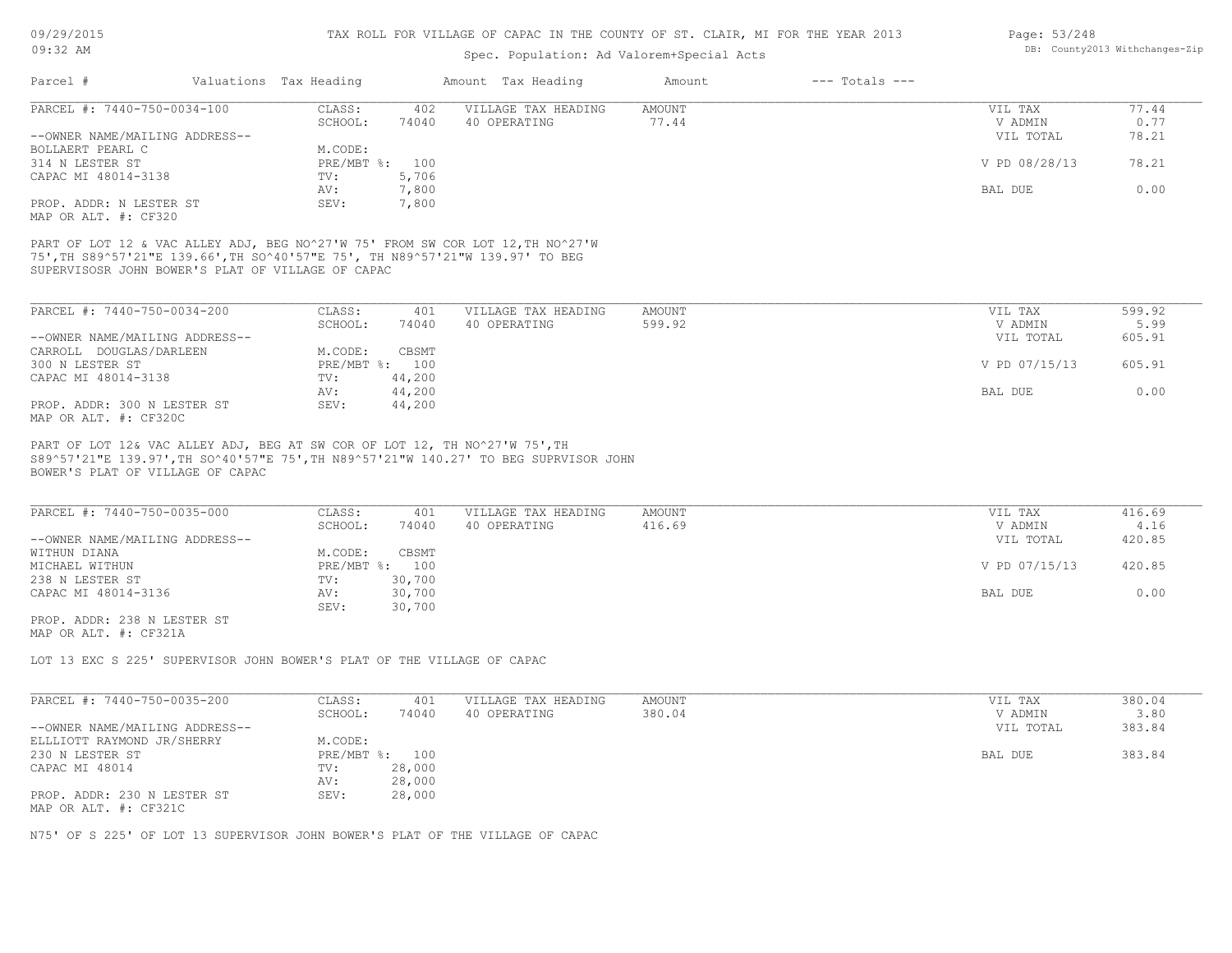# Spec. Population: Ad Valorem+Special Acts

#### Page: 54/248 DB: County2013 Withchanges-Zip

| Parcel #                       | Valuations Tax Heading |        | Amount Tax Heading  | Amount | $---$ Totals $---$ |               |        |
|--------------------------------|------------------------|--------|---------------------|--------|--------------------|---------------|--------|
| PARCEL #: 7440-750-0035-500    | CLASS:                 | 401    | VILLAGE TAX HEADING | AMOUNT |                    | VIL TAX       | 632.50 |
|                                | SCHOOL:                | 74040  | 40 OPERATING        | 632.50 |                    | V ADMIN       | 6.32   |
| --OWNER NAME/MAILING ADDRESS-- |                        |        |                     |        |                    | VIL TOTAL     | 638.82 |
| MOLINA JOSE E                  | M.CODE:                | COREL  |                     |        |                    |               |        |
| 222 N LESTER ST                | PRE/MBT %: 100         |        |                     |        |                    | V PD 08/26/13 | 638.82 |
| CAPAC MI 48014-3136            | TV:                    | 46,600 |                     |        |                    |               |        |
|                                | AV:                    | 46,600 |                     |        |                    | BAL DUE       | 0.00   |
| PROP. ADDR: 222 N LESTER ST    | SEV:                   | 46,600 |                     |        |                    |               |        |
|                                |                        |        |                     |        |                    |               |        |

MAP OR ALT. #: CF321B

S150' OF LOT 13 SUPERVISOR JOHN BOWER'S PLAT OF THE VILLAGE OF CAPAC

| PARCEL #: 7440-750-0036-000    | CLASS:     | 401    | VILLAGE TAX HEADING | AMOUNT | VIL TAX   | 267.38 |
|--------------------------------|------------|--------|---------------------|--------|-----------|--------|
|                                | SCHOOL:    | 74040  | 40 OPERATING        | 267.38 | V ADMIN   | 2.67   |
| --OWNER NAME/MAILING ADDRESS-- |            |        |                     |        | VIL TOTAL | 270.05 |
| WALKER RITA                    | M.CODE:    |        |                     |        |           |        |
| P.O. BOX 530                   | PRE/MBT %: | 100    |                     |        | BAL DUE   | 270.05 |
| CAPAC MI 48014-3134            | TV:        | 19,700 |                     |        |           |        |
|                                | AV:        | 19,700 |                     |        |           |        |
| PROP. ADDR: 108 N LESTER ST    | SEV:       | 19,700 |                     |        |           |        |
| MAP OR ALT. #: CF322A          |            |        |                     |        |           |        |

22, 27 & 28 T7N R13E EXC N 195 FT THEREOF SUPERVISOR JOHN BOWERS PLAT OF THE VILLAGE OF CAPAC SEC 21, THAT PART OF LOT 14 LYING N OF A LINE 420 FT N OF & PARALLEL WITH CENTER OF M-21

| PARCEL #: 7440-750-0037-000         | CLASS:         | 401    | VILLAGE TAX HEADING | AMOUNT | VIL TAX       | 313.53 |
|-------------------------------------|----------------|--------|---------------------|--------|---------------|--------|
|                                     | SCHOOL:        | 74040  | 40 OPERATING        | 313.53 | V ADMIN       | 3.13   |
| --OWNER NAME/MAILING ADDRESS--      |                |        |                     |        | VIL TOTAL     | 316.66 |
| HELZER LONNIE L                     | M.CODE:        |        |                     |        |               |        |
| HELZER NICKET-AL, WALKER G WITHUM C | PRE/MBT %: 100 |        |                     |        | V PD 07/08/13 | 316.66 |
| ARNOTT JANET                        | TV:            | 23,100 |                     |        |               |        |
| P.O. BOX 135                        | AV:            | 23,100 |                     |        | BAL DUE       | 0.00   |
| ROSE CITY MI 48654                  | SEV:           | 23,100 |                     |        |               |        |

MAP OR ALT. #: CF322B PROP. ADDR: 204 N LESTER ST

N129' OF LOT 14 SUPERVISOR JOHN BOWERS PLAT OF THE VILLAGE OF CAPAC

| PARCEL #: 7440-750-0037-100    | CLASS:       | 703   | VILLAGE TAX HEADING | AMOUNT | VIL TAX   | 0.00 |
|--------------------------------|--------------|-------|---------------------|--------|-----------|------|
|                                | SCHOOL:      | 74040 | 40 OPERATING        | 0.00   | V ADMIN   | 0.00 |
| --OWNER NAME/MAILING ADDRESS-- |              |       |                     |        | VIL TOTAL | 0.00 |
| VILLAGE OF CAPAC               | M.CODE:      |       |                     |        |           |      |
| 131 N MAIN ST                  | $PRE/MBT$ %: |       |                     |        | BAL DUE   | 0.00 |
| CAPAC MI 48014                 | TV:          |       |                     |        |           |      |
|                                | AV:          |       |                     |        |           |      |
| PROP. ADDR: E CHURCH           | SEV:         |       |                     |        |           |      |
| MAP OR ALT. #: CF322C          |              |       |                     |        |           |      |

S66' OF N 195' OF LOT 14 SUPERVISOR JOHN BOWERS PLAT OF THE VILLAGE OF CAPAC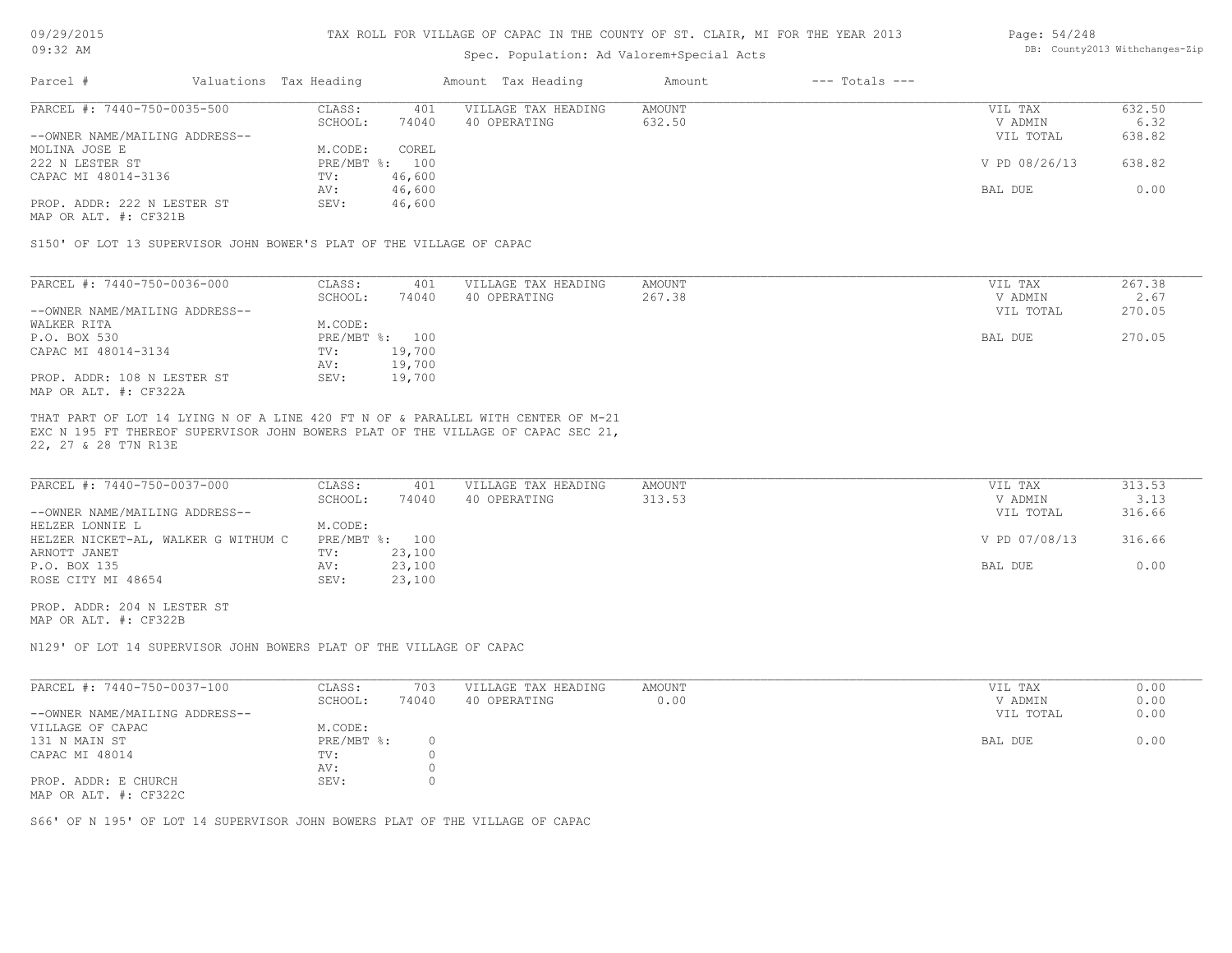# Spec. Population: Ad Valorem+Special Acts

| Page: 55/248 |                                |
|--------------|--------------------------------|
|              | DB: County2013 Withchanges-Zip |

| Parcel #                       | Valuations Tax Heading |        | Amount Tax Heading  | Amount | $---$ Totals $---$ |               |        |
|--------------------------------|------------------------|--------|---------------------|--------|--------------------|---------------|--------|
| PARCEL #: 7440-750-0039-000    | CLASS:                 | 401    | VILLAGE TAX HEADING | AMOUNT |                    | VIL TAX       | 513.05 |
|                                | SCHOOL:                | 74040  | 40 OPERATING        | 513.05 |                    | V ADMIN       | 5.13   |
| --OWNER NAME/MAILING ADDRESS-- |                        |        |                     |        |                    | VIL TOTAL     | 518.18 |
| BEISCHER RONALD/PATSY          | M.CODE:                |        |                     |        |                    |               |        |
| 403 E MILL ST                  | PRE/MBT %: 100         |        |                     |        |                    | V PD 08/26/13 | 518.18 |
| CAPAC MI 48014-3164            | TV:                    | 37,800 |                     |        |                    |               |        |
|                                | AV:                    | 37,800 |                     |        |                    | BAL DUE       | 0.00   |
| PROP. ADDR: 403 E MILL ST      | SEV:                   | 37,800 |                     |        |                    |               |        |
| MAP OR ALT. #: CF323A          |                        |        |                     |        |                    |               |        |
| 28 T7N R13E                    |                        |        |                     |        |                    |               |        |
| PARCEL #: 7440-750-0040-000    | CLASS:                 | 401    | VILLAGE TAX HEADING | AMOUNT |                    | VIL TAX       | 308.10 |
|                                | SCHOOL:                | 74040  | 40 OPERATING        | 308.10 |                    | V ADMIN       | 3.08   |
| --OWNER NAME/MAILING ADDRESS-- |                        |        |                     |        |                    | VIL TOTAL     | 311.18 |
| KLUG BETTY                     | M.CODE:                |        |                     |        |                    |               |        |
| CONNIE MURRAY                  | PRE/MBT %: 100         |        |                     |        |                    | V PD 09/16/13 | 311.18 |
| 4676 DOWNINGTON RD             | TV:                    | 22,700 |                     |        |                    |               |        |
| DECKERVILLE MI 48427           | AV:                    | 22,700 |                     |        |                    | BAL DUE       | 0.00   |
|                                | SEV:                   | 22,700 |                     |        |                    |               |        |

MAP OR ALT. #: CF323B PROP. ADDR: 104 N LESTER ST

JOHN BOWERS PLAT OF THE VILLAGE OF CAPAC SEC 21, 22, 27 & 28 T7N R13E N75 FT OF S 167 FT OF THAT PART OF LOT 14 LYING N OF N LINE OF LOT 15 SUPERVISOR

| PARCEL #: 7440-750-0041-000                           | CLASS:     | 401    | VILLAGE TAX HEADING | AMOUNT | VIL TAX       | 255.17 |
|-------------------------------------------------------|------------|--------|---------------------|--------|---------------|--------|
|                                                       | SCHOOL:    | 74040  | 40 OPERATING        | 255.17 | V ADMIN       | 2.55   |
| --OWNER NAME/MAILING ADDRESS--                        |            |        |                     |        | VIL TOTAL     | 257.72 |
| LYLE WILLIAM                                          | M.CODE:    | OLALS  |                     |        |               |        |
| 106 N LESTER ST                                       | PRE/MBT %: | 100    |                     |        | V PD 09/04/13 | 257.72 |
| CAPAC MI 48014-3134                                   | TV:        | 18,800 |                     |        |               |        |
|                                                       | AV:        | 18,800 |                     |        | BAL DUE       | 0.00   |
| PROP. ADDR: 106 N LESTER ST                           | SEV:       | 18,800 |                     |        |               |        |
| $\cdots$ $\cdots$ $\cdots$ $\cdots$ $\cdots$ $\cdots$ |            |        |                     |        |               |        |

MAP OR ALT. #: CF323C

JOHN BOWERS PLAT OF THE VILLAGE OF CAPAC N70 FT OF S 237 FT OF THAT PART OF LOT 14 LYING N OF N LINE OF LOT 15 SUPERVISOR

| PARCEL #: 7440-750-0042-000    | CLASS:         | 402   | VILLAGE TAX HEADING | AMOUNT | VIL TAX       | 118.08 |
|--------------------------------|----------------|-------|---------------------|--------|---------------|--------|
|                                | SCHOOL:        | 74040 | 40 OPERATING        | 118.08 | V ADMIN       | 1.18   |
| --OWNER NAME/MAILING ADDRESS-- |                |       |                     |        | VIL TOTAL     | 119.26 |
| KLUG BETTY                     | M.CODE:        |       |                     |        |               |        |
| CONNIE MURRAY                  | PRE/MBT %: 100 |       |                     |        | V PD 09/16/13 | 119.26 |
| 4676 DOWNINGTON RD             | TV:            | 8,700 |                     |        |               |        |
| DECKERVILLE MI 48427           | AV:            | 8,700 |                     |        | BAL DUE       | 0.00   |
|                                | SEV:           | 8,700 |                     |        |               |        |
| PROP. ADDR: N LESTER ST        |                |       |                     |        |               |        |

MAP OR ALT. #: CF323D

JOHN BOWERS PLAT OF THE VILLAGE OF CAPAC SEC 21, 22, 27 & 28 T7N R13E N75 FT OF S 92 FT OF THAT PART OF LOT 14 LYING N OF N LINE OF LOT 15 SUPERVISOR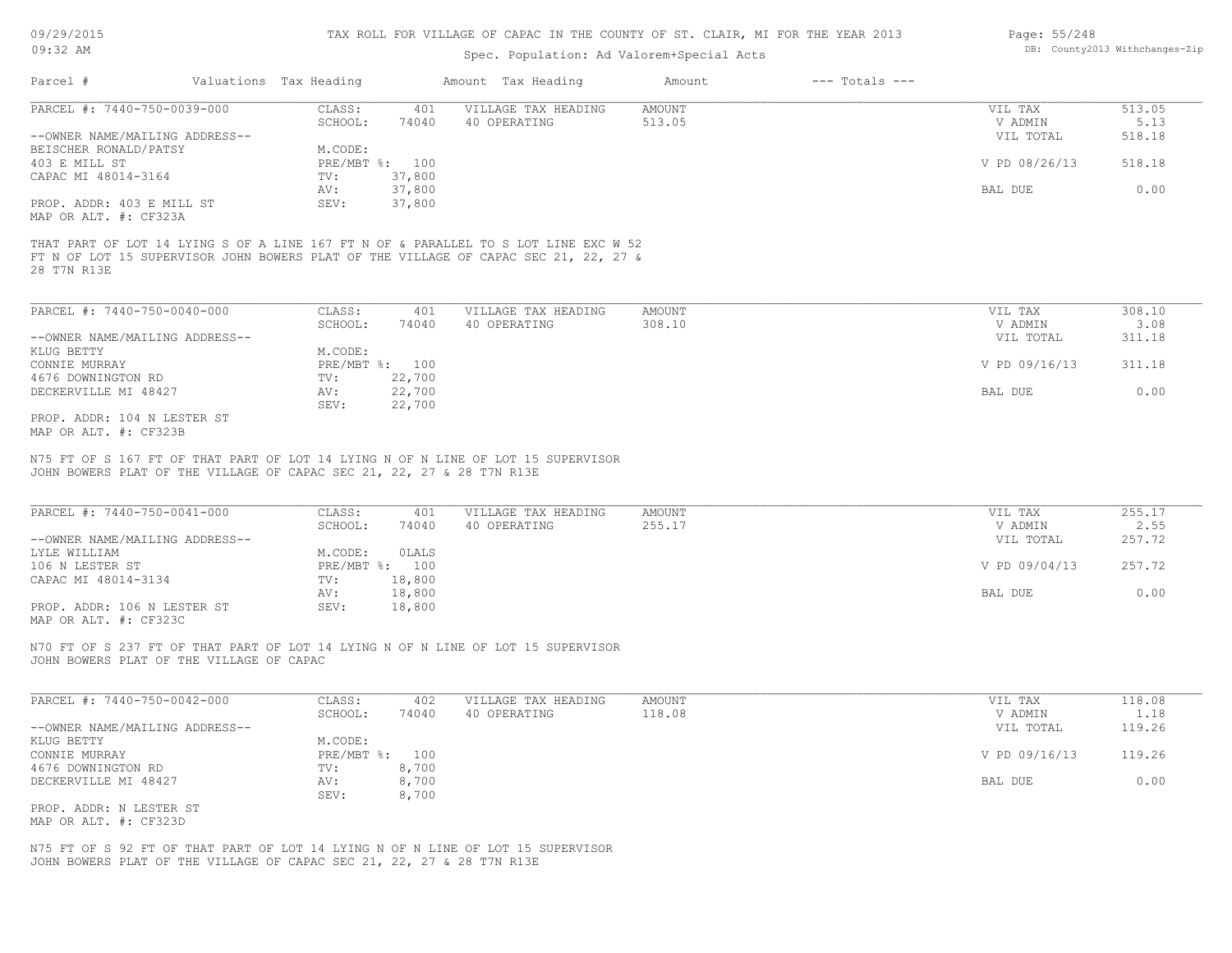# Spec. Population: Ad Valorem+Special Acts

| Page: 56/248 |                                |
|--------------|--------------------------------|
|              | DB: County2013 Withchanges-Zip |

| Parcel #                       | Valuations Tax Heading |        | Amount Tax Heading  | Amount | $---$ Totals $---$ |               |        |
|--------------------------------|------------------------|--------|---------------------|--------|--------------------|---------------|--------|
| PARCEL #: 7440-750-0043-000    | CLASS:                 | 401    | VILLAGE TAX HEADING | AMOUNT |                    | VIL TAX       | 356.96 |
|                                | SCHOOL:                | 74040  | 40 OPERATING        | 356.96 |                    | V ADMIN       | 3.56   |
| --OWNER NAME/MAILING ADDRESS-- |                        |        |                     |        |                    | VIL TOTAL     | 360.52 |
| HILLER ERIC                    | M.CODE:                | COREL  |                     |        |                    |               |        |
| 401 E MILL ST                  | PRE/MBT %: 100         |        |                     |        |                    | V PD 08/26/13 | 360.52 |
| CAPAC MI 48014                 | TV:                    | 26,300 |                     |        |                    |               |        |
|                                | AV:                    | 26,300 |                     |        |                    | BAL DUE       | 0.00   |
| PROP. ADDR: 401 E MILL ST      | SEV:                   | 26,300 |                     |        |                    |               |        |
| MAP OR ALT. #: CF324           |                        |        |                     |        |                    |               |        |

CAPAC SEC 21, 22, 27 & 28 T7N R13E FT TO W LOT LINE, TH S 17 FT TO BEG. SUPERVISOR JOHN BOWERS PLAT OF THE VILLAGE OF LOT 15 & THAT PART OF LOT 14 BEG AT NW COR OF LOT 15 TH E 52 FT, TH N 17 FT TH W 52

| PARCEL #: 7440-750-0044-001    | CLASS:     | 402    | VILLAGE TAX HEADING | AMOUNT | VIL TAX       | 19.62 |
|--------------------------------|------------|--------|---------------------|--------|---------------|-------|
|                                | SCHOOL:    | 74040  | 40 OPERATING        | 19.62  | V ADMIN       | 0.19  |
| --OWNER NAME/MAILING ADDRESS-- |            |        |                     |        | VIL TOTAL     | 19.81 |
| SANCHEZ JAMES                  | M.CODE:    |        |                     |        |               |       |
| 3111 WRIGHT ST                 | PRE/MBT %: |        |                     |        | V PD 08/16/13 | 19.81 |
| PORT HURON MI 48060            | TV:        | 1,446  |                     |        |               |       |
|                                | AV:        | 12,500 |                     |        | BAL DUE       | 0.00  |
| PROP. ADDR: CHURCH STREET      | SEV:       | 12,500 |                     |        |               |       |
| MAP OR ALT. #:                 |            |        |                     |        |               |       |

146.8' TO BEG SUPERVISOR JOHN BOWERS PLAT OF THE VILLAGE OF CAPAC PARCEL A 33S E 129', TH S 89D 49M 35S W 146.55', TH N 0D 27M 0S W 129', TH N 89D 45M 35S E PART OF LOT 16 DESC AS BEG S 89D 49M 35S W 146' FROM NE COR OF LOT 16; TH S 0D 20M

| PARCEL #: 7440-750-0044-002    | CLASS:     | 402   | VILLAGE TAX HEADING | AMOUNT | VIL TAX   | 0.00 |
|--------------------------------|------------|-------|---------------------|--------|-----------|------|
|                                | SCHOOL:    | 74040 | 40 OPERATING        | 0.00   | V ADMIN   | 0.00 |
| --OWNER NAME/MAILING ADDRESS-- |            |       |                     |        | VIL TOTAL | 0.00 |
| SANCHEZ JAMES                  | M.CODE:    |       |                     |        |           |      |
| SANCHEZ FRANCISCA              | PRE/MBT %: |       |                     |        | BAL DUE   | 0.00 |
| 207 RAILROAD ST                | TV:        |       |                     |        |           |      |
| CAPAC MI 48014-3623            | AV:        |       |                     |        |           |      |
|                                | SEV:       |       |                     |        |           |      |
| PROP. ADDR: E CHURCH ST        |            |       |                     |        |           |      |

MAP OR ALT. #:

BOWERS PLAT OF VILLAGE OF CAPAC PROPOSED CHURCH STREET EXTENSION W 292.43', TH N 0D 27M 0S W 66', TH N 89D 49M 35S E 292.56' TO BEG. SUPERVISOR JOHN BEG S 0D 20M 33S E 129' FROM NE COR LOT 16, TH S 0D 20M 33S E 66', TH S 89D 49M 35S

| PARCEL #: 7440-750-0044-010    | CLASS:     | 402    | VILLAGE TAX HEADING | AMOUNT | VIL TAX       | 19.62 |
|--------------------------------|------------|--------|---------------------|--------|---------------|-------|
|                                | SCHOOL:    | 74040  | 40 OPERATING        | 19.62  | V ADMIN       | 0.19  |
| --OWNER NAME/MAILING ADDRESS-- |            |        |                     |        | VIL TOTAL     | 19.81 |
| SANCHEZ JAMES                  | M.CODE:    |        |                     |        |               |       |
| 3111 WRIGHT ST                 | PRE/MBT %: |        |                     |        | V PD 08/16/13 | 19.81 |
| PORT HURON MI 48060            | TV:        | 1,446  |                     |        |               |       |
|                                | AV:        | 12,500 |                     |        | BAL DUE       | 0.00  |
| PROP. ADDR: CHURCH STREET      | SEV:       | 12,500 |                     |        |               |       |
| MAP OR ALT. #:                 |            |        |                     |        |               |       |

JOHN BOWERS PLAT OF THE VILLAGE OF CAPAC PARCEL B 49M 35S W 146', TH N 0D 20M 33S W 129', TH N 89D 49M 35S E 146' TO BEG SUPERVISOR PART OF LOT 16 DESC AS BEG AT NE COR OF LOT 16; TH S 0D 20M 33S E 129', TH S 89D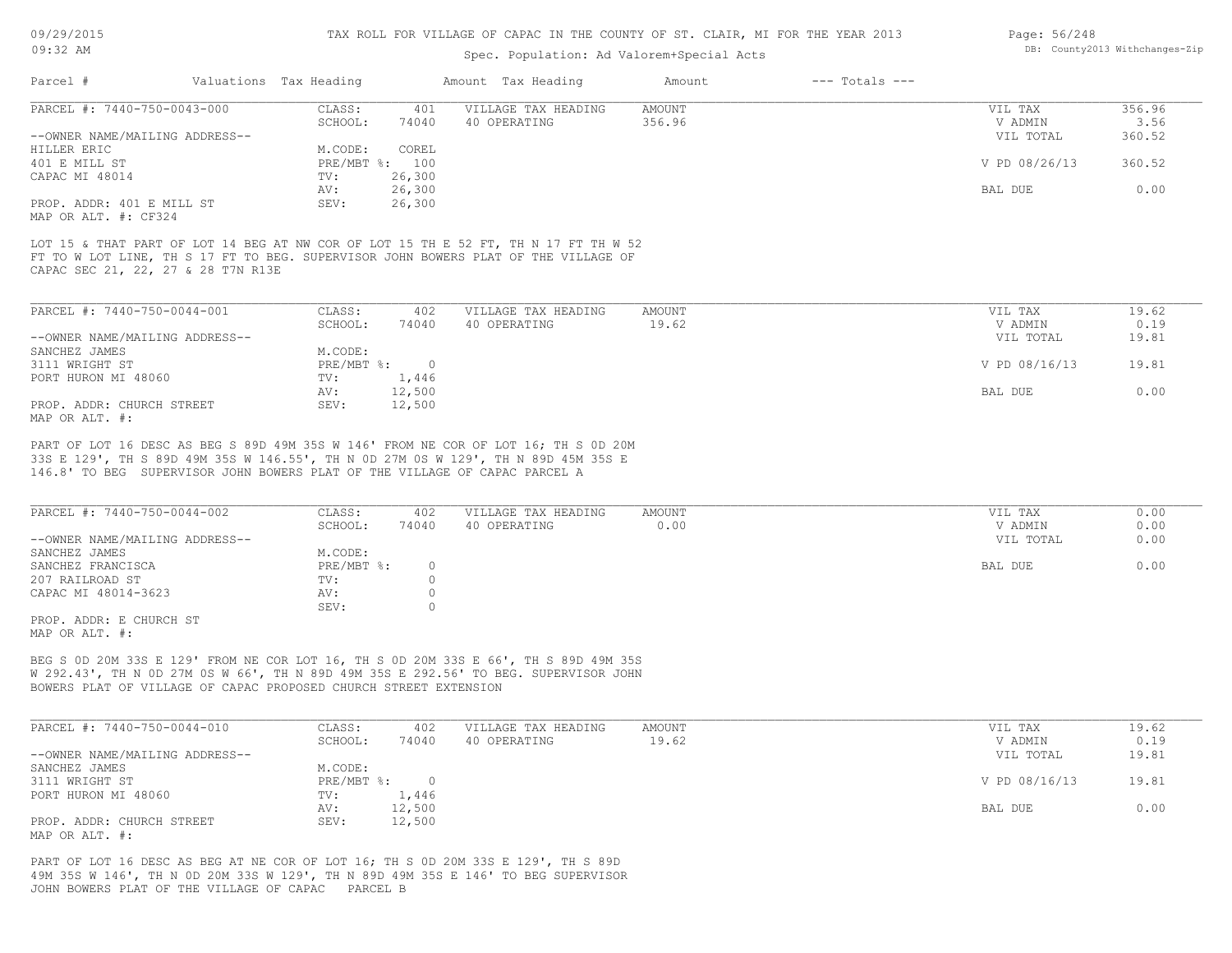# Spec. Population: Ad Valorem+Special Acts

| Page: 57/248 |                                |
|--------------|--------------------------------|
|              | DB: County2013 Withchanges-Zip |

| Parcel #                       | Valuations Tax Heading |        | Amount Tax Heading  | Amount | $---$ Totals $---$ |               |       |
|--------------------------------|------------------------|--------|---------------------|--------|--------------------|---------------|-------|
| PARCEL #: 7440-750-0044-020    | CLASS:                 | 402    | VILLAGE TAX HEADING | AMOUNT |                    | VIL TAX       | 19.62 |
|                                | SCHOOL:                | 74040  | 40 OPERATING        | 19.62  |                    | V ADMIN       | 0.19  |
| --OWNER NAME/MAILING ADDRESS-- |                        |        |                     |        |                    | VIL TOTAL     | 19.81 |
| SANCHEZ JAMES                  | M.CODE:                |        |                     |        |                    |               |       |
| 3111 WRIGHT ST                 | $PRE/MBT$ %:           |        |                     |        |                    | V PD 08/16/13 | 19.81 |
| PORT HURON MI 48060            | TV:                    | 1,446  |                     |        |                    |               |       |
|                                | AV:                    | 12,500 |                     |        |                    | BAL DUE       | 0.00  |
| PROP. ADDR: CHURCH STREET      | SEV:                   | 12,500 |                     |        |                    |               |       |
| MAP OR ALT. #:                 |                        |        |                     |        |                    |               |       |

SUPERVISOR JOHN BOWERS PLAT OF THE VILLAGE OF CAPAC PARCEL D TH N 89D 57M 44S W 146', TH N 0D 20M 33S W 145.84', TH N 89D 49M 35S E 146' TO BEG PART OF LOT 16 DESC AS S 0D 20M 33S E 195' FROM THE COR, TH S 0D 20M 33S E 146.38',

| PARCEL #: 7440-750-0044-030    | CLASS:     | 402    | VILLAGE TAX HEADING | AMOUNT | VIL TAX       | 19.64 |
|--------------------------------|------------|--------|---------------------|--------|---------------|-------|
|                                | SCHOOL:    | 74040  | 40 OPERATING        | 19.64  | V ADMIN       | 0.19  |
| --OWNER NAME/MAILING ADDRESS-- |            |        |                     |        | VIL TOTAL     | 19.83 |
| SANCHEZ JAMES                  | M.CODE:    |        |                     |        |               |       |
| 3111 WRIGHT ST                 | PRE/MBT %: |        |                     |        | V PD 08/16/13 | 19.83 |
| PORT HURON MI 48060            | TV:        | 1,447  |                     |        |               |       |
|                                | AV:        | 12,500 |                     |        | BAL DUE       | 0.00  |
| PROP. ADDR: CHURCH STREET      | SEV:       | 12,500 |                     |        |               |       |
| MAP OR ALT. #:                 |            |        |                     |        |               |       |

VILLAGE OF CAPAC PARCEL C 146.43', TH S 0D 20M 33S E 145.84' TO BEG SUPERVISOR JOHN BOWERS PLAT OF THE OF LOT 16; TH N 89D 57M 44S W 146.16', TH N 0D 27M 0S W 145.3', TH N 89D 49M 35S E PART OF LOT 16 DESC AS S 0D 20M 33S E 341.38', & N 89D 57M 44S W 146' FROM NE COR

| PARCEL #: 7440-750-0045-000    | CLASS:     | 703   | VILLAGE TAX HEADING | AMOUNT | VIL TAX   | 0.00 |
|--------------------------------|------------|-------|---------------------|--------|-----------|------|
|                                | SCHOOL:    | 74040 | 40 OPERATING        | 0.00   | V ADMIN   | 0.00 |
| --OWNER NAME/MAILING ADDRESS-- |            |       |                     |        | VIL TOTAL | 0.00 |
| VILLAGE OF CAPAC               | M.CODE:    |       |                     |        |           |      |
| 131 N MAIN ST                  | PRE/MBT %: |       |                     |        | BAL DUE   | 0.00 |
| CAPAC MI 48014                 | TV:        |       |                     |        |           |      |
|                                | AV:        |       |                     |        |           |      |
| PROP. ADDR: MILL STREET        | SEV:       |       |                     |        |           |      |
| MAP OR ALT. #: CF325B          |            |       |                     |        |           |      |

R13E ST. SUPERVISOR JOHN BOWERS PLAT OF THE VILLAGE OF CAPAC SEC 21, 22, 27 & 28 T7N THAT PART OF LOT 16 LYING W OF A LINE 170 FT E OF & PARALLEL TO E LINE OF LESTER

| PARCEL #: 7440-750-0046-000    | CLASS:         | 402    | VILLAGE TAX HEADING | AMOUNT | VIL TAX   | 128.27 |
|--------------------------------|----------------|--------|---------------------|--------|-----------|--------|
|                                | SCHOOL:        | 74040  | 40 OPERATING        | 128.27 | V ADMIN   | 1.28   |
| --OWNER NAME/MAILING ADDRESS-- |                |        |                     |        | VIL TOTAL | 129.55 |
| KLUG MARK A                    | M.CODE:        |        |                     |        |           |        |
| 322 N LESTER ST                | PRE/MBT %: 100 |        |                     |        | BAL DUE   | 129.55 |
| CAPAC MI 48014                 | TV:            | 9,451  |                     |        |           |        |
|                                | AV:            | 12,500 |                     |        |           |        |
| PROP. ADDR: N LESTER ST        | SEV:           | 12,500 |                     |        |           |        |
| MAP OR ALT. #: CF326A          |                |        |                     |        |           |        |

CAPAC SEC 21, 22, 27 & 28 T7N R13E LOT 17 EXC S 172.2 FT OF W 76 FT. SUPERVISOR JOHN BOWERS PLAT OF THE VILLAGE OF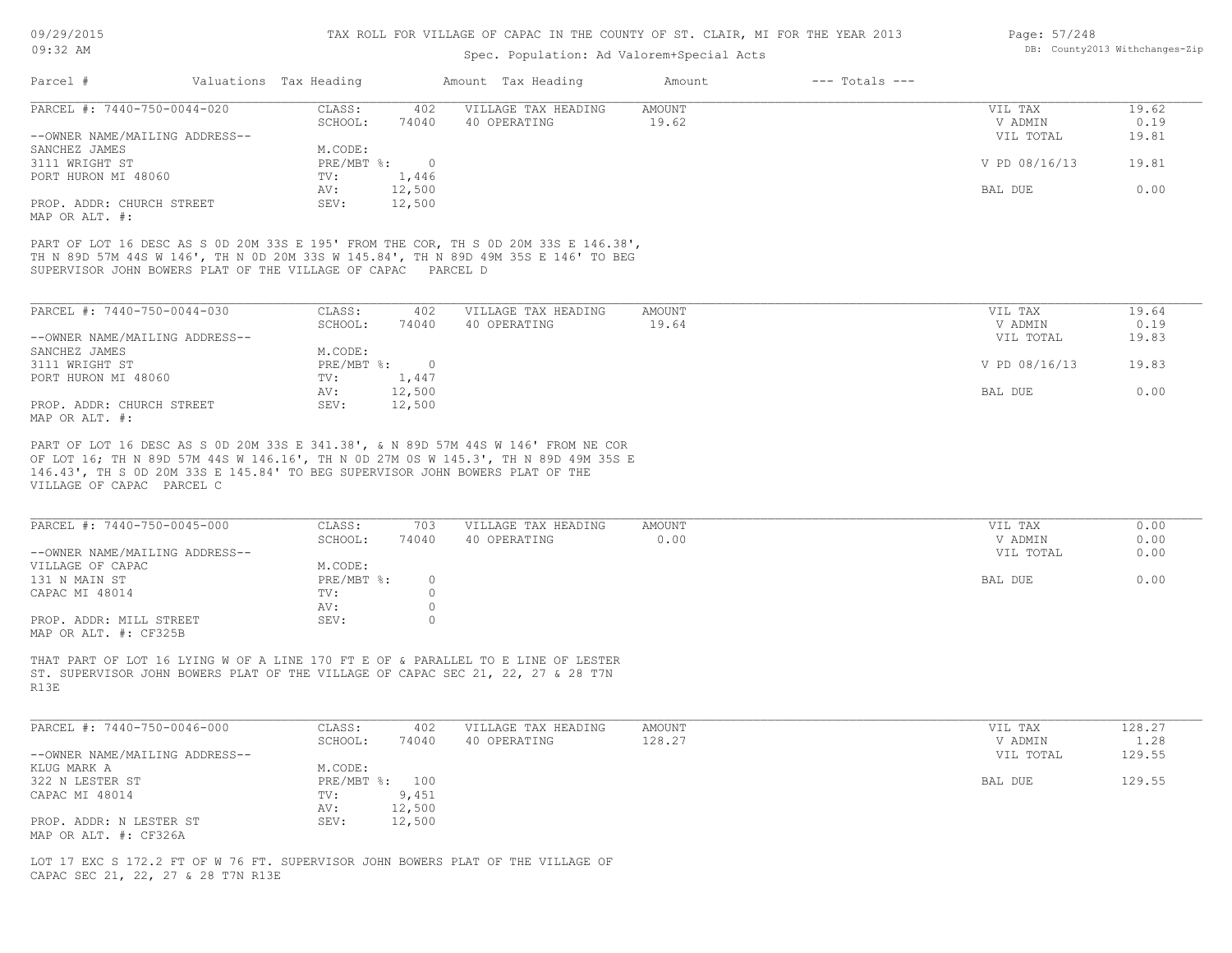| Page: 58/248 |                                |
|--------------|--------------------------------|
|              | DB: County2013 Withchanges-Zip |

| 09/29/2015                                        |                                                                                    | TAX ROLL FOR VILLAGE OF CAPAC IN THE COUNTY OF ST. CLAIR, MI FOR THE YEAR 2013 | Page: 58/248<br>DB: County2013 Withchanges-Zip |                    |                     |               |                    |               |          |
|---------------------------------------------------|------------------------------------------------------------------------------------|--------------------------------------------------------------------------------|------------------------------------------------|--------------------|---------------------|---------------|--------------------|---------------|----------|
| 09:32 AM                                          |                                                                                    |                                                                                |                                                |                    |                     |               |                    |               |          |
| Parcel #                                          |                                                                                    | Valuations Tax Heading                                                         |                                                | Amount Tax Heading |                     | Amount        | $---$ Totals $---$ |               |          |
| PARCEL #: 7440-750-0047-000                       |                                                                                    | CLASS:                                                                         | 401                                            |                    | VILLAGE TAX HEADING | <b>AMOUNT</b> |                    | VIL TAX       | 367.82   |
|                                                   |                                                                                    | SCHOOL:                                                                        | 74040                                          | 40 OPERATING       |                     | 367.82        |                    | V ADMIN       | 3.67     |
| --OWNER NAME/MAILING ADDRESS--                    |                                                                                    |                                                                                |                                                |                    |                     |               |                    | VIL TOTAL     | 371.49   |
| TROMBLEY CAROLYN A<br>25011 30 MILE RD            |                                                                                    | M.CODE:<br>PRE/MBT %:                                                          | $\circ$                                        |                    |                     |               |                    | V PD 07/08/13 | 371.49   |
| NEW HAVEN MI 48050                                |                                                                                    | TV:                                                                            | 27,100                                         |                    |                     |               |                    |               |          |
|                                                   |                                                                                    | AV:                                                                            | 27,100                                         |                    |                     |               |                    | BAL DUE       | 0.00     |
| PROP. ADDR: 405 E MILL ST                         |                                                                                    | SEV:                                                                           | 27,100                                         |                    |                     |               |                    |               |          |
| MAP OR ALT. #: CF326B                             |                                                                                    |                                                                                |                                                |                    |                     |               |                    |               |          |
| SEC 21, 22, 27 & 28 T7N R13E                      | S172.2 FT OF W 76 FT OF LOT 17 SUPERVISOR JOHN BOWERS PLAT OF THE VILLAGE OF CAPAC |                                                                                |                                                |                    |                     |               |                    |               |          |
|                                                   |                                                                                    |                                                                                |                                                |                    |                     |               |                    |               |          |
| PARCEL #: 7440-750-0048-000                       |                                                                                    | CLASS:                                                                         | 201                                            |                    | VILLAGE TAX HEADING | <b>AMOUNT</b> |                    | VIL TAX       | 1,306.88 |
|                                                   |                                                                                    | SCHOOL:                                                                        | 74040                                          | 40 OPERATING       |                     | 1,306.88      |                    | V ADMIN       | 13.06    |
| --OWNER NAME/MAILING ADDRESS--                    |                                                                                    |                                                                                |                                                |                    |                     |               |                    | VIL TOTAL     | 1,319.94 |
| J&M APTS ET-AL MICHAEL MURPHY                     |                                                                                    | M.CODE:                                                                        |                                                |                    |                     |               |                    |               |          |
| 58243 KIMBER                                      |                                                                                    | PRE/MBT %:                                                                     | $\circ$<br>96,286                              |                    |                     |               |                    | V PD 08/12/13 | 1,319.94 |
| WASHINGTON MI 48094-2849                          |                                                                                    | TV:<br>AV:                                                                     | 104,100                                        |                    |                     |               |                    | BAL DUE       | 0.00     |
| PROP. ADDR: 415 E MILL ST                         |                                                                                    | SEV:                                                                           | 104,100                                        |                    |                     |               |                    |               |          |
| MAP OR ALT. #: CF327                              |                                                                                    |                                                                                |                                                |                    |                     |               |                    |               |          |
| R13E                                              | LOT 18 SUPERVISOR JOHN BOWERS PLAT OF THE VILLAGE OF CAPAC SEC 21, 22, 27 & 28 T7N |                                                                                |                                                |                    |                     |               |                    |               |          |
| PARCEL #: 7440-750-0049-000                       |                                                                                    | CLASS:                                                                         | 401                                            |                    | VILLAGE TAX HEADING | <b>AMOUNT</b> |                    | VIL TAX       | 394.97   |
|                                                   |                                                                                    | SCHOOL:                                                                        | 74040                                          | 40 OPERATING       |                     | 394.97        |                    | V ADMIN       | 3.94     |
| --OWNER NAME/MAILING ADDRESS--                    |                                                                                    |                                                                                |                                                |                    |                     |               |                    | VIL TOTAL     | 398.91   |
| KUTCHEY DANIEL                                    |                                                                                    | M.CODE:                                                                        | CBSMT                                          |                    |                     |               |                    |               |          |
| 503 E MILL ST                                     |                                                                                    |                                                                                | PRE/MBT %: 100                                 |                    |                     |               |                    | V PD 07/15/13 | 398.91   |
| CAPAC MI 48014                                    |                                                                                    | TV:                                                                            | 29,100                                         |                    |                     |               |                    |               |          |
|                                                   |                                                                                    | AV:                                                                            | 29,100                                         |                    |                     |               |                    | BAL DUE       | 0.00     |
| PROP. ADDR: 503 E MILL ST<br>MAP OR ALT. #: CF328 |                                                                                    | SEV:                                                                           | 29,100                                         |                    |                     |               |                    |               |          |
| R13E                                              | LOT 19 SUPERVISOR JOHN BOWERS PLAT OF THE VILLAGE OF CAPAC SEC 21, 22, 27 & 28 T7N |                                                                                |                                                |                    |                     |               |                    |               |          |
| PARCEL #: 7440-750-0050-000                       |                                                                                    | CLASS:                                                                         | 401                                            |                    | VILLAGE TAX HEADING | <b>AMOUNT</b> |                    | VIL TAX       | 323.03   |
|                                                   |                                                                                    | SCHOOL:                                                                        | 74040                                          | 40 OPERATING       |                     | 323.03        |                    | V ADMIN       | 3.23     |
| --OWNER NAME/MAILING ADDRESS--                    |                                                                                    |                                                                                |                                                |                    |                     |               |                    | VIL TOTAL     | 326.26   |
| <b>JOHNSON ELENA</b>                              |                                                                                    | M.CODE:                                                                        | COREL                                          |                    |                     |               |                    |               |          |
| 505 E MILL ST                                     |                                                                                    |                                                                                | PRE/MBT %: 100                                 |                    |                     |               |                    | V PD 08/28/13 | 326.26   |
| CAPAC MI 48014-3034                               |                                                                                    | TV:                                                                            | 23,800                                         |                    |                     |               |                    |               |          |
|                                                   |                                                                                    | AV:                                                                            | 23,800                                         |                    |                     |               |                    | BAL DUE       | 0.00     |
| PROP. ADDR: 505 E MILL ST<br>MAP OR ALT. #: CF329 |                                                                                    | SEV:                                                                           | 23,800                                         |                    |                     |               |                    |               |          |
|                                                   | LOT 20 & W 19.25 FT OF S 150 FT OF LOT 21 SUPERVISOR JOHN BOWERS PLAT OF THE       |                                                                                |                                                |                    |                     |               |                    |               |          |
|                                                   |                                                                                    |                                                                                |                                                |                    |                     |               |                    |               |          |

VILLAGE OF CAPAC SEC 21, 22, 27 & 28 T7N R13E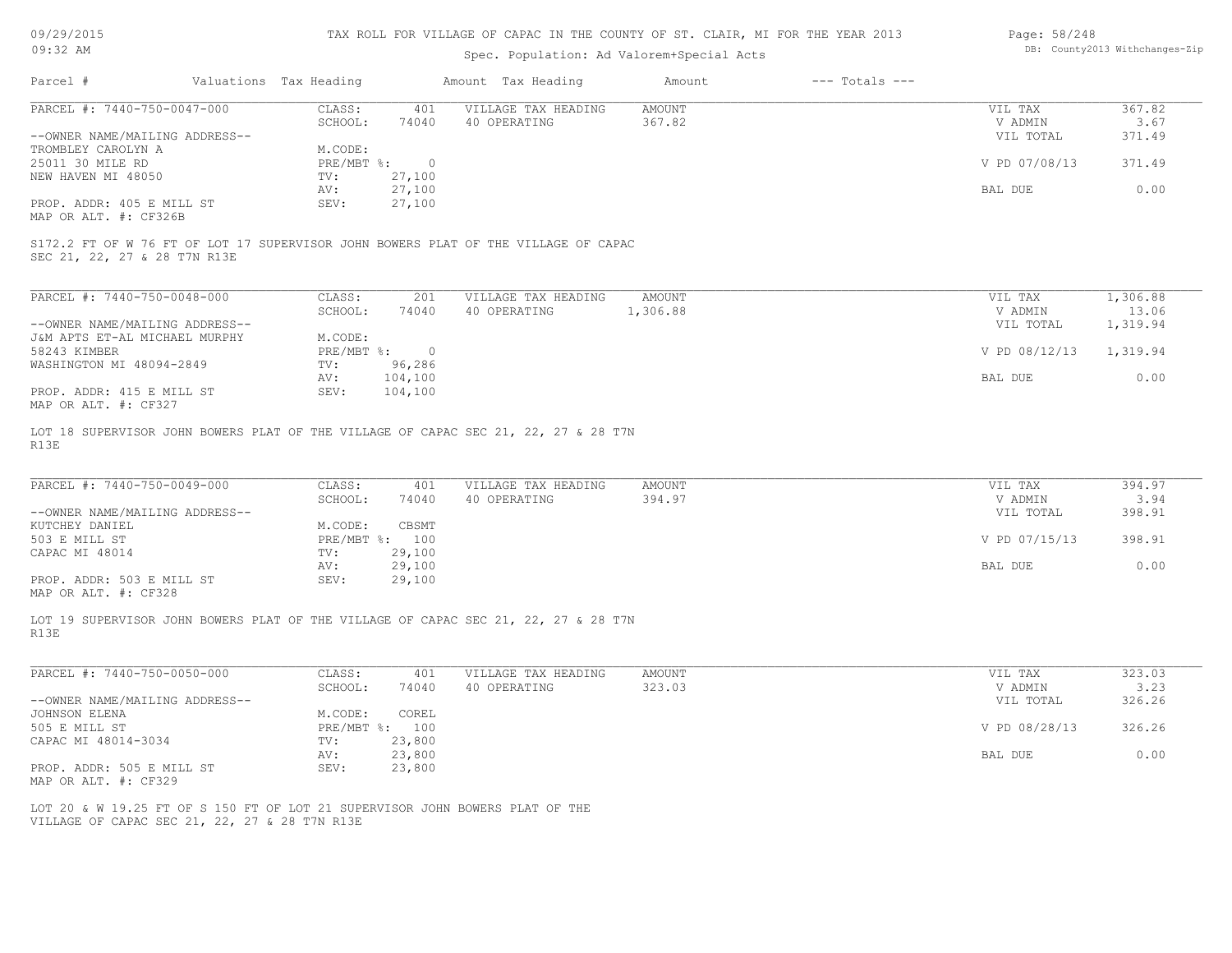# Spec. Population: Ad Valorem+Special Acts

| Page: 59/248 |                                |
|--------------|--------------------------------|
|              | DB: County2013 Withchanges-Zip |

| Parcel #                       | Valuations Tax Heading |        | Amount Tax Heading  | Amount | $---$ Totals $---$ |               |        |
|--------------------------------|------------------------|--------|---------------------|--------|--------------------|---------------|--------|
| PARCEL #: 7440-750-0051-000    | CLASS:                 | 401    | VILLAGE TAX HEADING | AMOUNT |                    | VIL TAX       | 394.97 |
|                                | SCHOOL:                | 74040  | 40 OPERATING        | 394.97 |                    | V ADMIN       | 3.94   |
| --OWNER NAME/MAILING ADDRESS-- |                        |        |                     |        |                    | VIL TOTAL     | 398.91 |
| REVITZER RONALD/SHARAN         | M.CODE:                |        |                     |        |                    |               |        |
| 515 E MILL ST                  | PRE/MBT %: 100         |        |                     |        |                    | V PD 08/16/13 | 398.91 |
| CAPAC MI 48014-3161            | TV:                    | 29,100 |                     |        |                    |               |        |
|                                | AV:                    | 29,100 |                     |        |                    | BAL DUE       | 0.00   |
| PROP. ADDR: 515 E MILL ST      | SEV:                   | 29,100 |                     |        |                    |               |        |
|                                |                        |        |                     |        |                    |               |        |

MAP OR ALT. #: CF330

CAPAC SEC 21, 22, 27 & 28 T7N R13E LOT 21 EXC W 19.25 FT OF S 150 FT. SUPERVISOR JOHN BOWERS PLAT OF THE VILLAGE OF

| PARCEL #: 7440-750-0052-001    | CLASS:     | 402    | VILLAGE TAX HEADING | AMOUNT | 289.09<br>VIL TAX       |
|--------------------------------|------------|--------|---------------------|--------|-------------------------|
|                                | SCHOOL:    | 74040  | 40 OPERATING        | 289.09 | 2.89<br>V ADMIN         |
| --OWNER NAME/MAILING ADDRESS-- |            |        |                     |        | 291.98<br>VIL TOTAL     |
| CIARMITARO BROS REALTY LLC     | M.CODE:    |        |                     |        |                         |
| 52462 CHESWICK ST              | PRE/MBT %: |        |                     |        | V PD 08/01/13<br>291.98 |
| SHELBY TWP MI 48315            | TV:        | 21,299 |                     |        |                         |
|                                | AV:        | 26,000 |                     |        | 0.00<br>BAL DUE         |
| PROP. ADDR: E MILL ST          | SEV:       | 26,000 |                     |        |                         |
| MAP OR ALT. #:                 |            |        |                     |        |                         |

25M 29S E 140, TO BEG 17.62A SUPERVISORS JOHN BOWERS PLAT OF THE VILLAGE OF CAPAC 54D 10M 37S E 673.38', TH S 0D 25M 29S E 420.65', TH N 89D 58M W 117.41', THS 0D 54M 38S E 754.93', TH 673.98' ALONG CURVE TO LEFT, RADIUS 4583.75', LONG CHORD S TH N 0D 22M 10S W 514', TH S 89D56M 10S W 451', TH N 0D 55M 25S W 302', TH S 89D COR OF SECT 22, TH N 89D 58M W 400.12', TH N 0D 22M 10S W 140' TH N 89D 58M W 326', PART OF LOT 22DESC AS:BEG N 89D 58M W 119.50' & N 0D 10M 30S W 60' FROM THE S 1/4

| PARCEL #: 7440-750-0052-100    | CLASS:     | 703   | VILLAGE TAX HEADING | AMOUNT | VIL TAX   | 0.00 |
|--------------------------------|------------|-------|---------------------|--------|-----------|------|
|                                | SCHOOL:    | 74040 | 40 OPERATING        | 0.00   | V ADMIN   | 0.00 |
| --OWNER NAME/MAILING ADDRESS-- |            |       |                     |        | VIL TOTAL | 0.00 |
| VILLAGE OF CAPAC               | M.CODE:    |       |                     |        |           |      |
| 131 N MAIN ST                  | PRE/MBT %: |       |                     |        | BAL DUE   | 0.00 |
| CAPAC MI 48014-3143            | TV:        |       |                     |        |           |      |
|                                | AV:        |       |                     |        |           |      |
| PROP. ADDR: E ALDRICH STREET   | SEV:       |       |                     |        |           |      |
| MAP OR ALT. #: CF31F           |            |       |                     |        |           |      |

SUPERVISOR JOHN BOWER'S PLAT OF THE VILLAGE OF CAPAC S47ª17'E 200',TH S49ª28'9"E 102.18',TH N89ª42'W 756.64',TH N0ª27'E 291' TO BEG. BEG AT NW COR LOT 22,TH N87ª56'25"E 362.26',TH S47ª10'E 200',TH N40ª26'E 39.5' TH

| PARCEL #: 7440-750-0052-300    | CLASS:  | 401            | VILLAGE TAX HEADING | AMOUNT | VIL TAX       | 553.77 |
|--------------------------------|---------|----------------|---------------------|--------|---------------|--------|
|                                | SCHOOL: | 74040          | 40 OPERATING        | 553.77 | V ADMIN       | 5.53   |
| --OWNER NAME/MAILING ADDRESS-- |         |                |                     |        | VIL TOTAL     | 559.30 |
| HANUS ERIC                     | M.CODE: | OLALS          |                     |        |               |        |
| 635 E MILL ST                  |         | PRE/MBT %: 100 |                     |        | V PD 09/04/13 | 559.30 |
| CAPAC MI 48014                 | TV:     | 40,800         |                     |        |               |        |
|                                | AV:     | 40,800         |                     |        | BAL DUE       | 0.00   |
| PROP. ADDR: 635 E MILL ST      | SEV:    | 40,800         |                     |        |               |        |
|                                |         |                |                     |        |               |        |

MAP OR ALT. #: 331H

167',TH N89^58'W 126' TO BEG SUPERVISOR JOHN BOWERS PLAT OF THE VILLAGE OF CAPAC BEG S89^58'E 100' FROM SW COR LOT 22,TH NO^23'W 167', TH S89^58'E 126',TH SO^23'E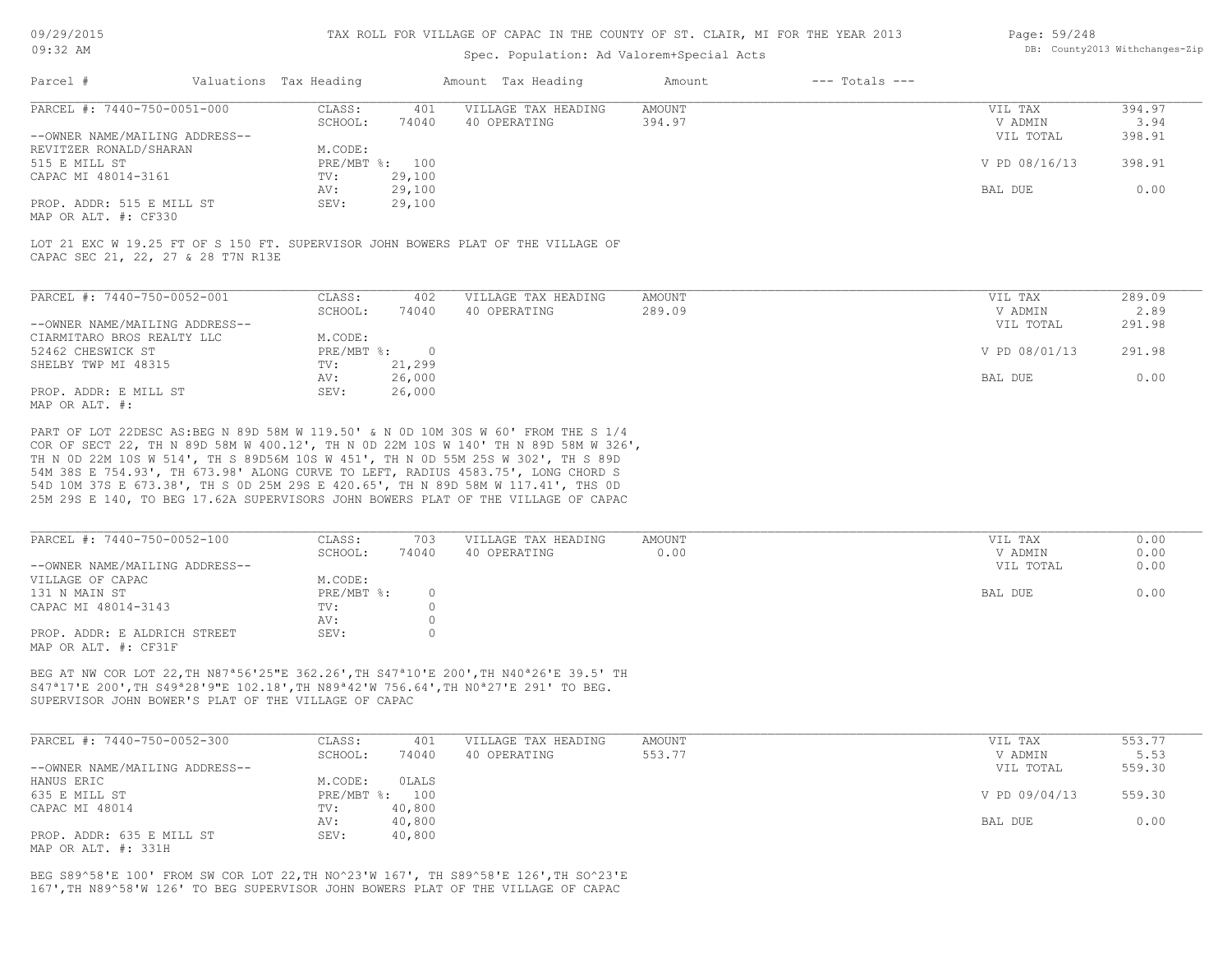# Spec. Population: Ad Valorem+Special Acts

#### Page: 60/248 DB: County2013 Withchanges-Zip

| Parcel #                       | Valuations Tax Heading |        | Amount Tax Heading  | Amount | $---$ Totals $---$ |               |        |
|--------------------------------|------------------------|--------|---------------------|--------|--------------------|---------------|--------|
| PARCEL #: 7440-750-0053-000    | CLASS:                 | 401    | VILLAGE TAX HEADING | AMOUNT |                    | VIL TAX       | 422.12 |
|                                | SCHOOL:                | 74040  | 40 OPERATING        | 422.12 |                    | V ADMIN       | 4.22   |
| --OWNER NAME/MAILING ADDRESS-- |                        |        |                     |        |                    | VIL TOTAL     | 426.34 |
| CZERWINSKI MARK                | M.CODE:                | COREL  |                     |        |                    |               |        |
| 655 E MILL ST                  | PRE/MBT %: 100         |        |                     |        |                    | V PD 08/28/13 | 426.34 |
| CAPAC MI 48014                 | TV:                    | 31,100 |                     |        |                    |               |        |
|                                | AV:                    | 31,100 |                     |        |                    | BAL DUE       | 0.00   |
| PROP. ADDR: 655 E MILL ST      | SEV:                   | 31,100 |                     |        |                    |               |        |
| MAP OR ALT. #: CF331B          |                        |        |                     |        |                    |               |        |

VILLAGE OF CAPAC SEC 21, 22, 27 & 28 T7N R13E E100 FT OF W 326 FT OF S 167 FT OF LOT 22 SUPERVISOR JOHN BOWERS PLAT OF THE

| PARCEL #: 7440-750-0054-000    | CLASS:     | 302      | VILLAGE TAX HEADING | AMOUNT | VIL TAX       | 259.24 |
|--------------------------------|------------|----------|---------------------|--------|---------------|--------|
|                                | SCHOOL:    | 74040    | 40 OPERATING        | 259.24 | V ADMIN       | 2.59   |
| --OWNER NAME/MAILING ADDRESS-- |            |          |                     |        | VIL TOTAL     | 261.83 |
| MILKES PENNY JO REVOC TRUST    | M.CODE:    |          |                     |        |               |        |
| 9500 NE 90TH ST                | PRE/MBT %: | $\Omega$ |                     |        | V PD 07/18/13 | 261.83 |
| KANSAS CITY MO 64157--682      | TV:        | 19,100   |                     |        |               |        |
|                                | AV:        | 19,100   |                     |        | BAL DUE       | 0.00   |
| PROP. ADDR: DOWNEY RD          | SEV:       | 19,100   |                     |        |               |        |
| MAP OR ALT. #: CF331C          |            |          |                     |        |               |        |

VILLAGE OF CAPAC SEC 21, 22, 27 & 28 T7N R13E THAT PART OF LOT 22 LYING N OF NEW M-21 HWY. SUPERVISOR JOHN BOWERS PLAT OF THE

| PARCEL #: 7440-750-0055-000    | CLASS:  | 401            | VILLAGE TAX HEADING | AMOUNT | VIL TAX   | 525.27 |
|--------------------------------|---------|----------------|---------------------|--------|-----------|--------|
|                                | SCHOOL: | 74040          | 40 OPERATING        | 525.27 | V ADMIN   | 5.25   |
| --OWNER NAME/MAILING ADDRESS-- |         |                |                     |        | VIL TOTAL | 530.52 |
| POLZIN GLORIA                  | M.CODE: |                |                     |        |           |        |
| 603 E MILL ST                  |         | PRE/MBT %: 100 |                     |        | BAL DUE   | 530.52 |
| CAPAC MI 48014-3165            | TV:     | 38,700         |                     |        |           |        |
|                                | AV:     | 38,700         |                     |        |           |        |
| PROP. ADDR: 603 E MILL ST      | SEV:    | 38,700         |                     |        |           |        |
| MAP OR ALT. #: CF331D          |         |                |                     |        |           |        |

W100 FT OF S 167 FT OF LOT 22 SUPERVISOR JOHN BOWERS PLAT OF THE VILLAGE OF CAPAC

| PARCEL #: 7440-750-0056-000    | CLASS:     | 401    | VILLAGE TAX HEADING | AMOUNT | VIL TAX       | 525.27 |
|--------------------------------|------------|--------|---------------------|--------|---------------|--------|
|                                | SCHOOL:    | 74040  | 40 OPERATING        | 525.27 | V ADMIN       | 5.25   |
| --OWNER NAME/MAILING ADDRESS-- |            |        |                     |        | VIL TOTAL     | 530.52 |
| OBARZANEK WALTER JR/MYRA       | M.CODE:    | BACTS  |                     |        |               |        |
| 747 E MILL ST                  | PRE/MBT %: | 100    |                     |        | V PD 09/04/13 | 530.52 |
| CAPAC MI 48014-3163            | TV:        | 38,700 |                     |        |               |        |
|                                | AV:        | 38,700 |                     |        | BAL DUE       | 0.00   |
| PROP. ADDR: 747 E MILL ST      | SEV:       | 38,700 |                     |        |               |        |

MAP OR ALT. #: CF331E

CAPAC SEC 21, 22, 27 & 28 T7N R13E 115.96 FT, TH S TO BEG. PART LOT 22 SUPERVISOR JOHN BOWERS PLAT OF THE VILLAGE OF BEG AT S 1/4 COR OF SEC 22, TH W 119.50 FT TH N 0 DEG 08 1/2 MIN E 200 FT, TH E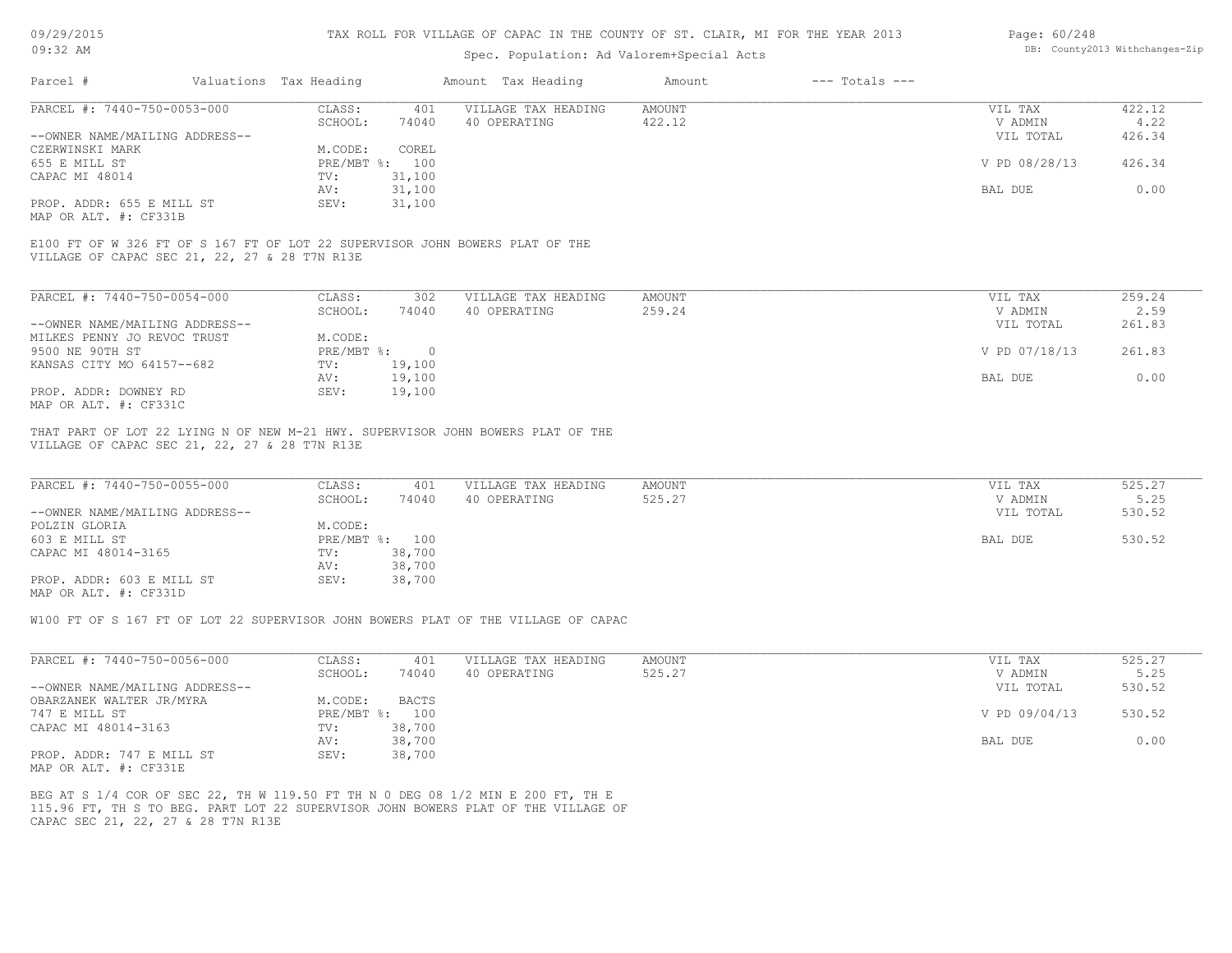| 09/29/2015 |  |
|------------|--|
|------------|--|

| Page: 61/248 |                                |
|--------------|--------------------------------|
|              | DB: County2013 Withchanges-Zip |

| 09/29/2015                                        |                        |                  | TAX ROLL FOR VILLAGE OF CAPAC IN THE COUNTY OF ST. CLAIR, MI FOR THE YEAR 2013     |                  |                                | Page: 61/248       |                |
|---------------------------------------------------|------------------------|------------------|------------------------------------------------------------------------------------|------------------|--------------------------------|--------------------|----------------|
| $09:32$ AM                                        |                        |                  | Spec. Population: Ad Valorem+Special Acts                                          |                  | DB: County2013 Withchanges-Zip |                    |                |
| Parcel #                                          | Valuations Tax Heading |                  | Amount Tax Heading                                                                 | Amount           | $---$ Totals $---$             |                    |                |
| PARCEL #: 7440-750-0057-000                       | CLASS:                 | 401              | VILLAGE TAX HEADING                                                                | AMOUNT           |                                | VIL TAX            | 477.76         |
|                                                   | SCHOOL:                | 74040            | 40 OPERATING                                                                       | 477.76           |                                | V ADMIN            | 4.77           |
| --OWNER NAME/MAILING ADDRESS--                    |                        |                  |                                                                                    |                  |                                | VIL TOTAL          | 482.53         |
| FIKE PHILIP/DONNA                                 | M.CODE:                |                  |                                                                                    |                  |                                |                    |                |
| 740 E MILL ST                                     |                        | PRE/MBT %: 100   |                                                                                    |                  |                                | V PD 08/19/13      | 482.53         |
| CAPAC MI 48014-3162                               | TV:                    | 35,200           |                                                                                    |                  |                                |                    |                |
| PROP. ADDR: 740 E MILL ST<br>MAP OR ALT. #: CF332 | AV:<br>SEV:            | 35,200<br>35,200 |                                                                                    |                  |                                | BAL DUE            | 0.00           |
| R13E                                              |                        |                  | LOT 23 SUPERVISOR JOHN BOWERS PLAT OF THE VILLAGE OF CAPAC SEC 21, 22, 27 & 28 T7N |                  |                                |                    |                |
| PARCEL #: 7440-750-0058-000                       | CLASS:                 | 401              | VILLAGE TAX HEADING                                                                | <b>AMOUNT</b>    |                                | VIL TAX            | 650.14         |
|                                                   | SCHOOL:                | 74040            | 40 OPERATING                                                                       | 650.14           |                                | V ADMIN            | 6.50           |
| --OWNER NAME/MAILING ADDRESS--                    |                        |                  |                                                                                    |                  |                                | VIL TOTAL          | 656.64         |
| MCCLELLAN MERLIN E                                | M.CODE:                | COREL            |                                                                                    |                  |                                |                    |                |
| 704 E MILL ST                                     |                        | PRE/MBT %: 100   |                                                                                    |                  |                                | V PD 08/28/13      | 656.64         |
| CAPAC MI 48014-3162                               | TV:                    | 47,900           |                                                                                    |                  |                                |                    |                |
|                                                   | AV:                    | 47,900           |                                                                                    |                  |                                | BAL DUE            | 0.00           |
| PROP. ADDR: 704 E MILL ST<br>MAP OR ALT. #: CF333 | SEV:                   | 47,900           |                                                                                    |                  |                                |                    |                |
| PARCEL #: 7440-750-0059-000                       | CLASS:<br>SCHOOL:      | 401<br>74040     | VILLAGE TAX HEADING<br>40 OPERATING                                                | AMOUNT<br>605.35 |                                | VIL TAX<br>V ADMIN | 605.35<br>6.05 |
| --OWNER NAME/MAILING ADDRESS--                    |                        |                  |                                                                                    |                  |                                | VIL TOTAL          | 611.40         |
| SHULL ROSEMARY                                    | M.CODE:                |                  |                                                                                    |                  |                                |                    |                |
| 306 N MAIN ST                                     | $PRE/MBT$ $\div$       | $\overline{0}$   |                                                                                    |                  |                                | BAL DUE            | 611.40         |
| CAPAC MI 48014-3700                               | TV:                    | 44,600           |                                                                                    |                  |                                |                    |                |
|                                                   | AV:                    | 44,600           |                                                                                    |                  |                                |                    |                |
| PROP. ADDR: 604 E MILL ST<br>MAP OR ALT. #: CF334 | SEV:                   | 44,600           |                                                                                    |                  |                                |                    |                |
| SEC 21, 22, 27 & 28 T7N R13E                      |                        |                  | LOT 24 EXC N 297 FT & LOT 25 SUPERVISOR JOHN BOWERS PLAT OF THE VILLAGE OF CAPAC   |                  |                                |                    |                |
| PARCEL #: 7440-750-0060-000                       | CLASS:<br>SCHOOL:      | 401<br>74040     | VILLAGE TAX HEADING<br>40 OPERATING                                                | AMOUNT<br>266.03 |                                | VIL TAX<br>V ADMIN | 266.03<br>2.66 |
| --OWNER NAME/MAILING ADDRESS--                    |                        |                  |                                                                                    |                  |                                | VIL TOTAL          | 268.69         |
| HANSEN TROY/SUSAN                                 | M.CODE:                | <b>BACTS</b>     |                                                                                    |                  |                                |                    |                |
| 504 E MILL ST                                     |                        | PRE/MBT %: 100   |                                                                                    |                  |                                | V PD 09/04/13      | 268.69         |
| CAPAC MI 48014-3160                               | TV:                    | 19,600           |                                                                                    |                  |                                |                    |                |
|                                                   | AV:                    | 19,600           |                                                                                    |                  |                                | BAL DUE            | 0.00           |
| PROP. ADDR: 504 E MILL ST<br>MAP OR ALT. #: CF335 | SEV:                   | 19,600           |                                                                                    |                  |                                |                    |                |
| R13E                                              |                        |                  | LOT 26 SUPERVISOR JOHN BOWERS PLAT OF THE VILLAGE OF CAPAC SEC 21, 22, 27 & 28 T7N |                  |                                |                    |                |
|                                                   |                        |                  |                                                                                    |                  |                                |                    |                |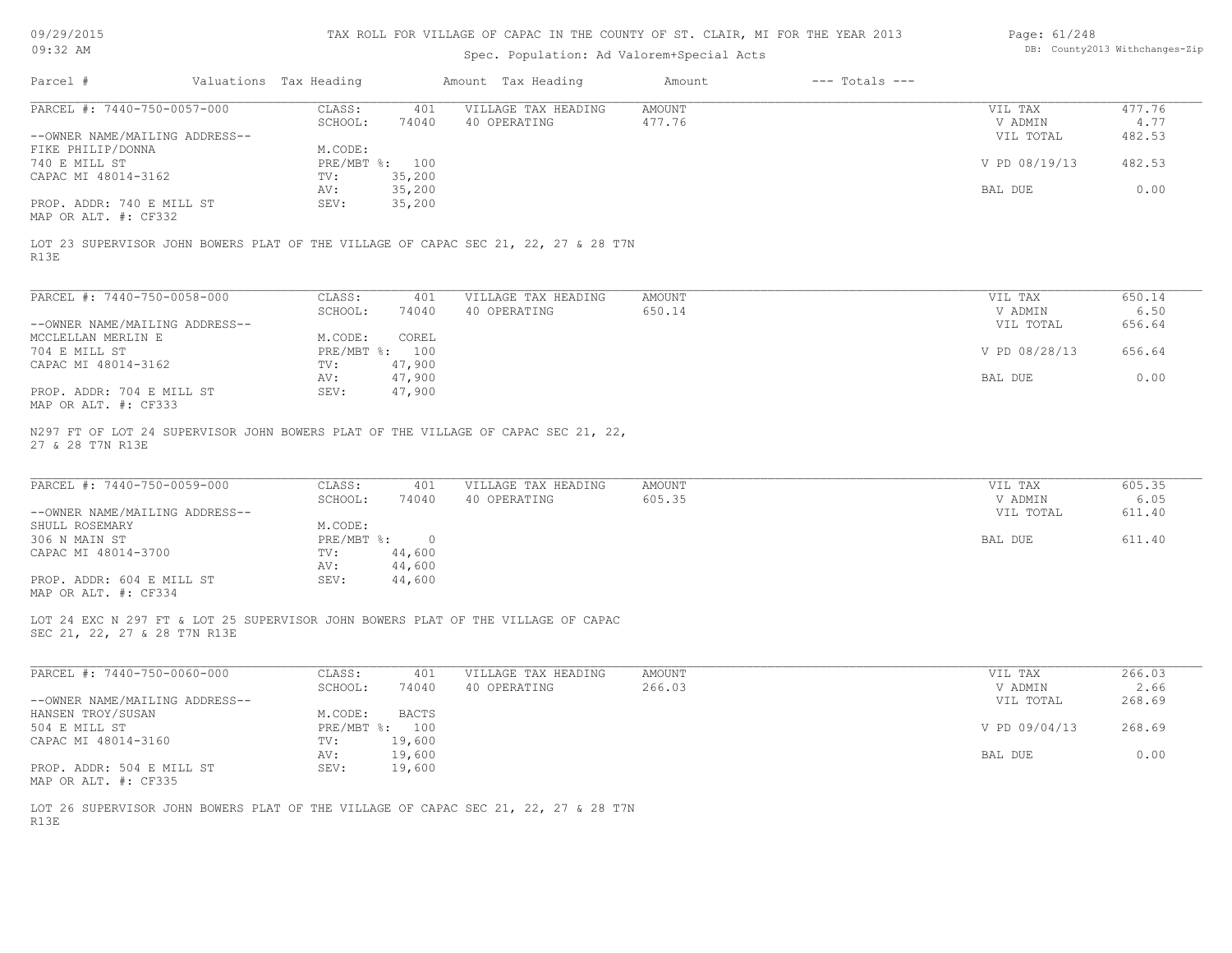# Page: 62/248

| 09/29/2015                                                                         | TAX ROLL FOR VILLAGE OF CAPAC IN THE COUNTY OF ST. CLAIR, MI FOR THE YEAR 2013 |                        |                |                                |               |                    | Page: $62/248$ |        |  |
|------------------------------------------------------------------------------------|--------------------------------------------------------------------------------|------------------------|----------------|--------------------------------|---------------|--------------------|----------------|--------|--|
| 09:32 AM                                                                           |                                                                                |                        |                | DB: County2013 Withchanges-Zip |               |                    |                |        |  |
| Parcel #                                                                           |                                                                                | Valuations Tax Heading |                | Amount Tax Heading             | Amount        | $---$ Totals $---$ |                |        |  |
| PARCEL #: 7440-750-0061-000                                                        |                                                                                | CLASS:                 | 401            | VILLAGE TAX HEADING            | <b>AMOUNT</b> |                    | VIL TAX        | 329.82 |  |
|                                                                                    |                                                                                | SCHOOL:                | 74040          | 40 OPERATING                   | 329.82        |                    | V ADMIN        | 3.29   |  |
| --OWNER NAME/MAILING ADDRESS--                                                     |                                                                                |                        |                |                                |               |                    | VIL TOTAL      | 333.11 |  |
| HOMETOWN RENTALS, LLC                                                              |                                                                                | M.CODE:                | CBSMT          |                                |               |                    |                |        |  |
| P.O.BOX 614                                                                        |                                                                                | PRE/MBT %:             | $\overline{0}$ |                                |               |                    | V PD 07/15/13  | 333.11 |  |
| CAPAC MI 48014                                                                     |                                                                                | TV:                    | 24,300         |                                |               |                    |                |        |  |
|                                                                                    |                                                                                | AV:                    | 24,300         |                                |               |                    | BAL DUE        | 0.00   |  |
| PROP. ADDR: 502 E MILL ST                                                          |                                                                                | SEV:                   | 24,300         |                                |               |                    |                |        |  |
| MAP OR ALT. #: CF336                                                               |                                                                                |                        |                |                                |               |                    |                |        |  |
|                                                                                    |                                                                                |                        |                |                                |               |                    |                |        |  |
| LOT 27 SUPERVISOR JOHN BOWERS PLAT OF THE VILLAGE OF CAPAC                         |                                                                                |                        |                |                                |               |                    |                |        |  |
|                                                                                    |                                                                                |                        |                |                                |               |                    |                |        |  |
| PARCEL #: 7440-750-0062-000                                                        |                                                                                | CLASS:                 | 402            | VILLAGE TAX HEADING            | <b>AMOUNT</b> |                    | VIL TAX        | 54.29  |  |
|                                                                                    |                                                                                | SCHOOL:                | 74040          | 40 OPERATING                   | 54.29         |                    | V ADMIN        | 0.54   |  |
| --OWNER NAME/MAILING ADDRESS--                                                     |                                                                                |                        |                |                                |               |                    | VIL TOTAL      |        |  |
|                                                                                    |                                                                                |                        |                |                                |               |                    |                | 54.83  |  |
| RATHKA ROCCO J                                                                     |                                                                                | M.CODE:<br>PRE/MBT %:  |                |                                |               |                    |                |        |  |
| 4712 EMMONS CT                                                                     |                                                                                |                        | 100            |                                |               |                    | <b>BAL DUE</b> | 54.83  |  |
| STERLING HEIGHTS MI 48310                                                          |                                                                                | TV:                    | 4,000          |                                |               |                    |                |        |  |
|                                                                                    |                                                                                | AV:                    | 4,000          |                                |               |                    |                |        |  |
| PROP. ADDR: FOURTH STREET                                                          |                                                                                | SEV:                   | 4,000          |                                |               |                    |                |        |  |
| MAP OR ALT. #: CF337                                                               |                                                                                |                        |                |                                |               |                    |                |        |  |
| LOT 28 SUPERVISOR JOHN BOWERS PLAT OF THE VILLAGE OF CAPAC SEC 21, 22, 27 & 28 T7N |                                                                                |                        |                |                                |               |                    |                |        |  |
| R13E                                                                               |                                                                                |                        |                |                                |               |                    |                |        |  |
|                                                                                    |                                                                                |                        |                |                                |               |                    |                |        |  |
| PARCEL #: 7440-750-0063-000                                                        |                                                                                | CLASS:                 | 402            | VILLAGE TAX HEADING            | <b>AMOUNT</b> |                    | VIL TAX        | 54.29  |  |
|                                                                                    |                                                                                | SCHOOL:                | 74040          | 40 OPERATING                   | 54.29         |                    | V ADMIN        | 0.54   |  |
| --OWNER NAME/MAILING ADDRESS--                                                     |                                                                                |                        |                |                                |               |                    | VIL TOTAL      | 54.83  |  |
| RATHKA ROCCO J                                                                     |                                                                                | M.CODE:                |                |                                |               |                    |                |        |  |
| 4712 EMMONA CT                                                                     |                                                                                | PRE/MBT %:             | $\overline{0}$ |                                |               |                    | BAL DUE        | 54.83  |  |
| STERLING HEIGHTS MI 48310                                                          |                                                                                | TV:                    | 4,000          |                                |               |                    |                |        |  |
|                                                                                    |                                                                                | AV:                    | 4,000          |                                |               |                    |                |        |  |
| PROP. ADDR: FOURTH STREET                                                          |                                                                                | SEV:                   | 4,000          |                                |               |                    |                |        |  |
|                                                                                    |                                                                                |                        |                |                                |               |                    |                |        |  |

MAP OR ALT. #: CF338

R13E LOT 29 SUPERVISOR JOHN BOWERS PLAT OF THE VILLAGE OF CAPAC SEC 21, 22, 27 & 28 T7N

| PARCEL #: 7440-750-0064-000    | CLASS:     | 402      | VILLAGE TAX HEADING | AMOUNT | VIL TAX   | 54.29 |
|--------------------------------|------------|----------|---------------------|--------|-----------|-------|
|                                | SCHOOL:    | 74040    | 40 OPERATING        | 54.29  | V ADMIN   | 0.54  |
| --OWNER NAME/MAILING ADDRESS-- |            |          |                     |        | VIL TOTAL | 54.83 |
| RATHKA ROCCO J                 | M.CODE:    |          |                     |        |           |       |
| 4712 EMMONS CT                 | PRE/MBT %: | $\Omega$ |                     |        | BAL DUE   | 54.83 |
| STERLING HEIGHTS MI 48310      | TV:        | 4,000    |                     |        |           |       |
|                                | AV:        | 4,000    |                     |        |           |       |
| PROP. ADDR: FOURTH STREET      | SEV:       | 4,000    |                     |        |           |       |
| MAP OR ALT. #: CF339           |            |          |                     |        |           |       |

R13E LOT 30 SUPERVISOR JOHN BOWERS PLAT OF THE VILLAGE OF CAPAC SEC 21, 22, 27 & 28 T7N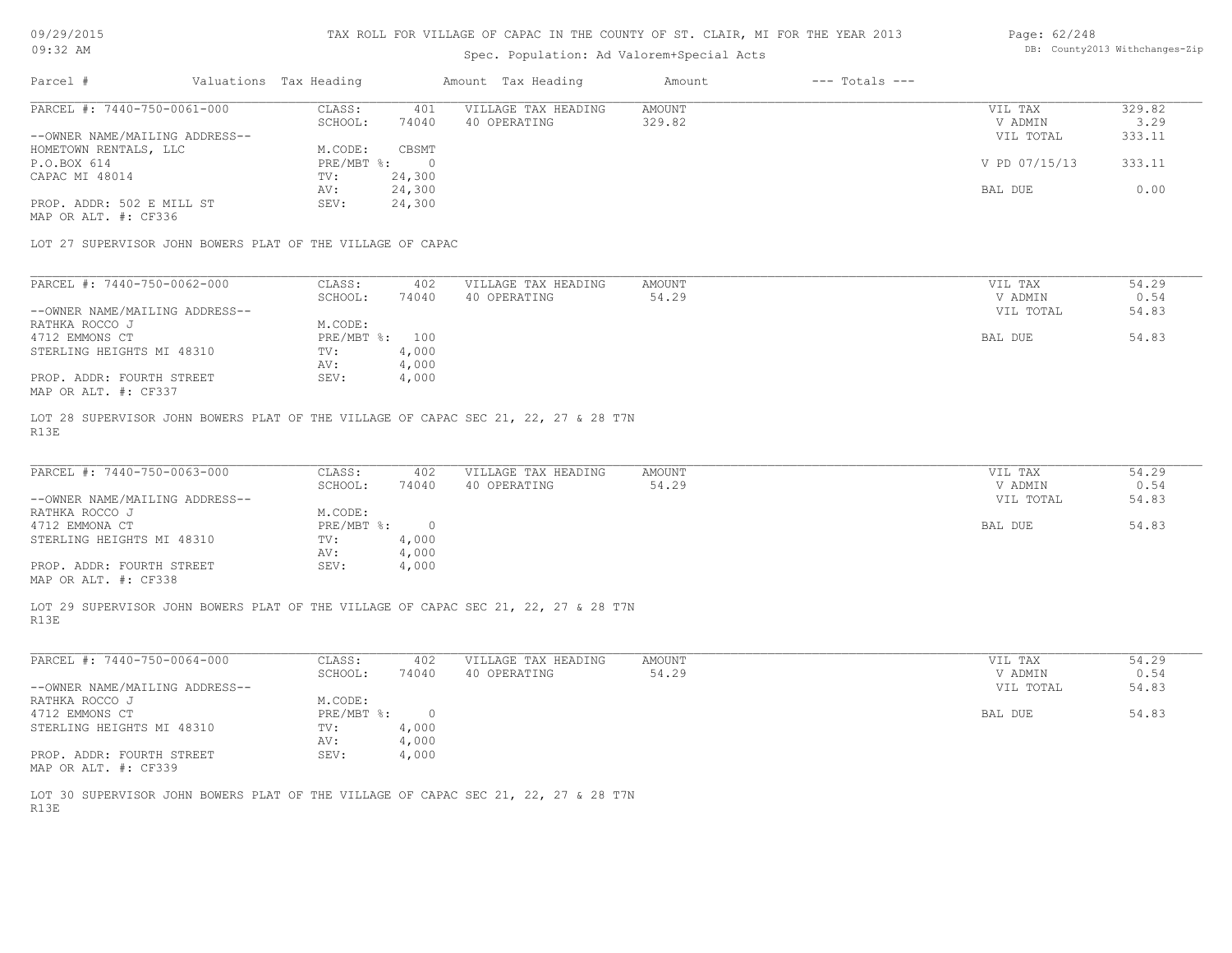| 09/29/2015 |  |
|------------|--|
|------------|--|

# AGE OF CAPAC IN THE COUNTY OF ST. CLAIR, MI FOR THE YEAR 2013

| Page: 63/248 |                               |
|--------------|-------------------------------|
|              | DB: County2013 Withchanges-Zi |

| 09/29/2015                                                    |                        |                      | TAX ROLL FOR VILLAGE OF CAPAC IN THE COUNTY OF ST. CLAIR, MI FOR THE YEAR 2013     |                |                    | Page: $63/248$                  |                                |
|---------------------------------------------------------------|------------------------|----------------------|------------------------------------------------------------------------------------|----------------|--------------------|---------------------------------|--------------------------------|
| $09:32$ AM                                                    |                        |                      | Spec. Population: Ad Valorem+Special Acts                                          |                |                    |                                 | DB: County2013 Withchanges-Zip |
|                                                               |                        |                      |                                                                                    |                |                    |                                 |                                |
| Parcel #                                                      | Valuations Tax Heading |                      | Amount Tax Heading                                                                 | Amount         | $---$ Totals $---$ |                                 |                                |
| PARCEL #: 7440-750-0065-000                                   | CLASS:                 | 402                  | VILLAGE TAX HEADING                                                                | AMOUNT         |                    | VIL TAX                         | 54.29                          |
|                                                               | SCHOOL:                | 74040                | 40 OPERATING                                                                       | 54.29          |                    | V ADMIN                         | 0.54                           |
| --OWNER NAME/MAILING ADDRESS--                                |                        |                      |                                                                                    |                |                    | VIL TOTAL                       | 54.83                          |
| SPRING WATERS L.L.C.                                          | M.CODE:                |                      |                                                                                    |                |                    |                                 |                                |
| 5855 BELLE RIVER RD                                           | PRE/MBT %:             | $\overline{0}$       |                                                                                    |                |                    | BAL DUE                         | 54.83                          |
| EAST CHINA MI 48054                                           | TV:                    | 4,000                |                                                                                    |                |                    |                                 |                                |
|                                                               | AV:                    | 4,000                |                                                                                    |                |                    |                                 |                                |
| PROP. ADDR: FOURTH STREET<br>MAP OR ALT. #: CF340             | SEV:                   | 4,000                |                                                                                    |                |                    |                                 |                                |
| R13E                                                          |                        |                      | LOT 31 SUPERVISOR JOHN BOWERS PLAT OF THE VILLAGE OF CAPAC SEC 21, 22, 27 & 28 T7N |                |                    |                                 |                                |
| PARCEL #: 7440-750-0066-000                                   | CLASS:                 | 402                  | VILLAGE TAX HEADING                                                                | AMOUNT         |                    | VIL TAX                         | 86.86                          |
|                                                               | SCHOOL:                | 74040                | 40 OPERATING                                                                       | 86.86          |                    | V ADMIN                         | 0.86                           |
| --OWNER NAME/MAILING ADDRESS--                                |                        |                      |                                                                                    |                |                    | VIL TOTAL                       | 87.72                          |
| RATHKA ROCCO J                                                | M.CODE:                |                      |                                                                                    |                |                    |                                 |                                |
| 4712 EMMONS CT                                                | $PRE/MBT$ %:           | $\overline{0}$       |                                                                                    |                |                    | <b>BAL DUE</b>                  | 87.72                          |
| STERLING HEIGHTS MI 48310                                     | TV:                    | 6,400                |                                                                                    |                |                    |                                 |                                |
|                                                               | AV:                    | 6,400                |                                                                                    |                |                    |                                 |                                |
| PROP. ADDR: FOURTH STREET<br>MAP OR ALT. #: CF341A/G          | SEV:                   | 6,400                |                                                                                    |                |                    |                                 |                                |
| PARCEL #: 7440-750-0067-000<br>--OWNER NAME/MAILING ADDRESS-- | CLASS:<br>SCHOOL:      | 402<br>74040         | VILLAGE TAX HEADING<br>40 OPERATING                                                | AMOUNT<br>0.00 |                    | VIL TAX<br>V ADMIN<br>VIL TOTAL | 0.00<br>0.00<br>0.00           |
| MICHIGAN LAND BANK                                            | M.CODE:                |                      |                                                                                    |                |                    |                                 |                                |
| MICH DEPT OF LABOR/ECO                                        | PRE/MBT %:             | $\circ$              |                                                                                    |                |                    | BAL DUE                         | 0.00                           |
| PO BOX 30004                                                  | TV:                    | $\circ$              |                                                                                    |                |                    |                                 |                                |
| LANSING MI 48909                                              | AV:<br>SEV:            | $\circ$<br>$\bigcap$ |                                                                                    |                |                    |                                 |                                |
| PROP. ADDR: MAIN ST<br>MAP OR ALT. #: 341H/K                  |                        |                      |                                                                                    |                |                    |                                 |                                |
| 27 & 28 T7N R13E                                              |                        |                      | LOTS 39 TO 42 INC. SUPERVISOR JOHN BOWERS PLAT OF THE VILLAGE OF CAPAC SEC 21, 22, |                |                    |                                 |                                |
| PARCEL #: 7440-750-0068-000                                   | CLASS:                 | 402                  | VILLAGE TAX HEADING                                                                | AMOUNT         |                    | VIL TAX                         | 23.06                          |
|                                                               | SCHOOL:                | 74040                | 40 OPERATING                                                                       | 23.06          |                    | V ADMIN                         | 0.23                           |
| --OWNER NAME/MAILING ADDRESS--                                |                        |                      |                                                                                    |                |                    | VIL TOTAL                       | 23.29                          |
| POOLE ROBERTA                                                 | M.CODE:                |                      |                                                                                    |                |                    |                                 |                                |
| 27840 PLYMOUTH RD                                             | $PRE/MBT$ $\div$       | $\overline{0}$       |                                                                                    |                |                    | BAL DUE                         | 23.29                          |
| LIVONIA MI 48150                                              | TV:                    | 1,699                |                                                                                    |                |                    |                                 |                                |
|                                                               | AV:                    | 4,000                |                                                                                    |                |                    |                                 |                                |
| PROP. ADDR: FOURTH STREET<br>MAP OR ALT. #: CF342             | SEV:                   | 4,000                |                                                                                    |                |                    |                                 |                                |
|                                                               |                        |                      |                                                                                    |                |                    |                                 |                                |
|                                                               |                        |                      | LOT 43 SUPERVISOR JOHN BOWERS PLAT OF THE VILLAGE OF CAPAC SEC 21, 22, 27 & 28 T7N |                |                    |                                 |                                |
| R13E                                                          |                        |                      |                                                                                    |                |                    |                                 |                                |
|                                                               |                        |                      |                                                                                    |                |                    |                                 |                                |
|                                                               |                        |                      |                                                                                    |                |                    |                                 |                                |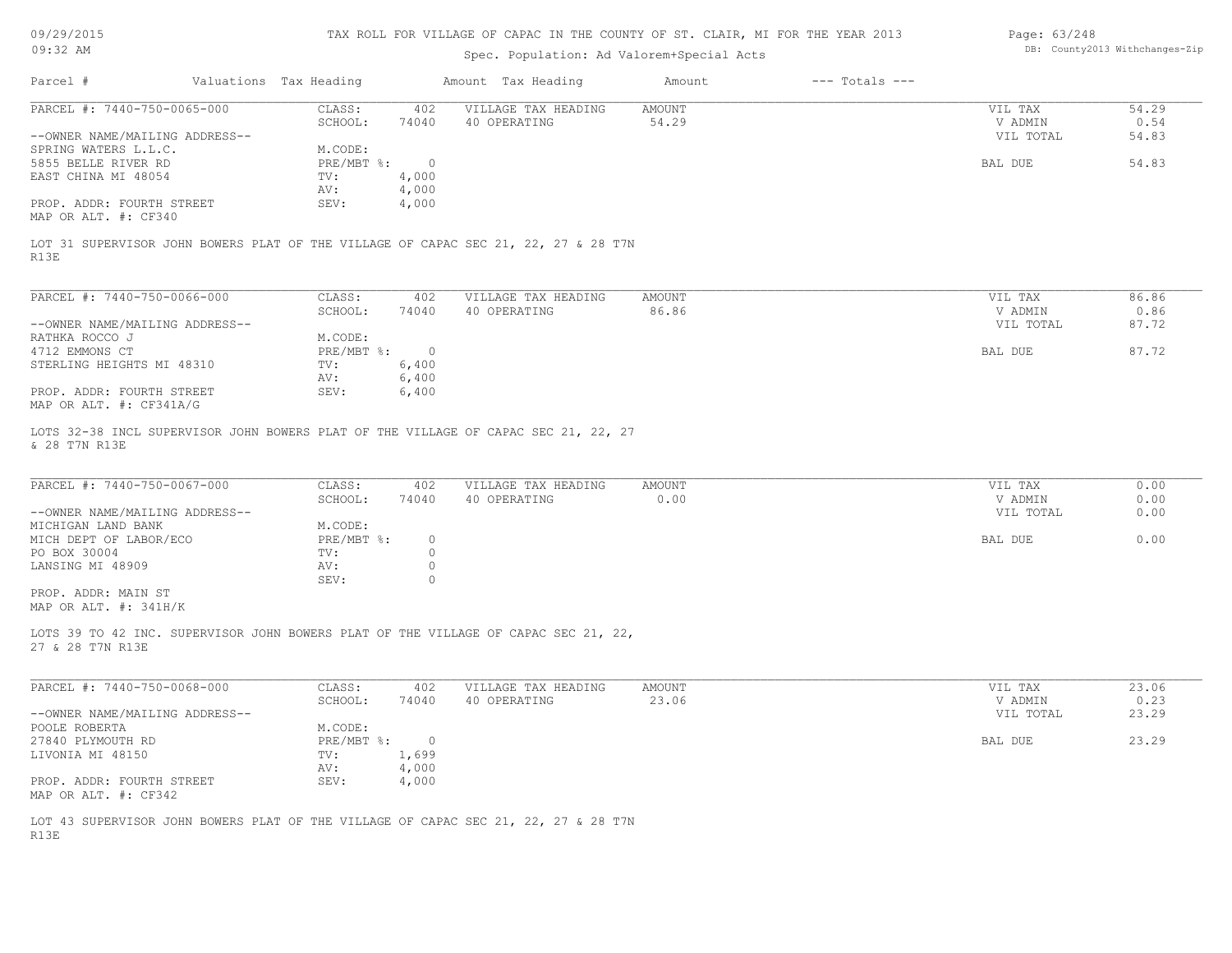| 09/29/2015 |  |
|------------|--|
|------------|--|

| Page: 64/248 |                               |
|--------------|-------------------------------|
|              | DB: County2013 Withchanges-Zi |

| 09:32 AM                                                                                              |                                              | Spec. Population: Ad Valorem+Special Acts | DB: County2013 Withchanges-Zip |                    |                    |               |
|-------------------------------------------------------------------------------------------------------|----------------------------------------------|-------------------------------------------|--------------------------------|--------------------|--------------------|---------------|
| Parcel #                                                                                              | Valuations Tax Heading                       | Amount Tax Heading                        | Amount                         | $---$ Totals $---$ |                    |               |
| PARCEL #: 7440-750-0069-000                                                                           | CLASS:<br>402                                | VILLAGE TAX HEADING                       | <b>AMOUNT</b>                  |                    | VIL TAX            | 54.29         |
|                                                                                                       | SCHOOL:<br>74040                             | 40 OPERATING                              | 54.29                          |                    | V ADMIN            | 0.54          |
| --OWNER NAME/MAILING ADDRESS--                                                                        |                                              |                                           |                                |                    | VIL TOTAL          | 54.83         |
| BRUNK GREGORY A                                                                                       | M.CODE:                                      |                                           |                                |                    |                    |               |
| 216 S LESTER                                                                                          | PRE/MBT %: 100                               |                                           |                                |                    | BAL DUE            | 54.83         |
| CAPAC MI 48014                                                                                        | 4,000<br>TV:                                 |                                           |                                |                    |                    |               |
|                                                                                                       | AV:<br>4,000                                 |                                           |                                |                    |                    |               |
| PROP. ADDR: FOURTH STREET<br>MAP OR ALT. #: CF343                                                     | SEV:<br>4,000                                |                                           |                                |                    |                    |               |
| LOT 44 SUPERVISOR JOHN BOWERS PLAT OF THE VILLAGE OF CAPAC SEC 21, 22, 27 & 28 T7N<br>R13E            |                                              |                                           |                                |                    |                    |               |
| PARCEL #: 7440-750-0070-000                                                                           | CLASS:<br>402                                | VILLAGE TAX HEADING                       | <b>AMOUNT</b>                  |                    | VIL TAX            | 23.06         |
|                                                                                                       | SCHOOL:<br>74040                             | 40 OPERATING                              | 23.06                          |                    | V ADMIN            | 0.23          |
| --OWNER NAME/MAILING ADDRESS--                                                                        |                                              |                                           |                                |                    | VIL TOTAL          | 23.29         |
| POOLE ROBERTA                                                                                         | M.CODE:                                      |                                           |                                |                    |                    |               |
| 27840 PLYMOUTH RD.                                                                                    | PRE/MBT %:                                   | $\overline{0}$                            |                                |                    | BAL DUE            | 23.29         |
| LIVONIA MI 48150                                                                                      | TV:<br>1,699                                 |                                           |                                |                    |                    |               |
|                                                                                                       | 4,000<br>AV:                                 |                                           |                                |                    |                    |               |
| PROP. ADDR: FOURTH STREET<br>MAP OR ALT. #: CF344                                                     | SEV:<br>4,000                                |                                           |                                |                    |                    |               |
| R13E<br>PARCEL #: 7440-750-0071-000                                                                   | CLASS:<br>402                                | VILLAGE TAX HEADING                       | AMOUNT                         |                    | VIL TAX            | 33.86         |
|                                                                                                       | SCHOOL:<br>74040                             | 40 OPERATING                              | 33.86                          |                    | V ADMIN            | 0.33          |
| --OWNER NAME/MAILING ADDRESS--                                                                        |                                              |                                           |                                |                    | VIL TOTAL          | 34.19         |
| POOLE ROBERTA                                                                                         | M.CODE:                                      |                                           |                                |                    |                    |               |
| 27840 PLYMOUTH RD                                                                                     | PRE/MBT %: 0                                 |                                           |                                |                    | BAL DUE            | 34.19         |
| LIVONIA MI 48150                                                                                      | 2,495<br>TV:                                 |                                           |                                |                    |                    |               |
|                                                                                                       | 6,000<br>AV:                                 |                                           |                                |                    |                    |               |
| PROP. ADDR: FOURTH STREET                                                                             | SEV:<br>6,000                                |                                           |                                |                    |                    |               |
| MAP OR ALT. #: CF345A/C                                                                               |                                              |                                           |                                |                    |                    |               |
| LOTS 46, 47 & 48 SUPERVISOR JOHN BOWERS PLAT OF THE VILLAGE OF CAPAC SEC 21, 22 27<br>& 28 T7N R13E   |                                              |                                           |                                |                    |                    |               |
| PARCEL #: 7440-750-0072-000                                                                           | CLASS:<br>402<br>SCHOOL:<br>74040            | VILLAGE TAX HEADING<br>40 OPERATING       | <b>AMOUNT</b><br>54.29         |                    | VIL TAX<br>V ADMIN | 54.29<br>0.54 |
| --OWNER NAME/MAILING ADDRESS--                                                                        |                                              |                                           |                                |                    | VIL TOTAL          | 54.83         |
| KILLINGBECK KARL T                                                                                    | M.CODE:                                      |                                           |                                |                    |                    |               |
| KILLINGBECK COURTNEY                                                                                  | $PRE/MBT$ $\div$<br>$\overline{\phantom{0}}$ |                                           |                                |                    | V PD 09/06/13      | 54.83         |
|                                                                                                       | 4,000<br>TV:                                 |                                           |                                |                    |                    |               |
| 202 S LESTER<br>CAPAC MI 48014                                                                        | 4,000<br>AV:                                 |                                           |                                |                    | BAL DUE            | 0.00          |
|                                                                                                       | 4,000<br>SEV:                                |                                           |                                |                    |                    |               |
| PROP. ADDR: FOURTH STREET                                                                             |                                              |                                           |                                |                    |                    |               |
| MAP OR ALT. #: CF345D                                                                                 |                                              |                                           |                                |                    |                    |               |
|                                                                                                       |                                              |                                           |                                |                    |                    |               |
| LOT 49 EXC N 4 FT. SUPERVISOR JOHN BOWERS PLAT OF THE VILLAGE OF CAPAC SEC 21, 2,<br>27 & 28 T7N R13E |                                              |                                           |                                |                    |                    |               |
|                                                                                                       |                                              |                                           |                                |                    |                    |               |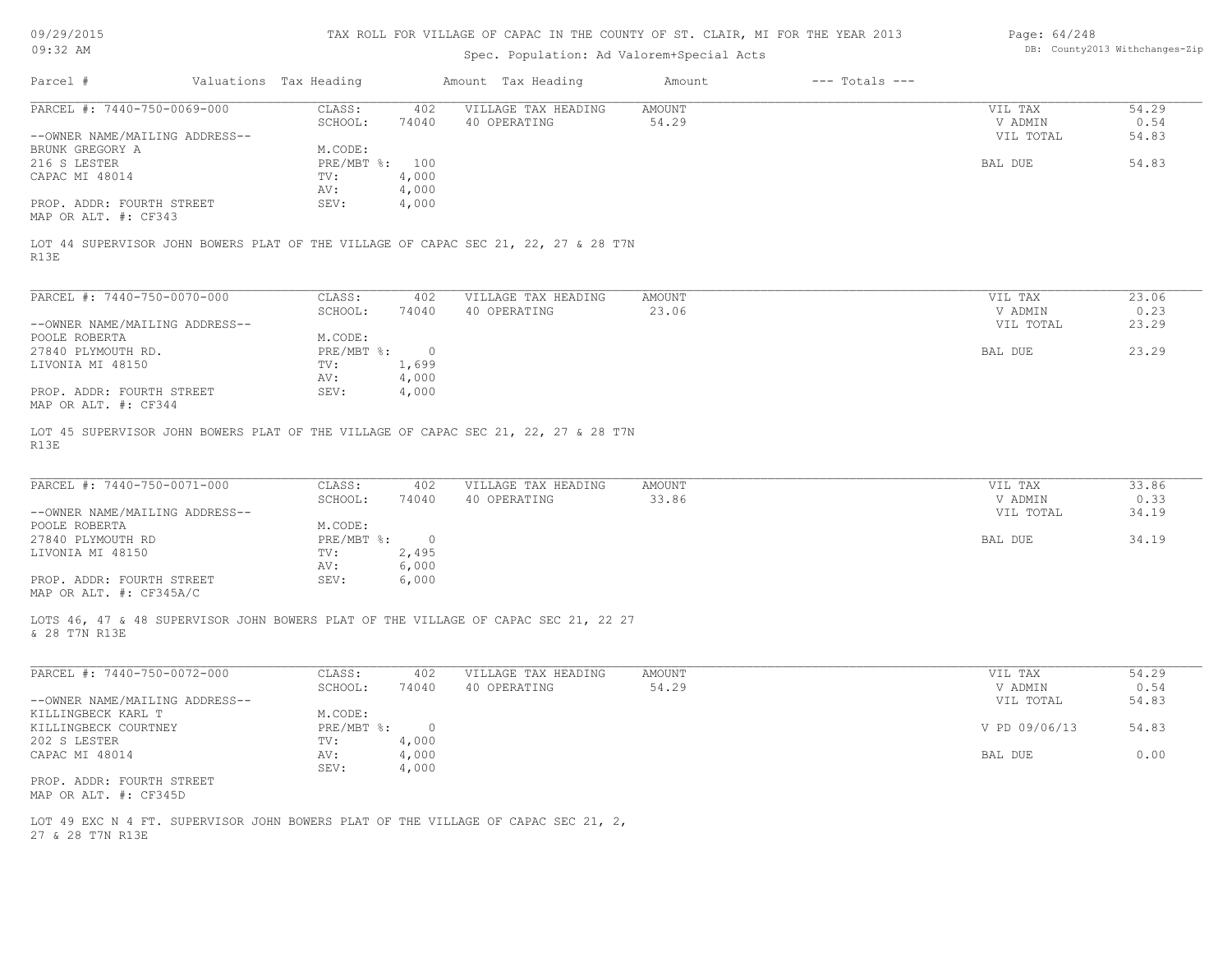09/29/2015

# TAX ROLL FOR VILLAGE OF CAPAC IN THE COUNTY OF ST. CLAIR, MI FOR THE YEAR 2013

| Page: 65/248 |                                |
|--------------|--------------------------------|
|              | DB: County2013 Withchanges-Zip |

| U <i>JI 4 JI 4</i> U 1 J                           |                        |                | TAY UNTIL LOU ATTINGE AL CULUC IN THE CANNIT AL 91' CINTU' MI LOU THE TEW YATA     |               |                    | raye. 0J/240  |       |
|----------------------------------------------------|------------------------|----------------|------------------------------------------------------------------------------------|---------------|--------------------|---------------|-------|
| 09:32 AM                                           |                        |                | DB: County2013 Withchanges-Zip                                                     |               |                    |               |       |
| Parcel #                                           | Valuations Tax Heading |                | Amount Tax Heading                                                                 | Amount        | $---$ Totals $---$ |               |       |
| PARCEL #: 7440-750-0073-000                        | CLASS:                 | 402            | VILLAGE TAX HEADING                                                                | <b>AMOUNT</b> |                    | VIL TAX       | 54.29 |
|                                                    | SCHOOL:                | 74040          | 40 OPERATING                                                                       | 54.29         |                    | V ADMIN       | 0.54  |
| --OWNER NAME/MAILING ADDRESS--                     |                        |                |                                                                                    |               |                    | VIL TOTAL     | 54.83 |
| KILLINGHAM KARL                                    | M.CODE:                | COREL          |                                                                                    |               |                    |               |       |
| 202 S LESTER                                       | PRE/MBT %: 100         |                |                                                                                    |               |                    | V PD 08/28/13 | 54.83 |
| CAPAC MI 48014                                     | TV:                    | 4,000          |                                                                                    |               |                    |               |       |
|                                                    | AV:                    | 4,000          |                                                                                    |               |                    | BAL DUE       | 0.00  |
| PROP. ADDR: FOURTH STREET<br>MAP OR ALT. #: CF345E | SEV:                   | 4,000          |                                                                                    |               |                    |               |       |
| 21, 22, 27 & 28 T7N R13E                           |                        |                | LOT 50 & N 4 FT OF LOT 49 SUPERVISOR JOHN BOWERS PLAT OF THE VILLAGE OF CAPAC SEC  |               |                    |               |       |
|                                                    |                        |                |                                                                                    |               |                    |               |       |
| PARCEL #: 7440-750-0074-000                        | CLASS:                 | 402            | VILLAGE TAX HEADING                                                                | AMOUNT        |                    | VIL TAX       | 54.29 |
|                                                    | SCHOOL:                | 74040          | 40 OPERATING                                                                       | 54.29         |                    | V ADMIN       | 0.54  |
| --OWNER NAME/MAILING ADDRESS--                     |                        |                |                                                                                    |               |                    | VIL TOTAL     | 54.83 |
| SOCHACKI RICHARD M                                 | M.CODE:                | <b>BACTS</b>   |                                                                                    |               |                    |               |       |
| 200 S LESTER ST                                    | PRE/MBT %: 100         |                |                                                                                    |               |                    | V PD 07/29/13 | 54.83 |
| CAPAC MI 48014                                     | TV:                    | 4,000          |                                                                                    |               |                    |               |       |
|                                                    | AV:                    | 4,000          |                                                                                    |               |                    | BAL DUE       | 0.00  |
| PROP. ADDR: FOURTH STREET<br>MAP OR ALT. #: CF346A | SEV:                   | 4,000          |                                                                                    |               |                    |               |       |
| R13E                                               |                        |                | LOT 51 SUPERVISOR JOHN BOWERS PLAT OF THE VILLAGE OF CAPAC SEC 21, 22, 27 & 28 T7N |               |                    |               |       |
| PARCEL #: 7440-750-0076-000                        | CLASS:                 | 402            | VILLAGE TAX HEADING                                                                | <b>AMOUNT</b> |                    | VIL TAX       | 54.29 |
|                                                    | SCHOOL:                | 74040          | 40 OPERATING                                                                       | 54.29         |                    | V ADMIN       | 0.54  |
| --OWNER NAME/MAILING ADDRESS--                     |                        |                |                                                                                    |               |                    | VIL TOTAL     | 54.83 |
| RATHKA ROCCO J                                     | M.CODE:                |                |                                                                                    |               |                    |               |       |
| 4712 EMMONS                                        | $PRE/MBT$ $\div$       | $\overline{0}$ |                                                                                    |               |                    | BAL DUE       | 54.83 |
| STERLING HEIGHTS MI 48310                          | TV:                    | 4,000          |                                                                                    |               |                    |               |       |
|                                                    | AV:                    | 4,000          |                                                                                    |               |                    |               |       |
| PROP. ADDR: FOURTH STREET<br>MAP OR ALT. #: CF347  | SEV:                   | 4,000          |                                                                                    |               |                    |               |       |
| R13E                                               |                        |                | LOT 53 SUPERVISOR JOHN BOWERS PLAT OF THE VILLAGE OF CAPAC SEC 21, 22, 27 & 28 T7N |               |                    |               |       |
| PARCEL #: 7440-750-0077-000                        | CLASS:                 | 703            | VILLAGE TAX HEADING                                                                | <b>AMOUNT</b> |                    | VIL TAX       | 0.00  |
|                                                    | SCHOOL:                | 74040          | 40 OPERATING                                                                       | 0.00          |                    | V ADMIN       | 0.00  |
| --OWNER NAME/MAILING ADDRESS--                     |                        |                |                                                                                    |               |                    | VIL TOTAL     | 0.00  |
| THE VILLAGE OF CAPAC                               | M.CODE:                |                |                                                                                    |               |                    |               |       |
| 131 N MAIN ST                                      | PRE/MBT %:             | $\circ$        |                                                                                    |               |                    | BAL DUE       | 0.00  |
|                                                    |                        |                |                                                                                    |               |                    |               |       |

MAP OR ALT. #: CF348 PROP. ADDR: MILL ST E SEV: 0

T7N R13E LOTS 54-55 SUPERVISOR JOHN BOWERS PLAT OF THE VILLAGE OF CAPAC SEC 21, 22, 27 & 28

 AV: 0 CAPAC MI 48014  $TV:$  0  $AV:$  0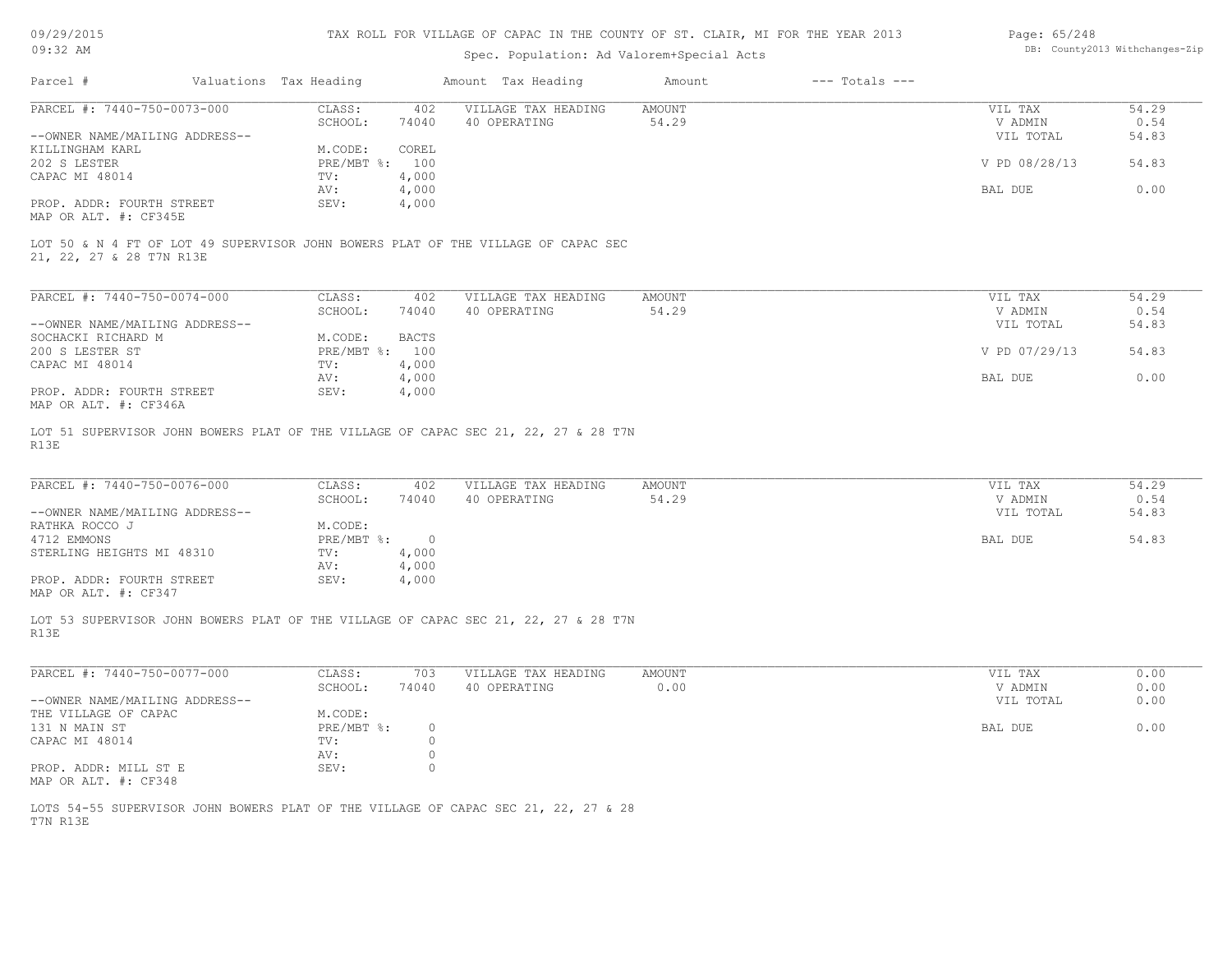| DB: County2013 Withchanges-Zip<br>Spec. Population: Ad Valorem+Special Acts<br>Parcel #<br>Valuations Tax Heading<br>Amount Tax Heading<br>$---$ Totals $---$<br>Amount<br>PARCEL #: 7440-750-0078-000<br>CLASS:<br>402<br>VILLAGE TAX HEADING<br>AMOUNT<br>VIL TAX<br>54.29<br>SCHOOL:<br>74040<br>40 OPERATING<br>54.29<br>V ADMIN<br>0.54<br>--OWNER NAME/MAILING ADDRESS--<br>VIL TOTAL<br>54.83<br>KATAKIS, ANTONIOS<br>M.CODE:<br>54.83<br>2320 FRED MOORE HWY.<br>$PRE/MBT$ %:<br>BAL DUE<br>$\overline{0}$<br>ST. CLAIR, MI 48079<br>4,000<br>TV:<br>4,000<br>AV:<br>PROP. ADDR: FOURTH STREET<br>SEV:<br>4,000<br>MAP OR ALT. #: CF349<br>LOT 56 SUPERVISOR JOHN BOWERS PLAT OF THE VILLAGE OF CAPAC SEC 21, 22, 27 & 28 T7N<br>R13E<br>PARCEL #: 7440-750-0079-000<br>CLASS:<br>AMOUNT<br>256.52<br>401<br>VILLAGE TAX HEADING<br>VIL TAX<br>40 OPERATING<br>256.52<br>2.56<br>SCHOOL:<br>74040<br>V ADMIN<br>--OWNER NAME/MAILING ADDRESS--<br>VIL TOTAL<br>259.08<br>M.CODE:<br>CYRUS MARY/MICHAEL<br>259.08<br>426 E MILL ST<br>PRE/MBT %: 100<br>V PD 09/12/13<br>18,900<br>CAPAC MI 48014-3158<br>TV:<br>18,900<br>0.00<br>AV:<br>BAL DUE<br>PROP. ADDR: 426 E MILL ST<br>SEV:<br>18,900<br>MAP OR ALT. #: CF350<br>LOT 57 SUPERVISOR JOHN BOWERS PLAT OF THE VILLAGE OF CAPAC SEC 21, 22, 27 & 28 T7N<br>R13E 1700/546 ADD NAME<br>PARCEL #: 7440-750-0080-000<br>CLASS:<br>VILLAGE TAX HEADING<br><b>AMOUNT</b><br>282.31<br>401<br>VIL TAX<br>2.82<br>SCHOOL:<br>74040<br>40 OPERATING<br>282.31<br>V ADMIN<br>--OWNER NAME/MAILING ADDRESS--<br>285.13<br>VIL TOTAL<br>00GTS<br>HUNTER RICHARD E<br>M.CODE:<br>406 E MILL ST<br>PRE/MBT %: 100<br>V PD 09/12/13<br>285.13<br>CAPAC MI 48014-3158<br>20,800<br>TV:<br>0.00<br>20,800<br>AV:<br>BAL DUE<br>PROP. ADDR: 406 E MILL ST<br>SEV:<br>20,800<br>MAP OR ALT. #: CF351<br>LOT 58 SUPERVISOR JOHN BOWERS PLAT OF THE VILLAGE OF CAPAC SEC 21, 22, 27 & 28 T7N<br>R13E<br>PARCEL #: 7440-750-0081-000<br>567.35<br>CLASS:<br>401<br>VILLAGE TAX HEADING<br>AMOUNT<br>VIL TAX<br>567.35<br>5.67<br>SCHOOL:<br>40 OPERATING<br>V ADMIN<br>74040<br>573.02<br>--OWNER NAME/MAILING ADDRESS--<br>VIL TOTAL<br>BRAUNSTEINER BERTRAM/JOAN<br>M.CODE:<br>PRE/MBT %: 100<br>V PD 07/03/13<br>573.02<br>404 E. MILL ST.<br>CAPAC MI 48014<br>41,800<br>TV:<br>41,800<br>0.00<br>AV:<br>BAL DUE<br>41,800<br>PROP. ADDR: 404 E MILL ST<br>SEV:<br>MAP OR ALT. #: CF352<br>LOT 59 SUPERVISOR JOHN BOWERS PLAT OF THE VILLAGE OF CAPAC SEC 21, 22, 27 & 28 T7N<br>R13E | 09/29/2015 | TAX ROLL FOR VILLAGE OF CAPAC IN THE COUNTY OF ST. CLAIR, MI FOR THE YEAR 2013 | Page: 66/248 |  |  |  |
|-----------------------------------------------------------------------------------------------------------------------------------------------------------------------------------------------------------------------------------------------------------------------------------------------------------------------------------------------------------------------------------------------------------------------------------------------------------------------------------------------------------------------------------------------------------------------------------------------------------------------------------------------------------------------------------------------------------------------------------------------------------------------------------------------------------------------------------------------------------------------------------------------------------------------------------------------------------------------------------------------------------------------------------------------------------------------------------------------------------------------------------------------------------------------------------------------------------------------------------------------------------------------------------------------------------------------------------------------------------------------------------------------------------------------------------------------------------------------------------------------------------------------------------------------------------------------------------------------------------------------------------------------------------------------------------------------------------------------------------------------------------------------------------------------------------------------------------------------------------------------------------------------------------------------------------------------------------------------------------------------------------------------------------------------------------------------------------------------------------------------------------------------------------------------------------------------------------------------------------------------------------------------------------------------------------------------------------------------------------------------------------------------------------------------------------------------------------------------------------------------------------------------------------|------------|--------------------------------------------------------------------------------|--------------|--|--|--|
|                                                                                                                                                                                                                                                                                                                                                                                                                                                                                                                                                                                                                                                                                                                                                                                                                                                                                                                                                                                                                                                                                                                                                                                                                                                                                                                                                                                                                                                                                                                                                                                                                                                                                                                                                                                                                                                                                                                                                                                                                                                                                                                                                                                                                                                                                                                                                                                                                                                                                                                                   | $09:32$ AM |                                                                                |              |  |  |  |
|                                                                                                                                                                                                                                                                                                                                                                                                                                                                                                                                                                                                                                                                                                                                                                                                                                                                                                                                                                                                                                                                                                                                                                                                                                                                                                                                                                                                                                                                                                                                                                                                                                                                                                                                                                                                                                                                                                                                                                                                                                                                                                                                                                                                                                                                                                                                                                                                                                                                                                                                   |            |                                                                                |              |  |  |  |
|                                                                                                                                                                                                                                                                                                                                                                                                                                                                                                                                                                                                                                                                                                                                                                                                                                                                                                                                                                                                                                                                                                                                                                                                                                                                                                                                                                                                                                                                                                                                                                                                                                                                                                                                                                                                                                                                                                                                                                                                                                                                                                                                                                                                                                                                                                                                                                                                                                                                                                                                   |            |                                                                                |              |  |  |  |
|                                                                                                                                                                                                                                                                                                                                                                                                                                                                                                                                                                                                                                                                                                                                                                                                                                                                                                                                                                                                                                                                                                                                                                                                                                                                                                                                                                                                                                                                                                                                                                                                                                                                                                                                                                                                                                                                                                                                                                                                                                                                                                                                                                                                                                                                                                                                                                                                                                                                                                                                   |            |                                                                                |              |  |  |  |
|                                                                                                                                                                                                                                                                                                                                                                                                                                                                                                                                                                                                                                                                                                                                                                                                                                                                                                                                                                                                                                                                                                                                                                                                                                                                                                                                                                                                                                                                                                                                                                                                                                                                                                                                                                                                                                                                                                                                                                                                                                                                                                                                                                                                                                                                                                                                                                                                                                                                                                                                   |            |                                                                                |              |  |  |  |
|                                                                                                                                                                                                                                                                                                                                                                                                                                                                                                                                                                                                                                                                                                                                                                                                                                                                                                                                                                                                                                                                                                                                                                                                                                                                                                                                                                                                                                                                                                                                                                                                                                                                                                                                                                                                                                                                                                                                                                                                                                                                                                                                                                                                                                                                                                                                                                                                                                                                                                                                   |            |                                                                                |              |  |  |  |
|                                                                                                                                                                                                                                                                                                                                                                                                                                                                                                                                                                                                                                                                                                                                                                                                                                                                                                                                                                                                                                                                                                                                                                                                                                                                                                                                                                                                                                                                                                                                                                                                                                                                                                                                                                                                                                                                                                                                                                                                                                                                                                                                                                                                                                                                                                                                                                                                                                                                                                                                   |            |                                                                                |              |  |  |  |
|                                                                                                                                                                                                                                                                                                                                                                                                                                                                                                                                                                                                                                                                                                                                                                                                                                                                                                                                                                                                                                                                                                                                                                                                                                                                                                                                                                                                                                                                                                                                                                                                                                                                                                                                                                                                                                                                                                                                                                                                                                                                                                                                                                                                                                                                                                                                                                                                                                                                                                                                   |            |                                                                                |              |  |  |  |
|                                                                                                                                                                                                                                                                                                                                                                                                                                                                                                                                                                                                                                                                                                                                                                                                                                                                                                                                                                                                                                                                                                                                                                                                                                                                                                                                                                                                                                                                                                                                                                                                                                                                                                                                                                                                                                                                                                                                                                                                                                                                                                                                                                                                                                                                                                                                                                                                                                                                                                                                   |            |                                                                                |              |  |  |  |
|                                                                                                                                                                                                                                                                                                                                                                                                                                                                                                                                                                                                                                                                                                                                                                                                                                                                                                                                                                                                                                                                                                                                                                                                                                                                                                                                                                                                                                                                                                                                                                                                                                                                                                                                                                                                                                                                                                                                                                                                                                                                                                                                                                                                                                                                                                                                                                                                                                                                                                                                   |            |                                                                                |              |  |  |  |
|                                                                                                                                                                                                                                                                                                                                                                                                                                                                                                                                                                                                                                                                                                                                                                                                                                                                                                                                                                                                                                                                                                                                                                                                                                                                                                                                                                                                                                                                                                                                                                                                                                                                                                                                                                                                                                                                                                                                                                                                                                                                                                                                                                                                                                                                                                                                                                                                                                                                                                                                   |            |                                                                                |              |  |  |  |
|                                                                                                                                                                                                                                                                                                                                                                                                                                                                                                                                                                                                                                                                                                                                                                                                                                                                                                                                                                                                                                                                                                                                                                                                                                                                                                                                                                                                                                                                                                                                                                                                                                                                                                                                                                                                                                                                                                                                                                                                                                                                                                                                                                                                                                                                                                                                                                                                                                                                                                                                   |            |                                                                                |              |  |  |  |
|                                                                                                                                                                                                                                                                                                                                                                                                                                                                                                                                                                                                                                                                                                                                                                                                                                                                                                                                                                                                                                                                                                                                                                                                                                                                                                                                                                                                                                                                                                                                                                                                                                                                                                                                                                                                                                                                                                                                                                                                                                                                                                                                                                                                                                                                                                                                                                                                                                                                                                                                   |            |                                                                                |              |  |  |  |
|                                                                                                                                                                                                                                                                                                                                                                                                                                                                                                                                                                                                                                                                                                                                                                                                                                                                                                                                                                                                                                                                                                                                                                                                                                                                                                                                                                                                                                                                                                                                                                                                                                                                                                                                                                                                                                                                                                                                                                                                                                                                                                                                                                                                                                                                                                                                                                                                                                                                                                                                   |            |                                                                                |              |  |  |  |
|                                                                                                                                                                                                                                                                                                                                                                                                                                                                                                                                                                                                                                                                                                                                                                                                                                                                                                                                                                                                                                                                                                                                                                                                                                                                                                                                                                                                                                                                                                                                                                                                                                                                                                                                                                                                                                                                                                                                                                                                                                                                                                                                                                                                                                                                                                                                                                                                                                                                                                                                   |            |                                                                                |              |  |  |  |
|                                                                                                                                                                                                                                                                                                                                                                                                                                                                                                                                                                                                                                                                                                                                                                                                                                                                                                                                                                                                                                                                                                                                                                                                                                                                                                                                                                                                                                                                                                                                                                                                                                                                                                                                                                                                                                                                                                                                                                                                                                                                                                                                                                                                                                                                                                                                                                                                                                                                                                                                   |            |                                                                                |              |  |  |  |
|                                                                                                                                                                                                                                                                                                                                                                                                                                                                                                                                                                                                                                                                                                                                                                                                                                                                                                                                                                                                                                                                                                                                                                                                                                                                                                                                                                                                                                                                                                                                                                                                                                                                                                                                                                                                                                                                                                                                                                                                                                                                                                                                                                                                                                                                                                                                                                                                                                                                                                                                   |            |                                                                                |              |  |  |  |
|                                                                                                                                                                                                                                                                                                                                                                                                                                                                                                                                                                                                                                                                                                                                                                                                                                                                                                                                                                                                                                                                                                                                                                                                                                                                                                                                                                                                                                                                                                                                                                                                                                                                                                                                                                                                                                                                                                                                                                                                                                                                                                                                                                                                                                                                                                                                                                                                                                                                                                                                   |            |                                                                                |              |  |  |  |
|                                                                                                                                                                                                                                                                                                                                                                                                                                                                                                                                                                                                                                                                                                                                                                                                                                                                                                                                                                                                                                                                                                                                                                                                                                                                                                                                                                                                                                                                                                                                                                                                                                                                                                                                                                                                                                                                                                                                                                                                                                                                                                                                                                                                                                                                                                                                                                                                                                                                                                                                   |            |                                                                                |              |  |  |  |
|                                                                                                                                                                                                                                                                                                                                                                                                                                                                                                                                                                                                                                                                                                                                                                                                                                                                                                                                                                                                                                                                                                                                                                                                                                                                                                                                                                                                                                                                                                                                                                                                                                                                                                                                                                                                                                                                                                                                                                                                                                                                                                                                                                                                                                                                                                                                                                                                                                                                                                                                   |            |                                                                                |              |  |  |  |
|                                                                                                                                                                                                                                                                                                                                                                                                                                                                                                                                                                                                                                                                                                                                                                                                                                                                                                                                                                                                                                                                                                                                                                                                                                                                                                                                                                                                                                                                                                                                                                                                                                                                                                                                                                                                                                                                                                                                                                                                                                                                                                                                                                                                                                                                                                                                                                                                                                                                                                                                   |            |                                                                                |              |  |  |  |
|                                                                                                                                                                                                                                                                                                                                                                                                                                                                                                                                                                                                                                                                                                                                                                                                                                                                                                                                                                                                                                                                                                                                                                                                                                                                                                                                                                                                                                                                                                                                                                                                                                                                                                                                                                                                                                                                                                                                                                                                                                                                                                                                                                                                                                                                                                                                                                                                                                                                                                                                   |            |                                                                                |              |  |  |  |
|                                                                                                                                                                                                                                                                                                                                                                                                                                                                                                                                                                                                                                                                                                                                                                                                                                                                                                                                                                                                                                                                                                                                                                                                                                                                                                                                                                                                                                                                                                                                                                                                                                                                                                                                                                                                                                                                                                                                                                                                                                                                                                                                                                                                                                                                                                                                                                                                                                                                                                                                   |            |                                                                                |              |  |  |  |
|                                                                                                                                                                                                                                                                                                                                                                                                                                                                                                                                                                                                                                                                                                                                                                                                                                                                                                                                                                                                                                                                                                                                                                                                                                                                                                                                                                                                                                                                                                                                                                                                                                                                                                                                                                                                                                                                                                                                                                                                                                                                                                                                                                                                                                                                                                                                                                                                                                                                                                                                   |            |                                                                                |              |  |  |  |
|                                                                                                                                                                                                                                                                                                                                                                                                                                                                                                                                                                                                                                                                                                                                                                                                                                                                                                                                                                                                                                                                                                                                                                                                                                                                                                                                                                                                                                                                                                                                                                                                                                                                                                                                                                                                                                                                                                                                                                                                                                                                                                                                                                                                                                                                                                                                                                                                                                                                                                                                   |            |                                                                                |              |  |  |  |
|                                                                                                                                                                                                                                                                                                                                                                                                                                                                                                                                                                                                                                                                                                                                                                                                                                                                                                                                                                                                                                                                                                                                                                                                                                                                                                                                                                                                                                                                                                                                                                                                                                                                                                                                                                                                                                                                                                                                                                                                                                                                                                                                                                                                                                                                                                                                                                                                                                                                                                                                   |            |                                                                                |              |  |  |  |
|                                                                                                                                                                                                                                                                                                                                                                                                                                                                                                                                                                                                                                                                                                                                                                                                                                                                                                                                                                                                                                                                                                                                                                                                                                                                                                                                                                                                                                                                                                                                                                                                                                                                                                                                                                                                                                                                                                                                                                                                                                                                                                                                                                                                                                                                                                                                                                                                                                                                                                                                   |            |                                                                                |              |  |  |  |
|                                                                                                                                                                                                                                                                                                                                                                                                                                                                                                                                                                                                                                                                                                                                                                                                                                                                                                                                                                                                                                                                                                                                                                                                                                                                                                                                                                                                                                                                                                                                                                                                                                                                                                                                                                                                                                                                                                                                                                                                                                                                                                                                                                                                                                                                                                                                                                                                                                                                                                                                   |            |                                                                                |              |  |  |  |
|                                                                                                                                                                                                                                                                                                                                                                                                                                                                                                                                                                                                                                                                                                                                                                                                                                                                                                                                                                                                                                                                                                                                                                                                                                                                                                                                                                                                                                                                                                                                                                                                                                                                                                                                                                                                                                                                                                                                                                                                                                                                                                                                                                                                                                                                                                                                                                                                                                                                                                                                   |            |                                                                                |              |  |  |  |
|                                                                                                                                                                                                                                                                                                                                                                                                                                                                                                                                                                                                                                                                                                                                                                                                                                                                                                                                                                                                                                                                                                                                                                                                                                                                                                                                                                                                                                                                                                                                                                                                                                                                                                                                                                                                                                                                                                                                                                                                                                                                                                                                                                                                                                                                                                                                                                                                                                                                                                                                   |            |                                                                                |              |  |  |  |
|                                                                                                                                                                                                                                                                                                                                                                                                                                                                                                                                                                                                                                                                                                                                                                                                                                                                                                                                                                                                                                                                                                                                                                                                                                                                                                                                                                                                                                                                                                                                                                                                                                                                                                                                                                                                                                                                                                                                                                                                                                                                                                                                                                                                                                                                                                                                                                                                                                                                                                                                   |            |                                                                                |              |  |  |  |
|                                                                                                                                                                                                                                                                                                                                                                                                                                                                                                                                                                                                                                                                                                                                                                                                                                                                                                                                                                                                                                                                                                                                                                                                                                                                                                                                                                                                                                                                                                                                                                                                                                                                                                                                                                                                                                                                                                                                                                                                                                                                                                                                                                                                                                                                                                                                                                                                                                                                                                                                   |            |                                                                                |              |  |  |  |
|                                                                                                                                                                                                                                                                                                                                                                                                                                                                                                                                                                                                                                                                                                                                                                                                                                                                                                                                                                                                                                                                                                                                                                                                                                                                                                                                                                                                                                                                                                                                                                                                                                                                                                                                                                                                                                                                                                                                                                                                                                                                                                                                                                                                                                                                                                                                                                                                                                                                                                                                   |            |                                                                                |              |  |  |  |
|                                                                                                                                                                                                                                                                                                                                                                                                                                                                                                                                                                                                                                                                                                                                                                                                                                                                                                                                                                                                                                                                                                                                                                                                                                                                                                                                                                                                                                                                                                                                                                                                                                                                                                                                                                                                                                                                                                                                                                                                                                                                                                                                                                                                                                                                                                                                                                                                                                                                                                                                   |            |                                                                                |              |  |  |  |
|                                                                                                                                                                                                                                                                                                                                                                                                                                                                                                                                                                                                                                                                                                                                                                                                                                                                                                                                                                                                                                                                                                                                                                                                                                                                                                                                                                                                                                                                                                                                                                                                                                                                                                                                                                                                                                                                                                                                                                                                                                                                                                                                                                                                                                                                                                                                                                                                                                                                                                                                   |            |                                                                                |              |  |  |  |
|                                                                                                                                                                                                                                                                                                                                                                                                                                                                                                                                                                                                                                                                                                                                                                                                                                                                                                                                                                                                                                                                                                                                                                                                                                                                                                                                                                                                                                                                                                                                                                                                                                                                                                                                                                                                                                                                                                                                                                                                                                                                                                                                                                                                                                                                                                                                                                                                                                                                                                                                   |            |                                                                                |              |  |  |  |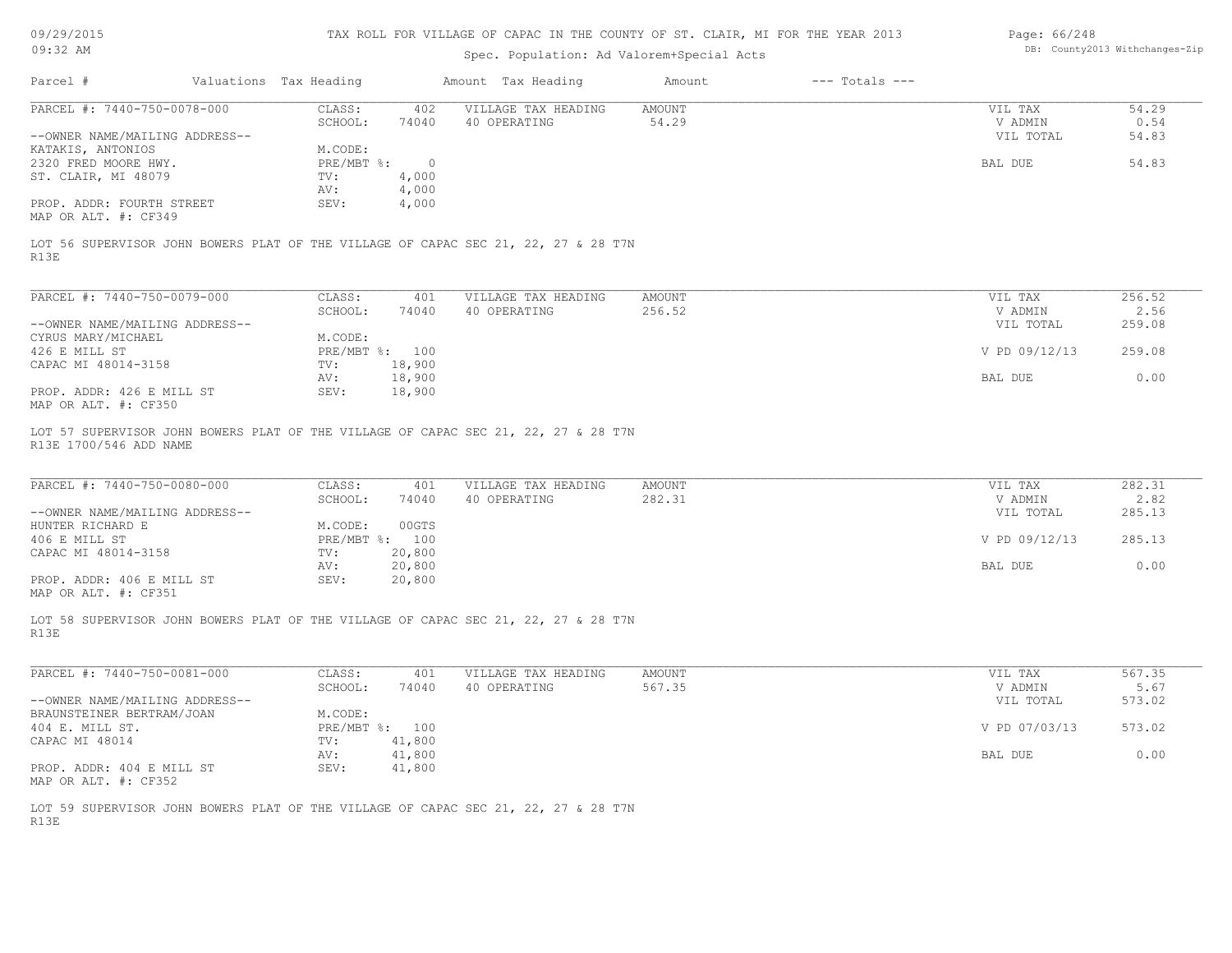09/29/2015 09:32 AM

### TAX ROLL FOR VILLAGE OF CAPAC IN THE COUNTY OF ST. CLAIR, MI FOR THE YEAR 2013

# Spec. Population: Ad Valorem+Special Acts

| Page: 67/248 |                                |
|--------------|--------------------------------|
|              | DB: County2013 Withchanges-Zip |

| Parcel #                       | Valuations Tax Heading |                | Amount Tax Heading  | Amount | $---$ Totals $---$ |               |        |
|--------------------------------|------------------------|----------------|---------------------|--------|--------------------|---------------|--------|
| PARCEL #: 7440-750-0082-000    | CLASS:                 | 401            | VILLAGE TAX HEADING | AMOUNT |                    | VIL TAX       | 249.74 |
|                                | SCHOOL:                | 74040          | 40 OPERATING        | 249.74 |                    | V ADMIN       | 2.49   |
| --OWNER NAME/MAILING ADDRESS-- |                        |                |                     |        |                    | VIL TOTAL     | 252.23 |
| KLEIN JOHN/SIMONE              | M.CODE:                |                |                     |        |                    |               |        |
| 402 E MILL ST                  |                        | PRE/MBT %: 100 |                     |        |                    | V PD 07/15/13 | 252.23 |
| CAPAC MI 48014                 | TV:                    | 18,400         |                     |        |                    |               |        |
|                                | AV:                    | 18,400         |                     |        |                    | BAL DUE       | 0.00   |
| PROP. ADDR: 402 E MILL ST      | SEV:                   | 18,400         |                     |        |                    |               |        |
|                                |                        |                |                     |        |                    |               |        |

MAP OR ALT. #: CF353

R13E LOT 60 SUPERVISOR JOHN BOWERS PLAT OF THE VILLAGE OF CAPAC SEC 21, 22, 27 & 28 T7N

| PARCEL #: 7440-750-0083-000                  | CLASS:     | 401    | VILLAGE TAX HEADING | AMOUNT | VIL TAX       | 215.82 |
|----------------------------------------------|------------|--------|---------------------|--------|---------------|--------|
|                                              | SCHOOL:    | 74040  | 40 OPERATING        | 215.82 | V ADMIN       | 2.15   |
| --OWNER NAME/MAILING ADDRESS--               |            |        |                     |        | VIL TOTAL     | 217.97 |
| OCHOA JOSE/ANGELINE                          | M.CODE:    |        |                     |        |               |        |
| 106 S LESTER ST                              | PRE/MBT %: |        |                     |        | V PD 08/16/13 | 217.97 |
| CAPAC MI 48014                               | TV:        | 15,901 |                     |        |               |        |
|                                              | AV:        | 19,900 |                     |        | BAL DUE       | 0.00   |
| PROP. ADDR: 104 S LESTER ST<br>$\frac{1}{2}$ | SEV:       | 19,900 |                     |        |               |        |

MAP OR ALT. #: CF354A

LOT 61 EXC S 4' SUPERVISOR JOHN BOWER'S PLAT OF THE VILLAGE OF CAPAC

| PARCEL #: 7440-750-0083-500    | CLASS:  | 401            | VILLAGE TAX HEADING | AMOUNT | VIL TAX       | 644.71 |
|--------------------------------|---------|----------------|---------------------|--------|---------------|--------|
|                                | SCHOOL: | 74040          | 40 OPERATING        | 644.71 | V ADMIN       | 6.44   |
| --OWNER NAME/MAILING ADDRESS-- |         |                |                     |        | VIL TOTAL     | 651.15 |
| OCHOA JOSE/ANGELINE            | M.CODE: |                |                     |        |               |        |
| 106 S LESTER ST                |         | PRE/MBT %: 100 |                     |        | V PD 08/16/13 | 651.15 |
| CAPAC MI 48014                 | TV:     | 47,500         |                     |        |               |        |
|                                | AV:     | 47,500         |                     |        | BAL DUE       | 0.00   |
| PROP. ADDR: 106 S LESTER ST    | SEV:    | 47,500         |                     |        |               |        |
| MAP OR ALT. #: CF354B          |         |                |                     |        |               |        |

S4' OF LOT 61 & ALL OF LOT 62 SUPERVISOR JOHN BOWER'S PLAT OF THE VILLAGE OF CAPAC

| PARCEL #: 7440-750-0084-000    | CLASS:       | 401    | VILLAGE TAX HEADING | AMOUNT | VIL TAX   | 143.87 |
|--------------------------------|--------------|--------|---------------------|--------|-----------|--------|
|                                | SCHOOL:      | 74040  | 40 OPERATING        | 143.87 | V ADMIN   | 1.43   |
| --OWNER NAME/MAILING ADDRESS-- |              |        |                     |        | VIL TOTAL | 145.30 |
| MCDONALD MICHAEL               | M.CODE:      |        |                     |        |           |        |
| GAVLINSKI MICHAEL & MICHELLE   | $PRE/MBT$ %: | 100    |                     |        | BAL DUE   | 145.30 |
| 116 S LESTER ST                | TV:          | 10,600 |                     |        |           |        |
| CAPAC MI 48014                 | AV:          | 10,600 |                     |        |           |        |
|                                | SEV:         | 10,600 |                     |        |           |        |
| PROP. ADDR: 116 S LESTER ST    |              |        |                     |        |           |        |
|                                |              |        |                     |        |           |        |

MAP OR ALT. #: CF355

LOT 63 SUPERVISOR JOHN BOWERS PLAT OF THE VILLAGE OF CAPAC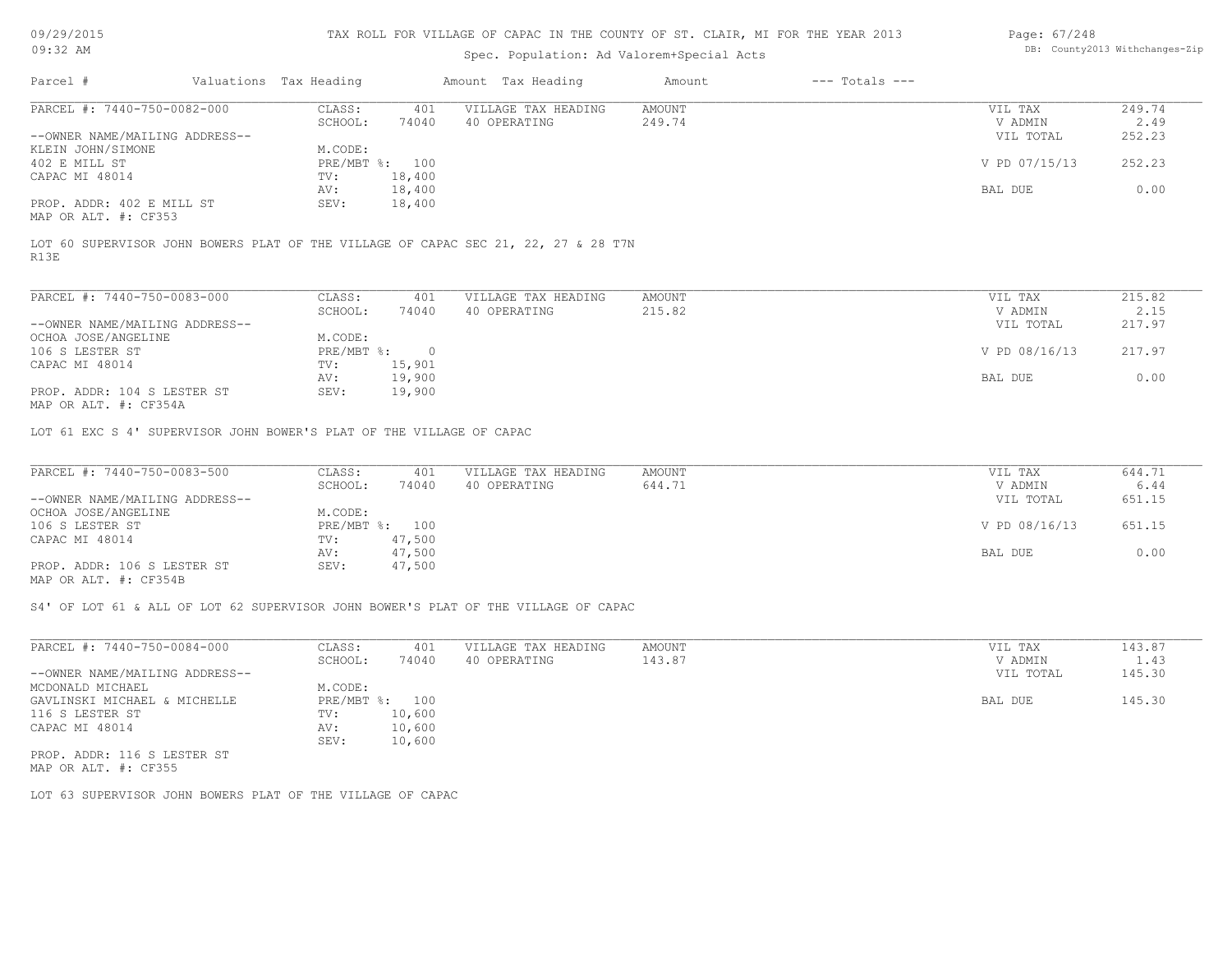| 09/29/2015                                           |                        |                  | TAX ROLL FOR VILLAGE OF CAPAC IN THE COUNTY OF ST. CLAIR, MI FOR THE YEAR 2013     |                                |                    | Page: 68/248         |                |
|------------------------------------------------------|------------------------|------------------|------------------------------------------------------------------------------------|--------------------------------|--------------------|----------------------|----------------|
| $09:32$ AM                                           |                        |                  |                                                                                    | DB: County2013 Withchanges-Zip |                    |                      |                |
| Parcel #                                             | Valuations Tax Heading |                  | Amount Tax Heading                                                                 | Amount                         | $---$ Totals $---$ |                      |                |
| PARCEL #: 7440-750-0085-000                          | CLASS:                 | 401              | VILLAGE TAX HEADING                                                                | AMOUNT                         |                    | VIL TAX              | 228.02         |
| --OWNER NAME/MAILING ADDRESS--                       | SCHOOL:                | 74040            | 40 OPERATING                                                                       | 228.02                         |                    | V ADMIN<br>VIL TOTAL | 2.28<br>230.30 |
| MCDONALD MICHAEL                                     | M.CODE:                |                  |                                                                                    |                                |                    |                      |                |
| GAVLINSKI MICHAEL & MICHELLE                         |                        | PRE/MBT %: 100   |                                                                                    |                                |                    | BAL DUE              | 230.30         |
| 116 S LESTER ST                                      | TV:                    | 16,800           |                                                                                    |                                |                    |                      |                |
| CAPAC MI 48014-3710                                  | AV:                    | 16,800           |                                                                                    |                                |                    |                      |                |
| PROP. ADDR: 116 S LESTER ST<br>MAP OR ALT. #: CF356A | SEV:                   | 16,800           |                                                                                    |                                |                    |                      |                |
| R13E                                                 |                        |                  | LOT 64 SUPERVISOR JOHN BOWERS PLAT OF THE VILLAGE OF CAPAC SEC 21, 22, 27 & 28 T7N |                                |                    |                      |                |
| PARCEL #: 7440-750-0086-000                          | CLASS:                 | 401              | VILLAGE TAX HEADING                                                                | AMOUNT                         |                    | VIL TAX              | 230.74         |
|                                                      | SCHOOL:                | 74040            | 40 OPERATING                                                                       | 230.74                         |                    | V ADMIN              | 2.30           |
| --OWNER NAME/MAILING ADDRESS--                       |                        |                  |                                                                                    |                                |                    | VIL TOTAL            | 233.04         |
| GAVLINSKI MICHELLE                                   | M.CODE:                | COREL            |                                                                                    |                                |                    |                      |                |
| 120 S LESTER ST                                      |                        | PRE/MBT %: 100   |                                                                                    |                                |                    | V PD 08/26/13        | 233.04         |
| CAPAC MI 48014-3710                                  | TV:                    | 17,000           |                                                                                    |                                |                    |                      |                |
| PROP. ADDR: 120 S LESTER ST<br>MAP OR ALT. #: CF356B | AV:<br>SEV:            | 17,000<br>17,000 |                                                                                    |                                |                    | BAL DUE              | 0.00           |
| PARCEL #: 7440-750-0087-000                          | CLASS:                 | 401              | VILLAGE TAX HEADING                                                                | AMOUNT                         |                    | VIL TAX              | 290.46         |
|                                                      | SCHOOL:                | 74040            | 40 OPERATING                                                                       | 290.46                         |                    | V ADMIN              | 2.90           |
| --OWNER NAME/MAILING ADDRESS--<br>SOCHACKI RICHARD M | M.CODE:                | <b>BACTS</b>     |                                                                                    |                                |                    | VIL TOTAL            | 293.36         |
| 200 S LESTER ST                                      |                        | PRE/MBT %: 100   |                                                                                    |                                |                    | V PD 07/29/13        | 293.36         |
| CAPAC MI 48014                                       | TV:                    | 21,400           |                                                                                    |                                |                    |                      |                |
|                                                      | AV:                    | 21,400           |                                                                                    |                                |                    | BAL DUE              | 0.00           |
| PROP. ADDR: 200 S LESTER ST<br>MAP OR ALT. #: CF357A | SEV:                   | 21,400           |                                                                                    |                                |                    |                      |                |
| R13E                                                 |                        |                  | LOT 66 SUPERVISOR JOHN BOWERS PLAT OF THE VILLAGE OF CAPAC SEC 21, 22, 27 & 28 T7N |                                |                    |                      |                |
| PARCEL #: 7440-750-0088-000                          | CLASS:                 | 401              | VILLAGE TAX HEADING                                                                | <b>AMOUNT</b>                  |                    | VIL TAX              | 371.90         |
|                                                      | SCHOOL:                | 74040            | 40 OPERATING                                                                       | 371.90                         |                    | V ADMIN              | 3.71           |
| --OWNER NAME/MAILING ADDRESS--                       |                        |                  |                                                                                    |                                |                    | VIL TOTAL            | 375.61         |
| KILLINGBECK KARL                                     |                        | M.CODE: COREL    |                                                                                    |                                |                    |                      |                |
| 202 S LESTER ST                                      |                        | PRE/MBT %: 100   |                                                                                    |                                |                    | V PD 08/28/13        | 375.61         |
| CAPAC MI 48014-3712                                  | TV:                    | 27,400           |                                                                                    |                                |                    |                      |                |
| PROP. ADDR: 202 S LESTER ST                          | AV:<br>SEV:            | 27,400<br>27,400 |                                                                                    |                                |                    | BAL DUE              | 0.00           |
| MAP OR ALT. #: CF357B                                |                        |                  |                                                                                    |                                |                    |                      |                |
|                                                      |                        |                  |                                                                                    |                                |                    |                      |                |
|                                                      |                        |                  | LOT 67 & N 4 FT OF LOT 68 SUPERVISOR JOHN BOWERS PLAT OF THE VILLAGE OF CAPAC SEC  |                                |                    |                      |                |
| 21, 22, 27 & 28 T7N R13E                             |                        |                  |                                                                                    |                                |                    |                      |                |
|                                                      |                        |                  |                                                                                    |                                |                    |                      |                |
|                                                      |                        |                  |                                                                                    |                                |                    |                      |                |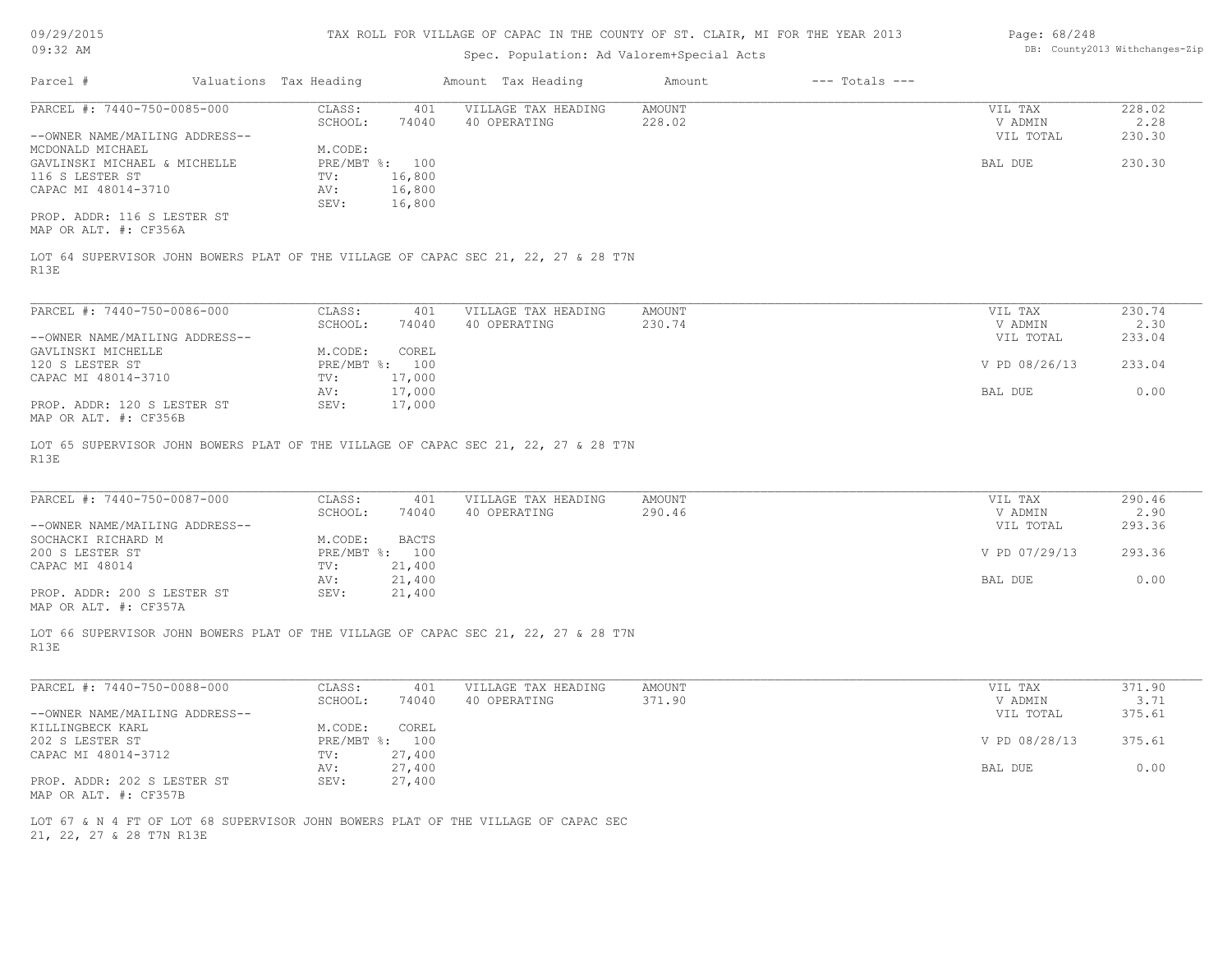09/29/2015 09:32 AM

#### TAX ROLL FOR VILLAGE OF CAPAC IN THE COUNTY OF ST. CLAIR, MI FOR THE YEAR 2013

### Spec. Population: Ad Valorem+Special Acts

| Page: 69/248 |                                |
|--------------|--------------------------------|
|              | DB: County2013 Withchanges-Zip |

| Parcel #                                             | Valuations Tax Heading |        | Amount Tax Heading  | Amount | $---$ Totals $---$ |               |        |
|------------------------------------------------------|------------------------|--------|---------------------|--------|--------------------|---------------|--------|
| PARCEL #: 7440-750-0089-000                          | CLASS:                 | 401    | VILLAGE TAX HEADING | AMOUNT |                    | VIL TAX       | 534.77 |
|                                                      | SCHOOL:                | 74040  | 40 OPERATING        | 534.77 |                    | V ADMIN       | 5.34   |
| --OWNER NAME/MAILING ADDRESS--                       |                        |        |                     |        |                    | VIL TOTAL     | 540.11 |
| HARVEY JAMIE L                                       | M.CODE:                | COREL  |                     |        |                    |               |        |
| HARVEY TAMMY                                         | $PRE/MBT$ %:           | 100    |                     |        |                    | V PD 08/28/13 | 540.11 |
| 204 S LESTER ST                                      | TV:                    | 39,400 |                     |        |                    |               |        |
| CAPAC MI 48014-3712                                  | AV:                    | 39,400 |                     |        |                    | BAL DUE       | 0.00   |
|                                                      | SEV:                   | 39,400 |                     |        |                    |               |        |
| PROP. ADDR: 204 S LESTER ST<br>MAP OR ALT. #: CF357C |                        |        |                     |        |                    |               |        |

27 & 28 T7N R13E LOT 68 EXC N 4 FT. SUPERVISOR JOHN BOWERS PLAT OF THE VILLAGE OF CAPAC SEC 21, 22,

| PARCEL #: 7440-750-0090-000    | CLASS:  | 401            | VILLAGE TAX HEADING | AMOUNT | VIL TAX       | 276.88 |
|--------------------------------|---------|----------------|---------------------|--------|---------------|--------|
|                                | SCHOOL: | 74040          | 40 OPERATING        | 276.88 | V ADMIN       | 2.76   |
| --OWNER NAME/MAILING ADDRESS-- |         |                |                     |        | VIL TOTAL     | 279.64 |
| LEON VICTOR                    | M.CODE: | COREL          |                     |        |               |        |
| LEON JENNA                     |         | PRE/MBT %: 100 |                     |        | V PD 08/28/13 | 279.64 |
| 208 S LESTER ST                | TV:     | 20,400         |                     |        |               |        |
| CAPAC MI 48014                 | AV:     | 20,400         |                     |        | BAL DUE       | 0.00   |
|                                | SEV:    | 20,400         |                     |        |               |        |
| PROP. ADDR: 208 S LESTER ST    |         |                |                     |        |               |        |

MAP OR ALT. #: C358

R13E LOT 69 SUPERVISOR JOHN BOWERS PLAT OF THE VILLAGE OF CAPAC SEC 21, 22, 27 & 28 T7N

| PARCEL #: 7440-750-0091-000    | CLASS:  | 401            | VILLAGE TAX HEADING | AMOUNT | VIL TAX       | 329.82 |
|--------------------------------|---------|----------------|---------------------|--------|---------------|--------|
|                                | SCHOOL: | 74040          | 40 OPERATING        | 329.82 | V ADMIN       | 3.29   |
| --OWNER NAME/MAILING ADDRESS-- |         |                |                     |        | VIL TOTAL     | 333.11 |
| MEYER CELESTE L                | M.CODE: | COREL          |                     |        |               |        |
| 210 S LESTER ST                |         | PRE/MBT %: 100 |                     |        | V PD 08/26/13 | 333.11 |
| CAPAC MI 48014-1904            | TV:     | 24,300         |                     |        |               |        |
|                                | AV:     | 24,300         |                     |        | BAL DUE       | 0.00   |
| PROP. ADDR: 210 S LESTER ST    | SEV:    | 24,300         |                     |        |               |        |
| MAP OR ALT. #: CF359           |         |                |                     |        |               |        |

R13E LOT 70 SUPERVISOR JOHN BOWERS PLAT OF THE VILLAGE OF CAPAC SEC 21, 22, 27 & 28 T7N

| PARCEL #: 7440-750-0092-000    | CLASS:       | 401    | VILLAGE TAX HEADING | AMOUNT | VIL TAX       | 340.68 |
|--------------------------------|--------------|--------|---------------------|--------|---------------|--------|
|                                | SCHOOL:      | 74040  | 40 OPERATING        | 340.68 | V ADMIN       | 3.40   |
| --OWNER NAME/MAILING ADDRESS-- |              |        |                     |        | VIL TOTAL     | 344.08 |
| SMITH MARVIN/AMY SMITH         | M.CODE:      | COREL  |                     |        |               |        |
| 212 S LESTER ST                | $PRE/MBT$ %: | 100    |                     |        | V PD 08/26/13 | 344.08 |
| CAPAC MI 48014                 | TV:          | 25,100 |                     |        |               |        |
|                                | AV:          | 25,100 |                     |        | BAL DUE       | 0.00   |
| PROP. ADDR: 212 S LESTER ST    | SEV:         | 25,100 |                     |        |               |        |
| MAP OR ALT. #: CF360           |              |        |                     |        |               |        |

R13E LOT 71 SUPERVISOR JOHN BOWERS PLAT OF THE VILLAGE OF CAPAC SEC 21, 22, 27 & 28 T7N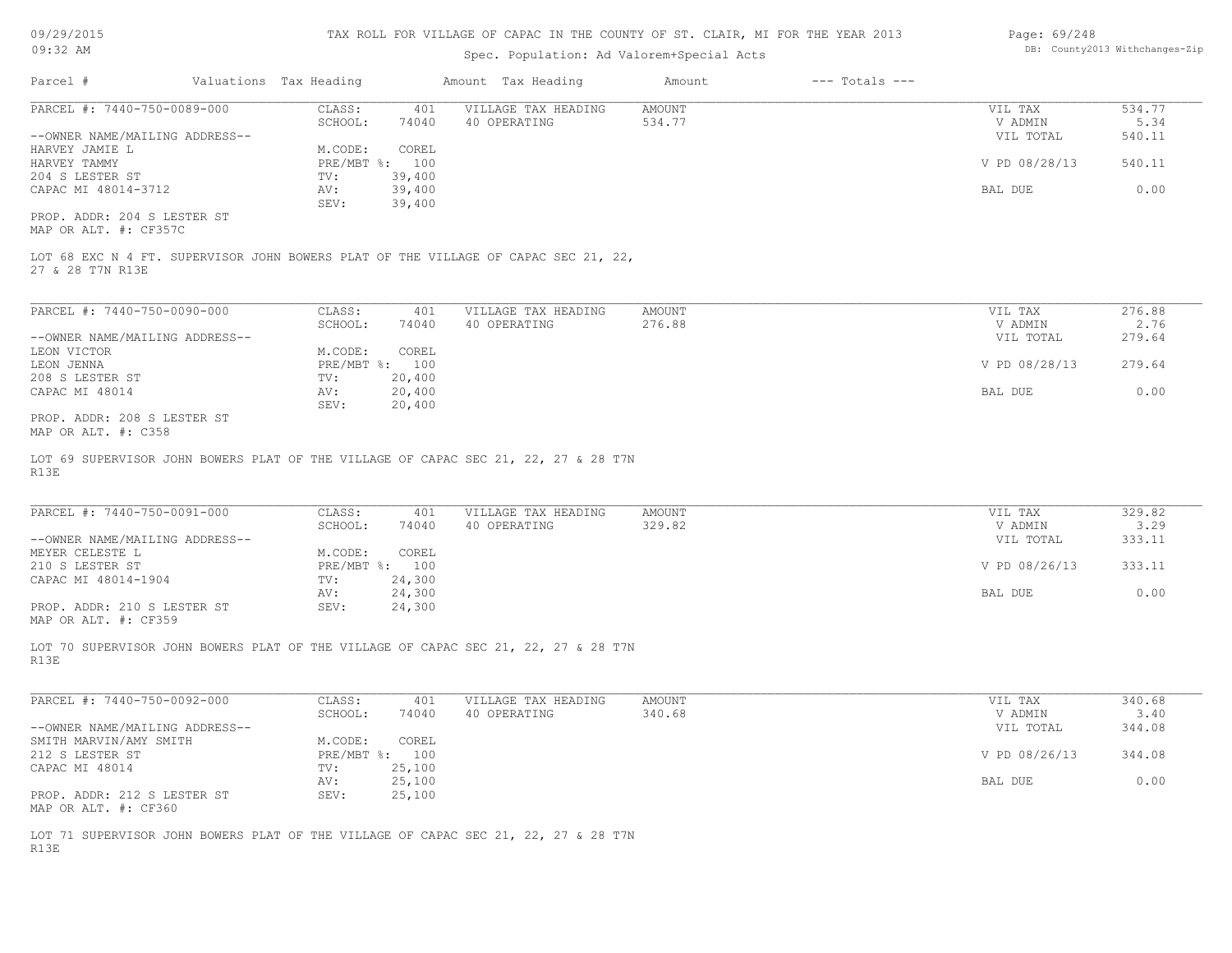# Spec. Population: Ad Valorem+Special Acts

| Page: 70/248 |                                |
|--------------|--------------------------------|
|              | DB: County2013 Withchanges-Zip |

| Parcel #                                                                           | Valuations Tax Heading          | Amount Tax Heading  | Amount | $---$ Totals $---$ |               |        |
|------------------------------------------------------------------------------------|---------------------------------|---------------------|--------|--------------------|---------------|--------|
| PARCEL #: 7440-750-0093-000                                                        | CLASS:<br>401                   | VILLAGE TAX HEADING | AMOUNT |                    | VIL TAX       | 328.46 |
|                                                                                    | SCHOOL:<br>74040                | 40 OPERATING        | 328.46 |                    | V ADMIN       | 3.28   |
| --OWNER NAME/MAILING ADDRESS--                                                     |                                 |                     |        |                    | VIL TOTAL     | 331.74 |
| RAY DANIEL S                                                                       | <b>BACTS</b><br>M.CODE:         |                     |        |                    |               |        |
| 216 S LESTER ST                                                                    | $PRE/MBT$ %:<br>100             |                     |        |                    | V PD 08/26/13 | 331.74 |
| CAPAC MI 48014                                                                     | 24,200<br>TV:                   |                     |        |                    |               |        |
|                                                                                    | 24,200<br>AV:                   |                     |        |                    | BAL DUE       | 0.00   |
| PROP. ADDR: 214 S LESTER ST                                                        | 24,200<br>SEV:                  |                     |        |                    |               |        |
|                                                                                    |                                 |                     |        |                    |               |        |
| MAP OR ALT. #: CF361<br>LOT 72 SUPERVISOR JOHN BOWERS PLAT OF THE VILLAGE OF CAPAC |                                 |                     |        |                    |               |        |
|                                                                                    |                                 |                     |        |                    |               |        |
| PARCEL #: 7440-750-0094-000                                                        | CLASS:<br>401                   | VILLAGE TAX HEADING | AMOUNT |                    | VIL TAX       | 561.92 |
|                                                                                    | 74040<br>SCHOOL:                | 40 OPERATING        | 561.92 |                    | V ADMIN       | 5.61   |
| --OWNER NAME/MAILING ADDRESS--                                                     |                                 |                     |        |                    | VIL TOTAL     | 567.53 |
| RAY, DANIEL                                                                        | COREL<br>M.CODE:                |                     |        |                    |               |        |
| 216 S LESTER ST                                                                    | $PRE/MBT$ %:<br>100             |                     |        |                    | V PD 08/28/13 | 567.53 |
| CAPAC MI 48014-3712                                                                | 41,400<br>TV:                   |                     |        |                    |               |        |
| PROP. ADDR: 216 S LESTER ST                                                        | 41,400<br>AV:<br>SEV:<br>41,400 |                     |        |                    | BAL DUE       | 0.00   |

R13E LOT 73 SUPERVISOR JOHN BOWERS PLAT OF THE VILLAGE OF CAPAC SEC 21, 22, 27 & 28 T7N

| PARCEL #: 7440-750-0095-000                           | CLASS:  | 401            | VILLAGE TAX HEADING | AMOUNT | VIL TAX       | 389.54 |
|-------------------------------------------------------|---------|----------------|---------------------|--------|---------------|--------|
|                                                       | SCHOOL: | 74040          | 40 OPERATING        | 389.54 | V ADMIN       | 3.89   |
| --OWNER NAME/MAILING ADDRESS--                        |         |                |                     |        | VIL TOTAL     | 393.43 |
| DOMBROWSKI RICKY/EMILY                                | M.CODE: | 00GTS          |                     |        |               |        |
| 218 S LESTER ST                                       |         | PRE/MBT %: 100 |                     |        | V PD 09/12/13 | 393.43 |
| CAPAC MI 48014-3712                                   | TV:     | 28,700         |                     |        |               |        |
|                                                       | AV:     | 28,700         |                     |        | BAL DUE       | 0.00   |
| PROP. ADDR: 218 S LESTER ST                           | SEV:    | 28,700         |                     |        |               |        |
| $\cdots$ $\cdots$ $\cdots$ $\cdots$ $\cdots$ $\cdots$ |         |                |                     |        |               |        |

 $\_$  , and the state of the state of the state of the state of the state of the state of the state of the state of the state of the state of the state of the state of the state of the state of the state of the state of the

MAP OR ALT. #: CF362B

R13E LOT 74 SUPERVISOR JOHN BOWERS PLAT OF THE VILLAGE OF CAPAC SEC 21, 22, 27 & 28 T7N

| PARCEL #: 7440-750-0096-000     | CLASS:     | 201    | VILLAGE TAX HEADING | AMOUNT | VIL TAX       | 819.80 |
|---------------------------------|------------|--------|---------------------|--------|---------------|--------|
|                                 | SCHOOL:    | 74040  | 40 OPERATING        | 819.80 | V ADMIN       | 8.19   |
| --OWNER NAME/MAILING ADDRESS--  |            |        |                     |        | VIL TOTAL     | 827.99 |
| STOLDT GARY                     | M.CODE:    |        |                     |        |               |        |
| 155 S SAGINAW                   | PRE/MBT %: |        |                     |        | V PD 08/26/13 | 827.99 |
| LAPEER MI 48446                 | TV:        | 60,400 |                     |        |               |        |
|                                 | AV:        | 60,400 |                     |        | BAL DUE       | 0.00   |
| PROP. ADDR: 220 S HUNTER STREET | SEV:       | 60,400 |                     |        |               |        |

MAP OR ALT. #: CF363A

PLAT OF THE VILLAGE OF CAPAC SEC 21, 22, 27 & 28 T7N R13E LOT 75 EXC E 40 FT OF S 113.5 FT & EXC S 40 FT OF REMAINDER. SUPERVISOR JOHN BOWERS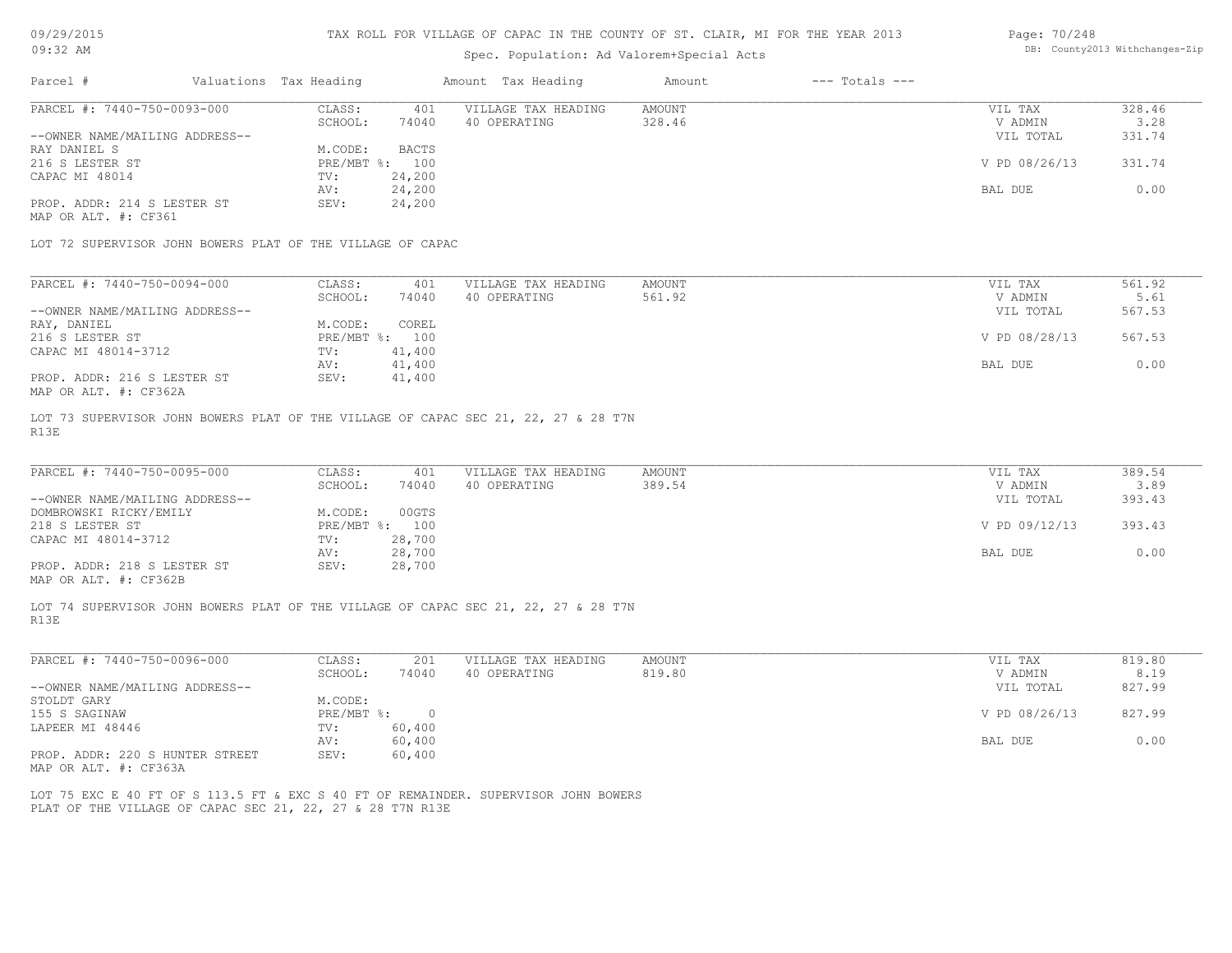09/29/2015 09:32 AM

#### TAX ROLL FOR VILLAGE OF CAPAC IN THE COUNTY OF ST. CLAIR, MI FOR THE YEAR 2013

# Spec. Population: Ad Valorem+Special Acts

| Parcel #                       | Valuations Tax Heading |       | Amount Tax Heading  | Amount | $---$ Totals $---$ |           |      |
|--------------------------------|------------------------|-------|---------------------|--------|--------------------|-----------|------|
| PARCEL #: 7440-750-0097-000    | CLASS:                 | 703   | VILLAGE TAX HEADING | AMOUNT |                    | VIL TAX   | 0.00 |
|                                | SCHOOL:                | 74040 | 40 OPERATING        | 0.00   |                    | V ADMIN   | 0.00 |
| --OWNER NAME/MAILING ADDRESS-- |                        |       |                     |        |                    | VIL TOTAL | 0.00 |
| VILLAGE OF CAPAC               | M.CODE:                |       |                     |        |                    |           |      |
|                                | PRE/MBT %:             |       |                     |        |                    | BAL DUE   | 0.00 |
| PROP. ADDR: E HILL STREET      | TV:                    |       |                     |        |                    |           |      |
| MAP OR ALT. #: CF363B          | AV:                    |       |                     |        |                    |           |      |
|                                | SEV:                   |       |                     |        |                    |           |      |
|                                |                        |       |                     |        |                    |           |      |

& 28 T7N R13E LOT 76 ADJ GT RR. SUPERVISOR JOHN BOWERS PLAT OF THE VILLAGE OF CAPAC SEC 21 22, 27 S40 FT OF LOT 75 & E 40 FT OF S 113.5 FT OF SAID LOT 75 & N 100 FT OF THAT PART OF

| PARCEL #: 7440-750-0098-000      | CLASS:  | 402            | VILLAGE TAX HEADING | AMOUNT | VIL TAX       | 23.06 |
|----------------------------------|---------|----------------|---------------------|--------|---------------|-------|
|                                  | SCHOOL: | 74040          | 40 OPERATING        | 23.06  | V ADMIN       | 0.23  |
| --OWNER NAME/MAILING ADDRESS--   |         |                |                     |        | VIL TOTAL     | 23.29 |
| SNELL RUTH D                     | M.CODE: |                |                     |        |               |       |
| KRUM BONNIE L., LIPKA RUTHANNE E |         | PRE/MBT %: 100 |                     |        | V PD 07/22/13 | 23.29 |
| 414 N HUNTER ST                  | TV:     | 1,699          |                     |        |               |       |
| CAPAC MI 48014-3735              | AV:     | 12,200         |                     |        | BAL DUE       | 0.00  |
|                                  | SEV:    | 12,200         |                     |        |               |       |
| PROP. ADDR: FRANTZ STREET        |         |                |                     |        |               |       |

MAP OR ALT. #: CF364

VILLAGE OF CAPAC SEC 21, 22, 27 & 28 T7N R13E W75 FT OF N 180.5 FT OF S 641 FT OF LOT 76 SUPERVISOR JOHN BOWERS PLAT OF THE

| PARCEL #: 7440-750-0099-000     | CLASS:       | 201     | VILLAGE TAX HEADING | AMOUNT   | VIL TAX       | 8,685.36 |
|---------------------------------|--------------|---------|---------------------|----------|---------------|----------|
|                                 | SCHOOL:      | 74040   | 40 OPERATING        | 8,685.36 | V ADMIN       | 86.85    |
| --OWNER NAME/MAILING ADDRESS--  |              |         |                     |          | VIL TOTAL     | 8,772.21 |
| SR HUNTER'S CROSSING LLC        | M.CODE:      |         |                     |          |               |          |
| TAX DEPT                        | $PRE/MBT$ %: |         |                     |          | V PD 08/22/13 | 8,772.21 |
| 27777 FRANKLIN RD,<br>SUITE 200 | TV:          | 639,900 |                     |          |               |          |
| SOUTHFIELD MI 48034             | AV:          | 639,900 |                     |          | BAL DUE       | 0.00     |
|                                 | SEV:         | 639,900 |                     |          |               |          |

MAP OR ALT. #: CF365 PROP. ADDR: 602 S MAIN ST

SUPERVISOR JOHN BOWERS PLAT OF THE VILLAGE OF CAPAC SEC 21, 22, 27 & 28 T7N R13E LOT 76 EXC W 75 FT OF N 180.5 FT OF S 641 FT & EXC N 100 FT OF THAT PART ADJ GT RR.

| PARCEL #: 7440-750-0100-000    | CLASS:  | 401            | VILLAGE TAX HEADING | AMOUNT | VIL TAX       | 302.70 |
|--------------------------------|---------|----------------|---------------------|--------|---------------|--------|
|                                | SCHOOL: | 74040          | 40 OPERATING        | 302.70 | V ADMIN       | 3.02   |
| --OWNER NAME/MAILING ADDRESS-- |         |                |                     |        | VIL TOTAL     | 305.72 |
| ROSSEAU LAWRENCE/SUSAN         | M.CODE: |                |                     |        |               |        |
| 607 S MAIN ST                  |         | PRE/MBT %: 100 |                     |        | V PD 09/06/13 | 305.72 |
| CAPAC MI 48014-3724            | TV:     | 22,302         |                     |        |               |        |
|                                | AV:     | 22,500         |                     |        | BAL DUE       | 0.00   |
| PROP. ADDR: 607 S MAIN ST      | SEV:    | 22,500         |                     |        |               |        |
| MAP OR ALT. #: CF366           |         |                |                     |        |               |        |

R13E LOT 77 SUPERVISOR JOHN BOWERS PLAT OF THE VILLAGE OF CAPAC SEC 21, 22, 27 & 28 T7N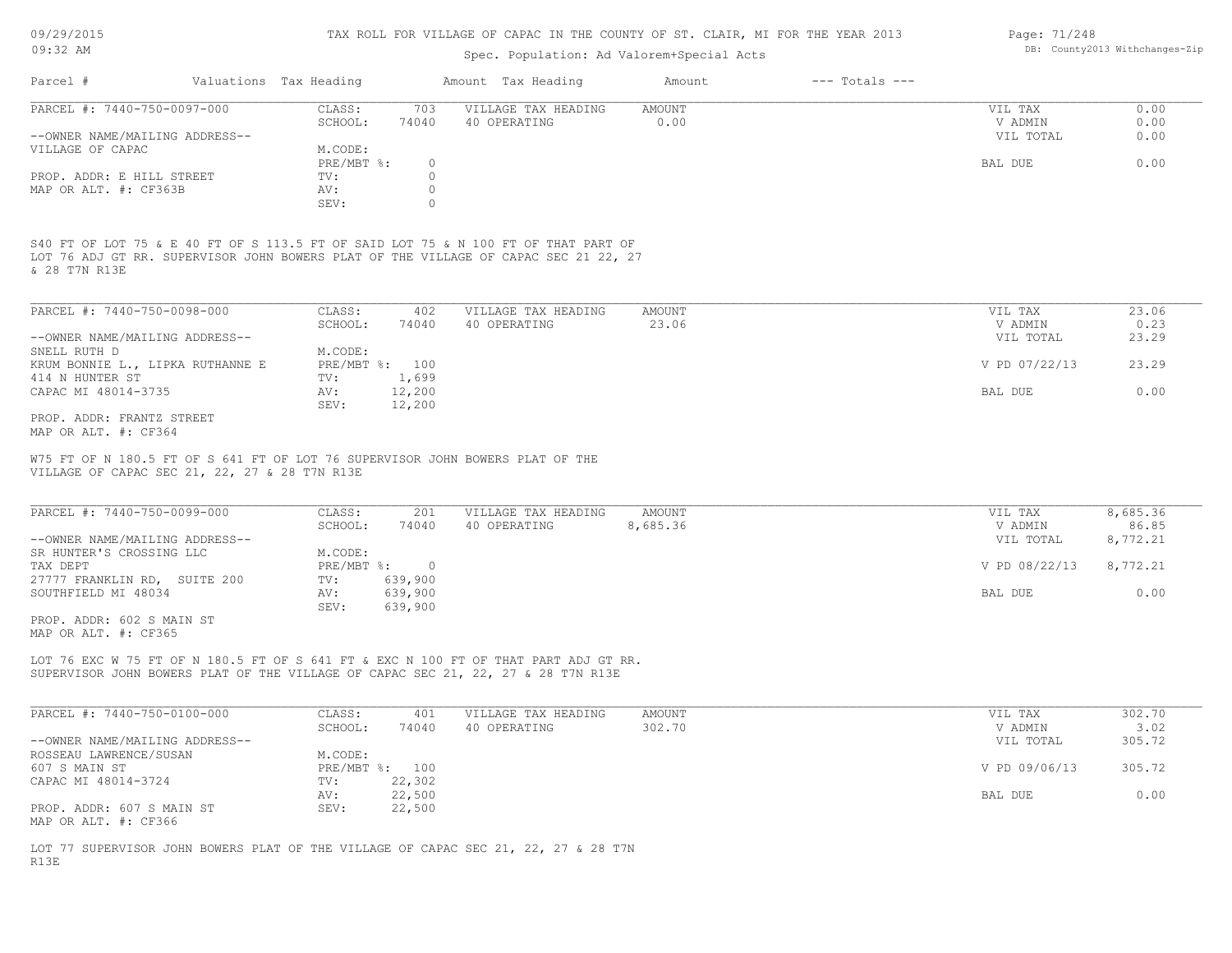| 09/29/2015 |  |
|------------|--|
| 09.32 AM   |  |

| Page: 72/248 |                                |
|--------------|--------------------------------|
|              | DB: County2013 Withchanges-Zip |

| UY:32 AM                       |                        |            | Spec. Population: Ad Valorem+Special Acts |                                                                                    | DB: County2013 Withchanges-21p |                    |               |        |
|--------------------------------|------------------------|------------|-------------------------------------------|------------------------------------------------------------------------------------|--------------------------------|--------------------|---------------|--------|
| Parcel #                       | Valuations Tax Heading |            |                                           | Amount Tax Heading                                                                 | Amount                         | $---$ Totals $---$ |               |        |
| PARCEL #: 7440-750-0101-000    |                        | CLASS:     | 401                                       | VILLAGE TAX HEADING                                                                | AMOUNT                         |                    | VIL TAX       | 373.25 |
|                                |                        | SCHOOL:    | 74040                                     | 40 OPERATING                                                                       | 373.25                         |                    | V ADMIN       | 3.73   |
| --OWNER NAME/MAILING ADDRESS-- |                        |            |                                           |                                                                                    |                                |                    | VIL TOTAL     | 376.98 |
| NANNI CHRIS                    |                        | M.CODE:    |                                           |                                                                                    |                                |                    |               |        |
| 14417 HOUGH RD                 |                        | PRE/MBT %: | $\overline{0}$                            |                                                                                    |                                |                    | V PD 09/04/13 | 376.98 |
| ALLENTON MI 48002              |                        | TV:<br>AV: | 27,500<br>27,500                          |                                                                                    |                                |                    | BAL DUE       | 0.00   |
| PROP. ADDR: 605 S MAIN ST      |                        | SEV:       | 27,500                                    |                                                                                    |                                |                    |               |        |
| MAP OR ALT. #: CF367           |                        |            |                                           |                                                                                    |                                |                    |               |        |
|                                |                        |            |                                           |                                                                                    |                                |                    |               |        |
|                                |                        |            |                                           | LOT 78 SUPERVISOR JOHN BOWERS PLAT OF THE VILLAGE OF CAPAC SEC 21, 22, 27 & 28 T7N |                                |                    |               |        |
| R13E                           |                        |            |                                           |                                                                                    |                                |                    |               |        |
|                                |                        |            |                                           |                                                                                    |                                |                    |               |        |
| PARCEL #: 7440-750-0102-000    |                        |            |                                           |                                                                                    |                                |                    |               |        |
|                                |                        | CLASS:     | 401<br>74040                              | VILLAGE TAX HEADING                                                                | AMOUNT                         |                    | VIL TAX       | 342.03 |
| --OWNER NAME/MAILING ADDRESS-- |                        | SCHOOL:    |                                           | 40 OPERATING                                                                       | 342.03                         |                    | V ADMIN       | 3.42   |
| ELLIOTT ROBERT E JR            |                        | M.CODE:    |                                           |                                                                                    |                                |                    | VIL TOTAL     | 345.45 |
| 603 S MAIN ST                  |                        |            | PRE/MBT %: 100                            |                                                                                    |                                |                    | V PD 07/15/13 | 345.45 |
|                                |                        |            |                                           |                                                                                    |                                |                    |               |        |
| CAPAC MI 48014-3724            |                        | TV:        | 25,200                                    |                                                                                    |                                |                    |               |        |
|                                |                        | AV:        | 25,200                                    |                                                                                    |                                |                    | BAL DUE       | 0.00   |
| PROP. ADDR: 603 S MAIN ST      |                        | SEV:       | 25,200                                    |                                                                                    |                                |                    |               |        |
| MAP OR ALT. #: CF368           |                        |            |                                           |                                                                                    |                                |                    |               |        |
|                                |                        |            |                                           | LOT 79 SUPERVISOR JOHN BOWERS PLAT OF THE VILLAGE OF CAPAC SEC 21, 22, 27 & 28 T7N |                                |                    |               |        |
| R13E                           |                        |            |                                           |                                                                                    |                                |                    |               |        |
|                                |                        |            |                                           |                                                                                    |                                |                    |               |        |
|                                |                        |            |                                           |                                                                                    |                                |                    |               |        |
|                                |                        |            |                                           |                                                                                    |                                |                    |               |        |

| PARCEL #: 7440-750-0104-000    | CLASS:     | 402    | VILLAGE TAX HEADING | AMOUNT | VIL TAX       | 139.12 |
|--------------------------------|------------|--------|---------------------|--------|---------------|--------|
|                                | SCHOOL:    | 74040  | 40 OPERATING        | 139.12 | V ADMIN       | 1.39   |
| --OWNER NAME/MAILING ADDRESS-- |            |        |                     |        | VIL TOTAL     | 140.51 |
| CAPAC CONSTRUCTION CO          | M.CODE:    |        |                     |        |               |        |
| 216 HILL ST                    | PRE/MBT %: | $\Box$ |                     |        | V PD 09/06/13 | 140.51 |
| CAPAC MI 48014                 | TV:        | 10,250 |                     |        |               |        |
|                                | AV:        | 20,400 |                     |        | BAL DUE       | 0.00   |
| PROP. ADDR: ORCHARD ST         | SEV:       | 20,400 |                     |        |               |        |
| MAP OR ALT. #: CF369B1         |            |        |                     |        |               |        |

PLAT OF THE VILLAGE OF CAPAC SEC 21, 22, 27 & 28 T7N R13E TH S 431 FT, TH W 17 FT, TH S 219 FT TO BEG. PART OF LOT 80 SUPERVISOR JOHN BOWERS LINE 660 FT, TH E WITH S LINE 643 FT TO E LINE, TH S ON E LINE 10 FT, TH W 133 FT, BEG AT SW COR OF LOT 77, TH W ON S LINE OF LOT 80 A DIST OF 493 FT, TH N WITH E

| PARCEL #: 7440-750-0105-000    | CLASS:  | 401            | VILLAGE TAX HEADING | AMOUNT | VIL TAX       | 534.77 |
|--------------------------------|---------|----------------|---------------------|--------|---------------|--------|
|                                | SCHOOL: | 74040          | 40 OPERATING        | 534.77 | V ADMIN       | 5.34   |
| --OWNER NAME/MAILING ADDRESS-- |         |                |                     |        | VIL TOTAL     | 540.11 |
| WOLAK CHAD R                   | M.CODE: |                |                     |        |               |        |
| 507 S MAIN ST                  |         | PRE/MBT %: 100 |                     |        | V PD 09/06/13 | 540.11 |
| CAPAC MI 48014                 | TV:     | 39,400         |                     |        |               |        |
|                                | AV:     | 39,400         |                     |        | BAL DUE       | 0.00   |
| PROP. ADDR: 507 S MAIN ST      | SEV:    | 39,400         |                     |        |               |        |
| MAP OR ALT. #: CF369B2         |         |                |                     |        |               |        |

BOWERS PLAT OF THE VILLAGE OF CAPAC N75 FT OF S 362.5 FT MEAS FROM 1/4 LINE OF E 133 FT OF LOT 80 SUPERVISOR JOHN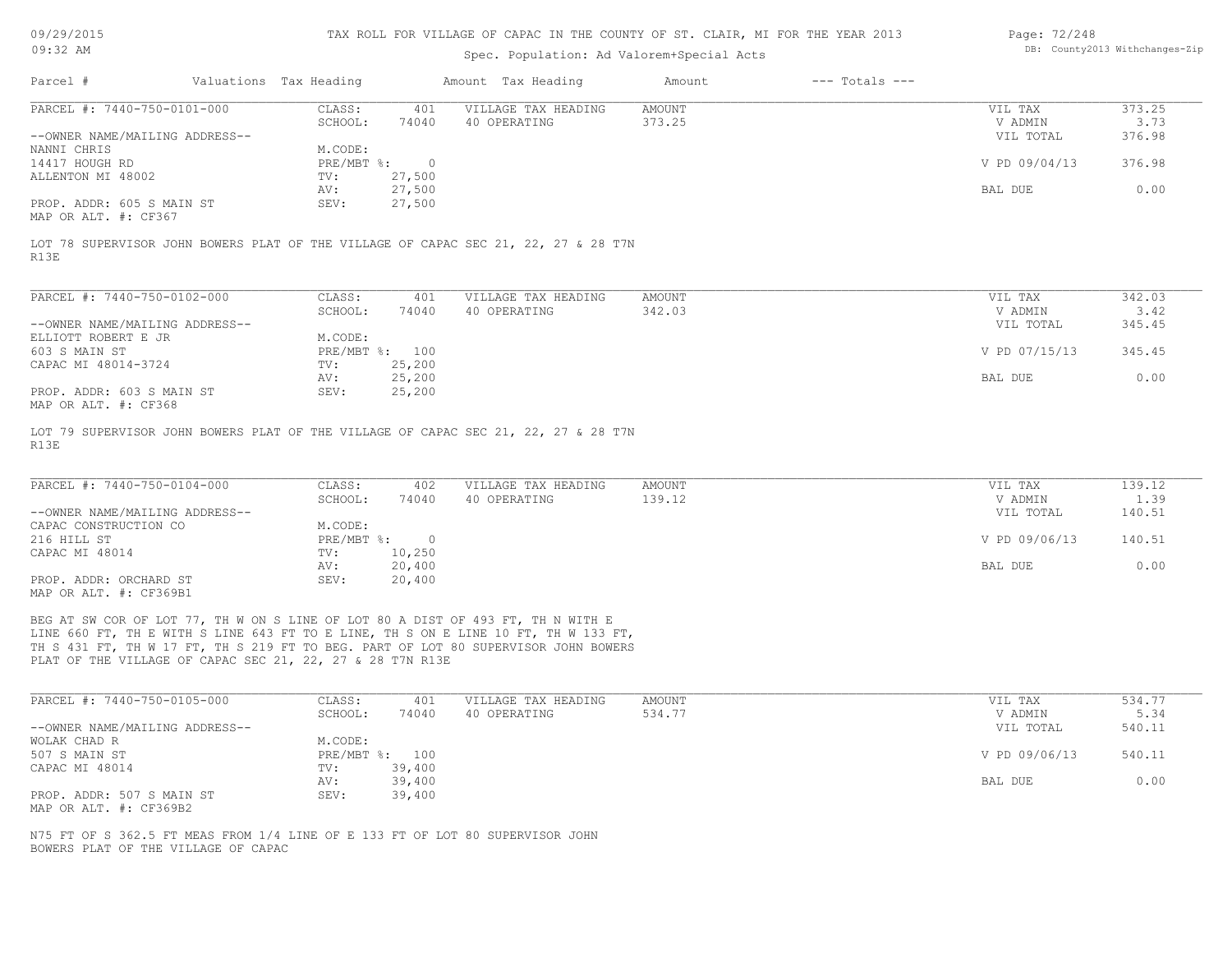| 09/29/2015 |  |
|------------|--|
| $09:32$ AM |  |

### Spec. Population: Ad Valorem+Special Acts

| Page: 73/248 |                                |
|--------------|--------------------------------|
|              | DB: County2013 Withchanges-Zip |

| Parcel #                            | Valuations Tax Heading |        | Amount Tax Heading                                                            | Amount | $---$ Totals $---$ |               |        |
|-------------------------------------|------------------------|--------|-------------------------------------------------------------------------------|--------|--------------------|---------------|--------|
| PARCEL #: 7440-750-0106-000         | CLASS:                 | 401    | VILLAGE TAX HEADING                                                           | AMOUNT |                    | VIL TAX       | 582.28 |
|                                     | SCHOOL:                | 74040  | 40 OPERATING                                                                  | 582.28 |                    | V ADMIN       | 5.82   |
| --OWNER NAME/MAILING ADDRESS--      |                        |        |                                                                               |        |                    | VIL TOTAL     | 588.10 |
| VARGO JOSEPH/JAMES                  | M.CODE:                |        |                                                                               |        |                    |               |        |
| 505 S MAIN ST                       | $PRE/MBT$ %:           | 100    |                                                                               |        |                    | V PD 09/17/13 | 588.10 |
| CAPAC MI 48014                      | TV:                    | 42,900 |                                                                               |        |                    |               |        |
|                                     | AV:                    | 42,900 |                                                                               |        |                    | BAL DUE       | 0.00   |
| PROP. ADDR: 505 S MAIN ST           | SEV:                   | 42,900 |                                                                               |        |                    |               |        |
| MAP OR ALT. #: CF369B3              |                        |        |                                                                               |        |                    |               |        |
|                                     |                        |        |                                                                               |        |                    |               |        |
| BOWERS PLAT OF THE VILLAGE OF CAPAC |                        |        | N75 FT OF S 437.5 FT MEAS FROM 1/4 LINE OF E 133 FT OF LOT 80 SUPERVISOR JOHN |        |                    |               |        |
|                                     |                        |        |                                                                               |        |                    |               |        |

| PARCEL #: 7440-750-0107-000    | CLASS:     | 401    | VILLAGE TAX HEADING | AMOUNT | VIL TAX       | 375.97 |
|--------------------------------|------------|--------|---------------------|--------|---------------|--------|
|                                | SCHOOL:    | 74040  | 40 OPERATING        | 375.97 | V ADMIN       | 3.75   |
| --OWNER NAME/MAILING ADDRESS-- |            |        |                     |        | VIL TOTAL     | 379.72 |
| MCCANE MARCI L                 | M.CODE:    | COREL  |                     |        |               |        |
| 503 S MAIN ST                  | PRE/MBT %: | 100    |                     |        | V PD 08/28/13 | 379.72 |
| CAPAC MI 48014-3722            | TV:        | 27,700 |                     |        |               |        |
|                                | AV:        | 27,700 |                     |        | BAL DUE       | 0.00   |
| PROP. ADDR: 503 S MAIN ST      | SEV:       | 27,700 |                     |        |               |        |
| MAP OR ALT. #: CF369B4         |            |        |                     |        |               |        |

PLAT OF THE VILLAGE OF CAPAC SEC 21, 22, 27 & 28 T7N R13E N100' OF S 537.5' MEAS FROM 1/4 LINE OF E 133' OF LOT 80 SUPERVISOR JOHN BOWERS

| PARCEL #: 7440-750-0108-000    | CLASS:  | 401            | VILLAGE TAX HEADING | AMOUNT | VIL TAX       | 537.49 |
|--------------------------------|---------|----------------|---------------------|--------|---------------|--------|
|                                | SCHOOL: | 74040          | 40 OPERATING        | 537.49 | V ADMIN       | 5.37   |
| --OWNER NAME/MAILING ADDRESS-- |         |                |                     |        | VIL TOTAL     | 542.86 |
| TERZO SALVADOR/EMMA            | M.CODE: |                |                     |        |               |        |
| 501 S MAIN ST                  |         | PRE/MBT %: 100 |                     |        | V PD 07/18/13 | 542.86 |
| CAPAC MI 48014                 | TV:     | 39,600         |                     |        |               |        |
|                                | AV:     | 39,600         |                     |        | BAL DUE       | 0.00   |
| PROP. ADDR: 501 S MAIN ST      | SEV:    | 39,600         |                     |        |               |        |
| MAP OR ALT. #: CF369B5         |         |                |                     |        |               |        |

BOWERS PLAT OF THE VILLAGE OF CAPAC SEC 21, 22, 27 & 28 T7N R13E N112.5 FT OF S 650 FT, MEAS FROM 1/4 LINE OF E 133 FT OF LOT 80 SUPERVISOR JOHN

| PARCEL #: 7440-750-0110-000    | CLASS:       | 401    | VILLAGE TAX HEADING | AMOUNT | VIL TAX       | 365.11 |
|--------------------------------|--------------|--------|---------------------|--------|---------------|--------|
|                                | SCHOOL:      | 74040  | 40 OPERATING        | 365.11 | V ADMIN       | 3.65   |
| --OWNER NAME/MAILING ADDRESS-- |              |        |                     |        | VIL TOTAL     | 368.76 |
| KOPP YVONNE J                  | M.CODE:      | OLCBT  |                     |        |               |        |
| 509 S MAIN ST                  | $PRE/MBT$ %: | 100    |                     |        | V PD 08/01/13 | 368.76 |
| CAPAC MI 48014                 | TV:          | 26,900 |                     |        |               |        |
|                                | AV:          | 26,900 |                     |        | BAL DUE       | 0.00   |
| PROP. ADDR: 509 S MAIN ST      | SEV:         | 26,900 |                     |        |               |        |
| MAP OR ALT. #: CF369C          |              |        |                     |        |               |        |

BOWERS PLAT OF THE VILLAGE OF CAPAC N68.5 FT OF S 287.5 FT, MEAS FROM 1/4 LINE, OF E 133 FT OF LOT 80 SUPERVISOR JOHN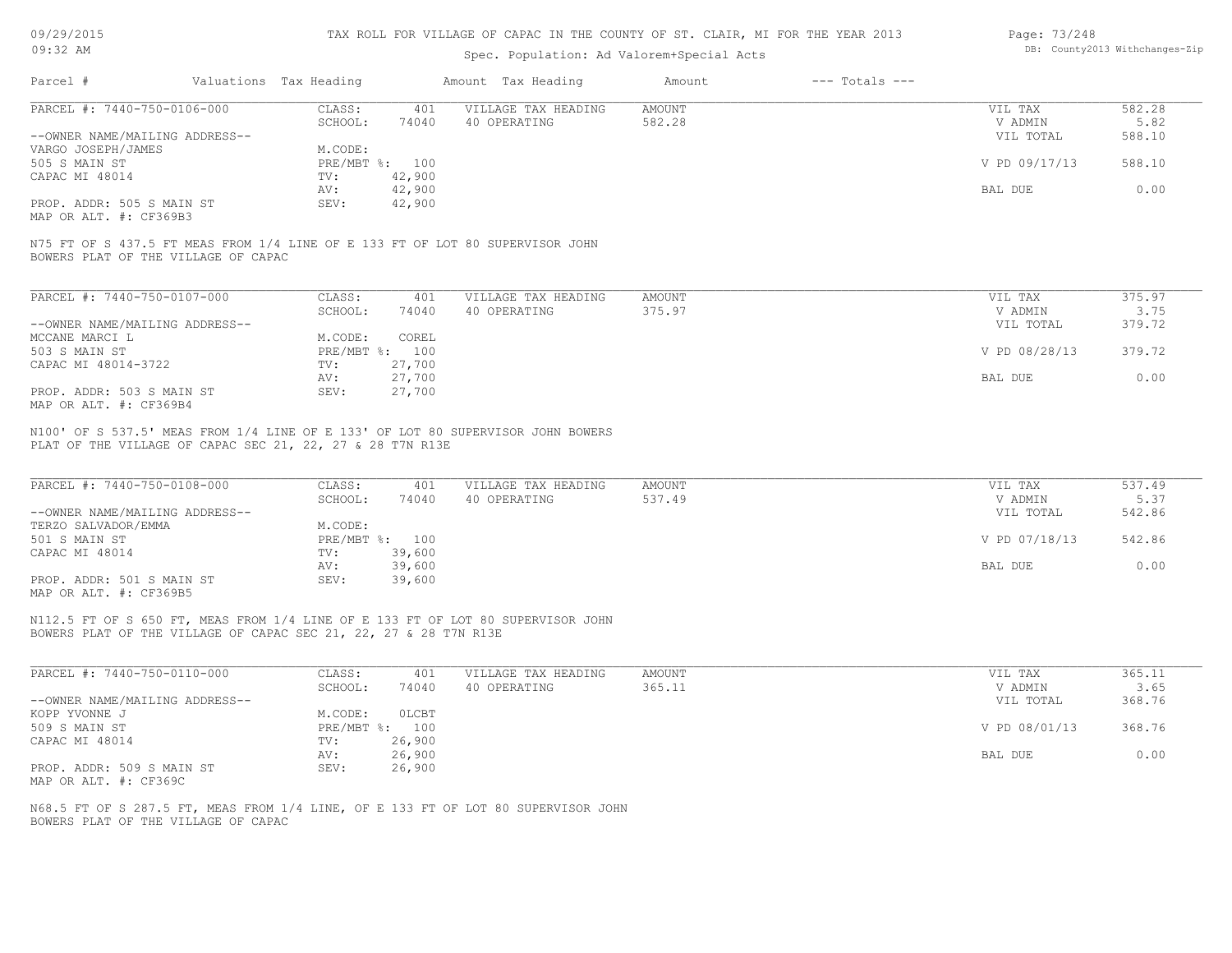| 09:32 AM                                                                                                                                          |                                |                                     | TAX ROLL FOR VILLAGE OF CAPAC IN THE COUNTY OF ST. CLAIR, MI FOR THE YEAR 2013<br>Spec. Population: Ad Valorem+Special Acts |                         |                    | Page: 74/248             | DB: County2013 Withchanges-Zip |
|---------------------------------------------------------------------------------------------------------------------------------------------------|--------------------------------|-------------------------------------|-----------------------------------------------------------------------------------------------------------------------------|-------------------------|--------------------|--------------------------|--------------------------------|
|                                                                                                                                                   |                                |                                     |                                                                                                                             |                         |                    |                          |                                |
| Parcel #                                                                                                                                          | Valuations Tax Heading         |                                     | Amount Tax Heading                                                                                                          | Amount                  | $---$ Totals $---$ |                          |                                |
| PARCEL #: 7440-750-0111-000                                                                                                                       | CLASS:<br>SCHOOL:              | 401<br>74040                        | VILLAGE TAX HEADING<br>40 OPERATING                                                                                         | <b>AMOUNT</b><br>317.60 |                    | VIL TAX<br>V ADMIN       | 317.60<br>3.17                 |
| --OWNER NAME/MAILING ADDRESS--<br>FIRST ENDEAVOR LLC                                                                                              | M.CODE:                        |                                     |                                                                                                                             |                         |                    | VIL TOTAL                | 320.77                         |
| 5551 SW 140TH AVE<br>OCALA FL 34481                                                                                                               | PRE/MBT %:<br>TV:              | $\overline{0}$<br>23,400            |                                                                                                                             |                         |                    | V PD 07/18/13            | 320.77                         |
| PROP. ADDR: 413 S MAIN ST<br>MAP OR ALT. #: CF369D                                                                                                | AV:<br>SEV:                    | 23,400<br>23,400                    |                                                                                                                             |                         |                    | BAL DUE                  | 0.00                           |
| N70 FT OF S 855 FT MEAS FROM 1/4 LINE, OF E 150 FT OF LOT 80 SUPERVISOR JOHN BOWERS<br>PLAT OF THE VILLAGE OF CAPAC SEC 21, 22, 27 & 28 T7N R13E  |                                |                                     |                                                                                                                             |                         |                    |                          |                                |
| PARCEL #: 7440-750-0112-000                                                                                                                       | CLASS:<br>SCHOOL:              | 401<br>74040                        | VILLAGE TAX HEADING<br>40 OPERATING                                                                                         | <b>AMOUNT</b><br>369.18 |                    | VIL TAX<br>V ADMIN       | 369.18<br>3.69                 |
| --OWNER NAME/MAILING ADDRESS--<br>SUMRACK MARGARET                                                                                                | M.CODE:                        |                                     |                                                                                                                             |                         |                    | VIL TOTAL                | 372.87                         |
| 411 S MAIN ST<br>CAPAC MI 48014-3720                                                                                                              | PRE/MBT %: 100<br>TV:          | 27,200                              |                                                                                                                             |                         |                    | V PD 08/28/13            | 372.87                         |
| PROP. ADDR: 411 S MAIN ST<br>MAP OR ALT. #: CF369E/H                                                                                              | AV:<br>SEV:                    | 27,200<br>27,200                    |                                                                                                                             |                         |                    | BAL DUE                  | 0.00                           |
| N70 FT OF S 925 FT, MEAS FROM 1/4 LINE, OF E 150 FT OF LOT 80 SUPERVISOR JOHN<br>BOWERS PLAT OF THE VILLAGE OF CAPAC SEC 21, 22, 27 & 28 T7N R13E |                                |                                     |                                                                                                                             |                         |                    |                          |                                |
| PARCEL #: 7440-750-0113-000                                                                                                                       | CLASS:<br>SCHOOL:              | 401<br>74040                        | VILLAGE TAX HEADING<br>40 OPERATING                                                                                         | <b>AMOUNT</b><br>449.26 |                    | VIL TAX<br>V ADMIN       | 449.26<br>4.49                 |
| --OWNER NAME/MAILING ADDRESS--<br>MEDRANO JOSE/ROJAS MARIA                                                                                        | M.CODE:                        |                                     |                                                                                                                             |                         |                    | VIL TOTAL                | 453.75                         |
| 405 S MAIN ST<br>CAPAC MI 48014-3720                                                                                                              | $PRE/MBT$ %:<br>TV:            | $\overline{0}$<br>33,100            |                                                                                                                             |                         |                    | V PD 08/16/13            | 453.75                         |
| PROP. ADDR: 405 S MAIN ST                                                                                                                         | AV:<br>SEV:                    | 33,100<br>33,100                    |                                                                                                                             |                         |                    | BAL DUE                  | 0.00                           |
| MAP OR ALT. #: CF369I                                                                                                                             |                                |                                     |                                                                                                                             |                         |                    |                          |                                |
|                                                                                                                                                   |                                |                                     |                                                                                                                             |                         |                    |                          |                                |
| E150 FT OF N 92.79 FT OF THAT PART OF LOT 80 LYING S OF LOT 81 SUPERVISOR JOHN<br>BOWERS PLAT OF THE VILLAGE OF CAPAC                             |                                |                                     |                                                                                                                             |                         |                    |                          |                                |
| PARCEL #: 7440-750-0114-000                                                                                                                       |                                | 401                                 |                                                                                                                             |                         |                    |                          | 355.61                         |
|                                                                                                                                                   | CLASS:<br>SCHOOL:              | 74040                               | VILLAGE TAX HEADING<br>40 OPERATING                                                                                         | AMOUNT<br>355.61        |                    | VIL TAX<br>V ADMIN       | 3.55                           |
| --OWNER NAME/MAILING ADDRESS--<br>KINCAID BRUCE L                                                                                                 | M.CODE:                        |                                     |                                                                                                                             |                         |                    | VIL TOTAL                | 359.16                         |
| FRIEDSBURG RODNEY L<br>2554 BULLOCK<br>BROWN CITY MI 48416                                                                                        | $PRE/MBT$ $\div$<br>TV:<br>AV: | $\overline{0}$<br>26,200<br>26, 200 |                                                                                                                             |                         |                    | V PD 09/06/13<br>BAL DUE | 359.16<br>0.00                 |

MAP OR ALT. #: CF369J PROP. ADDR: 407 S MAIN ST

THE VILLAGE OF CAPAC SEC 21, 22, 27 & 28 T7N R13E E150 FT OF LOT 80 EXC S 993.79 FT & EXC N 92.79 FT. SUPERVISOR JOHN BOWERS PLAT OF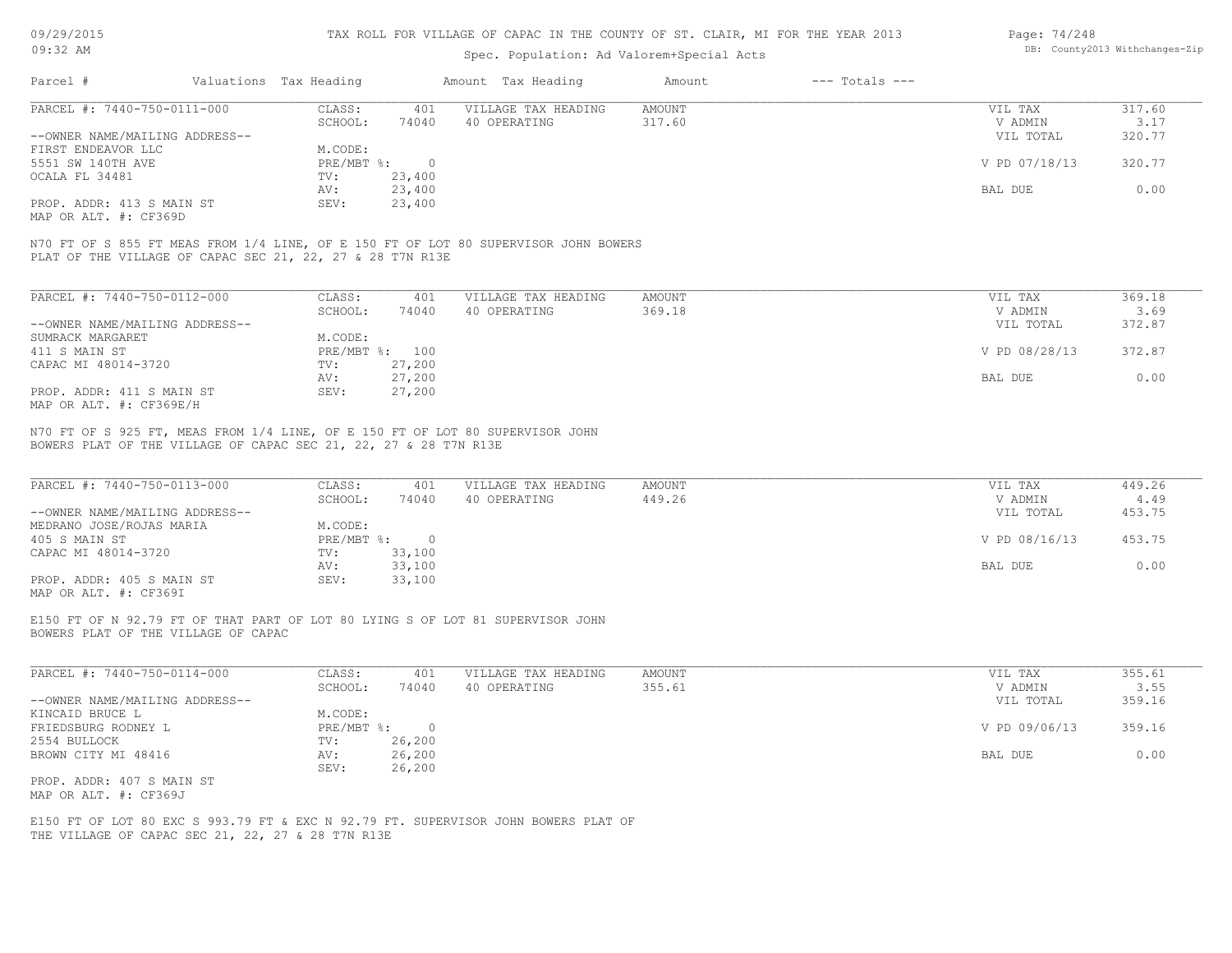### Spec. Population: Ad Valorem+Special Acts

| Page: 75/248 |                                |
|--------------|--------------------------------|
|              | DB: County2013 Withchanges-Zip |

| Parcel #                       | Valuations Tax Heading |        | Amount Tax Heading  | Amount | $---$ Totals $---$ |               |        |
|--------------------------------|------------------------|--------|---------------------|--------|--------------------|---------------|--------|
| PARCEL #: 7440-750-0115-000    | CLASS:                 | 401    | VILLAGE TAX HEADING | AMOUNT |                    | VIL TAX       | 475.05 |
|                                | SCHOOL:                | 74040  | 40 OPERATING        | 475.05 |                    | V ADMIN       | 4.75   |
| --OWNER NAME/MAILING ADDRESS-- |                        |        |                     |        |                    | VIL TOTAL     | 479.80 |
| VONZELLEN JOHN E               | M.CODE:                | COREL  |                     |        |                    |               |        |
| VONZELLEN DEANNA M             | PRE/MBT %: 100         |        |                     |        |                    | V PD 08/26/13 | 479.80 |
| 409 S MAIN ST                  | TV:                    | 35,000 |                     |        |                    |               |        |
| CAPAC MI 48014-3720            | AV:                    | 35,000 |                     |        |                    | BAL DUE       | 0.00   |
|                                | SEV:                   | 35,000 |                     |        |                    |               |        |
| PROP. ADDR: 409 S MAIN ST      |                        |        |                     |        |                    |               |        |

MAP OR ALT. #: CF369K

VILLAGE OF CAPAC SEC 21, 22, 27 & 28 T7N R13E N68.79 FT OF S 993.79 FT OF E 150 FT OF LOT 80 SUPERVISOR JOHN BOWERS PLAT OF THE

| PARCEL #: 7440-750-0116-000    | CLASS:  | 401            | VILLAGE TAX HEADING | AMOUNT | VIL TAX       | 374.61 |
|--------------------------------|---------|----------------|---------------------|--------|---------------|--------|
|                                | SCHOOL: | 74040          | 40 OPERATING        | 374.61 | V ADMIN       | 3.74   |
| --OWNER NAME/MAILING ADDRESS-- |         |                |                     |        | VIL TOTAL     | 378.35 |
| MILLER MAX/ILA                 | M.CODE: |                |                     |        |               |        |
| 415 S MAIN ST                  |         | PRE/MBT %: 100 |                     |        | V PD 08/08/13 | 378.35 |
| CAPAC MI 48014-3720            | TV:     | 27,600         |                     |        |               |        |
|                                | AV:     | 27,600         |                     |        | BAL DUE       | 0.00   |
| PROP. ADDR: 415 S MAIN ST      | SEV:    | 27,600         |                     |        |               |        |
| MAP OR ALT. #: CF369L-M        |         |                |                     |        |               |        |

22, 27 & 28 T7N R13E BOWERS PLAT OF THE VILLAGE OF CAPAC BEING LOT 6 BLOCK 1 UNREC SPARLING PT. SEC 21, N69 FT OF S 785 FT, MEAS FROM 1/4 LINE, OF E 150 FT OF LOT 80 SUPERVISOR JOHN

| PARCEL #: 7440-750-0118-000    | CLASS:       | 703   | VILLAGE TAX HEADING | AMOUNT | VIL TAX   | 0.00 |
|--------------------------------|--------------|-------|---------------------|--------|-----------|------|
|                                | SCHOOL:      | 74040 | 40 OPERATING        | 0.00   | V ADMIN   | 0.00 |
| --OWNER NAME/MAILING ADDRESS-- |              |       |                     |        | VIL TOTAL | 0.00 |
| VILLAGE OF CAPAC               | M.CODE:      |       |                     |        |           |      |
| ORCHARD ST                     | $PRE/MBT$ %: |       |                     |        | BAL DUE   | 0.00 |
|                                | TV:          |       |                     |        |           |      |
| PROP. ADDR: ORCHARD ST         | AV:          |       |                     |        |           |      |
| MAP OR ALT. #: CF369N/P        | SEV:         |       |                     |        |           |      |

SUPERVISOR JOHN BOWERS PLAT OF THE VILLAGE OF CAPAC SEC 21, 22, 27 & 28 T7N R13E N56 FT OF S 716 FT OF E 772 FT OF LOT 80, MEAS FROM & WITH E & W 1/4 LINE.

| PARCEL #: 7440-750-0120-000    | CLASS:       | 301     | VILLAGE TAX HEADING | AMOUNT   | VIL TAX       | 2,508.29 |
|--------------------------------|--------------|---------|---------------------|----------|---------------|----------|
|                                | SCHOOL:      | 74040   | 40 OPERATING        | 2,508.29 | V ADMIN       | 25.08    |
| --OWNER NAME/MAILING ADDRESS-- |              |         |                     |          | VIL TOTAL     | 2,533.37 |
| SUPERIOR MATERIALS, LLC        | M.CODE:      |         |                     |          |               |          |
| P.O.BOX 2900                   | $PRE/MBT$ %: |         |                     |          | V PD 08/19/13 | 2,533.37 |
| FARMINGTON HILLS MI 48333      | TV:          | 184,800 |                     |          |               |          |
|                                | AV:          | 184,800 |                     |          | BAL DUE       | 0.00     |
| PROP. ADDR: 305 S MAIN ST      | SEV:         | 184,800 |                     |          |               |          |
| MAP OR ALT. #: CF370/371       |              |         |                     |          |               |          |

BOWERS PLAT OF THE VILLAGE OF CAPAC 40',TH NO^2'W 145.06',TH S82^2'E 414.02',TH SO^2'E 664.01' TO BEG SUPERVISOR JOHN E 1/4 COR OF SEC 28 T7N R13E,TH S89^33'W 450',TH NO^2'W 579.7',TH N89^45'58" E PART OF LOTS 80,81, & 82 DESC AS BEG NO^2'W 716',S89^ 33'W 372' & NO^2'W 150' FROM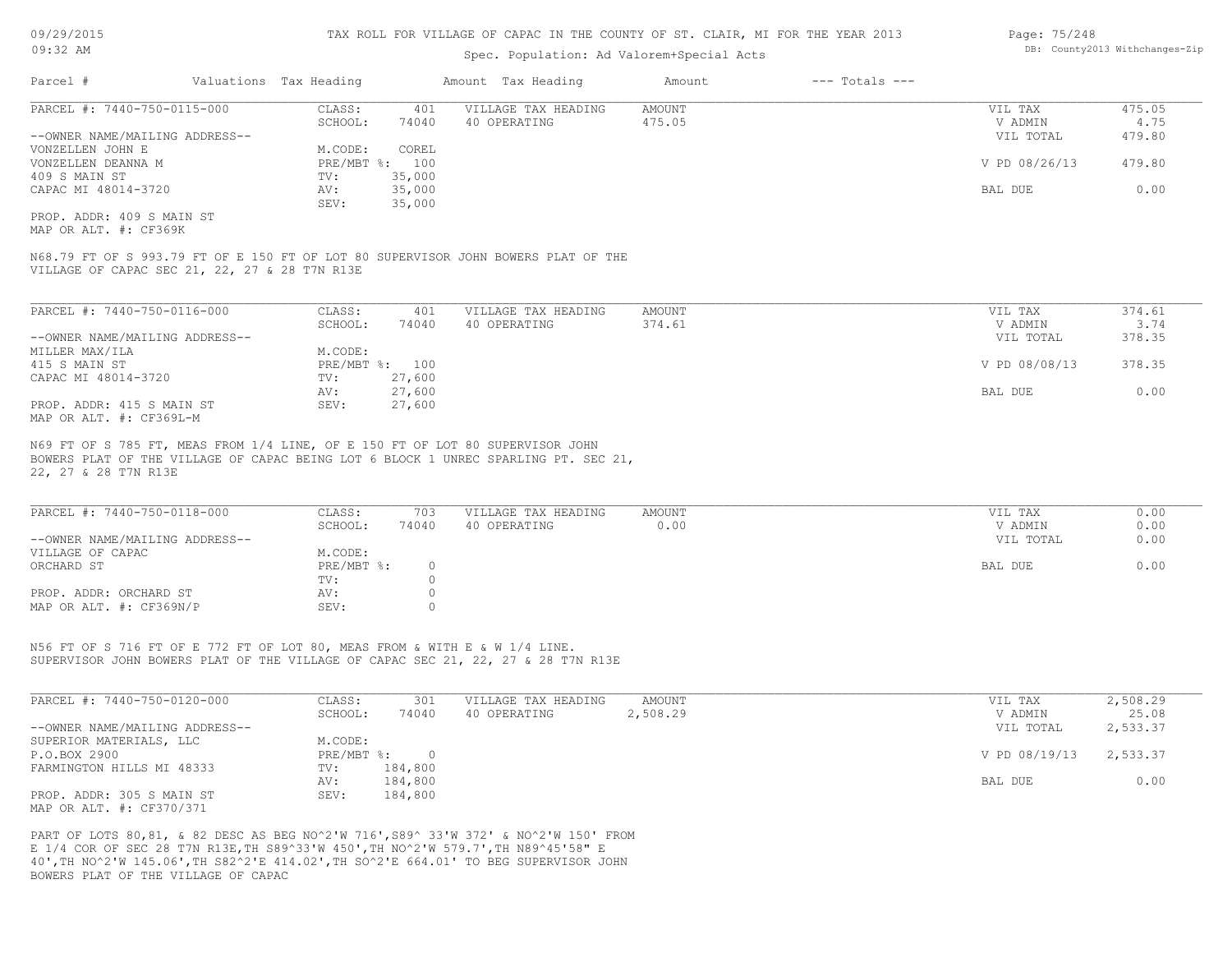## Spec. Population: Ad Valorem+Special Acts

| Parcel #                                                      | Valuations Tax Heading       |                               | Amount Tax Heading                                                                                                                                                                                                                                            | Amount                  | $---$ Totals $---$ |                                 |                          |
|---------------------------------------------------------------|------------------------------|-------------------------------|---------------------------------------------------------------------------------------------------------------------------------------------------------------------------------------------------------------------------------------------------------------|-------------------------|--------------------|---------------------------------|--------------------------|
| PARCEL #: 7440-750-0121-000<br>--OWNER NAME/MAILING ADDRESS-- | CLASS:<br>SCHOOL:            | 202<br>74040                  | VILLAGE TAX HEADING<br>40 OPERATING                                                                                                                                                                                                                           | AMOUNT<br>365.11        |                    | VIL TAX<br>V ADMIN<br>VIL TOTAL | 365.11<br>3.65<br>368.76 |
| CONLON LAND INVESTMENT LLC<br>PO BOX 147                      | M.CODE:<br>PRE/MBT %:        | $\overline{0}$                |                                                                                                                                                                                                                                                               |                         |                    | BAL DUE                         | 368.76                   |
| NAPOLEON MI 49261                                             | TV:<br>AV:                   | 26,900<br>26,900              |                                                                                                                                                                                                                                                               |                         |                    |                                 |                          |
| PROP. ADDR: CAPAC RD<br>MAP OR ALT. #: CF372A/D               | SEV:                         | 26,900                        |                                                                                                                                                                                                                                                               |                         |                    |                                 |                          |
| T7N R13E                                                      |                              |                               | THAT PART OF LOT 83 LYING E OF A LINE JOINING A PTE IN S LOT LINE 918.8 FT E OF SW<br>COR WITH A PTE IN N LOT LINE 948.9 FT E OF NW COR. EXC E 732 FT THEREOF MEAS ALG S<br>LOT LINE. SUPERVISOR JOHN BOWERS PLAT OF THE VILLAGE OF CAPAC SEC 21, 22, 27 & 28 |                         |                    |                                 |                          |
| PARCEL #: 7440-750-0123-000                                   | CLASS:                       | 703                           | VILLAGE TAX HEADING                                                                                                                                                                                                                                           | AMOUNT                  |                    | VIL TAX                         | 0.00                     |
| --OWNER NAME/MAILING ADDRESS--                                | SCHOOL:                      | 74040                         | 40 OPERATING                                                                                                                                                                                                                                                  | 0.00                    |                    | V ADMIN<br>VIL TOTAL            | 0.00<br>0.00             |
| SCC ROAD COMMISSION<br>21 AIRPORT DR<br>SMITHS CREEK MI 48074 | M.CODE:<br>PRE/MBT %:<br>TV: | $\circ$<br>$\circ$            |                                                                                                                                                                                                                                                               |                         |                    | BAL DUE                         | 0.00                     |
| PROP. ADDR: S MATTESON<br>MAP OR ALT. #: CF373                | AV:<br>SEV:                  | $\circ$<br>$\circ$            |                                                                                                                                                                                                                                                               |                         |                    |                                 |                          |
| R13E                                                          |                              |                               | LOT 84 SUPERVISOR JOHN BOWERS PLAT OF THE VILLAGE OF CAPAC SEC 21, 22, 27 & 28 T7N                                                                                                                                                                            |                         |                    |                                 |                          |
| PARCEL #: 7440-750-0124-000                                   | CLASS:<br>SCHOOL:            | 703<br>74040                  | VILLAGE TAX HEADING<br>40 OPERATING                                                                                                                                                                                                                           | <b>AMOUNT</b><br>0.00   |                    | VIL TAX<br>V ADMIN              | 0.00<br>0.00             |
| --OWNER NAME/MAILING ADDRESS--<br>VILLAGE OF CAPAC            | M.CODE:<br>PRE/MBT %:        | $\circ$                       |                                                                                                                                                                                                                                                               |                         |                    | VIL TOTAL<br>BAL DUE            | 0.00<br>0.00             |
| PROP. ADDR: MATTESON ST<br>MAP OR ALT. #: CF374/375           | TV:<br>AV:<br>SEV:           | $\circ$<br>$\circ$<br>$\circ$ |                                                                                                                                                                                                                                                               |                         |                    |                                 |                          |
| OF CAPAC SEC 21, 22, 27 & 28 T7N R13E                         |                              |                               | LOTS 85 & 86, ALSO LOT 87 EXC N 412 FT. SUPERVISOR JOHN BOWERS PLAT OF THE VILLAGE                                                                                                                                                                            |                         |                    |                                 |                          |
| PARCEL #: 7440-750-0125-000                                   | CLASS:<br>SCHOOL:            | 402<br>74040                  | VILLAGE TAX HEADING<br>40 OPERATING                                                                                                                                                                                                                           | <b>AMOUNT</b><br>150.48 |                    | VIL TAX<br>V ADMIN              | 150.48<br>1.50           |
| --OWNER NAME/MAILING ADDRESS--<br>REITER CHARLES/GRACE ET-AL  | M.CODE:                      |                               |                                                                                                                                                                                                                                                               |                         |                    | VIL TOTAL                       | 151.98                   |
| 55779 GRATIOT AVE<br>CHESTERFIELD MI 48051                    | PRE/MBT %: 0<br>TV:          | 11,087                        |                                                                                                                                                                                                                                                               |                         |                    | V PD 08/26/13                   | 151.98                   |
| PROP. ADDR: BRYCE RD                                          | AV:<br>SEV:                  | 15,900<br>15,900              |                                                                                                                                                                                                                                                               |                         |                    | BAL DUE                         | 0.00                     |
| MAP OR ALT. #: CF376                                          |                              |                               |                                                                                                                                                                                                                                                               |                         |                    |                                 |                          |
| 27 & 28 T7N R13E                                              |                              |                               | N412 FT OF LOT 87 SUPERVISOR JOHN BOWERS PLAT OF THE VILLAGE OF CAPAC SEC 21, 22,                                                                                                                                                                             |                         |                    |                                 |                          |
|                                                               |                              |                               |                                                                                                                                                                                                                                                               |                         |                    |                                 |                          |

Page: 76/248 DB: County2013 Withchanges-Zip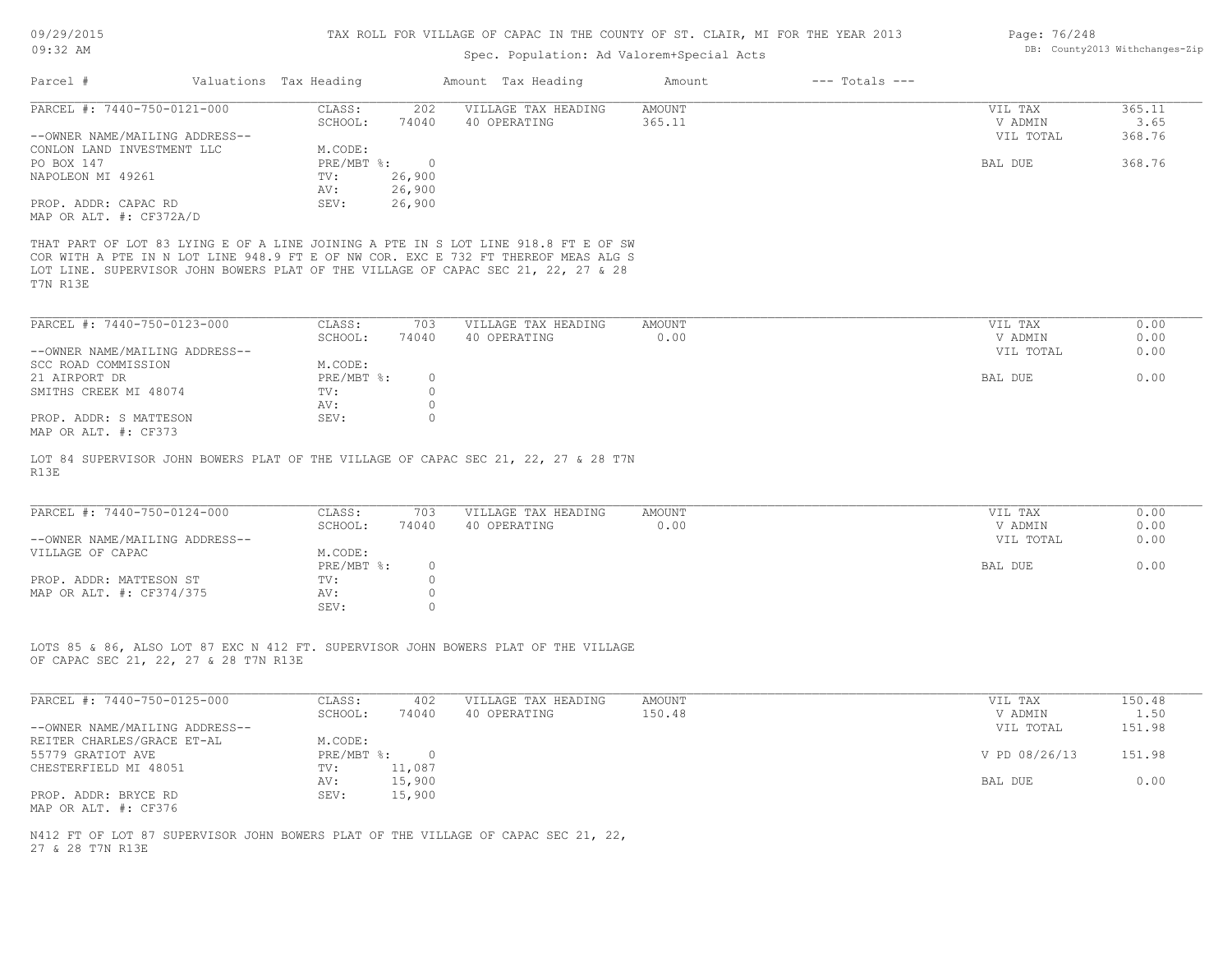### Spec. Population: Ad Valorem+Special Acts

| Page: 77/248 |                                |
|--------------|--------------------------------|
|              | DB: County2013 Withchanges-Zip |

| Parcel #                                              |  | Valuations Tax Heading | Amount Tax Heading |                     | Amount | $---$ Totals $---$ |           |      |
|-------------------------------------------------------|--|------------------------|--------------------|---------------------|--------|--------------------|-----------|------|
| PARCEL #: 7440-750-0126-000                           |  | CLASS:                 | 703                | VILLAGE TAX HEADING | AMOUNT |                    | VIL TAX   | 0.00 |
|                                                       |  | SCHOOL:                | 74040              | 40 OPERATING        | 0.00   |                    | V ADMIN   | 0.00 |
| --OWNER NAME/MAILING ADDRESS--                        |  |                        |                    |                     |        |                    | VIL TOTAL | 0.00 |
| TOWNSHIP OF MUSSEY                                    |  | M.CODE:                |                    |                     |        |                    |           |      |
| $\cap$                                                |  | $PRE/MBT$ %:           |                    |                     |        |                    | BAL DUE   | 0.00 |
| CAPAC MI 48014                                        |  | TV:                    |                    |                     |        |                    |           |      |
|                                                       |  | AV:                    |                    |                     |        |                    |           |      |
| PROP. ADDR: W MILL ST                                 |  | SEV:                   |                    |                     |        |                    |           |      |
| $\cdots$ $\cdots$ $\cdots$ $\cdots$ $\cdots$ $\cdots$ |  |                        |                    |                     |        |                    |           |      |

MAP OR ALT. #: CF377A

TO BEG. SUPERVISORSS JOHN BOWER'S PLAT OF THE VILLAGE OF CAPAC 135',TH N89ª38'E 238.41',TH S30ª1'9" W 292.83',TH N82ª2'W 199.70',TH N0ª2'W 358.67' PART OF LOT 88, BEG S0<sup>ª</sup>2'E 7' FROM NW COR LOT 88, TH N89<sup>ª</sup> 38'E 106', TH S0<sup>ª2'E</sup>

| PARCEL #: 7440-750-0126-100    | CLASS:  | 401            | VILLAGE TAX HEADING | AMOUNT | VIL TAX       | 434.33 |
|--------------------------------|---------|----------------|---------------------|--------|---------------|--------|
|                                | SCHOOL: | 74040          | 40 OPERATING        | 434.33 | V ADMIN       | 4.34   |
| --OWNER NAME/MAILING ADDRESS-- |         |                |                     |        | VIL TOTAL     | 438.67 |
| GRYZB JOHN C                   | M.CODE: | COREL          |                     |        |               |        |
| 526 W MILL ST                  |         | PRE/MBT %: 100 |                     |        | V PD 08/26/13 | 438.67 |
| CAPAC MI 48014                 | TV:     | 32,000         |                     |        |               |        |
|                                | AV:     | 32,000         |                     |        | BAL DUE       | 0.00   |
| PROP. ADDR: 526 W MILL STREET  | SEV:    | 32,000         |                     |        |               |        |
| MAP OR ALT. #: CF377B          |         |                |                     |        |               |        |

THE VILLAGE OF CAPAC S0ª2'E 135',TH S89ª38'W 85',TH N0ª2'W 135' TO BEG. SUPERVISOR JOHN BOWER'S PLAT OF PART OF LOT 88, BEG S0<sup>a</sup>2'E 7' & N89<sup>a</sup>38'E 106' FROM NW COR LOT 88, TH N89<sup>a</sup>38'E 85', TH

| PARCEL #: 7440-750-0126-200    | CLASS:  | 401            | VILLAGE TAX HEADING | AMOUNT | VIL TAX   | 434.33 |
|--------------------------------|---------|----------------|---------------------|--------|-----------|--------|
|                                | SCHOOL: | 74040          | 40 OPERATING        | 434.33 | V ADMIN   | 4.34   |
| --OWNER NAME/MAILING ADDRESS-- |         |                |                     |        | VIL TOTAL | 438.67 |
| KRAUSE STEVEN J                | M.CODE: |                |                     |        |           |        |
| 520 W MILL ST                  |         | PRE/MBT %: 100 |                     |        | BAL DUE   | 438.67 |
| CAPAC MI 48014                 | TV:     | 32,000         |                     |        |           |        |
|                                | AV:     | 32,000         |                     |        |           |        |
| PROP. ADDR: 520 W MILL ST      | SEV:    | 32,000         |                     |        |           |        |
| MAP OR ALT. #: CF377C          |         |                |                     |        |           |        |

THE VILLAGE OF CAPAC S0ª2'E 135',TH S89ª38'W 85',TH N0ª2'W 135' TO BEG. SUPERVISOR JOHN BOWER'S PLAT OF PART OF LOT 88, BEG S0<sup>a</sup>2'E 7' & N89<sup>a</sup>38'E 191' FROM NW COR LOT 88, TH N89<sup>a</sup>38'E 85', TH

| PARCEL #: 7440-750-0126-300    | CLASS:  | 401            | VILLAGE TAX HEADING | AMOUNT | VIL TAX       | 407.19 |
|--------------------------------|---------|----------------|---------------------|--------|---------------|--------|
|                                | SCHOOL: | 74040          | 40 OPERATING        | 407.19 | V ADMIN       | 4.07   |
| --OWNER NAME/MAILING ADDRESS-- |         |                |                     |        | VIL TOTAL     | 411.26 |
| KLEIN ROBERT J/BETH ANN        | M.CODE: |                |                     |        |               |        |
| 518 W MILL ST                  |         | PRE/MBT %: 100 |                     |        | V PD 09/06/13 | 411.26 |
| CAPAC MI 48014-3030            | TV:     | 30,000         |                     |        |               |        |
|                                | AV:     | 30,000         |                     |        | BAL DUE       | 0.00   |
| PROP. ADDR: 518 W MILL ST      | SEV:    | 30,000         |                     |        |               |        |
| MAP OR ALT. #: CF377D          |         |                |                     |        |               |        |

JOHN BOWER'S PLAT OF THE VILLAGE OF CAPAC 146.78',TH S30ª1'9"W 156.49',TH S89ª38'W 68.41',TH N0ª2'W 135' TO BEG. SUPERVISOR PART OF LOT 88, BEG S0ª2'E 7' & N89ª38'E 276' FROM NW COR LOT 88,TH N89ª38'E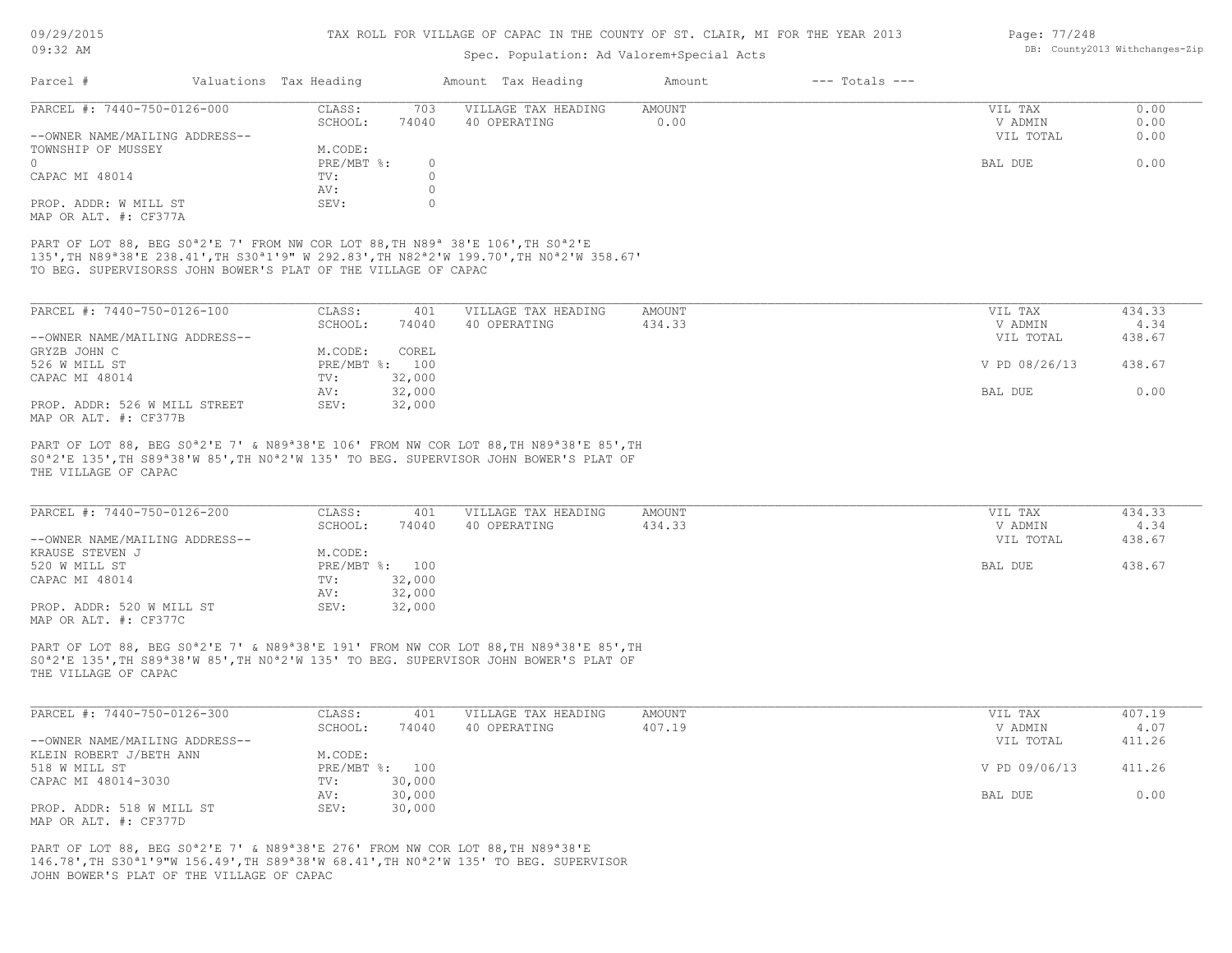### Spec. Population: Ad Valorem+Special Acts

| Page: 78/248 |                                |
|--------------|--------------------------------|
|              | DB: County2013 Withchanges-Zip |

| Parcel #                                               | Valuations Tax Heading |                    | Amount Tax Heading                                                                                                                                                                                                                                              | Amount        | $---$ Totals $---$ |                |        |
|--------------------------------------------------------|------------------------|--------------------|-----------------------------------------------------------------------------------------------------------------------------------------------------------------------------------------------------------------------------------------------------------------|---------------|--------------------|----------------|--------|
| PARCEL #: 7440-750-0127-000                            | CLASS:                 | 401                | VILLAGE TAX HEADING                                                                                                                                                                                                                                             | AMOUNT        |                    | VIL TAX        | 371.90 |
|                                                        | SCHOOL:                | 74040              | 40 OPERATING                                                                                                                                                                                                                                                    | 371.90        |                    | V ADMIN        | 3.71   |
| --OWNER NAME/MAILING ADDRESS--                         |                        |                    |                                                                                                                                                                                                                                                                 |               |                    | VIL TOTAL      | 375.61 |
| LEMIER LACEY                                           | M.CODE:                |                    |                                                                                                                                                                                                                                                                 |               |                    |                |        |
| 506 W MILL ST                                          |                        | PRE/MBT %: 100     |                                                                                                                                                                                                                                                                 |               |                    | BAL DUE        | 375.61 |
| CAPAC MI 48014-3031                                    | TV:                    | 27,400             |                                                                                                                                                                                                                                                                 |               |                    |                |        |
|                                                        | AV:                    | 27,400             |                                                                                                                                                                                                                                                                 |               |                    |                |        |
| PROP. ADDR: 506 W MILL ST                              | SEV:                   | 27,400             |                                                                                                                                                                                                                                                                 |               |                    |                |        |
| MAP OR ALT. #: CF378A                                  |                        |                    |                                                                                                                                                                                                                                                                 |               |                    |                |        |
| SUPERVISOR'S JOHN BOWERS' PLAT OF THE VILLAGE OF CAPAC |                        |                    | THAT PART OF LOT 89, BEG N89 <sup>ª</sup> 38'E 214' FROM ITS NW COR, TH N89 <sup>ª</sup> 38'E 82', TH S0 <sup>ª</sup> 2'E<br>150', TH N89 <sup>a</sup> 38'E 100', TH S0 <sup>a</sup> 2'E 51', TH S89 <sup>a</sup> 38'W 182', TH N0 <sup>a</sup> 2'W 201' TO BEG |               |                    |                |        |
| DADCET #, 7440 750 0139 000                            | CTROC                  | $\Lambda$ $\cap$ 1 | <u>מאדרו היחוז עומח יחמות הי</u>                                                                                                                                                                                                                                | <b>AMOUNT</b> |                    | <b>TTT mAV</b> | 22752  |

| PARCEL #: 7440-750-0128-000    | CLASS:       | 401    | VILLAGE TAX HEADING | AMOUNT | VIL TAX       | 237.52 |  |
|--------------------------------|--------------|--------|---------------------|--------|---------------|--------|--|
|                                | SCHOOL:      | 74040  | 40 OPERATING        | 237.52 | V ADMIN       | 2.37   |  |
| --OWNER NAME/MAILING ADDRESS-- |              |        |                     |        | VIL TOTAL     | 239.89 |  |
| RHEAUME DAVID J.               | M.CODE:      | COREL  |                     |        |               |        |  |
| 507 W MEIER AVE                | $PRE/MBT$ %: | 100    |                     |        | V PD 08/28/13 | 239.89 |  |
| CAPAC MI 48014-3618            | TV:          | 17,500 |                     |        |               |        |  |
|                                | AV:          | 17,500 |                     |        | BAL DUE       | 0.00   |  |
| PROP. ADDR: 507 W MEIER ST     | SEV:         | 17,500 |                     |        |               |        |  |
| תמדכתית .4. חזג תת תגזון       |              |        |                     |        |               |        |  |

MAP OR ALT. #: CF378B

E75 FT OF S 150 FT OF LOT 89 SUPERVISOR JOHN BOWERS PLAT OF THE VILLAGE OF CAPAC

| PARCEL #: 7440-750-0129-000    | CLASS:  | 401            | VILLAGE TAX HEADING | AMOUNT | VIL TAX       | 442.47 |
|--------------------------------|---------|----------------|---------------------|--------|---------------|--------|
|                                | SCHOOL: | 74040          | 40 OPERATING        | 442.47 | V ADMIN       | 4.42   |
| --OWNER NAME/MAILING ADDRESS-- |         |                |                     |        | VIL TOTAL     | 446.89 |
| MANDEVILLE SR MARK E/LYNNE     | M.CODE: |                |                     |        |               |        |
| 509 W MILL ST                  |         | PRE/MBT %: 100 |                     |        | V PD 08/26/13 | 446.89 |
| CAPAC MI 48014-3031            | TV:     | 32,600         |                     |        |               |        |
|                                | AV:     | 32,600         |                     |        | BAL DUE       | 0.00   |
| PROP. ADDR: 509 W MILL ST      | SEV:    | 32,600         |                     |        |               |        |
| MAP OR ALT. #: CF378C1         |         |                |                     |        |               |        |

CAPAC 330.69',TH N30^19"E 233' TO BEG SUPERVISOR'S JOHN BOWER'S PLAT OF THE VILLAGE OF PART OF LOT 89, BEG AT NW COR OF LOT 89,TH N89^38"E 214' TH SO^2'E 201',TH S89^38'W

| PARCEL #: 7440-750-0129-100    | CLASS:  | 402            | VILLAGE TAX HEADING | AMOUNT | VIL TAX       | 44.83 |
|--------------------------------|---------|----------------|---------------------|--------|---------------|-------|
|                                | SCHOOL: | 74040          | 40 OPERATING        | 44.83  | V ADMIN       | 0.44  |
| --OWNER NAME/MAILING ADDRESS-- |         |                |                     |        | VIL TOTAL     | 45.27 |
| MANDEVILLE MARK SR/LYNNE       | M.CODE: |                |                     |        |               |       |
| 509 W MILL ST                  |         | PRE/MBT %: 100 |                     |        | V PD 08/26/13 | 45.27 |
| CAPAC MI 48014                 | TV:     | 3,303          |                     |        |               |       |
|                                | AV:     | 12,500         |                     |        | BAL DUE       | 0.00  |
| PROP. ADDR: W MEIER ST         | SEV:    | 12,500         |                     |        |               |       |
| MAP OR ALT. #: 378C2           |         |                |                     |        |               |       |

OF THE VILLAGE OF CAPAC 112.44",TH NO^2'W 249.71',TH N89^38'E 241.85' TO BEG SUPERVISOR'S JOHN BOWER'S PLAT 889,TH SO^2'E 116',TH S89^38'W 75', TH SO^2'E 150',TH S89^38'W 55.5',TH N82^2'W PART OF LOT 89, BEG N89^38'E 214',SO^2'E 201' & N89^38'E 182' FROM NW COR LOT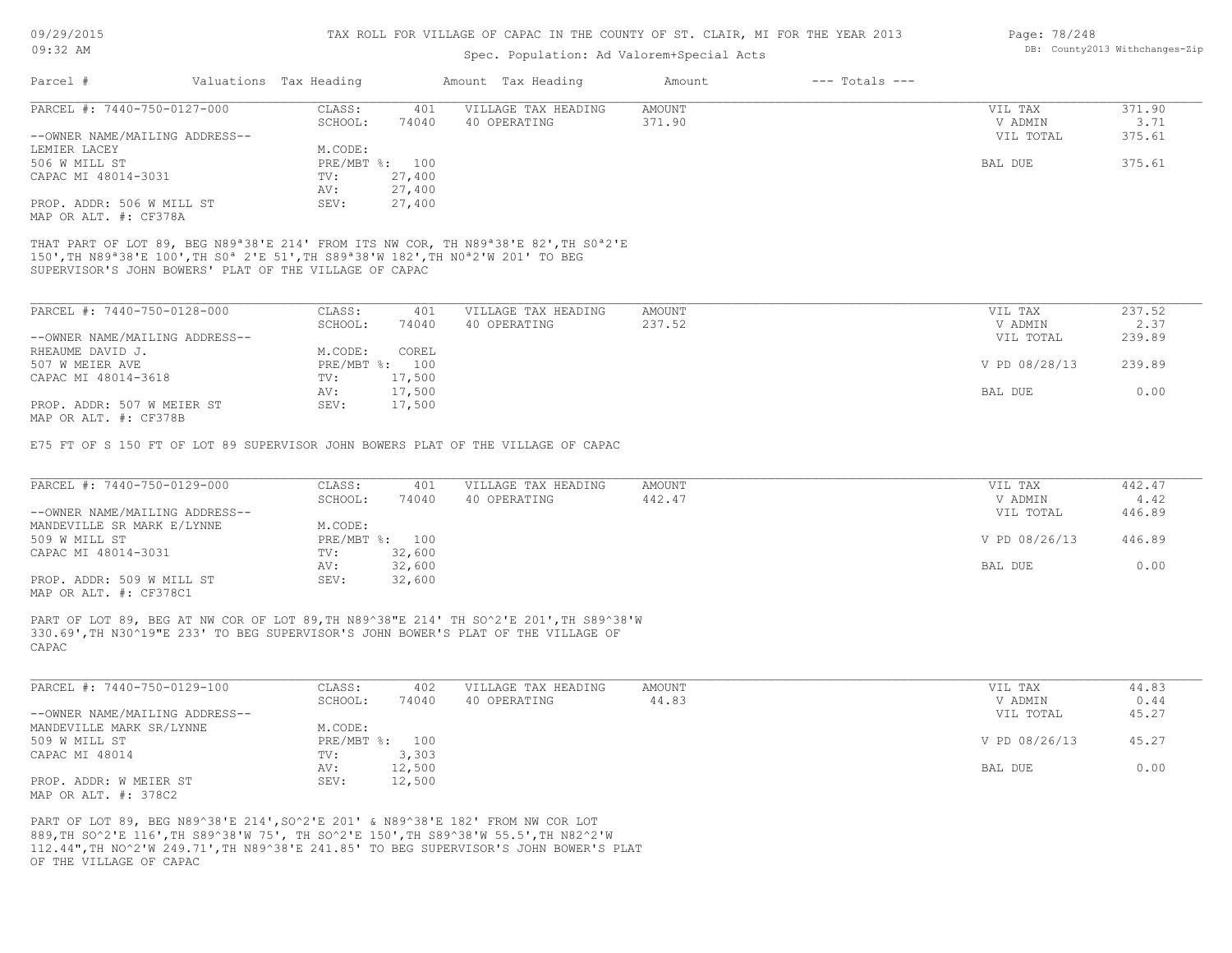MAP OR ALT. #: 378C3

#### TAX ROLL FOR VILLAGE OF CAPAC IN THE COUNTY OF ST. CLAIR, MI FOR THE YEAR 2013

### Spec. Population: Ad Valorem+Special Acts

|                                |         |                        |                     | Amount             | $---$ Totals $---$ |               |       |
|--------------------------------|---------|------------------------|---------------------|--------------------|--------------------|---------------|-------|
| PARCEL #: 7440-750-0129-200    | CLASS:  | 402                    | VILLAGE TAX HEADING | AMOUNT             |                    | VIL TAX       | 44.83 |
|                                | SCHOOL: | 74040                  | 40 OPERATING        | 44.83              |                    | V ADMIN       | 0.44  |
| --OWNER NAME/MAILING ADDRESS-- |         |                        |                     |                    |                    | VIL TOTAL     | 45.27 |
| MANDEVILLE MARK SR/LYNNE       | M.CODE: |                        |                     |                    |                    |               |       |
|                                |         |                        |                     |                    |                    | V PD 08/26/13 | 45.27 |
|                                | TV:     | 3,303                  |                     |                    |                    |               |       |
|                                | AV:     | 9,500                  |                     |                    |                    | BAL DUE       | 0.00  |
|                                |         | Valuations Tax Heading | PRE/MBT %: 100      | Amount Tax Heading |                    |               |       |

TO BEG SUPERVISOR'S JOHN BOWER'S PLAT OF THE VILLAGE OF CAPAC 89D 38M E 166.37', TH S OD 2M E 249.71', TH N 82D 2M W 168', TH N OD 2M W 225.37' PART OF LOT 89, BEG S 30D 1M 9S W 233' & 89D 38M E 104.47' FRO W COR LOT 89, TH N

PROP. ADDR: W MEIER ST SEV: 9,500

| PARCEL #: 7440-750-0129-300    | CLASS:  | 402            | VILLAGE TAX HEADING | AMOUNT | VIL TAX       | 44.83 |
|--------------------------------|---------|----------------|---------------------|--------|---------------|-------|
|                                | SCHOOL: | 74040          | 40 OPERATING        | 44.83  | V ADMIN       | 0.44  |
| --OWNER NAME/MAILING ADDRESS-- |         |                |                     |        | VIL TOTAL     | 45.27 |
| MANDEVILLE MARK SR/LYNNE       | M.CODE: |                |                     |        |               |       |
| 509 W MILL ST                  |         | PRE/MBT %: 100 |                     |        | V PD 08/26/13 | 45.27 |
| CAPAC MI 48014                 | TV:     | 3,303          |                     |        |               |       |
|                                | AV:     | 8,300          |                     |        | BAL DUE       | 0.00  |
| PROP. ADDR: W MEIER ST         | SEV:    | 8,300          |                     |        |               |       |
| MAP OR ALT. #: 378C4           |         |                |                     |        |               |       |

SUPERVISOR'S JOHN BOWER'S PLAT OF THE VILLAGE OF CAPAC TG S OD 2M E 225.37', TH N 82D 2M W 219', TH N 30D 1M 9S E 224.45; TO BEG PART OF LOT 89, BEG S 30D 1M 9S W 233' FROM NW COR LOT 89,TH N 89D 38M E 104.47',

| PARCEL #: 7440-750-0130-000    | CLASS:  | 401            | VILLAGE TAX HEADING | AMOUNT | VIL TAX       | 380.04 |
|--------------------------------|---------|----------------|---------------------|--------|---------------|--------|
|                                | SCHOOL: | 74040          | 40 OPERATING        | 380.04 | V ADMIN       | 3.80   |
| --OWNER NAME/MAILING ADDRESS-- |         |                |                     |        | VIL TOTAL     | 383.84 |
| SCHAEFER SUE/JOHN              | M.CODE: | COREL          |                     |        |               |        |
| 501 W MILL ST                  |         | PRE/MBT %: 100 |                     |        | V PD 08/26/13 | 383.84 |
| CAPAC MI 48014-3031            | TV:     | 28,000         |                     |        |               |        |
|                                | AV:     | 28,000         |                     |        | BAL DUE       | 0.00   |
| PROP. ADDR: 501 W MILL ST      | SEV:    | 28,000         |                     |        |               |        |
| MAP OR ALT. #: CF378D          |         |                |                     |        |               |        |

SEC 21, 22, 27 & 28 T7N R13E E100 FT OF N 150 FT OF LOT 89 SUPERVISOR JOHN BOWERS PLAT OF THE VILLAGE OF CAPAC

| PARCEL #: 7440-750-0131-000                           | CLASS:       | 401    | VILLAGE TAX HEADING | AMOUNT | VIL TAX       | 363.75 |
|-------------------------------------------------------|--------------|--------|---------------------|--------|---------------|--------|
|                                                       | SCHOOL:      | 74040  | 40 OPERATING        | 363.75 | V ADMIN       | 3.63   |
| --OWNER NAME/MAILING ADDRESS--                        |              |        |                     |        | VIL TOTAL     | 367.38 |
| CHAVARRIA PETE G JR                                   | M.CODE:      | OLALS  |                     |        |               |        |
| 15103 IMLAY CITY RD                                   | $PRE/MBT$ %: |        |                     |        | V PD 09/04/13 | 367.38 |
| CAPAC MI 48014                                        | TV:          | 26,800 |                     |        |               |        |
|                                                       | AV:          | 26,800 |                     |        | BAL DUE       | 0.00   |
| PROP. ADDR: 111 S MATTESON ST<br>MAP OR ALT. #: CF379 | SEV:         | 26,800 |                     |        |               |        |

R13E LOT 90 SUPERVISOR JOHN BOWERS PLAT OF THE VILLAGE OF CAPAC SEC 21, 22, 27 & 28 T7N Page: 79/248 DB: County2013 Withchanges-Zip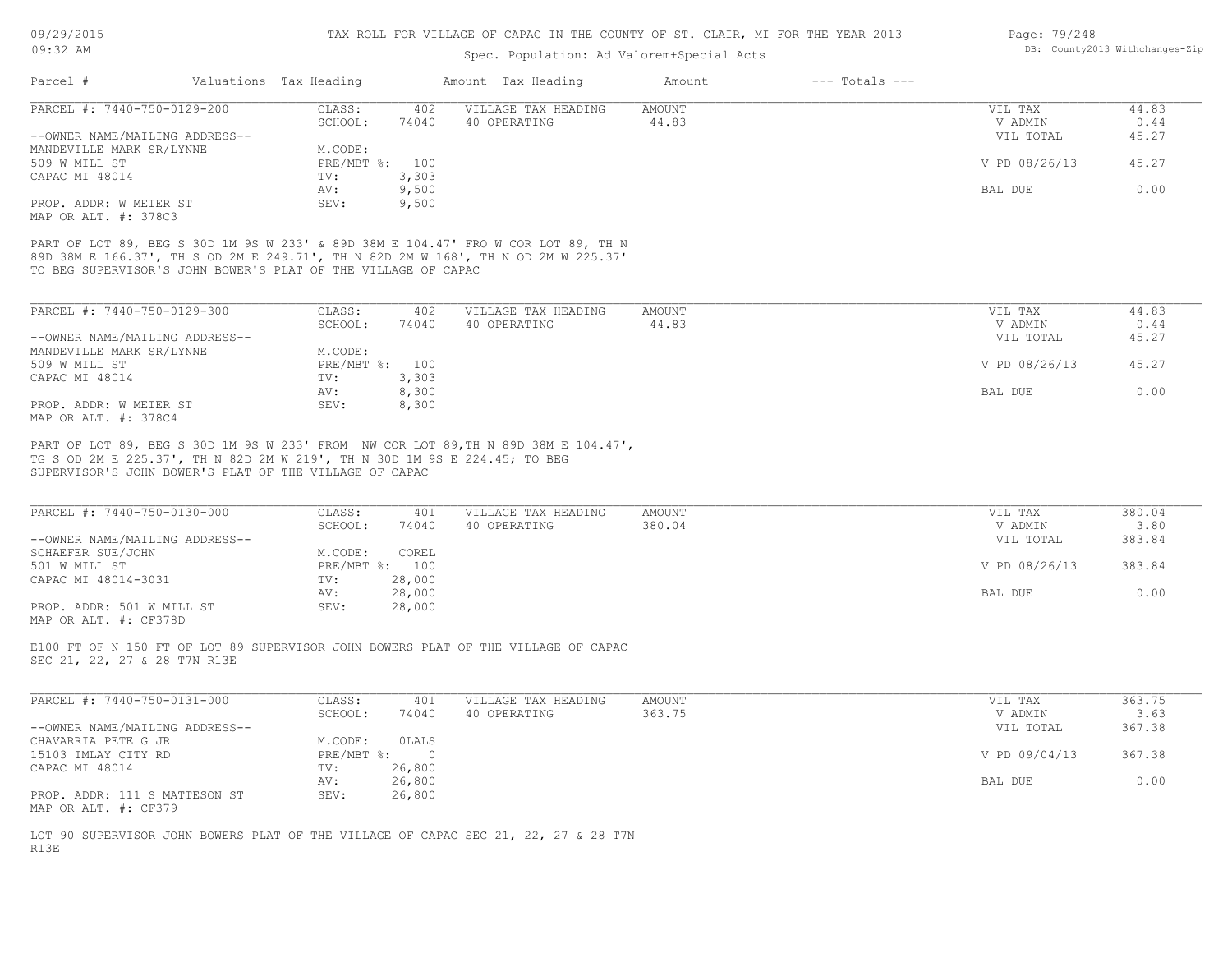### Spec. Population: Ad Valorem+Special Acts

| Parcel #                       | Valuations Tax Heading |       | Amount Tax Heading  | Amount | $---$ Totals $---$ |           |      |
|--------------------------------|------------------------|-------|---------------------|--------|--------------------|-----------|------|
| PARCEL #: 7440-750-0133-000    | CLASS:                 | 704   | VILLAGE TAX HEADING | AMOUNT |                    | VIL TAX   | 0.00 |
|                                | SCHOOL:                | 74040 | 40 OPERATING        | 0.00   |                    | V ADMIN   | 0.00 |
| --OWNER NAME/MAILING ADDRESS-- |                        |       |                     |        |                    | VIL TOTAL | 0.00 |
| CAPAC COMMUNITY SCHOOL DIST    | M.CODE:                |       |                     |        |                    |           |      |
| 403 N GLASSFORD ST             | PRE/MBT %:             |       |                     |        |                    | BAL DUE   | 0.00 |
| CAPAC MI 48014                 | TV:                    |       |                     |        |                    |           |      |
|                                | AV:                    |       |                     |        |                    |           |      |
| PROP. ADDR: W MEIER ST         | SEV:                   |       |                     |        |                    |           |      |
| MAP OR ALT. #: CF380A          |                        |       |                     |        |                    |           |      |

OF POPPS SUBDIVSION SUPERVISOR JOHN BOWER'S PLAT OF THE VILLAGE OF CAPAC S89ª58'36"W 410',TH S60ªW 225',TH SE'LY ALG E LINE OF MILLER-WALKER DRAIN TO N LINE & EXC THAT PART S & E OF A LINE, BEG S0ª33'50"E 324.21' FROM NE COR LOT 91,TH LOT 91 EXC S 499.82' OF THAT PART LYING E OF WALKER DRAIN & EXC KENWOOD SUBDIVISION

| PARCEL #: 7440-750-0133-100    | CLASS:       | 201      | VILLAGE TAX HEADING | AMOUNT   | VIL TAX       | 2,816.39 |
|--------------------------------|--------------|----------|---------------------|----------|---------------|----------|
|                                | SCHOOL:      | 74040    | 40 OPERATING        | 2,816.39 | V ADMIN       | 28.16    |
| --OWNER NAME/MAILING ADDRESS-- |              |          |                     |          | VIL TOTAL     | 2,844.55 |
| MATTESON STREET APT'S CO       | M.CODE:      |          |                     |          |               |          |
| 3100 WEST ROAD                 | $PRE/MBT$ %: | $\Omega$ |                     |          | V PD 09/04/13 | 2,979.03 |
| BLDG. 2, SUITE 203             | TV:          | 207,500  |                     |          |               |          |
| EAST LANSING MI 48823          | AV:          | 207,500  |                     |          | BAL DUE       | 0.00     |
|                                | SEV:         | 207,500  |                     |          |               |          |
| PROP. ADDR: 130 N MATTESON ST  |              |          |                     |          |               |          |

MAP OR ALT. #: CF380B

OF THE VILLAGE OF CAPAC 33',TH N89ª39'14"E 229.66',TH N0ª33'50"E 287' TO BEG SUPERVISOR JOHN BOWER'S PLAT SUBDIVISION,TH S89ª36'41"E 310.23' TO NE COR LOT 2 POPPS SUBDIVISION,TH N0ª23'30"W S60ªW 225',TH SE'LY ALG E LINE OF MILLER-WALKER DRAIN TO N LINE OF POPPS THAT PART OF LOT 91, BEG S0ª33'50"E 324.21' FROM NE COR, TH S89ª58'36"W 410',TH

| PARCEL #: 7440-750-0134-000    | CLASS:       | 703   | VILLAGE TAX HEADING | AMOUNT | VIL TAX   | 0.00 |
|--------------------------------|--------------|-------|---------------------|--------|-----------|------|
|                                | SCHOOL:      | 74040 | 40 OPERATING        | 0.00   | V ADMIN   | 0.00 |
| --OWNER NAME/MAILING ADDRESS-- |              |       |                     |        | VIL TOTAL | 0.00 |
| VILLAGE OF CAPAC               | M.CODE:      |       |                     |        |           |      |
|                                | $PRE/MBT$ %: |       |                     |        | BAL DUE   | 0.00 |
| PROP. ADDR: W MEIER ST         | TV:          |       |                     |        |           |      |
| MAP OR ALT. #: CF380C          | AV:          |       |                     |        |           |      |
|                                | SEV:         |       |                     |        |           |      |

JOHN BOWERS PLAT OF THE VILLAGE OF CAPAC SEC 21, 22, 27 & 28 T7N R13E E60 FT OF THAT PART OF S 499.82 FT OF LOT 91 LYING E OF WALKER DRAIN. SUPERVISOR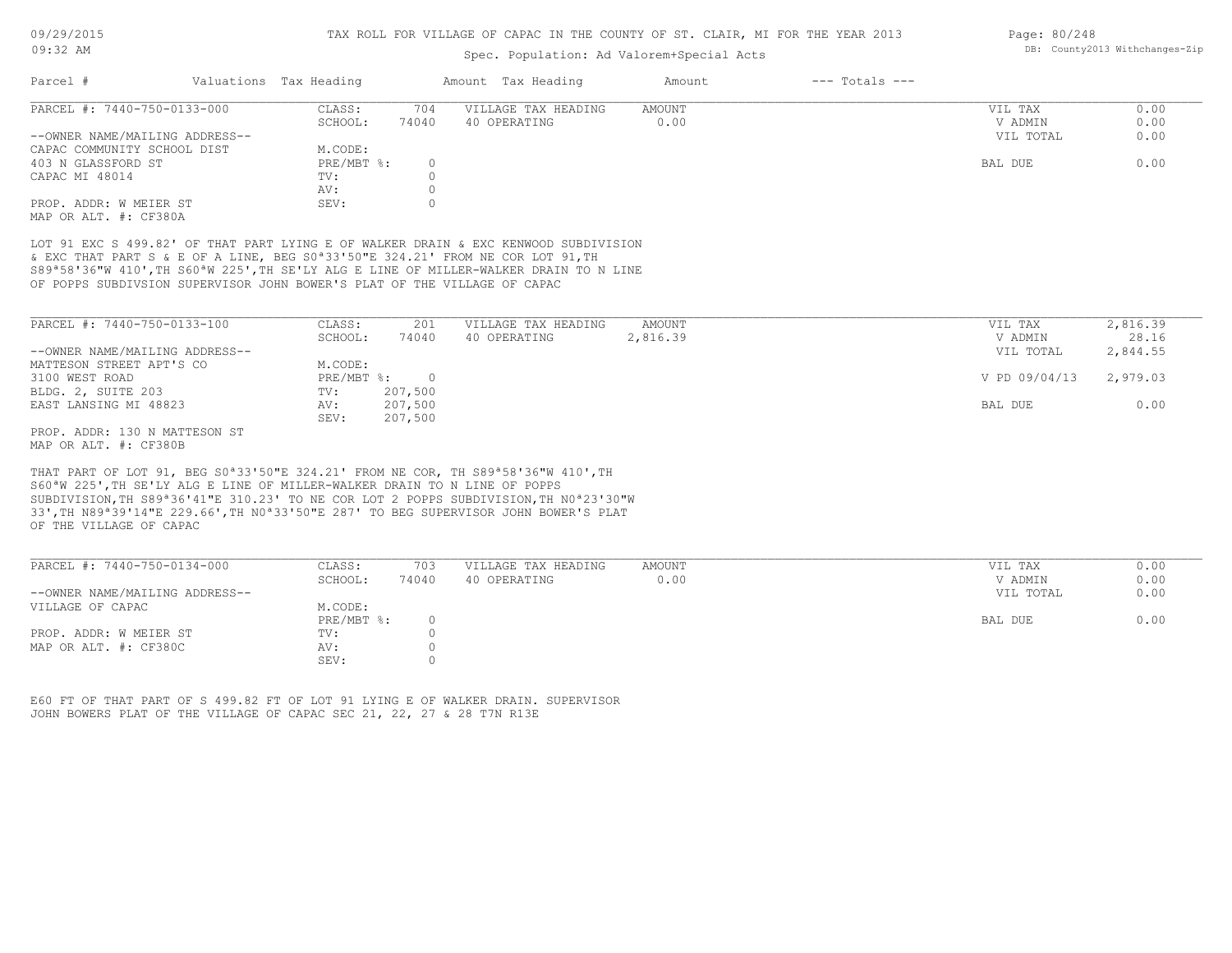# 09/29/2015

#### TAX ROLL FOR VILLAGE OF CAPAC IN THE COUNTY OF ST. CLAIR, MI FOR THE YEAR 2013

| 09:32 AM                                                                                                                                                                                                                   |                                 | DB: County2013 Withchanges-Zip |               |                |               |        |
|----------------------------------------------------------------------------------------------------------------------------------------------------------------------------------------------------------------------------|---------------------------------|--------------------------------|---------------|----------------|---------------|--------|
| Valuations Tax Heading<br>Parcel #                                                                                                                                                                                         |                                 | Amount Tax Heading             | Amount        | --- Totals --- |               |        |
| PARCEL #: 7440-750-0137-000                                                                                                                                                                                                | CLASS:<br>704                   | VILLAGE TAX HEADING            | AMOUNT        |                | VIL TAX       | 0.00   |
|                                                                                                                                                                                                                            | 74040<br>SCHOOL:                | 40 OPERATING                   | 0.00          |                | V ADMIN       | 0.00   |
| --OWNER NAME/MAILING ADDRESS--                                                                                                                                                                                             |                                 |                                |               |                | VIL TOTAL     | 0.00   |
| CAPAC COMMUNITY SCHOOL                                                                                                                                                                                                     | M.CODE:                         |                                |               |                |               |        |
| 403 N GLASSFORD ST                                                                                                                                                                                                         | $PRE/MBT$ %:<br>$\circ$         |                                |               |                | BAL DUE       | 0.00   |
| CAPAC MI 48014-3016                                                                                                                                                                                                        | TV:<br>$\Omega$                 |                                |               |                |               |        |
|                                                                                                                                                                                                                            | $\circ$<br>AV:                  |                                |               |                |               |        |
| PROP. ADDR: 403 N GLASSFORD STREET<br>MAP OR ALT. #: CF381A/B                                                                                                                                                              | SEV:<br>$\Omega$                |                                |               |                |               |        |
| LOT 92 EXC W 6 AC & EXC N 360 FT OF E 755.82 FT & EXC S 175 FT OF N 535 FT OF E 150<br>FT & EXC N 358.5 FT OF W 716.18' OF E 1472' & EXC S 135' OF N 670' OF E 150'<br>SUPERVISOR JOHN BOWERS PLAT OF THE VILLAGE OF CAPAC |                                 |                                |               |                |               |        |
|                                                                                                                                                                                                                            |                                 |                                |               |                |               |        |
| PARCEL #: 7440-750-0137-100                                                                                                                                                                                                | CLASS:<br>401                   | VILLAGE TAX HEADING            | <b>AMOUNT</b> |                | VIL TAX       | 473.69 |
|                                                                                                                                                                                                                            | SCHOOL:<br>74040                | 40 OPERATING                   | 473.69        |                | V ADMIN       | 4.73   |
| --OWNER NAME/MAILING ADDRESS--                                                                                                                                                                                             |                                 |                                |               |                | VIL TOTAL     | 478.42 |
| HACKELBERG ROGER/LORI                                                                                                                                                                                                      | M.CODE:<br>COREL                |                                |               |                |               |        |
| 309 N GLASSFORD ST                                                                                                                                                                                                         | PRE/MBT %: 100                  |                                |               |                | V PD 08/26/13 | 478.42 |
| CAPAC MI 48014-3014                                                                                                                                                                                                        | 34,900<br>TV:                   |                                |               |                |               |        |
|                                                                                                                                                                                                                            | 34,900<br>AV:                   |                                |               |                | BAL DUE       | 0.00   |
| PROP. ADDR: 309 N GLASSFORD STREET<br>MAP OR ALT. #: CF381F                                                                                                                                                                | SEV:<br>34,900                  |                                |               |                |               |        |
| S135' OF N 670' OF E 150' OF LOT 92 SUPERVISOR JOHN BOWERS PLAT OF THE VILLAGE OF<br>CAPAC                                                                                                                                 |                                 |                                |               |                |               |        |
| PARCEL #: 7440-750-0138-000                                                                                                                                                                                                | CLASS:<br>401                   | VILLAGE TAX HEADING            | AMOUNT        |                | VIL TAX       | 332.53 |
|                                                                                                                                                                                                                            | 74040<br>SCHOOL:                | 40 OPERATING                   | 332.53        |                | V ADMIN       | 3.32   |
|                                                                                                                                                                                                                            |                                 |                                |               |                | VIL TOTAL     | 335.85 |
| --OWNER NAME/MAILING ADDRESS--                                                                                                                                                                                             |                                 |                                |               |                |               |        |
| OROSCO FRANCES/CHRISTINA                                                                                                                                                                                                   | M.CODE:<br>CBSMT                |                                |               |                |               |        |
| 319 GLASSFORD ST                                                                                                                                                                                                           | PRE/MBT %: 100                  |                                |               |                | V PD 07/15/13 | 335.85 |
| CAPAC MI 48014                                                                                                                                                                                                             | 24,500<br>TV:                   |                                |               |                |               |        |
| PROP. ADDR: 319 N GLASSFORD STREET<br>MAP OR ALT. #: CF381C                                                                                                                                                                | 24,500<br>AV:<br>24,500<br>SEV: |                                |               |                | BAL DUE       | 0.00   |
| S75 FT OF N 435 FT OF E 150 FT OF LOT 92 SUPERVISOR JOHN BOWERS PLAT OF THE VILLAGE<br>OF CAPAC                                                                                                                            |                                 |                                |               |                |               |        |
|                                                                                                                                                                                                                            |                                 |                                |               |                |               |        |
| PARCEL #: 7440-750-0139-000                                                                                                                                                                                                | CLASS:<br>401                   | VILLAGE TAX HEADING            | AMOUNT        |                | VIL TAX       | 567.35 |
|                                                                                                                                                                                                                            | SCHOOL:<br>74040                | 40 OPERATING                   | 567.35        |                | V ADMIN       | 5.67   |
| --OWNER NAME/MAILING ADDRESS--                                                                                                                                                                                             |                                 |                                |               |                | VIL TOTAL     | 573.02 |
| TARZWELL TIMOTHY L.                                                                                                                                                                                                        | M.CODE:<br>COREL                |                                |               |                |               |        |
|                                                                                                                                                                                                                            |                                 |                                |               |                | V PD 08/26/13 | 573.02 |
| 317 N GLASSFORD ST                                                                                                                                                                                                         | PRE/MBT %: 100                  |                                |               |                |               |        |
| CAPAC MI 48014-3014                                                                                                                                                                                                        | TV:<br>41,800                   |                                |               |                |               |        |
|                                                                                                                                                                                                                            | 41,800<br>AV:                   |                                |               |                | BAL DUE       | 0.00   |

MAP OR ALT. #: CF381D PROP. ADDR: 317 N GLASSFORD STREET SEV: 41,800

VILLAGE OF CAPAC SEC 21, 22, 27 & 28 T7N R13E S100 FT OF N 535 FT OF E 150 FT OF LOT 92 SUPERVISOR JOHN BOWERS PLAT OF THE

Page: 81/248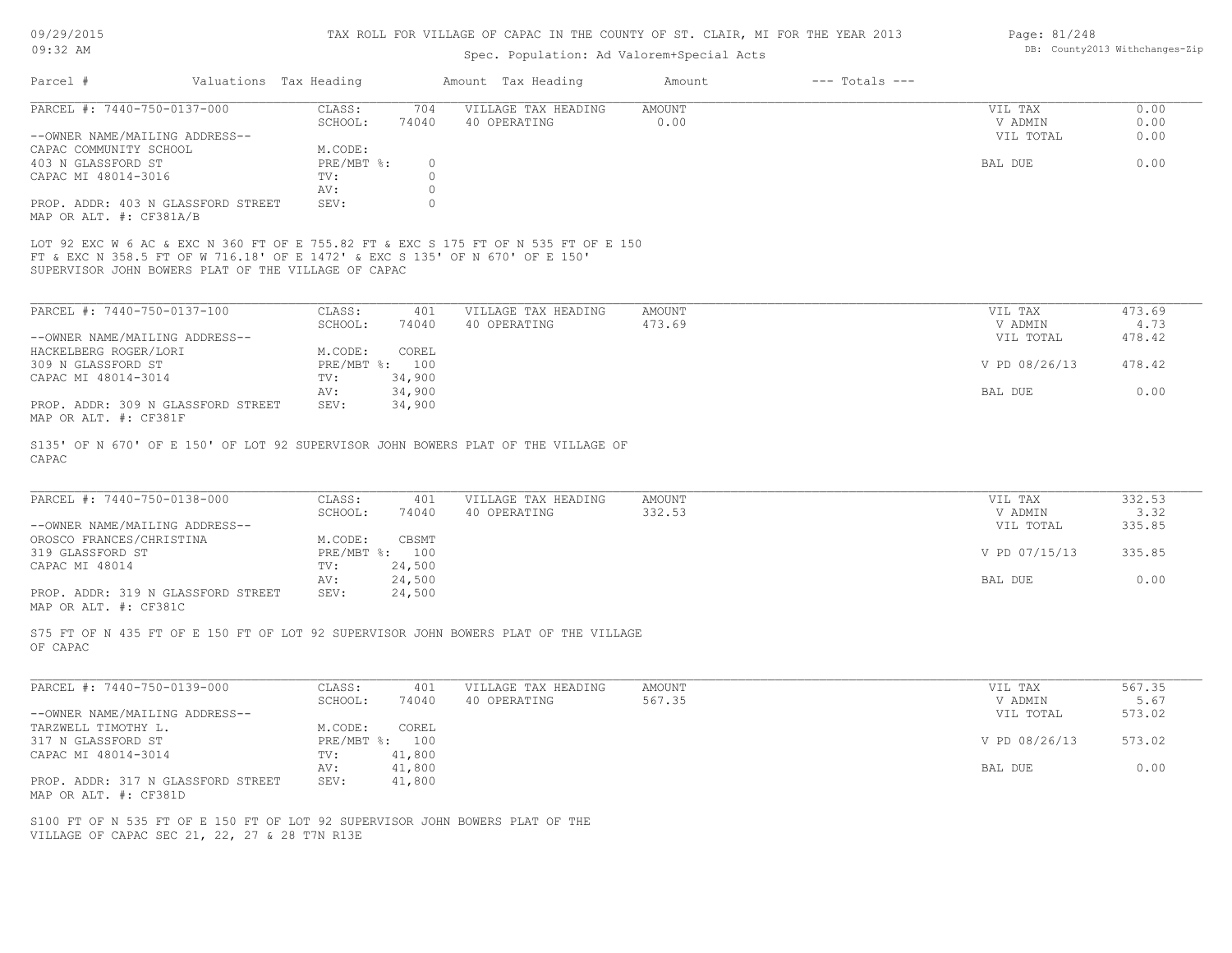#### 09/29/2015 09:32 AM

#### TAX ROLL FOR VILLAGE OF CAPAC IN THE COUNTY OF ST. CLAIR, MI FOR THE YEAR 2013

### Spec. Population: Ad Valorem+Special Acts

| Page: 82/248 |                                |
|--------------|--------------------------------|
|              | DB: County2013 Withchanges-Zip |

| Parcel #                           | Valuations Tax Heading |       | Amount Tax Heading  | Amount | $---$ Totals $---$ |           |      |
|------------------------------------|------------------------|-------|---------------------|--------|--------------------|-----------|------|
| PARCEL #: 7440-750-0140-000        | CLASS:                 | 704   | VILLAGE TAX HEADING | AMOUNT |                    | VIL TAX   | 0.00 |
|                                    | SCHOOL:                | 74040 | 40 OPERATING        | 0.00   |                    | V ADMIN   | 0.00 |
| --OWNER NAME/MAILING ADDRESS--     |                        |       |                     |        |                    | VIL TOTAL | 0.00 |
| CAPAC COMMUNITY SCHOOL             | M.CODE:                |       |                     |        |                    |           |      |
| 411 N GLASSFORD ST                 | PRE/MBT %:             |       |                     |        |                    | BAL DUE   | 0.00 |
| CAPAC MI 48014-3016                | TV:                    |       |                     |        |                    |           |      |
|                                    | AV:                    |       |                     |        |                    |           |      |
| PROP. ADDR: 411 N GLASSFORD STREET | SEV:                   |       |                     |        |                    |           |      |
|                                    |                        |       |                     |        |                    |           |      |

MAP OR ALT. #: CF381E

OF CAPAC SEC 21, 22, 27 & 28 T7N R13E S75 FT OF N 150 FT OF E 150 FT OF LOT 92 SUPERVISOR JOHN BOWERS PLAT OF THE VILLAGE

| PARCEL #: 7440-750-0141-000    | CLASS:     | 703   | VILLAGE TAX HEADING | AMOUNT | VIL TAX   | 0.00 |
|--------------------------------|------------|-------|---------------------|--------|-----------|------|
|                                | SCHOOL:    | 74040 | 40 OPERATING        | 0.00   | V ADMIN   | 0.00 |
| --OWNER NAME/MAILING ADDRESS-- |            |       |                     |        | VIL TOTAL | 0.00 |
| VILLAGE OF CAPAC               | M.CODE:    |       |                     |        |           |      |
|                                | PRE/MBT %: |       |                     |        | BAL DUE   | 0.00 |
| PROP. ADDR: N GLASSFORD S      | TV:        |       |                     |        |           |      |
| MAP OR ALT. #: CF382A          | AV:        |       |                     |        |           |      |
|                                | SEV:       |       |                     |        |           |      |

SEC 21, 22, 27 & 28 T7N R13E W360 FT OF LOT 93 EXC N 100 FT. SUPERVISOR JOHN BOWERS PLAT OF THE VILLAGE OF CAPAC

| PARCEL #: 7440-750-0142-000        | CLASS:     | 704   | VILLAGE TAX HEADING | AMOUNT | VIL TAX   | 0.00 |
|------------------------------------|------------|-------|---------------------|--------|-----------|------|
|                                    | SCHOOL:    | 74040 | 40 OPERATING        | 0.00   | V ADMIN   | 0.00 |
| --OWNER NAME/MAILING ADDRESS--     |            |       |                     |        | VIL TOTAL | 0.00 |
| CAPAC COMM SCHOOL DIST             | M.CODE:    |       |                     |        |           |      |
|                                    | PRE/MBT %: |       |                     |        | BAL DUE   | 0.00 |
| PROP. ADDR: 523 N GLASSFORD STREET | TV:        |       |                     |        |           |      |
| MAP OR ALT. #: CF382B              | AV:        |       |                     |        |           |      |
|                                    | SEV:       |       |                     |        |           |      |

SEC 21, 22, 27 & 28 T7N R13E OF LOT 95 & W 6 AC OF LOT 92 SUPERVISOR JOHN BOWERS PLAT OF THE VILLAGE OF CAPAC 100 FT & EXC W 360 FT OF S 659 FT & W 499.04 FT OF LOT 94 EXC N 66 FT & W 499.04 FT N292.5 FT OF E 1472 FT OF LOT 92 EXC S 75 FT OF N 150 FT OF E 150 FT, LOT 93 EXC N

| PARCEL #: 7440-750-0143-000    | CLASS:     | 402    | VILLAGE TAX HEADING | AMOUNT | VIL TAX       | 139.12 |
|--------------------------------|------------|--------|---------------------|--------|---------------|--------|
|                                | SCHOOL:    | 74040  | 40 OPERATING        | 139.12 | V ADMIN       | 1.39   |
| --OWNER NAME/MAILING ADDRESS-- |            |        |                     |        | VIL TOTAL     | 140.51 |
| CONRAD, ALBERTA TRUST          | M.CODE:    |        |                     |        |               |        |
| 13807 BRYCE RD                 | PRE/MBT %: |        |                     |        | V PD 08/08/13 | 140.51 |
| CAPAC MI 48014-3306            | TV:        | 10,250 |                     |        |               |        |
|                                | AV:        | 12,500 |                     |        | BAL DUE       | 0.00   |
| PROP. ADDR: N MAIN ST          | SEV:       | 12,500 |                     |        |               |        |
| MAP OR ALT. #: CF383A          |            |        |                     |        |               |        |

PLAT OF THE VILLAGE OF CAPAC SEC 21, 22, 27 & 28 T7N R13E N246 FT OF LOT 94 LYING E OF BONER SUB, EXC N 46 FT THEREOF. SUPERVISOR JOHN BOWERS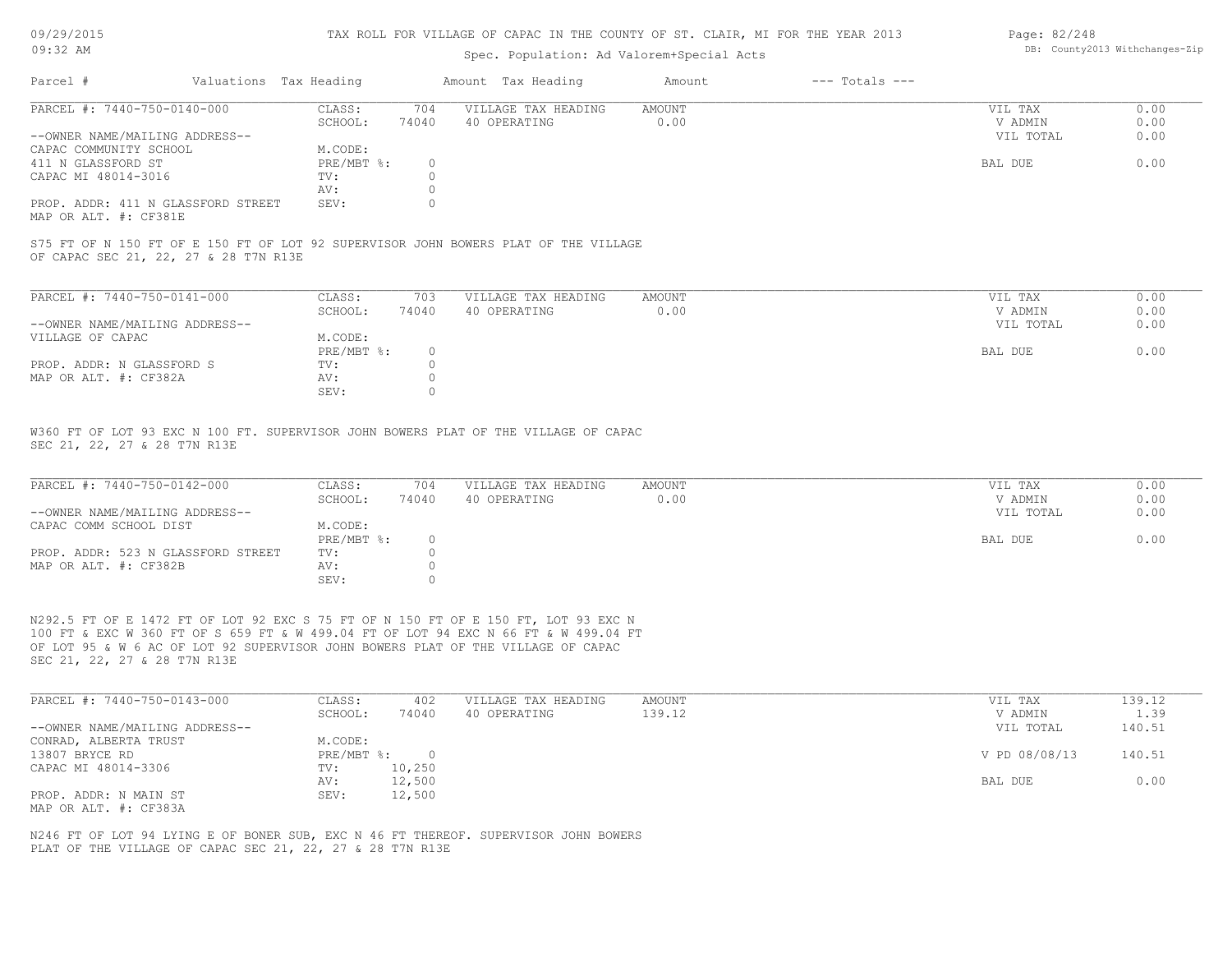### Spec. Population: Ad Valorem+Special Acts

| Page: 83/248 |                                |
|--------------|--------------------------------|
|              | DB: County2013 Withchanges-Zip |

| Parcel #                       | Valuations Tax Heading |                | Amount Tax Heading  | Amount | $---$ Totals $---$ |               |        |
|--------------------------------|------------------------|----------------|---------------------|--------|--------------------|---------------|--------|
| PARCEL #: 7440-750-0144-000    | CLASS:                 | 401            | VILLAGE TAX HEADING | AMOUNT |                    | VIL TAX       | 476.41 |
|                                | SCHOOL:                | 74040          | 40 OPERATING        | 476.41 |                    | V ADMIN       | 4.76   |
| --OWNER NAME/MAILING ADDRESS-- |                        |                |                     |        |                    | VIL TOTAL     | 481.17 |
| LYDICK ARTHUR JR/PEGGY         | M.CODE:                | COREL          |                     |        |                    |               |        |
| 509 N MAIN ST                  |                        | PRE/MBT %: 100 |                     |        |                    | V PD 08/26/13 | 481.17 |
| CAPAC MI 48014-3151            | TV:                    | 35,100         |                     |        |                    |               |        |
|                                | AV:                    | 35,100         |                     |        |                    | BAL DUE       | 0.00   |
| PROP. ADDR: 509 N MAIN ST      | SEV:                   | 35,100         |                     |        |                    |               |        |
| MAP OR ALT. #: CF383B          |                        |                |                     |        |                    |               |        |

OF THE VILLAGE OF CAPAC SEC 21, 22, 27 & 28 T7N R13E S113.50 FT OF THAT PART OF LOT 94 LYING E OF BONER SUB. SUPERVISOR JOHN BOWERS PLAT

| PARCEL #: 7440-750-0145-000    | CLASS:     | 401      | VILLAGE TAX HEADING | AMOUNT | VIL TAX       | 375.97 |
|--------------------------------|------------|----------|---------------------|--------|---------------|--------|
|                                | SCHOOL:    | 74040    | 40 OPERATING        | 375.97 | V ADMIN       | 3.75   |
| --OWNER NAME/MAILING ADDRESS-- |            |          |                     |        | VIL TOTAL     | 379.72 |
| WHEELIHAN CHARLES M.           | M.CODE:    |          |                     |        |               |        |
| 14266 IMLAY CITY RD            | PRE/MBT %: | $\Omega$ |                     |        | V PD 07/03/13 | 379.72 |
| CAPAC MI 48014                 | TV:        | 27,700   |                     |        |               |        |
|                                | AV:        | 27,700   |                     |        | BAL DUE       | 0.00   |
| PROP. ADDR: 507 N MAIN ST      | SEV:       | 27,700   |                     |        |               |        |
| MAP OR ALT. #: CF384A          |            |          |                     |        |               |        |

SEC 21, 22, 27 & 28 T7N R13E E160 FT OF N 70 FT OF LOT 95 SUPERVISOR JOHN BOWERS PLAT OF THE VILLAGE OF CAPAC

| PARCEL #: 7440-750-0146-000    | CLASS:  | 401            | VILLAGE TAX HEADING | AMOUNT | VIL TAX       | 329.82 |
|--------------------------------|---------|----------------|---------------------|--------|---------------|--------|
|                                | SCHOOL: | 74040          | 40 OPERATING        | 329.82 | V ADMIN       | 3.29   |
| --OWNER NAME/MAILING ADDRESS-- |         |                |                     |        | VIL TOTAL     | 333.11 |
| LUMBARDO DOUGLAS W.            | M.CODE: | <b>BACTS</b>   |                     |        |               |        |
| 538 N NEEPER ST                |         | PRE/MBT %: 100 |                     |        | V PD 09/04/13 | 333.11 |
| CAPAC MI 48014-3038            | TV:     | 24,300         |                     |        |               |        |
|                                | AV:     | 24,300         |                     |        | BAL DUE       | 0.00   |
| PROP. ADDR: 538 N NEEPER ST    | SEV:    | 24,300         |                     |        |               |        |
|                                |         |                |                     |        |               |        |

MAP OR ALT. #: CF384B

OF CAPAC SEC 21, 22, 27 & 28 T7N R13E W160 FT OF E 320 FT OF N 70 FT OF LOT 95 SUPERVISOR JOHN BOWERS PLAT OF THE VILLAGE

| PARCEL #: 7440-750-0147-000    | CLASS:     | 703   | VILLAGE TAX HEADING | AMOUNT | VIL TAX   | 0.00 |
|--------------------------------|------------|-------|---------------------|--------|-----------|------|
|                                | SCHOOL:    | 74040 | 40 OPERATING        | 0.00   | V ADMIN   | 0.00 |
| --OWNER NAME/MAILING ADDRESS-- |            |       |                     |        | VIL TOTAL | 0.00 |
| STREETS-VILLAGE OF CAPAC       | M.CODE:    |       |                     |        |           |      |
|                                | PRE/MBT %: |       |                     |        | BAL DUE   | 0.00 |
| PROP. ADDR:                    | TV:        |       |                     |        |           |      |
| MAP OR ALT. #: CF385A/B        | AV:        |       |                     |        |           |      |
|                                | SEV:       |       |                     |        |           |      |

 $\_$  , and the state of the state of the state of the state of the state of the state of the state of the state of the state of the state of the state of the state of the state of the state of the state of the state of the

SUPERVISOR JOHN BOWERS PLAT OF THE VILLAGE OF CAPAC SEC 21, 22, 27 & 28 T7N R13E LOTS 94 & 95 EXC N 46 FT THEREOF. ALSO N 46 FT OF LOT 94 & N 100 FT OF LOT 93 150 FT OF N 66 FT OF LOT 97, & W 66 FT OF LOTS 96 & 97, & E 66 FT OF W 565.04 FT OF LOT 97 & W 66 FT OF E 216 FT OF LOTS 96 & 97 & E 66 FT OF W 941.04 FT OF LOT 95 & E S66 FT OF N 358.5 FT OF E 1472 FT OF LOT 92 & N 50 FT OF E 320 FT OF W 386 FT OF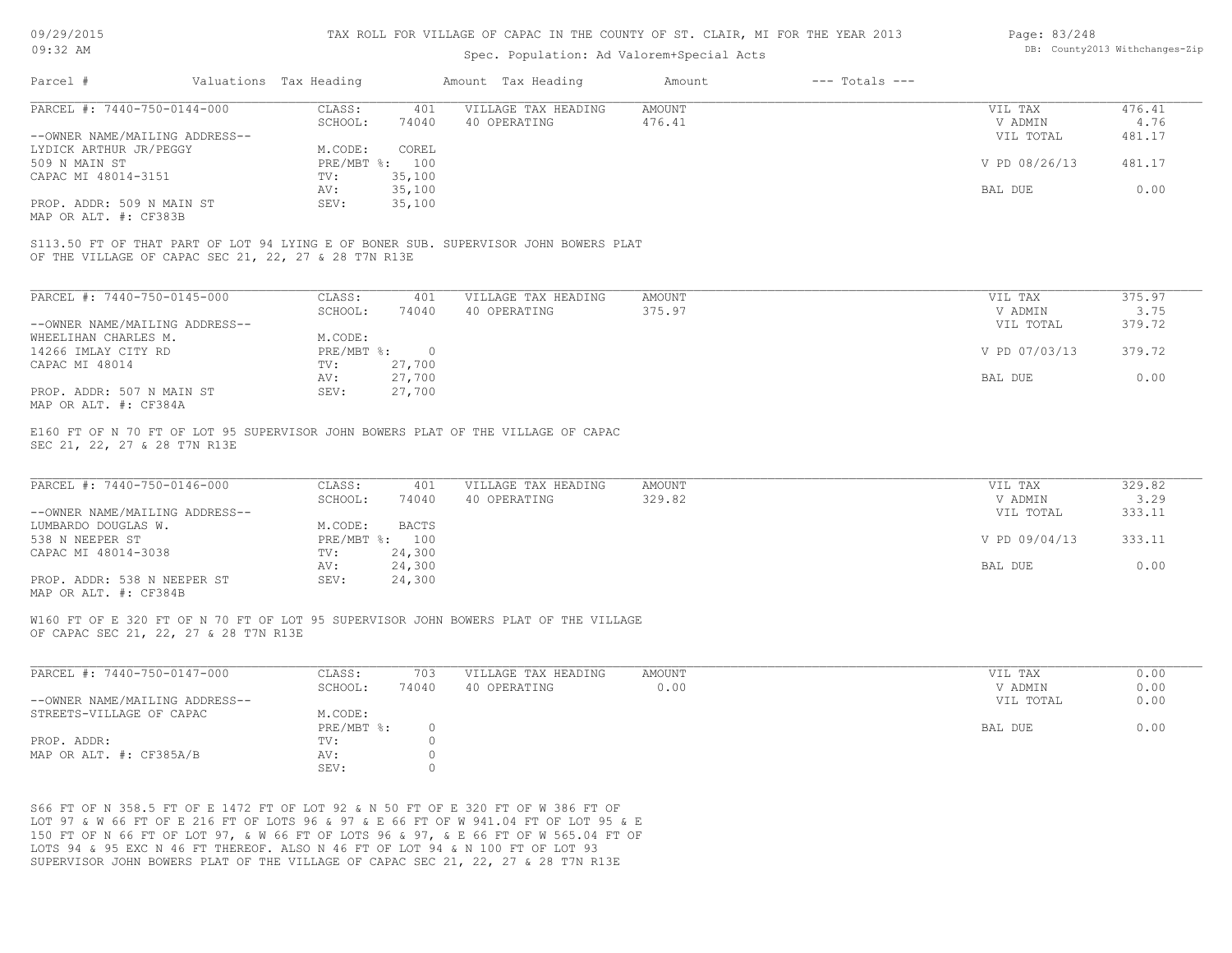| 09/29/2015 |  |
|------------|--|
| $09:32$ AM |  |

| Page: 84/248 |                                |
|--------------|--------------------------------|
|              | DB: County2013 Withchanges-Zip |

| Parcel #                                                                                         | Valuations Tax Heading |                                | Amount Tax Heading                                                                | Amount                  | $---$ Totals $---$ |                    |                |
|--------------------------------------------------------------------------------------------------|------------------------|--------------------------------|-----------------------------------------------------------------------------------|-------------------------|--------------------|--------------------|----------------|
| PARCEL #: 7440-750-0148-000                                                                      | CLASS:<br>SCHOOL:      | 401<br>74040                   | VILLAGE TAX HEADING<br>40 OPERATING                                               | <b>AMOUNT</b><br>694.93 |                    | VIL TAX<br>V ADMIN | 694.93<br>6.94 |
| --OWNER NAME/MAILING ADDRESS--                                                                   | M.CODE:                | COREL                          |                                                                                   |                         |                    | VIL TOTAL          | 701.87         |
| FICK PAMELA FAYE<br>530 N GLASSFORD ST                                                           |                        | PRE/MBT %: 100                 |                                                                                   |                         |                    | V PD 08/26/13      | 701.87         |
| CAPAC MI 48014-3015                                                                              | TV:                    | 51,200                         |                                                                                   |                         |                    |                    |                |
|                                                                                                  | AV:                    | 51,200                         |                                                                                   |                         |                    | BAL DUE            | 0.00           |
| PROP. ADDR: 530 N GLASSFORD STREET<br>MAP OR ALT. #: CF385C                                      | SEV:                   | 51,200                         |                                                                                   |                         |                    |                    |                |
| E160' OF W 725.04' OF N 146.64' OF LOT 95 SUPERVISOR JOHN BOWERS PLAT OF THE<br>VILLAGE OF CAPAC |                        |                                |                                                                                   |                         |                    |                    |                |
| PARCEL #: 7440-750-0148-250                                                                      | CLASS:                 | 401                            | VILLAGE TAX HEADING                                                               | <b>AMOUNT</b>           |                    | VIL TAX            | 586.35         |
|                                                                                                  | SCHOOL:                | 74040                          | 40 OPERATING                                                                      | 586.35                  |                    | V ADMIN            | 5.86           |
| --OWNER NAME/MAILING ADDRESS--                                                                   |                        |                                |                                                                                   |                         |                    | VIL TOTAL          | 592.21         |
| MORALES JUAN J<br>480 N GLASSFORD ST                                                             | M.CODE:                | <b>BACTS</b><br>PRE/MBT %: 100 |                                                                                   |                         |                    | V PD 07/29/13      | 592.21         |
| CAPAC MI 48014-3015                                                                              | TV:                    | 43,200                         |                                                                                   |                         |                    |                    |                |
|                                                                                                  | AV:                    | 43,200                         |                                                                                   |                         |                    | BAL DUE            | 0.00           |
| PROP. ADDR: 480 N GLASSFORD STREET<br>MAP OR ALT. #: CF385F                                      | SEV:                   | 43,200                         |                                                                                   |                         |                    |                    |                |
| THE VILLAGE OF CAPAC                                                                             |                        |                                | S82' OF N 228.64' OF E 160' OF W 725.04' OF LOT 95 SUPERVISOR JOHN BOWERS PLAT OF |                         |                    |                    |                |
| PARCEL #: 7440-750-0149-000                                                                      | CLASS:                 | 401                            | VILLAGE TAX HEADING                                                               | <b>AMOUNT</b>           |                    | VIL TAX            | 560.56         |
|                                                                                                  | SCHOOL:                | 74040                          | 40 OPERATING                                                                      | 560.56                  |                    | V ADMIN            | 5.60           |
| --OWNER NAME/MAILING ADDRESS--                                                                   |                        |                                |                                                                                   |                         |                    | VIL TOTAL          | 566.16         |
| DAMS BRENT                                                                                       | M.CODE:                | COREL                          |                                                                                   |                         |                    |                    |                |
| DAMS MARIA                                                                                       |                        | PRE/MBT %: 100                 |                                                                                   |                         |                    | V PD 08/26/13      | 566.16         |
| 420 N GLASSFORD ST<br>CAPAC MI 48014                                                             | TV:<br>AV:             | 41,300<br>41,300               |                                                                                   |                         |                    | BAL DUE            | 0.00           |
|                                                                                                  | SEV:                   | 41,300                         |                                                                                   |                         |                    |                    |                |
| PROP. ADDR: 420 N GLASSFORD STREET<br>MAP OR ALT. #: CF385D                                      |                        |                                |                                                                                   |                         |                    |                    |                |
| PLAT OF THE VILLAGE OF CAPAC SEC 21, 22, 27 & 28 T7N R13E                                        |                        |                                | E160 FT OF W 725.04 FT OF LOT 95 EXC N 228.64 FT THEREOF. SUPERVISOR JOHN BOWERS  |                         |                    |                    |                |
|                                                                                                  |                        |                                |                                                                                   |                         |                    |                    |                |
| PARCEL #: 7440-750-0150-000                                                                      | CLASS:                 | 401                            | VILLAGE TAX HEADING                                                               | <b>AMOUNT</b>           |                    | VIL TAX            | 561.92         |
|                                                                                                  | SCHOOL:                | 74040                          | 40 OPERATING                                                                      | 561.92                  |                    | V ADMIN            | 5.61           |
| --OWNER NAME/MAILING ADDRESS--                                                                   |                        |                                |                                                                                   |                         |                    | VIL TOTAL          | 567.53         |
| GLINSKI FRANK<br>JACKSON SCOTT, JACKSON ELIZABETH                                                | M.CODE:                | TCBMT<br>PRE/MBT %: 100        |                                                                                   |                         |                    | V PD 08/08/13      | 567.53         |
| 505 N MAIN ST                                                                                    | TV:                    | 41,400                         |                                                                                   |                         |                    |                    |                |
| CAPAC MI 48014-3151                                                                              | AV:<br>SEV:            | 41,400<br>41,400               |                                                                                   |                         |                    | BAL DUE            | 0.00           |
| PROP. ADDR: 505 N MAIN ST<br>MAP OR ALT. #: CF385E                                               |                        |                                |                                                                                   |                         |                    |                    |                |
| THE VILLAGE OF CAPAC                                                                             |                        |                                | E320' OF S 84.5' ADJ LOT 104 ON N OF LOT 95 EXC W 150' SUPV JOHN BOWER'S PLAT OF  |                         |                    |                    |                |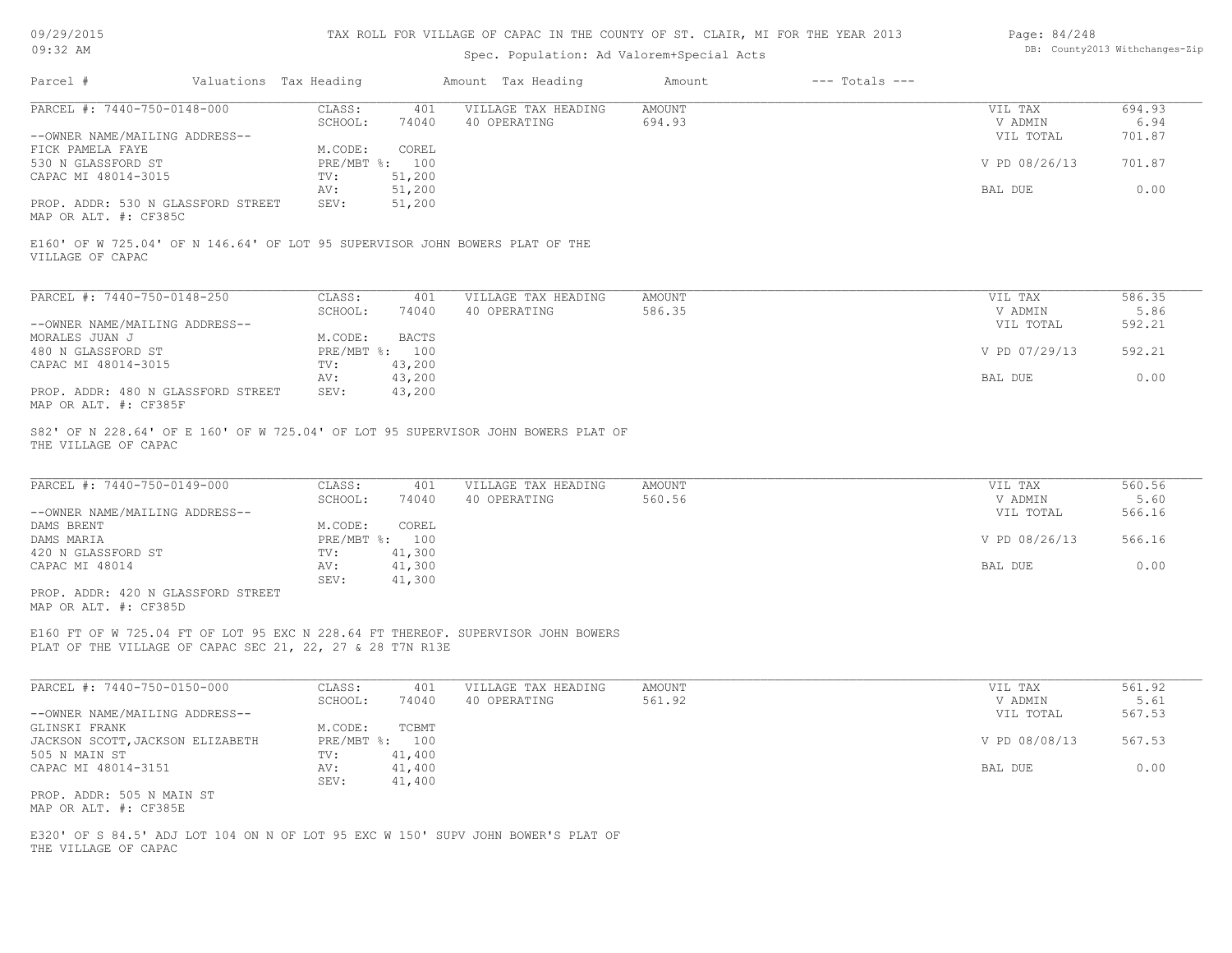| 09/29/2015 |  |
|------------|--|
| 32         |  |

### Spec. Population: Ad Valorem+Special Acts

| Page: 85/248 |                                |
|--------------|--------------------------------|
|              | DB: County2013 Withchanges-Zip |

| Parcel #                       | Valuations Tax Heading |        | Amount Tax Heading  | Amount | $---$ Totals $---$ |               |        |
|--------------------------------|------------------------|--------|---------------------|--------|--------------------|---------------|--------|
| PARCEL #: 7440-750-0150-250    | CLASS:                 | 401    | VILLAGE TAX HEADING | AMOUNT |                    | VIL TAX       | 115.89 |
|                                | SCHOOL:                | 74040  | 40 OPERATING        | 115.89 |                    | V ADMIN       | 1.15   |
| --OWNER NAME/MAILING ADDRESS-- |                        |        |                     |        |                    | VIL TOTAL     | 117.04 |
| ANDERSON FAMILY TRUST          | M.CODE:                |        |                     |        |                    |               |        |
| 6150 ATTICA RD                 | PRE/MBT %:             |        |                     |        |                    | V PD 08/22/13 | 117.04 |
| IMLAY CITY MI 48444            | TV:                    | 8,539  |                     |        |                    |               |        |
|                                | AV:                    | 12,300 |                     |        |                    | BAL DUE       | 0.00   |
| PROP. ADDR: 424 N NEEPER ST    | SEV:                   | 12,300 |                     |        |                    |               |        |
| MAP OR ALT. #: CF385G          |                        |        |                     |        |                    |               |        |

VILLAGE OF CAPAC QC 1742/745 05/20/98 W150' OF E 320' OF S 84.5' ADJ LOT 104 ON N OF LOT 95 SUPV JOHN BOWER'S PLAT OF THE

| PARCEL #: 7440-750-0151-000    | CLASS:       | 401    | VILLAGE TAX HEADING | AMOUNT | VIL TAX       | 430.26 |
|--------------------------------|--------------|--------|---------------------|--------|---------------|--------|
|                                | SCHOOL:      | 74040  | 40 OPERATING        | 430.26 | V ADMIN       | 4.30   |
| --OWNER NAME/MAILING ADDRESS-- |              |        |                     |        | VIL TOTAL     | 434.56 |
| SEIDLER JACK/JO                | M.CODE:      |        |                     |        |               |        |
| 400 N NEEPER ST P.O. BOX 40    | $PRE/MBT$ %: | 100    |                     |        | V PD 08/19/13 | 434.56 |
| CAPAC MI 48014-3039            | TV:          | 31,700 |                     |        |               |        |
|                                | AV:          | 31,700 |                     |        | BAL DUE       | 0.00   |
| PROP. ADDR: 400 N NEEPER ST    | SEV:         | 31,700 |                     |        |               |        |
| MAP OR ALT. #: CF386A1         |              |        |                     |        |               |        |

THE VILLAGE OF CAPAC SEC 21, 22, 27 & 28 T7N R13E W75 FT OF E 150 FT OF LOT 96 EXC N 146.5 FT THEREOF SUPERVISOR JOHN BOWERS PLAT OF

| PARCEL #: 7440-750-0152-000    | CLASS:     | 401    | VILLAGE TAX HEADING | AMOUNT | VIL TAX       | 394.97 |
|--------------------------------|------------|--------|---------------------|--------|---------------|--------|
|                                | SCHOOL:    | 74040  | 40 OPERATING        | 394.97 | V ADMIN       | 3.94   |
| --OWNER NAME/MAILING ADDRESS-- |            |        |                     |        | VIL TOTAL     | 398.91 |
| BECKER GERALD/SANDRA           | M.CODE:    |        |                     |        |               |        |
| P.O. BOX 158                   | PRE/MBT %: |        |                     |        | V PD 08/22/13 | 398.91 |
| 134 N MAIN ST                  | TV:        | 29,100 |                     |        |               |        |
| CAPAC MI 48014                 | AV:        | 29,100 |                     |        | BAL DUE       | 0.00   |
|                                | SEV:       | 29,100 |                     |        |               |        |
| PROP. ADDR: 410 N NEEPER ST    |            |        |                     |        |               |        |

MAP OR ALT. #: CF386A2

N146.50' OF E 150' OF LOT 96 SUPERVISOR JOHN BOWERS PLAT OF THE VILLAGE OF CAPAC

| PARCEL #: 7440-750-0153-000    | CLASS:       | 401    | VILLAGE TAX HEADING | AMOUNT | VIL TAX       | 499.48 |
|--------------------------------|--------------|--------|---------------------|--------|---------------|--------|
|                                | SCHOOL:      | 74040  | 40 OPERATING        | 499.48 | V ADMIN       | 4.99   |
| --OWNER NAME/MAILING ADDRESS-- |              |        |                     |        | VIL TOTAL     | 504.47 |
| AXT STEVEN W                   | M.CODE:      | OLALS  |                     |        |               |        |
| 115 KEMPF COURT                | $PRE/MBT$ %: | 100    |                     |        | V PD 09/04/13 | 504.47 |
| CAPAC MI 48014                 | TV:          | 36,800 |                     |        |               |        |
|                                | AV:          | 36,800 |                     |        | BAL DUE       | 0.00   |
| PROP. ADDR: 115 KEMPF COURT    | SEV:         | 36,800 |                     |        |               |        |
| MAP OR ALT. #: CF86B           |              |        |                     |        |               |        |

SEC 21, 22, 27 & 28 T7N R13E S146 FT OF E 75 FT OF LOT 96 SUPERVISOR JOHN BOWERS PLAT OF THE VILLAGE OF CAPAC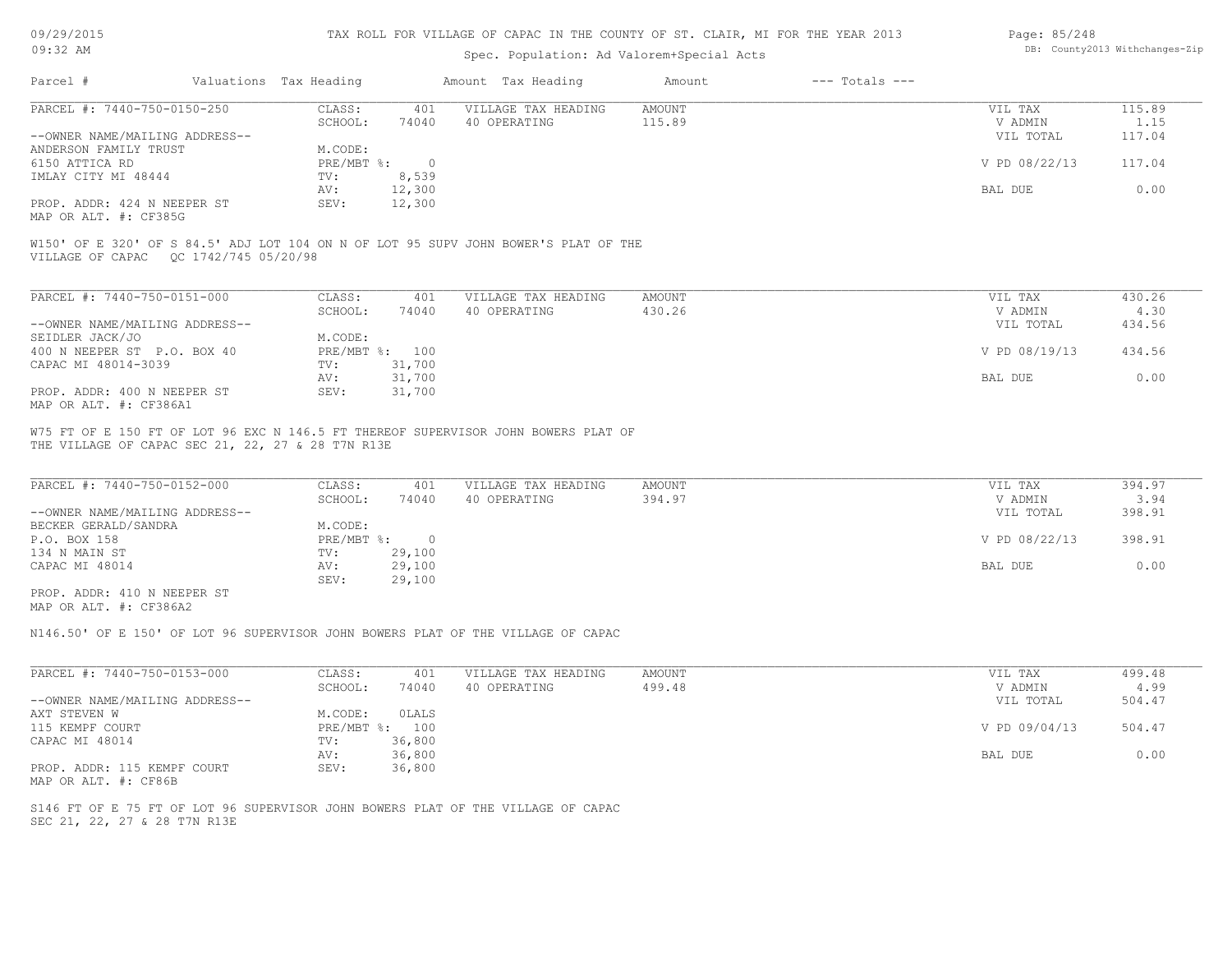09/29/2015 09:32 AM

#### TAX ROLL FOR VILLAGE OF CAPAC IN THE COUNTY OF ST. CLAIR, MI FOR THE YEAR 2013

### Spec. Population: Ad Valorem+Special Acts

| Page: 86/248 |                                |
|--------------|--------------------------------|
|              | DB: County2013 Withchanges-Zip |

| Parcel #                       |         | Valuations Tax Heading |              | Amount Tax Heading  | Amount | $---$ Totals $---$ |               |        |
|--------------------------------|---------|------------------------|--------------|---------------------|--------|--------------------|---------------|--------|
| PARCEL #: 7440-750-0154-000    |         | CLASS:                 | 401          | VILLAGE TAX HEADING | AMOUNT |                    | VIL TAX       | 400.40 |
|                                | SCHOOL: | 74040                  | 40 OPERATING | 400.40              |        | V ADMIN            | 4.00          |        |
| --OWNER NAME/MAILING ADDRESS-- |         |                        |              |                     |        |                    | VIL TOTAL     | 404.40 |
| BARTLETT, BETTY                |         | M.CODE:                |              |                     |        |                    |               |        |
| 401 N NEEPER ST                |         | PRE/MBT %: 100         |              |                     |        |                    | V PD 09/06/13 | 404.40 |
| CAPAC MI 48014-3041            |         | TV:                    | 29,500       |                     |        |                    |               |        |
|                                |         | AV:                    | 29,500       |                     |        |                    | BAL DUE       | 0.00   |
| PROP. ADDR: 401 N NEEPER ST    |         | SEV:                   | 29,500       |                     |        |                    |               |        |
|                                |         |                        |              |                     |        |                    |               |        |

MAP OR ALT. #: CF386C

OF CAPAC SEC 21, 22, 27 & 28 T7N R13E W170 FT OF E 386 FT OF S 60 FT OF LOT 96 SUPERVISOR JOHN BOWERS PLAT OF THE VILLAGE

| PARCEL #: 7440-750-0155-000    | CLASS:       | 401    | VILLAGE TAX HEADING | AMOUNT | VIL TAX   | 591.78 |
|--------------------------------|--------------|--------|---------------------|--------|-----------|--------|
|                                | SCHOOL:      | 74040  | 40 OPERATING        | 591.78 | V ADMIN   | 5.91   |
| --OWNER NAME/MAILING ADDRESS-- |              |        |                     |        | VIL TOTAL | 597.69 |
| GWISDALLA ANNETTE M            | M.CODE:      |        |                     |        |           |        |
| 405 N NEEPER ST                | $PRE/MBT$ %: | 100    |                     |        | BAL DUE   | 597.69 |
| CAPAC MI 48014                 | TV:          | 43,600 |                     |        |           |        |
|                                | AV:          | 43,600 |                     |        |           |        |
| PROP. ADDR: 405 N NEEPER ST    | SEV:         | 43,600 |                     |        |           |        |
| MAP OR ALT. #: CF386D/F        |              |        |                     |        |           |        |

OF CAPAC SEC 21, 22, 27 & 28 T7N R13E 60 FT & EX N 110.5 FT OF SAID W 20 FT. SUPERVISOR JOHN BOWERS PLAT OF THE VILLAGE N122 FT OF S 182 FT OF W 150 FT OF E 366 FT & W 20 FT OF E 386 FT OF LOT 96 EXC S

| PARCEL #: 7440-750-0156-000    | CLASS:  | 401            | VILLAGE TAX HEADING | AMOUNT | VIL TAX       | 549.70 |
|--------------------------------|---------|----------------|---------------------|--------|---------------|--------|
|                                | SCHOOL: | 74040          | 40 OPERATING        | 549.70 | V ADMIN       | 5.49   |
| --OWNER NAME/MAILING ADDRESS-- |         |                |                     |        | VIL TOTAL     | 555.19 |
| OCONNOR BETTY J                | M.CODE: |                |                     |        |               |        |
| 411 N NEEPER ST                |         | PRE/MBT %: 100 |                     |        | V PD 07/22/13 | 555.19 |
| CAPAC MI 48014-3041            | TV:     | 40,500         |                     |        |               |        |
|                                | AV:     | 40,500         |                     |        | BAL DUE       | 0.00   |
| PROP. ADDR: 411 N NEEPER ST    | SEV:    | 40,500         |                     |        |               |        |
| MAP OR ALT. #: CF386G/H        |         |                |                     |        |               |        |

FT OF LOT 96 SUPERVISOR JOHN BOWERS PLAT OF THE VILLAGE OF CAPAC SEC 21, 22 27 & 28 W150 FT OF E 366 FT OF LOT 96 EXC S 182 FT THEREOF & N 110.5 FT OF W 20 FT OF E 386

T7N R13E

| PARCEL #: 7440-750-0157-000        | CLASS:     | 401    | VILLAGE TAX HEADING | AMOUNT | VIL TAX       | 464.19 |
|------------------------------------|------------|--------|---------------------|--------|---------------|--------|
|                                    | SCHOOL:    | 74040  | 40 OPERATING        | 464.19 | V ADMIN       | 4.64   |
| --OWNER NAME/MAILING ADDRESS--     |            |        |                     |        | VIL TOTAL     | 468.83 |
| MCDERMOTT MARTIN                   | M.CODE:    |        |                     |        |               |        |
| MCDERMOTT TAMMIE                   | PRE/MBT %: |        |                     |        | V PD 08/26/13 | 468.83 |
| 428 HOLMES RD                      | TV:        | 34,200 |                     |        |               |        |
| ALLENTON MI 48002                  | AV:        | 34,200 |                     |        | BAL DUE       | 0.00   |
|                                    | SEV:       | 34,200 |                     |        |               |        |
| PROP. ADDR: 408 N GLASSFORD STREET |            |        |                     |        |               |        |
|                                    |            |        |                     |        |               |        |

MAP OR ALT. #: CF386I

OF THE VILLAGE OF CAPAC SEC 21, 22, 27 & 28 T7N R13E S100 FT OF N 200 FT OF E 150 FT OF W 216 FT OF LOT 96 SUPERVISOR JOHN BOWERS PLAT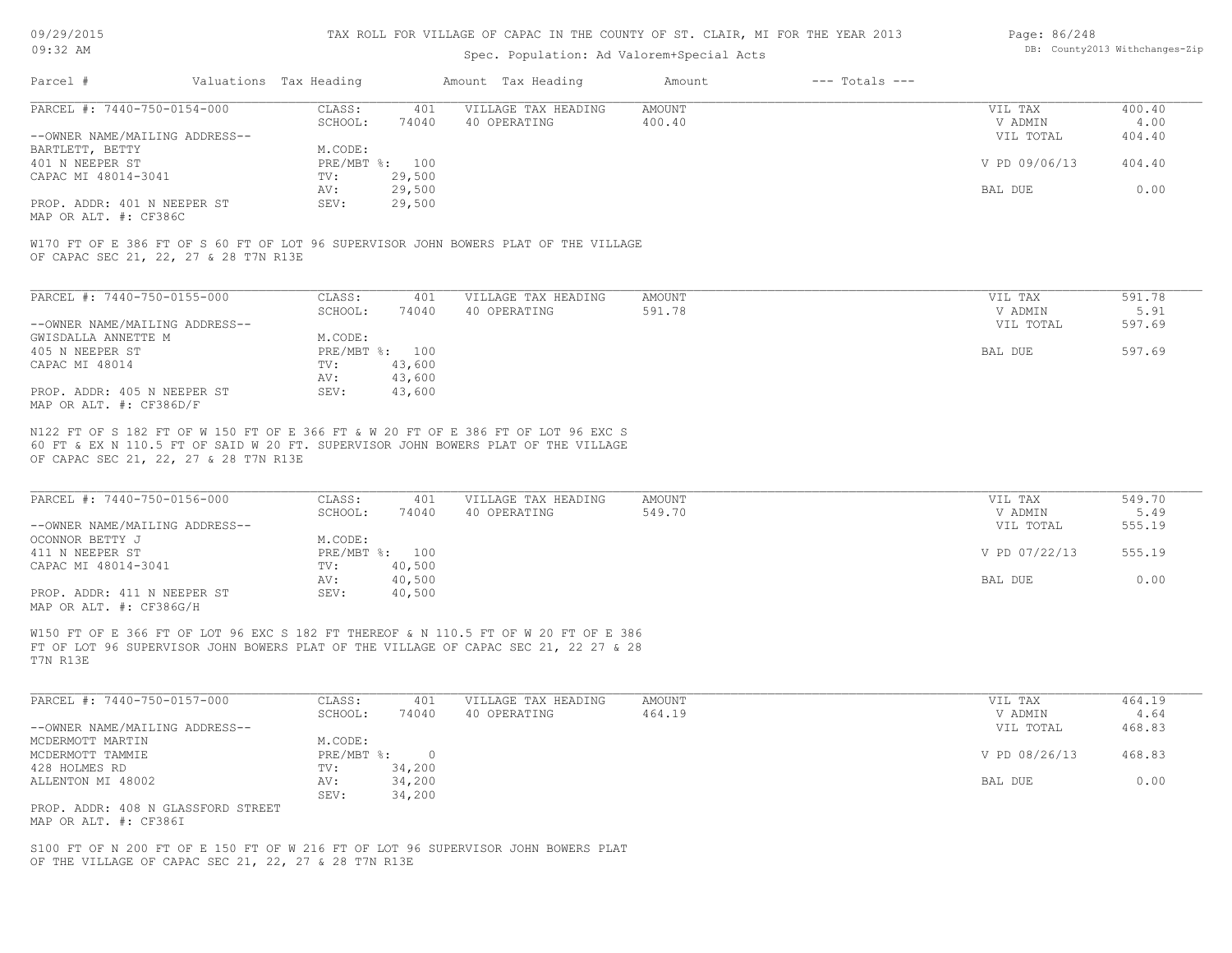| 09/29/2015 |  |
|------------|--|
|------------|--|

| Page: 87/248 |                               |
|--------------|-------------------------------|
|              | DB: County2013 Withchanges-Zi |

| Parcel #<br>Valuations Tax Heading<br>PARCEL #: 7440-750-0158-000<br>--OWNER NAME/MAILING ADDRESS--<br>BAKER DEWAYNE<br>402 N GLASSFORD ST<br>CAPAC MI 48014-3015<br>PROP. ADDR: 402 N GLASSFORD STREET<br>MAP OR ALT. #: CF386J<br>E150 FT OF W 216 FT OF LOT 96 EXC N 200 FT. SUPERVISOR JOHN BOWERS PLAT OF THE | CLASS:<br>401<br>SCHOOL:<br>74040<br>COREL<br>M.CODE:<br>PRE/MBT %: 100<br>36,300<br>TV:<br>36,300<br>AV:<br>36,300<br>SEV: | Amount Tax Heading<br>VILLAGE TAX HEADING<br>40 OPERATING | $---$ Totals $---$<br>Amount<br><b>AMOUNT</b><br>492.69 | VIL TAX<br>V ADMIN<br>VIL TOTAL<br>V PD 08/26/13 | 492.69<br>4.92<br>497.61 |
|--------------------------------------------------------------------------------------------------------------------------------------------------------------------------------------------------------------------------------------------------------------------------------------------------------------------|-----------------------------------------------------------------------------------------------------------------------------|-----------------------------------------------------------|---------------------------------------------------------|--------------------------------------------------|--------------------------|
|                                                                                                                                                                                                                                                                                                                    |                                                                                                                             |                                                           |                                                         |                                                  |                          |
|                                                                                                                                                                                                                                                                                                                    |                                                                                                                             |                                                           |                                                         |                                                  |                          |
|                                                                                                                                                                                                                                                                                                                    |                                                                                                                             |                                                           |                                                         |                                                  |                          |
|                                                                                                                                                                                                                                                                                                                    |                                                                                                                             |                                                           |                                                         |                                                  |                          |
|                                                                                                                                                                                                                                                                                                                    |                                                                                                                             |                                                           |                                                         |                                                  |                          |
|                                                                                                                                                                                                                                                                                                                    |                                                                                                                             |                                                           |                                                         |                                                  | 497.61                   |
|                                                                                                                                                                                                                                                                                                                    |                                                                                                                             |                                                           |                                                         |                                                  |                          |
|                                                                                                                                                                                                                                                                                                                    |                                                                                                                             |                                                           |                                                         | BAL DUE                                          | 0.00                     |
|                                                                                                                                                                                                                                                                                                                    |                                                                                                                             |                                                           |                                                         |                                                  |                          |
| VILLAGE OF CAPAC SEC 21, 22, 27 & 28 T7N R13E                                                                                                                                                                                                                                                                      |                                                                                                                             |                                                           |                                                         |                                                  |                          |
| PARCEL #: 7440-750-0159-000                                                                                                                                                                                                                                                                                        | CLASS:<br>401                                                                                                               | VILLAGE TAX HEADING                                       | <b>AMOUNT</b>                                           | VIL TAX                                          | 449.26                   |
|                                                                                                                                                                                                                                                                                                                    | SCHOOL:<br>74040                                                                                                            | 40 OPERATING                                              | 449.26                                                  | V ADMIN                                          | 4.49                     |
| --OWNER NAME/MAILING ADDRESS--                                                                                                                                                                                                                                                                                     |                                                                                                                             |                                                           |                                                         | VIL TOTAL                                        | 453.75                   |
| CROMAS MARK F/LUCY M                                                                                                                                                                                                                                                                                               | M.CODE:                                                                                                                     |                                                           |                                                         |                                                  |                          |
| 2447 S SUMERS RD                                                                                                                                                                                                                                                                                                   | PRE/MBT %:<br>$\overline{0}$                                                                                                |                                                           |                                                         | V PD 07/09/13                                    | 453.75                   |
| IMLAY CITY MI 48444                                                                                                                                                                                                                                                                                                | 33,100<br>TV:                                                                                                               |                                                           |                                                         |                                                  |                          |
|                                                                                                                                                                                                                                                                                                                    | 33,100<br>AV:                                                                                                               |                                                           |                                                         | BAL DUE                                          | 0.00                     |
| PROP. ADDR: 416 N GLASSFORD STREET<br>MAP OR ALT. #: CF386K                                                                                                                                                                                                                                                        | 33,100<br>SEV:                                                                                                              |                                                           |                                                         |                                                  |                          |
| PARCEL #: 7440-750-0160-000                                                                                                                                                                                                                                                                                        | CLASS:<br>401                                                                                                               | VILLAGE TAX HEADING                                       | <b>AMOUNT</b>                                           | VIL TAX                                          | 431.62                   |
|                                                                                                                                                                                                                                                                                                                    | SCHOOL:<br>74040                                                                                                            | 40 OPERATING                                              | 431.62                                                  | V ADMIN                                          | 4.31                     |
| --OWNER NAME/MAILING ADDRESS--                                                                                                                                                                                                                                                                                     |                                                                                                                             |                                                           |                                                         | VIL TOTAL                                        | 435.93                   |
| KRIESCH DAVID E., RAUTIOLA SANDRA K.                                                                                                                                                                                                                                                                               | M.CODE:                                                                                                                     |                                                           |                                                         |                                                  |                          |
| RASKA DEBORAH D.<br>316 N NEEPER ST                                                                                                                                                                                                                                                                                | PRE/MBT %: 100<br>31,800<br>TV:                                                                                             |                                                           |                                                         | V PD 08/22/13                                    | 435.93                   |
|                                                                                                                                                                                                                                                                                                                    | AV:                                                                                                                         |                                                           |                                                         | BAL DUE                                          | 0.00                     |
| CAPAC MI 48014-3036                                                                                                                                                                                                                                                                                                | 31,800<br>SEV:<br>31,800                                                                                                    |                                                           |                                                         |                                                  |                          |
| PROP. ADDR: 316 N NEEPER ST<br>MAP OR ALT. #: CF387A1                                                                                                                                                                                                                                                              |                                                                                                                             |                                                           |                                                         |                                                  |                          |
| S65 FT OF E 150 FT OF LOT 97 SUPERVISOR JOHN BOWERS PLAT OF THE VILLAGE OF CAPAC<br>SEC 21, 22, 27 & 28 T7N R13E                                                                                                                                                                                                   |                                                                                                                             |                                                           |                                                         |                                                  |                          |
| PARCEL #: 7440-750-0161-000                                                                                                                                                                                                                                                                                        | CLASS:<br>401                                                                                                               | VILLAGE TAX HEADING                                       | <b>AMOUNT</b>                                           | VIL TAX                                          | 518.48                   |
|                                                                                                                                                                                                                                                                                                                    | SCHOOL:<br>74040                                                                                                            | 40 OPERATING                                              | 518.48                                                  | V ADMIN                                          | 5.18                     |
| --OWNER NAME/MAILING ADDRESS--                                                                                                                                                                                                                                                                                     |                                                                                                                             |                                                           |                                                         | VIL TOTAL                                        | 523.66                   |
|                                                                                                                                                                                                                                                                                                                    | M.CODE:<br>COREL                                                                                                            |                                                           |                                                         |                                                  |                          |
| STERN/LEVERENZ SALLY ANN                                                                                                                                                                                                                                                                                           | PRE/MBT %: 100                                                                                                              |                                                           |                                                         | V PD 08/26/13                                    | 523.66                   |
| P.O. BOX 539                                                                                                                                                                                                                                                                                                       |                                                                                                                             |                                                           |                                                         |                                                  |                          |
| CAPAC MI 48014-3036                                                                                                                                                                                                                                                                                                | TV:<br>38,200                                                                                                               |                                                           |                                                         |                                                  |                          |
|                                                                                                                                                                                                                                                                                                                    | 38,200<br>AV:                                                                                                               |                                                           |                                                         | BAL DUE                                          | 0.00                     |
| PROP. ADDR: 320 N NEEPER ST                                                                                                                                                                                                                                                                                        | SEV:<br>38,200                                                                                                              |                                                           |                                                         |                                                  |                          |
| MAP OR ALT. #: CF387A2                                                                                                                                                                                                                                                                                             |                                                                                                                             |                                                           |                                                         |                                                  |                          |
| N85 FT OF S 150 FT OF E 150 FT OF LOT 97 SUPERVISOR JOHN BOWERS PLAT OF THE VILLAGE                                                                                                                                                                                                                                |                                                                                                                             |                                                           |                                                         |                                                  |                          |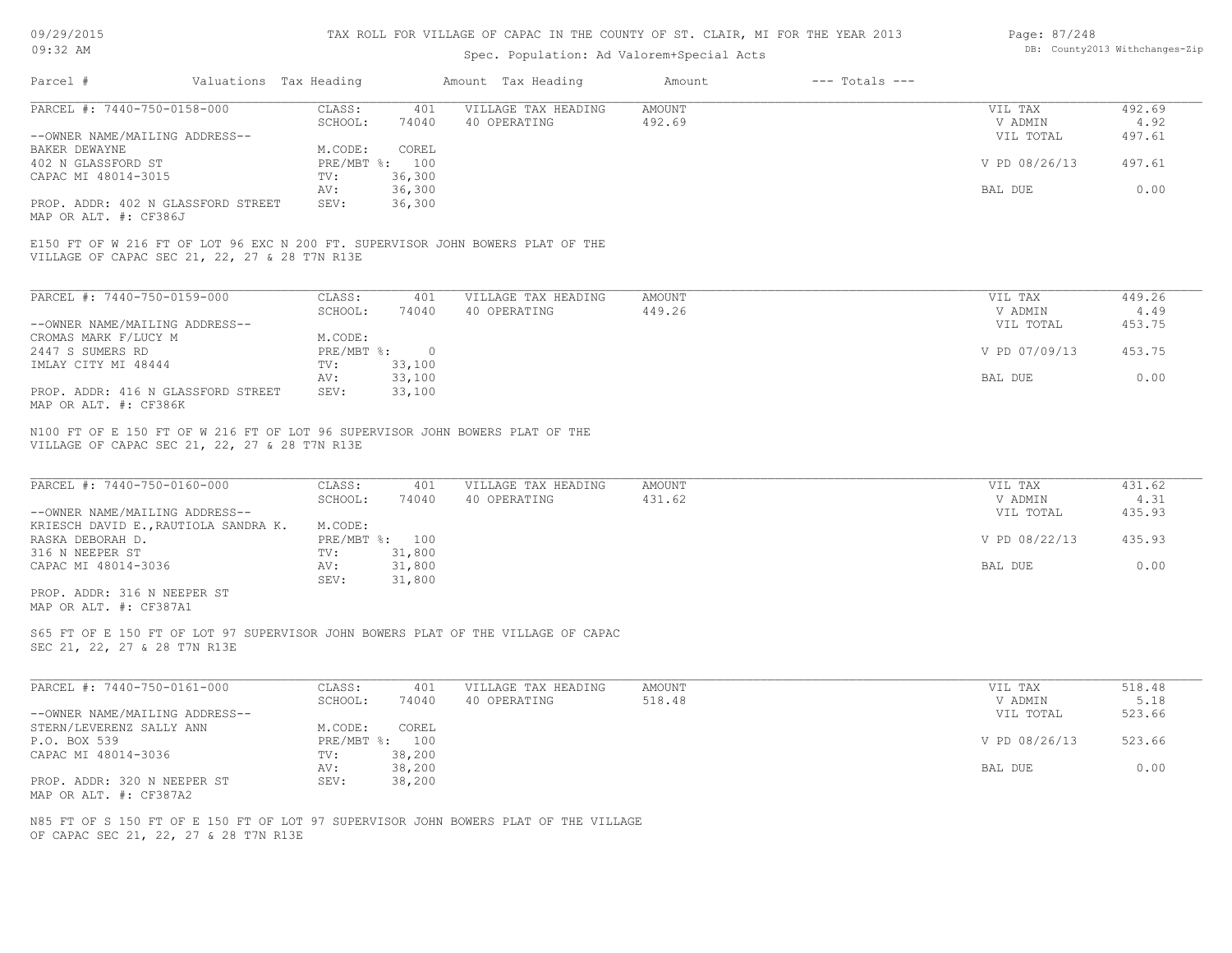### Spec. Population: Ad Valorem+Special Acts

| Page: 88/248 |                                |
|--------------|--------------------------------|
|              | DB: County2013 Withchanges-Zip |

| Parcel #                       | Valuations Tax Heading |        | Amount Tax Heading  | Amount | $---$ Totals $---$ |               |        |
|--------------------------------|------------------------|--------|---------------------|--------|--------------------|---------------|--------|
| PARCEL #: 7440-750-0162-000    | CLASS:                 | 401    | VILLAGE TAX HEADING | AMOUNT |                    | VIL TAX       | 438.40 |
|                                | SCHOOL:                | 74040  | 40 OPERATING        | 438.40 |                    | V ADMIN       | 4.38   |
| --OWNER NAME/MAILING ADDRESS-- |                        |        |                     |        |                    | VIL TOTAL     | 442.78 |
| GRONE STEVEN                   | M.CODE:                | COREL  |                     |        |                    |               |        |
| GRONE MICHELLE                 | $PRE/MBT$ %:           | 100    |                     |        |                    | V PD 08/26/13 | 442.78 |
| 313 N NEEPER ST                | TV:                    | 32,300 |                     |        |                    |               |        |
| CAPAC MI 48014                 | AV:                    | 32,300 |                     |        |                    | BAL DUE       | 0.00   |
|                                | SEV:                   | 32,300 |                     |        |                    |               |        |
|                                |                        |        |                     |        |                    |               |        |

MAP OR ALT. #: CF387B PROP. ADDR: 313 N NEEPER ST

OF CAPAC SEC 21, 22, 27 & 28 T7N R13E QC 1796/970 08/27/98 S75 FT OF W 150 FT OF E 366 FT OF LOT 97 SUPERVISOR JOHN BOWERS PLAT OF THE VILLAGE

| PARCEL #: 7440-750-0163-000        | CLASS:  | 401            | VILLAGE TAX HEADING | AMOUNT | VIL TAX       | 468.26 |
|------------------------------------|---------|----------------|---------------------|--------|---------------|--------|
|                                    | SCHOOL: | 74040          | 40 OPERATING        | 468.26 | V ADMIN       | 4.68   |
| --OWNER NAME/MAILING ADDRESS--     |         |                |                     |        | VIL TOTAL     | 472.94 |
| WHEELER, CLARENCE/VERNABELL        | M.CODE: |                |                     |        |               |        |
| 19 SAND LAND DR.                   |         | PRE/MBT %: 100 |                     |        | V PD 07/22/13 | 472.94 |
| ATTICA MI 48412                    | TV:     | 34,500         |                     |        |               |        |
|                                    | AV:     | 34,500         |                     |        | BAL DUE       | 0.00   |
| PROP. ADDR: 320 N GLASSFORD STREET | SEV:    | 34,500         |                     |        |               |        |
| MAP OR ALT. #: CF387D/F            |         |                |                     |        |               |        |

THE VILLAGE OF CAPAC SEC 21, 22, 27 & 28 T7N R13E S91 FT OF N 141 FT OF W 170 FT OF E 536 FT OF LOT 97 SUPERVISOR JOHN BOWERS PLAT OF

| PARCEL #: 7440-750-0164-000    | CLASS:       | 401    | VILLAGE TAX HEADING | AMOUNT | VIL TAX       | 548.34 |
|--------------------------------|--------------|--------|---------------------|--------|---------------|--------|
|                                | SCHOOL:      | 74040  | 40 OPERATING        | 548.34 | V ADMIN       | 5.48   |
| --OWNER NAME/MAILING ADDRESS-- |              |        |                     |        | VIL TOTAL     | 553.82 |
| LOGAN MATTHEW/TRACY            | M.CODE:      | BACTS  |                     |        |               |        |
| 317 N NEEPER ST                | $PRE/MBT$ %: | 100    |                     |        | V PD 09/04/13 | 553.82 |
| CAPAC MI 48014-3037            | TV:          | 40,400 |                     |        |               |        |
|                                | AV:          | 40,400 |                     |        | BAL DUE       | 0.00   |
| PROP. ADDR: 317 N NEEPER ST    | SEV:         | 40,400 |                     |        |               |        |
| MAP OR ALT. #: CF387E          |              |        |                     |        |               |        |

 $\_$  , and the state of the state of the state of the state of the state of the state of the state of the state of the state of the state of the state of the state of the state of the state of the state of the state of the

OF THE VILLAGE OF CAPAC SEC 21, 22, 27 & 28 T7N R13E N 91 FT OF S 166 FT OF W 150 FT OF E 366 FT OF LOT 97 SUPERVISOR JOHN BOWERS PLAT

| PARCEL #: 7440-750-0165-000        | CLASS:     | 401    | VILLAGE TAX HEADING | AMOUNT | VIL TAX       | 344.75 |
|------------------------------------|------------|--------|---------------------|--------|---------------|--------|
|                                    | SCHOOL:    | 74040  | 40 OPERATING        | 344.75 | V ADMIN       | 3.44   |
| --OWNER NAME/MAILING ADDRESS--     |            |        |                     |        | VIL TOTAL     | 348.19 |
| ROBBERSTAD TIMOYHY                 | M.CODE:    |        |                     |        |               |        |
| 1818 N VAN DYKE ROAD               | PRE/MBT %: |        |                     |        | V PD 09/04/13 | 348.19 |
| IMLAY CITY MI 48444                | TV:        | 25,400 |                     |        |               |        |
|                                    | AV:        | 25,400 |                     |        | BAL DUE       | 0.00   |
| PROP. ADDR: 316 N GLASSFORD STREET | SEV:       | 25,400 |                     |        |               |        |
| MAP OR ALT. #: CF387F              |            |        |                     |        |               |        |

OF CAPAC SEC 21, 22, 27 & 28 T7N R13E S75 FT OF W 170 FT OF E 536 FT OF LOT 97 SUPERVISOR JOHN BOWERS PLAT OF THE VILLAGE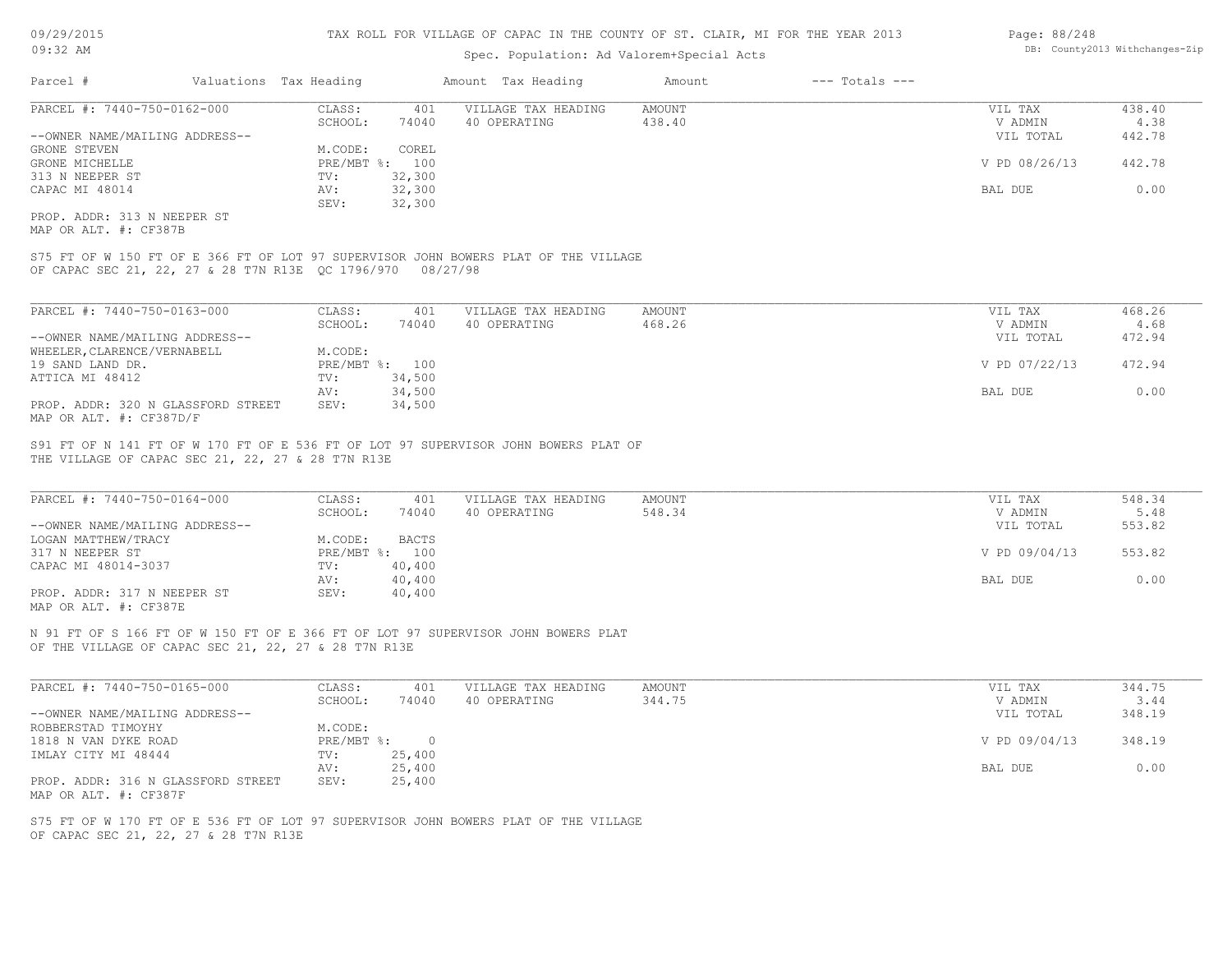| 09/29/2015                                                                                  |                              | TAX ROLL FOR VILLAGE OF CAPAC IN THE COUNTY OF ST. CLAIR, MI FOR THE YEAR 2013 |                  |                    | Page: 89/248         |                                |
|---------------------------------------------------------------------------------------------|------------------------------|--------------------------------------------------------------------------------|------------------|--------------------|----------------------|--------------------------------|
| $09:32$ AM                                                                                  |                              | Spec. Population: Ad Valorem+Special Acts                                      |                  |                    |                      | DB: County2013 Withchanges-Zip |
| Valuations Tax Heading<br>Parcel #                                                          |                              | Amount Tax Heading                                                             | Amount           | $---$ Totals $---$ |                      |                                |
| PARCEL #: 7440-750-0166-000                                                                 | CLASS:<br>401                | VILLAGE TAX HEADING                                                            | <b>AMOUNT</b>    |                    | VIL TAX              | 355.61                         |
|                                                                                             | SCHOOL:<br>74040             | 40 OPERATING                                                                   | 355.61           |                    | V ADMIN              | 3.55                           |
| --OWNER NAME/MAILING ADDRESS--                                                              |                              |                                                                                |                  |                    | VIL TOTAL            | 359.16                         |
| SHULL BRAIN                                                                                 | M.CODE:                      |                                                                                |                  |                    |                      |                                |
| SHULL WILLIAM T/RANDY & GRIFFITH B                                                          | PRE/MBT %:<br>$\overline{0}$ |                                                                                |                  |                    | BAL DUE              | 359.16                         |
| 3520 CAPAC RD                                                                               | 26,200<br>TV:                |                                                                                |                  |                    |                      |                                |
| CAPAC MI 48014                                                                              | AV:<br>26,200                |                                                                                |                  |                    |                      |                                |
| PROP. ADDR: 401 N MAIN ST                                                                   | 26,200<br>SEV:               |                                                                                |                  |                    |                      |                                |
| MAP OR ALT. #: CF388                                                                        |                              |                                                                                |                  |                    |                      |                                |
| LOT 98 SUPERVISOR JOHN BOWERS PLAT OF THE VILLAGE OF CAPAC SEC 21, 22, 27 & 28 T7N          |                              |                                                                                |                  |                    |                      |                                |
| R13E                                                                                        |                              |                                                                                |                  |                    |                      |                                |
|                                                                                             |                              |                                                                                |                  |                    |                      |                                |
| PARCEL #: 7440-750-0167-000                                                                 | CLASS:<br>401                | VILLAGE TAX HEADING                                                            | AMOUNT<br>386.83 |                    | VIL TAX              | 386.83                         |
| --OWNER NAME/MAILING ADDRESS--                                                              | SCHOOL:<br>74040             | 40 OPERATING                                                                   |                  |                    | V ADMIN<br>VIL TOTAL | 3.86<br>390.69                 |
|                                                                                             | M.CODE:<br>COREL             |                                                                                |                  |                    |                      |                                |
| DENT, JAMES C./ROBERTS, CAROL A.<br>405 N MAIN ST                                           | PRE/MBT %: 100               |                                                                                |                  |                    | V PD 08/26/13        | 390.69                         |
| CAPAC MI 48014-3149                                                                         | 28,500<br>TV:                |                                                                                |                  |                    |                      |                                |
|                                                                                             | 28,500<br>AV:                |                                                                                |                  |                    | BAL DUE              | 0.00                           |
| PROP. ADDR: 405 N MAIN ST                                                                   | SEV:<br>28,500               |                                                                                |                  |                    |                      |                                |
| MAP OR ALT. #: CF389                                                                        |                              |                                                                                |                  |                    |                      |                                |
| LOT 99 SUPERVISOR JOHN BOWERS PLAT OF THE VILLAGE OF CAPAC SEC 21, 22, 27 & 28 T7N          |                              |                                                                                |                  |                    |                      |                                |
| R13E                                                                                        |                              |                                                                                |                  |                    |                      |                                |
| PARCEL #: 7440-750-0168-000                                                                 | CLASS:<br>401                | VILLAGE TAX HEADING                                                            | AMOUNT           |                    | VIL TAX              | 408.54                         |
|                                                                                             | SCHOOL:<br>74040             | 40 OPERATING                                                                   | 408.54           |                    | V ADMIN              | 4.08                           |
| --OWNER NAME/MAILING ADDRESS--                                                              |                              |                                                                                |                  |                    | VIL TOTAL            | 412.62                         |
| NANNI C / MC CONNELL G                                                                      | M.CODE:                      |                                                                                |                  |                    |                      |                                |
| MC CONNELL GREGORY                                                                          | PRE/MBT %:<br>$\overline{0}$ |                                                                                |                  |                    | V PD 09/04/13        | 412.62                         |
| 14417 HOUGH RD                                                                              | 30,100<br>TV:                |                                                                                |                  |                    |                      |                                |
| ALLENTON MI 48002                                                                           | 30,100<br>AV:                |                                                                                |                  |                    | BAL DUE              | 0.00                           |
|                                                                                             | SEV:<br>30,100               |                                                                                |                  |                    |                      |                                |
| PROP. ADDR: 407 N MAIN ST<br>MAP OR ALT. #: CF390                                           |                              |                                                                                |                  |                    |                      |                                |
| LOT 100 SUPERVISOR JOHN BOWERS PLAT OF THE VILLAGE OF CAPAC SEC 21, 22, 27 & 28 T7N<br>R13E |                              |                                                                                |                  |                    |                      |                                |
| PARCEL #: 7440-750-0169-000                                                                 | CLASS:<br>401                | VILLAGE TAX HEADING                                                            | AMOUNT           |                    | VIL TAX              | 635.21                         |
|                                                                                             | SCHOOL .<br>74040            | 40 OPERATING                                                                   | 635 21           |                    | V ADMIN              | 635                            |

|                                | SCHOOL:      | 74040    | 40 OPERATING | 635.21 | V ADMIN       | 6.35   |
|--------------------------------|--------------|----------|--------------|--------|---------------|--------|
| --OWNER NAME/MAILING ADDRESS-- |              |          |              |        | VIL TOTAL     | 641.56 |
| LAUZON MARK                    | M.CODE:      | COREL    |              |        |               |        |
| 5840 ANNA DRIVE                | $PRE/MBT$ %: | $\Omega$ |              |        | V PD 08/28/13 | 641.56 |
| KIMBALL MI 48074               | TV:          | 46,800   |              |        |               |        |
|                                | AV:          | 46,800   |              |        | BAL DUE       | 0.00   |
| PROP. ADDR: 409 N N MAIN ST    | SEV:         | 46,800   |              |        |               |        |
| MAP OR ALT. #:                 |              |          |              |        |               |        |

LOT 101 SUPERVISOR JOHN BOWERS PLAT OF THE VILLAGE OF CAPAC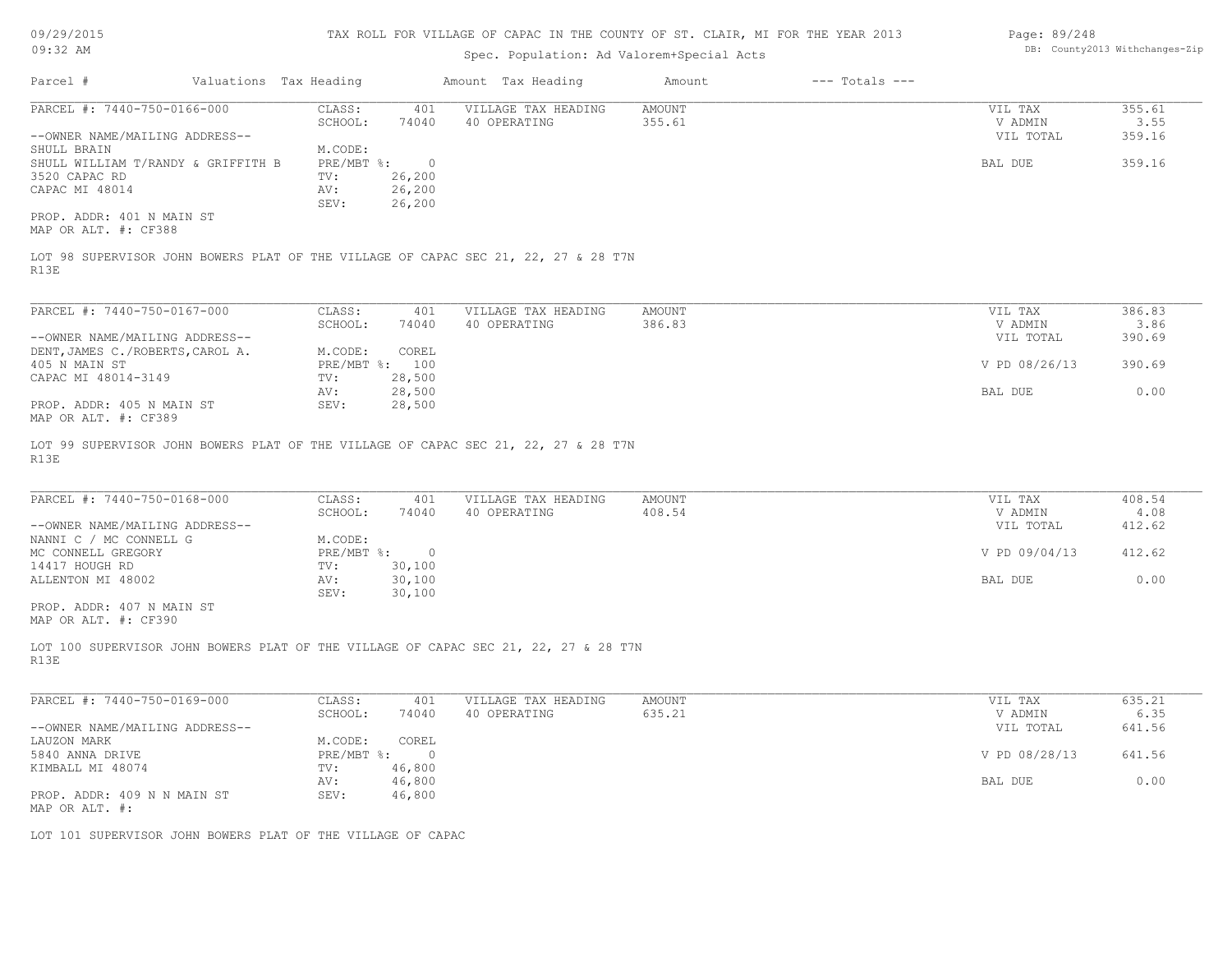| 09/29/2015 |  |
|------------|--|
|------------|--|

| Page: 90/248 |                               |
|--------------|-------------------------------|
|              | DB: County2013 Withchanges-Zi |

| Parcel #                                                                                                                                           |                           |                  |                                     |                  |                    |                                 |                          |
|----------------------------------------------------------------------------------------------------------------------------------------------------|---------------------------|------------------|-------------------------------------|------------------|--------------------|---------------------------------|--------------------------|
|                                                                                                                                                    | Valuations Tax Heading    |                  | Amount Tax Heading                  | Amount           | $---$ Totals $---$ |                                 |                          |
| PARCEL #: 7440-750-0170-000<br>--OWNER NAME/MAILING ADDRESS--                                                                                      | CLASS:<br>SCHOOL:         | 401<br>74040     | VILLAGE TAX HEADING<br>40 OPERATING | AMOUNT<br>514.41 |                    | VIL TAX<br>V ADMIN<br>VIL TOTAL | 514.41<br>5.14<br>519.55 |
| <b>GUNN RUSSELL</b><br>GUNN CAROL                                                                                                                  | M.CODE:<br>PRE/MBT %: 100 |                  |                                     |                  |                    | V PD 08/08/13                   | 519.55                   |
| PO BOX 185<br>413 N MAIN                                                                                                                           | TV:                       | 37,900<br>37,900 |                                     |                  |                    | BAL DUE                         | 0.00                     |
| CAPAC MI 48014                                                                                                                                     | AV:<br>SEV:               | 37,900           |                                     |                  |                    |                                 |                          |
| PROP. ADDR: 413 N MAIN ST<br>MAP OR ALT. #: CF392A                                                                                                 |                           |                  |                                     |                  |                    |                                 |                          |
| LOT 102 EXC W 140 FT. SUPERVISOR JOHN BOWERS PLAT OF THE VILLAGE OF CAPAC SEC 21,<br>22, 27 & 28 T7N R13E                                          |                           |                  |                                     |                  |                    |                                 |                          |
| PARCEL #: 7440-750-0171-000                                                                                                                        | CLASS:                    | 401              | VILLAGE TAX HEADING                 | AMOUNT           |                    | VIL TAX                         | 629.78                   |
|                                                                                                                                                    | SCHOOL:                   | 74040            | 40 OPERATING                        | 629.78           |                    | V ADMIN                         | 6.29                     |
| --OWNER NAME/MAILING ADDRESS--<br>BUZZELL SCOTT E                                                                                                  | M.CODE:                   | 00WBF            |                                     |                  |                    | VIL TOTAL                       | 636.07                   |
| BUZZELL JANET M                                                                                                                                    | PRE/MBT %: 100            |                  |                                     |                  |                    | V PD 09/04/13                   | 636.07                   |
| 420 N NEEPER ST                                                                                                                                    | TV:                       | 46,400           |                                     |                  |                    |                                 |                          |
|                                                                                                                                                    |                           | 46,400           |                                     |                  |                    | BAL DUE                         | 0.00                     |
| CAPAC MI 48014-3039                                                                                                                                | AV:                       |                  |                                     |                  |                    |                                 |                          |
| PROP. ADDR: 420 N NEEPER ST<br>MAP OR ALT. #: CF392B                                                                                               | SEV:                      | 46,400           |                                     |                  |                    |                                 |                          |
| W140 FT OF LOTS 102 & 103 & E 20 FT OF S 150 FT OF LOT 95 ADJ. SUPERVISOR JOHN<br>BOWERS PLAT OF THE VILLAGE OF CAPAC SEC 21, 22, 27 & 28 T7N R13E |                           |                  |                                     |                  |                    |                                 |                          |
| PARCEL #: 7440-750-0172-000                                                                                                                        | CLASS:                    | 401              | VILLAGE TAX HEADING                 | AMOUNT           |                    | VIL TAX                         | 438.40                   |
|                                                                                                                                                    | SCHOOL:                   | 74040            | 40 OPERATING                        | 438.40           |                    | V ADMIN                         | 4.38                     |
| --OWNER NAME/MAILING ADDRESS--<br>MAZUR HEATHER A                                                                                                  | M.CODE:                   | COREL            |                                     |                  |                    | VIL TOTAL                       | 442.78                   |
| 415 N MAIN ST                                                                                                                                      | PRE/MBT %: 100            |                  |                                     |                  |                    | V PD 09/04/13                   | 442.78                   |
| CAPAC MI 48014                                                                                                                                     | TV:                       | 32,300           |                                     |                  |                    |                                 |                          |
|                                                                                                                                                    | AV:                       | 32,300           |                                     |                  |                    | BAL DUE                         | 0.00                     |
| PROP. ADDR: 415 N MAIN ST<br>MAP OR ALT. #: CF393                                                                                                  | SEV:                      | 32,300           |                                     |                  |                    |                                 |                          |
| LOT 103 EXC W 140 FT. SUPERVISOR JOHN BOWERS PLAT OF THE VILLAGE OF CAPAC                                                                          |                           |                  |                                     |                  |                    |                                 |                          |
| PARCEL #: 7440-750-0173-000                                                                                                                        | CLASS:                    | 401              | VILLAGE TAX HEADING                 | AMOUNT           |                    | VIL TAX                         | 602.64                   |
|                                                                                                                                                    | SCHOOL:                   | 74040            | 40 OPERATING                        | 602.64           |                    | V ADMIN                         | 6.02                     |
| --OWNER NAME/MAILING ADDRESS--                                                                                                                     |                           |                  |                                     |                  |                    | VIL TOTAL                       | 608.66                   |
| LESLIE WALLACE/BERNICE ET-AL<br>MARCIA HAYWOOD ET-AL                                                                                               | M.CODE:<br>PRE/MBT %: 0   |                  |                                     |                  |                    | V PD 08/28/13                   | 608.66                   |
| 607 COLUMBIA                                                                                                                                       | TV:                       | 44,400           |                                     |                  |                    |                                 |                          |
| MIDLAND MI 48640                                                                                                                                   | AV:<br>SEV:               | 44,400<br>44,400 |                                     |                  |                    | BAL DUE                         | 0.00                     |

THE VILLAGE OF CAPAC SEC 21, 22, 27 & 28 T7N R13E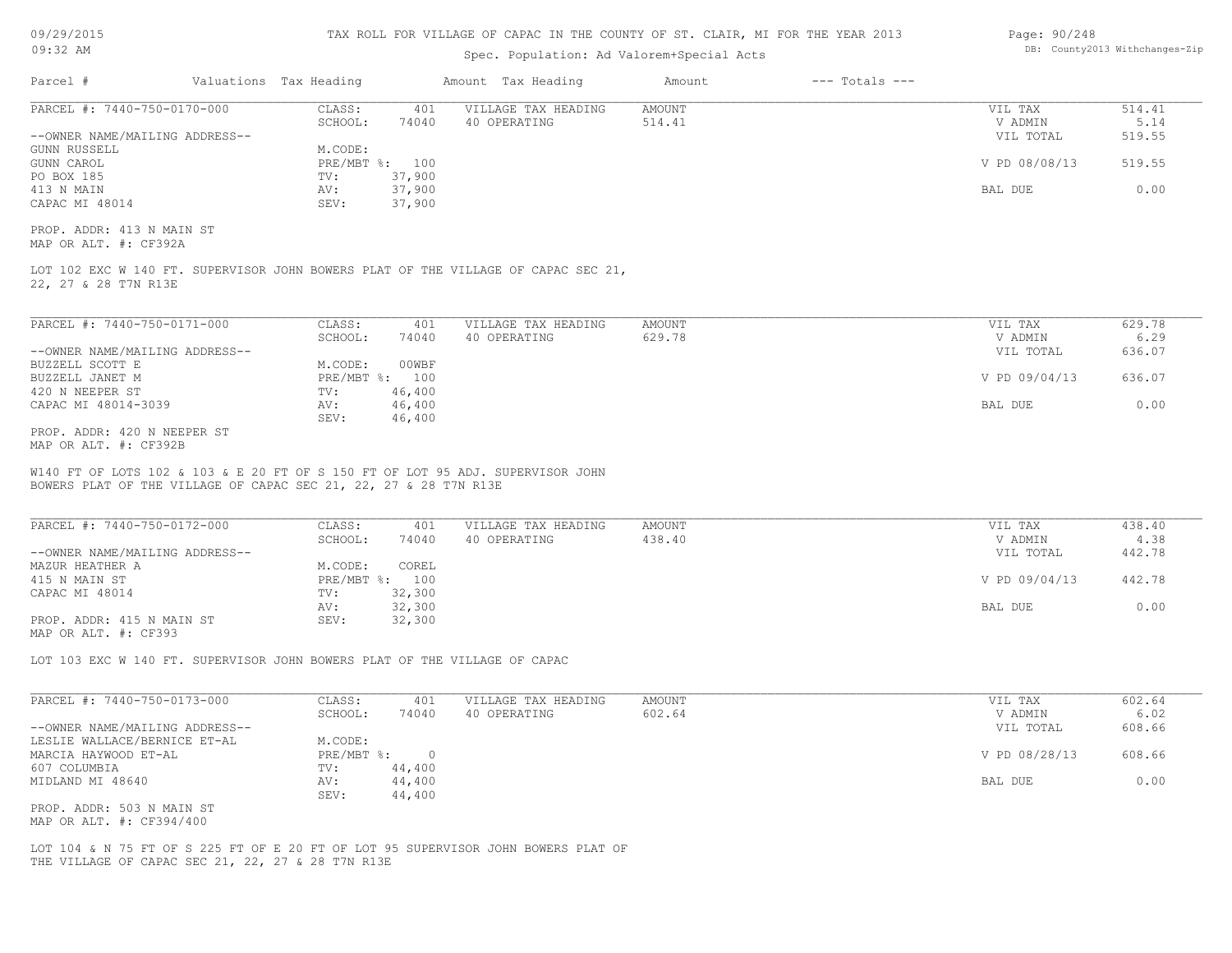### Spec. Population: Ad Valorem+Special Acts

| Parcel #                       | Valuations Tax Heading |       | Amount Tax Heading  | Amount | $---$ Totals $---$ |           |      |
|--------------------------------|------------------------|-------|---------------------|--------|--------------------|-----------|------|
| PARCEL #: 7440-750-0175-000    | CLASS:                 | 705   | VILLAGE TAX HEADING | AMOUNT |                    | VIL TAX   | 0.00 |
|                                | SCHOOL:                | 74040 | 40 OPERATING        | 0.00   |                    | V ADMIN   | 0.00 |
| --OWNER NAME/MAILING ADDRESS-- |                        |       |                     |        |                    | VIL TOTAL | 0.00 |
| GRAND TRUNK R.R. CO            | M.CODE:                |       |                     |        |                    |           |      |
| 1333 BREWERY PARK BLVD         | $PRE/MBT$ %:           |       |                     |        |                    | BAL DUE   | 0.00 |
| PROP MANAGEMENT DEPT           | TV:                    |       |                     |        |                    |           |      |
| DETROIT MI 48207               | AV:                    |       |                     |        |                    |           |      |
|                                | SEV:                   |       |                     |        |                    |           |      |
| PROP. ADDR: 108 RAILROAD ST    |                        |       |                     |        |                    |           |      |

MAP OR ALT. #: CF500

SEC 28 T7N R13E TH SELY ON SAID S LINE 340.5 FT TO WLY ST LINE, TH NLY 67.9 FT TO BEG. 12285 SQ FT. 16 FT, TH WLY 163 FT TO A PTE 140.9 FT SWLY OF SAID C.L., TH SLY 6.15 FT TO S LINE, BEG ON WLY LINE OF MAIN ST, 79.9 FT S OF C.L. OF MAIN TRACK, TH WLY 174 FT, TH SLY

| PARCEL #: 7440-750-0176-000    | CLASS:       | 705   | VILLAGE TAX HEADING | AMOUNT | VIL TAX   | 0.00 |
|--------------------------------|--------------|-------|---------------------|--------|-----------|------|
|                                | SCHOOL:      | 74040 | 40 OPERATING        | 0.00   | V ADMIN   | 0.00 |
| --OWNER NAME/MAILING ADDRESS-- |              |       |                     |        | VIL TOTAL | 0.00 |
| G.T.W.R.R. CO                  | M.CODE:      |       |                     |        |           |      |
| 1333 BREWERY PARK BLVD         | $PRE/MBT$ %: |       |                     |        | BAL DUE   | 0.00 |
| PROP MANAGMENT DEPT            | TV:          |       |                     |        |           |      |
| DETROIT MI 48207               | AV:          |       |                     |        |           |      |
|                                | SEV:         |       |                     |        |           |      |
| PROP. ADDR: CAPAC RD           |              |       |                     |        |           |      |

MAP OR ALT. #: CF501

SEC 28 T7N R13E DEG 24 1/2 MIN E 218.11 FT, TH S 5 DEG 35 1/2 MIN W 33.15 FT TO BEG. 3615.17 SQ FT. JOHN BOWERS PLAT OF THE VILLAGE OF CAPAC, TH N 82 DEG 1/2 MIN W 203.1 FT, TH S 84 BEG N 82 DEG 1/2 MIN W 340.5 FT FROM INT OF W LINE MAIN ST & N LINE OF LOT 83 SUP.

| PARCEL #: 7440-750-0177-000    | CLASS:     | 705   | VILLAGE TAX HEADING | AMOUNT | VIL TAX   | 0.00 |
|--------------------------------|------------|-------|---------------------|--------|-----------|------|
|                                | SCHOOL:    | 74040 | 40 OPERATING        | 0.00   | V ADMIN   | 0.00 |
| --OWNER NAME/MAILING ADDRESS-- |            |       |                     |        | VIL TOTAL | 0.00 |
| G.T.W.R.R. CO                  | M.CODE:    |       |                     |        |           |      |
| 1333 BREWERY PARK BLVD         | PRE/MBT %: |       |                     |        | BAL DUE   | 0.00 |
| PROP MANAGMENT DEPT            | TV:        |       |                     |        |           |      |
| DETROIT MI 48207               | AV:        |       |                     |        |           |      |
|                                | SEV:       |       |                     |        |           |      |
| תת מתתמים נתחת החתת            |            |       |                     |        |           |      |

MAP OR ALT. #: CF502 PROP. ADDR: CAPAC RD

SEC 28 T7N R13E C.L. W BD TRACK, TH S 18 FT, TH W 36 FT, TH N 18 FT TH E 36 FT TO BEG. 11140 SQ FT. 95 FT, TH NLY 31 FT, TO BEG. ALSO SITE B BEG ON W MAIN ST 73.5 FT S OF ITS INT WITH 100 FT, TH SLY 10 FT TH ELY 10 FT, TH SLY 8 FT, TH ELY 62 FT, TH NLY 8 FT, TH ELY R.A. 35.8 FT TO BEG, TH WLY WITH TRACK 404, 271 FT, TH SLY AT R.A. 34 FT, TH ELY SITE A COM AT W LINE MAIN ST & C.L. W BD MAIN TRACK TH WLY 54 FT ON C.L. TH SLY AT

Page: 91/248 DB: County2013 Withchanges-Zip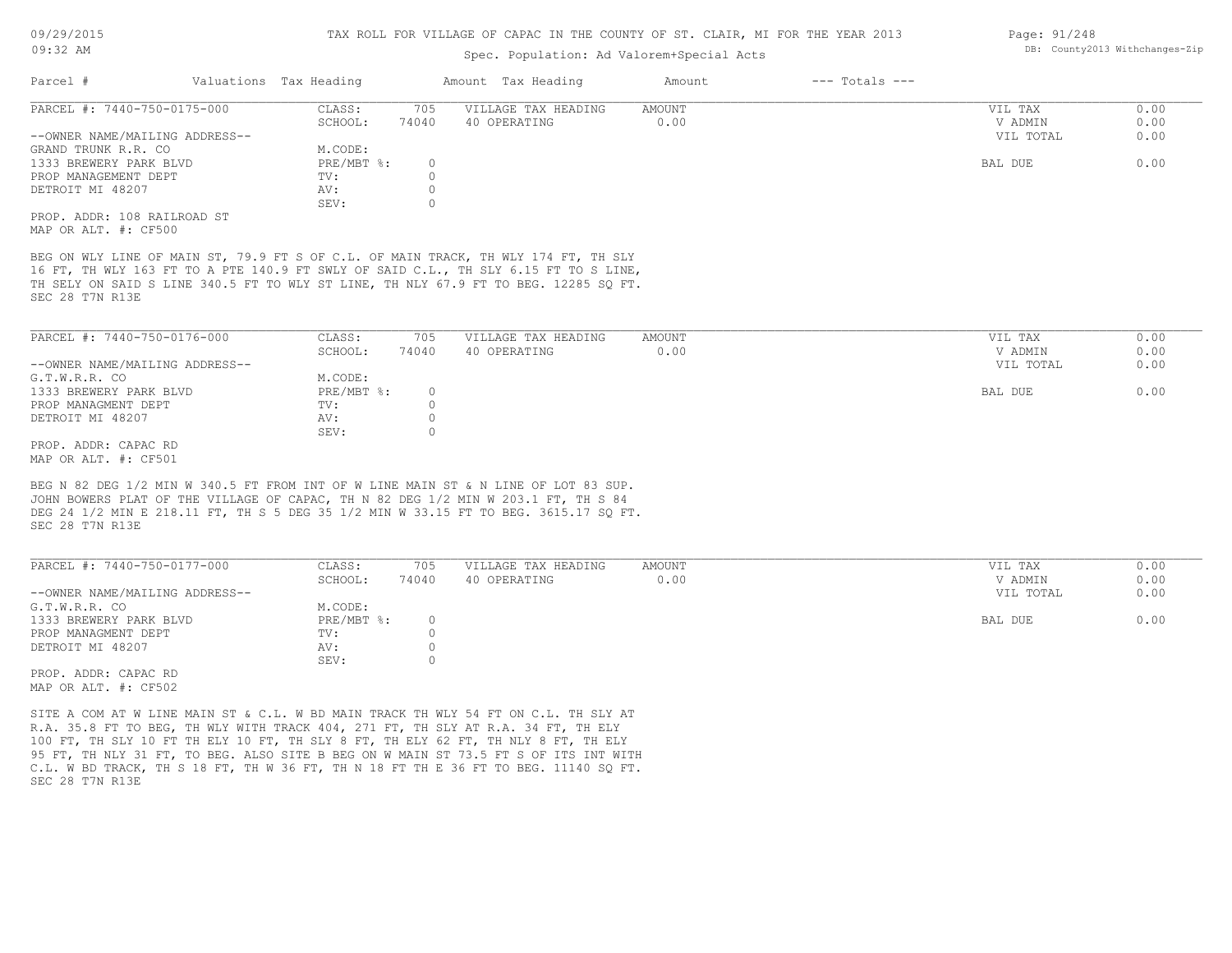| Page: 92/248 |                                |
|--------------|--------------------------------|
|              | DB: County2013 Withchanges-Zip |

| PARCEL #: 7440-755-0002-000<br>CLASS:<br>201<br>VILLAGE TAX HEADING<br>AMOUNT                                                                                                                                                                                     | 1,875.78<br>VIL TAX       |
|-------------------------------------------------------------------------------------------------------------------------------------------------------------------------------------------------------------------------------------------------------------------|---------------------------|
| SCHOOL:<br>1,875.78<br>74040<br>40 OPERATING                                                                                                                                                                                                                      | 18.75<br>V ADMIN          |
| --OWNER NAME/MAILING ADDRESS--                                                                                                                                                                                                                                    | VIL TOTAL<br>1,894.53     |
| TWF, L.L.C.<br>M.CODE:                                                                                                                                                                                                                                            |                           |
| 69245 BURKE DR<br>PRE/MBT %:<br>$\overline{0}$                                                                                                                                                                                                                    | V PD 08/22/13<br>1,894.53 |
| 138,200<br>RICHMOND MI 48062<br>TV:                                                                                                                                                                                                                               |                           |
| 138,200<br>AV:                                                                                                                                                                                                                                                    | 0.00<br>BAL DUE           |
| PROP. ADDR: 4334 N CAPAC RD<br>SEV:<br>138,200<br>MAP OR ALT. #: 401/420                                                                                                                                                                                          |                           |
| PART OF LOTS 2,3 & 4 DESC AS BEG NO^27'W 395.50' FROM SW COR OF SUPERVISOR JOHN<br>BOWER'S PLAT OF W 1/2 OF NW 1/4 SEC 22, TH NO^27'W 99.50', TH E 150', TH SO^27'E<br>99.50', TH W 150' TO BEG SUPERVISOR JOHN BOWERS PLAT OF W 1/2 OF NW 1/4 SEC 22 T7N<br>R13E |                           |
| PARCEL #: 7440-755-0003-000<br>CLASS:<br>202<br>VILLAGE TAX HEADING<br><b>AMOUNT</b>                                                                                                                                                                              | 192.73<br>VIL TAX         |
| 192.73<br>SCHOOL:<br>74040<br>40 OPERATING                                                                                                                                                                                                                        | 1.92<br>V ADMIN           |
| --OWNER NAME/MAILING ADDRESS--                                                                                                                                                                                                                                    | 194.65<br>VIL TOTAL       |
| TWF, L.L.C.<br>M.CODE:                                                                                                                                                                                                                                            |                           |
| 69245 BURKE DR<br>PRE/MBT %:<br>$\overline{\phantom{0}}$                                                                                                                                                                                                          | V PD 08/22/13<br>194.65   |
| RICHMOND MI 48062<br>TV:<br>14,200                                                                                                                                                                                                                                |                           |
| 14,200<br>AV:                                                                                                                                                                                                                                                     | BAL DUE<br>0.00           |
| PROP. ADDR: CAPAC RD.<br>SEV:<br>14,200<br>MAP OR ALT. #: 421                                                                                                                                                                                                     |                           |
| 1/2 OF NW 1/4 SEC 22 T7N R13E                                                                                                                                                                                                                                     |                           |
|                                                                                                                                                                                                                                                                   |                           |
| PARCEL #: 7440-755-0004-000<br>CLASS:<br>VILLAGE TAX HEADING<br><b>AMOUNT</b><br>401                                                                                                                                                                              | VIL TAX<br>670.50         |
| 670.50<br>SCHOOL:<br>74040<br>40 OPERATING                                                                                                                                                                                                                        | 6.70<br>V ADMIN           |
| --OWNER NAME/MAILING ADDRESS--                                                                                                                                                                                                                                    | 677.20<br>VIL TOTAL       |
| M.CODE:<br>$PRE/MBT$ %:<br>$\overline{\phantom{0}}$                                                                                                                                                                                                               | 677.20<br>V PD 08/16/13   |
| TOSCH RAY<br>CAPAC MI 48014<br>TV:<br>49,400                                                                                                                                                                                                                      |                           |
| 49,400<br>AV:                                                                                                                                                                                                                                                     | BAL DUE<br>0.00           |
| PROP. ADDR: 4344 CAPAC RD<br>SEV:<br>49,400                                                                                                                                                                                                                       |                           |
| 15536 IMLAY CITY RD<br>MAP OR ALT. #: 422/475<br>THAT PART OF LOT 5 LYING SW'LY OF THE C/L OF M-21 SUPV JOHN BOWERS PLAT OF W 1/2<br>OF NW 1/4 SEC 22 T7N R13E                                                                                                    |                           |
| CLASS:<br>305<br>VILLAGE TAX HEADING<br>AMOUNT                                                                                                                                                                                                                    | 24, 184.62<br>VIL TAX     |
| SCHOOL:<br>74040<br>40 OPERATING<br>24, 184.62                                                                                                                                                                                                                    | 0.00<br>V ADMIN           |
|                                                                                                                                                                                                                                                                   | 24, 184.62<br>VIL TOTAL   |
| M.CODE:                                                                                                                                                                                                                                                           |                           |
| PARCEL #: 7440-900-1001-002<br>--OWNER NAME/MAILING ADDRESS--<br>KEIHIN MICHIGAN MANUFACTURING, LLC<br>$PRE/MBT$ $\div$ 0<br>CAPAC MI 48014                                                                                                                       | V PD 08/16/13 24,184.62   |
| 14898 KOEHN RD.<br>TV: 3, 563, 900<br>AV: 3,563,900                                                                                                                                                                                                               | 0.00<br>BAL DUE           |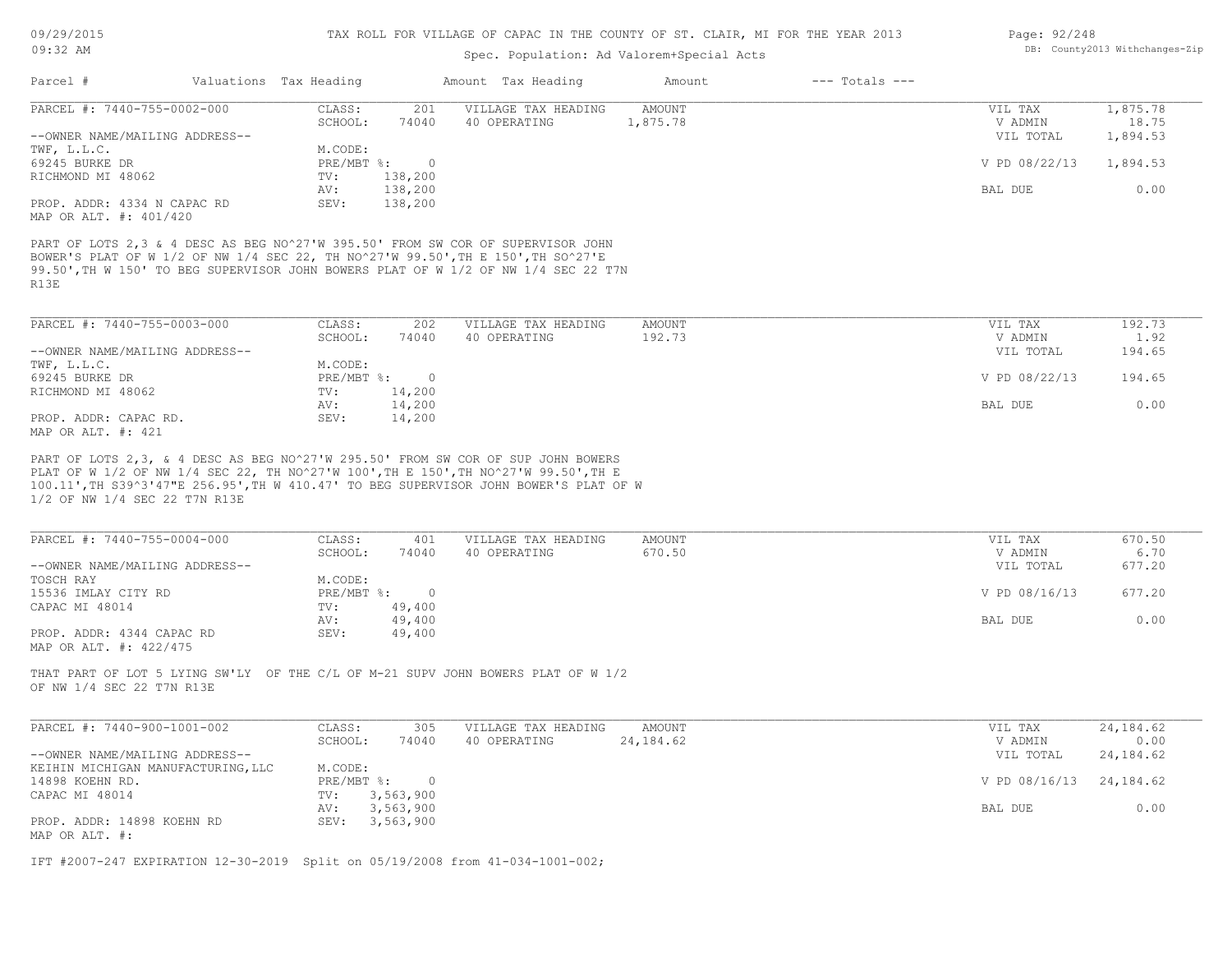| 09/29/2015 |  |
|------------|--|
| $09:32$ AM |  |

## Spec. Population: Ad Valorem+Special Acts

#### Page: 93/248 DB: County2013 Withchanges-Zip

| Parcel #                                                                                           | Valuations Tax Heading            | Amount Tax Heading                  | Amount                     | $---$ Totals $---$ |                         |                   |
|----------------------------------------------------------------------------------------------------|-----------------------------------|-------------------------------------|----------------------------|--------------------|-------------------------|-------------------|
| PARCEL #: 7440-901-1001-002                                                                        | CLASS:<br>352<br>SCHOOL:<br>74040 | VILLAGE TAX HEADING<br>40 OPERATING | <b>AMOUNT</b><br>15,547.41 |                    | VIL TAX<br>V ADMIN      | 15,547.41<br>0.00 |
| --OWNER NAME/MAILING ADDRESS--                                                                     |                                   |                                     |                            |                    | VIL TOTAL               | 15,547.41         |
| KEIHIN MICHIGAN MANUFACTURING, LLC                                                                 | M.CODE:                           |                                     |                            |                    |                         |                   |
| 14898 KOEHN RD.                                                                                    | PRE/MBT %: 100                    |                                     |                            |                    | V PD 08/16/13 15,547.41 |                   |
| CAPAC MI 48014                                                                                     | 2,291,102<br>TV:                  |                                     |                            |                    |                         |                   |
|                                                                                                    | 2,291,102<br>AV:                  |                                     |                            |                    | BAL DUE                 | 0.00              |
| PROP. ADDR: 14898 KOEHN RD<br>MAP OR ALT. #:                                                       | SEV: 2,291,102                    |                                     |                            |                    |                         |                   |
| IFT PERSONAL #2007-247 EXPIRATION 12-30-2019 Split on 05/19/2008 from<br>$42 - 034 - 1001 - 002$ ; |                                   |                                     |                            |                    |                         |                   |
| PARCEL #: 7440-901-1001-003                                                                        | CLASS:<br>352                     | VILLAGE TAX HEADING                 | AMOUNT                     |                    | VIL TAX                 | 3,150.67          |
|                                                                                                    | SCHOOL:<br>74040                  | 40 OPERATING                        | 3,150.67                   |                    | V ADMIN                 | 0.00              |
| --OWNER NAME/MAILING ADDRESS--                                                                     |                                   |                                     |                            |                    | VIL TOTAL               | 3,150.67          |
| KEIHIN MICHIGAN MANUFACTURING LLC                                                                  | M.CODE:                           |                                     |                            |                    |                         |                   |
| 14898 KOEHN RD.                                                                                    | PRE/MBT %: 100                    |                                     |                            |                    | V PD 08/16/13           | 3,150.67          |
| CAPAC MI 48014                                                                                     | 464,291<br>TV:<br>464,291<br>AV:  |                                     |                            |                    | BAL DUE                 | 0.00              |
| PROP. ADDR: 14898 KOEHN RD                                                                         | 464,291<br>SEV:                   |                                     |                            |                    |                         |                   |
| MAP OR ALT. #:                                                                                     |                                   |                                     |                            |                    |                         |                   |
| PERSONAL PROPERTY                                                                                  |                                   |                                     |                            |                    |                         |                   |
| PARCEL #: 7440-920-0001-000                                                                        | CLASS:<br>401                     | VILLAGE TAX HEADING                 | <b>AMOUNT</b>              |                    | VIL TAX                 | 671.86            |
|                                                                                                    | SCHOOL:<br>74040                  | 40 OPERATING                        | 671.86                     |                    | V ADMIN                 | 6.71              |
| --OWNER NAME/MAILING ADDRESS--                                                                     |                                   |                                     |                            |                    | VIL TOTAL               | 678.57            |
| RODZOS KELLY A                                                                                     | M.CODE:                           |                                     |                            |                    |                         |                   |
| 151 DEER PARK EAST                                                                                 | PRE/MBT %: 100                    |                                     |                            |                    | V PD 08/16/13           | 678.57            |
| CAPAC MI 48014                                                                                     | 49,500<br>TV:                     |                                     |                            |                    |                         |                   |
| PROP. ADDR: 151 DEER PARK EAST                                                                     | 49,500<br>AV:<br>49,500<br>SEV:   |                                     |                            |                    | BAL DUE                 | 0.00              |
| MAP OR ALT. #: CF651/750                                                                           |                                   |                                     |                            |                    |                         |                   |
| UNIT 1 DEER PARK ESTATES CONDOMINIUM ST CLAIR COUNTY CONDOMINUM PLAN NO. 146                       |                                   |                                     |                            |                    |                         |                   |
| RECORDED IN LIBER 1788 PAGES 433 TO 491                                                            |                                   |                                     |                            |                    |                         |                   |
| PARCEL #: 7440-920-0002-000                                                                        | CLASS:<br>401                     | VILLAGE TAX HEADING                 | <b>AMOUNT</b>              |                    | VIL TAX                 | 667.79            |
|                                                                                                    | SCHOOL:<br>74040                  | 40 OPERATING                        | 667.79                     |                    | V ADMIN                 | 6.67              |
| --OWNER NAME/MAILING ADDRESS--                                                                     |                                   |                                     |                            |                    | VIL TOTAL               | 674.46            |
| ESKEW D & A/BERGJOLTZ M                                                                            | M.CODE:<br>COREL                  |                                     |                            |                    |                         |                   |
| 163 DEER PARK EAST                                                                                 | PRE/MBT %: 100                    |                                     |                            |                    | V PD 08/26/13           | 674.46            |
| CAPAC MI 48014                                                                                     | 49,200<br>TV:<br>49,200<br>AV:    |                                     |                            |                    | BAL DUE                 | 0.00              |
| PROP. ADDR: 163 DEER PARK EAST                                                                     | SEV:<br>49,200                    |                                     |                            |                    |                         |                   |
| MAP OR ALT. #: CF751                                                                               |                                   |                                     |                            |                    |                         |                   |
| UNIT 2 DEER PARK ESTATES CONDOMINIUM ST CLAIR COUNTY CONDOMINUM PLAN NO. 146                       |                                   |                                     |                            |                    |                         |                   |
|                                                                                                    |                                   |                                     |                            |                    |                         |                   |

RECORDED IN LIBER 1788 PAGES 433 TO 491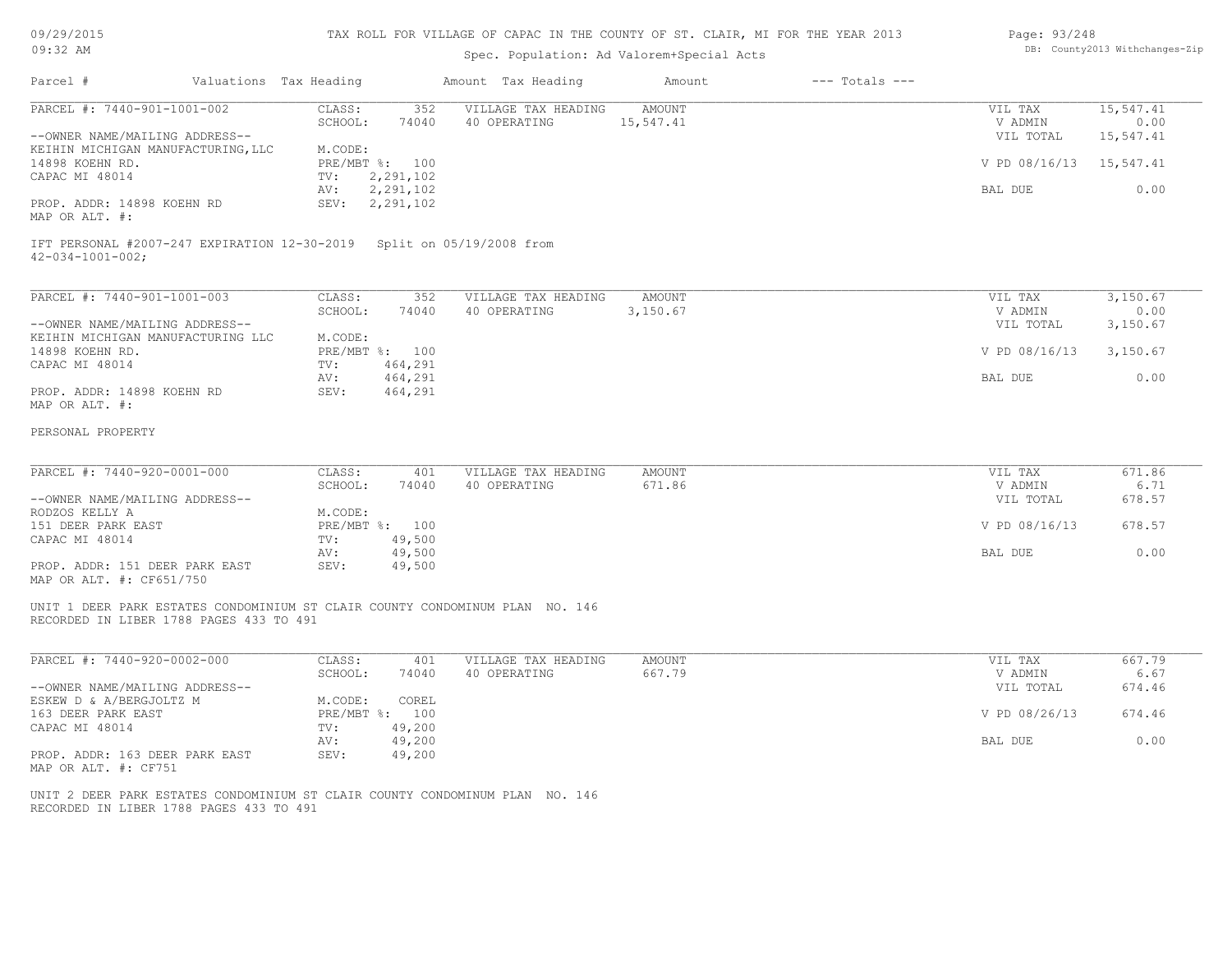| 09/29/2015 |  |
|------------|--|
| $09:32$ AM |  |

| Page: 94/248 |                                |
|--------------|--------------------------------|
|              | DB: County2013 Withchanges-Zip |

| Parcel #                                                                                                               | Valuations Tax Heading |                                | Amount Tax Heading                  | Amount           | $---$ Totals $---$ |                                 |                          |
|------------------------------------------------------------------------------------------------------------------------|------------------------|--------------------------------|-------------------------------------|------------------|--------------------|---------------------------------|--------------------------|
| PARCEL #: 7440-920-0003-000                                                                                            |                        | CLASS:                         | 401 VILLAGE TAX HEADING             | AMOUNT           |                    | VIL TAX                         | 663.71                   |
|                                                                                                                        |                        | SCHOOL:<br>74040               | 40 OPERATING                        | 663.71           |                    | V ADMIN                         | 6.63                     |
| --OWNER NAME/MAILING ADDRESS--                                                                                         |                        |                                |                                     |                  |                    | VIL TOTAL                       | 670.34                   |
| KLINK JASON C / AMY M                                                                                                  |                        | M.CODE:<br>COREL               |                                     |                  |                    |                                 |                          |
| 175 DEER PARK EAST                                                                                                     |                        | PRE/MBT %: 100                 |                                     |                  |                    | V PD 08/26/13                   | 670.34                   |
| CAPAC MI 48014                                                                                                         | $\text{TV}$ :          | 48,900                         |                                     |                  |                    |                                 |                          |
|                                                                                                                        | AV:                    | 48,900                         |                                     |                  |                    | BAL DUE                         | 0.00                     |
| PROP. ADDR: 175 DEER PARK EAST<br>MAP OR ALT. #: CF753                                                                 | SEV:                   | 48,900                         |                                     |                  |                    |                                 |                          |
| UNIT 3 DEERPARK ESTATES CONDOMINIUM ST CLAIR COUNTY CONDOMINUM PLAN NO. 146<br>RECORDED IN LIBER 1788 PAGES 433 TO 491 |                        |                                |                                     |                  |                    |                                 |                          |
| PARCEL #: 7440-920-0004-000                                                                                            |                        | CLASS:<br>401                  | VILLAGE TAX HEADING                 | <b>AMOUNT</b>    |                    | VIL TAX                         | 856.45                   |
|                                                                                                                        |                        | SCHOOL:<br>74040               | 40 OPERATING                        | 856.45           |                    | V ADMIN                         | 8.56                     |
| --OWNER NAME/MAILING ADDRESS--                                                                                         |                        |                                |                                     |                  |                    | VIL TOTAL                       | 865.01                   |
| CHERRY SCOTT                                                                                                           |                        | M.CODE:                        |                                     |                  |                    |                                 |                          |
| 187 DEER PARK E                                                                                                        |                        | PRE/MBT %: 100                 |                                     |                  |                    | V PD 09/12/13                   | 865.01                   |
|                                                                                                                        | TV:                    | 63,100                         |                                     |                  |                    |                                 |                          |
| CAPAC MI 48014                                                                                                         |                        | 63,100                         |                                     |                  |                    | BAL DUE                         | 0.00                     |
| PROP. ADDR: 187 DEER PARK E                                                                                            | AV:<br>SEV:            | 63,100                         |                                     |                  |                    |                                 |                          |
| MAP OR ALT. #: CF754                                                                                                   |                        |                                |                                     |                  |                    |                                 |                          |
| PARCEL #: 7440-920-0005-000<br>--OWNER NAME/MAILING ADDRESS--                                                          |                        | CLASS: 401<br>SCHOOL:<br>74040 | VILLAGE TAX HEADING<br>40 OPERATING | AMOUNT<br>750.58 |                    | VIL TAX<br>V ADMIN<br>VIL TOTAL | 750.58<br>7.50<br>758.08 |
| WEEMAES DARREL/CARD AMY                                                                                                |                        | M.CODE:<br>COREL               |                                     |                  |                    |                                 |                          |
| 195 S DEER PARK                                                                                                        |                        | PRE/MBT %: 100                 |                                     |                  |                    | V PD 08/26/13                   | 758.08                   |
| CAPAC MI 48014                                                                                                         | $\text{TV}$ :          | 55,300                         |                                     |                  |                    |                                 |                          |
|                                                                                                                        | AV:                    | 55,300                         |                                     |                  |                    | BAL DUE                         | 0.00                     |
| PROP. ADDR: 195 S DEER PARK<br>MAP OR ALT. #: CF755                                                                    | SEV:                   | 55,300                         |                                     |                  |                    |                                 |                          |
| UNIT 5 DEERPARK ESTATES CONDOMINIUM ST CLAIR COUNTY CONDOMINUM PLAN NO. 146<br>RECORDED IN LIBER 1788 PAGES 433 TO 491 |                        |                                |                                     |                  |                    |                                 |                          |
| PARCEL #: 7440-920-0006-000                                                                                            |                        | CLASS:<br>401                  | VILLAGE TAX HEADING                 | <b>AMOUNT</b>    |                    | VIL TAX                         | 845.59                   |
|                                                                                                                        |                        | SCHOOL:<br>74040               | 40 OPERATING                        | 845.59           |                    | V ADMIN                         | 8.45                     |
| --OWNER NAME/MAILING ADDRESS--                                                                                         |                        |                                |                                     |                  |                    | VIL TOTAL                       | 854.04                   |
| ANDERSON MICHAEL                                                                                                       |                        | M.CODE:<br><b>BACTS</b>        |                                     |                  |                    |                                 |                          |
| 205 DEER PARK SOUTH                                                                                                    |                        | PRE/MBT %: 100                 |                                     |                  |                    | V PD 09/04/13                   | 854.04                   |
| CAPAC MI 48014                                                                                                         | TV:                    | 62,300                         |                                     |                  |                    |                                 |                          |
|                                                                                                                        | AV:                    | 62,300                         |                                     |                  |                    | BAL DUE                         | 0.00                     |
| PROP. ADDR: 205 DEER PARK SOUTH<br>MAP OR ALT. #: CF756                                                                | SEV:                   | 62,300                         |                                     |                  |                    |                                 |                          |
| UNIT 6 DEERPARK ESTATES CONDOMINIUM ST CLAIR COUNTY CONDOMINUM PLAN NO. 146<br>RECORDED IN LIBER 1788 PAGES 433 TO 491 |                        |                                |                                     |                  |                    |                                 |                          |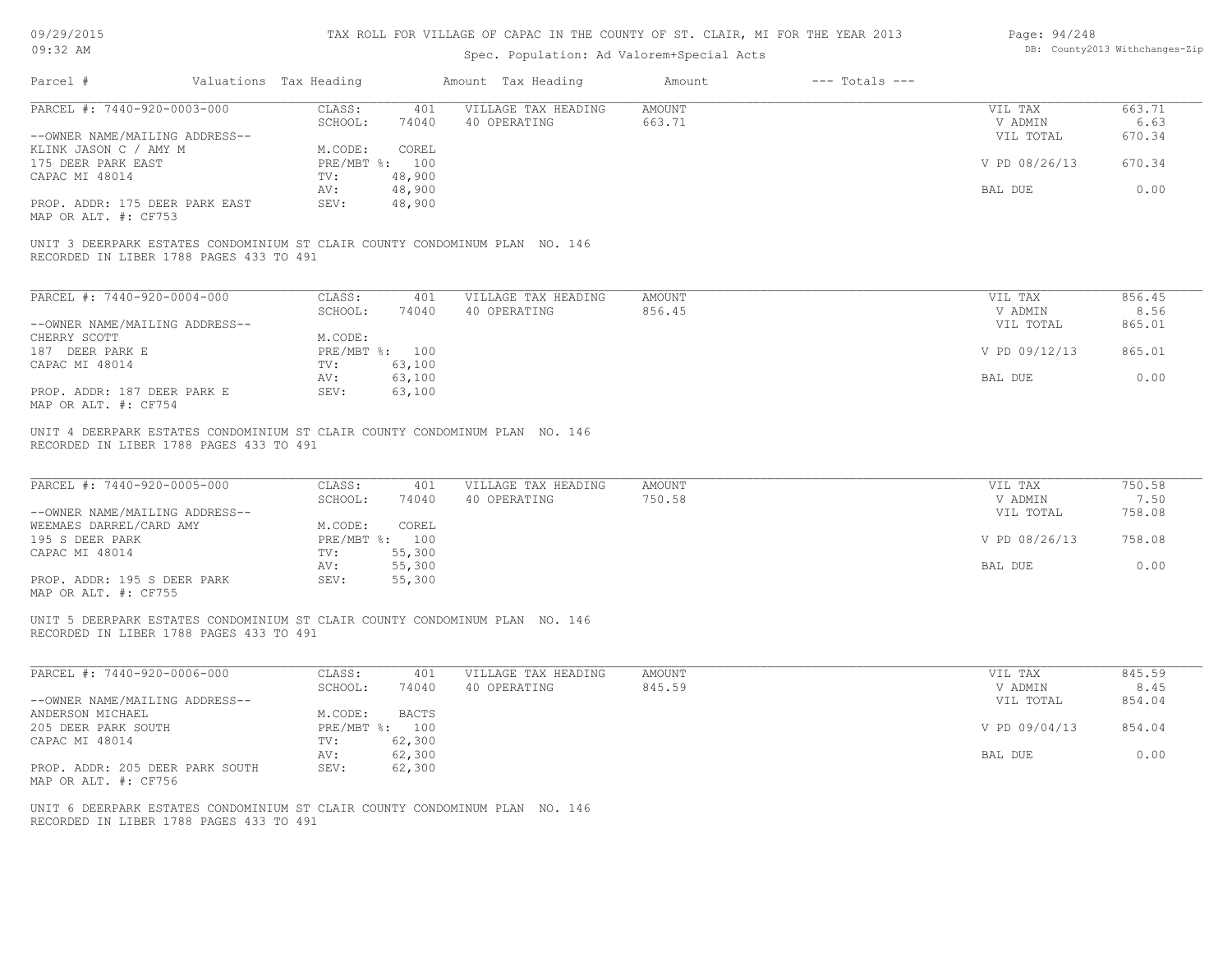| 09/29/2015 |  |
|------------|--|
| $09:32$ AM |  |

| Page: 95/248 |                                |
|--------------|--------------------------------|
|              | DB: County2013 Withchanges-Zip |

| Parcel #                                                                                                                | Valuations Tax Heading |                            | Amount Tax Heading                  | Amount                  | $---$ Totals $---$ |                      |                |
|-------------------------------------------------------------------------------------------------------------------------|------------------------|----------------------------|-------------------------------------|-------------------------|--------------------|----------------------|----------------|
| PARCEL #: 7440-920-0007-000                                                                                             | CLASS:<br>SCHOOL:      | 401<br>74040               | VILLAGE TAX HEADING<br>40 OPERATING | <b>AMOUNT</b><br>779.09 |                    | VIL TAX<br>V ADMIN   | 779.09<br>7.79 |
| --OWNER NAME/MAILING ADDRESS--<br>REANESKI CARL M III                                                                   | M.CODE:                | COREL                      |                                     |                         |                    | VIL TOTAL            | 786.88         |
| 215 S DEER PARK SOUTH<br>CAPAC MI 48014                                                                                 | TV:                    | PRE/MBT %: 100<br>57,400   |                                     |                         |                    | V PD 08/26/13        | 786.88         |
| PROP. ADDR: 215 S DEER PARK SOUTH<br>MAP OR ALT. #: CF757                                                               | AV:<br>SEV:            | 57,400<br>57,400           |                                     |                         |                    | BAL DUE              | 0.00           |
| UNIT 7 DEERPARK ESTATES CONDOMINIUM ST CLAIR COUNTY CONDOMINUM PLAN NO. 146<br>RECORDED IN LIBER 1788 PAGES 433 TO 491  |                        |                            |                                     |                         |                    |                      |                |
| PARCEL #: 7440-920-0008-000                                                                                             | CLASS:                 | 401                        | VILLAGE TAX HEADING                 | <b>AMOUNT</b>           |                    | VIL TAX              | 674.57         |
| --OWNER NAME/MAILING ADDRESS--                                                                                          | SCHOOL:                | 74040                      | 40 OPERATING                        | 674.57                  |                    | V ADMIN<br>VIL TOTAL | 6.74<br>681.31 |
| SHERMAN CAROL K<br>PO BOX 806293                                                                                        | M.CODE:                | PRE/MBT %: 0               |                                     |                         |                    | V PD 07/15/13        | 681.31         |
| ST CLAIR SHORES MI 48080<br>PROP. ADDR: 229 DEER PARK SOUTH                                                             | TV:<br>AV:<br>SEV:     | 49,700<br>49,700<br>49,700 |                                     |                         |                    | BAL DUE              | 0.00           |
| MAP OR ALT. #: CF758                                                                                                    |                        |                            |                                     |                         |                    |                      |                |
| UNIT 8 DEERPARK ESTATES CONDOMINIUM ST CLAIR COUNTY CONDOMINUM PLAN NO. 146<br>RECORDED IN LIBER 1788 PAGES 433 TO 491  |                        |                            |                                     |                         |                    |                      |                |
| PARCEL #: 7440-920-0009-000                                                                                             | CLASS:<br>SCHOOL:      | 401<br>74040               | VILLAGE TAX HEADING<br>40 OPERATING | <b>AMOUNT</b><br>708.51 |                    | VIL TAX<br>V ADMIN   | 708.51<br>7.08 |
| --OWNER NAME/MAILING ADDRESS--<br>JOHNSON DENNIS & CARRIE                                                               | M.CODE:                |                            |                                     |                         |                    | VIL TOTAL            | 715.59         |
| 237 DEER PARK SOUTH<br>CAPAC MI 48014                                                                                   | TV:                    | PRE/MBT %: 100<br>52,200   |                                     |                         |                    | V PD 09/06/13        | 715.59         |
| PROP. ADDR: 237 DEER PARK SOUTH                                                                                         | AV:<br>SEV:            | 52,200<br>52,200           |                                     |                         |                    | BAL DUE              | 0.00           |
| MAP OR ALT. #: CF759                                                                                                    |                        |                            |                                     |                         |                    |                      |                |
| UNIT 9 DEERPARK ESTATES CONDOMINIUM ST CLAIR COUNTY CONDOMINUM PLAN NO. 146<br>RECORDED IN LIBER 1788 PAGES 433 TO 491  |                        |                            |                                     |                         |                    |                      |                |
| PARCEL #: 7440-920-0010-000                                                                                             | CLASS:                 | 401                        | VILLAGE TAX HEADING                 | <b>AMOUNT</b>           |                    | VIL TAX              | 974.54         |
| --OWNER NAME/MAILING ADDRESS--<br>TROTTO MICHAEL A                                                                      | SCHOOL:<br>M.CODE:     | 74040<br>COREL             | 40 OPERATING                        | 974.54                  |                    | V ADMIN<br>VIL TOTAL | 9.74<br>984.28 |
| 245 DEER PARK SOUTH<br>CAPAC MI 48014                                                                                   | TV:                    | PRE/MBT %: 100<br>71,800   |                                     |                         |                    | V PD 08/26/13        | 984.28         |
| PROP. ADDR: 245 DEER PARK SOUTH                                                                                         | AV:<br>SEV:            | 71,800<br>71,800           |                                     |                         |                    | BAL DUE              | 0.00           |
| MAP OR ALT. #: CF760                                                                                                    |                        |                            |                                     |                         |                    |                      |                |
| UNIT 10 DEERPARK ESTATES CONDOMINIUM ST CLAIR COUNTY CONDOMINUM PLAN NO. 146<br>RECORDED IN LIBER 1788 PAGES 433 TO 491 |                        |                            |                                     |                         |                    |                      |                |
|                                                                                                                         |                        |                            |                                     |                         |                    |                      |                |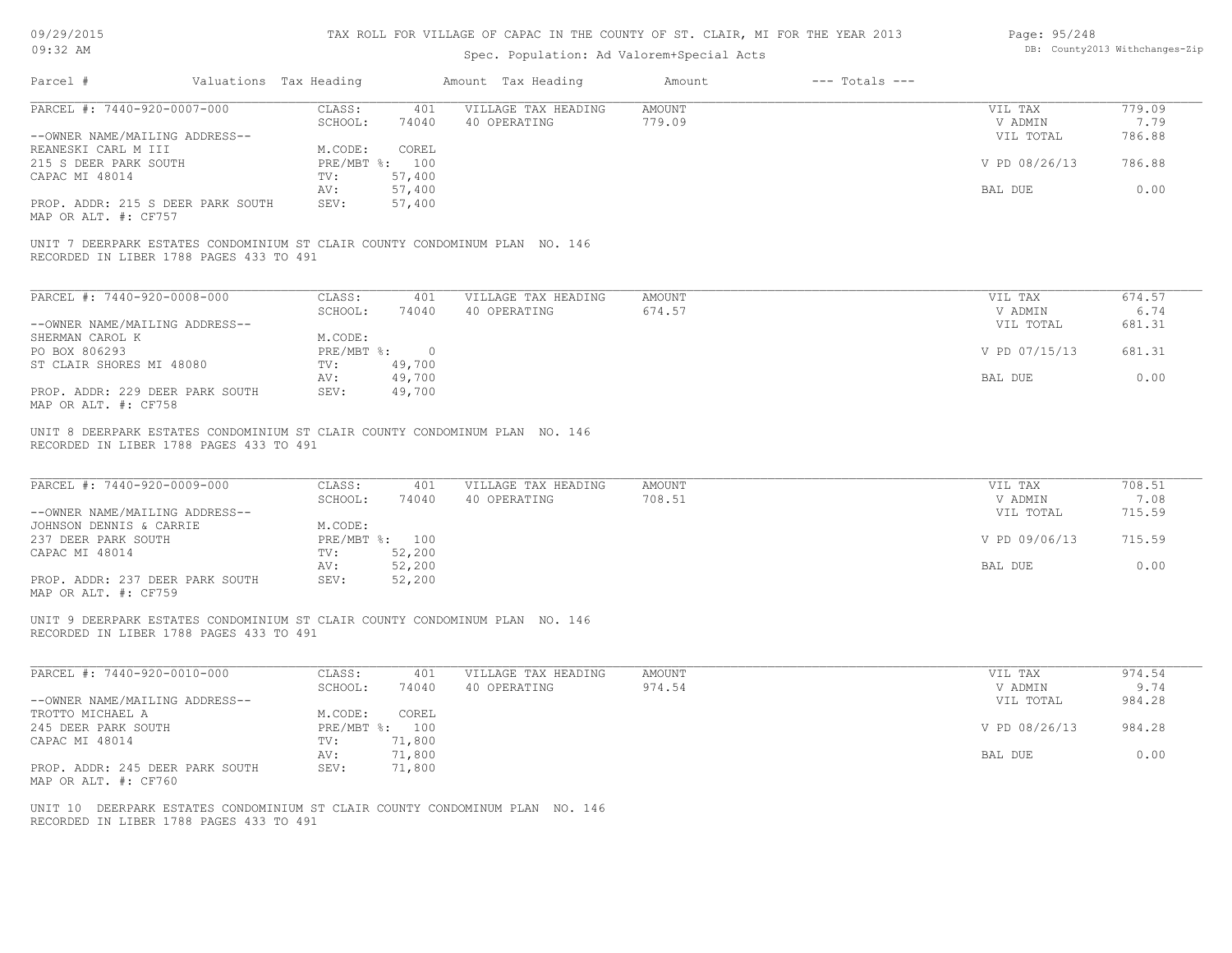| 09/29/2015 |  |
|------------|--|
| $09:32$ AM |  |

| Page: 96/248 |                                |
|--------------|--------------------------------|
|              | DB: County2013 Withchanges-Zip |

| PARCEL #: 7440-920-0011-000                                                                                             |                                                       |                                     |                         |                                 |                          |
|-------------------------------------------------------------------------------------------------------------------------|-------------------------------------------------------|-------------------------------------|-------------------------|---------------------------------|--------------------------|
|                                                                                                                         | CLASS:<br>401<br>SCHOOL:<br>74040                     | VILLAGE TAX HEADING<br>40 OPERATING | AMOUNT<br>692.22        | VIL TAX<br>V ADMIN              | 692.22<br>6.92           |
| --OWNER NAME/MAILING ADDRESS--                                                                                          |                                                       |                                     |                         | VIL TOTAL                       | 699.14                   |
| RUEGSEGGER MICHELLE M                                                                                                   | M.CODE:<br><b>BACTS</b>                               |                                     |                         |                                 |                          |
| 253 S DEER PARK                                                                                                         | PRE/MBT %: 100                                        |                                     |                         | V PD 07/29/13                   | 699.14                   |
| CAPAC MI 48014                                                                                                          | 51,000<br>$\text{TV}$ :                               |                                     |                         |                                 |                          |
|                                                                                                                         | 51,000<br>AV:                                         |                                     |                         | BAL DUE                         | 0.00                     |
| PROP. ADDR: 253 DEER PARK SOUTH<br>MAP OR ALT. #: CF761                                                                 | SEV:<br>51,000                                        |                                     |                         |                                 |                          |
| UNIT 11 DEERPARK ESTATES CONDOMINIUM ST CLAIR COUNTY CONDOMINUM PLAN NO. 146<br>RECORDED IN LIBER 1788 PAGES 433 TO 491 |                                                       |                                     |                         |                                 |                          |
| PARCEL #: 7440-920-0012-000                                                                                             | CLASS:<br>401                                         | VILLAGE TAX HEADING                 | <b>AMOUNT</b>           | VIL TAX                         | 712.58                   |
|                                                                                                                         | SCHOOL:<br>74040                                      | 40 OPERATING                        | 712.58                  | V ADMIN                         | 7.12                     |
| --OWNER NAME/MAILING ADDRESS--                                                                                          |                                                       |                                     |                         | VIL TOTAL                       | 719.70                   |
| FEE EMOGENE                                                                                                             | M.CODE:                                               |                                     |                         |                                 |                          |
| 261 DEER PARK SOUTH                                                                                                     | PRE/MBT %: 100                                        |                                     |                         | BAL DUE                         | 719.70                   |
| CAPAC MI 48014                                                                                                          | 52,500<br>$\text{TV}$ :                               |                                     |                         |                                 |                          |
|                                                                                                                         | 52,500<br>AV:                                         |                                     |                         |                                 |                          |
| PROP. ADDR: 261 DEER PARK SOUTH<br>MAP OR ALT. #: CF762                                                                 | SEV:<br>52,500                                        |                                     |                         |                                 |                          |
| PARCEL #: 7440-920-0013-000<br>--OWNER NAME/MAILING ADDRESS--                                                           | CLASS:<br>401<br>SCHOOL:<br>74040<br>00GTS<br>M.CODE: | VILLAGE TAX HEADING<br>40 OPERATING | <b>AMOUNT</b><br>747.87 | VIL TAX<br>V ADMIN<br>VIL TOTAL | 747.87<br>7.47<br>755.34 |
| KRAMER BRUCE A/DOROTHY<br>279 DEER PARK SOUTH                                                                           | PRE/MBT %: 100                                        |                                     |                         | V PD 09/12/13                   | 755.34                   |
|                                                                                                                         | 55,100<br>TV:                                         |                                     |                         |                                 |                          |
|                                                                                                                         |                                                       |                                     |                         | BAL DUE                         | 0.00                     |
| CAPAC MI 48014                                                                                                          | AV:                                                   |                                     |                         |                                 |                          |
| PROP. ADDR: 279 DEER PARK SOUTH<br>MAP OR ALT. #: CF763                                                                 | 55,100<br>55,100<br>SEV:                              |                                     |                         |                                 |                          |
| UNIT 13 DEERPARK ESTATES CONDOMINIUM ST CLAIR COUNTY CONDOMINUM PLAN NO. 146<br>RECORDED IN LIBER 1788 PAGES 433 TO 491 |                                                       |                                     |                         |                                 |                          |
| PARCEL #: 7440-920-0014-000                                                                                             | CLASS:<br>401                                         | VILLAGE TAX HEADING                 | AMOUNT                  | VIL TAX                         | 893.10                   |
|                                                                                                                         | SCHOOL:<br>74040                                      | 40 OPERATING                        | 893.10                  | V ADMIN                         | 8.93                     |
| --OWNER NAME/MAILING ADDRESS--                                                                                          |                                                       |                                     |                         | VIL TOTAL                       | 902.03                   |
| HEIDEN GREGORY A / DEANNA L                                                                                             | M.CODE:<br>COREL                                      |                                     |                         |                                 |                          |
| 287 DEER PARK                                                                                                           | PRE/MBT %: 100                                        |                                     |                         | V PD 08/26/13                   | 902.03                   |
| CAPAC MI 48014                                                                                                          | 65,800<br>TV:                                         |                                     |                         |                                 |                          |
|                                                                                                                         | 65,800<br>AV:                                         |                                     |                         | BAL DUE                         | 0.00                     |
| PROP. ADDR: 287 DEER PARK SOUTH                                                                                         | SEV:<br>65,800                                        |                                     |                         |                                 |                          |
| MAP OR ALT. #: CF764                                                                                                    |                                                       |                                     |                         |                                 |                          |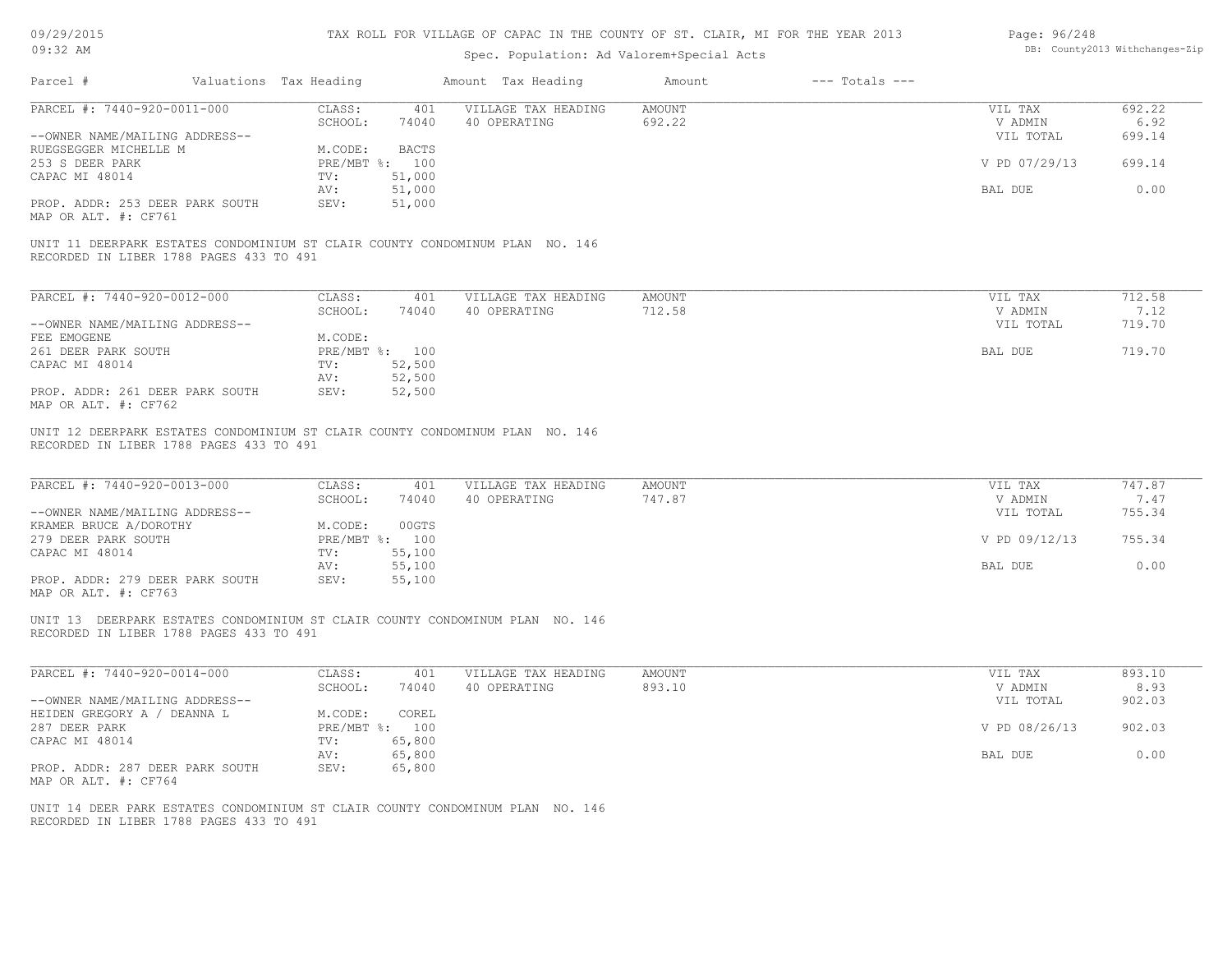| 09/29/2015 |  |
|------------|--|
|------------|--|

| Page: 97/248 |                                |
|--------------|--------------------------------|
|              | DB: County2013 Withchanges-Zip |

| 09:32 AM                                                                                                                |                           |                  | Spec. Population: Ad Valorem+Special Acts                                    |               |                    |                      | DB: County2013 Withchanges-Zip |
|-------------------------------------------------------------------------------------------------------------------------|---------------------------|------------------|------------------------------------------------------------------------------|---------------|--------------------|----------------------|--------------------------------|
| Parcel #                                                                                                                | Valuations Tax Heading    |                  | Amount Tax Heading                                                           | Amount        | $---$ Totals $---$ |                      |                                |
| PARCEL #: 7440-920-0015-000                                                                                             | CLASS:                    | 401              | VILLAGE TAX HEADING                                                          | <b>AMOUNT</b> |                    | VIL TAX              | 777.73                         |
| --OWNER NAME/MAILING ADDRESS--                                                                                          | SCHOOL:                   | 74040            | 40 OPERATING                                                                 | 777.73        |                    | V ADMIN<br>VIL TOTAL | 7.77<br>785.50                 |
| SAMS SCOTT T / SANDRA A<br>295 DEER PARK SOUTH                                                                          | M.CODE:<br>PRE/MBT %: 100 | COREL            |                                                                              |               |                    | V PD 08/28/13        | 785.50                         |
| CAPAC MI 48014                                                                                                          | TV:<br>AV:                | 57,300<br>57,300 |                                                                              |               |                    | BAL DUE              | 0.00                           |
| PROP. ADDR: 295 DEER PARK SOUTH<br>MAP OR ALT. #: CF765                                                                 | SEV:                      | 57,300           |                                                                              |               |                    |                      |                                |
| UNIT 15 DEERPARK ESTATES CONDOMINIUM ST CLAIR COUNTY CONDOMINUM PLAN NO. 146<br>RECORDED IN LIBER 1788 PAGES 433 TO 491 |                           |                  |                                                                              |               |                    |                      |                                |
| PARCEL #: 7440-920-0016-000                                                                                             | CLASS:                    | 402              | VILLAGE TAX HEADING                                                          | <b>AMOUNT</b> |                    | VIL TAX              | 29.26                          |
|                                                                                                                         | SCHOOL:                   | 74040            | 40 OPERATING                                                                 | 29.26         |                    | V ADMIN<br>VIL TOTAL | 0.29                           |
| --OWNER NAME/MAILING ADDRESS--<br>DEER PARK LAND DEVELOPMENT                                                            | M.CODE:                   |                  |                                                                              |               |                    |                      | 29.55                          |
| 8155 ANNSBURY STE 109                                                                                                   | PRE/MBT %:                | $\circ$          |                                                                              |               |                    | V PD 09/12/13        | 29.55                          |
| UTICA MI 48316                                                                                                          | TV:                       | 2,156            |                                                                              |               |                    |                      |                                |
| PROP. ADDR: DEER PARK<br>MAP OR ALT. #: CF766                                                                           | AV:<br>SEV:               | 6,000<br>6,000   |                                                                              |               |                    | BAL DUE              | 0.00                           |
| PARCEL #: 7440-920-0017-000                                                                                             | CLASS:                    | 402              | VILLAGE TAX HEADING                                                          | <b>AMOUNT</b> |                    | VIL TAX              | 29.26                          |
| --OWNER NAME/MAILING ADDRESS--                                                                                          | SCHOOL:                   | 74040            | 40 OPERATING                                                                 | 29.26         |                    | V ADMIN<br>VIL TOTAL | 0.29<br>29.55                  |
| DEER PARK LAND DEVELOPMENT<br>8155 ANNSBURY STE 109                                                                     | M.CODE:<br>PRE/MBT %:     | $\circ$          |                                                                              |               |                    | V PD 09/12/13        | 29.55                          |
| UTICA MI 48316                                                                                                          | TV:<br>AV:                | 2,156<br>6,000   |                                                                              |               |                    | BAL DUE              | 0.00                           |
| PROP. ADDR: DEER PARK<br>MAP OR ALT. #: CF767                                                                           | SEV:                      | 6,000            |                                                                              |               |                    |                      |                                |
| RECORDED IN LIBER 1788 PAGES 433 TO 491                                                                                 |                           |                  | UNIT 17 DEERPARK ESTATES CONDOMINIUM ST CLAIR COUNTY CONDOMINUM PLAN NO. 146 |               |                    |                      |                                |
| PARCEL #: 7440-920-0018-000                                                                                             | CLASS:                    | 402              | VILLAGE TAX HEADING                                                          | AMOUNT        |                    | VIL TAX              | 29.26                          |
| --OWNER NAME/MAILING ADDRESS--                                                                                          | SCHOOL:                   | 74040            | 40 OPERATING                                                                 | 29.26         |                    | V ADMIN<br>VIL TOTAL | 0.29<br>29.55                  |
| DEER PARK LAND DEVELOPMENT<br>8155 ANNSBURY STE 109                                                                     | M.CODE:<br>PRE/MBT %:     | $\circ$          |                                                                              |               |                    | V PD 09/12/13        | 29.55                          |
| UTICA MI 48316                                                                                                          | TV:                       | 2,156            |                                                                              |               |                    |                      |                                |
| PROP. ADDR: DEER PARK                                                                                                   | AV:<br>SEV:               | 6,000<br>6,000   |                                                                              |               |                    | BAL DUE              | 0.00                           |
| MAP OR ALT. #: CF768                                                                                                    |                           |                  |                                                                              |               |                    |                      |                                |
|                                                                                                                         |                           |                  | UNIT 18 DEERPARK ESTATES CONDOMINIUM ST CLAIR COUNTY CONDOMINUM PLAN NO. 146 |               |                    |                      |                                |
| RECORDED IN LIBER 1788 PAGES 433 TO 491                                                                                 |                           |                  |                                                                              |               |                    |                      |                                |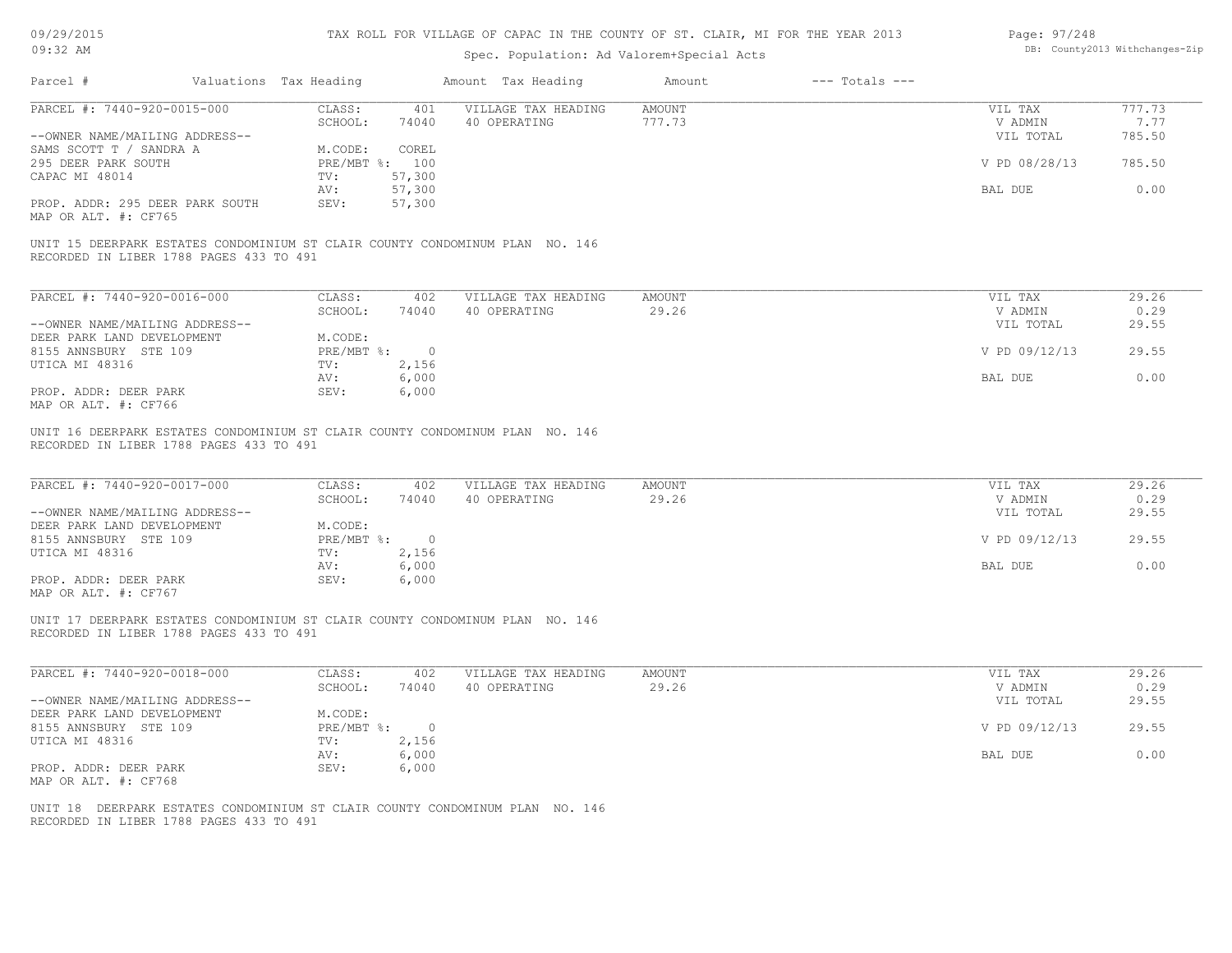| 09/29/2015 |  |
|------------|--|
| $09:32$ AM |  |

| Page: 98/248 |                                |
|--------------|--------------------------------|
|              | DB: County2013 Withchanges-Zip |

|                                                                                                                         | Valuations Tax Heading            | Amount Tax Heading                      | Amount<br>$---$ Totals $---$ |                                 |                      |
|-------------------------------------------------------------------------------------------------------------------------|-----------------------------------|-----------------------------------------|------------------------------|---------------------------------|----------------------|
| PARCEL #: 7440-920-0019-000                                                                                             | CLASS:<br>74040                   | 402 VILLAGE TAX HEADING<br>40 OPERATING | AMOUNT<br>29.26              | VIL TAX<br>V ADMIN              | 29.26                |
| --OWNER NAME/MAILING ADDRESS--                                                                                          | SCHOOL:                           |                                         |                              | VIL TOTAL                       | 0.29<br>29.55        |
| DEER PARK LAND DEVELOPMENT                                                                                              | M.CODE:                           |                                         |                              |                                 |                      |
| 8155 ANNSBURY STE 109                                                                                                   | PRE/MBT %: 0                      |                                         |                              | V PD 09/12/13                   | 29.55                |
| UTICA MI 48316                                                                                                          | 2,156<br>TV:                      |                                         |                              |                                 |                      |
|                                                                                                                         | 6,000<br>AV:                      |                                         |                              | BAL DUE                         | 0.00                 |
| PROP. ADDR: DEER PARK                                                                                                   | 6,000<br>SEV:                     |                                         |                              |                                 |                      |
| MAP OR ALT. #: CF769                                                                                                    |                                   |                                         |                              |                                 |                      |
| UNIT 19 DEERPARK ESTATES CONDOMINIUM ST CLAIR COUNTY CONDOMINUM PLAN NO. 146<br>RECORDED IN LIBER 1788 PAGES 433 TO 491 |                                   |                                         |                              |                                 |                      |
|                                                                                                                         |                                   |                                         |                              |                                 |                      |
| PARCEL #: 7440-920-0020-000                                                                                             | CLASS:<br>402                     | VILLAGE TAX HEADING                     | <b>AMOUNT</b>                | VIL TAX                         | 29.26                |
|                                                                                                                         | SCHOOL:<br>74040                  | 40 OPERATING                            | 29.26                        | V ADMIN                         | 0.29                 |
| --OWNER NAME/MAILING ADDRESS--                                                                                          |                                   |                                         |                              | VIL TOTAL                       | 29.55                |
| DEER PARK LAND DEVELOPMENT                                                                                              | M.CODE:                           |                                         |                              |                                 |                      |
| 8155 ANNSBURY STE 109                                                                                                   | $PRE/MBT$ $\div$ 0                |                                         |                              | V PD 09/12/13                   | 29.55                |
| UTICA MI 48316                                                                                                          | 2,156<br>TV:                      |                                         |                              |                                 |                      |
|                                                                                                                         | 6,000<br>AV:                      |                                         |                              | BAL DUE                         | 0.00                 |
| PROP. ADDR: DEER PARK EAST<br>MAP OR ALT. #: CF770                                                                      | SEV:<br>6,000                     |                                         |                              |                                 |                      |
|                                                                                                                         |                                   |                                         |                              |                                 |                      |
| PARCEL #: 7440-920-0021-000<br>--OWNER NAME/MAILING ADDRESS--                                                           | CLASS:<br>402<br>SCHOOL:<br>74040 | VILLAGE TAX HEADING<br>40 OPERATING     | <b>AMOUNT</b><br>6.35        | VIL TAX<br>V ADMIN<br>VIL TOTAL | 6.35<br>0.06<br>6.41 |
| DEER PARK LAND DEVELOPMENT<br>8155 ANNSBURY STE 109                                                                     | M.CODE:<br>PRE/MBT %: 0           |                                         |                              | V PD 09/12/13                   | 6.41                 |
| UTICA MI 48316                                                                                                          | 468<br>TV:                        |                                         |                              |                                 |                      |
|                                                                                                                         | 6,000<br>AV:                      |                                         |                              | BAL DUE                         | 0.00                 |
| PROP. ADDR: DEER PARK<br>MAP OR ALT. #: CF771                                                                           | 6,000<br>SEV:                     |                                         |                              |                                 |                      |
| UNIT 21 DEERPARK ESTATES CONDOMINIUM ST CLAIR COUNTY CONDOMINUM PLAN NO. 146<br>RECORDED IN LIBER 1788 PAGES 433 TO 491 |                                   |                                         |                              |                                 |                      |
| PARCEL #: 7440-920-0022-000                                                                                             | CLASS:<br>402                     | VILLAGE TAX HEADING                     | <b>AMOUNT</b>                | VIL TAX                         | 6.35                 |
|                                                                                                                         | SCHOOL:<br>74040                  | 40 OPERATING                            | 6.35                         | V ADMIN                         | 0.06                 |
|                                                                                                                         |                                   |                                         |                              | VIL TOTAL                       | 6.41                 |
|                                                                                                                         | M.CODE:                           |                                         |                              |                                 |                      |
|                                                                                                                         | PRE/MBT %: 0                      |                                         |                              | V PD 09/12/13                   | 6.41                 |
| --OWNER NAME/MAILING ADDRESS--<br>DEER PARK LAND DEVELOPMENT<br>8155 ANNSBURY STE 109<br>UTICA MI 48316                 | 468<br>TV:                        |                                         |                              |                                 |                      |
|                                                                                                                         | 6,000<br>AV:                      |                                         |                              | BAL DUE                         | 0.00                 |
| PROP. ADDR: DEER PARK<br>MAP OR ALT. #: CF772                                                                           | 6,000<br>SEV:                     |                                         |                              |                                 |                      |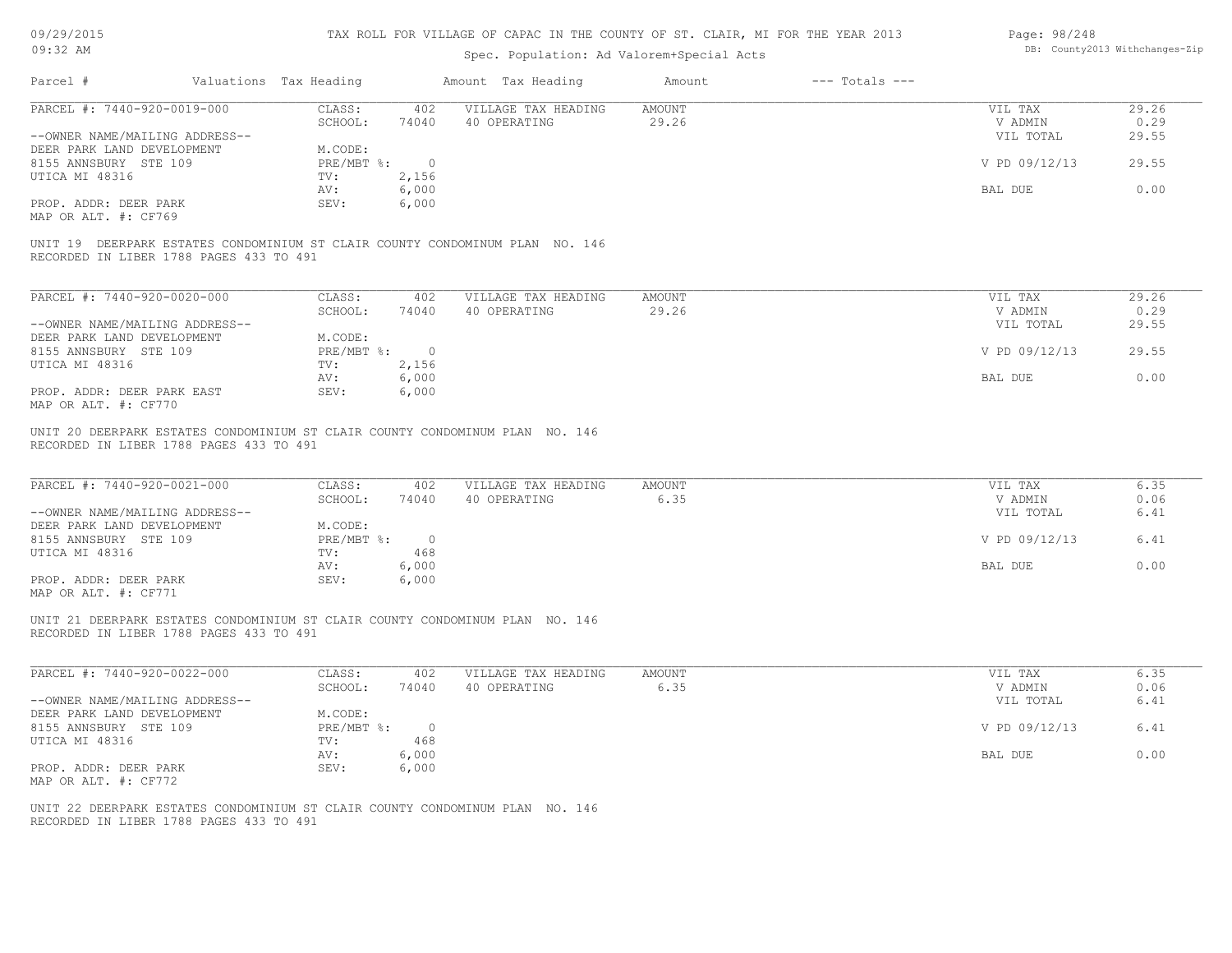| 09/29/2015 |  |
|------------|--|
|------------|--|

| Page: 99/248 |                                |
|--------------|--------------------------------|
|              | DB: County2013 Withchanges-Zip |

| $09:32$ AM                                                                                                              |                                              | Spec. Population: Ad Valorem+Special Acts |                              |                                 | DB: County2013 Withchanges-Zip |
|-------------------------------------------------------------------------------------------------------------------------|----------------------------------------------|-------------------------------------------|------------------------------|---------------------------------|--------------------------------|
| Parcel #                                                                                                                | Valuations Tax Heading                       | Amount Tax Heading                        | $---$ Totals $---$<br>Amount |                                 |                                |
| PARCEL #: 7440-920-0023-000                                                                                             | CLASS:<br>402                                | VILLAGE TAX HEADING                       | <b>AMOUNT</b>                | VIL TAX                         | 6.35                           |
|                                                                                                                         | SCHOOL:<br>74040                             | 40 OPERATING                              | 6.35                         | V ADMIN                         | 0.06                           |
| --OWNER NAME/MAILING ADDRESS--                                                                                          |                                              |                                           |                              | VIL TOTAL                       | 6.41                           |
| DEER PARK LAND DEVELOPMENT                                                                                              | M.CODE:                                      |                                           |                              |                                 |                                |
| 8155 ANNSBURY STE 109                                                                                                   | PRE/MBT %:<br>$\overline{0}$                 |                                           |                              | V PD 09/12/13                   | 6.41                           |
| UTICA MI 48316                                                                                                          | 468<br>TV:                                   |                                           |                              |                                 |                                |
|                                                                                                                         | 6,000<br>AV:                                 |                                           |                              | BAL DUE                         | 0.00                           |
| PROP. ADDR: DEER PARK<br>MAP OR ALT. #: CF773                                                                           | 6,000<br>SEV:                                |                                           |                              |                                 |                                |
|                                                                                                                         |                                              |                                           |                              |                                 |                                |
| UNIT 23 DEERPARK ESTATES CONDOMINIUM ST CLAIR COUNTY CONDOMINUM PLAN NO. 146<br>RECORDED IN LIBER 1788 PAGES 433 TO 491 |                                              |                                           |                              |                                 |                                |
| PARCEL #: 7440-920-0024-000                                                                                             | CLASS:<br>402                                | VILLAGE TAX HEADING                       | AMOUNT                       | VIL TAX                         | 6.35                           |
|                                                                                                                         | SCHOOL:<br>74040                             | 40 OPERATING                              | 6.35                         | V ADMIN                         | 0.06                           |
| --OWNER NAME/MAILING ADDRESS--                                                                                          |                                              |                                           |                              | VIL TOTAL                       | 6.41                           |
| DEER PARK LAND DEVELOPMENT                                                                                              | M.CODE:                                      |                                           |                              |                                 |                                |
| 8155 ANNSBURY STE 109                                                                                                   | $PRE/MBT$ $\frac{6}{3}$ :<br>$\overline{0}$  |                                           |                              | V PD 09/12/13                   | 6.41                           |
| UTICA MI 48316                                                                                                          | 468<br>TV:                                   |                                           |                              |                                 |                                |
|                                                                                                                         | 6,000<br>AV:                                 |                                           |                              | BAL DUE                         | 0.00                           |
| PROP. ADDR: DEER PARK                                                                                                   | SEV:<br>6,000                                |                                           |                              |                                 |                                |
| MAP OR ALT. #: CF774                                                                                                    |                                              |                                           |                              |                                 |                                |
| PARCEL #: 7440-920-0025-000<br>--OWNER NAME/MAILING ADDRESS--<br>DEER PARK LAND DEVELOPMENT                             | CLASS:<br>402<br>SCHOOL:<br>74040<br>M.CODE: | VILLAGE TAX HEADING<br>40 OPERATING       | AMOUNT<br>6.35               | VIL TAX<br>V ADMIN<br>VIL TOTAL | 6.35<br>0.06<br>6.41           |
| 8155 ANNSBURY STE 109                                                                                                   | $PRE/MBT$ $\div$<br>$\overline{0}$           |                                           |                              | V PD 09/12/13                   | 6.41                           |
| UTICA MI 48316                                                                                                          | 468<br>TV:                                   |                                           |                              |                                 |                                |
|                                                                                                                         | AV:<br>6,000                                 |                                           |                              | BAL DUE                         | 0.00                           |
| PROP. ADDR: DEER PARK                                                                                                   | 6,000<br>SEV:                                |                                           |                              |                                 |                                |
| MAP OR ALT. #: CF775                                                                                                    |                                              |                                           |                              |                                 |                                |
| UNIT 25 DEERPARK ESTATES CONDOMINIUM ST CLAIR COUNTY CONDOMINUM PLAN NO. 146<br>RECORDED IN LIBER 1788 PAGES 433 TO 491 |                                              |                                           |                              |                                 |                                |
| PARCEL #: 7440-920-0026-000                                                                                             | CLASS:<br>402                                | VILLAGE TAX HEADING                       | AMOUNT                       | VIL TAX                         | 6.35                           |
|                                                                                                                         | SCHOOL:<br>74040                             | 40 OPERATING                              | 6.35                         | V ADMIN                         | 0.06                           |
| --OWNER NAME/MAILING ADDRESS--                                                                                          |                                              |                                           |                              | VIL TOTAL                       | 6.41                           |
| DEER PARK LAND DEVELOPMENT                                                                                              | M.CODE:                                      |                                           |                              |                                 |                                |
| 8155 ANNSBURY STE 109                                                                                                   | PRE/MBT %:<br>$\circ$                        |                                           |                              | V PD 09/12/13                   | 6.41                           |
| UTICA MI 48316                                                                                                          | 468<br>TV:<br>6,000<br>AV:                   |                                           |                              |                                 | 0.00                           |
| PROP. ADDR: DEER PARK                                                                                                   | SEV:<br>6,000                                |                                           |                              | BAL DUE                         |                                |
| MAP OR ALT. #: CF776                                                                                                    |                                              |                                           |                              |                                 |                                |
|                                                                                                                         |                                              |                                           |                              |                                 |                                |
| UNIT 26 DEERPARK ESTATES CONDOMINIUM ST CLAIR COUNTY CONDOMINUM PLAN NO. 146                                            |                                              |                                           |                              |                                 |                                |
| RECORDED IN LIBER 1788 PAGES 433 TO 491                                                                                 |                                              |                                           |                              |                                 |                                |
|                                                                                                                         |                                              |                                           |                              |                                 |                                |
|                                                                                                                         |                                              |                                           |                              |                                 |                                |
|                                                                                                                         |                                              |                                           |                              |                                 |                                |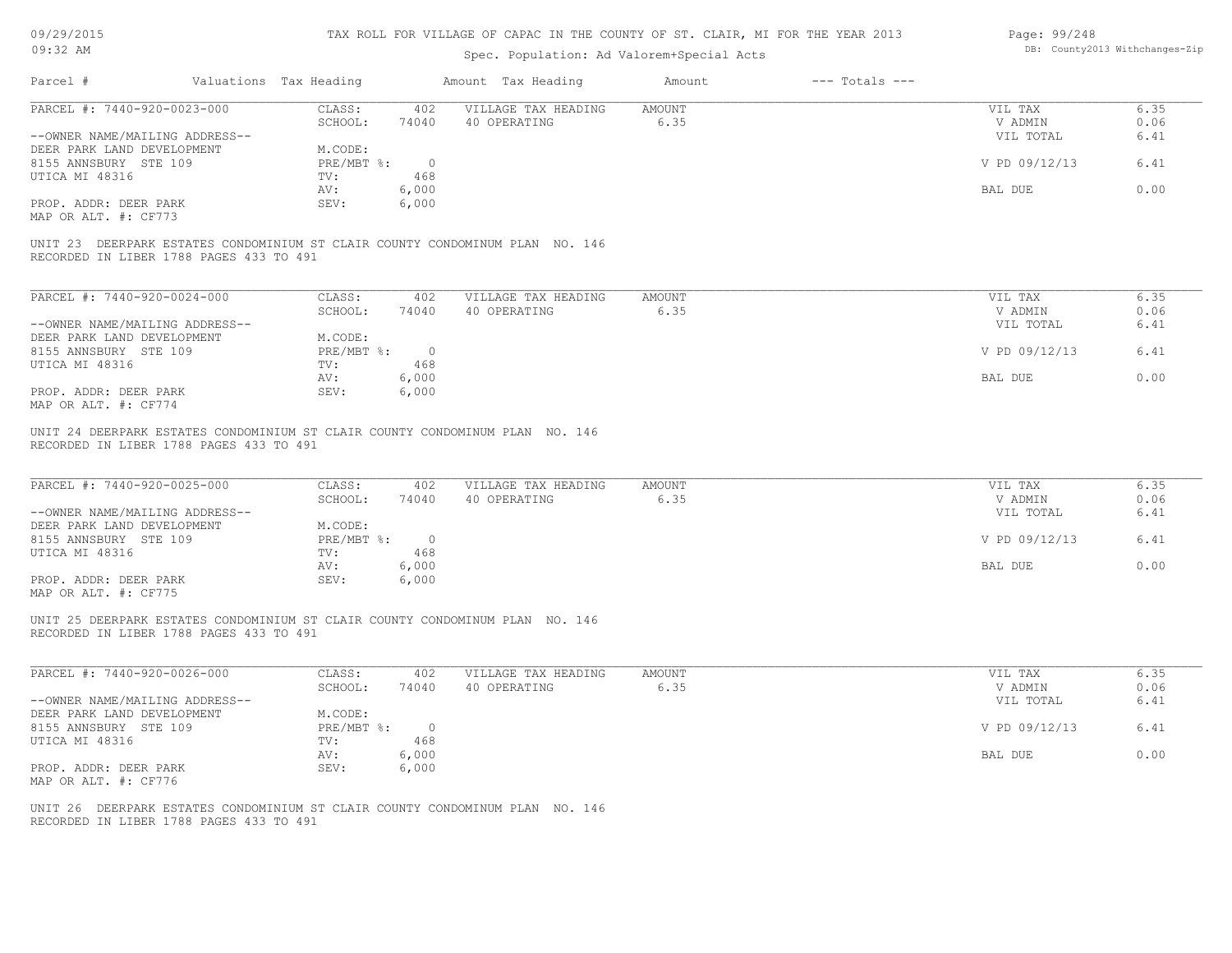| 09/29/2015 |  |
|------------|--|
|------------|--|

| Page: 100/248 |                                |
|---------------|--------------------------------|
|               | DB: County2013 Withchanges-Zip |

| 09:32 AM                                                                                                                |                                               | Spec. Population: Ad Valorem+Special Acts |                              |                    | DB: County2013 Withchanges-Zip |
|-------------------------------------------------------------------------------------------------------------------------|-----------------------------------------------|-------------------------------------------|------------------------------|--------------------|--------------------------------|
| Parcel #                                                                                                                | Valuations Tax Heading                        | Amount Tax Heading                        | $---$ Totals $---$<br>Amount |                    |                                |
| PARCEL #: 7440-920-0027-000                                                                                             | CLASS:<br>402                                 | VILLAGE TAX HEADING                       | <b>AMOUNT</b>                | VIL TAX            | 6.35                           |
|                                                                                                                         | SCHOOL:<br>74040                              | 40 OPERATING                              | 6.35                         | V ADMIN            | 0.06                           |
| --OWNER NAME/MAILING ADDRESS--                                                                                          |                                               |                                           |                              | VIL TOTAL          | 6.41                           |
| DEER PARK LAND DEVELOPMENT                                                                                              | M.CODE:                                       |                                           |                              |                    |                                |
| 8155 ANNSBURY STE 109                                                                                                   | $\circ$<br>PRE/MBT %:                         |                                           |                              | V PD 09/12/13      | 6.41                           |
| UTICA MI 48316                                                                                                          | 468<br>TV:<br>6,000<br>AV:                    |                                           |                              | BAL DUE            | 0.00                           |
| PROP. ADDR: DEER PARK                                                                                                   | 6,000<br>SEV:                                 |                                           |                              |                    |                                |
| MAP OR ALT. #: CF777                                                                                                    |                                               |                                           |                              |                    |                                |
|                                                                                                                         |                                               |                                           |                              |                    |                                |
| UNIT 27 DEERPARK ESTATES CONDOMINIUM ST CLAIR COUNTY CONDOMINUM PLAN NO. 146<br>RECORDED IN LIBER 1788 PAGES 433 TO 491 |                                               |                                           |                              |                    |                                |
| PARCEL #: 7440-920-0028-000                                                                                             | CLASS:<br>402                                 | VILLAGE TAX HEADING                       | <b>AMOUNT</b>                | VIL TAX            | 6.35                           |
|                                                                                                                         | SCHOOL:<br>74040                              | 40 OPERATING                              | 6.35                         | V ADMIN            | 0.06                           |
| --OWNER NAME/MAILING ADDRESS--                                                                                          |                                               |                                           |                              | VIL TOTAL          | 6.41                           |
| DEER PARK LAND DEVELOPMENT                                                                                              | M.CODE:                                       |                                           |                              |                    |                                |
| 8155 ANNSBURY STE 109                                                                                                   | PRE/MBT %:<br>$\overline{0}$                  |                                           |                              | V PD 09/12/13      | 6.41                           |
| UTICA MI 48316                                                                                                          | TV:<br>468                                    |                                           |                              |                    |                                |
|                                                                                                                         | 6,000<br>AV:                                  |                                           |                              | BAL DUE            | 0.00                           |
| PROP. ADDR: DEER PARK                                                                                                   | 6,000<br>SEV:                                 |                                           |                              |                    |                                |
| MAP OR ALT. #: CF778                                                                                                    |                                               |                                           |                              |                    |                                |
| PARCEL #: 7440-920-0029-000                                                                                             | CLASS:<br>402<br>74040<br>SCHOOL:             | VILLAGE TAX HEADING<br>40 OPERATING       | <b>AMOUNT</b><br>6.35        | VIL TAX<br>V ADMIN | 6.35<br>0.06                   |
| --OWNER NAME/MAILING ADDRESS--                                                                                          |                                               |                                           |                              | VIL TOTAL          | 6.41                           |
| DEER PARK LAND DEVELOPMENT<br>8155 ANSBURY STE 109                                                                      | M.CODE:<br>$PRE/MBT$ $\div$<br>$\overline{0}$ |                                           |                              | V PD 09/12/13      | 6.41                           |
| UTICA MI 48316                                                                                                          | 468<br>TV:                                    |                                           |                              |                    |                                |
|                                                                                                                         | 6,000<br>AV:                                  |                                           |                              | BAL DUE            | 0.00                           |
| PROP. ADDR: DEER PARK                                                                                                   | 6,000<br>SEV:                                 |                                           |                              |                    |                                |
| MAP OR ALT. #: CF779                                                                                                    |                                               |                                           |                              |                    |                                |
| UNIT 29 DEERPARK ESTATES CONDOMINIUM ST CLAIR COUNTY CONDOMINUM PLAN NO. 146<br>RECORDED IN LIBER 1788 PAGES 433 TO 491 |                                               |                                           |                              |                    |                                |
| PARCEL #: 7440-920-0030-000                                                                                             | CLASS:<br>402<br>SCHOOL:<br>74040             | VILLAGE TAX HEADING<br>40 OPERATING       | <b>AMOUNT</b><br>6.35        | VIL TAX<br>V ADMIN | 6.35<br>0.06                   |
| --OWNER NAME/MAILING ADDRESS--                                                                                          |                                               |                                           |                              | VIL TOTAL          | 6.41                           |
| DEER PARK LAND DEVELOPMENT                                                                                              | M.CODE:                                       |                                           |                              |                    |                                |
| 8155 ANNSBURY STE 109                                                                                                   | PRE/MBT %:<br>$\overline{0}$                  |                                           |                              | V PD 09/12/13      | 6.41                           |
| UTICA MI 48316                                                                                                          | 468<br>TV:                                    |                                           |                              |                    |                                |
|                                                                                                                         | 6,000<br>AV:                                  |                                           |                              | BAL DUE            | 0.00                           |
| PROP. ADDR: DEER PARK                                                                                                   | 6,000<br>SEV:                                 |                                           |                              |                    |                                |
| MAP OR ALT. #: CF780                                                                                                    |                                               |                                           |                              |                    |                                |
|                                                                                                                         |                                               |                                           |                              |                    |                                |
| UNIT 30 DEERPARK ESTATES CONDOMINIUM ST CLAIR COUNTY CONDOMINUM PLAN NO. 146                                            |                                               |                                           |                              |                    |                                |
| RECORDED IN LIBER 1788 PAGES 433 TO 491                                                                                 |                                               |                                           |                              |                    |                                |
|                                                                                                                         |                                               |                                           |                              |                    |                                |
|                                                                                                                         |                                               |                                           |                              |                    |                                |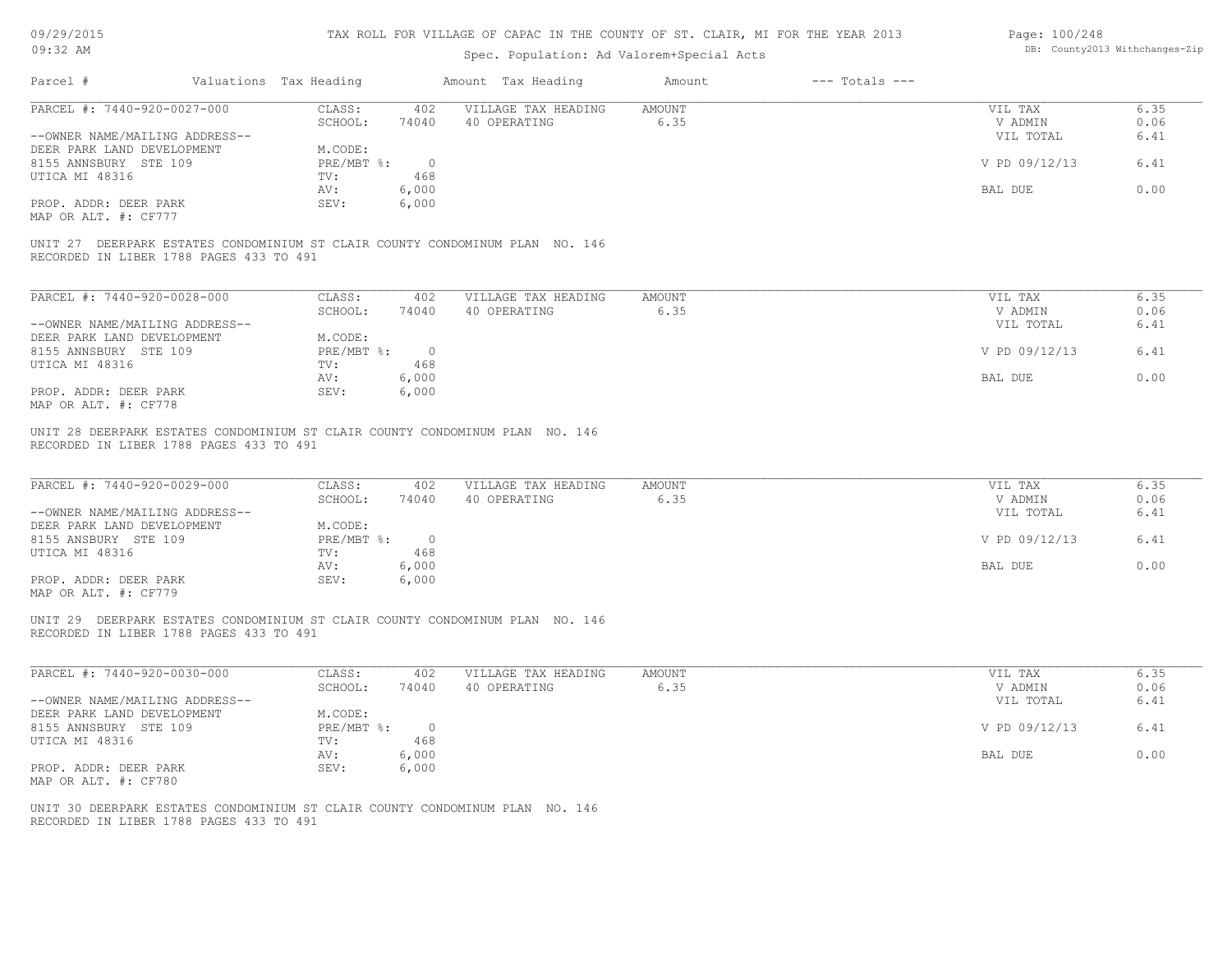| 09/29/2015 |  |
|------------|--|
|------------|--|

| Page: 101/248 |                                |
|---------------|--------------------------------|
|               | DB: County2013 Withchanges-Zip |

| $09:32$ AM                                                                                                              |                                                           | Spec. Population: Ad Valorem+Special Acts |                       |                                 | DB: County2013 Withchanges-Zip |
|-------------------------------------------------------------------------------------------------------------------------|-----------------------------------------------------------|-------------------------------------------|-----------------------|---------------------------------|--------------------------------|
| Parcel #                                                                                                                | Valuations Tax Heading                                    | Amount Tax Heading                        | Amount                | $---$ Totals $---$              |                                |
| PARCEL #: 7440-920-0031-000                                                                                             | CLASS:<br>402<br>SCHOOL:<br>74040                         | VILLAGE TAX HEADING<br>40 OPERATING       | <b>AMOUNT</b><br>6.35 | VIL TAX<br>V ADMIN              | 6.35<br>0.06                   |
| --OWNER NAME/MAILING ADDRESS--                                                                                          |                                                           |                                           |                       | VIL TOTAL                       | 6.41                           |
| DEER PARK LAND DEVELOPMENT<br>8155 ANNSBURY STE 109                                                                     | M.CODE:<br>$PRE/MBT$ $\div$<br>$\overline{0}$             |                                           |                       | V PD 09/12/13                   | 6.41                           |
| UTICA MI 48316                                                                                                          | 468<br>TV:<br>6,000<br>AV:                                |                                           |                       | BAL DUE                         | 0.00                           |
| PROP. ADDR: DEER PARK<br>MAP OR ALT. #: CF781                                                                           | SEV:<br>6,000                                             |                                           |                       |                                 |                                |
| UNIT 31 DEERPARK ESTATES CONDOMINIUM ST CLAIR COUNTY CONDOMINUM PLAN NO. 146<br>RECORDED IN LIBER 1788 PAGES 433 TO 491 |                                                           |                                           |                       |                                 |                                |
| PARCEL #: 7440-920-0032-000                                                                                             |                                                           |                                           | AMOUNT                | VIL TAX                         | 6.35                           |
|                                                                                                                         | CLASS:<br>402<br>SCHOOL:<br>74040                         | VILLAGE TAX HEADING<br>40 OPERATING       | 6.35                  | V ADMIN                         | 0.06                           |
| --OWNER NAME/MAILING ADDRESS--                                                                                          |                                                           |                                           |                       | VIL TOTAL                       | 6.41                           |
| JPS DEVELOPMENT, LLC<br>8155 ANSBURY STE 103                                                                            | M.CODE:<br>$PRE/MBT$ $\div$<br>$\overline{0}$             |                                           |                       | V PD 09/12/13                   | 6.41                           |
| SHELBY TWP MI 48316                                                                                                     | 468<br>TV:                                                |                                           |                       |                                 |                                |
| PROP. ADDR: DEER PARK<br>MAP OR ALT. #: CF782                                                                           | AV:<br>6,000<br>SEV:<br>6,000                             |                                           |                       | BAL DUE                         | 0.00                           |
| PARCEL #: 7440-920-0033-000<br>--OWNER NAME/MAILING ADDRESS--<br>JPS DEVELOPMENT, LLC                                   | CLASS:<br>402<br>SCHOOL:<br>74040<br>M.CODE:              | VILLAGE TAX HEADING<br>40 OPERATING       | <b>AMOUNT</b><br>6.35 | VIL TAX<br>V ADMIN<br>VIL TOTAL | 6.35<br>0.06<br>6.41           |
| 8155 ANSBURY STE 103<br>SHELBY TWP MI 48316                                                                             | $PRE/MBT$ $\frac{1}{6}$ :<br>$\overline{0}$<br>468<br>TV: |                                           |                       | V PD 09/12/13                   | 6.41                           |
|                                                                                                                         | 6,000<br>AV:                                              |                                           |                       | BAL DUE                         | 0.00                           |
| PROP. ADDR: DEER PARK<br>MAP OR ALT. #: CF783                                                                           | SEV:<br>6,000                                             |                                           |                       |                                 |                                |
| UNIT 33 DEERPARK ESTATES CONDOMINIUM ST CLAIR COUNTY CONDOMINUM PLAN NO. 146<br>RECORDED IN LIBER 1788 PAGES 433 TO 491 |                                                           |                                           |                       |                                 |                                |
| PARCEL #: 7440-920-0034-000                                                                                             | CLASS:<br>402                                             | VILLAGE TAX HEADING                       | AMOUNT                | VIL TAX                         | 6.35                           |
| --OWNER NAME/MAILING ADDRESS--                                                                                          | SCHOOL:<br>74040                                          | 40 OPERATING                              | 6.35                  | V ADMIN<br>VIL TOTAL            | 0.06<br>6.41                   |
| JPS DEVELOPMENT LLC                                                                                                     | M.CODE:                                                   |                                           |                       |                                 |                                |
| 8155 ANSBURY STE 103<br>SHELBY TWP MI 48316                                                                             | $PRE/MBT$ %:<br>$\circ$<br>468<br>TV:                     |                                           |                       | V PD 09/12/13                   | 6.41                           |
|                                                                                                                         | 6,000<br>AV:                                              |                                           |                       | BAL DUE                         | 0.00                           |
| PROP. ADDR: DEER PARK<br>MAP OR ALT. #: CF784                                                                           | SEV:<br>6,000                                             |                                           |                       |                                 |                                |
| UNIT 34 DEERPARK ESTATES CONDOMINIUM ST CLAIR COUNTY CONDOMINUM PLAN NO. 146<br>RECORDED IN LIBER 1788 PAGES 433 TO 491 |                                                           |                                           |                       |                                 |                                |
|                                                                                                                         |                                                           |                                           |                       |                                 |                                |
|                                                                                                                         |                                                           |                                           |                       |                                 |                                |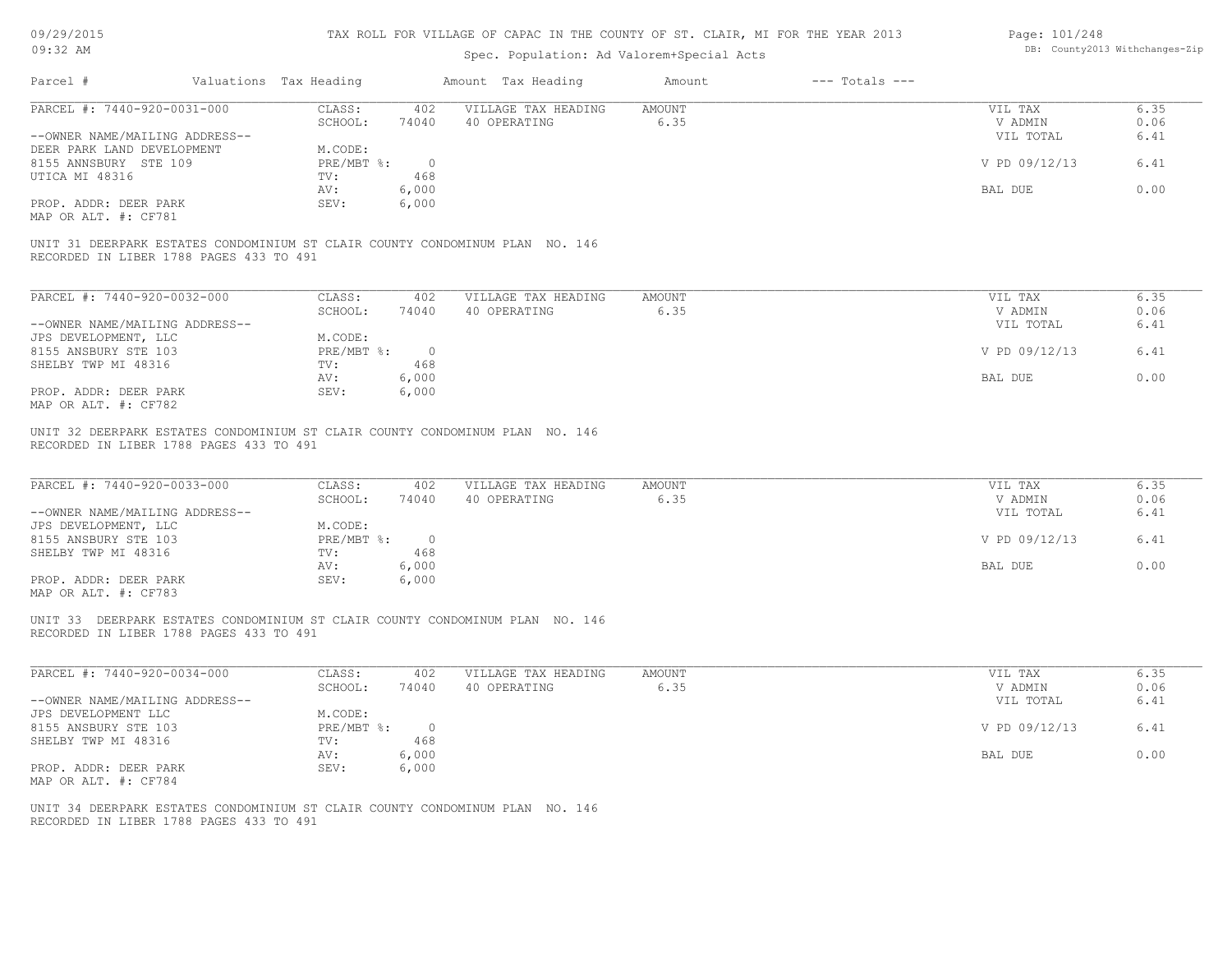| 09/29/2015 |  |
|------------|--|
|------------|--|

| Page: 102/248 |                                |
|---------------|--------------------------------|
|               | DB: County2013 Withchanges-Zip |

| 09:32 AM                                                                                                                |                              |                              | Spec. Population: Ad Valorem+Special Acts |                         |                    |                                 | DB: County2013 Withchanges-Zip |
|-------------------------------------------------------------------------------------------------------------------------|------------------------------|------------------------------|-------------------------------------------|-------------------------|--------------------|---------------------------------|--------------------------------|
| Parcel #                                                                                                                | Valuations Tax Heading       |                              | Amount Tax Heading                        | Amount                  | $---$ Totals $---$ |                                 |                                |
| PARCEL #: 7440-920-0035-000                                                                                             | CLASS:                       | 402                          | VILLAGE TAX HEADING                       | <b>AMOUNT</b>           |                    | VIL TAX                         | 6.35                           |
|                                                                                                                         | SCHOOL:                      | 74040                        | 40 OPERATING                              | 6.35                    |                    | V ADMIN                         | 0.06                           |
| --OWNER NAME/MAILING ADDRESS--                                                                                          |                              |                              |                                           |                         |                    | VIL TOTAL                       | 6.41                           |
| JPS DEVELOPMENT LLC                                                                                                     | M.CODE:                      |                              |                                           |                         |                    |                                 |                                |
| 8155 ANSBURY STE 103                                                                                                    | PRE/MBT %:                   | $\overline{0}$               |                                           |                         |                    | V PD 09/12/13                   | 6.41                           |
| SHELBY TWP MI 48316                                                                                                     | TV:                          | 468                          |                                           |                         |                    |                                 |                                |
|                                                                                                                         |                              |                              |                                           |                         |                    |                                 |                                |
|                                                                                                                         | AV:                          | 6,000                        |                                           |                         |                    | BAL DUE                         | 0.00                           |
| PROP. ADDR: DEER PARK                                                                                                   | SEV:                         | 6,000                        |                                           |                         |                    |                                 |                                |
| MAP OR ALT. #: CF785                                                                                                    |                              |                              |                                           |                         |                    |                                 |                                |
| UNIT 35 DEERPARK ESTATES CONDOMINIUM ST CLAIR COUNTY CONDOMINUM PLAN NO. 146<br>RECORDED IN LIBER 1788 PAGES 433 TO 491 |                              |                              |                                           |                         |                    |                                 |                                |
| PARCEL #: 7440-920-0036-000                                                                                             | CLASS:                       | 402                          | VILLAGE TAX HEADING                       | AMOUNT                  |                    | VIL TAX                         | 81.43                          |
|                                                                                                                         | SCHOOL:                      | 74040                        | 40 OPERATING                              | 81.43                   |                    | V ADMIN                         | 0.81                           |
| --OWNER NAME/MAILING ADDRESS--                                                                                          |                              |                              |                                           |                         |                    | VIL TOTAL                       | 82.24                          |
| KONEFKE ROBERT                                                                                                          | M.CODE:                      |                              |                                           |                         |                    |                                 |                                |
|                                                                                                                         |                              |                              |                                           |                         |                    |                                 |                                |
| 20461 PRATT RD.                                                                                                         | $PRE/MBT$ %:                 | $\overline{0}$               |                                           |                         |                    | V PD 08/22/13                   | 82.24                          |
| ARMADA MI 48005                                                                                                         | TV:                          | 6,000                        |                                           |                         |                    |                                 |                                |
|                                                                                                                         | AV:                          | 6,000                        |                                           |                         |                    | BAL DUE                         | 0.00                           |
| PROP. ADDR: DEER PARK                                                                                                   | SEV:                         | 6,000                        |                                           |                         |                    |                                 |                                |
| MAP OR ALT. #: CF786                                                                                                    |                              |                              |                                           |                         |                    |                                 |                                |
| PARCEL #: 7440-920-0037-000<br>--OWNER NAME/MAILING ADDRESS--<br>BEISCHER CHRISTOPHER/ROXANNE                           | CLASS:<br>SCHOOL:<br>M.CODE: | 401<br>74040<br><b>BACTS</b> | VILLAGE TAX HEADING<br>40 OPERATING       | <b>AMOUNT</b><br>807.59 |                    | VIL TAX<br>V ADMIN<br>VIL TOTAL | 807.59<br>8.07<br>815.66       |
| 212 DEER PARK SOUTH                                                                                                     | PRE/MBT %: 100               |                              |                                           |                         |                    | V PD 09/04/13                   | 815.66                         |
| CAPAC MI 48014                                                                                                          | TV:                          | 59,500                       |                                           |                         |                    |                                 |                                |
|                                                                                                                         | AV:                          | 59,500                       |                                           |                         |                    | BAL DUE                         | 0.00                           |
| PROP. ADDR: 212 DEER PARK SOUTH<br>MAP OR ALT. #: CF787                                                                 | SEV:                         | 59,500                       |                                           |                         |                    |                                 |                                |
| UNIT 37 DEERPARK ESTATES CONDOMINIUM ST CLAIR COUNTY CONDOMINUM PLAN NO. 146<br>RECORDED IN LIBER 1788 PAGES 433 TO 491 |                              |                              |                                           |                         |                    |                                 |                                |
| PARCEL #: 7440-920-0038-000                                                                                             | CLASS:<br>SCHOOL:            | 401<br>74040                 | VILLAGE TAX HEADING<br>40 OPERATING       | <b>AMOUNT</b><br>704.43 |                    | VIL TAX<br>V ADMIN              | 704.43<br>7.04                 |
| --OWNER NAME/MAILING ADDRESS--                                                                                          |                              |                              |                                           |                         |                    | VIL TOTAL                       | 711.47                         |
|                                                                                                                         |                              | COREL                        |                                           |                         |                    |                                 |                                |
| LEWIS GREGORY A                                                                                                         | M.CODE:                      |                              |                                           |                         |                    |                                 |                                |
| DELCOURT KIMBERLY A.                                                                                                    | PRE/MBT %: 100               |                              |                                           |                         |                    | V PD 08/28/13                   | 711.47                         |
| 226 DEER PARK SOUTH                                                                                                     | TV: 51,900                   |                              |                                           |                         |                    |                                 |                                |
| CAPAC MI 48014                                                                                                          | AV:                          | 51,900                       |                                           |                         |                    | BAL DUE                         | 0.00                           |
|                                                                                                                         | SEV:                         | 51,900                       |                                           |                         |                    |                                 |                                |
| PROP. ADDR: 226 DEER PARK SOUTH<br>MAP OR ALT. #: CF788                                                                 |                              |                              |                                           |                         |                    |                                 |                                |
|                                                                                                                         |                              |                              |                                           |                         |                    |                                 |                                |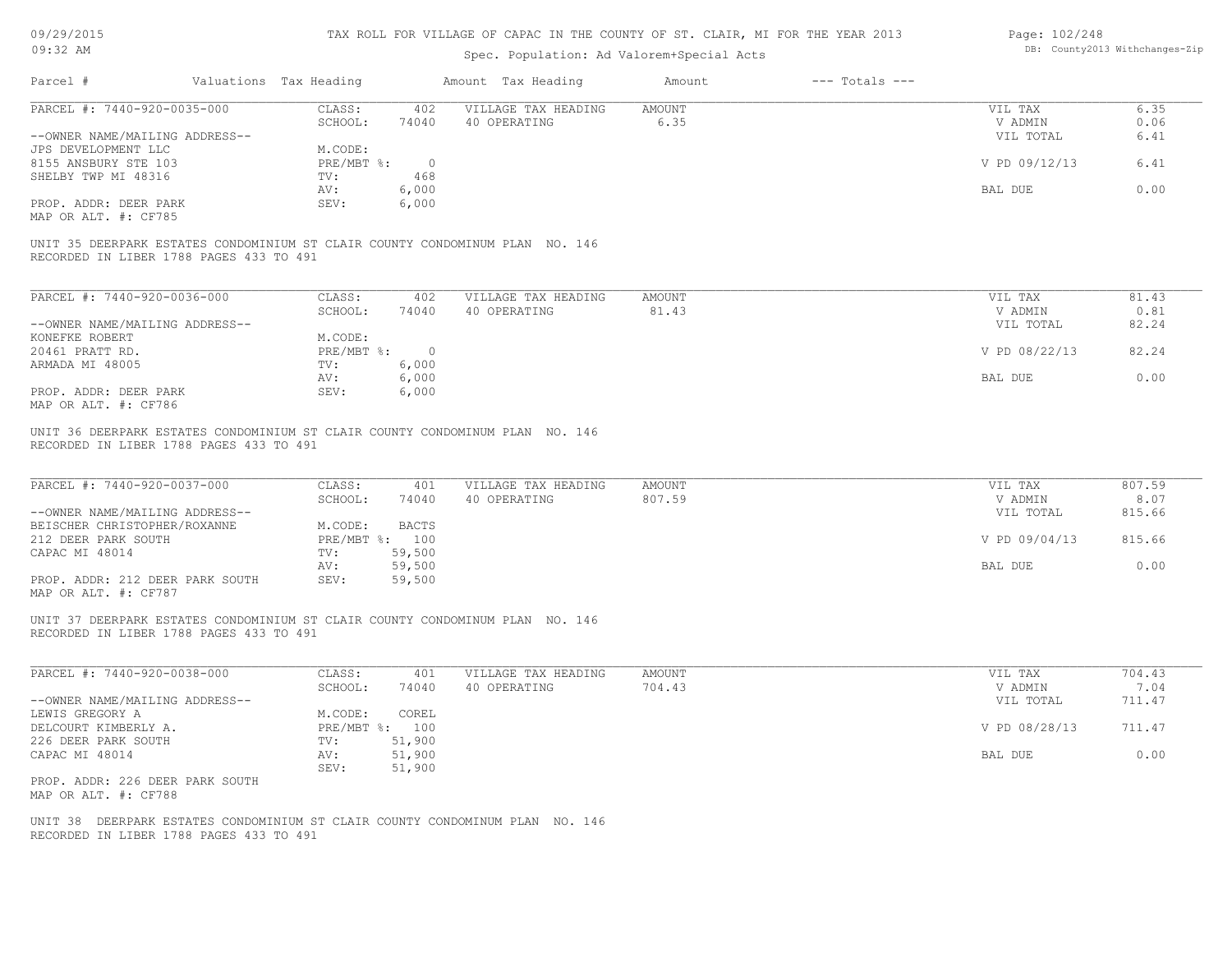| 09/29/2015 |  |
|------------|--|
| $09:32$ AM |  |

| Page: 103/248 |                                |
|---------------|--------------------------------|
|               | DB: County2013 Withchanges-Zip |

|                                                                                                                                                                                                                                                                                                                                                                                                                                                          | Valuations Tax Heading            | Amount Tax Heading                  | Amount<br>$---$ Totals $---$ |                    |                |
|----------------------------------------------------------------------------------------------------------------------------------------------------------------------------------------------------------------------------------------------------------------------------------------------------------------------------------------------------------------------------------------------------------------------------------------------------------|-----------------------------------|-------------------------------------|------------------------------|--------------------|----------------|
| PARCEL #: 7440-920-0039-000                                                                                                                                                                                                                                                                                                                                                                                                                              | CLASS:<br>402                     | VILLAGE TAX HEADING                 | AMOUNT                       | VIL TAX            | 81.43          |
|                                                                                                                                                                                                                                                                                                                                                                                                                                                          | SCHOOL:<br>74040                  | 40 OPERATING                        | 81.43                        | V ADMIN            | 0.81           |
| --OWNER NAME/MAILING ADDRESS--                                                                                                                                                                                                                                                                                                                                                                                                                           |                                   |                                     |                              | VIL TOTAL          | 82.24          |
| KONEFKE ROBERT                                                                                                                                                                                                                                                                                                                                                                                                                                           | M.CODE:                           |                                     |                              |                    |                |
| 20461 PRATT RD.                                                                                                                                                                                                                                                                                                                                                                                                                                          | PRE/MBT %: 0                      |                                     |                              | V PD 08/22/13      | 82.24          |
| ARMADA MI 48005                                                                                                                                                                                                                                                                                                                                                                                                                                          | 6,000<br>TV:                      |                                     |                              |                    |                |
|                                                                                                                                                                                                                                                                                                                                                                                                                                                          | 6,000<br>AV:                      |                                     |                              | BAL DUE            | 0.00           |
| PROP. ADDR: DEER PARK                                                                                                                                                                                                                                                                                                                                                                                                                                    | 6,000<br>SEV:                     |                                     |                              |                    |                |
| MAP OR ALT. #: CF789                                                                                                                                                                                                                                                                                                                                                                                                                                     |                                   |                                     |                              |                    |                |
| UNIT 39 DEERPARK ESTATES CONDOMINIUM ST CLAIR COUNTY CONDOMINUM PLAN NO. 146<br>RECORDED IN LIBER 1788 PAGES 433 TO 491                                                                                                                                                                                                                                                                                                                                  |                                   |                                     |                              |                    |                |
| PARCEL #: 7440-920-0040-000                                                                                                                                                                                                                                                                                                                                                                                                                              | CLASS:<br>401                     | VILLAGE TAX HEADING                 | AMOUNT                       | VIL TAX            | 704.43         |
|                                                                                                                                                                                                                                                                                                                                                                                                                                                          | SCHOOL:<br>74040                  | 40 OPERATING                        | 704.43                       | V ADMIN            | 7.04           |
| --OWNER NAME/MAILING ADDRESS--                                                                                                                                                                                                                                                                                                                                                                                                                           |                                   |                                     |                              | VIL TOTAL          | 711.47         |
| DOUTRY IRENE                                                                                                                                                                                                                                                                                                                                                                                                                                             | M.CODE:                           |                                     |                              |                    |                |
|                                                                                                                                                                                                                                                                                                                                                                                                                                                          |                                   |                                     |                              |                    |                |
| 240 DEER PARK                                                                                                                                                                                                                                                                                                                                                                                                                                            | PRE/MBT %: 100                    |                                     |                              | V PD 09/06/13      | 711.47         |
| CAPAC MI 48014                                                                                                                                                                                                                                                                                                                                                                                                                                           | 51,900<br>TV:                     |                                     |                              |                    |                |
|                                                                                                                                                                                                                                                                                                                                                                                                                                                          | 51,900<br>AV:                     |                                     |                              | BAL DUE            | 0.00           |
| PROP. ADDR: 240 DEER PARK<br>MAP OR ALT. #: CF790                                                                                                                                                                                                                                                                                                                                                                                                        | SEV:<br>51,900                    |                                     |                              |                    |                |
|                                                                                                                                                                                                                                                                                                                                                                                                                                                          |                                   |                                     |                              |                    |                |
|                                                                                                                                                                                                                                                                                                                                                                                                                                                          | CLASS:<br>401<br>SCHOOL:<br>74040 | VILLAGE TAX HEADING<br>40 OPERATING | <b>AMOUNT</b><br>757.37      | VIL TAX<br>V ADMIN | 757.37<br>7.57 |
|                                                                                                                                                                                                                                                                                                                                                                                                                                                          |                                   |                                     |                              | VIL TOTAL          | 764.94         |
|                                                                                                                                                                                                                                                                                                                                                                                                                                                          | M.CODE:<br>00GTS                  |                                     |                              |                    |                |
|                                                                                                                                                                                                                                                                                                                                                                                                                                                          | PRE/MBT %: 100                    |                                     |                              | V PD 09/12/13      | 764.94         |
|                                                                                                                                                                                                                                                                                                                                                                                                                                                          | TV:<br>55,800                     |                                     |                              |                    |                |
|                                                                                                                                                                                                                                                                                                                                                                                                                                                          | 55,800<br>AV:                     |                                     |                              | BAL DUE            | 0.00           |
|                                                                                                                                                                                                                                                                                                                                                                                                                                                          | SEV:<br>55,800                    |                                     |                              |                    |                |
| UNIT 40 DEERPARK ESTATES CONDOMINIUM ST CLAIR COUNTY CONDOMINUM PLAN NO. 146<br>RECORDED IN LIBER 1788 PAGES 433 TO 491<br>PARCEL #: 7440-920-0041-000<br>--OWNER NAME/MAILING ADDRESS--<br>ROBERTS J SCOTT/CHRISTINA MAE<br>250 DEER PARK SOUTH<br>CAPAC MI 48014<br>PROP. ADDR: 250 DEER PARK SOUTH<br>MAP OR ALT. #: CF791<br>UNIT 41 DEERPARK ESTATES CONDOMINIUM ST CLAIR COUNTY CONDOMINUM PLAN NO. 146<br>RECORDED IN LIBER 1788 PAGES 433 TO 491 |                                   |                                     |                              |                    |                |
|                                                                                                                                                                                                                                                                                                                                                                                                                                                          | CLASS:<br>401                     | VILLAGE TAX HEADING                 | <b>AMOUNT</b>                | VIL TAX            | 685.43         |
|                                                                                                                                                                                                                                                                                                                                                                                                                                                          | SCHOOL:<br>74040                  | 40 OPERATING                        | 685.43                       | V ADMIN            | 6.85           |
|                                                                                                                                                                                                                                                                                                                                                                                                                                                          |                                   |                                     |                              | VIL TOTAL          | 692.28         |
|                                                                                                                                                                                                                                                                                                                                                                                                                                                          | M.CODE:                           |                                     |                              |                    |                |
|                                                                                                                                                                                                                                                                                                                                                                                                                                                          | PRE/MBT %: 100                    |                                     |                              | V PD 09/06/13      | 692.28         |
|                                                                                                                                                                                                                                                                                                                                                                                                                                                          | 50, 500<br>TV:                    |                                     |                              |                    |                |
|                                                                                                                                                                                                                                                                                                                                                                                                                                                          | 50,500<br>AV:                     |                                     |                              | BAL DUE            | 0.00           |
| PARCEL #: 7440-920-0042-000<br>--OWNER NAME/MAILING ADDRESS--<br>RUSIN BRIAN/CYNTHIA<br>258 DEER PARK S<br>CAPAC MI 48014<br>PROP. ADDR: 258 DEER PARK SOUTH<br>MAP OR ALT. #: CF792                                                                                                                                                                                                                                                                     | 50,500<br>SEV:                    |                                     |                              |                    |                |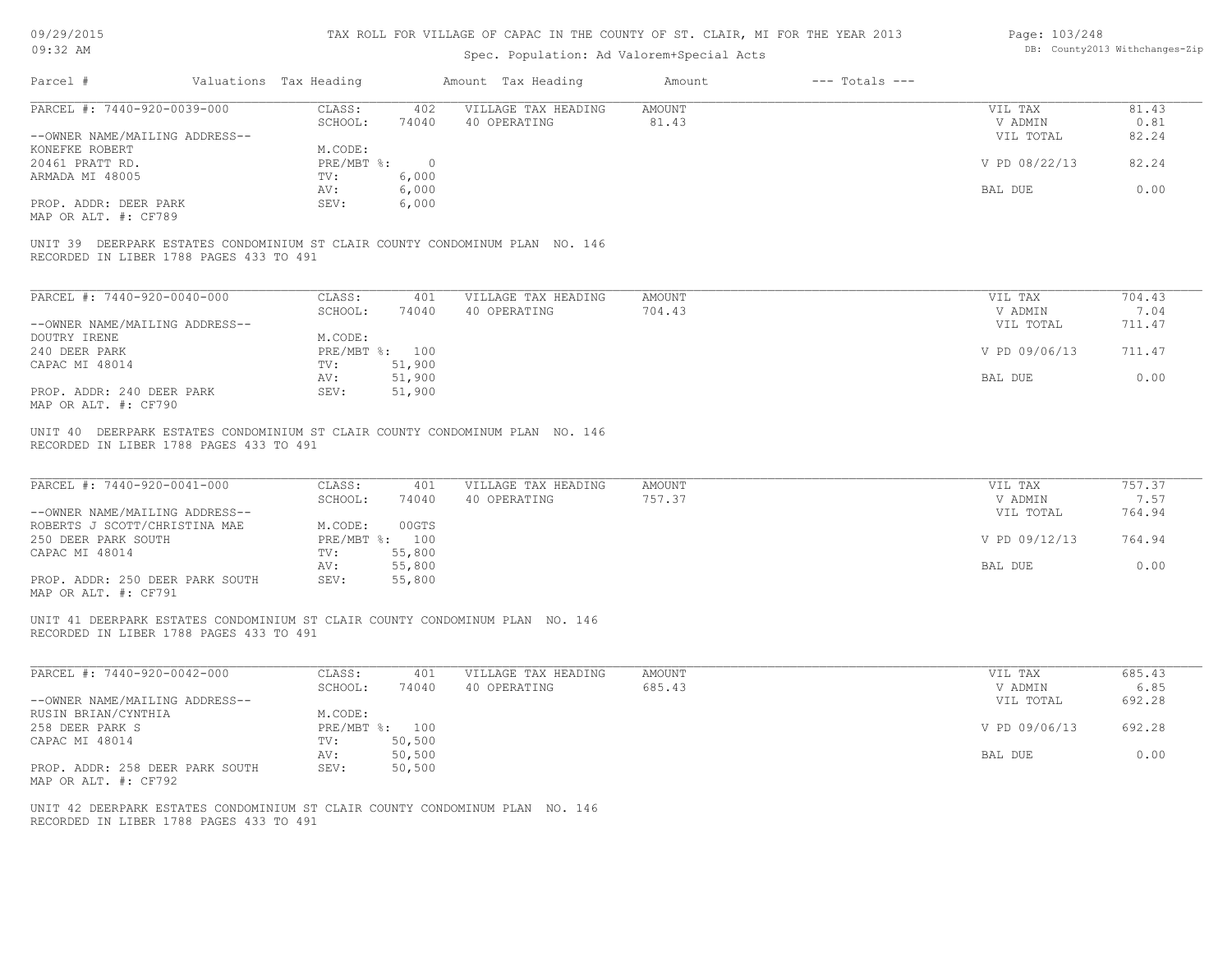| 09/29/2015 |  |
|------------|--|
| $09:32$ AM |  |

| Page: 104/248 |                                |
|---------------|--------------------------------|
|               | DB: County2013 Withchanges-Zip |

|                                                                                                                                                 | Valuations Tax Heading                                                         | Amount Tax Heading                  | Amount<br>$---$ Totals $---$ |                                                  |                              |
|-------------------------------------------------------------------------------------------------------------------------------------------------|--------------------------------------------------------------------------------|-------------------------------------|------------------------------|--------------------------------------------------|------------------------------|
| PARCEL #: 7440-920-0043-000                                                                                                                     | CLASS:<br>401                                                                  | VILLAGE TAX HEADING                 | <b>AMOUNT</b>                | VIL TAX                                          | 747.87                       |
|                                                                                                                                                 | SCHOOL:<br>74040                                                               | 40 OPERATING                        | 747.87                       | V ADMIN                                          | 7.47                         |
| --OWNER NAME/MAILING ADDRESS--                                                                                                                  |                                                                                |                                     |                              | VIL TOTAL                                        | 755.34                       |
| SPENCER KELLY L                                                                                                                                 | M.CODE:<br>COREL                                                               |                                     |                              |                                                  |                              |
| 354 PHEASANT DR                                                                                                                                 | PRE/MBT %: 100                                                                 |                                     |                              | V PD 08/26/13                                    | 755.34                       |
| CAPAC MI 48014                                                                                                                                  | 55,100<br>TV:                                                                  |                                     |                              | BAL DUE                                          | 0.00                         |
|                                                                                                                                                 | 55,100<br>AV:<br>SEV:                                                          |                                     |                              |                                                  |                              |
| PROP. ADDR: 354 PHEASANT DR<br>MAP OR ALT. #: CF793                                                                                             | 55,100                                                                         |                                     |                              |                                                  |                              |
| UNIT 43 DEERPARK ESTATES CONDOMINIUM ST CLAIR COUNTY CONDOMINUM PLAN NO. 146<br>RECORDED IN LIBER 1788 PAGES 433 TO 491                         |                                                                                |                                     |                              |                                                  |                              |
| PARCEL #: 7440-920-0044-000                                                                                                                     | CLASS:<br>402                                                                  | VILLAGE TAX HEADING                 | AMOUNT                       | VIL TAX                                          | 6.35                         |
|                                                                                                                                                 | SCHOOL:<br>74040                                                               | 40 OPERATING                        | 6.35                         | V ADMIN                                          | 0.06                         |
| --OWNER NAME/MAILING ADDRESS--                                                                                                                  |                                                                                |                                     |                              | VIL TOTAL                                        | 6.41                         |
| JPS DEVELOPMENT LLC                                                                                                                             | M.CODE:                                                                        |                                     |                              |                                                  |                              |
| 8155 ANSBURY<br>STE 103                                                                                                                         | PRE/MBT %:<br>$\overline{0}$                                                   |                                     |                              | V PD 09/12/13                                    | 6.41                         |
| SHELBY TWP MI 48316                                                                                                                             | 468<br>TV:                                                                     |                                     |                              |                                                  |                              |
|                                                                                                                                                 | 6,000<br>AV:                                                                   |                                     |                              | BAL DUE                                          | 0.00                         |
| PROP. ADDR: DEER PARK                                                                                                                           | SEV:<br>6,000                                                                  |                                     |                              |                                                  |                              |
| MAP OR ALT. #: CF794                                                                                                                            |                                                                                |                                     |                              |                                                  |                              |
| PARCEL #: 7440-920-0045-000<br>--OWNER NAME/MAILING ADDRESS--<br>JPS DEVELOPMENT LLC<br>8155 ANSBURY<br>STE 103                                 | CLASS:<br>402<br>SCHOOL:<br>74040<br>M.CODE:<br>$\overline{0}$<br>$PRE/MBT$ %: | VILLAGE TAX HEADING<br>40 OPERATING | <b>AMOUNT</b><br>6.35        | VIL TAX<br>V ADMIN<br>VIL TOTAL<br>V PD 09/12/13 | 6.35<br>0.06<br>6.41<br>6.41 |
| SHELBY TWP MI 48316                                                                                                                             | TV:<br>468                                                                     |                                     |                              |                                                  |                              |
|                                                                                                                                                 | 6,000<br>AV:                                                                   |                                     |                              | BAL DUE                                          | 0.00                         |
| PROP. ADDR: DEER PARK                                                                                                                           | SEV:<br>6,000                                                                  |                                     |                              |                                                  |                              |
|                                                                                                                                                 |                                                                                |                                     |                              |                                                  |                              |
| MAP OR ALT. #: CF795<br>UNIT 45 DEERPARK ESTATES CONDOMINIUM ST CLAIR COUNTY CONDOMINUM PLAN NO. 146<br>RECORDED IN LIBER 1788 PAGES 433 TO 491 |                                                                                |                                     |                              |                                                  |                              |
| PARCEL #: 7440-920-0046-000                                                                                                                     | CLASS:<br>402                                                                  | VILLAGE TAX HEADING                 | AMOUNT                       | VIL TAX                                          | 6.35                         |
|                                                                                                                                                 | SCHOOL:<br>74040                                                               | 40 OPERATING                        | 6.35                         | V ADMIN                                          | 0.06                         |
| --OWNER NAME/MAILING ADDRESS--                                                                                                                  |                                                                                |                                     |                              | VIL TOTAL                                        | 6.41                         |
| JPS DEVELOPMENT LLC                                                                                                                             | M.CODE:                                                                        |                                     |                              |                                                  |                              |
| 8155 ANSBURY STE 103                                                                                                                            | PRE/MBT %: 0                                                                   |                                     |                              | V PD 09/12/13                                    | 6.41                         |
| SHELBY TWP MI 48316                                                                                                                             | 468<br>TV:                                                                     |                                     |                              |                                                  |                              |
|                                                                                                                                                 | 6,000<br>AV:                                                                   |                                     |                              | BAL DUE                                          | 0.00                         |
| PROP. ADDR: DEER PARK                                                                                                                           | SEV:<br>6,000                                                                  |                                     |                              |                                                  |                              |
| MAP OR ALT. #: CF796                                                                                                                            |                                                                                |                                     |                              |                                                  |                              |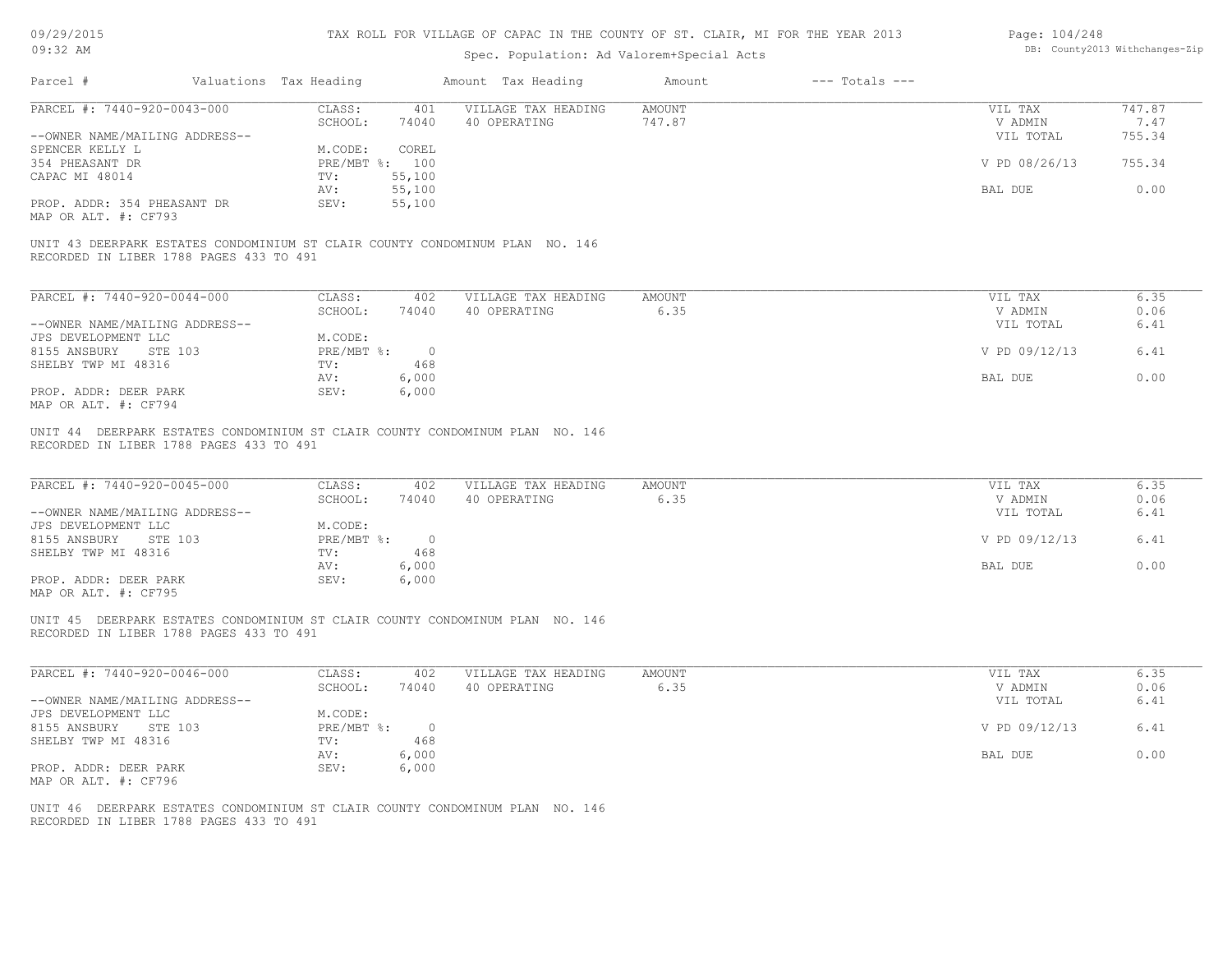| 09/29/2015 |  |
|------------|--|
| $09:32$ AM |  |

| Page: 105/248 |                                |
|---------------|--------------------------------|
|               | DB: County2013 Withchanges-Zip |

| PARCEL #: 7440-920-0047-000                                                                                             |                                             | Amount Tax Heading                  | $---$ Totals $---$<br>Amount |                      |              |
|-------------------------------------------------------------------------------------------------------------------------|---------------------------------------------|-------------------------------------|------------------------------|----------------------|--------------|
|                                                                                                                         | CLASS:<br>402<br>SCHOOL:<br>74040           | VILLAGE TAX HEADING<br>40 OPERATING | AMOUNT<br>6.35               | VIL TAX<br>V ADMIN   | 6.35<br>0.06 |
| --OWNER NAME/MAILING ADDRESS--                                                                                          |                                             |                                     |                              | VIL TOTAL            | 6.41         |
| JPS DEVELOPMENT LLC<br>8155 ANSBURY<br>STE 103<br>SHELBY TWP MI 48316                                                   | M.CODE:<br>$PRE/MBT$ $\div$ 0<br>TV:<br>468 |                                     |                              | V PD 09/12/13        | 6.41         |
|                                                                                                                         | 6,000<br>AV:                                |                                     |                              | BAL DUE              | 0.00         |
| PROP. ADDR: DEER PARK<br>MAP OR ALT. #: CF797                                                                           | SEV:<br>6,000                               |                                     |                              |                      |              |
| UNIT 47 DEERPARK ESTATES CONDOMINIUM ST CLAIR COUNTY CONDOMINUM PLAN NO. 146<br>RECORDED IN LIBER 1788 PAGES 433 TO 491 |                                             |                                     |                              |                      |              |
| PARCEL #: 7440-920-0048-000                                                                                             | CLASS:<br>402                               | VILLAGE TAX HEADING                 | AMOUNT                       | VIL TAX              | 6.35         |
| --OWNER NAME/MAILING ADDRESS--                                                                                          | SCHOOL:<br>74040                            | 40 OPERATING                        | 6.35                         | V ADMIN<br>VIL TOTAL | 0.06<br>6.41 |
| JPS DEVELOPMENT LLC<br>8155 ANSBURY<br>STE 103                                                                          | M.CODE:<br>PRE/MBT %: 0                     |                                     |                              | V PD 09/12/13        | 6.41         |
| SHELBY TWP MI 48316                                                                                                     | 468<br>$\text{TV}$ :<br>AV:<br>6,000        |                                     |                              | BAL DUE              | 0.00         |
| PROP. ADDR: DEER PARK<br>MAP OR ALT. #: CF798                                                                           | SEV:<br>6,000                               |                                     |                              |                      |              |
| PARCEL #: 7440-920-0049-000                                                                                             | CLASS:                                      | 402 VILLAGE TAX HEADING             | AMOUNT<br>6.35               | VIL TAX              | 6.35<br>0.06 |
| --OWNER NAME/MAILING ADDRESS--                                                                                          | SCHOOL:<br>74040                            | 40 OPERATING                        |                              | V ADMIN<br>VIL TOTAL | 6.41         |
| JPS DEVELOPMENT LLC<br>8155 ANSBURY STE 103                                                                             | M.CODE:<br>PRE/MBT %: 0                     |                                     |                              | V PD 09/12/13        | 6.41         |
| SHELBY TWP MI 48316                                                                                                     | 468<br>TV:<br>6,000<br>AV:                  |                                     |                              | BAL DUE              | 0.00         |
| PROP. ADDR: DEER PARK<br>MAP OR ALT. #: CF799                                                                           | 6,000<br>SEV:                               |                                     |                              |                      |              |
| UNIT 49 DEERPARK ESTATES CONDOMINIUM ST CLAIR COUNTY CONDOMINUM PLAN NO. 146<br>RECORDED IN LIBER 1788 PAGES 433 TO 491 |                                             |                                     |                              |                      |              |
| PARCEL #: 7440-920-0050-000                                                                                             | CLASS:<br>402                               | VILLAGE TAX HEADING                 | <b>AMOUNT</b>                | VIL TAX              | 6.35         |
| --OWNER NAME/MAILING ADDRESS--                                                                                          | SCHOOL:<br>74040                            | 40 OPERATING                        | 6.35                         | V ADMIN<br>VIL TOTAL | 0.06<br>6.41 |
| JPS DEVELOPMENT LLC<br>8155 ANSBURY STE 103                                                                             | M.CODE:<br>PRE/MBT %: 0                     |                                     |                              | V PD 09/12/13        | 6.41         |
| SHELBY TWP MI 48316                                                                                                     | 468<br>TV:<br>6,000<br>AV:                  |                                     |                              | BAL DUE              | 0.00         |
| PROP. ADDR: DEER PARK<br>MAP OR ALT. #: CF800                                                                           | SEV:<br>6,000                               |                                     |                              |                      |              |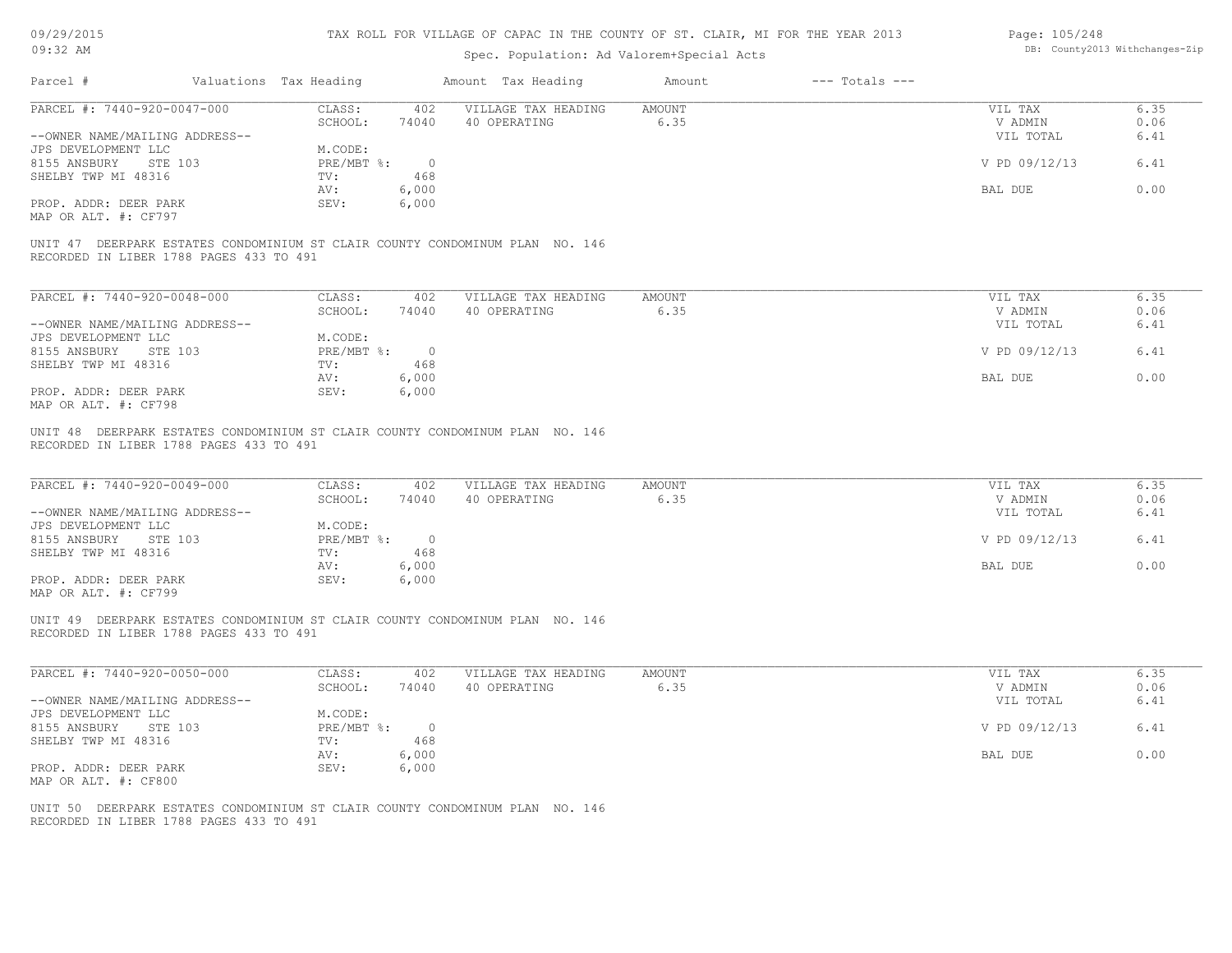| 09/29/2015 |  |
|------------|--|
|------------|--|

| Page: 106/248 |                                |
|---------------|--------------------------------|
|               | DB: County2013 Withchanges-Zip |

|                                                                                                                                                                                                                                                                                                                                                                                                                                                                                                |                                                                    |                                                         | Spec. Population: Ad Valorem+Special Acts |                |                    |                                                             |                                      |
|------------------------------------------------------------------------------------------------------------------------------------------------------------------------------------------------------------------------------------------------------------------------------------------------------------------------------------------------------------------------------------------------------------------------------------------------------------------------------------------------|--------------------------------------------------------------------|---------------------------------------------------------|-------------------------------------------|----------------|--------------------|-------------------------------------------------------------|--------------------------------------|
| Parcel #<br>Valuations Tax Heading                                                                                                                                                                                                                                                                                                                                                                                                                                                             |                                                                    |                                                         | Amount Tax Heading                        | Amount         | $---$ Totals $---$ |                                                             |                                      |
| PARCEL #: 7440-920-0051-000                                                                                                                                                                                                                                                                                                                                                                                                                                                                    | CLASS:                                                             | 402                                                     | VILLAGE TAX HEADING                       | AMOUNT         |                    | VIL TAX                                                     | 6.35                                 |
|                                                                                                                                                                                                                                                                                                                                                                                                                                                                                                | SCHOOL:                                                            | 74040                                                   | 40 OPERATING                              | 6.35           |                    | V ADMIN                                                     | 0.06                                 |
| --OWNER NAME/MAILING ADDRESS--                                                                                                                                                                                                                                                                                                                                                                                                                                                                 |                                                                    |                                                         |                                           |                |                    | VIL TOTAL                                                   | 6.41                                 |
| JPS DEVELOPMENT LLC                                                                                                                                                                                                                                                                                                                                                                                                                                                                            | M.CODE:                                                            |                                                         |                                           |                |                    |                                                             |                                      |
| 8155 ANSBURY<br>STE 103                                                                                                                                                                                                                                                                                                                                                                                                                                                                        | $PRE/MBT$ $\frac{6}{3}$ :                                          | $\overline{0}$                                          |                                           |                |                    | V PD 09/12/13                                               | 6.41                                 |
| SHELBY TWP MI 48316                                                                                                                                                                                                                                                                                                                                                                                                                                                                            | TV:<br>AV:                                                         | 468<br>6,000                                            |                                           |                |                    | BAL DUE                                                     | 0.00                                 |
| PROP. ADDR: DEER PARK                                                                                                                                                                                                                                                                                                                                                                                                                                                                          | SEV:                                                               | 6,000                                                   |                                           |                |                    |                                                             |                                      |
| MAP OR ALT. #: CF801                                                                                                                                                                                                                                                                                                                                                                                                                                                                           |                                                                    |                                                         |                                           |                |                    |                                                             |                                      |
| UNIT 51 DEERPARK ESTATES CONDOMINIUM ST CLAIR COUNTY CONDOMINUM PLAN NO. 146<br>RECORDED IN LIBER 1788 PAGES 433 TO 491                                                                                                                                                                                                                                                                                                                                                                        |                                                                    |                                                         |                                           |                |                    |                                                             |                                      |
| PARCEL #: 7440-920-0052-000                                                                                                                                                                                                                                                                                                                                                                                                                                                                    | CLASS:                                                             | 402                                                     | VILLAGE TAX HEADING                       | AMOUNT         |                    | VIL TAX                                                     | 6.35                                 |
|                                                                                                                                                                                                                                                                                                                                                                                                                                                                                                | SCHOOL:                                                            | 74040                                                   | 40 OPERATING                              | 6.35           |                    | V ADMIN                                                     | 0.06                                 |
| --OWNER NAME/MAILING ADDRESS--                                                                                                                                                                                                                                                                                                                                                                                                                                                                 |                                                                    |                                                         |                                           |                |                    | VIL TOTAL                                                   | 6.41                                 |
| JPS DEVELOPMENT LLC                                                                                                                                                                                                                                                                                                                                                                                                                                                                            | M.CODE:                                                            |                                                         |                                           |                |                    |                                                             |                                      |
| 8155 ANSBURY STE 103                                                                                                                                                                                                                                                                                                                                                                                                                                                                           | $PRE/MBT$ %:                                                       | $\overline{0}$                                          |                                           |                |                    | V PD 09/12/13                                               | 6.41                                 |
|                                                                                                                                                                                                                                                                                                                                                                                                                                                                                                | TV:                                                                | 468                                                     |                                           |                |                    |                                                             |                                      |
| SHELBY TWP MI 48316                                                                                                                                                                                                                                                                                                                                                                                                                                                                            |                                                                    |                                                         |                                           |                |                    | BAL DUE                                                     | 0.00                                 |
|                                                                                                                                                                                                                                                                                                                                                                                                                                                                                                | AV:                                                                | 6,000                                                   |                                           |                |                    |                                                             |                                      |
|                                                                                                                                                                                                                                                                                                                                                                                                                                                                                                | SEV:                                                               | 6,000                                                   |                                           |                |                    |                                                             |                                      |
| PROP. ADDR: DEER PARK<br>MAP OR ALT. #: CF802<br>UNIT 52 DEERPARK ESTATES CONDOMINIUM ST CLAIR COUNTY CONDOMINUM PLAN NO. 146<br>RECORDED IN LIBER 1788 PAGES 433 TO 491<br>PARCEL #: 7440-920-0053-000<br>--OWNER NAME/MAILING ADDRESS--<br>JPS DEVELOPMENT LLC<br>8155 ANSBURY<br>STE 103<br>SHELBY TWP MI 48316<br>PROP. ADDR: DEER PARK<br>MAP OR ALT. #: CF803<br>UNIT 53 DEERPARK ESTATES CONDOMINIUM ST CLAIR COUNTY CONDOMINUM PLAN NO. 146<br>RECORDED IN LIBER 1788 PAGES 433 TO 491 | CLASS:<br>SCHOOL:<br>M.CODE:<br>$PRE/MBT$ %:<br>TV:<br>AV:<br>SEV: | 402<br>74040<br>$\overline{0}$<br>468<br>6,000<br>6,000 | VILLAGE TAX HEADING<br>40 OPERATING       | AMOUNT<br>6.35 |                    | VIL TAX<br>V ADMIN<br>VIL TOTAL<br>V PD 09/12/13<br>BAL DUE | 6.35<br>0.06<br>6.41<br>6.41<br>0.00 |
| PARCEL #: 7440-920-0054-000                                                                                                                                                                                                                                                                                                                                                                                                                                                                    | CLASS:                                                             | 402                                                     | VILLAGE TAX HEADING                       | <b>AMOUNT</b>  |                    | VIL TAX                                                     | 6.35                                 |
|                                                                                                                                                                                                                                                                                                                                                                                                                                                                                                | SCHOOL:                                                            | 74040                                                   | 40 OPERATING                              | 6.35           |                    | V ADMIN                                                     | 0.06                                 |
| --OWNER NAME/MAILING ADDRESS--                                                                                                                                                                                                                                                                                                                                                                                                                                                                 |                                                                    |                                                         |                                           |                |                    | VIL TOTAL                                                   | 6.41                                 |
| JPS DEVELOPMENT LLC                                                                                                                                                                                                                                                                                                                                                                                                                                                                            | M.CODE:                                                            |                                                         |                                           |                |                    |                                                             |                                      |
| 8155 ANSBURY<br>STE 103                                                                                                                                                                                                                                                                                                                                                                                                                                                                        | $PRE/MBT$ $\div$                                                   | $\overline{0}$                                          |                                           |                |                    | V PD 09/12/13                                               | 6.41                                 |
| SHELBY TWP MI 48316                                                                                                                                                                                                                                                                                                                                                                                                                                                                            | TV:                                                                | 468                                                     |                                           |                |                    |                                                             |                                      |
| PROP. ADDR: DEER PARK                                                                                                                                                                                                                                                                                                                                                                                                                                                                          | AV:<br>SEV:                                                        | 6,000<br>6,000                                          |                                           |                |                    | BAL DUE                                                     | 0.00                                 |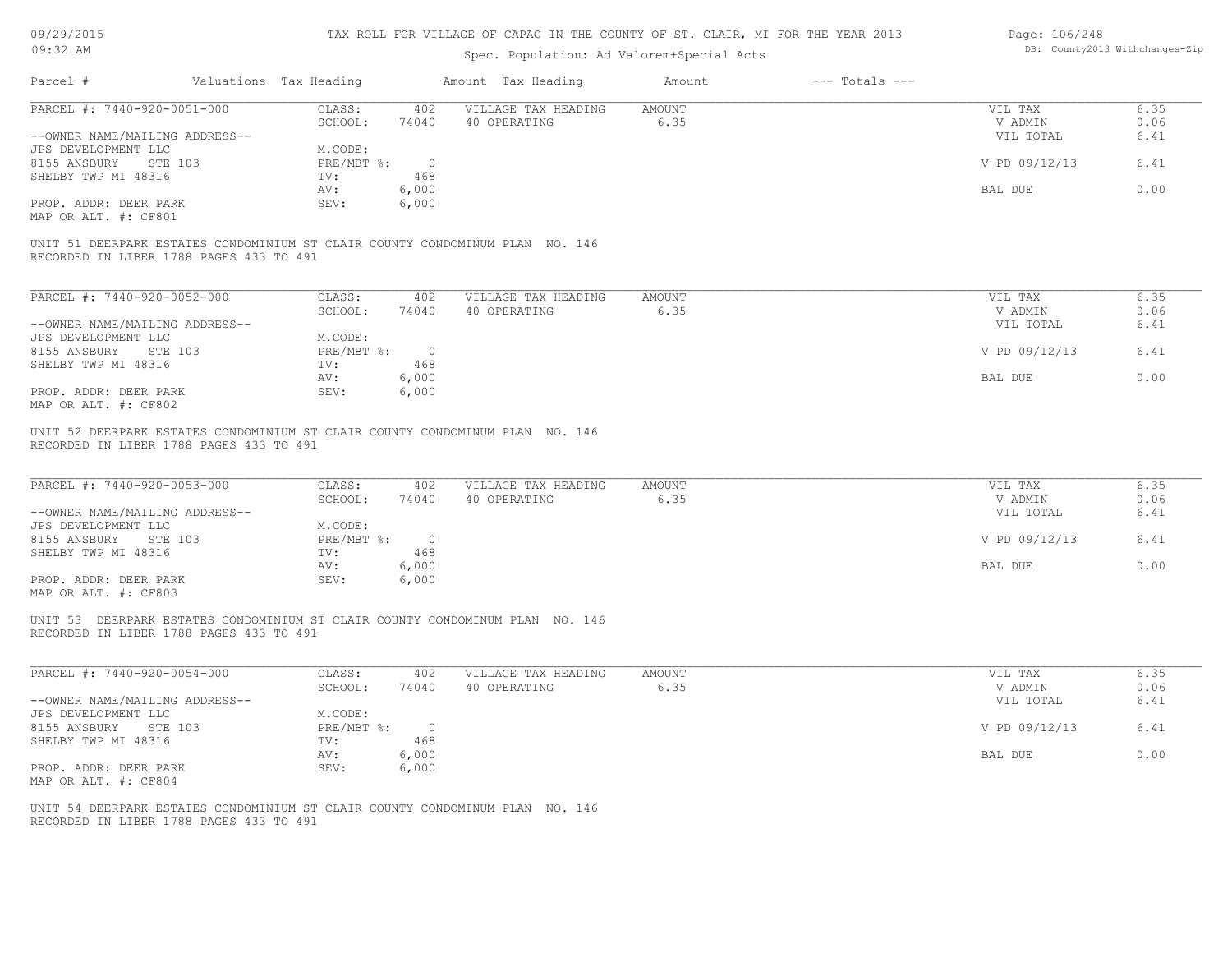| 09/29/2015 |  |
|------------|--|
|------------|--|

| Page: 107/248 |                                |
|---------------|--------------------------------|
|               | DB: County2013 Withchanges-Zip |

| 09:32 AM                                                                                                                    |         |                                                                |                                                | Spec. Population: Ad Valorem+Special Acts                                    |                       |                    |                                                             | DB: County2013 Withchanges-Zip       |
|-----------------------------------------------------------------------------------------------------------------------------|---------|----------------------------------------------------------------|------------------------------------------------|------------------------------------------------------------------------------|-----------------------|--------------------|-------------------------------------------------------------|--------------------------------------|
| Parcel #                                                                                                                    |         | Valuations Tax Heading                                         |                                                | Amount Tax Heading                                                           | Amount                | $---$ Totals $---$ |                                                             |                                      |
| PARCEL #: 7440-920-0055-000                                                                                                 |         | CLASS:                                                         | 402                                            | VILLAGE TAX HEADING                                                          | <b>AMOUNT</b>         |                    | VIL TAX                                                     | 6.35                                 |
|                                                                                                                             |         | SCHOOL:                                                        | 74040                                          | 40 OPERATING                                                                 | 6.35                  |                    | V ADMIN                                                     | 0.06                                 |
| --OWNER NAME/MAILING ADDRESS--                                                                                              |         |                                                                |                                                |                                                                              |                       |                    | VIL TOTAL                                                   | 6.41                                 |
| JPS DEVELOPMENT LLC                                                                                                         |         | M.CODE:                                                        |                                                |                                                                              |                       |                    |                                                             |                                      |
| 8155 ANSBURY STE 103                                                                                                        |         | PRE/MBT %:                                                     | $\overline{0}$                                 |                                                                              |                       |                    | V PD 09/12/13                                               | 6.41                                 |
| SHELBY TWP MI 48316                                                                                                         |         | TV:                                                            | 468                                            |                                                                              |                       |                    |                                                             |                                      |
|                                                                                                                             |         | AV:                                                            | 6,000                                          |                                                                              |                       |                    | BAL DUE                                                     | 0.00                                 |
| PROP. ADDR: DEER PARK                                                                                                       |         | SEV:                                                           | 6,000                                          |                                                                              |                       |                    |                                                             |                                      |
| MAP OR ALT. #: CF805                                                                                                        |         |                                                                |                                                |                                                                              |                       |                    |                                                             |                                      |
| RECORDED IN LIBER 1788 PAGES 433 TO 491                                                                                     |         |                                                                |                                                | UNIT 55 DEERPARK ESTATES CONDOMINIUM ST CLAIR COUNTY CONDOMINUM PLAN NO. 146 |                       |                    |                                                             |                                      |
| PARCEL #: 7440-920-0056-000                                                                                                 |         | CLASS:                                                         | 402                                            | VILLAGE TAX HEADING                                                          | AMOUNT                |                    | VIL TAX                                                     | 6.35                                 |
|                                                                                                                             |         | SCHOOL:                                                        | 74040                                          | 40 OPERATING                                                                 | 6.35                  |                    | V ADMIN                                                     | 0.06                                 |
| --OWNER NAME/MAILING ADDRESS--                                                                                              |         |                                                                |                                                |                                                                              |                       |                    | VIL TOTAL                                                   | 6.41                                 |
| JPS DEVELOPMENT LLC                                                                                                         |         | M.CODE:                                                        |                                                |                                                                              |                       |                    |                                                             |                                      |
| 8155 ANSBURY<br>STE 103                                                                                                     |         | $PRE/MBT$ %:                                                   | $\overline{0}$                                 |                                                                              |                       |                    | V PD 09/12/13                                               | 6.41                                 |
| SHELBY TWP MI 48316                                                                                                         |         | TV:                                                            | 468                                            |                                                                              |                       |                    |                                                             |                                      |
|                                                                                                                             |         |                                                                |                                                |                                                                              |                       |                    |                                                             | 0.00                                 |
|                                                                                                                             |         | AV:                                                            | 6,000                                          |                                                                              |                       |                    | BAL DUE                                                     |                                      |
| PROP. ADDR: DEER PARK<br>MAP OR ALT. #: CF806                                                                               |         | SEV:                                                           | 6,000                                          |                                                                              |                       |                    |                                                             |                                      |
| PARCEL #: 7440-920-0057-000<br>--OWNER NAME/MAILING ADDRESS--<br>JPS DEVELOPMENT LLC<br>8155 ANSBURY<br>SHELBY TWP MI 48316 | STE 103 | CLASS:<br>SCHOOL:<br>M.CODE:<br>$PRE/MBT$ $\div$<br>TV:<br>AV: | 402<br>74040<br>$\overline{0}$<br>468<br>6,000 | VILLAGE TAX HEADING<br>40 OPERATING                                          | <b>AMOUNT</b><br>6.35 |                    | VIL TAX<br>V ADMIN<br>VIL TOTAL<br>V PD 09/12/13<br>BAL DUE | 6.35<br>0.06<br>6.41<br>6.41<br>0.00 |
| PROP. ADDR: DEER PARK<br>MAP OR ALT. #: CF807                                                                               |         | SEV:                                                           | 6,000                                          |                                                                              |                       |                    |                                                             |                                      |
| RECORDED IN LIBER 1788 PAGES 433 TO 491                                                                                     |         |                                                                |                                                | UNIT 57 DEERPARK ESTATES CONDOMINIUM ST CLAIR COUNTY CONDOMINUM PLAN NO. 146 |                       |                    |                                                             |                                      |
| PARCEL #: 7440-920-0058-000                                                                                                 |         | CLASS:<br>SCHOOL:                                              | 402<br>74040                                   | VILLAGE TAX HEADING<br>40 OPERATING                                          | <b>AMOUNT</b><br>6.35 |                    | VIL TAX<br>V ADMIN                                          | 6.35<br>0.06                         |
| --OWNER NAME/MAILING ADDRESS--                                                                                              |         |                                                                |                                                |                                                                              |                       |                    | VIL TOTAL                                                   | 6.41                                 |
| DEER PARK LAND DEVELOPMENT                                                                                                  |         | M.CODE:                                                        |                                                |                                                                              |                       |                    |                                                             |                                      |
| 8155 ANNSBURY STE 109                                                                                                       |         | PRE/MBT %:                                                     | $\circ$                                        |                                                                              |                       |                    | V PD 09/12/13                                               | 6.41                                 |
| UTICA MI 48316                                                                                                              |         | TV:                                                            | 468                                            |                                                                              |                       |                    |                                                             |                                      |
|                                                                                                                             |         | AV:                                                            | 6,000                                          |                                                                              |                       |                    | BAL DUE                                                     | 0.00                                 |
|                                                                                                                             |         | SEV:                                                           |                                                |                                                                              |                       |                    |                                                             |                                      |
| PROP. ADDR: DEER PARK<br>MAP OR ALT. #: CF808                                                                               |         |                                                                | 6,000                                          |                                                                              |                       |                    |                                                             |                                      |
| RECORDED IN LIBER 1788 PAGES 433 TO 491                                                                                     |         |                                                                |                                                | UNIT 58 DEERPARK ESTATES CONDOMINIUM ST CLAIR COUNTY CONDOMINUM PLAN NO. 146 |                       |                    |                                                             |                                      |
|                                                                                                                             |         |                                                                |                                                |                                                                              |                       |                    |                                                             |                                      |
|                                                                                                                             |         |                                                                |                                                |                                                                              |                       |                    |                                                             |                                      |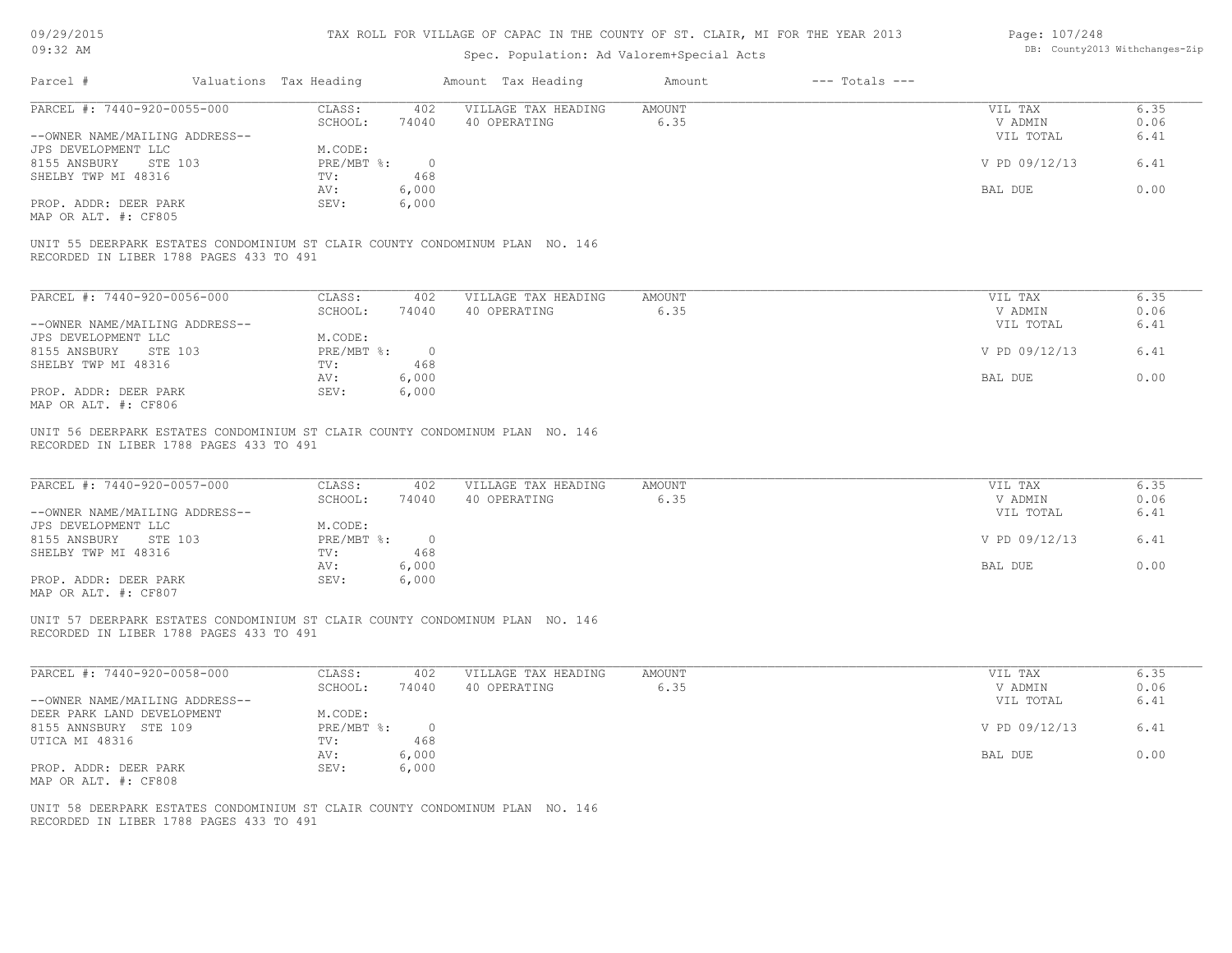| 09/29/2015 |  |
|------------|--|
|------------|--|

| Page: 108/248 |                                |
|---------------|--------------------------------|
|               | DB: County2013 Withchanges-Zip |

| Parcel #                                                                                                                |                        |                | Spec. Population: Ad Valorem+Special Acts |                |                    |                    | DB: County2013 Withchanges-Zip |
|-------------------------------------------------------------------------------------------------------------------------|------------------------|----------------|-------------------------------------------|----------------|--------------------|--------------------|--------------------------------|
|                                                                                                                         | Valuations Tax Heading |                | Amount Tax Heading                        | Amount         | $---$ Totals $---$ |                    |                                |
| PARCEL #: 7440-920-0059-000                                                                                             | CLASS:                 | 402            | VILLAGE TAX HEADING                       | AMOUNT         |                    | VIL TAX            | 6.35                           |
|                                                                                                                         | SCHOOL:                | 74040          | 40 OPERATING                              | 6.35           |                    | V ADMIN            | 0.06                           |
| --OWNER NAME/MAILING ADDRESS--                                                                                          |                        |                |                                           |                |                    | VIL TOTAL          | 6.41                           |
| DEER PARK LAND DEVELOPMENT                                                                                              | M.CODE:                |                |                                           |                |                    |                    |                                |
| 8155 ANNSBURY STE 109                                                                                                   | $PRE/MBT$ $\div$       | $\overline{0}$ |                                           |                |                    | V PD 09/12/13      | 6.41                           |
| UTICA MI 48316                                                                                                          | TV:                    | 468            |                                           |                |                    |                    | 0.00                           |
| PROP. ADDR: DEER PARK                                                                                                   | AV:<br>SEV:            | 6,000<br>6,000 |                                           |                |                    | BAL DUE            |                                |
| MAP OR ALT. #: CF809                                                                                                    |                        |                |                                           |                |                    |                    |                                |
| UNIT 59 DEERPARK ESTATES CONDOMINIUM ST CLAIR COUNTY CONDOMINUM PLAN NO. 146<br>RECORDED IN LIBER 1788 PAGES 433 TO 491 |                        |                |                                           |                |                    |                    |                                |
| PARCEL #: 7440-920-0060-000                                                                                             | CLASS:                 | 402            | VILLAGE TAX HEADING                       | <b>AMOUNT</b>  |                    | VIL TAX            | 6.35                           |
|                                                                                                                         | SCHOOL:                | 74040          | 40 OPERATING                              | 6.35           |                    | V ADMIN            | 0.06                           |
| --OWNER NAME/MAILING ADDRESS--                                                                                          |                        |                |                                           |                |                    | VIL TOTAL          | 6.41                           |
| DEER PARK LAND DEVELOPMENT                                                                                              | M.CODE:                |                |                                           |                |                    |                    |                                |
| 8155 ANNSBURY STE 109                                                                                                   | PRE/MBT %:             | $\overline{0}$ |                                           |                |                    | V PD 09/12/13      | 6.41                           |
| UTICA MI 48316                                                                                                          | TV:                    | 468            |                                           |                |                    |                    |                                |
|                                                                                                                         | AV:                    | 6,000          |                                           |                |                    | BAL DUE            | 0.00                           |
| PROP. ADDR: DEER PARK<br>MAP OR ALT. #: CF810                                                                           | SEV:                   | 6,000          |                                           |                |                    |                    |                                |
| PARCEL #: 7440-920-0061-000                                                                                             | CLASS:<br>SCHOOL:      | 402<br>74040   | VILLAGE TAX HEADING<br>40 OPERATING       | AMOUNT<br>6.35 |                    | VIL TAX<br>V ADMIN | 6.35<br>0.06<br>6.41           |
| --OWNER NAME/MAILING ADDRESS--<br>DEER PARK LAND DEVELOPMENT                                                            | M.CODE:                |                |                                           |                |                    | VIL TOTAL          |                                |
| 8155 ANNSBURY STE 109                                                                                                   | PRE/MBT %:             | $\overline{0}$ |                                           |                |                    | V PD 09/12/13      | 6.41                           |
| UTICA MI 48316                                                                                                          | TV:                    | 468            |                                           |                |                    |                    |                                |
|                                                                                                                         | AV:                    | 6,000          |                                           |                |                    | BAL DUE            | 0.00                           |
| PROP. ADDR: DEER PARK                                                                                                   | SEV:                   | 6,000          |                                           |                |                    |                    |                                |
| MAP OR ALT. #: CF811                                                                                                    |                        |                |                                           |                |                    |                    |                                |
| UNIT 61 DEERPARK ESTATES CONDOMINIUM ST CLAIR COUNTY CONDOMINUM PLAN NO. 146<br>RECORDED IN LIBER 1788 PAGES 433 TO 491 |                        |                |                                           |                |                    |                    |                                |
| PARCEL #: 7440-920-0062-000                                                                                             | CLASS:                 | 402            | VILLAGE TAX HEADING                       | <b>AMOUNT</b>  |                    | VIL TAX            | 6.35                           |
|                                                                                                                         | SCHOOL:                | 74040          | 40 OPERATING                              | 6.35           |                    | V ADMIN            | 0.06                           |
| --OWNER NAME/MAILING ADDRESS--                                                                                          |                        |                |                                           |                |                    | VIL TOTAL          | 6.41                           |
| DEER PARK LAND DEVELOPMENT                                                                                              | M.CODE:                |                |                                           |                |                    |                    |                                |
| 8155 ANNSBURY STE 109                                                                                                   | PRE/MBT %:             | 0              |                                           |                |                    | V PD 09/12/13      | 6.41                           |
| UTICA MI 48316                                                                                                          | TV:                    | 468            |                                           |                |                    |                    |                                |
|                                                                                                                         | AV:                    | 6,000          |                                           |                |                    | BAL DUE            | 0.00                           |
| PROP. ADDR: DEER PARK<br>MAP OR ALT. #: CF812                                                                           | SEV:                   | 6,000          |                                           |                |                    |                    |                                |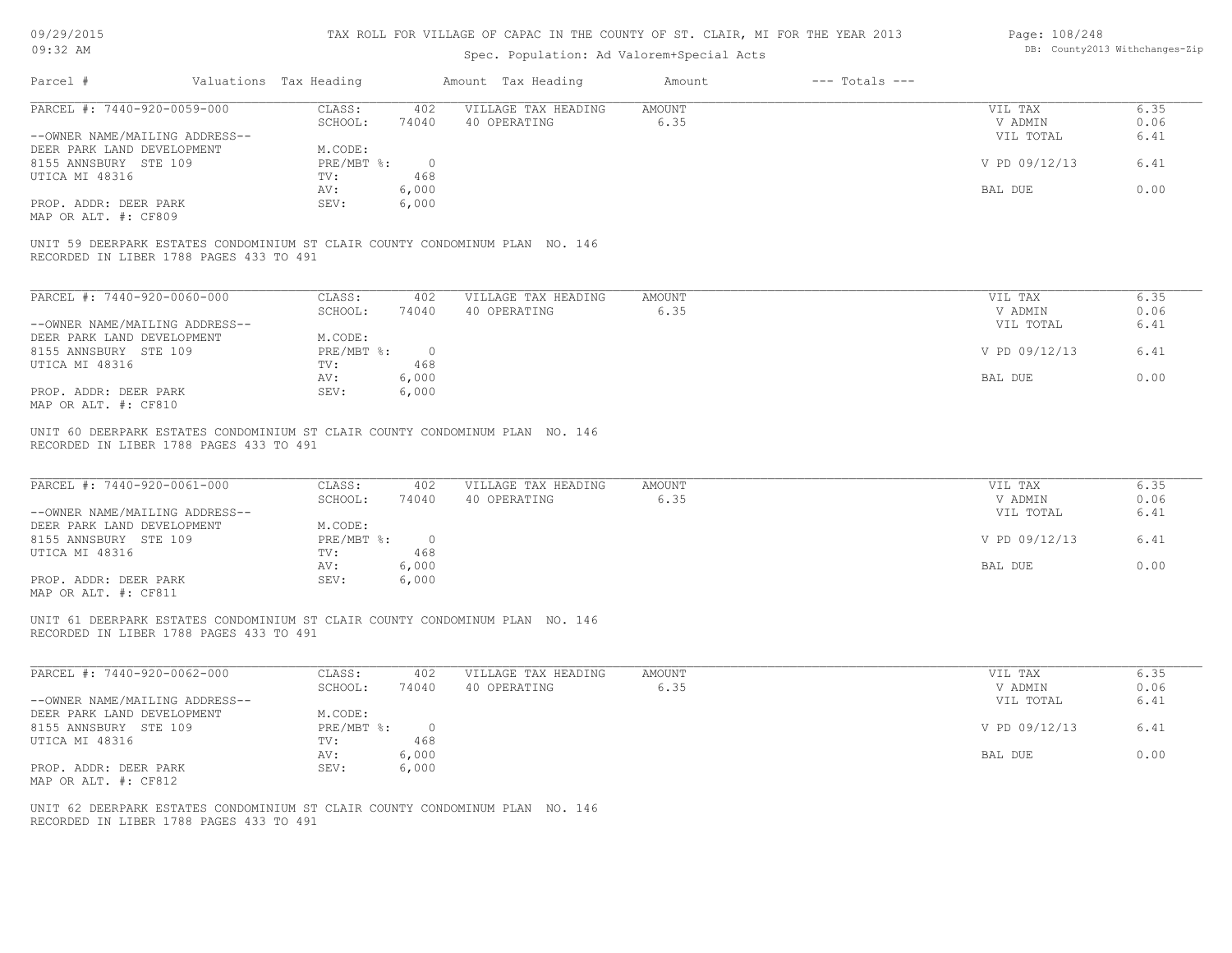| 09/29/2015 |  |
|------------|--|
|------------|--|

| Page: 109/248 |                                |
|---------------|--------------------------------|
|               | DB: County2013 Withchanges-Zip |

| 09:32 AM                                                                                                                            |                        |                                  |                  | Spec. Population: Ad Valorem+Special Acts |                       |                    |                                 | DB: County2013 Withchanges-Zip |
|-------------------------------------------------------------------------------------------------------------------------------------|------------------------|----------------------------------|------------------|-------------------------------------------|-----------------------|--------------------|---------------------------------|--------------------------------|
| Parcel #                                                                                                                            | Valuations Tax Heading |                                  |                  | Amount Tax Heading                        | Amount                | $---$ Totals $---$ |                                 |                                |
| PARCEL #: 7440-920-0063-000                                                                                                         |                        | CLASS:<br>SCHOOL:                | 402<br>74040     | VILLAGE TAX HEADING<br>40 OPERATING       | <b>AMOUNT</b><br>6.35 |                    | VIL TAX<br>V ADMIN              | 6.35<br>0.06                   |
| --OWNER NAME/MAILING ADDRESS--<br>DEER PARK LAND DEVELOPMENT                                                                        |                        | M.CODE:                          |                  |                                           |                       |                    | VIL TOTAL                       | 6.41                           |
| 8155 ANNSBURY STE 109<br>UTICA MI 48316                                                                                             |                        | $PRE/MBT$ %:<br>TV:              | $\circ$<br>468   |                                           |                       |                    | V PD 09/12/13                   | 6.41                           |
| PROP. ADDR: DEER PARK<br>MAP OR ALT. #: CF813                                                                                       |                        | AV:<br>SEV:                      | 6,000<br>6,000   |                                           |                       |                    | BAL DUE                         | 0.00                           |
| UNIT 63 DEERPARK ESTATES CONDOMINIUM ST CLAIR COUNTY CONDOMINUM PLAN NO. 146<br>RECORDED IN LIBER 1788 PAGES 433 TO 491             |                        |                                  |                  |                                           |                       |                    |                                 |                                |
| PARCEL #: 7440-920-0064-000                                                                                                         |                        | CLASS:                           | 401              | VILLAGE TAX HEADING                       | <b>AMOUNT</b>         |                    | VIL TAX                         | 240.40                         |
| --OWNER NAME/MAILING ADDRESS--                                                                                                      |                        | SCHOOL:                          | 74040            | 40 OPERATING                              | 240.40                |                    | V ADMIN<br>VIL TOTAL            | 2.40<br>242.80                 |
| O'BRIEN GERALD<br>202 QUAIL DR                                                                                                      |                        | M.CODE:<br>PRE/MBT %: 100        |                  |                                           |                       |                    | V PD 09/06/13                   | 242.80                         |
| CAPAC MI 48014                                                                                                                      |                        | TV:<br>AV:                       | 17,712<br>33,100 |                                           |                       |                    | BAL DUE                         | 0.00                           |
| PROP. ADDR: 202 OUAIL DR<br>MAP OR ALT. #: CF814A                                                                                   |                        | SEV:                             | 33,100           |                                           |                       |                    |                                 |                                |
| 146 RECORDED IN LIBER 1788 PAGES 433 TO 491<br>PARCEL #: 7440-920-0065-000<br>--OWNER NAME/MAILING ADDRESS--                        |                        | CLASS:<br>SCHOOL:                | 401<br>74040     | VILLAGE TAX HEADING<br>40 OPERATING       | AMOUNT<br>431.62      |                    | VIL TAX<br>V ADMIN<br>VIL TOTAL | 431.62<br>4.31<br>435.93       |
| KWIATKOSKI, JAMES/JOAN<br>204 QUAIL DR<br>CAPAC MI 48014                                                                            |                        | M.CODE:<br>PRE/MBT %: 100<br>TV: | 31,800           |                                           |                       |                    | V PD 07/25/13                   | 435.93                         |
| PROP. ADDR: 204 QUAIL DR<br>MAP OR ALT. #: CF814B                                                                                   |                        | AV:<br>SEV:                      | 31,800<br>31,800 |                                           |                       |                    | BAL DUE                         | 0.00                           |
| UNIT B BUIULDING 1 DEER PARK ESTATES CONDOMINIUM ST CLAIR COUNTY CONDOMINUM PLAN<br>NO. 146 RECORDED IN LIBER 1788 PAGES 433 TO 491 |                        |                                  |                  |                                           |                       |                    |                                 |                                |
| PARCEL #: 7440-920-0066-000                                                                                                         |                        | CLASS:<br>SCHOOL:                | 401<br>74040     | VILLAGE TAX HEADING<br>40 OPERATING       | AMOUNT<br>449.26      |                    | VIL TAX<br>V ADMIN              | 449.26<br>4.49                 |
| --OWNER NAME/MAILING ADDRESS--<br>MAYER, DAVID S./HELENA                                                                            |                        | M.CODE:                          |                  |                                           |                       |                    | VIL TOTAL                       | 453.75                         |
| 206 QUAIL DR<br>CAPAC, MI 48014                                                                                                     |                        | PRE/MBT %: 100<br>TV:            | 33,100           |                                           |                       |                    | V PD 08/22/13                   | 453.75                         |
| PROP. ADDR: 206 QUAIL DR                                                                                                            |                        | AV:<br>SEV:                      | 33,100<br>33,100 |                                           |                       |                    | BAL DUE                         | 0.00                           |
| MAP OR ALT. #: CF814C<br>UNIT C BUIULDING 1 DEERPARK ESTATES CONDOMINIUM ST CLAIR COUNTY CONDOMINUM PLAN                            |                        |                                  |                  |                                           |                       |                    |                                 |                                |
| NO. 146 RECORDED IN LIBER 1788 PAGES 433 TO 491                                                                                     |                        |                                  |                  |                                           |                       |                    |                                 |                                |
|                                                                                                                                     |                        |                                  |                  |                                           |                       |                    |                                 |                                |
|                                                                                                                                     |                        |                                  |                  |                                           |                       |                    |                                 |                                |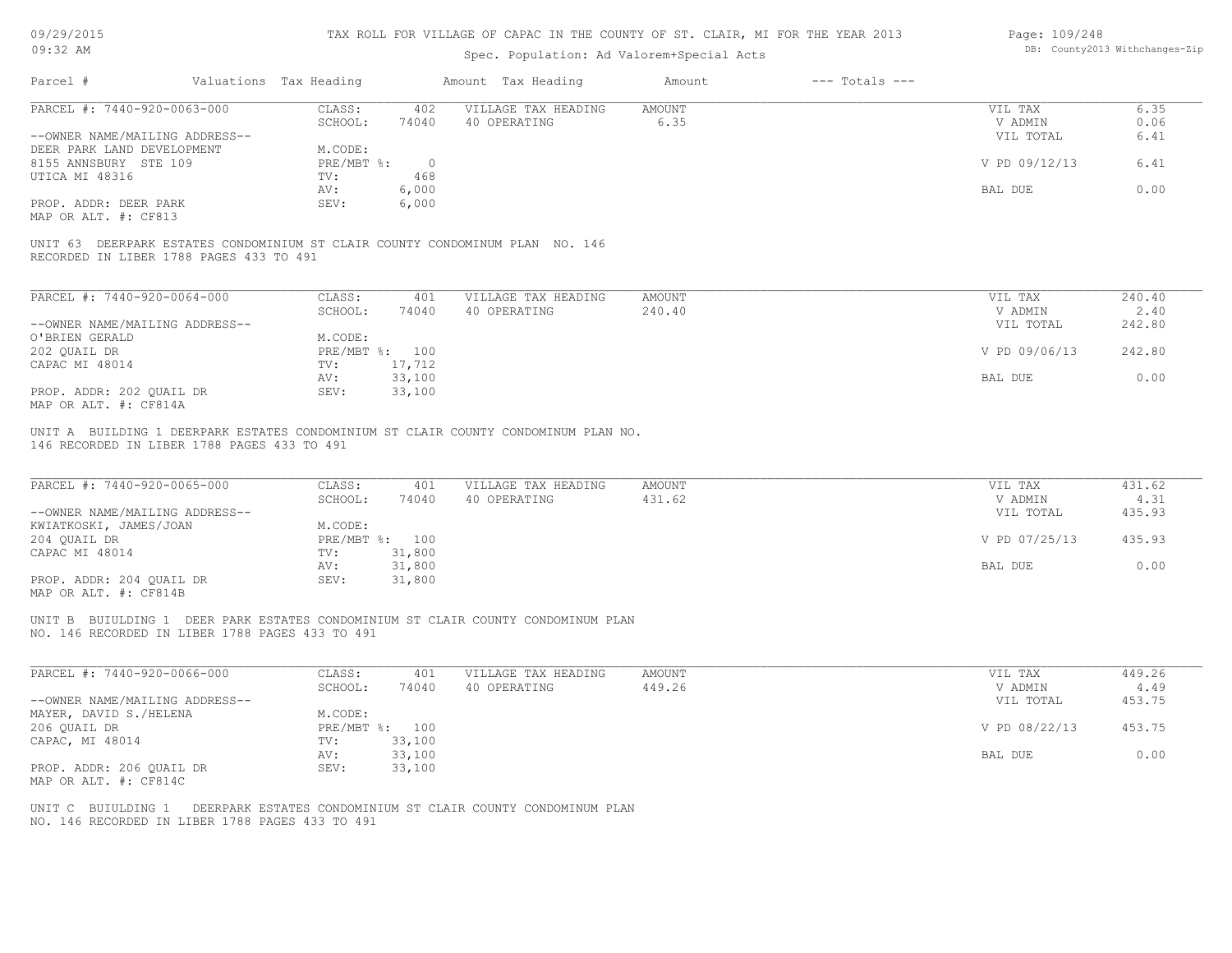### Spec. Population: Ad Valorem+Special Acts

#### Page: 110/248 DB: County2013 Withchanges-Zip

| Parcel #                       | Valuations Tax Heading |        | Amount Tax Heading                                       | Amount | $---$ Totals $---$ |               |        |
|--------------------------------|------------------------|--------|----------------------------------------------------------|--------|--------------------|---------------|--------|
| PARCEL #: 7440-920-0067-000    | CLASS:                 | 401    | VILLAGE TAX HEADING                                      | AMOUNT |                    | VIL TAX       | 449.26 |
|                                | SCHOOL:                | 74040  | 40 OPERATING                                             | 449.26 |                    | V ADMIN       | 4.49   |
| --OWNER NAME/MAILING ADDRESS-- |                        |        |                                                          |        |                    | VIL TOTAL     | 453.75 |
| WHITE PAMELA                   | M.CODE:                | BACTS  |                                                          |        |                    |               |        |
| 102 QUAIL CT                   | PRE/MBT %: 100         |        |                                                          |        |                    | V PD 09/04/13 | 453.75 |
| CAPAC MI 48014                 | TV:                    | 33,100 |                                                          |        |                    |               |        |
|                                | AV:                    | 33,100 |                                                          |        |                    | BAL DUE       | 0.00   |
| PROP. ADDR: 102 QUAIL CT       | SEV:                   | 33,100 |                                                          |        |                    |               |        |
| MAP OR ALT. #: CF815A          |                        |        |                                                          |        |                    |               |        |
| UNIT A BUILDING 2 DEER         |                        |        | PARK ESTATES CONDOMINIUM ST CLAIR COUNTY CONDOMINUM PLAN |        |                    |               |        |

NO. 146 RECORDED IN LIBER 1788 PAGES 433 TO 491

| PARCEL #: 7440-920-0068-000    | CLASS:     | 401    | VILLAGE TAX HEADING | AMOUNT | VIL TAX       | 431.62 |
|--------------------------------|------------|--------|---------------------|--------|---------------|--------|
|                                | SCHOOL:    | 74040  | 40 OPERATING        | 431.62 | V ADMIN       | 4.31   |
| --OWNER NAME/MAILING ADDRESS-- |            |        |                     |        | VIL TOTAL     | 435.93 |
| SHEARER CHARLES J TRUST        | M.CODE:    |        |                     |        |               |        |
| 104 OUAIL CT                   | PRE/MBT %: | 100    |                     |        | V PD 07/18/13 | 435.93 |
| CAPAC MI 48014--373            | TV:        | 31,800 |                     |        |               |        |
|                                | AV:        | 31,800 |                     |        | BAL DUE       | 0.00   |
| PROP. ADDR: 104 OUAIL CT       | SEV:       | 31,800 |                     |        |               |        |
| MAP OR ALT. #: CF815B          |            |        |                     |        |               |        |

NO. 146 RECORDED IN LIBER 1788 PAGES 433 TO 491 UNIT B BUILDING 2 DEER PARK ESTATES CONDOMINIUM ST CLAIR COUNTY CONDOMINUM PLAN

| PARCEL #: 7440-920-0069-000    | CLASS:  | 401            | VILLAGE TAX HEADING | AMOUNT | VIL TAX       | 449.26 |
|--------------------------------|---------|----------------|---------------------|--------|---------------|--------|
|                                | SCHOOL: | 74040          | 40 OPERATING        | 449.26 | V ADMIN       | 4.49   |
| --OWNER NAME/MAILING ADDRESS-- |         |                |                     |        | VIL TOTAL     | 453.75 |
| EVON N PFEILSTUCKER            | M.CODE: | COREL          |                     |        |               |        |
| 106 OUAIL CT                   |         | PRE/MBT %: 100 |                     |        | V PD 08/26/13 | 453.75 |
| CAPAC, MI 48014                | TV:     | 33,100         |                     |        |               |        |
|                                | AV:     | 33,100         |                     |        | BAL DUE       | 0.00   |
| PROP. ADDR: 106 OUAIL CT       | SEV:    | 33,100         |                     |        |               |        |
| $\cdots$                       |         |                |                     |        |               |        |

MAP OR ALT. #: CF815C

NO. 146 RECORDED IN LIBER 1788 PAGES 433 TO 491 UNIT C BUILDING 2 DEER PARK ESTATES CONDOMINIUM ST CLAIR COUNTY CONDOMINUM PLAN

| PARCEL #: 7440-920-0070-000    | CLASS:     | 401      | VILLAGE TAX HEADING | AMOUNT | VIL TAX       | 449.26 |
|--------------------------------|------------|----------|---------------------|--------|---------------|--------|
|                                | SCHOOL:    | 74040    | 40 OPERATING        | 449.26 | V ADMIN       | 4.49   |
| --OWNER NAME/MAILING ADDRESS-- |            |          |                     |        | VIL TOTAL     | 453.75 |
| LEDBETTER RICK                 | M.CODE:    |          |                     |        |               |        |
| LEDBETTER DEBRA                | PRE/MBT %: | $\Omega$ |                     |        | V PD 07/22/13 | 453.75 |
| P.O. BOX 7                     | TV:        | 33,100   |                     |        |               |        |
| PORTALES NM 88130              | AV:        | 33,100   |                     |        | BAL DUE       | 0.00   |
|                                | SEV:       | 33,100   |                     |        |               |        |
| PROP. ADDR: 108 QUAIL CT       |            |          |                     |        |               |        |
| MAP OR ALT. #: CF816A          |            |          |                     |        |               |        |

 $\_$  , and the state of the state of the state of the state of the state of the state of the state of the state of the state of the state of the state of the state of the state of the state of the state of the state of the

146 RECORDED IN LIBER 1788 PAGES 433 TO 491 UNIT A BLDG 3 DEER PARK ESTATES CONDOMINIUM ST CLAIR COUNTY CONDOMINUM PLAN NO.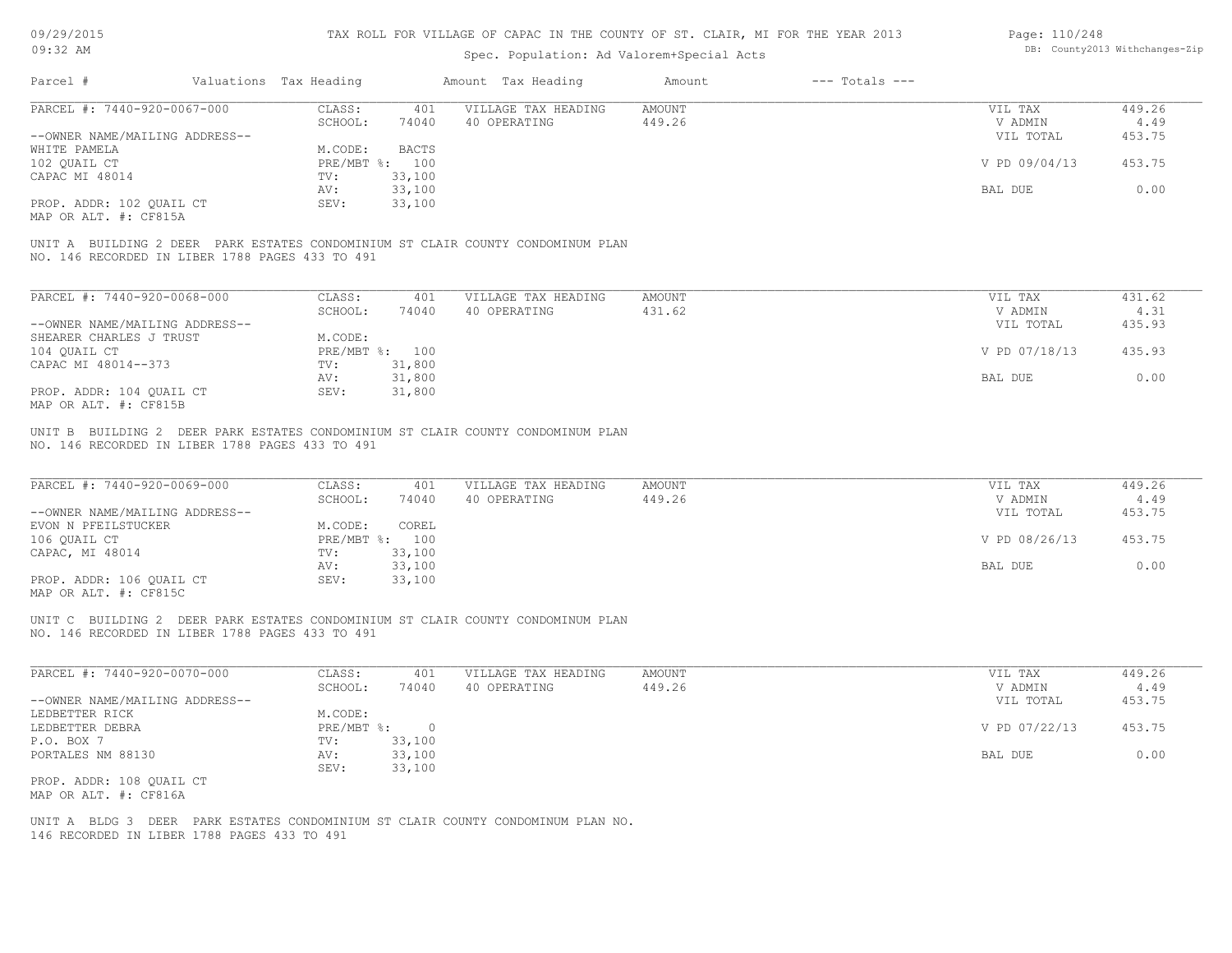### Spec. Population: Ad Valorem+Special Acts

#### Page: 111/248 DB: County2013 Withchanges-Zip

| Parcel #                       | Valuations Tax Heading |                | Amount Tax Heading  | Amount | $---$ Totals $---$ |               |        |
|--------------------------------|------------------------|----------------|---------------------|--------|--------------------|---------------|--------|
| PARCEL #: 7440-920-0071-000    | CLASS:                 | 401            | VILLAGE TAX HEADING | AMOUNT |                    | VIL TAX       | 431.62 |
|                                | SCHOOL:                | 74040          | 40 OPERATING        | 431.62 |                    | V ADMIN       | 4.31   |
| --OWNER NAME/MAILING ADDRESS-- |                        |                |                     |        |                    | VIL TOTAL     | 435.93 |
| WOOSLEY DAVID J.               | M.CODE:                | COREL          |                     |        |                    |               |        |
| 110 QUAIL CT                   |                        | PRE/MBT %: 100 |                     |        |                    | V PD 08/26/13 | 435.93 |
| CAPAC MI 48014                 | TV:                    | 31,800         |                     |        |                    |               |        |
|                                | AV:                    | 31,800         |                     |        |                    | BAL DUE       | 0.00   |
| PROP. ADDR: 110 QUAIL CT       | SEV:                   | 31,800         |                     |        |                    |               |        |
|                                |                        |                |                     |        |                    |               |        |

MAP OR ALT. #: CF816B

NO. 146 RECORDED IN LIBER 1788 PAGES 433 TO 491 UNIT B BUILDING 3 DEER PARK ESTATES CONDOMINIUM ST CLAIR COUNTY CONDOMINUM PLAN

| PARCEL #: 7440-920-0072-000    | CLASS:       | 401    | VILLAGE TAX HEADING | AMOUNT | VIL TAX       | 449.26 |
|--------------------------------|--------------|--------|---------------------|--------|---------------|--------|
|                                | SCHOOL:      | 74040  | 40 OPERATING        | 449.26 | V ADMIN       | 4.49   |
| --OWNER NAME/MAILING ADDRESS-- |              |        |                     |        | VIL TOTAL     | 453.75 |
| HUTTON ROBERT W                | M.CODE:      | COREL  |                     |        |               |        |
| HUTTON JOANNE F                | $PRE/MBT$ %: | 100    |                     |        | V PD 08/28/13 | 453.75 |
| 112 QUAIL CT                   | TV:          | 33,100 |                     |        |               |        |
| CAPAC MI 48014                 | AV:          | 33,100 |                     |        | BAL DUE       | 0.00   |
|                                | SEV:         | 33,100 |                     |        |               |        |
| PROP. ADDR: 112 QUAIL CT       |              |        |                     |        |               |        |

MAP OR ALT. #: CF816C

NO. 146 RECORDED IN LIBER 1788 PAGES 433 TO 491 UNIT C BUIULDING 3 DEER PARK ESTATES CONDOMINIUM ST CLAIR COUNTY CONDOMINUM PLAN

| PARCEL #: 7440-920-0073-000    | CLASS:     | 401    | VILLAGE TAX HEADING | AMOUNT | VIL TAX       | 449.26 |
|--------------------------------|------------|--------|---------------------|--------|---------------|--------|
|                                | SCHOOL:    | 74040  | 40 OPERATING        | 449.26 | V ADMIN       | 4.49   |
| --OWNER NAME/MAILING ADDRESS-- |            |        |                     |        | VIL TOTAL     | 453.75 |
| VALENTINO, VIVIAN M.           | M.CODE:    | CBSMT  |                     |        |               |        |
| 111 OUAIL DR.                  | PRE/MBT %: | 100    |                     |        | V PD 07/15/13 | 453.75 |
| CAPAC MI 48014                 | TV:        | 33,100 |                     |        |               |        |
|                                | AV:        | 33,100 |                     |        | BAL DUE       | 0.00   |
| PROP. ADDR: 111 OUAIL CT       | SEV:       | 33,100 |                     |        |               |        |
| $\cdots$                       |            |        |                     |        |               |        |

 $\_$  , and the state of the state of the state of the state of the state of the state of the state of the state of the state of the state of the state of the state of the state of the state of the state of the state of the

MAP OR ALT. #: CF817A

NO. 146 RECORDED IN LIBER 1788 PAGES 433 TO 491 UNIT A BUIULDING 4 DEERPARK ESTATES CONDOMINIUM ST CLAIR COUNTY CONDOMINUM PLAN

| PARCEL #: 7440-920-0074-000    | CLASS:  | 401            | VILLAGE TAX HEADING | AMOUNT | VIL TAX       | 431.62 |
|--------------------------------|---------|----------------|---------------------|--------|---------------|--------|
|                                | SCHOOL: | 74040          | 40 OPERATING        | 431.62 | V ADMIN       | 4.31   |
| --OWNER NAME/MAILING ADDRESS-- |         |                |                     |        | VIL TOTAL     | 435.93 |
| RINGLE KELLY M                 | M.CODE: | COREL          |                     |        |               |        |
| 109 QUAIL CT                   |         | PRE/MBT %: 100 |                     |        | V PD 08/28/13 | 435.93 |
| CAPAC MI 48014                 | TV:     | 31,800         |                     |        |               |        |
|                                | AV:     | 31,800         |                     |        | BAL DUE       | 0.00   |
| PROP. ADDR: 109 QUAIL CT       | SEV:    | 31,800         |                     |        |               |        |
| MAP OR ALT. #: CF817B          |         |                |                     |        |               |        |

COUNTY CONDOMINIUM PLAN NO 146 RECORDED IN LIBER 1788 PAGES 433 TO 491 UNIT B BLDG 4 DEER PARK ESTATES CONDOMINIUM ST CLAIR COUNT CONDOMINIUM ST CLAIR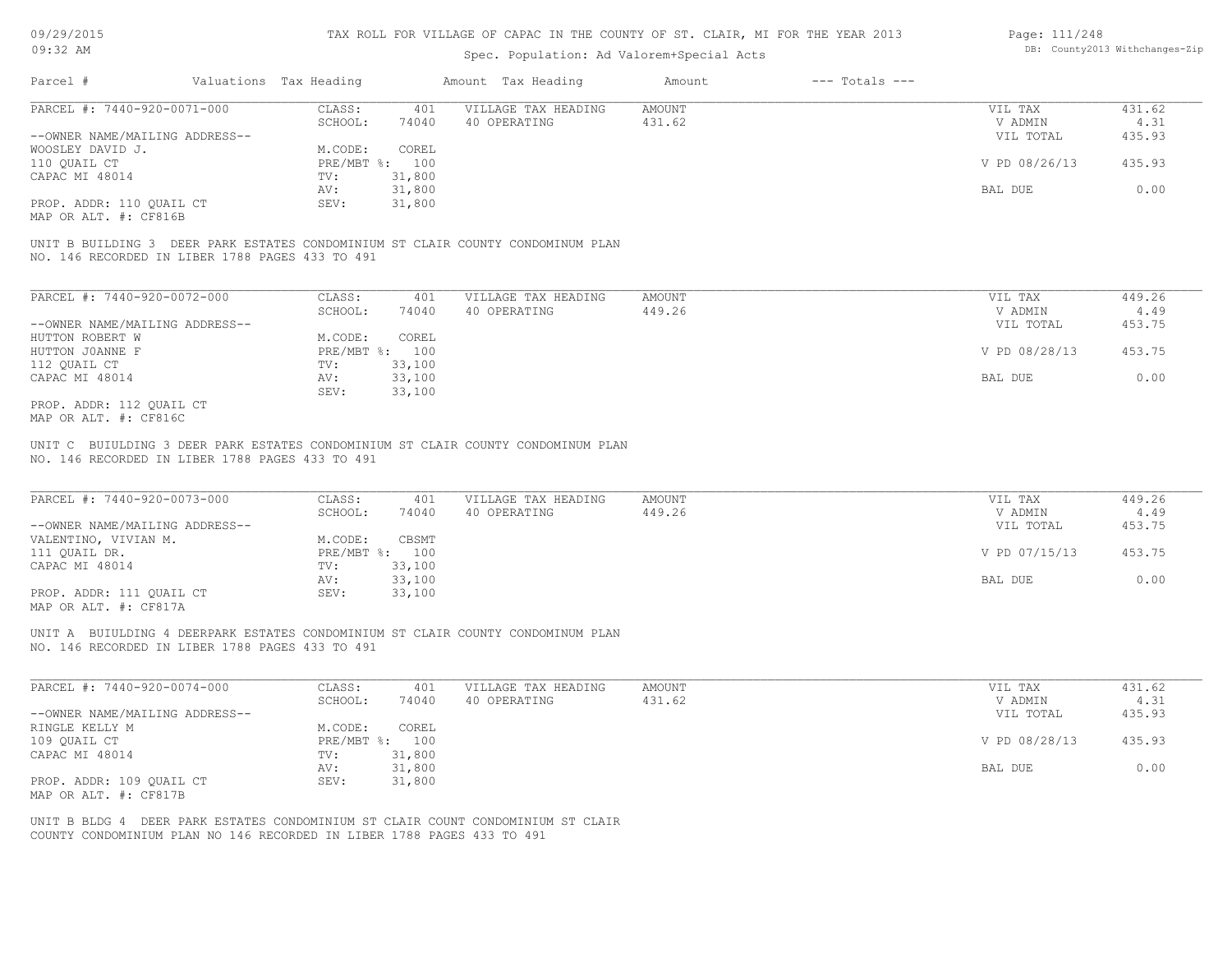| 09/29/2015                                                                         |                                   |                                     | TAX ROLL FOR VILLAGE OF CAPAC IN THE COUNTY OF ST. CLAIR, MI FOR THE YEAR 2013 |                    | Page: 112/248      |                                |
|------------------------------------------------------------------------------------|-----------------------------------|-------------------------------------|--------------------------------------------------------------------------------|--------------------|--------------------|--------------------------------|
| $09:32$ AM                                                                         |                                   |                                     | Spec. Population: Ad Valorem+Special Acts                                      |                    |                    | DB: County2013 Withchanges-Zip |
| Parcel #                                                                           | Valuations Tax Heading            | Amount Tax Heading                  | Amount                                                                         | $---$ Totals $---$ |                    |                                |
| PARCEL #: 7440-920-0075-000                                                        | CLASS:<br>401                     | VILLAGE TAX HEADING                 | <b>AMOUNT</b>                                                                  |                    | VIL TAX            | 449.26                         |
|                                                                                    | 74040<br>SCHOOL:                  | 40 OPERATING                        | 449.26                                                                         |                    | V ADMIN            | 4.49                           |
| --OWNER NAME/MAILING ADDRESS--                                                     |                                   |                                     |                                                                                |                    | VIL TOTAL          | 453.75                         |
| ADAMS LARRY G/JUDITH A                                                             | M.CODE:                           |                                     |                                                                                |                    |                    |                                |
| 107 QUAIL COURT                                                                    | PRE/MBT %: 100                    |                                     |                                                                                |                    | V PD 08/26/13      | 453.75                         |
| CAPAC MI 48014                                                                     | 33,100<br>TV:                     |                                     |                                                                                |                    |                    | 0.00                           |
| PROP. ADDR: 107 QUAIL CT                                                           | 33,100<br>AV:<br>SEV:             |                                     |                                                                                |                    | BAL DUE            |                                |
| MAP OR ALT. #: CF817C                                                              | 33,100                            |                                     |                                                                                |                    |                    |                                |
|                                                                                    |                                   |                                     |                                                                                |                    |                    |                                |
| UNIT C BUIULDING 4 DEERPARK ESTATES CONDOMINIUM ST CLAIR COUNTY CONDOMINUM PLAN    |                                   |                                     |                                                                                |                    |                    |                                |
| NO. 146 RECORDED IN LIBER 1788 PAGES 433 TO 491                                    |                                   |                                     |                                                                                |                    |                    |                                |
|                                                                                    |                                   |                                     |                                                                                |                    |                    |                                |
| PARCEL #: 7440-920-0076-000                                                        |                                   |                                     |                                                                                |                    |                    | 449.26                         |
|                                                                                    | CLASS:<br>401<br>SCHOOL:<br>74040 | VILLAGE TAX HEADING<br>40 OPERATING | <b>AMOUNT</b><br>449.26                                                        |                    | VIL TAX<br>V ADMIN | 4.49                           |
| --OWNER NAME/MAILING ADDRESS--                                                     |                                   |                                     |                                                                                |                    | VIL TOTAL          | 453.75                         |
| SMITH, DANIEL/LINDA                                                                | M.CODE:<br>CBSMT                  |                                     |                                                                                |                    |                    |                                |
| 1208 HEMINGWAY LN                                                                  | PRE/MBT %:<br>$\bigcirc$          |                                     |                                                                                |                    | V PD 07/15/13      | 453.75                         |
| ROSWELL GA 30075-7014                                                              | 33,100<br>TV:                     |                                     |                                                                                |                    |                    |                                |
|                                                                                    | 33,100<br>AV:                     |                                     |                                                                                |                    | BAL DUE            | 0.00                           |
| PROP. ADDR: 105 OUAIL CT                                                           | SEV:<br>33,100                    |                                     |                                                                                |                    |                    |                                |
| MAP OR ALT. #: CF818A                                                              |                                   |                                     |                                                                                |                    |                    |                                |
|                                                                                    |                                   |                                     |                                                                                |                    |                    |                                |
| UNIT A BUILDING 5 DEERPARK ESTATES CONDOMINIUM ST CLAIR COUNTY CONDOMINUM PLAN NO. |                                   |                                     |                                                                                |                    |                    |                                |
| 146 RECORDED IN LIBER 1788 PAGES 433 TO 491                                        |                                   |                                     |                                                                                |                    |                    |                                |
|                                                                                    |                                   |                                     |                                                                                |                    |                    |                                |
| PARCEL #: 7440-920-0077-000                                                        | CLASS:<br>401                     | VILLAGE TAX HEADING                 | <b>AMOUNT</b>                                                                  |                    | VIL TAX            | 431.62                         |
|                                                                                    | 74040<br>SCHOOL:                  | 40 OPERATING                        | 431.62                                                                         |                    | V ADMIN            | 4.31                           |
| --OWNER NAME/MAILING ADDRESS--                                                     |                                   |                                     |                                                                                |                    | VIL TOTAL          | 435.93                         |
| LAGROW FRANCIS A                                                                   | M.CODE:                           |                                     |                                                                                |                    |                    |                                |
| LAGROW SALLY A                                                                     | PRE/MBT %:<br>$\overline{0}$      |                                     |                                                                                |                    | V PD 08/16/13      | 435.93                         |
| 206 CLARKSON CT                                                                    | 31,800<br>TV:                     |                                     |                                                                                |                    |                    |                                |
| CAPAC MI 48014                                                                     | 31,800<br>AV:                     |                                     |                                                                                |                    | BAL DUE            | 0.00                           |
|                                                                                    | 31,800<br>SEV:                    |                                     |                                                                                |                    |                    |                                |
| PROP. ADDR: 103 OUAIL CT                                                           |                                   |                                     |                                                                                |                    |                    |                                |
| MAP OR ALT. #: CF818B                                                              |                                   |                                     |                                                                                |                    |                    |                                |

NO. 146 RECORDED IN LIBER 1788 PAGES 433 TO 491 UNIT B BUIULDING 5 DEERPARK ESTATES CONDOMINIUM ST CLAIR COUNTY CONDOMINUM PLAN

| PARCEL #: 7440-920-0078-000    | CLASS:     | 401    | VILLAGE TAX HEADING | AMOUNT | VIL TAX       | 449.26 |
|--------------------------------|------------|--------|---------------------|--------|---------------|--------|
|                                | SCHOOL:    | 74040  | 40 OPERATING        | 449.26 | V ADMIN       | 4.49   |
| --OWNER NAME/MAILING ADDRESS-- |            |        |                     |        | VIL TOTAL     | 453.75 |
| LANGLEY KEITH D                | M.CODE:    |        |                     |        |               |        |
| 101 QUAIL CT                   | PRE/MBT %: | 100    |                     |        | V PD 08/26/13 | 453.75 |
| CAPAC MI 48014                 | TV:        | 33,100 |                     |        |               |        |
|                                | AV:        | 33,100 |                     |        | BAL DUE       | 0.00   |
| PROP. ADDR: 101 OUAIL CT       | SEV:       | 33,100 |                     |        |               |        |
| MAP OR ALT. #: CF818C          |            |        |                     |        |               |        |

NO. 146 RECORDED IN LIBER 1788 PAGES 433 TO 491 UNIT C BUIULDING 5 DEER PARK ESTATES CONDOMINIUM ST CLAIR COUNTY CONDOMINUM PLAN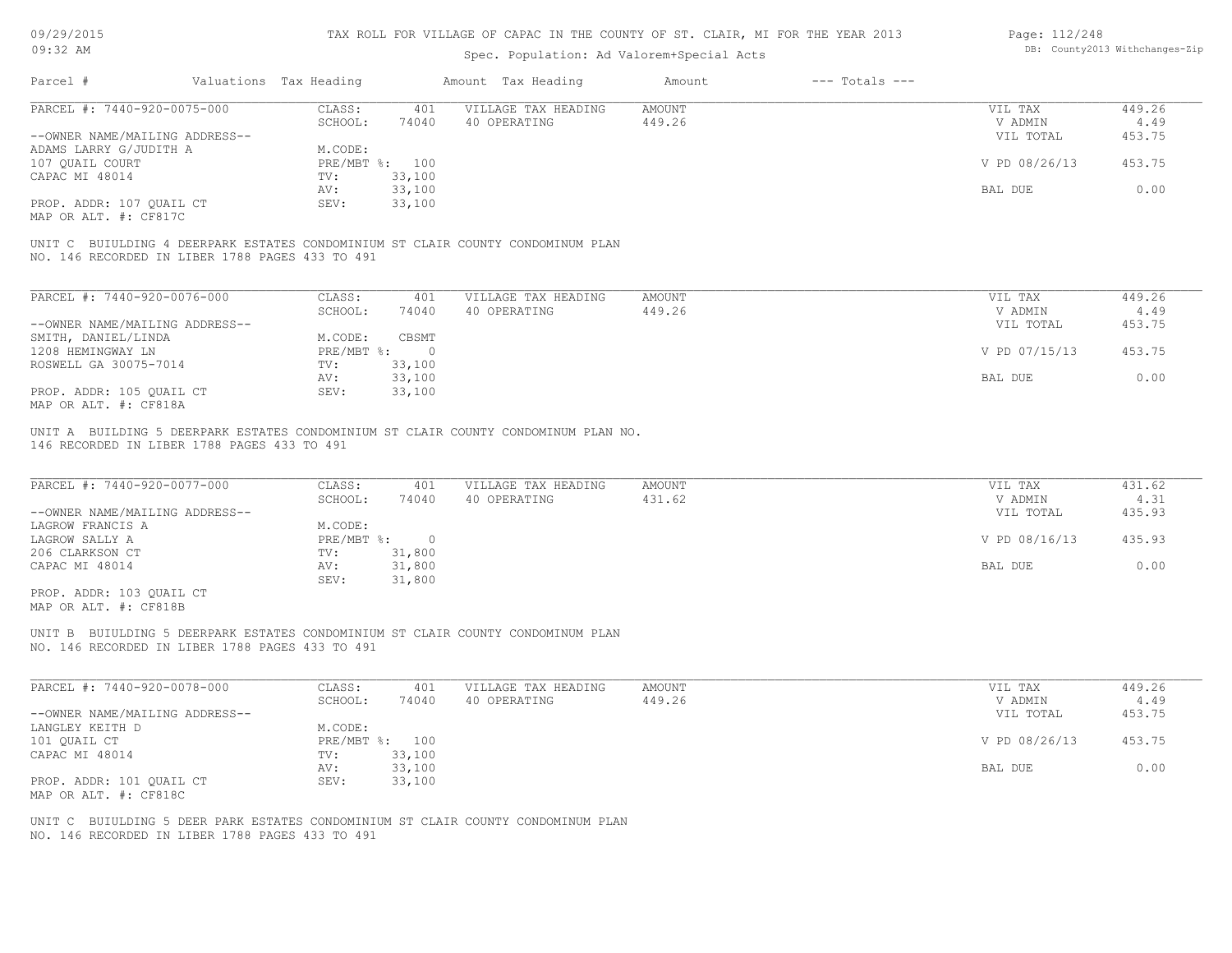#### TAX ROLL FOR VILLAGE OF CAPAC IN THE COUNTY OF ST. CLAIR, MI FOR THE YEAR 2013

### Spec. Population: Ad Valorem+Special Acts

| Parcel #                       | Valuations Tax Heading |        | Amount Tax Heading  | Amount | $---$ Totals $---$ |               |        |
|--------------------------------|------------------------|--------|---------------------|--------|--------------------|---------------|--------|
| PARCEL #: 7440-920-0079-000    | CLASS:                 | 401    | VILLAGE TAX HEADING | AMOUNT |                    | VIL TAX       | 449.26 |
|                                | SCHOOL:                | 74040  | 40 OPERATING        | 449.26 |                    | V ADMIN       | 4.49   |
| --OWNER NAME/MAILING ADDRESS-- |                        |        |                     |        |                    | VIL TOTAL     | 453.75 |
| HUGHSON JACK C.                | M.CODE:                |        |                     |        |                    |               |        |
| HUGHSON L. R.                  | PRE/MBT %: 100         |        |                     |        |                    | V PD 08/08/13 | 453.75 |
| 218 OUAIL DR                   | TV:                    | 33,100 |                     |        |                    |               |        |
| CAPAC MI 48014                 | AV:                    | 33,100 |                     |        |                    | BAL DUE       | 0.00   |
|                                | SEV:                   | 33,100 |                     |        |                    |               |        |
|                                |                        |        |                     |        |                    |               |        |

MAP OR ALT. #: CF819A PROP. ADDR: 218 QUAIL DR

RECORDED IN LIBER 1788 PAGES 433 TO 491 UNIT A BLDG 6 DEERPARK ESTATES CONDOMINIUM ST CLAIR COUNTY CONDOMINUM PLAN NO. 146

| PARCEL #: 7440-920-0080-000    | CLASS:  | 401            | VILLAGE TAX HEADING | AMOUNT | VIL TAX       | 431.62 |
|--------------------------------|---------|----------------|---------------------|--------|---------------|--------|
|                                | SCHOOL: | 74040          | 40 OPERATING        | 431.62 | V ADMIN       | 4.31   |
| --OWNER NAME/MAILING ADDRESS-- |         |                |                     |        | VIL TOTAL     | 435.93 |
| ERISCH, CYNTHIA                | M.CODE: |                |                     |        |               |        |
| 220 QUAIL DR.                  |         | PRE/MBT %: 100 |                     |        | V PD 09/06/13 | 435.93 |
| CAPAC MI 48014                 | TV:     | 31,800         |                     |        |               |        |
|                                | AV:     | 31,800         |                     |        | BAL DUE       | 0.00   |
| PROP. ADDR: 220 OUAIL DR.      | SEV:    | 31,800         |                     |        |               |        |
| MAP OR ALT. #: CF819B          |         |                |                     |        |               |        |

146 RECORDED IN LIBER 1788 PAGES 433 TO 491 UNIT B BLDG 6 DEER PARK ESTATES CONDOMINIUM ST CLAIR COUNTY CONDOMINUM PLAN NO.

| PARCEL #: 7440-920-0081-000                           | CLASS:       | 401    | VILLAGE TAX HEADING | AMOUNT | VIL TAX       | 449.26 |
|-------------------------------------------------------|--------------|--------|---------------------|--------|---------------|--------|
|                                                       | SCHOOL:      | 74040  | 40 OPERATING        | 449.26 | V ADMIN       | 4.49   |
| --OWNER NAME/MAILING ADDRESS--                        |              |        |                     |        | VIL TOTAL     | 453.75 |
| MEYERS CHARLOTTE J                                    | M.CODE:      |        |                     |        |               |        |
| 222 QUAIL DR                                          | $PRE/MBT$ %: | 100    |                     |        | V PD 08/22/13 | 453.75 |
| CAPAC MI 48014                                        | TV:          | 33,100 |                     |        |               |        |
|                                                       | AV:          | 33,100 |                     |        | BAL DUE       | 0.00   |
| PROP. ADDR: 222 QUAIL DR.                             | SEV:         | 33,100 |                     |        |               |        |
| $\cdots$ $\cdots$ $\cdots$ $\cdots$ $\cdots$ $\cdots$ |              |        |                     |        |               |        |

 $\_$  , and the state of the state of the state of the state of the state of the state of the state of the state of the state of the state of the state of the state of the state of the state of the state of the state of the

MAP OR ALT. #: CF819C

RECORDED IN LIBER 1788 PAGES 433 TO 491 UNIT C BLDG 6 DEER PARK ESTATES CONDOMINIUM ST CLAIR COUNTY CONDOMINUM PLAN NO. 146

| PARCEL #: 7440-920-0082-000    | CLASS:  | 401            | VILLAGE TAX HEADING | AMOUNT | VIL TAX       | 449.26 |
|--------------------------------|---------|----------------|---------------------|--------|---------------|--------|
|                                | SCHOOL: | 74040          | 40 OPERATING        | 449.26 | V ADMIN       | 4.49   |
| --OWNER NAME/MAILING ADDRESS-- |         |                |                     |        | VIL TOTAL     | 453.75 |
| CHRISTIAN DARLENE              | M.CODE: |                |                     |        |               |        |
| 236 QUAIL DR.                  |         | PRE/MBT %: 100 |                     |        | V PD 08/01/13 | 453.75 |
| CAPAC MI 48014                 | TV:     | 33,100         |                     |        |               |        |
|                                | AV:     | 33,100         |                     |        | BAL DUE       | 0.00   |
| PROP. ADDR: 236 QUAIL DR       | SEV:    | 33,100         |                     |        |               |        |
| MAP OR ALT. #: CF820A          |         |                |                     |        |               |        |

RECORDED IN LIBER 1788 PAGES 433 TO 491 UNIT A BLDG 7 DEERPARK ESTATES CONDOMINIUM ST CLAIR COUNTY CONDOMINUM PLAN NO. 146 Page: 113/248 DB: County2013 Withchanges-Zip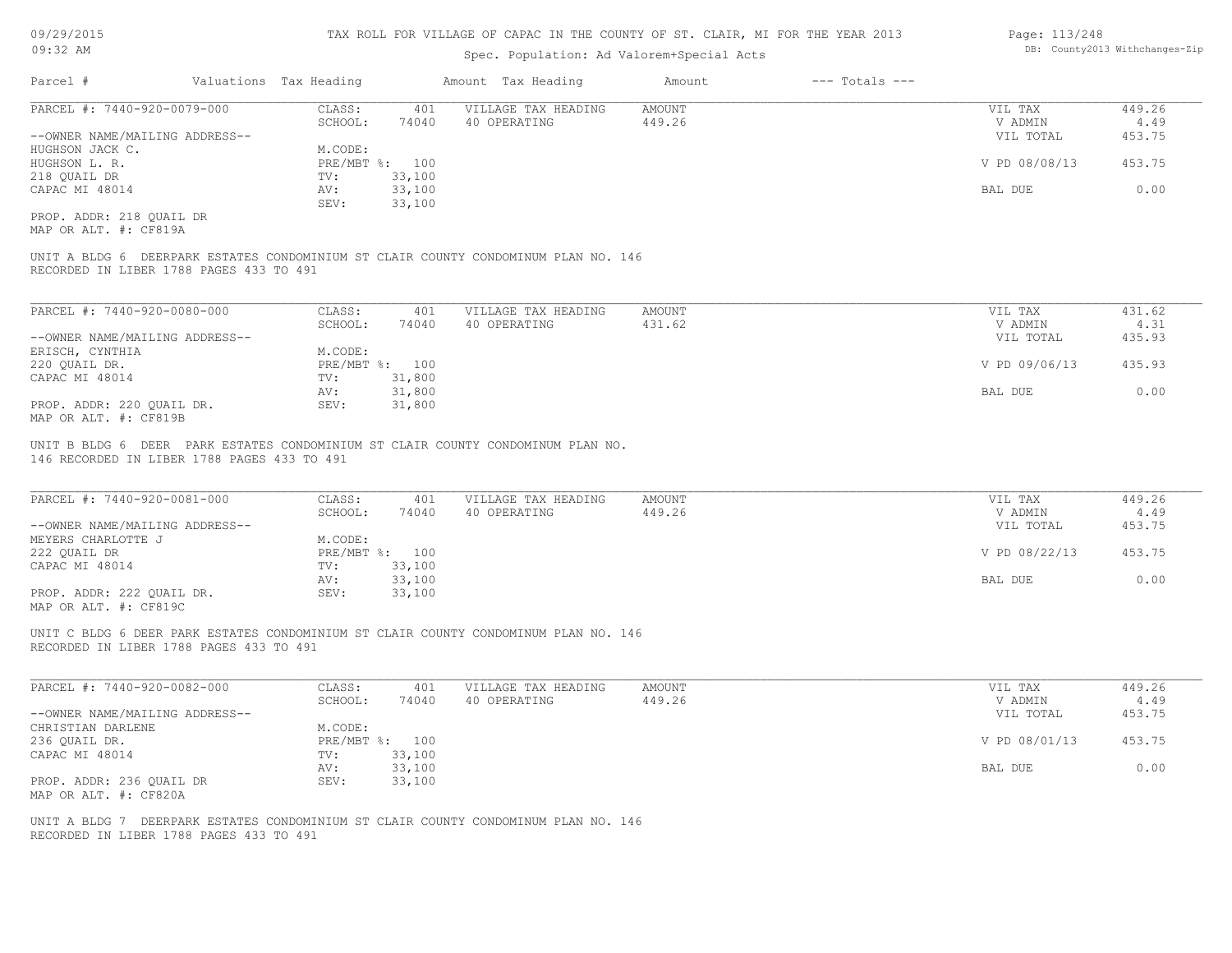| 09/29/2015 |  |
|------------|--|
|------------|--|

| Page: 114/248 |                               |
|---------------|-------------------------------|
|               | DB: County2013 Withchanges-Zi |

| 09:32 AM                                                                                                                      |                                   | Spec. Population: Ad Valorem+Special Acts |                         |                    |                                 | DB: County2013 Withchanges-Zip |
|-------------------------------------------------------------------------------------------------------------------------------|-----------------------------------|-------------------------------------------|-------------------------|--------------------|---------------------------------|--------------------------------|
| Parcel #<br>Valuations Tax Heading                                                                                            |                                   | Amount Tax Heading                        | Amount                  | $---$ Totals $---$ |                                 |                                |
| PARCEL #: 7440-920-0083-000                                                                                                   | CLASS:<br>401                     | VILLAGE TAX HEADING                       | <b>AMOUNT</b>           |                    | VIL TAX                         | 431.62                         |
|                                                                                                                               | SCHOOL:<br>74040                  | 40 OPERATING                              | 431.62                  |                    | V ADMIN                         | 4.31                           |
| --OWNER NAME/MAILING ADDRESS--                                                                                                |                                   |                                           |                         |                    | VIL TOTAL                       | 435.93                         |
| SOPER DEBORAH                                                                                                                 | 00WBF<br>M.CODE:                  |                                           |                         |                    |                                 |                                |
| 238 QUAIL DR                                                                                                                  | PRE/MBT %: 100                    |                                           |                         |                    | V PD 09/04/13                   | 435.93                         |
| CAPAC MI 48014                                                                                                                | 31,800<br>TV:                     |                                           |                         |                    |                                 |                                |
|                                                                                                                               | 31,800<br>AV:                     |                                           |                         |                    | BAL DUE                         | 0.00                           |
| PROP. ADDR: 238 QUAIL DR                                                                                                      | 31,800<br>SEV:                    |                                           |                         |                    |                                 |                                |
| MAP OR ALT. #: CF820B                                                                                                         |                                   |                                           |                         |                    |                                 |                                |
| UNIT B BLDG 7 DEERPARK ESTATES CONDOMINIUM ST CLAIR COUNTY CONDOMINUM PLAN NO. 146<br>RECORDED IN LIBER 1788 PAGES 433 TO 491 |                                   |                                           |                         |                    |                                 |                                |
| PARCEL #: 7440-920-0084-000                                                                                                   | CLASS:<br>401                     | VILLAGE TAX HEADING                       | <b>AMOUNT</b>           |                    | VIL TAX                         | 449.26                         |
|                                                                                                                               | SCHOOL:<br>74040                  | 40 OPERATING                              | 449.26                  |                    | V ADMIN                         | 4.49                           |
| --OWNER NAME/MAILING ADDRESS--                                                                                                |                                   |                                           |                         |                    | VIL TOTAL                       | 453.75                         |
| MCTEVIA CAROLYN M                                                                                                             | M.CODE:                           |                                           |                         |                    |                                 |                                |
| 240 QUAIL DR                                                                                                                  | PRE/MBT %: 100                    |                                           |                         |                    | V PD 07/25/13                   | 453.75                         |
| CAPAC MI 48014-3740                                                                                                           | 33,100<br>TV:                     |                                           |                         |                    |                                 |                                |
|                                                                                                                               | 33,100<br>AV:                     |                                           |                         |                    | BAL DUE                         | 0.00                           |
| PROP. ADDR: 240 QUAIL DR                                                                                                      | 33,100<br>SEV:                    |                                           |                         |                    |                                 |                                |
| MAP OR ALT. #: CF820C                                                                                                         |                                   |                                           |                         |                    |                                 |                                |
| PARCEL #: 7440-920-0085-000<br>--OWNER NAME/MAILING ADDRESS--                                                                 | CLASS:<br>401<br>SCHOOL:<br>74040 | VILLAGE TAX HEADING<br>40 OPERATING       | <b>AMOUNT</b><br>454.69 |                    | VIL TAX<br>V ADMIN<br>VIL TOTAL | 454.69<br>4.54<br>459.23       |
| STONE MICHAEL                                                                                                                 | <b>BACTS</b><br>M.CODE:           |                                           |                         |                    |                                 |                                |
| 242 QUAIL DR                                                                                                                  | PRE/MBT %: 100                    |                                           |                         |                    | V PD 09/16/13                   | 459.23                         |
| CAPAC MI 48014                                                                                                                | 33,500<br>TV:                     |                                           |                         |                    |                                 |                                |
|                                                                                                                               | 33,500<br>AV:                     |                                           |                         |                    | BAL DUE                         | 0.00                           |
| PROP. ADDR: 242 QUAIL DR<br>MAP OR ALT. #: CF821A                                                                             | 33,500<br>SEV:                    |                                           |                         |                    |                                 |                                |
|                                                                                                                               |                                   |                                           |                         |                    |                                 |                                |
| UNIT A BLDG 8 DEERPARK ESTATES CONDOMINIUM ST CLAIR COUNTY CONDOMINUM PLAN NO. 146<br>RECORDED IN LIBER 1788 PAGES 433 TO 491 |                                   |                                           |                         |                    |                                 |                                |
| PARCEL #: 7440-920-0086-000                                                                                                   | CLASS:<br>401                     | VILLAGE TAX HEADING                       | <b>AMOUNT</b>           |                    | VIL TAX                         | 435.69                         |
|                                                                                                                               | SCHOOL:<br>74040                  | 40 OPERATING                              | 435.69                  |                    | V ADMIN                         | 4.35                           |
| --OWNER NAME/MAILING ADDRESS--                                                                                                |                                   |                                           |                         |                    | VIL TOTAL                       | 440.04                         |
| GUTIERREZ MEGAN/HENRY                                                                                                         | M.CODE:<br>PRE/MBT %: 100         |                                           |                         |                    | BAL DUE                         | 440.04                         |
| 244 QUAIL DR                                                                                                                  |                                   |                                           |                         |                    |                                 |                                |
| CAPAC MI 48014                                                                                                                | 32,100<br>TV:<br>32,100<br>AV:    |                                           |                         |                    |                                 |                                |
| PROP. ADDR: 244 QUAIL DR                                                                                                      | 32,100<br>SEV:                    |                                           |                         |                    |                                 |                                |
| MAP OR ALT. #: CF821B                                                                                                         |                                   |                                           |                         |                    |                                 |                                |
|                                                                                                                               |                                   |                                           |                         |                    |                                 |                                |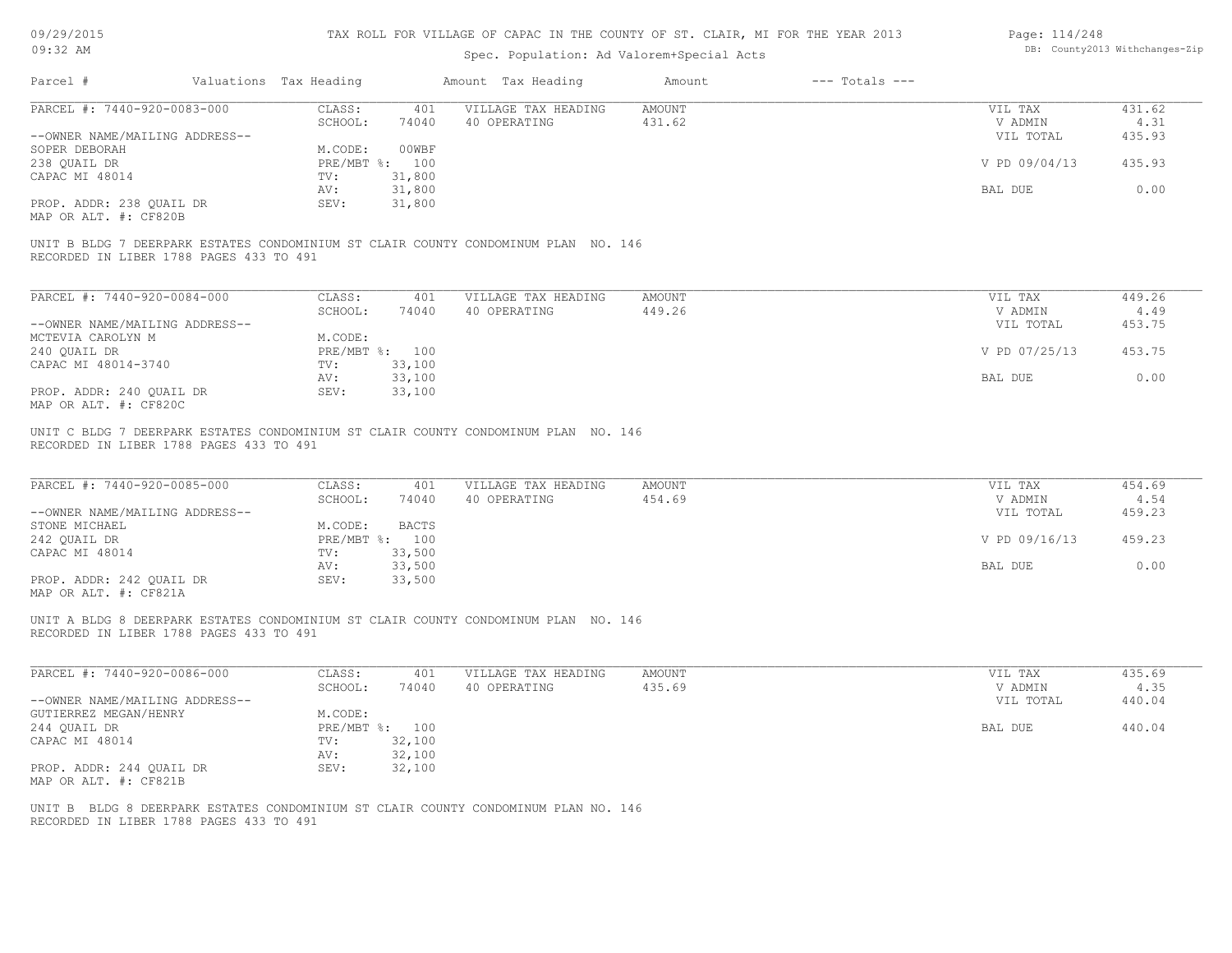#### TAX ROLL FOR VILLAGE OF CAPAC IN THE COUNTY OF ST. CLAIR, MI FOR THE YEAR 2013

### Spec. Population: Ad Valorem+Special Acts

| Page: 115/248 |                                |
|---------------|--------------------------------|
|               | DB: County2013 Withchanges-Zip |

| Parcel #                       | Valuations Tax Heading |        | Amount Tax Heading  | Amount | $---$ Totals $---$ |               |        |
|--------------------------------|------------------------|--------|---------------------|--------|--------------------|---------------|--------|
| PARCEL #: 7440-920-0087-000    | CLASS:                 | 401    | VILLAGE TAX HEADING | AMOUNT |                    | VIL TAX       | 454.69 |
|                                | SCHOOL:                | 74040  | 40 OPERATING        | 454.69 |                    | V ADMIN       | 4.54   |
| --OWNER NAME/MAILING ADDRESS-- |                        |        |                     |        |                    | VIL TOTAL     | 459.23 |
| BREWER YOUNG G.                | M.CODE:                |        |                     |        |                    |               |        |
| BREWER PATTI L.                | $PRE/MBT$ %:           | $\cap$ |                     |        |                    | V PD 09/06/13 | 459.23 |
| 11076 NORMAN                   | TV:                    | 33,500 |                     |        |                    |               |        |
| YALE MI 48097                  | AV:                    | 33,500 |                     |        |                    | BAL DUE       | 0.00   |
|                                | SEV:                   | 33,500 |                     |        |                    |               |        |
|                                |                        |        |                     |        |                    |               |        |

MAP OR ALT. #: CF821C PROP. ADDR: 246 QUAIL DR

RECORDED IN LIBER 1788 PAGES 433 TO 491 UNIT C BLDG 8 DEERPARK ESTATES CONDOMINIUM ST CLAIR COUNTY CONDOMINUM PLAN NO. 146

| PARCEL #: 7440-920-0088-000    | CLASS:     | 401    | VILLAGE TAX HEADING | AMOUNT | VIL TAX       | 458.76 |
|--------------------------------|------------|--------|---------------------|--------|---------------|--------|
|                                | SCHOOL:    | 74040  | 40 OPERATING        | 458.76 | V ADMIN       | 4.58   |
| --OWNER NAME/MAILING ADDRESS-- |            |        |                     |        | VIL TOTAL     | 463.34 |
| GREEN PATRICK A                | M.CODE:    | 00WBF  |                     |        |               |        |
| 9000 US HWY 192 LOT 250        | PRE/MBT %: |        |                     |        | V PD 08/16/13 | 463.34 |
| CLERMONT FL 34714-8218         | TV:        | 33,800 |                     |        |               |        |
|                                | AV:        | 33,800 |                     |        | BAL DUE       | 0.00   |
| PROP. ADDR: 252 OUAIL DR       | SEV:       | 33,800 |                     |        |               |        |
| MAP OR ALT. #: CF822A          |            |        |                     |        |               |        |

RECORDED IN LIBER 1788 PAGES 433 TO 491 UNIT A BLDG 9 DEERPARK ESTATES CONDOMINIUM ST CLAIR COUNTY CONDOMINUM PLAN NO. 146

| PARCEL #: 7440-920-0089-000    | CLASS:     | 401    | VILLAGE TAX HEADING | AMOUNT | VIL TAX   | 439.76 |
|--------------------------------|------------|--------|---------------------|--------|-----------|--------|
|                                | SCHOOL:    | 74040  | 40 OPERATING        | 439.76 | V ADMIN   | 4.39   |
| --OWNER NAME/MAILING ADDRESS-- |            |        |                     |        | VIL TOTAL | 444.15 |
| NAGEY JR RICHARD A             | M.CODE:    |        |                     |        |           |        |
| 254 OUAIL DR                   | PRE/MBT %: | 100    |                     |        | BAL DUE   | 444.15 |
| CAPAC MI 48014                 | TV:        | 32,400 |                     |        |           |        |
|                                | AV:        | 32,400 |                     |        |           |        |
| PROP. ADDR: 254 OUAIL DR       | SEV:       | 32,400 |                     |        |           |        |
| MAP OR ALT. #: CF822B          |            |        |                     |        |           |        |

 $\_$  , and the state of the state of the state of the state of the state of the state of the state of the state of the state of the state of the state of the state of the state of the state of the state of the state of the

RECORDED IN LIBER 1788 PAGES 433 TO 491 UNIT B BLDG 9 DEERPARK ESTATES CONDOMINIUM ST CLAIR COUNTY CONDOMINUM PLAN NO. 146

| PARCEL #: 7440-920-0090-000    | CLASS:  | 401            | VILLAGE TAX HEADING | AMOUNT | VIL TAX       | 458.76 |
|--------------------------------|---------|----------------|---------------------|--------|---------------|--------|
|                                | SCHOOL: | 74040          | 40 OPERATING        | 458.76 | V ADMIN       | 4.58   |
| --OWNER NAME/MAILING ADDRESS-- |         |                |                     |        | VIL TOTAL     | 463.34 |
| FOLLMER STEVEN J               | M.CODE: | TCBMT          |                     |        |               |        |
| 256 QUAIL DR                   |         | PRE/MBT %: 100 |                     |        | V PD 08/08/13 | 463.34 |
| CAPAC MI 48014                 | TV:     | 33,800         |                     |        |               |        |
|                                | AV:     | 33,800         |                     |        | BAL DUE       | 0.00   |
| PROP. ADDR: 256 OUAIL DR       | SEV:    | 33,800         |                     |        |               |        |
| MAP OR ALT. #: CF822C          |         |                |                     |        |               |        |

RECORDED IN LIBER 1788 PAGES 433 TO 491 UNIT C BLDG 9 DEERPARK ESTATES CONDOMINIUM ST CLAIR COUNTY CONDOMINUM PLAN NO. 146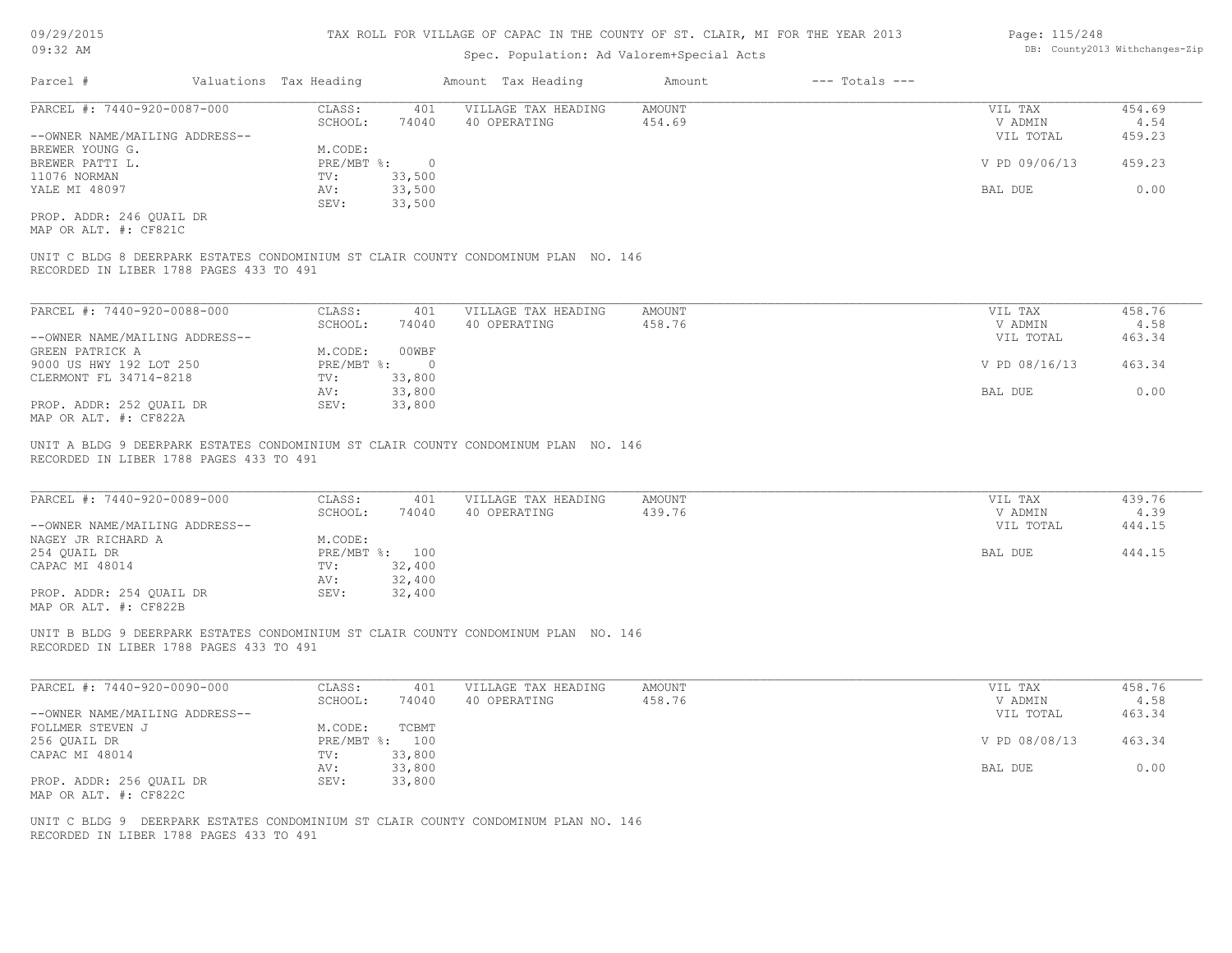| 09/29/2015 |  |
|------------|--|
|------------|--|

| Page: 116/248 |                               |
|---------------|-------------------------------|
|               | DB: County2013 Withchanges-Zi |

| UY/29/2015<br>09:32 AM                                                                      |  |                              | TAX ROLL FOR VILLAGE OF CAPAC IN THE COUNTY OF ST. CLAIR, MI FOR THE YEAR 2013 | Page: 116/248<br>DB: County2013 Withchanges-Zip                                     |                       |                    |                                 |                      |
|---------------------------------------------------------------------------------------------|--|------------------------------|--------------------------------------------------------------------------------|-------------------------------------------------------------------------------------|-----------------------|--------------------|---------------------------------|----------------------|
| Parcel #                                                                                    |  | Valuations Tax Heading       |                                                                                | Amount Tax Heading                                                                  | Amount                | $---$ Totals $---$ |                                 |                      |
| PARCEL #: 7440-920-0091-000                                                                 |  | CLASS:                       | 402                                                                            | VILLAGE TAX HEADING                                                                 | AMOUNT                |                    | VIL TAX                         | 6.35                 |
| --OWNER NAME/MAILING ADDRESS--                                                              |  | SCHOOL:                      | 74040                                                                          | 40 OPERATING                                                                        | 6.35                  |                    | V ADMIN<br>VIL TOTAL            | 0.06<br>6.41         |
| DEER PARK LAND DEVELOPMENT                                                                  |  | M.CODE:                      |                                                                                |                                                                                     |                       |                    |                                 |                      |
| 8155 ANNSBURY STE 109<br>UTICA MI 48316                                                     |  | PRE/MBT %:<br>TV:            | $\overline{0}$<br>468                                                          |                                                                                     |                       |                    | V PD 09/12/13                   | 6.41                 |
|                                                                                             |  | AV:                          | 2,500                                                                          |                                                                                     |                       |                    | BAL DUE                         | 0.00                 |
| PROP. ADDR: DEER PARK<br>MAP OR ALT. #: CF823A                                              |  | SEV:                         | 2,500                                                                          |                                                                                     |                       |                    |                                 |                      |
| RECORDED IN LIBER 1788 PAGES 433 TO 491                                                     |  |                              |                                                                                | UNIT A BLDG 10 DEERPARK ESTATES CONDOMINIUM ST CLAIR COUNTY CONDOMINUM PLAN NO. 146 |                       |                    |                                 |                      |
| PARCEL #: 7440-920-0092-000                                                                 |  | CLASS:                       | 402                                                                            | VILLAGE TAX HEADING                                                                 | AMOUNT                |                    | VIL TAX                         | 6.35                 |
|                                                                                             |  | SCHOOL:                      | 74040                                                                          | 40 OPERATING                                                                        | 6.35                  |                    | V ADMIN                         | 0.06                 |
| --OWNER NAME/MAILING ADDRESS--                                                              |  |                              |                                                                                |                                                                                     |                       |                    | VIL TOTAL                       | 6.41                 |
| DEER PARK LAND DEVELOPMENT<br>8155 ANNSBURY STE 109                                         |  | M.CODE:<br>$PRE/MBT$ $\div$  | $\overline{0}$                                                                 |                                                                                     |                       |                    | V PD 09/12/13                   | 6.41                 |
| UTICA MI 48316                                                                              |  | TV:                          | 468                                                                            |                                                                                     |                       |                    |                                 |                      |
|                                                                                             |  | AV:                          | 2,500                                                                          |                                                                                     |                       |                    | BAL DUE                         | 0.00                 |
| PROP. ADDR: DEER PARK<br>MAP OR ALT. #: CF823B                                              |  | SEV:                         | 2,500                                                                          |                                                                                     |                       |                    |                                 |                      |
| PARCEL #: 7440-920-0093-000<br>--OWNER NAME/MAILING ADDRESS--<br>DEER PARK LAND DEVELOPMENT |  | CLASS:<br>SCHOOL:<br>M.CODE: | 402<br>74040                                                                   | VILLAGE TAX HEADING<br>40 OPERATING                                                 | <b>AMOUNT</b><br>6.35 |                    | VIL TAX<br>V ADMIN<br>VIL TOTAL | 6.35<br>0.06<br>6.41 |
| 8155 ANNSBURY STE 109                                                                       |  | $PRE/MBT$ $\frac{1}{6}$ :    | $\overline{0}$                                                                 |                                                                                     |                       |                    | V PD 09/12/13                   | 6.41                 |
| UTICA MI 48316                                                                              |  | TV:                          | 468                                                                            |                                                                                     |                       |                    |                                 |                      |
| PROP. ADDR: DEER PARK<br>MAP OR ALT. #: CF824A                                              |  | AV:<br>SEV:                  | 2,500<br>2,500                                                                 |                                                                                     |                       |                    | BAL DUE                         | 0.00                 |
| RECORDED IN LIBER 1788 PAGES 433 TO 491                                                     |  |                              |                                                                                | UNIT A BLDG 11 DEERPARK ESTATES CONDOMINIUM ST CLAIR COUNTY CONDOMINUM PLAN NO. 146 |                       |                    |                                 |                      |
| PARCEL #: 7440-920-0094-000                                                                 |  | CLASS:<br>SCHOOL:            | 402<br>74040                                                                   | VILLAGE TAX HEADING<br>40 OPERATING                                                 | AMOUNT<br>6.35        |                    | VIL TAX<br>V ADMIN              | 6.35<br>0.06         |
| --OWNER NAME/MAILING ADDRESS--                                                              |  |                              |                                                                                |                                                                                     |                       |                    | VIL TOTAL                       | 6.41                 |
| DEER PARK LAND DEVELOPMENT                                                                  |  | M.CODE:                      |                                                                                |                                                                                     |                       |                    |                                 |                      |
| 8155 ANNSBURY STE 109                                                                       |  | PRE/MBT %:                   | $\circ$                                                                        |                                                                                     |                       |                    | V PD 09/12/13                   | 6.41                 |
| UTICA MI 48316                                                                              |  | TV:<br>AV:                   | 468<br>2,500                                                                   |                                                                                     |                       |                    | BAL DUE                         | 0.00                 |
| PROP. ADDR: DEER PARK                                                                       |  | SEV:                         | 2,500                                                                          |                                                                                     |                       |                    |                                 |                      |
| MAP OR ALT. #: CF824B                                                                       |  |                              |                                                                                |                                                                                     |                       |                    |                                 |                      |
| 146 RECORDED IN LIBER 1788 PAGES 433 TO 491                                                 |  |                              |                                                                                | UNIT B UBLDG 11 DEERPARK ESTATES CONDOMINIUM ST CLAIR COUNTY CONDOMINUM PLAN NO.    |                       |                    |                                 |                      |
|                                                                                             |  |                              |                                                                                |                                                                                     |                       |                    |                                 |                      |
|                                                                                             |  |                              |                                                                                |                                                                                     |                       |                    |                                 |                      |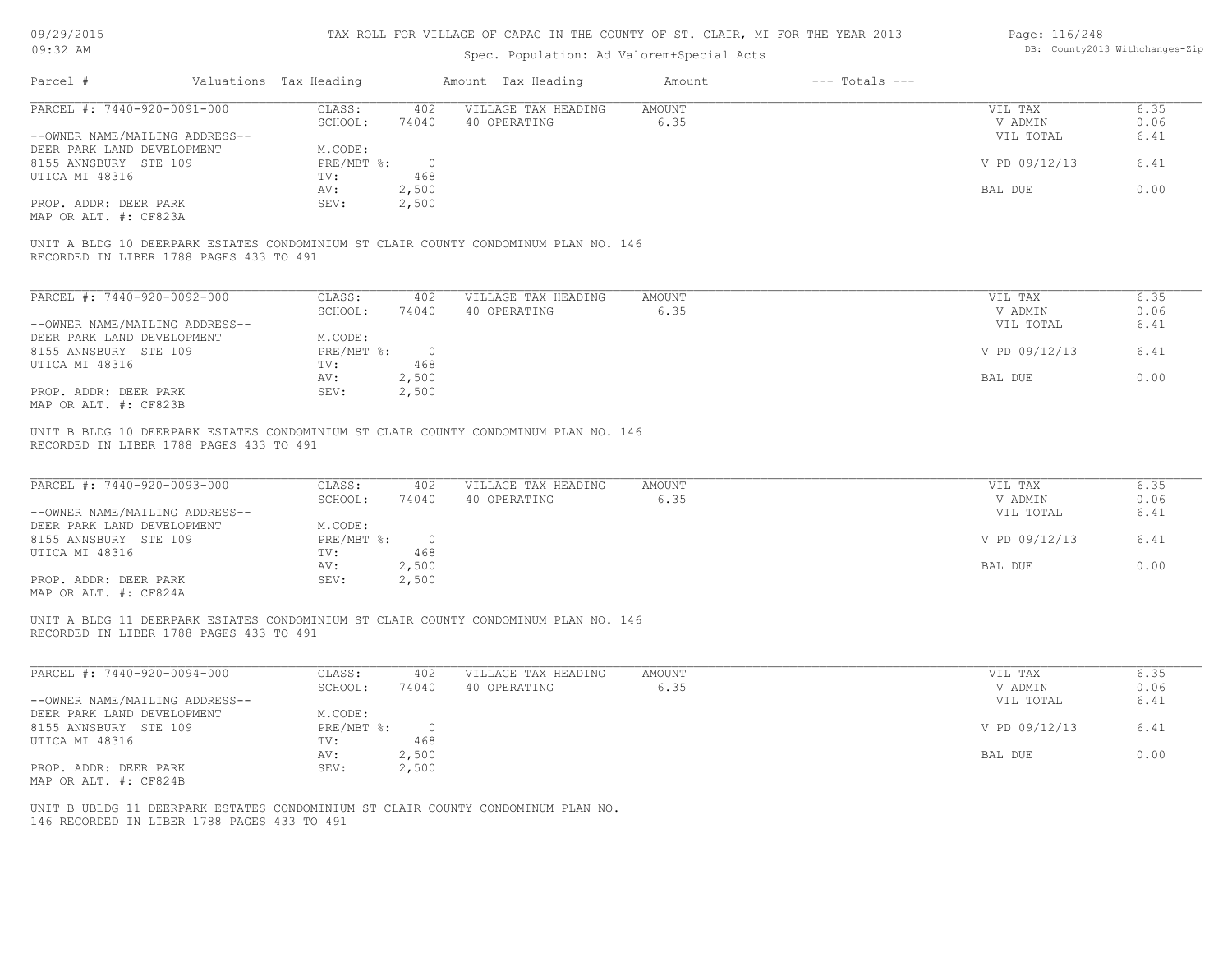| 09/29/2015 |  |
|------------|--|
|------------|--|

| Page: 117/248 |                               |
|---------------|-------------------------------|
|               | DB: County2013 Withchanges-Zi |

| U9/29/2015<br>$09:32$ AM                                                                                                       |                                    | TAX ROLL FOR VILLAGE OF CAPAC IN THE COUNTY OF ST. CLAIR, MI FOR THE YEAR 2013<br>Spec. Population: Ad Valorem+Special Acts |                       |                    | Page: 11//248                   | DB: County2013 Withchanges-Zip |
|--------------------------------------------------------------------------------------------------------------------------------|------------------------------------|-----------------------------------------------------------------------------------------------------------------------------|-----------------------|--------------------|---------------------------------|--------------------------------|
| Parcel #                                                                                                                       | Valuations Tax Heading             | Amount Tax Heading                                                                                                          | Amount                | $---$ Totals $---$ |                                 |                                |
|                                                                                                                                |                                    |                                                                                                                             |                       |                    |                                 |                                |
| PARCEL #: 7440-920-0095-000                                                                                                    | CLASS:<br>402                      | VILLAGE TAX HEADING                                                                                                         | AMOUNT                |                    | VIL TAX                         | 6.35                           |
|                                                                                                                                | SCHOOL:<br>74040                   | 40 OPERATING                                                                                                                | 6.35                  |                    | V ADMIN                         | 0.06                           |
| --OWNER NAME/MAILING ADDRESS--                                                                                                 |                                    |                                                                                                                             |                       |                    | VIL TOTAL                       | 6.41                           |
| DEER PARK LAND DEVELOPMENT                                                                                                     | M.CODE:                            |                                                                                                                             |                       |                    |                                 |                                |
| 8155 ANNSBURY STE 109                                                                                                          | $PRE/MBT$ $\div$<br>$\overline{0}$ |                                                                                                                             |                       |                    | V PD 09/12/13                   | 6.41                           |
| UTICA MI 48316                                                                                                                 | TV:<br>468                         |                                                                                                                             |                       |                    |                                 |                                |
|                                                                                                                                | 2,500<br>AV:                       |                                                                                                                             |                       |                    | BAL DUE                         | 0.00                           |
| PROP. ADDR: DEER PARK                                                                                                          | SEV:<br>2,500                      |                                                                                                                             |                       |                    |                                 |                                |
| MAP OR ALT. #: CF824C                                                                                                          |                                    |                                                                                                                             |                       |                    |                                 |                                |
| UNIT C BLDG 11 DEERPARK ESTATES CONDOMINIUM ST CLAIR COUNTY CONDOMINUM PLAN NO. 146<br>RECORDED IN LIBER 1788 PAGES 433 TO 491 |                                    |                                                                                                                             |                       |                    |                                 |                                |
| PARCEL #: 7440-920-0096-000                                                                                                    | CLASS:<br>402                      | VILLAGE TAX HEADING                                                                                                         | AMOUNT                |                    | VIL TAX                         | 6.35                           |
|                                                                                                                                | SCHOOL:<br>74040                   | 40 OPERATING                                                                                                                | 6.35                  |                    | V ADMIN                         | 0.06                           |
| --OWNER NAME/MAILING ADDRESS--                                                                                                 |                                    |                                                                                                                             |                       |                    | VIL TOTAL                       | 6.41                           |
| DEER PARK LAND DEVELOPMENT                                                                                                     | M.CODE:                            |                                                                                                                             |                       |                    |                                 |                                |
| 8155 ANNSBURY STE 109                                                                                                          | $PRE/MBT$ %:<br>$\overline{0}$     |                                                                                                                             |                       |                    | V PD 09/12/13                   | 6.41                           |
| UTICA MI 48316                                                                                                                 | 468<br>TV:                         |                                                                                                                             |                       |                    |                                 |                                |
|                                                                                                                                | 2,500<br>AV:                       |                                                                                                                             |                       |                    | BAL DUE                         | 0.00                           |
| PROP. ADDR: DEER PARK                                                                                                          | SEV:<br>2,500                      |                                                                                                                             |                       |                    |                                 |                                |
| MAP OR ALT. #: CF825A                                                                                                          |                                    |                                                                                                                             |                       |                    |                                 |                                |
| PARCEL #: 7440-920-0097-000<br>--OWNER NAME/MAILING ADDRESS--                                                                  | CLASS:<br>402<br>SCHOOL:<br>74040  | VILLAGE TAX HEADING<br>40 OPERATING                                                                                         | <b>AMOUNT</b><br>6.35 |                    | VIL TAX<br>V ADMIN<br>VIL TOTAL | 6.35<br>0.06<br>6.41           |
| DEER PARK LAND DEVELOPMENT                                                                                                     | M.CODE:                            |                                                                                                                             |                       |                    |                                 |                                |
| 8155 ANSBURY STE 109                                                                                                           | $PRE/MBT$ $\div$<br>$\overline{0}$ |                                                                                                                             |                       |                    | V PD 09/12/13                   | 6.41                           |
| UTICA MI 48316                                                                                                                 | 468<br>TV:                         |                                                                                                                             |                       |                    |                                 |                                |
|                                                                                                                                | AV:<br>2,500                       |                                                                                                                             |                       |                    | BAL DUE                         | 0.00                           |
| PROP. ADDR: DEER PARK                                                                                                          | SEV:<br>2,500                      |                                                                                                                             |                       |                    |                                 |                                |
| MAP OR ALT. #: CF825B                                                                                                          |                                    |                                                                                                                             |                       |                    |                                 |                                |
| UNIT B BLDG 12 DEERPARK ESTATES CONDOMINIUM ST CLAIR COUNTY CONDOMINUM PLAN NO.<br>146 RECORDED IN LIBER 1788 PAGES 433 TO 491 |                                    |                                                                                                                             |                       |                    |                                 |                                |
| PARCEL #: 7440-920-0098-000                                                                                                    | 402<br>CLASS:                      | VILLAGE TAX HEADING                                                                                                         | AMOUNT                |                    | VIL TAX                         | 6.35                           |
|                                                                                                                                | SCHOOL:<br>74040                   | 40 OPERATING                                                                                                                | 6.35                  |                    | V ADMIN                         | 0.06                           |
| --OWNER NAME/MAILING ADDRESS--                                                                                                 |                                    |                                                                                                                             |                       |                    | VIL TOTAL                       | 6.41                           |
| DEER PARK LAND DEVELOPMENT                                                                                                     | M.CODE:                            |                                                                                                                             |                       |                    |                                 |                                |
| 8155 ANNSBURY STE 109                                                                                                          | PRE/MBT %:<br>$\circ$              |                                                                                                                             |                       |                    | V PD 09/12/13                   | 6.41                           |
| UTICA MI 48316                                                                                                                 | 468<br>TV:                         |                                                                                                                             |                       |                    |                                 |                                |
|                                                                                                                                | 2,500<br>AV:                       |                                                                                                                             |                       |                    | BAL DUE                         | 0.00                           |
| PROP. ADDR: DEER PARK                                                                                                          | 2,500<br>SEV:                      |                                                                                                                             |                       |                    |                                 |                                |
| MAP OR ALT. #: CF925C                                                                                                          |                                    |                                                                                                                             |                       |                    |                                 |                                |
|                                                                                                                                |                                    |                                                                                                                             |                       |                    |                                 |                                |
| UNIT C BLDG 12 DEERPARK ESTATES CONDOMINIUM ST CLAIR COUNTY CONDOMINUM PLAN NO. 146                                            |                                    |                                                                                                                             |                       |                    |                                 |                                |
| RECORDED IN LIBER 1788 PAGES 433 TO 491                                                                                        |                                    |                                                                                                                             |                       |                    |                                 |                                |
|                                                                                                                                |                                    |                                                                                                                             |                       |                    |                                 |                                |
|                                                                                                                                |                                    |                                                                                                                             |                       |                    |                                 |                                |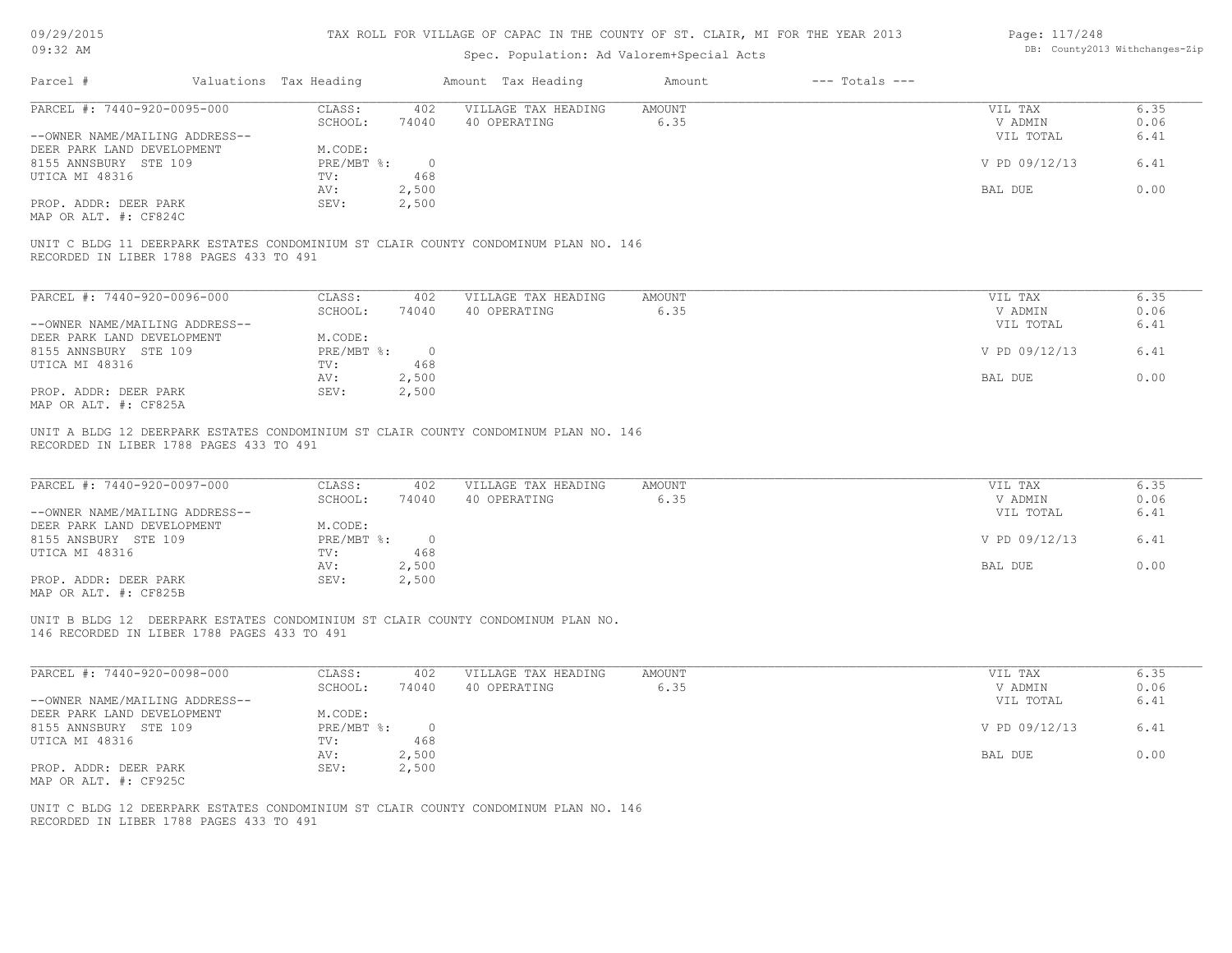| 09/29/2015 |  |
|------------|--|
|------------|--|

| Page: 118/248 |                                |
|---------------|--------------------------------|
|               | DB: County2013 Withchanges-Zip |

| Parcel #<br>Valuations Tax Heading<br>Amount Tax Heading<br>$---$ Totals $---$<br>Amount<br>PARCEL #: 7440-920-0099-000<br>CLASS:<br>VILLAGE TAX HEADING<br>AMOUNT<br>402<br>SCHOOL:<br>74040<br>40 OPERATING<br>6.35<br>--OWNER NAME/MAILING ADDRESS--<br>DEER PARK LAND DEVELOPMENT<br>M.CODE:<br>8155 ANNSBURY STE 109<br>$PRE/MBT$ %:<br>$\overline{\phantom{0}}$<br>468<br>UTICA MI 48316<br>TV:<br>2,500<br>AV:<br>PROP. ADDR: DEER PARK<br>SEV:<br>2,500<br>MAP OR ALT. #: CF826A<br>UNIT A BLDG 13 DEERPARK ESTATES CONDOMINIUM ST CLAIR COUNTY CONDOMINUM PLAN NO. 146<br>RECORDED IN LIBER 1788 PAGES 433 TO 491<br>PARCEL #: 7440-920-0100-000<br>CLASS:<br>402<br>VILLAGE TAX HEADING<br>AMOUNT<br>SCHOOL:<br>40 OPERATING<br>6.35<br>74040<br>--OWNER NAME/MAILING ADDRESS--<br>DEER PARK LAND DEVELOPMENT<br>M.CODE:<br>8155 ANNSBURY STE 109<br>$PRE/MBT$ $\div$ 0<br>468<br>UTICA MI 48316<br>TV:<br>AV:<br>2,500<br>PROP. ADDR: DEER PARK<br>SEV:<br>2,500<br>MAP OR ALT. #: CF826B<br>UNIT B BLDG 13 DEERPARK ESTATES CONDOMINIUM ST CLAIR COUNTY CONDOMINUM PLAN NO. 146<br>RECORDED IN LIBER 1788 PAGES 433 TO 491 | VIL TAX<br>V ADMIN<br>VIL TOTAL<br>V PD 09/12/13<br>BAL DUE<br>VIL TAX<br>V ADMIN<br>VIL TOTAL<br>V PD 09/12/13<br>BAL DUE | 6.35<br>0.06<br>6.41<br>6.41<br>0.00<br>6.35<br>0.06<br>6.41<br>6.41<br>0.00 |
|----------------------------------------------------------------------------------------------------------------------------------------------------------------------------------------------------------------------------------------------------------------------------------------------------------------------------------------------------------------------------------------------------------------------------------------------------------------------------------------------------------------------------------------------------------------------------------------------------------------------------------------------------------------------------------------------------------------------------------------------------------------------------------------------------------------------------------------------------------------------------------------------------------------------------------------------------------------------------------------------------------------------------------------------------------------------------------------------------------------------------------------|----------------------------------------------------------------------------------------------------------------------------|------------------------------------------------------------------------------|
|                                                                                                                                                                                                                                                                                                                                                                                                                                                                                                                                                                                                                                                                                                                                                                                                                                                                                                                                                                                                                                                                                                                                        |                                                                                                                            |                                                                              |
|                                                                                                                                                                                                                                                                                                                                                                                                                                                                                                                                                                                                                                                                                                                                                                                                                                                                                                                                                                                                                                                                                                                                        |                                                                                                                            |                                                                              |
|                                                                                                                                                                                                                                                                                                                                                                                                                                                                                                                                                                                                                                                                                                                                                                                                                                                                                                                                                                                                                                                                                                                                        |                                                                                                                            |                                                                              |
|                                                                                                                                                                                                                                                                                                                                                                                                                                                                                                                                                                                                                                                                                                                                                                                                                                                                                                                                                                                                                                                                                                                                        |                                                                                                                            |                                                                              |
|                                                                                                                                                                                                                                                                                                                                                                                                                                                                                                                                                                                                                                                                                                                                                                                                                                                                                                                                                                                                                                                                                                                                        |                                                                                                                            |                                                                              |
|                                                                                                                                                                                                                                                                                                                                                                                                                                                                                                                                                                                                                                                                                                                                                                                                                                                                                                                                                                                                                                                                                                                                        |                                                                                                                            |                                                                              |
|                                                                                                                                                                                                                                                                                                                                                                                                                                                                                                                                                                                                                                                                                                                                                                                                                                                                                                                                                                                                                                                                                                                                        |                                                                                                                            |                                                                              |
|                                                                                                                                                                                                                                                                                                                                                                                                                                                                                                                                                                                                                                                                                                                                                                                                                                                                                                                                                                                                                                                                                                                                        |                                                                                                                            |                                                                              |
|                                                                                                                                                                                                                                                                                                                                                                                                                                                                                                                                                                                                                                                                                                                                                                                                                                                                                                                                                                                                                                                                                                                                        |                                                                                                                            |                                                                              |
|                                                                                                                                                                                                                                                                                                                                                                                                                                                                                                                                                                                                                                                                                                                                                                                                                                                                                                                                                                                                                                                                                                                                        |                                                                                                                            |                                                                              |
|                                                                                                                                                                                                                                                                                                                                                                                                                                                                                                                                                                                                                                                                                                                                                                                                                                                                                                                                                                                                                                                                                                                                        |                                                                                                                            |                                                                              |
|                                                                                                                                                                                                                                                                                                                                                                                                                                                                                                                                                                                                                                                                                                                                                                                                                                                                                                                                                                                                                                                                                                                                        |                                                                                                                            |                                                                              |
|                                                                                                                                                                                                                                                                                                                                                                                                                                                                                                                                                                                                                                                                                                                                                                                                                                                                                                                                                                                                                                                                                                                                        |                                                                                                                            |                                                                              |
|                                                                                                                                                                                                                                                                                                                                                                                                                                                                                                                                                                                                                                                                                                                                                                                                                                                                                                                                                                                                                                                                                                                                        |                                                                                                                            |                                                                              |
|                                                                                                                                                                                                                                                                                                                                                                                                                                                                                                                                                                                                                                                                                                                                                                                                                                                                                                                                                                                                                                                                                                                                        |                                                                                                                            |                                                                              |
|                                                                                                                                                                                                                                                                                                                                                                                                                                                                                                                                                                                                                                                                                                                                                                                                                                                                                                                                                                                                                                                                                                                                        |                                                                                                                            |                                                                              |
|                                                                                                                                                                                                                                                                                                                                                                                                                                                                                                                                                                                                                                                                                                                                                                                                                                                                                                                                                                                                                                                                                                                                        |                                                                                                                            |                                                                              |
|                                                                                                                                                                                                                                                                                                                                                                                                                                                                                                                                                                                                                                                                                                                                                                                                                                                                                                                                                                                                                                                                                                                                        |                                                                                                                            |                                                                              |
|                                                                                                                                                                                                                                                                                                                                                                                                                                                                                                                                                                                                                                                                                                                                                                                                                                                                                                                                                                                                                                                                                                                                        |                                                                                                                            |                                                                              |
| PARCEL #: 7440-920-0101-000<br>CLASS:<br>402<br>VILLAGE TAX HEADING<br>AMOUNT<br>6.35<br>SCHOOL:<br>74040<br>40 OPERATING<br>--OWNER NAME/MAILING ADDRESS--                                                                                                                                                                                                                                                                                                                                                                                                                                                                                                                                                                                                                                                                                                                                                                                                                                                                                                                                                                            | VIL TAX<br>V ADMIN<br>VIL TOTAL                                                                                            | 6.35<br>0.06<br>6.41                                                         |
| DEER PARK LAND DEVELOPMENT<br>M.CODE:<br>PRE/MBT %: 0<br>8155 ANNSBURY STE 109                                                                                                                                                                                                                                                                                                                                                                                                                                                                                                                                                                                                                                                                                                                                                                                                                                                                                                                                                                                                                                                         | V PD 09/12/13                                                                                                              | 6.41                                                                         |
| UTICA MI 48316<br>TV:<br>468                                                                                                                                                                                                                                                                                                                                                                                                                                                                                                                                                                                                                                                                                                                                                                                                                                                                                                                                                                                                                                                                                                           |                                                                                                                            |                                                                              |
| 2,500<br>AV:                                                                                                                                                                                                                                                                                                                                                                                                                                                                                                                                                                                                                                                                                                                                                                                                                                                                                                                                                                                                                                                                                                                           | BAL DUE                                                                                                                    | 0.00                                                                         |
| PROP. ADDR: DEER PARK<br>SEV:<br>2,500                                                                                                                                                                                                                                                                                                                                                                                                                                                                                                                                                                                                                                                                                                                                                                                                                                                                                                                                                                                                                                                                                                 |                                                                                                                            |                                                                              |
| MAP OR ALT. #: CF826C                                                                                                                                                                                                                                                                                                                                                                                                                                                                                                                                                                                                                                                                                                                                                                                                                                                                                                                                                                                                                                                                                                                  |                                                                                                                            |                                                                              |
| UNIT C BLDG 13 DEERPARK ESTATES CONDOMINIUM ST CLAIR COUNTY CONDOMINUM PLAN NO. 146<br>RECORDED IN LIBER 1788 PAGES 433 TO 491                                                                                                                                                                                                                                                                                                                                                                                                                                                                                                                                                                                                                                                                                                                                                                                                                                                                                                                                                                                                         |                                                                                                                            |                                                                              |
| PARCEL #: 7440-920-0102-000<br>VILLAGE TAX HEADING<br><b>AMOUNT</b><br>CLASS:<br>402                                                                                                                                                                                                                                                                                                                                                                                                                                                                                                                                                                                                                                                                                                                                                                                                                                                                                                                                                                                                                                                   | VIL TAX<br>V ADMIN                                                                                                         | 6.35                                                                         |
| SCHOOL:<br>74040<br>40 OPERATING<br>6.35<br>--OWNER NAME/MAILING ADDRESS--                                                                                                                                                                                                                                                                                                                                                                                                                                                                                                                                                                                                                                                                                                                                                                                                                                                                                                                                                                                                                                                             | VIL TOTAL                                                                                                                  | 0.06<br>6.41                                                                 |
| M.CODE:<br>DEER PARK LAND DEVELOPMENT                                                                                                                                                                                                                                                                                                                                                                                                                                                                                                                                                                                                                                                                                                                                                                                                                                                                                                                                                                                                                                                                                                  |                                                                                                                            |                                                                              |
| 8155 ANNSBURY STE 109<br>PRE/MBT %:<br>$\circ$                                                                                                                                                                                                                                                                                                                                                                                                                                                                                                                                                                                                                                                                                                                                                                                                                                                                                                                                                                                                                                                                                         | V PD 09/12/13                                                                                                              | 6.41                                                                         |
| UTICA MI 48316<br>468<br>TV:                                                                                                                                                                                                                                                                                                                                                                                                                                                                                                                                                                                                                                                                                                                                                                                                                                                                                                                                                                                                                                                                                                           |                                                                                                                            |                                                                              |
| 2,500<br>AV:                                                                                                                                                                                                                                                                                                                                                                                                                                                                                                                                                                                                                                                                                                                                                                                                                                                                                                                                                                                                                                                                                                                           | BAL DUE                                                                                                                    | 0.00                                                                         |
| SEV:<br>2,500<br>PROP. ADDR: DEER PARK<br>MAP OR ALT. #: CF827A                                                                                                                                                                                                                                                                                                                                                                                                                                                                                                                                                                                                                                                                                                                                                                                                                                                                                                                                                                                                                                                                        |                                                                                                                            |                                                                              |
| UNIT A BLDG 14 DEERPARK ESTATES CONDOMINIUM ST CLAIR COUNTY CONDOMINUM PLAN NO.<br>146 RECORDED IN LIBER 1788 PAGES 433 TO 491                                                                                                                                                                                                                                                                                                                                                                                                                                                                                                                                                                                                                                                                                                                                                                                                                                                                                                                                                                                                         |                                                                                                                            |                                                                              |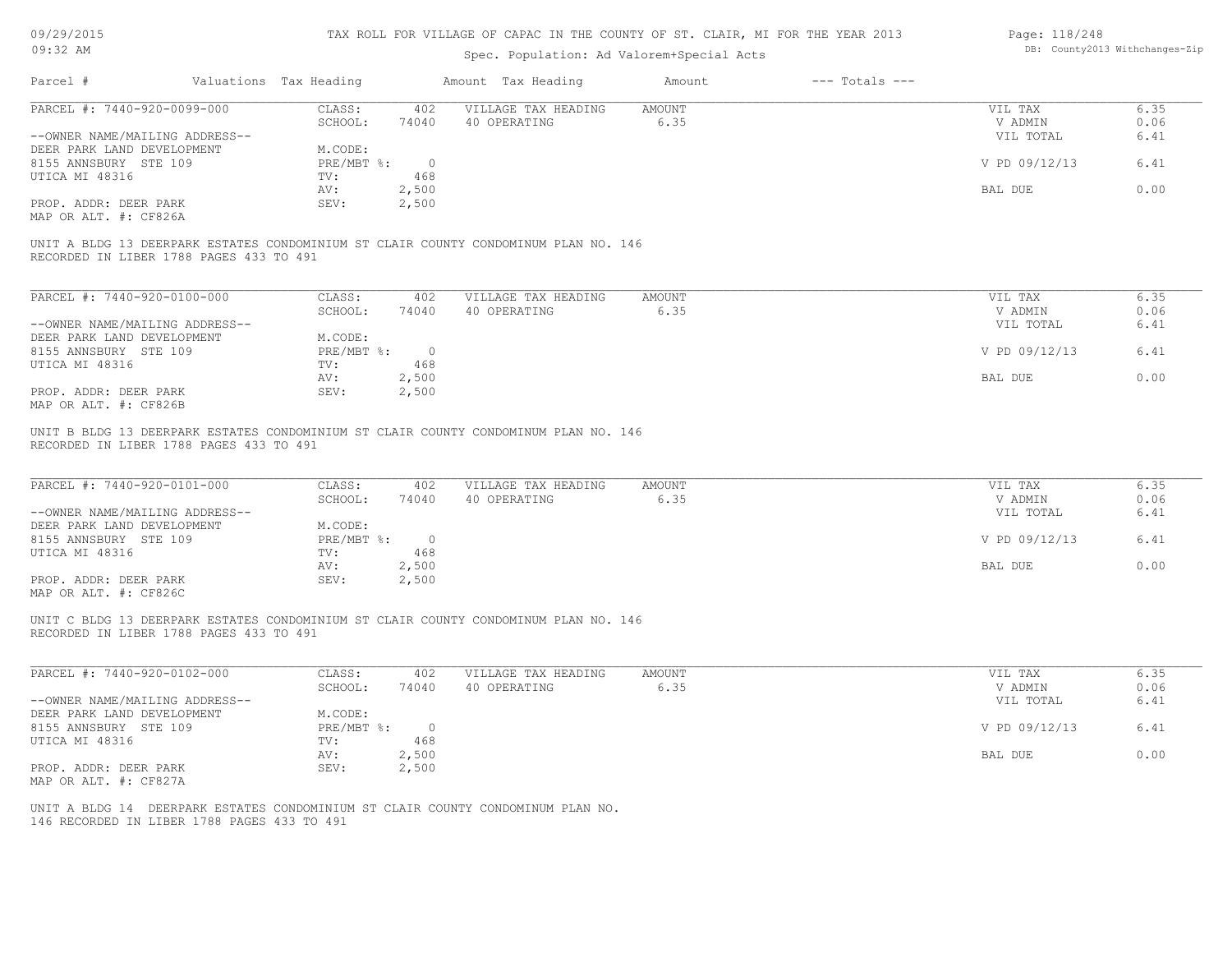| 09/29/2015 |  |
|------------|--|
|------------|--|

| Page: 119/248 |                                |
|---------------|--------------------------------|
|               | DB: County2013 Withchanges-Zij |

| U <i>JI 431 4</i> U 1 J<br>$09:32$ AM                                                       |                                |                       | TAA NULL FUN VILLEAGE UF UAFAU IN INE UUUNII UF 91, ULAIN, MI FUN INE IEAN 2019<br>Spec. Population: Ad Valorem+Special Acts |                       |                    | raye. IIJ/240                   | DB: County2013 Withchanges-Zip |
|---------------------------------------------------------------------------------------------|--------------------------------|-----------------------|------------------------------------------------------------------------------------------------------------------------------|-----------------------|--------------------|---------------------------------|--------------------------------|
| Parcel #                                                                                    | Valuations Tax Heading         |                       | Amount Tax Heading                                                                                                           | Amount                | $---$ Totals $---$ |                                 |                                |
| PARCEL #: 7440-920-0103-000<br>--OWNER NAME/MAILING ADDRESS--                               | CLASS:<br>SCHOOL:              | 402<br>74040          | VILLAGE TAX HEADING<br>40 OPERATING                                                                                          | AMOUNT<br>6.35        |                    | VIL TAX<br>V ADMIN<br>VIL TOTAL | 6.35<br>0.06<br>6.41           |
| DEER PARK LAND DEVELOPMENT<br>8155 ANNSBURY STE 109<br>UTICA MI 48316                       | M.CODE:<br>$PRE/MBT$ %:<br>TV: | $\overline{0}$<br>468 |                                                                                                                              |                       |                    | V PD 09/12/13                   | 6.41                           |
| PROP. ADDR: DEER PARK<br>MAP OR ALT. #: CF827B                                              | AV:<br>SEV:                    | 2,500<br>2,500        |                                                                                                                              |                       |                    | BAL DUE                         | 0.00                           |
| RECORDED IN LIBER 1788 PAGES 433 TO 491                                                     |                                |                       | UNIT B BLDG 14 DEERPARK ESTATES CONDOMINIUM ST CLAIR COUNTY CONDOMINUM PLAN NO. 146                                          |                       |                    |                                 |                                |
| PARCEL #: 7440-920-0104-000                                                                 | CLASS:                         | 402                   | VILLAGE TAX HEADING                                                                                                          | AMOUNT                |                    | VIL TAX                         | 6.35                           |
| --OWNER NAME/MAILING ADDRESS--                                                              | SCHOOL:                        | 74040                 | 40 OPERATING                                                                                                                 | 6.35                  |                    | V ADMIN<br>VIL TOTAL            | 0.06<br>6.41                   |
| DEER PARK LAND DEVELOPMENT<br>8155 ANNSBURY STE 109<br>UTICA MI 48316                       | M.CODE:<br>$PRE/MBT$ %:<br>TV: | $\overline{0}$<br>468 |                                                                                                                              |                       |                    | V PD 09/12/13                   | 6.41                           |
| PROP. ADDR: DEER PARK<br>MAP OR ALT. #: CF827C                                              | AV:<br>SEV:                    | 2,500<br>2,500        |                                                                                                                              |                       |                    | BAL DUE                         | 0.00                           |
| PARCEL #: 7440-920-0105-000<br>--OWNER NAME/MAILING ADDRESS--<br>DEER PARK LAND DEVELOPMENT | CLASS:<br>SCHOOL:<br>M.CODE:   | 402<br>74040          | VILLAGE TAX HEADING<br>40 OPERATING                                                                                          | <b>AMOUNT</b><br>6.35 |                    | VIL TAX<br>V ADMIN<br>VIL TOTAL | 6.35<br>0.06<br>6.41           |
| 8155 ANNSBURY STE 109                                                                       | $PRE/MBT$ %:                   | $\overline{0}$        |                                                                                                                              |                       |                    | V PD 09/12/13                   | 6.41                           |
| UTICA MI 48316<br>PROP. ADDR: DEER PARK                                                     | TV:<br>AV:<br>SEV:             | 468<br>2,500<br>2,500 |                                                                                                                              |                       |                    | BAL DUE                         | 0.00                           |
| MAP OR ALT. #: CF828A                                                                       |                                |                       |                                                                                                                              |                       |                    |                                 |                                |
| RECORDED IN LIBER 1788 PAGES 433 TO 491                                                     |                                |                       | UNIT A BLDG 15 DEERPARK ESTATES CONDOMINIUM ST CLAIR COUNTY CONDOMINUM PLAN NO. 146                                          |                       |                    |                                 |                                |
| PARCEL #: 7440-920-0106-000                                                                 | CLASS:<br>SCHOOL:              | 402<br>74040          | VILLAGE TAX HEADING<br>40 OPERATING                                                                                          | <b>AMOUNT</b><br>6.35 |                    | VIL TAX<br>V ADMIN              | 6.35<br>0.06                   |
| --OWNER NAME/MAILING ADDRESS--<br>DEER PARK LAND DEVELOPMENT                                | M.CODE:                        |                       |                                                                                                                              |                       |                    | VIL TOTAL                       | 6.41                           |
| 8155 ANNSBURY STE 109<br>UTICA MI 48316                                                     | PRE/MBT %:<br>TV:              | $\circ$<br>468        |                                                                                                                              |                       |                    | V PD 09/12/13                   | 6.41                           |
| PROP. ADDR: DEER PARK<br>MAP OR ALT. #: CF828B                                              | AV:<br>SEV:                    | 2,500<br>2,500        |                                                                                                                              |                       |                    | BAL DUE                         | 0.00                           |
| RECORDED IN LIBER 1788 PAGES 433 TO 491                                                     |                                |                       | UNIT B BLDG 15 DEERPARK ESTATES CONDOMINIUM ST CLAIR COUNTY CONDOMINUM PLAN NO. 146                                          |                       |                    |                                 |                                |
|                                                                                             |                                |                       |                                                                                                                              |                       |                    |                                 |                                |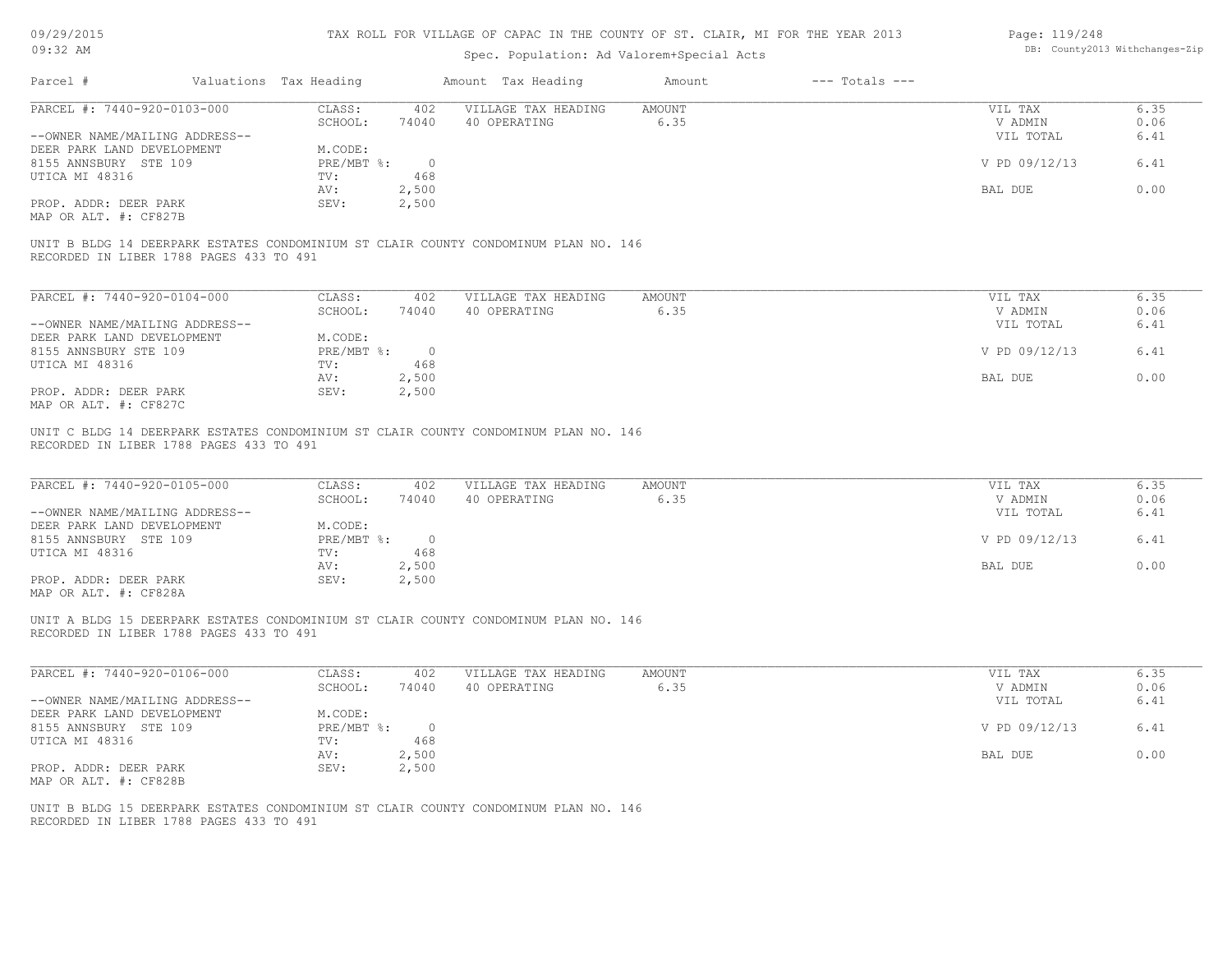| 09/29/2015                                     |                        |                                | TAX ROLL FOR VILLAGE OF CAPAC IN THE COUNTY OF ST. CLAIR, MI FOR THE YEAR 2013      |                |                    | Page: 120/248      |              |  |
|------------------------------------------------|------------------------|--------------------------------|-------------------------------------------------------------------------------------|----------------|--------------------|--------------------|--------------|--|
| $09:32$ AM                                     |                        | DB: County2013 Withchanges-Zip |                                                                                     |                |                    |                    |              |  |
| Parcel #                                       | Valuations Tax Heading |                                | Amount Tax Heading                                                                  | Amount         | $---$ Totals $---$ |                    |              |  |
| PARCEL #: 7440-920-0107-000                    | CLASS:                 | 402                            | VILLAGE TAX HEADING                                                                 | <b>AMOUNT</b>  |                    | VIL TAX            | 6.35         |  |
|                                                | SCHOOL:                | 74040                          | 40 OPERATING                                                                        | 6.35           |                    | V ADMIN            | 0.06         |  |
| --OWNER NAME/MAILING ADDRESS--                 |                        |                                |                                                                                     |                |                    | VIL TOTAL          | 6.41         |  |
| DEER PARK LAND DEVELOPMENT                     | M.CODE:                |                                |                                                                                     |                |                    |                    |              |  |
| 8155 ANNSBURY STE 109                          | PRE/MBT %:             | $\circ$                        |                                                                                     |                |                    | V PD 09/12/13      | 6.41         |  |
| UTICA MI 48316                                 | TV:                    | 468                            |                                                                                     |                |                    |                    |              |  |
|                                                | AV:                    | 2,500                          |                                                                                     |                |                    | BAL DUE            | 0.00         |  |
| PROP. ADDR: DEER PARK<br>MAP OR ALT. #: CF828C | SEV:                   | 2,500                          |                                                                                     |                |                    |                    |              |  |
|                                                |                        |                                | UNIT C BLDG 15 DEERPARK ESTATES CONDOMINIUM ST CLAIR COUNTY CONDOMINUM PLAN NO. 146 |                |                    |                    |              |  |
| RECORDED IN LIBER 1788 PAGES 433 TO 491        |                        |                                |                                                                                     |                |                    |                    |              |  |
| PARCEL #: 7440-920-0108-000                    | CLASS:                 | 402                            | VILLAGE TAX HEADING                                                                 | <b>AMOUNT</b>  |                    | VIL TAX            | 6.35         |  |
|                                                | SCHOOL:                | 74040                          | 40 OPERATING                                                                        | 6.35           |                    | V ADMIN            | 0.06         |  |
| --OWNER NAME/MAILING ADDRESS--                 |                        |                                |                                                                                     |                |                    | VIL TOTAL          | 6.41         |  |
| DEER PARK LAND DEVELOPMENT                     | M.CODE:                |                                |                                                                                     |                |                    |                    |              |  |
| 8155 ANNSBURY STE 109                          | $PRE/MBT$ $\div$       | $\overline{0}$                 |                                                                                     |                |                    | V PD 09/12/13      | 6.41         |  |
| UTICA MI 48316                                 | TV:                    | 468                            |                                                                                     |                |                    |                    |              |  |
|                                                | AV:                    | 2,500                          |                                                                                     |                |                    | BAL DUE            | 0.00         |  |
| PROP. ADDR: DEER PARK                          | SEV:                   | 2,500                          |                                                                                     |                |                    |                    |              |  |
| MAP OR ALT. #: CF829A                          |                        |                                |                                                                                     |                |                    |                    |              |  |
| PARCEL #: 7440-920-0109-000                    | CLASS:<br>SCHOOL:      | 402<br>74040                   | VILLAGE TAX HEADING<br>40 OPERATING                                                 | AMOUNT<br>6.35 |                    | VIL TAX<br>V ADMIN | 6.35<br>0.06 |  |
| --OWNER NAME/MAILING ADDRESS--                 |                        |                                |                                                                                     |                |                    | VIL TOTAL          | 6.41         |  |
| DEER PARK LAND DEVELOPMENT                     | M.CODE:                |                                |                                                                                     |                |                    |                    |              |  |
| 8155 ANNSBURY STE 109                          | $PRE/MBT$ $\div$       | $\overline{\phantom{0}}$       |                                                                                     |                |                    | V PD 09/12/13      | 6.41         |  |
| UTICA MI 48316                                 | TV:                    | 468                            |                                                                                     |                |                    |                    |              |  |
|                                                | AV:                    | 2,500                          |                                                                                     |                |                    | BAL DUE            | 0.00         |  |
| PROP. ADDR: DEER PARK                          | SEV:                   | 2,500                          |                                                                                     |                |                    |                    |              |  |
| MAP OR ALT. #: CF829B                          |                        |                                |                                                                                     |                |                    |                    |              |  |
| RECORDED IN LIBER 1788 PAGES 433 TO 491        |                        |                                | UNIT B BLDG 16 DEERPARK ESTATES CONDOMINIUM ST CLAIR COUNTY CONDOMINUM PLAN NO. 146 |                |                    |                    |              |  |
|                                                |                        |                                |                                                                                     |                |                    |                    |              |  |
| PARCEL #: 7440-920-0110-000                    | CLASS:                 | 402                            | VILLAGE TAX HEADING                                                                 | AMOUNT         |                    | VIL TAX            | 6.35         |  |
|                                                | SCHOOL:                | 74040                          | 40 OPERATING                                                                        | 6.35           |                    | V ADMIN            | 0.06         |  |
| --OWNER NAME/MAILING ADDRESS--                 |                        |                                |                                                                                     |                |                    | VIL TOTAL          | 6.41         |  |
| DEER PARK LAND DEVELOPMENT                     | M.CODE:                |                                |                                                                                     |                |                    |                    |              |  |
| 8155 ANNSBURY STE 109                          | PRE/MBT %: 0           |                                |                                                                                     |                |                    | V PD 09/12/13      | 6.41         |  |
| UTICA MI 48316                                 | TV:                    | 468                            |                                                                                     |                |                    |                    |              |  |
|                                                | AV:                    | 2,500                          |                                                                                     |                |                    | BAL DUE            | 0.00         |  |
| PROP. ADDR: DEER PARK                          | SEV:                   | 2,500                          |                                                                                     |                |                    |                    |              |  |
| MAP OR ALT. #: CF829C                          |                        |                                |                                                                                     |                |                    |                    |              |  |
|                                                |                        |                                | UNIT C BLDG 16 DEERPARK ESTATES CONDOMINIUM ST CLAIR COUNTY CONDOMINUM PLAN NO. 146 |                |                    |                    |              |  |
| RECORDED IN LIBER 1788 PAGES 433 TO 491        |                        |                                |                                                                                     |                |                    |                    |              |  |
|                                                |                        |                                |                                                                                     |                |                    |                    |              |  |
|                                                |                        |                                |                                                                                     |                |                    |                    |              |  |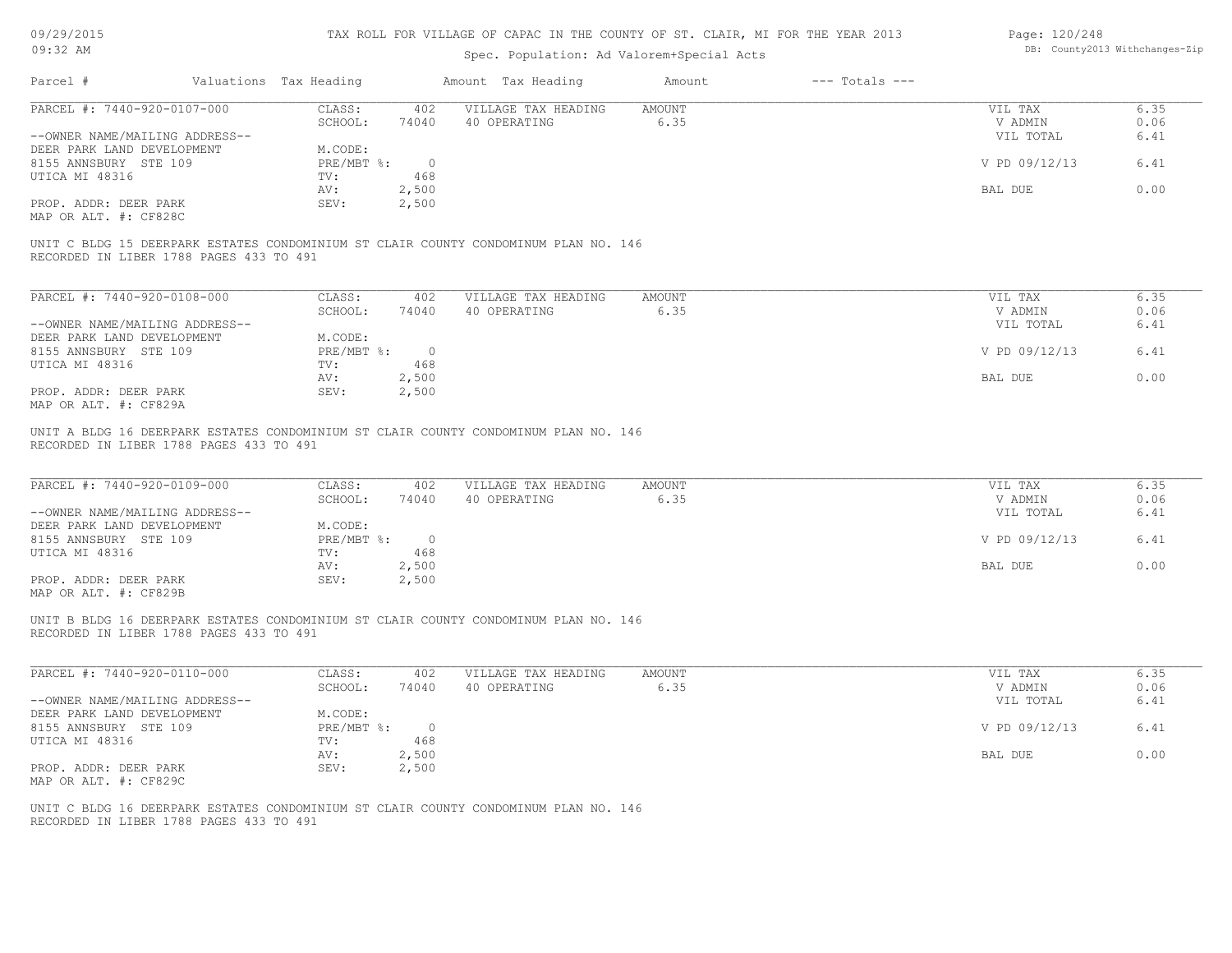| 09/29/2015 |  |
|------------|--|
|------------|--|

| Page: 121/248 |                                |
|---------------|--------------------------------|
|               | DB: County2013 Withchanges-Zip |

| 0.162120120<br>$09:32$ AM                                     |                                         |                           |                       | TUV MARR LOR ATRIVAR AL AUTUO TIA INR COOMIT AL AT ' ARITIA' MI LOM INR TRUM CATA<br>Spec. Population: Ad Valorem+Special Acts |                |                    | Layt. IZI/ZIU                   | DB: County2013 Withchanges-Zip |
|---------------------------------------------------------------|-----------------------------------------|---------------------------|-----------------------|--------------------------------------------------------------------------------------------------------------------------------|----------------|--------------------|---------------------------------|--------------------------------|
| Parcel #                                                      |                                         | Valuations Tax Heading    |                       | Amount Tax Heading                                                                                                             | Amount         | $---$ Totals $---$ |                                 |                                |
| PARCEL #: 7440-920-0111-000<br>--OWNER NAME/MAILING ADDRESS-- |                                         | CLASS:<br>SCHOOL:         | 402<br>74040          | VILLAGE TAX HEADING<br>40 OPERATING                                                                                            | AMOUNT<br>6.35 |                    | VIL TAX<br>V ADMIN<br>VIL TOTAL | 6.35<br>0.06<br>6.41           |
| DEER PARK LAND DEVELOPMENT<br>8155 ANNSBURY STE 109           |                                         | M.CODE:<br>$PRE/MBT$ %:   | $\overline{0}$        |                                                                                                                                |                |                    | V PD 09/12/13                   | 6.41                           |
| UTICA MI 48316<br>PROP. ADDR: DEER PARK                       |                                         | TV:<br>AV:<br>SEV:        | 468<br>2,500<br>2,500 |                                                                                                                                |                |                    | BAL DUE                         | 0.00                           |
| MAP OR ALT. #: CF830A                                         | RECORDED IN LIBER 1788 PAGES 433 TO 491 |                           |                       | UNIT A BLDG 17 DEERPARK ESTATES CONDOMINIUM ST CLAIR COUNTY CONDOMINUM PLAN NO. 146                                            |                |                    |                                 |                                |
|                                                               |                                         |                           |                       |                                                                                                                                |                |                    |                                 |                                |
| PARCEL #: 7440-920-0112-000                                   |                                         | CLASS:<br>SCHOOL:         | 402<br>74040          | VILLAGE TAX HEADING<br>40 OPERATING                                                                                            | AMOUNT<br>6.35 |                    | VIL TAX<br>V ADMIN              | 6.35<br>0.06                   |
| --OWNER NAME/MAILING ADDRESS--<br>DEER PARK LAND DEVELOPMENT  |                                         | M.CODE:                   |                       |                                                                                                                                |                |                    | VIL TOTAL                       | 6.41                           |
| 8155 ANNSBURY STE 109<br>UTICA MI 48316                       |                                         | $PRE/MBT$ $\div$ 0<br>TV: | 468                   |                                                                                                                                |                |                    | V PD 09/12/13                   | 6.41                           |
|                                                               |                                         | AV:                       | 2,500                 |                                                                                                                                |                |                    | BAL DUE                         | 0.00                           |
| PROP. ADDR: DEER PARK<br>MAP OR ALT. #: CF830B                |                                         | SEV:                      | 2,500                 |                                                                                                                                |                |                    |                                 |                                |
| PARCEL #: 7440-920-0113-000<br>--OWNER NAME/MAILING ADDRESS-- | RECORDED IN LIBER 1788 PAGES 433 TO 491 | CLASS:<br>SCHOOL:         | 402<br>74040          | UNIT B BLDG 17 DEERPARK ESTATES CONDOMINIUM ST CLAIR COUNTY CONDOMINUM PLAN NO. 146<br>VILLAGE TAX HEADING<br>40 OPERATING     | AMOUNT<br>6.35 |                    | VIL TAX<br>V ADMIN<br>VIL TOTAL | 6.35<br>0.06<br>6.41           |
| DEER PARK LAND DEVELOPMENT<br>8155 ANNSBURY STE 109           |                                         | M.CODE:<br>PRE/MBT %: 0   |                       |                                                                                                                                |                |                    | V PD 09/12/13                   | 6.41                           |
| UTICA MI 48316                                                |                                         | TV:<br>AV:                | 468<br>2,500          |                                                                                                                                |                |                    | BAL DUE                         | 0.00                           |
| PROP. ADDR: DEER PARK<br>MAP OR ALT. #: CF830C                |                                         | SEV:                      | 2,500                 |                                                                                                                                |                |                    |                                 |                                |
|                                                               | RECORDED IN LIBER 1788 PAGES 433 TO 491 |                           |                       | UNIT C BLDG 17 DEERPARK ESTATES CONDOMINIUM ST CLAIR COUNTY CONDOMINUM PLAN NO. 146                                            |                |                    |                                 |                                |
| PARCEL #: 7440-920-0114-000                                   |                                         | CLASS:                    | 402                   | VILLAGE TAX HEADING                                                                                                            | AMOUNT         |                    | VIL TAX                         | 6.35                           |
| --OWNER NAME/MAILING ADDRESS--                                |                                         | SCHOOL:                   | 74040                 | 40 OPERATING                                                                                                                   | 6.35           |                    | V ADMIN<br>VIL TOTAL            | 0.06<br>6.41                   |
| DEER PARK LAND DEVELOPMENT<br>8155 ANNSBURY STE 109           |                                         | M.CODE:<br>PRE/MBT %:     | $\circ$               |                                                                                                                                |                |                    | V PD 09/12/13                   | 6.41                           |
| UTICA MI 48316                                                |                                         | TV:<br>AV:                | 468<br>2,500          |                                                                                                                                |                |                    | BAL DUE                         | 0.00                           |
| PROP. ADDR: DEER PARK<br>MAP OR ALT. #: CF831A                |                                         | SEV:                      | 2,500                 |                                                                                                                                |                |                    |                                 |                                |
|                                                               | RECORDED IN LIBER 1788 PAGES 433 TO 491 |                           |                       | UNIT A BLDG 18 DEERPARK ESTATES CONDOMINIUM ST CLAIR COUNTY CONDOMINUM PLAN NO. 146                                            |                |                    |                                 |                                |
|                                                               |                                         |                           |                       |                                                                                                                                |                |                    |                                 |                                |
|                                                               |                                         |                           |                       |                                                                                                                                |                |                    |                                 |                                |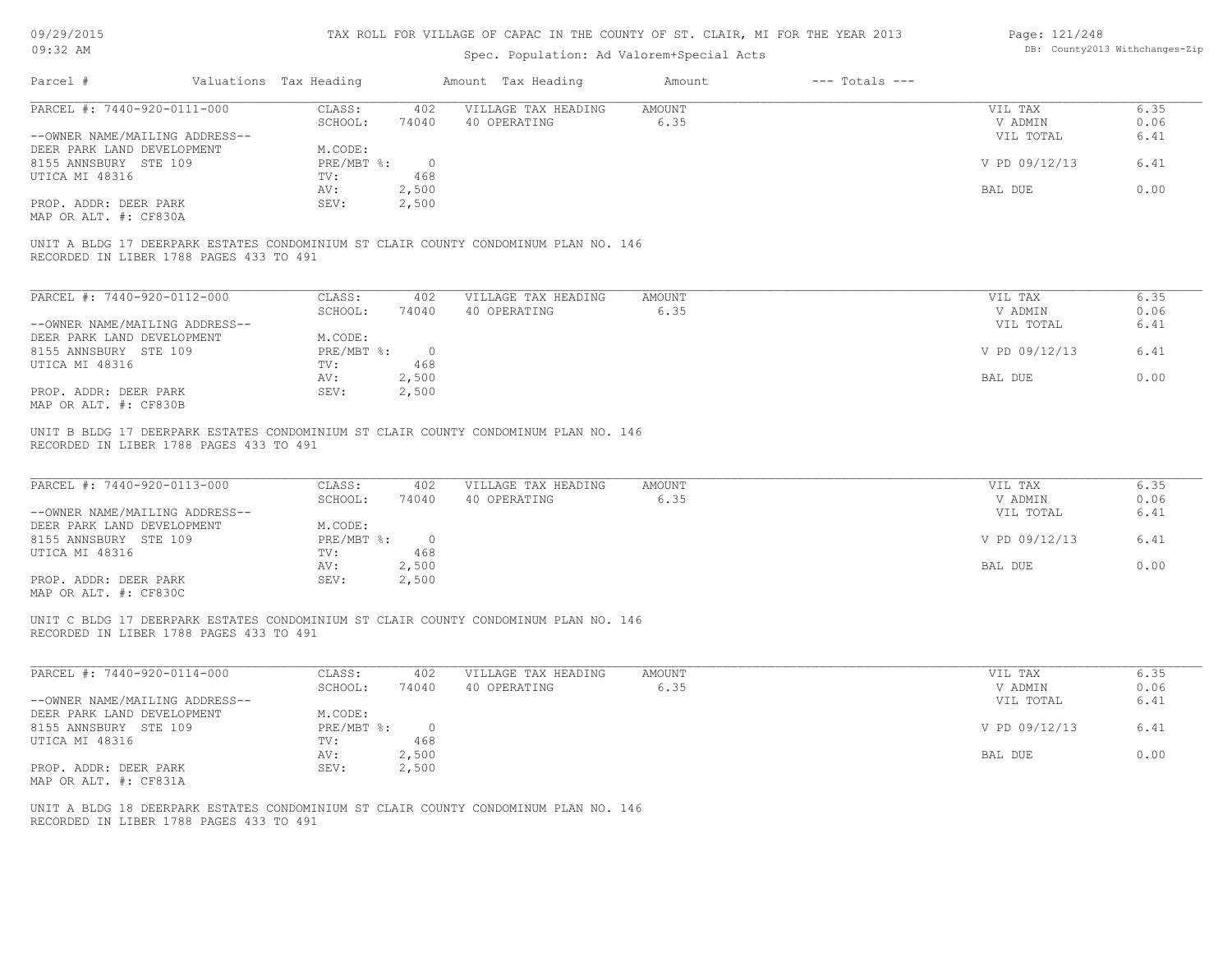| 09/29/2015 |  |
|------------|--|
|------------|--|

| Page: 122/248 |                               |
|---------------|-------------------------------|
|               | DB: County2013 Withchanges-Zi |

| 09/29/2015                                  |                        |                | TAX ROLL FOR VILLAGE OF CAPAC IN THE COUNTY OF ST. CLAIR, MI FOR THE YEAR 2013      |                       |                    | Page: 122/248      |              |
|---------------------------------------------|------------------------|----------------|-------------------------------------------------------------------------------------|-----------------------|--------------------|--------------------|--------------|
| 09:32 AM                                    |                        |                | DB: County2013 Withchanges-Zip                                                      |                       |                    |                    |              |
| Parcel #                                    | Valuations Tax Heading |                | Amount Tax Heading                                                                  | Amount                | $---$ Totals $---$ |                    |              |
| PARCEL #: 7440-920-0115-000                 | CLASS:                 | 402            | VILLAGE TAX HEADING                                                                 | <b>AMOUNT</b>         |                    | VIL TAX            | 6.35         |
|                                             | SCHOOL:                | 74040          | 40 OPERATING                                                                        | 6.35                  |                    | V ADMIN            | 0.06         |
| --OWNER NAME/MAILING ADDRESS--              |                        |                |                                                                                     |                       |                    | VIL TOTAL          | 6.41         |
| DEER PARK LAND DEVELOPMENT                  | M.CODE:                |                |                                                                                     |                       |                    |                    |              |
| 8155 ANNSBURY STE 109                       | $PRE/MBT$ $\div$       | $\overline{0}$ |                                                                                     |                       |                    | V PD 09/12/13      | 6.41         |
| UTICA MI 48316                              | TV:                    | 468            |                                                                                     |                       |                    |                    |              |
|                                             | AV:                    | 2,500          |                                                                                     |                       |                    | BAL DUE            | 0.00         |
| PROP. ADDR: DEER PARK                       | SEV:                   | 2,500          |                                                                                     |                       |                    |                    |              |
| MAP OR ALT. #: CF831B                       |                        |                |                                                                                     |                       |                    |                    |              |
| RECORDED IN LIBER 1788 PAGES 433 TO 491     |                        |                | UNIT B BLDG 18 DEERPARK ESTATES CONDOMINIUM ST CLAIR COUNTY CONDOMINUM PLAN NO. 146 |                       |                    |                    |              |
| PARCEL #: 7440-920-0116-000                 | CLASS:                 | 402            | VILLAGE TAX HEADING                                                                 | AMOUNT                |                    | VIL TAX            | 6.35         |
|                                             | SCHOOL:                | 74040          | 40 OPERATING                                                                        | 6.35                  |                    | V ADMIN            | 0.06         |
| --OWNER NAME/MAILING ADDRESS--              |                        |                |                                                                                     |                       |                    | VIL TOTAL          | 6.41         |
| DEER PARK LAND DEVELOPMENT                  | M.CODE:                |                |                                                                                     |                       |                    |                    |              |
| 8155 ANNSBURY STE 109                       | PRE/MBT %:             | $\overline{0}$ |                                                                                     |                       |                    | V PD 09/12/13      | 6.41         |
| UTICA MI 48316                              | TV:                    | 468            |                                                                                     |                       |                    |                    |              |
|                                             | AV:                    | 2,500          |                                                                                     |                       |                    | BAL DUE            | 0.00         |
| PROP. ADDR: DEER PARK                       | SEV:                   | 2,500          |                                                                                     |                       |                    |                    |              |
| MAP OR ALT. #: CF831C                       |                        |                |                                                                                     |                       |                    |                    |              |
| PARCEL #: 7440-920-0117-000                 | CLASS:<br>SCHOOL:      | 402<br>74040   | VILLAGE TAX HEADING<br>40 OPERATING                                                 | <b>AMOUNT</b><br>6.35 |                    | VIL TAX<br>V ADMIN | 6.35<br>0.06 |
| --OWNER NAME/MAILING ADDRESS--              |                        |                |                                                                                     |                       |                    | VIL TOTAL          | 6.41         |
| DEER PARK LAND DEVELOPMENT                  | M.CODE:                |                |                                                                                     |                       |                    |                    |              |
| 8155 ANNSBURY STE 109                       | $PRE/MBT$ $\div$       | $\overline{0}$ |                                                                                     |                       |                    | V PD 09/12/13      | 6.41         |
| UTICA MI 48316                              | TV:                    | 468            |                                                                                     |                       |                    |                    |              |
|                                             | AV:                    | 2,500          |                                                                                     |                       |                    | BAL DUE            | 0.00         |
| PROP. ADDR: DEER PARK                       | SEV:                   | 2,500          |                                                                                     |                       |                    |                    |              |
| MAP OR ALT. #: CF832A                       |                        |                |                                                                                     |                       |                    |                    |              |
| 146 RECORDED IN LIBER 1788 PAGES 433 TO 491 |                        |                | UNIT A BLDG 19 DEERPARK ESTATES CONDOMINIUM ST CLAIR COUNTY CONDOMINUM PLAN NO.     |                       |                    |                    |              |
| PARCEL #: 7440-920-0118-000                 | CLASS:                 | 402            | VILLAGE TAX HEADING                                                                 | AMOUNT                |                    | VIL TAX            | 6.35         |
|                                             | SCHOOL:                | 74040          | 40 OPERATING                                                                        | 6.35                  |                    | V ADMIN            | 0.06         |
| --OWNER NAME/MAILING ADDRESS--              |                        |                |                                                                                     |                       |                    | VIL TOTAL          | 6.41         |
| DEER PARK LAND DEVELOPMENT                  | M.CODE:                |                |                                                                                     |                       |                    |                    |              |
| 8155 ANNSBURY STE 109                       |                        | PRE/MBT %: 0   |                                                                                     |                       |                    | V PD 09/12/13      | 6.41         |
| UTICA MI 48316                              | TV:                    | 468            |                                                                                     |                       |                    |                    |              |
|                                             | AV:                    | 2,500          |                                                                                     |                       |                    | BAL DUE            | 0.00         |
| PROP. ADDR: DEER PARK                       | SEV:                   | 2,500          |                                                                                     |                       |                    |                    |              |
| MAP OR ALT. #: CF832B                       |                        |                |                                                                                     |                       |                    |                    |              |
|                                             |                        |                |                                                                                     |                       |                    |                    |              |
|                                             |                        |                | UNIT B BLDG 19 DEERPARK ESTATES CONDOMINIUM ST CLAIR COUNTY CONDOMINUM PLAN NO. 146 |                       |                    |                    |              |
| RECORDED IN LIBER 1788 PAGES 433 TO 491     |                        |                |                                                                                     |                       |                    |                    |              |
|                                             |                        |                |                                                                                     |                       |                    |                    |              |
|                                             |                        |                |                                                                                     |                       |                    |                    |              |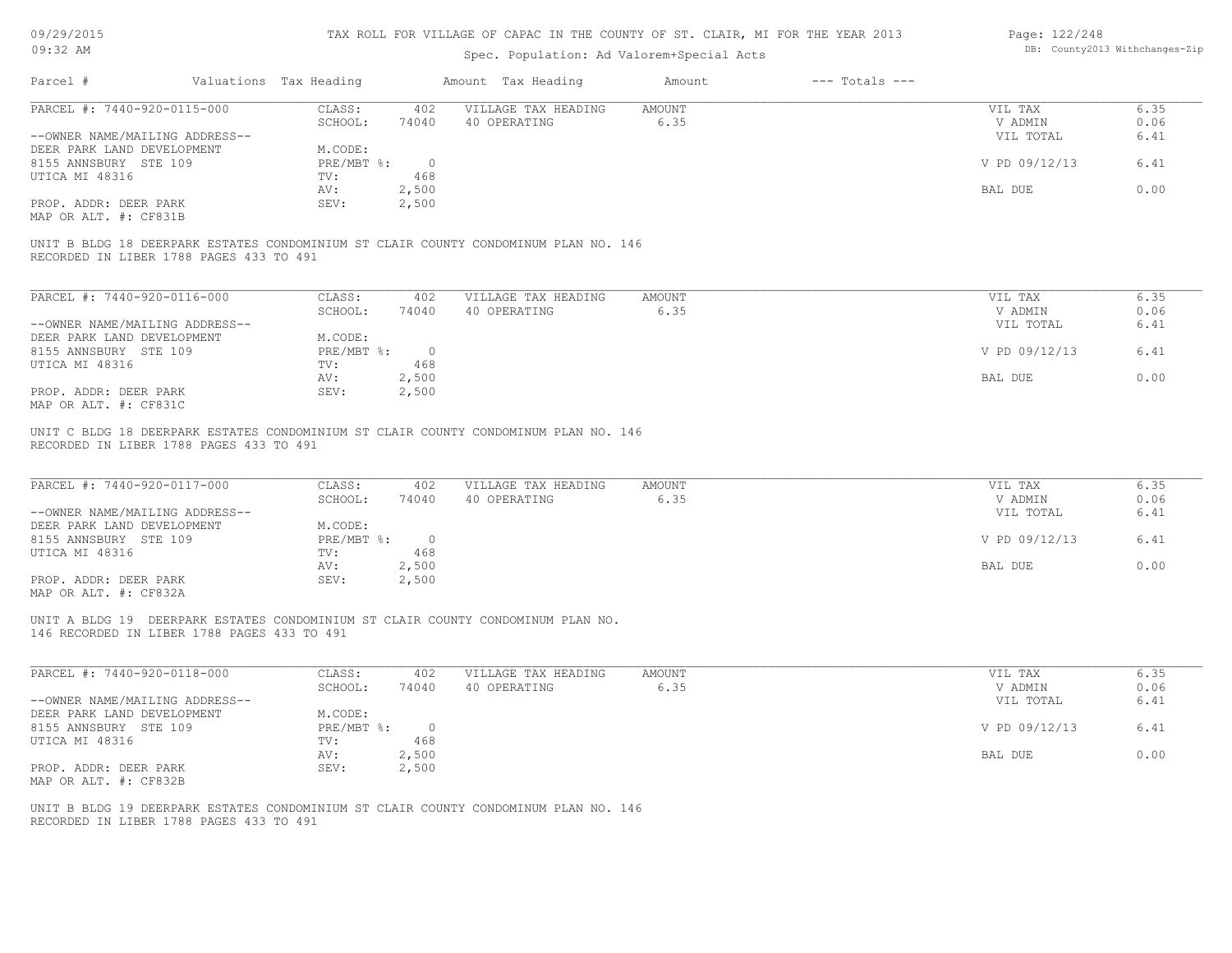| 09/29/2015 |  |
|------------|--|
|------------|--|

| Page: 123/248 |                                |
|---------------|--------------------------------|
|               | DB: County2013 Withchanges-Zij |

| 0J/ZJ/ZULJ<br>$09:32$ AM                                                                                                               |                                                                            | TUV MARR LOR ATRIVAR AL AUTUO TIA INR COOMIT AL AT ' ARITIA' MI LOM INR TRUM CATA<br>Spec. Population: Ad Valorem+Special Acts |                |                    | Layt. ILJ/LEU                                    | DB: County2013 Withchanges-Zip |
|----------------------------------------------------------------------------------------------------------------------------------------|----------------------------------------------------------------------------|--------------------------------------------------------------------------------------------------------------------------------|----------------|--------------------|--------------------------------------------------|--------------------------------|
| Parcel #                                                                                                                               | Valuations Tax Heading                                                     | Amount Tax Heading                                                                                                             | Amount         | $---$ Totals $---$ |                                                  |                                |
| PARCEL #: 7440-920-0119-000<br>--OWNER NAME/MAILING ADDRESS--                                                                          | CLASS:<br>402<br>SCHOOL:<br>74040                                          | VILLAGE TAX HEADING<br>40 OPERATING                                                                                            | AMOUNT<br>6.35 |                    | VIL TAX<br>V ADMIN<br>VIL TOTAL                  | 6.35<br>0.06<br>6.41           |
| DEER PARK LAND DEVELOPMENT<br>8155 ANNSBURY STE 109                                                                                    | M.CODE:<br>$PRE/MBT$ %:<br>$\overline{0}$                                  |                                                                                                                                |                |                    | V PD 09/12/13                                    | 6.41                           |
| UTICA MI 48316<br>PROP. ADDR: DEER PARK                                                                                                | 468<br>TV:<br>2,500<br>AV:<br>2,500<br>SEV:                                |                                                                                                                                |                |                    | BAL DUE                                          | 0.00                           |
| MAP OR ALT. #: CF832C                                                                                                                  |                                                                            |                                                                                                                                |                |                    |                                                  |                                |
| UNIT C BLDG 19 DEERPARK ESTATES CONDOMINIUM ST CLAIR COUNTY CONDOMINUM PLAN NO. 146<br>RECORDED IN LIBER 1788 PAGES 433 TO 491         |                                                                            |                                                                                                                                |                |                    |                                                  |                                |
| PARCEL #: 7440-920-0120-000                                                                                                            | CLASS:<br>402                                                              | VILLAGE TAX HEADING                                                                                                            | AMOUNT         |                    | VIL TAX                                          | 6.35                           |
| --OWNER NAME/MAILING ADDRESS--                                                                                                         | SCHOOL:<br>74040                                                           | 40 OPERATING                                                                                                                   | 6.35           |                    | V ADMIN<br>VIL TOTAL                             | 0.06<br>6.41                   |
| DEER PARK LAND DEVELOPMENT<br>8155 ANNSBURY STE 109<br>UTICA MI 48316                                                                  | M.CODE:<br>$PRE/MBT$ $\div$ 0<br>468<br>TV:                                |                                                                                                                                |                |                    | V PD 09/12/13                                    | 6.41                           |
| PROP. ADDR: DEER PARK                                                                                                                  | 2,500<br>AV:<br>SEV:<br>2,500                                              |                                                                                                                                |                |                    | BAL DUE                                          | 0.00                           |
| PARCEL #: 7440-920-0121-000<br>--OWNER NAME/MAILING ADDRESS--<br>DEER PARK LAND DEVELOPMENT<br>8155 ANNSBURY STE 109<br>UTICA MI 48316 | 402<br>CLASS:<br>SCHOOL:<br>74040<br>M.CODE:<br>PRE/MBT %: 0<br>TV:<br>468 | VILLAGE TAX HEADING<br>40 OPERATING                                                                                            | AMOUNT<br>6.35 |                    | VIL TAX<br>V ADMIN<br>VIL TOTAL<br>V PD 09/12/13 | 6.35<br>0.06<br>6.41<br>6.41   |
| PROP. ADDR: DEER PARK<br>MAP OR ALT. #: CF833B                                                                                         | 2,500<br>AV:<br>SEV:<br>2,500                                              |                                                                                                                                |                |                    | BAL DUE                                          | 0.00                           |
| UNIT B BLDG 20 DEERPARK ESTATES CONDOMINIUM ST CLAIR COUNTY CONDOMINUM PLAN NO. 146<br>RECORDED IN LIBER 1788 PAGES 433 TO 491         |                                                                            |                                                                                                                                |                |                    |                                                  |                                |
| PARCEL #: 7440-920-0122-000                                                                                                            | CLASS:<br>402<br>SCHOOL:<br>74040                                          | VILLAGE TAX HEADING<br>40 OPERATING                                                                                            | AMOUNT<br>6.35 |                    | VIL TAX<br>V ADMIN                               | 6.35<br>0.06                   |
| --OWNER NAME/MAILING ADDRESS--<br>DEER PARK LAND DEVELOPMENT<br>8155 ANNSBURY STE 109                                                  | M.CODE:<br>PRE/MBT %:<br>$\circ$                                           |                                                                                                                                |                |                    | VIL TOTAL<br>V PD 09/12/13                       | 6.41<br>6.41                   |
| UTICA MI 48316                                                                                                                         | 468<br>TV:<br>AV:<br>2,500                                                 |                                                                                                                                |                |                    | BAL DUE                                          | 0.00                           |
| PROP. ADDR: DEER PARK<br>MAP OR ALT. #: CF833C                                                                                         | SEV:<br>2,500                                                              |                                                                                                                                |                |                    |                                                  |                                |
| UNIT C BLDG 20 DEERPARK ESTATES CONDOMINIUM ST CLAIR COUNTY CONDOMINUM PLAN NO. 146<br>RECORDED IN LIBER 1788 PAGES 433 TO 491         |                                                                            |                                                                                                                                |                |                    |                                                  |                                |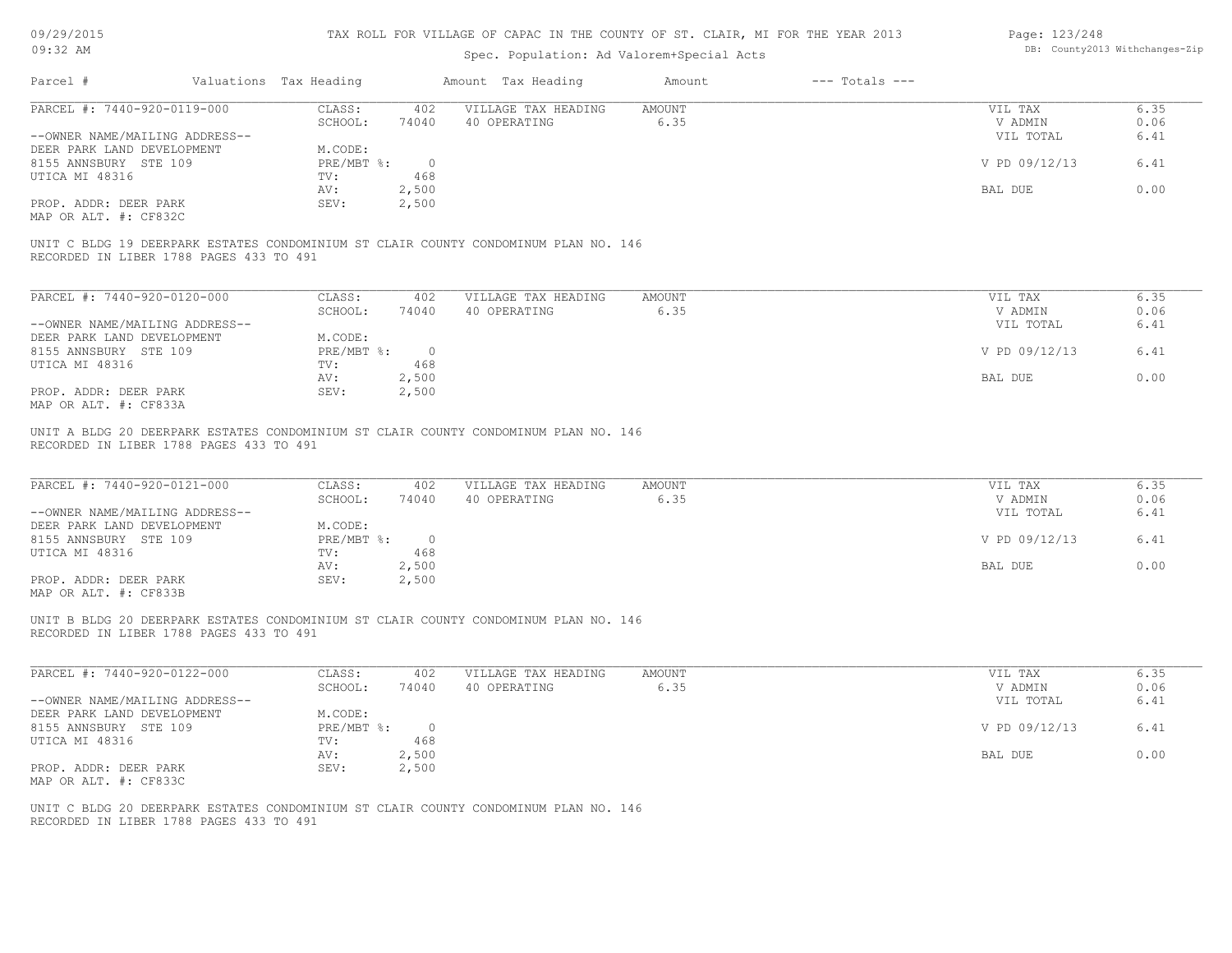| 09/29/2015 |  |
|------------|--|
|------------|--|

| Page: 124/248 |                               |
|---------------|-------------------------------|
|               | DB: County2013 Withchanges-Zi |

| 09/29/2015                              |                                         |                        |                | TAX ROLL FOR VILLAGE OF CAPAC IN THE COUNTY OF ST. CLAIR, MI FOR THE YEAR 2013      |                |                    | Page: 124/248        |              |
|-----------------------------------------|-----------------------------------------|------------------------|----------------|-------------------------------------------------------------------------------------|----------------|--------------------|----------------------|--------------|
| $09:32$ AM                              |                                         |                        |                | DB: County2013 Withchanges-Zip                                                      |                |                    |                      |              |
| Parcel #                                |                                         | Valuations Tax Heading |                | Amount Tax Heading                                                                  | Amount         | $---$ Totals $---$ |                      |              |
| PARCEL #: 7440-920-0123-000             |                                         | CLASS:                 | 402            | VILLAGE TAX HEADING                                                                 | <b>AMOUNT</b>  |                    | VIL TAX              | 6.35         |
|                                         |                                         | SCHOOL:                | 74040          | 40 OPERATING                                                                        | 6.35           |                    | V ADMIN              | 0.06         |
| --OWNER NAME/MAILING ADDRESS--          |                                         |                        |                |                                                                                     |                |                    | VIL TOTAL            | 6.41         |
| DEER PARK LAND DEVELOPMENT              |                                         | M.CODE:                |                |                                                                                     |                |                    |                      |              |
| 8155 ANNSBURY STE 109                   |                                         | PRE/MBT %:             | $\overline{0}$ |                                                                                     |                |                    | V PD 09/12/13        | 6.41         |
| UTICA MI 48316                          |                                         | TV:                    | 468            |                                                                                     |                |                    |                      | 0.00         |
| PROP. ADDR: DEER PARK                   |                                         | AV:<br>SEV:            | 2,500<br>2,500 |                                                                                     |                |                    | BAL DUE              |              |
| MAP OR ALT. #: CF834A                   |                                         |                        |                |                                                                                     |                |                    |                      |              |
|                                         | RECORDED IN LIBER 1788 PAGES 433 TO 491 |                        |                | UNIT A BLDG 21 DEERPARK ESTATES CONDOMINIUM ST CLAIR COUNTY CONDOMINUM PLAN NO. 146 |                |                    |                      |              |
|                                         |                                         |                        |                |                                                                                     |                |                    |                      |              |
| PARCEL #: 7440-920-0124-000             |                                         | CLASS:                 | 402            | VILLAGE TAX HEADING                                                                 | <b>AMOUNT</b>  |                    | VIL TAX              | 6.35         |
| --OWNER NAME/MAILING ADDRESS--          |                                         | SCHOOL:                | 74040          | 40 OPERATING                                                                        | 6.35           |                    | V ADMIN<br>VIL TOTAL | 0.06<br>6.41 |
| DEER PARK LAND DEVELOPMENT              |                                         | M.CODE:                |                |                                                                                     |                |                    |                      |              |
| 8155 ANNSBURY STE 109                   |                                         | $PRE/MBT$ $\div$       | $\overline{0}$ |                                                                                     |                |                    | V PD 09/12/13        | 6.41         |
| UTICA MI 48316                          |                                         | TV:                    | 468            |                                                                                     |                |                    |                      |              |
|                                         |                                         | AV:                    | 2,500          |                                                                                     |                |                    | BAL DUE              | 0.00         |
| PROP. ADDR: DEER PARK                   |                                         | SEV:                   | 2,500          |                                                                                     |                |                    |                      |              |
| MAP OR ALT. #: CF834B                   |                                         |                        |                |                                                                                     |                |                    |                      |              |
| PARCEL #: 7440-920-0125-000             |                                         | CLASS:<br>SCHOOL:      | 402<br>74040   | VILLAGE TAX HEADING<br>40 OPERATING                                                 | AMOUNT<br>6.35 |                    | VIL TAX<br>V ADMIN   | 6.35<br>0.06 |
| --OWNER NAME/MAILING ADDRESS--          |                                         |                        |                |                                                                                     |                |                    | VIL TOTAL            | 6.41         |
| DEER PARK LAND DEVELOPMENT              |                                         | M.CODE:                |                |                                                                                     |                |                    |                      |              |
| 8155 ANNSBURY STE 109                   |                                         | $PRE/MBT$ $\div$       | $\overline{0}$ |                                                                                     |                |                    | V PD 09/12/13        | 6.41         |
| UTICA MI 48316                          |                                         | TV:                    | 468            |                                                                                     |                |                    |                      |              |
|                                         |                                         | AV:                    | 2,500          |                                                                                     |                |                    | BAL DUE              | 0.00         |
| PROP. ADDR: DEER PARK                   |                                         | SEV:                   | 2,500          |                                                                                     |                |                    |                      |              |
| MAP OR ALT. #: CF834C                   |                                         |                        |                |                                                                                     |                |                    |                      |              |
|                                         | RECORDED IN LIBER 1788 PAGES 433 TO 491 |                        |                | UNIT C BLDG 21 DEERPARK ESTATES CONDOMINIUM ST CLAIR COUNTY CONDOMINUM PLAN NO. 146 |                |                    |                      |              |
| PARCEL #: 7440-920-0126-000             |                                         | CLASS:                 | 402            | VILLAGE TAX HEADING                                                                 | AMOUNT         |                    | VIL TAX              | 6.35         |
|                                         |                                         | SCHOOL:                | 74040          | 40 OPERATING                                                                        | 6.35           |                    | V ADMIN              | 0.06         |
| --OWNER NAME/MAILING ADDRESS--          |                                         |                        |                |                                                                                     |                |                    | VIL TOTAL            | 6.41         |
| DEER PARK LAND DEVELOPMENT              |                                         | M.CODE:                |                |                                                                                     |                |                    |                      |              |
| 8155 ANNSBURY STE 109<br>UTICA MI 48316 |                                         | $PRE/MBT$ $\div$ 0     |                |                                                                                     |                |                    | V PD 09/12/13        | 6.41         |
|                                         |                                         | TV:<br>AV:             | 468<br>2,500   |                                                                                     |                |                    | BAL DUE              | 0.00         |
| PROP. ADDR: DEER PARK                   |                                         | SEV:                   | 2,500          |                                                                                     |                |                    |                      |              |
| MAP OR ALT. #: CF835A                   |                                         |                        |                |                                                                                     |                |                    |                      |              |
|                                         |                                         |                        |                |                                                                                     |                |                    |                      |              |
|                                         | RECORDED IN LIBER 1788 PAGES 433 TO 491 |                        |                | UNIT A BLDG 22 DEERPARK ESTATES CONDOMINIUM ST CLAIR COUNTY CONDOMINUM PLAN NO. 146 |                |                    |                      |              |
|                                         |                                         |                        |                |                                                                                     |                |                    |                      |              |
|                                         |                                         |                        |                |                                                                                     |                |                    |                      |              |
|                                         |                                         |                        |                |                                                                                     |                |                    |                      |              |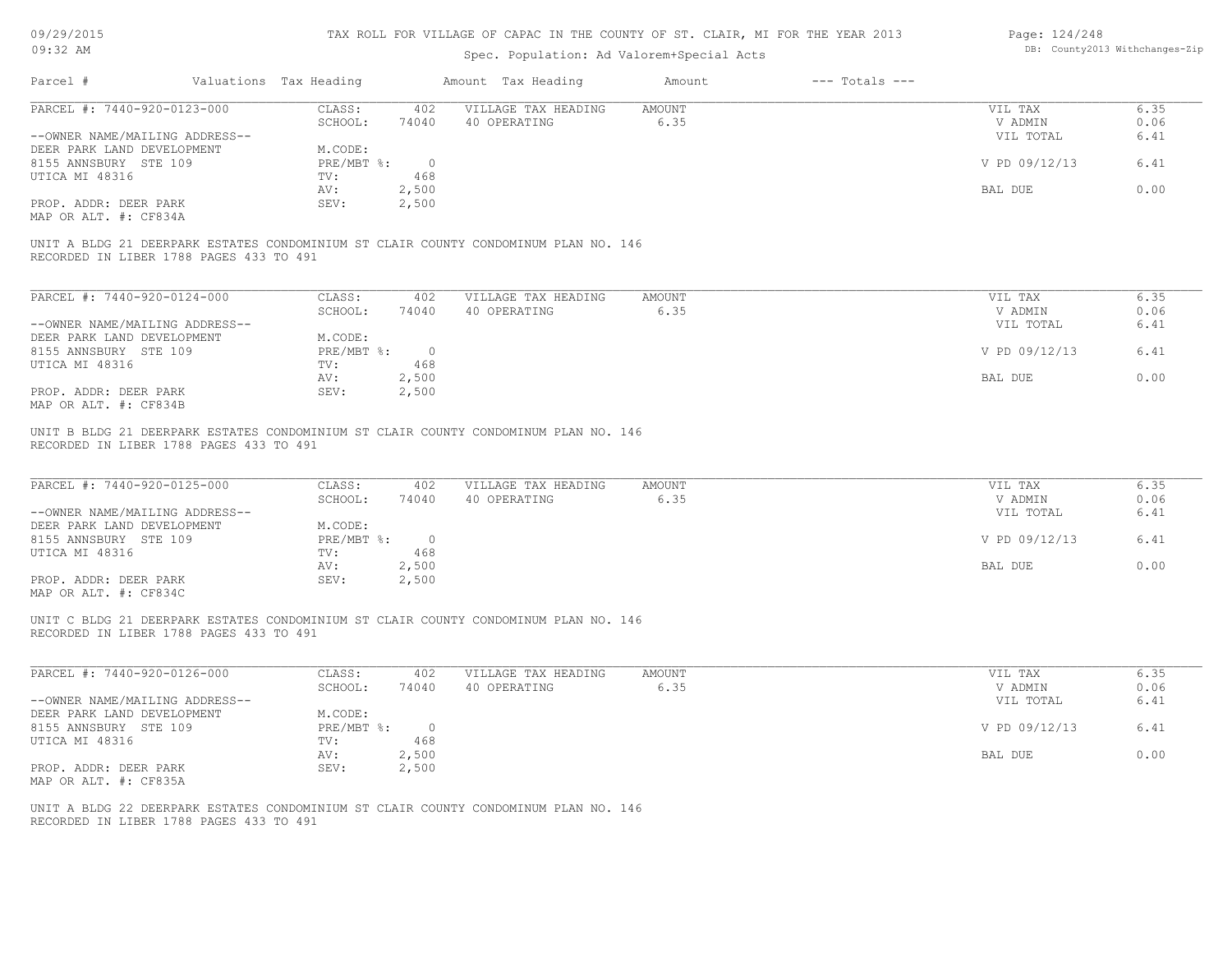| 09/29/2015 |  |
|------------|--|
|------------|--|

| Page: 125/248 |                                |
|---------------|--------------------------------|
|               | DB: County2013 Withchanges-Zij |

| $---$ Totals $---$<br>Amount Tax Heading<br>Amount<br>VILLAGE TAX HEADING<br>AMOUNT<br>402<br>40 OPERATING<br>6.35<br>74040<br>$\overline{\phantom{0}}$<br>468<br>2,500 | VIL TAX<br>V ADMIN<br>VIL TOTAL<br>V PD 09/12/13                                                                            | 6.35<br>0.06<br>6.41<br>6.41 |
|-------------------------------------------------------------------------------------------------------------------------------------------------------------------------|-----------------------------------------------------------------------------------------------------------------------------|------------------------------|
|                                                                                                                                                                         |                                                                                                                             |                              |
|                                                                                                                                                                         |                                                                                                                             |                              |
|                                                                                                                                                                         |                                                                                                                             |                              |
| 2,500                                                                                                                                                                   | BAL DUE                                                                                                                     | 0.00                         |
| UNIT B BLDG 22 DEERPARK ESTATES CONDOMINIUM ST CLAIR COUNTY CONDOMINUM PLAN NO. 146                                                                                     |                                                                                                                             |                              |
| 402<br>VILLAGE TAX HEADING<br>AMOUNT                                                                                                                                    | VIL TAX                                                                                                                     | 6.35                         |
| 6.35<br>74040<br>40 OPERATING                                                                                                                                           | V ADMIN<br>VIL TOTAL                                                                                                        | 0.06<br>6.41                 |
| $\overline{0}$                                                                                                                                                          | V PD 09/12/13                                                                                                               | 6.41                         |
| 2,500<br>2,500                                                                                                                                                          | BAL DUE                                                                                                                     | 0.00                         |
| VILLAGE TAX HEADING<br><b>AMOUNT</b><br>402<br>6.35<br>74040<br>40 OPERATING                                                                                            | VIL TAX<br>V ADMIN<br>VIL TOTAL                                                                                             | 6.35<br>0.06<br>6.41         |
| $\overline{0}$<br>468                                                                                                                                                   | V PD 09/12/13                                                                                                               | 6.41                         |
| 2,500<br>2,500                                                                                                                                                          | BAL DUE                                                                                                                     | 0.00                         |
| UNIT A BLDG 23 DEERPARK ESTATES CONDOMINIUM ST CLAIR COUNTY CONDOMINUM PLAN NO. 146                                                                                     |                                                                                                                             |                              |
| 402<br>VILLAGE TAX HEADING<br><b>AMOUNT</b>                                                                                                                             | VIL TAX                                                                                                                     | 6.35                         |
|                                                                                                                                                                         | VIL TOTAL                                                                                                                   | 0.06<br>6.41                 |
| $\circ$<br>468                                                                                                                                                          | V PD 09/12/13                                                                                                               | 6.41                         |
|                                                                                                                                                                         | BAL DUE                                                                                                                     | 0.00                         |
|                                                                                                                                                                         | 468<br>UNIT C BLDG 22 DEERPARK ESTATES CONDOMINIUM ST CLAIR COUNTY CONDOMINUM PLAN NO. 146<br>74040<br>40 OPERATING<br>6.35 | V ADMIN                      |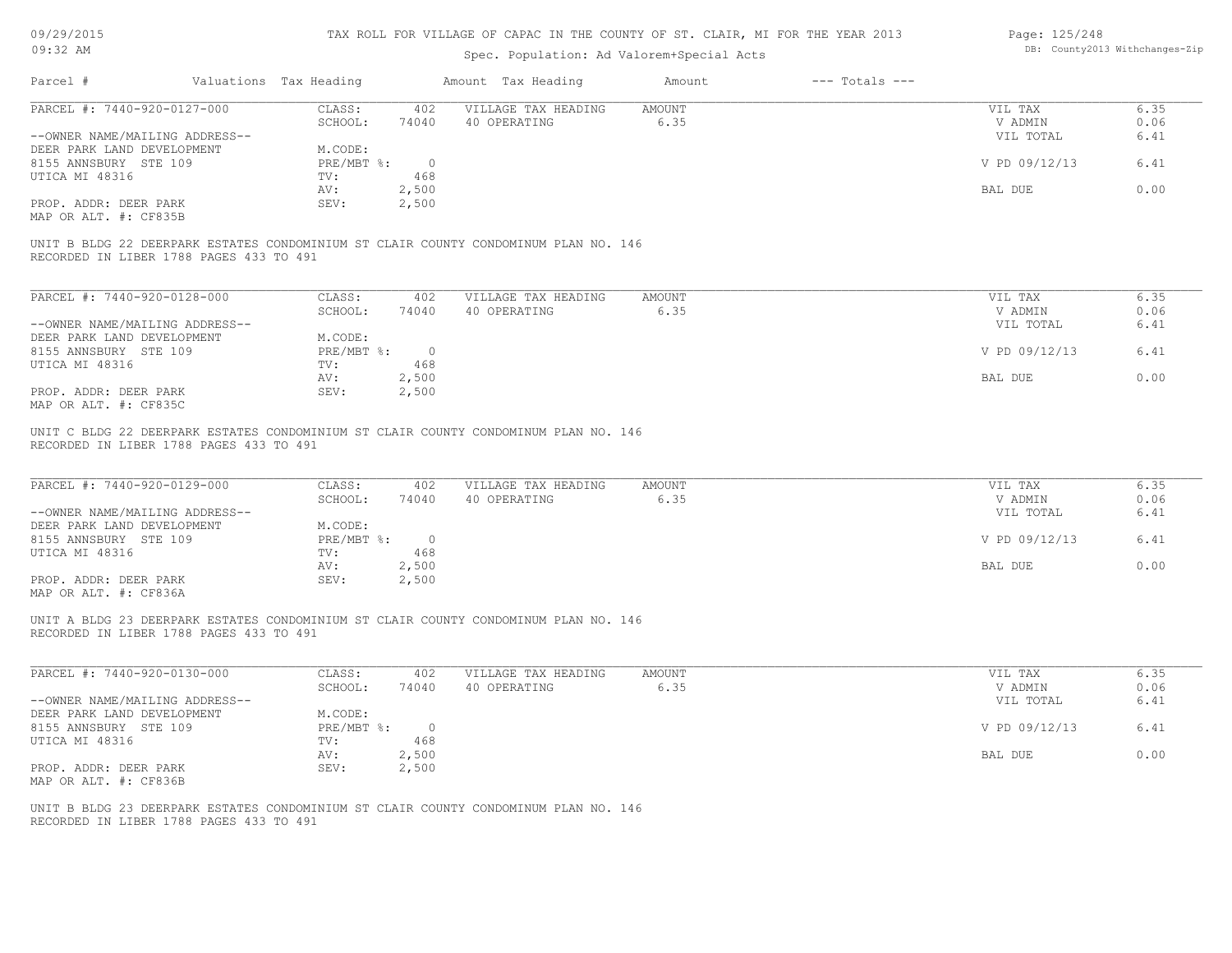09/29/2015

| Page: 126/248 |                                |
|---------------|--------------------------------|
|               | DB: County2013 Withchanges-Zip |

| 09:32 AM                                                                                                                                        |                        |                                                          | Spec. Population: Ad Valorem+Special Acts          | DB: County2013 Withchanges-Zip                                                      |                  |                    |                                                             |                                            |
|-------------------------------------------------------------------------------------------------------------------------------------------------|------------------------|----------------------------------------------------------|----------------------------------------------------|-------------------------------------------------------------------------------------|------------------|--------------------|-------------------------------------------------------------|--------------------------------------------|
| Parcel #                                                                                                                                        | Valuations Tax Heading |                                                          |                                                    | Amount Tax Heading                                                                  | Amount           | $---$ Totals $---$ |                                                             |                                            |
| PARCEL #: 7440-920-0131-000                                                                                                                     |                        | CLASS:                                                   | 402                                                | VILLAGE TAX HEADING                                                                 | <b>AMOUNT</b>    |                    | VIL TAX                                                     | 6.35                                       |
|                                                                                                                                                 |                        | SCHOOL:                                                  | 74040                                              | 40 OPERATING                                                                        | 6.35             |                    | V ADMIN                                                     | 0.06                                       |
| --OWNER NAME/MAILING ADDRESS--                                                                                                                  |                        |                                                          |                                                    |                                                                                     |                  |                    | VIL TOTAL                                                   | 6.41                                       |
| DEER PARK LAND DEVELOPMENT                                                                                                                      |                        | M.CODE:                                                  |                                                    |                                                                                     |                  |                    |                                                             |                                            |
| 8155 ANNSBURY STE 109                                                                                                                           |                        | $PRE/MBT$ $\div$                                         | $\circ$                                            |                                                                                     |                  |                    | V PD 09/12/13                                               | 6.41                                       |
| UTICA MI 48316                                                                                                                                  |                        | TV:                                                      | 468                                                |                                                                                     |                  |                    |                                                             |                                            |
|                                                                                                                                                 |                        | AV:                                                      | 2,500                                              |                                                                                     |                  |                    | BAL DUE                                                     | 0.00                                       |
| PROP. ADDR: DEER PARK                                                                                                                           |                        | SEV:                                                     | 2,500                                              |                                                                                     |                  |                    |                                                             |                                            |
| MAP OR ALT. #: CF836C                                                                                                                           |                        |                                                          |                                                    |                                                                                     |                  |                    |                                                             |                                            |
| RECORDED IN LIBER 1788 PAGES 433 TO 491                                                                                                         |                        |                                                          |                                                    | UNIT C BLDG 23 DEERPARK ESTATES CONDOMINIUM ST CLAIR COUNTY CONDOMINUM PLAN NO. 146 |                  |                    |                                                             |                                            |
| PARCEL #: 7440-920-0132-000                                                                                                                     |                        | CLASS:                                                   | 401                                                | VILLAGE TAX HEADING                                                                 | AMOUNT           |                    | VIL TAX                                                     | 1,216.75                                   |
|                                                                                                                                                 |                        | SCHOOL:                                                  | 74040                                              | 40 OPERATING                                                                        | 458.76           |                    | V ADMIN                                                     | 4.58                                       |
| --OWNER NAME/MAILING ADDRESS--                                                                                                                  |                        |                                                          |                                                    | UTIL                                                                                | 757.99           |                    | VIL TOTAL                                                   | 1,221.33                                   |
| PHILLIPS JAMES M                                                                                                                                |                        | M.CODE:                                                  | COREL                                              |                                                                                     |                  |                    |                                                             |                                            |
| 255 QUAIL DR                                                                                                                                    |                        | PRE/MBT %: 100                                           |                                                    |                                                                                     |                  |                    | V PD 08/26/13                                               | 1,221.33                                   |
| CAPAC MI 48014                                                                                                                                  |                        | TV:                                                      | 33,800                                             |                                                                                     |                  |                    |                                                             |                                            |
|                                                                                                                                                 |                        | AV:                                                      | 33,800                                             |                                                                                     |                  |                    | BAL DUE                                                     | 0.00                                       |
| PROP. ADDR: 255 QUAIL DR<br>MAP OR ALT. #: CF837A                                                                                               |                        | SEV:                                                     | 33,800                                             |                                                                                     |                  |                    |                                                             |                                            |
| PARCEL #: 7440-920-0133-000<br>--OWNER NAME/MAILING ADDRESS--<br>MILLER JEFFERY<br>MILLER KRISTY<br>36193 ST CLAIR DR<br>NEW BALTIMORE MI 48047 |                        | CLASS:<br>SCHOOL:<br>M.CODE:<br>PRE/MBT %:<br>TV:<br>AV: | 401<br>74040<br>$\overline{0}$<br>32,400<br>32,400 | VILLAGE TAX HEADING<br>40 OPERATING                                                 | AMOUNT<br>439.76 |                    | VIL TAX<br>V ADMIN<br>VIL TOTAL<br>V PD 09/12/13<br>BAL DUE | 439.76<br>4.39<br>444.15<br>444.15<br>0.00 |
| PROP. ADDR: 253 QUAIL DR<br>MAP OR ALT. #: CF837B                                                                                               |                        | SEV:                                                     | 32,400                                             |                                                                                     |                  |                    |                                                             |                                            |
| 146 RECORDED IN LIBER 1788 PAGES 433 TO 491                                                                                                     |                        |                                                          |                                                    | UNIT B BLDG 24 DEERPARK ESTATES CONDOMINIUM ST CLAIR COUNTY CONDOMINUM PLAN NO.     |                  |                    |                                                             |                                            |
| PARCEL #: 7440-920-0134-000                                                                                                                     |                        | CLASS:                                                   | 401                                                | VILLAGE TAX HEADING                                                                 | AMOUNT           |                    | VIL TAX                                                     | 458.76                                     |
|                                                                                                                                                 |                        | SCHOOL:                                                  | 74040                                              | 40 OPERATING                                                                        | 458.76           |                    | V ADMIN                                                     | 4.58                                       |
| --OWNER NAME/MAILING ADDRESS--                                                                                                                  |                        |                                                          |                                                    |                                                                                     |                  |                    | VIL TOTAL                                                   | 463.34                                     |
| LEMKE ROGER L.                                                                                                                                  |                        | M.CODE:                                                  | COREL                                              |                                                                                     |                  |                    |                                                             |                                            |
| 251 QUAIL DR                                                                                                                                    |                        | PRE/MBT %: 100                                           |                                                    |                                                                                     |                  |                    | V PD 08/26/13                                               | 463.34                                     |
| CAPAC MI 48014                                                                                                                                  |                        | TV:                                                      | 33,800                                             |                                                                                     |                  |                    |                                                             |                                            |
|                                                                                                                                                 |                        | AV:                                                      | 33,800                                             |                                                                                     |                  |                    | BAL DUE                                                     | 0.00                                       |
| PROP. ADDR: 251 QUAIL DR                                                                                                                        |                        | SEV:                                                     | 33,800                                             |                                                                                     |                  |                    |                                                             |                                            |
| MAP OR ALT. #: CF837C                                                                                                                           |                        |                                                          |                                                    |                                                                                     |                  |                    |                                                             |                                            |
| 146 RECORDED IN LIBER 1788 PAGES 433 TO 491                                                                                                     |                        |                                                          |                                                    | UNIT C BLDG 24 DEER PARK ESTATES CONDOMINIUM ST CLAIR COUNTY CONDOMINUM PLAN NO.    |                  |                    |                                                             |                                            |
|                                                                                                                                                 |                        |                                                          |                                                    |                                                                                     |                  |                    |                                                             |                                            |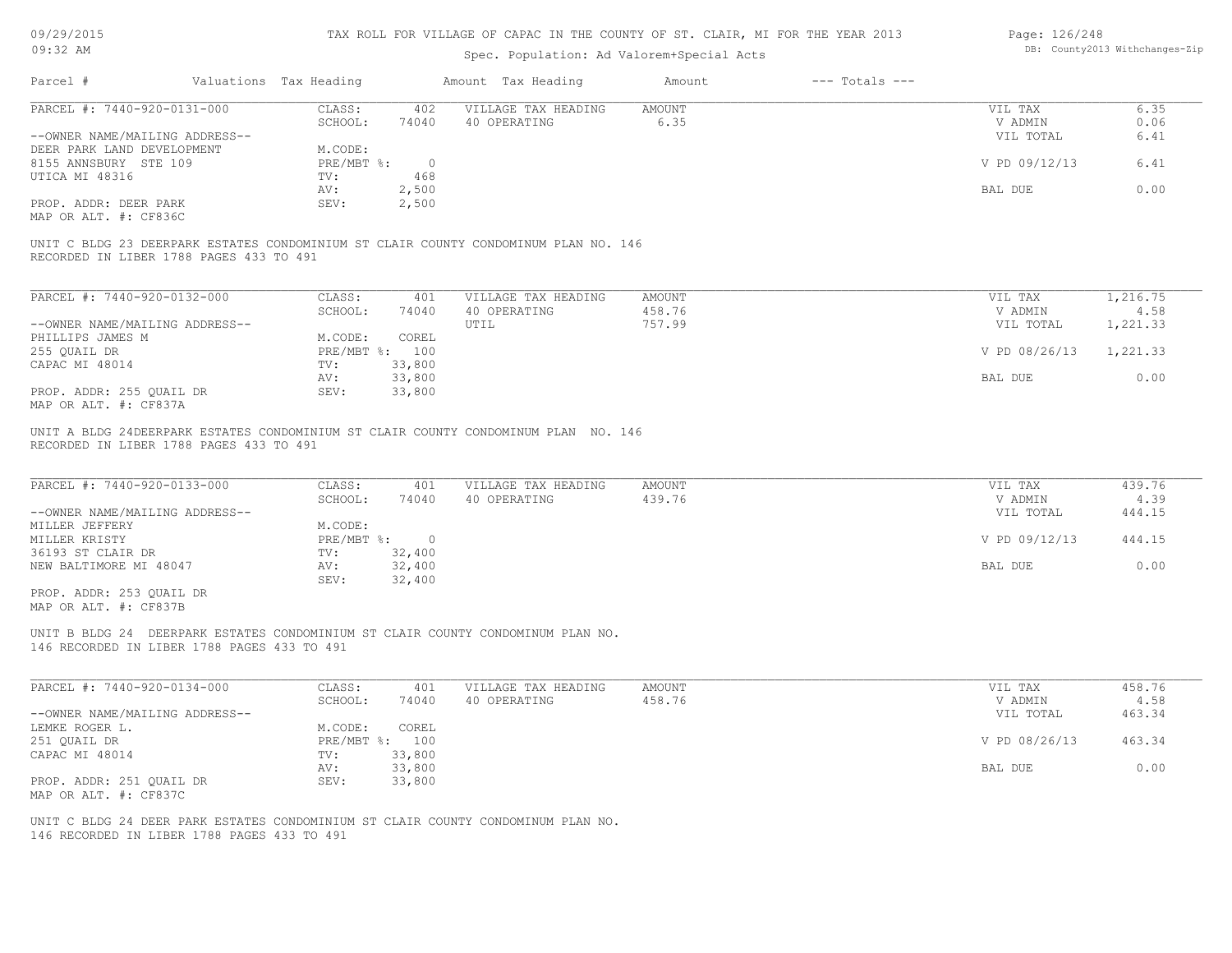#### TAX ROLL FOR VILLAGE OF CAPAC IN THE COUNTY OF ST. CLAIR, MI FOR THE YEAR 2013

### Spec. Population: Ad Valorem+Special Acts

| Parcel #                       | Valuations Tax Heading |        | Amount Tax Heading  | Amount | $---$ Totals $---$ |               |        |
|--------------------------------|------------------------|--------|---------------------|--------|--------------------|---------------|--------|
| PARCEL #: 7440-920-0136-000    | CLASS:                 | 401    | VILLAGE TAX HEADING | AMOUNT |                    | VIL TAX       | 458.76 |
|                                | SCHOOL:                | 74040  | 40 OPERATING        | 458.76 |                    | V ADMIN       | 4.58   |
| --OWNER NAME/MAILING ADDRESS-- |                        |        |                     |        |                    | VIL TOTAL     | 463.34 |
| KRUGER EUGENE H                | M.CODE:                | COREL  |                     |        |                    |               |        |
| KRUGER BRIDGET A               | PRE/MBT %: 100         |        |                     |        |                    | V PD 08/26/13 | 463.34 |
| 241 OUAIL DR                   | TV:                    | 33,800 |                     |        |                    |               |        |
| CAPAC MI 48014                 | AV:                    | 33,800 |                     |        |                    | BAL DUE       | 0.00   |
|                                | SEV:                   | 33,800 |                     |        |                    |               |        |
|                                |                        |        |                     |        |                    |               |        |

MAP OR ALT. #: CF838A PROP. ADDR: 241 QUAIL DR

RECORDED IN LIBER 1788 PAGES 433 TO 491 UNIT A BLDG 25 DEERPARK ESTATES CONDOMINIUM ST CLAIR COUNTY CONDOMINUM PLAN NO. 146

| PARCEL #: 7440-920-0137-000    | CLASS:     | 401    | VILLAGE TAX HEADING | AMOUNT | VIL TAX       | 439.76 |
|--------------------------------|------------|--------|---------------------|--------|---------------|--------|
|                                | SCHOOL:    | 74040  | 40 OPERATING        | 439.76 | V ADMIN       | 4.39   |
| --OWNER NAME/MAILING ADDRESS-- |            |        |                     |        | VIL TOTAL     | 444.15 |
| JKM PROPERTY MANAGEMENT LLC    | M.CODE:    |        |                     |        |               |        |
| 36193 ST CLAIR DR              | PRE/MBT %: |        |                     |        | V PD 09/12/13 | 444.15 |
| NEW BALTIMORE MI 48047         | TV:        | 32,400 |                     |        |               |        |
|                                | AV:        | 32,400 |                     |        | BAL DUE       | 0.00   |
| PROP. ADDR: 239 OUAIL DR       | SEV:       | 32,400 |                     |        |               |        |
| MAP OR ALT. #: CF838B          |            |        |                     |        |               |        |

RECORDED IN LIBER 1788 PAGES 433 TO 491 UNIT B BLDG 25 DEERPARK ESTATES CONDOMINIUM ST CLAIR COUNTY CONDOMINUM PLAN NO. 146

| PARCEL #: 7440-920-0138-000    | CLASS:  | 401            | VILLAGE TAX HEADING | AMOUNT | VIL TAX       | 458.76 |
|--------------------------------|---------|----------------|---------------------|--------|---------------|--------|
|                                | SCHOOL: | 74040          | 40 OPERATING        | 458.76 | V ADMIN       | 4.58   |
| --OWNER NAME/MAILING ADDRESS-- |         |                |                     |        | VIL TOTAL     | 463.34 |
| CUTCHER WILLIAM                | M.CODE: | TCBMT          |                     |        |               |        |
| CUTCHER PATRICIA               |         | PRE/MBT %: 100 |                     |        | V PD 08/08/13 | 463.34 |
| 237 QUAIL DR.                  | TV:     | 33,800         |                     |        |               |        |
| CAPAC MI 48014                 | AV:     | 33,800         |                     |        | BAL DUE       | 0.00   |
|                                | SEV:    | 33,800         |                     |        |               |        |
| PROP. ADDR: 237 OUAIL DR.      |         |                |                     |        |               |        |

MAP OR ALT. #: CF838C

146 RECORDED IN LIBER 1788 PAGES 433 TO 491 UNIT C BLDG 25 DEERPARK ESTATES CONDOMINIUM ST CLAIR COUNTY CONDOMINUM PLAN NO.

| PARCEL #: 7440-920-0139-000    | CLASS:  | 401            | VILLAGE TAX HEADING | AMOUNT | VIL TAX       | 454.69 |
|--------------------------------|---------|----------------|---------------------|--------|---------------|--------|
|                                | SCHOOL: | 74040          | 40 OPERATING        | 454.69 | V ADMIN       | 4.54   |
| --OWNER NAME/MAILING ADDRESS-- |         |                |                     |        | VIL TOTAL     | 459.23 |
| CRIMBOLI LUELLA                | M.CODE: |                |                     |        |               |        |
| 235 QUAIL                      |         | PRE/MBT %: 100 |                     |        | V PD 08/16/13 | 459.23 |
| CAPAC MI 48014                 | TV:     | 33,500         |                     |        |               |        |
|                                | AV:     | 33,500         |                     |        | BAL DUE       | 0.00   |
| PROP. ADDR: 235 OUAIL DR       | SEV:    | 33,500         |                     |        |               |        |
| MAP OR ALT. #: CF839A          |         |                |                     |        |               |        |

RECORDED IN LIBER 1788 PAGES 433 TO 491 UNIT A BLDG 26 DEERPARK ESTATES CONDOMINIUM ST CLAIR COUNTY CONDOMINUM PLAN NO. 146 Page: 127/248 DB: County2013 Withchanges-Zip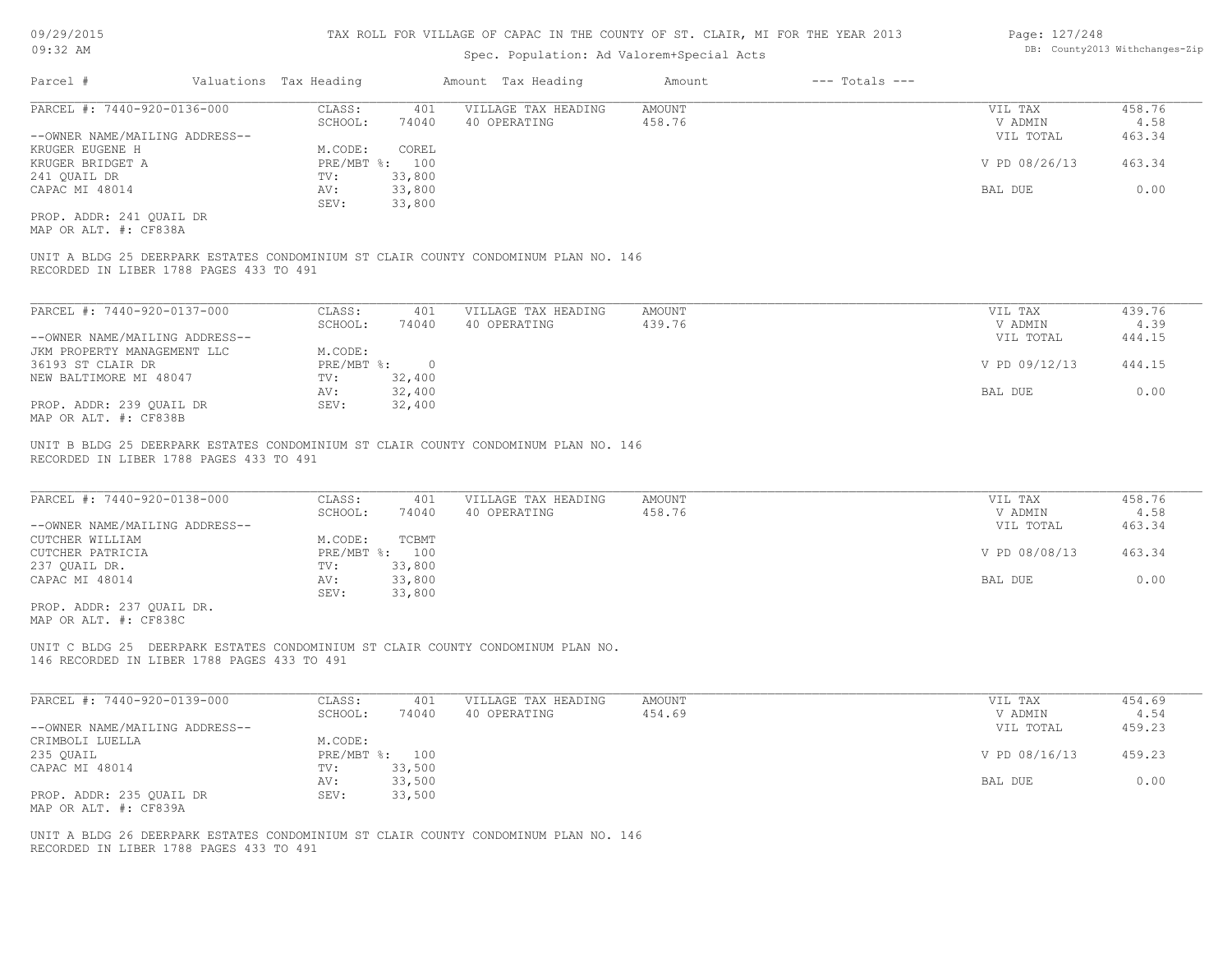| 09/29/2015 |  |
|------------|--|
|------------|--|

| Page: 128/248 |                                |
|---------------|--------------------------------|
|               | DB: County2013 Withchanges-Zip |

| UY/ 29/ 2015                            |                        |                | TAX ROLL FOR VILLAGE OF CAPAC IN THE COUNTY OF ST. CLAIR, MI FOR THE YEAR 2013      |               |                    | Page: 128/248 |                                |
|-----------------------------------------|------------------------|----------------|-------------------------------------------------------------------------------------|---------------|--------------------|---------------|--------------------------------|
| 09:32 AM                                |                        |                | Spec. Population: Ad Valorem+Special Acts                                           |               |                    |               | DB: County2013 Withchanges-Zip |
| Parcel #                                | Valuations Tax Heading |                | Amount Tax Heading                                                                  | Amount        | $---$ Totals $---$ |               |                                |
|                                         |                        |                |                                                                                     |               |                    |               |                                |
| PARCEL #: 7440-920-0140-000             | CLASS:                 | 401            | VILLAGE TAX HEADING                                                                 | AMOUNT        |                    | VIL TAX       | 435.69                         |
|                                         | SCHOOL:                | 74040          | 40 OPERATING                                                                        | 435.69        |                    | V ADMIN       | 4.35                           |
| --OWNER NAME/MAILING ADDRESS--          |                        |                |                                                                                     |               |                    | VIL TOTAL     | 440.04                         |
| KASHOUTY TRUST                          | M.CODE:                | CBSMT          |                                                                                     |               |                    |               |                                |
| 18000 PRATT RD                          | PRE/MBT %:             | $\overline{0}$ |                                                                                     |               |                    | V PD 07/15/13 | 440.04                         |
| ARMADA MI 48005-1138                    | TV:                    | 32,100         |                                                                                     |               |                    |               |                                |
|                                         |                        |                |                                                                                     |               |                    |               | 0.00                           |
|                                         | AV:                    | 32,100         |                                                                                     |               |                    | BAL DUE       |                                |
| PROP. ADDR: 233 QUAIL DR                | SEV:                   | 32,100         |                                                                                     |               |                    |               |                                |
| MAP OR ALT. #: CF839B                   |                        |                |                                                                                     |               |                    |               |                                |
| RECORDED IN LIBER 1788 PAGES 433 TO 491 |                        |                | UNIT B BLDG 26 DEERPARK ESTATES CONDOMINIUM ST CLAIR COUNTY CONDOMINUM PLAN NO. 146 |               |                    |               |                                |
| PARCEL #: 7440-920-0141-000             | CLASS:                 | 401            | VILLAGE TAX HEADING                                                                 | <b>AMOUNT</b> |                    | VIL TAX       | 454.69                         |
|                                         | SCHOOL:                | 74040          | 40 OPERATING                                                                        | 454.69        |                    | V ADMIN       | 4.54                           |
|                                         |                        |                |                                                                                     |               |                    |               | 459.23                         |
| --OWNER NAME/MAILING ADDRESS--          |                        |                |                                                                                     |               |                    | VIL TOTAL     |                                |
| BROWN BARBARA                           | M.CODE:                | 00WBF          |                                                                                     |               |                    |               |                                |
| 231 QUAIL DR                            |                        | PRE/MBT %: 100 |                                                                                     |               |                    | V PD 09/04/13 | 459.23                         |
| CAPAC MI 48014                          | TV:                    | 33,500         |                                                                                     |               |                    |               |                                |
|                                         | AV:                    | 33,500         |                                                                                     |               |                    | BAL DUE       | 0.00                           |
| PROP. ADDR: 231 QUAIL DR                | SEV:                   | 33,500         |                                                                                     |               |                    |               |                                |
| MAP OR ALT. #: CF839C                   |                        |                |                                                                                     |               |                    |               |                                |
| PARCEL #: 7440-920-0142-000             | CLASS:                 | 401            | VILLAGE TAX HEADING                                                                 | AMOUNT        |                    | VIL TAX       | 454.69                         |
|                                         | SCHOOL:                | 74040          | 40 OPERATING                                                                        | 454.69        |                    | V ADMIN       | 4.54                           |
| --OWNER NAME/MAILING ADDRESS--          |                        |                |                                                                                     |               |                    | VIL TOTAL     | 459.23                         |
| COMPTON JON                             | M.CODE:                |                |                                                                                     |               |                    |               |                                |
| 227 QUAIL DR                            |                        | PRE/MBT %: 100 |                                                                                     |               |                    | BAL DUE       | 459.23                         |
| CAPAC MI 48014                          | TV:                    | 33,500         |                                                                                     |               |                    |               |                                |
|                                         | AV:                    | 33,500         |                                                                                     |               |                    |               |                                |
| PROP. ADDR: 227 QUAIL DR                | SEV:                   | 33,500         |                                                                                     |               |                    |               |                                |
| MAP OR ALT. #: CF840A                   |                        |                |                                                                                     |               |                    |               |                                |
| RECORDED IN LIBER 1788 PAGES 433 TO 491 |                        |                | UNIT A BLDG 27 DEERPARK ESTATES CONDOMINIUM ST CLAIR COUNTY CONDOMINUM PLAN NO. 146 |               |                    |               |                                |
| PARCEL #: 7440-920-0143-000             | CLASS:                 | 401            | VILLAGE TAX HEADING                                                                 | <b>AMOUNT</b> |                    | VIL TAX       | 435.69                         |
|                                         | SCHOOL:                | 74040          | 40 OPERATING                                                                        | 435.69        |                    | V ADMIN       | 4.35                           |
| --OWNER NAME/MAILING ADDRESS--          |                        |                |                                                                                     |               |                    | VIL TOTAL     | 440.04                         |
| URBAN BERNAD & LEOCADIA TRUST           | M.CODE:                |                |                                                                                     |               |                    |               |                                |
| 16145 WHITE WATER                       |                        | PRE/MBT %: 100 |                                                                                     |               |                    | V PD 07/25/13 | 440.04                         |
| MACOMB MI 48042                         | TV:                    | 32,100         |                                                                                     |               |                    |               |                                |
|                                         |                        | 32,100         |                                                                                     |               |                    | BAL DUE       | 0.00                           |
|                                         | AV:                    |                |                                                                                     |               |                    |               |                                |
| PROP. ADDR: 225 QUAIL DR                | SEV:                   | 32,100         |                                                                                     |               |                    |               |                                |
| MAP OR ALT. #: CF840B                   |                        |                |                                                                                     |               |                    |               |                                |
|                                         |                        |                |                                                                                     |               |                    |               |                                |
|                                         |                        |                | UNIT B BLDG 27 DEERPARK ESTATES CONDOMINIUM ST CLAIR COUNTY CONDOMINUM PLAN NO. 146 |               |                    |               |                                |
| RECORDED IN LIBER 1788 PAGES 433 TO 491 |                        |                |                                                                                     |               |                    |               |                                |
|                                         |                        |                |                                                                                     |               |                    |               |                                |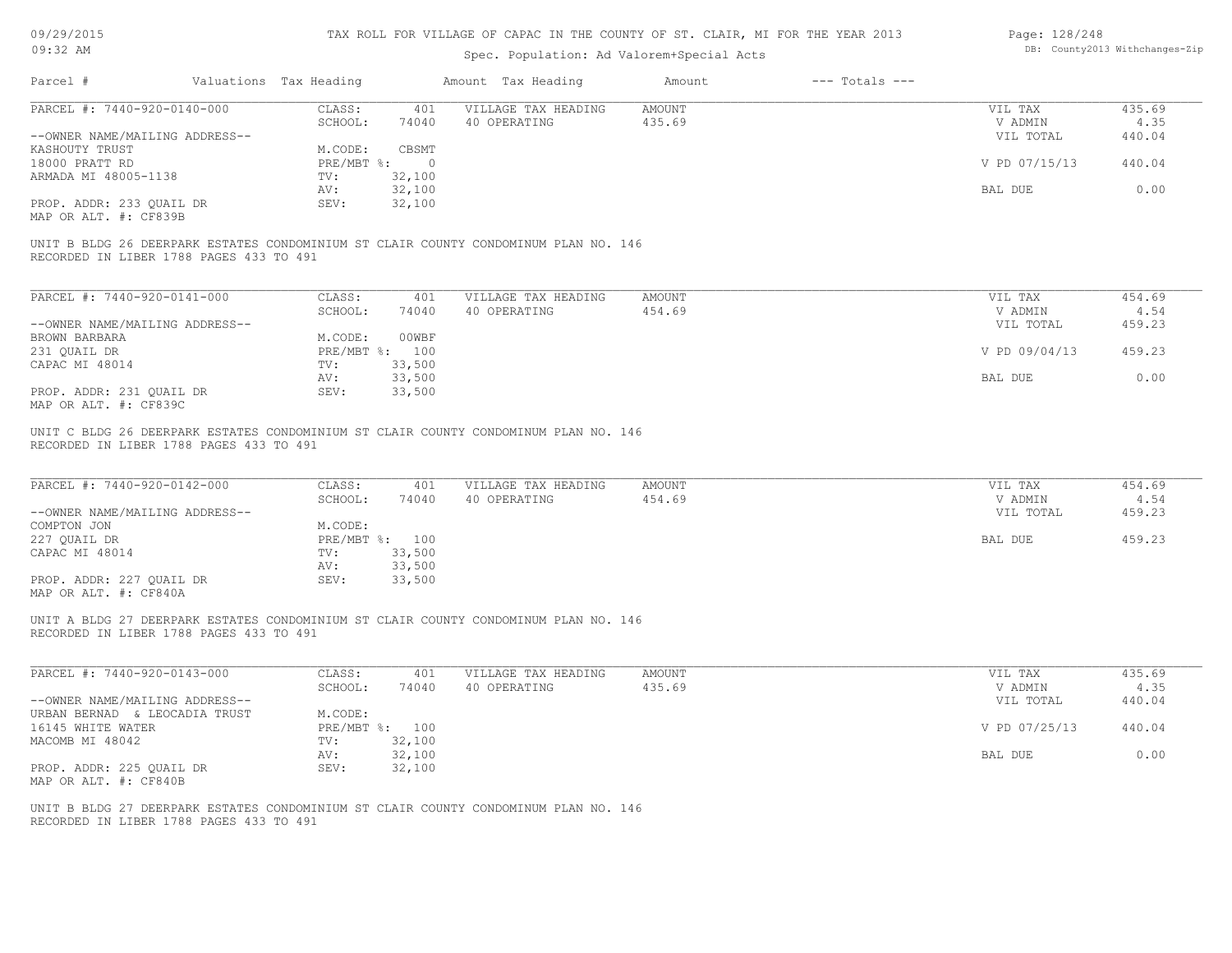| 09/29/2015 |
|------------|
|------------|

| Page: 129/248 |                               |
|---------------|-------------------------------|
|               | DB: County2013 Withchanges-Zi |

| Vシ/ ムン/ ムVエJ<br>$09:32$ AM                                                        |                              |                | TAA AVIII FUN VIIIIAGE VE CAFAC IN INE COUNTI OF 91, CIAIN, MI FUN INE IEAN 2019<br>Spec. Population: Ad Valorem+Special Acts |                         |                    | raye. 1437240                   | DB: County2013 Withchanges-Zip |
|-----------------------------------------------------------------------------------|------------------------------|----------------|-------------------------------------------------------------------------------------------------------------------------------|-------------------------|--------------------|---------------------------------|--------------------------------|
| Parcel #                                                                          | Valuations Tax Heading       |                | Amount Tax Heading                                                                                                            | Amount                  | $---$ Totals $---$ |                                 |                                |
| PARCEL #: 7440-920-0144-000                                                       | CLASS:                       | 401            | VILLAGE TAX HEADING                                                                                                           | <b>AMOUNT</b>           |                    | VIL TAX                         | 454.69                         |
|                                                                                   | SCHOOL:                      | 74040          | 40 OPERATING                                                                                                                  | 454.69                  |                    | V ADMIN                         | 4.54                           |
| --OWNER NAME/MAILING ADDRESS--                                                    |                              |                |                                                                                                                               |                         |                    | VIL TOTAL                       | 459.23                         |
| WRIGHT CATHERINE                                                                  | M.CODE:                      | COREL          |                                                                                                                               |                         |                    |                                 |                                |
| 223 QUAIL DR.                                                                     |                              | PRE/MBT %: 100 |                                                                                                                               |                         |                    | V PD 08/26/13                   | 459.23                         |
| CAPAC MI 48014                                                                    | TV:                          | 33,500         |                                                                                                                               |                         |                    |                                 |                                |
|                                                                                   | AV:                          | 33,500         |                                                                                                                               |                         |                    | BAL DUE                         | 0.00                           |
| PROP. ADDR: 223 QUAIL DR.<br>MAP OR ALT. #: CF840C                                | SEV:                         | 33,500         |                                                                                                                               |                         |                    |                                 |                                |
| RECORDED IN LIBER 1788 PAGES 433 TO 491                                           |                              |                | UNIT C BLDG 27 DEERPARK ESTATES CONDOMINIUM ST CLAIR COUNTY CONDOMINUM PLAN NO. 146                                           |                         |                    |                                 |                                |
| PARCEL #: 7440-920-0145-000                                                       | CLASS:                       | 401            | VILLAGE TAX HEADING                                                                                                           | AMOUNT                  |                    | VIL TAX                         | 454.69                         |
|                                                                                   | SCHOOL:                      | 74040          | 40 OPERATING                                                                                                                  | 454.69                  |                    | V ADMIN                         | 4.54                           |
| --OWNER NAME/MAILING ADDRESS--                                                    |                              |                |                                                                                                                               |                         |                    | VIL TOTAL                       | 459.23                         |
| CLOSURDO DAVID/NINA E                                                             | M.CODE:                      | 00WBF          |                                                                                                                               |                         |                    |                                 |                                |
| 21050 33 MILE ROAD                                                                | $PRE/MBT$ %:                 | $\overline{0}$ |                                                                                                                               |                         |                    | V PD 09/04/13                   | 459.23                         |
| ARMADA MI 48005                                                                   | TV:                          | 33,500         |                                                                                                                               |                         |                    |                                 |                                |
|                                                                                   | AV:                          | 33,500         |                                                                                                                               |                         |                    | BAL DUE                         | 0.00                           |
| PROP. ADDR: 221 QUAIL DR.<br>MAP OR ALT. #: CF841A                                | SEV:                         | 33,500         |                                                                                                                               |                         |                    |                                 |                                |
| PARCEL #: 7440-920-0146-000<br>--OWNER NAME/MAILING ADDRESS--<br>KAMINSKI MARY JO | CLASS:<br>SCHOOL:<br>M.CODE: | 401<br>74040   | VILLAGE TAX HEADING<br>40 OPERATING                                                                                           | <b>AMOUNT</b><br>435.69 |                    | VIL TAX<br>V ADMIN<br>VIL TOTAL | 435.69<br>4.35<br>440.04       |
| 6056 POND DR                                                                      | $PRE/MBT$ $\frac{6}{3}$ :    | $\overline{0}$ |                                                                                                                               |                         |                    | V PD 08/16/13                   | 440.04                         |
| WASHINGTON MI 48094                                                               | TV:                          | 32,100         |                                                                                                                               |                         |                    |                                 |                                |
|                                                                                   | AV:                          | 32,100         |                                                                                                                               |                         |                    | BAL DUE                         | 0.00                           |
| PROP. ADDR: 219 QUAIL DR<br>MAP OR ALT. #: CF841B                                 | SEV:                         | 32,100         |                                                                                                                               |                         |                    |                                 |                                |
| RECORDED IN LIBER 1788 PAGES 433 TO 491                                           |                              |                | UNIT B BLDG 28 DEERPARK ESTATES CONDOMINIUM ST CLAIR COUNTY CONDOMINUM PLAN NO. 146                                           |                         |                    |                                 |                                |
| PARCEL #: 7440-920-0147-000                                                       | CLASS:                       | 401            | VILLAGE TAX HEADING                                                                                                           | <b>AMOUNT</b>           |                    | VIL TAX                         | 454.69                         |
|                                                                                   | SCHOOL:                      | 74040          | 40 OPERATING                                                                                                                  | 454.69                  |                    | V ADMIN                         | 4.54                           |
| --OWNER NAME/MAILING ADDRESS--                                                    |                              |                |                                                                                                                               |                         |                    | VIL TOTAL                       | 459.23                         |
| LEWIS CHARLES R.                                                                  | M.CODE:                      |                |                                                                                                                               |                         |                    |                                 |                                |
| HUSTON-LEWIS MARGARET M.                                                          | $PRE/MBT$ %:                 | 100            |                                                                                                                               |                         |                    | V PD 08/19/13                   | 459.23                         |
| 217 QUAIL CT                                                                      | TV:                          | 33,500         |                                                                                                                               |                         |                    |                                 |                                |
| CAPAC MI 48014                                                                    | AV:                          | 33,500         |                                                                                                                               |                         |                    | BAL DUE                         | 0.00                           |
|                                                                                   | SEV:                         | 33,500         |                                                                                                                               |                         |                    |                                 |                                |
| PROP. ADDR: 217 QUAIL DR<br>MAP OR ALT. #: CF841C                                 |                              |                |                                                                                                                               |                         |                    |                                 |                                |
|                                                                                   |                              |                |                                                                                                                               |                         |                    |                                 |                                |
|                                                                                   |                              |                | UNIT C BLDG 28 DEERPARK ESTATES CONDOMINIUM ST CLAIR COUNTY CONDOMINUM PLAN NO. 146                                           |                         |                    |                                 |                                |
| RECORDED IN LIBER 1788 PAGES 433 TO 491                                           |                              |                |                                                                                                                               |                         |                    |                                 |                                |
|                                                                                   |                              |                |                                                                                                                               |                         |                    |                                 |                                |
|                                                                                   |                              |                |                                                                                                                               |                         |                    |                                 |                                |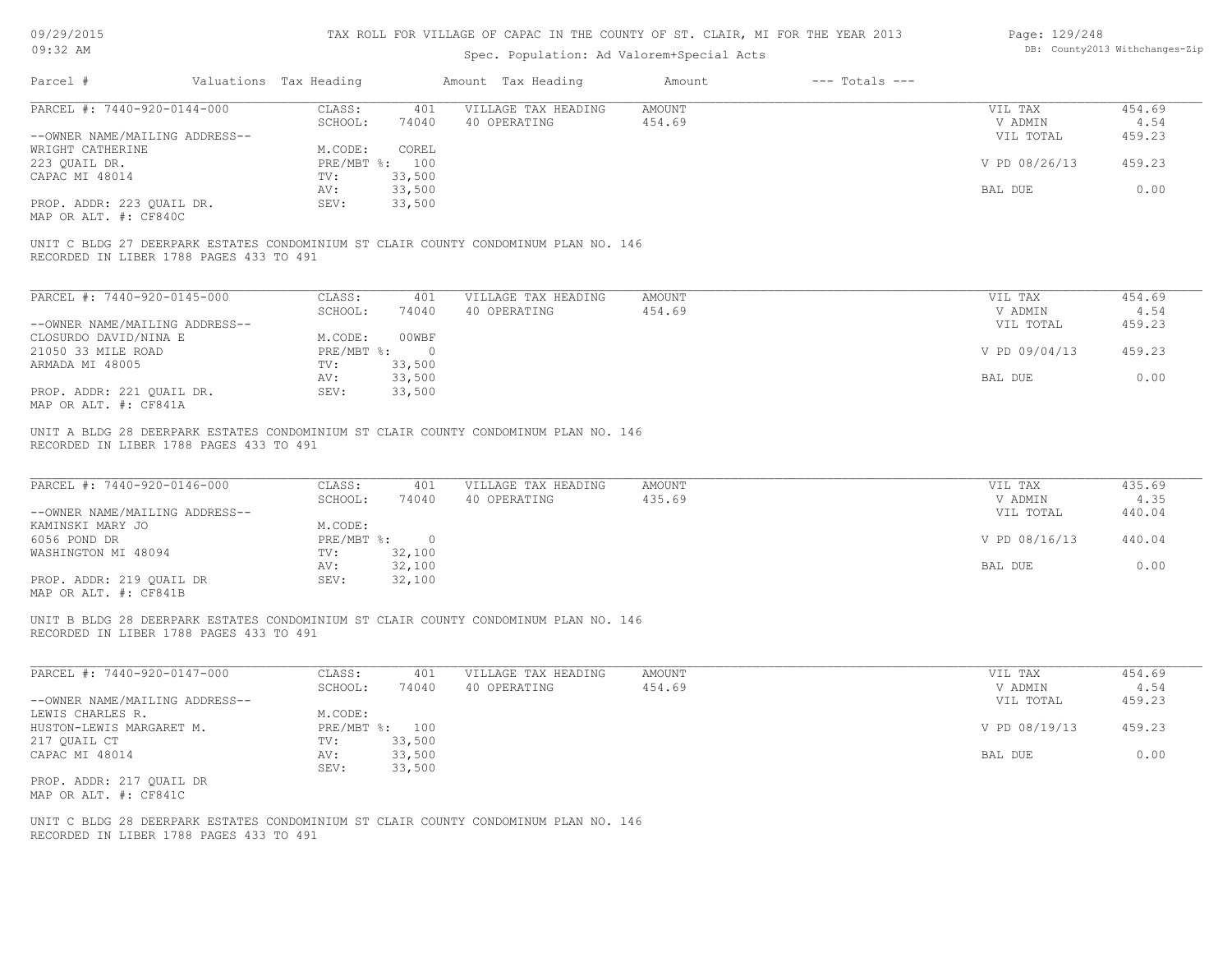| 09/29/2015 |  |
|------------|--|
| $09:32$ AM |  |

# Spec. Population: Ad Valorem+Special Acts

#### Page: 130/248 DB: County2013 Withchanges-Zip

| Parcel #                                                                                                                        | Valuations Tax Heading |                  | Amount Tax Heading                  | Amount           | $---$ Totals $---$ |                                 |                          |
|---------------------------------------------------------------------------------------------------------------------------------|------------------------|------------------|-------------------------------------|------------------|--------------------|---------------------------------|--------------------------|
| PARCEL #: 7440-920-0148-000                                                                                                     | CLASS:                 | 401              | VILLAGE TAX HEADING                 | <b>AMOUNT</b>    |                    | VIL TAX                         | 454.69                   |
|                                                                                                                                 | SCHOOL:                | 74040            | 40 OPERATING                        | 454.69           |                    | V ADMIN                         | 4.54                     |
| --OWNER NAME/MAILING ADDRESS--                                                                                                  |                        |                  |                                     |                  |                    | VIL TOTAL                       | 459.23                   |
| BOLLAERT MICHELLE A.                                                                                                            | M.CODE:                |                  |                                     |                  |                    |                                 |                          |
| 213 QUAIL DR                                                                                                                    |                        | PRE/MBT %: 100   |                                     |                  |                    | BAL DUE                         | 459.23                   |
| CAPAC MI 48014                                                                                                                  | TV:                    | 33,500           |                                     |                  |                    |                                 |                          |
|                                                                                                                                 | AV:                    | 33,500           |                                     |                  |                    |                                 |                          |
| PROP. ADDR: 213 QUAIL DR                                                                                                        | SEV:                   | 33,500           |                                     |                  |                    |                                 |                          |
| MAP OR ALT. #: CF842A                                                                                                           |                        |                  |                                     |                  |                    |                                 |                          |
| UNIT A BLDG 29 DEERPARK ESTATES CONDOMINIUM ST CLAIR COUNTY CONDOMINUM PLAN NO. 146<br>RECORDED IN LIBER 1788 PAGES 433 TO 491  |                        |                  |                                     |                  |                    |                                 |                          |
| PARCEL #: 7440-920-0149-000                                                                                                     | CLASS:                 | 401              | VILLAGE TAX HEADING                 | AMOUNT           |                    | VIL TAX                         | 435.69                   |
|                                                                                                                                 | SCHOOL:                | 74040            | 40 OPERATING                        | 435.69           |                    | V ADMIN                         | 4.35                     |
| --OWNER NAME/MAILING ADDRESS--                                                                                                  |                        |                  |                                     |                  |                    | VIL TOTAL                       | 440.04                   |
| THURSTON ROSE MARIE                                                                                                             | M.CODE:                | 00WBF            |                                     |                  |                    |                                 |                          |
| 211 QUAIL DR                                                                                                                    |                        | PRE/MBT %: 100   |                                     |                  |                    | V PD 09/04/13                   | 440.04                   |
| CAPAC MI 48014                                                                                                                  | TV:                    | 32,100           |                                     |                  |                    |                                 |                          |
|                                                                                                                                 | AV:                    | 32,100           |                                     |                  |                    | BAL DUE                         | 0.00                     |
| PROP. ADDR: 211 QUAIL DR<br>MAP OR ALT. #: CF842B                                                                               | SEV:                   | 32,100           |                                     |                  |                    |                                 |                          |
| PARCEL #: 7440-920-0150-000<br>--OWNER NAME/MAILING ADDRESS--                                                                   | CLASS:<br>SCHOOL:      | 401<br>74040     | VILLAGE TAX HEADING<br>40 OPERATING | AMOUNT<br>454.69 |                    | VIL TAX<br>V ADMIN<br>VIL TOTAL | 454.69<br>4.54<br>459.23 |
| KMETZ STEPHEN W                                                                                                                 | M.CODE:                | COREL            |                                     |                  |                    |                                 |                          |
| 209 QUAIL DR.                                                                                                                   |                        | PRE/MBT %: 100   |                                     |                  |                    | V PD 08/26/13                   | 459.23                   |
| CAPAC MI 48014                                                                                                                  | TV:                    | 33,500           |                                     |                  |                    |                                 |                          |
|                                                                                                                                 | AV:                    | 33,500           |                                     |                  |                    | BAL DUE                         | 0.00                     |
| PROP. ADDR: 209 QUAIL DR.                                                                                                       | SEV:                   | 33,500           |                                     |                  |                    |                                 |                          |
| MAP OR ALT. #: CF842C                                                                                                           |                        |                  |                                     |                  |                    |                                 |                          |
| UNIT C BLDG 29 DEER PARK ESTATES CONDOMINIUM ST CLAIR COUNTY CONDOMINUM PLAN NO.<br>146 RECORDED IN LIBER 1788 PAGES 433 TO 491 |                        |                  |                                     |                  |                    |                                 |                          |
| PARCEL #: 7440-920-0151-000                                                                                                     | CLASS:                 | 401              | VILLAGE TAX HEADING                 | <b>AMOUNT</b>    |                    | VIL TAX                         | 454.69                   |
|                                                                                                                                 | SCHOOL:                | 74040            | 40 OPERATING                        | 454.69           |                    | V ADMIN                         | 4.54                     |
| --OWNER NAME/MAILING ADDRESS--                                                                                                  |                        |                  |                                     |                  |                    | VIL TOTAL                       | 459.23                   |
| MORAN CAROL L                                                                                                                   | M.CODE:                |                  |                                     |                  |                    |                                 |                          |
| 203 QUAIL DR                                                                                                                    |                        | PRE/MBT %: 100   |                                     |                  |                    | V PD 09/16/13                   | 459.23                   |
|                                                                                                                                 |                        |                  |                                     |                  |                    |                                 |                          |
|                                                                                                                                 | TV:                    |                  |                                     |                  |                    |                                 |                          |
| CAPAC MI 48014                                                                                                                  | AV:                    | 33,500<br>33,500 |                                     |                  |                    | BAL DUE                         | 0.00                     |

RECORDED IN LIBER 1788 PAGES 433 TO 491 UNIT A BLDG 30 DEERPARK ESTATES CONDOMINIUM ST CLAIR COUNTY CONDOMINUM PLAN NO. 146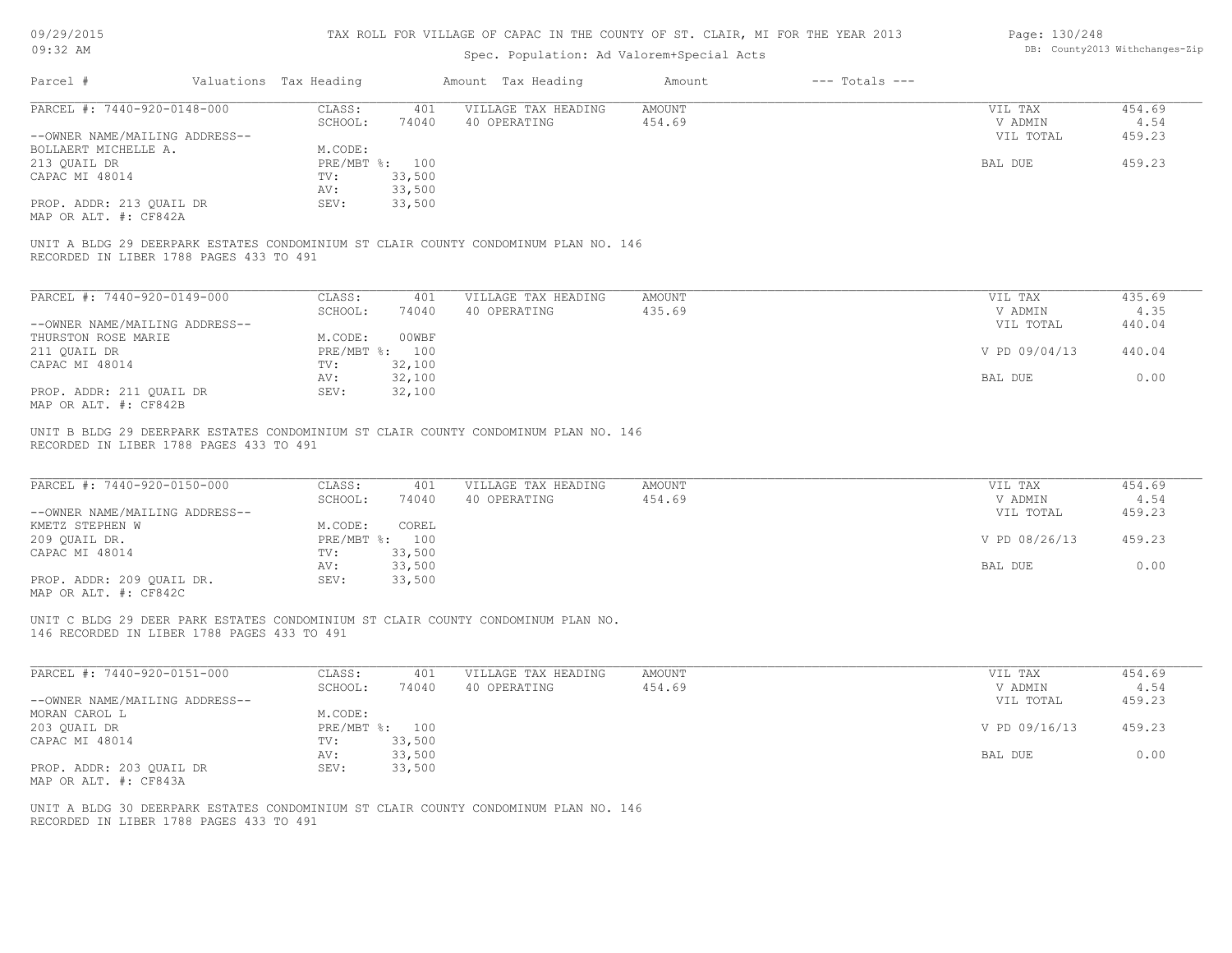#### TAX ROLL FOR VILLAGE OF CAPAC IN THE COUNTY OF ST. CLAIR, MI FOR THE YEAR 2013

### Spec. Population: Ad Valorem+Special Acts

| Page: 131/248 |                                |
|---------------|--------------------------------|
|               | DB: County2013 Withchanges-Zip |

| Parcel #                       | Valuations Tax Heading |        | Amount Tax Heading  | Amount | $---$ Totals $---$ |               |        |
|--------------------------------|------------------------|--------|---------------------|--------|--------------------|---------------|--------|
| PARCEL #: 7440-920-0152-000    | CLASS:                 | 401    | VILLAGE TAX HEADING | AMOUNT |                    | VIL TAX       | 435.69 |
|                                | SCHOOL:                | 74040  | 40 OPERATING        | 435.69 |                    | V ADMIN       | 4.35   |
| --OWNER NAME/MAILING ADDRESS-- |                        |        |                     |        |                    | VIL TOTAL     | 440.04 |
| MCKNIGHT DANIEL                | M.CODE:                |        |                     |        |                    |               |        |
| 201 OUAIL DR                   | PRE/MBT %: 100         |        |                     |        |                    | V PD 08/26/13 | 440.04 |
| CAPAC MI 48014                 | TV:                    | 32,100 |                     |        |                    |               |        |
|                                | AV:                    | 32,100 |                     |        |                    | BAL DUE       | 0.00   |
| PROP. ADDR: 201 QUAIL DR       | SEV:                   | 32,100 |                     |        |                    |               |        |
| MAP OR ALT. #: CF843B          |                        |        |                     |        |                    |               |        |

RECORDED IN LIBER 1788 PAGES 433 TO 491 UNIT B BLDG 30 DEERPARK ESTATES CONDOMINIUM ST CLAIR COUNTY CONDOMINUM PLAN NO. 146

| PARCEL #: 7440-920-0153-000    | CLASS:       | 401    | VILLAGE TAX HEADING | AMOUNT | VIL TAX       | 454.69 |
|--------------------------------|--------------|--------|---------------------|--------|---------------|--------|
|                                | SCHOOL:      | 74040  | 40 OPERATING        | 454.69 | V ADMIN       | 4.54   |
| --OWNER NAME/MAILING ADDRESS-- |              |        |                     |        | VIL TOTAL     | 459.23 |
| SEIDEL BARBARA N TRUST         | M.CODE:      | COREL  |                     |        |               |        |
| 199 OUAIL DR                   | $PRE/MBT$ %: | 100    |                     |        | V PD 08/26/13 | 459.23 |
| CAPAC MI 48014                 | TV:          | 33,500 |                     |        |               |        |
|                                | AV:          | 33,500 |                     |        | BAL DUE       | 0.00   |
| PROP. ADDR: 199 OUAIL DR       | SEV:         | 33,500 |                     |        |               |        |
| MAP OR ALT. #: CF843C          |              |        |                     |        |               |        |

RECORDED IN LIBER 1788 PAGES 433 TO 491 UNIT C BLDG 30 DEERPARK ESTATES CONDOMINIUM ST CLAIR COUNTY CONDOMINUM PLAN NO. 146

| PARCEL #: 7440-945-0001-000    | CLASS:     | 202    | VILLAGE TAX HEADING | AMOUNT | VIL TAX   | 58.37 |
|--------------------------------|------------|--------|---------------------|--------|-----------|-------|
|                                | SCHOOL:    | 74040  | 40 OPERATING        | 58.37  | V ADMIN   | 0.58  |
| --OWNER NAME/MAILING ADDRESS-- |            |        |                     |        | VIL TOTAL | 58.95 |
| HOMELAND DEVELOPMENT           | M.CODE:    |        |                     |        |           |       |
| 1337 CARILLON                  | PRE/MBT %: |        |                     |        | BAL DUE   | 58.95 |
| BLOOMFIELD HILLS MI 48302      | TV:        | 4,301  |                     |        |           |       |
|                                | AV:        | 16,500 |                     |        |           |       |
| PROP. ADDR: S MAIN ST          | SEV:       | 16,500 |                     |        |           |       |
| MAP OR ALT. #: 844/950         |            |        |                     |        |           |       |

IN LIBER 1988 PAGES 841 TO 874 UNIT 1 HOMELAND PLAZA CONDOMINIUM ST CLAIR COUNTY CONDOMINIUM PLAN NO.156 RECORDED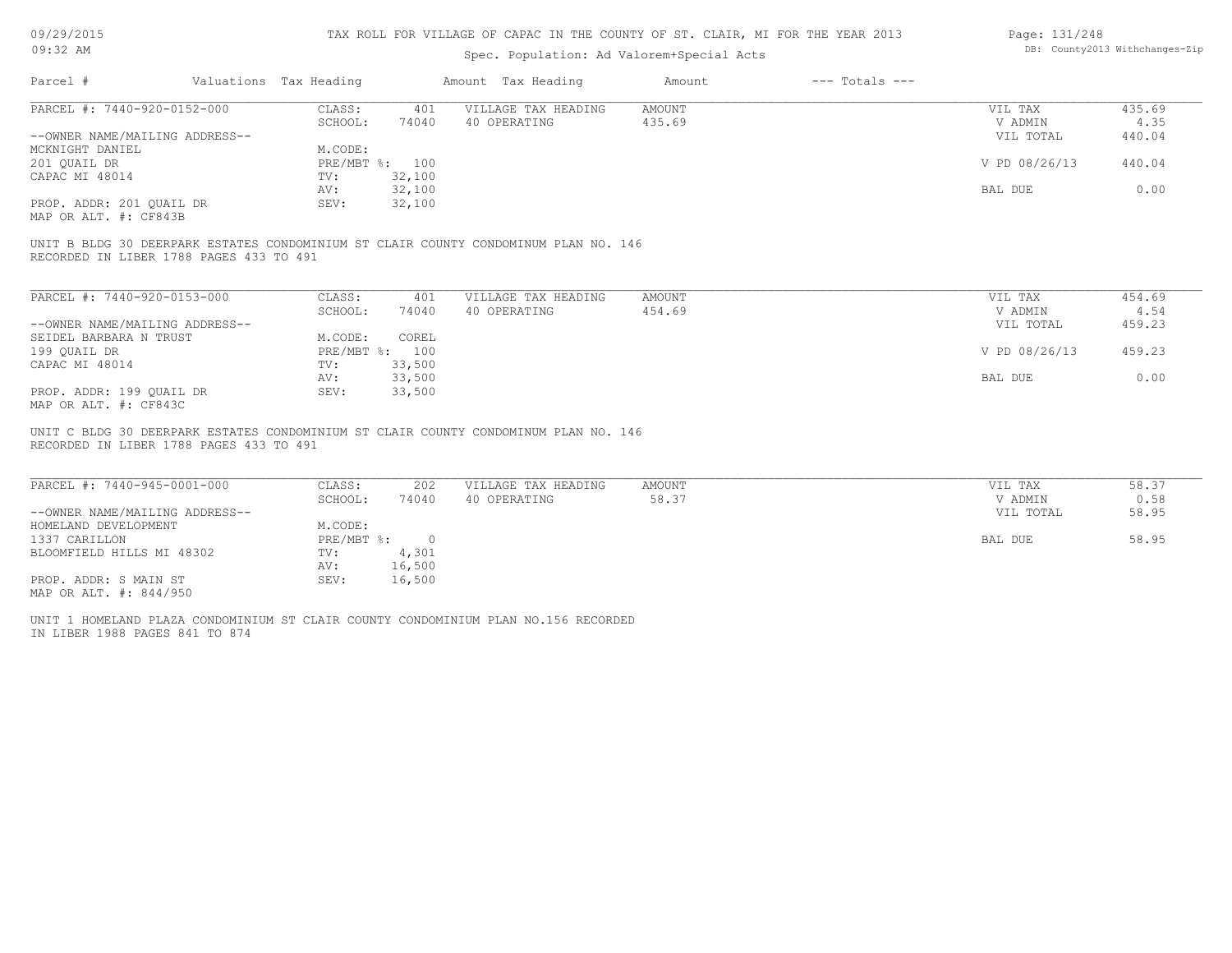| Page: 132/248 |                                |
|---------------|--------------------------------|
|               | DB: County2013 Withchanges-Zip |

| Parcel #                                                                                                                                                                                                                                                                                                                                                                                                                                                                                                                                                                                                                                                                                                                                                                                                     |                                                                  | Spec. Population: Ad Valorem+Special Acts |                              |                    | DB: County2013 Withchanges-Zip |
|--------------------------------------------------------------------------------------------------------------------------------------------------------------------------------------------------------------------------------------------------------------------------------------------------------------------------------------------------------------------------------------------------------------------------------------------------------------------------------------------------------------------------------------------------------------------------------------------------------------------------------------------------------------------------------------------------------------------------------------------------------------------------------------------------------------|------------------------------------------------------------------|-------------------------------------------|------------------------------|--------------------|--------------------------------|
|                                                                                                                                                                                                                                                                                                                                                                                                                                                                                                                                                                                                                                                                                                                                                                                                              | Valuations Tax Heading                                           | Amount Tax Heading                        | $---$ Totals $---$<br>Amount |                    |                                |
| PARCEL #: 7440-950-0001-000                                                                                                                                                                                                                                                                                                                                                                                                                                                                                                                                                                                                                                                                                                                                                                                  | CLASS:<br>201                                                    | VILLAGE TAX HEADING                       | <b>AMOUNT</b>                | VIL TAX            | 506.27                         |
|                                                                                                                                                                                                                                                                                                                                                                                                                                                                                                                                                                                                                                                                                                                                                                                                              | SCHOOL:<br>74040                                                 | 40 OPERATING                              | 506.27                       | V ADMIN            | 5.06                           |
| --OWNER NAME/MAILING ADDRESS--                                                                                                                                                                                                                                                                                                                                                                                                                                                                                                                                                                                                                                                                                                                                                                               |                                                                  |                                           |                              | VIL TOTAL          | 511.33                         |
| GP ICE CREAM, INC.,<br>4401 VALENCIA DR                                                                                                                                                                                                                                                                                                                                                                                                                                                                                                                                                                                                                                                                                                                                                                      | M.CODE:<br>$PRE/MBT$ $\frac{1}{6}$ :<br>$\overline{\phantom{0}}$ |                                           |                              | V PD 09/12/13      | 511.33                         |
| CAPAC MI 48014                                                                                                                                                                                                                                                                                                                                                                                                                                                                                                                                                                                                                                                                                                                                                                                               | TV:<br>37,300                                                    |                                           |                              |                    |                                |
|                                                                                                                                                                                                                                                                                                                                                                                                                                                                                                                                                                                                                                                                                                                                                                                                              | 37,300<br>AV:                                                    |                                           |                              | BAL DUE            | 0.00                           |
| PROP. ADDR: 100 N MAIN ST                                                                                                                                                                                                                                                                                                                                                                                                                                                                                                                                                                                                                                                                                                                                                                                    | 37,300<br>SEV:                                                   |                                           |                              |                    |                                |
| MAP OR ALT. #:                                                                                                                                                                                                                                                                                                                                                                                                                                                                                                                                                                                                                                                                                                                                                                                               |                                                                  |                                           |                              |                    |                                |
| ALL THAT PART OF THE SOUTH 45 FEET OF THE WEST 80 FEET OF LOT 2, BLOCK 1, NORTH OF<br>MILL STREET, RANGE 1 EAST OF MAIN STREET, VILLAGE OF CAPAC, ACCORDING TO THE PLAT<br>THEREOF AS RECORDED IN LIBER H OF PLATS, PAGE 72, ST CLAIR COUNTY REGISTER OF DEEDS<br>OFFICE, LYING NORTH OF THE FOLLOWING DESCRIBED LINE BEGINNING ON THE WEST LINE OF<br>LOT 2,13 35 FEET NORTH OF THE SOUTHWEST CORNER OF SAID LOT 2, THENCE NORTH 89D 49.5<br>EAST 42 25 FEET, THENCE NORTH 00D 10.5 WEST 5 95 FEET, THENCE NORTH 89D 49.5 EAST<br>37 75 FEET TO THE EAST LINE OF THE WEST 80 00 FEET OF LOT 2, EXCEPT THE WEST 50 00<br>FEET OF THE NORTH 20 00 FEET OF THE SOUTH 45 00 FEET OF LOT 2, AND EXECPT THE EAST<br>30 00 FEET OF THE WEST 80 00 FEET OF THE NORTH 16 00 FEET OF THE SOUTH 45 00 FEET<br>OF LOT 2 |                                                                  |                                           |                              |                    |                                |
|                                                                                                                                                                                                                                                                                                                                                                                                                                                                                                                                                                                                                                                                                                                                                                                                              |                                                                  |                                           |                              |                    |                                |
| PARCEL #: 7440-950-0002-000                                                                                                                                                                                                                                                                                                                                                                                                                                                                                                                                                                                                                                                                                                                                                                                  | CLASS:<br>202<br>SCHOOL:<br>74040                                | VILLAGE TAX HEADING<br>40 OPERATING       | <b>AMOUNT</b><br>23.56       | VIL TAX<br>V ADMIN | 23.56<br>0.23                  |
| --OWNER NAME/MAILING ADDRESS--                                                                                                                                                                                                                                                                                                                                                                                                                                                                                                                                                                                                                                                                                                                                                                               |                                                                  |                                           |                              | VIL TOTAL          | 23.79                          |
| GEORGE THOMAS J/MARY                                                                                                                                                                                                                                                                                                                                                                                                                                                                                                                                                                                                                                                                                                                                                                                         | M.CODE:                                                          |                                           |                              |                    |                                |
| 112 MAIN ST                                                                                                                                                                                                                                                                                                                                                                                                                                                                                                                                                                                                                                                                                                                                                                                                  | $PRE/MBT$ $\frac{1}{6}$ :<br>$\overline{0}$                      |                                           |                              | BAL DUE            | 23.79                          |
| CAPAC MI 48014                                                                                                                                                                                                                                                                                                                                                                                                                                                                                                                                                                                                                                                                                                                                                                                               | 1,736<br>TV:                                                     |                                           |                              |                    |                                |
| PROP. ADDR: E MILL ST                                                                                                                                                                                                                                                                                                                                                                                                                                                                                                                                                                                                                                                                                                                                                                                        | AV:<br>11,300<br>SEV:<br>11,300                                  |                                           |                              |                    |                                |
| MAP OR ALT. #:                                                                                                                                                                                                                                                                                                                                                                                                                                                                                                                                                                                                                                                                                                                                                                                               |                                                                  |                                           |                              |                    |                                |
| E 50 FT OF LOT 1 & E 50 FT OF S 15 FT OF LOT 2 BIN R1E VILLAGE OF CAPAC SEC 21/22<br>T7N R13E                                                                                                                                                                                                                                                                                                                                                                                                                                                                                                                                                                                                                                                                                                                |                                                                  |                                           |                              |                    |                                |
| PARCEL #: 7440-950-0003-000                                                                                                                                                                                                                                                                                                                                                                                                                                                                                                                                                                                                                                                                                                                                                                                  | CLASS:<br>202                                                    | VILLAGE TAX HEADING                       | AMOUNT                       | VIL TAX            | 28.50                          |
|                                                                                                                                                                                                                                                                                                                                                                                                                                                                                                                                                                                                                                                                                                                                                                                                              | SCHOOL:<br>74040                                                 | 40 OPERATING                              | 28.50                        | V ADMIN            | 0.28                           |
| --OWNER NAME/MAILING ADDRESS--                                                                                                                                                                                                                                                                                                                                                                                                                                                                                                                                                                                                                                                                                                                                                                               |                                                                  |                                           |                              | VIL TOTAL          | 28.78                          |
|                                                                                                                                                                                                                                                                                                                                                                                                                                                                                                                                                                                                                                                                                                                                                                                                              |                                                                  |                                           |                              |                    |                                |
|                                                                                                                                                                                                                                                                                                                                                                                                                                                                                                                                                                                                                                                                                                                                                                                                              | M.CODE:<br>$PRE/MBT$ %:<br>$\overline{0}$                        |                                           |                              | V PD 09/12/13      | 28.78                          |
| GP ICE CREAM, INC.,<br>4401 VALENCIA DR<br>CAPAC MI 48014                                                                                                                                                                                                                                                                                                                                                                                                                                                                                                                                                                                                                                                                                                                                                    | 2,100<br>TV:                                                     |                                           |                              |                    |                                |
|                                                                                                                                                                                                                                                                                                                                                                                                                                                                                                                                                                                                                                                                                                                                                                                                              | 2,100<br>AV:                                                     |                                           |                              | BAL DUE            | 0.00                           |
| PROP. ADDR: N MAIN ST<br>MAP OR ALT. #:                                                                                                                                                                                                                                                                                                                                                                                                                                                                                                                                                                                                                                                                                                                                                                      | SEV:<br>2,100                                                    |                                           |                              |                    |                                |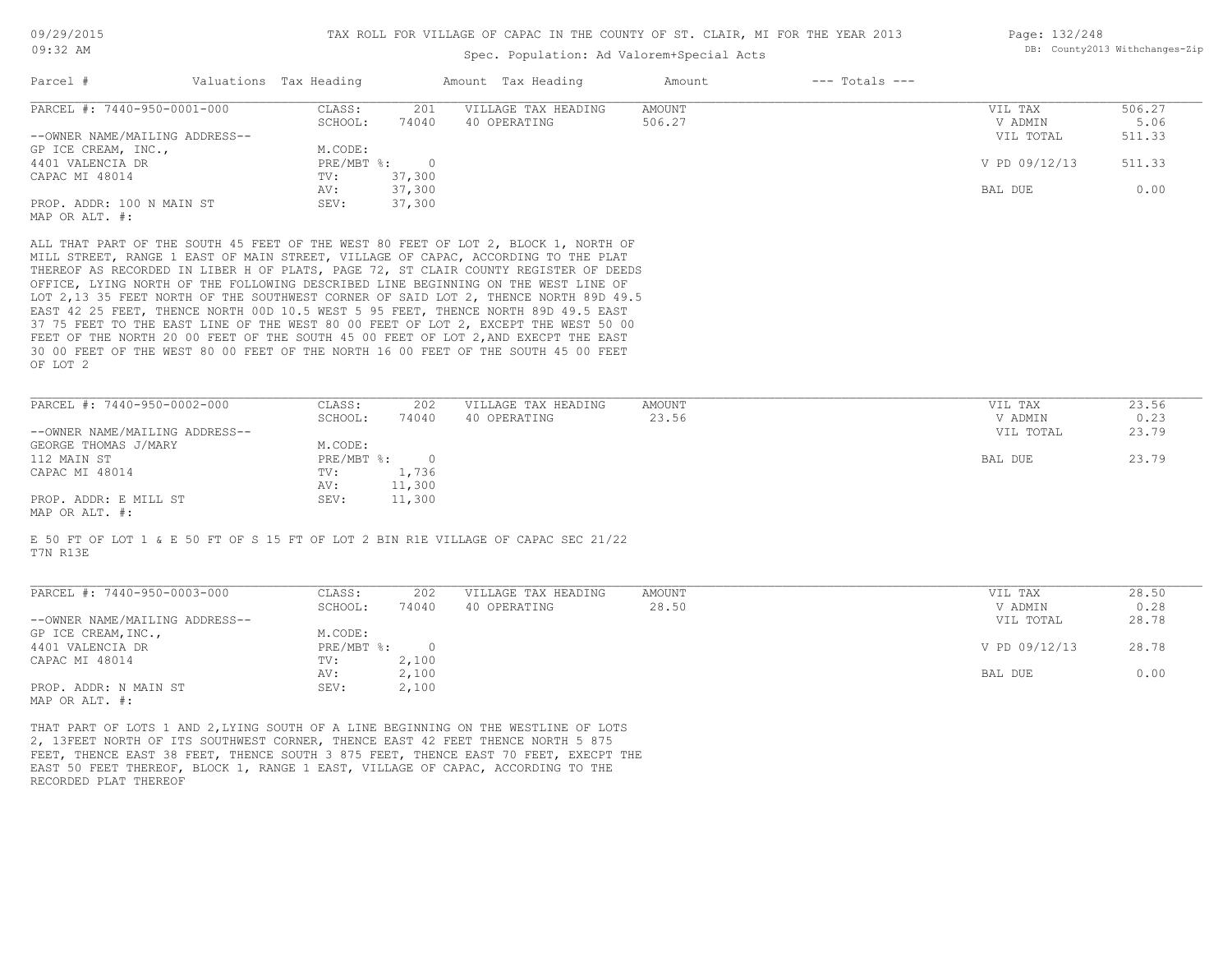| 09/29/2015 |  |
|------------|--|
| $09:32$ AM |  |

### Spec. Population: Ad Valorem+Special Acts

| Page: 133/248 |                                |
|---------------|--------------------------------|
|               | DB: County2013 Withchanges-Zip |

| Parcel #                       | Valuations Tax Heading |                | Amount Tax Heading  | Amount | $---$ Totals $---$ |               |        |
|--------------------------------|------------------------|----------------|---------------------|--------|--------------------|---------------|--------|
| PARCEL #: 7440-950-0004-000    | CLASS:                 | 201            | VILLAGE TAX HEADING | AMOUNT |                    | VIL TAX       | 134.82 |
|                                | SCHOOL:                | 74040          | 40 OPERATING        | 134.82 |                    | V ADMIN       | 1.34   |
| --OWNER NAME/MAILING ADDRESS-- |                        |                |                     |        |                    | VIL TOTAL     | 136.16 |
| KLUG KERRY/NANCY               | M.CODE:                |                |                     |        |                    |               |        |
| 4228 SHERIDAN RD               | PRE/MBT %:             | $\overline{0}$ |                     |        |                    | V PD 09/23/13 | 136.16 |
| EMMETT MI 48022                | TV:                    | 9,933          |                     |        |                    |               |        |
|                                | AV:                    | 23,100         |                     |        |                    | BAL DUE       | 0.00   |
| PROP. ADDR: 110 N MAIN ST      | SEV:                   | 23,100         |                     |        |                    |               |        |
| MAP OR ALT. #:                 |                        |                |                     |        |                    |               |        |
| CAPAC SEC 21 & 22 T7N R13E     |                        |                |                     |        |                    |               |        |
| PARCEL #: 7440-950-0005-000    | CLASS:                 | 201            | VILLAGE TAX HEADING | AMOUNT |                    | VIL TAX       | 722.08 |
|                                | SCHOOL:                | 74040          | 40 OPERATING        | 722.08 |                    | V ADMIN       | 7.22   |
| --OWNER NAME/MAILING ADDRESS-- |                        |                |                     |        |                    | VIL TOTAL     | 729.30 |
| GEORGE THOMAS J/MARY           | M.CODE:                |                |                     |        |                    |               |        |
| 112 N MAIN ST                  | $PRE/MBT$ $\div$       | $\overline{0}$ |                     |        |                    | BAL DUE       | 729.30 |
| CAPAC MI 48014                 | TV:                    | 53,200         |                     |        |                    |               |        |
|                                | AV:                    | 53,200         |                     |        |                    |               |        |
| PROP. ADDR: 112 N MAIN ST      | SEV:                   | 53,200         |                     |        |                    |               |        |
|                                |                        |                |                     |        |                    |               |        |

MAP OR ALT. #: CF3

VILLAGE OF CAPAC SEC 21 & 22 T7N R13E N30 FT OF S 45 FT OF E 70 FT OF LOT 2 & TH S 28 FT OF THE N 30 FT OF LOT 2 B1N R1E

| PARCEL #: 7440-950-0006-000    | CLASS:     | 708   | VILLAGE TAX HEADING | AMOUNT | VIL TAX   | 0.00 |
|--------------------------------|------------|-------|---------------------|--------|-----------|------|
|                                | SCHOOL:    | 74040 | 40 OPERATING        | 0.00   | V ADMIN   | 0.00 |
| --OWNER NAME/MAILING ADDRESS-- |            |       |                     |        | VIL TOTAL | 0.00 |
| C3 CONNECTION, INC. THE        | M.CODE:    |       |                     |        |           |      |
| 235 LESTER                     | PRE/MBT %: |       |                     |        | BAL DUE   | 0.00 |
| CAPAC MI 48014                 | TV:        |       |                     |        |           |      |
|                                | AV:        |       |                     |        |           |      |
| PROP. ADDR: 114 N MAIN ST      | SEV:       |       |                     |        |           |      |
| MAP OR ALT. #: CF4             |            |       |                     |        |           |      |

 $\_$  , and the state of the state of the state of the state of the state of the state of the state of the state of the state of the state of the state of the state of the state of the state of the state of the state of the

22 T7N R13E THE N 2 FT OF LOT 2 & THE S 1/2 OF S 1/2 OF LOT 3 B1N R1E VILLAGE OF CAPAC SEC 21 &

| PARCEL #: 7440-950-0007-000    | CLASS:       | 201    | VILLAGE TAX HEADING | AMOUNT | VIL TAX       | 635.21 |
|--------------------------------|--------------|--------|---------------------|--------|---------------|--------|
|                                | SCHOOL:      | 74040  | 40 OPERATING        | 635.21 | V ADMIN       | 6.35   |
| --OWNER NAME/MAILING ADDRESS-- |              |        |                     |        | VIL TOTAL     | 641.56 |
| SCHIEWECK ANTHONY W            | M.CODE:      |        |                     |        |               |        |
| SCHIEWECK TINA M               | $PRE/MBT$ %: |        |                     |        | V PD 09/06/13 | 641.56 |
| 10069 O'CONNOR                 | TV:          | 46,800 |                     |        |               |        |
| AVOCA MI 48006                 | AV:          | 46,800 |                     |        | BAL DUE       | 0.00   |
|                                | SEV:         | 46,800 |                     |        |               |        |
| PROP. ADDR: 122 N MAIN ST      |              |        |                     |        |               |        |
| MAP OR ALT. #: CF5A            |              |        |                     |        |               |        |

OF CAPAC S22.7' OF N 32.7' OF LOT 3 & N 4.2' OF S 42.3' OF W 21.5' OF LOT 3 B1N R1E VILLAGE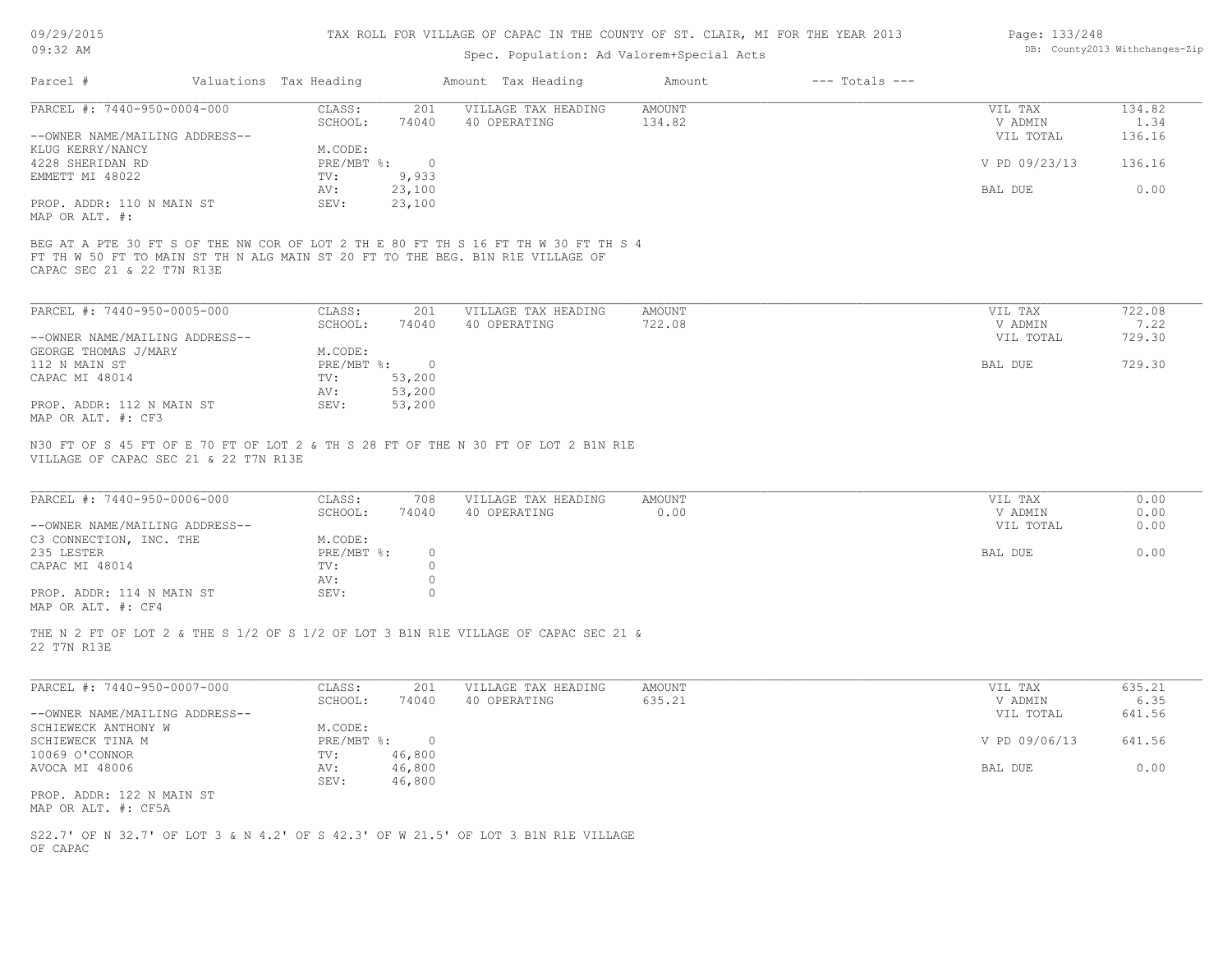### TAX ROLL FOR VILLAGE OF CAPAC IN THE COUNTY OF ST. CLAIR, MI FOR THE YEAR 2013

# Spec. Population: Ad Valorem+Special Acts

#### Page: 134/248 DB: County2013 Withchanges-Zip

| Parcel #                       | Valuations Tax Heading |        | Amount Tax Heading  | Amount | $---$ Totals $---$ |               |        |
|--------------------------------|------------------------|--------|---------------------|--------|--------------------|---------------|--------|
| PARCEL #: 7440-950-0008-000    | CLASS:                 | 201    | VILLAGE TAX HEADING | AMOUNT |                    | VIL TAX       | 611.54 |
|                                | SCHOOL:                | 74040  | 40 OPERATING        | 611.54 |                    | V ADMIN       | 6.11   |
| --OWNER NAME/MAILING ADDRESS-- |                        |        |                     |        |                    | VIL TOTAL     | 617.65 |
| GRUBB TODD E                   | M.CODE:                |        |                     |        |                    |               |        |
| 116 N MAIN ST                  | PRE/MBT %:             |        |                     |        |                    | V PD 08/28/13 | 617.65 |
| CAPAC MI 48014                 | TV:                    | 45,056 |                     |        |                    |               |        |
|                                | AV:                    | 45,100 |                     |        |                    | BAL DUE       | 0.00   |
| PROP. ADDR: 116 N MAIN ST      | SEV:                   | 45,100 |                     |        |                    |               |        |
|                                |                        |        |                     |        |                    |               |        |

MAP OR ALT. #: CF5B

S23.55' OF N 56.25' OF LOT 3 EXC N 4.2' OF W 21.5' THEREOF B1N R1E VILLAGE OF CAPAC

| PARCEL #: 7440-950-0009-000    | CLASS:     | 201    | VILLAGE TAX HEADING | AMOUNT | VIL TAX       | 408.77 |
|--------------------------------|------------|--------|---------------------|--------|---------------|--------|
|                                | SCHOOL:    | 74040  | 40 OPERATING        | 408.77 | V ADMIN       | 4.08   |
| --OWNER NAME/MAILING ADDRESS-- |            |        |                     |        | VIL TOTAL     | 412.85 |
| HULETT MARK/CYNTHIA            | M.CODE:    |        |                     |        |               |        |
| 738 HOWELL RD.                 | PRE/MBT %: |        |                     |        | V PD 07/15/13 | 412.85 |
| ALLENTON, MI 48002             | TV:        | 30,117 |                     |        |               |        |
|                                | AV:        | 63,600 |                     |        | BAL DUE       | 0.00   |
| PROP. ADDR: 124 N MAIN ST      | SEV:       | 63,600 |                     |        |               |        |
| MAP OR ALT. #: CF6             |            |        |                     |        |               |        |

R13E N 10 FT OF LOT 3 & THE S 14 FT OF LOT 4 B1N R1E VILLAGE OF CAPAC SEC 21 & 22 T7N

| PARCEL #: 7440-950-0010-000    | CLASS:     | 201    | VILLAGE TAX HEADING | AMOUNT | VIL TAX       | 455.59 |
|--------------------------------|------------|--------|---------------------|--------|---------------|--------|
|                                | SCHOOL:    | 74040  | 40 OPERATING        | 455.59 | V ADMIN       | 4.55   |
| --OWNER NAME/MAILING ADDRESS-- |            |        |                     |        | VIL TOTAL     | 460.14 |
| CELANI DANIEL                  | M.CODE:    |        |                     |        |               |        |
| 1920 S ALLEN RD                | PRE/MBT %: | $\cap$ |                     |        | V PD 09/04/13 | 460.14 |
| SAINT CLAIR MI 48079-3307      | TV:        | 33,566 |                     |        |               |        |
|                                | AV:        | 39,300 |                     |        | BAL DUE       | 0.00   |
| PROP. ADDR: 126 N MAIN ST      | SEV:       | 39,300 |                     |        |               |        |
| MAP OR ALT. #: CF7             |            |        |                     |        |               |        |

 $\_$  , and the state of the state of the state of the state of the state of the state of the state of the state of the state of the state of the state of the state of the state of the state of the state of the state of the

N23 1/2 FT OF S 1/2 OF LOT 4 B1N R1E VILLAGE OF CAPAC SEC 21 & 22 T7N R13E

| PARCEL #: 7440-950-0011-000    | CLASS:     | 202    | VILLAGE TAX HEADING | AMOUNT | VIL TAX       | 161.51 |
|--------------------------------|------------|--------|---------------------|--------|---------------|--------|
|                                | SCHOOL:    | 74040  | 40 OPERATING        | 161.51 | V ADMIN       | 1.61   |
| --OWNER NAME/MAILING ADDRESS-- |            |        |                     |        | VIL TOTAL     | 163.12 |
| GRUBB TODD E                   | M.CODE:    |        |                     |        |               |        |
| 116 N MAIN ST                  | PRE/MBT %: |        |                     |        | V PD 08/28/13 | 163.12 |
| CAPAC MI 48014                 | TV:        | 11,900 |                     |        |               |        |
|                                | AV:        | 11,900 |                     |        | BAL DUE       | 0.00   |
| PROP. ADDR: 128 N MAIN ST      | SEV:       | 11,900 |                     |        |               |        |
| MAP OR ALT. #: CF8             |            |        |                     |        |               |        |

N1/2 LOT 4 B1N R1E VILLAGE OF CAPAC SEC 21 & 22 T7N R13E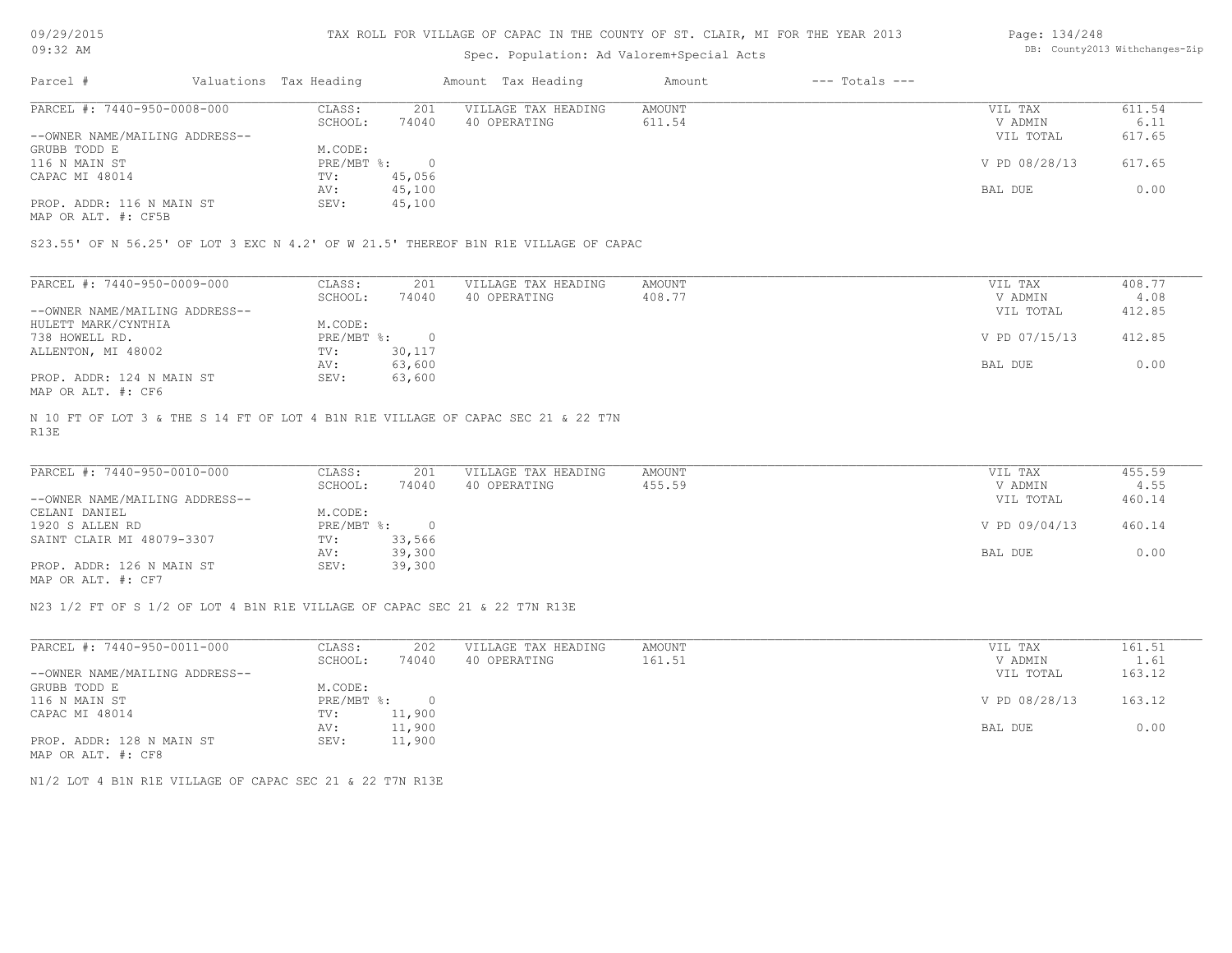| 09/29/2015 |  |
|------------|--|
| 32         |  |

# Spec. Population: Ad Valorem+Special Acts

#### Page: 135/248 DB: County2013 Withchanges-Zip

| Parcel #                       | Valuations Tax Heading |        | Amount Tax Heading  | Amount | $---$ Totals $---$ |               |        |
|--------------------------------|------------------------|--------|---------------------|--------|--------------------|---------------|--------|
| PARCEL #: 7440-950-0012-000    | CLASS:                 | 201    | VILLAGE TAX HEADING | AMOUNT |                    | VIL TAX       | 376.69 |
|                                | SCHOOL:                | 74040  | 40 OPERATING        | 376.69 |                    | V ADMIN       | 3.76   |
| --OWNER NAME/MAILING ADDRESS-- |                        |        |                     |        |                    | VIL TOTAL     | 380.45 |
| GASS-BECKER INS AGENCY INC     | M.CODE:                |        |                     |        |                    |               |        |
| 134 N MAIN ST                  | PRE/MBT %:             |        |                     |        |                    | V PD 08/22/13 | 380.45 |
| CAPAC MI 48014-3142            | TV:                    | 27,753 |                     |        |                    |               |        |
|                                | AV:                    | 47,000 |                     |        |                    | BAL DUE       | 0.00   |
| PROP. ADDR: 134 N MAIN ST      | SEV:                   | 47,000 |                     |        |                    |               |        |
| MAP OR ALT. #: CF9             |                        |        |                     |        |                    |               |        |

LOT 5 B1N R1E VILLAGE OF CAPAC SEC 21 & 22 T7N R13E

| PARCEL #: 7440-950-0013-000    | CLASS:     | 201    | VILLAGE TAX HEADING | AMOUNT | VIL TAX       | 345.40 |
|--------------------------------|------------|--------|---------------------|--------|---------------|--------|
|                                | SCHOOL:    | 74040  | 40 OPERATING        | 345.40 | V ADMIN       | 3.45   |
| --OWNER NAME/MAILING ADDRESS-- |            |        |                     |        | VIL TOTAL     | 348.85 |
| BECKER GERALD/SANDRA           | M.CODE:    |        |                     |        |               |        |
| PO BOX 158                     | PRE/MBT %: |        |                     |        | V PD 08/22/13 | 348.85 |
| 134 N MAIN ST                  | TV:        | 25,448 |                     |        |               |        |
| CAPAC MI 48014                 | AV:        | 50,000 |                     |        | BAL DUE       | 0.00   |
|                                | SEV:       | 50,000 |                     |        |               |        |
| PROP. ADDR: 136 N MAIN ST      |            |        |                     |        |               |        |

MAP OR ALT. #: CF10

B1N R1E VILLAGE OF CAPAC SEC 21 & 22 T7N R13E S21.5 FT OF LOT 6 & N 0.66 FT OF S 22.16 FT OF W 53.25 FT OF E 80.75 FT OF LOT 6

| PARCEL #: 7440-950-0014-000    | CLASS:       | 201    | VILLAGE TAX HEADING | AMOUNT | VIL TAX       | 339.32 |
|--------------------------------|--------------|--------|---------------------|--------|---------------|--------|
|                                | SCHOOL:      | 74040  | 40 OPERATING        | 339.32 | V ADMIN       | 3.39   |
| --OWNER NAME/MAILING ADDRESS-- |              |        |                     |        | VIL TOTAL     | 342.71 |
| KS PROPERTIES LLC              | M.CODE:      |        |                     |        |               |        |
| 25 S MAIN ST                   | $PRE/MBT$ %: |        |                     |        | V PD 08/26/13 | 342.71 |
| YALE MI 48097                  | TV:          | 25,000 |                     |        |               |        |
|                                | AV:          | 25,000 |                     |        | BAL DUE       | 0.00   |
| PROP. ADDR: 138 N MAIN ST      | SEV:         | 25,000 |                     |        |               |        |
|                                |              |        |                     |        |               |        |

MAP OR ALT. #: CF11A

W1/2 OF N 53.5 FT OF LOT 6 B1N R1E VILLAGE OF CAPAC SEC 21 & 22 T7N R13E

| PARCEL #: 7440-950-0015-000                                                                                                                        | CLASS:     | 201      | VILLAGE TAX HEADING | AMOUNT | VIL TAX       | 667.79 |
|----------------------------------------------------------------------------------------------------------------------------------------------------|------------|----------|---------------------|--------|---------------|--------|
|                                                                                                                                                    | SCHOOL:    | 74040    | 40 OPERATING        | 667.79 | V ADMIN       | 6.67   |
| --OWNER NAME/MAILING ADDRESS--                                                                                                                     |            |          |                     |        | VIL TOTAL     | 674.46 |
| KS PROPERTIES, L.L.C.                                                                                                                              | M.CODE:    |          |                     |        |               |        |
| 25 S. MAIN ST.                                                                                                                                     | PRE/MBT %: | $\Omega$ |                     |        | V PD 08/26/13 | 674.46 |
| YALE MI 48097                                                                                                                                      | TV:        | 49,200   |                     |        |               |        |
|                                                                                                                                                    | AV:        | 49,200   |                     |        | BAL DUE       | 0.00   |
| PROP. ADDR: 102 E CHURCH STREET<br>the contract of the contract of the contract of the contract of the contract of the contract of the contract of | SEV:       | 49,200   |                     |        |               |        |

MAP OR ALT. #: CF11B

B1N R1E VILLAGE OF CAPAC SEC 21 & 22 T7N R13E E1/2 OF N 53.5 FT OF LOT 6 EXC N 0.66 FT OF S 22.16 FT OF W 53.25 FT OF E 80.75 FT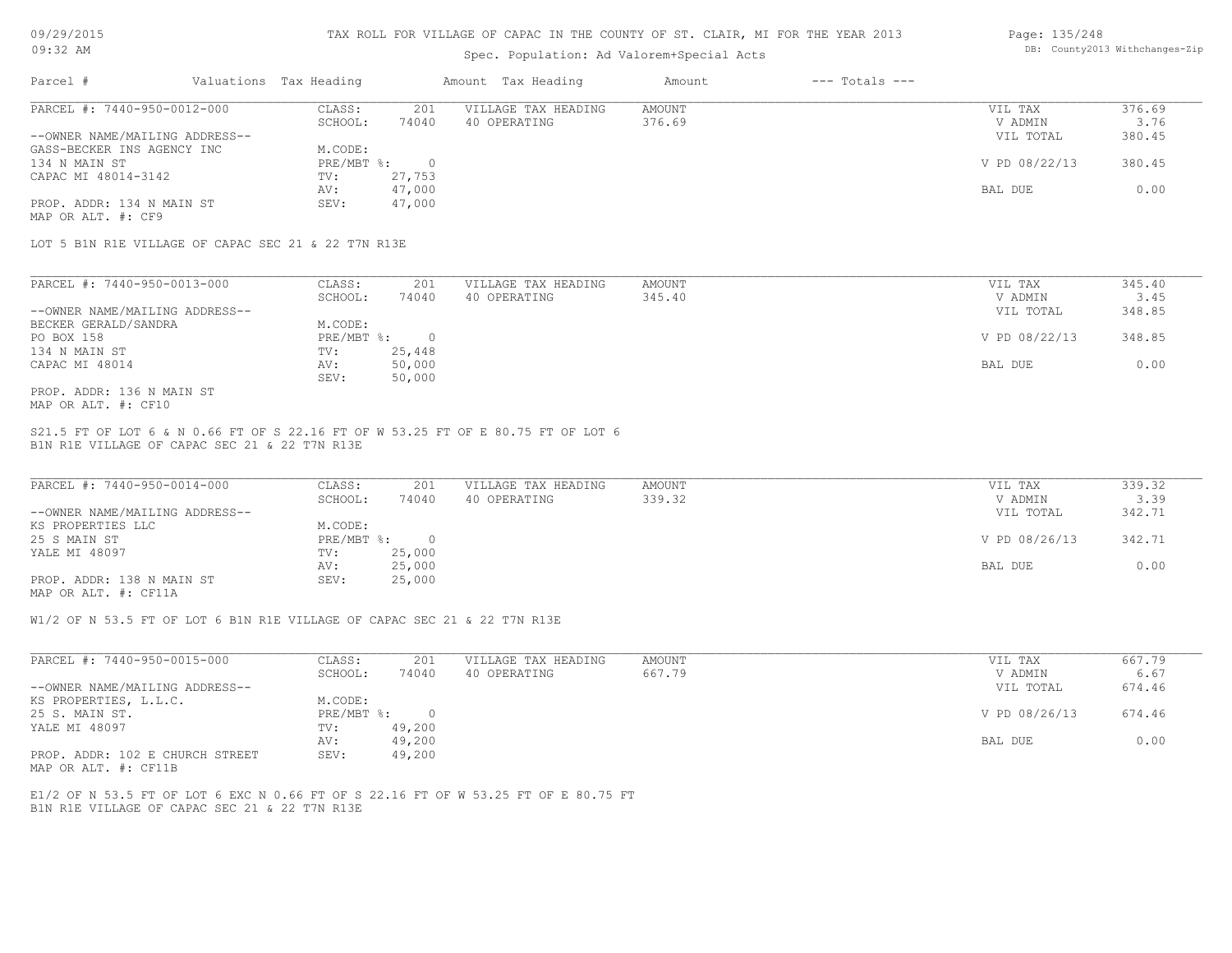### Spec. Population: Ad Valorem+Special Acts

### Page: 136/248 DB: County2013 Withchanges-Zip

| Parcel #                        | Valuations Tax Heading |        | Amount Tax Heading  | Amount | $---$ Totals $---$ |               |        |
|---------------------------------|------------------------|--------|---------------------|--------|--------------------|---------------|--------|
| PARCEL #: 7440-950-0016-000     | CLASS:                 | 401    | VILLAGE TAX HEADING | AMOUNT |                    | VIL TAX       | 540.20 |
|                                 | SCHOOL:                | 74040  | 40 OPERATING        | 540.20 |                    | V ADMIN       | 5.40   |
| --OWNER NAME/MAILING ADDRESS--  |                        |        |                     |        |                    | VIL TOTAL     | 545.60 |
| LAEDER WILLIAM/JULIE            | M.CODE:                | COREL  |                     |        |                    |               |        |
| 106 E CHURCH ST                 | $PRE/MBT$ %:           | 100    |                     |        |                    | V PD 08/26/13 | 545.60 |
| CAPAC MI 48014-3112             | TV:                    | 39,800 |                     |        |                    |               |        |
|                                 | AV:                    | 39,800 |                     |        |                    | BAL DUE       | 0.00   |
| PROP. ADDR: 106 E CHURCH STREET | SEV:                   | 39,800 |                     |        |                    |               |        |
|                                 |                        |        |                     |        |                    |               |        |

MAP OR ALT. #: CF12

W1/2 OF LOTS 7 & 8 EXC S 25' OF W 1/2 OF LOT 8 B1N R1E VILLAGE OF CAPAC

| PARCEL #: 7440-950-0017-000     | CLASS:  | 401            | VILLAGE TAX HEADING | AMOUNT | VIL TAX   | 228.02 |
|---------------------------------|---------|----------------|---------------------|--------|-----------|--------|
|                                 | SCHOOL: | 74040          | 40 OPERATING        | 228.02 | V ADMIN   | 2.28   |
| --OWNER NAME/MAILING ADDRESS--  |         |                |                     |        | VIL TOTAL | 230.30 |
| MCCOY SANDRA A                  | M.CODE: |                |                     |        |           |        |
| 108 E CHURCH STREET             |         | PRE/MBT %: 100 |                     |        | BAL DUE   | 230.30 |
| CAPAC MI 48014-3112             | TV:     | 16,800         |                     |        |           |        |
|                                 | AV:     | 16,800         |                     |        |           |        |
| PROP. ADDR: 108 E CHURCH STREET | SEV:    | 16,800         |                     |        |           |        |
| MAP OR ALT. #: CF13             |         |                |                     |        |           |        |

E1/2 OF LOTS 7 & 8 EXC S 25' B1N R1E VILLAGE OF CAPAC

| PARCEL #: 7440-950-0018-000       | CLASS:  | 401            | VILLAGE TAX HEADING | AMOUNT | VIL TAX       | 699.03 |
|-----------------------------------|---------|----------------|---------------------|--------|---------------|--------|
|                                   | SCHOOL: | 74040          | 40 OPERATING        | 699.03 | V ADMIN       | 6.99   |
| --OWNER NAME/MAILING ADDRESS--    |         |                |                     |        | VIL TOTAL     | 706.02 |
| NEMECEK, CARMAN/STEWART, H. WHITN | M.CODE: |                |                     |        |               |        |
| PO BOX 397                        |         | PRE/MBT %: 100 |                     |        | V PD 09/06/13 | 706.02 |
| CAPAC MI 48014                    | TV:     | 51,502         |                     |        |               |        |
|                                   | AV:     | 52,900         |                     |        | BAL DUE       | 0.00   |
| PROP. ADDR: 107 N WALKER ST       | SEV:    | 52,900         |                     |        |               |        |
| MAP OR ALT. #: CF14               |         |                |                     |        |               |        |

N56' OF LOT 9 & S 25' OF LOT 8 B1N R1E VILLAGE OF CAPAC

| PARCEL #: 7440-950-0019-000    | CLASS:       | 401    | VILLAGE TAX HEADING | AMOUNT | VIL TAX       | 354.25 |
|--------------------------------|--------------|--------|---------------------|--------|---------------|--------|
|                                | SCHOOL:      | 74040  | 40 OPERATING        | 354.25 | V ADMIN       | 3.54   |
| --OWNER NAME/MAILING ADDRESS-- |              |        |                     |        | VIL TOTAL     | 357.79 |
| SPILLER GEO/THELMA             | M.CODE:      |        |                     |        |               |        |
| 105 N WALKER ST                | $PRE/MBT$ %: | 100    |                     |        | V PD 08/08/13 | 357.79 |
| CAPAC MI 48014-3168            | TV:          | 26,100 |                     |        |               |        |
|                                | AV:          | 26,100 |                     |        | BAL DUE       | 0.00   |
| PROP. ADDR: 105 N WALKER ST    | SEV:         | 26,100 |                     |        |               |        |
| MAP OR ALT. #: CF15            |              |        |                     |        |               |        |

S19 FT OF LOT 9 & N 1/2 OF LOT 10 B1N R1E VILLAGE OF CAPAC SEC 21 & 22 T7N R13E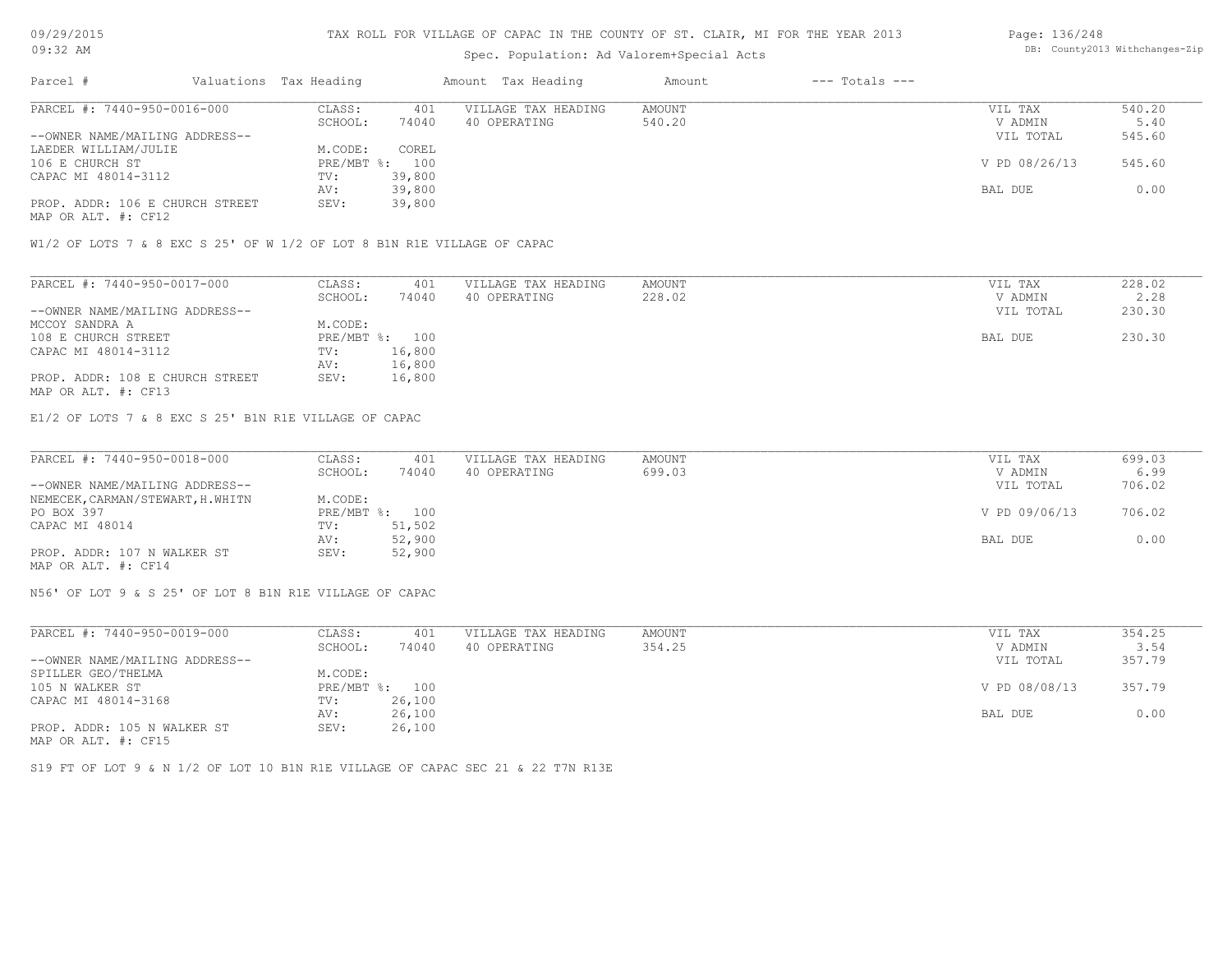### TAX ROLL FOR VILLAGE OF CAPAC IN THE COUNTY OF ST. CLAIR, MI FOR THE YEAR 2013

### Spec. Population: Ad Valorem+Special Acts

#### Page: 137/248 DB: County2013 Withchanges-Zip

| Parcel #                       | Valuations Tax Heading |        | Amount Tax Heading  | Amount | $---$ Totals $---$ |               |        |
|--------------------------------|------------------------|--------|---------------------|--------|--------------------|---------------|--------|
| PARCEL #: 7440-950-0020-000    | CLASS:                 | 401    | VILLAGE TAX HEADING | AMOUNT |                    | VIL TAX       | 308.10 |
|                                | SCHOOL:                | 74040  | 40 OPERATING        | 308.10 |                    | V ADMIN       | 3.08   |
| --OWNER NAME/MAILING ADDRESS-- |                        |        |                     |        |                    | VIL TOTAL     | 311.18 |
| GROENEWOUD PAUL B II           | M.CODE:                |        |                     |        |                    |               |        |
| 103 N WALKER ST                | PRE/MBT %: 100         |        |                     |        |                    | V PD 09/06/13 | 311.18 |
| CAPAC MI 48014                 | TV:                    | 22,700 |                     |        |                    |               |        |
|                                | AV:                    | 22,700 |                     |        |                    | BAL DUE       | 0.00   |
| PROP. ADDR: 103 N WALKER ST    | SEV:                   | 22,700 |                     |        |                    |               |        |
| MAP OR ALT. #: CF16            |                        |        |                     |        |                    |               |        |

R13E S37.5 FT OF LOT 10 & N 10 FT OF LOT 12 B1N R1E VILLAGE OF CAPAC SEC 21 & 22 T7N

| PARCEL #: 7440-950-0021-000    | CLASS:     | 201    | VILLAGE TAX HEADING | AMOUNT | VIL TAX       | 798.40 |
|--------------------------------|------------|--------|---------------------|--------|---------------|--------|
|                                | SCHOOL:    | 74040  | 40 OPERATING        | 798.40 | V ADMIN       | 7.98   |
| --OWNER NAME/MAILING ADDRESS-- |            |        |                     |        | VIL TOTAL     | 806.38 |
| CAPAC CAR WASH, LLC            | M.CODE:    |        |                     |        |               |        |
| 1915 N VAN DYKE RD             | PRE/MBT %: | $\cap$ |                     |        | V PD 09/16/13 | 806.38 |
| IMLAY CITY MI 48444-9522       | TV:        | 58,823 |                     |        |               |        |
|                                | AV:        | 60,000 |                     |        | BAL DUE       | 0.00   |
| PROP. ADDR: 105 E MILL STREET  | SEV:       | 60,000 |                     |        |               |        |
| MAP OR ALT. #: CF17            |            |        |                     |        |               |        |

LOT 11 B1N R1E VILLAGE OF CAPAC

| PARCEL #: 7440-950-0022-000    | CLASS:     | 201     | VILLAGE TAX HEADING | AMOUNT   | 1,088.26<br>VIL TAX   |
|--------------------------------|------------|---------|---------------------|----------|-----------------------|
|                                | SCHOOL:    | 74040   | 40 OPERATING        | l,088.26 | 10.88<br>V ADMIN      |
| --OWNER NAME/MAILING ADDRESS-- |            |         |                     |          | 1,099.14<br>VIL TOTAL |
| SHULL ROSEMARY                 | M.CODE:    |         |                     |          |                       |
| 306 N MAIN ST                  | PRE/MBT %: |         |                     |          | 1,099.14<br>BAL DUE   |
| CAPAC MI 48014-3700            | TV:        | 80,179  |                     |          |                       |
|                                | AV:        | 103,300 |                     |          |                       |
| PROP. ADDR: 101 N WALKER ST    | SEV:       | 103,300 |                     |          |                       |
| MAP OR ALT. #: CF18            |            |         |                     |          |                       |

 $\_$  , and the state of the state of the state of the state of the state of the state of the state of the state of the state of the state of the state of the state of the state of the state of the state of the state of the

LOT 12 EXC N 10 FT THEREOF B1N R1E VILLAGE OF CAPAC SEC 21 & 22 T7N R13E

| PARCEL #: 7440-950-0023-000    | CLASS:  | 401            | VILLAGE TAX HEADING | AMOUNT | VIL TAX       | 384.11 |
|--------------------------------|---------|----------------|---------------------|--------|---------------|--------|
|                                | SCHOOL: | 74040          | 40 OPERATING        | 384.11 | V ADMIN       | 3.84   |
| --OWNER NAME/MAILING ADDRESS-- |         |                |                     |        | VIL TOTAL     | 387.95 |
| SCHRADER C M / BALDWIN M       | M.CODE: | CBSMT          |                     |        |               |        |
| 201 E MILL ST                  |         | PRE/MBT %: 100 |                     |        | V PD 07/15/13 | 387.95 |
| CAPAC MI 48014-3155            | TV:     | 28,300         |                     |        |               |        |
|                                | AV:     | 28,300         |                     |        | BAL DUE       | 0.00   |
| PROP. ADDR: 201 E MILL STREET  | SEV:    | 28,300         |                     |        |               |        |
| MAP OR ALT. #: CF19            |         |                |                     |        |               |        |

S96 FT OF LOT 1 B1N R2E VILLAGE OF CAPAC SEC 21 & 22 T7N R13E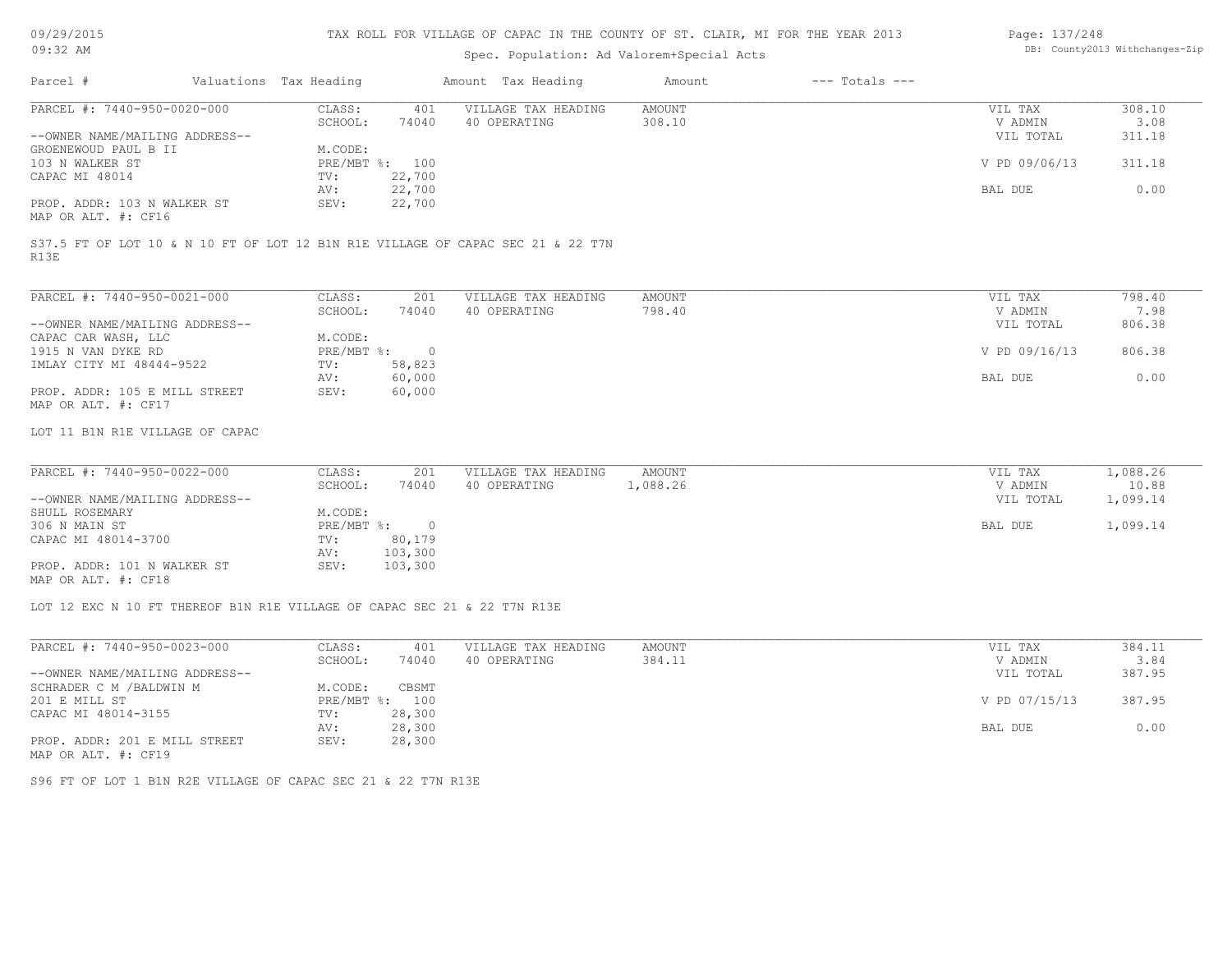# Spec. Population: Ad Valorem+Special Acts

#### Page: 138/248 DB: County2013 Withchanges-Zip

| Parcel #                       | Valuations Tax Heading |        | Amount Tax Heading  | Amount | $---$ Totals $---$ |               |        |
|--------------------------------|------------------------|--------|---------------------|--------|--------------------|---------------|--------|
| PARCEL #: 7440-950-0024-000    | CLASS:                 | 401    | VILLAGE TAX HEADING | AMOUNT |                    | VIL TAX       | 496.77 |
|                                | SCHOOL:                | 74040  | 40 OPERATING        | 496.77 |                    | V ADMIN       | 4.96   |
| --OWNER NAME/MAILING ADDRESS-- |                        |        |                     |        |                    | VIL TOTAL     | 501.73 |
| HAZEL ROBERT/MARY              | M.CODE:                |        |                     |        |                    |               |        |
| 104 N WALKER ST                | PRE/MBT %: 100         |        |                     |        |                    | V PD 08/28/13 | 501.73 |
| CAPAC MI 48014-3167            | TV:                    | 36,600 |                     |        |                    |               |        |
|                                | AV:                    | 36,600 |                     |        |                    | BAL DUE       | 0.00   |
| PROP. ADDR: 104 N WALKER ST    | SEV:                   | 36,600 |                     |        |                    |               |        |
|                                |                        |        |                     |        |                    |               |        |

MAP OR ALT. #: CF20

N54' OF LOT 1, LOT 2 EXC S 96' & S 19' OF LOT 3 B1N R2E VILLAGE OF CAPAC

| PARCEL #: 7440-950-0025-000    | CLASS:  | 401            | VILLAGE TAX HEADING | AMOUNT | VIL TAX       | 314.89 |
|--------------------------------|---------|----------------|---------------------|--------|---------------|--------|
|                                | SCHOOL: | 74040          | 40 OPERATING        | 314.89 | V ADMIN       | 3.14   |
| --OWNER NAME/MAILING ADDRESS-- |         |                |                     |        | VIL TOTAL     | 318.03 |
| MORAN, ROBERT                  | M.CODE: |                |                     |        |               |        |
| ROBERT R MORAN                 |         | PRE/MBT %: 100 |                     |        | V PD 08/22/13 | 318.03 |
| 3188 MAIN ST                   | TV:     | 23,200         |                     |        |               |        |
| EMMETT MI 48022                | AV:     | 23,200         |                     |        | BAL DUE       | 0.00   |
|                                | SEV:    | 23,200         |                     |        |               |        |
| PROP. ADDR: 203 E MILL STREET  |         |                |                     |        |               |        |

MAP OR ALT. #: CF21A

S96 FT OF LOT 2 B1N R2E VILLAGE OF CAPAC SEC 21 & 22 T7N R13E

| PARCEL #: 7440-950-0026-000    | CLASS:  | 401            | VILLAGE TAX HEADING | AMOUNT | VIL TAX       | 536.13 |
|--------------------------------|---------|----------------|---------------------|--------|---------------|--------|
|                                | SCHOOL: | 74040          | 40 OPERATING        | 536.13 | V ADMIN       | 5.36   |
| --OWNER NAME/MAILING ADDRESS-- |         |                |                     |        | VIL TOTAL     | 541.49 |
| NEMECEK JOSEPH/ CAROL          | M.CODE: |                |                     |        |               |        |
| 106 N WALKER ST                |         | PRE/MBT %: 100 |                     |        | V PD 09/16/13 | 541.49 |
| CAPAC MI 48014-3167            | TV:     | 39,500         |                     |        |               |        |
|                                | AV:     | 39,500         |                     |        | BAL DUE       | 0.00   |
| PROP. ADDR: 106 N WALKER ST    | SEV:    | 39,500         |                     |        |               |        |
|                                |         |                |                     |        |               |        |

MAP OR ALT. #: CF21B

LOT 3 EXC S 19' LOT 4 B1N R2E VILLAGE OF CAPAC

| PARCEL #: 7440-950-0027-000    | CLASS:       | 401    | VILLAGE TAX HEADING | AMOUNT | VIL TAX       | 217.72 |
|--------------------------------|--------------|--------|---------------------|--------|---------------|--------|
|                                | SCHOOL:      | 74040  | 40 OPERATING        | 217.72 | V ADMIN       | 2.17   |
| --OWNER NAME/MAILING ADDRESS-- |              |        |                     |        | VIL TOTAL     | 219.89 |
| NEMECEK JOSEPH J               | M.CODE:      |        |                     |        |               |        |
| NEMECEK C A                    | $PRE/MBT$ %: |        |                     |        | V PD 09/16/13 | 219.89 |
| 106 N WALKER ST                | TV:          | 16,041 |                     |        |               |        |
| CAPAC MI 48014                 | AV:          | 25,500 |                     |        | BAL DUE       | 0.00   |
|                                | SEV:         | 25,500 |                     |        |               |        |
| PROP. ADDR: 108 N WALKER ST    |              |        |                     |        |               |        |

MAP OR ALT. #: CF22

LOT 5 B1N R2E VILLAGE OF CAPAC SEC 21 & 22 T7N R13E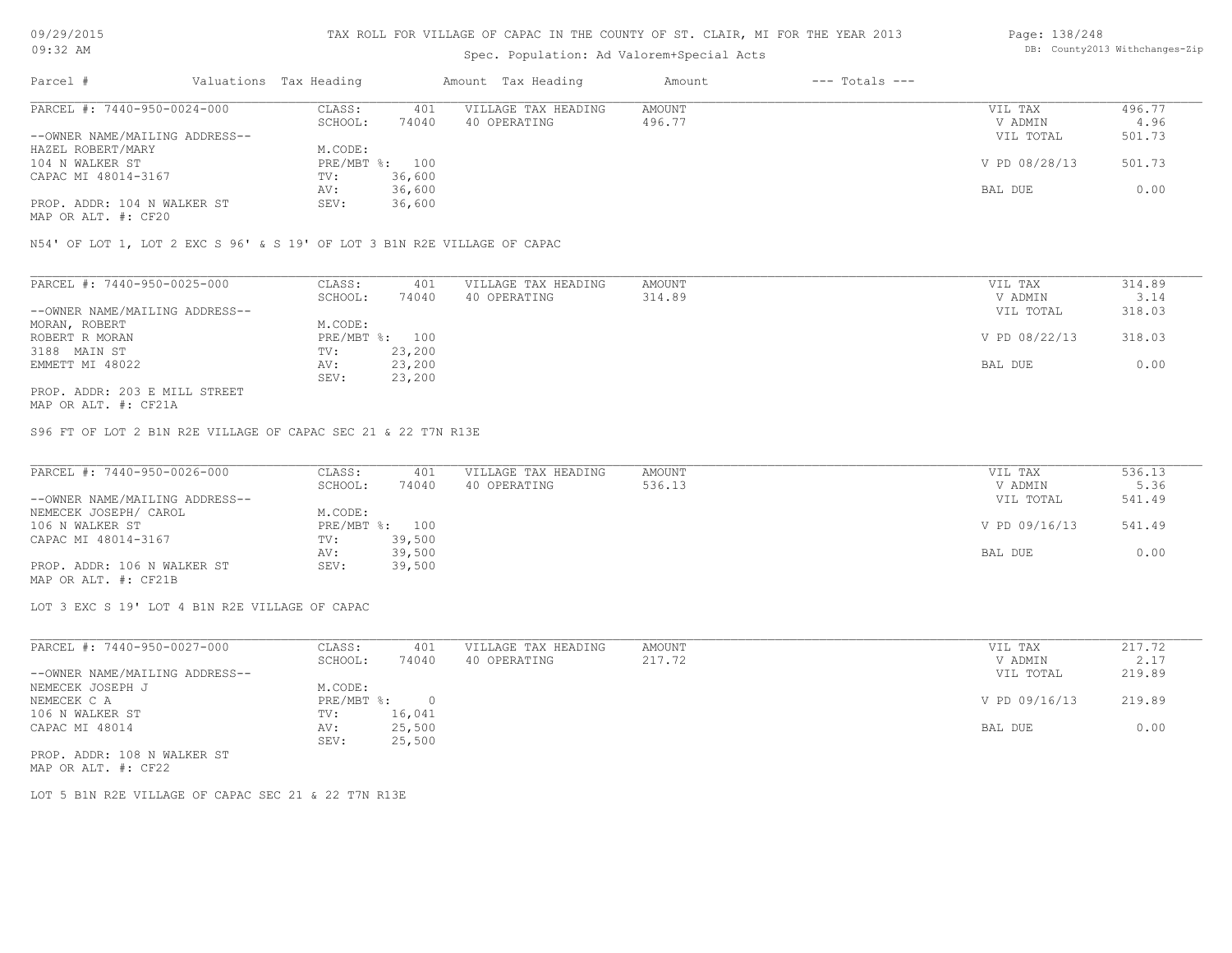### TAX ROLL FOR VILLAGE OF CAPAC IN THE COUNTY OF ST. CLAIR, MI FOR THE YEAR 2013

### Spec. Population: Ad Valorem+Special Acts

#### Page: 139/248 DB: County2013 Withchanges-Zip

| Parcel #                        | Valuations Tax Heading |        | Amount Tax Heading  | Amount | $---$ Totals $---$ |               |        |
|---------------------------------|------------------------|--------|---------------------|--------|--------------------|---------------|--------|
| PARCEL #: 7440-950-0028-000     | CLASS:                 | 401    | VILLAGE TAX HEADING | AMOUNT |                    | VIL TAX       | 280.96 |
|                                 | SCHOOL:                | 74040  | 40 OPERATING        | 280.96 |                    | V ADMIN       | 2.80   |
| --OWNER NAME/MAILING ADDRESS--  |                        |        |                     |        |                    | VIL TOTAL     | 283.76 |
| BURKEL JAMES G                  | M.CODE:                |        |                     |        |                    |               |        |
| 14366 FISHER                    | PRE/MBT %:             |        |                     |        |                    | V PD 09/06/13 | 283.76 |
| BROWN CITY MI 48416             | TV:                    | 20,700 |                     |        |                    |               |        |
|                                 | AV:                    | 20,700 |                     |        |                    | BAL DUE       | 0.00   |
| PROP. ADDR: 202 E CHURCH STREET | SEV:                   | 20,700 |                     |        |                    |               |        |
| MAP OR ALT. #: CF23             |                        |        |                     |        |                    |               |        |

W1/2 OF LOT 6 B1N R2E VILLAGE OF CAPAC SEC 21 & 22 T7N R13E

| PARCEL #: 7440-950-0029-000     | CLASS:     | 401    | VILLAGE TAX HEADING | AMOUNT | VIL TAX       | 252.45 |
|---------------------------------|------------|--------|---------------------|--------|---------------|--------|
|                                 | SCHOOL:    | 74040  | 40 OPERATING        | 252.45 | V ADMIN       | 2.52   |
| --OWNER NAME/MAILING ADDRESS--  |            |        |                     |        | VIL TOTAL     | 254.97 |
| HOOVER JAMES/JANE               | M.CODE:    |        |                     |        |               |        |
| 5997 STERLING RD                | PRE/MBT %: |        |                     |        | V PD 09/06/13 | 254.97 |
| CAPAC MI 48014                  | TV:        | 18,600 |                     |        |               |        |
|                                 | AV:        | 18,600 |                     |        | BAL DUE       | 0.00   |
| PROP. ADDR: 204 E CHURCH STREET | SEV:       | 18,600 |                     |        |               |        |
| MAP OR ALT. #: CF24             |            |        |                     |        |               |        |

E1/2 OF LOT 6 B1N R2E VILLAGE OF CAPAC SEC 21 & 22 T7N R13E

| PARCEL #: 7440-950-0030-000     | CLASS:  | 401            | VILLAGE TAX HEADING | AMOUNT | VIL TAX       | 540.20 |
|---------------------------------|---------|----------------|---------------------|--------|---------------|--------|
|                                 | SCHOOL: | 74040          | 40 OPERATING        | 540.20 | V ADMIN       | 5.40   |
| --OWNER NAME/MAILING ADDRESS--  |         |                |                     |        | VIL TOTAL     | 545.60 |
| HEATON JAMES TRUST              | M.CODE: |                |                     |        |               |        |
| 208 E CHURCH ST                 |         | PRE/MBT %: 100 |                     |        | V PD 09/06/13 | 545.60 |
| CAPAC MI 48014-3114             | TV:     | 39,800         |                     |        |               |        |
|                                 | AV:     | 39,800         |                     |        | BAL DUE       | 0.00   |
| PROP. ADDR: 208 E CHURCH STREET | SEV:    | 39,800         |                     |        |               |        |
| MAP OR ALT. #: CF25             |         |                |                     |        |               |        |

LOT 7 B1N R2E VILLAGE OF CAPAC SEC 21 & 22 T7N R13E

| PARCEL #: 7440-950-0031-000     | CLASS:     | 401    | VILLAGE TAX HEADING | AMOUNT | VIL TAX       | 343.39 |
|---------------------------------|------------|--------|---------------------|--------|---------------|--------|
|                                 | SCHOOL:    | 74040  | 40 OPERATING        | 343.39 | V ADMIN       | 3.43   |
| --OWNER NAME/MAILING ADDRESS--  |            |        |                     |        | VIL TOTAL     | 346.82 |
| ANDERSEN FAMILY TRUST           | M.CODE:    |        |                     |        |               |        |
| 6150 ATTICA RD                  | PRE/MBT %: | $\cap$ |                     |        | V PD 08/22/13 | 346.82 |
| IMLAY CITY MI 48444             | TV:        | 25,300 |                     |        |               |        |
|                                 | AV:        | 25,300 |                     |        | BAL DUE       | 0.00   |
| PROP. ADDR: 107 N HUNTER STREET | SEV:       | 25,300 |                     |        |               |        |
| MAP OR ALT. #: CF26             |            |        |                     |        |               |        |

LOT 8 B1N R2E VILLAGE OF CAPAC SEC 21 & 22 T7N R13E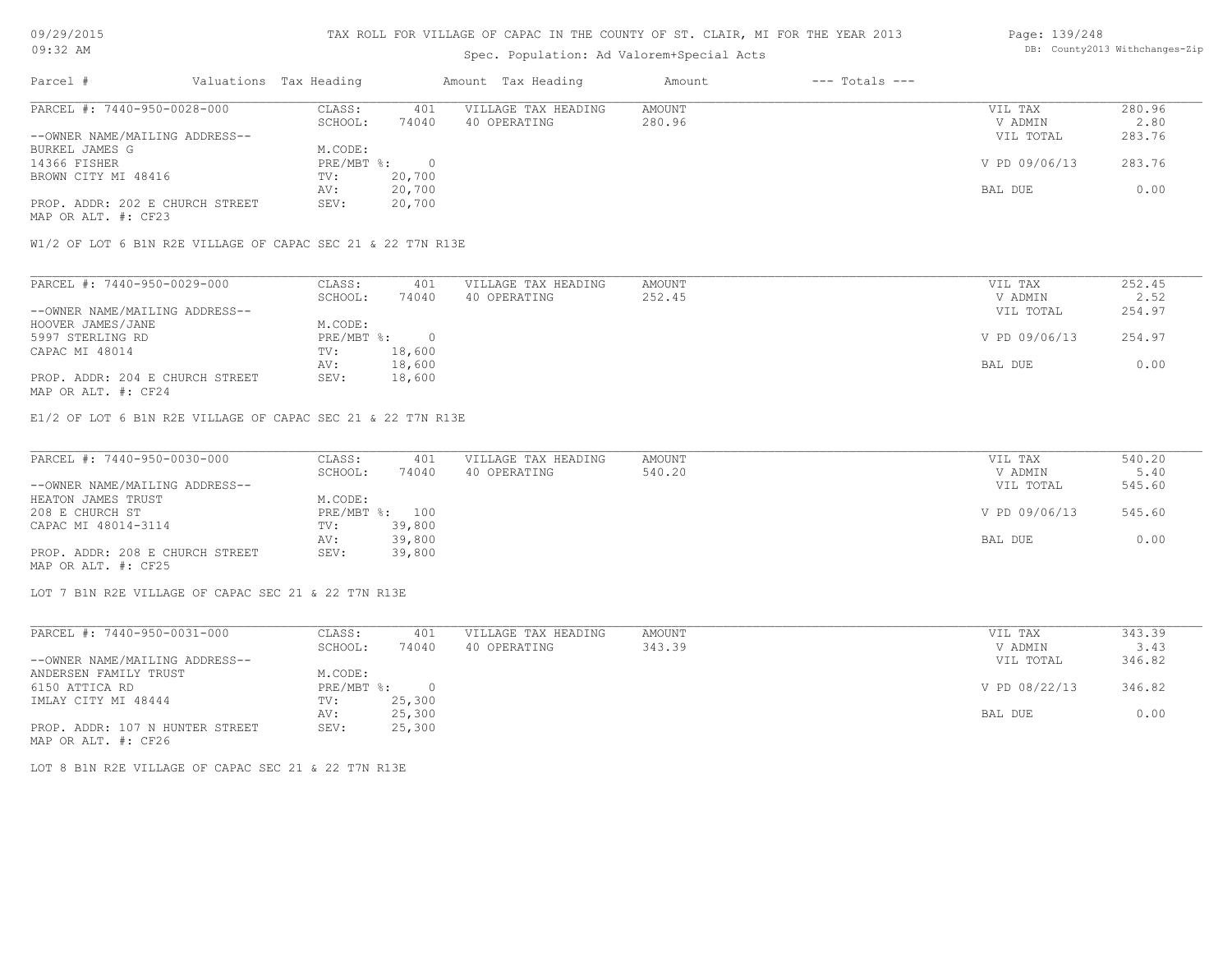### TAX ROLL FOR VILLAGE OF CAPAC IN THE COUNTY OF ST. CLAIR, MI FOR THE YEAR 2013

# Spec. Population: Ad Valorem+Special Acts

### Page: 140/248 DB: County2013 Withchanges-Zip

| Parcel #                                             | Valuations Tax Heading |          | Amount Tax Heading  | Amount        | $---$ Totals $---$ |               |        |
|------------------------------------------------------|------------------------|----------|---------------------|---------------|--------------------|---------------|--------|
| PARCEL #: 7440-950-0032-000                          | CLASS:                 | 401      | VILLAGE TAX HEADING | <b>AMOUNT</b> |                    | VIL TAX       | 333.89 |
|                                                      | SCHOOL:                | 74040    | 40 OPERATING        | 333.89        |                    | V ADMIN       | 3.33   |
| --OWNER NAME/MAILING ADDRESS--                       |                        |          |                     |               |                    | VIL TOTAL     | 337.22 |
| OWEN DAVE                                            | M.CODE:                |          |                     |               |                    |               |        |
| 105 N HUNTER STREET                                  | PRE/MBT %:             | 100      |                     |               |                    | BAL DUE       | 337.22 |
| CAPAC MI 48014-3124                                  | TV:                    | 24,600   |                     |               |                    |               |        |
|                                                      | AV:                    | 24,600   |                     |               |                    |               |        |
| PROP. ADDR: 105 N HUNTER STREET                      | SEV:                   | 24,600   |                     |               |                    |               |        |
| MAP OR ALT. #: CF27                                  |                        |          |                     |               |                    |               |        |
| LOT 9 B1N R2E VILLAGE OF CAPAC SEC 21 & 22 T7N R13E  |                        |          |                     |               |                    |               |        |
| PARCEL #: 7440-950-0033-000                          | CLASS:                 | 401      | VILLAGE TAX HEADING | AMOUNT        |                    | VIL TAX       | 404.47 |
|                                                      | SCHOOL:                | 74040    | 40 OPERATING        | 404.47        |                    | V ADMIN       | 4.04   |
| --OWNER NAME/MAILING ADDRESS--                       |                        |          |                     |               |                    | VIL TOTAL     | 408.51 |
| HOSKEY ANTHONY                                       | M.CODE:                |          |                     |               |                    |               |        |
| 103 N HUNTER STREET                                  | $PRE/MBT$ %:           | $\Omega$ |                     |               |                    | V PD 07/22/13 | 408.51 |
| CAPAC, MI 48014                                      | TV:                    | 29,800   |                     |               |                    |               |        |
|                                                      | AV:                    | 29,800   |                     |               |                    | BAL DUE       | 0.00   |
| PROP. ADDR: 103 N HUNTER STREET                      | SEV:                   | 29,800   |                     |               |                    |               |        |
| MAP OR ALT. #: CF28                                  |                        |          |                     |               |                    |               |        |
| LOT 10 B1N R2E VILLAGE OF CAPAC SEC 21 & 22 T7N R13E |                        |          |                     |               |                    |               |        |
|                                                      |                        |          |                     |               |                    |               |        |

| PARCEL #: 7440-950-0034-000    | CLASS:     | 401    | VILLAGE TAX HEADING | AMOUNT | VIL TAX   | 468.26 |
|--------------------------------|------------|--------|---------------------|--------|-----------|--------|
|                                | SCHOOL:    | 74040  | 40 OPERATING        | 468.26 | V ADMIN   | 4.68   |
| --OWNER NAME/MAILING ADDRESS-- |            |        |                     |        | VIL TOTAL | 472.94 |
| HUNGER KELLY PATRICIA TRUST    | M.CODE:    |        |                     |        |           |        |
| 4633 CAPAC ROAD                | PRE/MBT %: |        |                     |        | BAL DUE   | 472.94 |
| CAPAC MI 48014                 | TV:        | 34,500 |                     |        |           |        |
|                                | AV:        | 34,500 |                     |        |           |        |
| PROP. ADDR: 207 E MILL STREET  | SEV:       | 34,500 |                     |        |           |        |
| MAP OR ALT. #: CF29            |            |        |                     |        |           |        |

LOT 11 B1N R2E VILLAGE OF CAPAC

| PARCEL #: 7440-950-0035-000    | CLASS:     | 401    | VILLAGE TAX HEADING | AMOUNT | 424.83<br>VIL TAX       |
|--------------------------------|------------|--------|---------------------|--------|-------------------------|
|                                | SCHOOL:    | 74040  | 40 OPERATING        | 424.83 | 4.24<br>V ADMIN         |
| --OWNER NAME/MAILING ADDRESS-- |            |        |                     |        | 429.07<br>VIL TOTAL     |
| PELC STACEY<br>KAREN           | M.CODE:    |        |                     |        |                         |
| 209 E MILL ST                  | PRE/MBT %: | 100    |                     |        | V PD 09/04/13<br>429.07 |
| CAPAC MI 48014                 | TV:        | 31,300 |                     |        |                         |
|                                | AV:        | 31,300 |                     |        | 0.00<br>BAL DUE         |
| PROP. ADDR: 209 E MILL ST      | SEV:       | 31,300 |                     |        |                         |
| MAP OR ALT. #: CF30            |            |        |                     |        |                         |

LOT 12 B1N R2E VILLAGE OF CAPAC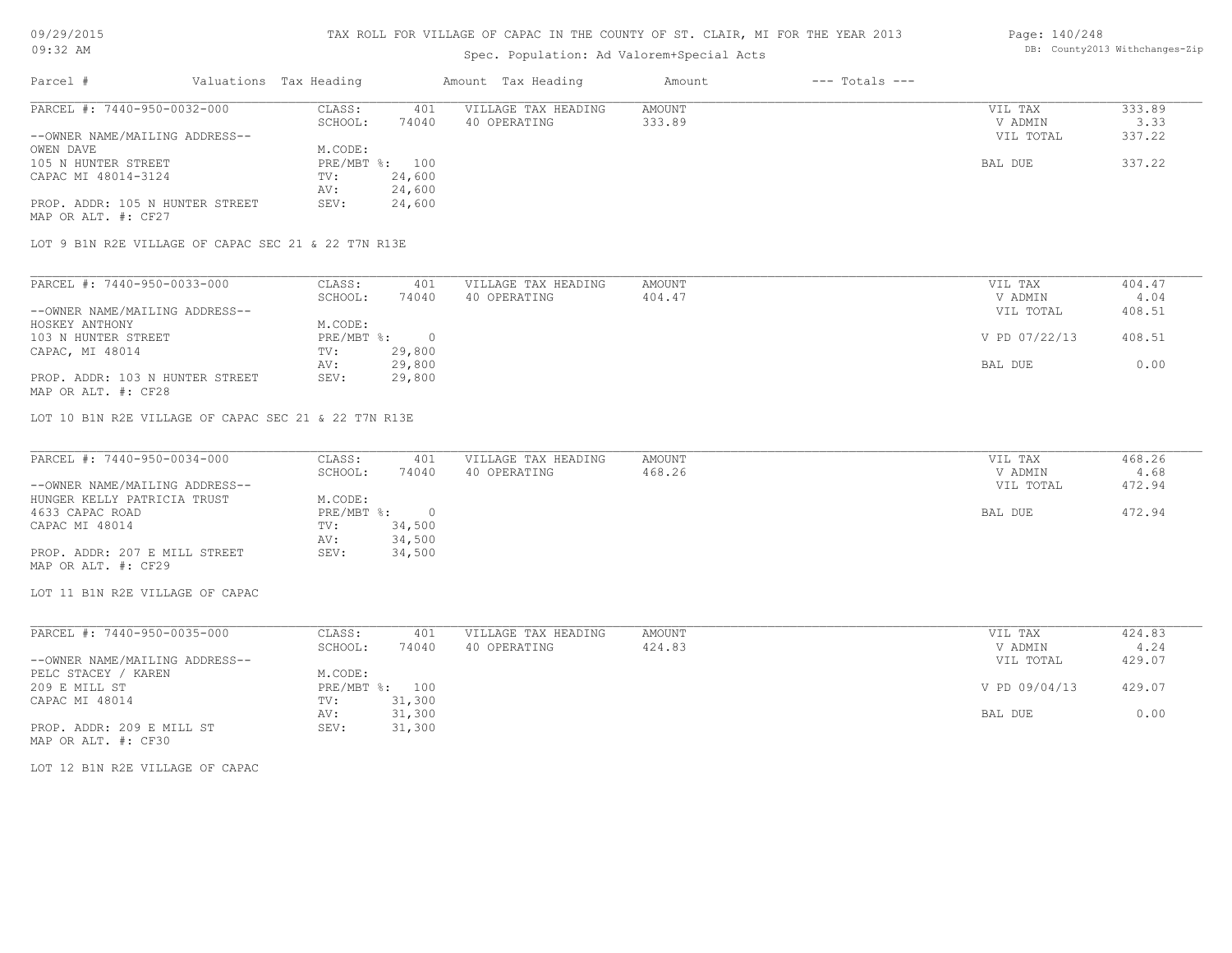# Spec. Population: Ad Valorem+Special Acts

#### Page: 141/248 DB: County2013 Withchanges-Zip

| Parcel #                       | Valuations Tax Heading |        | Amount Tax Heading  | Amount | $---$ Totals $---$ |               |        |
|--------------------------------|------------------------|--------|---------------------|--------|--------------------|---------------|--------|
| PARCEL #: 7440-950-0036-000    | CLASS:                 | 401    | VILLAGE TAX HEADING | AMOUNT |                    | VIL TAX       | 324.39 |
|                                | SCHOOL:                | 74040  | 40 OPERATING        | 324.39 |                    | V ADMIN       | 3.24   |
| --OWNER NAME/MAILING ADDRESS-- |                        |        |                     |        |                    | VIL TOTAL     | 327.63 |
| PHILLIPS KAREN                 | M.CODE:                | BACTS  |                     |        |                    |               |        |
| 301 E MILL ST                  | $PRE/MBT$ %:           | 100    |                     |        |                    | V PD 09/04/13 | 327.63 |
| CAPAC MI 48014-3157            | TV:                    | 23,900 |                     |        |                    |               |        |
|                                | AV:                    | 23,900 |                     |        |                    | BAL DUE       | 0.00   |
| PROP. ADDR: 301 E MILL ST      | SEV:                   | 23,900 |                     |        |                    |               |        |
| MAP OR ALT. #: CF31A           |                        |        |                     |        |                    |               |        |

LOT 1 EXC E 19.5 FT B1N R3E VILLAGE OF CAPAC SEC 21 & 22 T7N R13E

| PARCEL #: 7440-950-0037-000    | CLASS:  | 401            | VILLAGE TAX HEADING | AMOUNT | VIL TAX       | 374.61 |
|--------------------------------|---------|----------------|---------------------|--------|---------------|--------|
|                                | SCHOOL: | 74040          | 40 OPERATING        | 374.61 | V ADMIN       | 3.74   |
| --OWNER NAME/MAILING ADDRESS-- |         |                |                     |        | VIL TOTAL     | 378.35 |
| FREZZA JOHN                    | M.CODE: |                |                     |        |               |        |
| 303 E MILL                     |         | PRE/MBT %: 100 |                     |        | V PD 08/28/13 | 378.35 |
| CAPAC MI 48014                 | TV:     | 27,600         |                     |        |               |        |
|                                | AV:     | 27,600         |                     |        | BAL DUE       | 0.00   |
| PROP. ADDR: 303 E MILL ST      | SEV:    | 27,600         |                     |        |               |        |
| MAP OR ALT. #: CF31B           |         |                |                     |        |               |        |

R13E E19 1/2 FT OF LOT 1 & THE W 1/2 OF LOT 2 B1N R3E VILLAGE OF CAPAC SEC 21 & 22 T7N

| PARCEL #: 7440-950-0038-000    | CLASS:         | 401    | VILLAGE TAX HEADING | AMOUNT | VIL TAX       | 344.75 |
|--------------------------------|----------------|--------|---------------------|--------|---------------|--------|
|                                | SCHOOL:        | 74040  | 40 OPERATING        | 344.75 | V ADMIN       | 3.44   |
| --OWNER NAME/MAILING ADDRESS-- |                |        |                     |        | VIL TOTAL     | 348.19 |
| DEBOUVRE BRUCE                 | M.CODE:        |        |                     |        |               |        |
| DEBOUVRE KIMBERLY              | PRE/MBT %: 100 |        |                     |        | V PD 07/03/13 | 348.19 |
| 305 E MILL ST                  | TV:            | 25,400 |                     |        |               |        |
| CAPAC MI 48014-3157            | AV:            | 25,400 |                     |        | BAL DUE       | 0.00   |
|                                | SEV:           | 25,400 |                     |        |               |        |
| PROP. ADDR: 305 E MILL ST      |                |        |                     |        |               |        |

MAP OR ALT. #: 32

E1/2 OF LOT 2 B1N R3E VILLAGE OF CAPAC SEC 21 & 22 T7N R13E

| PARCEL #: 7440-950-0039-000         | CLASS:     | 401    | VILLAGE TAX HEADING | AMOUNT | 340.68<br>VIL TAX       |
|-------------------------------------|------------|--------|---------------------|--------|-------------------------|
|                                     | SCHOOL:    | 74040  | 40 OPERATING        | 340.68 | 3.40<br>V ADMIN         |
| --OWNER NAME/MAILING ADDRESS--      |            |        |                     |        | 344.08<br>VIL TOTAL     |
| VAN NESTE JEROME P & CAROL TRUSTEES | M.CODE:    |        |                     |        |                         |
| PO BOX 494                          | PRE/MBT %: |        |                     |        | V PD 08/19/13<br>344.08 |
| CAPAC MI 48014                      | TV:        | 25,100 |                     |        |                         |
|                                     | AV:        | 25,100 |                     |        | 0.00<br>BAL DUE         |
| PROP. ADDR: 102 N HUNTER STREET     | SEV:       | 25,100 |                     |        |                         |
| MAP OR ALT. #: CF33                 |            |        |                     |        |                         |

LOT 3 B1N R3E VILLAGE OF CAPAC SEC 21 & 22 T7N R13E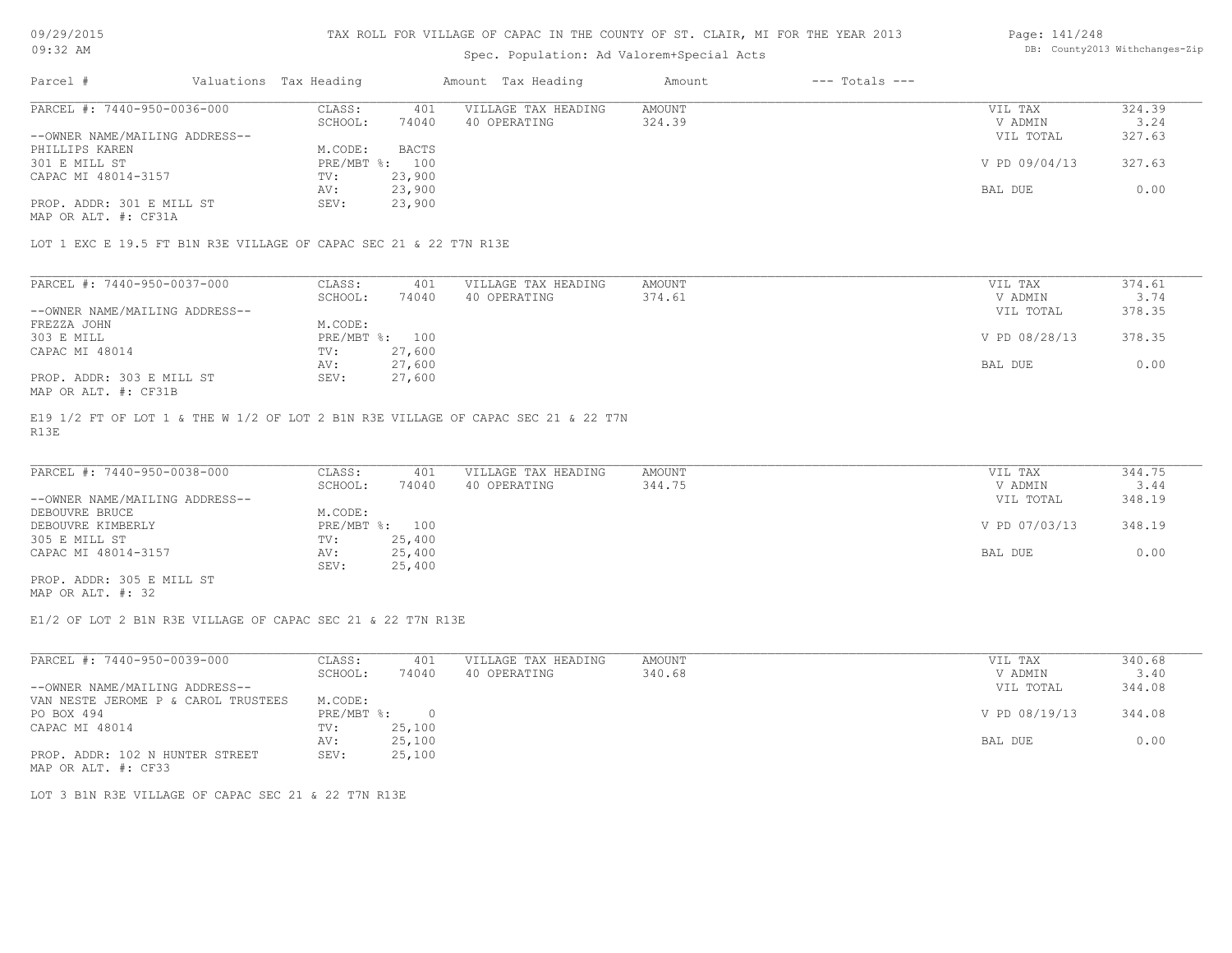### TAX ROLL FOR VILLAGE OF CAPAC IN THE COUNTY OF ST. CLAIR, MI FOR THE YEAR 2013

### Spec. Population: Ad Valorem+Special Acts

#### Page: 142/248 DB: County2013 Withchanges-Zip

| Parcel #                        | Valuations Tax Heading |        | Amount Tax Heading  | Amount | $---$ Totals $---$ |               |        |
|---------------------------------|------------------------|--------|---------------------|--------|--------------------|---------------|--------|
| PARCEL #: 7440-950-0040-000     | CLASS:                 | 401    | VILLAGE TAX HEADING | AMOUNT |                    | VIL TAX       | 408.54 |
|                                 | SCHOOL:                | 74040  | 40 OPERATING        | 408.54 |                    | V ADMIN       | 4.08   |
| --OWNER NAME/MAILING ADDRESS--  |                        |        |                     |        |                    | VIL TOTAL     | 412.62 |
| YODER RONALD/BETTY              | M.CODE:                |        |                     |        |                    |               |        |
| 5694 VAN DYKE                   | PRE/MBT %:             |        |                     |        |                    | V PD 07/25/13 | 412.62 |
| ALMONT MI 48003                 | TV:                    | 30,100 |                     |        |                    |               |        |
|                                 | AV:                    | 30,100 |                     |        |                    | BAL DUE       | 0.00   |
| PROP. ADDR: 104 N HUNTER STREET | SEV:                   | 30,100 |                     |        |                    |               |        |
| MAP OR ALT. #: CF34             |                        |        |                     |        |                    |               |        |

LOT 4 B1N R3E VILLAGE OF CAPAC SEC 21 & 22 T7N R13E

| PARCEL #: 7440-950-0041-000     | CLASS:  | 401            | VILLAGE TAX HEADING | AMOUNT | VIL TAX       | 403.11 |
|---------------------------------|---------|----------------|---------------------|--------|---------------|--------|
|                                 | SCHOOL: | 74040          | 40 OPERATING        | 403.11 | V ADMIN       | 4.03   |
| --OWNER NAME/MAILING ADDRESS--  |         |                |                     |        | VIL TOTAL     | 407.14 |
| DOTSON DAVID ET-AL              | M.CODE: |                |                     |        |               |        |
| 108 N HUNTER ST                 |         | PRE/MBT %: 100 |                     |        | V PD 07/03/13 | 407.14 |
| CAPAC MI 48014-3123             | TV:     | 29,700         |                     |        |               |        |
|                                 | AV:     | 29,700         |                     |        | BAL DUE       | 0.00   |
| PROP. ADDR: 108 N HUNTER STREET | SEV:    | 29,700         |                     |        |               |        |
| MAP OR ALT. #: CF35             |         |                |                     |        |               |        |

LOT 5 B1N R3E VILLAGE OF CAPAC SEC 21 & 22 T7N R13E

| PARCEL #: 7440-950-0042-000     | CLASS:  | 401            | VILLAGE TAX HEADING | AMOUNT | VIL TAX       | 494.05 |
|---------------------------------|---------|----------------|---------------------|--------|---------------|--------|
|                                 | SCHOOL: | 74040          | 40 OPERATING        | 494.05 | V ADMIN       | 4.94   |
| --OWNER NAME/MAILING ADDRESS--  |         |                |                     |        | VIL TOTAL     | 498.99 |
| SAELENS MARY A                  | M.CODE: | CBSMT          |                     |        |               |        |
| 302 E CHURCH ST                 |         | PRE/MBT %: 100 |                     |        | V PD 07/15/13 | 498.99 |
| CAPAC MI 48014-3116             | TV:     | 36,400         |                     |        |               |        |
|                                 | AV:     | 36,400         |                     |        | BAL DUE       | 0.00   |
| PROP. ADDR: 302 E CHURCH STREET | SEV:    | 36,400         |                     |        |               |        |
| MAP OR ALT. #: CF36             |         |                |                     |        |               |        |

LOT 6 B1N R3E VILLAGE OF CAPAC SEC 21 & 22 T7N R13E

| PARCEL #: 7440-950-0043-000    | CLASS:     | 401    | VILLAGE TAX HEADING | AMOUNT | VIL TAX   | 199.60 |
|--------------------------------|------------|--------|---------------------|--------|-----------|--------|
|                                | SCHOOL:    | 74040  | 40 OPERATING        | 199.60 | V ADMIN   | 1.99   |
| --OWNER NAME/MAILING ADDRESS-- |            |        |                     |        | VIL TOTAL | 201.59 |
| CUMMINGS HAROLD L/JANET S      | M.CODE:    |        |                     |        |           |        |
| 29665 PRATT RD.                | PRE/MBT %: | $\cap$ |                     |        | BAL DUE   | 201.59 |
| RICHMOND MI 48062              | TV:        | 14,706 |                     |        |           |        |
|                                | AV:        | 16,000 |                     |        |           |        |
| PROP. ADDR: 107 N LESTER ST    | SEV:       | 16,000 |                     |        |           |        |
| MAP OR ALT. #: CF37A           |            |        |                     |        |           |        |

LOT 7 B1N R3E VILLAGE OF CAPAC SEC 21 & 22 T7N R13E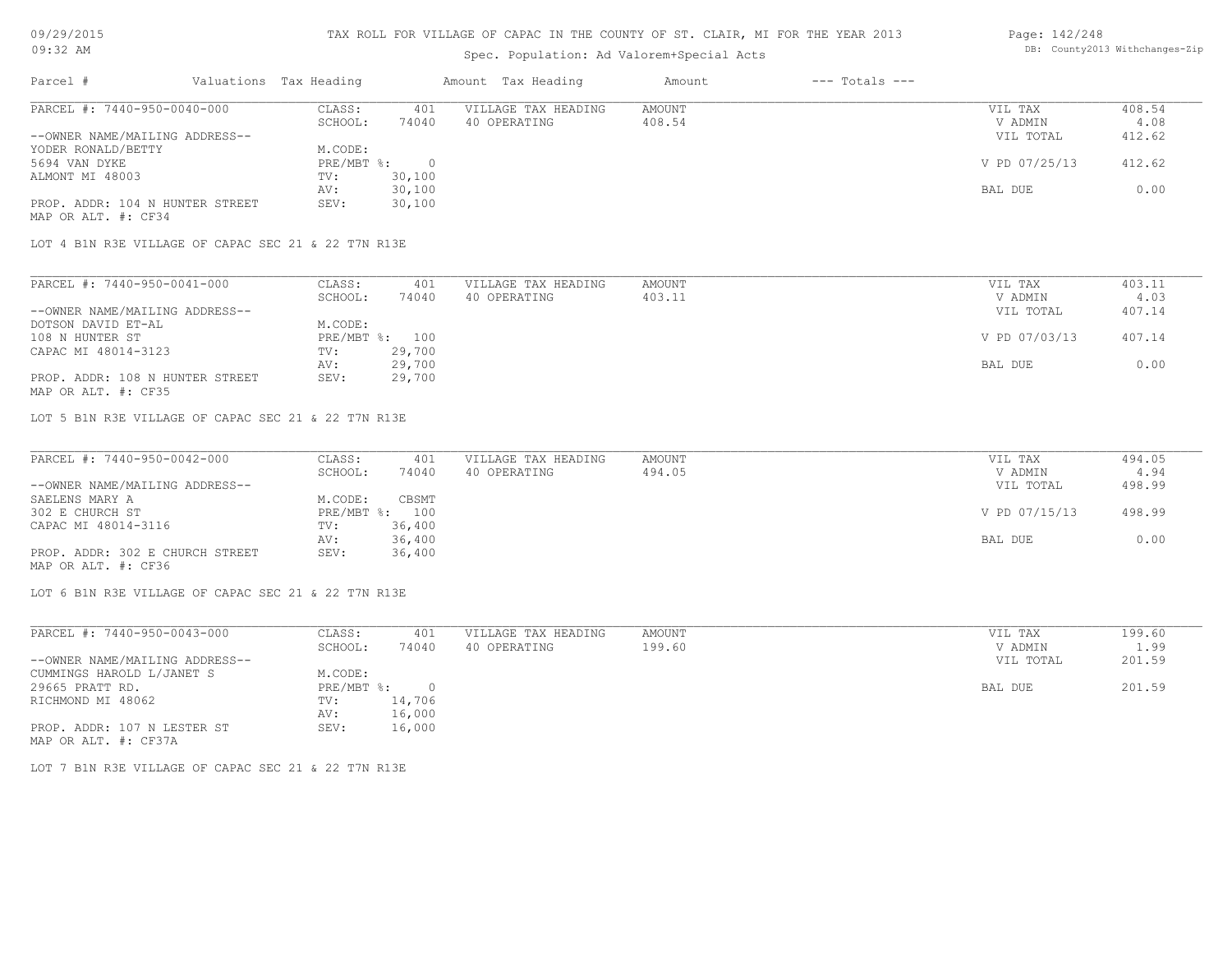### TAX ROLL FOR VILLAGE OF CAPAC IN THE COUNTY OF ST. CLAIR, MI FOR THE YEAR 2013

# Spec. Population: Ad Valorem+Special Acts

#### Page: 143/248 DB: County2013 Withchanges-Zip

| Parcel #                       | Valuations Tax Heading |        | Amount Tax Heading  | Amount | $---$ Totals $---$ |               |        |
|--------------------------------|------------------------|--------|---------------------|--------|--------------------|---------------|--------|
| PARCEL #: 7440-950-0044-000    | CLASS:                 | 401    | VILLAGE TAX HEADING | AMOUNT |                    | VIL TAX       | 381.40 |
|                                | SCHOOL:                | 74040  | 40 OPERATING        | 381.40 |                    | V ADMIN       | 3.81   |
| --OWNER NAME/MAILING ADDRESS-- |                        |        |                     |        |                    | VIL TOTAL     | 385.21 |
| TOSCH RAY/BARBARA TRUST        | M.CODE:                |        |                     |        |                    |               |        |
| 15536 IMLAY CITY RD.           | PRE/MBT %:             |        |                     |        |                    | V PD 08/16/13 | 385.21 |
| CAPAC MI 48014                 | TV:                    | 28,100 |                     |        |                    |               |        |
|                                | AV:                    | 28,100 |                     |        |                    | BAL DUE       | 0.00   |
| PROP. ADDR: 105 N LESTER ST    | SEV:                   | 28,100 |                     |        |                    |               |        |
| MAP OR ALT. #: CF37B           |                        |        |                     |        |                    |               |        |
|                                |                        |        |                     |        |                    |               |        |

LOT 8 B1N R3E VILLAGE OF CAPAC SEC 21 & 22 T7N R13E

| PARCEL #: 7440-950-0045-000    | CLASS:     | 401    | VILLAGE TAX HEADING | AMOUNT | VIL TAX       | 388.18 |
|--------------------------------|------------|--------|---------------------|--------|---------------|--------|
|                                | SCHOOL:    | 74040  | 40 OPERATING        | 388.18 | V ADMIN       | 3.88   |
| --OWNER NAME/MAILING ADDRESS-- |            |        |                     |        | VIL TOTAL     | 392.06 |
| TAYLOR EUGENE                  | M.CODE:    |        |                     |        |               |        |
| TAYLOR SHERRIE                 | PRE/MBT %: |        |                     |        | V PD 08/28/13 | 392.06 |
| 15819 ALMONT RD                | TV:        | 28,600 |                     |        |               |        |
| ALLENTON MI 48002              | AV:        | 28,600 |                     |        | BAL DUE       | 0.00   |
|                                | SEV:       | 28,600 |                     |        |               |        |
| PROP. ADDR: 103 N LESTER ST    |            |        |                     |        |               |        |

MAP OR ALT. #: CF37C

LOT 9 B1N R3E VILLAGE OF CAPAC

| PARCEL #: 7440-950-0046-000    | CLASS:  | 401            | VILLAGE TAX HEADING | AMOUNT | VIL TAX       | 328.46 |
|--------------------------------|---------|----------------|---------------------|--------|---------------|--------|
|                                | SCHOOL: | 74040          | 40 OPERATING        | 328.46 | V ADMIN       | 3.28   |
| --OWNER NAME/MAILING ADDRESS-- |         |                |                     |        | VIL TOTAL     | 331.74 |
| PRINTZ JOSEPH                  | M.CODE: |                |                     |        |               |        |
| PRATT LAURA                    |         | PRE/MBT %: 100 |                     |        | V PD 08/19/13 | 331.74 |
| 101 N LESTER ST                | TV:     | 24,200         |                     |        |               |        |
| CAPAC MI 48014                 | AV:     | 24,200         |                     |        | BAL DUE       | 0.00   |
|                                | SEV:    | 24,200         |                     |        |               |        |
| PROP. ADDR: 101 N LESTER ST    |         |                |                     |        |               |        |

MAP OR ALT. #: CF37D

LOT 10 B1N R3E VILLAGE OF CAPAC SEC 21 & 22 T7N R13E

| PARCEL #: 7440-950-0047-000    | CLASS:       | 401    | VILLAGE TAX HEADING | AMOUNT | VIL TAX       | 476.41 |
|--------------------------------|--------------|--------|---------------------|--------|---------------|--------|
|                                | SCHOOL:      | 74040  | 40 OPERATING        | 476.41 | V ADMIN       | 4.76   |
| --OWNER NAME/MAILING ADDRESS-- |              |        |                     |        | VIL TOTAL     | 481.17 |
| HILL GLENN R                   | M.CODE:      |        |                     |        |               |        |
| 307 E MILL ST                  | $PRE/MBT$ %: | 100    |                     |        | V PD 07/18/13 | 481.17 |
| CAPAC MI 48014-3157            | TV:          | 35,100 |                     |        |               |        |
|                                | AV:          | 35,100 |                     |        | BAL DUE       | 0.00   |
| PROP. ADDR: 307 E MILL ST      | SEV:         | 35,100 |                     |        |               |        |
| MAP OR ALT. #: CF38            |              |        |                     |        |               |        |

LOT 11 B1N R3E VILLAGE OF CAPAC SEC 21 & 22 T7N R13E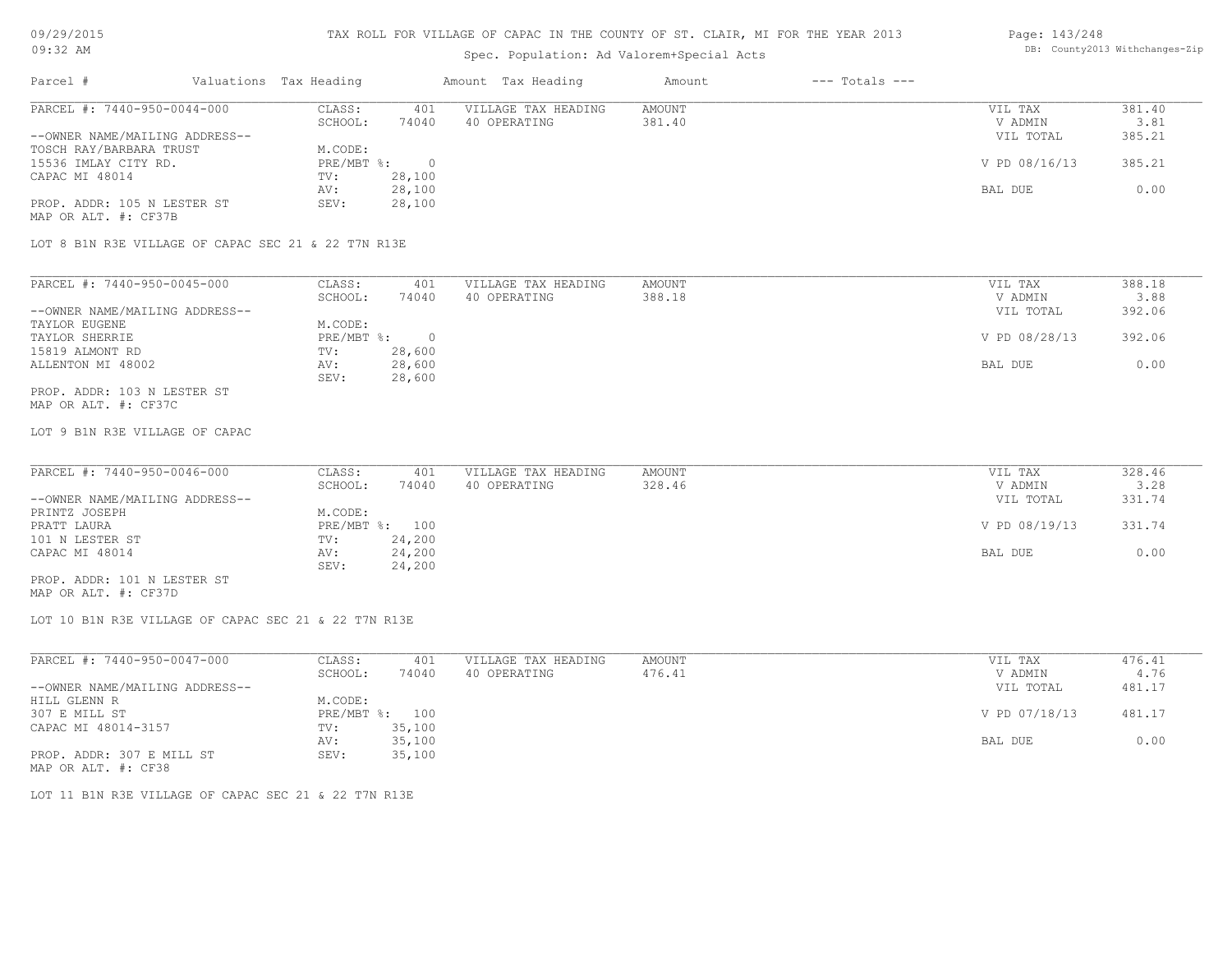### Spec. Population: Ad Valorem+Special Acts

#### Page: 144/248 DB: County2013 Withchanges-Zip

| Parcel #                       | Valuations Tax Heading |        | Amount Tax Heading  | Amount | $---$ Totals $---$ |               |        |
|--------------------------------|------------------------|--------|---------------------|--------|--------------------|---------------|--------|
| PARCEL #: 7440-950-0048-000    | CLASS:                 | 401    | VILLAGE TAX HEADING | AMOUNT |                    | VIL TAX       | 442.47 |
|                                | SCHOOL:                | 74040  | 40 OPERATING        | 442.47 |                    | V ADMIN       | 4.42   |
| --OWNER NAME/MAILING ADDRESS-- |                        |        |                     |        |                    | VIL TOTAL     | 446.89 |
| RICHEY THERESA                 | M.CODE:                | COREL  |                     |        |                    |               |        |
| 309 E MILL ST                  | PRE/MBT %: 100         |        |                     |        |                    | V PD 08/26/13 | 446.89 |
| CAPAC MI 48014                 | TV:                    | 32,600 |                     |        |                    |               |        |
|                                | AV:                    | 32,600 |                     |        |                    | BAL DUE       | 0.00   |
| PROP. ADDR: 309 E MILL ST      | SEV:                   | 32,600 |                     |        |                    |               |        |
|                                |                        |        |                     |        |                    |               |        |

MAP OR ALT. #: CF39

LOT 12 B1N R3E VILLAGE OF CAPAC

| PARCEL #: 7440-950-0049-000    | CLASS:     | 201     | VILLAGE TAX HEADING | AMOUNT   | VIL TAX       | 1,570.35 |
|--------------------------------|------------|---------|---------------------|----------|---------------|----------|
|                                | SCHOOL:    | 74040   | 40 OPERATING        | 1,570.35 | V ADMIN       | 15.70    |
| --OWNER NAME/MAILING ADDRESS-- |            |         |                     |          | VIL TOTAL     | 1,586.05 |
| KAATZ DICK                     | M.CODE:    |         |                     |          |               |          |
| 10 S MAIN ST                   | PRE/MBT %: |         |                     |          | V PD 09/06/13 | 1,586.05 |
| YALE MI 48097-3316             | TV:        | 115,697 |                     |          |               |          |
|                                | AV:        | 139,800 |                     |          | BAL DUE       | 0.00     |
| PROP. ADDR: 202 N MAIN ST      | SEV:       | 139,800 |                     |          |               |          |
|                                |            |         |                     |          |               |          |

MAP OR ALT. #: CF40

LOT 1 & S 7 FT OF LOT 2 B2N R1E VILLAGE OF CAPAC SEC 21 & 22 T7N R13E

| PARCEL #: 7440-950-0050-000    | CLASS:       | 201     | VILLAGE TAX HEADING | AMOUNT   | VIL TAX       | 7,150.25 |
|--------------------------------|--------------|---------|---------------------|----------|---------------|----------|
|                                | SCHOOL:      | 74040   | 40 OPERATING        | 7,150.25 | V ADMIN       | 71.50    |
| --OWNER NAME/MAILING ADDRESS-- |              |         |                     |          | VIL TOTAL     | 7,221.75 |
| CAPAC STATE SAVINGS BANK       | M.CODE:      |         |                     |          |               |          |
| 206 N MAIN ST                  | $PRE/MBT$ %: |         |                     |          | V PD 09/04/13 | 7,221.75 |
| CAPAC MI 48014-3144            | TV:          | 526,800 |                     |          |               |          |
|                                | AV:          | 526,800 |                     |          | BAL DUE       | 0.00     |
| PROP. ADDR: 206 N MAIN ST      | SEV:         | 526,800 |                     |          |               |          |
| MAP OR ALT. $\#$ : CF41/43     |              |         |                     |          |               |          |

LOT 2 EXC S 7', LOTS 3,4,5 & E 50' OF LOT 6B2N R1E VILLAGE OF CAPAC

| PARCEL #: 7440-950-0052-000    | CLASS:     | 401    | VILLAGE TAX HEADING | AMOUNT | VIL TAX       | 380.04 |
|--------------------------------|------------|--------|---------------------|--------|---------------|--------|
|                                | SCHOOL:    | 74040  | 40 OPERATING        | 380.04 | V ADMIN       | 3.80   |
| --OWNER NAME/MAILING ADDRESS-- |            |        |                     |        | VIL TOTAL     | 383.84 |
| VOELKER RITA                   | M.CODE:    |        |                     |        |               |        |
| 214 N MAIN ST                  | PRE/MBT %: | 100    |                     |        | V PD 07/08/13 | 383.84 |
| CAPAC MI 48014                 | TV:        | 28,000 |                     |        |               |        |
|                                | AV:        | 28,000 |                     |        | BAL DUE       | 0.00   |
| PROP. ADDR: 214 N MAIN ST      | SEV:       | 28,000 |                     |        |               |        |
| MAP OR ALT. $\#$ : CF44/45     |            |        |                     |        |               |        |

LOT 6 EXC THE E 50 FT THEREOF B2N R1E VILLAGE OF CAPAC SEC 21 & 22 T7N R13E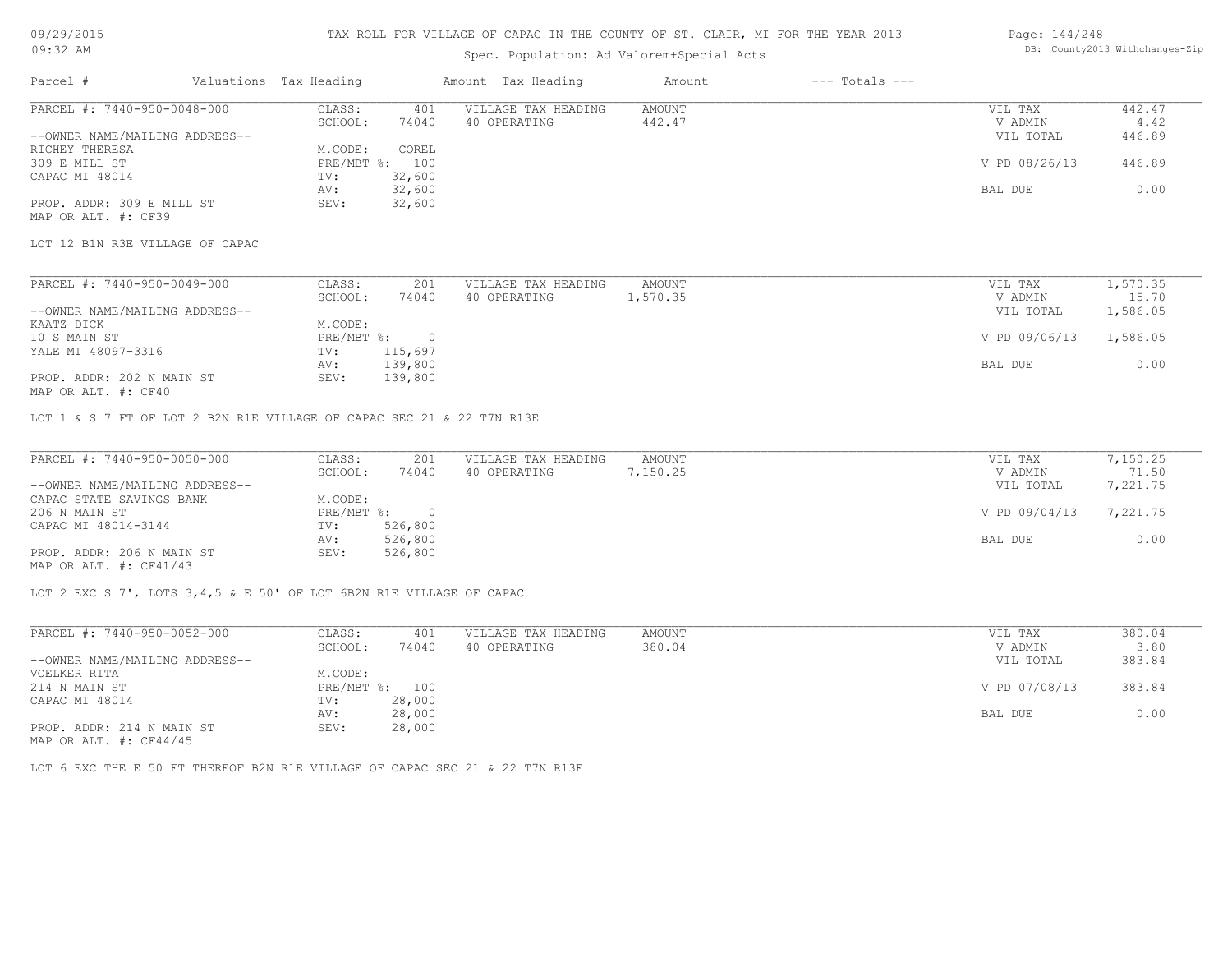| 09/29/2015 |  |
|------------|--|
|------------|--|

#### 09:32 AM

## TAX ROLL FOR VILLAGE OF CAPAC IN THE COUNTY OF ST. CLAIR, MI FOR THE YEAR 2013

# Spec. Population: Ad Valorem+Special Acts

| Page: 145/248 |                                |
|---------------|--------------------------------|
|               | DB: County2013 Withchanges-Zip |

|                                                                                                                                                   |                                    | Spec. Population: Ad Valorem+Special Acts |                       |                    |                    |              |
|---------------------------------------------------------------------------------------------------------------------------------------------------|------------------------------------|-------------------------------------------|-----------------------|--------------------|--------------------|--------------|
| Parcel #<br>Valuations Tax Heading                                                                                                                |                                    | Amount Tax Heading                        | Amount                | $---$ Totals $---$ |                    |              |
| PARCEL #: 7440-950-0054-000                                                                                                                       | CLASS:<br>705<br>SCHOOL:<br>74040  | VILLAGE TAX HEADING<br>40 OPERATING       | <b>AMOUNT</b><br>0.00 |                    | VIL TAX<br>V ADMIN | 0.00<br>0.00 |
| --OWNER NAME/MAILING ADDRESS--<br>VERIZON COMMUNICATIONS INC                                                                                      | M.CODE:                            |                                           |                       |                    | VIL TOTAL          | 0.00         |
| FKA: GERERAL TELE CO OF MICH                                                                                                                      | PRE/MBT %:<br>$\circ$              |                                           |                       |                    | BAL DUE            | 0.00         |
| FTD01B21                                                                                                                                          | $\circ$<br>TV:                     |                                           |                       |                    |                    |              |
| P.O.BOX 619015                                                                                                                                    | AV:<br>$\circ$                     |                                           |                       |                    |                    |              |
| DALLAS TX 75261-9015                                                                                                                              | SEV:<br>$\circ$                    |                                           |                       |                    |                    |              |
| PROP. ADDR: 106 E ALDRICH STREET<br>MAP OR ALT. #: CF46                                                                                           |                                    |                                           |                       |                    |                    |              |
| W1/2 OF LOT 7 & W 1/2 OF LOT 8 EXC S 35 FT B2N R1E VILLAGE OF CAPAC SEC 21 & 22 T7N<br>R13E                                                       |                                    |                                           |                       |                    |                    |              |
|                                                                                                                                                   |                                    |                                           |                       |                    |                    |              |
| PARCEL #: 7440-950-0055-000                                                                                                                       | CLASS:<br>705<br>SCHOOL:<br>74040  | VILLAGE TAX HEADING<br>40 OPERATING       | <b>AMOUNT</b><br>0.00 |                    | VIL TAX<br>V ADMIN | 0.00<br>0.00 |
| --OWNER NAME/MAILING ADDRESS--                                                                                                                    |                                    |                                           |                       |                    | VIL TOTAL          | 0.00         |
| VERIZON COMMUNICATIONS INC                                                                                                                        | M.CODE:                            |                                           |                       |                    |                    |              |
| FKA: GENERAL TELE CO OF MICH                                                                                                                      | PRE/MBT %:<br>$\circ$              |                                           |                       |                    | BAL DUE            | 0.00         |
| FTD01B21                                                                                                                                          | $\circ$<br>TV:                     |                                           |                       |                    |                    |              |
| P.O. BOX 619015<br>DALLAS TX 75261-9015                                                                                                           | $\circ$<br>AV:<br>SEV:<br>$\Omega$ |                                           |                       |                    |                    |              |
| PROP. ADDR: 106 E ALDRICH STREET                                                                                                                  |                                    |                                           |                       |                    |                    |              |
| MAP OR ALT. #: CF47                                                                                                                               |                                    |                                           |                       |                    |                    |              |
| W50 FT OF N 15 FT OF LOT 9 & W 50 FT OF S 35 FT OF W 1/2 OF LOT 8 B2N R1E VILLAGE<br>OF CAPAC SEC 21 & 22 T7N R13E<br>PARCEL #: 7440-950-0056-000 | CLASS:<br>401                      | VILLAGE TAX HEADING                       | <b>AMOUNT</b>         |                    | VIL TAX            | 712.04       |
|                                                                                                                                                   | SCHOOL:<br>74040                   | 40 OPERATING                              | 342.97                |                    | V ADMIN            | 3.42         |
| --OWNER NAME/MAILING ADDRESS--                                                                                                                    |                                    | UTIL                                      | 369.07                |                    | VIL TOTAL          | 715.46       |
| SCHOCKE GRACE C                                                                                                                                   | M.CODE:                            |                                           |                       |                    |                    |              |
| 108 E ALDRICH ST                                                                                                                                  | PRE/MBT %: 100                     |                                           |                       |                    | V PD 08/28/13      | 715.46       |
| CAPAC MI 48014-1700                                                                                                                               | 25,269<br>TV:<br>26,800<br>AV:     |                                           |                       |                    | BAL DUE            | 0.00         |
| PROP. ADDR: 108 E ALDRICH STREET<br>MAP OR ALT. #: CF48                                                                                           | SEV:<br>26,800                     |                                           |                       |                    |                    |              |
| E1/2 OF LOTS 7 & 8 & E 25 FT OF W 75 FT OF S 35 FT OF LOT 8 & N 15 FT OF E 100 FT<br>OF LOT 9 B2N R1E VILLAGE OF CAPAC SEC 21 & 22 T7N R13E       |                                    |                                           |                       |                    |                    |              |
| PARCEL #: 7440-950-0057-000                                                                                                                       | CLASS:<br>401                      | VILLAGE TAX HEADING                       | <b>AMOUNT</b>         |                    | VIL TAX            | 477.76       |
|                                                                                                                                                   | SCHOOL:<br>74040                   | 40 OPERATING                              | 477.76                |                    | V ADMIN            | 4.77         |
| --OWNER NAME/MAILING ADDRESS--                                                                                                                    |                                    |                                           |                       |                    | VIL TOTAL          | 482.53       |
| WILLIAMS RANDY<br>205 N WALKER ST                                                                                                                 | COREL<br>M.CODE:<br>PRE/MBT %: 100 |                                           |                       |                    | V PD 08/28/13      | 482.53       |
| CAPAC MI 48014-3170                                                                                                                               | 35,200<br>TV:                      |                                           |                       |                    |                    |              |
|                                                                                                                                                   | 35,200<br>AV:                      |                                           |                       |                    | BAL DUE            | 0.00         |
| PROP. ADDR: 205 N WALKER ST<br>MAP OR ALT. #: CF49                                                                                                | 35,200<br>SEV:                     |                                           |                       |                    |                    |              |
| LOT 9 EXC THE N 15 FT THEREOF B2N R1E VILLAGE OF CAPAC SEC 21 & 22 T7N R13E                                                                       |                                    |                                           |                       |                    |                    |              |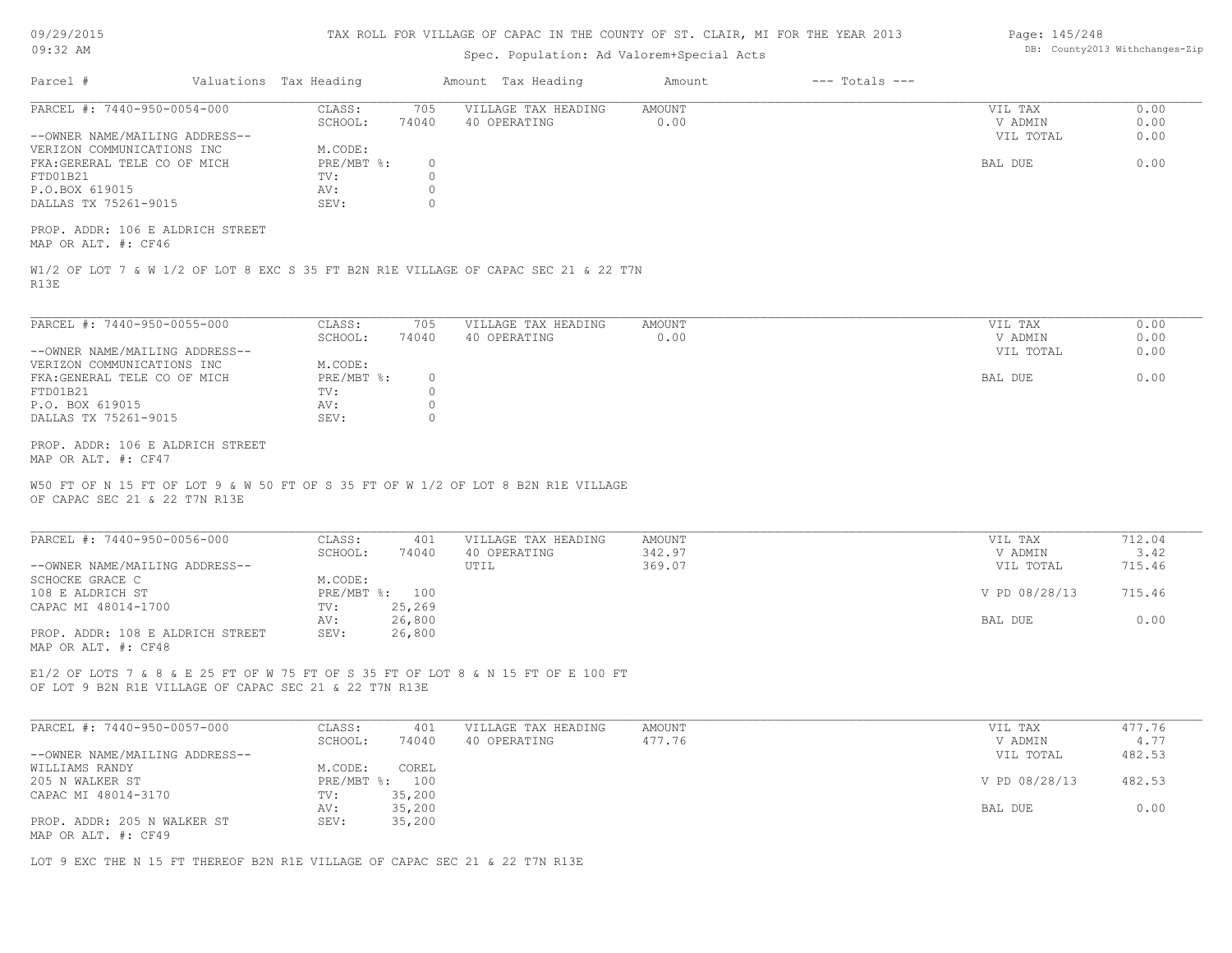#### TAX ROLL FOR VILLAGE OF CAPAC IN THE COUNTY OF ST. CLAIR, MI FOR THE YEAR 2013 Page: 146/248

## Spec. Population: Ad Valorem+Special Acts

# DB: County2013 Withchanges-Zip

| Parcel #                       | Valuations Tax Heading |        | Amount Tax Heading  | Amount | $---$ Totals $---$ |               |        |
|--------------------------------|------------------------|--------|---------------------|--------|--------------------|---------------|--------|
| PARCEL #: 7440-950-0058-000    | CLASS:                 | 401    | VILLAGE TAX HEADING | AMOUNT |                    | VIL TAX       | 373.25 |
|                                | SCHOOL:                | 74040  | 40 OPERATING        | 373.25 |                    | V ADMIN       | 3.73   |
| --OWNER NAME/MAILING ADDRESS-- |                        |        |                     |        |                    | VIL TOTAL     | 376.98 |
| SMITH JANICE                   | M.CODE:                |        |                     |        |                    |               |        |
| 203 N WALKER ST                | PRE/MBT %:             | 100    |                     |        |                    | V PD 08/28/13 | 376.98 |
| CAPAC MI 48014-3170            | TV:                    | 27,500 |                     |        |                    |               |        |
|                                | AV:                    | 27,500 |                     |        |                    | BAL DUE       | 0.00   |
| PROP. ADDR: 203 N WALKER ST    | SEV:                   | 27,500 |                     |        |                    |               |        |
| MAP OR ALT. #: CF50            |                        |        |                     |        |                    |               |        |

LOT 10 B2N R1E VILLAGE OF CAPAC

| PARCEL #: 7440-950-0059-000     | CLASS:     | 703   | VILLAGE TAX HEADING | AMOUNT | VIL TAX   | 0.00 |
|---------------------------------|------------|-------|---------------------|--------|-----------|------|
|                                 | SCHOOL:    | 74040 | 40 OPERATING        | 0.00   | V ADMIN   | 0.00 |
| --OWNER NAME/MAILING ADDRESS--  |            |       |                     |        | VIL TOTAL | 0.00 |
| VILLAGE OF CAPAC                | M.CODE:    |       |                     |        |           |      |
| 131 N MAIN                      | PRE/MBT %: |       |                     |        | BAL DUE   | 0.00 |
| CAPAC MI 48014                  | TV:        |       |                     |        |           |      |
|                                 | AV:        |       |                     |        |           |      |
| PROP. ADDR: 103 E CHURCH STREET | SEV:       |       |                     |        |           |      |
|                                 |            |       |                     |        |           |      |

MAP OR ALT. #: CF51A

LOT 11 EXC S 8' OF W 100' B2N R1E VILLAGE OF CAPAC

| PARCEL #: 7440-950-0060-000     | CLASS:     | 402    | VILLAGE TAX HEADING | AMOUNT | VIL TAX       | 72.50 |
|---------------------------------|------------|--------|---------------------|--------|---------------|-------|
|                                 | SCHOOL:    | 74040  | 40 OPERATING        | 72.50  | V ADMIN       | 0.72  |
| --OWNER NAME/MAILING ADDRESS--  |            |        |                     |        | VIL TOTAL     | 73.22 |
| KAATZ RICHARD TRUST             | M.CODE:    |        |                     |        |               |       |
| 10 S MAIN ST                    | PRE/MBT %: |        |                     |        | V PD 09/06/13 | 73.22 |
| YALE MI 48097                   | TV:        | 5,342  |                     |        |               |       |
|                                 | AV:        | 15,500 |                     |        | BAL DUE       | 0.00  |
| PROP. ADDR: 103 E CHURCH STREET | SEV:       | 15,500 |                     |        |               |       |
| MAP OR ALT. #: CF51B            |            |        |                     |        |               |       |

S8' OF W 100' OF LOT 11 & W 100' OF LOT 12 B2N R1E VILLAGE OF CAPAC

| PARCEL #: 7440-950-0061-000    | CLASS:       | 401      | VILLAGE TAX HEADING | AMOUNT | VIL TAX       | 306.74 |
|--------------------------------|--------------|----------|---------------------|--------|---------------|--------|
|                                | SCHOOL:      | 74040    | 40 OPERATING        | 306.74 | V ADMIN       | 3.06   |
| --OWNER NAME/MAILING ADDRESS-- |              |          |                     |        | VIL TOTAL     | 309.80 |
| HOMETOWN RENTALS, LLC          | M.CODE:      | CBSMT    |                     |        |               |        |
| P.O. BOX 614                   | $PRE/MBT$ %: | $\Omega$ |                     |        | V PD 07/15/13 | 309.80 |
| CAPAC MI 48014                 | TV:          | 22,600   |                     |        |               |        |
|                                | AV:          | 22,600   |                     |        | BAL DUE       | 0.00   |
| PROP. ADDR: 201 N WALKER ST    | SEV:         | 22,600   |                     |        |               |        |

MAP OR ALT. #: CF51C

THE E 50 FT OF LOT 12 B2N R1E VILLAGE OF CAPAC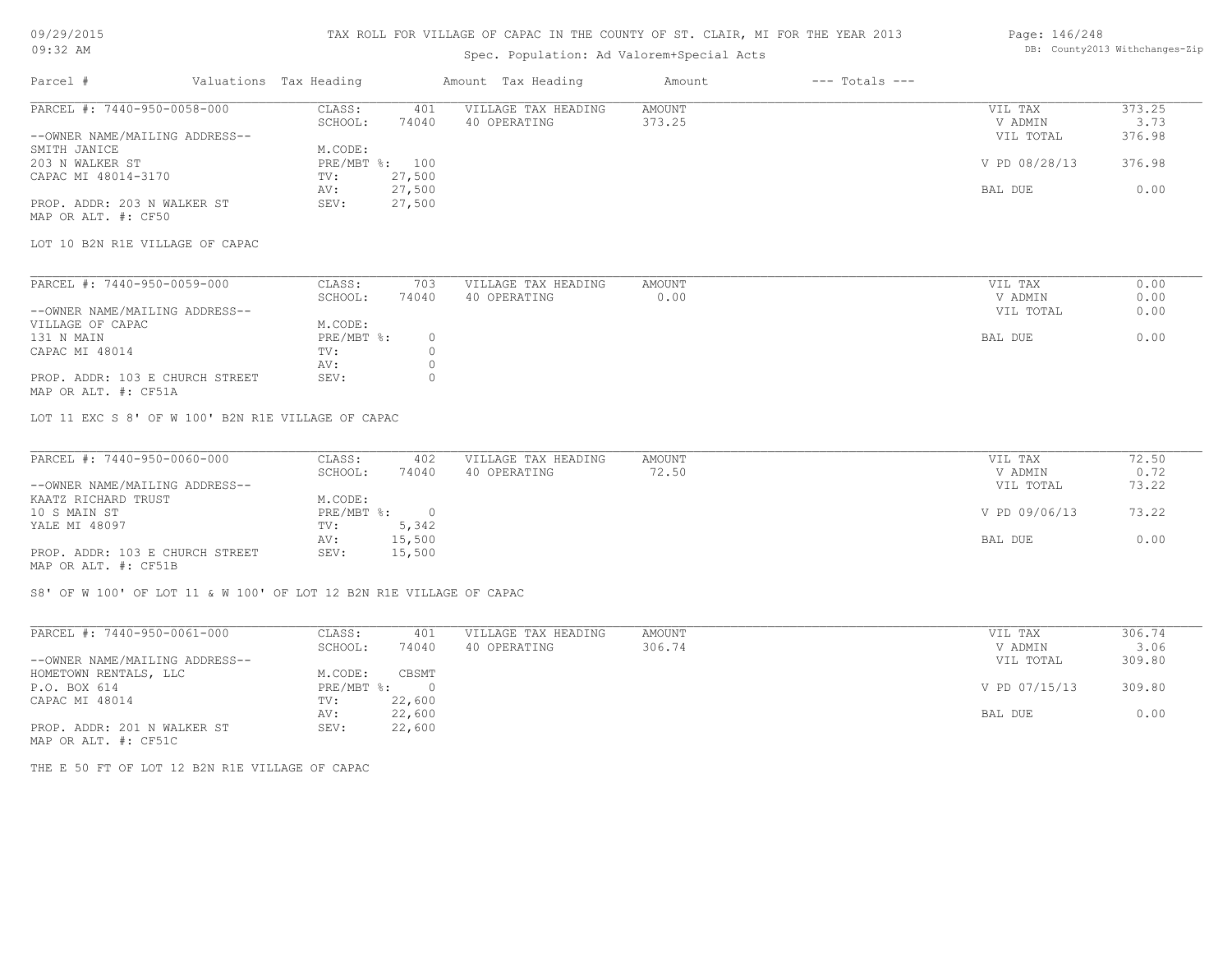#### TAX ROLL FOR VILLAGE OF CAPAC IN THE COUNTY OF ST. CLAIR, MI FOR THE YEAR 2013

## Spec. Population: Ad Valorem+Special Acts

#### Page: 147/248 DB: County2013 Withchanges-Zip

| Parcel #                        | Valuations Tax Heading |        | Amount Tax Heading  | Amount | $---$ Totals $---$ |               |        |
|---------------------------------|------------------------|--------|---------------------|--------|--------------------|---------------|--------|
| PARCEL #: 7440-950-0062-000     | CLASS:                 | 401    | VILLAGE TAX HEADING | AMOUNT |                    | VIL TAX       | 606.71 |
|                                 | SCHOOL:                | 74040  | 40 OPERATING        | 606.71 |                    | V ADMIN       | 6.06   |
| --OWNER NAME/MAILING ADDRESS--  |                        |        |                     |        |                    | VIL TOTAL     | 612.77 |
| MURPHY MICHAEL                  | M.CODE:                |        |                     |        |                    |               |        |
| 58243 KIMBER                    | $PRE/MBT$ %:           |        |                     |        |                    | V PD 08/12/13 | 612.77 |
| WASHINGTON MI 48094             | TV:                    | 44,700 |                     |        |                    |               |        |
|                                 | AV:                    | 44,700 |                     |        |                    | BAL DUE       | 0.00   |
| PROP. ADDR: 203 E CHURCH STREET | SEV:                   | 44,700 |                     |        |                    |               |        |
| MAP OR ALT. #: CF52             |                        |        |                     |        |                    |               |        |

LOT 1 B2N R2E VILLAGE OF CAPAC SEC 21 & 22 T7N R13E

| PARCEL #: 7440-950-0063-000    | CLASS:  | 401            | VILLAGE TAX HEADING | AMOUNT | VIL TAX       | 601.28 |
|--------------------------------|---------|----------------|---------------------|--------|---------------|--------|
|                                | SCHOOL: | 74040          | 40 OPERATING        | 601.28 | V ADMIN       | 6.01   |
| --OWNER NAME/MAILING ADDRESS-- |         |                |                     |        | VIL TOTAL     | 607.29 |
| IRONSIDE JASON                 | M.CODE: | MISCG          |                     |        |               |        |
| 204 N WALKER ST                |         | PRE/MBT %: 100 |                     |        | V PD 07/15/13 | 607.29 |
| CAPAC MI 48014-3169            | TV:     | 44,300         |                     |        |               |        |
|                                | AV:     | 44,300         |                     |        | BAL DUE       | 0.00   |
| PROP. ADDR: 204 N WALKER ST    | SEV:    | 44,300         |                     |        |               |        |
| MAP OR ALT. #: CF53            |         |                |                     |        |               |        |

LOT 2 B2N R2E VILLAGE OF CAPAC SEC 21 & 22 T7N R13E

| PARCEL #: 7440-950-0064-000           | CLASS:       | 401    | VILLAGE TAX HEADING | AMOUNT | VIL TAX       | 770.47 |
|---------------------------------------|--------------|--------|---------------------|--------|---------------|--------|
|                                       | SCHOOL:      | 74040  | 40 OPERATING        | 403.11 | V ADMIN       | 4.03   |
| --OWNER NAME/MAILING ADDRESS--        |              |        | LAWN                | 367.36 | VIL TOTAL     | 774.50 |
| SCHOLZ DAVID, CRYSTAL, MAYER RANDOLPH | M.CODE:      | COREL  |                     |        |               |        |
| 206 N WALKER ST                       | $PRE/MBT$ %: | 100    |                     |        | V PD 09/23/13 | 774.50 |
| CAPAC MI 48014-3169                   | TV:          | 29,700 |                     |        |               |        |
|                                       | AV:          | 29,700 |                     |        | BAL DUE       | 0.00   |
| PROP. ADDR: 206 N WALKER ST           | SEV:         | 29,700 |                     |        |               |        |
|                                       |              |        |                     |        |               |        |

MAP OR ALT. #: CF54

LOT 3 & THE S 8 FT OF LOT 4 B2N R2E VILLAGE OF CAPAC SEC 21 & 22 T7N R13E

| PARCEL #: 7440-950-0065-000    | CLASS:       | 401    | VILLAGE TAX HEADING | AMOUNT | VIL TAX       | 348.82 |
|--------------------------------|--------------|--------|---------------------|--------|---------------|--------|
|                                | SCHOOL:      | 74040  | 40 OPERATING        | 348.82 | V ADMIN       | 3.48   |
| --OWNER NAME/MAILING ADDRESS-- |              |        |                     |        | VIL TOTAL     | 352.30 |
| BAC HOME LOANS SERVICING       | M.CODE:      | BACTS  |                     |        |               |        |
| 2375 N GLENVILLE DR            | $PRE/MBT$ %: | 100    |                     |        | V PD 08/22/13 | 352.30 |
| RICHARDSON TX 75082-4315       | TV:          | 25,700 |                     |        |               |        |
|                                | AV:          | 25,700 |                     |        | BAL DUE       | 0.00   |
| PROP. ADDR: 208 N WALKER ST    | SEV:         | 25,700 |                     |        |               |        |
| MAP OR ALT. #: CF55            |              |        |                     |        |               |        |

N50 FT OF THE S 58 FT OF LOT 4 B2N R2E VILLAGE OF CAPAC SEC 21 & 22 T7N R13E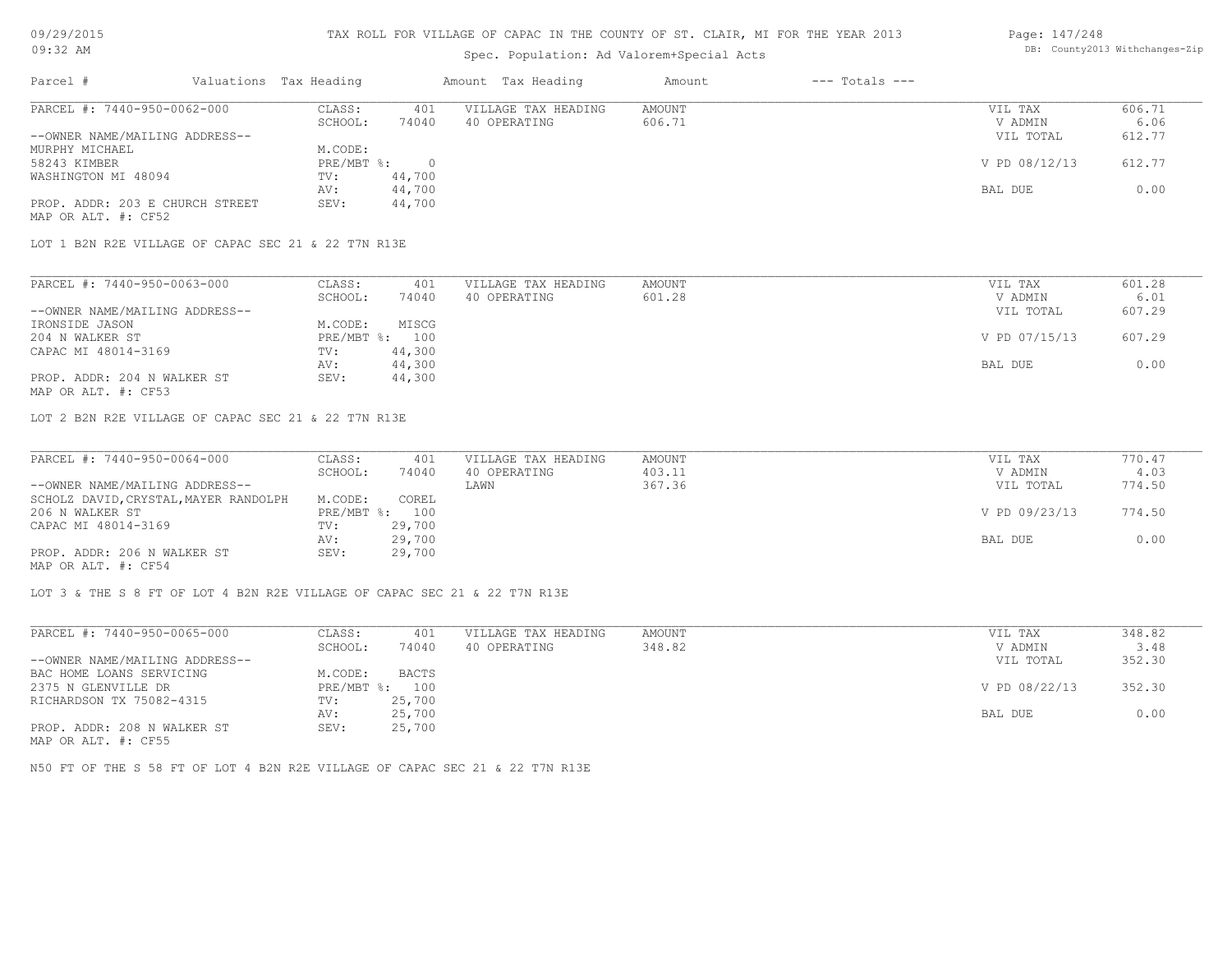#### TAX ROLL FOR VILLAGE OF CAPAC IN THE COUNTY OF ST. CLAIR, MI FOR THE YEAR 2013

## Spec. Population: Ad Valorem+Special Acts

#### Page: 148/248 DB: County2013 Withchanges-Zip

| Parcel #                       | Valuations Tax Heading |        | Amount Tax Heading  | Amount | $---$ Totals $---$ |               |        |
|--------------------------------|------------------------|--------|---------------------|--------|--------------------|---------------|--------|
| PARCEL #: 7440-950-0066-000    | CLASS:                 | 401    | VILLAGE TAX HEADING | AMOUNT |                    | VIL TAX       | 304.03 |
|                                | SCHOOL:                | 74040  | 40 OPERATING        | 304.03 |                    | V ADMIN       | 3.04   |
| --OWNER NAME/MAILING ADDRESS-- |                        |        |                     |        |                    | VIL TOTAL     | 307.07 |
| EDIE TIMOTHY II                | M.CODE:                |        |                     |        |                    |               |        |
| 210 N WALKER ST                | PRE/MBT %: 100         |        |                     |        |                    | V PD 08/16/13 | 307.07 |
| CAPAC MI 48014-3169            | TV:                    | 22,400 |                     |        |                    |               |        |
|                                | AV:                    | 22,400 |                     |        |                    | BAL DUE       | 0.00   |
| PROP. ADDR: 210 N WALKER ST    | SEV:                   | 22,400 |                     |        |                    |               |        |
|                                |                        |        |                     |        |                    |               |        |

MAP OR ALT. #: CF56

N17 FT OF LOT 4 & THE S 1/2 OF LOT 5 B2N R2E VILLAGE OF CAPAC SEC 21 & 22 T7N R13E

| PARCEL #: 7440-950-0067-000    | CLASS:       | 401    | VILLAGE TAX HEADING | AMOUNT | VIL TAX       | 511.70 |
|--------------------------------|--------------|--------|---------------------|--------|---------------|--------|
|                                | SCHOOL:      | 74040  | 40 OPERATING        | 511.70 | V ADMIN       | 5.11   |
| --OWNER NAME/MAILING ADDRESS-- |              |        |                     |        | VIL TOTAL     | 516.81 |
| MURPHY MICHAEL J/ROSE E        | M.CODE:      |        |                     |        |               |        |
| 625 SUNSET DRIVE               | $PRE/MBT$ %: |        |                     |        | V PD 08/22/13 | 516.81 |
| IMLAY CITY MI 48444            | TV:          | 37,700 |                     |        |               |        |
|                                | AV:          | 37,700 |                     |        | BAL DUE       | 0.00   |
| PROP. ADDR: 212 N WALKER ST    | SEV:         | 37,700 |                     |        |               |        |
| MAP OR ALT. #: CF57            |              |        |                     |        |               |        |

N1/2 OF LOT 5 & ALL OF LOT 6 B2N R2E VILLAGE OF CAPAC SEC 21 & 22 T7N R13E

| PARCEL #: 7440-950-0068-000      | CLASS:       | 401    | VILLAGE TAX HEADING | AMOUNT | VIL TAX       | 460.12 |
|----------------------------------|--------------|--------|---------------------|--------|---------------|--------|
|                                  | SCHOOL:      | 74040  | 40 OPERATING        | 460.12 | V ADMIN       | 4.60   |
| --OWNER NAME/MAILING ADDRESS--   |              |        |                     |        | VIL TOTAL     | 464.72 |
| HOOVER JAMES A                   | M.CODE:      |        |                     |        |               |        |
| HOOVER JANE L                    | $PRE/MBT$ %: |        |                     |        | V PD 09/06/13 | 464.72 |
| 5997 STERLING RD                 | TV:          | 33,900 |                     |        |               |        |
| CAPAC MI 48014-3102              | AV:          | 33,900 |                     |        | BAL DUE       | 0.00   |
|                                  | SEV:         | 33,900 |                     |        |               |        |
| PROP. ADDR: 208 E ALDRICH STREET |              |        |                     |        |               |        |

MAP OR ALT. #: CF58

LOT 7 & THE N 15 FT OF LOT 8 B2N R2E VILLAGE OF CAPAC

| PARCEL #: 7440-950-0069-000     | CLASS:       | 401    | VILLAGE TAX HEADING | AMOUNT | VIL TAX       | 400.40 |
|---------------------------------|--------------|--------|---------------------|--------|---------------|--------|
|                                 | SCHOOL:      | 74040  | 40 OPERATING        | 400.40 | V ADMIN       | 4.00   |
| --OWNER NAME/MAILING ADDRESS--  |              |        |                     |        | VIL TOTAL     | 404.40 |
| HOOVER JAMES A.                 | M.CODE:      |        |                     |        |               |        |
| HOOVER JANE L                   | $PRE/MBT$ %: |        |                     |        | V PD 09/06/13 | 404.40 |
| 5997 STERLING RD                | TV:          | 29,500 |                     |        |               |        |
| CAPAC MI 48014                  | AV:          | 29,500 |                     |        | BAL DUE       | 0.00   |
|                                 | SEV:         | 29,500 |                     |        |               |        |
| PROP. ADDR: 207 N HUNTER STREET |              |        |                     |        |               |        |

MAP OR ALT. #: CF59

LOT 8 EXC THE N 15 FT THEREOF B2N R2E VILLAGE OF CAPAC SEC 21 & 22 T7N R13E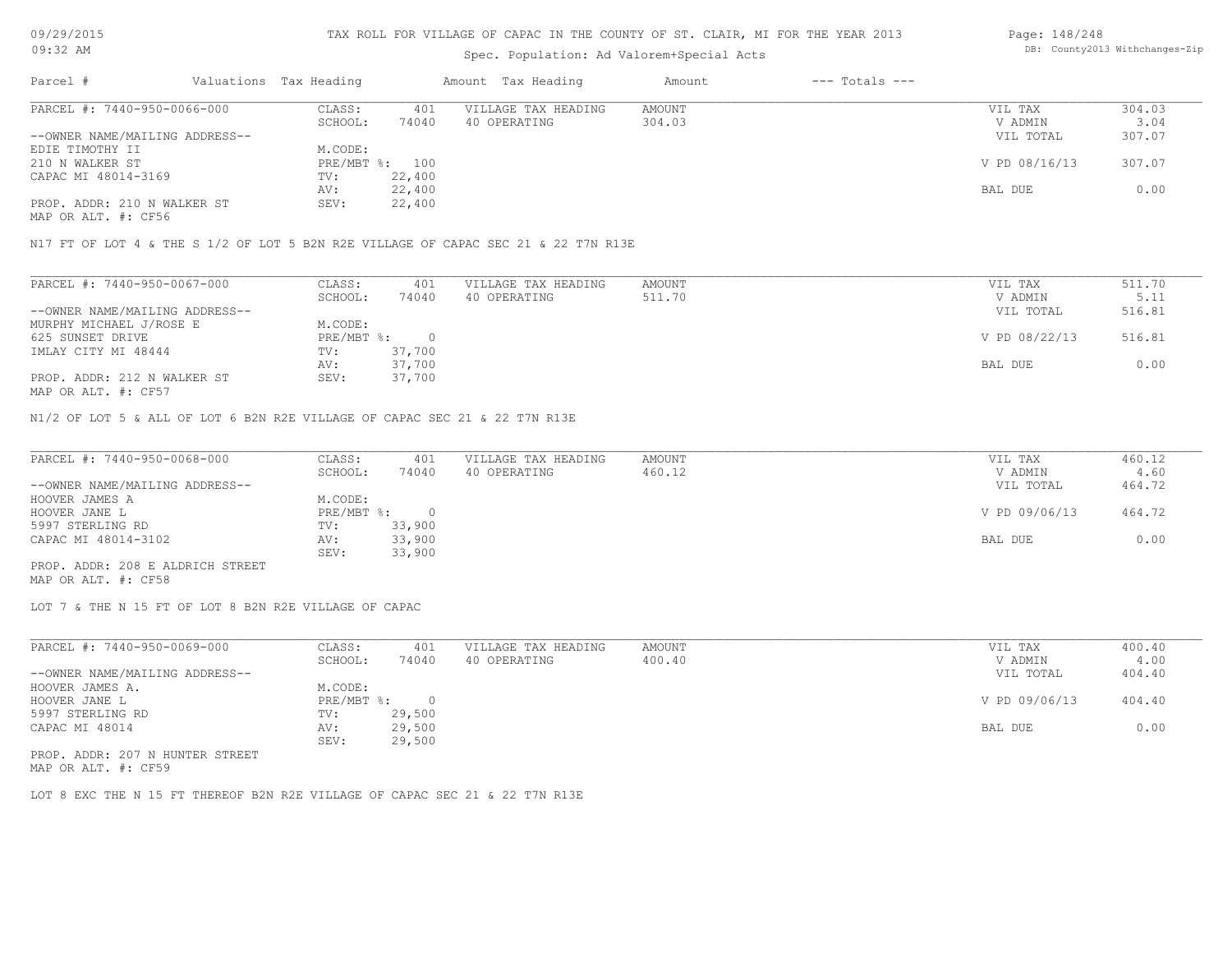#### TAX ROLL FOR VILLAGE OF CAPAC IN THE COUNTY OF ST. CLAIR, MI FOR THE YEAR 2013

## Spec. Population: Ad Valorem+Special Acts

## Parcel # Valuations Tax Heading Amount Tax Heading Amount --- Totals ---MAP OR ALT. #: CF60 PROP. ADDR: 205 N HUNTER STREET SEV: 29,600 AV: 29,600 HASLETT MI 48840 TV: 29,600<br>AV: 29,600 5620 HALLENDALE RD PRE/MBT %: 0 BAL DUE 405.77 BAIBAK RICHARD S LIVING TRUST M.CODE: --OWNER NAME/MAILING ADDRESS-- VIL TOTAL 405.77 SCHOOL: 74040 40 OPERATING 401.76 401.76 V ADMIN 4.01 PARCEL #: 7440-950-0070-000 CLASS: 401 VILLAGE TAX HEADING AMOUNT AUGUST AND VIL TAX 401.76 400 V ADMIN 4.01  $\mathcal{L}_\mathcal{L} = \mathcal{L}_\mathcal{L} = \mathcal{L}_\mathcal{L} = \mathcal{L}_\mathcal{L} = \mathcal{L}_\mathcal{L} = \mathcal{L}_\mathcal{L} = \mathcal{L}_\mathcal{L} = \mathcal{L}_\mathcal{L} = \mathcal{L}_\mathcal{L} = \mathcal{L}_\mathcal{L} = \mathcal{L}_\mathcal{L} = \mathcal{L}_\mathcal{L} = \mathcal{L}_\mathcal{L} = \mathcal{L}_\mathcal{L} = \mathcal{L}_\mathcal{L} = \mathcal{L}_\mathcal{L} = \mathcal{L}_\mathcal{L}$

LOT 9 B2N R2E VILLAGE OF CAPAC SEC 21 & 22 T7N R13E

| PARCEL #: 7440-950-0071-000     | CLASS:  | 401            | VILLAGE TAX HEADING | AMOUNT | VIL TAX       | 417.16 |
|---------------------------------|---------|----------------|---------------------|--------|---------------|--------|
|                                 | SCHOOL: | 74040          | 40 OPERATING        | 417.16 | V ADMIN       | 4.17   |
| --OWNER NAME/MAILING ADDRESS--  |         |                |                     |        | VIL TOTAL     | 421.33 |
| KOWALEWSKI PAUL/ANGELA          | M.CODE: | CBSMT          |                     |        |               |        |
| 203 N HUNTER STREET             |         | PRE/MBT %: 100 |                     |        | V PD 07/15/13 | 421.33 |
| CAPAC MI 48014                  | TV:     | 30,735         |                     |        |               |        |
|                                 | AV:     | 37,700         |                     |        | BAL DUE       | 0.00   |
| PROP. ADDR: 203 N HUNTER STREET | SEV:    | 37,700         |                     |        |               |        |
| MAP OR ALT. #: CF61             |         |                |                     |        |               |        |

LOT 10 B2N R2E VILLAGE OF CAPAC SEC 21 & 22 T7N R13E

| PARCEL #: 7440-950-0072-000     | CLASS:  | 401            | VILLAGE TAX HEADING | AMOUNT | VIL TAX       | 492.69 |
|---------------------------------|---------|----------------|---------------------|--------|---------------|--------|
|                                 | SCHOOL: | 74040          | 40 OPERATING        | 492.69 | V ADMIN       | 4.92   |
| --OWNER NAME/MAILING ADDRESS--  |         |                |                     |        | VIL TOTAL     | 497.61 |
| ANDRUS STEVEN/CAROL             | M.CODE: | COREL          |                     |        |               |        |
| 209 E CHURCH ST                 |         | PRE/MBT %: 100 |                     |        | V PD 08/26/13 | 497.61 |
| CAPAC MI 48014-3115             | TV:     | 36,300         |                     |        |               |        |
|                                 | AV:     | 36,300         |                     |        | BAL DUE       | 0.00   |
| PROP. ADDR: 209 E CHURCH STREET | SEV:    | 36,300         |                     |        |               |        |
| MAP OR ALT. #: CF62             |         |                |                     |        |               |        |

E1/2 OF LOTS 11 & 12 B2N R2E VILLAGE OF CAPAC SEC 21 & 22 T7N R13E

| PARCEL #: 7440-950-0073-000     | CLASS:       | 401    | VILLAGE TAX HEADING | AMOUNT | VIL TAX       | 412.61 |  |
|---------------------------------|--------------|--------|---------------------|--------|---------------|--------|--|
|                                 | SCHOOL:      | 74040  | 40 OPERATING        | 412.61 | V ADMIN       | 4.12   |  |
| --OWNER NAME/MAILING ADDRESS--  |              |        |                     |        | VIL TOTAL     | 416.73 |  |
| LIBKIE PAUL/MASHA LIVING TRUST  | M.CODE:      | CBSMT  |                     |        |               |        |  |
| 207 E CHURCH ST                 | $PRE/MBT$ %: | 100    |                     |        | V PD 07/15/13 | 416.73 |  |
| CAPAC MI 48014-3115             | TV:          | 30,400 |                     |        |               |        |  |
|                                 | AV:          | 30,400 |                     |        | BAL DUE       | 0.00   |  |
| PROP. ADDR: 207 E CHURCH STREET | SEV:         | 30,400 |                     |        |               |        |  |
| MAP OR ALT. #: CF63             |              |        |                     |        |               |        |  |

W1/2 OF LOTS 11 & 12 B2N R2E VILLAGE OF CAPAC SEC 21 & 22 T7N R13E

Page: 149/248 DB: County2013 Withchanges-Zip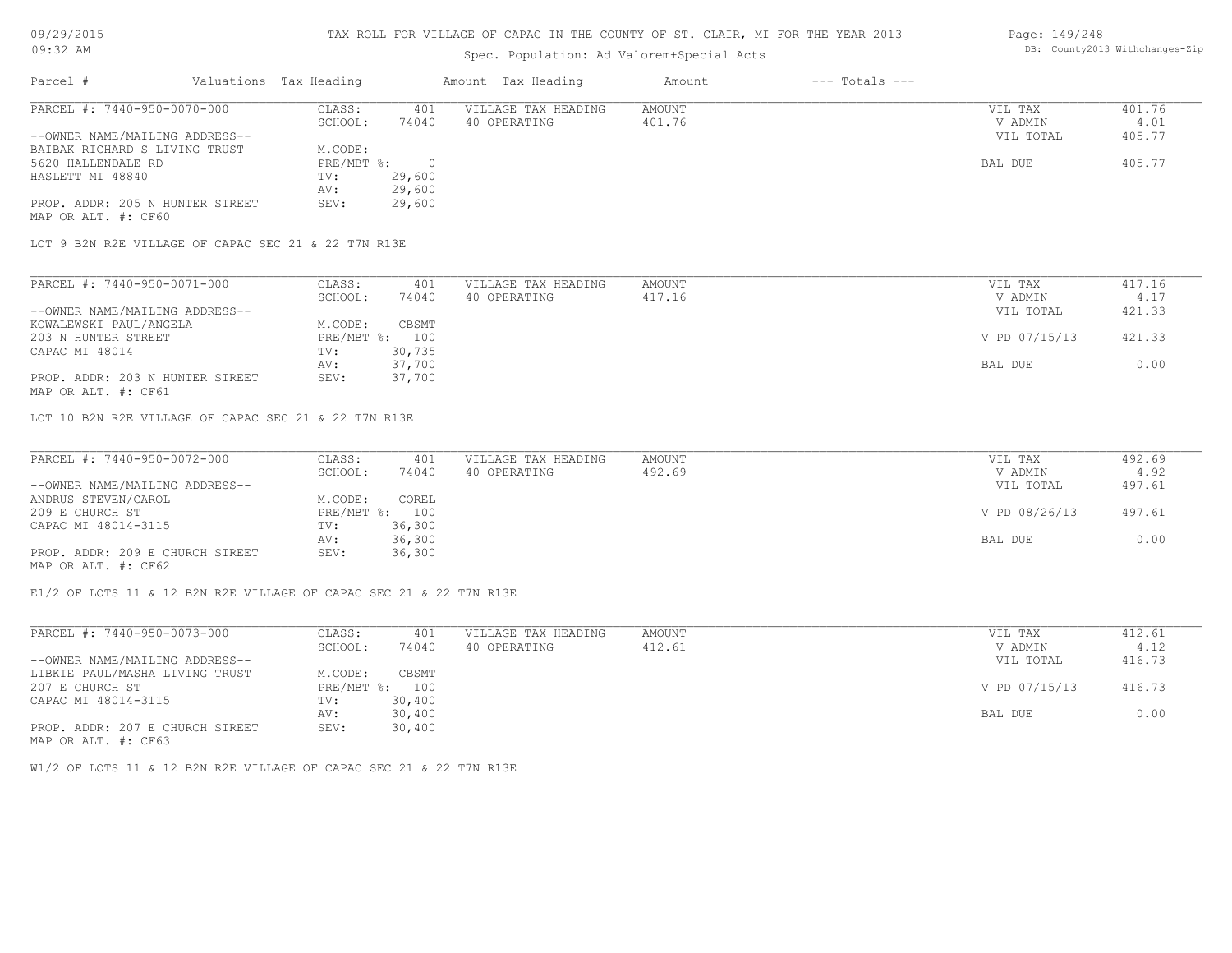## Spec. Population: Ad Valorem+Special Acts

#### Page: 150/248 DB: County2013 Withchanges-Zip

| Parcel #                        | Valuations Tax Heading |        | Amount Tax Heading  | Amount | $---$ Totals $---$ |               |        |
|---------------------------------|------------------------|--------|---------------------|--------|--------------------|---------------|--------|
| PARCEL #: 7440-950-0074-000     | CLASS:                 | 401    | VILLAGE TAX HEADING | AMOUNT |                    | VIL TAX       | 321.68 |
|                                 | SCHOOL:                | 74040  | 40 OPERATING        | 321.68 |                    | V ADMIN       | 3.21   |
| --OWNER NAME/MAILING ADDRESS--  |                        |        |                     |        |                    | VIL TOTAL     | 324.89 |
| STANLEY JAMES/VERONICA          | M.CODE:                |        |                     |        |                    |               |        |
| 305 E CHURCH ST                 | PRE/MBT %: 100         |        |                     |        |                    | V PD 07/03/13 | 324.89 |
| CAPAC MI 48014-3117             | TV:                    | 23,700 |                     |        |                    |               |        |
|                                 | AV:                    | 23,700 |                     |        |                    | BAL DUE       | 0.00   |
| PROP. ADDR: 305 E CHURCH STREET | SEV:                   | 23,700 |                     |        |                    |               |        |
| MAP OR ALT. #: CF64             |                        |        |                     |        |                    |               |        |

E1/2 OF LOTS 1 & 2 B2N R3E VILLAGE OF CAPAC SEC 21 & 22 T7N R13E

| PARCEL #: 7440-950-0075-000     | CLASS:  | 401            | VILLAGE TAX HEADING | AMOUNT | VIL TAX       | 428.90 |
|---------------------------------|---------|----------------|---------------------|--------|---------------|--------|
|                                 | SCHOOL: | 74040          | 40 OPERATING        | 428.90 | V ADMIN       | 4.28   |
| --OWNER NAME/MAILING ADDRESS--  |         |                |                     |        | VIL TOTAL     | 433.18 |
| DAWE MARION JEAN                | M.CODE: |                |                     |        |               |        |
| P.O. BOX 366                    |         | PRE/MBT %: 100 |                     |        | V PD 07/18/13 | 433.18 |
| CAPAC MI 48014-0366             | TV:     | 31,600         |                     |        |               |        |
|                                 | AV:     | 31,600         |                     |        | BAL DUE       | 0.00   |
| PROP. ADDR: 303 E CHURCH STREET | SEV:    | 31,600         |                     |        |               |        |
| MAP OR ALT. #: CF65             |         |                |                     |        |               |        |

W1/2 OF LOTS 1 & 2 B2N R3E VILLAGE OF CAPAC SEC 21 & 22 T7N R13E

| PARCEL #: 7440-950-0076-000     | CLASS:  | 401            | VILLAGE TAX HEADING | AMOUNT | VIL TAX       | 453.33 |
|---------------------------------|---------|----------------|---------------------|--------|---------------|--------|
|                                 | SCHOOL: | 74040          | 40 OPERATING        | 453.33 | V ADMIN       | 4.53   |
| --OWNER NAME/MAILING ADDRESS--  |         |                |                     |        | VIL TOTAL     | 457.86 |
| YPMA, BRIAN/JENNIFER LUMBARDO   | M.CODE: | COREL          |                     |        |               |        |
| 204 N HUNTER ST                 |         | PRE/MBT %: 100 |                     |        | V PD 08/26/13 | 457.86 |
| CAPAC MI 48014-3125             | TV:     | 33,400         |                     |        |               |        |
|                                 | AV:     | 33,400         |                     |        | BAL DUE       | 0.00   |
| PROP. ADDR: 204 N HUNTER STREET | SEV:    | 33,400         |                     |        |               |        |
| MAP OR ALT. #: CF66A            |         |                |                     |        |               |        |

LOT 3 B2N R3E VILLAGE OF CAPAC SEC 21 & 22 T7N R13E

| PARCEL #: 7440-950-0077-000    | CLASS:     | 401      | VILLAGE TAX HEADING | AMOUNT | VIL TAX       | 377.32 |
|--------------------------------|------------|----------|---------------------|--------|---------------|--------|
|                                | SCHOOL:    | 74040    | 40 OPERATING        | 377.32 | V ADMIN       | 3.77   |
| --OWNER NAME/MAILING ADDRESS-- |            |          |                     |        | VIL TOTAL     | 381.09 |
| STOWERS MARY/BOB               | M.CODE:    |          |                     |        |               |        |
| 1470 ORA RD                    | PRE/MBT %: | $\Omega$ |                     |        | V PD 08/26/13 | 381.09 |
| OXFORD MI 48371-3238           | TV:        | 27,800   |                     |        |               |        |
|                                | AV:        | 27,800   |                     |        | BAL DUE       | 0.00   |
| PROP. ADDR: 235 N LESTER ST    | SEV:       | 27,800   |                     |        |               |        |
| MAP OR ALT. #: CF66B           |            |          |                     |        |               |        |

LOT 7 B2N R3E VILLAGE OF CAPAC SEC 21 & 22 T7N R13E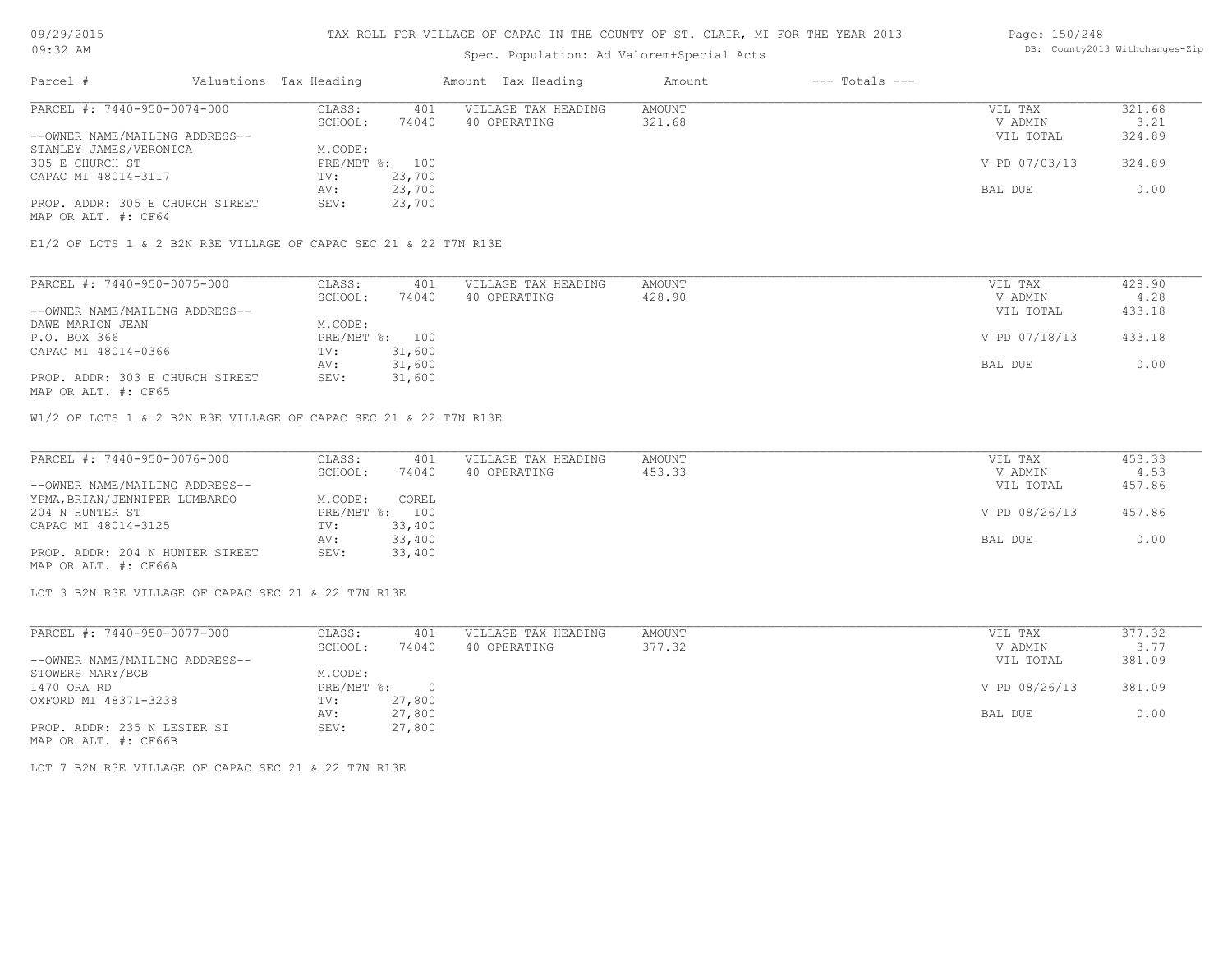## Spec. Population: Ad Valorem+Special Acts

#### Page: 151/248 DB: County2013 Withchanges-Zip

| Parcel #                       | Valuations Tax Heading |        | Amount Tax Heading  | Amount | $---$ Totals $---$ |               |        |
|--------------------------------|------------------------|--------|---------------------|--------|--------------------|---------------|--------|
| PARCEL #: 7440-950-0078-000    | CLASS:                 | 401    | VILLAGE TAX HEADING | AMOUNT |                    | VIL TAX       | 358.32 |
|                                | SCHOOL:                | 74040  | 40 OPERATING        | 358.32 |                    | V ADMIN       | 3.58   |
| --OWNER NAME/MAILING ADDRESS-- |                        |        |                     |        |                    | VIL TOTAL     | 361.90 |
| JAGODA EUGENE                  | M.CODE:                |        |                     |        |                    |               |        |
| JAGODA REBECCA                 | PRE/MBT %: 100         |        |                     |        |                    | V PD 09/06/13 | 361.90 |
| 229 N LESTER ST                | TV:                    | 26,400 |                     |        |                    |               |        |
| CAPAC MI 48014                 | AV:                    | 26,400 |                     |        |                    | BAL DUE       | 0.00   |
|                                | SEV:                   | 26,400 |                     |        |                    |               |        |
| PROP. ADDR: 229 N LESTER ST    |                        |        |                     |        |                    |               |        |

MAP OR ALT. #: CF66C

LOT 8 B2N R3E VILLAGE OF CAPAC SEC 21 & 22 T7N R13E

| PARCEL #: 7440-950-0079-000    | CLASS:       | 401    | VILLAGE TAX HEADING | AMOUNT | VIL TAX       | 362.39 |
|--------------------------------|--------------|--------|---------------------|--------|---------------|--------|
|                                | SCHOOL:      | 74040  | 40 OPERATING        | 362.39 | V ADMIN       | 3.62   |
| --OWNER NAME/MAILING ADDRESS-- |              |        |                     |        | VIL TOTAL     | 366.01 |
| BERGEN PATRICIA A              | M.CODE:      | COREL  |                     |        |               |        |
| 223 N LESTER ST                | $PRE/MBT$ %: | 100    |                     |        | V PD 08/26/13 | 366.01 |
| CAPAC MI 48014                 | TV:          | 26,700 |                     |        |               |        |
|                                | AV:          | 26,700 |                     |        | BAL DUE       | 0.00   |
| PROP. ADDR: 223 N LESTER ST    | SEV:         | 26,700 |                     |        |               |        |

MAP OR ALT. #: CF66D

LOT 9 B2N R3E VILLAGE OF CAPAC SEC 21 & 22 T7N R13E

| PARCEL #: 7440-950-0080-000    | CLASS:  | 401            | VILLAGE TAX HEADING | AMOUNT | VIL TAX       | 432.97 |
|--------------------------------|---------|----------------|---------------------|--------|---------------|--------|
|                                | SCHOOL: | 74040          | 40 OPERATING        | 432.97 | V ADMIN       | 4.32   |
| --OWNER NAME/MAILING ADDRESS-- |         |                |                     |        | VIL TOTAL     | 437.29 |
| SOCIA LAURA LYNN               | M.CODE: |                |                     |        |               |        |
| 217 N LESTER ST                |         | PRE/MBT %: 100 |                     |        | V PD 09/06/13 | 437.29 |
| CAPAC MI 48014                 | TV:     | 31,900         |                     |        |               |        |
|                                | AV:     | 31,900         |                     |        | BAL DUE       | 0.00   |
| PROP. ADDR: 217 N LESTER ST    | SEV:    | 31,900         |                     |        |               |        |
|                                |         |                |                     |        |               |        |

MAP OR ALT. #: CF66E

LOT 10 B2N R3E VILLAGE OF CAPAC SEC 21 & 22 T7N R13E

| PARCEL #: 7440-950-0081-000     | CLASS:       | 401    | VILLAGE TAX HEADING | AMOUNT | VIL TAX       | 310.82 |
|---------------------------------|--------------|--------|---------------------|--------|---------------|--------|
|                                 | SCHOOL:      | 74040  | 40 OPERATING        | 310.82 | V ADMIN       | 3.10   |
| --OWNER NAME/MAILING ADDRESS--  |              |        |                     |        | VIL TOTAL     | 313.92 |
| KOCIS FRANK JOHN                | M.CODE:      |        |                     |        |               |        |
| 8599 MASON RD                   | $PRE/MBT$ %: |        |                     |        | V PD 07/29/13 | 313.92 |
| YALE MI 48097                   | TV:          | 22,900 |                     |        |               |        |
|                                 | AV:          | 22,900 |                     |        | BAL DUE       | 0.00   |
| PROP. ADDR: 206 N HUNTER STREET | SEV:         | 22,900 |                     |        |               |        |
| MAP OR ALT. #: CF67             |              |        |                     |        |               |        |

LOT 4 B2N R3E VILLAGE OF CAPAC SEC 21 & 22 T7N R13E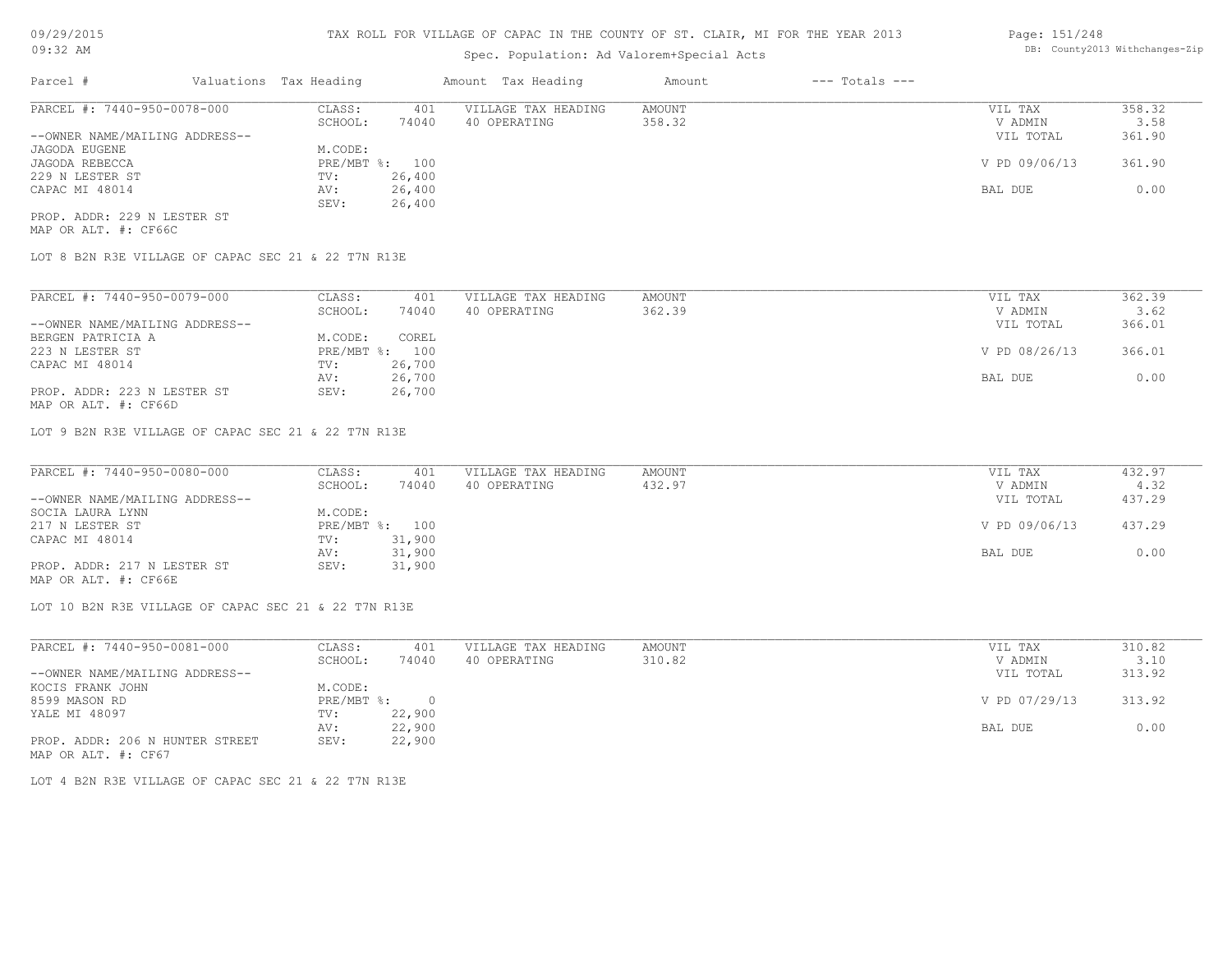#### TAX ROLL FOR VILLAGE OF CAPAC IN THE COUNTY OF ST. CLAIR, MI FOR THE YEAR 2013

## Spec. Population: Ad Valorem+Special Acts

#### Page: 152/248 DB: County2013 Withchanges-Zip

| Parcel #                        | Valuations Tax Heading    |            | Amount Tax Heading  | Amount | $---$ Totals $---$ |               |        |
|---------------------------------|---------------------------|------------|---------------------|--------|--------------------|---------------|--------|
| PARCEL #: 7440-950-0082-000     | CLASS:                    | 401        | VILLAGE TAX HEADING | AMOUNT |                    | VIL TAX       | 350.18 |
|                                 | SCHOOL:                   | 74040      | 40 OPERATING        | 350.18 |                    | V ADMIN       | 3.50   |
| --OWNER NAME/MAILING ADDRESS--  |                           |            |                     |        |                    | VIL TOTAL     | 353.68 |
| BARBIER ROBERT                  | M.CODE:                   | COREL      |                     |        |                    |               |        |
| 208 N HUNTER ST                 | PRE/MBT %: 100            |            |                     |        |                    | V PD 08/28/13 | 353.68 |
| CAPAC MI 48014-3125             | TV:                       | 25,800     |                     |        |                    |               |        |
|                                 | AV:                       | 25,800     |                     |        |                    | BAL DUE       | 0.00   |
| PROP. ADDR: 208 N HUNTER STREET | SEV:                      | 25,800     |                     |        |                    |               |        |
| MAP OR ALT. #: CF68             |                           |            |                     |        |                    |               |        |
|                                 |                           |            |                     |        |                    |               |        |
| LOT 5 B2N R3E VILLAGE OF CAPAC  |                           |            |                     |        |                    |               |        |
|                                 |                           |            |                     |        |                    |               |        |
| PARCEL #: 7440-950-0083-000     | CLASS:                    | 401        | VILLAGE TAX HEADING | AMOUNT |                    | VIL TAX       | 344.75 |
|                                 | SCHOOL:                   | 74040      | 40 OPERATING        | 344.75 |                    | V ADMIN       | 3.44   |
| --OWNER NAME/MAILING ADDRESS--  |                           |            |                     |        |                    | VIL TOTAL     | 348.19 |
| HOOVER JAMES/JANE               | M.CODE:                   |            |                     |        |                    |               |        |
| 5997 STERLING RD                | $PRE/MBT$ $\frac{1}{6}$ : | $\bigcirc$ |                     |        |                    | V PD 09/06/13 | 348.19 |
| CAPAC MI 48014                  | TV:                       | 25,400     |                     |        |                    |               |        |
|                                 | AV:                       | 25,400     |                     |        |                    | BAL DUE       | 0.00   |
| PROP. ADDR: 210 N HUNTER ST     | SEV:                      | 25,400     |                     |        |                    |               |        |
| MAP OR ALT. #: CF69             |                           |            |                     |        |                    |               |        |
|                                 |                           |            |                     |        |                    |               |        |

LOT 6 B2N R3E VILLAGE OF CAPAC SEC 21 & 22 T7N R13E

| PARCEL #: 7440-950-0084-000     | CLASS:     | 401      | VILLAGE TAX HEADING | AMOUNT | VIL TAX       | 403.11 |
|---------------------------------|------------|----------|---------------------|--------|---------------|--------|
|                                 | SCHOOL:    | 74040    | 40 OPERATING        | 403.11 | V ADMIN       | 4.03   |
| --OWNER NAME/MAILING ADDRESS--  |            |          |                     |        | VIL TOTAL     | 407.14 |
| MOORE PAULIE K                  | M.CODE:    |          |                     |        |               |        |
| 311 E CHURCH ST                 | PRE/MBT %: | $\Omega$ |                     |        | V PD 08/22/13 | 407.14 |
| CAPAC MI 48014-3117             | TV:        | 29,700   |                     |        |               |        |
|                                 | AV:        | 29,700   |                     |        | BAL DUE       | 0.00   |
| PROP. ADDR: 311 E CHURCH STREET | SEV:       | 29,700   |                     |        |               |        |
| MAP OR ALT. #: CF70             |            |          |                     |        |               |        |

 $\mathcal{L}_\mathcal{L} = \mathcal{L}_\mathcal{L} = \mathcal{L}_\mathcal{L} = \mathcal{L}_\mathcal{L} = \mathcal{L}_\mathcal{L} = \mathcal{L}_\mathcal{L} = \mathcal{L}_\mathcal{L} = \mathcal{L}_\mathcal{L} = \mathcal{L}_\mathcal{L} = \mathcal{L}_\mathcal{L} = \mathcal{L}_\mathcal{L} = \mathcal{L}_\mathcal{L} = \mathcal{L}_\mathcal{L} = \mathcal{L}_\mathcal{L} = \mathcal{L}_\mathcal{L} = \mathcal{L}_\mathcal{L} = \mathcal{L}_\mathcal{L}$ 

E1/2 OF LOTS 11 & 12 B2N R3E VILLAGE OF CAPAC SEC 21 & 22 T7N R13E

| PARCEL #: 7440-950-0085-000     | CLASS:       | 401    | VILLAGE TAX HEADING | AMOUNT |         | VIL TAX       | 295.89 |
|---------------------------------|--------------|--------|---------------------|--------|---------|---------------|--------|
|                                 | SCHOOL:      | 74040  | 40 OPERATING        | 295.89 |         | V ADMIN       | 2.95   |
| --OWNER NAME/MAILING ADDRESS--  |              |        |                     |        |         | VIL TOTAL     | 298.84 |
| ROSILLO GUILLERMINA ROJAS       | M.CODE:      | CBSMT  |                     |        |         |               |        |
| 307 E CHURCH STREET             | $PRE/MBT$ %: | 100    |                     |        |         | V PD 07/15/13 | 298.84 |
| CAPAC MI 48014                  | TV:          | 21,800 |                     |        |         |               |        |
|                                 | AV:          | 21,800 |                     |        | BAL DUE |               | 0.00   |
| PROP. ADDR: 307 E CHURCH STREET | SEV:         | 21,800 |                     |        |         |               |        |
| MAP OR ALT. #: CF71             |              |        |                     |        |         |               |        |

W1/2 OF LOTS 11 & 12 B2N R3E VILLAGE OF CAPAC SEC 21 & 22 T7N R13E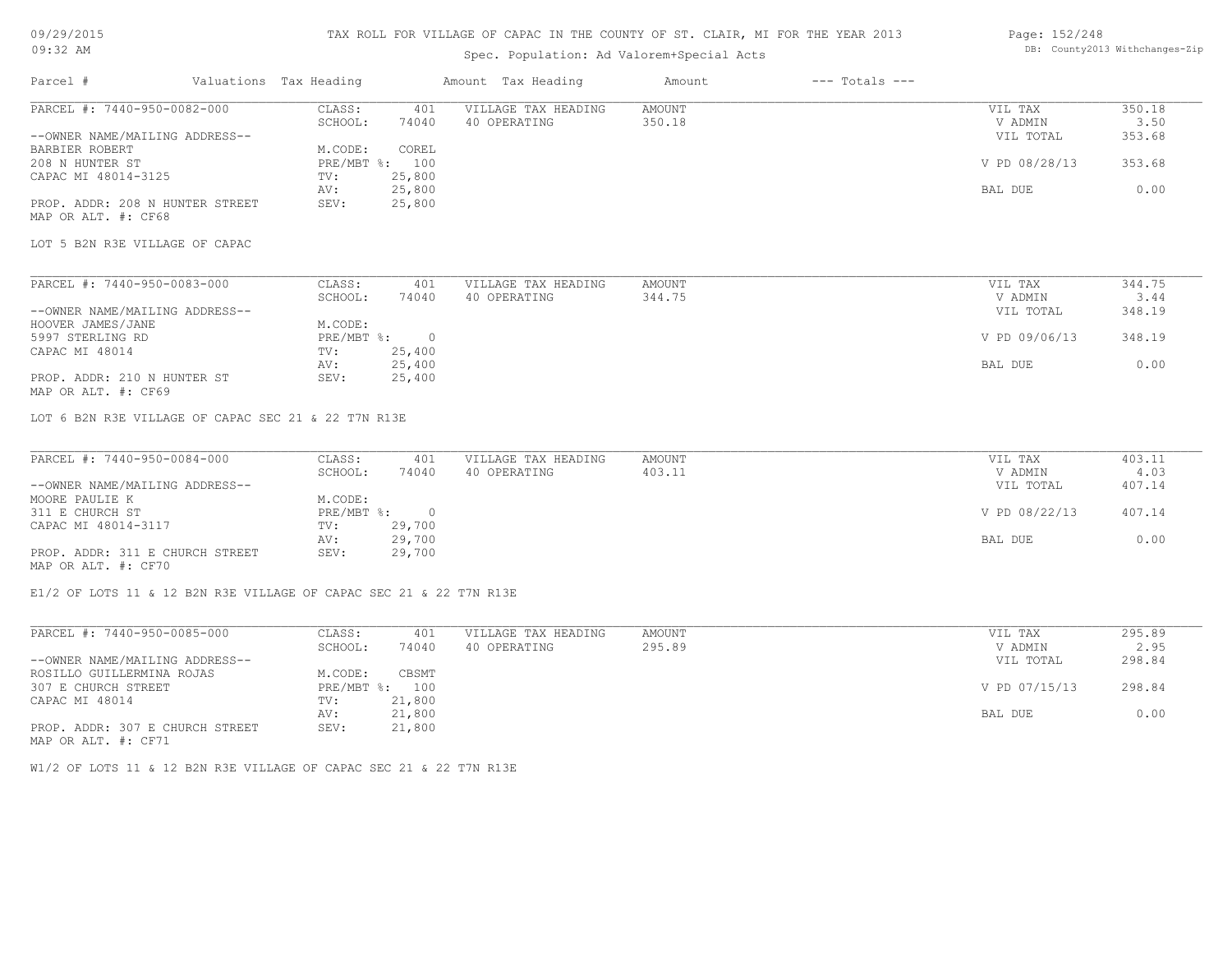#### TAX ROLL FOR VILLAGE OF CAPAC IN THE COUNTY OF ST. CLAIR, MI FOR THE YEAR 2013

## Spec. Population: Ad Valorem+Special Acts

| Page: 153/248 |                                |
|---------------|--------------------------------|
|               | DB: County2013 Withchanges-Zip |

|                                                         | Valuations Tax Heading |                  | Amount Tax Heading                                                                                                                                                         | Amount           | $---$ Totals $---$ |                    |                |
|---------------------------------------------------------|------------------------|------------------|----------------------------------------------------------------------------------------------------------------------------------------------------------------------------|------------------|--------------------|--------------------|----------------|
| PARCEL #: 7440-950-0086-000                             | CLASS:                 | 401              | VILLAGE TAX HEADING                                                                                                                                                        | AMOUNT           |                    | VIL TAX            | 407.19         |
|                                                         | SCHOOL:                | 74040            | 40 OPERATING                                                                                                                                                               | 407.19           |                    | V ADMIN            | 4.07           |
| --OWNER NAME/MAILING ADDRESS--                          |                        |                  |                                                                                                                                                                            |                  |                    | VIL TOTAL          | 411.26         |
| HARGRAVE BERTHA                                         | M.CODE:                |                  |                                                                                                                                                                            |                  |                    |                    |                |
| 103 E ALDRICH ST                                        | PRE/MBT %: 100         |                  |                                                                                                                                                                            |                  |                    | V PD 08/26/13      | 411.26         |
| CAPAC MI 48014                                          | TV:                    | 30,000           |                                                                                                                                                                            |                  |                    |                    |                |
|                                                         | AV:                    | 30,000           |                                                                                                                                                                            |                  |                    | BAL DUE            | 0.00           |
| PROP. ADDR: 103 E ALDRICH STREET<br>MAP OR ALT. #: CF72 | SEV:                   | 30,000           |                                                                                                                                                                            |                  |                    |                    |                |
|                                                         |                        |                  | E60 FT OF LOT 1 & E 60 FT OF THAT PART OF LOT 2 LYING S OF A LINE BEG 4 FT N OF ITS<br>SW COR, TH TO A PTE ON E LINE 12 FT N OF ITS SE COR B3N R1E VILLAGE OF CAPAC SEC 21 |                  |                    |                    |                |
| & 22 T7N R13E<br>PARCEL #: 7440-950-0087-000            | CLASS:<br>SCHOOL:      | 401<br>74040     | VILLAGE TAX HEADING<br>40 OPERATING                                                                                                                                        | AMOUNT<br>385.47 |                    | VIL TAX<br>V ADMIN | 385.47<br>3.85 |
| --OWNER NAME/MAILING ADDRESS--                          |                        |                  |                                                                                                                                                                            |                  |                    | VIL TOTAL          | 389.32         |
| HARGRAVE EUGENE/E                                       | M.CODE:                | COREL            |                                                                                                                                                                            |                  |                    |                    |                |
| 302 N MAIN ST                                           | PRE/MBT %:             | 100              |                                                                                                                                                                            |                  |                    | V PD 08/26/13      | 389.32         |
| CAPAC MI 48014-3146                                     | TV:<br>AV:             | 28,400<br>28,400 |                                                                                                                                                                            |                  |                    | BAL DUE            | 0.00           |

& 22 T7N R13E

| PARCEL #: 7440-950-0088-000    | CLASS:     | 401    | VILLAGE TAX HEADING | AMOUNT | VIL TAX   | 439.76 |
|--------------------------------|------------|--------|---------------------|--------|-----------|--------|
|                                | SCHOOL:    | 74040  | 40 OPERATING        | 439.76 | V ADMIN   | 4.39   |
| --OWNER NAME/MAILING ADDRESS-- |            |        |                     |        | VIL TOTAL | 444.15 |
| SHULL ROSEMARY                 | M.CODE:    |        |                     |        |           |        |
| 306 N MAIN ST                  | PRE/MBT %: | $\cap$ |                     |        | BAL DUE   | 444.15 |
| CAPAC MI 48014                 | TV:        | 32,400 |                     |        |           |        |
|                                | AV:        | 32,400 |                     |        |           |        |
| PROP. ADDR: 306 N MAIN ST      | SEV:       | 32,400 |                     |        |           |        |
| MAP OR ALT. #: CF74            |            |        |                     |        |           |        |

 $\mathcal{L}_\mathcal{L} = \mathcal{L}_\mathcal{L} = \mathcal{L}_\mathcal{L} = \mathcal{L}_\mathcal{L} = \mathcal{L}_\mathcal{L} = \mathcal{L}_\mathcal{L} = \mathcal{L}_\mathcal{L} = \mathcal{L}_\mathcal{L} = \mathcal{L}_\mathcal{L} = \mathcal{L}_\mathcal{L} = \mathcal{L}_\mathcal{L} = \mathcal{L}_\mathcal{L} = \mathcal{L}_\mathcal{L} = \mathcal{L}_\mathcal{L} = \mathcal{L}_\mathcal{L} = \mathcal{L}_\mathcal{L} = \mathcal{L}_\mathcal{L}$ 

FT N OF SE COR B3N R1E VILLAGE OF CAPAC SEC 21 & 22 T7N R13E LOT 2 EXC PART LYING S OF A LINE, BEG 4 FT N OF SW COR, TH TO PTE ON E LOT LINE 12

| PARCEL #: 7440-950-0089-000    | CLASS:       | 401    | VILLAGE TAX HEADING | AMOUNT | VIL TAX       | 518.48 |
|--------------------------------|--------------|--------|---------------------|--------|---------------|--------|
|                                | SCHOOL:      | 74040  | 40 OPERATING        | 518.48 | V ADMIN       | 5.18   |
| --OWNER NAME/MAILING ADDRESS-- |              |        |                     |        | VIL TOTAL     | 523.66 |
| LEWTHWAITE NAOMI & SARAH       | M.CODE:      | 00WBF  |                     |        |               |        |
| 308 N MAIN ST                  | $PRE/MBT$ %: | 100    |                     |        | V PD 09/04/13 | 523.66 |
| CAPAC MI 48014-3146            | TV:          | 38,200 |                     |        |               |        |
|                                | AV:          | 38,200 |                     |        | BAL DUE       | 0.00   |
| PROP. ADDR: 308 N MAIN ST      | SEV:         | 38,200 |                     |        |               |        |
| MAP OR ALT. #: CF75            |              |        |                     |        |               |        |

LOT 3 B3N R1E VILLAGE OF CAPAC SEC 21 & 22 T7N R13E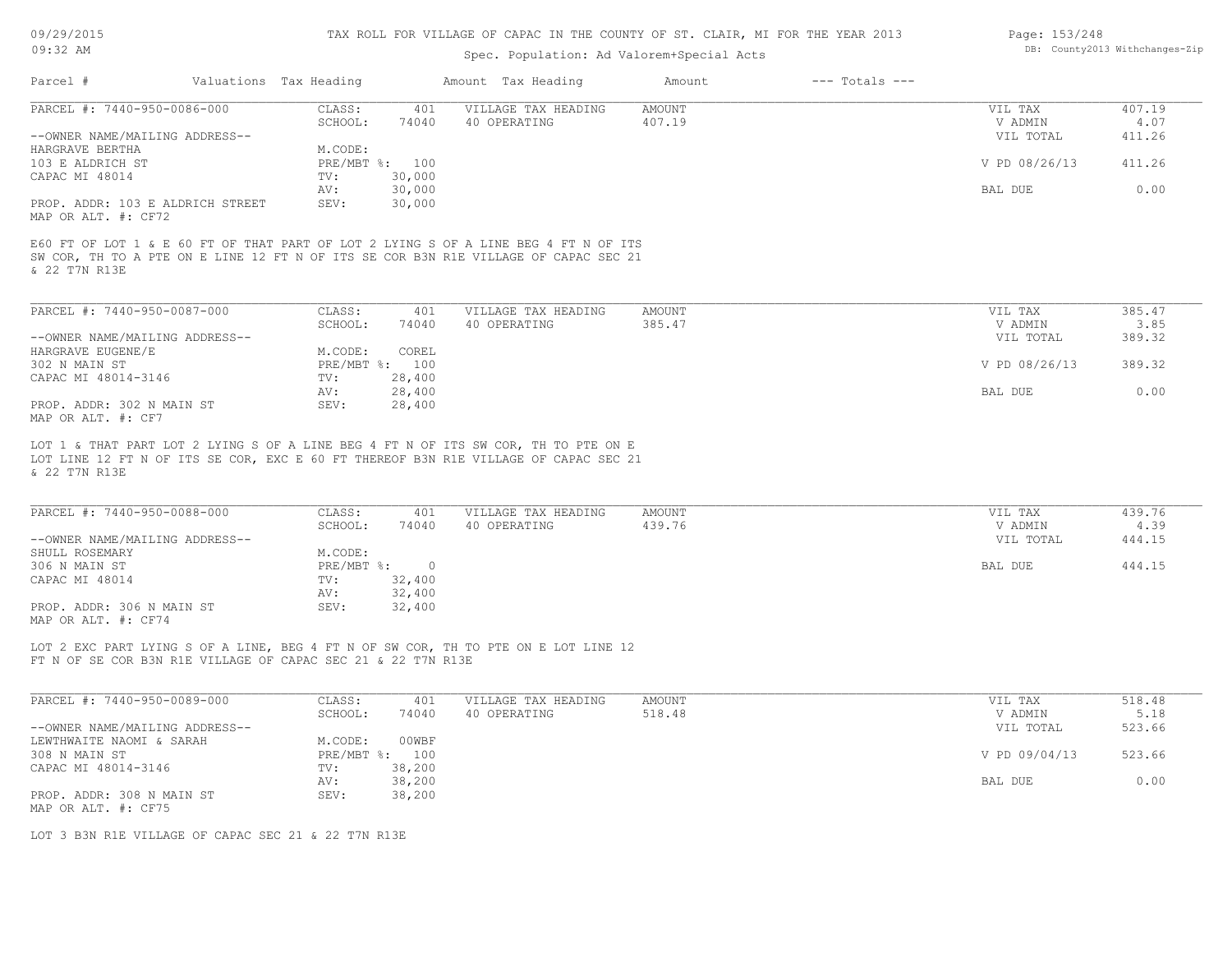## Spec. Population: Ad Valorem+Special Acts

| Parcel #                       | Valuations Tax Heading |        | Amount Tax Heading  | Amount | $---$ Totals $---$ |               |        |
|--------------------------------|------------------------|--------|---------------------|--------|--------------------|---------------|--------|
| PARCEL #: 7440-950-0090-000    | CLASS:                 | 401    | VILLAGE TAX HEADING | AMOUNT |                    | VIL TAX       | 475.05 |
|                                | SCHOOL:                | 74040  | 40 OPERATING        | 475.05 |                    | V ADMIN       | 4.75   |
| --OWNER NAME/MAILING ADDRESS-- |                        |        |                     |        |                    | VIL TOTAL     | 479.80 |
| PAYNE NEIL C.                  | M.CODE:                | COREL  |                     |        |                    |               |        |
| PAYNE NICOLE H.                | PRE/MBT %: 100         |        |                     |        |                    | V PD 08/28/13 | 479.80 |
| 312 N MAIN ST                  | TV:                    | 35,000 |                     |        |                    |               |        |
| CAPAC MI 48014-3146            | AV:                    | 35,000 |                     |        |                    | BAL DUE       | 0.00   |
|                                | SEV:                   | 35,000 |                     |        |                    |               |        |
|                                |                        |        |                     |        |                    |               |        |

MAP OR ALT. #: CF76 PROP. ADDR: 312 N MAIN ST

LOT 4 & S 16' OF LOT 5 B3N R1E VILLAGE OF CAPAC

| PARCEL #: 7440-950-0092-001                           | CLASS:           | 401    | VILLAGE TAX HEADING | AMOUNT | VIL TAX       | 489.98 |
|-------------------------------------------------------|------------------|--------|---------------------|--------|---------------|--------|
|                                                       | SCHOOL:          | 74040  | 40 OPERATING        | 489.98 | V ADMIN       | 4.89   |
| --OWNER NAME/MAILING ADDRESS--                        |                  |        |                     |        | VIL TOTAL     | 494.87 |
| COSTA ANTHONY                                         | M.CODE:          |        |                     |        |               |        |
| 31660 MCNAMEE                                         | $PRE/MBT$ $\div$ | 0.     |                     |        | V PD 07/15/13 | 494.87 |
| FRASER MI 48026                                       | TV:              | 36,100 |                     |        |               |        |
|                                                       | AV:              | 36,100 |                     |        | BAL DUE       | 0.00   |
| PROP. ADDR: 316 N MAIN ST                             | SEV:             | 36,100 |                     |        |               |        |
| $\cdots$ $\cdots$ $\cdots$ $\cdots$ $\cdots$ $\cdots$ |                  |        |                     |        |               |        |

MAP OR ALT. #: CF77A

N 2' OF LOT 5 AND ALL OF LOT 6 B3N R1E VILLAGE OF CAPAC SEC 21 & 22 T7N R13E

| PARCEL #: 7440-950-0093-001                           | CLASS:  | 401            | VILLAGE TAX HEADING | AMOUNT | VIL TAX       | 424.83 |
|-------------------------------------------------------|---------|----------------|---------------------|--------|---------------|--------|
|                                                       | SCHOOL: | 74040          | 40 OPERATING        | 424.83 | V ADMIN       | 4.24   |
| --OWNER NAME/MAILING ADDRESS--                        |         |                |                     |        | VIL TOTAL     | 429.07 |
| LANGEVIN RICHARD                                      | M.CODE: | COREL          |                     |        |               |        |
| 314 N MAIN ST                                         |         | PRE/MBT %: 100 |                     |        | V PD 08/26/13 | 429.07 |
| CAPAC MI 48014-3146                                   | TV:     | 31,300         |                     |        |               |        |
|                                                       | AV:     | 31,300         |                     |        | BAL DUE       | 0.00   |
| PROP. ADDR: 314 N MAIN ST                             | SEV:    | 31,300         |                     |        |               |        |
| $\cdots$ $\cdots$ $\cdots$ $\cdots$ $\cdots$ $\cdots$ |         |                |                     |        |               |        |

MAP OR ALT. #: CF77B

S57 FT OF N 59 FT OF LOT 5 B3N R1E VILLAGE OF CAPAC SEC 21 & 22 T7N R13E

| PARCEL #: 7440-950-0094-000    | CLASS:       | 401    | VILLAGE TAX HEADING | AMOUNT | VIL TAX       | 597.21 |
|--------------------------------|--------------|--------|---------------------|--------|---------------|--------|
|                                | SCHOOL:      | 74040  | 40 OPERATING        | 597.21 | V ADMIN       | 5.97   |
| --OWNER NAME/MAILING ADDRESS-- |              |        |                     |        | VIL TOTAL     | 603.18 |
| POTTER DENNIS/LORI             | M.CODE:      |        |                     |        |               |        |
| 323 N WALKER ST                | $PRE/MBT$ %: | 60     |                     |        | V PD 08/19/13 | 603.18 |
| CAPAC MI 48014-3172            | TV:          | 44,000 |                     |        |               |        |
|                                | AV:          | 44,000 |                     |        | BAL DUE       | 0.00   |
| PROP. ADDR: 323 N WALKER ST    | SEV:         | 44,000 |                     |        |               |        |
| MAP OR ALT. #: CF78A           |              |        |                     |        |               |        |

LOT 7 B3N R1E VILLAGE OF CAPAC SEC 21 & 22 T7N R13E

Page: 154/248 DB: County2013 Withchanges-Zip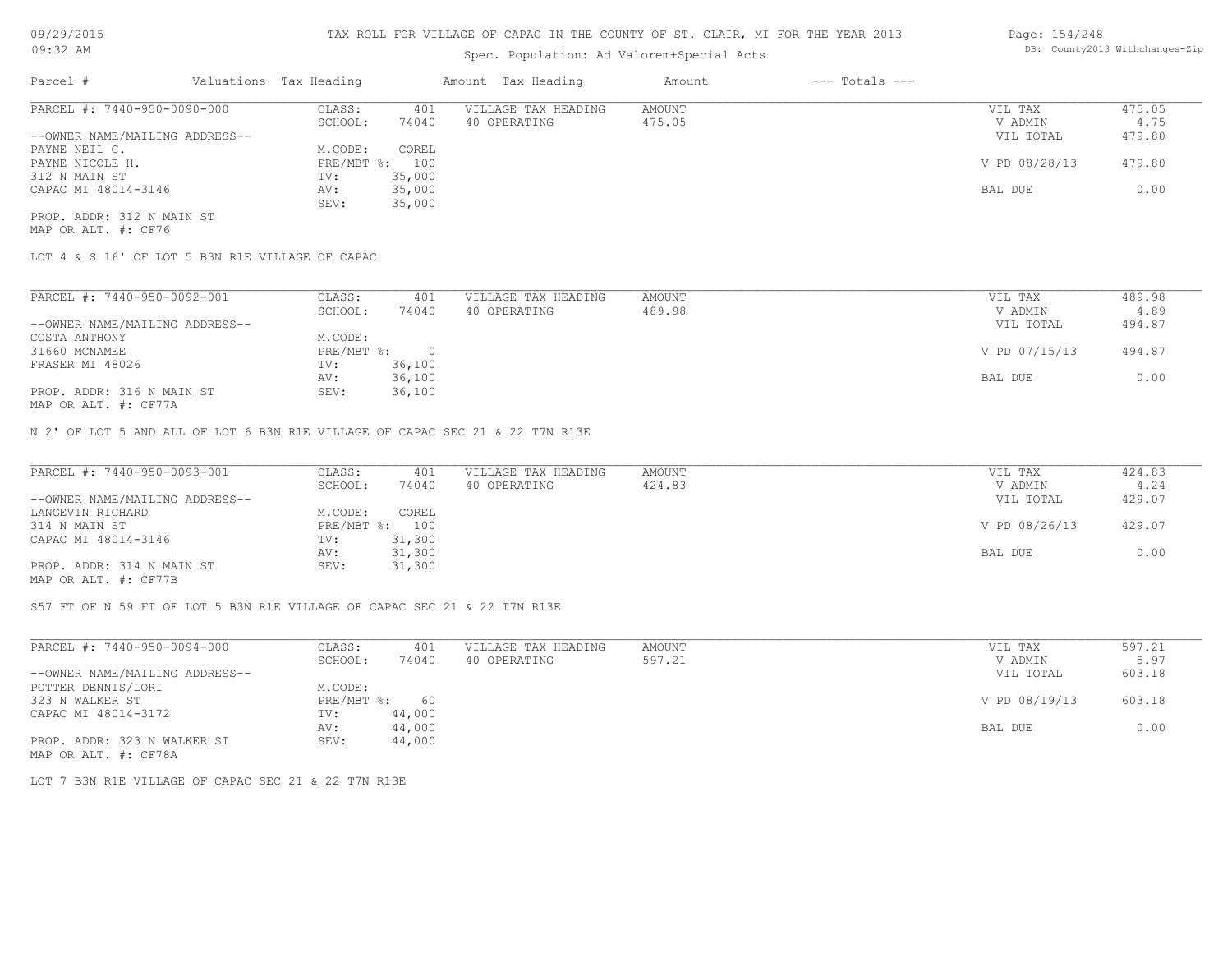## Spec. Population: Ad Valorem+Special Acts

#### Page: 155/248 DB: County2013 Withchanges-Zip

| Parcel #                                            | Valuations Tax Heading |          | Amount Tax Heading  | Amount | $---$ Totals $---$ |               |        |
|-----------------------------------------------------|------------------------|----------|---------------------|--------|--------------------|---------------|--------|
| PARCEL #: 7440-950-0095-000                         | CLASS:                 | 401      | VILLAGE TAX HEADING | AMOUNT |                    | VIL TAX       | 451.98 |
|                                                     | SCHOOL:                | 74040    | 40 OPERATING        | 451.98 |                    | V ADMIN       | 4.51   |
| --OWNER NAME/MAILING ADDRESS--                      |                        |          |                     |        |                    | VIL TOTAL     | 456.49 |
| FOWLER MICHELE LYNN                                 | M.CODE:                |          |                     |        |                    |               |        |
| PO BOX 18389                                        | PRE/MBT %:             | $\Omega$ |                     |        |                    | V PD 08/16/13 | 456.49 |
| ANAHEIM CA 92817                                    | TV:                    | 33,300   |                     |        |                    |               |        |
|                                                     | AV:                    | 33,300   |                     |        |                    | BAL DUE       | 0.00   |
| PROP. ADDR: 317 N WALKER ST                         | SEV:                   | 33,300   |                     |        |                    |               |        |
| MAP OR ALT. #: CF78B                                |                        |          |                     |        |                    |               |        |
|                                                     |                        |          |                     |        |                    |               |        |
| LOT 8 B3N R1E VILLAGE OF CAPAC SEC 21 & 22 T7N R13E |                        |          |                     |        |                    |               |        |
|                                                     |                        |          |                     |        |                    |               |        |
|                                                     |                        |          |                     |        |                    |               |        |

| PARCEL #: 7440-950-0096-000    | CLASS:     | 401    | VILLAGE TAX HEADING | AMOUNT | VIL TAX       | 530.70 |
|--------------------------------|------------|--------|---------------------|--------|---------------|--------|
|                                | SCHOOL:    | 74040  | 40 OPERATING        | 530.70 | V ADMIN       | 5.30   |
| --OWNER NAME/MAILING ADDRESS-- |            |        |                     |        | VIL TOTAL     | 536.00 |
| PATTON KEVIN E                 | M.CODE:    | CBSMT  |                     |        |               |        |
| PATTON DONNA G                 | PRE/MBT %: | 100    |                     |        | V PD 07/15/13 | 536.00 |
| 309 N WALKER ST                | TV:        | 39,100 |                     |        |               |        |
| CAPAC MI 48014-3172            | AV:        | 39,100 |                     |        | BAL DUE       | 0.00   |
|                                | SEV:       | 39,100 |                     |        |               |        |
| PROP. ADDR: 309 N WALKER ST    |            |        |                     |        |               |        |

MAP OR ALT. #: CF79

LOT 9 B3N R1E VILLAGE OF CAPAC SEC 21 & 22 T7N R13E

| PARCEL #: 7440-950-0097-000    | CLASS:     | 401    | VILLAGE TAX HEADING | AMOUNT | VIL TAX       | 396.33 |
|--------------------------------|------------|--------|---------------------|--------|---------------|--------|
|                                | SCHOOL:    | 74040  | 40 OPERATING        | 396.33 | V ADMIN       | 3.96   |
| --OWNER NAME/MAILING ADDRESS-- |            |        |                     |        | VIL TOTAL     | 400.29 |
| TREECE WESLEY/CAROLINE TRUST   | M.CODE:    |        |                     |        |               |        |
| 2325 MILLER RD                 | PRE/MBT %: |        |                     |        | V PD 07/03/13 | 400.29 |
| ALLENTON MI 48002              | TV:        | 29,200 |                     |        |               |        |
|                                | AV:        | 29,200 |                     |        | BAL DUE       | 0.00   |
| PROP. ADDR: 303 N WALKER ST    | SEV:       | 29,200 |                     |        |               |        |
| MAP OR ALT. #: CF80            |            |        |                     |        |               |        |

LOT 10 B3N R1E VILLAGE OF CAPAC SEC 21 & 22 T7N R13E

| PARCEL #: 7440-950-0098-000    | CLASS:  | 401            | VILLAGE TAX HEADING | AMOUNT | VIL TAX       | 634.30 |
|--------------------------------|---------|----------------|---------------------|--------|---------------|--------|
|                                | SCHOOL: | 74040          | 40 OPERATING        | 259.24 | V ADMIN       | 2.59   |
| --OWNER NAME/MAILING ADDRESS-- |         |                | UTIL                | 375.06 | VIL TOTAL     | 636.89 |
| GLOMBOWSKI. SCOTT & CHRISTINE  | M.CODE: | COREL          |                     |        |               |        |
| 301 N WALKER ST                |         | PRE/MBT %: 100 |                     |        | V PD 08/26/13 | 636.89 |
| CAPAC MI 48014-3172            | TV:     | 19,100         |                     |        |               |        |
|                                | AV:     | 19,100         |                     |        | BAL DUE       | 0.00   |
| PROP. ADDR: 301 N WALKER ST    | SEV:    | 19,100         |                     |        |               |        |
| MAP OR ALT. #: CF81A           |         |                |                     |        |               |        |

N50 FT OF E 1/2 OF LOT 11 B3N R1E VILLAGE OF CAPAC SEC 21 & 22 T7N R13E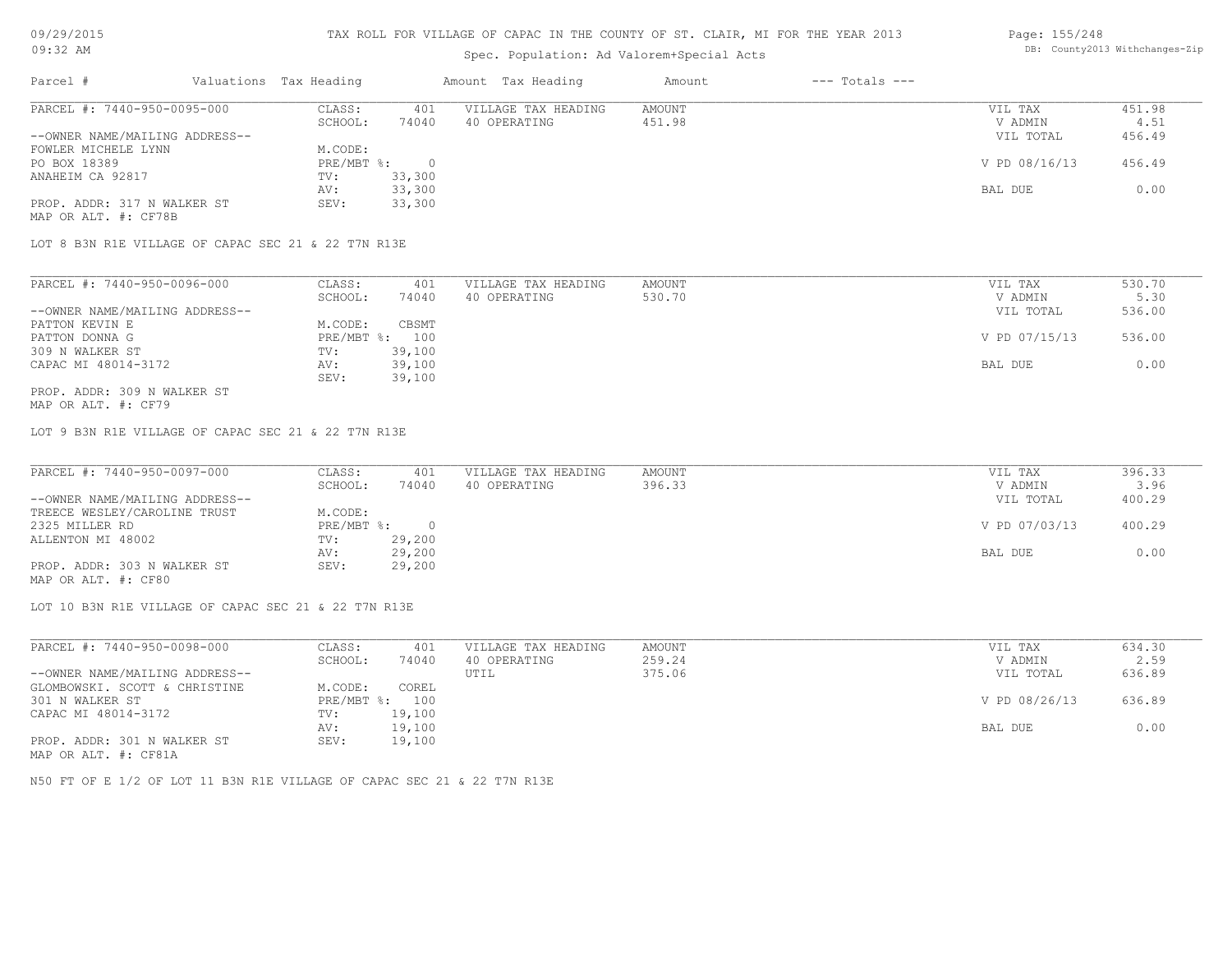| 09/29/2015 |  |
|------------|--|
| 32         |  |

## Spec. Population: Ad Valorem+Special Acts

#### Page: 156/248 DB: County2013 Withchanges-Zip

| Parcel #                         | Valuations Tax Heading |        | Amount Tax Heading  | Amount | $---$ Totals $---$ |           |        |
|----------------------------------|------------------------|--------|---------------------|--------|--------------------|-----------|--------|
| PARCEL #: 7440-950-0099-000      | CLASS:                 | 401    | VILLAGE TAX HEADING | AMOUNT |                    | VIL TAX   | 285.03 |
|                                  | SCHOOL:                | 74040  | 40 OPERATING        | 285.03 |                    | V ADMIN   | 2.85   |
| --OWNER NAME/MAILING ADDRESS--   |                        |        |                     |        |                    | VIL TOTAL | 287.88 |
| HAMADA NORMAN/MARJORIE TRUST     | M.CODE:                |        |                     |        |                    |           |        |
| 8218 RAVINE DR                   | $PRE/MBT$ %:           |        |                     |        |                    | BAL DUE   | 287.88 |
| WESTLAND MI 48185-1108           | TV:                    | 21,000 |                     |        |                    |           |        |
|                                  | AV:                    | 21,000 |                     |        |                    |           |        |
| PROP. ADDR: 107 E ALDRICH STREET | SEV:                   | 21,000 |                     |        |                    |           |        |
| MAP OR ALT. #: CF81B             |                        |        |                     |        |                    |           |        |
|                                  |                        |        |                     |        |                    |           |        |

& 22 T7N R13E E1/2 OF LOTS 11 & 12 EXC N 50 FT OF E 1/2 OF LOT 11 B3N R1E VILLAGE OF CAPAC SEC 21

| PARCEL #: 7440-950-0100-000      | CLASS:     | 401    | VILLAGE TAX HEADING | AMOUNT | 418.04<br>VIL TAX       |
|----------------------------------|------------|--------|---------------------|--------|-------------------------|
|                                  | SCHOOL:    | 74040  | 40 OPERATING        | 418.04 | 4.18<br>V ADMIN         |
| --OWNER NAME/MAILING ADDRESS--   |            |        |                     |        | 422.22<br>VIL TOTAL     |
| GOTTSCHALK EDWARD                | M.CODE:    |        |                     |        |                         |
| GOTTSCHALK LESLIE                | PRE/MBT %: |        |                     |        | 422.22<br>V PD 08/28/13 |
| 162 PATTERDALE PLACE             | TV:        | 30,800 |                     |        |                         |
| BENSON NC 27504                  | AV:        | 30,800 |                     |        | 0.00<br>BAL DUE         |
|                                  | SEV:       | 30,800 |                     |        |                         |
| PROP. ADDR: 105 E ALDRICH STREET |            |        |                     |        |                         |

MAP OR ALT. #: CF82

W1/2 OF LOTS 11 & 12 B3N R1E VILLAGE OF CAPAC SEC 21 & 22 T7N R13E

| PARCEL #: 7440-950-0101-000      | CLASS:         | 401    | VILLAGE TAX HEADING | AMOUNT | VIL TAX   | 552.42 |
|----------------------------------|----------------|--------|---------------------|--------|-----------|--------|
|                                  | SCHOOL:        | 74040  | 40 OPERATING        | 552.42 | V ADMIN   | 5.52   |
| --OWNER NAME/MAILING ADDRESS--   |                |        |                     |        | VIL TOTAL | 557.94 |
| RODRIGUEZ JR JOHN                | M.CODE:        |        |                     |        |           |        |
| 205 E ALDRICH ST                 | PRE/MBT %: 100 |        |                     |        | BAL DUE   | 557.94 |
| CAPAC MI 48014-3103              | TV:            | 40,700 |                     |        |           |        |
|                                  | AV:            | 40,700 |                     |        |           |        |
| PROP. ADDR: 205 E ALDRICH STREET | SEV:           | 40,700 |                     |        |           |        |
| MAP OR ALT. #: CF83              |                |        |                     |        |           |        |

55' OF LOTS 1 & 2 & ALLEY ADJ TO E VILLAGE OF CAPAC BEG AT SW COR LOT 12 B3N R2E,TH N 150',TH W 75',TH S 150',TH E 75' TO BEG. BEING E

| PARCEL #: 7440-950-0102-000      | CLASS:     | 401    | VILLAGE TAX HEADING | AMOUNT | VIL TAX   | 186.68 |
|----------------------------------|------------|--------|---------------------|--------|-----------|--------|
|                                  | SCHOOL:    | 74040  | 40 OPERATING        | 186.68 | V ADMIN   | 1.86   |
| --OWNER NAME/MAILING ADDRESS--   |            |        |                     |        | VIL TOTAL | 188.54 |
| NINO RUBEN & DEANNA              | M.CODE:    |        |                     |        |           |        |
| 203 E ALDRICH ST                 | PRE/MBT %: |        |                     |        | BAL DUE   | 188.54 |
| CAPAC MI 48014-3103              | TV:        | 13,754 |                     |        |           |        |
|                                  | AV:        | 20,100 |                     |        |           |        |
| PROP. ADDR: 203 E ALDRICH STREET | SEV:       | 20,100 |                     |        |           |        |
| MAP OR ALT. #: CF84              |            |        |                     |        |           |        |

W95' OF LOT 1 ALSO THE S 10' OF W 95' OF LOT 2 B3N R2E VILLAGE OF CAPAC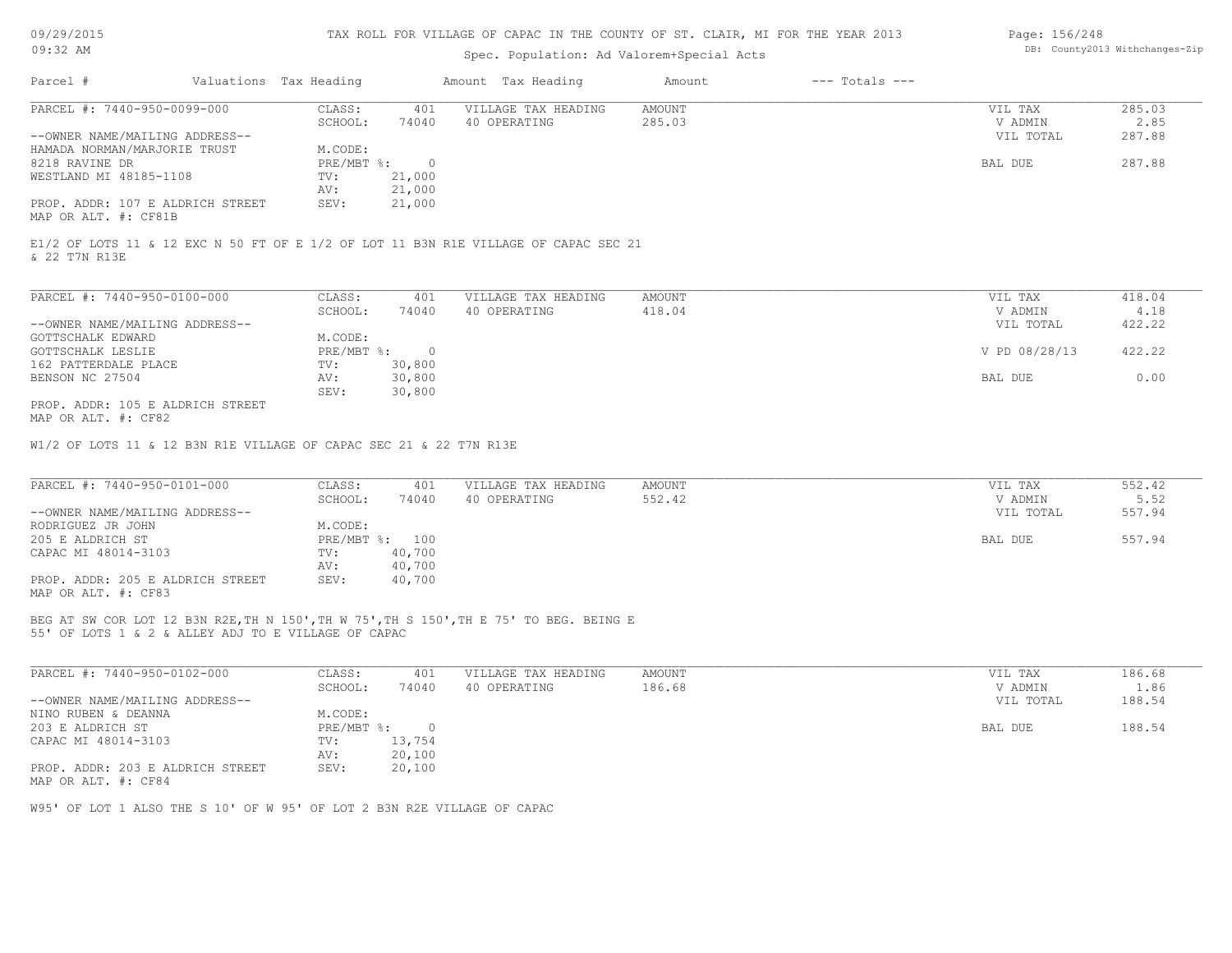## Spec. Population: Ad Valorem+Special Acts

| Page: 157/248 |                                |
|---------------|--------------------------------|
|               | DB: County2013 Withchanges-Zip |

| Parcel #                       |  | Valuations Tax Heading | Amount Tax Heading |                     | Amount | $---$ Totals $---$ |               |        |
|--------------------------------|--|------------------------|--------------------|---------------------|--------|--------------------|---------------|--------|
| PARCEL #: 7440-950-0103-000    |  | CLASS:                 | 401                | VILLAGE TAX HEADING | AMOUNT |                    | VIL TAX       | 304.03 |
|                                |  | SCHOOL:                | 74040              | 40 OPERATING        | 304.03 |                    | V ADMIN       | 3.04   |
| --OWNER NAME/MAILING ADDRESS-- |  |                        |                    |                     |        |                    | VIL TOTAL     | 307.07 |
| MARLATT MELISA E               |  | M.CODE:                | BACTS              |                     |        |                    |               |        |
| WALLIS LINDA, WALLIS LARRY     |  |                        | PRE/MBT %: 100     |                     |        |                    | V PD 07/29/13 | 307.07 |
| 302 N WALKER ST                |  | TV:                    | 22,400             |                     |        |                    |               |        |
| CAPAC MI 48014                 |  | AV:                    | 22,400             |                     |        |                    | BAL DUE       | 0.00   |
|                                |  | SEV:                   | 22,400             |                     |        |                    |               |        |
| PROP. ADDR: 302 N WALKER ST    |  |                        |                    |                     |        |                    |               |        |

MAP OR ALT. #: CF85

OF CAPAC SEC 21 & 22 T7N R13E N65 FT OF THE W 95 FT OF LOT 2 & THE S 5 FT OF THE W 95 FT OF LOT 3 B3N R2E VILLAGE

| PARCEL #: 7440-950-0104-000    | CLASS:  | 401            | VILLAGE TAX HEADING | AMOUNT | VIL TAX       | 384.11 |
|--------------------------------|---------|----------------|---------------------|--------|---------------|--------|
|                                | SCHOOL: | 74040          | 40 OPERATING        | 384.11 | V ADMIN       | 3.84   |
| --OWNER NAME/MAILING ADDRESS-- |         |                |                     |        | VIL TOTAL     | 387.95 |
| GUTIERREZ BENITA               | M.CODE: | COREL          |                     |        |               |        |
| 304 N WALKER ST                |         | PRE/MBT %: 100 |                     |        | V PD 08/26/13 | 387.95 |
| CAPAC MI 48014-3171            | TV:     | 28,300         |                     |        |               |        |
|                                | AV:     | 28,300         |                     |        | BAL DUE       | 0.00   |
| PROP. ADDR: 304 N WALKER ST    | SEV:    | 28,300         |                     |        |               |        |
| MAP OR ALT. #: CF86            |         |                |                     |        |               |        |

VILLAGE OF CAPAC W95' OF THE N 70' OF LOT 3 & E 55' OF LOT 3 & ALL THAT PART OF ALLEY ADJ B3N R2E

| PARCEL #: 7440-950-0105-000    | CLASS:     | 401    | VILLAGE TAX HEADING | AMOUNT | VIL TAX   | 487.27 |
|--------------------------------|------------|--------|---------------------|--------|-----------|--------|
|                                | SCHOOL:    | 74040  | 40 OPERATING        | 487.27 | V ADMIN   | 4.87   |
| --OWNER NAME/MAILING ADDRESS-- |            |        |                     |        | VIL TOTAL | 492.14 |
| FRANKOWIAK MEGAN               | M.CODE:    |        |                     |        |           |        |
| 308 N WALKER ST                | PRE/MBT %: | $\Box$ |                     |        | BAL DUE   | 492.14 |
| CAPAC, MI 48014                | TV:        | 35,900 |                     |        |           |        |
|                                | AV:        | 35,900 |                     |        |           |        |
| PROP. ADDR: 308 N WALKER ST    | SEV:       | 35,900 |                     |        |           |        |
| MAP OR ALT. #: CF87            |            |        |                     |        |           |        |

 $\mathcal{L}_\mathcal{L} = \mathcal{L}_\mathcal{L} = \mathcal{L}_\mathcal{L} = \mathcal{L}_\mathcal{L} = \mathcal{L}_\mathcal{L} = \mathcal{L}_\mathcal{L} = \mathcal{L}_\mathcal{L} = \mathcal{L}_\mathcal{L} = \mathcal{L}_\mathcal{L} = \mathcal{L}_\mathcal{L} = \mathcal{L}_\mathcal{L} = \mathcal{L}_\mathcal{L} = \mathcal{L}_\mathcal{L} = \mathcal{L}_\mathcal{L} = \mathcal{L}_\mathcal{L} = \mathcal{L}_\mathcal{L} = \mathcal{L}_\mathcal{L}$ 

LOT 4 B3N R2E VILLAGE OF CAPAC SEC 21 & 22 T7N R13E

| PARCEL #: 7440-950-0106-000    | CLASS:     | 401    | VILLAGE TAX HEADING | AMOUNT | VIL TAX       | 510.34 |
|--------------------------------|------------|--------|---------------------|--------|---------------|--------|
|                                | SCHOOL:    | 74040  | 40 OPERATING        | 510.34 | V ADMIN       | 5.10   |
| --OWNER NAME/MAILING ADDRESS-- |            |        |                     |        | VIL TOTAL     | 515.44 |
| SECRETARY OF VETERANS AFFAIRS  | M.CODE:    |        |                     |        |               |        |
| VETERANS ADMINISTRATION        | PRE/MBT %: | 100    |                     |        | V PD 08/28/13 | 515.44 |
| LOANSEVR/CLAIMS MDP263         | TV:        | 37,600 |                     |        |               |        |
| 1240 EAST 9TH STREET           | AV:        | 37,600 |                     |        | BAL DUE       | 0.00   |
| CLEVELAND OH 44199             | SEV:       | 37,600 |                     |        |               |        |

MAP OR ALT. #: CF88 PROP. ADDR: 316 N WALKER ST

LOT 5 B3N R2E VILLAGE OF CAPAC SEC 21 & 22 T7N R13E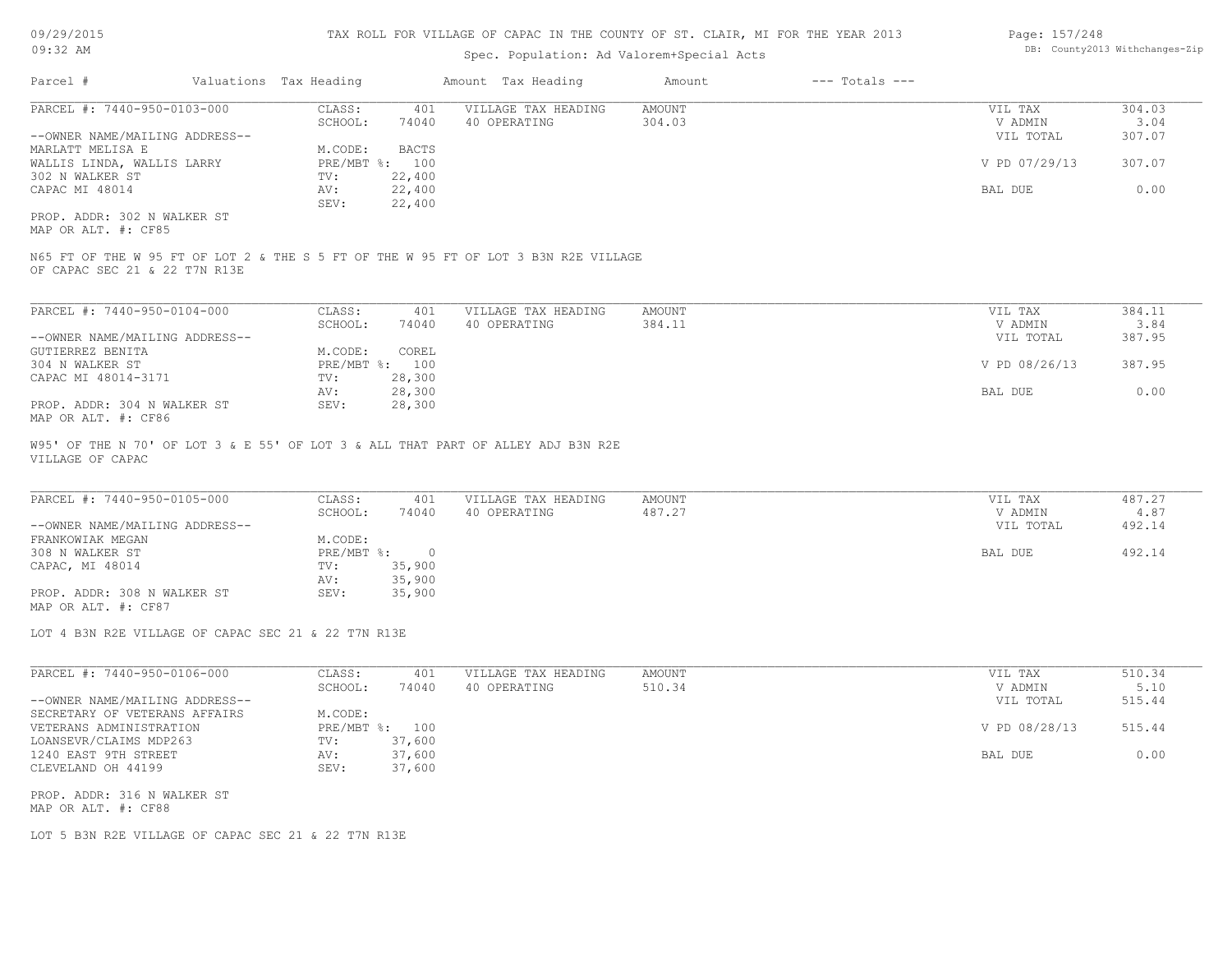## Spec. Population: Ad Valorem+Special Acts

#### Page: 158/248 DB: County2013 Withchanges-Zip

|                                                                                                                                                                     |                        |                     | Amount             |                    |        |
|---------------------------------------------------------------------------------------------------------------------------------------------------------------------|------------------------|---------------------|--------------------|--------------------|--------|
| CLASS:                                                                                                                                                              | 401                    | VILLAGE TAX HEADING | AMOUNT             | VIL TAX            | 578.20 |
| SCHOOL:                                                                                                                                                             | 74040                  | 40 OPERATING        | 578.20             | V ADMIN            | 5.78   |
|                                                                                                                                                                     |                        |                     |                    | VIL TOTAL          | 583.98 |
| M.CODE:                                                                                                                                                             |                        |                     |                    |                    |        |
|                                                                                                                                                                     |                        |                     |                    | V PD 09/06/13      | 583.98 |
| TV:                                                                                                                                                                 | 42,600                 |                     |                    |                    |        |
| AV:                                                                                                                                                                 | 42,600                 |                     |                    | BAL DUE            | 0.00   |
| SEV:                                                                                                                                                                | 42,600                 |                     |                    |                    |        |
|                                                                                                                                                                     |                        |                     |                    |                    |        |
| PARCEL #: 7440-950-0107-000<br>--OWNER NAME/MAILING ADDRESS--<br>SCHAEFER THOMAS/JILL<br>CAPAC MI 48014-3171<br>PROP. ADDR: 320 N WALKER ST<br>MAP OR ALT. #: CF89A | Valuations Tax Heading | PRE/MBT %: 100      | Amount Tax Heading | $---$ Totals $---$ |        |

LOT 6 B3N R2E VILLAGE OF CAPAC SEC 21 & 22 T7N R13E

| PARCEL #: 7440-950-0108-000    | CLASS:  | 401            | VILLAGE TAX HEADING | AMOUNT | VIL TAX       | 518.48 |
|--------------------------------|---------|----------------|---------------------|--------|---------------|--------|
|                                | SCHOOL: | 74040          | 40 OPERATING        | 518.48 | V ADMIN       | 5.18   |
| --OWNER NAME/MAILING ADDRESS-- |         |                |                     |        | VIL TOTAL     | 523.66 |
| JENNEX GERALD A/DEBORAH L      | M.CODE: |                |                     |        |               |        |
| 160 S FOURTH ST.               |         | PRE/MBT %: 100 |                     |        | V PD 09/04/13 | 523.66 |
| GLOBE AZ 85501--171            | TV:     | 38,200         |                     |        |               |        |
|                                | AV:     | 38,200         |                     |        | BAL DUE       | 0.00   |
| PROP. ADDR: 250 E KEMPF COURT  | SEV:    | 38,200         |                     |        |               |        |
| MAP OR ALT. #: CF89B           |         |                |                     |        |               |        |

LOT 7 B3N R2E VILLAGE OF CAPAC SEC 21 & 22 T7N R13E

| PARCEL #: 7440-950-0109-000     | CLASS:  | 401            | VILLAGE TAX HEADING | AMOUNT | VIL TAX   | 454.69 |
|---------------------------------|---------|----------------|---------------------|--------|-----------|--------|
|                                 | SCHOOL: | 74040          | 40 OPERATING        | 454.69 | V ADMIN   | 4.54   |
| --OWNER NAME/MAILING ADDRESS--  |         |                |                     |        | VIL TOTAL | 459.23 |
| WAGNER CHRISTOPHER / PAUL       | M.CODE: |                |                     |        |           |        |
| 315 N HUNTER ST                 |         | PRE/MBT %: 100 |                     |        | BAL DUE   | 459.23 |
| CAPAC MI 48014-3128             | TV:     | 33,500         |                     |        |           |        |
|                                 | AV:     | 33,500         |                     |        |           |        |
| PROP. ADDR: 315 N HUNTER STREET | SEV:    | 33,500         |                     |        |           |        |
| MAP OR ALT. #: CF89C1           |         |                |                     |        |           |        |

LOT 8 B3N R2E VILLAGE OF CAPAC SEC 21 & 22 T7N R13E

| PARCEL #: 7440-950-0109-100                             | CLASS:     | 401      | VILLAGE TAX HEADING | AMOUNT | VIL TAX       | 117.20 |
|---------------------------------------------------------|------------|----------|---------------------|--------|---------------|--------|
|                                                         | SCHOOL:    | 74040    | 40 OPERATING        | 117.20 | V ADMIN       | 1.17   |
| --OWNER NAME/MAILING ADDRESS--                          |            |          |                     |        | VIL TOTAL     | 118.37 |
| KAVANAGH WILLIAM J                                      | M.CODE:    |          |                     |        |               |        |
| 11539 SPEAKER                                           | PRE/MBT %: | $\Omega$ |                     |        | V PD 08/12/13 | 118.37 |
| YALE MI 48097                                           | TV:        | 8,635    |                     |        |               |        |
|                                                         | AV:        | 11,100   |                     |        | BAL DUE       | 0.00   |
| PROP. ADDR: 311 N HUNTER STREET<br>MAP OR ALT. #: 089C2 | SEV:       | 11,100   |                     |        |               |        |

LOT 9 EXC W 35 FT B3N R2E VILLAGE OF CAPAC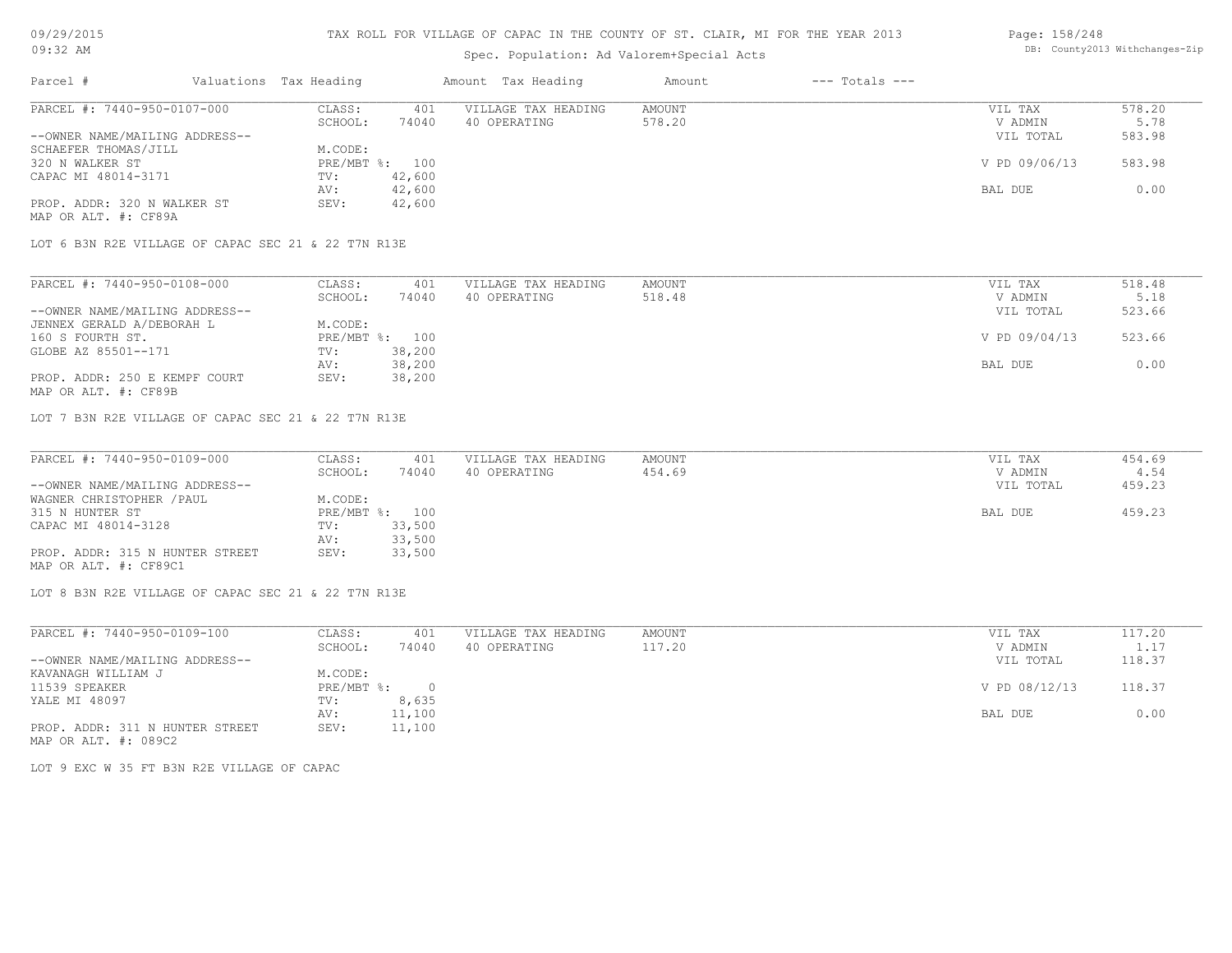#### TAX ROLL FOR VILLAGE OF CAPAC IN THE COUNTY OF ST. CLAIR, MI FOR THE YEAR 2013

## Spec. Population: Ad Valorem+Special Acts

#### Page: 159/248 DB: County2013 Withchanges-Zip

| Parcel #                       | Valuations Tax Heading |        | Amount Tax Heading  | Amount | $---$ Totals $---$ |           |       |
|--------------------------------|------------------------|--------|---------------------|--------|--------------------|-----------|-------|
| PARCEL #: 7440-950-0110-000    | CLASS:                 | 402    | VILLAGE TAX HEADING | AMOUNT |                    | VIL TAX   | 67.86 |
|                                | SCHOOL:                | 74040  | 40 OPERATING        | 67.86  |                    | V ADMIN   | 0.67  |
| --OWNER NAME/MAILING ADDRESS-- |                        |        |                     |        |                    | VIL TOTAL | 68.53 |
| FRANKOWIAK MEGAN               | M.CODE:                |        |                     |        |                    |           |       |
| 306 N WALKER ST                | $PRE/MBT$ %:           | $\cap$ |                     |        |                    | BAL DUE   | 68.53 |
| CAPAC MI 48014                 | TV:                    | 5,000  |                     |        |                    |           |       |
|                                | AV:                    | 5,000  |                     |        |                    |           |       |
| PROP. ADDR: 306 N WALKER ST    | SEV:                   | 5,000  |                     |        |                    |           |       |
| MAP OR ALT. #: CF89D           |                        |        |                     |        |                    |           |       |
|                                |                        |        |                     |        |                    |           |       |

W35 FT OF LOT 9 B3N R2E VILLAGE OF CAPAC SEC 21 & 22 T7N R13E

| PARCEL #: 7440-950-0111-000      | CLASS:  | 401            | VILLAGE TAX HEADING | AMOUNT | VIL TAX       | 411.26 |
|----------------------------------|---------|----------------|---------------------|--------|---------------|--------|
|                                  | SCHOOL: | 74040          | 40 OPERATING        | 411.26 | V ADMIN       | 4.11   |
| --OWNER NAME/MAILING ADDRESS--   |         |                |                     |        | VIL TOTAL     | 415.37 |
| HEIDMOUS JAMES                   | M.CODE: | COREL          |                     |        |               |        |
| 209 E ALDRICH STREET             |         | PRE/MBT %: 100 |                     |        | V PD 08/26/13 | 415.37 |
| CAPAC MI 48014-3103              | TV:     | 30,300         |                     |        |               |        |
|                                  | AV:     | 30,300         |                     |        | BAL DUE       | 0.00   |
| PROP. ADDR: 209 E ALDRICH STREET | SEV:    | 30,300         |                     |        |               |        |
| MAP OR ALT. #: CF90              |         |                |                     |        |               |        |

T7N R13E E1/2 OF S 50 FT OF LOT 11 & E 1/2 OF LOT 12 B3N R2E VILLAGE OF CAPAC SEC 21 & 22

| PARCEL #: 7440-950-0112-000      | CLASS:     | 401    | VILLAGE TAX HEADING | AMOUNT | VIL TAX       | 361.04 |
|----------------------------------|------------|--------|---------------------|--------|---------------|--------|
|                                  | SCHOOL:    | 74040  | 40 OPERATING        | 361.04 | V ADMIN       | 3.61   |
| --OWNER NAME/MAILING ADDRESS--   |            |        |                     |        | VIL TOTAL     | 364.65 |
| SCHMIDT ROGER                    | M.CODE:    | COREL  |                     |        |               |        |
| 207 E ALDRICH ST                 | PRE/MBT %: | 100    |                     |        | V PD 08/26/13 | 364.65 |
| CAPAC MI 48014                   | TV:        | 26,600 |                     |        |               |        |
|                                  | AV:        | 26,600 |                     |        | BAL DUE       | 0.00   |
| PROP. ADDR: 207 E ALDRICH STREET | SEV:       | 26,600 |                     |        |               |        |
|                                  |            |        |                     |        |               |        |

MAP OR ALT. #: CF91A

R13E W1/2 OF LOTS 11 & 12 EXC N 25 FT OF LOT 11 B3N R2E VILLAGE OF CAPAC SEC 21 & 22 T7N

| PARCEL #: 7440-950-0113-000     | CLASS:     | 401    | VILLAGE TAX HEADING | AMOUNT | VIL TAX       | 529.34 |
|---------------------------------|------------|--------|---------------------|--------|---------------|--------|
|                                 | SCHOOL:    | 74040  | 40 OPERATING        | 529.34 | V ADMIN       | 5.29   |
| --OWNER NAME/MAILING ADDRESS--  |            |        |                     |        | VIL TOTAL     | 534.63 |
| CAMPBELL KENNETH                | M.CODE:    |        |                     |        |               |        |
| 307 N HUNTER ST                 | PRE/MBT %: | 100    |                     |        | V PD 09/06/13 | 534.63 |
| CAPAC MI 48014-3128             | TV:        | 39,000 |                     |        |               |        |
|                                 | AV:        | 39,000 |                     |        | BAL DUE       | 0.00   |
| PROP. ADDR: 307 N HUNTER STREET | SEV:       | 39,000 |                     |        |               |        |
| $\frac{1}{2}$                   |            |        |                     |        |               |        |

MAP OR ALT. #: CF91B

LOT 10 & N 25 FT OF LOT 11 B3N R2E VILLAGE OF CAPAC SEC 21 & 22 T7N R13E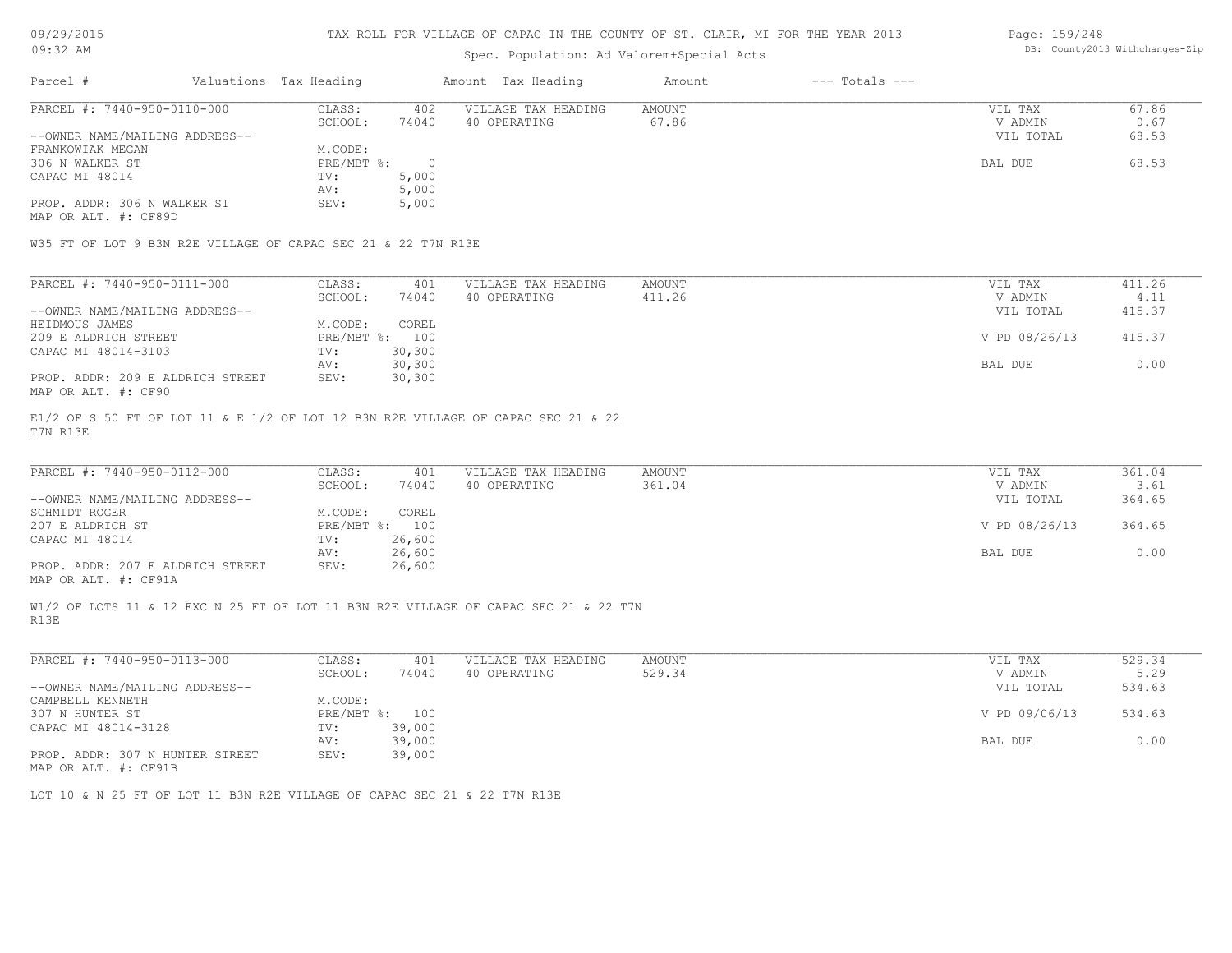## Spec. Population: Ad Valorem+Special Acts

#### Page: 160/248 DB: County2013 Withchanges-Zip

| Parcel #                        | Valuations Tax Heading |        | Amount Tax Heading  | Amount | $---$ Totals $---$ |               |        |
|---------------------------------|------------------------|--------|---------------------|--------|--------------------|---------------|--------|
| PARCEL #: 7440-950-0114-000     | CLASS:                 | 401    | VILLAGE TAX HEADING | AMOUNT |                    | VIL TAX       | 976.83 |
|                                 | SCHOOL:                | 74040  | 40 OPERATING        | 394.97 |                    | V ADMIN       | 3.94   |
| --OWNER NAME/MAILING ADDRESS--  |                        |        | UTIL                | 581.86 |                    | VIL TOTAL     | 980.77 |
| TYSON JASON/ERIN                | M.CODE:                | BACTS  |                     |        |                    |               |        |
| 302 N HUNTER                    | $PRE/MBT$ %:           | 100    |                     |        |                    | V PD 09/04/13 | 980.77 |
| CAPAC MI 48014                  | TV:                    | 29,100 |                     |        |                    |               |        |
|                                 | AV:                    | 29,100 |                     |        |                    | BAL DUE       | 0.00   |
| PROP. ADDR: 302 N HUNTER STREET | SEV:                   | 29,100 |                     |        |                    |               |        |
| MAP OR ALT. #: CF92             |                        |        |                     |        |                    |               |        |

S60 FT LOT 1 B3N R3E VILLAGE OF CAPAC

| PARCEL #: 7440-950-0115-000     | CLASS:  | 401            | VILLAGE TAX HEADING | AMOUNT | VIL TAX       | 572.78 |
|---------------------------------|---------|----------------|---------------------|--------|---------------|--------|
|                                 | SCHOOL: | 74040          | 40 OPERATING        | 572.78 | V ADMIN       | 5.72   |
| --OWNER NAME/MAILING ADDRESS--  |         |                |                     |        | VIL TOTAL     | 578.50 |
| MOORE PAULIE KIM                | M.CODE: |                |                     |        |               |        |
| 304 N HUNTER ST                 |         | PRE/MBT %: 100 |                     |        | V PD 08/22/13 | 578.50 |
| CAPAC MI 48014-3127             | TV:     | 42,200         |                     |        |               |        |
|                                 | AV:     | 42,200         |                     |        | BAL DUE       | 0.00   |
| PROP. ADDR: 304 N HUNTER STREET | SEV:    | 42,200         |                     |        |               |        |
| MAP OR ALT. #: CF93             |         |                |                     |        |               |        |

N15 FT LOT 1 ALSO LOT 2 B3N R3E VILLAGE OF CAPAC

| PARCEL #: 7440-950-0116-000     | CLASS:     | 401    | VILLAGE TAX HEADING | AMOUNT | VIL TAX       | 276.88 |
|---------------------------------|------------|--------|---------------------|--------|---------------|--------|
|                                 | SCHOOL:    | 74040  | 40 OPERATING        | 276.88 | V ADMIN       | 2.76   |
| --OWNER NAME/MAILING ADDRESS--  |            |        |                     |        | VIL TOTAL     | 279.64 |
| BLOCK PAUL JR                   | M.CODE:    | 00WBF  |                     |        |               |        |
| 14691 KOEHN RD                  | PRE/MBT %: |        |                     |        | V PD 07/18/13 | 279.64 |
| CAPAC MI 48014                  | TV:        | 20,400 |                     |        |               |        |
|                                 | AV:        | 20,400 |                     |        | BAL DUE       | 0.00   |
| PROP. ADDR: 306 N HUNTER STREET | SEV:       | 20,400 |                     |        |               |        |
| MAP OR ALT. #: CF94             |            |        |                     |        |               |        |

LOT 3 B3N R3E VILLAGE OF CAPAC SEC 21 & 22 T7N R13E

| PARCEL #: 7440-950-0117-000     | CLASS:     | 401    | VILLAGE TAX HEADING | AMOUNT | VIL TAX   | 538.83 |
|---------------------------------|------------|--------|---------------------|--------|-----------|--------|
|                                 | SCHOOL:    | 74040  | 40 OPERATING        | 263.31 | V ADMIN   | 2.63   |
| --OWNER NAME/MAILING ADDRESS--  |            |        | LAWN                | 275.52 | VIL TOTAL | 541.46 |
| LACEY STEVEN                    | M.CODE:    |        |                     |        |           |        |
| 29299 32 MILE RD                | PRE/MBT %: |        |                     |        | BAL DUE   | 541.46 |
| RICHMOND MI 48062               | TV:        | 19,400 |                     |        |           |        |
|                                 | AV:        | 19,400 |                     |        |           |        |
| PROP. ADDR: 308 N HUNTER STREET | SEV:       | 19,400 |                     |        |           |        |
| MAP OR ALT. #: CF95             |            |        |                     |        |           |        |

LOT 4 B3N R3E VILLAGE OF CAPAC SEC 21 & 22 T7N R13E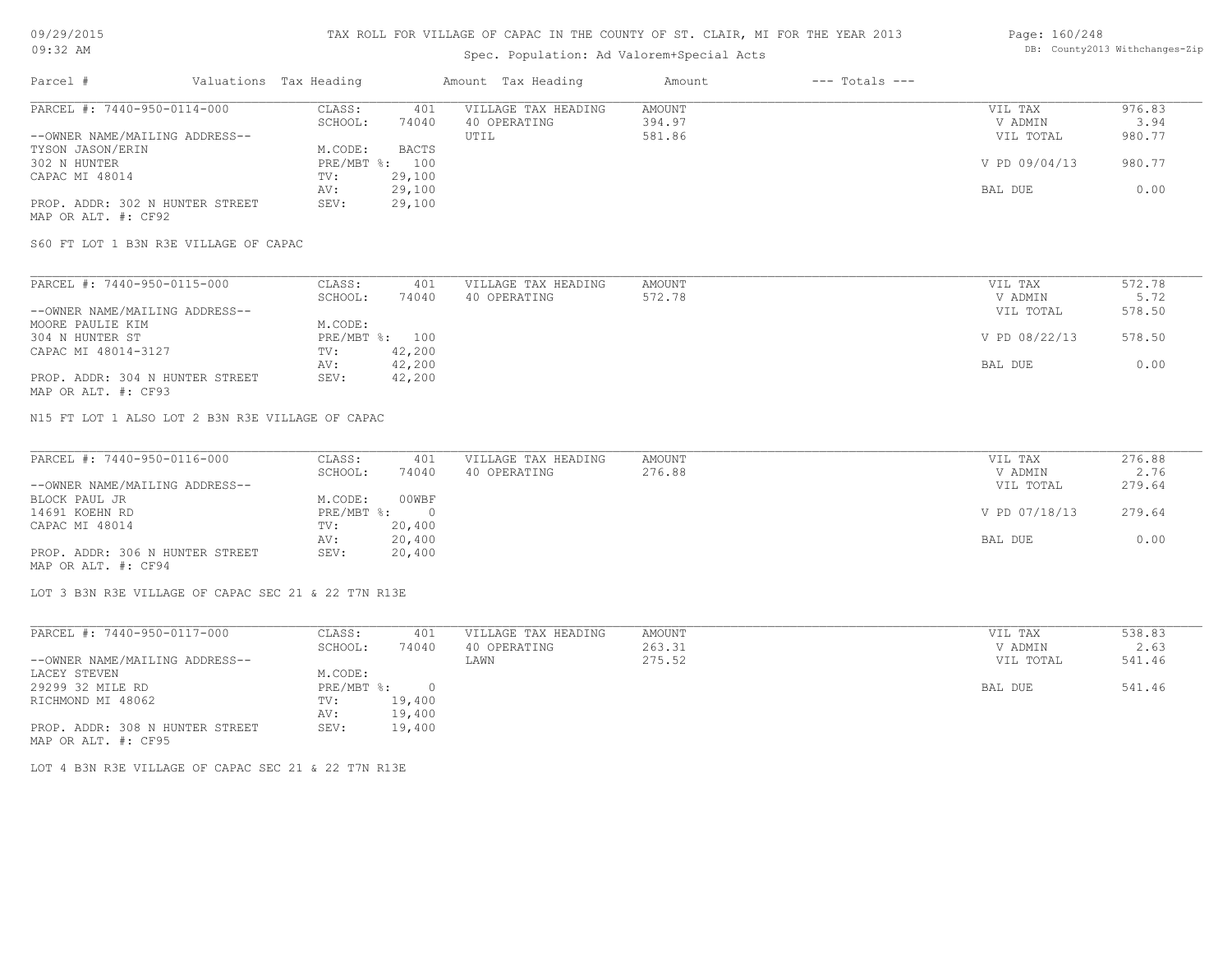#### TAX ROLL FOR VILLAGE OF CAPAC IN THE COUNTY OF ST. CLAIR, MI FOR THE YEAR 2013

## Spec. Population: Ad Valorem+Special Acts

#### Page: 161/248 DB: County2013 Withchanges-Zip

| Valuations Tax Heading<br>Parcel #                      |                   | Amount Tax Heading           | Amount                  | $---$ Totals $---$ |                    |                |
|---------------------------------------------------------|-------------------|------------------------------|-------------------------|--------------------|--------------------|----------------|
| PARCEL #: 7440-950-0118-000                             | CLASS:            | VILLAGE TAX HEADING<br>401   | <b>AMOUNT</b>           |                    | VIL TAX            | 449.26         |
|                                                         | SCHOOL:           | 74040<br>40 OPERATING        | 449.26                  |                    | V ADMIN            | 4.49           |
| --OWNER NAME/MAILING ADDRESS--                          |                   |                              |                         |                    | VIL TOTAL          | 453.75         |
| COOK JOSEPH                                             | M.CODE:           | OLALS                        |                         |                    |                    |                |
| 316 N HUNTER ST                                         | PRE/MBT %:        | 100                          |                         |                    | V PD 09/04/13      | 453.75         |
| CAPAC MI 48014-3127                                     | 33,100<br>TV:     |                              |                         |                    |                    |                |
|                                                         | 33,100<br>AV:     |                              |                         |                    | BAL DUE            | 0.00           |
| PROP. ADDR: 316 N HUNTER STREET<br>MAP OR ALT. #: CF96A | 33,100<br>SEV:    |                              |                         |                    |                    |                |
| LOT 5 B3N R3E VILLAGE OF CAPAC                          |                   |                              |                         |                    |                    |                |
| PARCEL #: 7440-950-0119-000                             | CLASS:            | VILLAGE TAX HEADING<br>401   | <b>AMOUNT</b>           |                    | VIL TAX            | 343.39         |
|                                                         | SCHOOL:           | 74040<br>40 OPERATING        | 343.39                  |                    | V ADMIN            | 3.43           |
| --OWNER NAME/MAILING ADDRESS--                          |                   |                              |                         |                    | VIL TOTAL          | 346.82         |
| SMITH JORDAN R                                          | M.CODE:           |                              |                         |                    |                    |                |
| 324 N HUNTER STREET                                     | PRE/MBT %: 100    |                              |                         |                    | V PD 08/28/13      | 346.82         |
| CAPAC MI 48014-3127                                     | 25,300<br>TV:     |                              |                         |                    |                    |                |
|                                                         | 25,300<br>AV:     |                              |                         |                    | BAL DUE            | 0.00           |
| PROP. ADDR: 324 N HUNTER STREET<br>MAP OR ALT. #: CF96B | SEV:<br>25,300    |                              |                         |                    |                    |                |
| LOT 6 B3N R3E VILLAGE OF CAPAC SEC 21 & 22 T7N R13E     |                   |                              |                         |                    |                    |                |
| PARCEL #: 7440-950-0120-000                             |                   | VILLAGE TAX HEADING          |                         |                    |                    |                |
|                                                         | CLASS:<br>SCHOOL: | 401<br>74040<br>40 OPERATING | <b>AMOUNT</b><br>407.19 |                    | VIL TAX<br>V ADMIN | 407.19<br>4.07 |
| --OWNER NAME/MAILING ADDRESS--                          |                   |                              |                         |                    | VIL TOTAL          | 411.26         |
| KRIESCH RONALD/SHARON                                   | M.CODE:           |                              |                         |                    |                    |                |
| 325 N LESTER ST                                         | PRE/MBT %:        | 100                          |                         |                    | V PD 08/28/13      | 411.26         |
| CAPAC MI 48014-3139                                     | 30,000<br>TV:     |                              |                         |                    |                    |                |
|                                                         | 30,000            |                              |                         |                    |                    |                |
| PROP. ADDR: 325 N LESTER ST                             | AV:               |                              |                         |                    | BAL DUE            | 0.00           |
|                                                         | 30,000<br>SEV:    |                              |                         |                    |                    |                |

MAP OR ALT. #: CF96C

LOT 7 B3N R3E VILLAGE OF CAPAC SEC 21 & 22 T7N R13E

| PARCEL #: 7440-950-0121-000    | CLASS:       | 401    | VILLAGE TAX HEADING | AMOUNT | VIL TAX       | 356.96 |
|--------------------------------|--------------|--------|---------------------|--------|---------------|--------|
|                                | SCHOOL:      | 74040  | 40 OPERATING        | 356.96 | V ADMIN       | 3.56   |
| --OWNER NAME/MAILING ADDRESS-- |              |        |                     |        | VIL TOTAL     | 360.52 |
| GUERRERO VANESSA               | M.CODE:      |        |                     |        |               |        |
| GUERRERO VIOLETA               | $PRE/MBT$ %: | 100    |                     |        | V PD 09/04/13 | 360.52 |
| 321 N LESTER ST                | TV:          | 26,300 |                     |        |               |        |
| CAPAC MI 48014-3139            | AV:          | 26,300 |                     |        | BAL DUE       | 0.00   |
|                                | SEV:         | 26,300 |                     |        |               |        |
| PROP. ADDR: 321 N LESTER ST    |              |        |                     |        |               |        |

MAP OR ALT. #: CF96D

LOT 8 B3N R3E VILLAGE OF CAPAC SEC 21 & 22 T7N R13E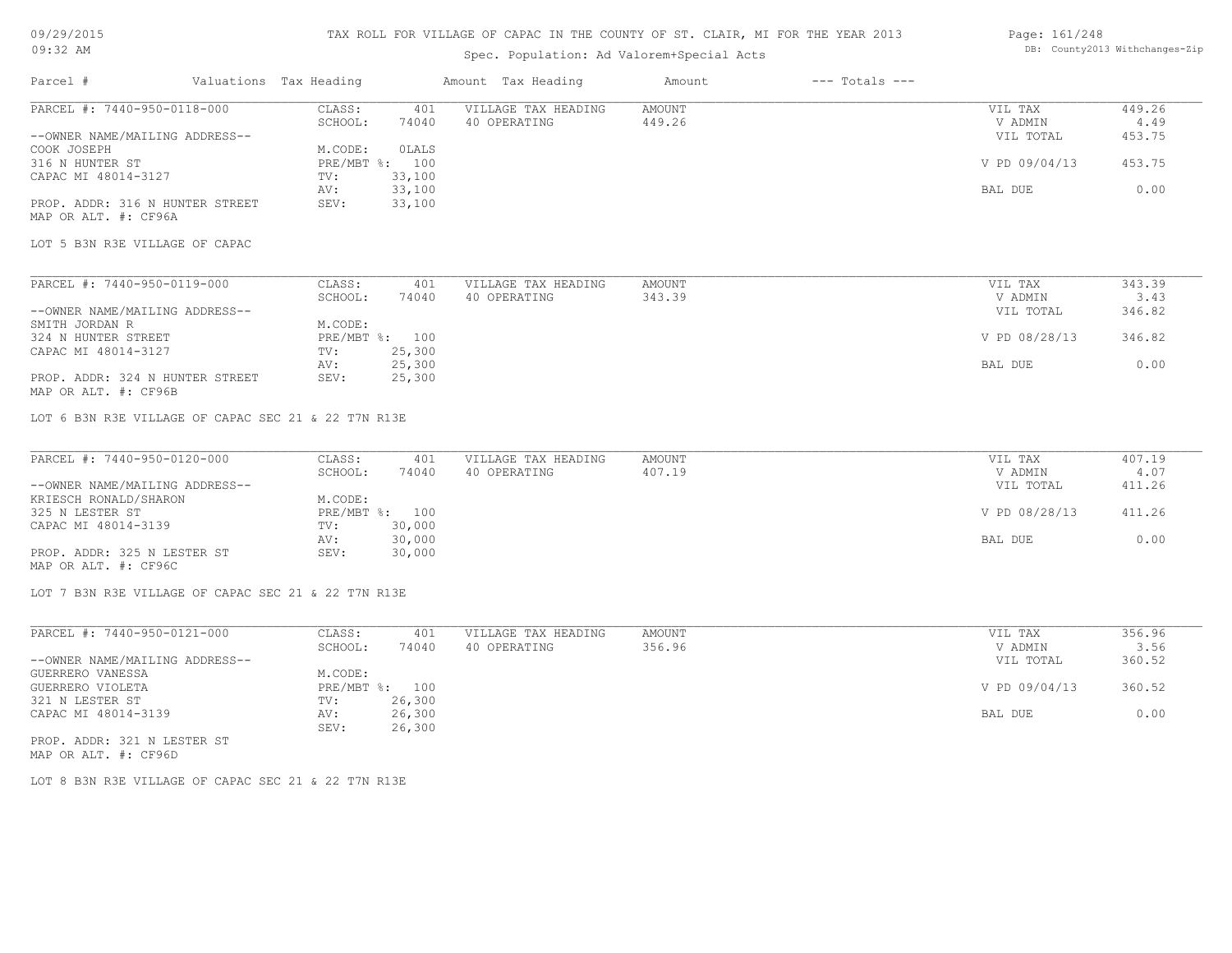#### TAX ROLL FOR VILLAGE OF CAPAC IN THE COUNTY OF ST. CLAIR, MI FOR THE YEAR 2013

## Spec. Population: Ad Valorem+Special Acts

## Parcel # Valuations Tax Heading Amount Tax Heading Amount --- Totals ---PROP. ADDR: 317 N LESTER ST SEV: 28,500 AV: 28,500 BAL DUE 0.00 CAPAC MI 48014-3139 TV: 28,500<br>AV: 28,500 317 N LESTER ST PRE/MBT %: 100 V PD 08/16/13 390.69 ADAMS DENNIS A/DIANE L ADAMS TRUST M.CODE: --OWNER NAME/MAILING ADDRESS-- VIL TOTAL 390.69 SCHOOL: 74040 40 OPERATING 386.83 386.89 V ADMIN 3.86 PARCEL #: 7440-950-0122-000 CLASS: 401 VILLAGE TAX HEADING AMOUNT NUMBER ON THE VIL TAX 386.83<br>386.83 SCHOOL: 74040 40 OPERATING 386.83 386.83 VADMIN 3.86  $\mathcal{L}_\mathcal{L} = \mathcal{L}_\mathcal{L} = \mathcal{L}_\mathcal{L} = \mathcal{L}_\mathcal{L} = \mathcal{L}_\mathcal{L} = \mathcal{L}_\mathcal{L} = \mathcal{L}_\mathcal{L} = \mathcal{L}_\mathcal{L} = \mathcal{L}_\mathcal{L} = \mathcal{L}_\mathcal{L} = \mathcal{L}_\mathcal{L} = \mathcal{L}_\mathcal{L} = \mathcal{L}_\mathcal{L} = \mathcal{L}_\mathcal{L} = \mathcal{L}_\mathcal{L} = \mathcal{L}_\mathcal{L} = \mathcal{L}_\mathcal{L}$

MAP OR ALT. #: CF96E

LOT 9 B3N R3E VILLAGE OF CAPAC SEC 21 & 22 T7N R13E

| PARCEL #: 7440-950-0123-000      | CLASS:  | 401            | VILLAGE TAX HEADING | AMOUNT | VIL TAX       | 441.12 |
|----------------------------------|---------|----------------|---------------------|--------|---------------|--------|
|                                  | SCHOOL: | 74040          | 40 OPERATING        | 441.12 | V ADMIN       | 4.41   |
| --OWNER NAME/MAILING ADDRESS--   |         |                |                     |        | VIL TOTAL     | 445.53 |
| STEELE MARGARET G.               | M.CODE: |                |                     |        |               |        |
| DRAKE EVELYN L.                  |         | PRE/MBT %: 100 |                     |        | V PD 07/25/13 | 445.53 |
| 315 E ALDRICH ST                 | TV:     | 32,500         |                     |        |               |        |
| CAPAC MI 48014-3104              | AV:     | 32,500         |                     |        | BAL DUE       | 0.00   |
|                                  | SEV:    | 32,500         |                     |        |               |        |
| PROP. ADDR: 315 E ALDRICH STREET |         |                |                     |        |               |        |

MAP OR ALT. #: CF97A

E73' OF LOTS 11 & 12 BLK 3N R3E VILLAGE OF CAPAC

| PARCEL #: 7440-950-0123-250    | CLASS:         | 402   | VILLAGE TAX HEADING | AMOUNT | VIL TAX       | 103.48 |
|--------------------------------|----------------|-------|---------------------|--------|---------------|--------|
|                                | SCHOOL:        | 74040 | 40 OPERATING        | 103.48 | V ADMIN       | 1.03   |
| --OWNER NAME/MAILING ADDRESS-- |                |       |                     |        | VIL TOTAL     | 104.51 |
| ADAMS DENNIS/DIANE REV. TRUST  | M.CODE:        |       |                     |        |               |        |
| 317 N LESTER ST P.O.BOX 507    | PRE/MBT %: 100 |       |                     |        | V PD 08/16/13 | 104.51 |
| CAPAC MI 48014-3138            | TV:            | 7,624 |                     |        |               |        |
|                                | AV:            | 9,300 |                     |        | BAL DUE       | 0.00   |
| PROP. ADDR: N LESTER ST.       | SEV:           | 9,300 |                     |        |               |        |
| MAP OR ALT. #: CF97B           |                |       |                     |        |               |        |

LOT 10 B3N R3E VILLAGE OF CAPAC

| PARCEL #: 7440-950-0124-000      | CLASS:  | 401            | VILLAGE TAX HEADING | AMOUNT | VIL TAX       | 389.54 |
|----------------------------------|---------|----------------|---------------------|--------|---------------|--------|
|                                  | SCHOOL: | 74040          | 40 OPERATING        | 389.54 | V ADMIN       | 3.89   |
| --OWNER NAME/MAILING ADDRESS--   |         |                |                     |        | VIL TOTAL     | 393.43 |
| WITHUN GERALD/DIANA              | M.CODE: | CBSMT          |                     |        |               |        |
| 305 E ALDRICH ST                 |         | PRE/MBT %: 100 |                     |        | V PD 08/16/13 | 393.43 |
| CAPAC MI 48014-3104              | TV:     | 28,700         |                     |        |               |        |
|                                  | AV:     | 28,700         |                     |        | BAL DUE       | 0.00   |
| PROP. ADDR: 305 E ALDRICH STREET | SEV:    | 28,700         |                     |        |               |        |
| MAP OR ALT. #: CF98              |         |                |                     |        |               |        |

E75' OF W 77' OF LOTS 11 & 12 B3N R3E VILLAGE OF CAPAC

Page: 162/248 DB: County2013 Withchanges-Zip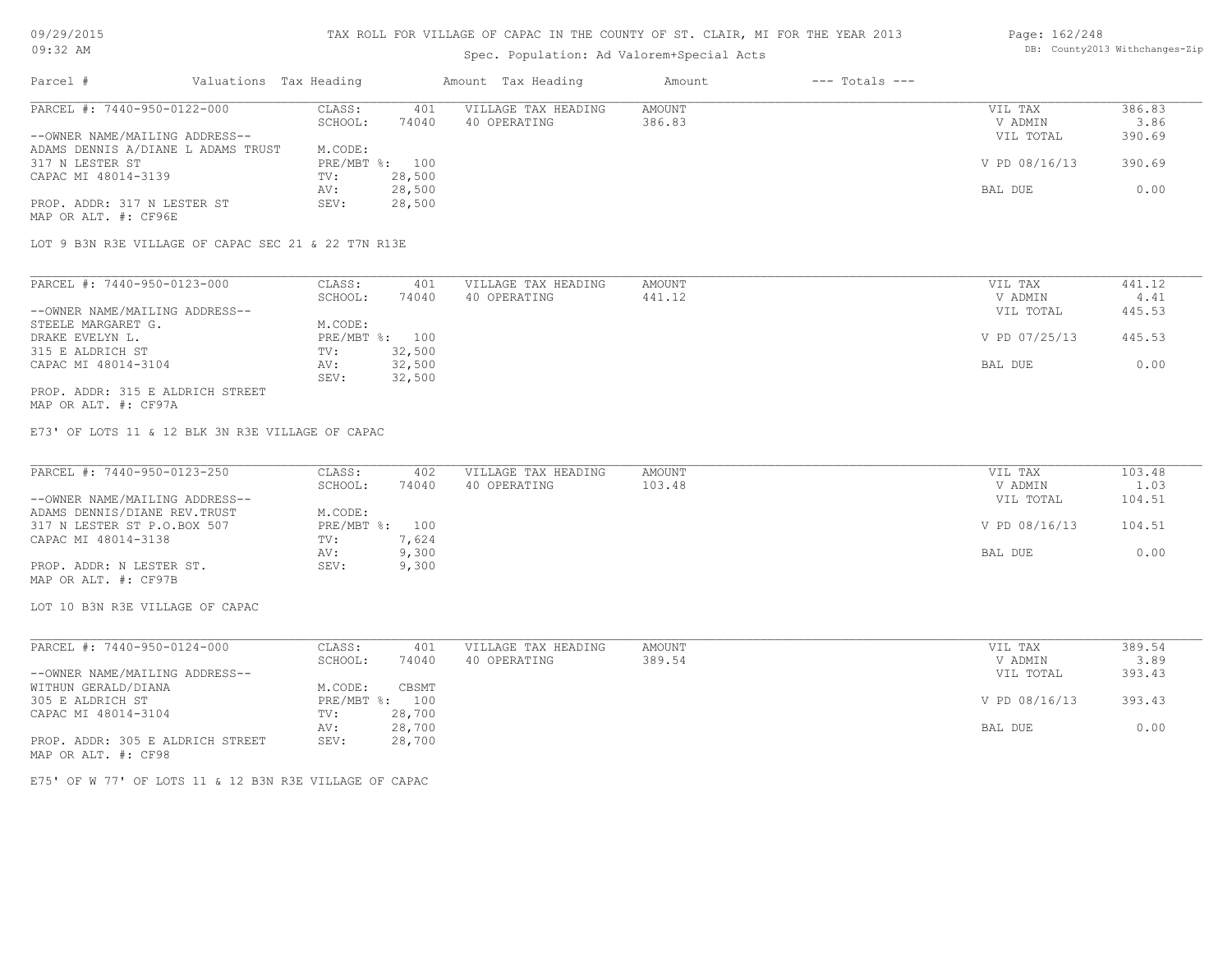## Spec. Population: Ad Valorem+Special Acts

#### Page: 163/248 DB: County2013 Withchanges-Zip

| Parcel #                       | Valuations Tax Heading |        | Amount Tax Heading  | Amount | $---$ Totals $---$ |               |        |
|--------------------------------|------------------------|--------|---------------------|--------|--------------------|---------------|--------|
| PARCEL #: 7440-950-0125-000    | CLASS:                 | 201    | VILLAGE TAX HEADING | AMOUNT |                    | VIL TAX       | 837.45 |
|                                | SCHOOL:                | 74040  | 40 OPERATING        | 837.45 |                    | V ADMIN       | 8.37   |
| --OWNER NAME/MAILING ADDRESS-- |                        |        |                     |        |                    | VIL TOTAL     | 845.82 |
| DIMOSKI JASON                  | M.CODE:                | CBSMT  |                     |        |                    |               |        |
| 5094 NORTH PEAK                | PRE/MBT %:             |        |                     |        |                    | V PD 07/15/13 | 845.82 |
| KALAMAZOO MI 49004             | TV:                    | 61,700 |                     |        |                    |               |        |
|                                | AV:                    | 61,700 |                     |        |                    | BAL DUE       | 0.00   |
| PROP. ADDR: 101 N MAIN ST      | SEV:                   | 61,700 |                     |        |                    |               |        |
|                                |                        |        |                     |        |                    |               |        |

MAP OR ALT. #: CF99

THE S 37 FT OF THE E 92 FT OF LOT 1 B1N R1W VILLAGE OF CAPAC SEC 21 & 22 T7N R13E

| PARCEL #: 7440-950-0126-000    | CLASS:     | 201    | VILLAGE TAX HEADING | AMOUNT | VIL TAX       | 576.79 |
|--------------------------------|------------|--------|---------------------|--------|---------------|--------|
|                                | SCHOOL:    | 74040  | 40 OPERATING        | 576.79 | V ADMIN       | 5.76   |
| --OWNER NAME/MAILING ADDRESS-- |            |        |                     |        | VIL TOTAL     | 582.55 |
| DEMIL, ROBERT/SUSAN            | M.CODE:    |        |                     |        |               |        |
| P.O. BOX 911                   | PRE/MBT %: |        |                     |        | V PD 09/04/13 | 582.55 |
| ARMADA MI 48005                | TV:        | 42,496 |                     |        |               |        |
|                                | AV:        | 42,500 |                     |        | BAL DUE       | 0.00   |
| PROP. ADDR: 103 N MAIN ST      | SEV:       | 42,500 |                     |        |               |        |
| MAP OR ALT. #: CF100           |            |        |                     |        |               |        |

THEREOF ALSO EXC THE N 16 FT THEREOF B1N R1W VILLAGE OF CAPAC SEC 21 & 22 T7N R13E LOT 1 EXC THE S 37 FT OF THE E 92 FT THEREOF ALSO EXC THE W 51 FT OF THE S 56.5 FT

| PARCEL #: 7440-950-0127-000    | CLASS:     | 201    | VILLAGE TAX HEADING | AMOUNT | VIL TAX       | 472.34 |
|--------------------------------|------------|--------|---------------------|--------|---------------|--------|
|                                | SCHOOL:    | 74040  | 40 OPERATING        | 472.34 | V ADMIN       | 4.72   |
| --OWNER NAME/MAILING ADDRESS-- |            |        |                     |        | VIL TOTAL     | 477.06 |
| ROBERTSON LEWIS                | M.CODE:    |        |                     |        |               |        |
| 5901 JEFFERSON                 | PRE/MBT %: |        |                     |        | V PD 08/26/13 | 477.06 |
| NORTH BRANCH MI 48461          | TV:        | 34,800 |                     |        |               |        |
|                                | AV:        | 34,800 |                     |        | BAL DUE       | 0.00   |
| PROP. ADDR: 103 W MILL ST      | SEV:       | 34,800 |                     |        |               |        |
| $\frac{1}{2}$                  |            |        |                     |        |               |        |

MAP OR ALT. #: CF101

THE W 51 FT OF THE S 56.5 FT OF LOT 1 B1N R1W VILLAGE OF CAPAC SEC 21 & 22 T7N R13E

| PARCEL #: 7440-950-0128-000    | CLASS:     | 201    | VILLAGE TAX HEADING | AMOUNT | VIL TAX   | 784.51 |
|--------------------------------|------------|--------|---------------------|--------|-----------|--------|
|                                | SCHOOL:    | 74040  | 40 OPERATING        | 784.51 | V ADMIN   | 7.84   |
| --OWNER NAME/MAILING ADDRESS-- |            |        |                     |        | VIL TOTAL | 792.35 |
| KHAN MAQBULUR R.               | M.CODE:    |        |                     |        |           |        |
| HAQ IHSAN                      | PRE/MBT %: |        |                     |        | BAL DUE   | 792.35 |
| P.O.BOX 479                    | TV:        | 57,800 |                     |        |           |        |
| ARMADA MI 48005                | AV:        | 57,800 |                     |        |           |        |
|                                | SEV:       | 57,800 |                     |        |           |        |
| PROP. ADDR: 107 N MAIN ST      |            |        |                     |        |           |        |

MAP OR ALT. #: CF102

T7N R13E THE N 16 FT OF LOT 1 & THE S 22 FT OF LOT 2 B1N R1W VILLAGE OF CAPAC SEC 21 & 22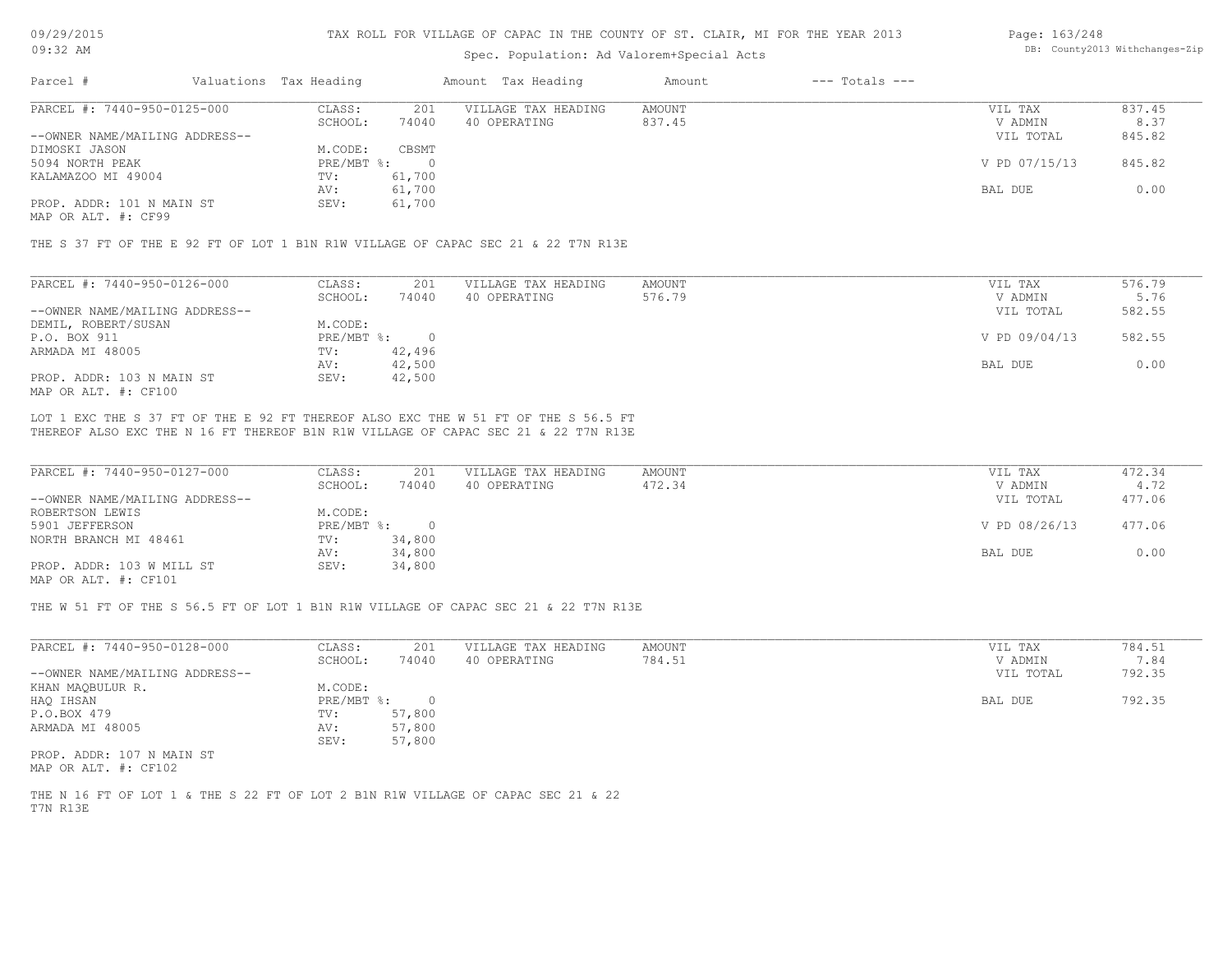#### TAX ROLL FOR VILLAGE OF CAPAC IN THE COUNTY OF ST. CLAIR, MI FOR THE YEAR 2013

## Spec. Population: Ad Valorem+Special Acts

#### Page: 164/248 DB: County2013 Withchanges-Zip

| Parcel #                       | Valuations Tax Heading |        | Amount Tax Heading  | Amount | $---$ Totals $---$ |               |        |
|--------------------------------|------------------------|--------|---------------------|--------|--------------------|---------------|--------|
| PARCEL #: 7440-950-0129-000    | CLASS:                 | 201    | VILLAGE TAX HEADING | AMOUNT |                    | VIL TAX       | 432.97 |
|                                | SCHOOL:                | 74040  | 40 OPERATING        | 432.97 |                    | V ADMIN       | 4.32   |
| --OWNER NAME/MAILING ADDRESS-- |                        |        |                     |        |                    | VIL TOTAL     | 437.29 |
| 109 N MAIN, LLC                | M.CODE:                |        |                     |        |                    |               |        |
| 6419 STERLING ROAD             | $PRE/MBT$ $\div$       |        |                     |        |                    | V PD 07/25/13 | 437.29 |
| YALE MI 48097                  | TV:                    | 31,900 |                     |        |                    |               |        |
|                                | AV:                    | 31,900 |                     |        |                    | BAL DUE       | 0.00   |
| PROP. ADDR: 109 N MAIN ST      | SEV:                   | 31,900 |                     |        |                    |               |        |
|                                |                        |        |                     |        |                    |               |        |

MAP OR ALT. #: CF103

THE N 25 FT OF THE S 47 FT OF LOT 2 B1N R1W VILLAGE OF CAPAC

| PARCEL #: 7440-950-0130-000    | CLASS:       | 703   | VILLAGE TAX HEADING | AMOUNT | VIL TAX   | 0.00 |
|--------------------------------|--------------|-------|---------------------|--------|-----------|------|
|                                | SCHOOL:      | 74040 | 40 OPERATING        | 0.00   | V ADMIN   | 0.00 |
| --OWNER NAME/MAILING ADDRESS-- |              |       |                     |        | VIL TOTAL | 0.00 |
| VILLAGE OF CAPAC               | M.CODE:      |       |                     |        |           |      |
| 131 N MAIN ST                  | $PRE/MBT$ %: |       |                     |        | BAL DUE   | 0.00 |
| CAPAC MI 48014                 | TV:          |       |                     |        |           |      |
|                                | AV:          |       |                     |        |           |      |
| PROP. ADDR: 111 N MAIN ST      | SEV:         |       |                     |        |           |      |
|                                |              |       |                     |        |           |      |

MAP OR ALT. #: C104

THE S 27.5 FT OF THE N 28 FT OF LOT 2 B1N R1W VILLAGE OF CAPAC SEC 21 & 22 T7N R13E

| PARCEL #: 7440-950-0131-000    | CLASS:       | 201    | VILLAGE TAX HEADING | AMOUNT | VIL TAX       | 724.79 |
|--------------------------------|--------------|--------|---------------------|--------|---------------|--------|
|                                | SCHOOL:      | 74040  | 40 OPERATING        | 724.79 | V ADMIN       | 7.24   |
| --OWNER NAME/MAILING ADDRESS-- |              |        |                     |        | VIL TOTAL     | 732.03 |
| CSB BANK                       | M.CODE:      |        |                     |        |               |        |
| 206 NORTH MAIN ST              | $PRE/MBT$ %: |        |                     |        | V PD 08/28/13 | 732.03 |
| CAPAC MI 48014                 | TV:          | 53,400 |                     |        |               |        |
|                                | AV:          | 53,400 |                     |        | BAL DUE       | 0.00   |
| PROP. ADDR: 113 N MAIN ST      | SEV:         | 53,400 |                     |        |               |        |
| MAP OR ALT. #: CF105           |              |        |                     |        |               |        |

THE S 25 FT OF LOT 3 & THE N 0.5 FT OF LOT 2 B1N R1W VILLAGE OF CAPAC SEC 21 & 22

T7N R13E

| PARCEL #: 7440-950-0132-000    | CLASS:     | 705   | VILLAGE TAX HEADING | AMOUNT | VIL TAX   | 0.00 |
|--------------------------------|------------|-------|---------------------|--------|-----------|------|
|                                | SCHOOL:    | 74040 | 40 OPERATING        | 0.00   | V ADMIN   | 0.00 |
| --OWNER NAME/MAILING ADDRESS-- |            |       |                     |        | VIL TOTAL | 0.00 |
| AMERICAN LEGION INC #142       | M.CODE:    |       |                     |        |           |      |
| 101 N LESTER ST                | PRE/MBT %: |       |                     |        | BAL DUE   | 0.00 |
| % WARD WALKER                  | TV:        |       |                     |        |           |      |
| CAPAC MI 48014                 | AV:        |       |                     |        |           |      |
|                                | SEV:       |       |                     |        |           |      |
| PROP. ADDR: 115 N MAIN ST      |            |       |                     |        |           |      |

MAP OR ALT. #: CF106

R13E LOT 3 EXC N 26.5 FT & EXC S 25 FT THEREOF B1N R1W VILLAGE OF CAPAC SEC 21 & 22 T7N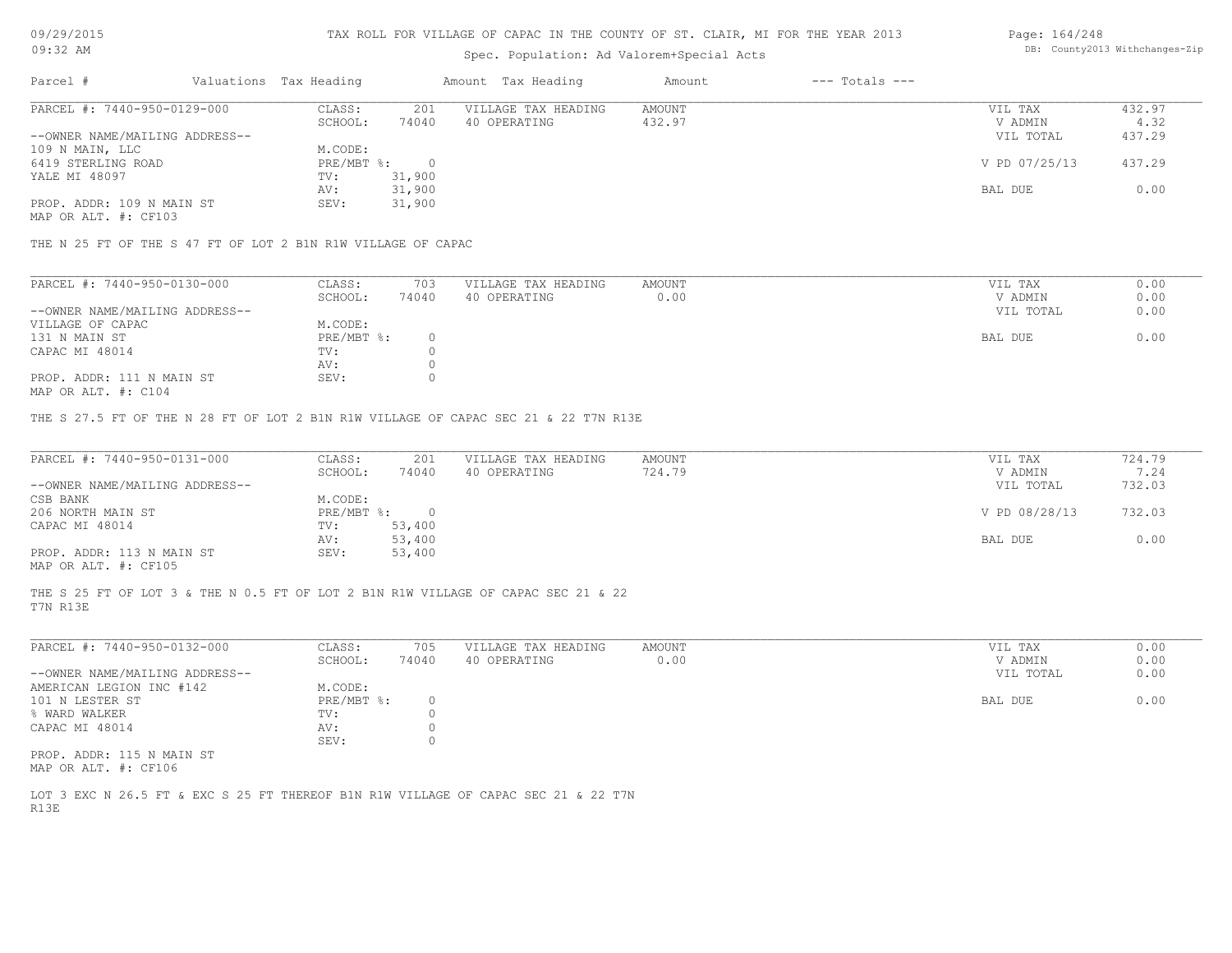| 09/29/2015                                        |                                                                          |                        |                  | TAX ROLL FOR VILLAGE OF CAPAC IN THE COUNTY OF ST. CLAIR, MI FOR THE YEAR 2013    |               |                                | Page: 165/248        |                |
|---------------------------------------------------|--------------------------------------------------------------------------|------------------------|------------------|-----------------------------------------------------------------------------------|---------------|--------------------------------|----------------------|----------------|
| 09:32 AM                                          |                                                                          |                        |                  | Spec. Population: Ad Valorem+Special Acts                                         |               | DB: County2013 Withchanges-Zip |                      |                |
| Parcel #                                          |                                                                          | Valuations Tax Heading |                  | Amount Tax Heading                                                                | Amount        | $---$ Totals $---$             |                      |                |
| PARCEL #: 7440-950-0133-000                       |                                                                          | CLASS:                 | 201              | VILLAGE TAX HEADING                                                               | <b>AMOUNT</b> |                                | VIL TAX              | 396.33         |
| --OWNER NAME/MAILING ADDRESS--                    |                                                                          | SCHOOL:                | 74040            | 40 OPERATING                                                                      | 396.33        |                                | V ADMIN<br>VIL TOTAL | 3.96<br>400.29 |
| SCHROEDER C & R REV TRUST                         |                                                                          | M.CODE:                |                  |                                                                                   |               |                                |                      |                |
| 6066 PRESTIGE DR                                  |                                                                          | PRE/MBT %:             | $\circ$          |                                                                                   |               |                                | V PD 08/16/13        | 908.87         |
| IMLAY CITY MI 48444                               |                                                                          | TV:                    | 29,200           |                                                                                   |               |                                |                      |                |
|                                                   |                                                                          | AV:                    | 29,200           |                                                                                   |               |                                | BAL DUE              | 0.00           |
| PROP. ADDR: 117 N MAIN ST<br>MAP OR ALT. #: CF107 |                                                                          | SEV:                   | 29,200           |                                                                                   |               |                                |                      |                |
| R13E                                              |                                                                          |                        |                  | N26.5 FT OF LOT 3 & S 1.83 FT OF LOT 4 B1N R1W VILLAGE OF CAPAC SEC 21 & 22 T7N   |               |                                |                      |                |
| PARCEL #: 7440-950-0134-000                       |                                                                          | CLASS:                 | 201              | VILLAGE TAX HEADING                                                               | <b>AMOUNT</b> |                                | VIL TAX              | 684.97         |
|                                                   |                                                                          | SCHOOL:                | 74040            | 40 OPERATING                                                                      | 684.97        |                                | V ADMIN              | 6.84           |
| --OWNER NAME/MAILING ADDRESS--                    |                                                                          |                        |                  |                                                                                   |               |                                | VIL TOTAL            | 691.81         |
| SCHROEDER C & R REV TRUST                         |                                                                          | M.CODE:                |                  |                                                                                   |               |                                |                      |                |
| 6066 PRESTIGE DR                                  |                                                                          | PRE/MBT %:             | $\overline{0}$   |                                                                                   |               |                                | V PD 08/16/13        | 691.81         |
| IMLAY CITY MI 48444                               |                                                                          | TV:                    | 50,466           |                                                                                   |               |                                |                      |                |
| PROP. ADDR: 119 N MAIN ST                         |                                                                          | AV:<br>SEV:            | 90,900<br>90,900 |                                                                                   |               |                                | BAL DUE              | 0.00           |
| MAP OR ALT. #: CF108                              |                                                                          |                        |                  |                                                                                   |               |                                |                      |                |
| T7N R13E                                          |                                                                          |                        |                  | LOT 4 EXC S 1.83 FT & EXC N 6.50 FT THEREOF B1N R1W VILLAGE OF CAPAC SEC 21 & 22  |               |                                |                      |                |
| PARCEL #: 7440-950-0135-000                       |                                                                          | CLASS:                 | 201              | VILLAGE TAX HEADING                                                               | <b>AMOUNT</b> |                                | VIL TAX              | 1,323.36       |
|                                                   |                                                                          | SCHOOL:                | 74040            | 40 OPERATING                                                                      | 1,323.36      |                                | V ADMIN              | 13.23          |
| --OWNER NAME/MAILING ADDRESS--                    |                                                                          |                        |                  |                                                                                   |               |                                | VIL TOTAL            | 1,336.59       |
| AGF PROPERTIES, INC                               |                                                                          | M.CODE:                |                  |                                                                                   |               |                                |                      |                |
| 12270 FRANKDRIVE                                  |                                                                          | $PRE/MBT$ $\div$       | $\overline{0}$   |                                                                                   |               |                                | V PD 08/12/13        | 1,336.59       |
| ROMEO MI 48065                                    |                                                                          | TV:                    | 97,500           |                                                                                   |               |                                |                      |                |
| PROP. ADDR: 127 N MAIN ST                         |                                                                          | AV:<br>SEV:            | 97,500<br>97,500 |                                                                                   |               |                                | BAL DUE              | 0.00           |
| MAP OR ALT. #: CF109                              |                                                                          |                        |                  |                                                                                   |               |                                |                      |                |
| T7N R13E                                          |                                                                          |                        |                  | THE N 6.5 FT OF LOT 4 & THE S 70 FT OF LOT 5 B1N R1W VILLAGE OF CAPAC SEC 21 & 22 |               |                                |                      |                |
| PARCEL #: 7440-950-0136-000                       |                                                                          | CLASS:                 | 703              | VILLAGE TAX HEADING                                                               | <b>AMOUNT</b> |                                | VIL TAX              | 0.00           |
|                                                   |                                                                          | SCHOOL:                | 74040            | 40 OPERATING                                                                      | 0.00          |                                | V ADMIN              | 0.00           |
| --OWNER NAME/MAILING ADDRESS--                    |                                                                          |                        |                  |                                                                                   |               |                                | VIL TOTAL            | 0.00           |
| TOWNSHIP OF MUSSEY HALL                           |                                                                          | M.CODE:                | $\circ$          |                                                                                   |               |                                |                      | 0.00           |
| PROP. ADDR: 135 N MAIN ST                         |                                                                          | PRE/MBT %:<br>TV:      | $\circ$          |                                                                                   |               |                                | BAL DUE              |                |
| MAP OR ALT. #: CF110/111                          |                                                                          | AV:                    | $\circledcirc$   |                                                                                   |               |                                |                      |                |
|                                                   |                                                                          | SEV:                   | $\circ$          |                                                                                   |               |                                |                      |                |
|                                                   |                                                                          |                        |                  |                                                                                   |               |                                |                      |                |
|                                                   |                                                                          |                        |                  |                                                                                   |               |                                |                      |                |
|                                                   | E58' OF N 30' & S 3' OF N 33' OF E 60' OF LOT 6 BIN R/W VILLAGE OF CAPAC |                        |                  |                                                                                   |               |                                |                      |                |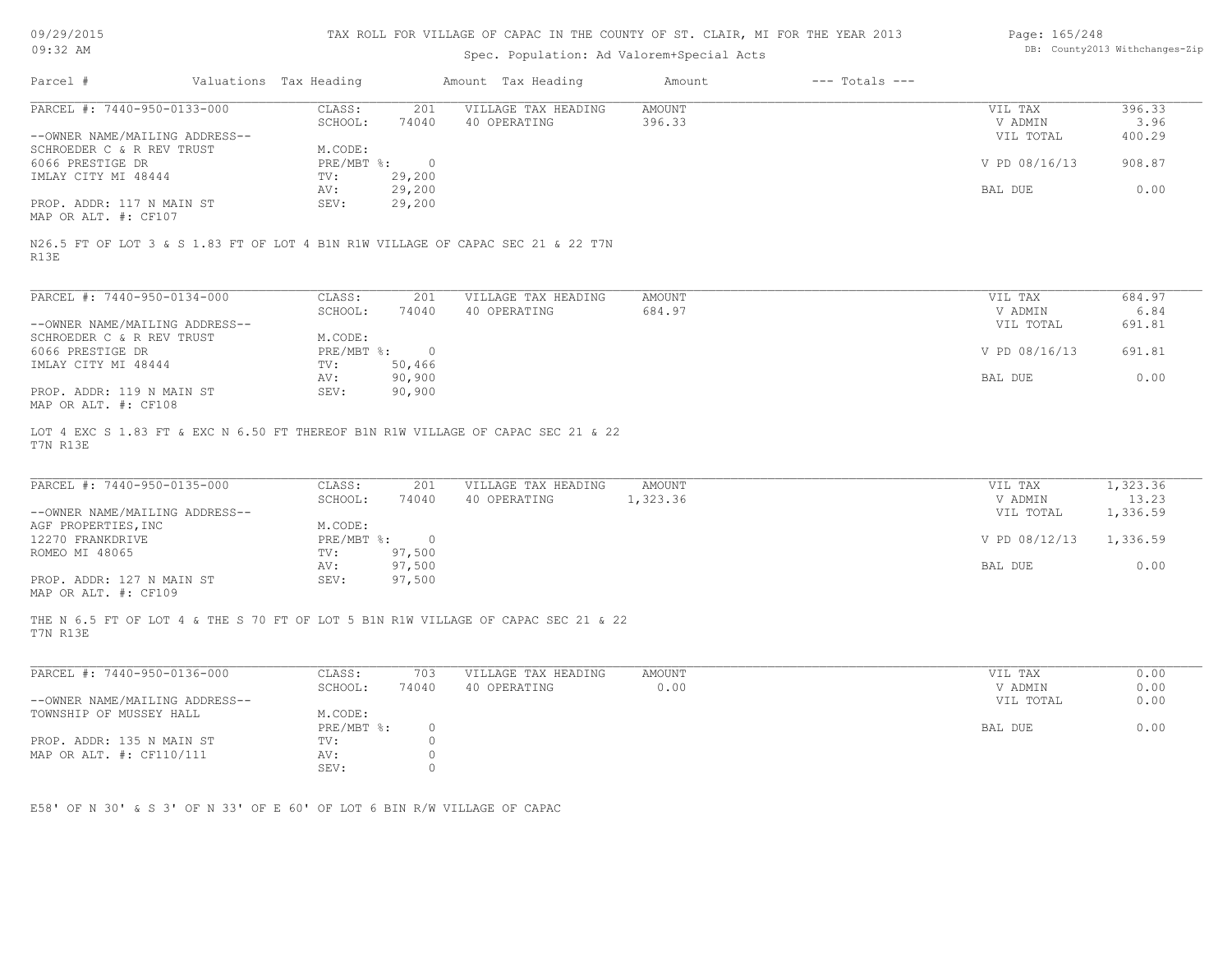#### TAX ROLL FOR VILLAGE OF CAPAC IN THE COUNTY OF ST. CLAIR, MI FOR THE YEAR 2013

## Spec. Population: Ad Valorem+Special Acts

## Parcel # Valuations Tax Heading Amount Tax Heading Amount --- Totals ---PROP. ADDR: 131 N MAIN ST SEV: 0 AV: 0 CAPAC MI 48014  $TV:$  0<br>AV: 0 131 N MAIN ST PRE/MBT %: 0 BAL DUE 0.00 VILLAGE OF CAPAC M.CODE: M.CODE: 131 N MAIN ST --OWNER NAME/MAILING ADDRESS-- VIL TOTAL 0.00 SCHOOL: 74040 40 OPERATING 0.00 V ADMIN 0.00 PARCEL #: 7440-950-0137-000 CLASS: 703 VILLAGE TAX HEADING AMOUNT VIL TAX VIL TAX 0.00<br>SCHOOL: 74040 40 OPERATING 0.00 000 VADMIN 0.00  $\mathcal{L}_\mathcal{L} = \mathcal{L}_\mathcal{L} = \mathcal{L}_\mathcal{L} = \mathcal{L}_\mathcal{L} = \mathcal{L}_\mathcal{L} = \mathcal{L}_\mathcal{L} = \mathcal{L}_\mathcal{L} = \mathcal{L}_\mathcal{L} = \mathcal{L}_\mathcal{L} = \mathcal{L}_\mathcal{L} = \mathcal{L}_\mathcal{L} = \mathcal{L}_\mathcal{L} = \mathcal{L}_\mathcal{L} = \mathcal{L}_\mathcal{L} = \mathcal{L}_\mathcal{L} = \mathcal{L}_\mathcal{L} = \mathcal{L}_\mathcal{L}$

MAP OR ALT. #: CF112

R/W VILLAGE OF CAPAC LOT 6 & N 5' OF LOT 5 EXC E 58' OF N 30' & EXC S 3' OF N 33' OF E 60' OF LOT 6 BIN

| PARCEL #: 7440-950-0139-000     | CLASS:     | 708      | VILLAGE TAX HEADING | AMOUNT | VIL TAX |           | 0.00 |
|---------------------------------|------------|----------|---------------------|--------|---------|-----------|------|
|                                 | SCHOOL:    | 74040    | 40 OPERATING        | 0.00   |         | V ADMIN   | 0.00 |
| --OWNER NAME/MAILING ADDRESS--  |            |          |                     |        |         | VIL TOTAL | 0.00 |
| FIRST BAPTIST CHURCH            | M.CODE:    |          |                     |        |         |           |      |
| 108 W CHURCH ST                 | PRE/MBT %: | $\Omega$ |                     |        | BAL DUE |           | 0.00 |
| CAPAC MI 48014-3005             | TV:        |          |                     |        |         |           |      |
|                                 | AV:        |          |                     |        |         |           |      |
| PROP. ADDR: 108 W CHURCH STRRET | SEV:       | $^{(1)}$ |                     |        |         |           |      |
| MAP OR ALT. #: CF113/114        |            |          |                     |        |         |           |      |

LOTS 7,8 & 9 BIN R/W VILLAGE OF CAPAC

| PARCEL #: 7440-950-0140-000    | CLASS:  | 401            | VILLAGE TAX HEADING | AMOUNT | VIL TAX       | 323.03 |
|--------------------------------|---------|----------------|---------------------|--------|---------------|--------|
|                                | SCHOOL: | 74040          | 40 OPERATING        | 323.03 | V ADMIN       | 3.23   |
| --OWNER NAME/MAILING ADDRESS-- |         |                |                     |        | VIL TOTAL     | 326.26 |
| LOPER DWAYNE A/MELANIE         | M.CODE: | 00GTS          |                     |        |               |        |
| 106 N NEEPER                   |         | PRE/MBT %: 100 |                     |        | V PD 09/16/13 | 326.26 |
| CAPAC MI 48014                 | TV:     | 23,800         |                     |        |               |        |
|                                | AV:     | 23,800         |                     |        | BAL DUE       | 0.00   |
| PROP. ADDR: 106 N NEEPER ST    | SEV:    | 23,800         |                     |        |               |        |
|                                |         |                |                     |        |               |        |

MAP OR ALT. #: CF115

N50 FT OF LOT 10 B1N R1W VILLAGE OF CAPAC

| PARCEL #: 7440-950-0141-000    | CLASS:       | 401    | VILLAGE TAX HEADING | AMOUNT | VIL TAX   | 313.53 |
|--------------------------------|--------------|--------|---------------------|--------|-----------|--------|
|                                | SCHOOL:      | 74040  | 40 OPERATING        | 313.53 | V ADMIN   | 3.13   |
| --OWNER NAME/MAILING ADDRESS-- |              |        |                     |        | VIL TOTAL | 316.66 |
| SCHONEMAN HAROLD/ROGER         | M.CODE:      |        |                     |        |           |        |
| 7608 LANSING AVE               | $PRE/MBT$ %: |        |                     |        | BAL DUE   | 316.66 |
| JACKSON MI 49201               | TV:          | 23,100 |                     |        |           |        |
|                                | AV:          | 23,100 |                     |        |           |        |
| PROP. ADDR: 104 N NEEPER ST    | SEV:         | 23,100 |                     |        |           |        |
| MAP OR ALT. #: CF116           |              |        |                     |        |           |        |

& 22 T7N R13E THE S 25 FT OF LOT 10 & THE N 25 FT OF LOTS 11 & 12 B1N R1W VILLAGE OF CAPAC SEC 21 Page: 166/248 DB: County2013 Withchanges-Zip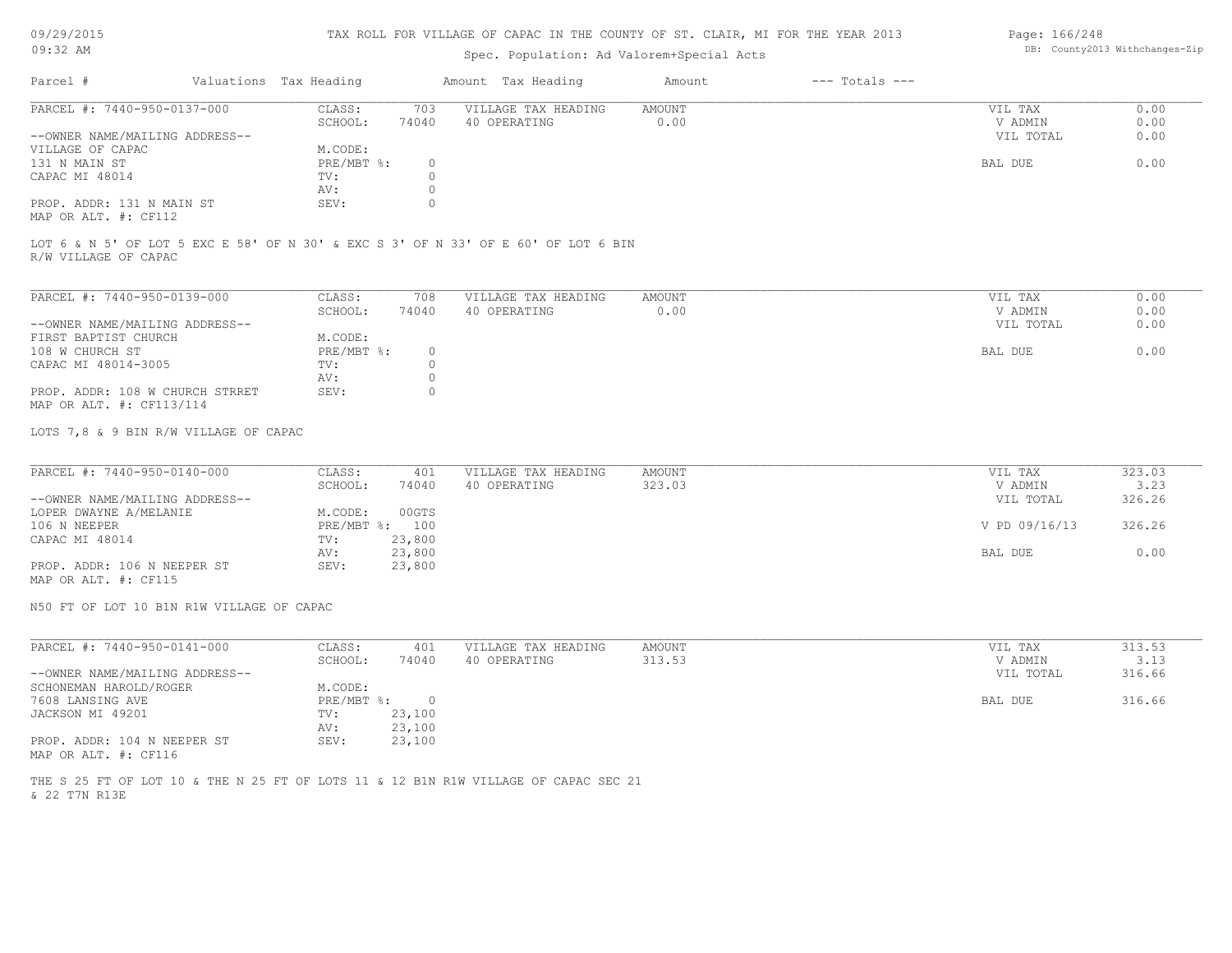## Spec. Population: Ad Valorem+Special Acts

#### Page: 167/248 DB: County2013 Withchanges-Zip

| Parcel #                       | Valuations Tax Heading |        | Amount Tax Heading  | Amount | $---$ Totals $---$ |               |        |
|--------------------------------|------------------------|--------|---------------------|--------|--------------------|---------------|--------|
| PARCEL #: 7440-950-0142-000    | CLASS:                 | 401    | VILLAGE TAX HEADING | AMOUNT |                    | VIL TAX       | 446.55 |
|                                | SCHOOL:                | 74040  | 40 OPERATING        | 446.55 |                    | V ADMIN       | 4.46   |
| --OWNER NAME/MAILING ADDRESS-- |                        |        |                     |        |                    | VIL TOTAL     | 451.01 |
| BECKER GERALD/SANDRA           | M.CODE:                |        |                     |        |                    |               |        |
| P O BOX 158                    | $PRE/MBT$ %:           |        |                     |        |                    | V PD 08/22/13 | 451.01 |
| CAPAC MI 48014                 | TV:                    | 32,900 |                     |        |                    |               |        |
|                                | AV:                    | 32,900 |                     |        |                    | BAL DUE       | 0.00   |
| PROP. ADDR: 107 W MILL ST      | SEV:                   | 32,900 |                     |        |                    |               |        |
| MAP OR ALT. #: CF117           |                        |        |                     |        |                    |               |        |

LOTS 11 & 12 EXC THE N 25 FT THEREOF B1N R1W VILLAGE OF CAPAC SEC 21 & 22 T7N R13E

| PARCEL #: 7440-950-0143-000    | CLASS:  | 401            | VILLAGE TAX HEADING | AMOUNT | VIL TAX       | 396.33 |
|--------------------------------|---------|----------------|---------------------|--------|---------------|--------|
|                                | SCHOOL: | 74040          | 40 OPERATING        | 396.33 | V ADMIN       | 3.96   |
| --OWNER NAME/MAILING ADDRESS-- |         |                |                     |        | VIL TOTAL     | 400.29 |
| ROSILLO ROGELIO/MARIA          | M.CODE: |                |                     |        |               |        |
| 201 W MILL ST                  |         | PRE/MBT %: 100 |                     |        | V PD 08/08/13 | 400.29 |
| CAPAC MI 48014-3025            | TV:     | 29,200         |                     |        |               |        |
|                                | AV:     | 29,200         |                     |        | BAL DUE       | 0.00   |
| PROP. ADDR: 201 W MILL ST      | SEV:    | 29,200         |                     |        |               |        |
| MAP OR ALT. #: CF118           |         |                |                     |        |               |        |

S90 FT OF LOT 1 B1N R2W VILLAGE OF CAPAC

| PARCEL #: 7440-950-0144-000    | CLASS:     | 401    | VILLAGE TAX HEADING | AMOUNT | VIL TAX       | 390.90 |
|--------------------------------|------------|--------|---------------------|--------|---------------|--------|
|                                | SCHOOL:    | 74040  | 40 OPERATING        | 390.90 | V ADMIN       | 3.90   |
| --OWNER NAME/MAILING ADDRESS-- |            |        |                     |        | VIL TOTAL     | 394.80 |
| JJ EDWARD INVESTMENT GROUP LLC | M.CODE:    |        |                     |        |               |        |
| 29635 33 MILE RD               | PRE/MBT %: |        |                     |        | V PD 08/05/13 | 394.80 |
| RICHMOND MI 48062              | TV:        | 28,800 |                     |        |               |        |
|                                | AV:        | 28,800 |                     |        | BAL DUE       | 0.00   |
| PROP. ADDR: 103 N NEEPER ST    | SEV:       | 28,800 |                     |        |               |        |
| MAP OR ALT. #: CF119           |            |        |                     |        |               |        |

N60 FT OF LOT 1 & N 25 FT OF LOT 2 B1N R2W VILLAGE OF CAPAC SEC 21 & 22 T7N R13E

| PARCEL #: 7440-950-0145-000    | CLASS:     | 401    | VILLAGE TAX HEADING | AMOUNT | VIL TAX       | 529.34 |
|--------------------------------|------------|--------|---------------------|--------|---------------|--------|
|                                | SCHOOL:    | 74040  | 40 OPERATING        | 529.34 | V ADMIN       | 5.29   |
| --OWNER NAME/MAILING ADDRESS-- |            |        |                     |        | VIL TOTAL     | 534.63 |
| VICTORY DAMIEN                 | M.CODE:    | COREL  |                     |        |               |        |
| 46574 OLD OAK LN               | PRE/MBT %: |        |                     |        | V PD 08/26/13 | 534.63 |
| MACOMB MI 48042-5388           | TV:        | 39,000 |                     |        |               |        |
|                                | AV:        | 39,000 |                     |        | BAL DUE       | 0.00   |
| PROP. ADDR: 203 W MILL ST      | SEV:       | 39,000 |                     |        |               |        |
| MAP OR ALT. #: CF120           |            |        |                     |        |               |        |

LOT 2 EXC N 25 FT B1N R2W VILLAGE OF CAPAC SEC 21 & 22 T7N R13E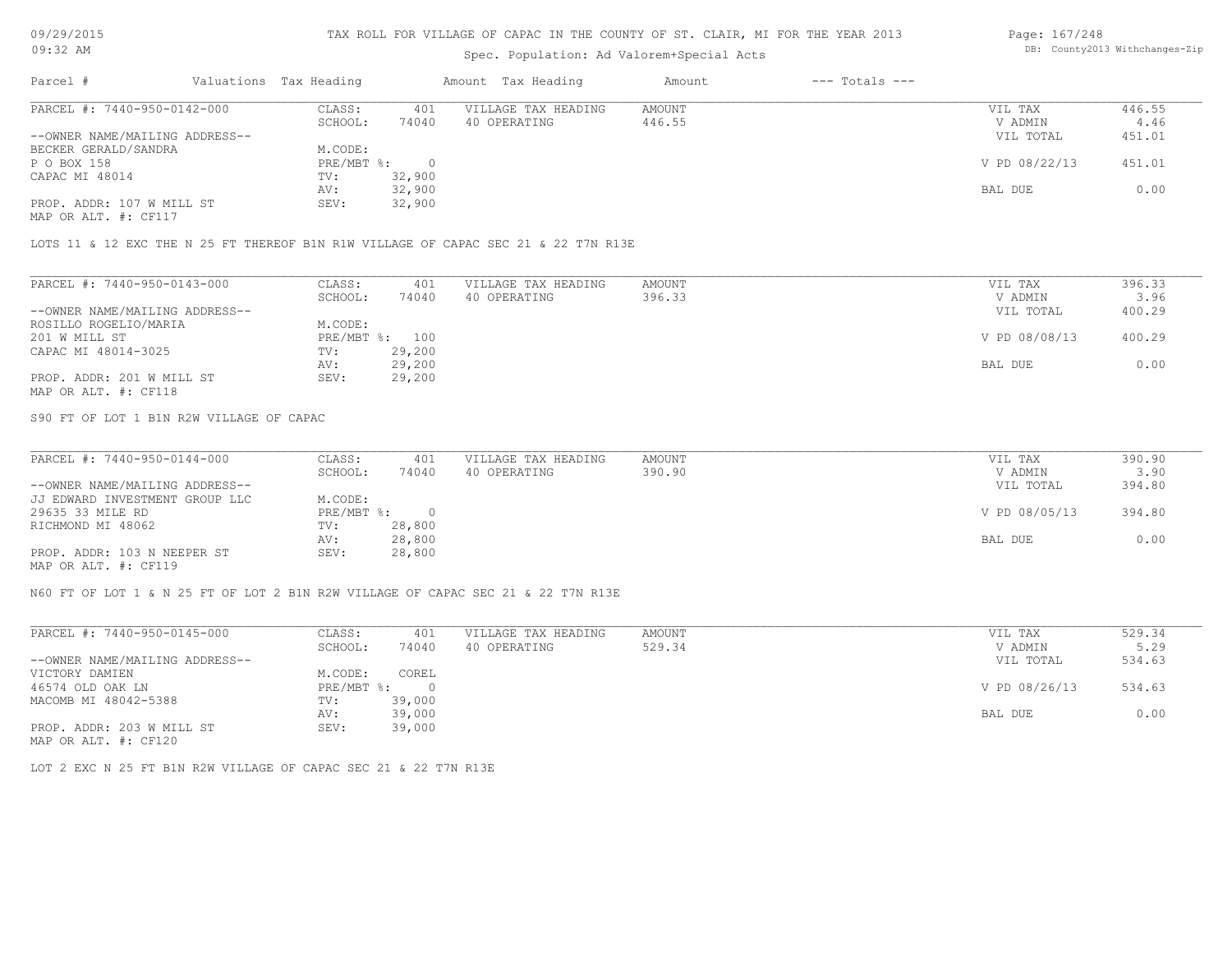## Spec. Population: Ad Valorem+Special Acts

## Page: 168/248 DB: County2013 Withchanges-Zip

| Parcel #                                            | Valuations Tax Heading |                | Amount Tax Heading  | Amount        | $---$ Totals $---$ |               |        |
|-----------------------------------------------------|------------------------|----------------|---------------------|---------------|--------------------|---------------|--------|
| PARCEL #: 7440-950-0146-000                         | CLASS:                 | 401            | VILLAGE TAX HEADING | <b>AMOUNT</b> |                    | VIL TAX       | 526.63 |
|                                                     | SCHOOL:                | 74040          | 40 OPERATING        | 526.63        |                    | V ADMIN       | 5.26   |
| --OWNER NAME/MAILING ADDRESS--                      |                        |                |                     |               |                    | VIL TOTAL     | 531.89 |
| BYERS KEVIN F                                       | M.CODE:                |                |                     |               |                    |               |        |
| BYERS SANDRA L                                      | PRE/MBT %:             | $\overline{0}$ |                     |               |                    | V PD 08/28/13 | 531.89 |
| 14080 KOEHN RD                                      | TV:                    | 38,800         |                     |               |                    |               |        |
| CAPAC MI 48014                                      | AV:                    | 38,800         |                     |               |                    | BAL DUE       | 0.00   |
|                                                     | SEV:                   | 38,800         |                     |               |                    |               |        |
| PROP. ADDR: 105 N NEEPER ST                         |                        |                |                     |               |                    |               |        |
| MAP OR ALT. #: CF121                                |                        |                |                     |               |                    |               |        |
|                                                     |                        |                |                     |               |                    |               |        |
| PARCEL #: 7440-950-0147-000                         | CLASS:                 | 401            | VILLAGE TAX HEADING | <b>AMOUNT</b> |                    | VIL TAX       | 477.76 |
|                                                     | SCHOOL:                | 74040          | 40 OPERATING        | 477.76        |                    | V ADMIN       | 4.77   |
| --OWNER NAME/MAILING ADDRESS--                      |                        |                |                     |               |                    | VIL TOTAL     | 482.53 |
| SONNER JANET                                        | M.CODE:                |                |                     |               |                    |               |        |
| 107 N NEEPER ST                                     | PRE/MBT %: 100         |                |                     |               |                    | V PD 07/15/13 | 482.53 |
| CAPAC MI 48014                                      | TV:                    | 35,200         |                     |               |                    |               |        |
|                                                     | AV:                    | 35,200         |                     |               |                    | BAL DUE       | 0.00   |
| PROP. ADDR: 107 N NEEPER ST                         | SEV:                   | 35,200         |                     |               |                    |               |        |
| MAP OR ALT. #: CF122                                |                        |                |                     |               |                    |               |        |
| LOT 4 B1N R2W VILLAGE OF CAPAC SEC 21 & 22 T7N R13E |                        |                |                     |               |                    |               |        |
| PARCEL #: 7440-950-0148-000                         | CLASS:                 | 401            | VILLAGE TAX HEADING | <b>AMOUNT</b> |                    | VIL TAX       | 424.83 |
|                                                     | SCHOOL:                | 74040          | 40 OPERATING        | 424.83        |                    | V ADMIN       | 4.24   |
| --OWNER NAME/MAILING ADDRESS--                      |                        |                |                     |               |                    | VIL TOTAL     | 429.07 |
| LUBAHN EDW JR/LOUISE                                | M.CODE:                |                |                     |               |                    |               |        |
| 109 N NEEPER ST                                     |                        | PRE/MBT %: 100 |                     |               |                    | V PD 08/28/13 | 429.07 |
|                                                     |                        |                |                     |               |                    |               |        |
| CAPAC MI 48014                                      | TV:                    | 31,300         |                     |               |                    |               |        |
|                                                     | AV:                    | 31,300         |                     |               |                    | BAL DUE       | 0.00   |
| PROP. ADDR: 109 N NEEPER ST<br>MAP OR ALT. #: CB123 | SEV:                   | 31,300         |                     |               |                    |               |        |
| LOT 5 B1N R2W VILLAGE OF CAPAC SEC 21 & 22 T7N R13E |                        |                |                     |               |                    |               |        |
|                                                     |                        |                |                     |               |                    |               |        |

| PARCEL #: 7440-950-0149-000    | CLASS:  | 401            | VILLAGE TAX HEADING | AMOUNT | VIL TAX       | 527.61 |
|--------------------------------|---------|----------------|---------------------|--------|---------------|--------|
|                                | SCHOOL: | 74040          | 40 OPERATING        | 412.61 | V ADMIN       | 4.12   |
| --OWNER NAME/MAILING ADDRESS-- |         |                | SWALK               | 115.00 | VIL TOTAL     | 531.73 |
| LEIGH RONALD/CAROLYN           | M.CODE: |                |                     |        |               |        |
| 113 N NEEPER ST                |         | PRE/MBT %: 100 |                     |        | V PD 09/16/13 | 531.73 |
| CAPAC MI 48014-3033            | TV:     | 30,400         |                     |        |               |        |
|                                | AV:     | 30,400         |                     |        | BAL DUE       | 0.00   |
| PROP. ADDR: 113 N NEEPER ST    | SEV:    | 30,400         |                     |        |               |        |
| MAP OR ALT. #: CF124           |         |                |                     |        |               |        |

LOT 6 B1N R2W VILLAGE OF CAPAC SEC 21 & 22 T7N R13E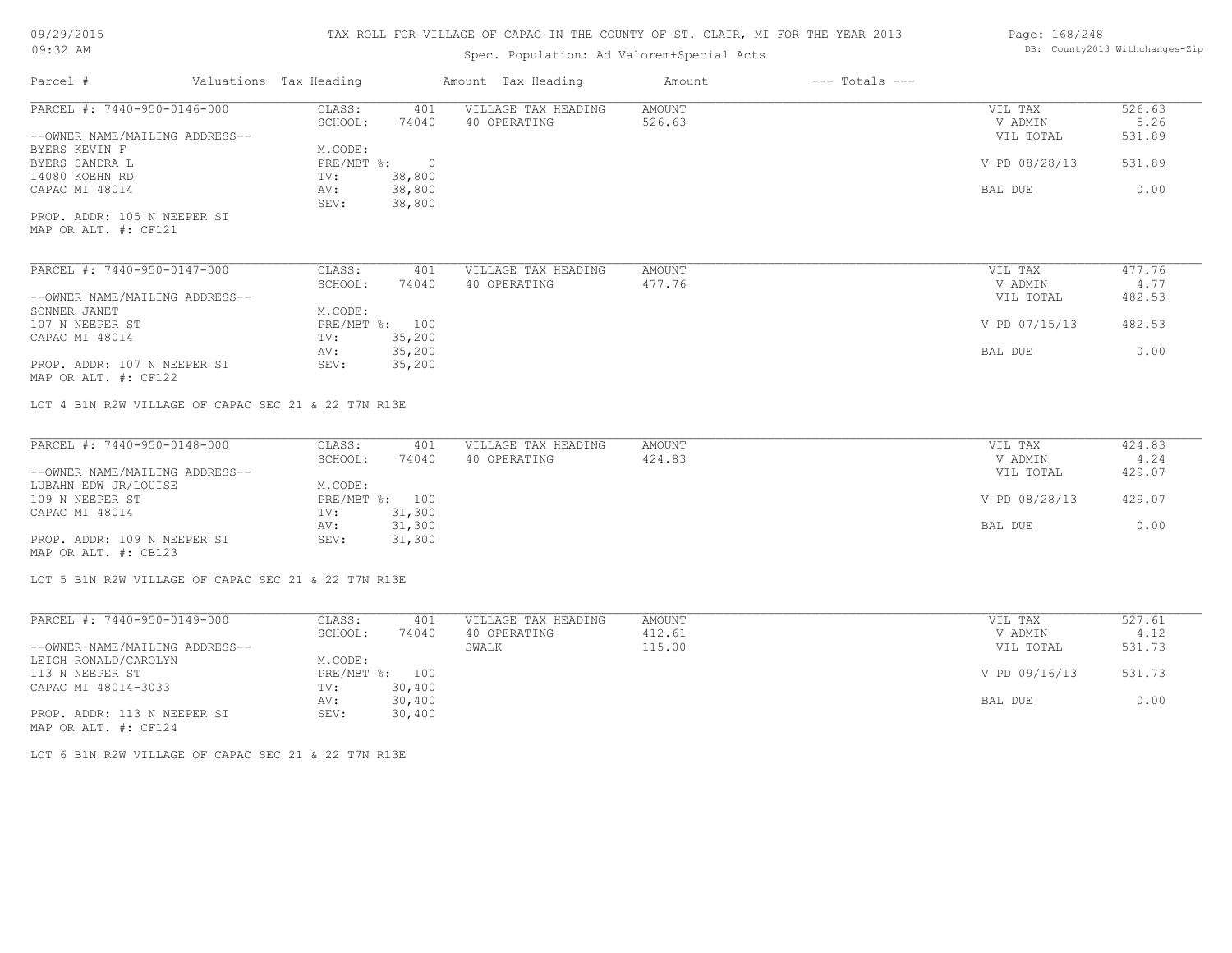## Spec. Population: Ad Valorem+Special Acts

#### Page: 169/248 DB: County2013 Withchanges-Zip

| Parcel #                                            | Valuations Tax Heading |                | Amount Tax Heading  | Amount | $---$ Totals $---$ |           |        |
|-----------------------------------------------------|------------------------|----------------|---------------------|--------|--------------------|-----------|--------|
| PARCEL #: 7440-950-0150-000                         | CLASS:                 | 401            | VILLAGE TAX HEADING | AMOUNT |                    | VIL TAX   | 370.54 |
|                                                     | SCHOOL:                | 74040          | 40 OPERATING        | 370.54 |                    | V ADMIN   | 3.70   |
| --OWNER NAME/MAILING ADDRESS--                      |                        |                |                     |        |                    | VIL TOTAL | 374.24 |
| JPMORGAN CHASE BANK                                 | M.CODE:                | COREL          |                     |        |                    |           |        |
| 800 BROOKSEDGE BOULEVARD                            |                        | PRE/MBT %: 100 |                     |        |                    | BAL DUE   | 374.24 |
| WESTERVILLE OH 43081                                | TV:                    | 27,300         |                     |        |                    |           |        |
|                                                     | AV:                    | 27,300         |                     |        |                    |           |        |
| PROP. ADDR: 108 N GLASSFORD STREET                  | SEV:                   | 27,300         |                     |        |                    |           |        |
| MAP OR ALT. #: CF125                                |                        |                |                     |        |                    |           |        |
|                                                     |                        |                |                     |        |                    |           |        |
| LOT 7 B1N R2W VILLAGE OF CAPAC SEC 21 & 22 T7N R13E |                        |                |                     |        |                    |           |        |
|                                                     |                        |                |                     |        |                    |           |        |

| PARCEL #: 7440-950-0151-000        | CLASS:       | 401    | VILLAGE TAX HEADING | AMOUNT | VIL TAX       | 590.42 |
|------------------------------------|--------------|--------|---------------------|--------|---------------|--------|
|                                    | SCHOOL:      | 74040  | 40 OPERATING        | 590.42 | V ADMIN       | 5.90   |
| --OWNER NAME/MAILING ADDRESS--     |              |        |                     |        | VIL TOTAL     | 596.32 |
| BROWN JUDY / MACE LINDA            | M.CODE:      |        |                     |        |               |        |
| 106 N GLASSFORD ST                 | $PRE/MBT$ %: | 67     |                     |        | V PD 07/09/13 | 596.32 |
| CAPAC MI 48014-3009                | TV:          | 43,500 |                     |        |               |        |
|                                    | AV:          | 43,500 |                     |        | BAL DUE       | 0.00   |
| PROP. ADDR: 106 N GLASSFORD STREET | SEV:         | 43,500 |                     |        |               |        |
| MAP OR ALT. #: CF126               |              |        |                     |        |               |        |

LOT 8 B1N R2W VILLAGE OF CAPAC SEC 21 & 22 T7N R13E

| PARCEL #: 7440-950-0152-000        | CLASS:  | 401            | VILLAGE TAX HEADING | AMOUNT | VIL TAX       | 470.98 |
|------------------------------------|---------|----------------|---------------------|--------|---------------|--------|
|                                    | SCHOOL: | 74040          | 40 OPERATING        | 470.98 | V ADMIN       | 4.70   |
| --OWNER NAME/MAILING ADDRESS--     |         |                |                     |        | VIL TOTAL     | 475.68 |
| SMITH ROBERT/DOROTHY               | M.CODE: |                |                     |        |               |        |
| 104 N GLASSFORD ST                 |         | PRE/MBT %: 100 |                     |        | V PD 07/25/13 | 475.68 |
| CAPAC MI 48014-3009                | TV:     | 34,700         |                     |        |               |        |
|                                    | AV:     | 34,700         |                     |        | BAL DUE       | 0.00   |
| PROP. ADDR: 104 N GLASSFORD STREET | SEV:    | 34,700         |                     |        |               |        |
| MAP OR ALT. #: CF127A              |         |                |                     |        |               |        |

LOT 9 B1N R2W VILLAGE OF CAPAC SEC 21 & 22 T7N R13E

| PARCEL #: 7440-950-0153-000    | CLASS:     | 401    | VILLAGE TAX HEADING | AMOUNT | VIL TAX       | 97.56 |
|--------------------------------|------------|--------|---------------------|--------|---------------|-------|
|                                | SCHOOL:    | 74040  | 40 OPERATING        | 97.56  | V ADMIN       | 0.97  |
| --OWNER NAME/MAILING ADDRESS-- |            |        |                     |        | VIL TOTAL     | 98.53 |
| SMITH ROBERT/DOROTHY           | M.CODE:    |        |                     |        |               |       |
| N GLASSFORD STREET             | PRE/MBT %: | 100    |                     |        | V PD 07/25/13 | 98.53 |
| CAPAC MI 48014                 | TV:        | 7,188  |                     |        |               |       |
|                                | AV:        | 15,200 |                     |        | BAL DUE       | 0.00  |
| PROP. ADDR: N GLASSFORD STREET | SEV:       | 15,200 |                     |        |               |       |
| MAP OR ALT. #: CF127B          |            |        |                     |        |               |       |

LOT 10 B1N R2W VILLAGE OF CAPAC SEC 21 & 22 T7N R13E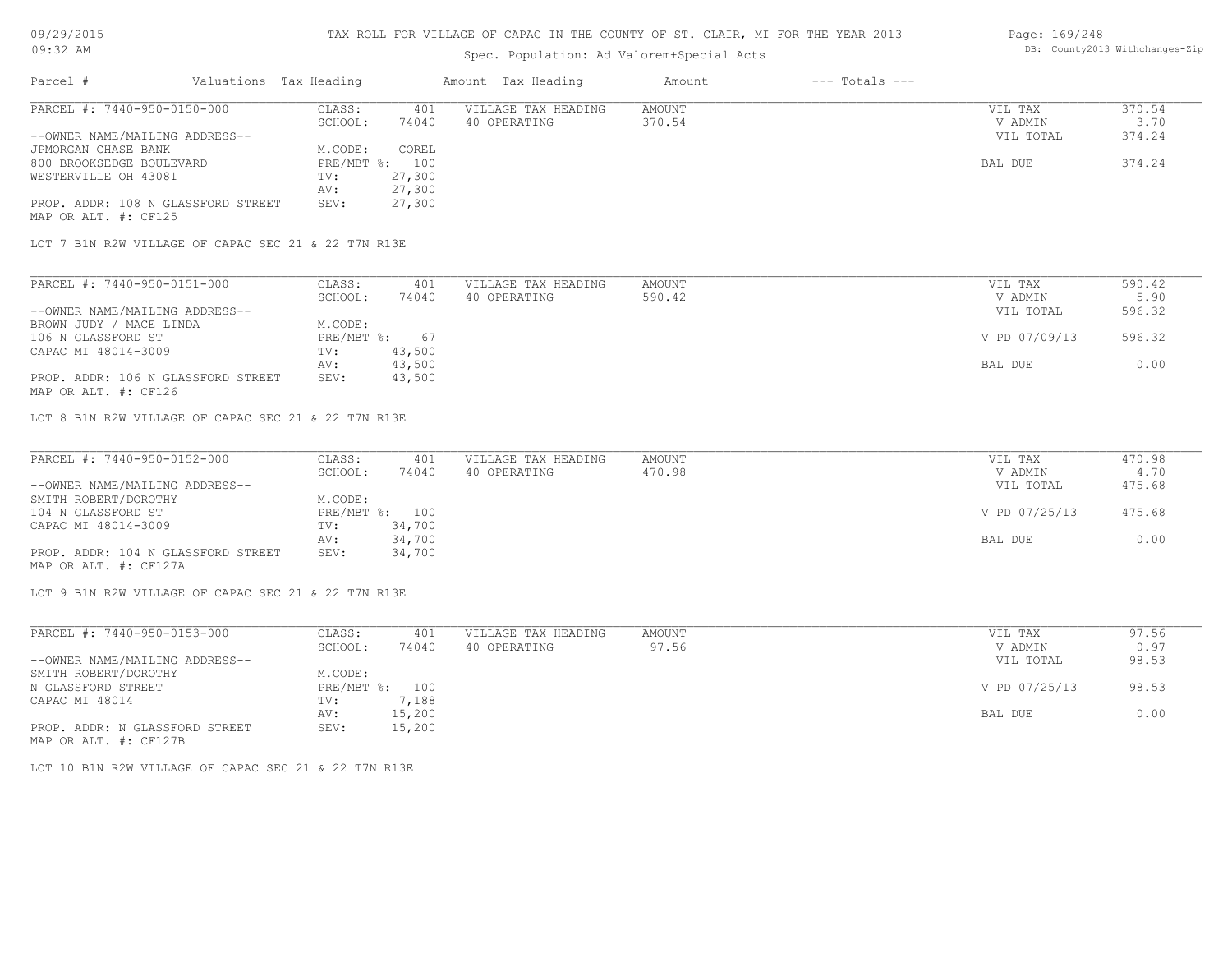## Spec. Population: Ad Valorem+Special Acts

#### Page: 170/248 DB: County2013 Withchanges-Zip

| Parcel #                       | Valuations Tax Heading |        | Amount Tax Heading  | Amount | $---$ Totals $---$ |               |        |
|--------------------------------|------------------------|--------|---------------------|--------|--------------------|---------------|--------|
| PARCEL #: 7440-950-0154-000    | CLASS:                 | 401    | VILLAGE TAX HEADING | AMOUNT |                    | VIL TAX       | 515.77 |
|                                | SCHOOL:                | 74040  | 40 OPERATING        | 515.77 |                    | V ADMIN       | 5.15   |
| --OWNER NAME/MAILING ADDRESS-- |                        |        |                     |        |                    | VIL TOTAL     | 520.92 |
| STANTON DALLAS I               | M.CODE:                | COREL  |                     |        |                    |               |        |
| 207 W MILL ST                  | $PRE/MBT$ %:           | 100    |                     |        |                    | V PD 08/28/13 | 520.92 |
| CAPAC MI 48014-3025            | TV:                    | 38,000 |                     |        |                    |               |        |
|                                | AV:                    | 38,000 |                     |        |                    | BAL DUE       | 0.00   |
| PROP. ADDR: 207 W MILL ST      | SEV:                   | 38,000 |                     |        |                    |               |        |
| MAP OR ALT. #: CF128A          |                        |        |                     |        |                    |               |        |

LOT 11 B1N R2W VILLAGE OF CAPAC SEC 21 & 22 T7N R13E

| PARCEL #: 7440-950-0154-500    | CLASS:     | 708   | VILLAGE TAX HEADING | AMOUNT | VIL TAX   | 0.00 |
|--------------------------------|------------|-------|---------------------|--------|-----------|------|
|                                | SCHOOL:    | 74040 | 40 OPERATING        | 0.00   | V ADMIN   | 0.00 |
| --OWNER NAME/MAILING ADDRESS-- |            |       |                     |        | VIL TOTAL | 0.00 |
| FIRST METH CH OF CAPAC         | M.CODE:    |       |                     |        |           |      |
| 211 W MILL ST                  | PRE/MBT %: |       |                     |        | BAL DUE   | 0.00 |
| CAPAC MI 48014                 | TV:        |       |                     |        |           |      |
|                                | AV:        |       |                     |        |           |      |
| PROP. ADDR: 211 W MILL ST      | SEV:       |       |                     |        |           |      |
|                                |            |       |                     |        |           |      |

MAP OR ALT. #: CF128B

LOT 12 B1N R2W VILLAGE OF CAPAC SEC 21 & 22 T7N R13E

| PARCEL #: 7440-950-0155-000    | CLASS:     | 401    | VILLAGE TAX HEADING | AMOUNT | VIL TAX   | 299.96 |
|--------------------------------|------------|--------|---------------------|--------|-----------|--------|
|                                | SCHOOL:    | 74040  | 40 OPERATING        | 299.96 | V ADMIN   | 2.99   |
| --OWNER NAME/MAILING ADDRESS-- |            |        |                     |        | VIL TOTAL | 302.95 |
| MCNUTT MEL ALGER               | M.CODE:    |        |                     |        |           |        |
| P.O. BOX 541                   | PRE/MBT %: |        |                     |        | BAL DUE   | 302.95 |
| MEMPHIS MI 48041               | TV:        | 22,100 |                     |        |           |        |
|                                | AV:        | 22,100 |                     |        |           |        |
| PROP. ADDR: 303 W MILL ST      | SEV:       | 22,100 |                     |        |           |        |
| MAP OR ALT. #: CF129A          |            |        |                     |        |           |        |

LOT 1 EXC N 50 FT THEREOF B1N R3W VILLAGE OF CAPAC SEC 21 & 22 T7N R13E

| PARCEL #: 7440-950-0156-000        | CLASS:       | 401    | VILLAGE TAX HEADING | AMOUNT | VIL TAX       | 228.02 |
|------------------------------------|--------------|--------|---------------------|--------|---------------|--------|
|                                    | SCHOOL:      | 74040  | 40 OPERATING        | 228.02 | V ADMIN       | 2.28   |
| --OWNER NAME/MAILING ADDRESS--     |              |        |                     |        | VIL TOTAL     | 230.30 |
| HARVEY JAMIE                       | M.CODE:      | BACTS  |                     |        |               |        |
| 101 N GLASSFORD ST                 | $PRE/MBT$ %: | 100    |                     |        | V PD 09/04/13 | 230.30 |
| CAPAC MI 48014                     | TV:          | 16,800 |                     |        |               |        |
|                                    | AV:          | 16,800 |                     |        | BAL DUE       | 0.00   |
| PROP. ADDR: 101 N GLASSFORD STREET | SEV:         | 16,800 |                     |        |               |        |
| MAP OR ALT. #: CF129B              |              |        |                     |        |               |        |

N50 FT OF LOT 1 B1N R3W VILLAGE OF CAPAC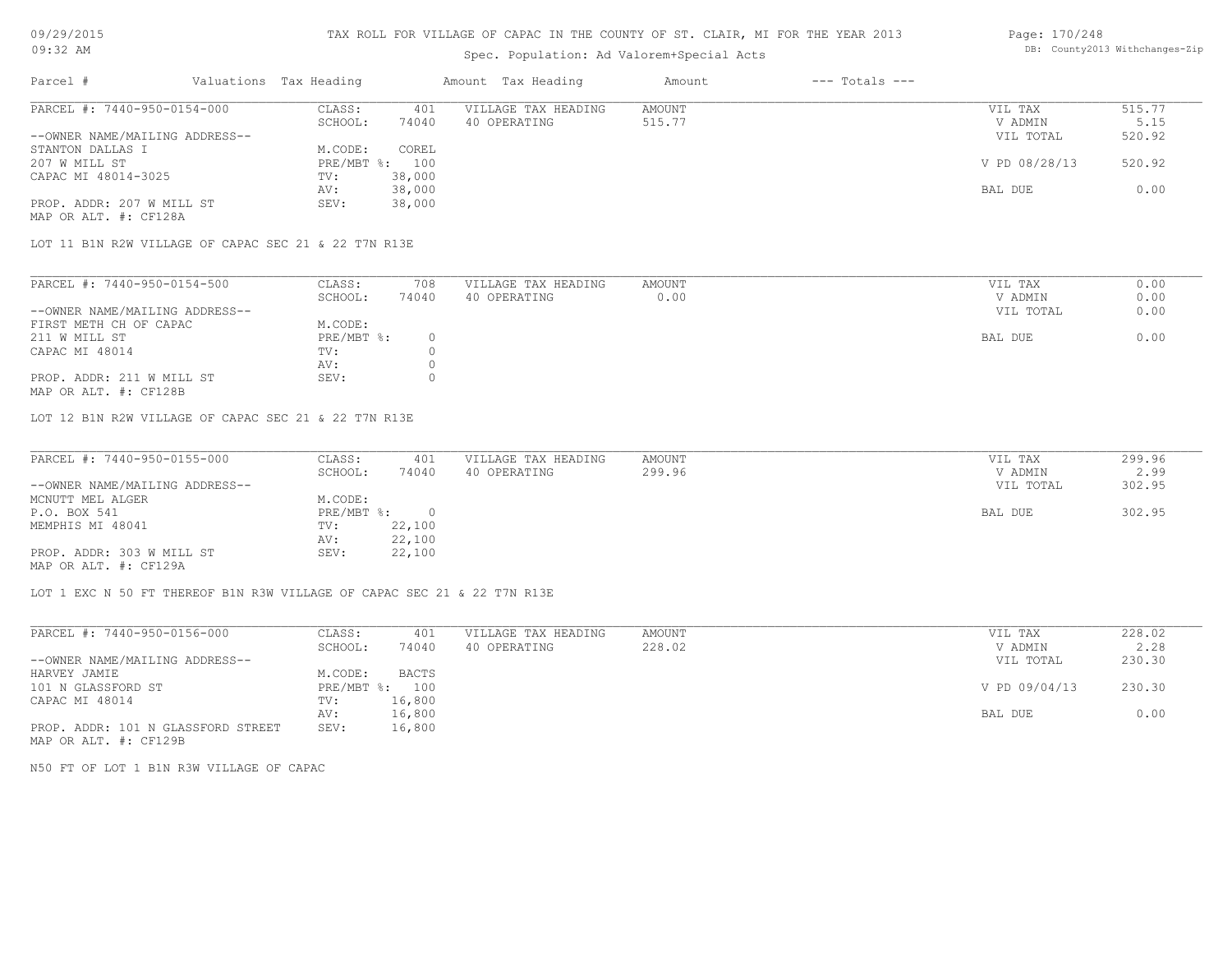## TAX ROLL FOR VILLAGE OF CAPAC IN THE COUNTY OF ST. CLAIR, MI FOR THE YEAR 2013

## Spec. Population: Ad Valorem+Special Acts

#### Page: 171/248 DB: County2013 Withchanges-Zip

| Parcel #                       | Valuations Tax Heading |        | Amount Tax Heading  | Amount | $---$ Totals $---$ |               |        |
|--------------------------------|------------------------|--------|---------------------|--------|--------------------|---------------|--------|
| PARCEL #: 7440-950-0157-000    | CLASS:                 | 401    | VILLAGE TAX HEADING | AMOUNT |                    | VIL TAX       | 438.40 |
|                                | SCHOOL:                | 74040  | 40 OPERATING        | 438.40 |                    | V ADMIN       | 4.38   |
| --OWNER NAME/MAILING ADDRESS-- |                        |        |                     |        |                    | VIL TOTAL     | 442.78 |
| KURTZHALS KYLE                 | M.CODE:                | 00GTS  |                     |        |                    |               |        |
| 305 W MILL ST                  | PRE/MBT %:             | 100    |                     |        |                    | V PD 09/16/13 | 442.78 |
| CAPAC MI 48014-3027            | TV:                    | 32,300 |                     |        |                    |               |        |
|                                | AV:                    | 32,300 |                     |        |                    | BAL DUE       | 0.00   |
| PROP. ADDR: 305 W MILL ST      | SEV:                   | 32,300 |                     |        |                    |               |        |
| MAP OR ALT. #: CF130A          |                        |        |                     |        |                    |               |        |

LOT 2 B1N R3W VILLAGE OF CAPAC

| PARCEL #: 7440-950-0158-000        | CLASS:         | 401    | VILLAGE TAX HEADING | AMOUNT | VIL TAX       | 446.55 |
|------------------------------------|----------------|--------|---------------------|--------|---------------|--------|
|                                    | SCHOOL:        | 74040  | 40 OPERATING        | 446.55 | V ADMIN       | 4.46   |
| --OWNER NAME/MAILING ADDRESS--     |                |        |                     |        | VIL TOTAL     | 451.01 |
| KNOLL HENRIETTA                    | M.CODE:        |        |                     |        |               |        |
| 103 N GLASSFORD ST                 | PRE/MBT %: 100 |        |                     |        | V PD 08/08/13 | 451.01 |
| CAPAC MI 48014                     | TV:            | 32,900 |                     |        |               |        |
|                                    | AV:            | 32,900 |                     |        | BAL DUE       | 0.00   |
| PROP. ADDR: 103 N GLASSFORD STREET | SEV:           | 32,900 |                     |        |               |        |

MAP OR ALT. #: CF130B

LOT 3 B1N R3W VILLAGE OF CAPAC SEC 21 & 22 T7N R13E

| PARCEL #: 7440-950-0159-000        | CLASS:       | 401    | VILLAGE TAX HEADING | AMOUNT | VIL TAX       | 880.88 |
|------------------------------------|--------------|--------|---------------------|--------|---------------|--------|
|                                    | SCHOOL:      | 74040  | 40 OPERATING        | 880.88 | V ADMIN       | 8.80   |
| --OWNER NAME/MAILING ADDRESS--     |              |        |                     |        | VIL TOTAL     | 889.68 |
| MULTI CORP INC                     | M.CODE:      |        |                     |        |               |        |
| 14835 LOIS LN                      | $PRE/MBT$ %: |        |                     |        | V PD 08/22/13 | 889.68 |
| CAPAC MI 48014                     | TV:          | 64,900 |                     |        |               |        |
|                                    | AV:          | 64,900 |                     |        | BAL DUE       | 0.00   |
| PROP. ADDR: 105 N GLASSFORD STREET | SEV:         | 64,900 |                     |        |               |        |
| MAP OR ALT. #: CF131               |              |        |                     |        |               |        |

LOT 4 & S 1/4 OF LOT 5 B1N R3W VILLAGE OF CAPAC

| PARCEL #: 7440-950-0160-000        | CLASS:         | 401    | VILLAGE TAX HEADING | AMOUNT | VIL TAX       | 310.82 |
|------------------------------------|----------------|--------|---------------------|--------|---------------|--------|
|                                    | SCHOOL:        | 74040  | 40 OPERATING        | 310.82 | V ADMIN       | 3.10   |
| --OWNER NAME/MAILING ADDRESS--     |                |        |                     |        | VIL TOTAL     | 313.92 |
| CORONADO JOSE/SUSAN                | M.CODE:        | COREL  |                     |        |               |        |
| 107 N GLASSFORD                    | PRE/MBT %: 100 |        |                     |        | V PD 08/26/13 | 313.92 |
| CAPAC MI 48014                     | TV:            | 22,900 |                     |        |               |        |
|                                    | AV:            | 22,900 |                     |        | BAL DUE       | 0.00   |
| PROP. ADDR: 107 N GLASSFORD STREET | SEV:           | 22,900 |                     |        |               |        |

MAP OR ALT. #: CF132

N3/4 OF LOT 5 B1N R3W VILLAGE OF CAPAC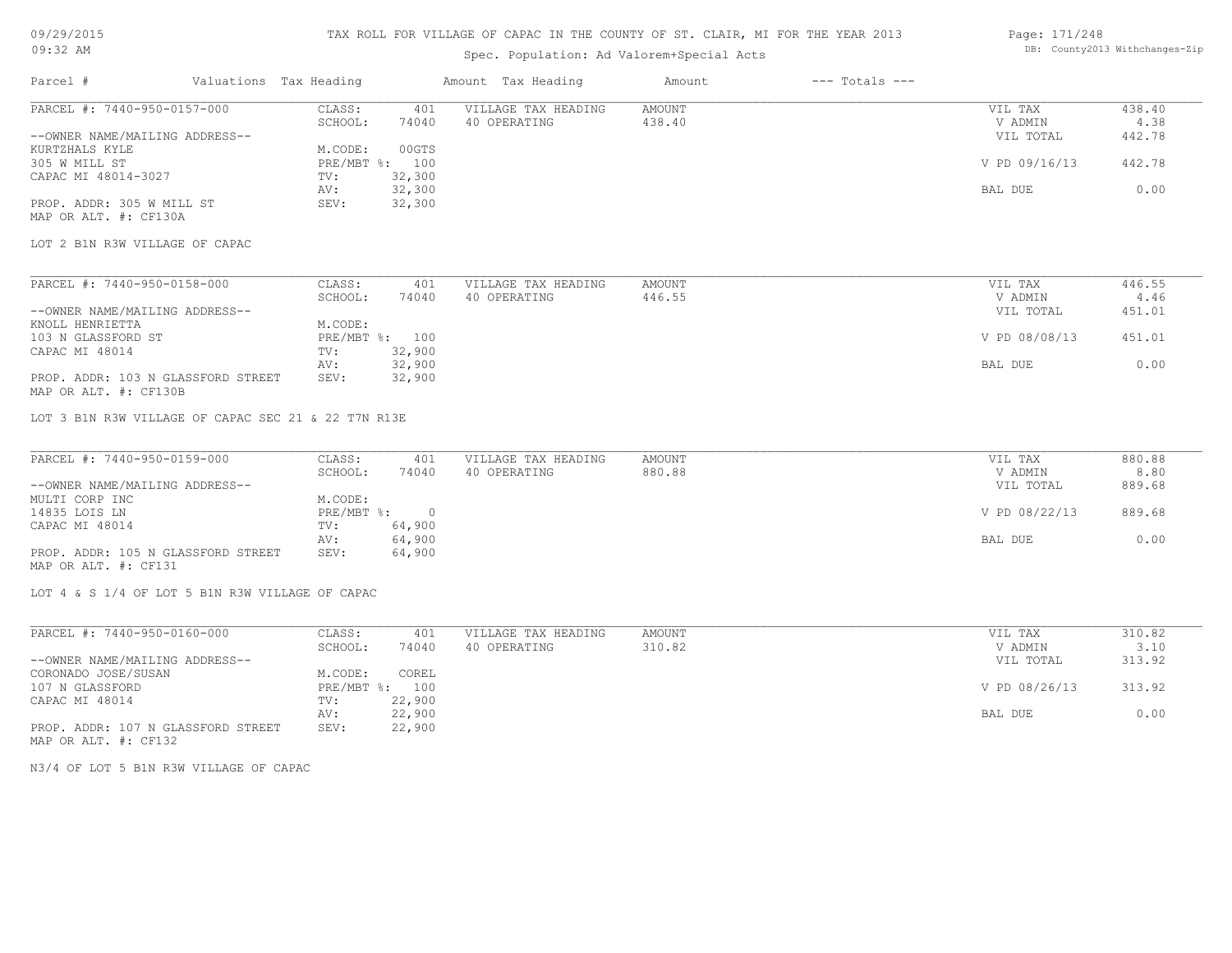## Spec. Population: Ad Valorem+Special Acts

#### Page: 172/248 DB: County2013 Withchanges-Zip

| Parcel #                           | Valuations Tax Heading |        | Amount Tax Heading  | Amount | $---$ Totals $---$ |               |        |
|------------------------------------|------------------------|--------|---------------------|--------|--------------------|---------------|--------|
| PARCEL #: 7440-950-0161-000        | CLASS:                 | 401    | VILLAGE TAX HEADING | AMOUNT |                    | VIL TAX       | 864.98 |
|                                    | SCHOOL:                | 74040  | 40 OPERATING        | 370.54 |                    | V ADMIN       | 3.70   |
| --OWNER NAME/MAILING ADDRESS--     |                        |        | UTIL                | 494.44 |                    | VIL TOTAL     | 868.68 |
| PASELK, SR.DAVID/DONNA             | M.CODE:                | COREL  |                     |        |                    |               |        |
| 109 N GLASSFORD ST                 | $PRE/MBT$ %:           | 100    |                     |        |                    | V PD 08/26/13 | 868.68 |
| CAPAC MI 48014                     | TV:                    | 27,300 |                     |        |                    |               |        |
|                                    | AV:                    | 27,300 |                     |        |                    | BAL DUE       | 0.00   |
| PROP. ADDR: 109 N GLASSFORD STREET | SEV:                   | 27,300 |                     |        |                    |               |        |
| MAP OR ALT. #: CF133               |                        |        |                     |        |                    |               |        |

LOT 6 B1N R3W VILLAGE OF CAPAC SEC 21 & 22 T7N R13E

| PARCEL #: 7440-950-0162-000    | CLASS:       | 401    | VILLAGE TAX HEADING | AMOUNT | VIL TAX   | 536.13 |
|--------------------------------|--------------|--------|---------------------|--------|-----------|--------|
|                                | SCHOOL:      | 74040  | 40 OPERATING        | 536.13 | V ADMIN   | 5.36   |
| --OWNER NAME/MAILING ADDRESS-- |              |        |                     |        | VIL TOTAL | 541.49 |
| RUDDOCK DONALD/LINDA           | M.CODE:      |        |                     |        |           |        |
| 104 N MATTESON ST              | $PRE/MBT$ %: | 100    |                     |        | BAL DUE   | 541.49 |
| CAPAC MI 48014                 | TV:          | 39,500 |                     |        |           |        |
|                                | AV:          | 39,500 |                     |        |           |        |
| PROP. ADDR: 104 N MATTESON ST  | SEV:         | 39,500 |                     |        |           |        |

MAP OR ALT. #: CF134A

S25 FT OF LOT 9 & LOT 10 B1N R3W VILLAGE OF CAPAC

| PARCEL #: 7440-950-0162-250    | CLASS:  | 401            | VILLAGE TAX HEADING | AMOUNT | VIL TAX       | 578.20 |
|--------------------------------|---------|----------------|---------------------|--------|---------------|--------|
|                                | SCHOOL: | 74040          | 40 OPERATING        | 578.20 | V ADMIN       | 5.78   |
| --OWNER NAME/MAILING ADDRESS-- |         |                |                     |        | VIL TOTAL     | 583.98 |
| LEON MARTIN/MARGARITA          | M.CODE: | COREL          |                     |        |               |        |
| 108 N MATTESON ST              |         | PRE/MBT %: 100 |                     |        | V PD 08/26/13 | 583.98 |
| CAPAC MI 48014-3019            | TV:     | 42,600         |                     |        |               |        |
|                                | AV:     | 42,600         |                     |        | BAL DUE       | 0.00   |
| PROP. ADDR: 108 N MATTESON ST  | SEV:    | 42,600         |                     |        |               |        |
| MAP OR ALT. #: CF134C          |         |                |                     |        |               |        |

S50 FT OF LOT 8 & N 50 FT OF LOT 9 B1N R3W VILLAGE OF CAPAC

| PARCEL #: 7440-950-0162-500    | CLASS:     | 401    | VILLAGE TAX HEADING | AMOUNT | VIL TAX       | 658.29 |
|--------------------------------|------------|--------|---------------------|--------|---------------|--------|
|                                | SCHOOL:    | 74040  | 40 OPERATING        | 658.29 | V ADMIN       | 6.58   |
| --OWNER NAME/MAILING ADDRESS-- |            |        |                     |        | VIL TOTAL     | 664.87 |
| SCHROEDER MICHELLE L           | M.CODE:    | COREL  |                     |        |               |        |
| SCHROEDER MATTHEW B            | PRE/MBT %: | 100    |                     |        | V PD 08/26/13 | 664.87 |
| 110 N MATTESON ST              | TV:        | 48,500 |                     |        |               |        |
| CAPAC MI 48014-3019            | AV:        | 48,500 |                     |        | BAL DUE       | 0.00   |
|                                | SEV:       | 48,500 |                     |        |               |        |
| PROP. ADDR: 110 N MATTESON ST  |            |        |                     |        |               |        |

MAP OR ALT. #: 134B

LOT 7 & N 25 FT OF LOT 8 B1N R3W VILLAGE OF CAPAC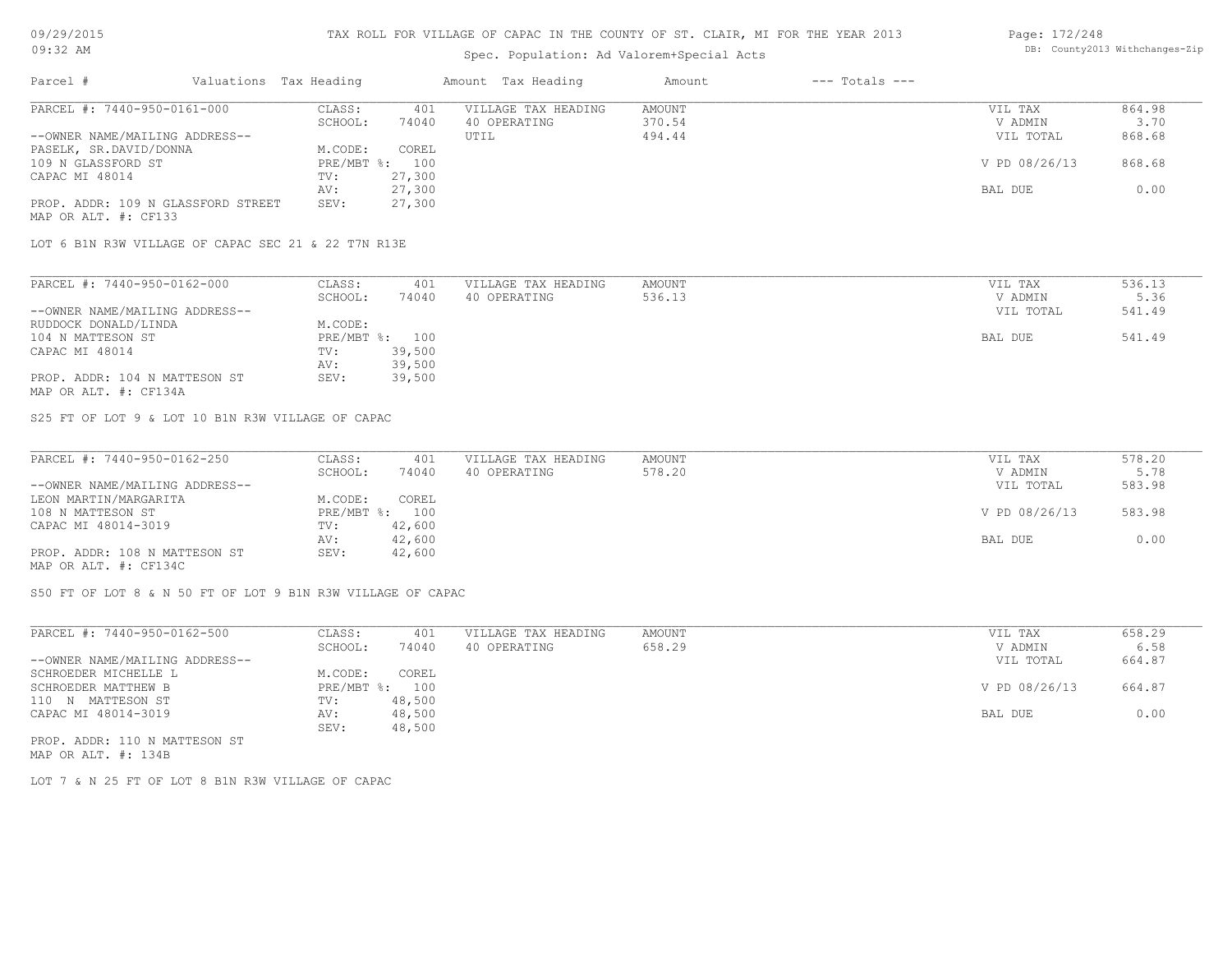| 09/29/2015 |  |
|------------|--|
|------------|--|

| 09:32 AM                                               |  |                        | Spec. Population: Ad Valorem+Special Acts | DB: County2013 Withchanges-Zip                                                      |                  |                    |                      |                |
|--------------------------------------------------------|--|------------------------|-------------------------------------------|-------------------------------------------------------------------------------------|------------------|--------------------|----------------------|----------------|
| Parcel #                                               |  | Valuations Tax Heading |                                           | Amount Tax Heading                                                                  | Amount           | $---$ Totals $---$ |                      |                |
| PARCEL #: 7440-950-0163-000                            |  | CLASS:<br>SCHOOL:      | 401<br>74040                              | VILLAGE TAX HEADING<br>40 OPERATING                                                 | AMOUNT<br>386.83 |                    | VIL TAX<br>V ADMIN   | 386.83<br>3.86 |
| --OWNER NAME/MAILING ADDRESS--<br>GRZYB JOHN JR/SANDRA |  | M.CODE:                |                                           |                                                                                     |                  |                    | VIL TOTAL            | 390.69         |
| 307 W MILL ST<br>CAPAC MI 48014-3027                   |  | TV:                    | PRE/MBT %: 100<br>28,500                  |                                                                                     |                  |                    | V PD 09/06/13        | 390.69         |
|                                                        |  | AV:                    | 28,500                                    |                                                                                     |                  |                    | BAL DUE              | 0.00           |
| PROP. ADDR: 307 W MILL ST<br>MAP OR ALT. #: CF135A     |  | SEV:                   | 28,500                                    |                                                                                     |                  |                    |                      |                |
| LOT 11 B1N R3W VILLAGE OF CAPAC SEC 21 & 22 T7N R13E   |  |                        |                                           |                                                                                     |                  |                    |                      |                |
| PARCEL #: 7440-950-0164-000                            |  | CLASS:                 | 401                                       | VILLAGE TAX HEADING                                                                 | <b>AMOUNT</b>    |                    | VIL TAX              | 335.25         |
| --OWNER NAME/MAILING ADDRESS--                         |  | SCHOOL:                | 74040                                     | 40 OPERATING                                                                        | 335.25           |                    | V ADMIN<br>VIL TOTAL | 3.35<br>338.60 |
| BEDNARSKI DENNIS/RENEE<br>311 W MILL ST                |  | M.CODE:                | OLALS<br>PRE/MBT %: 100                   |                                                                                     |                  |                    | V PD 09/04/13        | 338.60         |
| CAPAC MI 48014-3027                                    |  | TV:                    | 24,700                                    |                                                                                     |                  |                    |                      |                |
| PROP. ADDR: 311 W MILL ST<br>MAP OR ALT. #: CF135B     |  | AV:<br>SEV:            | 24,700<br>24,700                          |                                                                                     |                  |                    | BAL DUE              | 0.00           |
| LOT 12 B1N R3W VILLAGE OF CAPAC                        |  |                        |                                           |                                                                                     |                  |                    |                      |                |
| PARCEL #: 7440-950-0165-000                            |  | CLASS:                 | 201                                       | VILLAGE TAX HEADING                                                                 | <b>AMOUNT</b>    |                    |                      | 427.54         |
|                                                        |  | SCHOOL:                | 74040                                     | 40 OPERATING                                                                        | 427.54           |                    | VIL TAX<br>V ADMIN   | 4.27           |
| --OWNER NAME/MAILING ADDRESS--<br>CHIND TIMOTHY        |  | M.CODE:                |                                           |                                                                                     |                  |                    | VIL TOTAL            | 431.81         |
| 263 QUAIL RD<br>CAPAC MI 48014                         |  | PRE/MBT %:<br>TV:      | $\overline{0}$<br>31,500                  |                                                                                     |                  |                    | V PD 09/06/13        | 431.81         |
| PROP. ADDR: 103 W CHURCH STREET                        |  | AV:<br>SEV:            | 31,500<br>31,500                          |                                                                                     |                  |                    | BAL DUE              | 0.00           |
| MAP OR ALT. #: CF136A                                  |  |                        |                                           |                                                                                     |                  |                    |                      |                |
| VILLAGE OF CAPAC SEC 21 & 22 T7N R13E                  |  |                        |                                           | THE S 75 FT OF THE E 160 FT OF PARK BLOCK, NOW KNOWN AS LOT 1 B2N R1W, EXC E 75 FT. |                  |                    |                      |                |
| PARCEL #: 7440-950-0166-000                            |  | CLASS:                 | 201                                       | VILLAGE TAX HEADING                                                                 | <b>AMOUNT</b>    |                    | VIL TAX              | 677.29         |
| --OWNER NAME/MAILING ADDRESS--                         |  | SCHOOL:                | 74040                                     | 40 OPERATING                                                                        | 677.29           |                    | V ADMIN<br>VIL TOTAL | 6.77<br>684.06 |
| M G FOOD & GAS INC                                     |  | M.CODE:                |                                           |                                                                                     |                  |                    |                      |                |
| 110 SOUTH WATSON ST<br>ST LOUIS MI 48880               |  | PRE/MBT %:<br>TV:      | $\circ$<br>49,900                         |                                                                                     |                  |                    | BAL DUE              | 684.06         |
| PROP. ADDR: 201 N MAIN ST<br>MAP OR ALT. #: CF136B     |  | AV:<br>SEV:            | 49,900<br>49,900                          |                                                                                     |                  |                    |                      |                |
| SEC 21 & 22 T7N R13E                                   |  |                        |                                           | S75 FT OF E 75 FT OF PARK BLK, KNOWN AS E 75 FT OF LOT 1 B2N R1W VILLAGE OF CAPAC   |                  |                    |                      |                |
|                                                        |  |                        |                                           |                                                                                     |                  |                    |                      |                |
|                                                        |  |                        |                                           |                                                                                     |                  |                    |                      |                |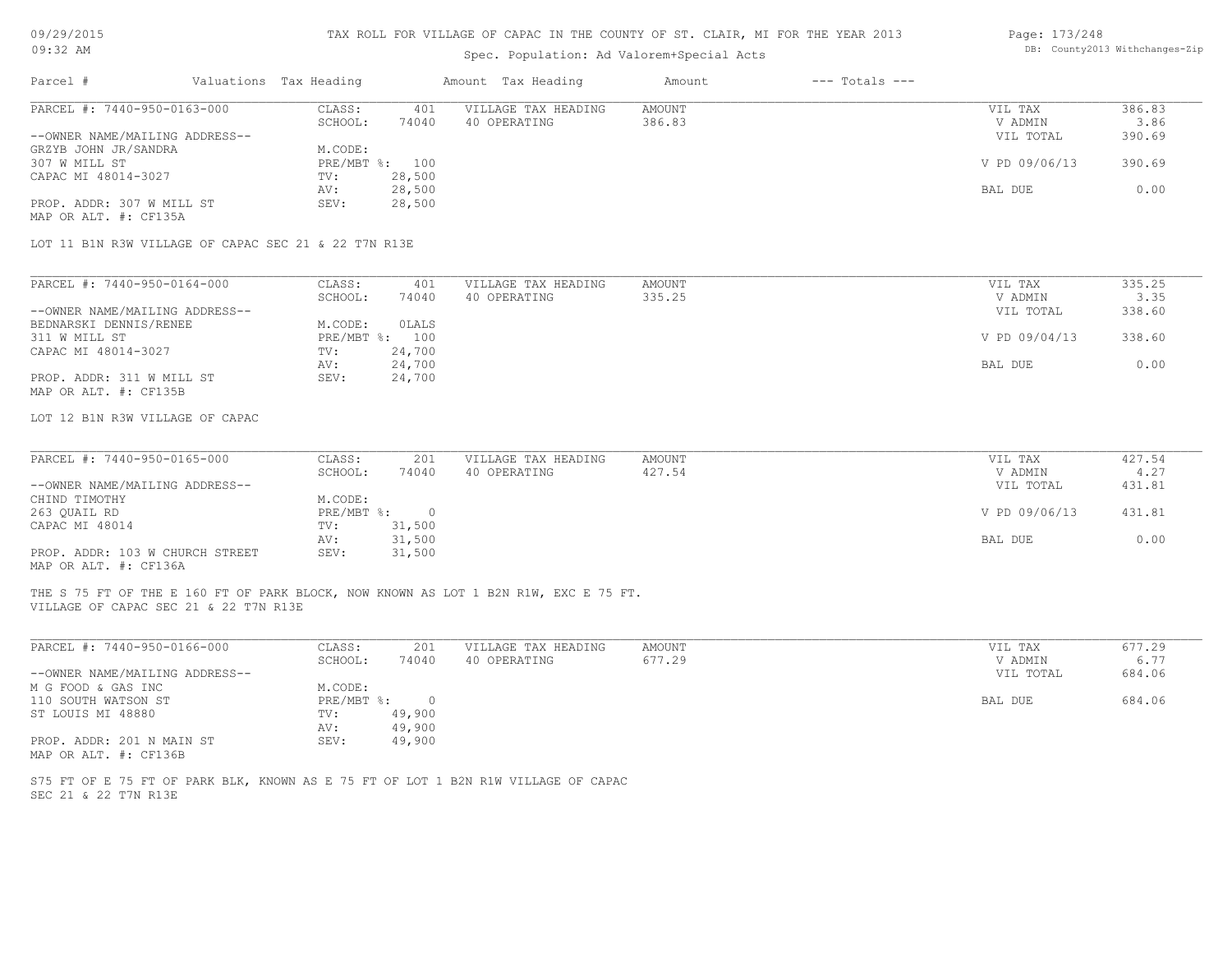| 09/29/2015 |  |
|------------|--|
| $09:32$ AM |  |

## Spec. Population: Ad Valorem+Special Acts

| Page: 174/248 |                                |
|---------------|--------------------------------|
|               | DB: County2013 Withchanges-Zip |

|                                                                                                                      |                                   | spec. Population: Ad valorem+special Acts |                              |                    |               |
|----------------------------------------------------------------------------------------------------------------------|-----------------------------------|-------------------------------------------|------------------------------|--------------------|---------------|
| Parcel #                                                                                                             | Valuations Tax Heading            | Amount Tax Heading                        | $---$ Totals $---$<br>Amount |                    |               |
| PARCEL #: 7440-950-0167-000                                                                                          | CLASS:<br>401                     | VILLAGE TAX HEADING                       | AMOUNT                       | VIL TAX            | 173.73        |
|                                                                                                                      | SCHOOL:<br>74040                  | 40 OPERATING                              | 173.73                       | V ADMIN            | 1.73          |
| --OWNER NAME/MAILING ADDRESS--                                                                                       |                                   | UTIL                                      | 0.00                         | VIL TOTAL          | 175.46        |
| NINO DEANNA                                                                                                          | M.CODE:                           |                                           |                              |                    |               |
| 203 N MAIN ST                                                                                                        | PRE/MBT %: 100                    |                                           |                              | BAL DUE            | 175.46        |
| CAPAC MI 48014-3145                                                                                                  | 12,800<br>TV:                     |                                           |                              |                    |               |
|                                                                                                                      |                                   |                                           |                              |                    |               |
|                                                                                                                      | 39,700<br>AV:                     |                                           |                              |                    |               |
| PROP. ADDR: 203 N MAIN ST                                                                                            | 39,700<br>SEV:                    |                                           |                              |                    |               |
| MAP OR ALT. #: CF137                                                                                                 |                                   |                                           |                              |                    |               |
| THE N 75 FT OF S 150 FT OF E 160 FT OF PARK BLK, NOW KNOWN AS LOT 2 B2N R1W VILLAGE<br>OF CAPAC SEC 21 & 22 T7N R13E |                                   |                                           |                              |                    |               |
| PARCEL #: 7440-950-0168-000                                                                                          | CLASS:<br>401                     | VILLAGE TAX HEADING                       | <b>AMOUNT</b>                | VIL TAX            | 437.11        |
|                                                                                                                      | SCHOOL:<br>74040                  | 40 OPERATING                              | 437.11                       |                    | 4.37          |
|                                                                                                                      |                                   |                                           |                              | V ADMIN            |               |
| --OWNER NAME/MAILING ADDRESS--                                                                                       |                                   |                                           |                              | VIL TOTAL          | 441.48        |
| BELL DANIEL                                                                                                          | M.CODE:                           |                                           |                              |                    |               |
| P.O. BOX 835                                                                                                         | PRE/MBT %: 0                      |                                           |                              | BAL DUE            | 441.48        |
| MARQUETTE MI 49855-0835                                                                                              | 32,205<br>TV:                     |                                           |                              |                    |               |
|                                                                                                                      | 34,900<br>AV:                     |                                           |                              |                    |               |
| PROP. ADDR: 205 N MAIN ST<br>MAP OR ALT. #: CF138                                                                    | 34,900<br>SEV:                    |                                           |                              |                    |               |
| THE N 75 FT OF S 225 FT OF E 160 FT OF PARK BLK, NOW KNOWN AS LOT 3 B2N R1W VILLAGE<br>OF CAPAC SEC 21 & 22 T7N R13E |                                   |                                           |                              |                    |               |
| PARCEL #: 7440-950-0169-000                                                                                          | CLASS:<br>401                     | VILLAGE TAX HEADING                       | <b>AMOUNT</b>                | VIL TAX            | 1,063.72      |
|                                                                                                                      | 74040<br>SCHOOL:                  | 40 OPERATING                              | 646.07                       | V ADMIN            | 6.46          |
| --OWNER NAME/MAILING ADDRESS--                                                                                       |                                   | UTIL                                      | 417.65                       | VIL TOTAL          | 1,070.18      |
| FRANGEDAKIS PETER/MICHELE                                                                                            | M.CODE:<br>COREL                  |                                           |                              |                    |               |
| 209 N MAIN ST                                                                                                        | PRE/MBT %: 100                    |                                           |                              | V PD 08/26/13      | 1,070.18      |
| CAPAC MI 48014-3034                                                                                                  | 47,600<br>TV:                     |                                           |                              |                    |               |
|                                                                                                                      | 47,600<br>AV:                     |                                           |                              | BAL DUE            | 0.00          |
| PROP. ADDR: 209 N MAIN ST                                                                                            | SEV:<br>47,600                    |                                           |                              |                    |               |
| MAP OR ALT. #: CF139A                                                                                                |                                   |                                           |                              |                    |               |
| LOTS 4, 5, B2N R1W VILLAGE OF CAPAC SEC 21 & 22 T7N R13E                                                             |                                   |                                           |                              |                    |               |
| PARCEL #: 7440-950-0169-400                                                                                          | CLASS:<br>402<br>SCHOOL:<br>74040 | VILLAGE TAX HEADING<br>40 OPERATING       | <b>AMOUNT</b><br>83.09       | VIL TAX<br>V ADMIN | 83.09<br>0.83 |
| --OWNER NAME/MAILING ADDRESS--                                                                                       |                                   |                                           |                              |                    |               |
|                                                                                                                      |                                   |                                           |                              | VIL TOTAL          | 83.92         |
| WYSS RICHARD 11/DEBORAH                                                                                              | M.CODE:                           |                                           |                              |                    |               |
| 1037 N OAKLAND BLVD APT 2                                                                                            | $PRE/MBT$ %:<br>$\circ$           |                                           |                              | BAL DUE            | 83.92         |

PROP. ADDR: N NEEPER ST SEV: 9,300 AV: 9,300 WATERFORD MI 48327-1563 TV: 6,122<br>AV: 9,300

MAP OR ALT. #: CF139A3

LOT 8 B2N R1W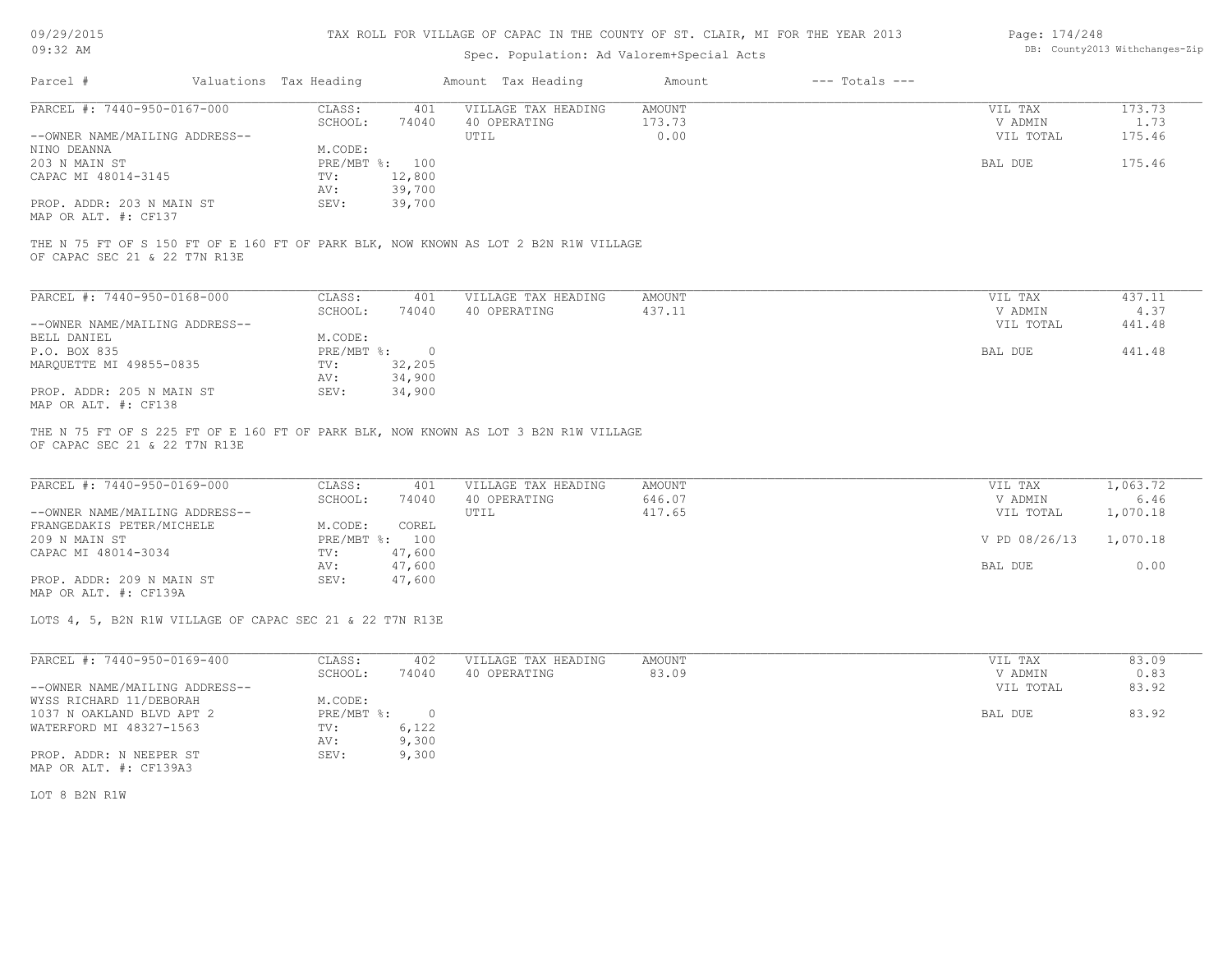#### TAX ROLL FOR VILLAGE OF CAPAC IN THE COUNTY OF ST. CLAIR, MI FOR THE YEAR 2013

## Spec. Population: Ad Valorem+Special Acts

| Parcel #                       | Valuations Tax Heading |            | Amount Tax Heading  | Amount | $---$ Totals $---$ |           |        |
|--------------------------------|------------------------|------------|---------------------|--------|--------------------|-----------|--------|
| PARCEL #: 7440-950-0169-600    | CLASS:                 | 402        | VILLAGE TAX HEADING | AMOUNT |                    | VIL TAX   | 125.88 |
|                                | SCHOOL:                | 74040      | 40 OPERATING        | 125.88 |                    | V ADMIN   | 1.25   |
| --OWNER NAME/MAILING ADDRESS-- |                        |            |                     |        |                    | VIL TOTAL | 127.13 |
| WYSS RICHARD II/DEBORAH        | M.CODE:                |            |                     |        |                    |           |        |
| 1037 N OAKLAND BLVD APT 2      | PRE/MBT %:             | $\bigcirc$ |                     |        |                    | BAL DUE   | 127.13 |
| WATERFORD MI 48327-1563        | TV:                    | 9,275      |                     |        |                    |           |        |
|                                | AV:                    | 9,300      |                     |        |                    |           |        |
| PROP. ADDR: N NEEPER ST        | SEV:                   | 9,300      |                     |        |                    |           |        |
| MAP OR ALT. #: CF139A4         |                        |            |                     |        |                    |           |        |
| LOT 9 B2N R1W                  |                        |            |                     |        |                    |           |        |
|                                |                        |            |                     |        |                    |           |        |
| PARCEL #: 7440-950-0170-000    | CLASS:                 | 704        | VILLAGE TAX HEADING | AMOUNT |                    | VIL TAX   | 0.00   |
|                                | SCHOOL:                | 74040      | 40 OPERATING        | 0.00   |                    | V ADMIN   | 0.00   |
| --OWNER NAME/MAILING ADDRESS-- |                        |            |                     |        |                    | VIL TOTAL | 0.00   |
| CAPAC COMM SCHOOL DIST         | M CODE.                |            |                     |        |                    |           |        |

| CALAC COMM SCHOOD DISI      | .             |  |         |      |
|-----------------------------|---------------|--|---------|------|
|                             | $PRE/MBT$ %:  |  | BAL DUE | 0.00 |
| PROP. ADDR: 201 N NEEPER ST | $\text{TV}$ . |  |         |      |
| MAP OR ALT. #: CF139B       | AV:           |  |         |      |
|                             | SEV:          |  |         |      |

LOT 10 & N 50' OF LOT 11 B2N R1W VILLAGE OF CAPAC

| PARCEL #: 7440-950-0171-000    | CLASS:       | 401    | VILLAGE TAX HEADING | AMOUNT | VIL TAX       | 570.48 |
|--------------------------------|--------------|--------|---------------------|--------|---------------|--------|
|                                | SCHOOL:      | 74040  | 40 OPERATING        | 570.48 | V ADMIN       | 5.70   |
| --OWNER NAME/MAILING ADDRESS-- |              |        |                     |        | VIL TOTAL     | 576.18 |
| GUERRERO DOMINGO               | M.CODE:      | COREL  |                     |        |               |        |
| 215 N MAIN ST                  | $PRE/MBT$ %: | 100    |                     |        | V PD 08/26/13 | 576.18 |
| CAPAC MI 48014                 | TV:          | 42,031 |                     |        |               |        |
|                                | AV:          | 50,200 |                     |        | BAL DUE       | 0.00   |
| PROP. ADDR: 215 N MAIN ST      | SEV:         | 50,200 |                     |        |               |        |
|                                |              |        |                     |        |               |        |

MAP OR ALT. #: CF140A

CAPAC SEC 21 & 22 T7N R13E THE N 75 FT OF THE E 160 FT OF PARK BLK, NOW KNOWN AS LOT 6 B2N R1W VILLAGE OF

| PARCEL #: 7440-950-0172-000    | CLASS:     | 401    | VILLAGE TAX HEADING | AMOUNT | VIL TAX       | 713.93 |
|--------------------------------|------------|--------|---------------------|--------|---------------|--------|
|                                | SCHOOL:    | 74040  | 40 OPERATING        | 713.93 | V ADMIN       | 7.13   |
| --OWNER NAME/MAILING ADDRESS-- |            |        |                     |        | VIL TOTAL     | 721.06 |
| RODRIGUEZ RALPH                | M.CODE:    |        |                     |        |               |        |
| 7080 STERLING RD               | PRE/MBT %: | $\Box$ |                     |        | V PD 09/06/13 | 721.06 |
| YALE MI 48097                  | TV:        | 52,600 |                     |        |               |        |
|                                | AV:        | 52,600 |                     |        | BAL DUE       | 0.00   |
| PROP. ADDR: 240 N NEEPER ST    | SEV:       | 52,600 |                     |        |               |        |
| MAP OR ALT. #: CF140B          |            |        |                     |        |               |        |

 $\mathcal{L}_\mathcal{L} = \mathcal{L}_\mathcal{L} = \mathcal{L}_\mathcal{L} = \mathcal{L}_\mathcal{L} = \mathcal{L}_\mathcal{L} = \mathcal{L}_\mathcal{L} = \mathcal{L}_\mathcal{L} = \mathcal{L}_\mathcal{L} = \mathcal{L}_\mathcal{L} = \mathcal{L}_\mathcal{L} = \mathcal{L}_\mathcal{L} = \mathcal{L}_\mathcal{L} = \mathcal{L}_\mathcal{L} = \mathcal{L}_\mathcal{L} = \mathcal{L}_\mathcal{L} = \mathcal{L}_\mathcal{L} = \mathcal{L}_\mathcal{L}$ 

CAPAC SEC 21 & 22 T7N R13E THE N 75 FT OF THE W 160 FT OF PARK BLK, NOW KNOWN AS LOT 7 B2N R1W VILLAGE OF Page: 175/248 DB: County2013 Withchanges-Zip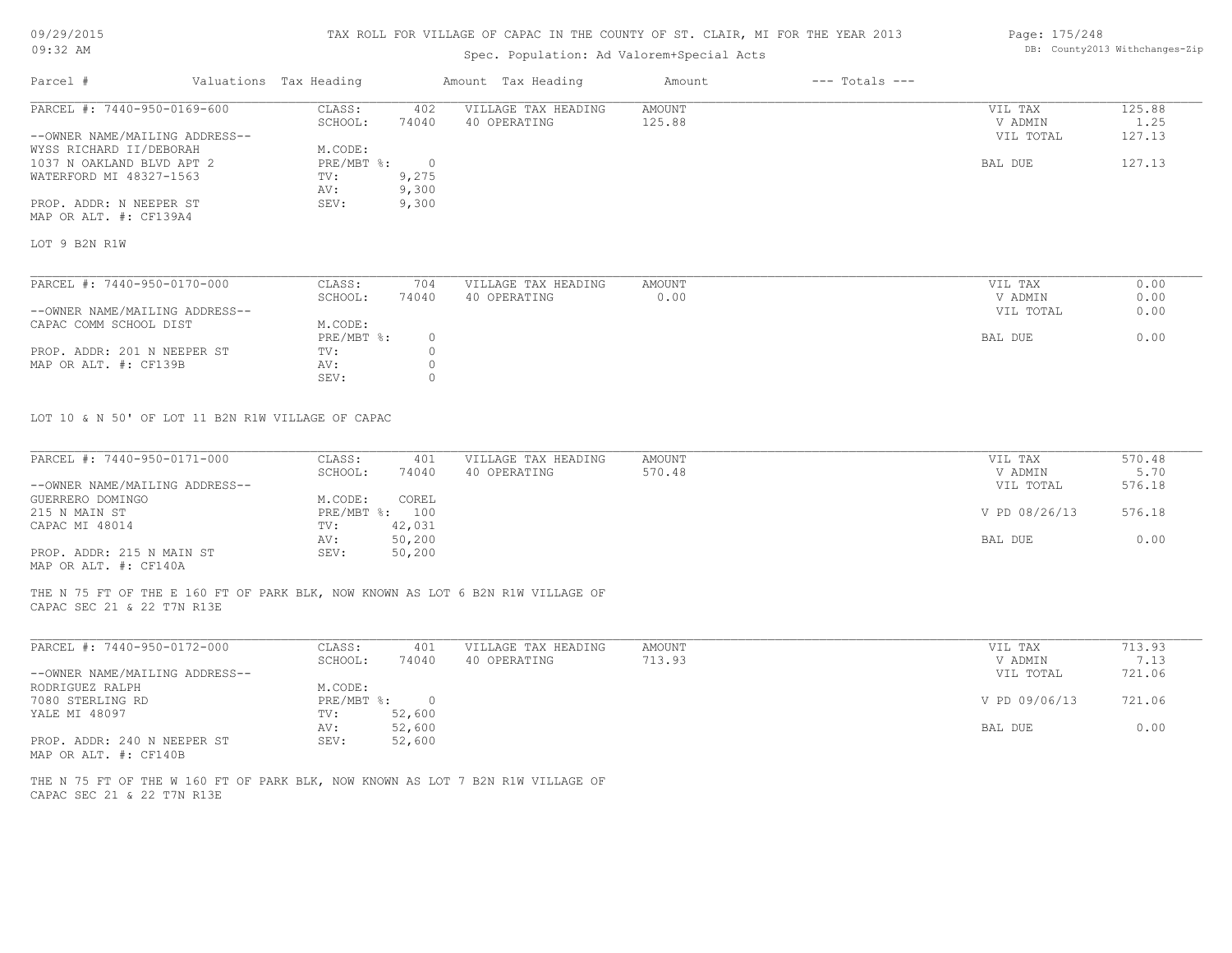## Spec. Population: Ad Valorem+Special Acts

| Page: 176/248 |                                |
|---------------|--------------------------------|
|               | DB: County2013 Withchanges-Zip |

| Parcel #                        | Valuations Tax Heading |       | Amount Tax Heading  | Amount | $---$ Totals $---$ |               |        |
|---------------------------------|------------------------|-------|---------------------|--------|--------------------|---------------|--------|
| PARCEL #: 7440-950-0173-000     | CLASS:                 | 401   | VILLAGE TAX HEADING | AMOUNT |                    | VIL TAX       | 0.00   |
|                                 | SCHOOL:                | 74040 | 40 OPERATING        | 0.00   |                    | V ADMIN       | 0.00   |
| --OWNER NAME/MAILING ADDRESS--  |                        |       |                     |        |                    | VIL TOTAL     | 0.00   |
| GRIBOWSKAS THOMAS/TERRY DODD    | M.CODE:                |       |                     |        |                    |               |        |
| PO BOX 399                      | PRE/MBT %:             | 100   |                     |        |                    | V PD 08/22/13 | 383.84 |
| 107 CHURCH ST                   | TV:                    |       |                     |        |                    |               |        |
| CAPAC MI 48014                  | AV:                    |       |                     |        |                    | BAL DUE       | 0.00   |
|                                 | SEV:                   |       |                     |        |                    |               |        |
| PROP. ADDR: 107 W CHURCH STREET |                        |       |                     |        |                    |               |        |

MAP OR ALT. #: CF141

E 70' OF LOT 12 & E 70' OF S 25' OF LOT 11 B2N R1W VILLAGE OF CAPAC

| PARCEL #: 7440-950-0174-000    | CLASS:     | 401      | VILLAGE TAX HEADING | AMOUNT | VIL TAX       | 423.47 |
|--------------------------------|------------|----------|---------------------|--------|---------------|--------|
|                                | SCHOOL:    | 74040    | 40 OPERATING        | 423.47 | V ADMIN       | 4.23   |
| --OWNER NAME/MAILING ADDRESS-- |            |          |                     |        | VIL TOTAL     | 427.70 |
| MULTI CORP, INC.               | M.CODE:    |          |                     |        |               |        |
| 14835 LOIS LANE                | PRE/MBT %: | $\Omega$ |                     |        | V PD 08/22/13 | 427.70 |
| CAPAC MI 48014                 | TV:        | 31,200   |                     |        |               |        |
|                                | AV:        | 31,200   |                     |        | BAL DUE       | 0.00   |
| PROP. ADDR: 202 N NEEPER ST    | SEV:       | 31,200   |                     |        |               |        |
|                                |            |          |                     |        |               |        |

MAP OR ALT. #: CF142

W 80' OF LOT 12 & W 80' OF S 25' OF LOT 11 B2N R1W VILLAGE OF CAPAC

| PARCEL #: 7440-950-0175-000    | CLASS:       | 704   | VILLAGE TAX HEADING | AMOUNT | VIL TAX   | 0.00 |
|--------------------------------|--------------|-------|---------------------|--------|-----------|------|
|                                | SCHOOL:      | 74040 | 40 OPERATING        | 0.00   | V ADMIN   | 0.00 |
| --OWNER NAME/MAILING ADDRESS-- |              |       |                     |        | VIL TOTAL | 0.00 |
| SCHOOL SITE                    | M.CODE:      |       |                     |        |           |      |
|                                | $PRE/MBT$ %: |       |                     |        | BAL DUE   | 0.00 |
| PROP. ADDR: N NEEPER ST        | TV:          |       |                     |        |           |      |
| MAP OR ALT. #: CF143           | AV:          |       |                     |        |           |      |
|                                | SEV:         |       |                     |        |           |      |

LOTS 1 TO 12 INCL. B2N R2W VILLAGE OF CAPAC SEC 21 & 22 T7N R13E

| PARCEL #: 7440-950-0176-000        | CLASS:  | 401            | VILLAGE TAX HEADING | AMOUNT | VIL TAX       | 461.48 |
|------------------------------------|---------|----------------|---------------------|--------|---------------|--------|
|                                    | SCHOOL: | 74040          | 40 OPERATING        | 461.48 | V ADMIN       | 4.61   |
| --OWNER NAME/MAILING ADDRESS--     |         |                |                     |        | VIL TOTAL     | 466.09 |
| CORBEIL PAUL R                     | M.CODE: | COREL          |                     |        |               |        |
| 201 N GLASSFORD STREET             |         | PRE/MBT %: 100 |                     |        | V PD 08/28/13 | 466.09 |
| CAPAC MI 48014                     | TV:     | 34,000         |                     |        |               |        |
|                                    | AV:     | 34,000         |                     |        | BAL DUE       | 0.00   |
| PROP. ADDR: 201 N GLASSFORD STREET | SEV:    | 34,000         |                     |        |               |        |
| MAP OR ALT. #: CF144               |         |                |                     |        |               |        |

LOT 1 B2N R3W VILLAGE OF CAPAC SEC 21 & 22 T7N R13E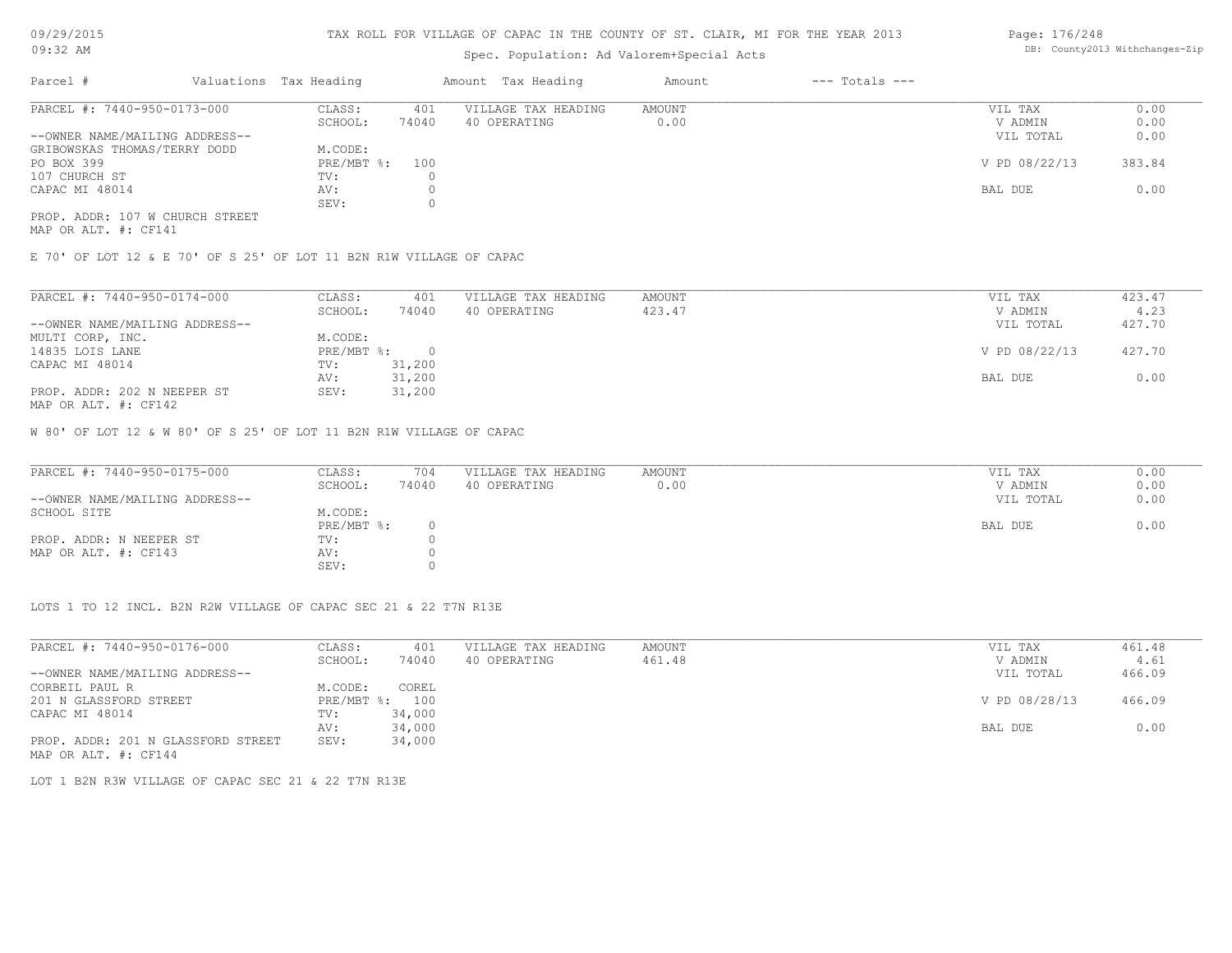## TAX ROLL FOR VILLAGE OF CAPAC IN THE COUNTY OF ST. CLAIR, MI FOR THE YEAR 2013

## Spec. Population: Ad Valorem+Special Acts

#### Page: 177/248 DB: County2013 Withchanges-Zip

| Parcel #                                            | Valuations Tax Heading |                | Amount Tax Heading  | Amount        | $---$ Totals $---$ |               |        |
|-----------------------------------------------------|------------------------|----------------|---------------------|---------------|--------------------|---------------|--------|
| PARCEL #: 7440-950-0177-000                         | CLASS:                 | 401            | VILLAGE TAX HEADING | <b>AMOUNT</b> |                    | VIL TAX       | 254.01 |
|                                                     | SCHOOL:                | 74040          | 40 OPERATING        | 254.01        |                    | V ADMIN       | 2.54   |
| --OWNER NAME/MAILING ADDRESS--                      |                        |                |                     |               |                    | VIL TOTAL     | 256.55 |
| MCNUTT MEL ALGER                                    | M.CODE:                |                |                     |               |                    |               |        |
| P.O. BOX 541                                        | $PRE/MBT$ $\div$       | $\overline{0}$ |                     |               |                    | BAL DUE       | 256.55 |
| MEMPHIS MI 48041                                    | TV:                    | 18,715         |                     |               |                    |               |        |
|                                                     | AV:                    | 19,500         |                     |               |                    |               |        |
| PROP. ADDR: 203 N GLASSFORD STREET                  | SEV:                   | 19,500         |                     |               |                    |               |        |
| MAP OR ALT. #: CF145                                |                        |                |                     |               |                    |               |        |
| LOT 2 B2N R3W VILLAGE OF CAPAC SEC 21 & 22 T7N R13E |                        |                |                     |               |                    |               |        |
| PARCEL #: 7440-950-0178-000                         | CLASS:                 | 401            | VILLAGE TAX HEADING | AMOUNT        |                    | VIL TAX       | 557.85 |
|                                                     | SCHOOL:                | 74040          | 40 OPERATING        | 557.85        |                    | V ADMIN       | 5.57   |
| --OWNER NAME/MAILING ADDRESS--                      |                        |                |                     |               |                    | VIL TOTAL     | 563.42 |
| BEDESKI WILLIAM                                     | M.CODE:                |                |                     |               |                    |               |        |
| 205 N GLASSFORD STREET                              | PRE/MBT %:             | $\bigcirc$     |                     |               |                    | V PD 08/08/13 | 563.42 |
| CAPAC, MI 48014                                     | TV:                    | 41,100         |                     |               |                    |               |        |
|                                                     | AV:                    | 41,100         |                     |               |                    | BAL DUE       | 0.00   |
| PROP. ADDR: 205 N GLASSFORD STREET                  | SEV:                   | 41,100         |                     |               |                    |               |        |
| MAP OR ALT. #: CF146                                |                        |                |                     |               |                    |               |        |
| LOT 3 B2N R3W VILLAGE OF CAPAC                      |                        |                |                     |               |                    |               |        |
|                                                     |                        |                |                     |               |                    |               |        |

| PARCEL #: 7440-950-0179-000        | CLASS:     | 401      | VILLAGE TAX HEADING | AMOUNT | VIL TAX       | 304.03 |
|------------------------------------|------------|----------|---------------------|--------|---------------|--------|
|                                    | SCHOOL:    | 74040    | 40 OPERATING        | 304.03 | V ADMIN       | 3.04   |
| --OWNER NAME/MAILING ADDRESS--     |            |          |                     |        | VIL TOTAL     | 307.07 |
| GUERREO, ORLANDO                   | M.CODE:    |          |                     |        |               |        |
| 207 N GLASSFORD STREET             | PRE/MBT %: | $\Omega$ |                     |        | V PD 09/06/13 | 307.07 |
| CAPAC MI 48014                     | TV:        | 22,400   |                     |        |               |        |
|                                    | AV:        | 22,400   |                     |        | BAL DUE       | 0.00   |
| PROP. ADDR: 207 N GLASSFORD STREET | SEV:       | 22,400   |                     |        |               |        |
| MAP OR ALT. #: CF147               |            |          |                     |        |               |        |

LOT 4 B2N R3W VILLAGE OF CAPAC SEC 21 & 22 T7N R13E

| PARCEL #: 7440-950-0180-000        | CLASS:     | 401    | VILLAGE TAX HEADING | AMOUNT | VIL TAX       | 553.77 |
|------------------------------------|------------|--------|---------------------|--------|---------------|--------|
|                                    | SCHOOL:    | 74040  | 40 OPERATING        | 553.77 | V ADMIN       | 5.53   |
| --OWNER NAME/MAILING ADDRESS--     |            |        |                     |        | VIL TOTAL     | 559.30 |
| KALBFLEISCH NATHAN                 | M.CODE:    |        |                     |        |               |        |
| 209 N GLASSFORD STREET             | PRE/MBT %: | 100    |                     |        | V PD 07/18/13 | 559.30 |
| CAPAC MI 48014                     | TV:        | 40,800 |                     |        |               |        |
|                                    | AV:        | 40,800 |                     |        | BAL DUE       | 0.00   |
| PROP. ADDR: 209 N GLASSFORD STREET | SEV:       | 40,800 |                     |        |               |        |
| MAP OR ALT. #: CF148               |            |        |                     |        |               |        |

LOT 5 B2N R3W VILLAGE OF CAPAC SEC 21 & 22 T7N R13E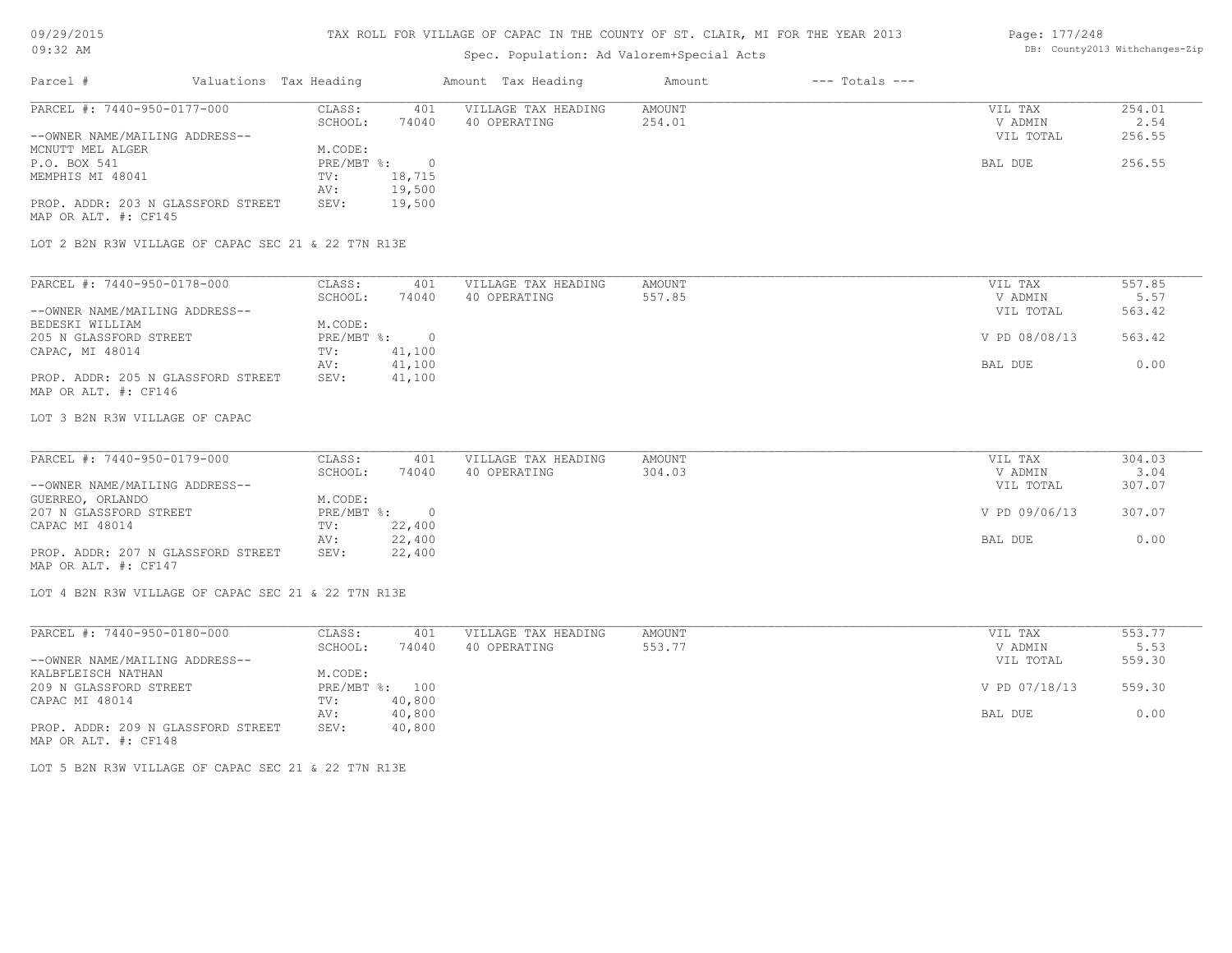#### TAX ROLL FOR VILLAGE OF CAPAC IN THE COUNTY OF ST. CLAIR, MI FOR THE YEAR 2013

## Spec. Population: Ad Valorem+Special Acts

#### Page: 178/248 DB: County2013 Withchanges-Zip

| Parcel #                           | Valuations Tax Heading |                | Amount Tax Heading  | Amount | $---$ Totals $---$ |               |        |
|------------------------------------|------------------------|----------------|---------------------|--------|--------------------|---------------|--------|
| PARCEL #: 7440-950-0181-000        | CLASS:                 | 401            | VILLAGE TAX HEADING | AMOUNT |                    | VIL TAX       | 363.75 |
|                                    | SCHOOL:                | 74040          | 40 OPERATING        | 363.75 |                    | V ADMIN       | 3.63   |
| --OWNER NAME/MAILING ADDRESS--     |                        |                |                     |        |                    | VIL TOTAL     | 367.38 |
| SHARPE CLARE                       | M.CODE:                |                |                     |        |                    |               |        |
| 215 N GLASSFORD ST                 |                        | PRE/MBT %: 100 |                     |        |                    | V PD 07/03/13 | 367.38 |
| CAPAC MI 48014-3012                | TV:                    | 26,800         |                     |        |                    |               |        |
|                                    | AV:                    | 26,800         |                     |        |                    | BAL DUE       | 0.00   |
| PROP. ADDR: 215 N GLASSFORD STREET | SEV:                   | 26,800         |                     |        |                    |               |        |
| MAP OR ALT. #: CF149A              |                        |                |                     |        |                    |               |        |

LOT 6 B2N R3W VILLAGE OF CAPAC SEC 21 & 22 T7N R13E

| PARCEL #: 7440-950-0182-000        | CLASS:  | 401            | VILLAGE TAX HEADING | AMOUNT | VIL TAX       | 366.47 |
|------------------------------------|---------|----------------|---------------------|--------|---------------|--------|
|                                    | SCHOOL: | 74040          | 40 OPERATING        | 366.47 | V ADMIN       | 3.66   |
| --OWNER NAME/MAILING ADDRESS--     |         |                |                     |        | VIL TOTAL     | 370.13 |
| ATKESON CLIFFORD/DONNA             | M.CODE: |                |                     |        |               |        |
| P.O. BOX 457                       |         | PRE/MBT %: 100 |                     |        | V PD 08/08/13 | 370.13 |
| CAPAC MI 48014-3014                | TV:     | 27,000         |                     |        |               |        |
|                                    | AV:     | 27,000         |                     |        | BAL DUE       | 0.00   |
| PROP. ADDR: 303 N GLASSFORD STREET | SEV:    | 27,000         |                     |        |               |        |
| MAP OR ALT. #: CF149B              |         |                |                     |        |               |        |

W 2ND ST B3N R3W VILLAGE OF CAPAC SEC 21 & 22 T7N R13E LOT 1 & S 22 FT OF LOT 2 & THAT PART OF E 150 FT OF ALDRICH ST LYING W OF W LINE OF

| PARCEL #: 7440-950-0183-000    | CLASS:  | 401            | VILLAGE TAX HEADING | AMOUNT | VIL TAX       | 405.83 |
|--------------------------------|---------|----------------|---------------------|--------|---------------|--------|
|                                | SCHOOL: | 74040          | 40 OPERATING        | 405.83 | V ADMIN       | 4.05   |
| --OWNER NAME/MAILING ADDRESS-- |         |                |                     |        | VIL TOTAL     | 409.88 |
| OSMULSKI JOSEPH/PATRICIA       | M.CODE: | TCBMT          |                     |        |               |        |
| 301 N MAIN ST                  |         | PRE/MBT %: 100 |                     |        | V PD 08/08/13 | 409.88 |
| CAPAC MI 48014-3147            | TV:     | 29,900         |                     |        |               |        |
|                                | AV:     | 29,900         |                     |        | BAL DUE       | 0.00   |
| PROP. ADDR: 301 N MAIN ST      | SEV:    | 29,900         |                     |        |               |        |
| MAP OR ALT. #: CF150           |         |                |                     |        |               |        |

THE E 90 FT OF LOT 1 B3N R1W VILLAGE OF CAPAC SEC 21 & 22 T7N R13E

| PARCEL #: 7440-950-0184-000      | CLASS:       | 401    | VILLAGE TAX HEADING | AMOUNT | VIL TAX       | 404.47 |
|----------------------------------|--------------|--------|---------------------|--------|---------------|--------|
|                                  | SCHOOL:      | 74040  | 40 OPERATING        | 404.47 | V ADMIN       | 4.04   |
| --OWNER NAME/MAILING ADDRESS--   |              |        |                     |        | VIL TOTAL     | 408.51 |
| ZENTGREBE AARON                  | M.CODE:      | COREL  |                     |        |               |        |
| ZENTGREBE LACY                   | $PRE/MBT$ %: | 100    |                     |        | V PD 09/12/13 | 408.51 |
| 103 W ALDRICH ST                 | TV:          | 29,800 |                     |        |               |        |
| CAPAC MI 48014-3000              | AV:          | 29,800 |                     |        | BAL DUE       | 0.00   |
|                                  | SEV:         | 29,800 |                     |        |               |        |
| PROP. ADDR: 103 W ALDRICH STREET |              |        |                     |        |               |        |

MAP OR ALT. #: CF151

THE W 60 FT OF LOT 1 B3N R1W VILLAGE OF CAPAC SEC 21 & 22 T7N R13E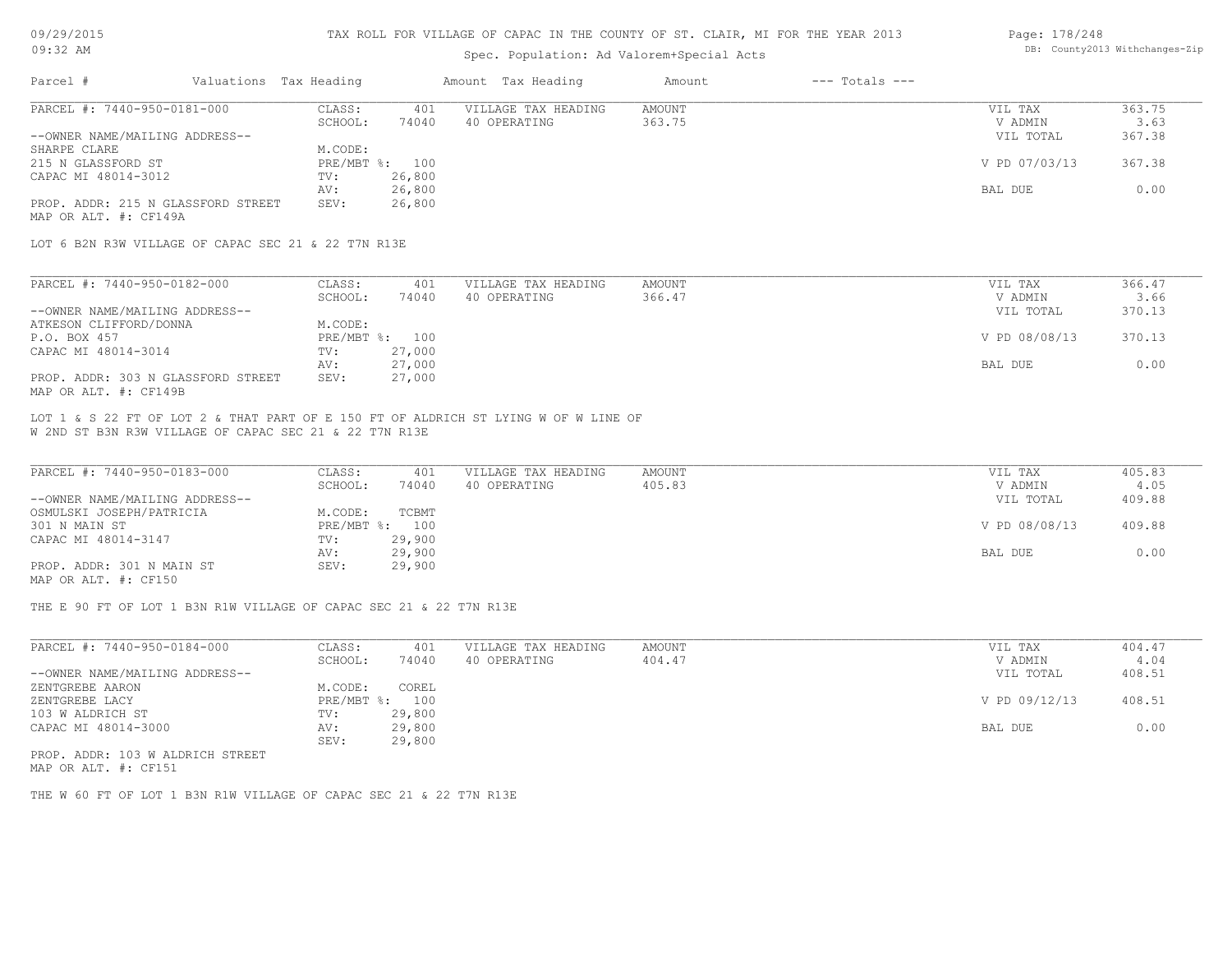## 09/29/2015

#### TAX ROLL FOR VILLAGE OF CAPAC IN THE COUNTY OF ST. CLAIR, MI FOR THE YEAR 2013 Page: 179/248

# DB: County2013 Withchanges-Zip

| 09:32 AM                                                                                                        |                        | Spec. Population: Ad Valorem+Special Acts | DB: County2013 Withchanges-Zip |                    |                |        |
|-----------------------------------------------------------------------------------------------------------------|------------------------|-------------------------------------------|--------------------------------|--------------------|----------------|--------|
| Parcel #                                                                                                        | Valuations Tax Heading | Amount Tax Heading                        | Amount                         | $---$ Totals $---$ |                |        |
| PARCEL #: 7440-950-0185-000                                                                                     | CLASS:<br>401          | VILLAGE TAX HEADING                       | <b>AMOUNT</b>                  |                    | VIL TAX        | 463.59 |
|                                                                                                                 | SCHOOL:<br>74040       | 40 OPERATING                              | 463.59                         |                    | V ADMIN        | 4.63   |
| --OWNER NAME/MAILING ADDRESS--                                                                                  |                        |                                           |                                |                    | VIL TOTAL      | 468.22 |
| TRAUB LAWRENCE/ROSAMOND                                                                                         | M.CODE:                |                                           |                                |                    |                |        |
| 303 N MAIN ST                                                                                                   | PRE/MBT %: 100         |                                           |                                |                    | V PD 07/03/13  | 468.22 |
| CAPAC MI 48014-3147                                                                                             | 34,156<br>TV:          |                                           |                                |                    |                |        |
|                                                                                                                 | 39,800<br>AV:          |                                           |                                |                    | <b>BAL DUE</b> | 0.00   |
| PROP. ADDR: 303 N MAIN ST                                                                                       | SEV:<br>39,800         |                                           |                                |                    |                |        |
| MAP OR ALT. #: CF152                                                                                            |                        |                                           |                                |                    |                |        |
| LOT 2 B3N R1W VILLAGE OF CAPAC                                                                                  |                        |                                           |                                |                    |                |        |
|                                                                                                                 |                        |                                           |                                |                    |                |        |
| PARCEL #: 7440-950-0186-000                                                                                     | CLASS:<br>401          | VILLAGE TAX HEADING                       | <b>AMOUNT</b>                  |                    | VIL TAX        | 466.91 |
|                                                                                                                 | SCHOOL:<br>74040       | 40 OPERATING                              | 466.91                         |                    | V ADMIN        | 4.66   |
| --OWNER NAME/MAILING ADDRESS--                                                                                  |                        |                                           |                                |                    | VIL TOTAL      | 471.57 |
| BEISCHER DAVID/SHARI                                                                                            | M.CODE:                |                                           |                                |                    |                |        |
| 307 N MAIN ST PO BOX 360                                                                                        | PRE/MBT %: 100         |                                           |                                |                    | V PD 08/16/13  | 471.57 |
| CAPAC MI 48014-3147                                                                                             | TV:<br>34,400          |                                           |                                |                    |                |        |
|                                                                                                                 | 34,400<br>AV:          |                                           |                                |                    | <b>BAL DUE</b> | 0.00   |
| PROP. ADDR: 307 N MAIN ST                                                                                       | 34,400<br>SEV:         |                                           |                                |                    |                |        |
| MAP OR ALT. #: CF153                                                                                            |                        |                                           |                                |                    |                |        |
| LOT 3 B3N R1W VILLAGE OF CAPAC                                                                                  |                        |                                           |                                |                    |                |        |
| PARCEL #: 7440-950-0187-000                                                                                     | CLASS:<br>401          | VILLAGE TAX HEADING                       | <b>AMOUNT</b>                  |                    | VIL TAX        | 422.12 |
|                                                                                                                 | SCHOOL:<br>74040       | 40 OPERATING                              | 422.12                         |                    | V ADMIN        | 4.22   |
| --OWNER NAME/MAILING ADDRESS--                                                                                  |                        |                                           |                                |                    | VIL TOTAL      | 426.34 |
| GOLEMBIEWSKI KEVIN J                                                                                            | M.CODE:<br>OLALS       |                                           |                                |                    |                |        |
| 309 N MAIN ST                                                                                                   | PRE/MBT %: 100         |                                           |                                |                    | V PD 09/04/13  | 426.34 |
| CAPAC MI 48014-3147                                                                                             | 31,100<br>TV:          |                                           |                                |                    |                |        |
|                                                                                                                 | 31,100<br>AV:          |                                           |                                |                    | <b>BAL DUE</b> | 0.00   |
| PROP. ADDR: 309 N MAIN ST                                                                                       | SEV:<br>31,100         |                                           |                                |                    |                |        |
| MAP OR ALT. #: CF154                                                                                            |                        |                                           |                                |                    |                |        |
| LOT 4 B3N R1W VILLAGE OF CAPAC SEC 21 & 22 T7N R13E                                                             |                        |                                           |                                |                    |                |        |
| PARCEL #: 7440-950-0188-000                                                                                     | CLASS:<br>401          | VILLAGE TAX HEADING                       | <b>AMOUNT</b>                  |                    | VIL TAX        | 400.40 |
| the contract of the contract of the contract of the contract of the contract of the contract of the contract of | 74040<br>SCHOOL:       | 40 OPERATING                              | 400.40                         |                    | V ADMIN        | 4.00   |

|                                | ------- | .              | ------ | ---------     | - - - - - |
|--------------------------------|---------|----------------|--------|---------------|-----------|
| --OWNER NAME/MAILING ADDRESS-- |         |                |        | VIL TOTAL     | 404.40    |
| REVITZER CLARENCE/SARAH        | M.CODE: |                |        |               |           |
| 313 N MAIN ST                  |         | PRE/MBT %: 100 |        | V PD 09/06/13 | 404.40    |
| CAPAC MI 48014-3147            | TV:     | 29,500         |        |               |           |
|                                | AV:     | 29,500         |        | BAL DUE       | 0.00      |
| PROP. ADDR: 313 N MAIN ST      | SEV:    | 29,500         |        |               |           |
| MAP OR ALT. #: CF155           |         |                |        |               |           |

LOT 5 B3N R1W VILLAGE OF CAPAC SEC 21 & 22 T7N R13E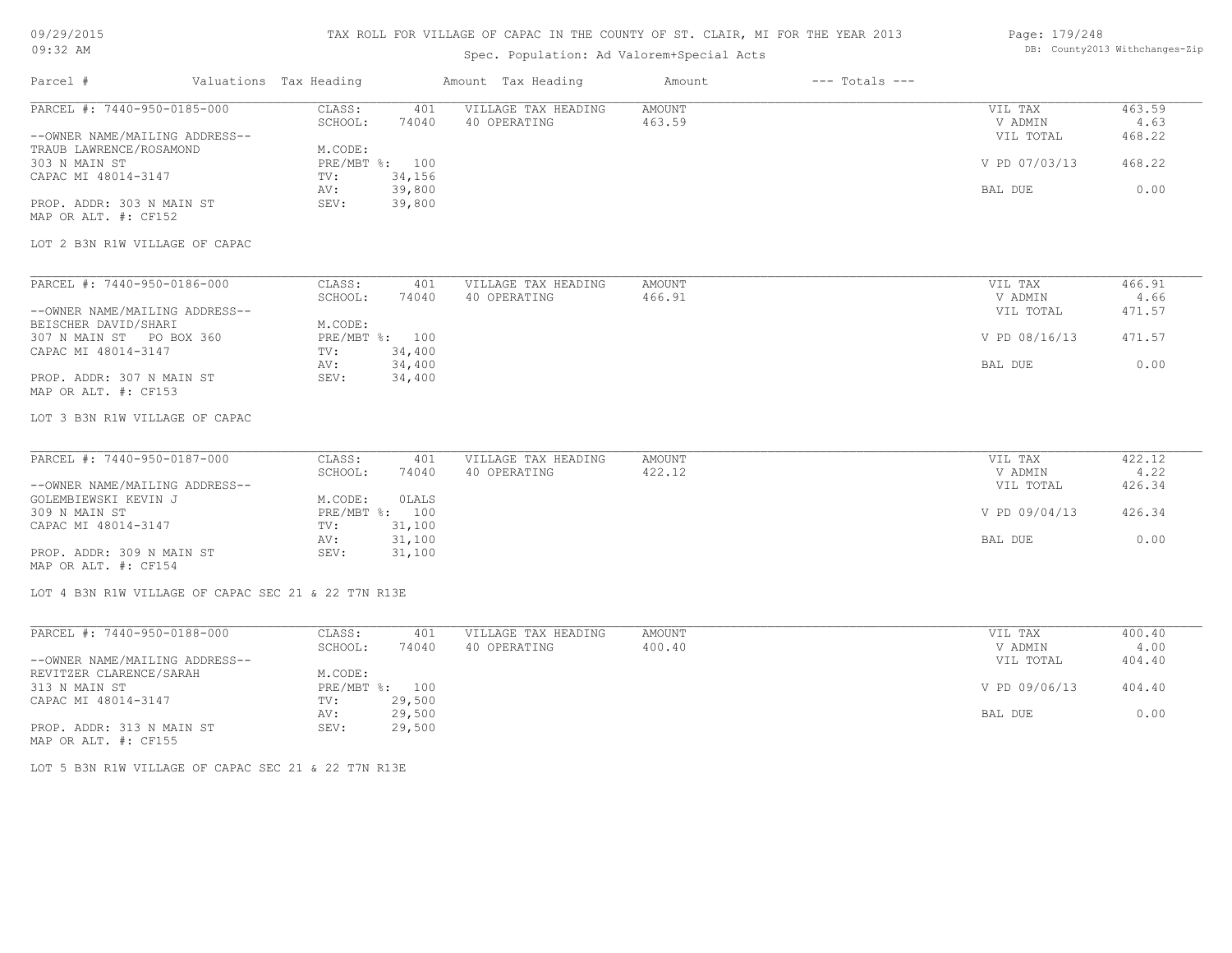| Parcel #<br>Valuations Tax Heading<br>$---$ Totals $---$<br>Amount Tax Heading<br>Amount<br>PARCEL #: 7440-950-0189-000<br>CLASS:<br><b>AMOUNT</b><br>386.83<br>401<br>VILLAGE TAX HEADING<br>VIL TAX<br>SCHOOL:<br>74040<br>40 OPERATING<br>386.83<br>V ADMIN<br>3.86<br>--OWNER NAME/MAILING ADDRESS--<br>VIL TOTAL<br>390.69<br>M.CODE:<br>ABRAHAM MICHAEL J.<br>$\circ$<br>PRE/MBT %:<br>V PD 09/16/13<br>390.69<br>ABRAHAM LYNN D.<br>28,500<br>12800 MASTERS RD<br>TV:<br>28,500<br>0.00<br>MEMPHIS MI 48041<br>AV:<br>BAL DUE<br>28,500<br>SEV:<br>PROP. ADDR: 315 N MAIN ST<br>MAP OR ALT. #: CF156<br>LOT 6 B3N R1W VILLAGE OF CAPAC<br>PARCEL #: 7440-950-0190-000<br>267.38<br>CLASS:<br>401<br>VILLAGE TAX HEADING<br>AMOUNT<br>VIL TAX<br>SCHOOL:<br>74040<br>40 OPERATING<br>267.38<br>V ADMIN<br>2.67<br>--OWNER NAME/MAILING ADDRESS--<br>VIL TOTAL<br>270.05<br>BLOCK PAUL JR<br>M.CODE:<br>$\overline{0}$<br>14691 KOEHN RD<br>PRE/MBT %:<br>V PD 07/03/13<br>270.05<br>19,700<br>CAPAC MI 48014<br>TV:<br>19,700<br>0.00<br>AV:<br>BAL DUE<br>19,700<br>PROP. ADDR: 312 N NEEPER ST<br>SEV:<br>MAP OR ALT. #: CF157A<br>LOT 9 B3N R1W VILLAGE OF CAPAC<br>PARCEL #: 7440-950-0191-000<br>CLASS:<br>VILLAGE TAX HEADING<br><b>AMOUNT</b><br>466.91<br>401<br>VIL TAX<br>SCHOOL:<br>74040<br>40 OPERATING<br>466.91<br>4.66<br>V ADMIN<br>--OWNER NAME/MAILING ADDRESS--<br>VIL TOTAL<br>471.57<br>WITHUN DEBRA S TRUST<br>M.CODE:<br>COREL<br>308 N NEEPER ST<br>PRE/MBT %: 100<br>V PD 08/26/13<br>471.57<br>34,400<br>CAPAC MI 48014-3036<br>TV:<br>34,400<br>0.00<br>AV:<br>BAL DUE<br>PROP. ADDR: 308 N NEEPER ST<br>SEV:<br>34,400<br>MAP OR ALT. #: CF157B<br>LOT 10 B3N R1W VILLAGE OF CAPAC<br>PARCEL #: 7440-950-0192-000<br>CLASS:<br>VILLAGE TAX HEADING<br><b>AMOUNT</b><br>485.91<br>401<br>VIL TAX<br>40 OPERATING<br>485.91<br>SCHOOL:<br>74040<br>V ADMIN<br>4.85<br>--OWNER NAME/MAILING ADDRESS--<br>490.76<br>VIL TOTAL<br>MILLS LARRY/CAROLYN<br>M.CODE:<br>PRE/MBT %: 100<br>V PD 07/18/13<br>490.76<br>105 W ALDRICH ST<br>35,800<br>CAPAC MI 48014-3000<br>TV:<br>35,800<br>0.00<br>AV:<br>BAL DUE<br>PROP. ADDR: 105 W ALDRICH STREET<br>SEV:<br>35,800<br>MAP OR ALT. #: CF158B | 09:32 AM | Spec. Population: Ad Valorem+Special Acts |  | DB: County2013 Withchanges-Zip |
|----------------------------------------------------------------------------------------------------------------------------------------------------------------------------------------------------------------------------------------------------------------------------------------------------------------------------------------------------------------------------------------------------------------------------------------------------------------------------------------------------------------------------------------------------------------------------------------------------------------------------------------------------------------------------------------------------------------------------------------------------------------------------------------------------------------------------------------------------------------------------------------------------------------------------------------------------------------------------------------------------------------------------------------------------------------------------------------------------------------------------------------------------------------------------------------------------------------------------------------------------------------------------------------------------------------------------------------------------------------------------------------------------------------------------------------------------------------------------------------------------------------------------------------------------------------------------------------------------------------------------------------------------------------------------------------------------------------------------------------------------------------------------------------------------------------------------------------------------------------------------------------------------------------------------------------------------------------------------------------------------------------------------------------------------------------------------------------------------------------------------------------------------------------------------------------------------------------------------|----------|-------------------------------------------|--|--------------------------------|
|                                                                                                                                                                                                                                                                                                                                                                                                                                                                                                                                                                                                                                                                                                                                                                                                                                                                                                                                                                                                                                                                                                                                                                                                                                                                                                                                                                                                                                                                                                                                                                                                                                                                                                                                                                                                                                                                                                                                                                                                                                                                                                                                                                                                                            |          |                                           |  |                                |
|                                                                                                                                                                                                                                                                                                                                                                                                                                                                                                                                                                                                                                                                                                                                                                                                                                                                                                                                                                                                                                                                                                                                                                                                                                                                                                                                                                                                                                                                                                                                                                                                                                                                                                                                                                                                                                                                                                                                                                                                                                                                                                                                                                                                                            |          |                                           |  |                                |
|                                                                                                                                                                                                                                                                                                                                                                                                                                                                                                                                                                                                                                                                                                                                                                                                                                                                                                                                                                                                                                                                                                                                                                                                                                                                                                                                                                                                                                                                                                                                                                                                                                                                                                                                                                                                                                                                                                                                                                                                                                                                                                                                                                                                                            |          |                                           |  |                                |
|                                                                                                                                                                                                                                                                                                                                                                                                                                                                                                                                                                                                                                                                                                                                                                                                                                                                                                                                                                                                                                                                                                                                                                                                                                                                                                                                                                                                                                                                                                                                                                                                                                                                                                                                                                                                                                                                                                                                                                                                                                                                                                                                                                                                                            |          |                                           |  |                                |
|                                                                                                                                                                                                                                                                                                                                                                                                                                                                                                                                                                                                                                                                                                                                                                                                                                                                                                                                                                                                                                                                                                                                                                                                                                                                                                                                                                                                                                                                                                                                                                                                                                                                                                                                                                                                                                                                                                                                                                                                                                                                                                                                                                                                                            |          |                                           |  |                                |
|                                                                                                                                                                                                                                                                                                                                                                                                                                                                                                                                                                                                                                                                                                                                                                                                                                                                                                                                                                                                                                                                                                                                                                                                                                                                                                                                                                                                                                                                                                                                                                                                                                                                                                                                                                                                                                                                                                                                                                                                                                                                                                                                                                                                                            |          |                                           |  |                                |
|                                                                                                                                                                                                                                                                                                                                                                                                                                                                                                                                                                                                                                                                                                                                                                                                                                                                                                                                                                                                                                                                                                                                                                                                                                                                                                                                                                                                                                                                                                                                                                                                                                                                                                                                                                                                                                                                                                                                                                                                                                                                                                                                                                                                                            |          |                                           |  |                                |
|                                                                                                                                                                                                                                                                                                                                                                                                                                                                                                                                                                                                                                                                                                                                                                                                                                                                                                                                                                                                                                                                                                                                                                                                                                                                                                                                                                                                                                                                                                                                                                                                                                                                                                                                                                                                                                                                                                                                                                                                                                                                                                                                                                                                                            |          |                                           |  |                                |
|                                                                                                                                                                                                                                                                                                                                                                                                                                                                                                                                                                                                                                                                                                                                                                                                                                                                                                                                                                                                                                                                                                                                                                                                                                                                                                                                                                                                                                                                                                                                                                                                                                                                                                                                                                                                                                                                                                                                                                                                                                                                                                                                                                                                                            |          |                                           |  |                                |
|                                                                                                                                                                                                                                                                                                                                                                                                                                                                                                                                                                                                                                                                                                                                                                                                                                                                                                                                                                                                                                                                                                                                                                                                                                                                                                                                                                                                                                                                                                                                                                                                                                                                                                                                                                                                                                                                                                                                                                                                                                                                                                                                                                                                                            |          |                                           |  |                                |
|                                                                                                                                                                                                                                                                                                                                                                                                                                                                                                                                                                                                                                                                                                                                                                                                                                                                                                                                                                                                                                                                                                                                                                                                                                                                                                                                                                                                                                                                                                                                                                                                                                                                                                                                                                                                                                                                                                                                                                                                                                                                                                                                                                                                                            |          |                                           |  |                                |
|                                                                                                                                                                                                                                                                                                                                                                                                                                                                                                                                                                                                                                                                                                                                                                                                                                                                                                                                                                                                                                                                                                                                                                                                                                                                                                                                                                                                                                                                                                                                                                                                                                                                                                                                                                                                                                                                                                                                                                                                                                                                                                                                                                                                                            |          |                                           |  |                                |
|                                                                                                                                                                                                                                                                                                                                                                                                                                                                                                                                                                                                                                                                                                                                                                                                                                                                                                                                                                                                                                                                                                                                                                                                                                                                                                                                                                                                                                                                                                                                                                                                                                                                                                                                                                                                                                                                                                                                                                                                                                                                                                                                                                                                                            |          |                                           |  |                                |
|                                                                                                                                                                                                                                                                                                                                                                                                                                                                                                                                                                                                                                                                                                                                                                                                                                                                                                                                                                                                                                                                                                                                                                                                                                                                                                                                                                                                                                                                                                                                                                                                                                                                                                                                                                                                                                                                                                                                                                                                                                                                                                                                                                                                                            |          |                                           |  |                                |
|                                                                                                                                                                                                                                                                                                                                                                                                                                                                                                                                                                                                                                                                                                                                                                                                                                                                                                                                                                                                                                                                                                                                                                                                                                                                                                                                                                                                                                                                                                                                                                                                                                                                                                                                                                                                                                                                                                                                                                                                                                                                                                                                                                                                                            |          |                                           |  |                                |
|                                                                                                                                                                                                                                                                                                                                                                                                                                                                                                                                                                                                                                                                                                                                                                                                                                                                                                                                                                                                                                                                                                                                                                                                                                                                                                                                                                                                                                                                                                                                                                                                                                                                                                                                                                                                                                                                                                                                                                                                                                                                                                                                                                                                                            |          |                                           |  |                                |
|                                                                                                                                                                                                                                                                                                                                                                                                                                                                                                                                                                                                                                                                                                                                                                                                                                                                                                                                                                                                                                                                                                                                                                                                                                                                                                                                                                                                                                                                                                                                                                                                                                                                                                                                                                                                                                                                                                                                                                                                                                                                                                                                                                                                                            |          |                                           |  |                                |
|                                                                                                                                                                                                                                                                                                                                                                                                                                                                                                                                                                                                                                                                                                                                                                                                                                                                                                                                                                                                                                                                                                                                                                                                                                                                                                                                                                                                                                                                                                                                                                                                                                                                                                                                                                                                                                                                                                                                                                                                                                                                                                                                                                                                                            |          |                                           |  |                                |
|                                                                                                                                                                                                                                                                                                                                                                                                                                                                                                                                                                                                                                                                                                                                                                                                                                                                                                                                                                                                                                                                                                                                                                                                                                                                                                                                                                                                                                                                                                                                                                                                                                                                                                                                                                                                                                                                                                                                                                                                                                                                                                                                                                                                                            |          |                                           |  |                                |
|                                                                                                                                                                                                                                                                                                                                                                                                                                                                                                                                                                                                                                                                                                                                                                                                                                                                                                                                                                                                                                                                                                                                                                                                                                                                                                                                                                                                                                                                                                                                                                                                                                                                                                                                                                                                                                                                                                                                                                                                                                                                                                                                                                                                                            |          |                                           |  |                                |
|                                                                                                                                                                                                                                                                                                                                                                                                                                                                                                                                                                                                                                                                                                                                                                                                                                                                                                                                                                                                                                                                                                                                                                                                                                                                                                                                                                                                                                                                                                                                                                                                                                                                                                                                                                                                                                                                                                                                                                                                                                                                                                                                                                                                                            |          |                                           |  |                                |
|                                                                                                                                                                                                                                                                                                                                                                                                                                                                                                                                                                                                                                                                                                                                                                                                                                                                                                                                                                                                                                                                                                                                                                                                                                                                                                                                                                                                                                                                                                                                                                                                                                                                                                                                                                                                                                                                                                                                                                                                                                                                                                                                                                                                                            |          |                                           |  |                                |
|                                                                                                                                                                                                                                                                                                                                                                                                                                                                                                                                                                                                                                                                                                                                                                                                                                                                                                                                                                                                                                                                                                                                                                                                                                                                                                                                                                                                                                                                                                                                                                                                                                                                                                                                                                                                                                                                                                                                                                                                                                                                                                                                                                                                                            |          |                                           |  |                                |
|                                                                                                                                                                                                                                                                                                                                                                                                                                                                                                                                                                                                                                                                                                                                                                                                                                                                                                                                                                                                                                                                                                                                                                                                                                                                                                                                                                                                                                                                                                                                                                                                                                                                                                                                                                                                                                                                                                                                                                                                                                                                                                                                                                                                                            |          |                                           |  |                                |
|                                                                                                                                                                                                                                                                                                                                                                                                                                                                                                                                                                                                                                                                                                                                                                                                                                                                                                                                                                                                                                                                                                                                                                                                                                                                                                                                                                                                                                                                                                                                                                                                                                                                                                                                                                                                                                                                                                                                                                                                                                                                                                                                                                                                                            |          |                                           |  |                                |
|                                                                                                                                                                                                                                                                                                                                                                                                                                                                                                                                                                                                                                                                                                                                                                                                                                                                                                                                                                                                                                                                                                                                                                                                                                                                                                                                                                                                                                                                                                                                                                                                                                                                                                                                                                                                                                                                                                                                                                                                                                                                                                                                                                                                                            |          |                                           |  |                                |
|                                                                                                                                                                                                                                                                                                                                                                                                                                                                                                                                                                                                                                                                                                                                                                                                                                                                                                                                                                                                                                                                                                                                                                                                                                                                                                                                                                                                                                                                                                                                                                                                                                                                                                                                                                                                                                                                                                                                                                                                                                                                                                                                                                                                                            |          |                                           |  |                                |
|                                                                                                                                                                                                                                                                                                                                                                                                                                                                                                                                                                                                                                                                                                                                                                                                                                                                                                                                                                                                                                                                                                                                                                                                                                                                                                                                                                                                                                                                                                                                                                                                                                                                                                                                                                                                                                                                                                                                                                                                                                                                                                                                                                                                                            |          |                                           |  |                                |
|                                                                                                                                                                                                                                                                                                                                                                                                                                                                                                                                                                                                                                                                                                                                                                                                                                                                                                                                                                                                                                                                                                                                                                                                                                                                                                                                                                                                                                                                                                                                                                                                                                                                                                                                                                                                                                                                                                                                                                                                                                                                                                                                                                                                                            |          |                                           |  |                                |
|                                                                                                                                                                                                                                                                                                                                                                                                                                                                                                                                                                                                                                                                                                                                                                                                                                                                                                                                                                                                                                                                                                                                                                                                                                                                                                                                                                                                                                                                                                                                                                                                                                                                                                                                                                                                                                                                                                                                                                                                                                                                                                                                                                                                                            |          |                                           |  |                                |
|                                                                                                                                                                                                                                                                                                                                                                                                                                                                                                                                                                                                                                                                                                                                                                                                                                                                                                                                                                                                                                                                                                                                                                                                                                                                                                                                                                                                                                                                                                                                                                                                                                                                                                                                                                                                                                                                                                                                                                                                                                                                                                                                                                                                                            |          |                                           |  |                                |
|                                                                                                                                                                                                                                                                                                                                                                                                                                                                                                                                                                                                                                                                                                                                                                                                                                                                                                                                                                                                                                                                                                                                                                                                                                                                                                                                                                                                                                                                                                                                                                                                                                                                                                                                                                                                                                                                                                                                                                                                                                                                                                                                                                                                                            |          |                                           |  |                                |
|                                                                                                                                                                                                                                                                                                                                                                                                                                                                                                                                                                                                                                                                                                                                                                                                                                                                                                                                                                                                                                                                                                                                                                                                                                                                                                                                                                                                                                                                                                                                                                                                                                                                                                                                                                                                                                                                                                                                                                                                                                                                                                                                                                                                                            |          |                                           |  |                                |
|                                                                                                                                                                                                                                                                                                                                                                                                                                                                                                                                                                                                                                                                                                                                                                                                                                                                                                                                                                                                                                                                                                                                                                                                                                                                                                                                                                                                                                                                                                                                                                                                                                                                                                                                                                                                                                                                                                                                                                                                                                                                                                                                                                                                                            |          |                                           |  |                                |
|                                                                                                                                                                                                                                                                                                                                                                                                                                                                                                                                                                                                                                                                                                                                                                                                                                                                                                                                                                                                                                                                                                                                                                                                                                                                                                                                                                                                                                                                                                                                                                                                                                                                                                                                                                                                                                                                                                                                                                                                                                                                                                                                                                                                                            |          |                                           |  |                                |
|                                                                                                                                                                                                                                                                                                                                                                                                                                                                                                                                                                                                                                                                                                                                                                                                                                                                                                                                                                                                                                                                                                                                                                                                                                                                                                                                                                                                                                                                                                                                                                                                                                                                                                                                                                                                                                                                                                                                                                                                                                                                                                                                                                                                                            |          |                                           |  |                                |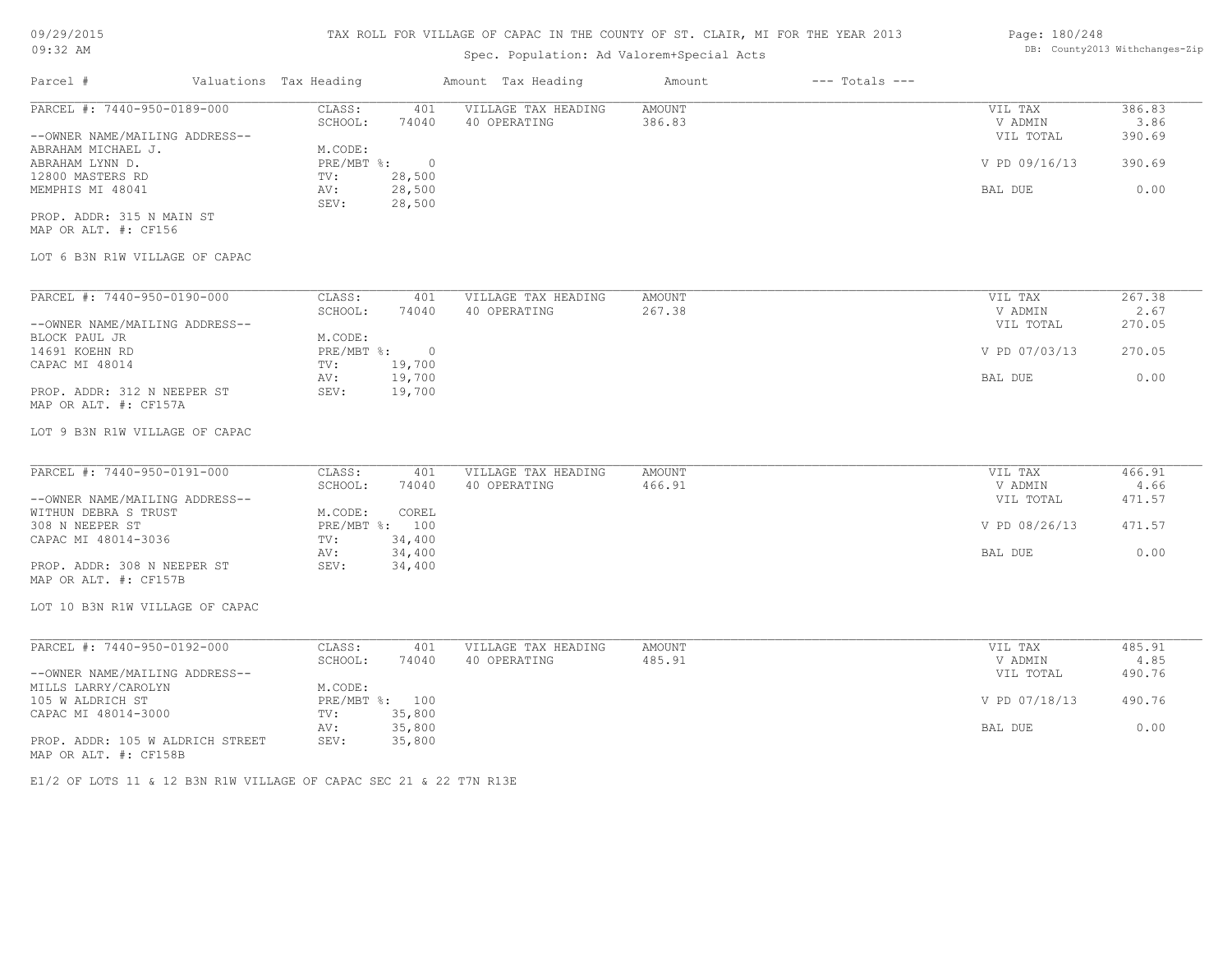# Spec. Population: Ad Valorem+Special Acts

#### Page: 181/248 DB: County2013 Withchanges-Zip

| Parcel #                         | Valuations Tax Heading |        | Amount Tax Heading  | Amount | $---$ Totals $---$ |               |        |
|----------------------------------|------------------------|--------|---------------------|--------|--------------------|---------------|--------|
| PARCEL #: 7440-950-0193-000      | CLASS:                 | 401    | VILLAGE TAX HEADING | AMOUNT |                    | VIL TAX       | 510.34 |
|                                  | SCHOOL:                | 74040  | 40 OPERATING        | 510.34 |                    | V ADMIN       | 5.10   |
| --OWNER NAME/MAILING ADDRESS--   |                        |        |                     |        |                    | VIL TOTAL     | 515.44 |
| SHARPE JOSEPH                    | M.CODE:                | COREL  |                     |        |                    |               |        |
| 107 W ALDRICH ST                 | PRE/MBT %: 100         |        |                     |        |                    | V PD 08/26/13 | 515.44 |
| CAPAC MI 48014-3000              | TV:                    | 37,600 |                     |        |                    |               |        |
|                                  | AV:                    | 37,600 |                     |        |                    | BAL DUE       | 0.00   |
| PROP. ADDR: 107 W ALDRICH STREET | SEV:                   | 37,600 |                     |        |                    |               |        |
|                                  |                        |        |                     |        |                    |               |        |

MAP OR ALT. #: CF159

W1/2 OF LOTS 11 & 12 B3N R1W VILLAGE OF CAPAC SEC 21 & 22 T7N R13E

| PARCEL #: 7440-950-0194-000    | CLASS:     | 401   | VILLAGE TAX HEADING | AMOUNT | VIL TAX       | 127.58 |
|--------------------------------|------------|-------|---------------------|--------|---------------|--------|
|                                | SCHOOL:    | 74040 | 40 OPERATING        | 127.58 | V ADMIN       | 1.27   |
| --OWNER NAME/MAILING ADDRESS-- |            |       |                     |        | VIL TOTAL     | 128.85 |
| MONTPETIT WILLIAM              | M.CODE:    |       |                     |        |               |        |
| MONTPETIT SHARON               | PRE/MBT %: |       |                     |        | V PD 07/25/13 | 128.85 |
| 27400 BERTRAND                 | TV:        | 9,400 |                     |        |               |        |
| NEW BALTIMORE MI 48051         | AV:        | 9,400 |                     |        | BAL DUE       | 0.00   |
|                                | SEV:       | 9,400 |                     |        |               |        |
| PROP. ADDR: 301 N NEEPER ST    |            |       |                     |        |               |        |

MAP OR ALT. #: CF160

21 & 22 T7N R13E E90 FT OF LOTS 1 & 2 EXC E 90' FT OF N 30 FT OF LOT 2 B3N R2W VILLAGE OF CAPAC SEC

| PARCEL #: 7440-950-0195-000    | CLASS:  | 401            | VILLAGE TAX HEADING | AMOUNT | VIL TAX       | 536.13 |
|--------------------------------|---------|----------------|---------------------|--------|---------------|--------|
|                                | SCHOOL: | 74040          | 40 OPERATING        | 536.13 | V ADMIN       | 5.36   |
| --OWNER NAME/MAILING ADDRESS-- |         |                |                     |        | VIL TOTAL     | 541.49 |
| SCHWARTZKOPF VICTOR/G          | M.CODE: |                |                     |        |               |        |
| 307 N NEEPER ST                |         | PRE/MBT %: 100 |                     |        | V PD 07/03/13 | 541.49 |
| CAPAC MI 48014-3037            | TV:     | 39,500         |                     |        |               |        |
|                                | AV:     | 39,500         |                     |        | BAL DUE       | 0.00   |
| PROP. ADDR: 307 N NEEPER ST    | SEV:    | 39,500         |                     |        |               |        |
|                                |         |                |                     |        |               |        |

MAP OR ALT. #: CF161A

LOT 3 & E 90' OF LOT 2 & LOT 4 EXC N 65' B2N R2W VILLAGE OF CAPAC

| PARCEL #: 7440-950-0196-000                                                                                                                         | CLASS:     | 401    | VILLAGE TAX HEADING | AMOUNT | VIL TAX       | 502.20 |
|-----------------------------------------------------------------------------------------------------------------------------------------------------|------------|--------|---------------------|--------|---------------|--------|
|                                                                                                                                                     | SCHOOL:    | 74040  | 40 OPERATING        | 502.20 | V ADMIN       | 5.02   |
| --OWNER NAME/MAILING ADDRESS--                                                                                                                      |            |        |                     |        | VIL TOTAL     | 507.22 |
| TREECE WESLEY/CAROLINE TRUST                                                                                                                        | M.CODE:    |        |                     |        |               |        |
| 2325 MILLER ROAD                                                                                                                                    | PRE/MBT %: | $\cap$ |                     |        | V PD 07/03/13 | 507.22 |
| BERLIN MI 48002                                                                                                                                     | TV:        | 37,000 |                     |        |               |        |
|                                                                                                                                                     | AV:        | 37,000 |                     |        | BAL DUE       | 0.00   |
| PROP. ADDR: 203 W ALDRICH STREET<br>the contract of the contract of the contract of the contract of the contract of the contract of the contract of | SEV:       | 37,000 |                     |        |               |        |

MAP OR ALT. #: CF161B

VILLAGE OF CAPAC W60' OF LOTS 1 & 2 & INCL E 1/2 OF VAC ALLEY & S 100' OF W 1/2 OF VAC ALLEY B3N R2W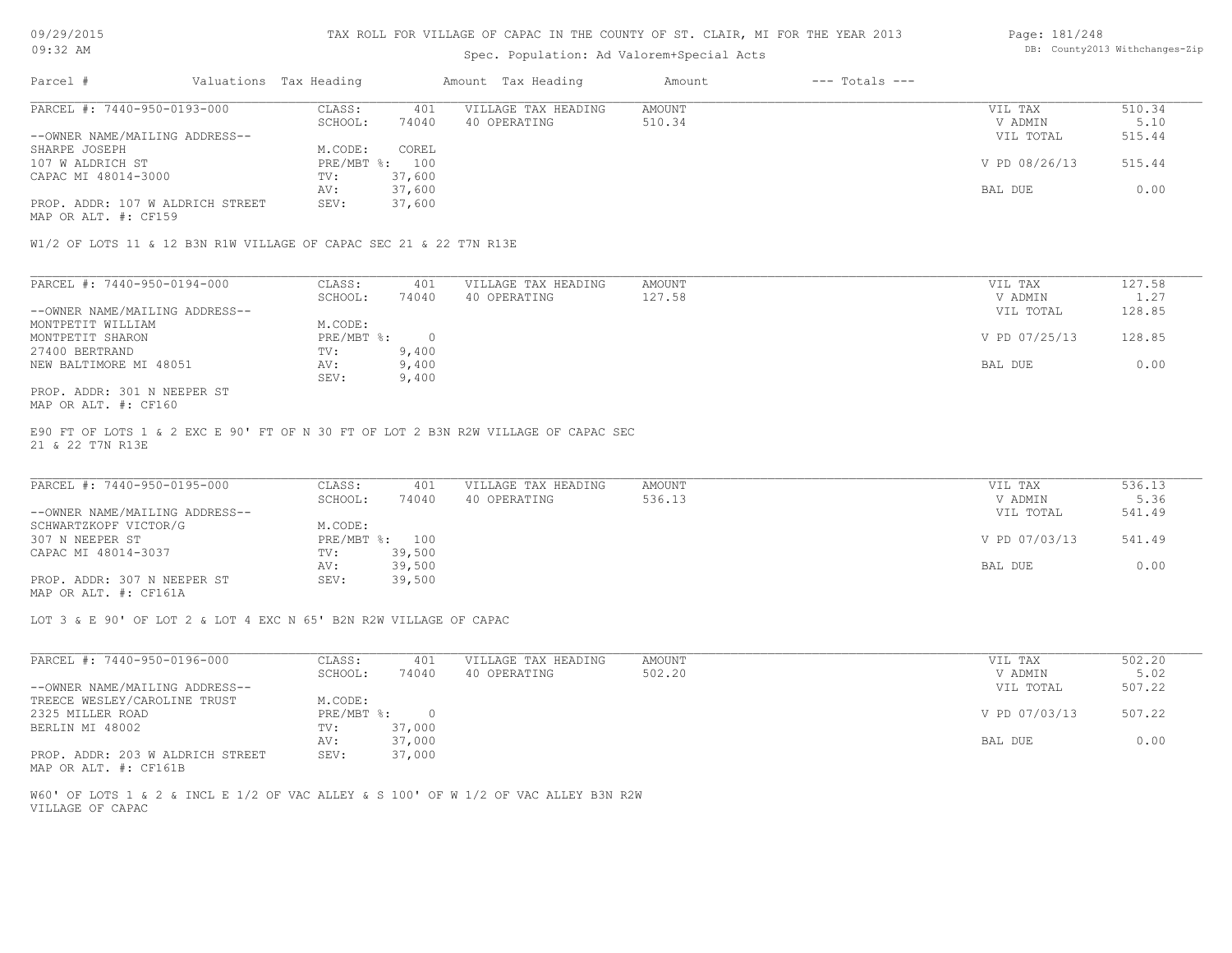# Spec. Population: Ad Valorem+Special Acts

#### Page: 182/248 DB: County2013 Withchanges-Zip

| Parcel #                       |         | Valuations Tax Heading |              | Amount Tax Heading  | Amount | $---$ Totals $---$ |               |        |
|--------------------------------|---------|------------------------|--------------|---------------------|--------|--------------------|---------------|--------|
| PARCEL #: 7440-950-0197-000    |         | CLASS:                 | 401          | VILLAGE TAX HEADING | AMOUNT |                    | VIL TAX       | 323.03 |
|                                | SCHOOL: | 74040                  | 40 OPERATING | 323.03              |        | V ADMIN            | 3.23          |        |
| --OWNER NAME/MAILING ADDRESS-- |         |                        |              |                     |        |                    | VIL TOTAL     | 326.26 |
| GARRY CHANEY PROPERTIES LLC    |         | M.CODE:                |              |                     |        |                    |               |        |
| 35250 30 MILE RD.              |         | PRE/MBT %:             |              |                     |        |                    | V PD 08/19/13 | 326.26 |
| LENOX TWP MI 48050             |         | TV:                    | 23,800       |                     |        |                    |               |        |
|                                |         | AV:                    | 23,800       |                     |        |                    | BAL DUE       | 0.00   |
| PROP. ADDR: 311 N NEEPER ST    |         | SEV:                   | 23,800       |                     |        |                    |               |        |
|                                |         |                        |              |                     |        |                    |               |        |

MAP OR ALT. #: CF162

N65 FT LOT 4 INCL 1/2 OF VAC ALLEY B3N R2W VILLAGE OF CAPAC SEC 21 & 22 T7N R13E

| PARCEL #: 7440-950-0198-000        | CLASS:     | 401    | VILLAGE TAX HEADING | AMOUNT | VIL TAX       | 244.31 |
|------------------------------------|------------|--------|---------------------|--------|---------------|--------|
|                                    | SCHOOL:    | 74040  | 40 OPERATING        | 244.31 | V ADMIN       | 2.44   |
| --OWNER NAME/MAILING ADDRESS--     |            |        |                     |        | VIL TOTAL     | 246.75 |
| ROBBERSTAD TIMOTHY                 | M.CODE:    |        |                     |        |               |        |
| ROBBERSTAD NICOLE                  | PRE/MBT %: |        |                     |        | V PD 09/04/13 | 246.75 |
| 1818 N VAN DYKE                    | TV:        | 18,000 |                     |        |               |        |
| IMLAY CITY MI 48444                | AV:        | 18,000 |                     |        | BAL DUE       | 0.00   |
|                                    | SEV:       | 18,000 |                     |        |               |        |
| PROP. ADDR: 312 N GLASSFORD STREET |            |        |                     |        |               |        |

MAP OR ALT. #: CF163A

LOT 9 E 1/2 INCL 1/2 OF VAC ALLEY B3N R2W VILLAGE OF CAPAC SEC 21 & 22 T7N R13E

| PARCEL #: 7440-950-0199-000        | CLASS:       | 401    | VILLAGE TAX HEADING | AMOUNT | VIL TAX       | 233.06 |
|------------------------------------|--------------|--------|---------------------|--------|---------------|--------|
|                                    | SCHOOL:      | 74040  | 40 OPERATING        | 233.06 | V ADMIN       | 2.33   |
| --OWNER NAME/MAILING ADDRESS--     |              |        |                     |        | VIL TOTAL     | 235.39 |
| ELLIOTT GEORGIA ANN                | M.CODE:      |        |                     |        |               |        |
| 603 S MAIN ST                      | $PRE/MBT$ %: |        |                     |        | V PD 07/15/13 | 235.39 |
| CAPAC MI 48014-3724                | TV:          | 17,171 |                     |        |               |        |
|                                    | AV:          | 17,200 |                     |        | BAL DUE       | 0.00   |
| PROP. ADDR: 308 N GLASSFORD STREET | SEV:         | 17,200 |                     |        |               |        |
| MAP OR ALT. #: CF163B              |              |        |                     |        |               |        |

LOT 10 INCL 1/2 OF VAC ALLEY B3N R2W VILLAGE OF CAPAC SEC 21 & 22 T7N R13E

| PARCEL #: 7440-950-0200-000      | CLASS:     | 401    | VILLAGE TAX HEADING | AMOUNT | VIL TAX   | 446.33 |
|----------------------------------|------------|--------|---------------------|--------|-----------|--------|
|                                  | SCHOOL:    | 74040  | 40 OPERATING        | 446.33 | V ADMIN   | 4.46   |
| --OWNER NAME/MAILING ADDRESS--   |            |        |                     |        | VIL TOTAL | 450.79 |
| SHULL BRAIN L                    | M.CODE:    |        |                     |        |           |        |
| SHULL W/R & GRIFFITH B           | PRE/MBT %: |        |                     |        | BAL DUE   | 450.79 |
| 3520 CAPAC RD                    | TV:        | 32,884 |                     |        |           |        |
| CAPAC MI 48014-3700              | AV:        | 34,900 |                     |        |           |        |
|                                  | SEV:       | 34,900 |                     |        |           |        |
| PROP. ADDR: 209 W ALDRICH STREET |            |        |                     |        |           |        |

MAP OR ALT. #: 164A/B

W1/2 OF LOTS 11 & 12 B3N R2W VILLAGE OF CAPAC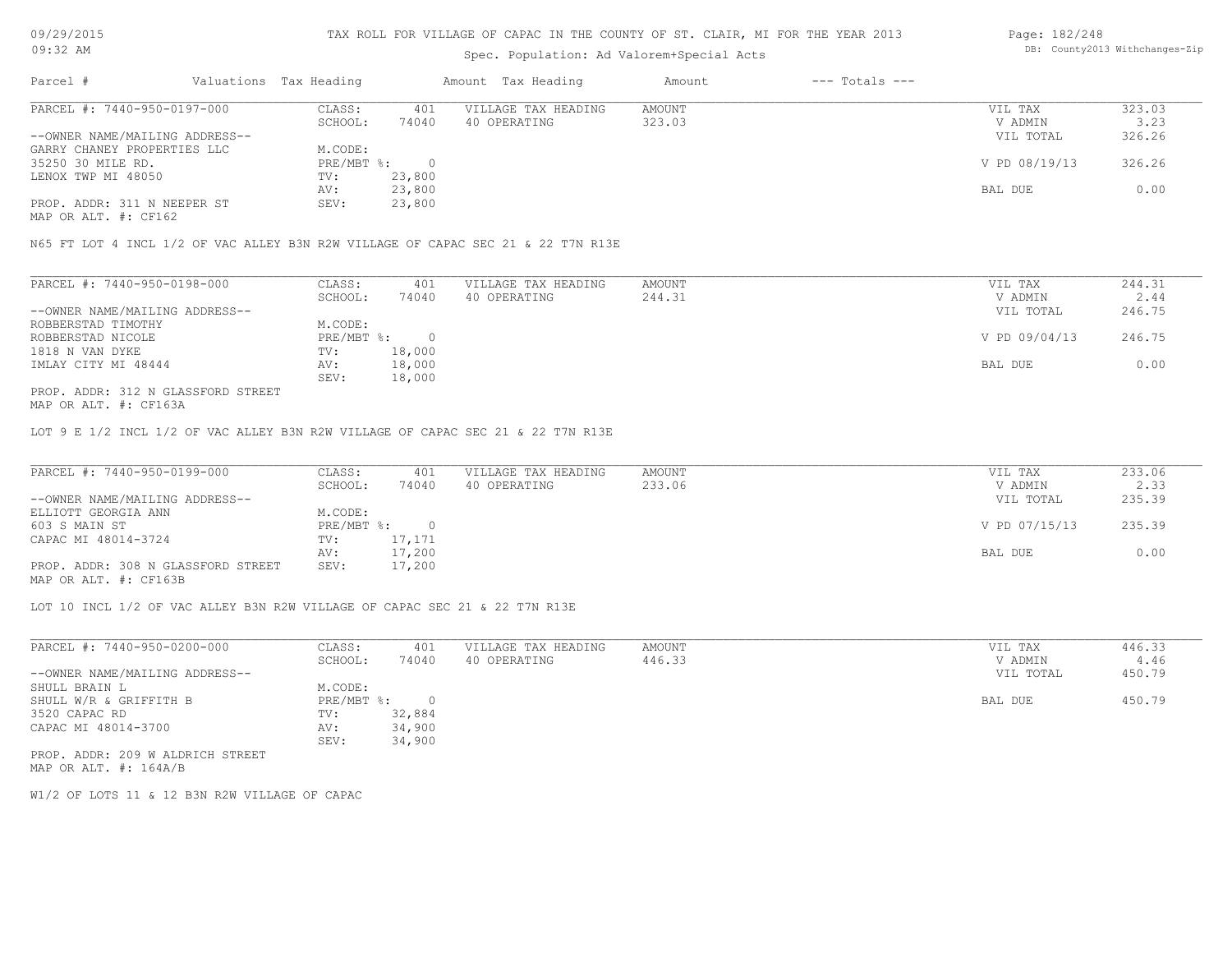# Spec. Population: Ad Valorem+Special Acts

| Page: 183/248 |                                |
|---------------|--------------------------------|
|               | DB: County2013 Withchanges-Zip |

| Parcel #                         | Valuations Tax Heading |        | Amount Tax Heading  | Amount | $---$ Totals $---$ |               |        |
|----------------------------------|------------------------|--------|---------------------|--------|--------------------|---------------|--------|
| PARCEL #: 7440-950-0201-000      | CLASS:                 | 401    | VILLAGE TAX HEADING | AMOUNT |                    | VIL TAX       | 294.53 |
|                                  | SCHOOL:                | 74040  | 40 OPERATING        | 294.53 |                    | V ADMIN       | 2.94   |
| --OWNER NAME/MAILING ADDRESS--   |                        |        |                     |        |                    | VIL TOTAL     | 297.47 |
| SCOTT WILLIAM & MICHELLE         | M.CODE:                | MISCG  |                     |        |                    |               |        |
| 207 W ALDRICH ST                 | PRE/MBT %:             | 100    |                     |        |                    | V PD 07/15/13 | 297.47 |
| CAPAC MI 48014                   | TV:                    | 21,700 |                     |        |                    |               |        |
|                                  | AV:                    | 21,700 |                     |        |                    | BAL DUE       | 0.00   |
| PROP. ADDR: 207 W ALDRICH STREET | SEV:                   | 21,700 |                     |        |                    |               |        |
| MAP OR ALT. #: CF164C            |                        |        |                     |        |                    |               |        |

E1/2 OF LOTS 11 & 12 B3N R2W VILLAGE OF CAPAC

| PARCEL #: 7440-950-0202-000    | CLASS:     | 201     | VILLAGE TAX HEADING | AMOUNT   | VIL TAX       | 2,345.41 |
|--------------------------------|------------|---------|---------------------|----------|---------------|----------|
|                                | SCHOOL:    | 74040   | 40 OPERATING        | 2,345.41 | V ADMIN       | 23.45    |
| --OWNER NAME/MAILING ADDRESS-- |            |         |                     |          | VIL TOTAL     | 2,368.86 |
| FULTHEIM GARY                  | M.CODE:    |         |                     |          |               |          |
| C/O FAMILY DOLLAR TAX DEPT     | PRE/MBT %: |         |                     |          | V PD 08/22/13 | 2,368.86 |
| PO BOX 1017                    | TV:        | 172,800 |                     |          |               |          |
| CHARLOTTE NC 28201-1017        | AV:        | 172,800 |                     |          | BAL DUE       | 0.00     |
|                                | SEV:       | 172,800 |                     |          |               |          |
| PROP. ADDR: 101 S MAIN ST      |            |         |                     |          |               |          |

MAP OR ALT. #: CF165

PART OF THE VILLAGE OF CAPAC SEC 28 T7N R13E LOT 1 EXC THE W 36 FT THEREOF ALSO THE N 10 FT OF THE E 114 FT OF LOT 2 B1S R1W

| PARCEL #: 7440-950-0203-000    | CLASS:       | 201    | VILLAGE TAX HEADING | AMOUNT | VIL TAX       | 506.27 |
|--------------------------------|--------------|--------|---------------------|--------|---------------|--------|
|                                | SCHOOL:      | 74040  | 40 OPERATING        | 506.27 | V ADMIN       | 5.06   |
| --OWNER NAME/MAILING ADDRESS-- |              |        |                     |        | VIL TOTAL     | 511.33 |
| LEVIN GROUP, L.L.C. THE        | M.CODE:      |        |                     |        |               |        |
| 9439 N. KENWOOD AVE            | $PRE/MBT$ %: |        |                     |        | V PD 07/25/13 | 511.33 |
| INDIANAPOLIS IN 46260          | TV:          | 37,300 |                     |        |               |        |
|                                | AV:          | 37,300 |                     |        | BAL DUE       | 0.00   |
| PROP. ADDR: 102 W MILL ST      | SEV:         | 37,300 |                     |        |               |        |
|                                |              |        |                     |        |               |        |

MAP OR ALT. #: CF166

SEC 28 T7N R13E W36 FT OF LOT 1 & N 10 FT OF W 36 FT OF LOT 2 B1S R1W PART OF THE VILLAGE OF CAPAC

| PARCEL #: 7440-950-0204-000    | CLASS:     | 201    | VILLAGE TAX HEADING | AMOUNT | VIL TAX       | 225.31 |
|--------------------------------|------------|--------|---------------------|--------|---------------|--------|
|                                | SCHOOL:    | 74040  | 40 OPERATING        | 225.31 | V ADMIN       | 2.25   |
| --OWNER NAME/MAILING ADDRESS-- |            |        |                     |        | VIL TOTAL     | 227.56 |
| FULTHEIM GARY                  | M.CODE:    |        |                     |        |               |        |
| C/O FAMILY DOLLAR TAX DEPT     | PRE/MBT %: |        |                     |        | V PD 08/22/13 | 227.56 |
| PO BOX 1017                    | TV:        | 16,600 |                     |        |               |        |
| CHARLOTTE NC 28201-1017        | AV:        | 16,600 |                     |        | BAL DUE       | 0.00   |
|                                | SEV:       | 16,600 |                     |        |               |        |
| PROP. ADDR: 107 S MAIN ST      |            |        |                     |        |               |        |
| MAP OR ALT. #: CF167           |            |        |                     |        |               |        |

N2/3 OF LOT 2 EXC THE N 10 FT B1S R1W PART OF THE VILLAGE OF CAPAC SEC 28 T7N R13E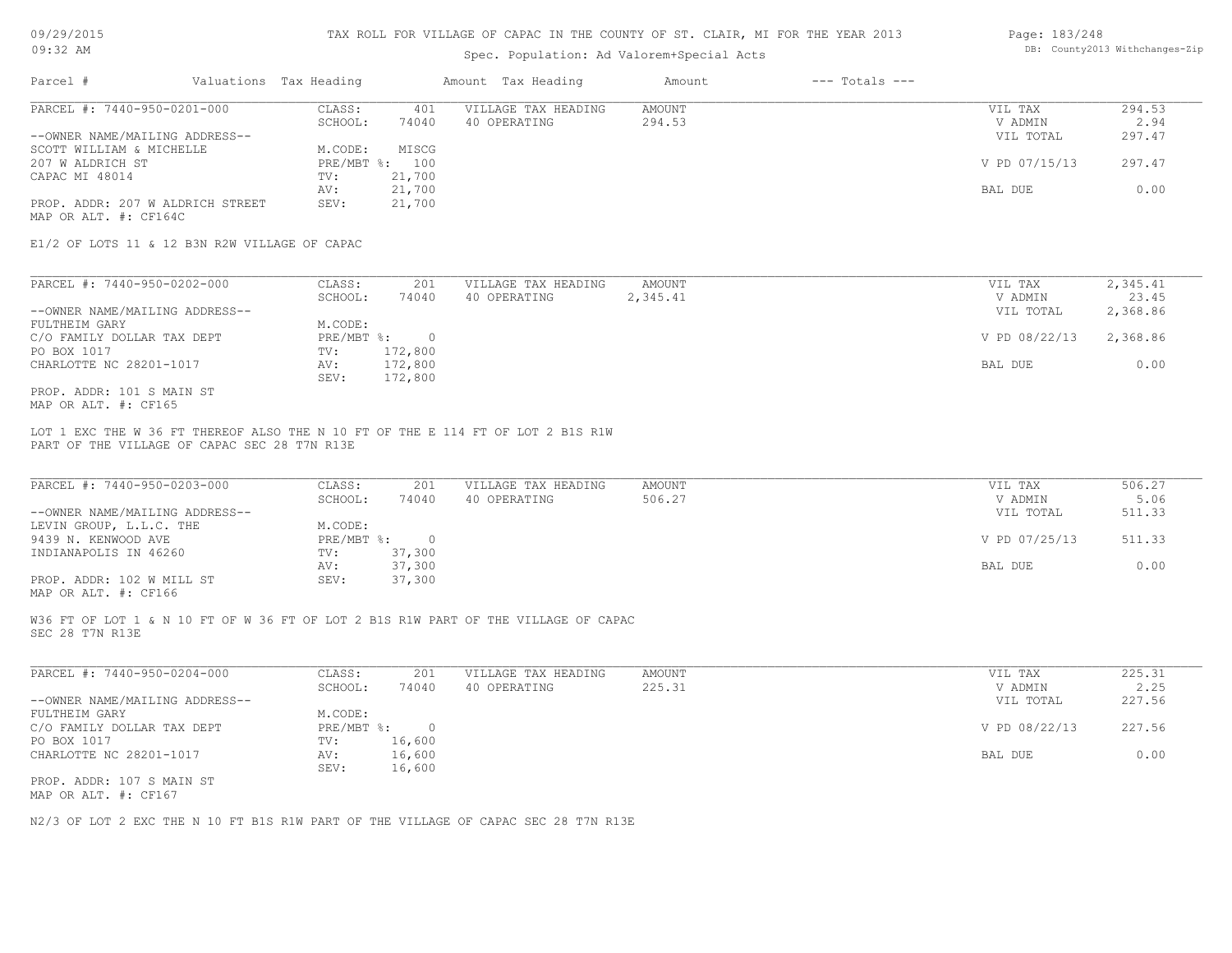09/29/2015 09:32 AM

#### TAX ROLL FOR VILLAGE OF CAPAC IN THE COUNTY OF ST. CLAIR, MI FOR THE YEAR 2013

# Spec. Population: Ad Valorem+Special Acts

#### Page: 184/248 DB: County2013 Withchanges-Zip

| Parcel #                       | Valuations Tax Heading |        | Amount Tax Heading  | Amount | $---$ Totals $---$ |           |        |
|--------------------------------|------------------------|--------|---------------------|--------|--------------------|-----------|--------|
| PARCEL #: 7440-950-0205-000    | CLASS:                 | 201    | VILLAGE TAX HEADING | AMOUNT |                    | VIL TAX   | 510.03 |
|                                | SCHOOL:                | 74040  | 40 OPERATING        | 510.03 |                    | V ADMIN   | 5.10   |
| --OWNER NAME/MAILING ADDRESS-- |                        |        |                     |        |                    | VIL TOTAL | 515.13 |
| <b>OUAIN BARBARA</b>           | M.CODE:                |        |                     |        |                    |           |        |
| 109 S MAIN ST                  | $PRE/MBT$ %:           |        |                     |        |                    | BAL DUE   | 515.13 |
| CAPAC MI 48014                 | TV:                    | 37,577 |                     |        |                    |           |        |
|                                | AV:                    | 42,300 |                     |        |                    |           |        |
| PROP. ADDR: 109 S MAIN ST      | SEV:                   | 42,300 |                     |        |                    |           |        |

MAP OR ALT. #: CF168A

S1/3 OF LOT 2 & N 2.03 FT OF LOT 3 B1S R1W VILLAGE OF CAPAC SEC 28 T7N R13E

| PARCEL #: 7440-950-0206-000    | CLASS:       | 703   | VILLAGE TAX HEADING | AMOUNT | VIL TAX   | 0.00 |
|--------------------------------|--------------|-------|---------------------|--------|-----------|------|
|                                | SCHOOL:      | 74040 | 40 OPERATING        | 0.00   | V ADMIN   | 0.00 |
| --OWNER NAME/MAILING ADDRESS-- |              |       |                     |        | VIL TOTAL | 0.00 |
| VILLAGE/CAPAC DOWNTOWN DEV     | M.CODE:      |       |                     |        |           |      |
| 131 N MAIN ST                  | $PRE/MBT$ %: |       |                     |        | BAL DUE   | 0.00 |
| CAPAC MI 48014                 | TV:          |       |                     |        |           |      |
|                                | AV:          |       |                     |        |           |      |
| PROP. ADDR: 111 S MAIN ST      | SEV:         |       |                     |        |           |      |
| MAP OR ALT. #: CF168B          |              |       |                     |        |           |      |

R1W VILLAGE OF CAPAC SEC 28 T7N R13E LOT 3 EXC N 2.03 FT & EXC S 30 FT & EXC N 14 FT OF S 44 FT OF E 82 FT OF LOT 3 B1S

| PARCEL #: 7440-950-0207-000                           | CLASS:     | 201     | VILLAGE TAX HEADING | AMOUNT   | VIL TAX       | 1,391.23 |
|-------------------------------------------------------|------------|---------|---------------------|----------|---------------|----------|
|                                                       | SCHOOL:    | 74040   | 40 OPERATING        | 1,391.23 | V ADMIN       | 13.91    |
| --OWNER NAME/MAILING ADDRESS--                        |            |         |                     |          | VIL TOTAL     | 1,405.14 |
| MALBURG MARY ELLEN TRUST                              | M.CODE:    |         |                     |          |               |          |
| 15300 ALMONT RD                                       | PRE/MBT %: | $\cap$  |                     |          | V PD 08/19/13 | 1,405.14 |
| ALLENTON MI 48002                                     | TV:        | 102,500 |                     |          |               |          |
|                                                       | AV:        | 102,500 |                     |          | BAL DUE       | 0.00     |
| PROP. ADDR: 113 S MAIN ST                             | SEV:       | 102,500 |                     |          |               |          |
| $\cdots$ $\cdots$ $\cdots$ $\cdots$ $\cdots$ $\cdots$ |            |         |                     |          |               |          |

 $\mathcal{L}_\mathcal{L} = \mathcal{L}_\mathcal{L} = \mathcal{L}_\mathcal{L} = \mathcal{L}_\mathcal{L} = \mathcal{L}_\mathcal{L} = \mathcal{L}_\mathcal{L} = \mathcal{L}_\mathcal{L} = \mathcal{L}_\mathcal{L} = \mathcal{L}_\mathcal{L} = \mathcal{L}_\mathcal{L} = \mathcal{L}_\mathcal{L} = \mathcal{L}_\mathcal{L} = \mathcal{L}_\mathcal{L} = \mathcal{L}_\mathcal{L} = \mathcal{L}_\mathcal{L} = \mathcal{L}_\mathcal{L} = \mathcal{L}_\mathcal{L}$ 

MAP OR ALT. #: CF168C

SEC 28 T7N R13E S30 FT OF LOT 3 & N 14 FT OF S 44 FT OF E 82 FT OF LOT 3 B1S R1W VILLAG E OF CAPAC

| PARCEL #: 7440-950-0210-000    | CLASS:     | 201     | VILLAGE TAX HEADING | AMOUNT   | VIL TAX       | 4,002.67 |
|--------------------------------|------------|---------|---------------------|----------|---------------|----------|
|                                | SCHOOL:    | 74040   | 40 OPERATING        | 4,002.67 | V ADMIN       | 40.02    |
| --OWNER NAME/MAILING ADDRESS-- |            |         |                     |          | VIL TOTAL     | 4,042.69 |
| PARKVIEW PROP. MANGT. CORP.    | M.CODE:    |         |                     |          |               |          |
| 1225 RICHARDSON ST.            | PRE/MBT %: |         |                     |          | V PD 07/22/13 | 4,042.69 |
| PORT HURON, MI 48060           | TV:        | 294,900 |                     |          |               |          |
|                                | AV:        | 294,900 |                     |          | BAL DUE       | 0.00     |
| PROP. ADDR: 119 S MAIN ST      | SEV:       | 294,900 |                     |          |               |          |
| MAP OR ALT. #: CF169/172       |            |         |                     |          |               |          |

LOTS 4, 5, 6 B1S R1W PART OF THE VILLAGE OF CAPAC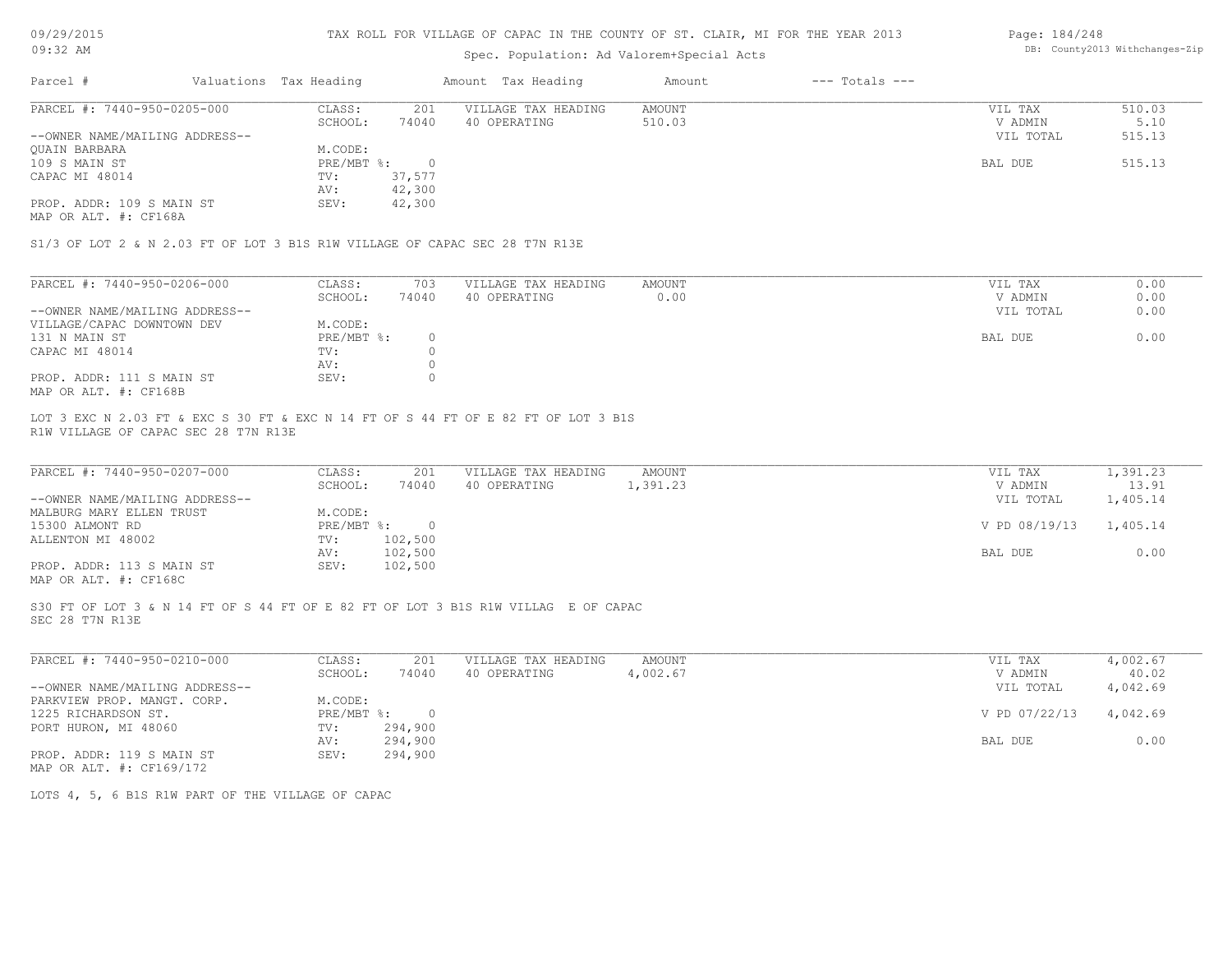# Spec. Population: Ad Valorem+Special Acts

Page: 185/248 DB: County2013 Withchanges-Zip

| Parcel #                            | Valuations Tax Heading |            |        | Amount Tax Heading  | Amount | $---$ Totals $---$ |               |        |
|-------------------------------------|------------------------|------------|--------|---------------------|--------|--------------------|---------------|--------|
| PARCEL #: 7440-950-0212-000         |                        | CLASS:     | 401    | VILLAGE TAX HEADING | AMOUNT |                    | VIL TAX       | 458.31 |
|                                     |                        | SCHOOL:    | 74040  | 40 OPERATING        | 366.47 |                    | V ADMIN       | 3.66   |
| --OWNER NAME/MAILING ADDRESS--      |                        |            |        | LAWN                | 91.84  |                    | VIL TOTAL     | 461.97 |
| FEDERAL HOME LOAN MORTGAGE CORPORAT |                        | M.CODE:    | COREL  |                     |        |                    |               |        |
| TROTT & TROTT                       |                        | PRE/MBT %: |        |                     |        |                    | V PD 08/26/13 | 461.97 |
| 31440 NORTHWESTERN HWY STE 200      |                        | TV:        | 27,000 |                     |        |                    |               |        |
| FARMINGTON HILLS MI 48334-2525      |                        | AV:        | 27,000 |                     |        |                    | BAL DUE       | 0.00   |
|                                     |                        | SEV:       | 27,000 |                     |        |                    |               |        |
| PROP. ADDR: 105 W MEIER ST          |                        |            |        |                     |        |                    |               |        |

MAP OR ALT. #: CF173

E1/2 OF LOT 7 & S 1/2 OF E 1/2 OF LOT 8 B1S R1W VILLAGE OF CAPAC

| PARCEL #: 7440-950-0213-000    | CLASS:     | 401    | VILLAGE TAX HEADING | AMOUNT | VIL TAX   | 294.53 |
|--------------------------------|------------|--------|---------------------|--------|-----------|--------|
|                                | SCHOOL:    | 74040  | 40 OPERATING        | 294.53 | V ADMIN   | 2.94   |
| --OWNER NAME/MAILING ADDRESS-- |            |        |                     |        | VIL TOTAL | 297.47 |
| SMITH STACEY L                 | M.CODE:    |        |                     |        |           |        |
| 107 W MEIER ST                 | PRE/MBT %: | 100    |                     |        | BAL DUE   | 297.47 |
| CAPAC MI 48014                 | TV:        | 21,700 |                     |        |           |        |
|                                | AV:        | 21,700 |                     |        |           |        |
| PROP. ADDR: 107 W MEIER ST     | SEV:       | 21,700 |                     |        |           |        |
| MAP OR ALT. #: CF174           |            |        |                     |        |           |        |

T7N R13E W1/2 OF LOT 7 & S 1/2 OF W 1/2 OF LOT 8 B1S R1W PART OF THE VILLAGE OF CAPAC SEC 28

| PARCEL #: 7440-950-0214-000    | CLASS:  | 401            | VILLAGE TAX HEADING | AMOUNT | VIL TAX       | 388.18 |
|--------------------------------|---------|----------------|---------------------|--------|---------------|--------|
|                                | SCHOOL: | 74040          | 40 OPERATING        | 388.18 | V ADMIN       | 3.88   |
| --OWNER NAME/MAILING ADDRESS-- |         |                |                     |        | VIL TOTAL     | 392.06 |
| FRAZER NORMAN                  | M.CODE: |                |                     |        |               |        |
| 108 S NEEPER ST                |         | PRE/MBT %: 100 |                     |        | V PD 07/22/13 | 392.06 |
| CAPAC MI 48014                 | TV:     | 28,600         |                     |        |               |        |
|                                | AV:     | 28,600         |                     |        | BAL DUE       | 0.00   |
| PROP. ADDR: 108 S NEEPER ST    | SEV:    | 28,600         |                     |        |               |        |
|                                |         |                |                     |        |               |        |

MAP OR ALT. #: CF175

N1/2 OF LOT 8 & S 18.75 FT OF LOT 9 B1S R1W VILLAGE OF CAPAC SEC 28 T7N R13E

| PARCEL #: 7440-950-0215-000    | CLASS:     | 401    | VILLAGE TAX HEADING | AMOUNT | VIL TAX   | 408.54 |
|--------------------------------|------------|--------|---------------------|--------|-----------|--------|
|                                | SCHOOL:    | 74040  | 40 OPERATING        | 408.54 | V ADMIN   | 4.08   |
| --OWNER NAME/MAILING ADDRESS-- |            |        |                     |        | VIL TOTAL | 412.62 |
| VIGILETTI CANDY LEA            | M.CODE:    |        |                     |        |           |        |
| 209 EAST ALDRICH               | PRE/MBT %: | $\cap$ |                     |        | BAL DUE   | 412.62 |
| CAPAC MI 48014                 | TV:        | 30,100 |                     |        |           |        |
|                                | AV:        | 30,100 |                     |        |           |        |
| PROP. ADDR: 106 S NEEPER ST    | SEV:       | 30,100 |                     |        |           |        |
| MAP OR ALT. #: CF176           |            |        |                     |        |           |        |

N56.25 FT OF LOT 9 B1S R1W VILLAGE OF CAPAC SEC 28 T7N R13E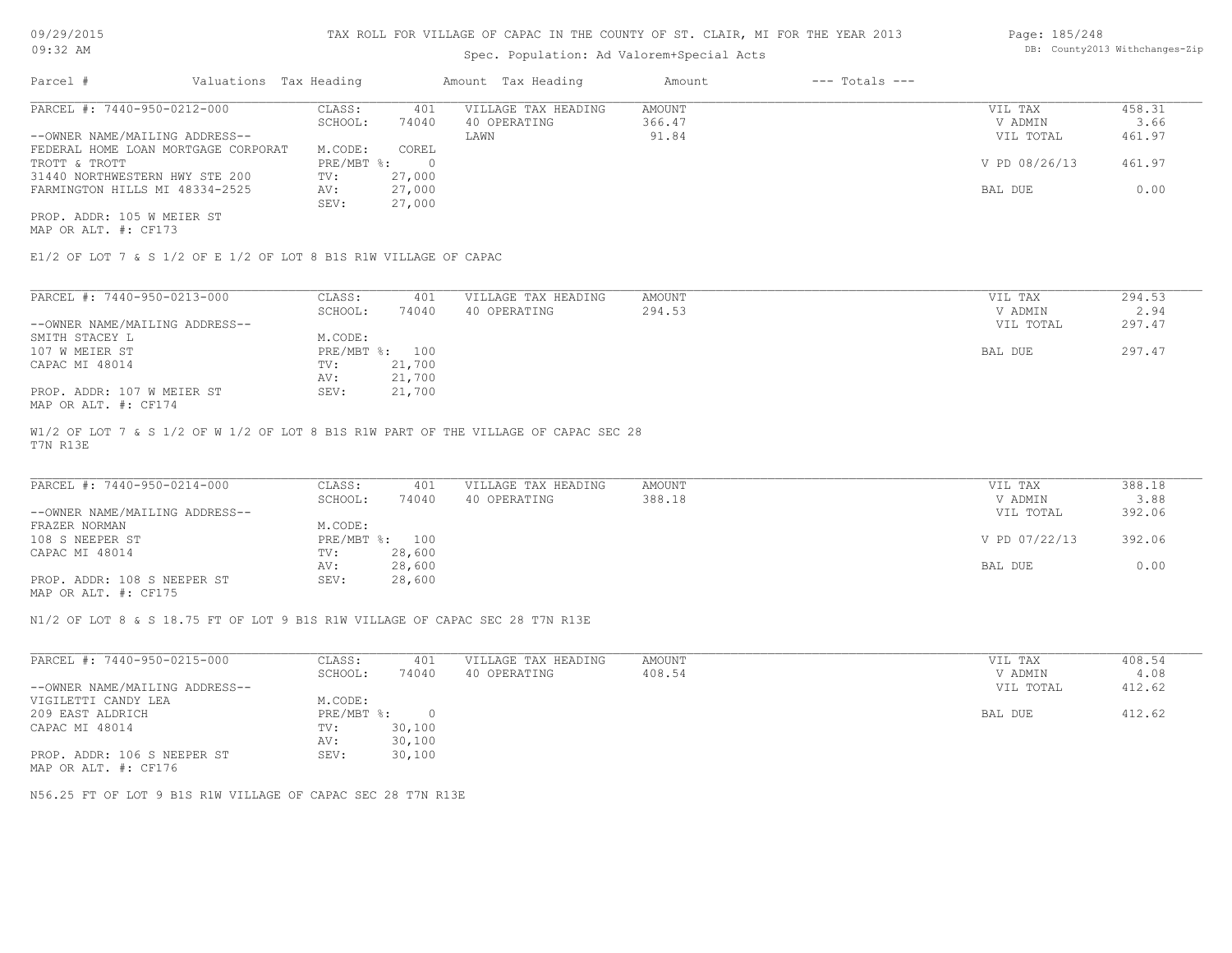# Spec. Population: Ad Valorem+Special Acts

#### Page: 186/248 DB: County2013 Withchanges-Zip

| Parcel #                       | Valuations Tax Heading |                | Amount Tax Heading  | Amount | $---$ Totals $---$ |               |        |
|--------------------------------|------------------------|----------------|---------------------|--------|--------------------|---------------|--------|
| PARCEL #: 7440-950-0216-000    | CLASS:                 | 401            | VILLAGE TAX HEADING | AMOUNT |                    | VIL TAX       | 358.32 |
|                                | SCHOOL:                | 74040          | 40 OPERATING        | 358.32 |                    | V ADMIN       | 3.58   |
| --OWNER NAME/MAILING ADDRESS-- |                        |                |                     |        |                    | VIL TOTAL     | 361.90 |
| SOLLMAN PATRICIA               | M.CODE:                |                |                     |        |                    |               |        |
| P.O. BOX 487                   |                        | PRE/MBT %: 100 |                     |        |                    | V PD 08/26/13 | 361.90 |
| CAPAC MI 48014                 | TV:                    | 26,400         |                     |        |                    |               |        |
|                                | AV:                    | 26,400         |                     |        |                    | BAL DUE       | 0.00   |
| PROP. ADDR: 104 S NEEPER ST    | SEV:                   | 26,400         |                     |        |                    |               |        |
|                                |                        |                |                     |        |                    |               |        |

MAP OR ALT. #: CF177

LOT 10 B1S R1W PART OF THE VILLAGE OF CAPAC SEC 28 T7N R13E

| PARCEL #: 7440-950-0217-000    | CLASS:     | 703   | VILLAGE TAX HEADING | AMOUNT | VIL TAX   | 0.00 |
|--------------------------------|------------|-------|---------------------|--------|-----------|------|
|                                | SCHOOL:    | 74040 | 40 OPERATING        | 0.00   | V ADMIN   | 0.00 |
| --OWNER NAME/MAILING ADDRESS-- |            |       |                     |        | VIL TOTAL | 0.00 |
| VILLAGE OF CAPAC               | M.CODE:    |       |                     |        |           |      |
| 131 N MAIN ST                  | PRE/MBT %: |       |                     |        | BAL DUE   | 0.00 |
| CAPAC MI 48014                 | TV:        |       |                     |        |           |      |
|                                | AV:        |       |                     |        |           |      |
| PROP. ADDR: W MILL ST          | SEV:       |       |                     |        |           |      |
| MAP OR ALT. #: CF178           |            |       |                     |        |           |      |

93 FT TO BEG PART OF THE VILLAGE OF CAPAC SEC 28 T7N R13E FT THEREOF & beg 48FT FROM NW COR LOT 12 TH E 5.29 TH S 93.02 FT TH W 3.74 FT TH N LOT 11 ALSO LOT 12 EXC THE W 48 FT OF THE N 93 FT ALSO EXC THE S 57 FT OF THE W 71

| PARCEL #: 7440-950-0218-000    | CLASS:         | 401    | VILLAGE TAX HEADING | AMOUNT | VIL TAX       | 772.17 |
|--------------------------------|----------------|--------|---------------------|--------|---------------|--------|
|                                | SCHOOL:        | 74040  | 40 OPERATING        | 312.17 | V ADMIN       | 3.12   |
| --OWNER NAME/MAILING ADDRESS-- |                |        | UTIL                | 460.00 | VIL TOTAL     | 775.29 |
| CHOATE JACQUELINE              | M.CODE:        |        |                     |        |               |        |
| JACOBS CAROL                   | PRE/MBT %: 100 |        |                     |        | V PD 08/26/13 | 312.17 |
| 108 W MILL ST                  | TV:            | 23,000 |                     |        |               |        |
| CAPAC MI 48014-3021            | AV:            | 23,000 |                     |        | BAL DUE       | 463.12 |
|                                | SEV:           | 23,000 |                     |        |               |        |

MAP OR ALT. #: CF179 PROP. ADDR: 108 W MILL ST

B1S R1W PART OF THE VILLAGE OF CAPAC SEC 28 TYN R13E 12,TH N89^42'40"E 5.29',TH SO^57' 21"W 93.02',TH S89^42'40"W 3.74',TH N93" TO BEG THE W 48 FT OF THE N 93 FT OF LOT 12 & BEG E N89^42'40"E 48' FROM NW COR OF LOT

| PARCEL #: 7440-950-0219-000    | CLASS:     | 401    | VILLAGE TAX HEADING | AMOUNT | VIL TAX   | 257.88 |
|--------------------------------|------------|--------|---------------------|--------|-----------|--------|
|                                | SCHOOL:    | 74040  | 40 OPERATING        | 257.88 | V ADMIN   | 2.57   |
| --OWNER NAME/MAILING ADDRESS-- |            |        |                     |        | VIL TOTAL | 260.45 |
| PELTON-BAIRD SHERRY            | M.CODE:    |        |                     |        |           |        |
| P.O. BOX 142                   | PRE/MBT %: | 100    |                     |        | BAL DUE   | 260.45 |
| CAPAC MI 48014                 | TV:        | 19,000 |                     |        |           |        |
|                                | AV:        | 19,000 |                     |        |           |        |
| PROP. ADDR: 102 S NEEPER ST    | SEV:       | 19,000 |                     |        |           |        |
| MAP OR ALT. #: CF180           |            |        |                     |        |           |        |

\_\_\_\_\_\_\_\_\_\_\_\_\_\_\_\_\_\_\_\_\_\_\_\_\_\_\_\_\_\_\_\_\_\_\_\_\_\_\_\_\_\_\_\_\_\_\_\_\_\_\_\_\_\_\_\_\_\_\_\_\_\_\_\_\_\_\_\_\_\_\_\_\_\_\_\_\_\_\_\_\_\_\_\_\_\_\_\_\_\_\_\_\_\_\_\_\_\_\_\_\_\_\_\_\_\_\_\_\_\_\_\_\_\_\_\_\_\_\_\_\_\_\_\_\_\_\_\_\_\_\_\_\_\_\_\_\_\_\_\_\_\_\_\_\_\_\_\_\_\_\_\_\_\_\_\_\_\_\_\_\_\_\_\_\_\_\_\_\_\_\_\_\_\_\_

T7N R13E THE W 71 FT OF THE S 57 FT OF LOT 12 B1S R1W PART OF THE VILLAGE OF CAPAC SEC 28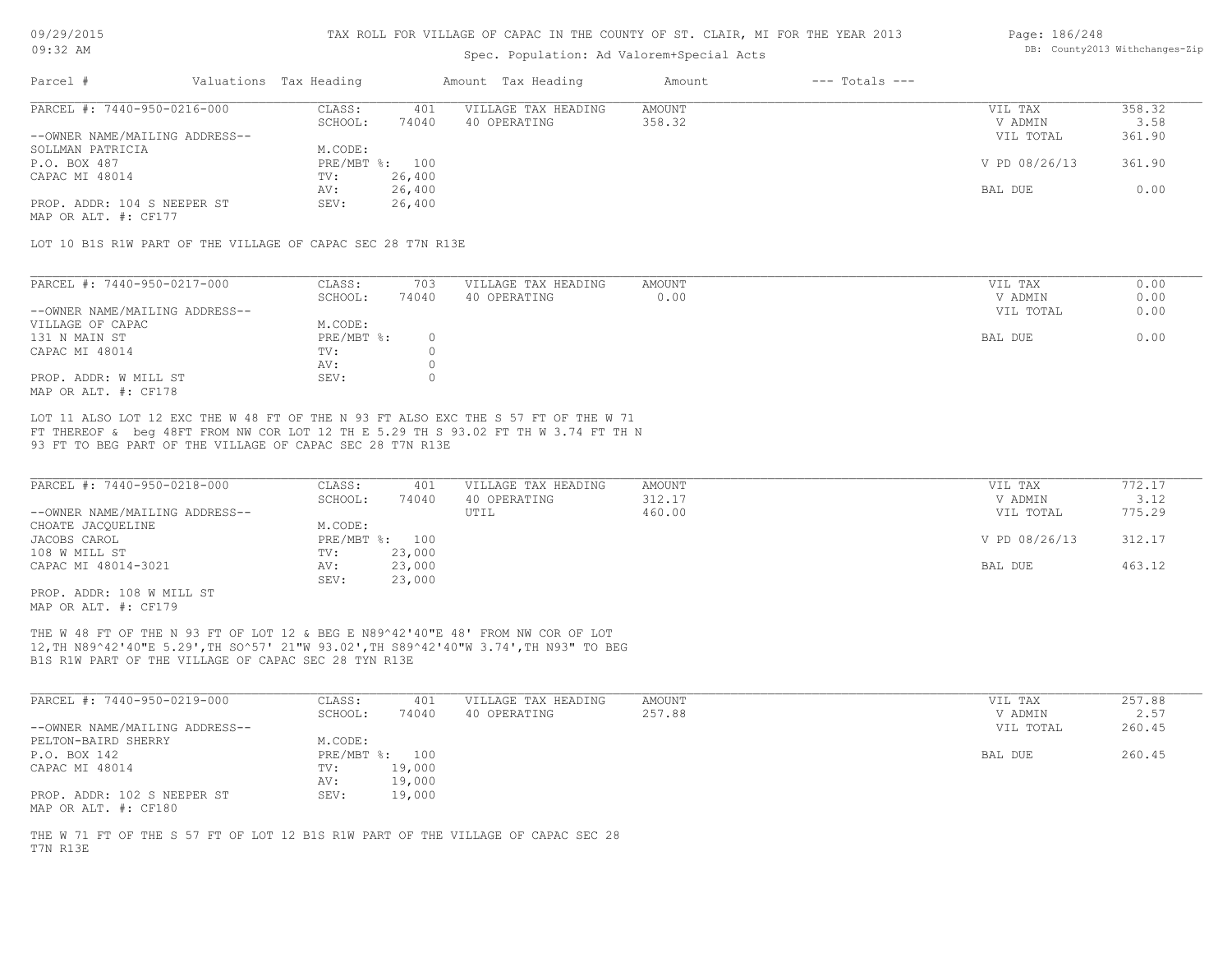| 09/29/2015 |  |
|------------|--|
| $09:32$ AM |  |

# Spec. Population: Ad Valorem+Special Acts

#### Page: 187/248 DB: County2013 Withchanges-Zip

| Parcel #                                                                     | Valuations Tax Heading |                | Amount Tax Heading  | Amount | $---$ Totals $---$ |           |        |
|------------------------------------------------------------------------------|------------------------|----------------|---------------------|--------|--------------------|-----------|--------|
| PARCEL #: 7440-950-0220-000                                                  | CLASS:                 | 401            | VILLAGE TAX HEADING | AMOUNT |                    | VIL TAX   | 385.47 |
|                                                                              | SCHOOL:                | 74040          | 40 OPERATING        | 385.47 |                    | V ADMIN   | 3.85   |
| --OWNER NAME/MAILING ADDRESS--                                               |                        |                |                     |        |                    | VIL TOTAL | 389.32 |
| ATWOOD RICHARD G                                                             | M.CODE:                |                |                     |        |                    |           |        |
| 202 W MILL ST                                                                |                        | PRE/MBT %: 100 |                     |        |                    | BAL DUE   | 389.32 |
| CAPAC MI 48014-3024                                                          | TV:                    | 28,400         |                     |        |                    |           |        |
|                                                                              | AV:                    | 28,400         |                     |        |                    |           |        |
| PROP. ADDR: 202 W MILL ST                                                    | SEV:                   | 28,400         |                     |        |                    |           |        |
| MAP OR ALT. #: CF181                                                         |                        |                |                     |        |                    |           |        |
|                                                                              |                        |                |                     |        |                    |           |        |
| N150' OF E 75' OF LOT 1 BIS R2W PLAT OF THE VILLAGE OF CAPAC SEC 28 T7N R13E |                        |                |                     |        |                    |           |        |
|                                                                              |                        |                |                     |        |                    |           |        |

| PARCEL #: 7440-950-0221-000    | CLASS:       | 401    | VILLAGE TAX HEADING | AMOUNT | VIL TAX       | 468.26 |
|--------------------------------|--------------|--------|---------------------|--------|---------------|--------|
|                                | SCHOOL:      | 74040  | 40 OPERATING        | 468.26 | V ADMIN       | 4.68   |
| --OWNER NAME/MAILING ADDRESS-- |              |        |                     |        | VIL TOTAL     | 472.94 |
| RICHARDS KENNETH/P             | M.CODE:      |        |                     |        |               |        |
| 204 W MILL ST                  | $PRE/MBT$ %: | 100    |                     |        | V PD 08/08/13 | 472.94 |
| CAPAC MI 48014                 | TV:          | 34,500 |                     |        |               |        |
|                                | AV:          | 34,500 |                     |        | BAL DUE       | 0.00   |
| PROP. ADDR: 204 W MILL ST      | SEV:         | 34,500 |                     |        |               |        |
| MAP OR ALT. #: CF182/183       |              |        |                     |        |               |        |

R13E W75' OF E 150' OF N 150' OF LOT 1 BIS R2W PLAT OF THE VILLAGE OF CAPAC SEC 28 T7N

| PARCEL #: 7440-950-0223-000                  | CLASS:     | 401    | VILLAGE TAX HEADING | AMOUNT | VIL TAX       | 413.97 |
|----------------------------------------------|------------|--------|---------------------|--------|---------------|--------|
|                                              | SCHOOL:    | 74040  | 40 OPERATING        | 413.97 | V ADMIN       | 4.13   |
| --OWNER NAME/MAILING ADDRESS--               |            |        |                     |        | VIL TOTAL     | 418.10 |
| LIBKIE PAUL & MARSHA REV LIV TRUST           | M.CODE:    |        |                     |        |               |        |
| 207 E CHURCH ST                              | PRE/MBT %: |        |                     |        | V PD 07/03/13 | 418.10 |
| CAPAC MI 48014                               | TV:        | 30,500 |                     |        |               |        |
|                                              | AV:        | 30,500 |                     |        | BAL DUE       | 0.00   |
| PROP. ADDR: 103 S NEEPER ST                  | SEV:       | 30,500 |                     |        |               |        |
| $\cdots$ $\cdots$ $\cdots$ $\cdots$ $\cdots$ |            |        |                     |        |               |        |

MAP OR ALT. #: CF184

R13E E150 FT OF LOT 1 EXC N 150 FT THEREOF B1S R2W PLAT OF VILLAGE OF CAPAC SEC 28 T7N

| PARCEL #: 7440-950-0224-000    | CLASS:     | 705   | VILLAGE TAX HEADING | AMOUNT | 0.00<br>VIL TAX   |  |
|--------------------------------|------------|-------|---------------------|--------|-------------------|--|
|                                | SCHOOL:    | 74040 | 40 OPERATING        | 0.00   | 0.00<br>V ADMIN   |  |
| --OWNER NAME/MAILING ADDRESS-- |            |       |                     |        | 0.00<br>VIL TOTAL |  |
| FIRST UNITED METHODIST CHURCH  | M.CODE:    |       |                     |        |                   |  |
| 206 WEST MILL ST               | PRE/MBT %: |       |                     |        | 0.00<br>BAL DUE   |  |
| CAPAC MI 48014                 | TV:        |       |                     |        |                   |  |
|                                | AV:        |       |                     |        |                   |  |
| PROP. ADDR: 206 W MILL ST      | SEV:       |       |                     |        |                   |  |

MAP OR ALT. #: CF185

W 150' OF LOT 1 EXC S 1/3 OF W 1/2 OF LOT 1 B1S R2W PLAT OF VILLAGE OF CAPAC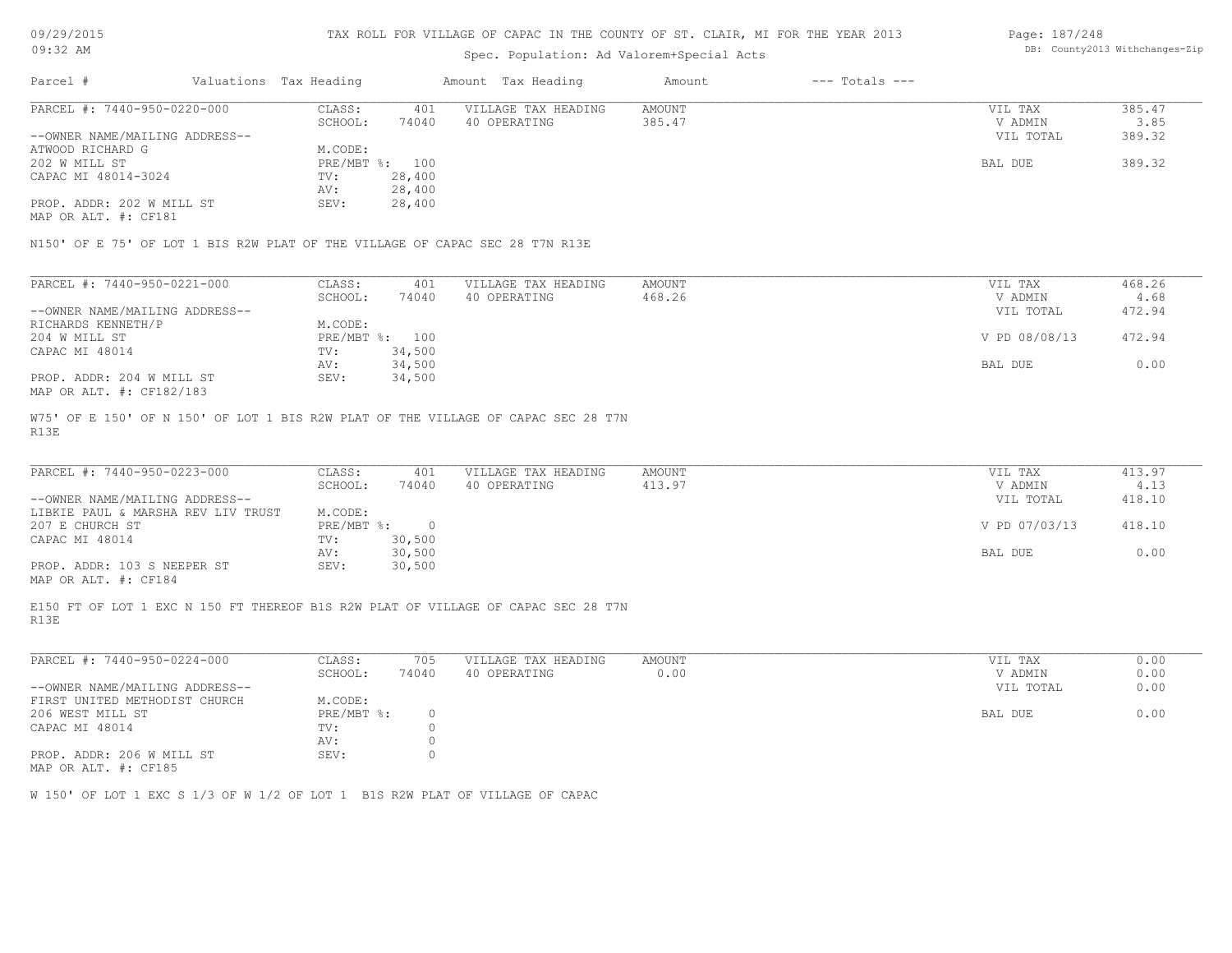# Spec. Population: Ad Valorem+Special Acts

| Page: 188/248 |                                |
|---------------|--------------------------------|
|               | DB: County2013 Withchanges-Zip |

| Parcel #                           | Valuations Tax Heading |        | Amount Tax Heading  | Amount | $---$ Totals $---$ |               |        |
|------------------------------------|------------------------|--------|---------------------|--------|--------------------|---------------|--------|
| PARCEL #: 7440-950-0224-100        | CLASS:                 | 401    | VILLAGE TAX HEADING | AMOUNT |                    | VIL TAX       | 507.63 |
|                                    | SCHOOL:                | 74040  | 40 OPERATING        | 507.63 |                    | V ADMIN       | 5.07   |
| --OWNER NAME/MAILING ADDRESS--     |                        |        |                     |        |                    | VIL TOTAL     | 512.70 |
| NAUTS GARY                         | M.CODE:                |        |                     |        |                    |               |        |
| NAUTS DEBRA                        | PRE/MBT %:             |        |                     |        |                    | V PD 07/25/13 | 512.70 |
| 104 S GLASSFORD STREET             | TV:                    | 37,400 |                     |        |                    |               |        |
| CAPAC MI 48014                     | AV:                    | 37,400 |                     |        |                    | BAL DUE       | 0.00   |
|                                    | SEV:                   | 37,400 |                     |        |                    |               |        |
| PROP. ADDR: 104 S GLASSFORD STREET |                        |        |                     |        |                    |               |        |

MAP OR ALT. #: 185B

S 1/3 OF W 1/2 OF LOT 1 EXC E 10' THEREOF B1S R2W PLAT OF VILLAGE OF CAPAC

| PARCEL #: 7440-950-0225-000    | CLASS:       | 703    | VILLAGE TAX HEADING | AMOUNT | VIL TAX<br>0.00   |
|--------------------------------|--------------|--------|---------------------|--------|-------------------|
|                                | SCHOOL:      | 74040  | 40 OPERATING        | 0.00   | 0.00<br>V ADMIN   |
| --OWNER NAME/MAILING ADDRESS-- |              |        |                     |        | 0.00<br>VIL TOTAL |
| VILLAGE ALLEY                  | M.CODE:      |        |                     |        |                   |
| 131 N MAIN ST                  | $PRE/MBT$ %: | $\Box$ |                     |        | 0.00<br>BAL DUE   |
| CAPAC MI 48014                 | TV:          |        |                     |        |                   |
|                                | AV:          |        |                     |        |                   |
| PROP. ADDR: ALLEY              | SEV:         |        |                     |        |                   |
| 106 - אני יחזה מחתות M         |              |        |                     |        |                   |

MAP OR ALT. #: CF186

28 T7N R13E LOT 1 EXC E 150 FT & EXC W 150 FT THEREOF B1S R2W PLAT OF THE VILLAGE OF CAPAC SEC

| PARCEL #: 7440-950-0226-000         | CLASS:  | 401            | VILLAGE TAX HEADING | AMOUNT | VIL TAX       | 374.61 |
|-------------------------------------|---------|----------------|---------------------|--------|---------------|--------|
|                                     | SCHOOL: | 74040          | 40 OPERATING        | 374.61 | V ADMIN       | 3.74   |
| --OWNER NAME/MAILING ADDRESS--      |         |                |                     |        | VIL TOTAL     | 378.35 |
| WELCH MELISSA A/MORNINGSTAR MICHAEL | M.CODE: | COREL          |                     |        |               |        |
| 105 S NEEPER ST                     |         | PRE/MBT %: 100 |                     |        | V PD 08/28/13 | 378.35 |
| CAPAC MI 48014-3620                 | TV:     | 27,600         |                     |        |               |        |
|                                     | AV:     | 27,600         |                     |        | BAL DUE       | 0.00   |
| PROP. ADDR: 105 S NEEPER ST         | SEV:    | 27,600         |                     |        |               |        |
| MAP OR ALT. #: CF187                |         |                |                     |        |               |        |

LOT 2 B1S R2W PART OF THE VILLAGE OF CAPAC SEC 28 T7N R13E

| PARCEL #: 7440-950-0227-000    | CLASS:     | 401    | VILLAGE TAX HEADING | AMOUNT | VIL TAX       | 339.32 |  |
|--------------------------------|------------|--------|---------------------|--------|---------------|--------|--|
|                                | SCHOOL:    | 74040  | 40 OPERATING        | 339.32 | V ADMIN       | 3.39   |  |
| --OWNER NAME/MAILING ADDRESS-- |            |        |                     |        | VIL TOTAL     | 342.71 |  |
| MILLER ROBERT/LINDA            | M.CODE:    | COREL  |                     |        |               |        |  |
| 107 S NEEPER ST                | PRE/MBT %: | 100    |                     |        | V PD 08/26/13 | 342.71 |  |
| CAPAC MI 48014-3620            | TV:        | 25,000 |                     |        |               |        |  |
|                                | AV:        | 25,000 |                     |        | BAL DUE       | 0.00   |  |
| PROP. ADDR: 107 S NEEPER ST    | SEV:       | 25,000 |                     |        |               |        |  |
|                                |            |        |                     |        |               |        |  |

MAP OR ALT. #: CF188

LOT 3 B1S R2W PART OF THE VILLAGE OF CAPAC SEC 28 T7N R13E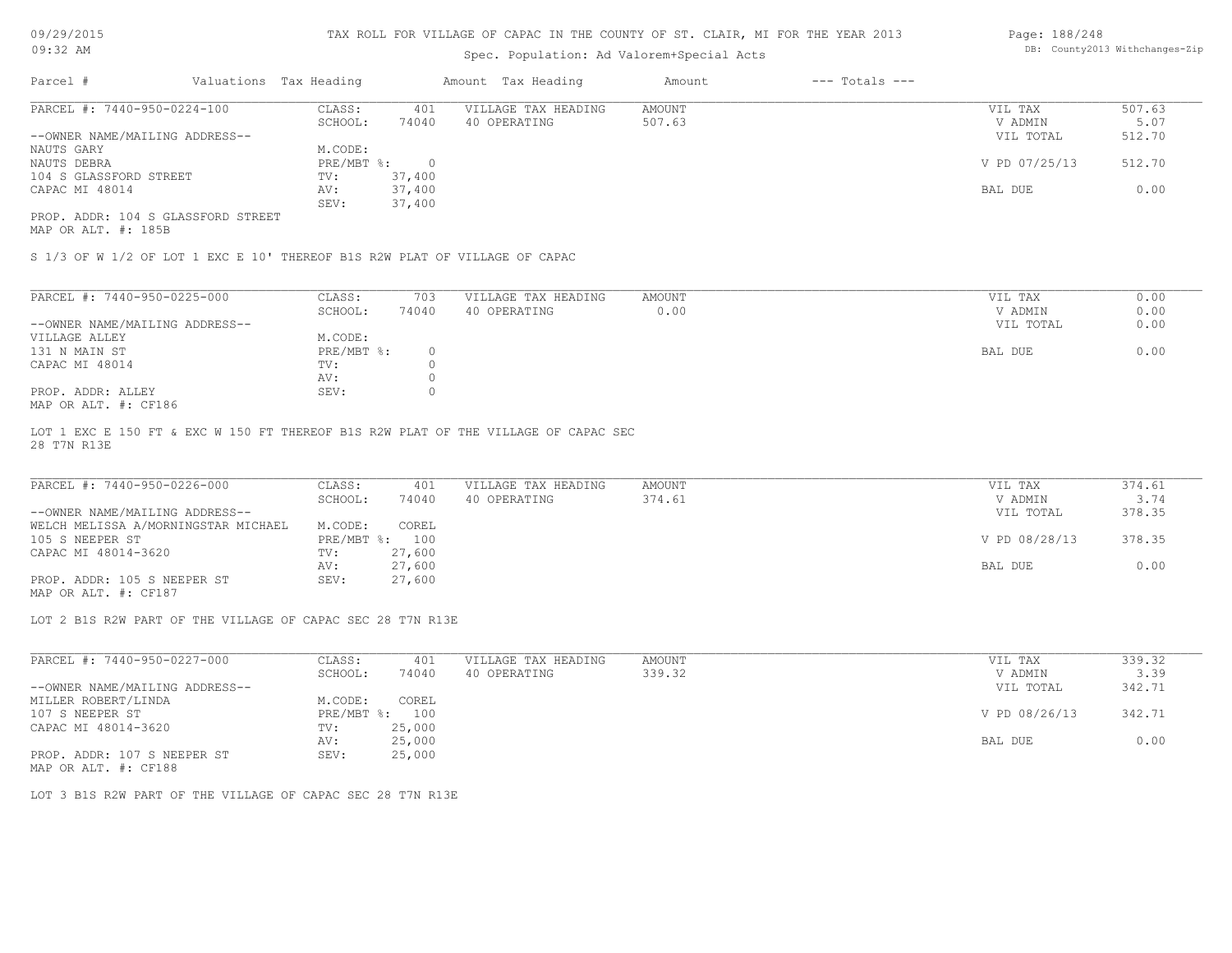### Spec. Population: Ad Valorem+Special Acts

#### Page: 189/248 DB: County2013 Withchanges-Zip

| Parcel #                       | Valuations Tax Heading |        | Amount Tax Heading  | Amount | $---$ Totals $---$ |               |        |
|--------------------------------|------------------------|--------|---------------------|--------|--------------------|---------------|--------|
| PARCEL #: 7440-950-0228-000    | CLASS:                 | 401    | VILLAGE TAX HEADING | AMOUNT |                    | VIL TAX       | 405.83 |
|                                | SCHOOL:                | 74040  | 40 OPERATING        | 405.83 |                    | V ADMIN       | 4.05   |
| --OWNER NAME/MAILING ADDRESS-- |                        |        |                     |        |                    | VIL TOTAL     | 409.88 |
| KANDLER GARCIA TRUST           | M.CODE:                |        |                     |        |                    |               |        |
| 109 S NEEPER ST                | PRE/MBT %: 100         |        |                     |        |                    | V PD 08/08/13 | 409.88 |
| CAPAC MI 48014                 | TV:                    | 29,900 |                     |        |                    |               |        |
|                                | AV:                    | 29,900 |                     |        |                    | BAL DUE       | 0.00   |
| PROP. ADDR: 109 S NEEPER ST    | SEV:                   | 29,900 |                     |        |                    |               |        |
| MAP OR ALT. #: CF189           |                        |        |                     |        |                    |               |        |

LOT 4 B1S R2W PART OF THE VILLAGE OF CAPAC SEC 28 T7N R13E

| PARCEL #: 7440-950-0229-000    | CLASS:  | 401            | VILLAGE TAX HEADING | AMOUNT | VIL TAX       | 439.76 |
|--------------------------------|---------|----------------|---------------------|--------|---------------|--------|
|                                | SCHOOL: | 74040          | 40 OPERATING        | 439.76 | V ADMIN       | 4.39   |
| --OWNER NAME/MAILING ADDRESS-- |         |                |                     |        | VIL TOTAL     | 444.15 |
| WATTS THOMAS                   | M.CODE: | OLALS          |                     |        |               |        |
| 207 W MEIER AVE                |         | PRE/MBT %: 100 |                     |        | V PD 09/04/13 | 444.15 |
| CAPAC MI 48014-3615            | TV:     | 32,400         |                     |        |               |        |
|                                | AV:     | 32,400         |                     |        | BAL DUE       | 0.00   |
| PROP. ADDR: 207 W MEIER ST     | SEV:    | 32,400         |                     |        |               |        |
|                                |         |                |                     |        |               |        |

MAP OR ALT. #: CF190

LOT 5 B1S R2W PART OF THE VILLAGE OF CAPAC SEC 28 T7N R13E

| PARCEL #: 7440-950-0230-000        | CLASS:       | 401    | VILLAGE TAX HEADING | AMOUNT | VIL TAX       | 489.98 |
|------------------------------------|--------------|--------|---------------------|--------|---------------|--------|
|                                    | SCHOOL:      | 74040  | 40 OPERATING        | 489.98 | V ADMIN       | 4.89   |
| --OWNER NAME/MAILING ADDRESS--     |              |        |                     |        | VIL TOTAL     | 494.87 |
| ALPHA TO OMEGA PROPERTIES LLC      | M.CODE:      |        |                     |        |               |        |
| 4161 ADAMS RD.                     | $PRE/MBT$ %: |        |                     |        | V PD 09/12/13 | 494.87 |
| ROCHESTER MI 48306                 | TV:          | 36,100 |                     |        |               |        |
|                                    | AV:          | 36,100 |                     |        | BAL DUE       | 0.00   |
| PROP. ADDR: 108 S GLASSFORD STREET | SEV:         | 36,100 |                     |        |               |        |
| MAP OR ALT. #: CF191               |              |        |                     |        |               |        |

LOT 6 B1S R2W PART OF THE VILLAGE OF CAPAC SEC 28 T7N R13E

| PARCEL #: 7440-950-0231-000        | CLASS:     | 401    | VILLAGE TAX HEADING | AMOUNT | VIL TAX       | 313.53 |
|------------------------------------|------------|--------|---------------------|--------|---------------|--------|
|                                    | SCHOOL:    | 74040  | 40 OPERATING        | 313.53 | V ADMIN       | 3.13   |
| --OWNER NAME/MAILING ADDRESS--     |            |        |                     |        | VIL TOTAL     | 316.66 |
| HULL JAMES                         | M.CODE:    |        |                     |        |               |        |
| 11933 BRYCE RD                     | PRE/MBT %: | $\cap$ |                     |        | V PD 09/12/13 | 316.66 |
| EMMETT MI 48022                    | TV:        | 23,100 |                     |        |               |        |
|                                    | AV:        | 23,100 |                     |        | BAL DUE       | 0.00   |
| PROP. ADDR: 106 S GLASSFORD STREET | SEV:       | 23,100 |                     |        |               |        |
| MAP OR ALT. #: CF192               |            |        |                     |        |               |        |

LOT 7 B1S R2W PART OF THE VILLAGE OF CAPAC SEC 28 T7N R13E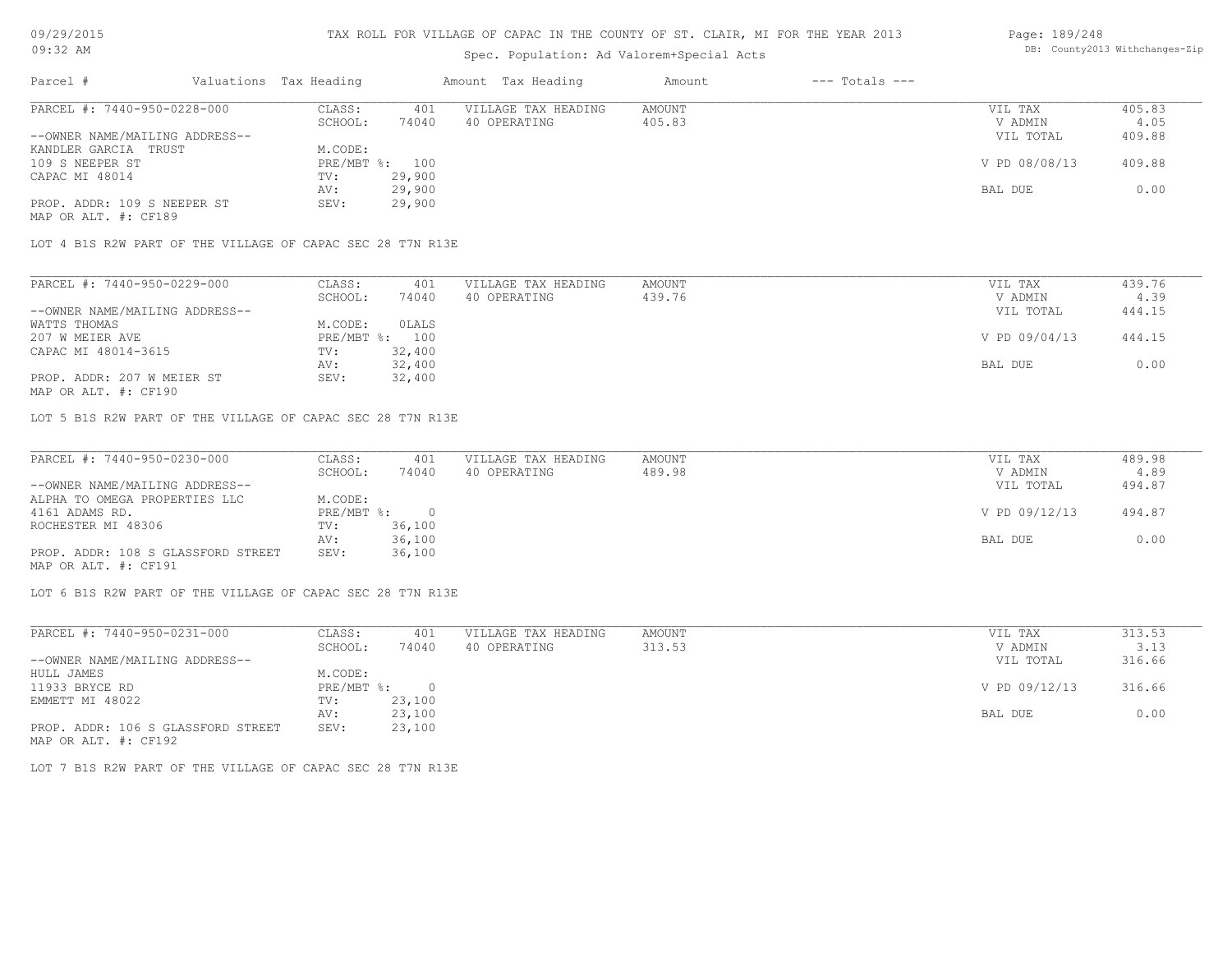# Spec. Population: Ad Valorem+Special Acts

#### Page: 190/248 DB: County2013 Withchanges-Zip

| Parcel #                           | Valuations Tax Heading |        | Amount Tax Heading  | Amount | $---$ Totals $---$ |               |        |
|------------------------------------|------------------------|--------|---------------------|--------|--------------------|---------------|--------|
| PARCEL #: 7440-950-0232-000        | CLASS:                 | 401    | VILLAGE TAX HEADING | AMOUNT |                    | VIL TAX       | 439.76 |
|                                    | SCHOOL:                | 74040  | 40 OPERATING        | 439.76 |                    | V ADMIN       | 4.39   |
| --OWNER NAME/MAILING ADDRESS--     |                        |        |                     |        |                    | VIL TOTAL     | 444.15 |
| SMITH GREGORY                      | M.CODE:                | CBSMT  |                     |        |                    |               |        |
| 101 S GLASSFORD ST                 | PRE/MBT %: 100         |        |                     |        |                    | V PD 07/15/13 | 444.15 |
| CAPAC MI 48014                     | TV:                    | 32,400 |                     |        |                    |               |        |
|                                    | AV:                    | 32,400 |                     |        |                    | BAL DUE       | 0.00   |
| PROP. ADDR: 101 S GLASSFORD STREET | SEV:                   | 32,400 |                     |        |                    |               |        |
|                                    |                        |        |                     |        |                    |               |        |

MAP OR ALT. #: CF193

N1/2 OF LOTS 1 & 2 B1S R3W PART OF THE VILLAGE OF CAPAC SEC 28 T7N R13E

| PARCEL #: 7440-950-0233-000                                                                                     | CLASS:       | 401    | VILLAGE TAX HEADING | AMOUNT | VIL TAX       | 286.39 |
|-----------------------------------------------------------------------------------------------------------------|--------------|--------|---------------------|--------|---------------|--------|
|                                                                                                                 | SCHOOL:      | 74040  | 40 OPERATING        | 286.39 | V ADMIN       | 2.86   |
| --OWNER NAME/MAILING ADDRESS--                                                                                  |              |        |                     |        | VIL TOTAL     | 289.25 |
| LOPEZ JORGE L / NORA                                                                                            | M.CODE:      | COREL  |                     |        |               |        |
| 103 S GLASSFORD                                                                                                 | $PRE/MBT$ %: | 100    |                     |        | V PD 08/26/13 | 289.25 |
| CAPAC MI 48014                                                                                                  | TV:          | 21,100 |                     |        |               |        |
|                                                                                                                 | AV:          | 21,100 |                     |        | BAL DUE       | 0.00   |
| PROP. ADDR: 103 S GLASSFORD STREET                                                                              | SEV:         | 21,100 |                     |        |               |        |
| the contract of the contract of the contract of the contract of the contract of the contract of the contract of |              |        |                     |        |               |        |

MAP OR ALT. #: CF194

S1/2 OF LOTS 1 & 2 B1S R3W PART OF THE VILLAGE OF CAPAC SEC 28 T7N R13E

| PARCEL #: 7440-950-0234-000        | CLASS:       | 401    | VILLAGE TAX HEADING | AMOUNT | VIL TAX       | 463.12 |
|------------------------------------|--------------|--------|---------------------|--------|---------------|--------|
|                                    | SCHOOL:      | 74040  | 40 OPERATING        | 463.12 | V ADMIN       | 4.63   |
| --OWNER NAME/MAILING ADDRESS--     |              |        |                     |        | VIL TOTAL     | 467.75 |
| TICE HARRY C. SR. & DIANE M.       | M.CODE:      |        |                     |        |               |        |
| 14546 YALE RD                      | $PRE/MBT$ %: |        |                     |        | V PD 08/16/13 | 467.75 |
| YALE MI 48097                      | TV:          | 34,121 |                     |        |               |        |
|                                    | AV:          | 42,200 |                     |        | BAL DUE       | 0.00   |
| PROP. ADDR: 105 S GLASSFORD STREET | SEV:         | 42,200 |                     |        |               |        |
| MAP OR ALT. #: CF195               |              |        |                     |        |               |        |

LOT 3 B1S R3W PART OF THE VILLAGE OF CAPAC SEC 28 T7N R13E

| PARCEL #: 7440-950-0235-000        | CLASS:     | 401    | VILLAGE TAX HEADING | AMOUNT | VIL TAX   | 380.04 |
|------------------------------------|------------|--------|---------------------|--------|-----------|--------|
|                                    | SCHOOL:    | 74040  | 40 OPERATING        | 380.04 | V ADMIN   | 3.80   |
| --OWNER NAME/MAILING ADDRESS--     |            |        |                     |        | VIL TOTAL | 383.84 |
| DAVILA DANIEL                      | M.CODE:    |        |                     |        |           |        |
| 107 S GLASSFORD ST                 | PRE/MBT %: | 100    |                     |        | BAL DUE   | 383.84 |
| CAPAC MI 48014-3607                | TV:        | 28,000 |                     |        |           |        |
|                                    | AV:        | 28,000 |                     |        |           |        |
| PROP. ADDR: 107 S GLASSFORD STREET | SEV:       | 28,000 |                     |        |           |        |
| MAP OR ALT. #: CF196               |            |        |                     |        |           |        |

LOT 4 B1S R3W VILLAGE OF CAPAC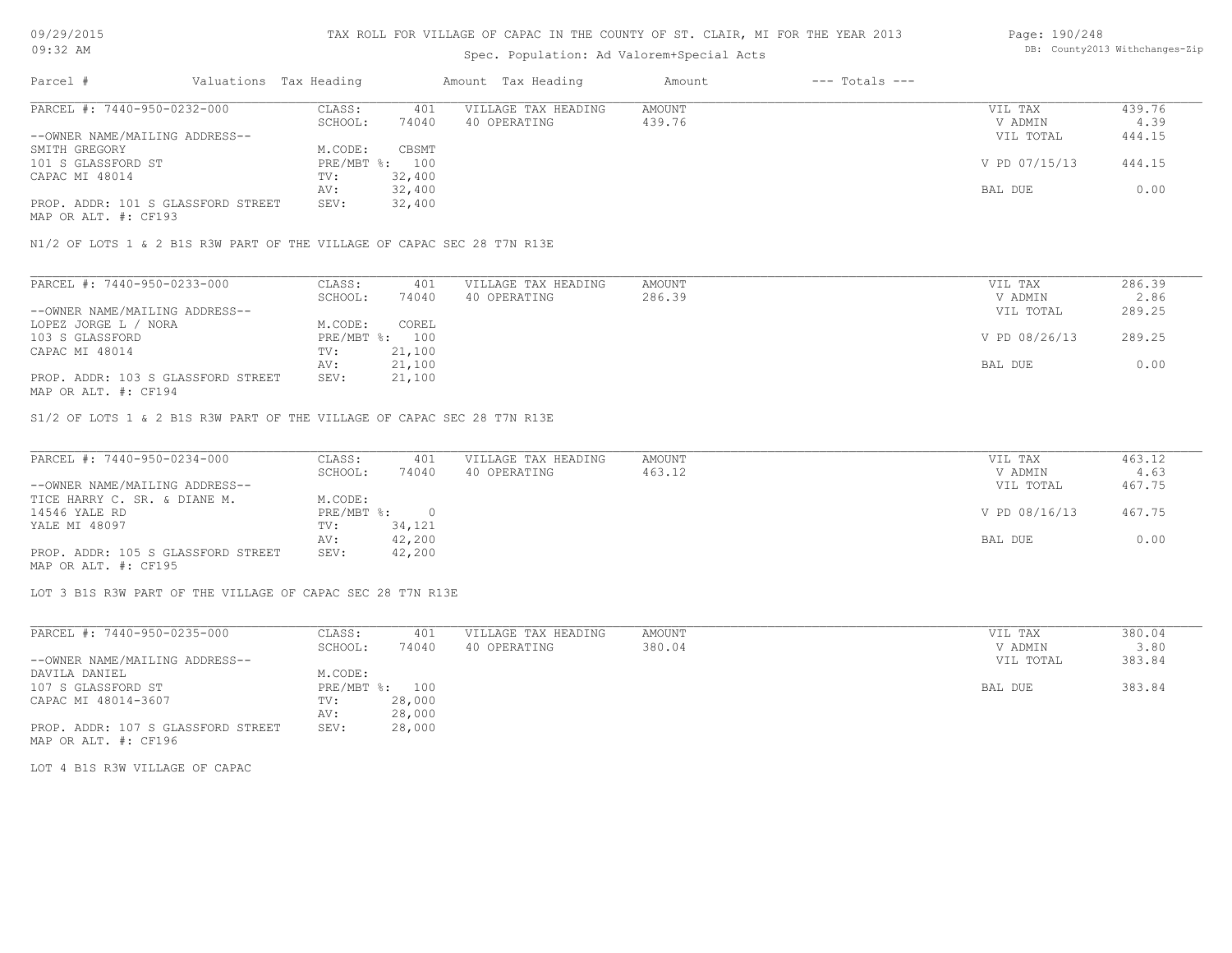# Spec. Population: Ad Valorem+Special Acts

#### Page: 191/248 DB: County2013 Withchanges-Zip

| Parcel #                           | Valuations Tax Heading |                | Amount Tax Heading  | Amount | $---$ Totals $---$ |               |        |
|------------------------------------|------------------------|----------------|---------------------|--------|--------------------|---------------|--------|
| PARCEL #: 7440-950-0236-000        | CLASS:                 | 401            | VILLAGE TAX HEADING | AMOUNT |                    | VIL TAX       | 726.15 |
|                                    | SCHOOL:                | 74040          | 40 OPERATING        | 726.15 |                    | V ADMIN       | 7.26   |
| --OWNER NAME/MAILING ADDRESS--     |                        |                |                     |        |                    | VIL TOTAL     | 733.41 |
| CINDRIC IVAN JOHN                  | M.CODE:                |                |                     |        |                    |               |        |
| CINDRIC BARBARA                    |                        | PRE/MBT %: 100 |                     |        |                    | V PD 09/12/13 | 733.41 |
| 111 S GLASSFORD ST                 | TV:                    | 53,500         |                     |        |                    |               |        |
| CAPAC MI 48014-3607                | AV:                    | 53,500         |                     |        |                    | BAL DUE       | 0.00   |
|                                    | SEV:                   | 53,500         |                     |        |                    |               |        |
| PROP. ADDR: 111 S GLASSFORD STREET |                        |                |                     |        |                    |               |        |
|                                    |                        |                |                     |        |                    |               |        |

MAP OR ALT. #: CF197A

LOT 5 B1S R3W PART OF THE VILLAGE OF CAPAC SEC 28 T7N R13E

| PARCEL #: 7440-950-0237-000                           | CLASS:     | 401    | VILLAGE TAX HEADING | AMOUNT | VIL TAX       | 514.41 |
|-------------------------------------------------------|------------|--------|---------------------|--------|---------------|--------|
|                                                       | SCHOOL:    | 74040  | 40 OPERATING        | 514.41 | V ADMIN       | 5.14   |
| --OWNER NAME/MAILING ADDRESS--                        |            |        |                     |        | VIL TOTAL     | 519.55 |
| SCHWARTZKOPF MARY C                                   | M.CODE:    |        |                     |        |               |        |
| 113 GLASSFORD                                         | PRE/MBT %: | 100    |                     |        | V PD 07/18/13 | 519.55 |
| CAPAC MI 48014                                        | TV:        | 37,900 |                     |        |               |        |
|                                                       | AV:        | 37,900 |                     |        | BAL DUE       | 0.00   |
| PROP. ADDR: 113 S GLASSFORD STREET                    | SEV:       | 37,900 |                     |        |               |        |
| $\cdots$ $\cdots$ $\cdots$ $\cdots$ $\cdots$ $\cdots$ |            |        |                     |        |               |        |

MAP OR ALT. #: CF197B

LOT 6 B1S R3W PART OF THE VILLAGE OF CAPAC SEC 28 T7N R13E

| PARCEL #: 7440-950-0238-000    | CLASS:       | 705   | VILLAGE TAX HEADING | AMOUNT | VIL TAX   | 0.00 |
|--------------------------------|--------------|-------|---------------------|--------|-----------|------|
|                                | SCHOOL:      | 74040 | 40 OPERATING        | 0.00   | V ADMIN   | 0.00 |
| --OWNER NAME/MAILING ADDRESS-- |              |       |                     |        | VIL TOTAL | 0.00 |
| CAPAC LIONS CLUB               | M.CODE:      |       |                     |        |           |      |
| 315 W MEIER ST                 | $PRE/MBT$ %: |       |                     |        | BAL DUE   | 0.00 |
| CAPAC MI 48014                 | TV:          |       |                     |        |           |      |
|                                | AV:          |       |                     |        |           |      |
| PROP. ADDR: 315 W MEIER ST     | SEV:         |       |                     |        |           |      |
| MAP OR ALT. #: CF198           |              |       |                     |        |           |      |

LOT 7 & S 25 FT OF LOT 8 INCL ALLEY TO E B1S R3W PART OF THE VILLAGE OF CAPAC SEC

28 T7N R13E

| PARCEL #: 7440-950-0239-000    | CLASS:     | 401    | VILLAGE TAX HEADING | AMOUNT | VIL TAX       | 819.63 |
|--------------------------------|------------|--------|---------------------|--------|---------------|--------|
|                                | SCHOOL:    | 74040  | 40 OPERATING        | 442.47 | V ADMIN       | 4.42   |
| --OWNER NAME/MAILING ADDRESS-- |            |        | UTIL                | 377.16 | VIL TOTAL     | 824.05 |
| STIMSON MARGARET               | M.CODE:    | OLALS  |                     |        |               |        |
| 108 S MATTESON ST              | PRE/MBT %: | 100    |                     |        | V PD 09/04/13 | 824.05 |
| CAPAC MI 48014                 | TV:        | 32,600 |                     |        |               |        |
|                                | AV:        | 32,600 |                     |        | BAL DUE       | 0.00   |
| PROP. ADDR: 108 S MATTESON ST  | SEV:       | 32,600 |                     |        |               |        |
| MAP OR ALT. #: CF199           |            |        |                     |        |               |        |

N50 FT OF LOT 8 B1S R3W VILLAGE OF CAPAC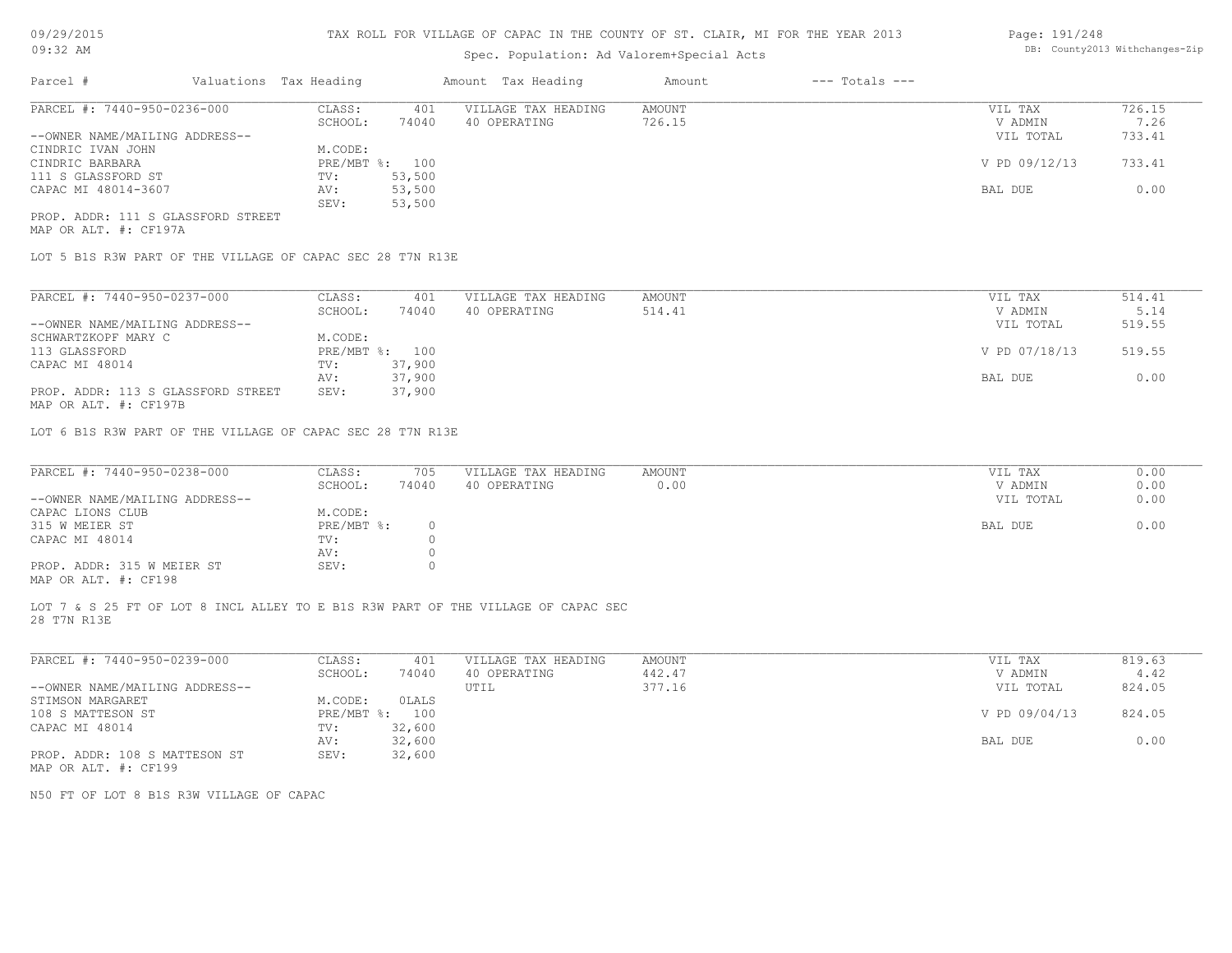# Spec. Population: Ad Valorem+Special Acts

#### Page: 192/248 DB: County2013 Withchanges-Zip

| Parcel #                       | Valuations Tax Heading |                | Amount Tax Heading  | Amount | $---$ Totals $---$ |               |        |
|--------------------------------|------------------------|----------------|---------------------|--------|--------------------|---------------|--------|
| PARCEL #: 7440-950-0240-000    | CLASS:                 | 401            | VILLAGE TAX HEADING | AMOUNT |                    | VIL TAX       | 331.18 |
|                                | SCHOOL:                | 74040          | 40 OPERATING        | 331.18 |                    | V ADMIN       | 3.31   |
| --OWNER NAME/MAILING ADDRESS-- |                        |                |                     |        |                    | VIL TOTAL     | 334.49 |
| DOMINGUEZ MANUEL               | M.CODE:                | 00GTS          |                     |        |                    |               |        |
| 106 S MATTESON ST              |                        | PRE/MBT %: 100 |                     |        |                    | V PD 09/16/13 | 334.49 |
| CAPAC MI 48014                 | TV:                    | 24,400         |                     |        |                    |               |        |
|                                | AV:                    | 24,400         |                     |        |                    | BAL DUE       | 0.00   |
| PROP. ADDR: 106 S MATTESON ST  | SEV:                   | 24,400         |                     |        |                    |               |        |
| MAP OR ALT. #: CF200           |                        |                |                     |        |                    |               |        |

S50 FT OF LOT 9 B1S R3W VILLAGE OF CAPAC

| PARCEL #: 7440-950-0241-000    | CLASS:     | 401    | VILLAGE TAX HEADING | AMOUNT | VIL TAX       | 236.17 |
|--------------------------------|------------|--------|---------------------|--------|---------------|--------|
|                                | SCHOOL:    | 74040  | 40 OPERATING        | 236.17 | V ADMIN       | 2.36   |
| --OWNER NAME/MAILING ADDRESS-- |            |        |                     |        | VIL TOTAL     | 238.53 |
| KEGLER JEFFREY J               | M.CODE:    | CBSMT  |                     |        |               |        |
| 15665 IMLAY CITY RD            | PRE/MBT %: |        |                     |        | V PD 07/15/13 | 238.53 |
| CAPAC MI 48014-3700            | TV:        | 17,400 |                     |        |               |        |
|                                | AV:        | 17,400 |                     |        | BAL DUE       | 0.00   |
| PROP. ADDR: 104 S MATTESON ST  | SEV:       | 17,400 |                     |        |               |        |
| MAP OR ALT. #: CF201           |            |        |                     |        |               |        |

R13E N1/3 OF LOT 9 & S 1/3 OF LOT 10 B1S R3W PART OF THE VILLAGE OF CAPAC SEC 28 T7N

| PARCEL #: 7440-950-0242-000    | CLASS:     | 401    | VILLAGE TAX HEADING | AMOUNT | VIL TAX   | 257.88 |
|--------------------------------|------------|--------|---------------------|--------|-----------|--------|
|                                | SCHOOL:    | 74040  | 40 OPERATING        | 257.88 | V ADMIN   | 2.57   |
| --OWNER NAME/MAILING ADDRESS-- |            |        |                     |        | VIL TOTAL | 260.45 |
| SELECT LLC                     | M.CODE:    |        |                     |        |           |        |
| KEGLER JEFF                    | PRE/MBT %: |        |                     |        | BAL DUE   | 260.45 |
| 15665 IMLAY CITY RD            | TV:        | 19,000 |                     |        |           |        |
| CAPAC MI 48014                 | AV:        | 19,000 |                     |        |           |        |
|                                | SEV:       | 19,000 |                     |        |           |        |
| PROP. ADDR: 102 S MATTESON ST  |            |        |                     |        |           |        |

MAP OR ALT. #: CF202

N50 FT OF LOT 10 B1S R3W PART OF THE VILLAGE OF CAPAC

| PARCEL #: 7440-950-0243-000    | CLASS:       | 401    | VILLAGE TAX HEADING | AMOUNT | VIL TAX       | 342.03 |
|--------------------------------|--------------|--------|---------------------|--------|---------------|--------|
|                                | SCHOOL:      | 74040  | 40 OPERATING        | 342.03 | V ADMIN       | 3.42   |
| --OWNER NAME/MAILING ADDRESS-- |              |        |                     |        | VIL TOTAL     | 345.45 |
| VAN NESTE CAROL A              | M.CODE:      |        |                     |        |               |        |
| P.O.BOX 494                    | $PRE/MBT$ %: |        |                     |        | V PD 08/19/13 | 345.45 |
| CAPAC MI 48014                 | TV:          | 25,200 |                     |        |               |        |
|                                | AV:          | 25,200 |                     |        | BAL DUE       | 0.00   |
| PROP. ADDR: 304 W MILL ST      | SEV:         | 25,200 |                     |        |               |        |
| $\cdots$                       |              |        |                     |        |               |        |

MAP OR ALT. #: CF203

E50 FT LOT 11 B1S R3W PART OF THE VILLAGE OF CAPAC SEC 28 T7N R13E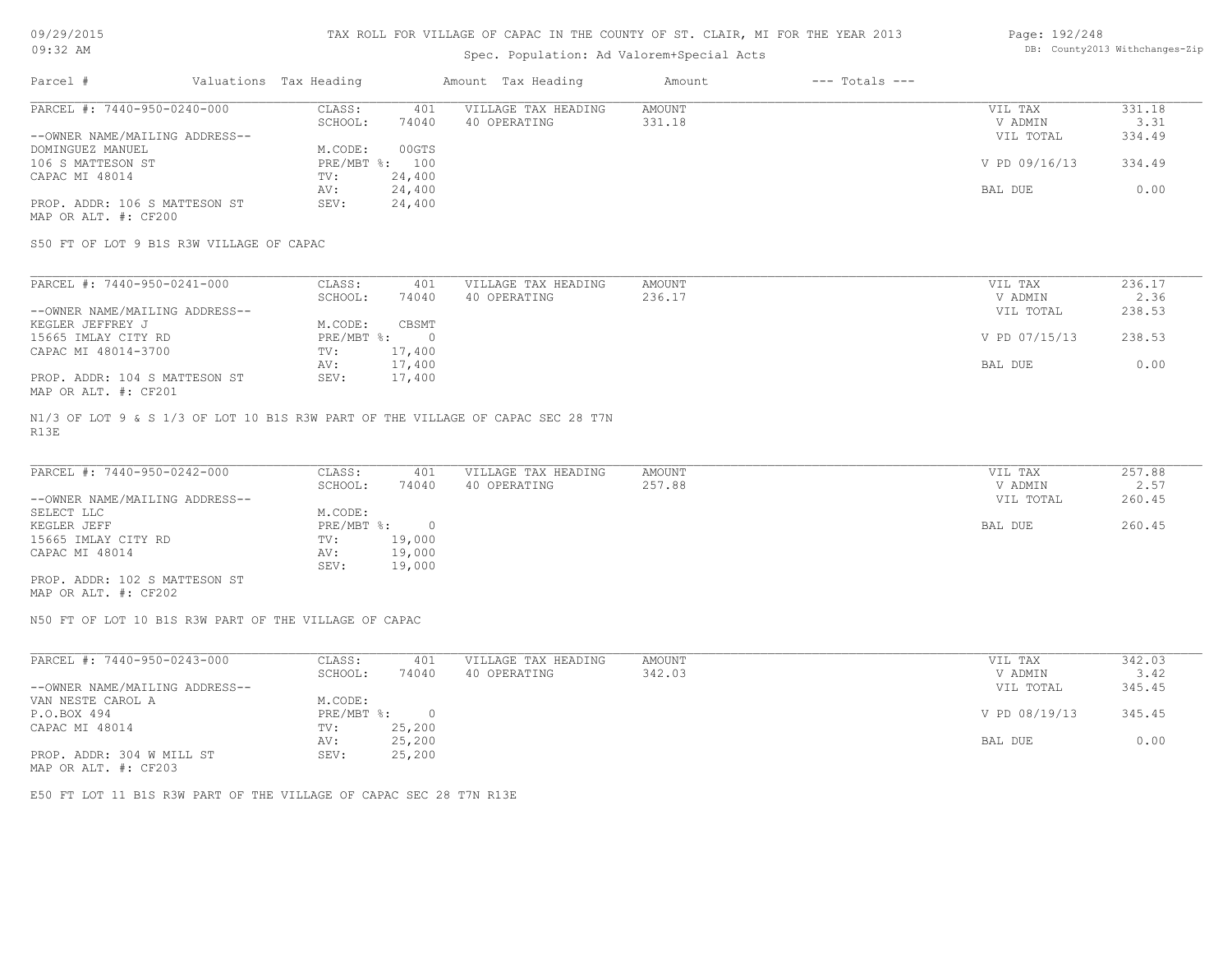# Spec. Population: Ad Valorem+Special Acts

#### Page: 193/248 DB: County2013 Withchanges-Zip

| Parcel #                       | Valuations Tax Heading |                | Amount Tax Heading  | Amount | $---$ Totals $---$ |               |        |
|--------------------------------|------------------------|----------------|---------------------|--------|--------------------|---------------|--------|
| PARCEL #: 7440-950-0244-000    | CLASS:                 | 401            | VILLAGE TAX HEADING | AMOUNT |                    | VIL TAX       | 354.25 |
|                                | SCHOOL:                | 74040          | 40 OPERATING        | 354.25 |                    | V ADMIN       | 3.54   |
| --OWNER NAME/MAILING ADDRESS-- |                        |                |                     |        |                    | VIL TOTAL     | 357.79 |
| HEDLUND JAMES/RACHEL           | M.CODE:                |                |                     |        |                    |               |        |
| 306 W MILL ST                  |                        | PRE/MBT %: 100 |                     |        |                    | V PD 08/01/13 | 357.79 |
| CAPAC MI 48014-3026            | TV:                    | 26,100         |                     |        |                    |               |        |
|                                | AV:                    | 26,100         |                     |        |                    | BAL DUE       | 0.00   |
| PROP. ADDR: 306 W MILL ST      | SEV:                   | 26,100         |                     |        |                    |               |        |
| MAP OR ALT. #: CF204           |                        |                |                     |        |                    |               |        |

W25 FT OF LOT 11 & E 25 FT OF LOT 12 B1S R3W PART OF THE VILLAGE OF CAPAC SEC 28

T7N R13E

| PARCEL #: 7440-950-0245-000    | CLASS:     | 401    | VILLAGE TAX HEADING | AMOUNT | VIL TAX       | 351.54 |
|--------------------------------|------------|--------|---------------------|--------|---------------|--------|
|                                | SCHOOL:    | 74040  | 40 OPERATING        | 351.54 | V ADMIN       | 3.51   |
| --OWNER NAME/MAILING ADDRESS-- |            |        |                     |        | VIL TOTAL     | 355.05 |
| CARRENO JOSE                   | M.CODE:    | COREL  |                     |        |               |        |
| 308 W MILL ST                  | PRE/MBT %: | 100    |                     |        | V PD 08/26/13 | 355.05 |
| CAPAC MI 48014-3026            | TV:        | 25,900 |                     |        |               |        |
|                                | AV:        | 25,900 |                     |        | BAL DUE       | 0.00   |
| PROP. ADDR: 308 W MILL ST      | SEV:       | 25,900 |                     |        |               |        |
| MAP OR ALT. #: CF205           |            |        |                     |        |               |        |

W50 FT OF LOT 12 B1S R3W PART OF THE VILLAGE OF CAPAC

| PARCEL #: 7440-950-0246-000    | CLASS:         | 401    | VILLAGE TAX HEADING | AMOUNT | VIL TAX       | 971.19 |
|--------------------------------|----------------|--------|---------------------|--------|---------------|--------|
|                                | SCHOOL:        | 74040  | 40 OPERATING        | 473.69 | V ADMIN       | 4.73   |
| --OWNER NAME/MAILING ADDRESS-- |                |        | SWALK               | 497.50 | VIL TOTAL     | 975.92 |
| BERGEN DORTHY                  | M.CODE:        | COREL  |                     |        |               |        |
| 203 S MAIN ST                  | PRE/MBT %: 100 |        |                     |        | V PD 08/28/13 | 975.92 |
| CAPAC MI 48014-3717            | TV:            | 34,900 |                     |        |               |        |
|                                | AV:            | 34,900 |                     |        | BAL DUE       | 0.00   |
| PROP. ADDR: 203 S MAIN ST      | SEV:           | 34,900 |                     |        |               |        |
|                                |                |        |                     |        |               |        |

MAP OR ALT. #: CF206

LOT 1 B2S R1W PART OF THE VILLAGE OF CAPAC SEC 28 T7N R13E

| PARCEL #: 7440-950-0247-000    | CLASS:  | 401            | VILLAGE TAX HEADING | AMOUNT | VIL TAX       | 393.61 |
|--------------------------------|---------|----------------|---------------------|--------|---------------|--------|
|                                | SCHOOL: | 74040          | 40 OPERATING        | 393.61 | V ADMIN       | 3.93   |
| --OWNER NAME/MAILING ADDRESS-- |         |                |                     |        | VIL TOTAL     | 397.54 |
| MILLER WILLIAM/E ET-AL         | M.CODE: |                |                     |        |               |        |
| 205 S MAIN ST                  |         | PRE/MBT %: 100 |                     |        | V PD 08/08/13 | 397.54 |
| CAPAC MI 48014-3717            | TV:     | 29,000         |                     |        |               |        |
|                                | AV:     | 29,000         |                     |        | BAL DUE       | 0.00   |
| PROP. ADDR: 205 S MAIN ST      | SEV:    | 29,000         |                     |        |               |        |
| MAP OR ALT. #: CF207A          |         |                |                     |        |               |        |

LOT 2 B2S R1W PART OF THE VILLAGE OF CAPAC SEC 28 T7N R13E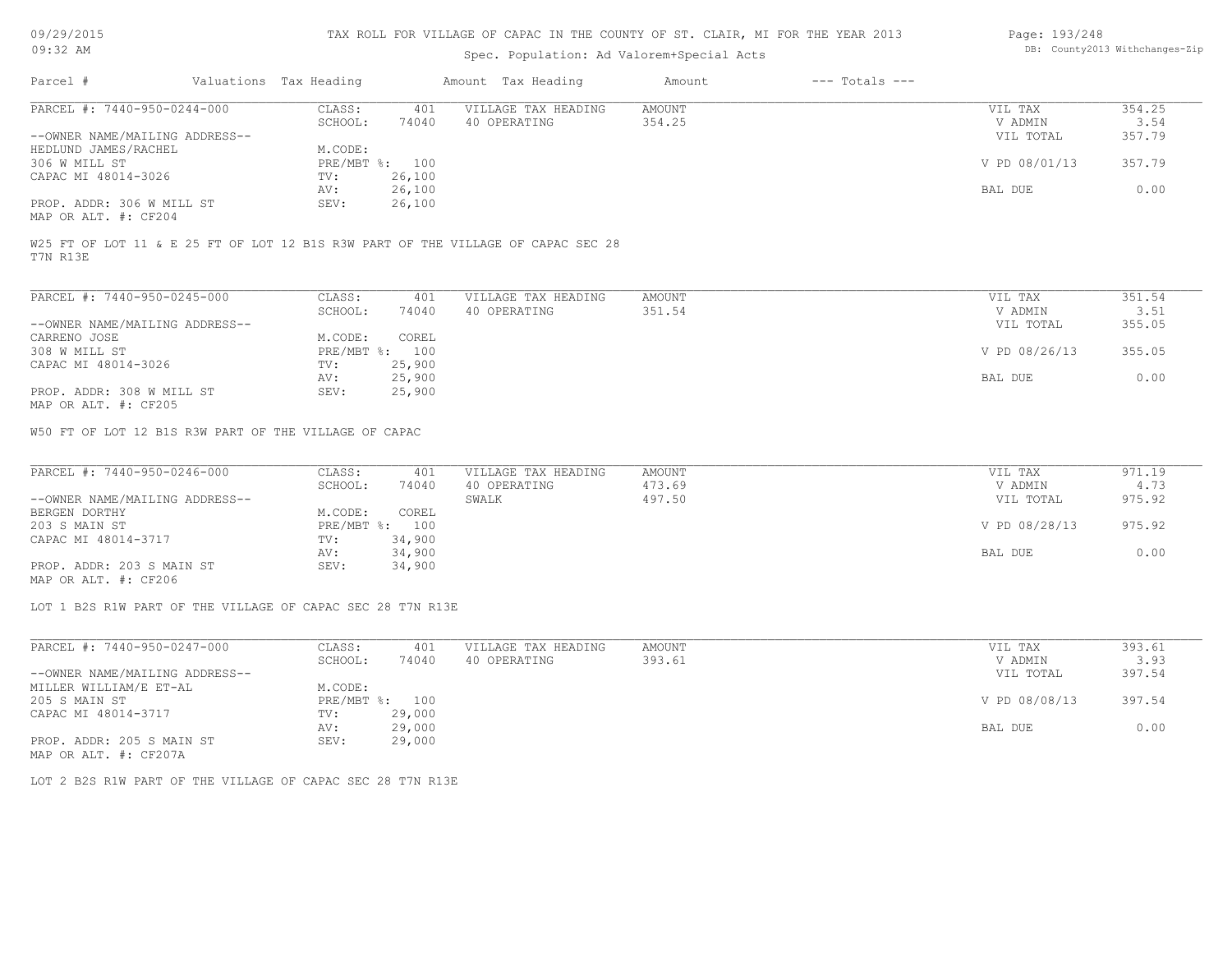# Spec. Population: Ad Valorem+Special Acts

#### Page: 194/248 DB: County2013 Withchanges-Zip

| Parcel #                                                                                  | Valuations Tax Heading |          | Amount Tax Heading  | Amount | $---$ Totals $---$ |               |        |
|-------------------------------------------------------------------------------------------|------------------------|----------|---------------------|--------|--------------------|---------------|--------|
| PARCEL #: 7440-950-0248-000                                                               | CLASS:                 | 401      | VILLAGE TAX HEADING | AMOUNT |                    | VIL TAX       | 517.13 |
|                                                                                           | SCHOOL:                | 74040    | 40 OPERATING        | 517.13 |                    | V ADMIN       | 5.17   |
| --OWNER NAME/MAILING ADDRESS--                                                            |                        |          |                     |        |                    | VIL TOTAL     | 522.30 |
| VAN SICE DOUGLAS/WENDY                                                                    | M.CODE:                |          |                     |        |                    |               |        |
| 207 S MAIN ST                                                                             | PRE/MBT %:             | 100      |                     |        |                    | BAL DUE       | 522.30 |
| CAPAC MI 48014-3717                                                                       | TV:                    | 38,100   |                     |        |                    |               |        |
|                                                                                           | AV:                    | 38,100   |                     |        |                    |               |        |
| PROP. ADDR: 207 S MAIN ST                                                                 | SEV:                   | 38,100   |                     |        |                    |               |        |
| MAP OR ALT. #: CF207B                                                                     |                        |          |                     |        |                    |               |        |
| LOT 3 B2S R1W PART OF THE VILLAGE OF CAPAC SEC 28 T7N R13E<br>PARCEL #: 7440-950-0249-000 | CLASS:                 | 401      | VILLAGE TAX HEADING | AMOUNT |                    | VIL TAX       | 285.03 |
|                                                                                           | SCHOOL:                | 74040    | 40 OPERATING        | 285.03 |                    | V ADMIN       | 2.85   |
| --OWNER NAME/MAILING ADDRESS--                                                            |                        |          |                     |        |                    | VIL TOTAL     | 287.88 |
| MIKE PIRRONE PRODUCE, INC.                                                                | M.CODE:                |          |                     |        |                    |               |        |
| P.O. BOX 100                                                                              | PRE/MBT %:             | $\Omega$ |                     |        |                    | V PD 08/01/13 | 287.88 |
| CAPAC MI 48014                                                                            | TV:                    | 21,000   |                     |        |                    |               |        |
|                                                                                           | AV:                    | 21,000   |                     |        |                    | BAL DUE       | 0.00   |
| PROP. ADDR: 209 S MAIN ST<br>MAP OR ALT. #: CF208                                         | SEV:                   | 21,000   |                     |        |                    |               |        |

LOT 4 B2S R1W PART OF THE VILLAGE OF CAPAC SEC 28 T7N R13E

| PARCEL #: 7440-950-0250-000    | CLASS:     | 401    | VILLAGE TAX HEADING | AMOUNT | VIL TAX       | 399.04 |
|--------------------------------|------------|--------|---------------------|--------|---------------|--------|
|                                | SCHOOL:    | 74040  | 40 OPERATING        | 399.04 | V ADMIN       | 3.99   |
| --OWNER NAME/MAILING ADDRESS-- |            |        |                     |        | VIL TOTAL     | 403.03 |
| ELLIOTT RAYMOND/PHYLLIS        | M.CODE:    |        |                     |        |               |        |
| 107 RAILROAD ST                | PRE/MBT %: | 100    |                     |        | V PD 08/08/13 | 403.03 |
| CAPAC MI 48014-3622            | TV:        | 29,400 |                     |        |               |        |
|                                | AV:        | 29,400 |                     |        | BAL DUE       | 0.00   |
| PROP. ADDR: 107 RAILROAD ST    | SEV:       | 29,400 |                     |        |               |        |
| MAP OR ALT. #: CF209           |            |        |                     |        |               |        |

 $\mathcal{L}_\mathcal{L} = \mathcal{L}_\mathcal{L} = \mathcal{L}_\mathcal{L} = \mathcal{L}_\mathcal{L} = \mathcal{L}_\mathcal{L} = \mathcal{L}_\mathcal{L} = \mathcal{L}_\mathcal{L} = \mathcal{L}_\mathcal{L} = \mathcal{L}_\mathcal{L} = \mathcal{L}_\mathcal{L} = \mathcal{L}_\mathcal{L} = \mathcal{L}_\mathcal{L} = \mathcal{L}_\mathcal{L} = \mathcal{L}_\mathcal{L} = \mathcal{L}_\mathcal{L} = \mathcal{L}_\mathcal{L} = \mathcal{L}_\mathcal{L}$ 

 $\mathcal{L}_\mathcal{L} = \mathcal{L}_\mathcal{L} = \mathcal{L}_\mathcal{L} = \mathcal{L}_\mathcal{L} = \mathcal{L}_\mathcal{L} = \mathcal{L}_\mathcal{L} = \mathcal{L}_\mathcal{L} = \mathcal{L}_\mathcal{L} = \mathcal{L}_\mathcal{L} = \mathcal{L}_\mathcal{L} = \mathcal{L}_\mathcal{L} = \mathcal{L}_\mathcal{L} = \mathcal{L}_\mathcal{L} = \mathcal{L}_\mathcal{L} = \mathcal{L}_\mathcal{L} = \mathcal{L}_\mathcal{L} = \mathcal{L}_\mathcal{L}$ 

CAPAC SEC 28 T7N R13E E1/2 OF LOTS 5 & 6 ALSO S 1/3 OF E 1/2 OF LOT 7 B2S R1W PART OF THE VILLAGE OF

| PARCEL #: 7440-950-0251-000    | CLASS:       | 401    | VILLAGE TAX HEADING | AMOUNT | VIL TAX   | 435.54 |
|--------------------------------|--------------|--------|---------------------|--------|-----------|--------|
|                                | SCHOOL:      | 74040  | 40 OPERATING        | 435.54 | V ADMIN   | 4.35   |
| --OWNER NAME/MAILING ADDRESS-- |              |        |                     |        | VIL TOTAL | 439.89 |
| KUENZEL WANDA J                | M.CODE:      |        |                     |        |           |        |
| 109 RAILROAD STEEET            | $PRE/MBT$ %: | 100    |                     |        | BAL DUE   | 439.89 |
| CAPAC MI 48014                 | TV:          | 32,089 |                     |        |           |        |
|                                | AV:          | 34,500 |                     |        |           |        |
| PROP. ADDR: 109 RAILROAD ST    | SEV:         | 34,500 |                     |        |           |        |
| MAP OR ALT. #: CF210           |              |        |                     |        |           |        |

CAPAC SEC 28 T7N R13E W1/2 OF LOTS 5 & 6, ALSO W 1/2 OF S 1/3 OF LOT 7 B2S R1W PART OF THE VILLAGE OF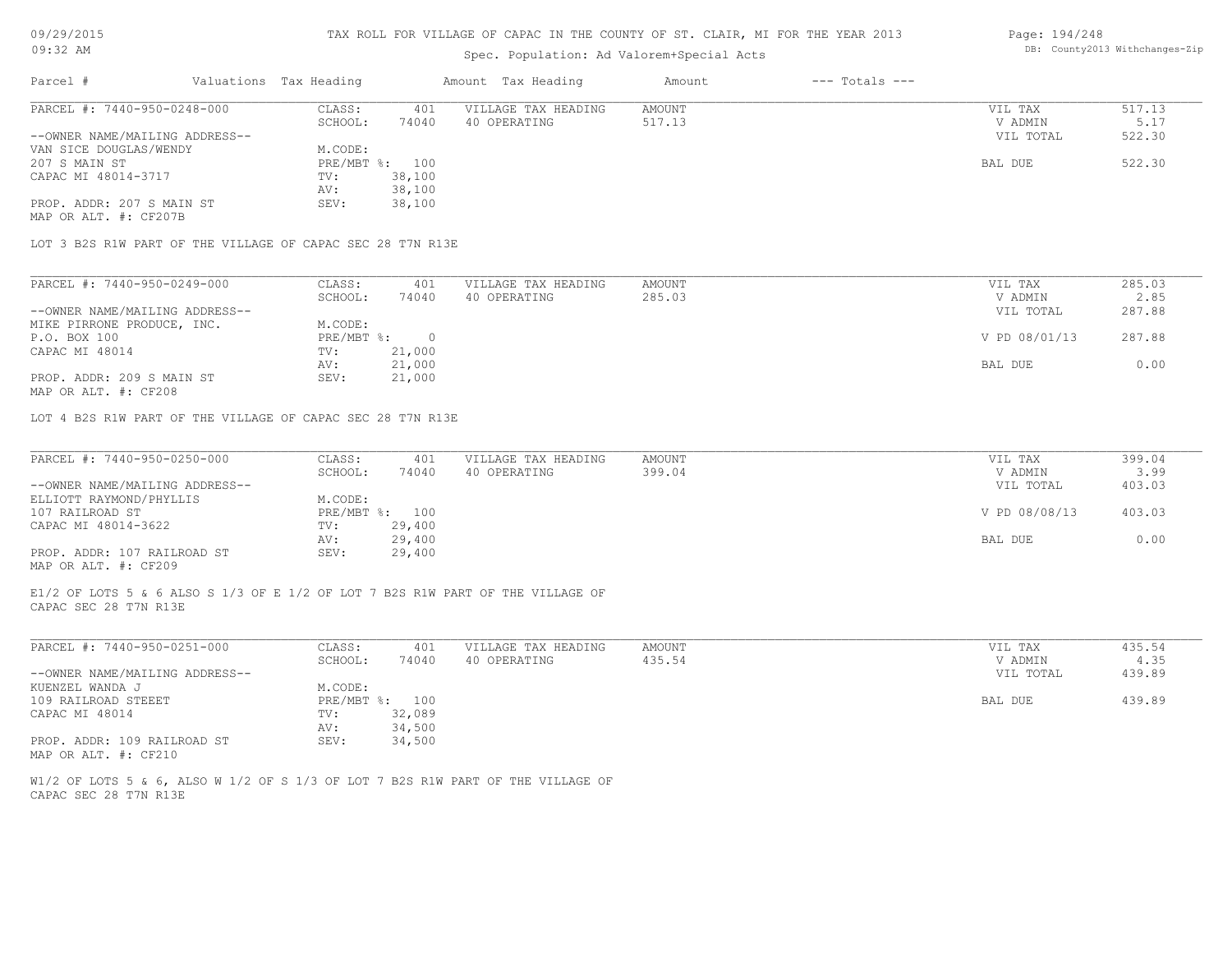# Spec. Population: Ad Valorem+Special Acts

#### Page: 195/248 DB: County2013 Withchanges-Zip

| Parcel #                       | Valuations Tax Heading |        | Amount Tax Heading  | Amount | $---$ Totals $---$ |               |        |
|--------------------------------|------------------------|--------|---------------------|--------|--------------------|---------------|--------|
| PARCEL #: 7440-950-0252-000    | CLASS:                 | 401    | VILLAGE TAX HEADING | AMOUNT |                    | VIL TAX       | 445.19 |
|                                | SCHOOL:                | 74040  | 40 OPERATING        | 445.19 |                    | V ADMIN       | 4.45   |
| --OWNER NAME/MAILING ADDRESS-- |                        |        |                     |        |                    | VIL TOTAL     | 449.64 |
| DISS LAURA                     | M.CODE:                | CBSMT  |                     |        |                    |               |        |
| 106 W MEIER AVE                | PRE/MBT %: 100         |        |                     |        |                    | V PD 07/15/13 | 449.64 |
| CAPAC MI 48014-3612            | TV:                    | 32,800 |                     |        |                    |               |        |
|                                | AV:                    | 32,800 |                     |        |                    | BAL DUE       | 0.00   |
| PROP. ADDR: 106 W MEIER ST     | SEV:                   | 32,800 |                     |        |                    |               |        |
|                                |                        |        |                     |        |                    |               |        |

MAP OR ALT. #: CF211

SEC 28 T7N R13E E1/2 OF LOT 8, ALSO E 1/2 OF N 2/3 OF LOT 7 B2S R1W PART OF THE VILLAGE OF CAPAC

| PARCEL #: 7440-950-0253-000    | CLASS:     | 401    | VILLAGE TAX HEADING | AMOUNT | VIL TAX       | 342.03 |
|--------------------------------|------------|--------|---------------------|--------|---------------|--------|
|                                | SCHOOL:    | 74040  | 40 OPERATING        | 342.03 | V ADMIN       | 3.42   |
| --OWNER NAME/MAILING ADDRESS-- |            |        |                     |        | VIL TOTAL     | 345.45 |
| HOFERT WARREN                  | M.CODE:    |        |                     |        |               |        |
| HOFERT PATRICIA                | PRE/MBT %: |        |                     |        | V PD 08/16/13 | 345.45 |
| 4025 MARTIN RD                 | TV:        | 25,200 |                     |        |               |        |
| CAPAC, MI 48014                | AV:        | 25,200 |                     |        | BAL DUE       | 0.00   |
|                                | SEV:       | 25,200 |                     |        |               |        |
| PROP. ADDR: 108 W MEIER ST     |            |        |                     |        |               |        |

MAP OR ALT. #: CF212

SEC 28 T7N R13E W1/2 OF LOT 8, ALSO W 1/2 OF N 2/3 OF LOT 7 B2S R1W PART OF THE VILLAGE OF CAPAC

| PARCEL #: 7440-950-0254-000    | CLASS:     | 401    | VILLAGE TAX HEADING | AMOUNT | VIL TAX       | 237.52 |
|--------------------------------|------------|--------|---------------------|--------|---------------|--------|
|                                | SCHOOL:    | 74040  | 40 OPERATING        | 237.52 | V ADMIN       | 2.37   |
| --OWNER NAME/MAILING ADDRESS-- |            |        |                     |        | VIL TOTAL     | 239.89 |
| HOOVER JAMES A / JANE L        | M.CODE:    |        |                     |        |               |        |
| 5997 STERLING RD               | PRE/MBT %: | $\Box$ |                     |        | V PD 09/06/13 | 239.89 |
| CAPAC MI 48014                 | TV:        | 17,500 |                     |        |               |        |
|                                | AV:        | 17,500 |                     |        | BAL DUE       | 0.00   |
| PROP. ADDR: 202 W MEIER ST     | SEV:       | 17,500 |                     |        |               |        |
| MAP OR ALT. #: CF213A          |            |        |                     |        |               |        |

 $\mathcal{L}_\mathcal{L} = \mathcal{L}_\mathcal{L} = \mathcal{L}_\mathcal{L} = \mathcal{L}_\mathcal{L} = \mathcal{L}_\mathcal{L} = \mathcal{L}_\mathcal{L} = \mathcal{L}_\mathcal{L} = \mathcal{L}_\mathcal{L} = \mathcal{L}_\mathcal{L} = \mathcal{L}_\mathcal{L} = \mathcal{L}_\mathcal{L} = \mathcal{L}_\mathcal{L} = \mathcal{L}_\mathcal{L} = \mathcal{L}_\mathcal{L} = \mathcal{L}_\mathcal{L} = \mathcal{L}_\mathcal{L} = \mathcal{L}_\mathcal{L}$ 

LOT 1 EXC E 85 FT B2S R2W PART OF THE VILLAGE OF CAPAC SEC 28 T7N R13E

| PARCEL #: 7440-950-0255-000    | CLASS:       | 401    | VILLAGE TAX HEADING | AMOUNT | VIL TAX       | 336.61 |
|--------------------------------|--------------|--------|---------------------|--------|---------------|--------|
|                                | SCHOOL:      | 74040  | 40 OPERATING        | 336.61 | V ADMIN       | 3.36   |
| --OWNER NAME/MAILING ADDRESS-- |              |        |                     |        | VIL TOTAL     | 339.97 |
| CUTINO JOSEPH R TRUST          | M.CODE:      |        |                     |        |               |        |
| CUTINO MARLENE A TRUST         | $PRE/MBT$ %: |        |                     |        | V PD 08/08/13 | 339.97 |
| 5346 BURTON RD.                | TV:          | 24,800 |                     |        |               |        |
| MUSSEY TWP. MI 48014           | AV:          | 24,800 |                     |        | BAL DUE       | 0.00   |
|                                | SEV:         | 24,800 |                     |        |               |        |
| PROP. ADDR: 203 S NEEPER ST    |              |        |                     |        |               |        |
| MAP OR ALT. #: CF213B          |              |        |                     |        |               |        |

E85 FT OF LOT 1 B2S R2W PART OF THE VILLAGE OF CAPAC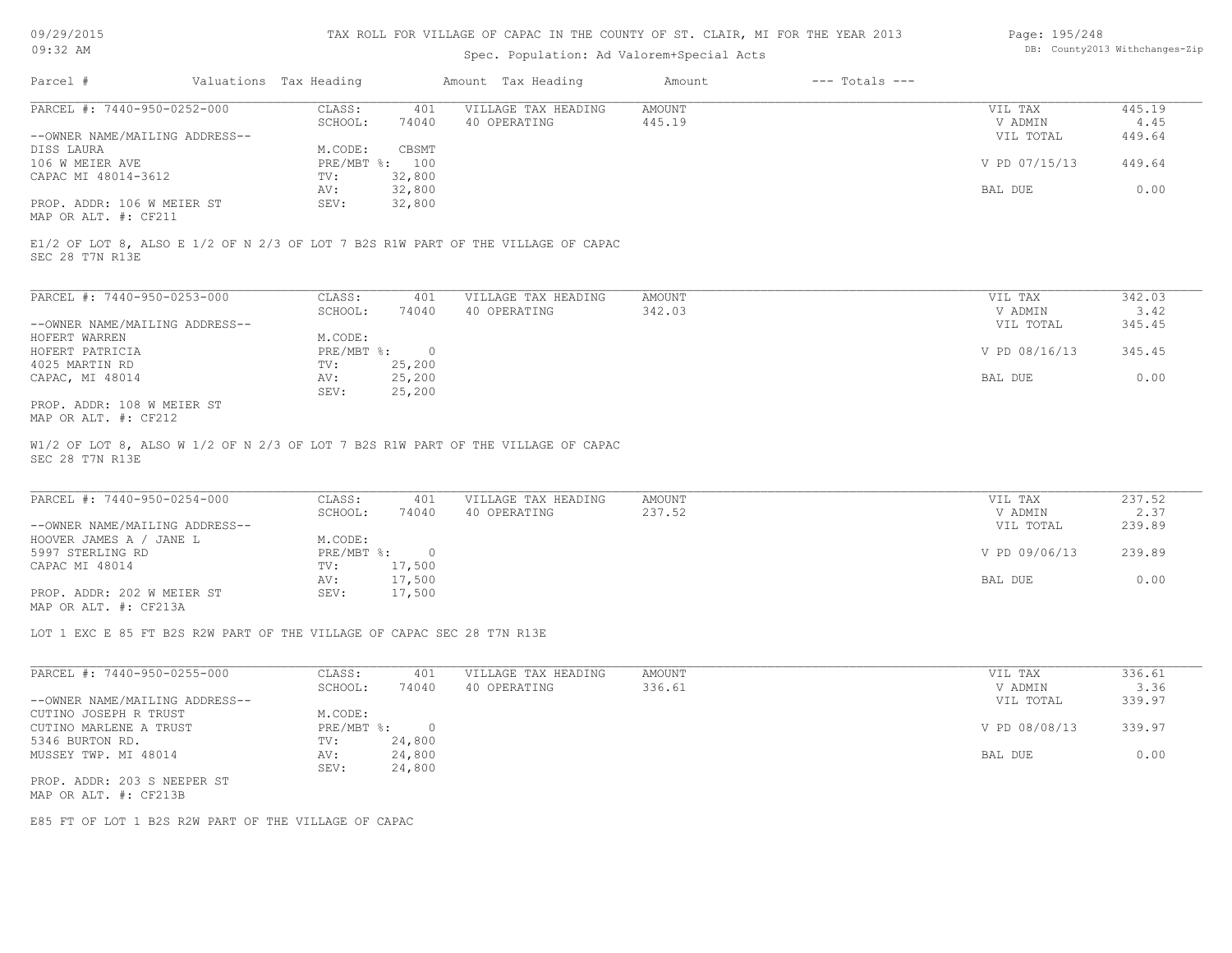# Spec. Population: Ad Valorem+Special Acts

#### Page: 196/248 DB: County2013 Withchanges-Zip

| Parcel #                       | Valuations Tax Heading |        | Amount Tax Heading  | Amount | $---$ Totals $---$ |               |        |
|--------------------------------|------------------------|--------|---------------------|--------|--------------------|---------------|--------|
| PARCEL #: 7440-950-0256-000    | CLASS:                 | 401    | VILLAGE TAX HEADING | AMOUNT |                    | VIL TAX       | 545.60 |
|                                | SCHOOL:                | 74040  | 40 OPERATING        | 545.60 |                    | V ADMIN       | 5.45   |
| --OWNER NAME/MAILING ADDRESS-- |                        |        |                     |        |                    | VIL TOTAL     | 551.05 |
| MC NUTT MATTHEW                | M.CODE:                | CBSMT  |                     |        |                    |               |        |
| 205 S NEEPER ST                | PRE/MBT %: 100         |        |                     |        |                    | V PD 08/16/13 | 551.05 |
| CAPAC MI 48014                 | TV:                    | 40,198 |                     |        |                    |               |        |
|                                | AV:                    | 47,000 |                     |        |                    | BAL DUE       | 0.00   |
| PROP. ADDR: 205 S NEEPER ST    | SEV:                   | 47,000 |                     |        |                    |               |        |
|                                |                        |        |                     |        |                    |               |        |

MAP OR ALT. #: CF214/215

FRL. LOT 2 B2S R2W PART OF THE VILLAGE OF CAPAC SEC 28 T7N R13E

| PARCEL #: 7440-950-0257-000    | CLASS:     | 401    | VILLAGE TAX HEADING | AMOUNT | VIL TAX   | 348.82 |
|--------------------------------|------------|--------|---------------------|--------|-----------|--------|
|                                | SCHOOL:    | 74040  | 40 OPERATING        | 348.82 | V ADMIN   | 3.48   |
| --OWNER NAME/MAILING ADDRESS-- |            |        |                     |        | VIL TOTAL | 352.30 |
| TRUDO RICHARD & ANGELA         | M.CODE:    |        |                     |        |           |        |
| 12636 DUNN                     | PRE/MBT %: |        |                     |        | BAL DUE   | 352.30 |
| MEMPHIS MI 48041               | TV:        | 25,700 |                     |        |           |        |
|                                | AV:        | 25,700 |                     |        |           |        |
| PROP. ADDR: 209 S NEEPER ST    | SEV:       | 25,700 |                     |        |           |        |

MAP OR ALT. #: CF216

FRL LOT 3 B2S R2W PART OF THE VILLAGE OF CAPAC SEC 28 T7N R13E QC 10/17/98

| PARCEL #: 7440-950-0258-000        | CLASS:     | 401    | VILLAGE TAX HEADING | AMOUNT | VIL TAX       | 297.24 |
|------------------------------------|------------|--------|---------------------|--------|---------------|--------|
|                                    | SCHOOL:    | 74040  | 40 OPERATING        | 297.24 | V ADMIN       | 2.97   |
| --OWNER NAME/MAILING ADDRESS--     |            |        |                     |        | VIL TOTAL     | 300.21 |
| DEBLOUW HENRY/DEANNA               | M.CODE:    |        |                     |        |               |        |
| 26350 24 MILE RD                   | PRE/MBT %: |        |                     |        | V PD 08/01/13 | 300.21 |
| CHESTERFIELD MI 48051              | TV:        | 21,900 |                     |        |               |        |
|                                    | AV:        | 21,900 |                     |        | BAL DUE       | 0.00   |
| PROP. ADDR: 212 S GLASSFORD STREET | SEV:       | 21,900 |                     |        |               |        |
| MAP OR ALT. #: CF217A1             |            |        |                     |        |               |        |

W85 FT OF FRL. LOT 4 B2S R2W PART OF THE VILLAGE OF CAPAC SEC 28 T7N R13E

| PARCEL #: 7440-950-0259-000    | CLASS:     | 401    | VILLAGE TAX HEADING | AMOUNT | VIL TAX   | 279.60 |
|--------------------------------|------------|--------|---------------------|--------|-----------|--------|
|                                | SCHOOL:    | 74040  | 40 OPERATING        | 279.60 | V ADMIN   | 2.79   |
| --OWNER NAME/MAILING ADDRESS-- |            |        |                     |        | VIL TOTAL | 282.39 |
| MEIER ROBBIN                   | M.CODE:    |        |                     |        |           |        |
| P.O. BOX 173                   | PRE/MBT %: | 100    |                     |        | BAL DUE   | 282.39 |
| CAPAC MI 48014                 | TV:        | 20,600 |                     |        |           |        |
|                                | AV:        | 20,600 |                     |        |           |        |
| PROP. ADDR: 207 RAILROAD ST    | SEV:       | 20,600 |                     |        |           |        |
| MAP OR ALT. #: CF217A2         |            |        |                     |        |           |        |

FRL LOT 4 EXC W 85 FT B2S R2W PART OF THE VILLAGE OF CAPAC SEC 28 T7N R13E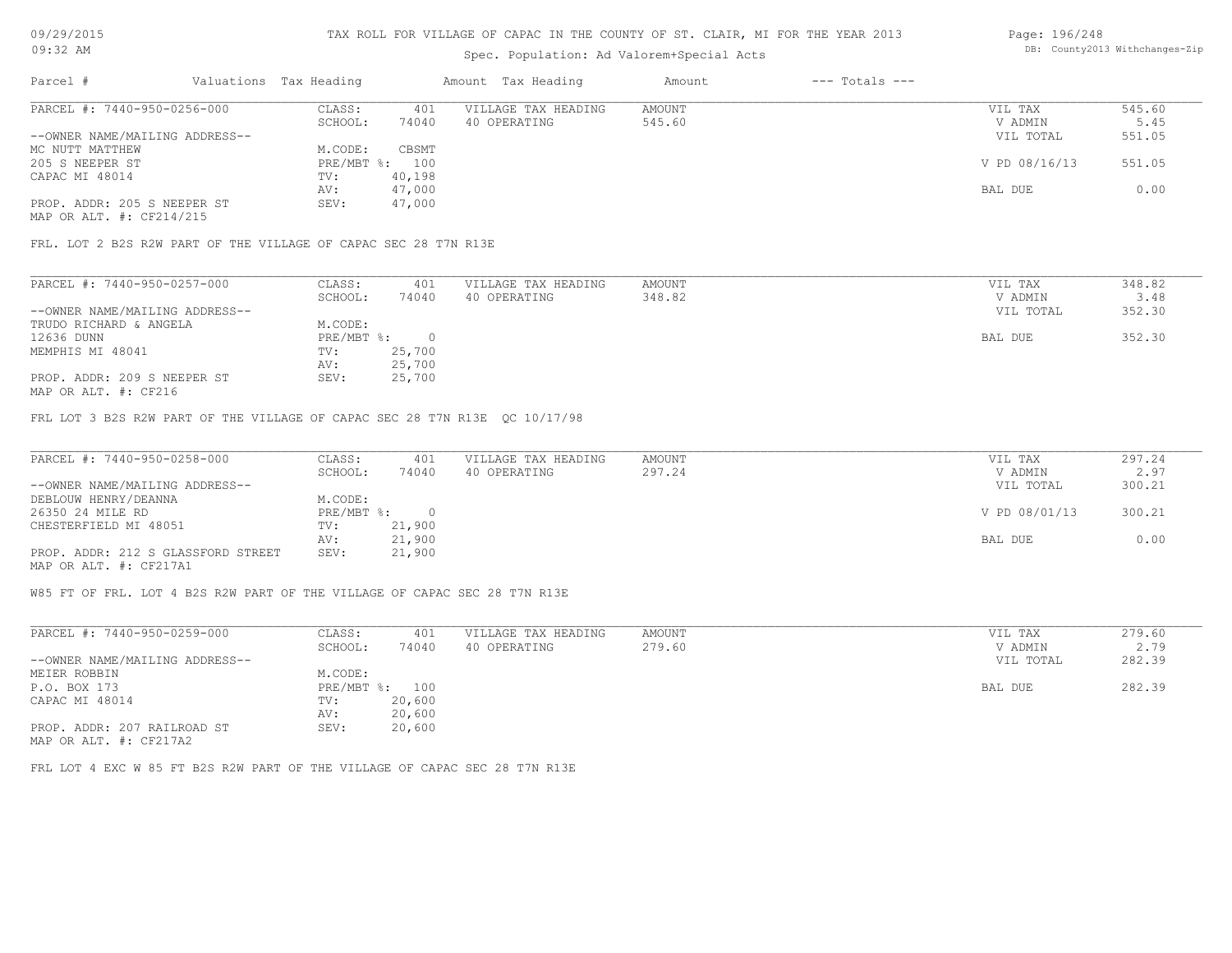# Spec. Population: Ad Valorem+Special Acts

#### Page: 197/248 DB: County2013 Withchanges-Zip

| Parcel #                                | Valuations Tax Heading |                | Amount Tax Heading  | Amount | $---$ Totals $---$ |               |        |
|-----------------------------------------|------------------------|----------------|---------------------|--------|--------------------|---------------|--------|
| PARCEL #: 7440-950-0260-000             | CLASS:                 | 401            | VILLAGE TAX HEADING | AMOUNT |                    | VIL TAX       | 293.52 |
|                                         | SCHOOL:                | 74040          | 40 OPERATING        | 293.52 |                    | V ADMIN       | 2.93   |
| --OWNER NAME/MAILING ADDRESS--          |                        |                |                     |        |                    | VIL TOTAL     | 296.45 |
| ROSAS MARGARITO JR/ET-AL                | M.CODE:                |                |                     |        |                    |               |        |
| OROSCO.ROSAS, CADINA, A, Y, R, R ROSAS, |                        | PRE/MBT %: 100 |                     |        |                    | V PD 07/03/13 | 296.45 |
| 202 S GLASSFORD ST                      | TV:                    | 21,626         |                     |        |                    |               |        |
| CAPAC MI 48014-3608                     | AV:                    | 23,800         |                     |        |                    | BAL DUE       | 0.00   |
|                                         | SEV:                   | 23,800         |                     |        |                    |               |        |
| PROP. ADDR: 202 S GLASSFORD STREET      |                        |                |                     |        |                    |               |        |

MAP OR ALT. #: CF217B

W1/2 OF LOTS 5 & 6 B2S R2W PART OF THE VILLAGE OF CAPAC SEC 28 T7N R13E

| PARCEL #: 7440-950-0261-000    | CLASS:     | 401    | VILLAGE TAX HEADING | AMOUNT | VIL TAX       | 684.96 |  |
|--------------------------------|------------|--------|---------------------|--------|---------------|--------|--|
|                                | SCHOOL:    | 74040  | 40 OPERATING        | 317.60 | V ADMIN       | 3.17   |  |
| --OWNER NAME/MAILING ADDRESS-- |            |        | UTIL                | 0.00   | VIL TOTAL     | 688.13 |  |
| FRANTZ MICHAEL J               | M.CODE:    |        | LAWN                | 367.36 |               |        |  |
| 16134 PETZ RD                  | PRE/MBT %: |        |                     |        | V PD 09/25/13 | 688.13 |  |
| CAPAC MI 48014                 | TV:        | 23,400 |                     |        |               |        |  |
|                                | AV:        | 23,400 |                     |        | BAL DUE       | 0.00   |  |
| PROP. ADDR: 206 W MEIER ST     | SEV:       | 23,400 |                     |        |               |        |  |
| $MAD$ $CD$ $ATH$ $L$ $CDO10$   |            |        |                     |        |               |        |  |

MAP OR ALT. #: CF218

E1/2 OF LOTS 5 & 6 B2S R2W PART OF THE VILLAGE OF CAPAC SEC 28 T7N R13E

| PARCEL #: 7440-950-0262-000        | CLASS:       | 401    | VILLAGE TAX HEADING | AMOUNT | VIL TAX       | 291.81 |
|------------------------------------|--------------|--------|---------------------|--------|---------------|--------|
|                                    | SCHOOL:      | 74040  | 40 OPERATING        | 291.81 | V ADMIN       | 2.91   |
| --OWNER NAME/MAILING ADDRESS--     |              |        |                     |        | VIL TOTAL     | 294.72 |
| HOPKINS SHANE R                    | M.CODE:      | CBSMT  |                     |        |               |        |
| HOPKINS MELISSA R                  | $PRE/MBT$ %: |        |                     |        | V PD 07/15/13 | 294.72 |
| 3305 KNOLL RD                      | TV:          | 21,500 |                     |        |               |        |
| CAPAC MI 48014                     | AV:          | 21,500 |                     |        | BAL DUE       | 0.00   |
|                                    | SEV:         | 21,500 |                     |        |               |        |
| PROP. ADDR: 203 S GLASSFORD STREET |              |        |                     |        |               |        |
|                                    |              |        |                     |        |               |        |

MAP OR ALT. #: CF219A

S1/2 OF LOT 1 B2S R3W VILLAGE OF CAPAC

| PARCEL #: 7440-950-0263-000                                      | CLASS:     | 401    | VILLAGE TAX HEADING | AMOUNT | VIL TAX   | 203.59 |
|------------------------------------------------------------------|------------|--------|---------------------|--------|-----------|--------|
|                                                                  | SCHOOL:    | 74040  | 40 OPERATING        | 203.59 | V ADMIN   | 2.03   |
| --OWNER NAME/MAILING ADDRESS--                                   |            |        |                     |        | VIL TOTAL | 205.62 |
| CASCADDAN ANNETTE S                                              | M.CODE:    |        |                     |        |           |        |
| 5985 CAPAC RD                                                    | PRE/MBT %: | $\cap$ |                     |        | BAL DUE   | 205.62 |
| CAPAC MI 48014-1303                                              | TV:        | 15,000 |                     |        |           |        |
|                                                                  | AV:        | 15,000 |                     |        |           |        |
| PROP. ADDR: 302 W MEIER ST<br>$MAD$ $CD$ $ATH$ $H$ , $CDQ1$ $CD$ | SEV:       | 15,000 |                     |        |           |        |

MAP OR ALT. #: CF219B

N1/2 OF LOT 1 EXC W 60 FT THEREOF B2S R3W VILLAGE OF CAPAC SEC 28 T7N R13E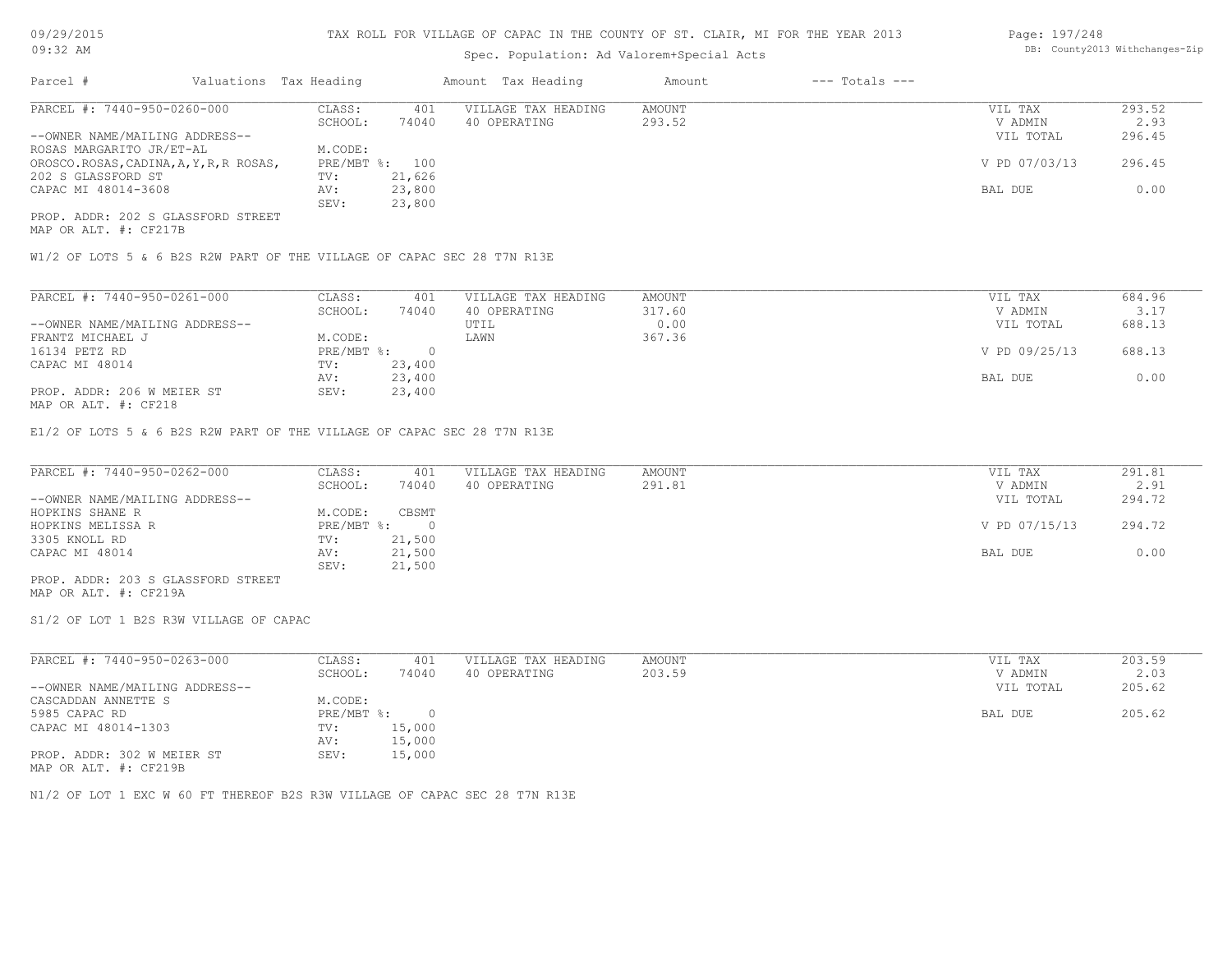# Spec. Population: Ad Valorem+Special Acts

#### Page: 198/248 DB: County2013 Withchanges-Zip

| Parcel #                                              | Valuations Tax Heading |                | Amount Tax Heading  | Amount | $---$ Totals $---$ |               |        |
|-------------------------------------------------------|------------------------|----------------|---------------------|--------|--------------------|---------------|--------|
| PARCEL #: 7440-950-0264-000                           | CLASS:                 | 401            | VILLAGE TAX HEADING | AMOUNT |                    | VIL TAX       | 204.95 |
|                                                       | SCHOOL:                | 74040          | 40 OPERATING        | 204.95 |                    | V ADMIN       | 2.04   |
| --OWNER NAME/MAILING ADDRESS--                        |                        |                |                     |        |                    | VIL TOTAL     | 206.99 |
| RODRIGUEZ, JOHNNY JR.                                 | M.CODE:                | COREL          |                     |        |                    |               |        |
| 310 W MEIER AVE                                       |                        | PRE/MBT %: 100 |                     |        |                    | V PD 08/26/13 | 206.99 |
| CAPAC MI 48014-3616                                   | TV:                    | 15,100         |                     |        |                    |               |        |
|                                                       | AV:                    | 15,100         |                     |        |                    | BAL DUE       | 0.00   |
| PROP. ADDR: 310 W MEIER ST<br>MAP OR ALT. #: CF219C/D | SEV:                   | 15,100         |                     |        |                    |               |        |

W60 FT OF N 1/2 OF LOT 1 B2S R3W VILLAGE OF CAPAC

| PARCEL #: 7440-950-0265-000        | CLASS:     | 401    | VILLAGE TAX HEADING | AMOUNT | VIL TAX       | 285.39 |
|------------------------------------|------------|--------|---------------------|--------|---------------|--------|
|                                    | SCHOOL:    | 74040  | 40 OPERATING        | 285.39 | V ADMIN       | 2.85   |
| --OWNER NAME/MAILING ADDRESS--     |            |        |                     |        | VIL TOTAL     | 288.24 |
| ROSAS MICHAEL/MARGIE               | M.CODE:    |        |                     |        |               |        |
| 205 S GLASSFORD ST                 | PRE/MBT %: | 100    |                     |        | V PD 08/16/13 | 288.24 |
| CAPAC MI 48014-3609                | TV:        | 21,027 |                     |        |               |        |
|                                    | AV:        | 29,500 |                     |        | BAL DUE       | 0.00   |
| PROP. ADDR: 205 S GLASSFORD STREET | SEV:       | 29,500 |                     |        |               |        |
| MAP OR ALT. #: CF220A              |            |        |                     |        |               |        |

LOT 2 B2S R3W VILLAGE OF CAPAC SEC 28 T7N R13E

| PARCEL #: 7440-950-0266-000        | CLASS:  | 401            | VILLAGE TAX HEADING | AMOUNT | VIL TAX       | 275.20 |
|------------------------------------|---------|----------------|---------------------|--------|---------------|--------|
|                                    | SCHOOL: | 74040          | 40 OPERATING        | 275.20 | V ADMIN       | 2.75   |
| --OWNER NAME/MAILING ADDRESS--     |         |                |                     |        | VIL TOTAL     | 277.95 |
| MAILLOUX MARYANN                   | M.CODE: |                |                     |        |               |        |
| 207 S GLASSFORD                    |         | PRE/MBT %: 100 |                     |        | V PD 09/06/13 | 277.95 |
| CAPAC MI 48014-4305                | TV:     | 20,276         |                     |        |               |        |
|                                    | AV:     | 21,400         |                     |        | BAL DUE       | 0.00   |
| PROP. ADDR: 207 S GLASSFORD STREET | SEV:    | 21,400         |                     |        |               |        |
| MAP OR ALT. #: CF220B              |         |                |                     |        |               |        |

LOT 3 B2S R3W VILLAGE OF CAPAC SEC 28 T7N R13E

| PARCEL #: 7440-950-0267-000    | CLASS:     | 302    | VILLAGE TAX HEADING | AMOUNT | VIL TAX       | 225.31 |
|--------------------------------|------------|--------|---------------------|--------|---------------|--------|
|                                | SCHOOL:    | 74040  | 40 OPERATING        | 225.31 | V ADMIN       | 2.25   |
| --OWNER NAME/MAILING ADDRESS-- |            |        |                     |        | VIL TOTAL     | 227.56 |
| DTE ELECTRIC COMPANY           | M.CODE:    |        |                     |        |               |        |
| PROPERTY TAX DEPARTMENT        | PRE/MBT %: |        |                     |        | V PD 08/12/13 | 227.56 |
| P.O.BOX 33017                  | TV:        | 16,600 |                     |        |               |        |
| DETROIT MI 48232               | AV:        | 16,600 |                     |        | BAL DUE       | 0.00   |
|                                | SEV:       | 16,600 |                     |        |               |        |
| PROP. ADDR: 351 W MEIER ST     |            |        |                     |        |               |        |

MAP OR ALT. #: CF221

LOTS 4 & 5 B2S R3W PART OF THE VILLAGE OF CAPAC SEC 28 T7N R13E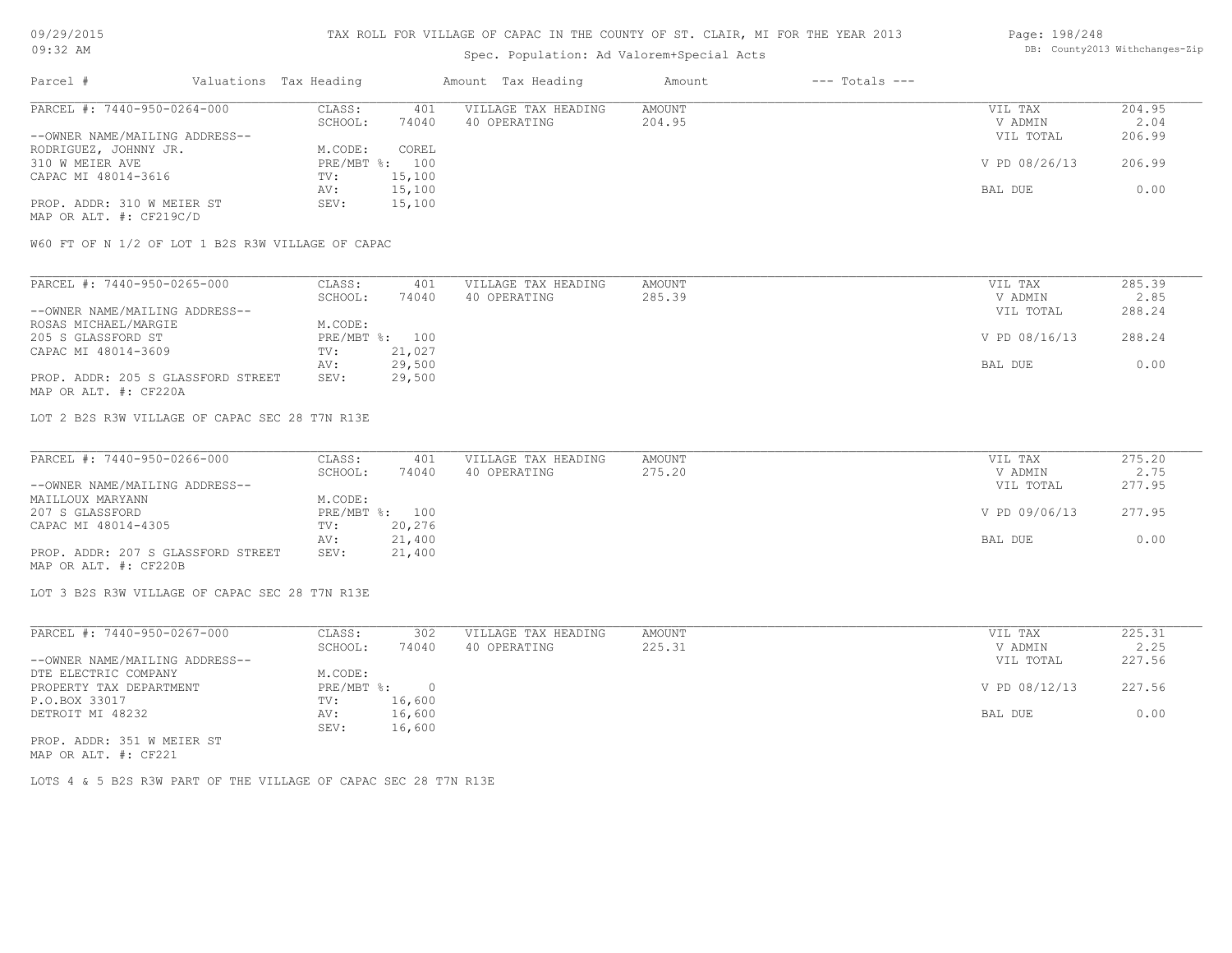# Spec. Population: Ad Valorem+Special Acts

| PARCEL #: 7440-950-0268-000                                          |                                                                                                                                         |                  | Amount Tax Heading                                                                                                                                                         | $---$ Totals $---$<br>Amount |                    |                        |
|----------------------------------------------------------------------|-----------------------------------------------------------------------------------------------------------------------------------------|------------------|----------------------------------------------------------------------------------------------------------------------------------------------------------------------------|------------------------------|--------------------|------------------------|
|                                                                      | CLASS:<br>SCHOOL:                                                                                                                       | 202<br>74040     | VILLAGE TAX HEADING<br>40 OPERATING                                                                                                                                        | AMOUNT<br>15.44              | VIL TAX<br>V ADMIN | 15.44<br>0.15<br>15.59 |
| --OWNER NAME/MAILING ADDRESS--<br>HADER DAVID SR                     | M.CODE:                                                                                                                                 |                  |                                                                                                                                                                            |                              | VIL TOTAL          |                        |
| 12878 RYNN RD                                                        | $PRE/MBT$ $\div$                                                                                                                        | $\circ$<br>1,138 |                                                                                                                                                                            |                              | BAL DUE            | 15.59                  |
| EMMETT MI 48022-3514                                                 | TV:<br>AV:                                                                                                                              | 3,000            |                                                                                                                                                                            |                              |                    |                        |
| PROP. ADDR: RAILROAD ST                                              | SEV:                                                                                                                                    | 3,000            |                                                                                                                                                                            |                              |                    |                        |
| MAP OR ALT. #: CF222                                                 |                                                                                                                                         |                  |                                                                                                                                                                            |                              |                    |                        |
|                                                                      | TO N LINE OF GT RR TH E ALG THE N LINE OF GT RR 75 FT. TH N TO A PTE 32 FT S OF<br>B2S R3W PART OF THE VILLAGE OF CAPAC SEC 28 T7N R13E |                  | COMM AT A PTE 32 FT S OF THE SW COR OF LOT 4 BLK 2 S OF MILL ST R3W OF MAIN ST TH S<br>SAID LINE OF LOT 4 TH W FOLLOWING WITH THE SAID LINE OF SAID LOT 4 TO PLACE OF BEG. |                              |                    |                        |
| PARCEL #: 7440-950-0270-000                                          | CLASS:                                                                                                                                  | 201              | VILLAGE TAX HEADING                                                                                                                                                        | AMOUNT                       | VIL TAX            | 389.54                 |
|                                                                      | SCHOOL:                                                                                                                                 | 74040            | 40 OPERATING                                                                                                                                                               | 389.54                       | V ADMIN            | 3.89                   |
| --OWNER NAME/MAILING ADDRESS--                                       |                                                                                                                                         |                  |                                                                                                                                                                            |                              | VIL TOTAL          | 393.43                 |
| CHIND TIMOTHY B SR                                                   | M.CODE:                                                                                                                                 |                  |                                                                                                                                                                            |                              |                    |                        |
| 104 E MILL STREET                                                    | $PRE/MBT$ $\frac{6}{3}$ :                                                                                                               | $\circ$          |                                                                                                                                                                            |                              | V PD 09/06/13      | 393.43                 |
| CAPAC MI 48014-3152                                                  | TV:                                                                                                                                     | 28,700           |                                                                                                                                                                            |                              |                    |                        |
|                                                                      | AV:                                                                                                                                     | 28,700           |                                                                                                                                                                            |                              | BAL DUE            | 0.00                   |
| PROP. ADDR: 104 E MILL STREET<br>MAP OR ALT. #: CF223                | SEV:                                                                                                                                    | 28,700           |                                                                                                                                                                            |                              |                    |                        |
| PARCEL #: 7440-950-0271-000                                          | CLASS:                                                                                                                                  | 201              | VILLAGE TAX HEADING                                                                                                                                                        | AMOUNT                       | VIL TAX            | 328.05                 |
|                                                                      | SCHOOL:                                                                                                                                 | 74040            | 40 OPERATING                                                                                                                                                               | 328.05                       | V ADMIN            | 3.28                   |
| --OWNER NAME/MAILING ADDRESS--                                       |                                                                                                                                         |                  |                                                                                                                                                                            |                              | VIL TOTAL          | 331.33                 |
| MAROUARDT DANIEL/DELLA                                               | M.CODE:                                                                                                                                 |                  |                                                                                                                                                                            |                              |                    |                        |
| 461 ELK LAKE RD                                                      | $PRE/MBT$ $\div$ :<br>TV:                                                                                                               | $\circ$          |                                                                                                                                                                            |                              | BAL DUE            | 331.33                 |
| ATTICA MI 48412-9807                                                 |                                                                                                                                         | 24,170           |                                                                                                                                                                            |                              |                    |                        |
|                                                                      |                                                                                                                                         |                  |                                                                                                                                                                            |                              |                    |                        |
|                                                                      | AV:                                                                                                                                     | 57,100           |                                                                                                                                                                            |                              |                    |                        |
|                                                                      | SEV:                                                                                                                                    | 57,100           |                                                                                                                                                                            |                              |                    |                        |
| PROP. ADDR: 100 S MAIN ST<br>MAP OR ALT. #: CF224<br>SEC 27 T7N R13E |                                                                                                                                         |                  | LOT 1 EXC S 38 FT & EXC E 56 FT OF THE REMAINDER THEREOF B1S R1E VILLAGE OF CAPAC                                                                                          |                              |                    |                        |
| PARCEL #: 7440-950-0272-000                                          | CLASS:                                                                                                                                  | 201              | VILLAGE TAX HEADING                                                                                                                                                        | AMOUNT                       | VIL TAX            | 253.01                 |
|                                                                      | SCHOOL:                                                                                                                                 | 74040            | 40 OPERATING                                                                                                                                                               | 253.01                       | V ADMIN            | 2.53                   |
| --OWNER NAME/MAILING ADDRESS--                                       |                                                                                                                                         |                  |                                                                                                                                                                            |                              | VIL TOTAL          | 255.54                 |
| MARQUARDT DANIEL/DELLA                                               | M.CODE:                                                                                                                                 |                  |                                                                                                                                                                            |                              |                    |                        |
| 461 ELK LAKE RD                                                      | $PRE/MBT$ $\div$                                                                                                                        | $\circ$          |                                                                                                                                                                            |                              | BAL DUE            | 255.54                 |
| ATTICA MI 48412-9807                                                 | TV:                                                                                                                                     | 18,641           |                                                                                                                                                                            |                              |                    |                        |
|                                                                      | AV:                                                                                                                                     | 75,100           |                                                                                                                                                                            |                              |                    |                        |
| PROP. ADDR: 102 S MAIN ST                                            | SEV:                                                                                                                                    | 75,100           |                                                                                                                                                                            |                              |                    |                        |
| MAP OR ALT. #: CF225                                                 |                                                                                                                                         |                  |                                                                                                                                                                            |                              |                    |                        |

Page: 199/248 DB: County2013 Withchanges-Zip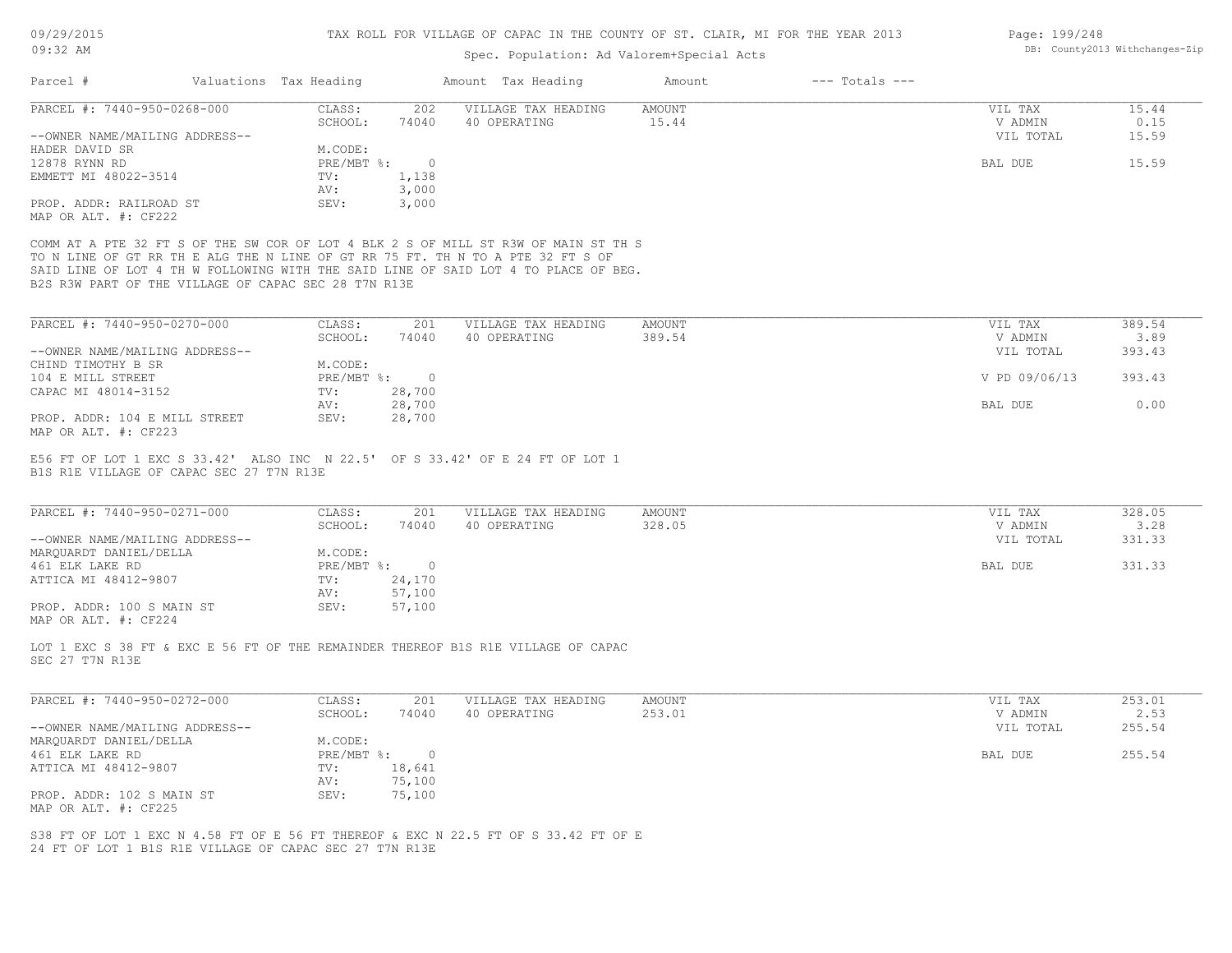# Spec. Population: Ad Valorem+Special Acts

#### Page: 200/248 DB: County2013 Withchanges-Zip

| Parcel #                       | Valuations Tax Heading |        | Amount Tax Heading  | Amount | $---$ Totals $---$ |           |        |
|--------------------------------|------------------------|--------|---------------------|--------|--------------------|-----------|--------|
| PARCEL #: 7440-950-0273-000    | CLASS:                 | 201    | VILLAGE TAX HEADING | AMOUNT |                    | VIL TAX   | 856.42 |
|                                | SCHOOL:                | 74040  | 40 OPERATING        | 856.42 |                    | V ADMIN   | 8.56   |
| --OWNER NAME/MAILING ADDRESS-- |                        |        |                     |        |                    | VIL TOTAL | 864.98 |
| CAPAC RESALE, LLC              | M.CODE:                |        |                     |        |                    |           |        |
| 33002 WHISPERING WOODS         | $PRE/MBT$ %:           |        |                     |        |                    | BAL DUE   | 864.98 |
| NEW BALTIMORE MI 48047         | TV:                    | 63,098 |                     |        |                    |           |        |
|                                | AV:                    | 70,400 |                     |        |                    |           |        |
| PROP. ADDR: 108 S MAIN ST      | SEV:                   | 70,400 |                     |        |                    |           |        |
| MAP OR ALT. #: CF226/227       |                        |        |                     |        |                    |           |        |

N45' OF LOT 2 B1S R1E VILLAGE OF CAPAC

| PARCEL #: 7440-950-0275-000    | CLASS:     | 201    | VILLAGE TAX HEADING | AMOUNT | VIL TAX       | 582.28 |
|--------------------------------|------------|--------|---------------------|--------|---------------|--------|
|                                | SCHOOL:    | 74040  | 40 OPERATING        | 582.28 | V ADMIN       | 5.82   |
| --OWNER NAME/MAILING ADDRESS-- |            |        |                     |        | VIL TOTAL     | 588.10 |
| SCHOFIELD KIMBERLY             | M.CODE:    |        |                     |        |               |        |
| 7075 WINN RD                   | PRE/MBT %: |        |                     |        | V PD 09/16/13 | 588.10 |
| YALE MI 48097                  | TV:        | 42,900 |                     |        |               |        |
|                                | AV:        | 42,900 |                     |        | BAL DUE       | 0.00   |
| PROP. ADDR: 112 S MAIN ST      | SEV:       | 42,900 |                     |        |               |        |
|                                |            |        |                     |        |               |        |

MAP OR ALT. #: CF228

S30 FT OF LOT 2 B1S R1E VILLAGE OF CAPAC SEC 27 T7N R13E

| PARCEL #: 7440-950-0276-000    | CLASS:       | 201      | VILLAGE TAX HEADING | AMOUNT | VIL TAX   | 561.46 |
|--------------------------------|--------------|----------|---------------------|--------|-----------|--------|
|                                | SCHOOL:      | 74040    | 40 OPERATING        | 561.46 | V ADMIN   | 5.61   |
| --OWNER NAME/MAILING ADDRESS-- |              |          |                     |        | VIL TOTAL | 567.07 |
| PD LAND DEVELOPMENT            | M.CODE:      |          |                     |        |           |        |
| 116 S MAIN ST                  | $PRE/MBT$ %: | $\Omega$ |                     |        | BAL DUE   | 567.07 |
| CAPAC MI 48014                 | TV:          | 41,366   |                     |        |           |        |
|                                | AV:          | 47,900   |                     |        |           |        |
| PROP. ADDR: 116 S MAIN ST      | SEV:         | 47,900   |                     |        |           |        |
| MAP OR ALT. #: CF229           |              |          |                     |        |           |        |

 $\mathcal{L}_\mathcal{L} = \mathcal{L}_\mathcal{L} = \mathcal{L}_\mathcal{L} = \mathcal{L}_\mathcal{L} = \mathcal{L}_\mathcal{L} = \mathcal{L}_\mathcal{L} = \mathcal{L}_\mathcal{L} = \mathcal{L}_\mathcal{L} = \mathcal{L}_\mathcal{L} = \mathcal{L}_\mathcal{L} = \mathcal{L}_\mathcal{L} = \mathcal{L}_\mathcal{L} = \mathcal{L}_\mathcal{L} = \mathcal{L}_\mathcal{L} = \mathcal{L}_\mathcal{L} = \mathcal{L}_\mathcal{L} = \mathcal{L}_\mathcal{L}$ 

LOT 3 EXC S 32 FT B1S R1E VILLAGE OF CAPAC SEC 27 T7N R13E

| PARCEL #: 7440-950-0277-000    | CLASS:     | 201      | VILLAGE TAX HEADING | AMOUNT   | VIL TAX       | 1,341.46 |
|--------------------------------|------------|----------|---------------------|----------|---------------|----------|
|                                | SCHOOL:    | 74040    | 40 OPERATING        | 1,341.46 | V ADMIN       | 13.41    |
| --OWNER NAME/MAILING ADDRESS-- |            |          |                     |          | VIL TOTAL     | 1,354.87 |
| SSCHWEIHOFER SP LLC            | M.CODE:    |          |                     |          |               |          |
| 69245 BURKE DR                 | PRE/MBT %: | $\Omega$ |                     |          | V PD 08/16/13 | 1,354.87 |
| RICHMOND MI 48062              | TV:        | 98,833   |                     |          |               |          |
|                                | AV:        | 104,400  |                     |          | BAL DUE       | 0.00     |
| PROP. ADDR: 120 S MAIN ST      | SEV:       | 104,400  |                     |          |               |          |
|                                |            |          |                     |          |               |          |

MAP OR ALT. #: CF230/231

98' OF THE S 1/2 OF LOT 4 B15 R1E VILLAGE OF CAPAC S32' OF LOT 3 & N 37.5' OF LOT 4 & N 26' OF W 52' OF S 1/2 OF LOT 4 & N 27' OF E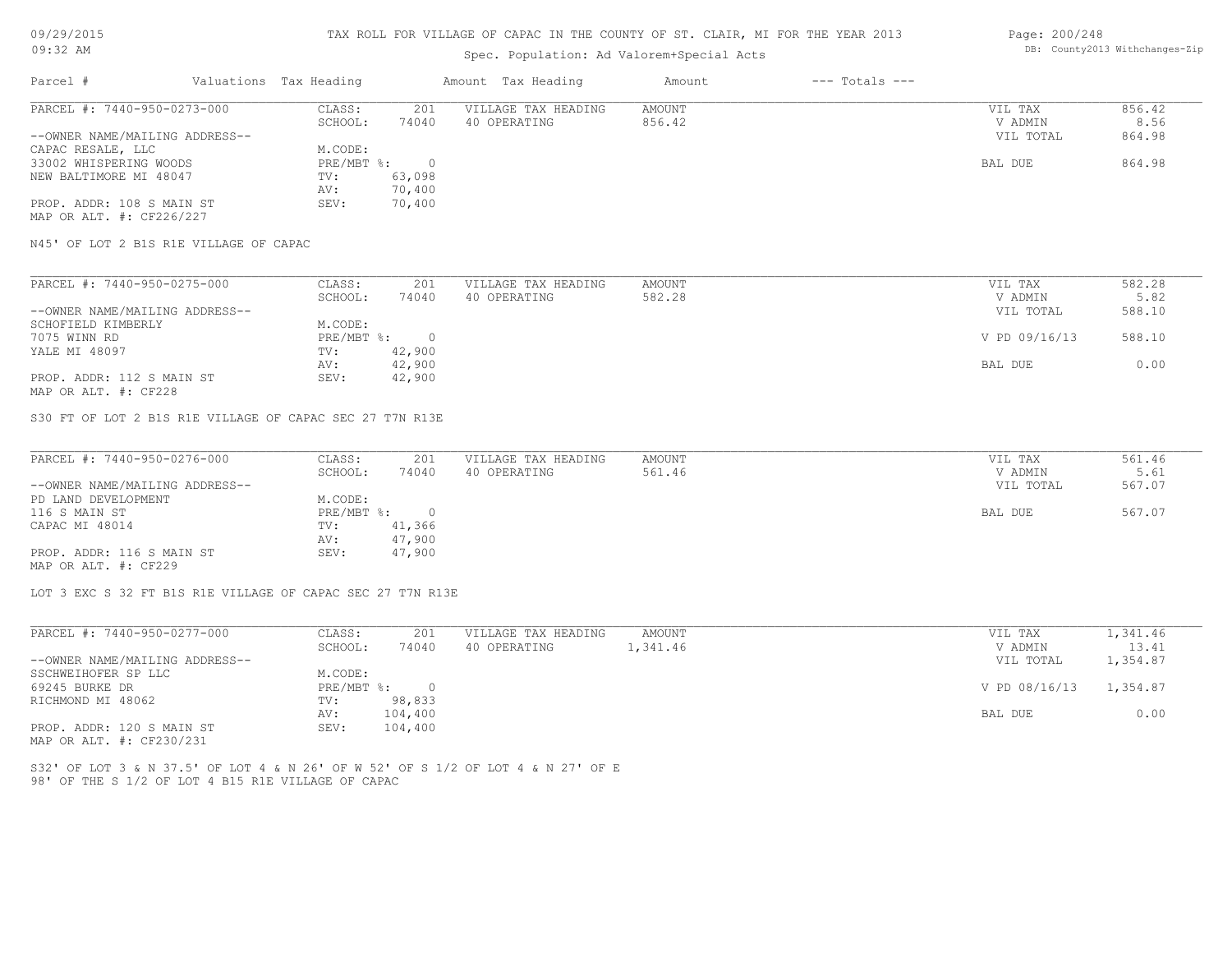# Spec. Population: Ad Valorem+Special Acts

| Page: 201/248 |                                |
|---------------|--------------------------------|
|               | DB: County2013 Withchanges-Zip |

| Parcel #                       | Valuations Tax Heading |        | Amount Tax Heading  | Amount | $---$ Totals $---$ |               |        |
|--------------------------------|------------------------|--------|---------------------|--------|--------------------|---------------|--------|
| PARCEL #: 7440-950-0279-000    | CLASS:                 | 202    | VILLAGE TAX HEADING | AMOUNT |                    | VIL TAX       | 116.19 |
|                                | SCHOOL:                | 74040  | 40 OPERATING        | 116.19 |                    | V ADMIN       | 1.16   |
| --OWNER NAME/MAILING ADDRESS-- |                        |        |                     |        |                    | VIL TOTAL     | 117.35 |
| SCHWEIHOFER SP LLC             | M.CODE:                |        |                     |        |                    |               |        |
| 69245 BURKE DR                 | PRE/MBT %:             |        |                     |        |                    | V PD 08/16/13 | 117.35 |
| RICHMOND MI 48062              | TV:                    | 8,561  |                     |        |                    |               |        |
|                                | AV:                    | 20,000 |                     |        |                    | BAL DUE       | 0.00   |
| PROP. ADDR: 120 S MAIN ST      | SEV:                   | 20,000 |                     |        |                    |               |        |
|                                |                        |        |                     |        |                    |               |        |

MAP OR ALT. #: CF232

N 25 FT OF LOT 5 B1S R1E VILLAGE OF CAPAC SEC 27 T7N R13E THE S 11.5 FT OF THE W 52 FT OF LOT 4 & S 10.5 FT OF THE E 98 FT OF LOT 4 ALSO THE

| PARCEL #: 7440-950-0280-000    | CLASS:     | 202    | VILLAGE TAX HEADING | AMOUNT | 362.39<br>VIL TAX       |  |
|--------------------------------|------------|--------|---------------------|--------|-------------------------|--|
|                                | SCHOOL:    | 74040  | 40 OPERATING        | 362.39 | 3.62<br>V ADMIN         |  |
| --OWNER NAME/MAILING ADDRESS-- |            |        |                     |        | 366.01<br>VIL TOTAL     |  |
| SCHWEIHOFER SP LLC             | M.CODE:    |        |                     |        |                         |  |
| 69245 BURKE DR                 | PRE/MBT %: |        |                     |        | V PD 08/16/13<br>366.01 |  |
| RICHMOND MI 48062              | TV:        | 26,700 |                     |        |                         |  |
|                                | AV:        | 26,700 |                     |        | 0.00<br>BAL DUE         |  |
| PROP. ADDR: 132 S MAIN ST      | SEV:       | 26,700 |                     |        |                         |  |
| MAP OR ALT. #: CF233           |            |        |                     |        |                         |  |

S2/3 OF LOT 5 B1S R1E VILLAGE OF CAPAC

| PARCEL #: 7440-950-0281-000    | CLASS:     | 201    | VILLAGE TAX HEADING | AMOUNT | VIL TAX       | 895.81 |
|--------------------------------|------------|--------|---------------------|--------|---------------|--------|
|                                | SCHOOL:    | 74040  | 40 OPERATING        | 895.81 | V ADMIN       | 8.95   |
| --OWNER NAME/MAILING ADDRESS-- |            |        |                     |        | VIL TOTAL     | 904.76 |
| REMCO PROPERTIES, LLC          | M.CODE:    |        |                     |        |               |        |
| 8882 HOUGH RD                  | PRE/MBT %: |        |                     |        | V PD 07/18/13 | 904.76 |
| ALMONT MI 48003                | TV:        | 66,000 |                     |        |               |        |
|                                | AV:        | 66,000 |                     |        | BAL DUE       | 0.00   |
| PROP. ADDR: 136 S MAIN ST      | SEV:       | 66,000 |                     |        |               |        |
| MAP OR ALT. #: CF234           |            |        |                     |        |               |        |

LOT 6 B1S R1E VILLAGE OF CAPAC SEC 27 T7N R13E

| PARCEL #: 7440-950-0282-000    | CLASS:  | 401            | VILLAGE TAX HEADING | AMOUNT | VIL TAX       | 385.47 |
|--------------------------------|---------|----------------|---------------------|--------|---------------|--------|
|                                | SCHOOL: | 74040          | 40 OPERATING        | 385.47 | V ADMIN       | 3.85   |
| --OWNER NAME/MAILING ADDRESS-- |         |                |                     |        | VIL TOTAL     | 389.32 |
| LINDSAY MARK                   | M.CODE: |                |                     |        |               |        |
| P.O.BOX 567                    |         | PRE/MBT %: 100 |                     |        | V PD 07/03/13 | 389.32 |
| CAPAC MI 48014                 | TV:     | 28,400         |                     |        |               |        |
|                                | AV:     | 28,400         |                     |        | BAL DUE       | 0.00   |
| PROP. ADDR: 109 S WALKER ST    | SEV:    | 28,400         |                     |        |               |        |
| MAP OR ALT. #: CF235           |         |                |                     |        |               |        |

E1/2 OF LOTS 7 & 8 B1S R1E VILLAGE OF CAPAC SEC 27 T7N R13E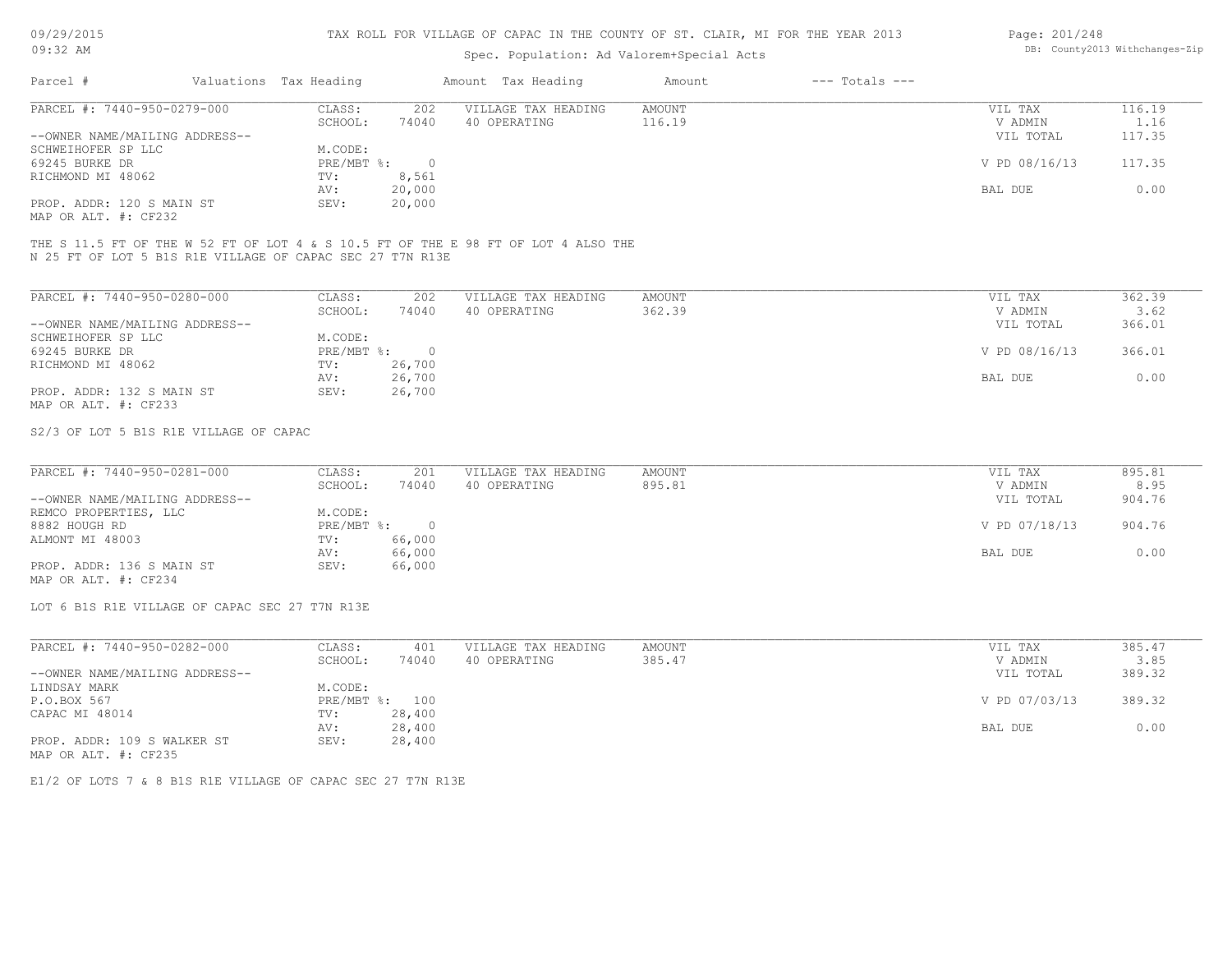# Spec. Population: Ad Valorem+Special Acts

#### Page: 202/248 DB: County2013 Withchanges-Zip

| Parcel #                       | Valuations Tax Heading |        | Amount Tax Heading  | Amount | $---$ Totals $---$ |               |        |
|--------------------------------|------------------------|--------|---------------------|--------|--------------------|---------------|--------|
| PARCEL #: 7440-950-0283-000    | CLASS:                 | 401    | VILLAGE TAX HEADING | AMOUNT |                    | VIL TAX       | 507.63 |
|                                | SCHOOL:                | 74040  | 40 OPERATING        | 507.63 |                    | V ADMIN       | 5.07   |
| --OWNER NAME/MAILING ADDRESS-- |                        |        |                     |        |                    | VIL TOTAL     | 512.70 |
| BOGGESS STEVEN C               | M.CODE:                | 00GTS  |                     |        |                    |               |        |
| 105 E MEIER ST                 | $PRE/MBT$ %:           | 100    |                     |        |                    | V PD 09/16/13 | 512.70 |
| CAPAC MI 48014-3726            | TV:                    | 37,400 |                     |        |                    |               |        |
|                                | AV:                    | 37,400 |                     |        |                    | BAL DUE       | 0.00   |
| PROP. ADDR: 105 E MEIER ST     | SEV:                   | 37,400 |                     |        |                    |               |        |
| MAP OR ALT. #: CF236           |                        |        |                     |        |                    |               |        |

W1/2 OF LOTS 7 & 8 B1S R1E VILLAGE OF CAPAC

| PARCEL #: 7440-950-0284-000    | CLASS:  | 401            | VILLAGE TAX HEADING | AMOUNT | VIL TAX       | 576.85 |
|--------------------------------|---------|----------------|---------------------|--------|---------------|--------|
|                                | SCHOOL: | 74040          | 40 OPERATING        | 576.85 | V ADMIN       | 5.76   |
| --OWNER NAME/MAILING ADDRESS-- |         |                |                     |        | VIL TOTAL     | 582.61 |
| AKERS JOSEPH R / MARIE A       | M.CODE: |                |                     |        |               |        |
| 105 S WALKER ST                |         | PRE/MBT %: 100 |                     |        | V PD 09/06/13 | 582.61 |
| CAPAC MI 48014-3730            | TV:     | 42,500         |                     |        |               |        |
|                                | AV:     | 42,500         |                     |        | BAL DUE       | 0.00   |
| PROP. ADDR: 105 S WALKER ST    | SEV:    | 42,500         |                     |        |               |        |
| MAP OR ALT. #: CF237           |         |                |                     |        |               |        |

LOT 9 B1S R1E VILLAGE OF CAPAC SEC 27 T7N R13E

| PARCEL #: 7440-950-0285-000    | CLASS:  | 401            | VILLAGE TAX HEADING | AMOUNT | VIL TAX   | 339.27 |
|--------------------------------|---------|----------------|---------------------|--------|-----------|--------|
|                                | SCHOOL: | 74040          | 40 OPERATING        | 339.27 | V ADMIN   | 3.39   |
| --OWNER NAME/MAILING ADDRESS-- |         |                |                     |        | VIL TOTAL | 342.66 |
| RICH DAVID                     | M.CODE: |                |                     |        |           |        |
| RICH TERESA L.                 |         | PRE/MBT %: 100 |                     |        | BAL DUE   | 342.66 |
| 103 S WALKER ST                | TV:     | 24,996         |                     |        |           |        |
| CAPAC MI 48014                 | AV:     | 26,400         |                     |        |           |        |
|                                | SEV:    | 26,400         |                     |        |           |        |
| PROP. ADDR: 103 S WALKER ST    |         |                |                     |        |           |        |

MAP OR ALT. #: CF238

LOT 10 B1S R1E VILLAGE OF CAPAC SEC 27 T7N R13E

| PARCEL #: 7440-950-0286-000    | CLASS:  | 401            | VILLAGE TAX HEADING | AMOUNT | VIL TAX       | 508.40 |
|--------------------------------|---------|----------------|---------------------|--------|---------------|--------|
|                                | SCHOOL: | 74040          | 40 OPERATING        | 508.40 | V ADMIN       | 5.08   |
| --OWNER NAME/MAILING ADDRESS-- |         |                |                     |        | VIL TOTAL     | 513.48 |
| LAWRENCE BRUCE/SUSAN           | M.CODE: | BACTS          |                     |        |               |        |
| 106 E MILL ST                  |         | PRE/MBT %: 100 |                     |        | V PD 09/04/13 | 513.48 |
| CAPAC MI 48014-3152            | TV:     | 37,457         |                     |        |               |        |
|                                | AV:     | 43,300         |                     |        | BAL DUE       | 0.00   |
| PROP. ADDR: 106 E MILL STREET  | SEV:    | 43,300         |                     |        |               |        |
| MAP OR ALT. #: CF239           |         |                |                     |        |               |        |

LOT 11 B1S R1E VILLAGE OF CAPAC SEC 27 T7N R13E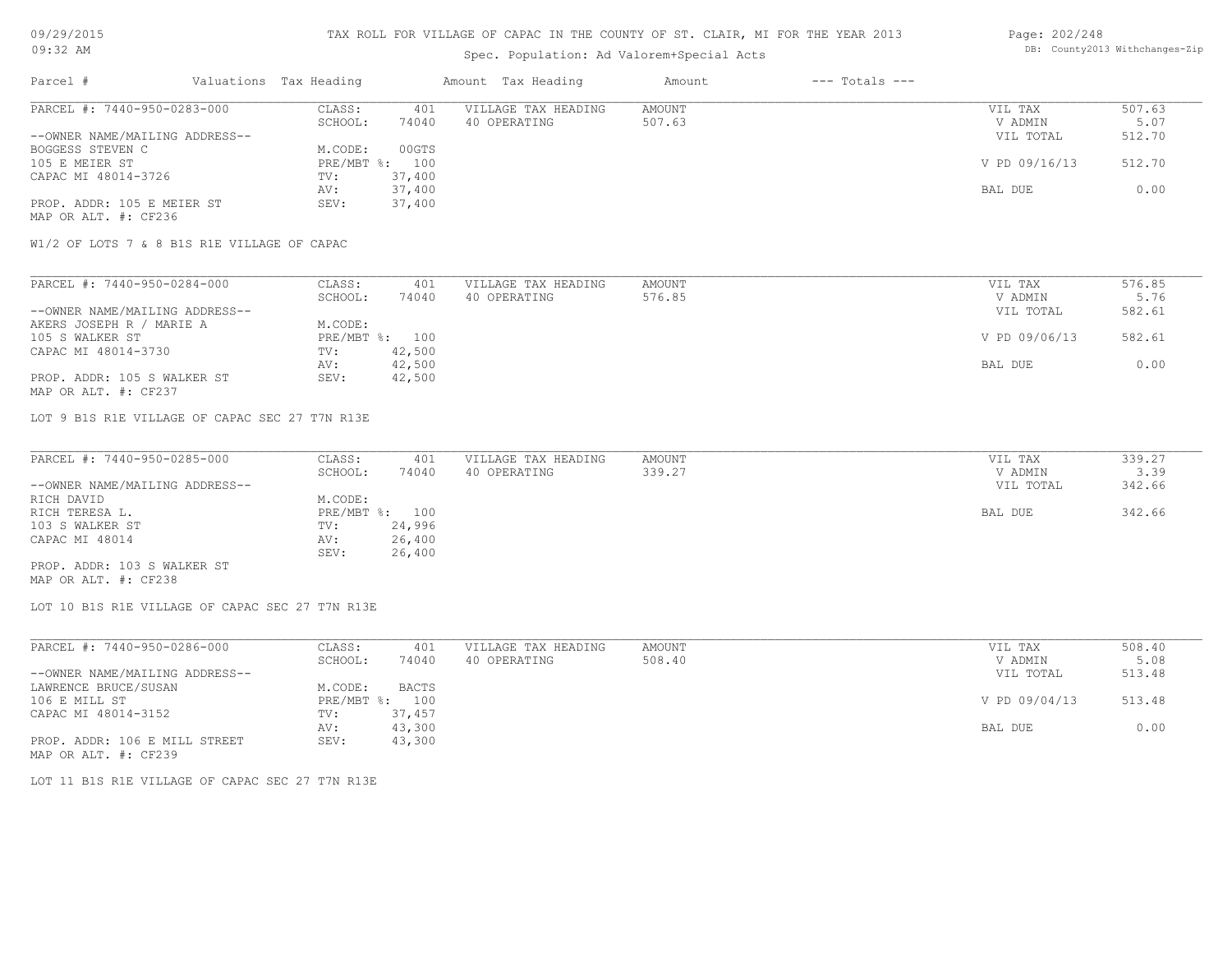# Spec. Population: Ad Valorem+Special Acts

#### Page: 203/248 DB: County2013 Withchanges-Zip

| Parcel #                       | Valuations Tax Heading |        | Amount Tax Heading  | Amount | $---$ Totals $---$ |               |        |
|--------------------------------|------------------------|--------|---------------------|--------|--------------------|---------------|--------|
| PARCEL #: 7440-950-0287-000    | CLASS:                 | 401    | VILLAGE TAX HEADING | AMOUNT |                    | VIL TAX       | 593.14 |
|                                | SCHOOL:                | 74040  | 40 OPERATING        | 593.14 |                    | V ADMIN       | 5.93   |
| --OWNER NAME/MAILING ADDRESS-- |                        |        |                     |        |                    | VIL TOTAL     | 599.07 |
| ESCHENBURG LISA & MICHAEL      | M.CODE:                | COREL  |                     |        |                    |               |        |
| 108 E MILL STREET              | $PRE/MBT$ %:           | 100    |                     |        |                    | V PD 08/26/13 | 599.07 |
| CAPAC MI 48014                 | TV:                    | 43,700 |                     |        |                    |               |        |
|                                | AV:                    | 43,700 |                     |        |                    | BAL DUE       | 0.00   |
| PROP. ADDR: 108 E MILL STREET  | SEV:                   | 43,700 |                     |        |                    |               |        |
| MAP OR ALT. #: CF240           |                        |        |                     |        |                    |               |        |

LOT 12 B1S R1E VILLAGE OF CAPAC SEC 27 T7N R13E

| PARCEL #: 7440-950-0288-000    | CLASS:  | 401            | VILLAGE TAX HEADING | AMOUNT | VIL TAX       | 454.69 |
|--------------------------------|---------|----------------|---------------------|--------|---------------|--------|
|                                | SCHOOL: | 74040          | 40 OPERATING        | 454.69 | V ADMIN       | 4.54   |
| --OWNER NAME/MAILING ADDRESS-- |         |                |                     |        | VIL TOTAL     | 459.23 |
| BLACK BRYAN/SUZANNE            | M.CODE: | CBSMT          |                     |        |               |        |
| 202 E MILL ST                  |         | PRE/MBT %: 100 |                     |        | V PD 07/15/13 | 459.23 |
| CAPAC MI 48014-3154            | TV:     | 33,500         |                     |        |               |        |
|                                | AV:     | 33,500         |                     |        | BAL DUE       | 0.00   |
| PROP. ADDR: 202 E MILL STREET  | SEV:    | 33,500         |                     |        |               |        |
|                                |         |                |                     |        |               |        |

MAP OR ALT. #: CF241

LOT 1 EXC THE S 35 FT THEREOF B1S R2E VILLAGE OF CAPAC SEC 27 T7N R13E

| PARCEL #: 7440-950-0289-000    | CLASS:  | 401            | VILLAGE TAX HEADING | AMOUNT | VIL TAX       | 495.41 |
|--------------------------------|---------|----------------|---------------------|--------|---------------|--------|
|                                | SCHOOL: | 74040          | 40 OPERATING        | 495.41 | V ADMIN       | 4.95   |
| --OWNER NAME/MAILING ADDRESS-- |         |                |                     |        | VIL TOTAL     | 500.36 |
| PFEIFAUF GEORGE/MARY           | M.CODE: | COREL          |                     |        |               |        |
| 204 E MILL ST                  |         | PRE/MBT %: 100 |                     |        | V PD 08/26/13 | 500.36 |
| CAPAC MI 48014-3154            | TV:     | 36,500         |                     |        |               |        |
|                                | AV:     | 36,500         |                     |        | BAL DUE       | 0.00   |
| PROP. ADDR: 204 E MILL STREET  | SEV:    | 36,500         |                     |        |               |        |
| MAP OR ALT. #: CF242           |         |                |                     |        |               |        |

LOT 2 EXC THE S 31.5 FT THEREOF B1S R2E VILLAGE OF CAPAC SEC 27 T7N R13E

| PARCEL #: 7440-950-0290-000                  | CLASS:       | 401    | VILLAGE TAX HEADING | AMOUNT | VIL TAX       | 350.18 |
|----------------------------------------------|--------------|--------|---------------------|--------|---------------|--------|
|                                              | SCHOOL:      | 74040  | 40 OPERATING        | 350.18 | V ADMIN       | 3.50   |
| --OWNER NAME/MAILING ADDRESS--               |              |        |                     |        | VIL TOTAL     | 353.68 |
| CLINE HOWARD/LAURINA                         | M.CODE:      |        |                     |        |               |        |
| 102 S WALKER ST                              | $PRE/MBT$ %: | 100    |                     |        | V PD 08/26/13 | 353.68 |
| CAPAC MI 48014-3730                          | TV:          | 25,800 |                     |        |               |        |
|                                              | AV:          | 25,800 |                     |        | BAL DUE       | 0.00   |
| PROP. ADDR: 102 S WALKER ST<br>$\frac{1}{2}$ | SEV:         | 25,800 |                     |        |               |        |

MAP OR ALT. #: CF243

SEC 27 T7N R13E S35 FT OF LOT 1, S 31.5 FT OF LOT 2 & N 23.75 FT OF LOT 3 B1S R2E VILLAGE OF CAPAC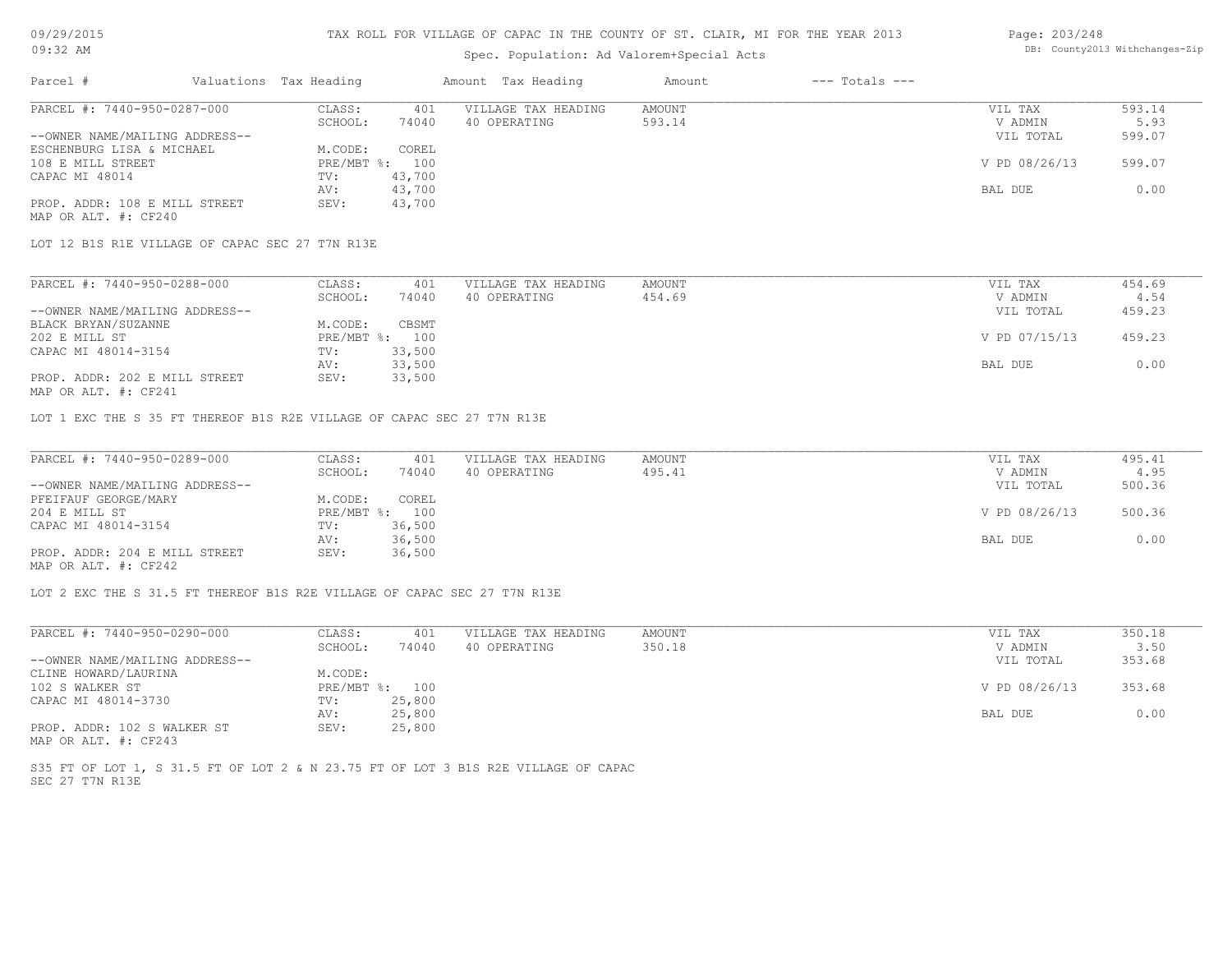# 09/29/2015 09:32 AM

# TAX ROLL FOR VILLAGE OF CAPAC IN THE COUNTY OF ST. CLAIR, MI FOR THE YEAR 2013

# Spec. Population: Ad Valorem+Special Acts

#### Page: 204/248 DB: County2013 Withchanges-Zip

| Parcel #                       |                                  | Valuations Tax Heading |        | Amount Tax Heading  | Amount | $---$ Totals $---$ |           |        |
|--------------------------------|----------------------------------|------------------------|--------|---------------------|--------|--------------------|-----------|--------|
| PARCEL #: 7440-950-0291-000    |                                  | CLASS:                 | 401    | VILLAGE TAX HEADING | AMOUNT |                    | VIL TAX   | 454.69 |
|                                |                                  | SCHOOL:                | 74040  | 40 OPERATING        | 454.69 |                    | V ADMIN   | 4.54   |
| --OWNER NAME/MAILING ADDRESS-- |                                  |                        |        |                     |        |                    | VIL TOTAL | 459.23 |
| WELLS FARGO BANK               |                                  | M.CODE:                |        |                     |        |                    |           |        |
|                                | 4600 REGENT BLVD STE 200 2ND FLR | PRE/MBT %: 100         |        |                     |        |                    | BAL DUE   | 459.23 |
| IRVING TX 75063-1730           |                                  | TV:                    | 33,500 |                     |        |                    |           |        |
|                                |                                  | AV:                    | 33,500 |                     |        |                    |           |        |
| PROP. ADDR: 104 S WALKER ST    |                                  | SEV:                   | 33,500 |                     |        |                    |           |        |
|                                |                                  |                        |        |                     |        |                    |           |        |

MAP OR ALT. #: CF244

LOT 3 EXC THE N 23.75 FT THEREOF B1S R2E VILLAGE OF CAPAC SEC 27 T7N R13E

| PARCEL #: 7440-950-0292-000    | CLASS:  | 401            | VILLAGE TAX HEADING | AMOUNT | VIL TAX       | 327.10 |
|--------------------------------|---------|----------------|---------------------|--------|---------------|--------|
|                                | SCHOOL: | 74040          | 40 OPERATING        | 327.10 | V ADMIN       | 3.27   |
| --OWNER NAME/MAILING ADDRESS-- |         |                |                     |        | VIL TOTAL     | 330.37 |
| BENASKE LAWRENCE D             | M.CODE: |                |                     |        |               |        |
| 106 S WALKER ST                |         | PRE/MBT %: 100 |                     |        | V PD 07/18/13 | 330.37 |
| CAPAC MI 48014-3729            | TV:     | 24,100         |                     |        |               |        |
|                                | AV:     | 24,100         |                     |        | BAL DUE       | 0.00   |
| PROP. ADDR: 106 S WALKER ST    | SEV:    | 24,100         |                     |        |               |        |
| MAP OR ALT. #: C245            |         |                |                     |        |               |        |

LOT 4 B1S R2E VILLAGE OF CAPAC SEC 27 T7N R13E

| PARCEL #: 7440-950-0293-000    | CLASS:     | 401    | VILLAGE TAX HEADING | AMOUNT | VIL TAX       | 327.10 |
|--------------------------------|------------|--------|---------------------|--------|---------------|--------|
|                                | SCHOOL:    | 74040  | 40 OPERATING        | 327.10 | V ADMIN       | 3.27   |
| --OWNER NAME/MAILING ADDRESS-- |            |        |                     |        | VIL TOTAL     | 330.37 |
| HILL MARCELLA                  | M.CODE:    |        |                     |        |               |        |
| 14660 KOEHN RD                 | PRE/MBT %: |        |                     |        | V PD 07/18/13 | 330.37 |
| CAPAC MI 48014                 | TV:        | 24,100 |                     |        |               |        |
|                                | AV:        | 24,100 |                     |        | BAL DUE       | 0.00   |
| PROP. ADDR: 108 S WALKER ST    | SEV:       | 24,100 |                     |        |               |        |
| MAP OR ALT. #: CF246           |            |        |                     |        |               |        |

LOT 5 B1S R2E VILLAGE OF CAPAC

| PARCEL #: 7440-950-0294-000    | CLASS:       | 401    | VILLAGE TAX HEADING | AMOUNT |         | VIL TAX       | 397.68 |
|--------------------------------|--------------|--------|---------------------|--------|---------|---------------|--------|
|                                | SCHOOL:      | 74040  | 40 OPERATING        | 397.68 |         | V ADMIN       | 3.97   |
| --OWNER NAME/MAILING ADDRESS-- |              |        |                     |        |         | VIL TOTAL     | 401.65 |
| GUNDERSON CHARLES/ANNETTE      | M.CODE:      | COREL  |                     |        |         |               |        |
| 110 S WALKER ST                | $PRE/MBT$ %: | 100    |                     |        |         | V PD 08/26/13 | 401.65 |
| CAPAC MI 48014-3729            | TV:          | 29,300 |                     |        |         |               |        |
|                                | AV:          | 29,300 |                     |        | BAL DUE |               | 0.00   |
| PROP. ADDR: 110 S WALKER ST    | SEV:         | 29,300 |                     |        |         |               |        |

MAP OR ALT. #: CF247

LOT 6 B1S R2E VILLAGE OF CAPAC SEC 27 T7N R13E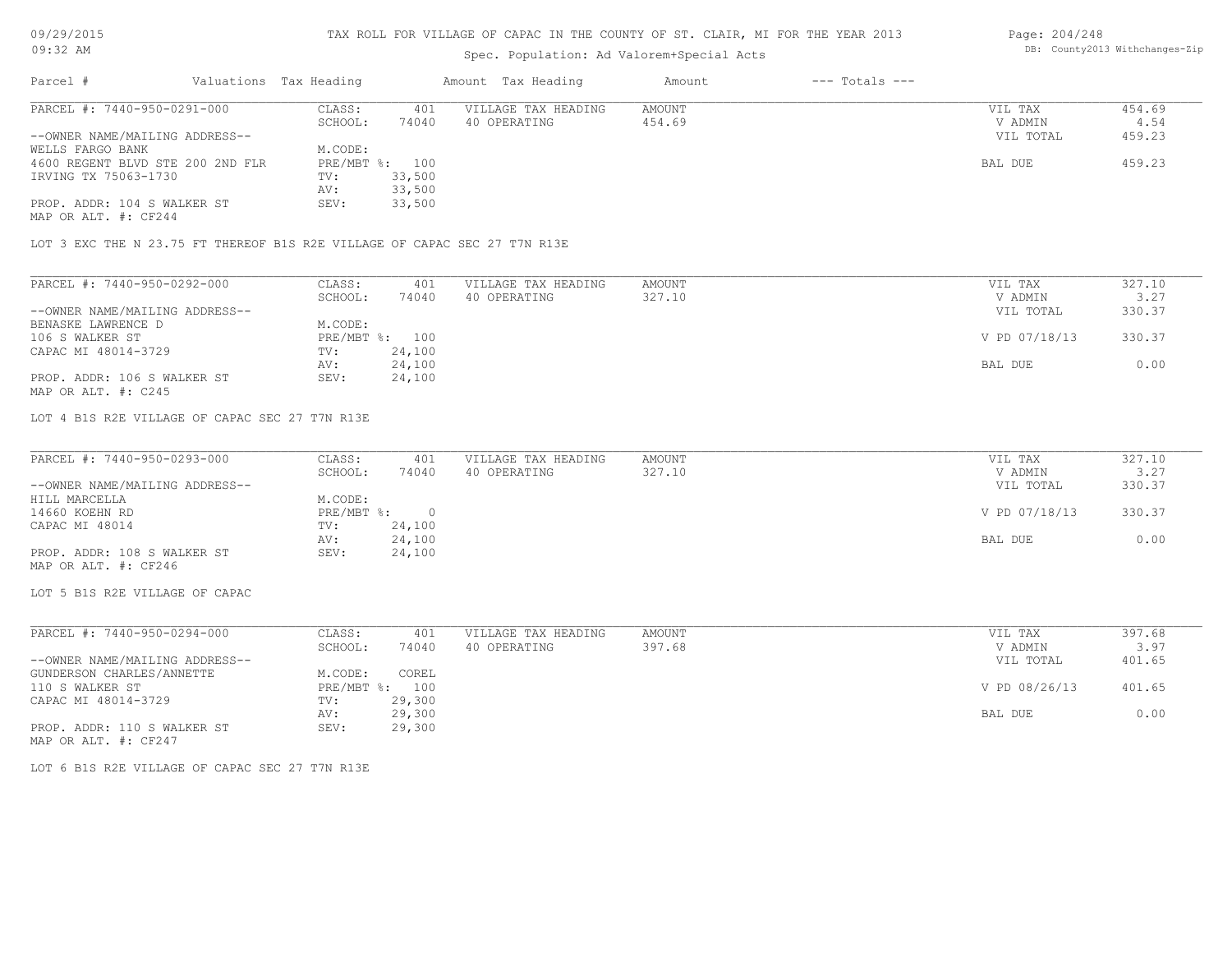# Spec. Population: Ad Valorem+Special Acts

#### Page: 205/248 DB: County2013 Withchanges-Zip

| Parcel #                        | Valuations Tax Heading |        | Amount Tax Heading  | Amount | $---$ Totals $---$ |               |        |
|---------------------------------|------------------------|--------|---------------------|--------|--------------------|---------------|--------|
| PARCEL #: 7440-950-0295-000     | CLASS:                 | 401    | VILLAGE TAX HEADING | AMOUNT |                    | VIL TAX       | 384.11 |
|                                 | SCHOOL:                | 74040  | 40 OPERATING        | 384.11 |                    | V ADMIN       | 3.84   |
| --OWNER NAME/MAILING ADDRESS--  |                        |        |                     |        |                    | VIL TOTAL     | 387.95 |
| BLOCK PAUL JR                   | M.CODE:                |        |                     |        |                    |               |        |
| 14691 KOEHN RD                  | $PRE/MBT$ %:           |        |                     |        |                    | V PD 07/03/13 | 387.95 |
| CAPAC MI 48014                  | TV:                    | 28,300 |                     |        |                    |               |        |
|                                 | AV:                    | 28,300 |                     |        |                    | BAL DUE       | 0.00   |
| PROP. ADDR: 109 S HUNTER STREET | SEV:                   | 28,300 |                     |        |                    |               |        |
| MAP OR ALT. #: CF248            |                        |        |                     |        |                    |               |        |

LOT 7 B1S R2E VILLAGE OF CAPAC SEC 27 T7N R13E

| PARCEL #: 7440-950-0296-000     | CLASS:     | 401    | VILLAGE TAX HEADING | AMOUNT | VIL TAX       | 423.47 |
|---------------------------------|------------|--------|---------------------|--------|---------------|--------|
|                                 | SCHOOL:    | 74040  | 40 OPERATING        | 423.47 | V ADMIN       | 4.23   |
| --OWNER NAME/MAILING ADDRESS--  |            |        |                     |        | VIL TOTAL     | 427.70 |
| VIGIL RALPH                     | M.CODE:    |        |                     |        |               |        |
| BOX 181                         | PRE/MBT %: | 100    |                     |        | V PD 09/06/13 | 427.70 |
| 107 HUNTER                      | TV:        | 31,200 |                     |        |               |        |
| CAPAC MI 48014                  | AV:        | 31,200 |                     |        | BAL DUE       | 0.00   |
|                                 | SEV:       | 31,200 |                     |        |               |        |
| PROP. ADDR: 107 S HUNTER STREET |            |        |                     |        |               |        |

MAP OR ALT. #: CF249A

LOT 8 B1S R2E VILLAGE OF CAPAC SEC 27 T7N R13E

| PARCEL #: 7440-950-0297-000     | CLASS:  | 401            | VILLAGE TAX HEADING | AMOUNT | VIL TAX       | 669.14 |
|---------------------------------|---------|----------------|---------------------|--------|---------------|--------|
|                                 | SCHOOL: | 74040          | 40 OPERATING        | 669.14 | V ADMIN       | 6.69   |
| --OWNER NAME/MAILING ADDRESS--  |         |                |                     |        | VIL TOTAL     | 675.83 |
| KATKIC DAVID A                  | M.CODE: |                |                     |        |               |        |
| KATKIC DAWN M                   |         | PRE/MBT %: 100 |                     |        | V PD 08/28/13 | 675.83 |
| P.O.BOX 87                      | TV:     | 49,300         |                     |        |               |        |
| CAPAC MI 48014-3706             | AV:     | 49,300         |                     |        | BAL DUE       | 0.00   |
|                                 | SEV:    | 49,300         |                     |        |               |        |
| PROP. ADDR: 105 S HUNTER STREET |         |                |                     |        |               |        |

MAP OR ALT. #: CF249B

LOT 9 B1S R2E VILLAGE OF CAPAC SEC 27 T7N R13E

| PARCEL #: 7440-950-0298-000     | CLASS:       | 401    | VILLAGE TAX HEADING | AMOUNT | VIL TAX       | 400.40 |
|---------------------------------|--------------|--------|---------------------|--------|---------------|--------|
|                                 | SCHOOL:      | 74040  | 40 OPERATING        | 400.40 | V ADMIN       | 4.00   |
| --OWNER NAME/MAILING ADDRESS--  |              |        |                     |        | VIL TOTAL     | 404.40 |
| SMITH CALVIN                    | M.CODE:      | 00WBF  |                     |        |               |        |
| 103 S HUNTER STREET             | $PRE/MBT$ %: | 100    |                     |        | V PD 09/04/13 | 404.40 |
| CAPAC MI 48014                  | TV:          | 29,500 |                     |        |               |        |
|                                 | AV:          | 29,500 |                     |        | BAL DUE       | 0.00   |
| PROP. ADDR: 103 S HUNTER STREET | SEV:         | 29,500 |                     |        |               |        |
| MAP OR ALT. #: CF250            |              |        |                     |        |               |        |

LOT 10 B1S R2E VILLAGE OF CAPAC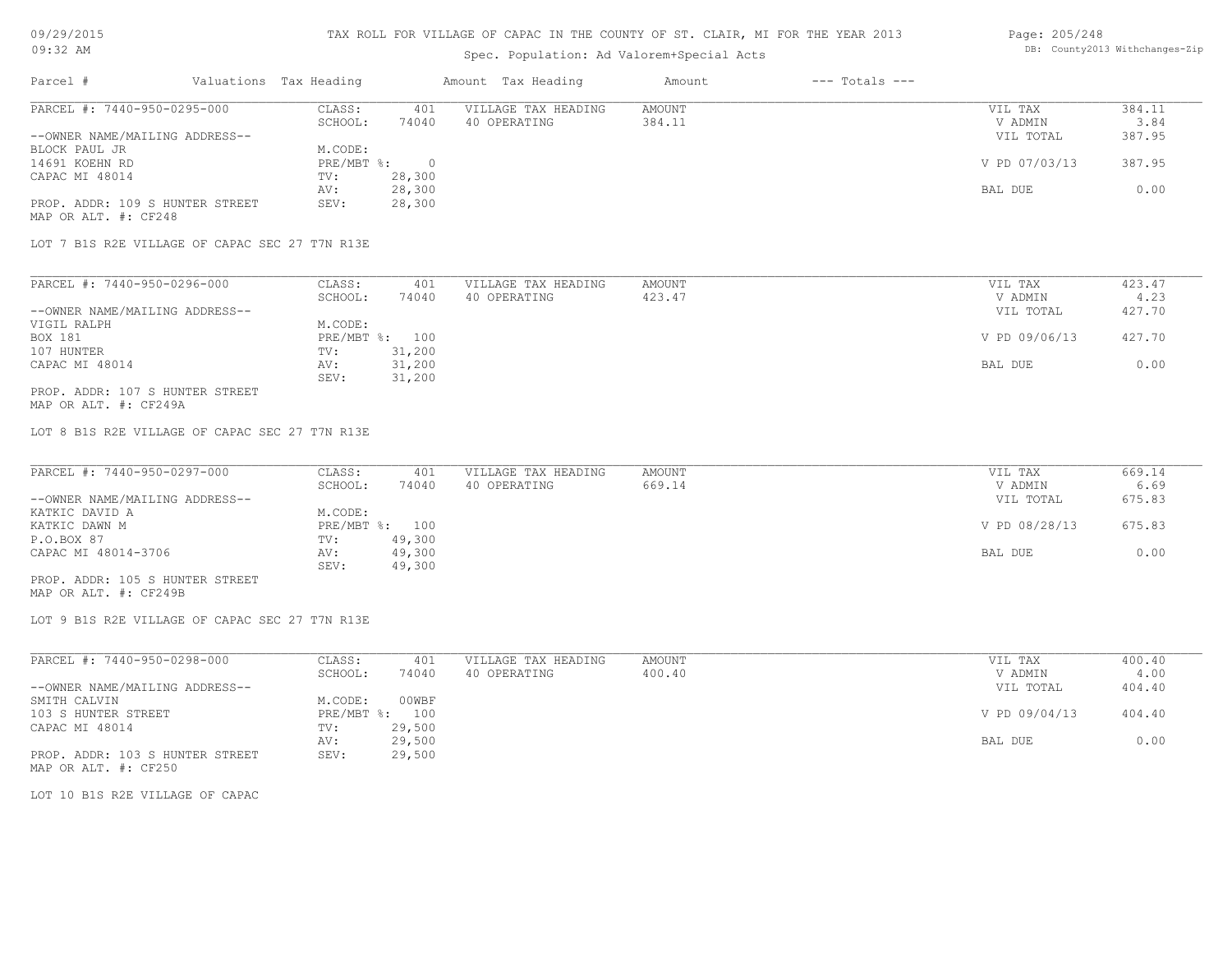# Spec. Population: Ad Valorem+Special Acts

#### Page: 206/248 DB: County2013 Withchanges-Zip

| Parcel #                       | Valuations Tax Heading |                | Amount Tax Heading  | Amount | $---$ Totals $---$ |               |        |
|--------------------------------|------------------------|----------------|---------------------|--------|--------------------|---------------|--------|
| PARCEL #: 7440-950-0299-000    | CLASS:                 | 401            | VILLAGE TAX HEADING | AMOUNT |                    | VIL TAX       | 407.19 |
|                                | SCHOOL:                | 74040          | 40 OPERATING        | 407.19 |                    | V ADMIN       | 4.07   |
| --OWNER NAME/MAILING ADDRESS-- |                        |                |                     |        |                    | VIL TOTAL     | 411.26 |
| MAILLOUX SCOTT / AILOR MELANIE | M.CODE:                | 00WBF          |                     |        |                    |               |        |
| 206 E MILL ST                  |                        | PRE/MBT %: 100 |                     |        |                    | V PD 09/04/13 | 411.26 |
| CAPAC MI 48014-3154            | TV:                    | 30,000         |                     |        |                    |               |        |
|                                | AV:                    | 30,000         |                     |        |                    | BAL DUE       | 0.00   |
| PROP. ADDR: 206 E MILL STREET  | SEV:                   | 30,000         |                     |        |                    |               |        |
| MAP OR ALT. #: CF251           |                        |                |                     |        |                    |               |        |

LOT 11 B1S R2E VILLAGE OF CAPAC SEC 27 T7N R13E

| PARCEL #: 7440-950-0300-000    | CLASS:     | 401    | VILLAGE TAX HEADING | AMOUNT | VIL TAX   | 308.13 |
|--------------------------------|------------|--------|---------------------|--------|-----------|--------|
|                                | SCHOOL:    | 74040  | 40 OPERATING        | 308.13 | V ADMIN   | 3.08   |
| --OWNER NAME/MAILING ADDRESS-- |            |        |                     |        | VIL TOTAL | 311.21 |
| ZABIK MARGARET                 | M.CODE:    |        |                     |        |           |        |
| 74079 COON CREEK RD            | PRE/MBT %: |        |                     |        | BAL DUE   | 311.21 |
| ARMADA MI 48005-3007           | TV:        | 22,702 |                     |        |           |        |
|                                | AV:        | 31,300 |                     |        |           |        |
| PROP. ADDR: 208 E MILL ST      | SEV:       | 31,300 |                     |        |           |        |
| MAP OR ALT. #: CF252           |            |        |                     |        |           |        |

LOT 12 B1S R2E VILLAGE OF CAPAC SEC 27 T7N R13E

| PARCEL #: 7440-950-0301-000    | CLASS:  | 401            | VILLAGE TAX HEADING | AMOUNT | VIL TAX       | 499.48 |
|--------------------------------|---------|----------------|---------------------|--------|---------------|--------|
|                                | SCHOOL: | 74040          | 40 OPERATING        | 499.48 | V ADMIN       | 4.99   |
| --OWNER NAME/MAILING ADDRESS-- |         |                |                     |        | VIL TOTAL     | 504.47 |
| PFEILSTUCKER HENRY             | M.CODE: | COREL          |                     |        |               |        |
| 302 E MILL ST                  |         | PRE/MBT %: 100 |                     |        | V PD 08/28/13 | 504.47 |
| CAPAC MI 48014-3156            | TV:     | 36,800         |                     |        |               |        |
|                                | AV:     | 36,800         |                     |        | BAL DUE       | 0.00   |
| PROP. ADDR: 302 E MILL ST      | SEV:    | 36,800         |                     |        |               |        |
| MAP OR ALT. #: CF253A          |         |                |                     |        |               |        |

LOT 1 & W 7.5 FT OF LOT 2 B1S R3E VILLAGE OF CAPAC SEC 27 T7N R13E

LOT 2 EXC W 7.5 FT THEREOF B1S R3E VILLAGE OF CAPAC SEC 27 T7N R13E

| PARCEL #: 7440-950-0302-000    | CLASS:       | 401    | VILLAGE TAX HEADING | AMOUNT | VIL TAX       | 432.97 |
|--------------------------------|--------------|--------|---------------------|--------|---------------|--------|
|                                | SCHOOL:      | 74040  | 40 OPERATING        | 432.97 | V ADMIN       | 4.32   |
| --OWNER NAME/MAILING ADDRESS-- |              |        |                     |        | VIL TOTAL     | 437.29 |
| GAUTHIER TERILYN L.            | M.CODE:      | COREL  |                     |        |               |        |
| 304 E MILL ST                  | $PRE/MBT$ %: | 100    |                     |        | V PD 08/28/13 | 437.29 |
| CAPAC MI 48014                 | TV:          | 31,900 |                     |        |               |        |
|                                | AV:          | 31,900 |                     |        | BAL DUE       | 0.00   |
| PROP. ADDR: 304 E MILL ST      | SEV:         | 31,900 |                     |        |               |        |
| MAP OR ALT. #: CF253B          |              |        |                     |        |               |        |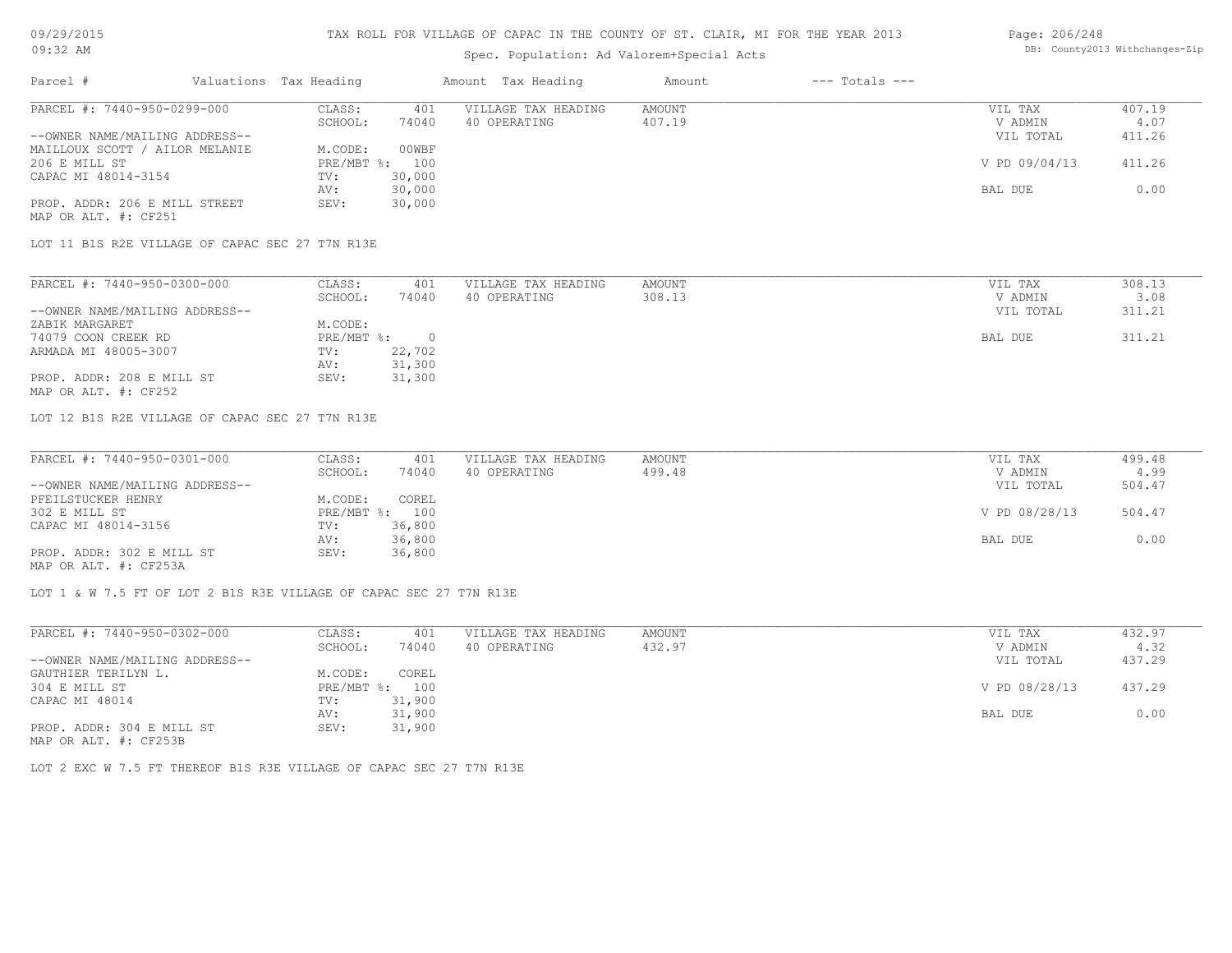# 09/29/2015

### TAX ROLL FOR VILLAGE OF CAPAC IN THE COUNTY OF ST. CLAIR, MI FOR THE YEAR 2013

#### Page: 207/248 DB: County2013 Withchanges-Zip

| 09:32 AM                                       |                        |            |                | Spec. Population: Ad Valorem+Special Acts | DB: County2013 Withchanges-Zip |                    |                |        |
|------------------------------------------------|------------------------|------------|----------------|-------------------------------------------|--------------------------------|--------------------|----------------|--------|
| Parcel #                                       | Valuations Tax Heading |            |                | Amount Tax Heading                        | Amount                         | $---$ Totals $---$ |                |        |
| PARCEL #: 7440-950-0303-000                    |                        | CLASS:     | 401            | VILLAGE TAX HEADING                       | <b>AMOUNT</b>                  |                    | VIL TAX        | 350.18 |
|                                                |                        | SCHOOL:    | 74040          | 40 OPERATING                              | 350.18                         |                    | V ADMIN        | 3.50   |
| --OWNER NAME/MAILING ADDRESS--                 |                        |            |                |                                           |                                |                    | VIL TOTAL      | 353.68 |
| WIXON JR WILLIAM                               |                        | M.CODE:    | <b>BACTS</b>   |                                           |                                |                    |                |        |
| 102 S HUNTER ST                                |                        |            | PRE/MBT %: 100 |                                           |                                |                    | V PD 09/04/13  | 353.68 |
| CAPAC MI 48014                                 |                        | TV:        | 25,800         |                                           |                                |                    |                |        |
|                                                |                        | AV:        | 25,800         |                                           |                                |                    | BAL DUE        | 0.00   |
| PROP. ADDR: 102 S HUNTER STREET                |                        | SEV:       | 25,800         |                                           |                                |                    |                |        |
| MAP OR ALT. #: CF254                           |                        |            |                |                                           |                                |                    |                |        |
|                                                |                        |            |                |                                           |                                |                    |                |        |
| LOT 3 B1S R3E VILLAGE OF CAPAC                 |                        |            |                |                                           |                                |                    |                |        |
| PARCEL #: 7440-950-0304-000                    |                        | CLASS:     | 401            | VILLAGE TAX HEADING                       | <b>AMOUNT</b>                  |                    | VIL TAX        | 393.61 |
|                                                |                        | SCHOOL:    | 74040          | 40 OPERATING                              | 393.61                         |                    | V ADMIN        | 3.93   |
| --OWNER NAME/MAILING ADDRESS--                 |                        |            |                |                                           |                                |                    | VIL TOTAL      | 397.54 |
| FEDERAL HOME LOAN MORTGAGE CORP                |                        | M.CODE:    | COREL          |                                           |                                |                    |                |        |
| TROTT & TROTT                                  |                        | PRE/MBT %: | $\bigcirc$     |                                           |                                |                    | V PD 08/01/13  | 397.54 |
| 31440 NORTHWESTERN HIGHWAY STE 200             |                        | TV:        | 29,000         |                                           |                                |                    |                |        |
| FARMINGTON MI 48334-2525                       |                        | AV:        | 29,000         |                                           |                                |                    | BAL DUE        | 0.00   |
|                                                |                        | SEV:       | 29,000         |                                           |                                |                    |                |        |
| PROP. ADDR: 104 S HUNTER ST                    |                        |            |                |                                           |                                |                    |                |        |
| MAP OR ALT. #: CF255                           |                        |            |                |                                           |                                |                    |                |        |
|                                                |                        |            |                |                                           |                                |                    |                |        |
| LOT 4 B1S R3E VILLAGE OF CAPAC SEC 27 T7N R13E |                        |            |                |                                           |                                |                    |                |        |
| PARCEL #: 7440-950-0305-000                    |                        | CLASS:     | 401            | VILLAGE TAX HEADING                       | <b>AMOUNT</b>                  |                    | VIL TAX        | 295.89 |
|                                                |                        | SCHOOL:    | 74040          | 40 OPERATING                              | 295.89                         |                    | V ADMIN        | 2.95   |
| --OWNER NAME/MAILING ADDRESS--                 |                        |            |                |                                           |                                |                    | VIL TOTAL      | 298.84 |
| KEGLER JEFFREY                                 |                        | M.CODE:    | CBSMT          |                                           |                                |                    |                |        |
| 15665 IMLAY CITY RD.                           |                        | PRE/MBT %: | $\Omega$       |                                           |                                |                    | V PD 07/15/13  | 298.84 |
| CAPAC MI 48014                                 |                        | TV:        | 21,800         |                                           |                                |                    |                |        |
|                                                |                        | AV:        | 21,800         |                                           |                                |                    | BAL DUE        | 0.00   |
| PROP. ADDR: 106 S HUNTER STREET                |                        | SEV:       | 21,800         |                                           |                                |                    |                |        |
| MAP OR ALT. #: CF256                           |                        |            |                |                                           |                                |                    |                |        |
| LOT 5 B1S R3E VILLAGE OF CAPAC SEC 27 T7N R13E |                        |            |                |                                           |                                |                    |                |        |
|                                                |                        |            |                |                                           |                                |                    |                |        |
| PARCEL #: 7440-950-0306-000                    |                        | CLASS:     | 401            | VILLAGE TAX HEADING                       | <b>AMOUNT</b>                  |                    | VIL TAX        | 207.66 |
|                                                |                        | SCHOOL:    | 74040          | 40 OPERATING                              | 207.66                         |                    | V ADMIN        | 2.07   |
| --OWNER NAME/MAILING ADDRESS--                 |                        |            |                |                                           |                                |                    | VIL TOTAL      | 209.73 |
| MCCONNELL GREGORY                              |                        | M.CODE:    |                |                                           |                                |                    |                |        |
| P.O.BOX 160                                    |                        | PRE/MBT %: | $\overline{0}$ |                                           |                                |                    | V PD 09/04/13  | 209.73 |
| CAPAC MI 48014                                 |                        | TV:        | 15,300         |                                           |                                |                    |                |        |
|                                                |                        | AV:        | 15,300         |                                           |                                |                    | <b>BAL DUE</b> | 0.00   |
| PROP. ADDR: 108 S HUNTER STREET                |                        | SEV:       | 15,300         |                                           |                                |                    |                |        |

MAP OR ALT. #: 257A

LOT 6 EXC E 60 FT B1S R3E VILLAGE OF CAPAC SEC 27 T7N R13E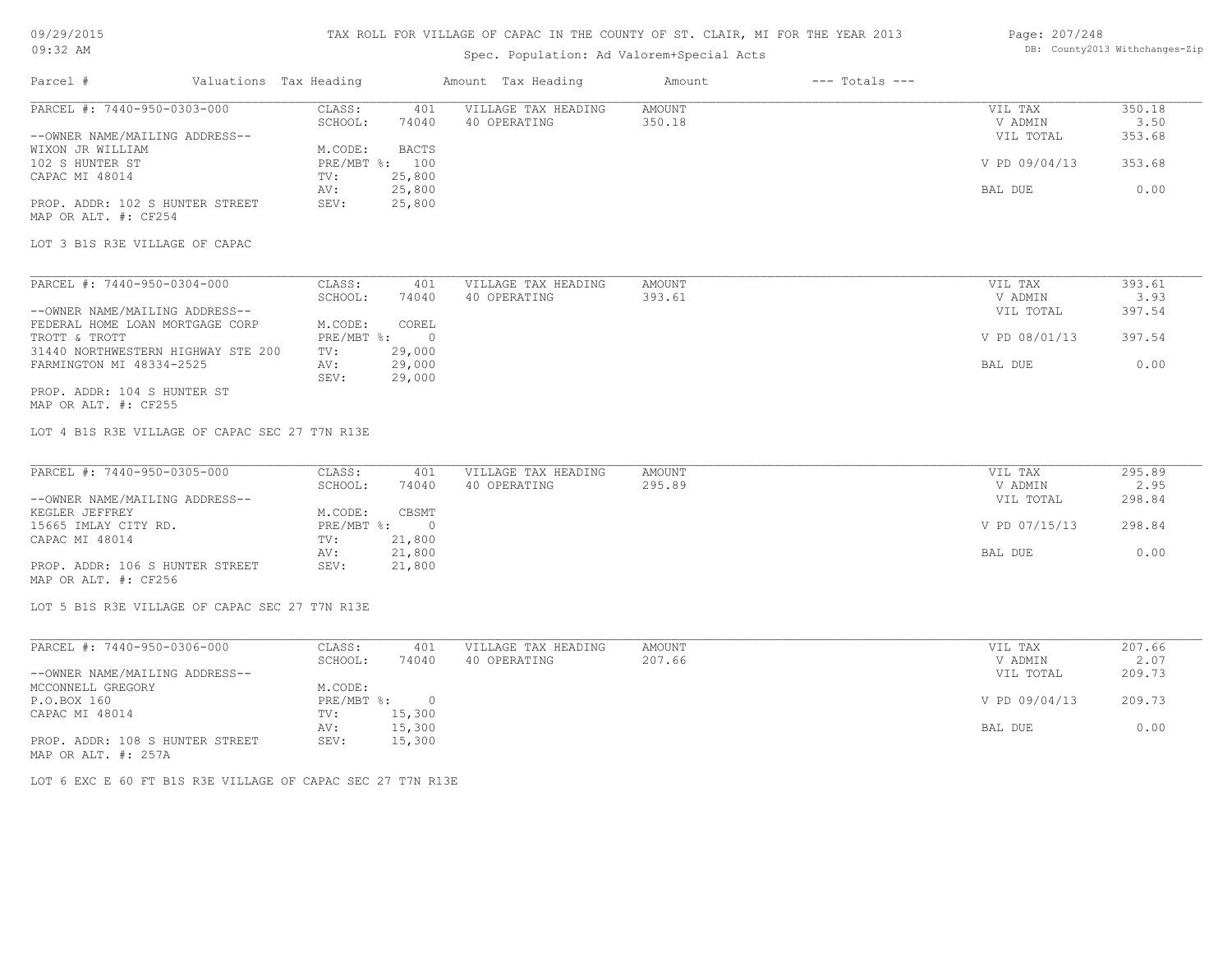### Spec. Population: Ad Valorem+Special Acts

#### Page: 208/248 DB: County2013 Withchanges-Zip

| Parcel #                       | Valuations Tax Heading |        | Amount Tax Heading  | Amount | $---$ Totals $---$ |               |        |
|--------------------------------|------------------------|--------|---------------------|--------|--------------------|---------------|--------|
| PARCEL #: 7440-950-0307-000    | CLASS:                 | 401    | VILLAGE TAX HEADING | AMOUNT |                    | VIL TAX       | 355.61 |
|                                | SCHOOL:                | 74040  | 40 OPERATING        | 355.61 |                    | V ADMIN       | 3.55   |
| --OWNER NAME/MAILING ADDRESS-- |                        |        |                     |        |                    | VIL TOTAL     | 359.16 |
| BIGGS, FAITH K.                | M.CODE:                |        |                     |        |                    |               |        |
| 305 E MEIER ST                 | PRE/MBT %: 100         |        |                     |        |                    | V PD 08/28/13 | 359.16 |
| CAPAC MI 48014                 | TV:                    | 26,200 |                     |        |                    |               |        |
|                                | AV:                    | 26,200 |                     |        |                    | BAL DUE       | 0.00   |
| PROP. ADDR: 305 E MEIER ST     | SEV:                   | 26,200 |                     |        |                    |               |        |
| MAP OR ALT. #: CF257B          |                        |        |                     |        |                    |               |        |

E60 FT OF LOT 6 B1S R3E VILLAGE OF CAPAC SEC 27 T7N R13E

| PARCEL #: 7440-950-0308-000    | CLASS:         | 401    | VILLAGE TAX HEADING | AMOUNT | VIL TAX       | 356.96 |
|--------------------------------|----------------|--------|---------------------|--------|---------------|--------|
|                                | SCHOOL:        | 74040  | 40 OPERATING        | 356.96 | V ADMIN       | 3.56   |
| --OWNER NAME/MAILING ADDRESS-- |                |        |                     |        | VIL TOTAL     | 360.52 |
| WAGNER TIMOTHY                 | M.CODE:        | COREL  |                     |        |               |        |
| 309 E MEIER AVE                | PRE/MBT %: 100 |        |                     |        | V PD 08/26/13 | 360.52 |
| CAPAC MI 48014-3728            | TV:            | 26,300 |                     |        |               |        |
|                                | AV:            | 26,300 |                     |        | BAL DUE       | 0.00   |
| PROP. ADDR: 309 E MEIER ST     | SEV:           | 26,300 |                     |        |               |        |

MAP OR ALT. #: 258A

W1/2 OF LOTS 7 & 8 B1S R3E VILLAGE OF CAPAC SEC 27 T7N R13E

| PARCEL #: 7440-950-0309-000    | CLASS:  | 401            | VILLAGE TAX HEADING | AMOUNT | VIL TAX       | 332.53 |
|--------------------------------|---------|----------------|---------------------|--------|---------------|--------|
|                                | SCHOOL: | 74040          | 40 OPERATING        | 332.53 | V ADMIN       | 3.32   |
| --OWNER NAME/MAILING ADDRESS-- |         |                |                     |        | VIL TOTAL     | 335.85 |
| FINAZZO ANTHONY C              | M.CODE: |                |                     |        |               |        |
| 315 E MEIER ST                 |         | PRE/MBT %: 100 |                     |        | V PD 09/12/13 | 335.85 |
| CAPAC MI 48014                 | TV:     | 24,500         |                     |        |               |        |
|                                | AV:     | 24,500         |                     |        | BAL DUE       | 0.00   |
| PROP. ADDR: 315 E MEIER ST     | SEV:    | 24,500         |                     |        |               |        |
| MAP OR ALT. #: CF00258B        |         |                |                     |        |               |        |

E1/2 OF LOTS 7 & 8 B1S R3E VILLAGE OF CAPAC SEC 27 T7N R13E

| PARCEL #: 7440-950-0310-000    | CLASS:       | 401    | VILLAGE TAX HEADING | AMOUNT | VIL TAX       | 244.31 |
|--------------------------------|--------------|--------|---------------------|--------|---------------|--------|
|                                | SCHOOL:      | 74040  | 40 OPERATING        | 244.31 | V ADMIN       | 2.44   |
| --OWNER NAME/MAILING ADDRESS-- |              |        |                     |        | VIL TOTAL     | 246.75 |
| ALCALA ULA/WEST CHARLES        | M.CODE:      | COREL  |                     |        |               |        |
| P.O.BOX 442                    | $PRE/MBT$ %: | 100    |                     |        | V PD 08/26/13 | 246.75 |
| CAPAC MI 48014-0442            | TV:          | 18,000 |                     |        |               |        |
|                                | AV:          | 18,000 |                     |        | BAL DUE       | 0.00   |
| PROP. ADDR: 107 S LESTER ST    | SEV:         | 18,000 |                     |        |               |        |
| MAP OR ALT. #: CF259A          |              |        |                     |        |               |        |

LOT 9 B1S R3E VILLAGE OF CAPAC SEC 27 T7N R13E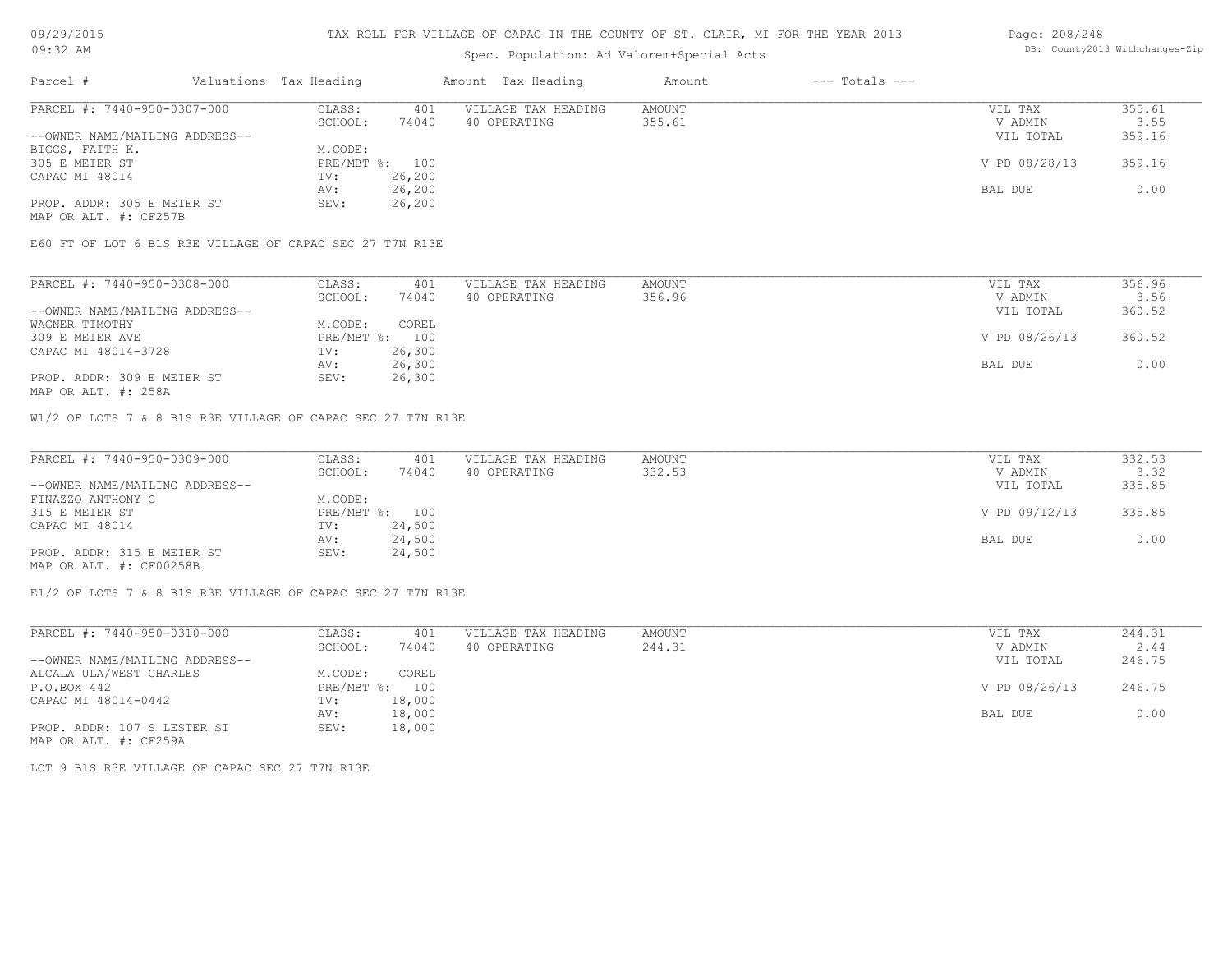# 09/29/2015

# TAX ROLL FOR VILLAGE OF CAPAC IN THE COUNTY OF ST. CLAIR, MI FOR THE YEAR 2013

#### Page: DB: County2013 Withchanges-Zip 209/248

| $09:32$ AM                                           |                                                 |                           |                | Spec. Population: Ad Valorem+Special Acts |                         |                    |                    | DB: County2013 Withchanges-Zip |
|------------------------------------------------------|-------------------------------------------------|---------------------------|----------------|-------------------------------------------|-------------------------|--------------------|--------------------|--------------------------------|
| Parcel #                                             |                                                 | Valuations Tax Heading    |                | Amount Tax Heading                        | Amount                  | $---$ Totals $---$ |                    |                                |
| PARCEL #: 7440-950-0311-000                          |                                                 | CLASS:<br>SCHOOL:         | 401<br>74040   | VILLAGE TAX HEADING<br>40 OPERATING       | <b>AMOUNT</b><br>244.31 |                    | VIL TAX<br>V ADMIN | 244.31<br>2.44                 |
| --OWNER NAME/MAILING ADDRESS--<br>BLOCK PAUL JR      |                                                 | M.CODE:                   |                |                                           |                         |                    | VIL TOTAL          | 246.75                         |
| 14691 KOEHN RD                                       |                                                 | PRE/MBT %:                | $\overline{0}$ |                                           |                         |                    | V PD 07/03/13      | 246.75                         |
| CAPAC MI 48014                                       |                                                 | TV:                       | 18,000         |                                           |                         |                    |                    |                                |
|                                                      |                                                 | AV:                       | 18,000         |                                           |                         |                    | BAL DUE            | 0.00                           |
| PROP. ADDR: 105 S LESTER ST<br>MAP OR ALT. #: CF259B |                                                 | SEV:                      | 18,000         |                                           |                         |                    |                    |                                |
| LOT 10 B1S R3E VILLAGE OF CAPAC                      |                                                 |                           |                |                                           |                         |                    |                    |                                |
| PARCEL #: 7440-950-0312-000                          |                                                 | CLASS:                    | 401            | VILLAGE TAX HEADING                       | <b>AMOUNT</b>           |                    | VIL TAX            | 413.97                         |
|                                                      |                                                 | SCHOOL:                   | 74040          | 40 OPERATING                              | 413.97                  |                    | V ADMIN            | 4.13                           |
| --OWNER NAME/MAILING ADDRESS--                       |                                                 |                           |                |                                           |                         |                    | VIL TOTAL          | 418.10                         |
| MILLER BRYAN/MICHELLE<br>306 E MILL ST               |                                                 | M.CODE:<br>PRE/MBT %: 100 |                |                                           |                         |                    | V PD 08/28/13      | 418.10                         |
| CAPAC MI 48014-3156                                  |                                                 | TV:                       | 30,500         |                                           |                         |                    |                    |                                |
|                                                      |                                                 | AV:                       | 30,500         |                                           |                         |                    | BAL DUE            | 0.00                           |
| PROP. ADDR: 306 E MILL ST<br>MAP OR ALT. #: CF260    |                                                 | SEV:                      | 30,500         |                                           |                         |                    |                    |                                |
| LOT 11 B1S R3E VILLAGE OF CAPAC                      |                                                 |                           |                |                                           |                         |                    |                    |                                |
| PARCEL #: 7440-950-0313-000                          |                                                 | CLASS:                    | 401            | VILLAGE TAX HEADING                       | <b>AMOUNT</b>           |                    | VIL TAX            | 1,049.93                       |
|                                                      |                                                 | SCHOOL:                   | 74040          | 40 OPERATING                              | 422.12                  |                    | V ADMIN            | 4.22                           |
| --OWNER NAME/MAILING ADDRESS--<br>KLOBNOCK WILLIAM   |                                                 | M.CODE:                   |                | UTIL                                      | 627.81                  |                    | VIL TOTAL          | 1,054.15                       |
| 308 E MILL ST                                        |                                                 | PRE/MBT %: 100            |                |                                           |                         |                    | BAL DUE            | 1,054.15                       |
| CAPAC MI 48014-3156                                  |                                                 | TV:                       | 31,100         |                                           |                         |                    |                    |                                |
|                                                      |                                                 | AV:                       | 31,100         |                                           |                         |                    |                    |                                |
| PROP. ADDR: 308 E MILL ST                            |                                                 | SEV:                      | 31,100         |                                           |                         |                    |                    |                                |
| MAP OR ALT. #: CF261                                 |                                                 |                           |                |                                           |                         |                    |                    |                                |
|                                                      | LOT 12 B1S R3E VILLAGE OF CAPAC SEC 27 T7N R13E |                           |                |                                           |                         |                    |                    |                                |
|                                                      |                                                 |                           |                |                                           |                         |                    |                    |                                |
| PARCEL #: 7440-950-0314-000                          |                                                 | CLASS:<br>SCHOOL:         | 401<br>74040   | VILLAGE TAX HEADING<br>40 OPERATING       | <b>AMOUNT</b><br>491.34 |                    | VIL TAX<br>V ADMIN | 491.34<br>4.91                 |
| --OWNER NAME/MAILING ADDRESS--                       |                                                 |                           |                |                                           |                         |                    | VIL TOTAL          | 496.25                         |
| CZAP ROGER/ELIZABETH                                 |                                                 | M.CODE:                   |                |                                           |                         |                    |                    |                                |
| PO BOX 176                                           |                                                 | PRE/MBT %: 100            |                |                                           |                         |                    | V PD 08/28/13      | 496.25                         |
| 200 S MAIN ST                                        |                                                 | TV:                       | 36,200         |                                           |                         |                    |                    |                                |
| CAPAC MI 48014-0176                                  |                                                 | AV:                       | 36,200         |                                           |                         |                    | BAL DUE            | 0.00                           |
| PROP. ADDR: 200 S MAIN ST                            |                                                 | SEV:                      | 36,200         |                                           |                         |                    |                    |                                |
| MAP OR ALT. #: CF262                                 |                                                 |                           |                |                                           |                         |                    |                    |                                |

LOT 1 EXC S 5 FT B2S R1E VILLAGE OF CAPAC SEC 27 T7N R13E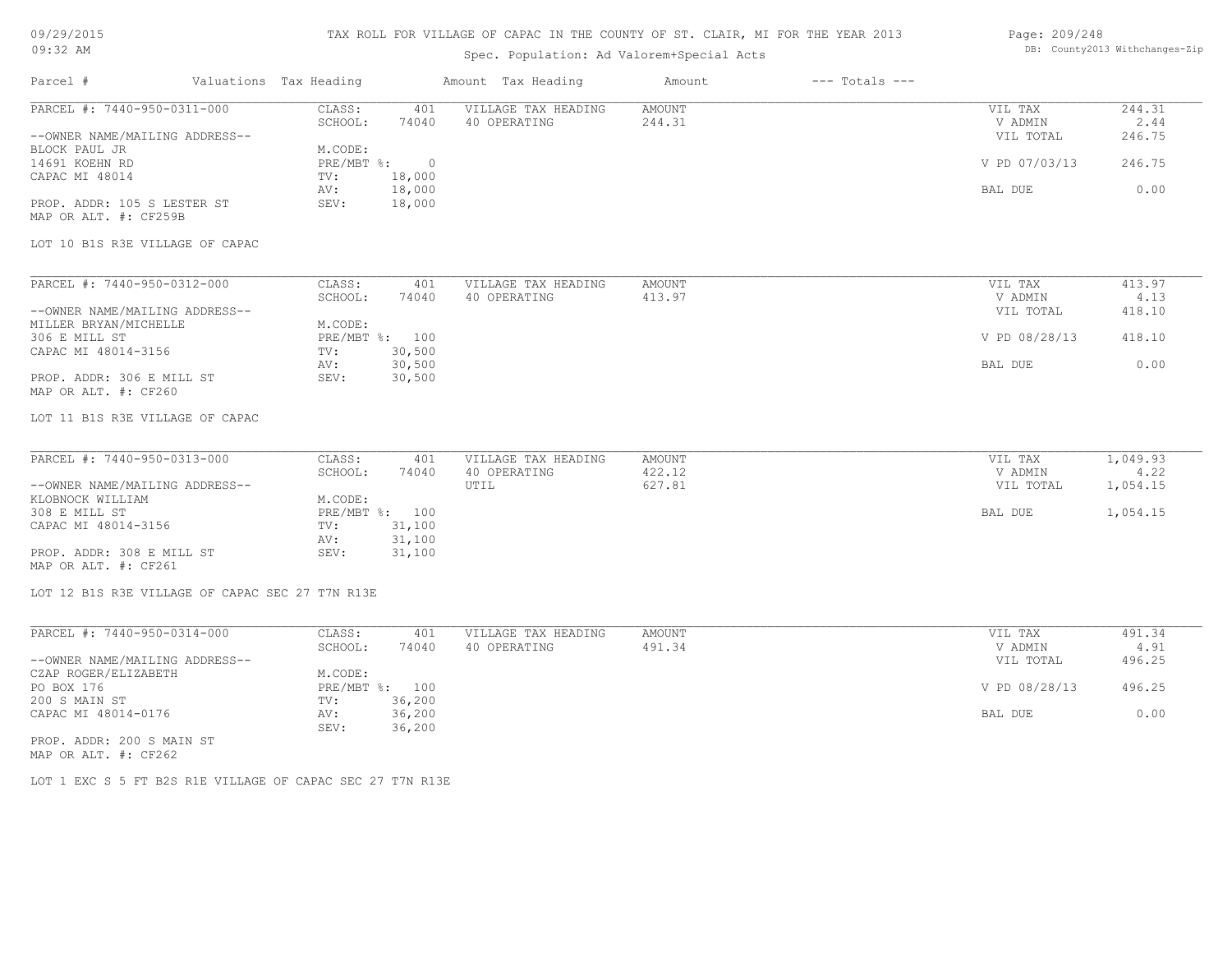09/29/2015 09:32 AM

#### TAX ROLL FOR VILLAGE OF CAPAC IN THE COUNTY OF ST. CLAIR, MI FOR THE YEAR 2013

# Spec. Population: Ad Valorem+Special Acts

#### Page: 210/248 DB: County2013 Withchanges-Zip

| Parcel #                       | Valuations Tax Heading |                | Amount Tax Heading  | Amount | $---$ Totals $---$ |               |        |
|--------------------------------|------------------------|----------------|---------------------|--------|--------------------|---------------|--------|
| PARCEL #: 7440-950-0315-000    | CLASS:                 | 401            | VILLAGE TAX HEADING | AMOUNT |                    | VIL TAX       | 651.50 |
|                                | SCHOOL:                | 74040          | 40 OPERATING        | 651.50 |                    | V ADMIN       | 6.51   |
| --OWNER NAME/MAILING ADDRESS-- |                        |                |                     |        |                    | VIL TOTAL     | 658.01 |
| LANG CARL                      | M.CODE:                |                |                     |        |                    |               |        |
| 202 S MAIN ST                  |                        | PRE/MBT %: 100 |                     |        |                    | V PD 08/19/13 | 658.01 |
| CAPAC MI 48014-3716            | TV:                    | 48,000         |                     |        |                    |               |        |
|                                | AV:                    | 48,000         |                     |        |                    | BAL DUE       | 0.00   |
| PROP. ADDR: 202 S MAIN ST      | SEV:                   | 48,000         |                     |        |                    |               |        |
|                                |                        |                |                     |        |                    |               |        |

MAP OR ALT. #: CF263

LOT 2 & S 5 FT OF LOT 1 B2S R1E VILLAGE OF CAPAC SEC 27 T7N R13E

| PARCEL #: 7440-950-0316-000    | CLASS:  | 401            | VILLAGE TAX HEADING | AMOUNT | VIL TAX       | 576.85 |
|--------------------------------|---------|----------------|---------------------|--------|---------------|--------|
|                                | SCHOOL: | 74040          | 40 OPERATING        | 576.85 | V ADMIN       | 5.76   |
| --OWNER NAME/MAILING ADDRESS-- |         |                |                     |        | VIL TOTAL     | 582.61 |
| CLOR CHARLES/ DEANNA           | M.CODE: | CBSMT          |                     |        |               |        |
| 204 S MAIN ST                  |         | PRE/MBT %: 100 |                     |        | V PD 07/15/13 | 582.61 |
| CAPAC MI 48014-3716            | TV:     | 42,500         |                     |        |               |        |
|                                | AV:     | 42,500         |                     |        | BAL DUE       | 0.00   |
| PROP. ADDR: 204 S MAIN ST      | SEV:    | 42,500         |                     |        |               |        |
| MAP OR ALT. #: CF264           |         |                |                     |        |               |        |

R13E N 82.42 FT, TH W TO ST TH S 84.16 FT TO BEG. B2S R1E VILLAGE OF CAPAC SEC 27 T7N PART OF LOTS 3 & 4 BEG 177.44 FT N OF SW COR LOT 5, TH N 89 DEG 4 MIN E 150 FT, TH

| PARCEL #: 7440-950-0317-000    | CLASS:     | 401    | VILLAGE TAX HEADING | AMOUNT | VIL TAX       | 424.83 |
|--------------------------------|------------|--------|---------------------|--------|---------------|--------|
|                                | SCHOOL:    | 74040  | 40 OPERATING        | 424.83 | V ADMIN       | 4.24   |
| --OWNER NAME/MAILING ADDRESS-- |            |        |                     |        | VIL TOTAL     | 429.07 |
| CLOR CHARLES D                 | M.CODE:    |        |                     |        |               |        |
| CLOR DEANNA M                  | PRE/MBT %: |        |                     |        | V PD 09/04/13 | 429.07 |
| 204 S MAIN ST                  | TV:        | 31,300 |                     |        |               |        |
| CAPAC MI 48014                 | AV:        | 31,300 |                     |        | BAL DUE       | 0.00   |
|                                | SEV:       | 31,300 |                     |        |               |        |

MAP OR ALT. #: CF265 PROP. ADDR: 206 S MAIN ST

R13E TH S 89 DEG 4 MIN W 150 FT, TH S 55 FT TO BEG. B2S R1E VILLAGE OF CAPAC SEC 27 T7N PART LOT 4 BEG 122.44 FT N OF SW COR LOT 5, TH N 89 DEG 4 MIN E 150 FT, TH N 55 FT,

| PARCEL #: 7440-950-0318-000    | CLASS:  | 401            | VILLAGE TAX HEADING | AMOUNT | VIL TAX   | 359.68 |
|--------------------------------|---------|----------------|---------------------|--------|-----------|--------|
|                                | SCHOOL: | 74040          | 40 OPERATING        | 359.68 | V ADMIN   | 3.59   |
| --OWNER NAME/MAILING ADDRESS-- |         |                |                     |        | VIL TOTAL | 363.27 |
| GEBBIE EDWARD M                | M.CODE: |                |                     |        |           |        |
| P.O>BOX 445                    |         | PRE/MBT %: 100 |                     |        | BAL DUE   | 363.27 |
| CAPAC MI 48014-0445            | TV:     | 26,500         |                     |        |           |        |
|                                | AV:     | 26,500         |                     |        |           |        |
| PROP. ADDR: 208 S MAIN ST      | SEV:    | 26,500         |                     |        |           |        |
| MAP OR ALT. #: CF266           |         |                |                     |        |           |        |

VILLAGE OF CAPAC 150' EXC S 65.2' OF W 113' OF LOT 5 MEAS ALG & AT RT/ANG TO W LOT LINE B2S R1E THAT PART OF LOTS 4 & 5 LYING S OF A LINE, BEG 122.44' N OF SW COR LOT 5,TH N89ª4'E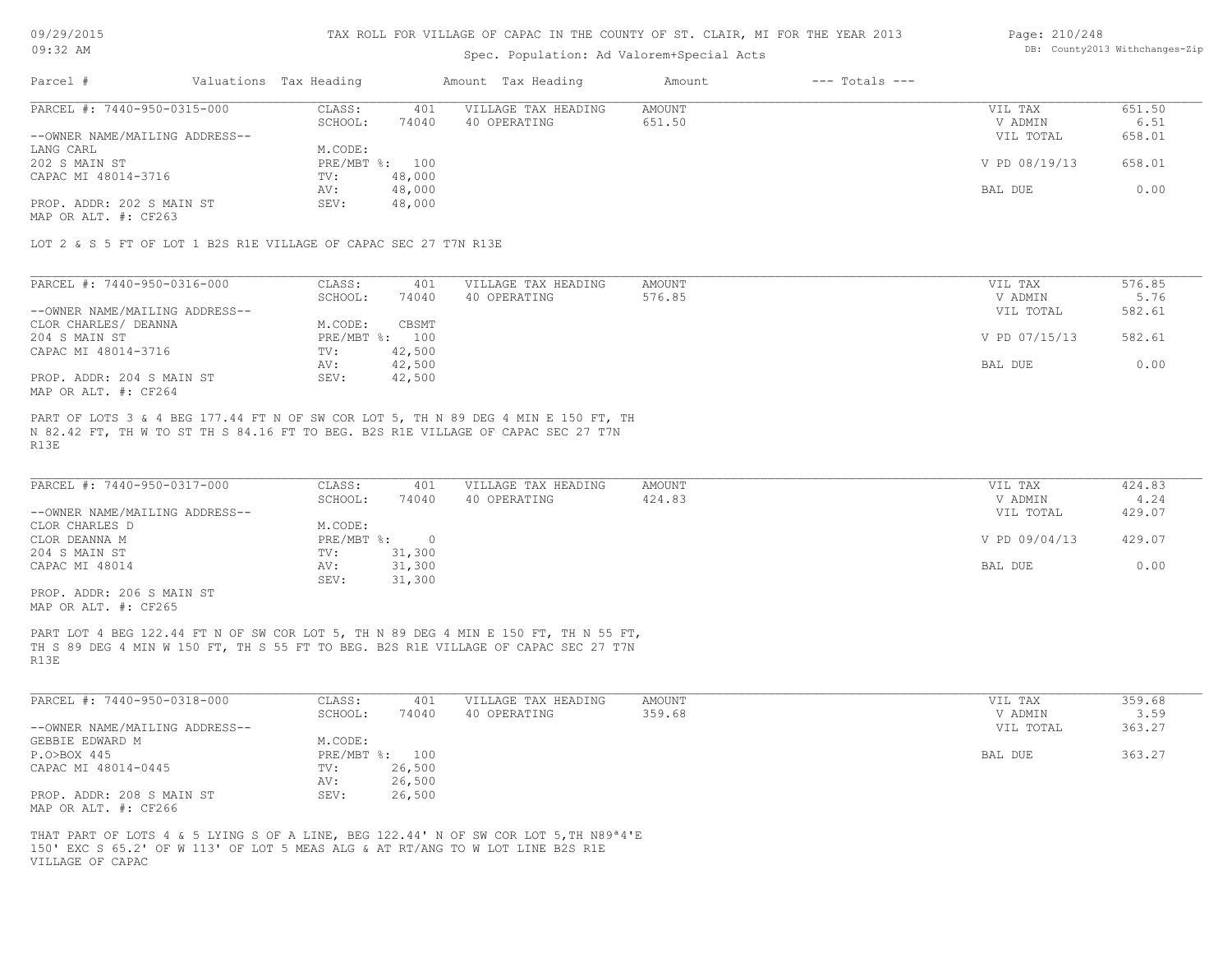# Spec. Population: Ad Valorem+Special Acts

| Page: 211/248 |                                |
|---------------|--------------------------------|
|               | DB: County2013 Withchanges-Zip |

| Parcel #                       | Valuations Tax Heading |        | Amount Tax Heading  | Amount | $---$ Totals $---$ |               |        |
|--------------------------------|------------------------|--------|---------------------|--------|--------------------|---------------|--------|
| PARCEL #: 7440-950-0319-000    | CLASS:                 | 401    | VILLAGE TAX HEADING | AMOUNT |                    | VIL TAX       | 285.03 |
|                                | SCHOOL:                | 74040  | 40 OPERATING        | 285.03 |                    | V ADMIN       | 2.85   |
| --OWNER NAME/MAILING ADDRESS-- |                        |        |                     |        |                    | VIL TOTAL     | 287.88 |
| CLAY JANINE                    | M.CODE:                |        |                     |        |                    |               |        |
| 210 S MAIN ST                  | PRE/MBT %: 100         |        |                     |        |                    | V PD 08/26/13 | 287.88 |
| CAPAC MI 48014-3716            | TV:                    | 21,000 |                     |        |                    |               |        |
|                                | AV:                    | 21,000 |                     |        |                    | BAL DUE       | 0.00   |
| PROP. ADDR: 210 S MAIN ST      | SEV:                   | 21,000 |                     |        |                    |               |        |
|                                |                        |        |                     |        |                    |               |        |

MAP OR ALT. #: CF267

FT B2S R1E VILLAGE OF CAPAC SEC 27 T7N R13E FR LOT 5 EXC E 37 FT & EXC PART N OF A LINE BEG 65.2 FT N OF SW COR LOT 5, TH E 113

| PARCEL #: 7440-950-0320-000    | CLASS:     | 402      | VILLAGE TAX HEADING | AMOUNT | VIL TAX       | 126.22 |
|--------------------------------|------------|----------|---------------------|--------|---------------|--------|
|                                | SCHOOL:    | 74040    | 40 OPERATING        | 126.22 | V ADMIN       | 1.26   |
| --OWNER NAME/MAILING ADDRESS-- |            |          |                     |        | VIL TOTAL     | 127.48 |
| RODRIGUEZ JOSE                 | M.CODE:    |          |                     |        |               |        |
| P.O. BOX 292                   | PRE/MBT %: | $\Omega$ |                     |        | V PD 09/12/13 | 127.48 |
| CAPAC MI 48014                 | TV:        | 9,300    |                     |        |               |        |
|                                | AV:        | 9,300    |                     |        | BAL DUE       | 0.00   |
| PROP. ADDR: S WALKER ST        | SEV:       | 9,300    |                     |        |               |        |
| MAP OR ALT. #: CF268           |            |          |                     |        |               |        |

ROW TO BEG 159.14' TH W 150', TH S ALONG W LINE OF LOT TO N LINE OF R.R. ROW, TH E'LY ALONG CAPAC BEING DESCRIBE PER QUITE TITLE JUDGEMENT AS: BEG AT SE COR OF LOT 6, TH N LOT 6 B2S R1E VILLAGE OF CAPAC SEC 27 T7N R13E PART OF LOT 6 B2S R1E VILLAGE OF

| PARCEL #: 7440-950-0321-000    | CLASS:  | 401            | VILLAGE TAX HEADING | AMOUNT | VIL TAX       | 532.06 |
|--------------------------------|---------|----------------|---------------------|--------|---------------|--------|
|                                | SCHOOL: | 74040          | 40 OPERATING        | 532.06 | V ADMIN       | 5.32   |
| --OWNER NAME/MAILING ADDRESS-- |         |                |                     |        | VIL TOTAL     | 537.38 |
| RODRIGUEZ JOSE A.              | M.CODE: | 00WBF          |                     |        |               |        |
| 209 S WALKER ST                |         | PRE/MBT %: 100 |                     |        | V PD 09/04/13 | 537.38 |
| CAPAC MI 48014-3732            | TV:     | 39,200         |                     |        |               |        |
|                                | AV:     | 39,200         |                     |        | BAL DUE       | 0.00   |
| PROP. ADDR: 209 S WALKER ST    | SEV:    | 39,200         |                     |        |               |        |
| MAP OR ALT. #: CF269           |         |                |                     |        |               |        |

LOT 7 & S 13' OF LOT 8 B2S R1E VILLAGE OF CAPAC

| PARCEL #: 7440-950-0322-000    | CLASS:  | 401            | VILLAGE TAX HEADING | AMOUNT | VIL TAX       | 392.25 |
|--------------------------------|---------|----------------|---------------------|--------|---------------|--------|
|                                | SCHOOL: | 74040          | 40 OPERATING        | 392.25 | V ADMIN       | 3.92   |
| --OWNER NAME/MAILING ADDRESS-- |         |                |                     |        | VIL TOTAL     | 396.17 |
| TAYLOR MARK/THELMA             | M.CODE: |                |                     |        |               |        |
| 207 S WALKER ST                |         | PRE/MBT %: 100 |                     |        | V PD 08/26/13 | 396.17 |
| CAPAC MI 48014-3732            | TV:     | 28,900         |                     |        |               |        |
|                                | AV:     | 28,900         |                     |        | BAL DUE       | 0.00   |
| PROP. ADDR: 207 S WALKER ST    | SEV:    | 28,900         |                     |        |               |        |
| MAP OR ALT. #: CF270           |         |                |                     |        |               |        |

N62' OF LOT 8 B2S R1E VILLAGE OF CAPAC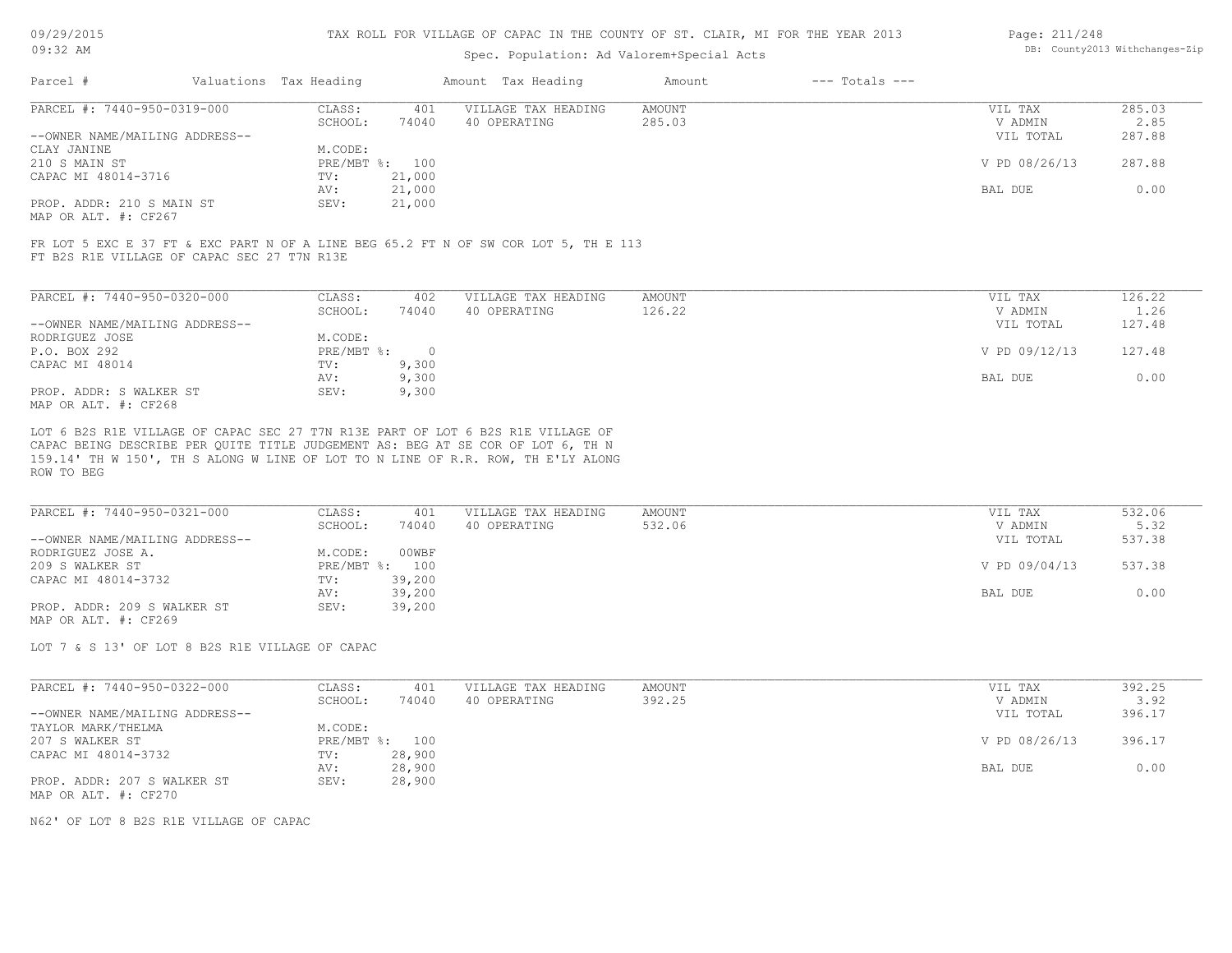# Spec. Population: Ad Valorem+Special Acts

#### Page: 212/248 DB: County2013 Withchanges-Zip

| Parcel #                       | Valuations Tax Heading |        | Amount Tax Heading  | Amount | $---$ Totals $---$ |               |        |
|--------------------------------|------------------------|--------|---------------------|--------|--------------------|---------------|--------|
| PARCEL #: 7440-950-0323-000    | CLASS:                 | 401    | VILLAGE TAX HEADING | AMOUNT |                    | VIL TAX       | 412.61 |
|                                | SCHOOL:                | 74040  | 40 OPERATING        | 412.61 |                    | V ADMIN       | 4.12   |
| --OWNER NAME/MAILING ADDRESS-- |                        |        |                     |        |                    | VIL TOTAL     | 416.73 |
| ASSELEN WOODROW ET-AL          | M.CODE:                |        |                     |        |                    |               |        |
| 205 S WALKER ST                | PRE/MBT %: 100         |        |                     |        |                    | V PD 08/08/13 | 416.73 |
| CAPAC MI 48014-3732            | TV:                    | 30,400 |                     |        |                    |               |        |
|                                | AV:                    | 30,400 |                     |        |                    | BAL DUE       | 0.00   |
| PROP. ADDR: 205 S WALKER ST    | SEV:                   | 30,400 |                     |        |                    |               |        |
| MAP OR ALT. #: CF271           |                        |        |                     |        |                    |               |        |

LOT 9 B2S R1E VILLAGE OF CAPAC SEC 27 T7N R13E

| PARCEL #: 7440-950-0324-000    | CLASS:     | 401    | VILLAGE TAX HEADING | AMOUNT | VIL TAX       | 304.03 |
|--------------------------------|------------|--------|---------------------|--------|---------------|--------|
|                                | SCHOOL:    | 74040  | 40 OPERATING        | 304.03 | V ADMIN       | 3.04   |
| --OWNER NAME/MAILING ADDRESS-- |            |        |                     |        | VIL TOTAL     | 307.07 |
| SCHOENBERG IRENE M             | M.CODE:    |        |                     |        |               |        |
| SCHOENBERG BRIAN C             | PRE/MBT %: | 100    |                     |        | V PD 09/06/13 | 307.07 |
| 203 S WALKER ST                | TV:        | 22,400 |                     |        |               |        |
| CAPAC MI 48014                 | AV:        | 22,400 |                     |        | BAL DUE       | 0.00   |
|                                | SEV:       | 22,400 |                     |        |               |        |
| PROP. ADDR: 203 S WALKER ST    |            |        |                     |        |               |        |

MAP OR ALT. #: CF272

E88 FT OF LOT 10 B2S R1E VILLAGE OF CAPAC SEC 27 T7N R13E

| PARCEL #: 7440-950-0325-000    | CLASS:  | 401            | VILLAGE TAX HEADING | AMOUNT | VIL TAX   | 692.65 |
|--------------------------------|---------|----------------|---------------------|--------|-----------|--------|
|                                | SCHOOL: | 74040          | 40 OPERATING        | 233.45 | V ADMIN   | 2.33   |
| --OWNER NAME/MAILING ADDRESS-- |         |                | LAWN                | 459.20 | VIL TOTAL | 694.98 |
| ROTTMAN JAMES                  | M.CODE: | COREL          |                     |        |           |        |
| P.O. BOX 583                   |         | PRE/MBT %: 100 |                     |        | BAL DUE   | 694.98 |
| 106 E. MEIER ST.               | TV:     | 17,200         |                     |        |           |        |
| CAPAC MI 48014                 | AV:     | 17,200         |                     |        |           |        |
|                                | SEV:    | 17,200         |                     |        |           |        |
| PROP. ADDR: 106 E MEIER ST     |         |                |                     |        |           |        |

MAP OR ALT. #: CF273

LOT 10 EXC THE E 88 FT B2S R1E VILLAGE OF CAPAC SEC 27 T7N R13E

| PARCEL #: 7440-950-0326-000    | CLASS:       | 401    | VILLAGE TAX HEADING | AMOUNT | VIL TAX   | 568.70 |
|--------------------------------|--------------|--------|---------------------|--------|-----------|--------|
|                                | SCHOOL:      | 74040  | 40 OPERATING        | 568.70 | V ADMIN   | 5.68   |
| --OWNER NAME/MAILING ADDRESS-- |              |        |                     |        | VIL TOTAL | 574.38 |
| KEGLER JOHNATHON               | M.CODE:      |        |                     |        |           |        |
| P.O.BOX 625                    | $PRE/MBT$ %: | 100    |                     |        | BAL DUE   | 574.38 |
| CAPAC MI 48014                 | TV:          | 41,900 |                     |        |           |        |
|                                | AV:          | 41,900 |                     |        |           |        |
| PROP. ADDR: 202 S WALKER ST    | SEV:         | 41,900 |                     |        |           |        |
| MAP OR ALT. #: CF274A          |              |        |                     |        |           |        |

LOT 1 B2S R2E VILLAGE OF CAPAC SEC 27 T7N R13E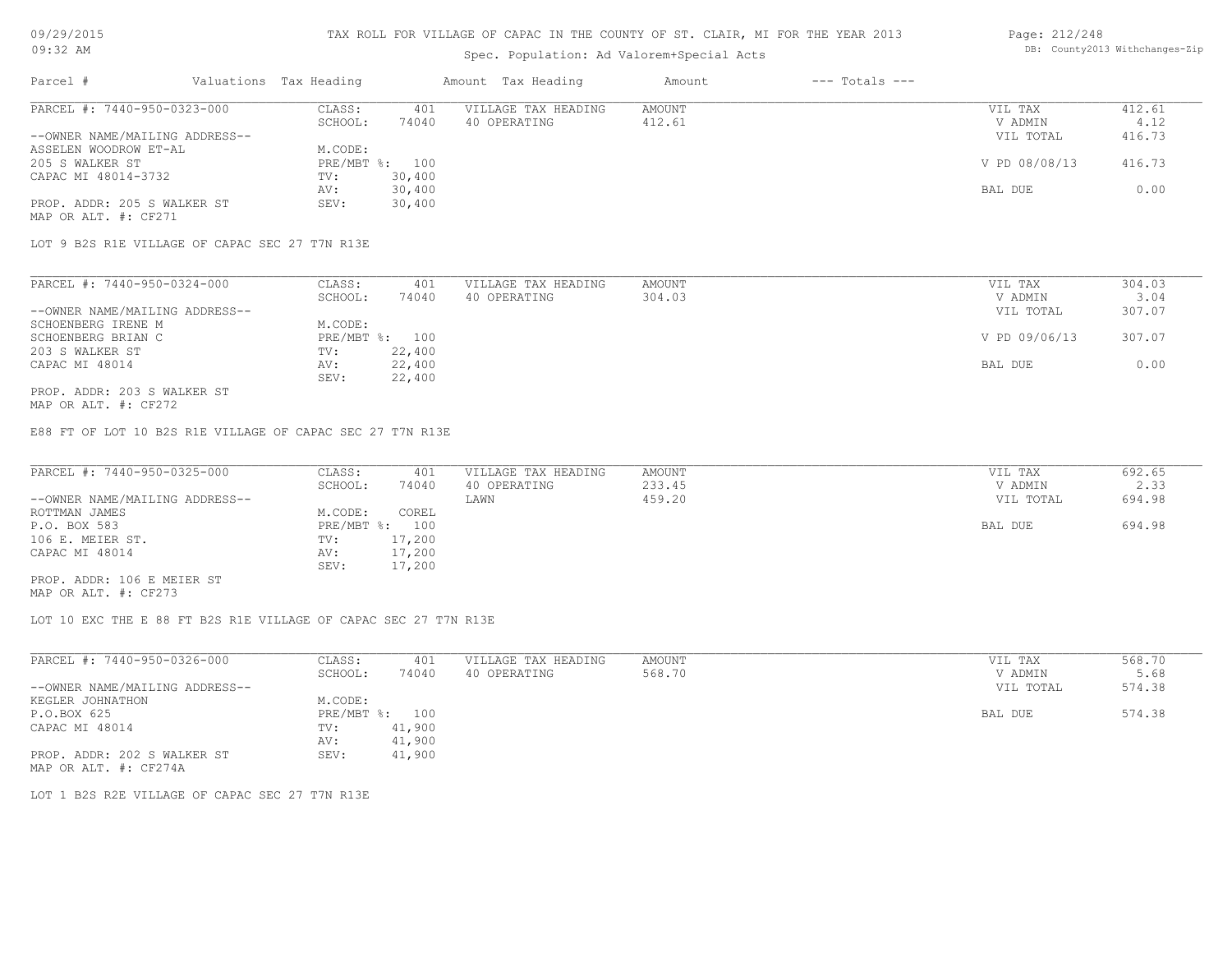# Spec. Population: Ad Valorem+Special Acts

#### Page: 213/248 DB: County2013 Withchanges-Zip

| Parcel #                       | Valuations Tax Heading |        | Amount Tax Heading  | Amount | $---$ Totals $---$ |               |        |
|--------------------------------|------------------------|--------|---------------------|--------|--------------------|---------------|--------|
| PARCEL #: 7440-950-0327-000    | CLASS:                 | 401    | VILLAGE TAX HEADING | AMOUNT |                    | VIL TAX       | 431.62 |
|                                | SCHOOL:                | 74040  | 40 OPERATING        | 431.62 |                    | V ADMIN       | 4.31   |
| --OWNER NAME/MAILING ADDRESS-- |                        |        |                     |        |                    | VIL TOTAL     | 435.93 |
| HAYDEN ALAN D                  | M.CODE:                |        |                     |        |                    |               |        |
| HAYDEN AMANDA L                | PRE/MBT %: 100         |        |                     |        |                    | V PD 09/16/13 | 435.93 |
| 204 S WALKER ST                | TV:                    | 31,800 |                     |        |                    |               |        |
| CAPAC MI 48014-3731            | AV:                    | 31,800 |                     |        |                    | BAL DUE       | 0.00   |
|                                | SEV:                   | 31,800 |                     |        |                    |               |        |
| PROP. ADDR: 204 S WALKER ST    |                        |        |                     |        |                    |               |        |

MAP OR ALT. #: CF274B

LOT 2 B2S R2E VILLAGE OF CAPAC SEC 27 T7N R13E

| PARCEL #: 7440-950-0328-000    | CLASS:     | 401    | VILLAGE TAX HEADING | AMOUNT | VIL TAX       | 438.40 |
|--------------------------------|------------|--------|---------------------|--------|---------------|--------|
|                                | SCHOOL:    | 74040  | 40 OPERATING        | 438.40 | V ADMIN       | 4.38   |
| --OWNER NAME/MAILING ADDRESS-- |            |        |                     |        | VIL TOTAL     | 442.78 |
| ROJAS SATIAGO / MARIA          | M.CODE:    |        |                     |        |               |        |
| 206 S WALKER ST                | PRE/MBT %: | 100    |                     |        | V PD 08/08/13 | 442.78 |
| CAPAC MI 48014-3731            | TV:        | 32,300 |                     |        |               |        |
|                                | AV:        | 32,300 |                     |        | BAL DUE       | 0.00   |
| PROP. ADDR: 206 S WALKER ST    | SEV:       | 32,300 |                     |        |               |        |
| MAP OR ALT. #: CF275           |            |        |                     |        |               |        |

LOT 3 B2S R2E VILLAGE OF CAPAC SEC 27 T7N R13E

| PARCEL #: 7440-950-0329-000    | CLASS:     | 401    | VILLAGE TAX HEADING | AMOUNT | VIL TAX       | 360.36 |
|--------------------------------|------------|--------|---------------------|--------|---------------|--------|
|                                | SCHOOL:    | 74040  | 40 OPERATING        | 360.36 | V ADMIN       | 3.60   |
| --OWNER NAME/MAILING ADDRESS-- |            |        |                     |        | VIL TOTAL     | 363.96 |
| BIEGANOWSKI DAVID              | M.CODE:    |        |                     |        |               |        |
| 16093 IMLAY CITY RD            | PRE/MBT %: |        |                     |        | V PD 07/18/13 | 363.96 |
| CAPAC MI 48014                 | TV:        | 26,550 |                     |        |               |        |
|                                | AV:        | 31,300 |                     |        | BAL DUE       | 0.00   |
| PROP. ADDR: 210 S WALKER ST    | SEV:       | 31,300 |                     |        |               |        |
| MAP OR ALT. #: CF276A1         |            |        |                     |        |               |        |

LOT 4 BLK 2 S R2E VILLAGE OF CAPAC

MAP OR ALT. #: CF276A2 PROP. ADDR: 208 S WALKER ST SEV: 35,500 AV: 35,500 BAL DUE 0.00 IMLAY CITY MI 48444 TV: 25,089<br>AV: 35,500 7270 MARTIN RD. PRE/MBT %: 0 V PD 07/09/13 343.93 KONING DONALD/DEBORAH M.CODE: --OWNER NAME/MAILING ADDRESS-- VIL TOTAL 343.93 SCHOOL: 74040 40 OPERATING 340.53 340.53 V ADMIN 3.40 PARCEL #: 7440-950-0329-250 CLASS: 401 VILLAGE TAX HEADING AMOUNT AMOUNT VIL TAX VIL TAX 340.53<br>SCHOOL: 74040 40 OPERATING 340.53 VADMIN 3.40  $\mathcal{L}_\mathcal{L} = \mathcal{L}_\mathcal{L} = \mathcal{L}_\mathcal{L} = \mathcal{L}_\mathcal{L} = \mathcal{L}_\mathcal{L} = \mathcal{L}_\mathcal{L} = \mathcal{L}_\mathcal{L} = \mathcal{L}_\mathcal{L} = \mathcal{L}_\mathcal{L} = \mathcal{L}_\mathcal{L} = \mathcal{L}_\mathcal{L} = \mathcal{L}_\mathcal{L} = \mathcal{L}_\mathcal{L} = \mathcal{L}_\mathcal{L} = \mathcal{L}_\mathcal{L} = \mathcal{L}_\mathcal{L} = \mathcal{L}_\mathcal{L}$ 

LOTS 5 & 6 BLK B2 S R2E VILLAGE OF CAPAC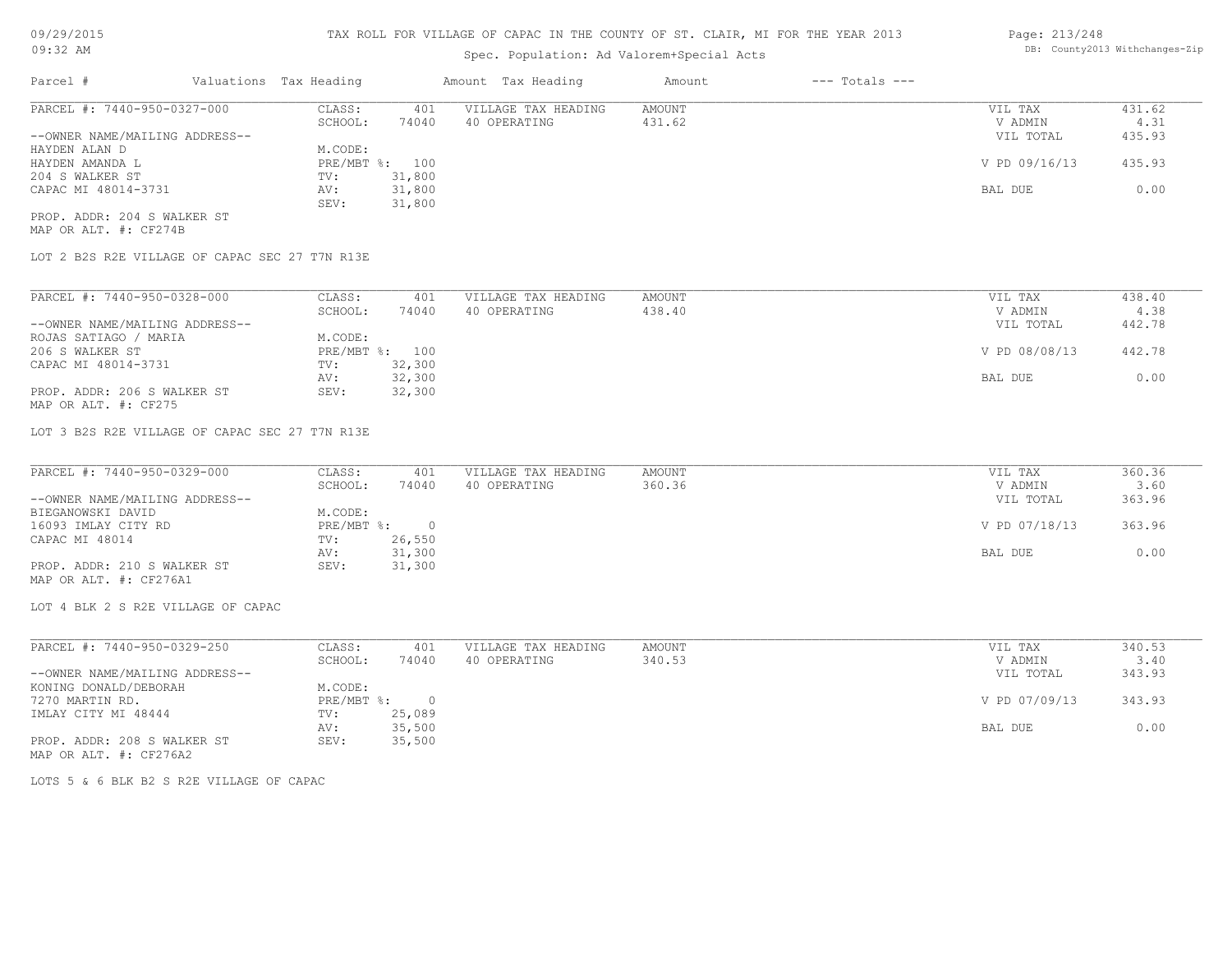09/29/2015 09:32 AM

### TAX ROLL FOR VILLAGE OF CAPAC IN THE COUNTY OF ST. CLAIR, MI FOR THE YEAR 2013

# Spec. Population: Ad Valorem+Special Acts

#### Page: 214/248 DB: County2013 Withchanges-Zip

| Parcel #                       | Valuations Tax Heading |        | Amount Tax Heading  | Amount | $---$ Totals $---$ |               |        |
|--------------------------------|------------------------|--------|---------------------|--------|--------------------|---------------|--------|
| PARCEL #: 7440-950-0330-000    | CLASS:                 | 401    | VILLAGE TAX HEADING | AMOUNT |                    | VIL TAX       | 147.59 |
|                                | SCHOOL:                | 74040  | 40 OPERATING        | 147.59 |                    | V ADMIN       | 1.47   |
| --OWNER NAME/MAILING ADDRESS-- |                        |        |                     |        |                    | VIL TOTAL     | 149.06 |
| GREEN HORIZON LAWN SPRAY CO    | M.CODE:                |        |                     |        |                    |               |        |
| PO BOX 303                     | PRE/MBT %:             |        |                     |        |                    | V PD 07/15/13 | 149.06 |
| WASHINGTON MI 48094            | TV:                    | 10,874 |                     |        |                    |               |        |
|                                | AV:                    | 24,900 |                     |        |                    | BAL DUE       | 0.00   |
| PROP. ADDR: S HUNTER STREET    | SEV:                   | 24,900 |                     |        |                    |               |        |
|                                |                        |        |                     |        |                    |               |        |

MAP OR ALT. #: CF276B

S50 FT OF LOT 8 & ALL OF FRAC LOT 7 B2S R2E VILLAGE OF CAPAC SEC 27 T7N R13E

| PARCEL #: 7440-950-0331-000     | CLASS:     | 402    | VILLAGE TAX HEADING | AMOUNT | VIL TAX       | 97.39 |
|---------------------------------|------------|--------|---------------------|--------|---------------|-------|
|                                 | SCHOOL:    | 74040  | 40 OPERATING        | 97.39  | V ADMIN       | 0.97  |
| --OWNER NAME/MAILING ADDRESS--  |            |        |                     |        | VIL TOTAL     | 98.36 |
| GREEN HORIZON LAWN SPRAY CO     | M.CODE:    |        |                     |        |               |       |
| PO BOX 303                      | PRE/MBT %: |        |                     |        | V PD 07/15/13 | 98.36 |
| WASHINGTON MI 48094             | TV:        | 7,176  |                     |        |               |       |
|                                 | AV:        | 14,000 |                     |        | BAL DUE       | 0.00  |
| PROP. ADDR: 215 S HUNTER STREET | SEV:       | 14,000 |                     |        |               |       |
|                                 |            |        |                     |        |               |       |

MAP OR ALT. #: CF276C

LOTS 8 & 9 EXC S 50 FT OF LOT 8 B2S R2E VILLAGE OF CAPAC SEC 27 T7N R13E

| PARCEL #: 7440-950-0332-000     | CLASS:  | 401            | VILLAGE TAX HEADING | AMOUNT | VIL TAX       | 381.40 |
|---------------------------------|---------|----------------|---------------------|--------|---------------|--------|
|                                 | SCHOOL: | 74040          | 40 OPERATING        | 381.40 | V ADMIN       | 3.81   |
| --OWNER NAME/MAILING ADDRESS--  |         |                |                     |        | VIL TOTAL     | 385.21 |
| ROJAS LUIS D/JULIE              | M.CODE: | 00WBF          |                     |        |               |        |
| 205 S HUNTER ST                 |         | PRE/MBT %: 100 |                     |        | V PD 09/04/13 | 385.21 |
| CAPAC MI 48014-3709             | TV:     | 28,100         |                     |        |               |        |
|                                 | AV:     | 28,100         |                     |        | BAL DUE       | 0.00   |
| PROP. ADDR: 205 S HUNTER STREET | SEV:    | 28,100         |                     |        |               |        |
| MAP OR ALT. #: CF276D           |         |                |                     |        |               |        |

LOT 10 B2S R2E VILLAGE OF CAPAC SEC 27 T7N R13E

| PARCEL #: 7440-950-0333-000      | CLASS:         | 401    | VILLAGE TAX HEADING | AMOUNT | VIL TAX       | 388.18 |
|----------------------------------|----------------|--------|---------------------|--------|---------------|--------|
|                                  | SCHOOL:        | 74040  | 40 OPERATING        | 388.18 | V ADMIN       | 3.88   |
| --OWNER NAME/MAILING ADDRESS--   |                |        |                     |        | VIL TOTAL     | 392.06 |
| RAHM ANNETTE/KEVIN E. STRICKLAND | M.CODE:        | COREL  |                     |        |               |        |
| 203 S HUNTER ST                  | PRE/MBT %: 100 |        |                     |        | V PD 08/26/13 | 392.06 |
| CAPAC MI 48014                   | TV:            | 28,600 |                     |        |               |        |
|                                  | AV:            | 28,600 |                     |        | BAL DUE       | 0.00   |
| PROP. ADDR: 203 S HUNTER STREET  | SEV:           | 28,600 |                     |        |               |        |

MAP OR ALT. #: CF277

LOT 11 B2S R2E VILLAGE OF CAPAC SEC 27 T7N R13E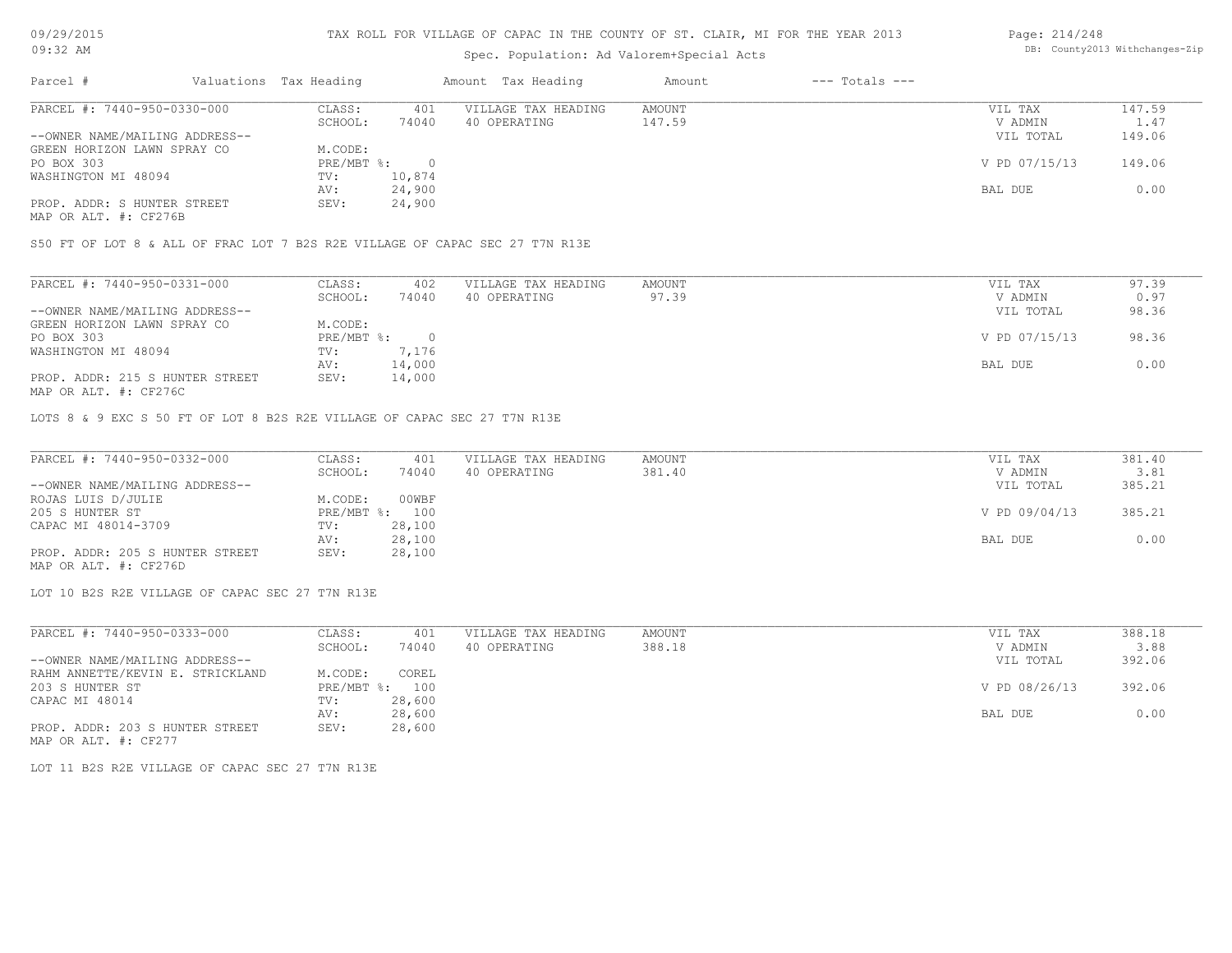| 09/29/2015 |  |
|------------|--|
|------------|--|

| 09:32 AM                                                |  |                        |                          | Spec. Population: Ad Valorem+Special Acts                                           | DB: County2013 Withchanges-Zip |                    |                    |                |
|---------------------------------------------------------|--|------------------------|--------------------------|-------------------------------------------------------------------------------------|--------------------------------|--------------------|--------------------|----------------|
| Parcel #                                                |  | Valuations Tax Heading |                          | Amount Tax Heading                                                                  | Amount                         | $---$ Totals $---$ |                    |                |
| PARCEL #: 7440-950-0334-000                             |  | CLASS:<br>SCHOOL:      | 401<br>74040             | VILLAGE TAX HEADING<br>40 OPERATING                                                 | <b>AMOUNT</b><br>399.03        |                    | VIL TAX<br>V ADMIN | 399.03<br>3.99 |
| --OWNER NAME/MAILING ADDRESS--                          |  |                        |                          |                                                                                     |                                |                    | VIL TOTAL          | 403.02         |
| FOCUS REAL ESTATE LLC                                   |  | M.CODE:                |                          |                                                                                     |                                |                    |                    |                |
| 2046 WASHPENAW AVE                                      |  | $PRE/MBT$ $\div$       | $\overline{0}$           |                                                                                     |                                |                    | V PD 08/08/13      | 403.02         |
| YPSILANTI MI 48197                                      |  | TV:                    | 29,399                   |                                                                                     |                                |                    |                    |                |
| PROP. ADDR: 201 S HUNTER STREET                         |  | AV:<br>SEV:            | 33,500<br>33,500         |                                                                                     |                                |                    | BAL DUE            | 0.00           |
| MAP OR ALT. #: CF278                                    |  |                        |                          |                                                                                     |                                |                    |                    |                |
| LOT 12 B2S R2E VILLAGE OF CAPAC SEC 27 T7N R13E         |  |                        |                          |                                                                                     |                                |                    |                    |                |
| PARCEL #: 7440-950-0335-000                             |  | CLASS:                 | 401                      | VILLAGE TAX HEADING                                                                 | AMOUNT                         |                    | VIL TAX            | 445.19         |
|                                                         |  | SCHOOL:                | 74040                    | 40 OPERATING                                                                        | 445.19                         |                    | V ADMIN            | 4.45           |
| --OWNER NAME/MAILING ADDRESS--                          |  |                        |                          |                                                                                     |                                |                    | VIL TOTAL          | 449.64         |
| MURPHY ELIZABETH                                        |  | M.CODE:                |                          |                                                                                     |                                |                    |                    |                |
| P.O. BOX 537<br>CAPAC MI 48014                          |  | TV:                    | PRE/MBT %: 100<br>32,800 |                                                                                     |                                |                    | BAL DUE            | 449.64         |
|                                                         |  | AV:                    | 32,800                   |                                                                                     |                                |                    |                    |                |
| PROP. ADDR: 202 S HUNTER STREET<br>MAP OR ALT. #: CF279 |  | SEV:                   | 32,800                   |                                                                                     |                                |                    |                    |                |
| PARCEL #: 7440-950-0336-000                             |  | CLASS:                 | 401                      | VILLAGE TAX HEADING                                                                 | <b>AMOUNT</b>                  |                    | VIL TAX            | 375.97         |
|                                                         |  | SCHOOL:                | 74040                    | 40 OPERATING                                                                        | 375.97                         |                    | V ADMIN            | 3.75           |
| --OWNER NAME/MAILING ADDRESS--                          |  | M.CODE:                | COREL                    |                                                                                     |                                |                    | VIL TOTAL          | 379.72         |
| SHEVROVICH DENNIS/CINDA<br>204 S HUNTER ST              |  |                        | PRE/MBT %: 100           |                                                                                     |                                |                    | V PD 08/26/13      | 379.72         |
| CAPAC MI 48014                                          |  | TV:                    | 27,700                   |                                                                                     |                                |                    |                    |                |
|                                                         |  | AV:                    | 27,700                   |                                                                                     |                                |                    | BAL DUE            | 0.00           |
| PROP. ADDR: 204 S HUNTER STREET<br>MAP OR ALT. #: CF280 |  | SEV:                   | 27,700                   |                                                                                     |                                |                    |                    |                |
|                                                         |  |                        |                          | THE S 75 FT OF THE N 150 FT OF THE W 160 FT OF PLATTED CEMETERY BLK, KNOWN AS LOT 2 |                                |                    |                    |                |
| B2S R3E VILLAGE OF CAPAC SEC 27 T7N R13E                |  |                        |                          |                                                                                     |                                |                    |                    |                |
| PARCEL #: 7440-950-0337-000                             |  | CLASS:<br>SCHOOL:      | 401<br>74040             | VILLAGE TAX HEADING<br>40 OPERATING                                                 | <b>AMOUNT</b><br>355.61        |                    | VIL TAX<br>V ADMIN | 355.61<br>3.55 |
| --OWNER NAME/MAILING ADDRESS--                          |  |                        |                          |                                                                                     |                                |                    | VIL TOTAL          | 359.16         |
| SOWDEN JOSEPH                                           |  | M.CODE:                | CBSMT                    |                                                                                     |                                |                    |                    |                |
| 206 S HUNTER ST                                         |  |                        | PRE/MBT %: 100           |                                                                                     |                                |                    | V PD 07/15/13      | 359.16         |
| CAPAC MI 48014-3708                                     |  | TV:                    | 26,200                   |                                                                                     |                                |                    |                    |                |
|                                                         |  | AV:                    | 26,200                   |                                                                                     |                                |                    | BAL DUE            | 0.00           |
| PROP. ADDR: 206 S HUNTER STREET<br>MAP OR ALT. #: CF281 |  | SEV:                   | 26,200                   |                                                                                     |                                |                    |                    |                |
|                                                         |  |                        |                          | THE S 75 FT OF THE N 225 FT OF THE W 160 FT OF PLATTED CEMETERY BLK, KNOWN AS PART  |                                |                    |                    |                |
| OF LOT 3 B2S R3E VILLAGE OF CAPAC                       |  |                        |                          |                                                                                     |                                |                    |                    |                |
|                                                         |  |                        |                          |                                                                                     |                                |                    |                    |                |
|                                                         |  |                        |                          |                                                                                     |                                |                    |                    |                |
|                                                         |  |                        |                          |                                                                                     |                                |                    |                    |                |
|                                                         |  |                        |                          |                                                                                     |                                |                    |                    |                |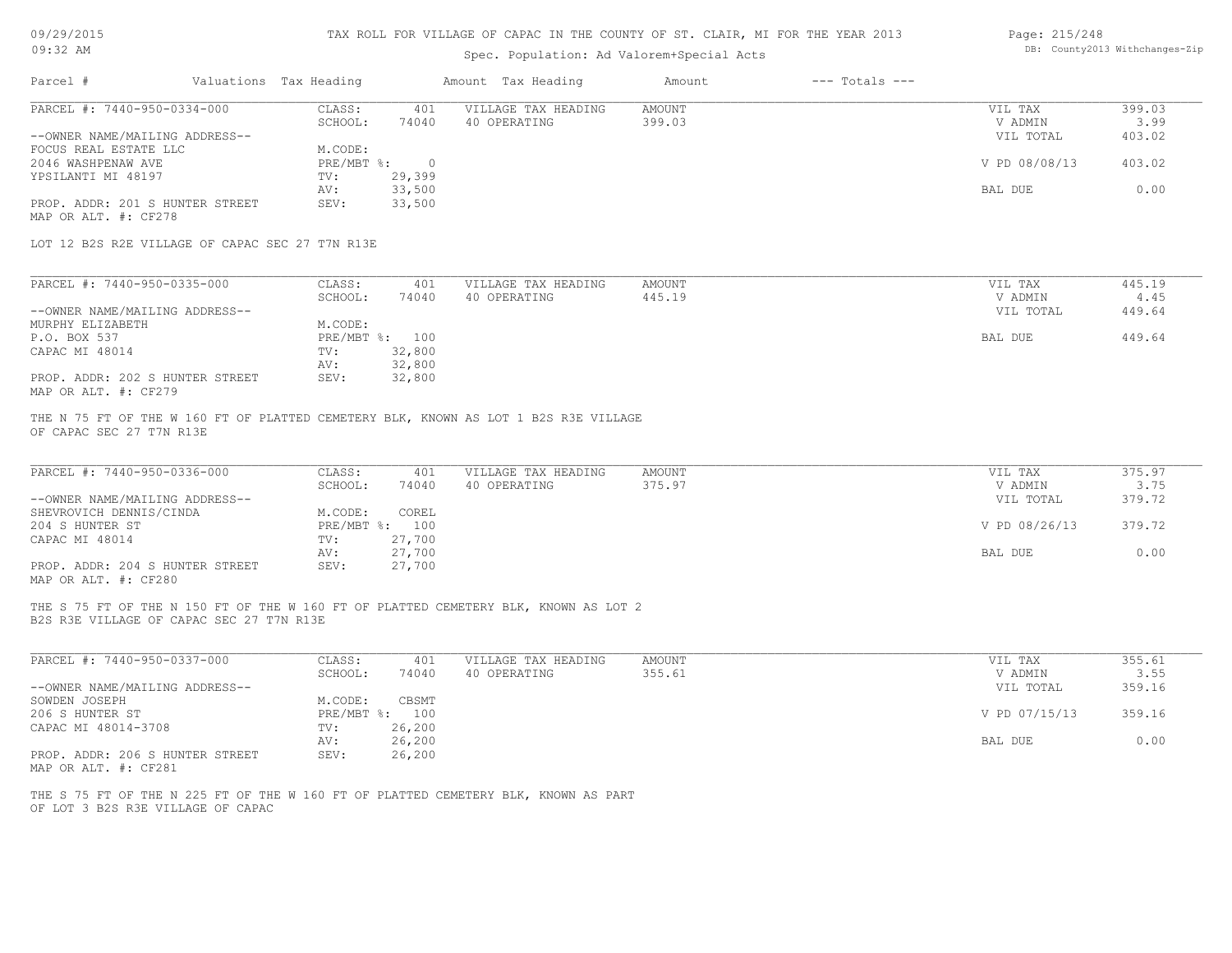| 09/29/2015 |  |  |  |  |  |
|------------|--|--|--|--|--|
| $09:32$ AM |  |  |  |  |  |

# Spec. Population: Ad Valorem+Special Acts

| Page: 216/248 |                                |
|---------------|--------------------------------|
|               | DB: County2013 Withchanges-Zip |

|                                                               |                        |                             |                | spec. Population: Ad valorem special Acts                                           |                        |                    |                                 |                        |
|---------------------------------------------------------------|------------------------|-----------------------------|----------------|-------------------------------------------------------------------------------------|------------------------|--------------------|---------------------------------|------------------------|
| Parcel #                                                      | Valuations Tax Heading |                             |                | Amount Tax Heading                                                                  | Amount                 | $---$ Totals $---$ |                                 |                        |
| PARCEL #: 7440-965-0001-000                                   |                        | CLASS:                      | 402            | VILLAGE TAX HEADING                                                                 | <b>AMOUNT</b>          |                    | VIL TAX                         | 169.66                 |
|                                                               |                        | SCHOOL:                     | 74040          | 40 OPERATING                                                                        | 169.66                 |                    | V ADMIN                         | 1.69                   |
| --OWNER NAME/MAILING ADDRESS--                                |                        |                             |                |                                                                                     |                        |                    | VIL TOTAL                       | 171.35                 |
| HOMELAND DEVELOPMENT LLC                                      |                        | M.CODE:                     |                |                                                                                     |                        |                    |                                 |                        |
| 1337 CARILLON                                                 |                        | PRE/MBT %:                  | $\circ$        |                                                                                     |                        |                    | BAL DUE                         | 171.35                 |
| BLOOMFIELD HILLS MI 48302                                     |                        | TV:                         | 12,500         |                                                                                     |                        |                    |                                 |                        |
|                                                               |                        | AV:                         | 12,500         |                                                                                     |                        |                    |                                 |                        |
| PROP. ADDR: ORCHARD STREET<br>MAP OR ALT. #: 951/1150         |                        | SEV:                        | 12,500         |                                                                                     |                        |                    |                                 |                        |
| LIBER 1988 PAGES 815 TO 840                                   |                        |                             |                | UNIT 1 ORCHARD CREST CONDOMINIUM ST CLAIR CONDOMINIUM PLAN NO. 155 RECORDED IN      |                        |                    |                                 |                        |
| PARCEL #: 7440-965-0002-000                                   |                        | CLASS:                      | 402            | VILLAGE TAX HEADING                                                                 | <b>AMOUNT</b>          |                    | VIL TAX                         | 72.23                  |
|                                                               |                        | SCHOOL:                     | 74040          | 40 OPERATING                                                                        | 72.23                  |                    | V ADMIN                         | 0.72                   |
| --OWNER NAME/MAILING ADDRESS--                                |                        |                             |                |                                                                                     |                        |                    | VIL TOTAL                       | 72.95                  |
| HOMELAND DEVELOPMENT LLC                                      |                        | M.CODE:                     |                |                                                                                     |                        |                    |                                 |                        |
| 1337 CARILLON                                                 |                        | PRE/MBT %:                  | $\overline{0}$ |                                                                                     |                        |                    | BAL DUE                         | 72.95                  |
| BLOOMFIELD HILLS MI 48302                                     |                        | TV:                         | 5,322          |                                                                                     |                        |                    |                                 |                        |
|                                                               |                        | AV:                         | 12,500         |                                                                                     |                        |                    |                                 |                        |
| PROP. ADDR: ORCHARD STREET                                    |                        | SEV:                        | 12,500         |                                                                                     |                        |                    |                                 |                        |
| MAP OR ALT. #: 1151                                           |                        |                             |                |                                                                                     |                        |                    |                                 |                        |
| PARCEL #: 7440-965-0003-000<br>--OWNER NAME/MAILING ADDRESS-- |                        | CLASS:<br>SCHOOL:           | 402<br>74040   | VILLAGE TAX HEADING<br>40 OPERATING                                                 | <b>AMOUNT</b><br>72.23 |                    | VIL TAX<br>V ADMIN<br>VIL TOTAL | 72.23<br>0.72<br>72.95 |
| HOMELAND DEVELOPMENT LLC                                      |                        | M.CODE:<br>$PRE/MBT$ $\div$ | $\overline{0}$ |                                                                                     |                        |                    | BAL DUE                         | 72.95                  |
| 1337 CARILLON<br>BLOOMFIELD HILLS MI 48302                    |                        | TV:                         | 5,322          |                                                                                     |                        |                    |                                 |                        |
|                                                               |                        | AV:                         | 12,500         |                                                                                     |                        |                    |                                 |                        |
| PROP. ADDR: ORCHARD STREET                                    |                        | SEV:                        | 12,500         |                                                                                     |                        |                    |                                 |                        |
| MAP OR ALT. #: 1152                                           |                        |                             |                |                                                                                     |                        |                    |                                 |                        |
| 1988 PAGES 815 TO 840                                         |                        |                             |                | UNIT 3 ORCHARD CREST CONDOMINIUM ST CLAIR CONDOMINIUM PLAN NO.155 RECORDED IN LIBER |                        |                    |                                 |                        |
| PARCEL #: 7440-965-0004-000                                   |                        | CLASS:                      | 402            | VILLAGE TAX HEADING                                                                 | <b>AMOUNT</b>          |                    | VIL TAX                         | 72.23                  |
|                                                               |                        | SCHOOL:                     | 74040          | 40 OPERATING                                                                        | 72.23                  |                    | V ADMIN                         | 0.72                   |
| --OWNER NAME/MAILING ADDRESS--                                |                        |                             |                |                                                                                     |                        |                    | VIL TOTAL                       | 72.95                  |
| HOMELAND DEVELOPMENT LLC                                      |                        | M.CODE:                     |                |                                                                                     |                        |                    |                                 |                        |
| 1337 CARILLON                                                 |                        | $PRE/MBT$ %:                | $\overline{0}$ |                                                                                     |                        |                    | BAL DUE                         | 72.95                  |
| BLOOMFIELD HILLS MI 48302                                     |                        | TV:                         | 5,322          |                                                                                     |                        |                    |                                 |                        |
|                                                               |                        | AV:                         | 12,500         |                                                                                     |                        |                    |                                 |                        |
| PROP. ADDR: ORCHARD STREET<br>MAP OR ALT. #: CF1153           |                        | SEV:                        | 12,500         |                                                                                     |                        |                    |                                 |                        |
| LIBER 1988 PAGES 815 TO 840                                   |                        |                             |                | UNIT 4 ORCHARD CREST CONDOMINIUM ST CLAIR CONDOMINIUM PLAN NO. 155 RECORDED IN      |                        |                    |                                 |                        |
|                                                               |                        |                             |                |                                                                                     |                        |                    |                                 |                        |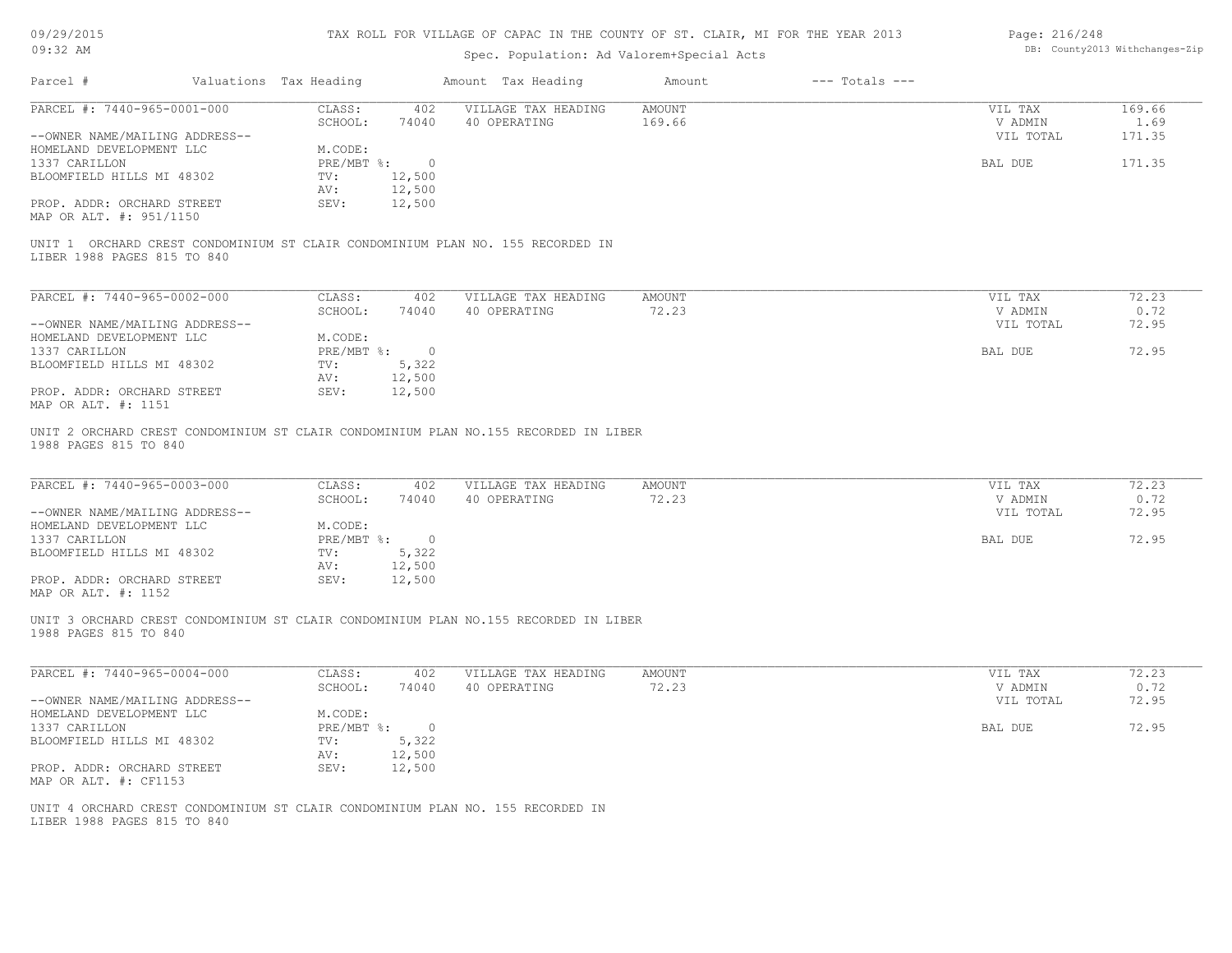| 09/29/2015 |  |
|------------|--|
| $09:32$ AM |  |

MAP OR ALT. #:

## TAX ROLL FOR VILLAGE OF CAPAC IN THE COUNTY OF ST. CLAIR, MI FOR THE YEAR 2013

## Spec. Population: Ad Valorem+Special Acts

#### Page: 217/248 DB: County2013 Withchanges-Zip

| Parcel #                                                                                                     | Valuations Tax Heading |                                      |                         | Amount Tax Heading                  | Amount          | $---$ Totals $---$ |                    |               |
|--------------------------------------------------------------------------------------------------------------|------------------------|--------------------------------------|-------------------------|-------------------------------------|-----------------|--------------------|--------------------|---------------|
| PARCEL #: 7440-965-0005-000                                                                                  |                        | CLASS:<br>SCHOOL:                    | 402<br>74040            | VILLAGE TAX HEADING<br>40 OPERATING | AMOUNT<br>72.33 |                    | VIL TAX<br>V ADMIN | 72.33<br>0.72 |
| --OWNER NAME/MAILING ADDRESS--<br>HOMELAND DEVELOPMENT LLC                                                   |                        | M.CODE:                              |                         |                                     |                 |                    | VIL TOTAL          | 73.05         |
| 1337 CARILLON                                                                                                |                        | PRE/MBT %:                           | $\overline{0}$          |                                     |                 |                    | BAL DUE            | 73.05         |
| BLOOMFIELD HILLS MI 48302                                                                                    |                        | TV:                                  | 5,329                   |                                     |                 |                    |                    |               |
|                                                                                                              |                        | AV:                                  | 12,500                  |                                     |                 |                    |                    |               |
| PROP. ADDR: ORCHARD STREET<br>MAP OR ALT. #: CF1154/1200                                                     |                        | SEV:                                 | 12,500                  |                                     |                 |                    |                    |               |
| UNIT 5 ORCHARD CREST CONDOMINIUM ST CLAIR CONDOMINIUM PLAN NO.155 RECORDED IN LIBER<br>1988 PAGES 815 TO 840 |                        |                                      |                         |                                     |                 |                    |                    |               |
| PARCEL #: 7440-998-5000-000                                                                                  |                        | CLASS:                               | 210                     | VILLAGE TAX HEADING                 | AMOUNT          |                    | VIL TAX            | 644.71        |
|                                                                                                              |                        | SCHOOL:                              | 74040                   | 40 OPERATING                        | 644.71          |                    | V ADMIN            | 6.44          |
| --OWNER NAME/MAILING ADDRESS--                                                                               |                        |                                      |                         |                                     |                 |                    | VIL TOTAL          | 651.15        |
| CROWN CASTLE TOWERS 05 LLC                                                                                   |                        | M.CODE:                              |                         |                                     |                 |                    |                    |               |
| FKA: TRINITY WIRELESS TOWERS                                                                                 |                        | $PRE/MBT$ %:                         | $\overline{0}$          |                                     |                 |                    | V PD 08/12/13      | 651.15        |
| PMB 353                                                                                                      |                        | TV:                                  | 47,500                  |                                     |                 |                    |                    |               |
| 4017 WASHINGTON ROAD<br>MCMURRAY PA 15317                                                                    |                        | AV:<br>SEV:                          | 47,500<br>47,500        |                                     |                 |                    | BAL DUE            | 0.00          |
|                                                                                                              |                        |                                      |                         |                                     |                 |                    |                    |               |
| PROP. ADDR: 750 E HILL STREET<br>MAP OR ALT. #:                                                              |                        |                                      |                         |                                     |                 |                    |                    |               |
| PARCEL #: 7440-998-5000-200                                                                                  |                        | CLASS:                               | 210                     | VILLAGE TAX HEADING                 | AMOUNT          |                    | VIL TAX            | 430.26        |
|                                                                                                              |                        | SCHOOL:                              | 74040                   | 40 OPERATING                        | 430.26          |                    | V ADMIN            | 4.30          |
| --OWNER NAME/MAILING ADDRESS--                                                                               |                        |                                      |                         |                                     |                 |                    | VIL TOTAL          | 434.56        |
| OMNIPOINT HOLDINGS<br>DBA T-MOBILE                                                                           |                        | M.CODE:<br>$PRE/MBT$ $\frac{1}{6}$ : | $\overline{0}$          |                                     |                 |                    | V PD 08/16/13      | 434.56        |
| 12920 SE 38TH ST                                                                                             |                        | TV:                                  | 31,700                  |                                     |                 |                    |                    |               |
| BELLEVUE WA 98006                                                                                            |                        | AV:                                  | 31,700                  |                                     |                 |                    | BAL DUE            | 0.00          |
|                                                                                                              |                        | SEV:                                 | 31,700                  |                                     |                 |                    |                    |               |
| PROP. ADDR:<br>MAP OR ALT. #: 74-27-750-0097-000                                                             |                        |                                      |                         |                                     |                 |                    |                    |               |
| PARCEL #: 7440-998-5002-004                                                                                  |                        | CLASS:                               | 210                     | VILLAGE TAX HEADING                 | AMOUNT          |                    | VIL TAX            | 77.36         |
|                                                                                                              |                        | SCHOOL:                              | 74040                   | 40 OPERATING                        | 77.36           |                    | V ADMIN            | 0.77          |
| --OWNER NAME/MAILING ADDRESS--                                                                               |                        |                                      |                         |                                     |                 |                    | VIL TOTAL          | 78.13         |
| NEXTEL WEST CORP                                                                                             |                        | M.CODE:                              |                         |                                     |                 |                    | V PD 09/25/13      |               |
| DBA: SPRINT NEXTEL WIRELESS MI3630<br>P.O.BOX 7911                                                           |                        | $PRE/MBT$ $\div$<br>TV:              | $\overline{0}$<br>5,700 |                                     |                 |                    |                    | 78.13         |
| OVERLAND PARK KS 66207-0911                                                                                  |                        | AV:                                  | 5,700                   |                                     |                 |                    | BAL DUE            | 0.00          |
|                                                                                                              |                        | SEV:                                 | 5,700                   |                                     |                 |                    |                    |               |
| PROP. ADDR: 750 E HILL STREET<br>MAP OR ALT. #:                                                              |                        |                                      |                         |                                     |                 |                    |                    |               |
| PARCEL #: 7440-998-9000-001                                                                                  |                        | CLASS:                               | 410                     | VILLAGE TAX HEADING                 | AMOUNT          |                    | VIL TAX            | 40.71         |
|                                                                                                              |                        | SCHOOL:                              | 74040                   | 40 OPERATING                        | 40.71           |                    | V ADMIN            | 0.40          |
| --OWNER NAME/MAILING ADDRESS--                                                                               |                        |                                      |                         |                                     |                 |                    | VIL TOTAL          | 41.11         |
| CRAMTON DONALD/SHERRIE                                                                                       |                        | M.CODE:                              |                         |                                     |                 |                    |                    |               |
| 186 HUNTERS CROSSING BLVD                                                                                    |                        | PRE/MBT %: 100                       |                         |                                     |                 |                    | V PD 08/16/13      | 41.11         |
| CAPAC MI 48014                                                                                               |                        | TV:<br>AV:                           | 3,000<br>3,000          |                                     |                 |                    | BAL DUE            | 0.00          |
| PROP. ADDR: 186 HUNTERS CROSSING BLVD                                                                        |                        | SEV:                                 | 3,000                   |                                     |                 |                    |                    |               |
|                                                                                                              |                        |                                      |                         |                                     |                 |                    |                    |               |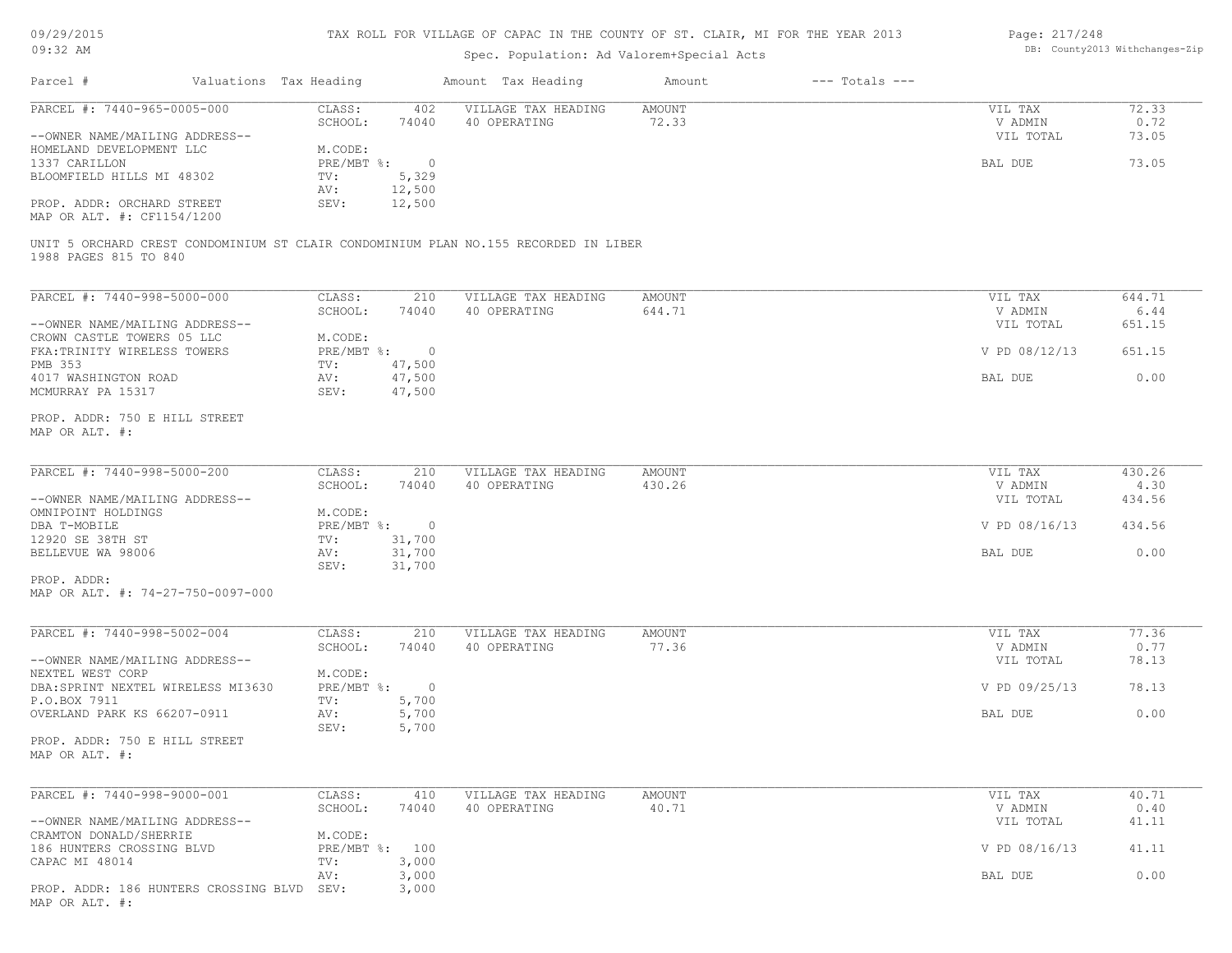| 09/29/2015 |  |
|------------|--|
| $09:32$ AM |  |

## Spec. Population: Ad Valorem+Special Acts

| Page: 218/248 |                                |
|---------------|--------------------------------|
|               | DB: County2013 Withchanges-Zip |

| Parcel #                                                     | Valuations Tax Heading    |                | Amount Tax Heading                  | Amount                 | $---$ Totals $---$ |                    |               |
|--------------------------------------------------------------|---------------------------|----------------|-------------------------------------|------------------------|--------------------|--------------------|---------------|
| PARCEL #: 7440-998-9000-002                                  | CLASS:<br>SCHOOL:         | 410<br>74040   | VILLAGE TAX HEADING<br>40 OPERATING | <b>AMOUNT</b><br>45.17 |                    | VIL TAX<br>V ADMIN | 45.17<br>0.45 |
| --OWNER NAME/MAILING ADDRESS--<br>OTTINGER RICHARD/DENISE    | M.CODE:                   |                |                                     |                        |                    | VIL TOTAL          | 45.62         |
| 177 HUNTERS CROSSING<br>CAPAC MI 48014                       | PRE/MBT %: 100<br>TV:     | 3,328          |                                     |                        |                    | V PD 08/22/13      | 45.62         |
|                                                              | AV:                       | 3,500          |                                     |                        |                    | BAL DUE            | 0.00          |
| PROP. ADDR: 177 HUNTERS CROSSING BLVD SEV:<br>MAP OR ALT. #: |                           | 3,500          |                                     |                        |                    |                    |               |
| PARCEL #: 7440-998-9000-003                                  | CLASS:                    | 410            | VILLAGE TAX HEADING                 | AMOUNT                 |                    | VIL TAX            | 42.07         |
|                                                              | SCHOOL:                   | 74040          | 40 OPERATING                        | 42.07                  |                    | V ADMIN            | 0.42          |
| --OWNER NAME/MAILING ADDRESS--                               |                           |                |                                     |                        |                    | VIL TOTAL          | 42.49         |
| BOROWSKI DALE/C<br>197 HUNTER ST                             | M.CODE:<br>PRE/MBT %: 100 |                |                                     |                        |                    | V PD 08/01/13      | 42.49         |
| HUNTERS CROSSING BLVD                                        | TV:                       | 3,100          |                                     |                        |                    |                    |               |
| CAPAC MI 48014                                               | AV:<br>SEV:               | 3,100<br>3,100 |                                     |                        |                    | BAL DUE            | 0.00          |
| PROP. ADDR: 197 HUNTERS CROSSING BLVD<br>MAP OR ALT. #:      |                           |                |                                     |                        |                    |                    |               |
| PARCEL #: 7440-998-9000-004                                  | CLASS:                    | 410            | VILLAGE TAX HEADING                 | <b>AMOUNT</b>          |                    | VIL TAX            | 45.17         |
|                                                              | SCHOOL:                   | 74040          | 40 OPERATING                        | 45.17                  |                    | V ADMIN            | 0.45          |
| --OWNER NAME/MAILING ADDRESS--                               |                           |                |                                     |                        |                    | VIL TOTAL          | 45.62         |
| ROZNOWSKI BRUNO                                              | M.CODE:                   |                |                                     |                        |                    |                    |               |
| 284 QUAIL RIDGE<br>CAPAC MI 48014                            | PRE/MBT %: 100<br>TV:     | 3,328          |                                     |                        |                    | V PD 09/25/13      | 45.62         |
|                                                              | AV:                       | 3,400          |                                     |                        |                    | BAL DUE            | 0.00          |
| PROP. ADDR: 284 QUAIL RIDGE<br>MAP OR ALT. #:                | SEV:                      | 3,400          |                                     |                        |                    |                    |               |
| PARCEL #: 7440-998-9000-005                                  | CLASS:                    | 410            | VILLAGE TAX HEADING                 | <b>AMOUNT</b>          |                    | VIL TAX            | 36.64         |
|                                                              | SCHOOL:                   | 74040          | 40 OPERATING                        | 36.64                  |                    | V ADMIN            | 0.36          |
| --OWNER NAME/MAILING ADDRESS--                               |                           |                |                                     |                        |                    | VIL TOTAL          | 37.00         |
| CHIND TIMOTHY                                                | M.CODE:<br>PRE/MBT %: 100 |                |                                     |                        |                    |                    | 37.00         |
| 263 QUAIL RIDGE<br>CAPAC MI 48014                            | TV:                       | 2,700          |                                     |                        |                    | V PD 09/06/13      |               |
|                                                              | AV:                       | 2,700          |                                     |                        |                    | BAL DUE            | 0.00          |
| PROP. ADDR: 263 QUAIL RIDGE                                  | SEV:                      | 2,700          |                                     |                        |                    |                    |               |
| MAP OR ALT. #:                                               |                           |                |                                     |                        |                    |                    |               |
| PARCEL #: 7440-998-9000-006                                  | CLASS:                    | 410            | VILLAGE TAX HEADING                 | <b>AMOUNT</b>          |                    | VIL TAX            | 37.66         |
|                                                              | SCHOOL:                   | 74040          | 40 OPERATING                        | 37.66                  |                    | V ADMIN            | 0.37          |
| --OWNER NAME/MAILING ADDRESS--                               |                           |                |                                     |                        |                    | VIL TOTAL          | 38.03         |
| BRIEGER DAVID                                                | M.CODE:                   |                |                                     |                        |                    |                    |               |
| 251 QUAIL RIDGE<br>CAPAC MI 48014                            | PRE/MBT %: 100<br>TV:     | 2,775          |                                     |                        |                    | V PD 08/16/13      | 38.03         |
|                                                              | AV:                       | 2,800          |                                     |                        |                    | BAL DUE            | 0.00          |
| PROP. ADDR: 251 OUAIL RIDGE<br>MAP OR ALT. #:                | SEV:                      | 2,800          |                                     |                        |                    |                    |               |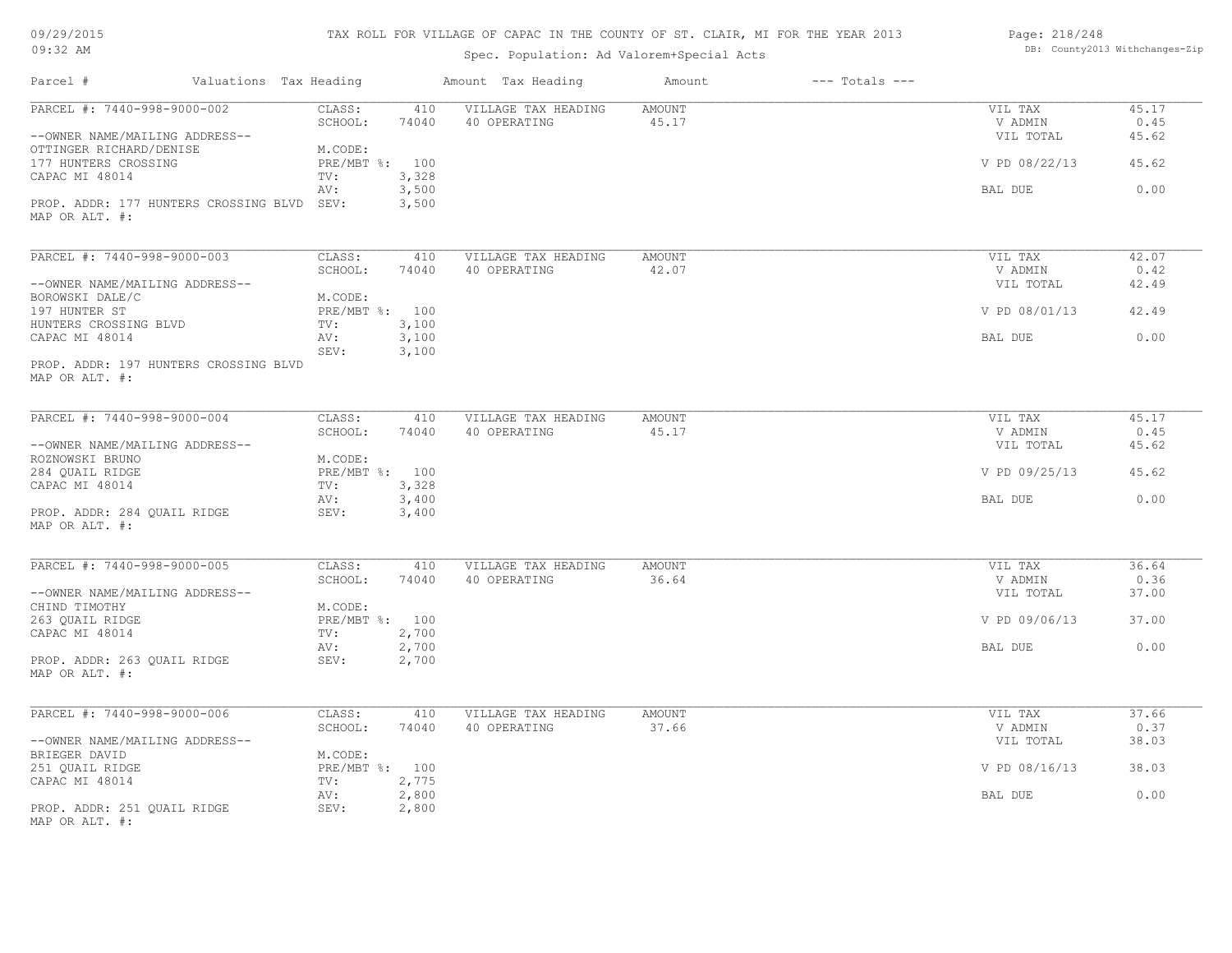| 09/29/2015 |  |
|------------|--|
| $09:32$ AM |  |

## Spec. Population: Ad Valorem+Special Acts

| Page: 219/248 |                                |
|---------------|--------------------------------|
|               | DB: County2013 Withchanges-Zip |

| Parcel #                                                      | Valuations Tax Heading            | Amount Tax Heading                  | Amount<br>$---$ Totals $---$ |                      |               |
|---------------------------------------------------------------|-----------------------------------|-------------------------------------|------------------------------|----------------------|---------------|
| PARCEL #: 7440-998-9000-007                                   | CLASS:<br>410<br>74040<br>SCHOOL: | VILLAGE TAX HEADING<br>40 OPERATING | <b>AMOUNT</b><br>40.71       | VIL TAX<br>V ADMIN   | 40.71<br>0.40 |
| --OWNER NAME/MAILING ADDRESS--<br>BUHLMAN, HOLLENBECK SHERRY  | M.CODE:                           |                                     |                              | VIL TOTAL            | 41.11         |
| 198 HUNTERS CROSSING<br>CAPAC MI 48014                        | PRE/MBT %: 100<br>3,000<br>TV:    |                                     |                              | V PD 08/22/13        | 41.11         |
| PROP. ADDR: 198 HUNTERS CROSSING BLVD SEV:                    | 3,000<br>AV:<br>3,000             |                                     |                              | BAL DUE              | 0.00          |
| MAP OR ALT. #:                                                |                                   |                                     |                              |                      |               |
| PARCEL #: 7440-998-9000-008                                   | CLASS:<br>410                     | VILLAGE TAX HEADING                 | <b>AMOUNT</b>                | VIL TAX              | 9.50          |
| --OWNER NAME/MAILING ADDRESS--                                | SCHOOL:<br>74040                  | 40 OPERATING                        | 9.50                         | V ADMIN<br>VIL TOTAL | 0.09<br>9.59  |
| GLOMBOWSKI SUE                                                | M.CODE:                           |                                     |                              |                      |               |
| 246 MALLARD DR                                                | PRE/MBT %:<br>100                 |                                     |                              | V PD 08/28/13        | 9.59          |
| CAPAC MI 48014                                                | 700<br>TV:                        |                                     |                              |                      |               |
|                                                               | 700<br>AV:                        |                                     |                              | BAL DUE              | 0.00          |
| PROP. ADDR: 246 MALLARD DR<br>MAP OR ALT. #:                  | SEV:<br>700                       |                                     |                              |                      |               |
| PARCEL #: 7440-998-9000-009                                   | CLASS:<br>410                     | VILLAGE TAX HEADING                 | AMOUNT                       | VIL TAX              | 0.00          |
|                                                               | SCHOOL:<br>74040                  | 40 OPERATING                        | 0.00                         | V ADMIN              | 0.00          |
| --OWNER NAME/MAILING ADDRESS--<br>RESIDENT                    | M.CODE:                           |                                     |                              | VIL TOTAL            | 0.00          |
| 262 MALLARD DR                                                | PRE/MBT %: 100                    |                                     |                              | BAL DUE              | 0.00          |
| CAPAC MI 48014                                                | TV:<br>$\circ$<br>$\circ$<br>AV:  |                                     |                              |                      |               |
| PROP. ADDR: 262 MALLARD DR<br>MAP OR ALT. #:                  | SEV:<br>$\circ$                   |                                     |                              |                      |               |
| PARCEL #: 7440-998-9000-010                                   | CLASS:<br>410                     | VILLAGE TAX HEADING                 | AMOUNT                       | VIL TAX              | 38.00         |
|                                                               | SCHOOL:<br>74040                  | 40 OPERATING                        | 38.00                        | V ADMIN              | 0.38          |
| --OWNER NAME/MAILING ADDRESS--                                |                                   |                                     |                              | VIL TOTAL            | 38.38         |
| ROEGNER JOHN<br>ROEGNER ROSE MARIE                            | M.CODE:<br>PRE/MBT %: 100         |                                     |                              | V PD 08/08/13        | 38.38         |
| 273 MALLARD DR                                                | 2,800<br>TV:                      |                                     |                              |                      |               |
| CAPAC MI 48014                                                | 2,800<br>AV:                      |                                     |                              | BAL DUE              | 0.00          |
|                                                               | SEV:<br>2,800                     |                                     |                              |                      |               |
| PROP. ADDR: 273 MALLARD DR<br>MAP OR ALT. #:                  |                                   |                                     |                              |                      |               |
| PARCEL #: 7440-998-9000-012                                   | CLASS:<br>410                     | VILLAGE TAX HEADING                 | AMOUNT                       | VIL TAX              | 37.66         |
|                                                               | SCHOOL:<br>74040                  | 40 OPERATING                        | 37.66                        | V ADMIN              | 0.37          |
| --OWNER NAME/MAILING ADDRESS--                                |                                   |                                     |                              | VIL TOTAL            | 38.03         |
| CASTLE DENNSI/ELAINE                                          | M.CODE:                           |                                     |                              |                      |               |
| 130 N MATTESON ST. APT 124<br>CAPAC MI 48014                  | PRE/MBT %: 100<br>2,775<br>TV:    |                                     |                              | BAL DUE              | 38.03         |
| PROP. ADDR: 221 CHRISTOPHER STONE DRIV SEV:<br>MAP OR ALT. #: | 3,000<br>AV:<br>3,000             |                                     |                              |                      |               |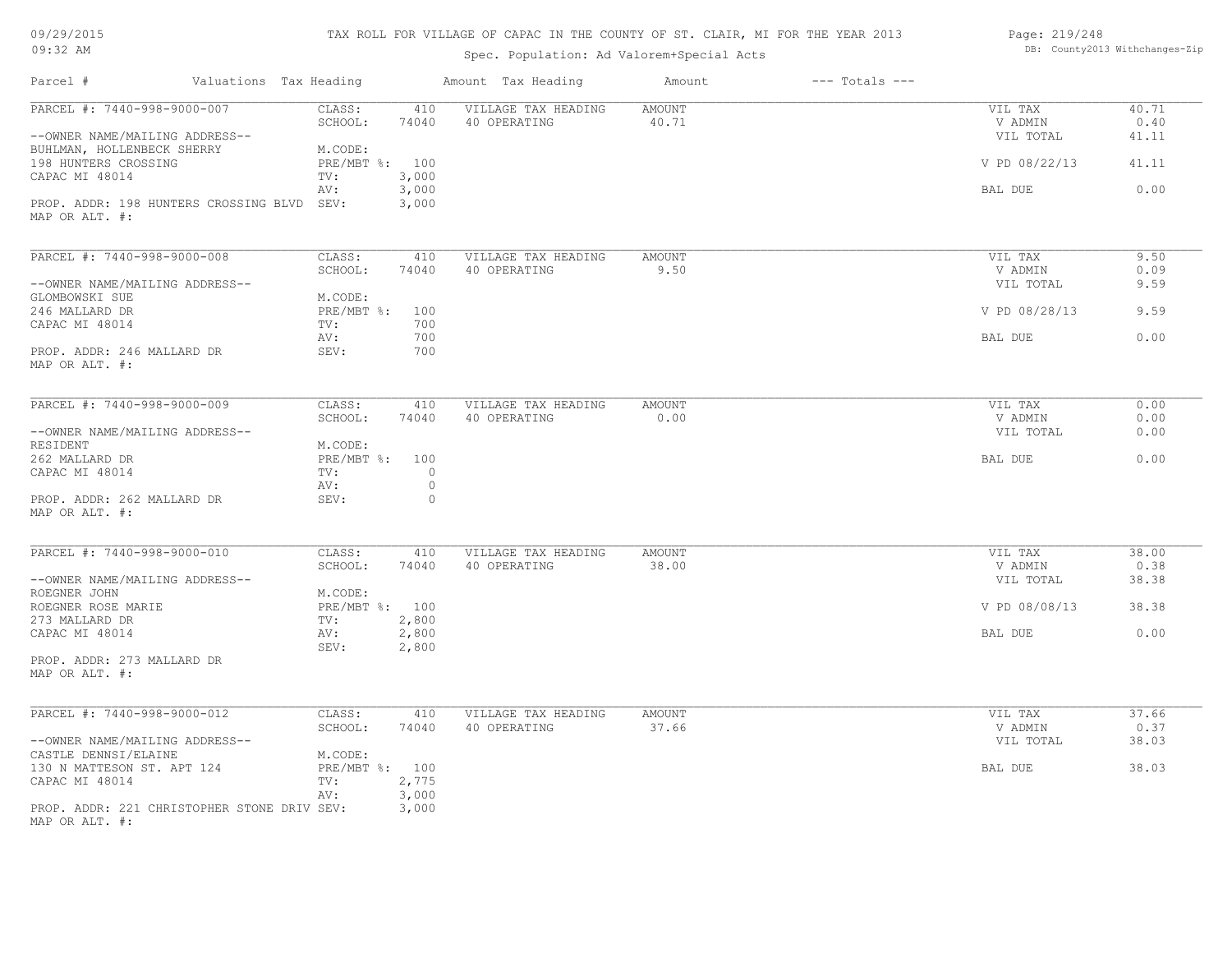| 09/29/2015 |  |
|------------|--|
| $09:32$ AM |  |

## Spec. Population: Ad Valorem+Special Acts

| Page: 220/248 |                                |
|---------------|--------------------------------|
|               | DB: County2013 Withchanges-Zip |

| Parcel #                                                      | Valuations Tax Heading |                   |                | Amount Tax Heading                  | Amount          | $---$ Totals $---$ |                    |               |
|---------------------------------------------------------------|------------------------|-------------------|----------------|-------------------------------------|-----------------|--------------------|--------------------|---------------|
| PARCEL #: 7440-998-9000-013                                   |                        | CLASS:<br>SCHOOL: | 410<br>74040   | VILLAGE TAX HEADING<br>40 OPERATING | AMOUNT<br>33.93 |                    | VIL TAX<br>V ADMIN | 33.93<br>0.33 |
| --OWNER NAME/MAILING ADDRESS--                                |                        |                   |                |                                     |                 |                    | VIL TOTAL          | 34.26         |
| SANTANA RANFERI                                               |                        | M.CODE:           |                |                                     |                 |                    |                    |               |
| 184 CHRISTOPHER STONE DR                                      |                        | PRE/MBT %: 100    |                |                                     |                 |                    | <b>BAL DUE</b>     | 34.26         |
| CAPAC MI 48014                                                |                        | TV:               | 2,500          |                                     |                 |                    |                    |               |
|                                                               |                        | AV:               | 2,500          |                                     |                 |                    |                    |               |
| PROP. ADDR: 184 CHRISTOPHER STONE DRIV SEV:<br>MAP OR ALT. #: |                        |                   | 2,500          |                                     |                 |                    |                    |               |
| PARCEL #: 7440-998-9000-014                                   |                        | CLASS:            | 410            | VILLAGE TAX HEADING                 | AMOUNT          |                    | VIL TAX            | 36.64         |
|                                                               |                        | SCHOOL:           | 74040          | 40 OPERATING                        | 36.64           |                    | V ADMIN            | 0.36          |
| --OWNER NAME/MAILING ADDRESS--                                |                        |                   |                |                                     |                 |                    | VIL TOTAL          | 37.00         |
| SCHOENROCK THOMAS                                             |                        | M.CODE:           |                |                                     |                 |                    |                    |               |
| SCHOENROCK DOLORES                                            |                        | PRE/MBT %: 100    |                |                                     |                 |                    | V PD 08/22/13      | 37.00         |
| 171 CHRISTOPHER STONE DRIVE                                   |                        | TV:               | 2,700          |                                     |                 |                    |                    |               |
| CAPAC MI 48014                                                |                        | AV:<br>SEV:       | 2,700<br>2,700 |                                     |                 |                    | BAL DUE            | 0.00          |
| PROP. ADDR: 171 CHRISTOPHER STONE DRIV                        |                        |                   |                |                                     |                 |                    |                    |               |
| MAP OR ALT. #:                                                |                        |                   |                |                                     |                 |                    |                    |               |
|                                                               |                        |                   |                |                                     |                 |                    |                    |               |
| PARCEL #: 7440-998-9000-015                                   |                        | CLASS:            | 410            | VILLAGE TAX HEADING                 | AMOUNT          |                    | VIL TAX            | 46.14         |
|                                                               |                        | SCHOOL:           | 74040          | 40 OPERATING                        | 46.14           |                    | V ADMIN            | 0.46          |
| --OWNER NAME/MAILING ADDRESS--                                |                        |                   |                |                                     |                 |                    | VIL TOTAL          | 46.60         |
| LANE OVAL LEE                                                 |                        | M.CODE:           |                |                                     |                 |                    |                    |               |
| LANE MARY                                                     |                        | PRE/MBT %: 100    |                |                                     |                 |                    | BAL DUE            | 46.60         |
| 226 CHRISTOPHER STONE DRIVE                                   |                        | TV:               | 3,400          |                                     |                 |                    |                    |               |
| CAPAC MI 48014                                                |                        | AV:<br>SEV:       | 3,400<br>3,400 |                                     |                 |                    |                    |               |
| PROP. ADDR: 226 CHRISTOPHER STONE DRIV                        |                        |                   |                |                                     |                 |                    |                    |               |
| MAP OR ALT. #:                                                |                        |                   |                |                                     |                 |                    |                    |               |
| BUILDING ON LEASED LAND HUNTERS CROSSING LOT 175              |                        |                   |                |                                     |                 |                    |                    |               |
| PARCEL #: 7440-998-9000-017                                   |                        | CLASS:            | 410            | VILLAGE TAX HEADING                 | <b>AMOUNT</b>   |                    | VIL TAX            | 43.43         |
|                                                               |                        | SCHOOL:           | 74040          | 40 OPERATING                        | 43.43           |                    | V ADMIN            | 0.43          |

|                                | SCHOOL:      | 74040 | 40 OPERATING | 43.43 | V ADMIN       | 0.43  |
|--------------------------------|--------------|-------|--------------|-------|---------------|-------|
| --OWNER NAME/MAILING ADDRESS-- |              |       |              |       | VIL TOTAL     | 43.86 |
| ZWACK HARRIET                  | M.CODE:      |       |              |       |               |       |
| 237 MALLARD LN                 | $PRE/MBT$ %: | 100   |              |       | V PD 07/18/13 | 43.86 |
| CAPAC MI 48014                 | TV:          | 3,200 |              |       |               |       |
|                                | AV:          | 3,200 |              |       | BAL DUE       | 0.00  |
| PROP. ADDR: 237 MALLARD LN     | SEV:         | 3,200 |              |       |               |       |
| MAP OR ALT. #:                 |              |       |              |       |               |       |

BUILDING ON LEASED LAND HUNTERS CROSSING LOT 161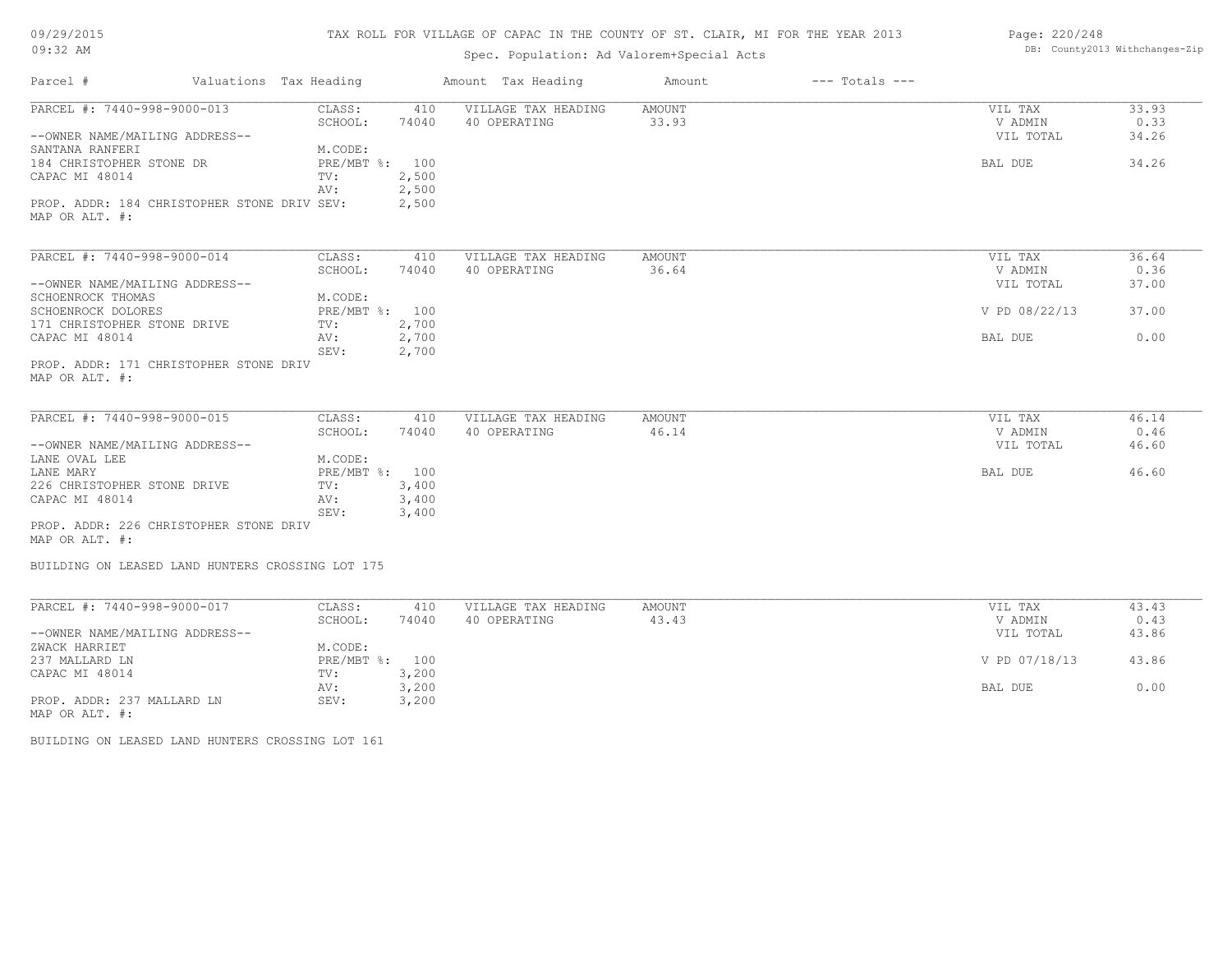#### Spec. Population: Ad Valorem+Special Acts

#### Page: 221/248 DB: County2013 Withchanges-Zip

| Parcel #                                                                                                        | Valuations Tax Heading |       | Amount Tax Heading  | Amount | $---$ Totals $---$ |               |       |
|-----------------------------------------------------------------------------------------------------------------|------------------------|-------|---------------------|--------|--------------------|---------------|-------|
| PARCEL #: 7440-998-9000-018                                                                                     | CLASS:                 | 410   | VILLAGE TAX HEADING | AMOUNT |                    | VIL TAX       | 43.43 |
|                                                                                                                 | SCHOOL:                | 74040 | 40 OPERATING        | 43.43  |                    | V ADMIN       | 0.43  |
| --OWNER NAME/MAILING ADDRESS--                                                                                  |                        |       |                     |        |                    | VIL TOTAL     | 43.86 |
| BURASINSKI MICHAEL                                                                                              | M.CODE:                |       |                     |        |                    |               |       |
| 268 MALLARD LN                                                                                                  | PRE/MBT %: 100         |       |                     |        |                    | V PD 07/09/13 | 43.86 |
| CAPAC MI 48014                                                                                                  | TV:                    | 3,200 |                     |        |                    |               |       |
|                                                                                                                 | AV:                    | 3,200 |                     |        |                    | BAL DUE       | 0.00  |
| PROP. ADDR: 268 MALLARD LN                                                                                      | SEV:                   | 3,200 |                     |        |                    |               |       |
| the contract of the contract of the contract of the contract of the contract of the contract of the contract of |                        |       |                     |        |                    |               |       |

MAP OR ALT. #:

BUILDING ON LEASED LAND HUNTERS CROSSING LOT 142

| PARCEL #: 7440-998-9000-019    | CLASS:  | 410            | VILLAGE TAX HEADING | AMOUNT | VIL TAX       | 43.43 |
|--------------------------------|---------|----------------|---------------------|--------|---------------|-------|
|                                | SCHOOL: | 74040          | 40 OPERATING        | 43.43  | V ADMIN       | 0.43  |
| --OWNER NAME/MAILING ADDRESS-- |         |                |                     |        | VIL TOTAL     | 43.86 |
| ZOCHOWSKI MARY                 | M.CODE: |                |                     |        |               |       |
| 139 SQUAB DR.                  |         | PRE/MBT %: 100 |                     |        | V PD 07/22/13 | 43.86 |
| CAPAC MI 48014                 | TV:     | 3,200          |                     |        |               |       |
|                                | AV:     | 3,200          |                     |        | BAL DUE       | 0.00  |
| PROP. ADDR: 139 SQUAB DR       | SEV:    | 3,200          |                     |        |               |       |
| MAP OR ALT. #:                 |         |                |                     |        |               |       |

BUILDING ON LEASED LAND HUNTERS CROSSING LOT 193

| PARCEL #: 7440-998-9000-020            | CLASS:         | 410   | VILLAGE TAX HEADING | AMOUNT | VIL TAX       | 47.50 |
|----------------------------------------|----------------|-------|---------------------|--------|---------------|-------|
|                                        | SCHOOL:        | 74040 | 40 OPERATING        | 47.50  | V ADMIN       | 0.47  |
| --OWNER NAME/MAILING ADDRESS--         |                |       |                     |        | VIL TOTAL     | 47.97 |
| FISH JOHN                              | M.CODE:        |       |                     |        |               |       |
| FISH VALERIE                           | PRE/MBT %: 100 |       |                     |        | V PD 09/16/13 | 47.97 |
| 291 CHRISTOPHER STONE DR.              | TV:            | 3,500 |                     |        |               |       |
| CAPAC MI 48014                         | AV:            | 3,500 |                     |        | BAL DUE       | 0.00  |
|                                        | SEV:           | 3,500 |                     |        |               |       |
| PROP. ADDR: 291 CHRISTOPHER STONE DRIV |                |       |                     |        |               |       |

MAP OR ALT. #:

BUILDINGS ON LEASED LAND HUNTERS CROSSING LOT#118

| PARCEL #: 7440-998-9000-190    | CLASS:     | 410   | VILLAGE TAX HEADING | AMOUNT | VIL TAX   | 46.14 |
|--------------------------------|------------|-------|---------------------|--------|-----------|-------|
|                                | SCHOOL:    | 74040 | 40 OPERATING        | 46.14  | V ADMIN   | 0.46  |
| --OWNER NAME/MAILING ADDRESS-- |            |       |                     |        | VIL TOTAL | 46.60 |
| LAAKSO DARREN                  | M.CODE:    |       |                     |        |           |       |
| LAAKSO SHARON                  | PRE/MBT %: |       |                     |        | BAL DUE   | 46.60 |
| 108 WHITETAIL DR.              | TV:        | 3,400 |                     |        |           |       |
| CAPAC MI 48014                 | AV:        | 3,400 |                     |        |           |       |
|                                | SEV:       | 3,400 |                     |        |           |       |
| PROP. ADDR: 108 WHITETAIL DR.  |            |       |                     |        |           |       |

MAP OR ALT. #:

BUILDIND'S ON LEASED LAND HUNTERS CROSSING LOT 190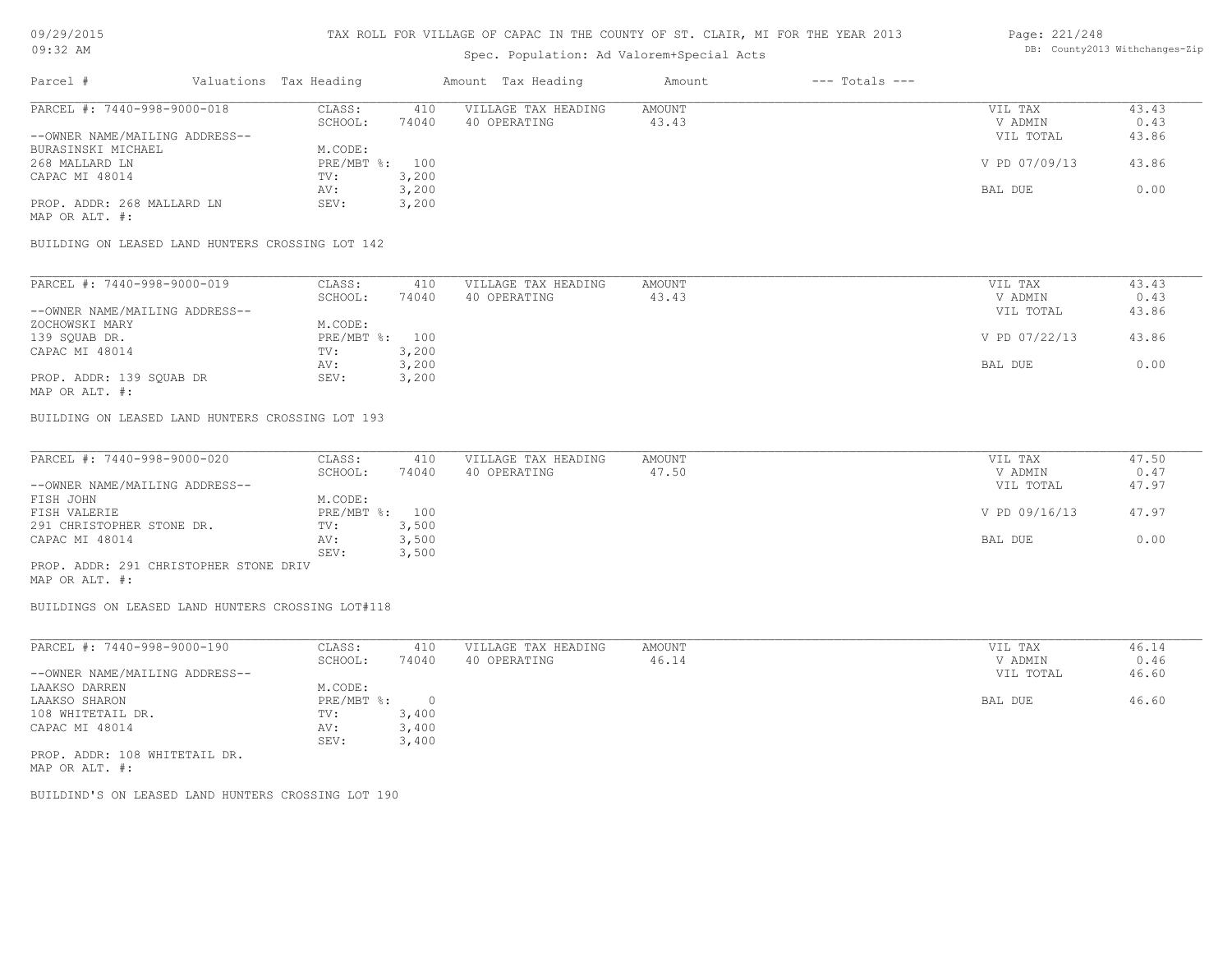| 09/29/2015 |  |
|------------|--|
| $09:32$ AM |  |

## Spec. Population: Ad Valorem+Special Acts

| Page: 222/248 |                                |
|---------------|--------------------------------|
|               | DB: County2013 Withchanges-Zip |

| Parcel #                                                          | Valuations Tax Heading       |                         | Amount Tax Heading                  | Amount                  | $---$ Totals $---$ |                                 |                        |
|-------------------------------------------------------------------|------------------------------|-------------------------|-------------------------------------|-------------------------|--------------------|---------------------------------|------------------------|
| PARCEL #: 7440-999-0002-001<br>--OWNER NAME/MAILING ADDRESS--     | CLASS:<br>SCHOOL:            | 251<br>74040            | VILLAGE TAX HEADING<br>40 OPERATING | <b>AMOUNT</b><br>19.46  |                    | VIL TAX<br>V ADMIN<br>VIL TOTAL | 19.46<br>0.19<br>19.65 |
| T-MOBILE CENTRAL LLC<br>T-MOBILE                                  | M.CODE:<br>PRE/MBT %: 100    |                         |                                     |                         |                    | V PD 08/16/13                   | 19.65                  |
| PROPERTY TAX DEPARTMENT<br>12920 SE 38TH ST.<br>BELLEVUE WA 98006 | TV:<br>AV:<br>SEV:           | 1,434<br>1,434<br>1,434 |                                     |                         |                    | BAL DUE                         | 0.00                   |
| PROP. ADDR:<br>MAP OR ALT. #:                                     |                              |                         |                                     |                         |                    |                                 |                        |
| PARCEL #: 7440-999-0002-100                                       | CLASS:<br>SCHOOL:            | 002<br>74040            | VILLAGE TAX HEADING<br>40 OPERATING | <b>AMOUNT</b><br>0.00   |                    | VIL TAX<br>V ADMIN              | 0.00<br>0.00           |
| --OWNER NAME/MAILING ADDRESS--<br>ERVIN LEASING CO                | M.CODE:                      |                         |                                     |                         |                    | VIL TOTAL                       | 0.00                   |
| 3893 RESEARCH PARK DR<br>ANN ARBOR MI 48108                       | PRE/MBT %: 100<br>TV:<br>AV: | $\circ$<br>$\circ$      |                                     |                         |                    | BAL DUE                         | 0.00                   |
| PROP. ADDR:<br>MAP OR ALT. #:                                     | SEV:                         | $\circ$                 |                                     |                         |                    |                                 |                        |
| PARCEL #: 7440-999-0002-200                                       | CLASS:                       | 251                     | VILLAGE TAX HEADING                 | <b>AMOUNT</b>           |                    | VIL TAX                         | 49.86                  |
| --OWNER NAME/MAILING ADDRESS--                                    | SCHOOL:                      | 74040                   | 40 OPERATING                        | 49.86                   |                    | V ADMIN<br>VIL TOTAL            | 0.49<br>50.35          |
| HP FININCIAL SERVICES<br>P.O. BOX 251209                          | M.CODE:<br>PRE/MBT %: 100    |                         |                                     |                         |                    | V PD 09/04/13                   | 50.35                  |
| PLANO TX 75025-1209<br>PROP. ADDR:<br>MAP OR ALT. #:              | TV:<br>AV:<br>SEV:           | 3,674<br>3,674<br>3,674 |                                     |                         |                    | BAL DUE                         | 0.00                   |
|                                                                   |                              |                         |                                     |                         |                    |                                 |                        |
| PARCEL #: 7440-999-0002-500                                       | CLASS:<br>SCHOOL:            | 002<br>74040            | VILLAGE TAX HEADING<br>40 OPERATING | <b>AMOUNT</b><br>0.00   |                    | VIL TAX<br>V ADMIN              | 0.00<br>0.00           |
| --OWNER NAME/MAILING ADDRESS--<br>BANKERS LEASING CO              | M.CODE:                      |                         |                                     |                         |                    | VIL TOTAL                       | 0.00                   |
| MS. DIANE WILLIAMS<br>P.O.BOX 7740<br>URBANDALE IA 50323          | PRE/MBT %: 100<br>TV:<br>AV: | $\circ$<br>$\circ$      |                                     |                         |                    | BAL DUE                         | 0.00                   |
| PROP. ADDR:<br>MAP OR ALT. #:                                     | SEV:                         | $\circ$                 |                                     |                         |                    |                                 |                        |
|                                                                   |                              |                         |                                     |                         |                    |                                 |                        |
| PARCEL #: 7440-999-0004-000                                       | CLASS:<br>SCHOOL:            | 251<br>74040            | VILLAGE TAX HEADING<br>40 OPERATING | <b>AMOUNT</b><br>259.24 |                    | VIL TAX<br>V ADMIN              | 259.24<br>2.59         |
| --OWNER NAME/MAILING ADDRESS--<br>CAPAC CHIROPRACTIC CLINIC       | M.CODE:                      |                         |                                     |                         |                    | VIL TOTAL                       | 261.83                 |
| 116 N MAIN ST<br>CAPAC MI 48014                                   | PRE/MBT %: 100<br>TV:        | 19,100                  |                                     |                         |                    | V PD 08/28/13                   | 261.83                 |
| PROP. ADDR: 116 N MAIN ST<br>MAP OR ALT. #:                       | AV:<br>SEV:                  | 19,100<br>19,100        |                                     |                         |                    | BAL DUE                         | 0.00                   |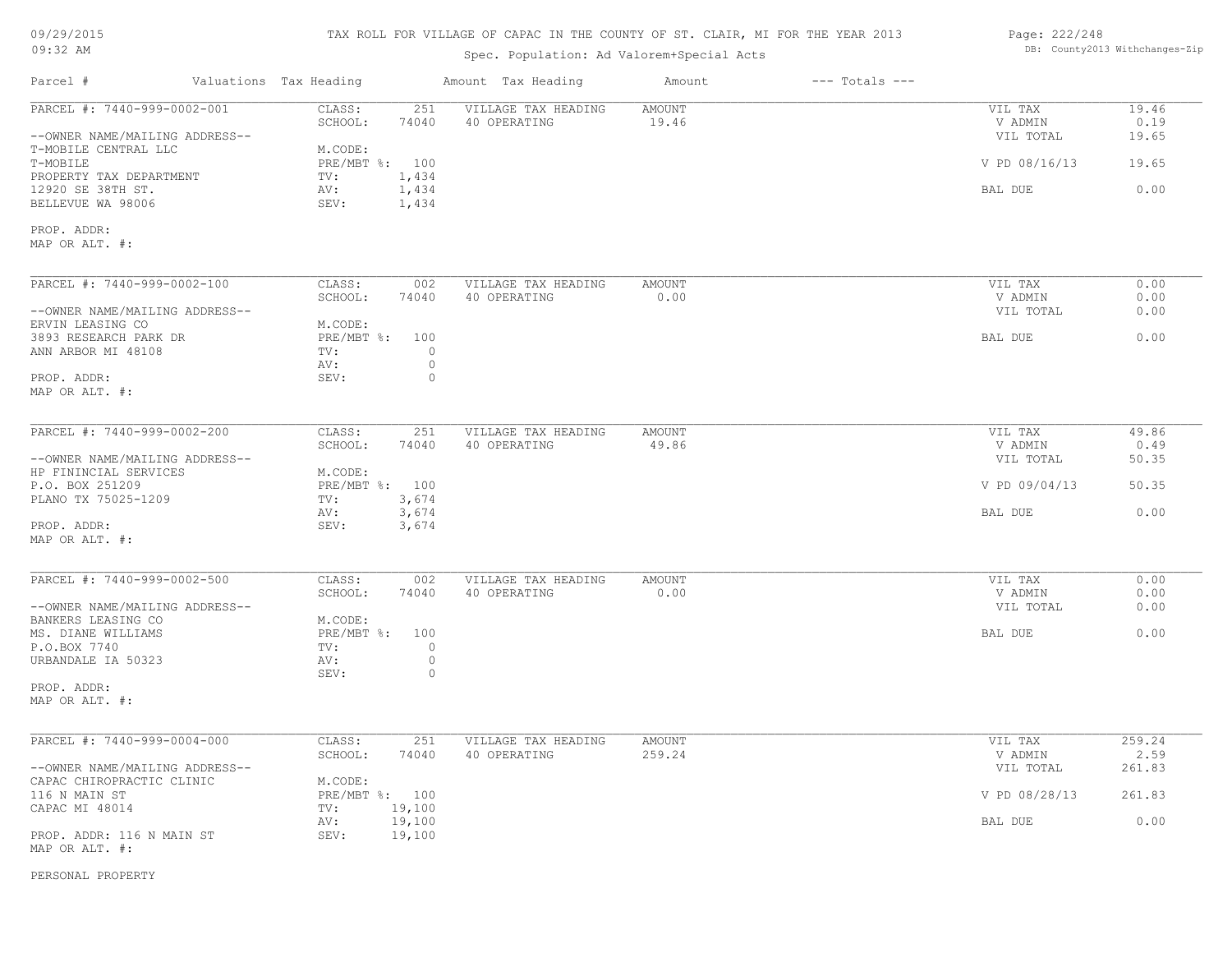## TAX ROLL FOR VILLAGE OF CAPAC IN THE COUNTY OF ST. CLAIR, MI FOR THE YEAR 2013

## Spec. Population: Ad Valorem+Special Acts

#### Page: 223/248 DB: County2013 Withchanges-Zip

| Parcel #                                                  | Valuations Tax Heading         | Amount Tax Heading                                  | Amount                | $---$ Totals $---$ |                      |                |
|-----------------------------------------------------------|--------------------------------|-----------------------------------------------------|-----------------------|--------------------|----------------------|----------------|
| PARCEL #: 7440-999-0004-100                               | CLASS:<br>SCHOOL:              | 251<br>VILLAGE TAX HEADING<br>74040<br>40 OPERATING | AMOUNT<br>35.28       |                    | VIL TAX<br>V ADMIN   | 35.28<br>0.35  |
| --OWNER NAME/MAILING ADDRESS--<br>SUPERIOR AUTO REPAIR    | M.CODE:                        |                                                     |                       |                    | VIL TOTAL            | 35.63          |
| 104 E MILL ST<br>CAPAC MI 48014                           | PRE/MBT %: 100<br>TV:          | 2,600                                               |                       |                    | V PD 09/06/13        | 35.63          |
| PROP. ADDR: 104 E MILL STREET                             | AV:<br>SEV:                    | 2,600<br>2,600                                      |                       |                    | BAL DUE              | 0.00           |
| MAP OR ALT. #:                                            |                                |                                                     |                       |                    |                      |                |
| PARCEL #: 7440-999-0005-000                               | CLASS:                         | 251<br>VILLAGE TAX HEADING                          | AMOUNT                |                    | VIL TAX              | 58.44          |
| --OWNER NAME/MAILING ADDRESS--                            | SCHOOL:                        | 74040<br>40 OPERATING                               | 58.44                 |                    | V ADMIN<br>VIL TOTAL | 0.58<br>59.02  |
| LOUIE'S FAMILY RESTAURANT<br>560 N MAIN ST                | M.CODE:<br>PRE/MBT %: 100      |                                                     |                       |                    | V PD 07/09/13        | 59.02          |
| CAPAC MI 48014-3150                                       | TV:<br>AV:                     | 4,306<br>4,306                                      |                       |                    | BAL DUE              | 0.00           |
| PROP. ADDR: 560 N MAIN ST<br>MAP OR ALT. #:               | SEV:                           | 4,306                                               |                       |                    |                      |                |
| PARCEL #: 7440-999-0006-000                               | CLASS:                         | 251<br>VILLAGE TAX HEADING                          | <b>AMOUNT</b>         |                    | VIL TAX              | 214.26         |
| --OWNER NAME/MAILING ADDRESS--                            | SCHOOL:                        | 74040<br>40 OPERATING                               | 214.26                |                    | V ADMIN<br>VIL TOTAL | 2.14<br>216.40 |
| SDS PHAMACY<br>CAPAC PHARMACY                             | M.CODE:<br>PRE/MBT %: 100      |                                                     |                       |                    | V PD 08/26/13        | 216.40         |
| 25 S MAIN ST<br>YALE MI 48097                             | 15,786<br>TV:<br>15,786<br>AV: |                                                     |                       |                    | BAL DUE              | 0.00           |
| PROP. ADDR: 136 N MAIN ST<br>MAP OR ALT. #:               | SEV:<br>15,786                 |                                                     |                       |                    |                      |                |
| PARCEL #: 7440-999-0010-001                               | CLASS:                         | 251<br>VILLAGE TAX HEADING                          | <b>AMOUNT</b>         |                    | VIL TAX              | 33.93          |
| --OWNER NAME/MAILING ADDRESS--                            | SCHOOL:                        | 74040<br>40 OPERATING                               | 33.93                 |                    | V ADMIN<br>VIL TOTAL | 0.33<br>34.26  |
| M G FOOD & GAS INC.<br>MARATHON GAS STATION               | M.CODE:<br>PRE/MBT %: 100      |                                                     |                       |                    | BAL DUE              | 34.26          |
| 201 N MAIN<br>CAPAC MI 48014                              | TV:<br>AV:                     | 2,500<br>2,500                                      |                       |                    |                      |                |
| PROP. ADDR: 201 N MAIN                                    | SEV:                           | 2,500                                               |                       |                    |                      |                |
| MAP OR ALT. #:                                            |                                |                                                     |                       |                    |                      |                |
| PERSONAL PROPERTY                                         |                                |                                                     |                       |                    |                      |                |
| PARCEL #: 7440-999-0016-035                               | CLASS:<br>SCHOOL:              | 251<br>VILLAGE TAX HEADING<br>74040<br>40 OPERATING | <b>AMOUNT</b><br>0.58 |                    | VIL TAX<br>V ADMIN   | 0.58<br>0.00   |
| --OWNER NAME/MAILING ADDRESS--                            |                                |                                                     |                       |                    | VIL TOTAL            | 0.58           |
| LOGICALEASE, LLC<br>ADVANCE PROPERTY TAX COMPLIANCE       | M.CODE:<br>PRE/MBT %: 100      |                                                     |                       |                    | V PD 08/05/13        | 0.58           |
| 1611 N INTERSTATE 35E STE 428<br>CARROLLTON TX 75006-8616 | TV:<br>AV:<br>SEV:             | 43<br>43<br>43                                      |                       |                    | BAL DUE              | 0.00           |
| PROP. ADDR:<br>MAP OR ALT. #:                             |                                |                                                     |                       |                    |                      |                |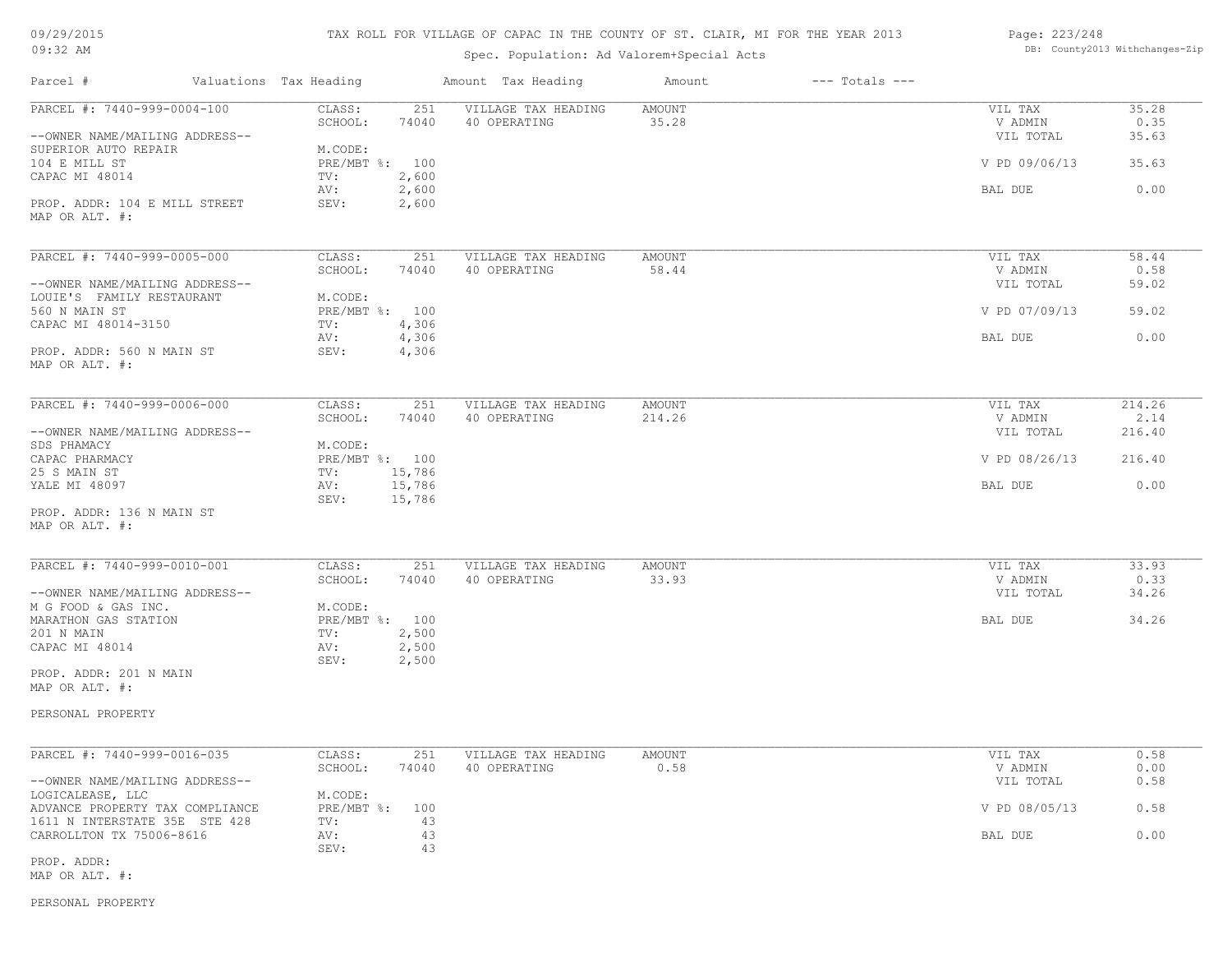#### TAX ROLL FOR VILLAGE OF CAPAC IN THE COUNTY OF ST. CLAIR, MI FOR THE YEAR 2013

# Spec. Population: Ad Valorem+Special Acts

# Page: 224/248 DB: County2013 Withchanges-Zip

|                                                                                   |                                                                                       | spec. Population: Ad valorem+special Acts |                    |                    |                                 |                      |
|-----------------------------------------------------------------------------------|---------------------------------------------------------------------------------------|-------------------------------------------|--------------------|--------------------|---------------------------------|----------------------|
| Parcel #<br>Valuations Tax Heading                                                |                                                                                       | Amount Tax Heading                        | Amount             | $---$ Totals $---$ |                                 |                      |
| PARCEL #: 7440-999-0016-050<br>--OWNER NAME/MAILING ADDRESS--                     | CLASS:<br>002<br>SCHOOL:<br>74040                                                     | VILLAGE TAX HEADING<br>40 OPERATING       | AMOUNT<br>0.00     |                    | VIL TAX<br>V ADMIN<br>VIL TOTAL | 0.00<br>0.00<br>0.00 |
| NCMIC FINANCE CORPORATION<br>DBA: NCMIC<br>14001 UNIVERSITY AVE<br>CLIVE IA 50325 | M.CODE:<br>$PRE/MBT$ %:<br>100<br>$\circ$<br>TV:<br>AV:<br>$\circ$<br>SEV:<br>$\circ$ |                                           |                    |                    | BAL DUE                         | 0.00                 |
| PROP. ADDR:<br>MAP OR ALT. #:                                                     |                                                                                       |                                           |                    |                    |                                 |                      |
| PERSONAL PROPERTY                                                                 |                                                                                       |                                           |                    |                    |                                 |                      |
| PARCEL #: 7440-999-0017-100                                                       | CLASS:<br>251                                                                         | VILLAGE TAX HEADING                       | AMOUNT             |                    | VIL TAX                         | 84.51                |
| --OWNER NAME/MAILING ADDRESS--                                                    | SCHOOL:<br>74040                                                                      | 40 OPERATING                              | 84.51              |                    | V ADMIN<br>VIL TOTAL            | 0.84<br>85.35        |
| COCA-COLA COMPANY<br>PROPERTY TAX DEPT<br>PO BOX 4440                             | M.CODE:<br>PRE/MBT %: 100<br>6,227<br>TV:                                             |                                           |                    |                    | V PD 08/16/13                   | 85.35                |
| BRANDON FL 33509-4440                                                             | 6,227<br>AV:<br>SEV:<br>6,227                                                         |                                           |                    |                    | BAL DUE                         | 0.00                 |
| PROP. ADDR:<br>MAP OR ALT. #:                                                     |                                                                                       |                                           |                    |                    |                                 |                      |
| PARCEL #: 7440-999-0018-000                                                       | CLASS:<br>002                                                                         | VILLAGE TAX HEADING                       | <b>AMOUNT</b>      |                    | VIL TAX                         | 0.00                 |
| --OWNER NAME/MAILING ADDRESS--                                                    | SCHOOL:<br>74040                                                                      | 40 OPERATING                              | 0.00               |                    | V ADMIN<br>VIL TOTAL            | 0.00<br>0.00         |
| BARB'S BOOKKEEPING & TAX<br>109 S MAIN ST<br>CAPAC MI 48014                       | M.CODE:<br>$PRE/MBT$ %:<br>100<br>$\circ$<br>TV:                                      |                                           |                    |                    | BAL DUE                         | 0.00                 |
| PROP. ADDR: 109 S MAIN ST<br>MAP OR ALT. #:                                       | AV:<br>$\circ$<br>$\circ$<br>SEV:                                                     |                                           |                    |                    |                                 |                      |
| PARCEL #: 7440-999-0021-050                                                       | CLASS:<br>251                                                                         | VILLAGE TAX HEADING                       | AMOUNT             |                    | VIL TAX                         | 0.00                 |
| --OWNER NAME/MAILING ADDRESS--                                                    | SCHOOL:<br>74040                                                                      | 40 OPERATING                              | 0.00               |                    | V ADMIN<br>VIL TOTAL            | 0.00<br>0.00         |
| SPIFFY KLEAN<br>138 N MAIN ST<br>CAPAC MI 48014                                   | M.CODE:<br>$PRE/MBT$ $\div$<br>100<br>$\circ$<br>TV:                                  |                                           |                    |                    | BAL DUE                         | 0.00                 |
| PROP. ADDR: 138 N MAIN ST<br>MAP OR ALT. #:                                       | $\circ$<br>AV:<br>SEV:<br>$\circ$                                                     |                                           |                    |                    |                                 |                      |
| PERSONAL PROPERTY                                                                 |                                                                                       |                                           |                    |                    |                                 |                      |
| PARCEL #: 7440-999-0022-000                                                       | CLASS:<br>551<br>SCHOOL:<br>74040                                                     | VILLAGE TAX HEADING<br>40 OPERATING       | AMOUNT<br>5,089.19 |                    | VIL TAX<br>V ADMIN              | 5,089.19<br>50.89    |
| --OWNER NAME/MAILING ADDRESS--<br>CONSUMERS POWER                                 | M.CODE:                                                                               |                                           |                    |                    | VIL TOTAL                       | 5,140.08             |
| EP-10 PROPERTY TAX<br>ONE ENERGY PLAZA<br>JACKSON MI 49201-9938                   | $PRE/MBT$ %:<br>$\overline{0}$<br>374,950<br>TV:<br>374,950<br>AV:                    |                                           |                    |                    | V PD 08/16/13<br>BAL DUE        | 5,140.08<br>0.00     |
| PROP. ADDR: 3201 E COURT STREET<br>MAP OR ALT. #:                                 | 374,950<br>SEV:                                                                       |                                           |                    |                    |                                 |                      |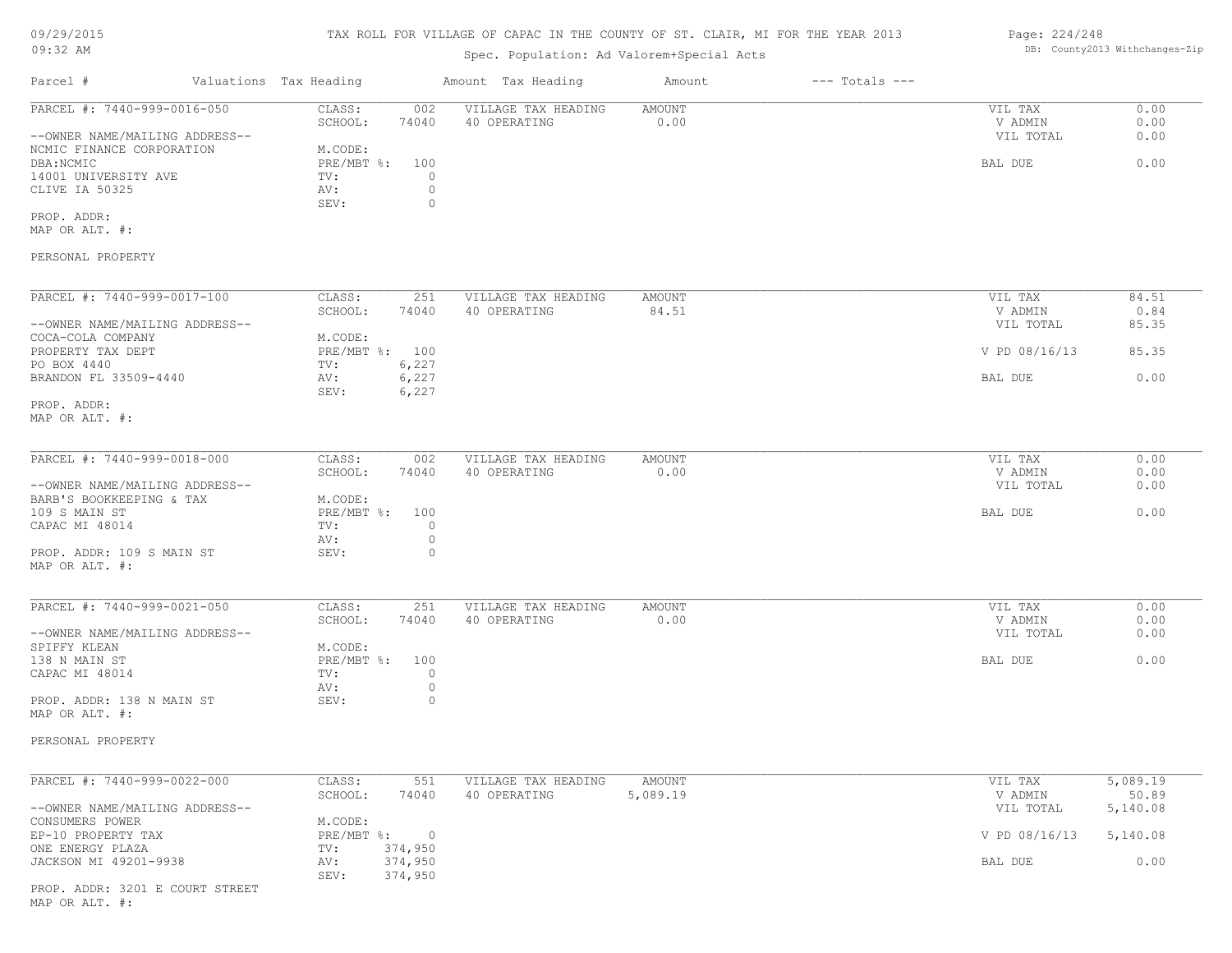## TAX ROLL FOR VILLAGE OF CAPAC IN THE COUNTY OF ST. CLAIR, MI FOR THE YEAR 2013

## Spec. Population: Ad Valorem+Special Acts

#### Page: 225/248 DB: County2013 Withchanges-Zip

| Parcel #                                                      | Valuations Tax Heading           |                    | Amount Tax Heading                  | Amount                 | $---$ Totals $---$ |                                 |                        |
|---------------------------------------------------------------|----------------------------------|--------------------|-------------------------------------|------------------------|--------------------|---------------------------------|------------------------|
| PARCEL #: 7440-999-0023-002<br>--OWNER NAME/MAILING ADDRESS-- | CLASS:<br>SCHOOL:                | 251<br>74040       | VILLAGE TAX HEADING<br>40 OPERATING | <b>AMOUNT</b><br>24.93 |                    | VIL TAX<br>V ADMIN<br>VIL TOTAL | 24.93<br>0.24<br>25.17 |
| MAIN STREET VILLA<br>512 N MAIN<br>CAPAC MI 48014             | M.CODE:<br>PRE/MBT %: 100<br>TV: | 1,837              |                                     |                        |                    | V PD 08/16/13                   | 25.17                  |
| PROP. ADDR: 512 N MAIN                                        | AV:<br>SEV:                      | 1,837<br>1,837     |                                     |                        |                    | BAL DUE                         | 0.00                   |
| MAP OR ALT. #:                                                |                                  |                    |                                     |                        |                    |                                 |                        |
| PERSONAL PROPERTY                                             |                                  |                    |                                     |                        |                    |                                 |                        |
| PARCEL #: 7440-999-0024-010                                   | CLASS:                           | 351                | VILLAGE TAX HEADING                 | <b>AMOUNT</b>          |                    | VIL TAX                         | 3,388.37               |
|                                                               | SCHOOL:                          | 74040              | 40 OPERATING                        | 3,388.37               |                    | V ADMIN                         | 33.88                  |
| --OWNER NAME/MAILING ADDRESS--                                |                                  |                    |                                     |                        |                    | VIL TOTAL                       | 3,422.25               |
| HONDA OF AMERICA MFG.,<br>24000 HONDA PARKWAY                 | M.CODE:<br>PRE/MBT %: 100        |                    |                                     |                        |                    | V PD 08/19/13                   | 3,422.25               |
| MARYSVILLE OH 43040                                           | TV:                              | 249,641            |                                     |                        |                    |                                 |                        |
|                                                               | AV:                              | 249,641            |                                     |                        |                    | BAL DUE                         | 0.00                   |
| PROP. ADDR:<br>MAP OR ALT. #:                                 | SEV:                             | 249,641            |                                     |                        |                    |                                 |                        |
| PERSONAL PROPERTY                                             |                                  |                    |                                     |                        |                    |                                 |                        |
| PARCEL #: 7440-999-0025-000                                   | CLASS:                           | 551                | VILLAGE TAX HEADING                 | <b>AMOUNT</b>          |                    | VIL TAX                         | 11,335.23              |
|                                                               | SCHOOL:                          | 74040              | 40 OPERATING                        | 11,335.23              |                    | V ADMIN                         | 113.35                 |
| --OWNER NAME/MAILING ADDRESS--                                |                                  |                    |                                     |                        |                    | VIL TOTAL                       | 11,448.58              |
| DTE ELECTRIC COMPANY<br>PROPERTY TAX DEPARTMENT               | M.CODE:<br>PRE/MBT %: 0          |                    |                                     |                        |                    | V PD 08/12/13 11,448.58         |                        |
| P.O.BOX 33017                                                 | TV:                              | 835,131            |                                     |                        |                    |                                 |                        |
| DETROIT MI 48232                                              | AV:<br>SEV:                      | 835,131<br>835,131 |                                     |                        |                    | BAL DUE                         | 0.00                   |
| PROP. ADDR: 351 W MEIER ST<br>MAP OR ALT. #:                  |                                  |                    |                                     |                        |                    |                                 |                        |
| PARCEL #: 7440-999-0026-010                                   | CLASS:                           | 551                | VILLAGE TAX HEADING                 | <b>AMOUNT</b>          |                    | VIL TAX                         | 0.00                   |
|                                                               | SCHOOL:                          | 74040              | 40 OPERATING                        | 0.00                   |                    | V ADMIN                         | 0.00                   |
| --OWNER NAME/MAILING ADDRESS--                                |                                  |                    |                                     |                        |                    | VIL TOTAL                       | 0.00                   |
| ENBRIDGE ENERGY COMPANY, INC                                  | M.CODE:                          |                    |                                     |                        |                    |                                 |                        |
| SUPERIOR CITY CENTER<br>1409 HAMMOND AVENUE 2ND FLR.          | PRE/MBT %:<br>TV:                | $\circ$<br>$\circ$ |                                     |                        |                    | BAL DUE                         | 0.00                   |
| SUPERIOR WI 54880--524                                        | AV:                              | $\circ$            |                                     |                        |                    |                                 |                        |
|                                                               | SEV:                             | $\circ$            |                                     |                        |                    |                                 |                        |
| PROP. ADDR:<br>MAP OR ALT. #:                                 |                                  |                    |                                     |                        |                    |                                 |                        |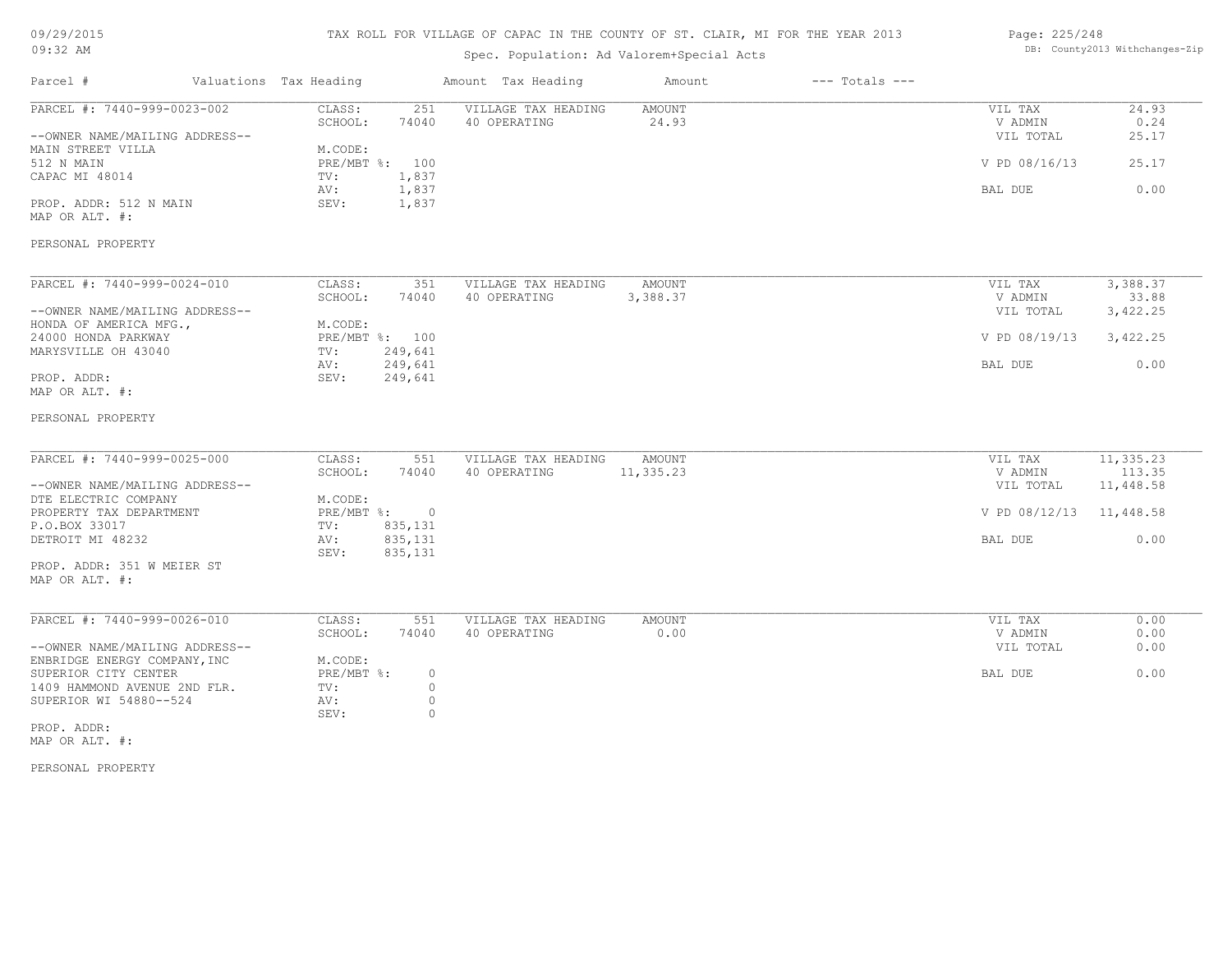## TAX ROLL FOR VILLAGE OF CAPAC IN THE COUNTY OF ST. CLAIR, MI FOR THE YEAR 2013

## Spec. Population: Ad Valorem+Special Acts

#### Page: 226/248 DB: County2013 Withchanges-Zip

| Parcel #                                                        | Valuations Tax Heading       |                    | Amount Tax Heading                  | Amount                  | $---$ Totals $---$ |                                 |                          |
|-----------------------------------------------------------------|------------------------------|--------------------|-------------------------------------|-------------------------|--------------------|---------------------------------|--------------------------|
| PARCEL #: 7440-999-0027-001<br>--OWNER NAME/MAILING ADDRESS--   | CLASS:<br>SCHOOL:            | 251<br>74040       | VILLAGE TAX HEADING<br>40 OPERATING | <b>AMOUNT</b><br>603.99 |                    | VIL TAX<br>V ADMIN<br>VIL TOTAL | 603.99<br>6.03<br>610.02 |
| CAPAC AUTO REPAIR INC<br>103 W MILL ST                          | M.CODE:<br>PRE/MBT %: 100    |                    |                                     |                         |                    | V PD 08/26/13                   | 610.02                   |
| CAPAC MI 48014-3022                                             | TV:<br>AV:                   | 44,500<br>44,500   |                                     |                         |                    | BAL DUE                         | 0.00                     |
| PROP. ADDR: 103 W MILL ST<br>MAP OR ALT. #:                     | SEV:                         | 44,500             |                                     |                         |                    |                                 |                          |
| PARCEL #: 7440-999-0033-000                                     | CLASS:                       | 251                | VILLAGE TAX HEADING                 | AMOUNT                  |                    | VIL TAX                         | 35.45                    |
| --OWNER NAME/MAILING ADDRESS--                                  | SCHOOL:                      | 74040              | 40 OPERATING                        | 35.45                   |                    | V ADMIN<br>VIL TOTAL            | 0.35<br>35.80            |
| CAPAC CONSTRUCTION CO INC                                       | M.CODE:                      |                    |                                     |                         |                    |                                 |                          |
| P.O.BOX 388<br>CAPAC MI 48014                                   | PRE/MBT %: 100<br>TV:        | 2,612              |                                     |                         |                    | V PD 09/06/13                   | 35.80                    |
|                                                                 | AV:                          | 2,612              |                                     |                         |                    | BAL DUE                         | 0.00                     |
| PROP. ADDR: 216 E HILL STREET<br>MAP OR ALT. #:                 | SEV:                         | 2,612              |                                     |                         |                    |                                 |                          |
| PARCEL #: 7440-999-0036-001                                     | CLASS:                       | 002                | VILLAGE TAX HEADING                 | <b>AMOUNT</b>           |                    | VIL TAX                         | 0.00                     |
|                                                                 | SCHOOL:                      | 74040              | 40 OPERATING                        | 0.00                    |                    | V ADMIN                         | 0.00                     |
| --OWNER NAME/MAILING ADDRESS--<br>CAPAC FOOD CENTER             | M.CODE:                      |                    |                                     |                         |                    | VIL TOTAL                       | 0.00                     |
| 45677 PEBBLE CRK W APT 5<br>UTICA MI 48317-4881                 | PRE/MBT %: 100<br>TV:<br>AV: | $\circ$<br>$\circ$ |                                     |                         |                    | BAL DUE                         | 0.00                     |
| PROP. ADDR: 3433 CAPAC RD<br>MAP OR ALT. #:                     | SEV:                         | $\circ$            |                                     |                         |                    |                                 |                          |
| PERSONAL PROPERTY                                               |                              |                    |                                     |                         |                    |                                 |                          |
| PARCEL #: 7440-999-0044-000                                     | CLASS:                       | 251                | VILLAGE TAX HEADING                 | <b>AMOUNT</b>           |                    | VIL TAX                         | 374.20                   |
| --OWNER NAME/MAILING ADDRESS--                                  | SCHOOL:                      | 74040              | 40 OPERATING                        | 374.20                  |                    | V ADMIN<br>VIL TOTAL            | 3.74<br>377.94           |
| CAPAC FAMILY LAUNDRY                                            | M.CODE:                      |                    |                                     |                         |                    |                                 |                          |
| MR.DANIEL L. MARQUARDT<br>461 ELK LAKE DR                       | PRE/MBT %: 100<br>TV:        | 27,570             |                                     |                         |                    | BAL DUE                         | 377.94                   |
| ATTICA MI 48412-9807                                            | AV:<br>SEV:                  | 27,570<br>27,570   |                                     |                         |                    |                                 |                          |
| PROP. ADDR: 100 S MAIN ST                                       |                              |                    |                                     |                         |                    |                                 |                          |
| MAP OR ALT. #:                                                  |                              |                    |                                     |                         |                    |                                 |                          |
| Default Legal Description                                       |                              |                    |                                     |                         |                    |                                 |                          |
| PARCEL #: 7440-999-0045-000                                     | CLASS:                       | 251                | VILLAGE TAX HEADING                 | AMOUNT                  |                    | VIL TAX                         | 917.30                   |
|                                                                 | SCHOOL:                      | 74040              | 40 OPERATING                        | 917.30                  |                    | V ADMIN                         | 9.17                     |
| --OWNER NAME/MAILING ADDRESS--<br>SUNRISE STORES #52            | M.CODE:                      |                    |                                     |                         |                    | VIL TOTAL                       | 926.47                   |
| 69245 BURKE DRIVE                                               | PRE/MBT %: 100               |                    |                                     |                         |                    | V PD 08/16/13                   | 926.47                   |
| RICHMOND MI 48062                                               | TV:                          | 67,583             |                                     |                         |                    |                                 |                          |
| PROP. ADDR: 120 S MAIN ST<br>$MAD$ $CD$ $\lambda T$ $T$ $+$ $+$ | AV:<br>SEV:                  | 67,583<br>67,583   |                                     |                         |                    | BAL DUE                         | 0.00                     |

MAP OR ALT. #: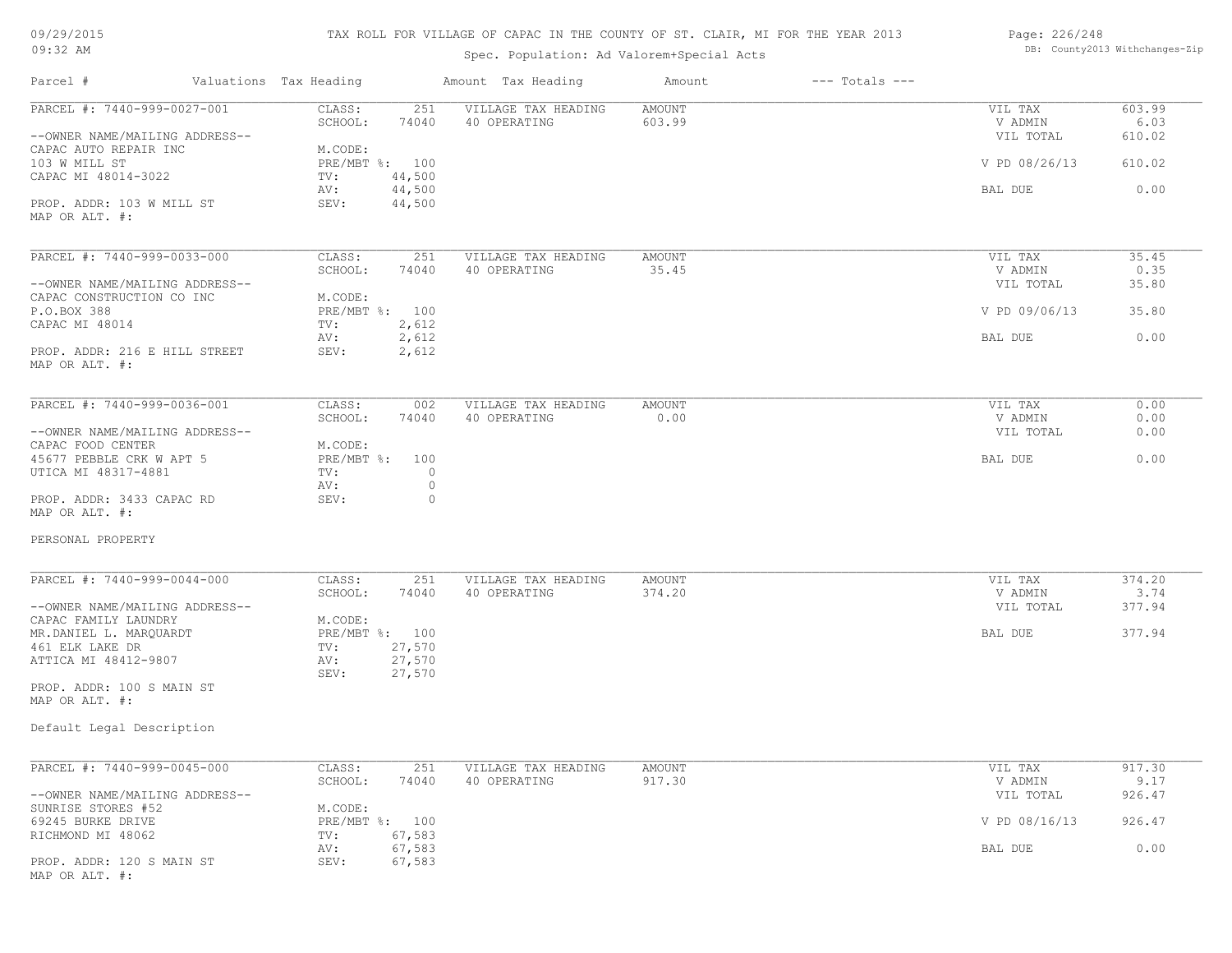|  | 09/29/2015 |
|--|------------|
|--|------------|

#### 09:32 AM

## TAX ROLL FOR VILLAGE OF CAPAC IN THE COUNTY OF ST. CLAIR, MI FOR THE YEAR 2013

## Spec. Population: Ad Valorem+Special Acts

#### Page: 227/248 DB: County2013 Withchanges-Zip

| Parcel #                                                           | Valuations Tax Heading          | Amount Tax Heading                         | Amount           | $---$ Totals $---$ |                      |                |
|--------------------------------------------------------------------|---------------------------------|--------------------------------------------|------------------|--------------------|----------------------|----------------|
| PARCEL #: 7440-999-0050-001                                        | CLASS:<br>SCHOOL:<br>74040      | 251<br>VILLAGE TAX HEADING<br>40 OPERATING | AMOUNT<br>380.15 |                    | VIL TAX<br>V ADMIN   | 380.15<br>3.80 |
| --OWNER NAME/MAILING ADDRESS--<br>HORGAN THOMAS DDS                | M.CODE:                         |                                            |                  |                    | VIL TOTAL            | 383.95         |
| PO BOX 640<br>CAPAC MI 48014                                       | PRE/MBT %: 100<br>28,008<br>TV: |                                            |                  |                    | V PD 08/28/13        | 383.95         |
| PROP. ADDR: 4309 CAPAC RD                                          | 28,008<br>AV:<br>SEV:<br>28,008 |                                            |                  |                    | BAL DUE              | 0.00           |
| MAP OR ALT. #:                                                     |                                 |                                            |                  |                    |                      |                |
| PARCEL #: 7440-999-0051-000                                        | CLASS:                          | 251<br>VILLAGE TAX HEADING                 | AMOUNT           |                    | VIL TAX              | 5.00           |
| --OWNER NAME/MAILING ADDRESS--                                     | SCHOOL:<br>74040                | 40 OPERATING                               | 5.00             |                    | V ADMIN<br>VIL TOTAL | 0.05<br>5.05   |
| PITNEY BOWES INC<br>MSC-TAX01                                      | M.CODE:<br>PRE/MBT %: 100       |                                            |                  |                    | V PD 09/04/13        | 5.05           |
| 5310 CYPRESS CENTER DR. STE 110<br>TAMPA FL 33609                  | TV:<br>AV:                      | 369<br>369                                 |                  |                    | BAL DUE              | 0.00           |
| PROP. ADDR:                                                        | SEV:                            | 369                                        |                  |                    |                      |                |
| MAP OR ALT. #:                                                     |                                 |                                            |                  |                    |                      |                |
| PARCEL #: 7440-999-0052-050                                        | CLASS:                          | 251<br>VILLAGE TAX HEADING                 | AMOUNT           |                    | VIL TAX              | 67.86          |
| --OWNER NAME/MAILING ADDRESS--                                     | SCHOOL:<br>74040                | 40 OPERATING                               | 67.86            |                    | V ADMIN<br>VIL TOTAL | 0.67<br>68.53  |
| D & B CEMENT INC<br>LUMBARDO                                       | M.CODE:<br>PRE/MBT %: 100       |                                            |                  |                    | BAL DUE              | 68.53          |
| 4313 STEVENS DR<br>CAPAC MI 48014                                  | 5,000<br>TV:<br>5,000<br>AV:    |                                            |                  |                    |                      |                |
| PROP. ADDR: 4313 STEVENS DR<br>MAP OR ALT. #:                      | SEV:<br>5,000                   |                                            |                  |                    |                      |                |
| PERSONAL PROPERTY                                                  |                                 |                                            |                  |                    |                      |                |
| PARCEL #: 7440-999-0052-051                                        | CLASS:                          | 251<br>VILLAGE TAX HEADING                 | AMOUNT           |                    | VIL TAX              | 16.17          |
| --OWNER NAME/MAILING ADDRESS--                                     | SCHOOL:<br>74040                | 40 OPERATING                               | 16.17            |                    | V ADMIN<br>VIL TOTAL | 0.16<br>16.33  |
| PITNEY BOWES GLOBAL FINANCIAL<br>5310 CYPRESS CENTER DRIVE STE 110 | M.CODE:<br>PRE/MBT %: 100       |                                            |                  |                    | V PD 08/26/13        | 16.33          |
| TAMPA FL 33609                                                     | 1,192<br>TV:                    |                                            |                  |                    | BAL DUE              | 0.00           |
| PROP. ADDR:<br>MAP OR ALT. #:                                      | 1,192<br>AV:<br>SEV:<br>1,192   |                                            |                  |                    |                      |                |
| PERSONAL PROPERTY                                                  |                                 |                                            |                  |                    |                      |                |
| PARCEL #: 7440-999-0053-500                                        | CLASS:                          | 351<br>VILLAGE TAX HEADING                 | AMOUNT           |                    | VIL TAX              | 245.42         |
|                                                                    | SCHOOL:<br>74040                | 40 OPERATING                               | 245.42           |                    | V ADMIN              | 2.45           |
| --OWNER NAME/MAILING ADDRESS--<br>SUPERIOR MATERIALS LLC           | M.CODE:                         |                                            |                  |                    | VIL TOTAL            | 247.87         |
| P.O. BOX 2900<br>FARMINGTON MI 48333                               | PRE/MBT %: 100<br>18,082<br>TV: |                                            |                  |                    | V PD 08/19/13        | 247.87         |
| PROP. ADDR: 305 S MAIN ST<br>MAP OR ALT. #:                        | 18,082<br>AV:<br>SEV:<br>18,082 |                                            |                  |                    | BAL DUE              | 0.00           |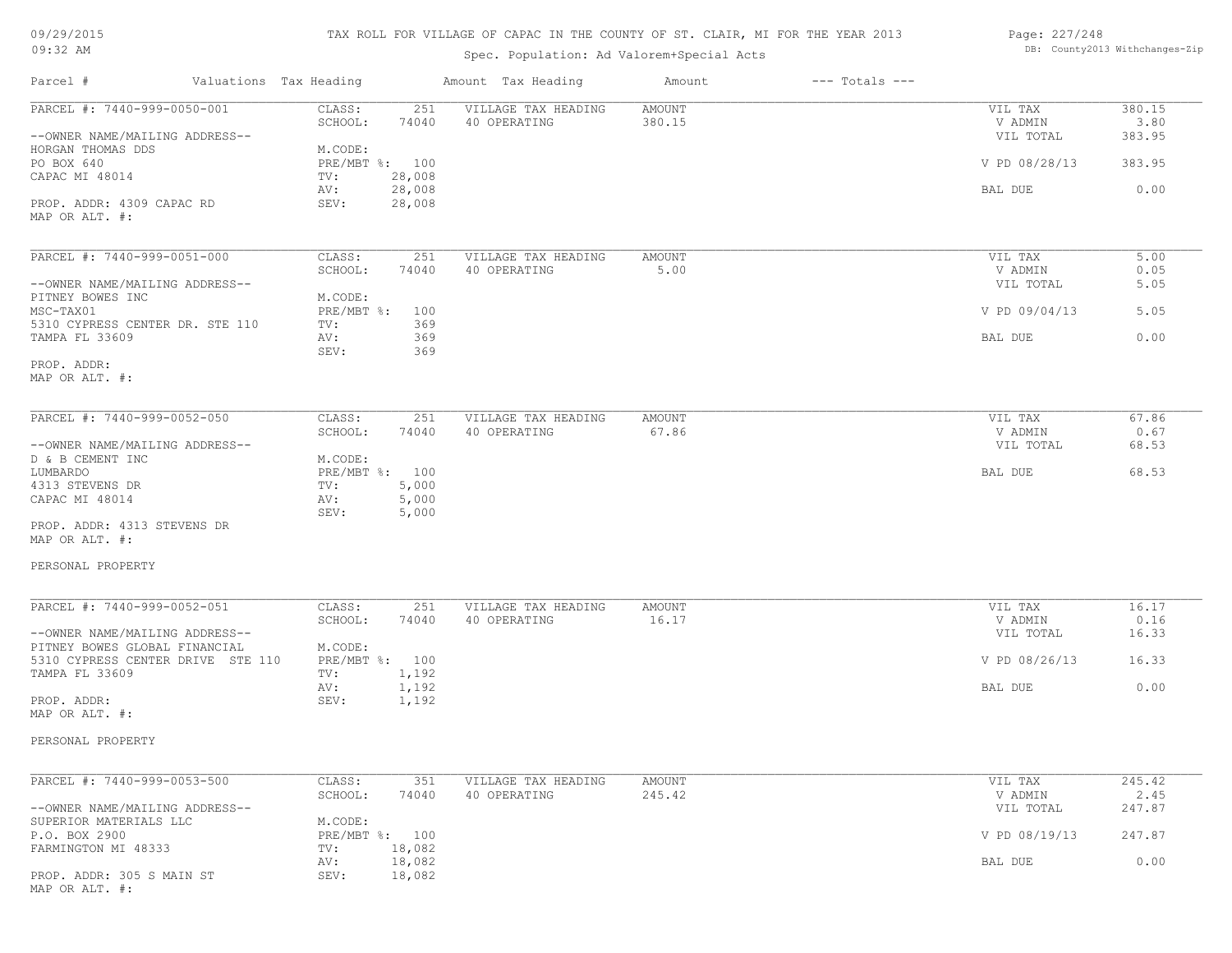## TAX ROLL FOR VILLAGE OF CAPAC IN THE COUNTY OF ST. CLAIR, MI FOR THE YEAR 2013

## Spec. Population: Ad Valorem+Special Acts

#### Page: 228/248 DB: County2013 Withchanges-Zip

| Parcel #                                                      | Valuations Tax Heading |                                      | Amount Tax Heading                  | Amount                  | $---$ Totals $---$ |                                 |                      |
|---------------------------------------------------------------|------------------------|--------------------------------------|-------------------------------------|-------------------------|--------------------|---------------------------------|----------------------|
| PARCEL #: 7440-999-0054-050<br>--OWNER NAME/MAILING ADDRESS-- | CLASS:<br>SCHOOL:      | 251<br>74040                         | VILLAGE TAX HEADING<br>40 OPERATING | AMOUNT<br>0.00          |                    | VIL TAX<br>V ADMIN<br>VIL TOTAL | 0.00<br>0.00<br>0.00 |
| LEONARD CHARLES/PATRICIA<br>15183 DOWNEY RD<br>CAPAC MI 48014 | M.CODE:<br>TV:<br>AV:  | PRE/MBT %: 100<br>$\circ$<br>$\circ$ |                                     |                         |                    | BAL DUE                         | 0.00                 |
| PROP. ADDR: 105 E MILL STREET<br>MAP OR ALT. #:               | SEV:                   | $\circ$                              |                                     |                         |                    |                                 |                      |
| PARCEL #: 7440-999-0055-000                                   | CLASS:<br>SCHOOL:      | 251<br>74040                         | VILLAGE TAX HEADING<br>40 OPERATING | AMOUNT<br>44.11         |                    | VIL TAX<br>V ADMIN              | 44.11<br>0.44        |
| --OWNER NAME/MAILING ADDRESS--<br>STATE FARM MUTUAL AUTO INS  | M.CODE:                |                                      |                                     |                         |                    | VIL TOTAL                       | 44.55                |
| CORP TAX<br>ONE STATE FARM PLAZA                              | TV:                    | PRE/MBT %: 100<br>3,250              |                                     |                         |                    | V PD 08/16/13                   | 44.55                |
| BLOOMINGTON IL 61701-0001                                     | AV:<br>SEV:            | 3,250<br>3,250                       |                                     |                         |                    | BAL DUE                         | 0.00                 |
| PROP. ADDR:<br>MAP OR ALT. #:                                 |                        |                                      |                                     |                         |                    |                                 |                      |
| PARCEL #: 7440-999-0058-000                                   | CLASS:<br>SCHOOL:      | 251<br>74040                         | VILLAGE TAX HEADING<br>40 OPERATING | AMOUNT<br>24.43         |                    | VIL TAX<br>V ADMIN              | 24.43<br>0.24        |
| --OWNER NAME/MAILING ADDRESS--<br>GEORGE, T J/SPERRYS WELDING | M.CODE:                |                                      |                                     |                         |                    | VIL TOTAL                       | 24.67                |
| 112 N MAIN ST<br>CAPAC MI 48014                               | TV:<br>AV:             | PRE/MBT %: 100<br>1,800<br>1,800     |                                     |                         |                    | BAL DUE                         | 24.67                |
| PROP. ADDR: 112 N MAIN ST<br>MAP OR ALT. #:                   | SEV:                   | 1,800                                |                                     |                         |                    |                                 |                      |
| PARCEL #: 7440-999-0072-000                                   | CLASS:<br>SCHOOL:      | 251<br>74040                         | VILLAGE TAX HEADING<br>40 OPERATING | <b>AMOUNT</b><br>618.19 |                    | VIL TAX<br>V ADMIN              | 618.19<br>6.18       |
| --OWNER NAME/MAILING ADDRESS--<br>COMCAST OF MICHIGAN IV, LLC | M.CODE:                |                                      |                                     |                         |                    | VIL TOTAL                       | 624.37               |
| TAX DEPT<br>ONE COMCAST CENTER                                | TV:                    | PRE/MBT %: 100<br>45,546             |                                     |                         |                    | V PD 08/16/13                   | 624.37               |
| PHILADELPHIA PA 19103-2838                                    | AV:<br>SEV:            | 45,546<br>45,546                     |                                     |                         |                    | BAL DUE                         | 0.00                 |
| PROP. ADDR:<br>MAP OR ALT. #:                                 |                        |                                      |                                     |                         |                    |                                 |                      |
| PARCEL #: 7440-999-0074-000                                   | CLASS:                 | 251                                  | VILLAGE TAX HEADING                 | AMOUNT                  |                    | VIL TAX                         | 43.77                |
| --OWNER NAME/MAILING ADDRESS--<br>CAPAC HARDWARE INC          | SCHOOL:<br>M.CODE:     | 74040                                | 40 OPERATING                        | 43.77                   |                    | V ADMIN<br>VIL TOTAL            | 0.43<br>44.20        |
| P.O. BOX 609<br>CAPAC MI 48014                                | TV:                    | PRE/MBT %: 100<br>3,225              |                                     |                         |                    | V PD 08/16/13                   | 44.20                |
| PROP. ADDR: 121 N MAIN ST<br>MAP OR ALT. #:                   | AV:<br>SEV:            | 3,225<br>3,225                       |                                     |                         |                    | BAL DUE                         | 0.00                 |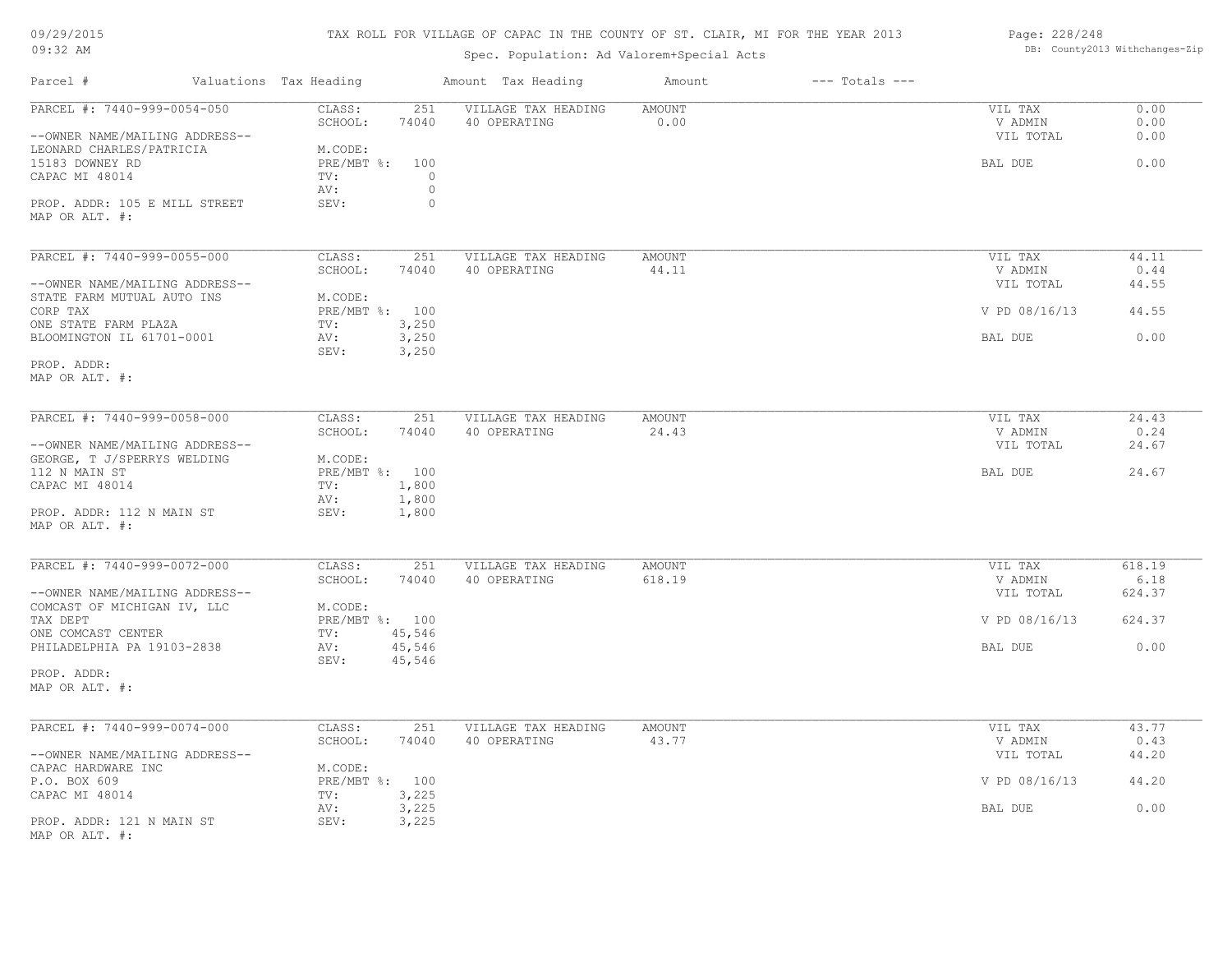## TAX ROLL FOR VILLAGE OF CAPAC IN THE COUNTY OF ST. CLAIR, MI FOR THE YEAR 2013

## Spec. Population: Ad Valorem+Special Acts

#### Page: 229/248 DB: County2013 Withchanges-Zip

| Parcel #                                                        | Valuations Tax Heading           | Amount Tax Heading         | Amount        | $---$ Totals $---$ |                      |                |
|-----------------------------------------------------------------|----------------------------------|----------------------------|---------------|--------------------|----------------------|----------------|
| PARCEL #: 7440-999-0079-100                                     | CLASS:                           | 251<br>VILLAGE TAX HEADING | <b>AMOUNT</b> |                    | VIL TAX              | 105.63         |
| --OWNER NAME/MAILING ADDRESS--                                  | SCHOOL:                          | 74040<br>40 OPERATING      | 105.63        |                    | V ADMIN<br>VIL TOTAL | 1.05<br>106.68 |
| COMFORT TAN<br>124 N MAIN ST<br>CAPAC MI 48014                  | M.CODE:<br>PRE/MBT %: 100<br>TV: | 7,783                      |               |                    | V PD 07/15/13        | 106.68         |
| PROP. ADDR: 124 N MAIN ST                                       | AV:<br>SEV:                      | 7,783<br>7,783             |               |                    | BAL DUE              | 0.00           |
| MAP OR ALT. #:                                                  |                                  |                            |               |                    |                      |                |
| PARCEL #: 7440-999-0080-000                                     | CLASS:                           | VILLAGE TAX HEADING<br>251 | <b>AMOUNT</b> |                    | VIL TAX              | 0.00           |
| --OWNER NAME/MAILING ADDRESS--                                  | SCHOOL:                          | 74040<br>40 OPERATING      | 0.00          |                    | V ADMIN<br>VIL TOTAL | 0.00<br>0.00   |
| GASS-BECKER INSURANCE AGENCY                                    | M.CODE:                          |                            |               |                    |                      |                |
| 134 N MAIN ST<br>CAPAC MI 48014-3142                            | PRE/MBT %: 100<br>TV:            | $\bigcirc$                 |               |                    | BAL DUE              | 0.00           |
|                                                                 | AV:                              | $\circ$                    |               |                    |                      |                |
| PROP. ADDR: 134 N MAIN ST<br>MAP OR ALT. #:                     | SEV:                             | $\circ$                    |               |                    |                      |                |
| PARCEL #: 7440-999-0081-000                                     | CLASS:                           | VILLAGE TAX HEADING<br>251 | <b>AMOUNT</b> |                    | VIL TAX              | 348.81         |
|                                                                 | SCHOOL:                          | 74040<br>40 OPERATING      | 348.81        |                    | V ADMIN              | 3.48           |
| --OWNER NAME/MAILING ADDRESS--                                  |                                  |                            |               |                    | VIL TOTAL            | 352.29         |
| IBM CREDIT LLC<br>PO BOX 1159                                   | M.CODE:<br>PRE/MBT %: 100        |                            |               |                    | V PD 08/22/13        | 352.29         |
| SOUTHBURY CT 06488                                              | TV:<br>25,699                    |                            |               |                    |                      |                |
|                                                                 | 25,699<br>AV:                    |                            |               |                    | BAL DUE              | 0.00           |
| PROP. ADDR:<br>MAP OR ALT. #:                                   | SEV:<br>25,699                   |                            |               |                    |                      |                |
| PARCEL #: 7440-999-0082-001                                     | CLASS:                           | 251<br>VILLAGE TAX HEADING | <b>AMOUNT</b> |                    | VIL TAX              | 175.55         |
|                                                                 | SCHOOL:                          | 74040<br>40 OPERATING      | 175.55        |                    | V ADMIN              | 1.75           |
| --OWNER NAME/MAILING ADDRESS--<br>GREAT LAKES RURAL DEVELOPMENT | M.CODE:                          |                            |               |                    | VIL TOTAL            | 177.30         |
| PRIME PROPERTIES                                                | PRE/MBT %: 100                   |                            |               |                    | V PD 07/18/13        | 177.30         |
| 13862 SIMONE DR                                                 | TV:<br>12,934                    |                            |               |                    |                      |                |
| SHELBY MI 48315                                                 | AV:<br>12,934<br>SEV:<br>12,934  |                            |               |                    | BAL DUE              | 0.00           |
| PROP. ADDR: 15122 W PARK ST                                     |                                  |                            |               |                    |                      |                |
| MAP OR ALT. #:                                                  |                                  |                            |               |                    |                      |                |
| PERSONAL PROPERTY                                               |                                  |                            |               |                    |                      |                |
| PARCEL #: 7440-999-0083-000                                     | CLASS:                           | 251<br>VILLAGE TAX HEADING | <b>AMOUNT</b> |                    | VIL TAX              | 45.93          |
|                                                                 | SCHOOL:                          | 74040<br>40 OPERATING      | 45.93         |                    | V ADMIN              | 0.45           |
| --OWNER NAME/MAILING ADDRESS--                                  | M.CODE:                          |                            |               |                    | VIL TOTAL            | 46.38          |
|                                                                 |                                  |                            |               |                    | V PD 07/15/13        | 46.38          |
| SELECT ACCOUNTING                                               |                                  |                            |               |                    |                      |                |
| 124 N MAIN ST<br>CAPAC MI 48014                                 | PRE/MBT %: 100<br>TV:            | 3,384                      |               |                    |                      |                |
| PROP. ADDR: 124 N MAIN ST                                       | AV:<br>SEV:                      | 3,384<br>3,384             |               |                    | BAL DUE              | 0.00           |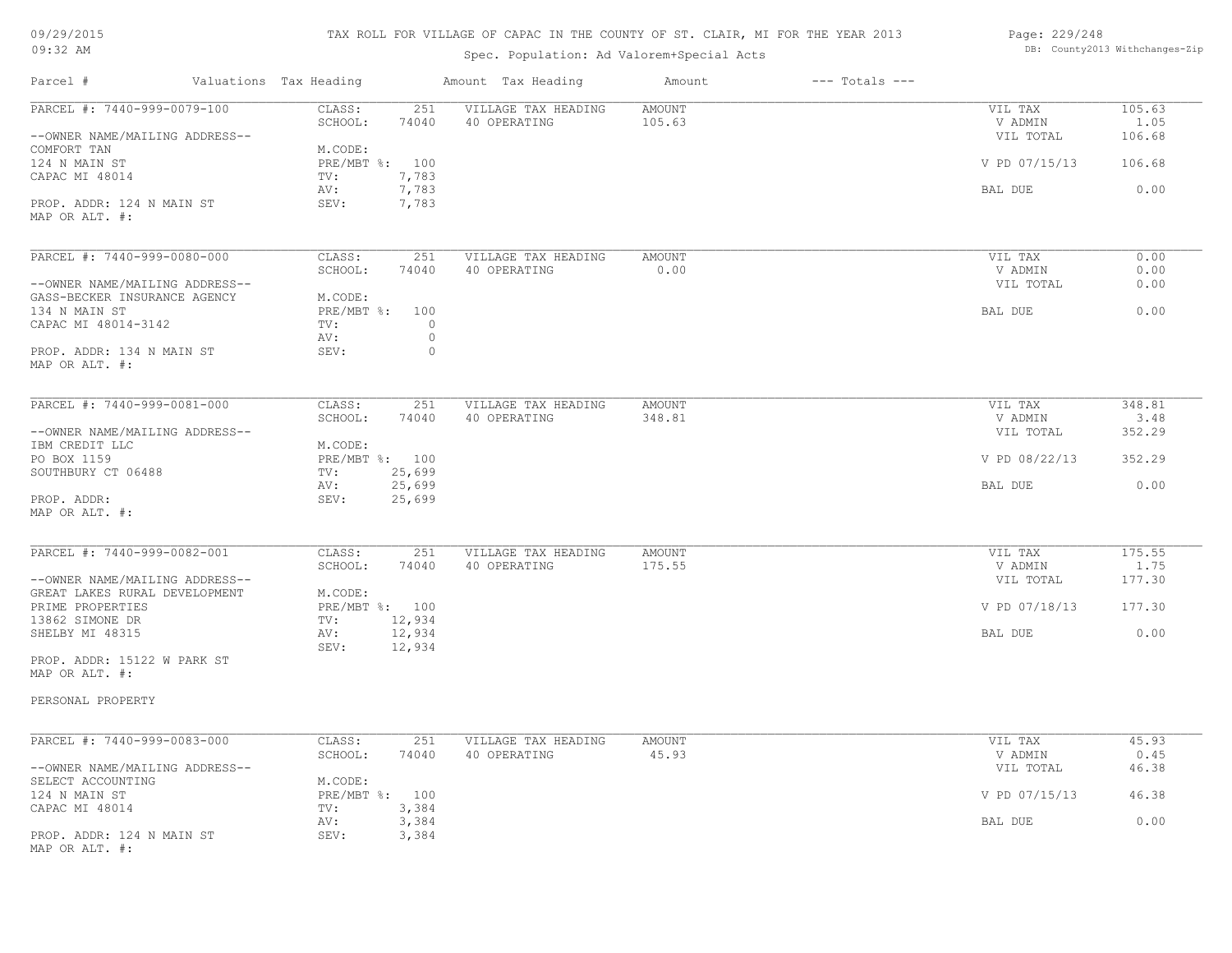## TAX ROLL FOR VILLAGE OF CAPAC IN THE COUNTY OF ST. CLAIR, MI FOR THE YEAR 2013

## Spec. Population: Ad Valorem+Special Acts

| Page: 230/248 |                                |
|---------------|--------------------------------|
|               | DB: County2013 Withchanges-Zip |

| Parcel #                                                             | Valuations Tax Heading                  |                           | Amount Tax Heading                  | Amount                  | $---$ Totals $---$ |                                 |                          |
|----------------------------------------------------------------------|-----------------------------------------|---------------------------|-------------------------------------|-------------------------|--------------------|---------------------------------|--------------------------|
| PARCEL #: 7440-999-0084-000<br>--OWNER NAME/MAILING ADDRESS--        | CLASS:<br>SCHOOL:                       | 251<br>74040              | VILLAGE TAX HEADING<br>40 OPERATING | <b>AMOUNT</b><br>335.86 |                    | VIL TAX<br>V ADMIN<br>VIL TOTAL | 335.86<br>3.35<br>339.21 |
| AMERIGAS PROPANE<br>P.O.BOX 798<br>VALLEY FORGE PA 19482             | M.CODE:<br>PRE/MBT %: 100<br>TV:        | 24,745                    |                                     |                         |                    | V PD 09/04/13                   | 339.21                   |
| PROP. ADDR: 14900 DOWNEY RD                                          | AV:<br>SEV:                             | 24,745<br>24,745          |                                     |                         |                    | BAL DUE                         | 0.00                     |
| MAP OR ALT. #:                                                       |                                         |                           |                                     |                         |                    |                                 |                          |
| PARCEL #: 7440-999-0085-000                                          | CLASS:<br>SCHOOL:                       | 251<br>74040              | VILLAGE TAX HEADING<br>40 OPERATING | AMOUNT<br>0.00          |                    | VIL TAX<br>V ADMIN              | 0.00<br>0.00             |
| --OWNER NAME/MAILING ADDRESS--<br>FIRST DATA MERCHANTS               | M.CODE:                                 |                           |                                     |                         |                    | VIL TOTAL                       | 0.00                     |
| PO BOX 3868<br>ENGLEWOOD CO 80155-3868                               | PRE/MBT %:<br>TV:<br>AV:                | 100<br>$\circ$<br>$\circ$ |                                     |                         |                    | BAL DUE                         | 0.00                     |
| PROP. ADDR:<br>MAP OR ALT. #:                                        | SEV:                                    | $\circ$                   |                                     |                         |                    |                                 |                          |
| PARCEL #: 7440-999-0087-000                                          | CLASS:<br>SCHOOL:                       | 002<br>74040              | VILLAGE TAX HEADING<br>40 OPERATING | AMOUNT<br>0.00          |                    | VIL TAX<br>V ADMIN              | 0.00<br>0.00             |
| --OWNER NAME/MAILING ADDRESS--<br>PERFECTION HAIR & SURE TAN         | M.CODE:                                 |                           |                                     |                         |                    | VIL TOTAL                       | 0.00                     |
| PO BOX 633<br>CAPAC MI 48014                                         | PRE/MBT %:<br>TV:<br>AV:                | 100<br>$\circ$<br>$\circ$ |                                     |                         |                    | BAL DUE                         | 0.00                     |
| PROP. ADDR: 101 N MAIN ST<br>MAP OR ALT. #:                          | SEV:                                    | $\circ$                   |                                     |                         |                    |                                 |                          |
| PARCEL #: 7440-999-0089-000                                          | CLASS:<br>SCHOOL:                       | 251<br>74040              | VILLAGE TAX HEADING<br>40 OPERATING | <b>AMOUNT</b><br>0.00   |                    | VIL TAX<br>V ADMIN              | 0.00<br>0.00             |
| --OWNER NAME/MAILING ADDRESS--<br>KLUG'S BARBER SHOP                 | M.CODE:                                 |                           |                                     |                         |                    | VIL TOTAL                       | 0.00                     |
| 110 N MAIN ST<br>CAPAC MI 48014-3142                                 | PRE/MBT %: 100<br>TV:<br>AV:            | $\circ$<br>$\circ$        |                                     |                         |                    | BAL DUE                         | 0.00                     |
| PROP. ADDR: 110 N MAIN ST<br>MAP OR ALT. #:                          | SEV:                                    | $\circ$                   |                                     |                         |                    |                                 |                          |
| PARCEL #: 7440-999-0094-001                                          | CLASS:                                  | 251                       | VILLAGE TAX HEADING                 | <b>AMOUNT</b>           |                    | VIL TAX                         | 113.14                   |
| --OWNER NAME/MAILING ADDRESS--                                       | SCHOOL:                                 | 74040                     | 40 OPERATING                        | 113.14                  |                    | V ADMIN<br>VIL TOTAL            | 1.13<br>114.27           |
| DIRECT TV<br>2230 E. IMPERIAL HWY CA/LA2/A126<br>EL SEGUNDO CA 90245 | M.CODE:<br>PRE/MBT %: 100<br>TV:<br>AV: | 8,336<br>8,336            |                                     |                         |                    | BAL DUE                         | 114.27                   |
| PROP. ADDR:<br>MAP OR ALT. #:                                        | SEV:                                    | 8,336                     |                                     |                         |                    |                                 |                          |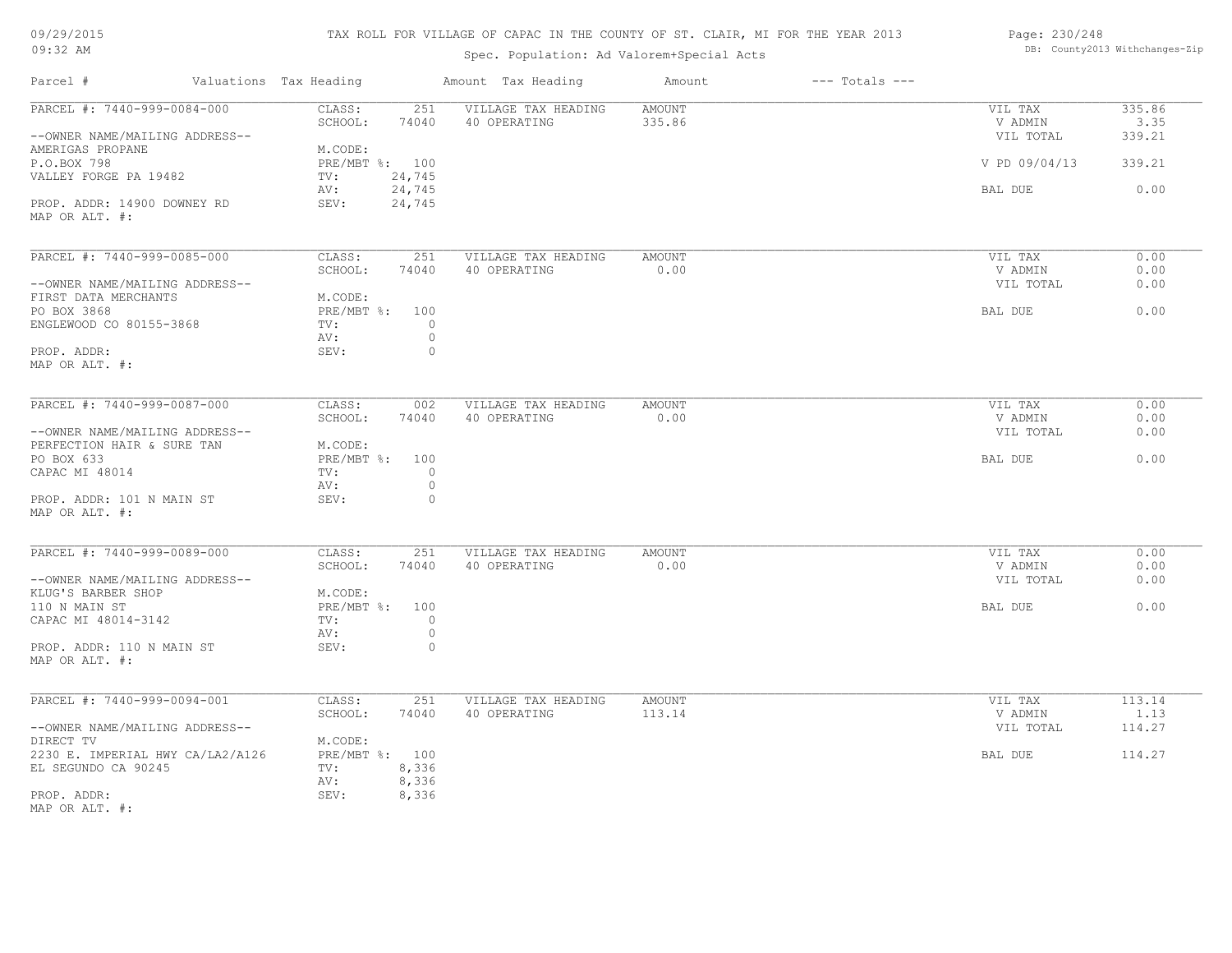## TAX ROLL FOR VILLAGE OF CAPAC IN THE COUNTY OF ST. CLAIR, MI FOR THE YEAR 2013

## Spec. Population: Ad Valorem+Special Acts

Parcel # Valuations Tax Heading Amount Tax Heading Amount --- Totals ---

#### Page: 231/248 DB: County2013 Withchanges-Zip

| PARCEL #: 7440-999-0095-000                                          | CLASS:<br>251                   | VILLAGE TAX HEADING | AMOUNT        | VIL TAX       | 70.17    |
|----------------------------------------------------------------------|---------------------------------|---------------------|---------------|---------------|----------|
|                                                                      | SCHOOL:<br>74040                | 40 OPERATING        | 70.17         | V ADMIN       | 0.70     |
| --OWNER NAME/MAILING ADDRESS--                                       |                                 |                     |               | VIL TOTAL     | 70.87    |
| CAPAC NAPA<br>P.O. BOX 523                                           | M.CODE:<br>PRE/MBT %: 100       |                     |               | V PD 08/08/13 | 70.87    |
| CAPAC MI 48014-3714                                                  | 5,170<br>TV:                    |                     |               |               |          |
|                                                                      | 5,170<br>AV:                    |                     |               | BAL DUE       | 0.00     |
| PROP. ADDR: 136 S MAIN ST<br>MAP OR ALT. #:                          | 5,170<br>SEV:                   |                     |               |               |          |
| PERSONAL PROPERTY                                                    |                                 |                     |               |               |          |
| PARCEL #: 7440-999-0095-001                                          | CLASS:<br>251                   | VILLAGE TAX HEADING | <b>AMOUNT</b> | VIL TAX       | 29.79    |
|                                                                      | SCHOOL:<br>74040                | 40 OPERATING        | 29.79         | V ADMIN       | 0.29     |
| --OWNER NAME/MAILING ADDRESS--<br>CHEIF FINANCIAL & ACCOUNTING LLC   | M.CODE:                         |                     |               | VIL TOTAL     | 30.08    |
| SHEILA MCDONALD                                                      | PRE/MBT %: 100                  |                     |               | V PD 07/09/13 | 30.08    |
| 109 S MAIN                                                           | 2,195<br>TV:                    |                     |               |               |          |
| CAPAC MI 48014                                                       | AV:<br>2,195<br>SEV:<br>2,195   |                     |               | BAL DUE       | 0.00     |
| PROP. ADDR: 109 S MAIN<br>MAP OR ALT. #:                             |                                 |                     |               |               |          |
| PERSONAL PROPERTY                                                    |                                 |                     |               |               |          |
| PARCEL #: 7440-999-0097-100                                          | CLASS:<br>002                   | VILLAGE TAX HEADING | <b>AMOUNT</b> | VIL TAX       | 0.00     |
|                                                                      | SCHOOL:<br>74040                | 40 OPERATING        | 0.00          | V ADMIN       | 0.00     |
| --OWNER NAME/MAILING ADDRESS--<br>OMTR                               | M.CODE:                         |                     |               | VIL TOTAL     | 0.00     |
| 103 W CHURCH ST                                                      | PRE/MBT %: 100                  |                     |               | BAL DUE       | 0.00     |
| CAPAC MI 48014                                                       | TV:<br>$\circ$                  |                     |               |               |          |
|                                                                      | $\circ$<br>AV:                  |                     |               |               |          |
| PROP. ADDR: 103 W CHURCH STREET<br>MAP OR ALT. #:                    | $\circ$<br>SEV:                 |                     |               |               |          |
| PARCEL #: 7440-999-0103-000                                          | CLASS:<br>251                   | VILLAGE TAX HEADING | <b>AMOUNT</b> | VIL TAX       | 1,097.20 |
|                                                                      | SCHOOL:<br>74040                | 40 OPERATING        | 1,097.20      | V ADMIN       | 10.97    |
| --OWNER NAME/MAILING ADDRESS--<br>MC DONALD'S CORPORATION (021-1487) | M.CODE:                         |                     |               | VIL TOTAL     | 1,108.17 |
| SERENA OF CAPAC                                                      | PRE/MBT %: 100                  |                     |               | V PD 08/16/13 | 1,108.17 |
| 3300 LONE PINE RD                                                    | 80,837<br>TV:                   |                     |               |               |          |
| WEST BLOOMFIELD MI 48323                                             | AV:<br>80,837<br>SEV:<br>80,837 |                     |               | BAL DUE       | 0.00     |
| PROP. ADDR: 3200 S CAPAC RD<br>MAP OR ALT. #:                        |                                 |                     |               |               |          |
| PARCEL #: 7440-999-0103-100                                          | CLASS:<br>251                   | VILLAGE TAX HEADING | <b>AMOUNT</b> | VIL TAX       | 13.19    |
|                                                                      | SCHOOL:<br>74040                | 40 OPERATING        | 13.19         | V ADMIN       | 0.13     |
| --OWNER NAME/MAILING ADDRESS--<br>MARATHON PETROLEUM                 | M.CODE:                         |                     |               | VIL TOTAL     | 13.32    |
| PROPERTY TAX DEPT. ROOM #4113                                        | $PRE/MBT$ $\div$<br>100         |                     |               | V PD 08/16/13 | 13.32    |
| 539 S MAIN ST                                                        | 972<br>TV:                      |                     |               |               |          |
| FINDLAY OH 45840                                                     | 972<br>AV:                      |                     |               | BAL DUE       | 0.00     |
|                                                                      | 972<br>SEV:                     |                     |               |               |          |
| PROP. ADDR:                                                          |                                 |                     |               |               |          |

MAP OR ALT. #: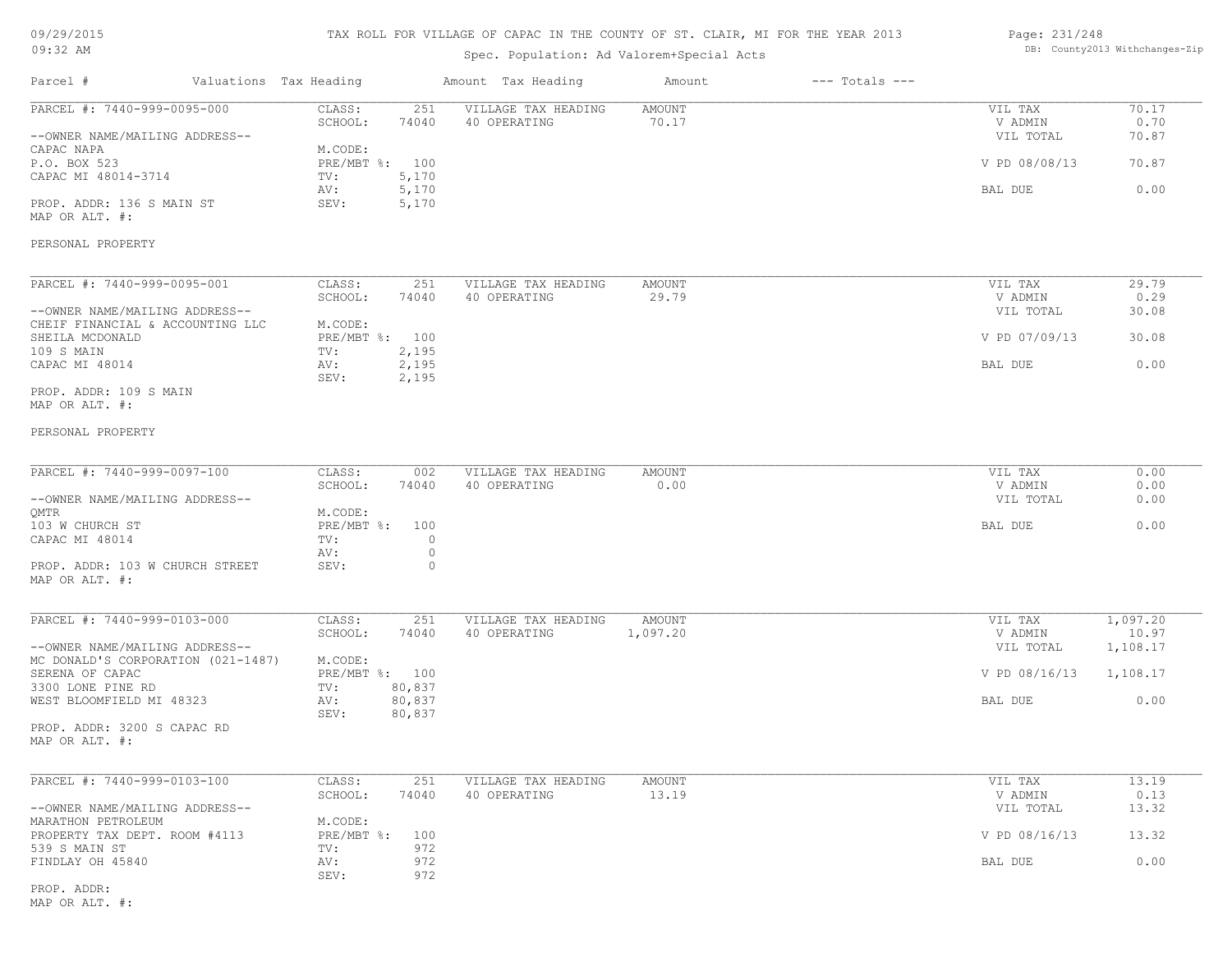#### TAX ROLL FOR VILLAGE OF CAPAC IN THE COUNTY OF ST. CLAIR, MI FOR THE YEAR 2013

## Spec. Population: Ad Valorem+Special Acts

#### Page: 232/248 DB: County2013 Withchanges-Zip

| Parcel #                                                                                | Valuations Tax Heading                       | Amount Tax Heading                  | Amount           | $---$ Totals $---$ |                      |                |
|-----------------------------------------------------------------------------------------|----------------------------------------------|-------------------------------------|------------------|--------------------|----------------------|----------------|
| PARCEL #: 7440-999-0104-000                                                             | 251<br>CLASS:<br>SCHOOL:<br>74040            | VILLAGE TAX HEADING<br>40 OPERATING | AMOUNT<br>0.00   |                    | VIL TAX<br>V ADMIN   | 0.00<br>0.00   |
| --OWNER NAME/MAILING ADDRESS--                                                          |                                              |                                     |                  |                    | VIL TOTAL            | 0.00           |
| SIDE DOOR HAIR SALON<br>MARCIA WALKER<br>524 WILLIAM G DR<br>CAPAC MI 48014             | M.CODE:<br>$PRE/MBT$ %:<br>100<br>TV:<br>AV: | $\circ$<br>$\circ$                  |                  |                    | BAL DUE              | 0.00           |
| PROP. ADDR: 109 S MAIN ST<br>MAP OR ALT. #:                                             | SEV:                                         | 0                                   |                  |                    |                      |                |
| PARCEL #: 7440-999-0107-010                                                             | CLASS:<br>251                                | VILLAGE TAX HEADING                 | AMOUNT           |                    | VIL TAX              | 0.00           |
| --OWNER NAME/MAILING ADDRESS--                                                          | SCHOOL:<br>74040                             | 40 OPERATING                        | 0.00             |                    | V ADMIN<br>VIL TOTAL | 0.00<br>0.00   |
| WESTERN UNION FINANCIAL SERVICES, IN<br>12500 E BELFORD AVE M23B7<br>ENGLEWOOD CO 80112 | M.CODE:<br>PRE/MBT %: 100<br>TV:             | 0                                   |                  |                    | BAL DUE              | 0.00           |
|                                                                                         | AV:                                          | $\circ$                             |                  |                    |                      |                |
| PROP. ADDR:<br>MAP OR ALT. #:                                                           | SEV:                                         | 0                                   |                  |                    |                      |                |
| PERSONAL PROPERTY                                                                       |                                              |                                     |                  |                    |                      |                |
| PARCEL #: 7440-999-0112-301                                                             | CLASS:<br>251                                | VILLAGE TAX HEADING                 | AMOUNT           |                    | VIL TAX              | 13.47          |
| --OWNER NAME/MAILING ADDRESS--                                                          | SCHOOL:<br>74040                             | 40 OPERATING                        | 13.47            |                    | V ADMIN<br>VIL TOTAL | 0.13<br>13.60  |
| NUCO2 SUPPLY LLC<br>RYAN, LLC                                                           | M.CODE:<br>$PRE/MBT$ %:<br>100               |                                     |                  |                    | V PD 07/22/13        | 13.60          |
| P.O. BOX 4900 DEPT.366<br>SCOTTSDALE AZ 85261-4900                                      | TV:<br>993<br>993<br>AV:<br>SEV:<br>993      |                                     |                  |                    | BAL DUE              | 0.00           |
| PROP. ADDR:<br>MAP OR ALT. #:                                                           |                                              |                                     |                  |                    |                      |                |
| PERSONAL PROPERTY                                                                       |                                              |                                     |                  |                    |                      |                |
| PARCEL #: 7440-999-0113-001                                                             | CLASS:<br>251                                | VILLAGE TAX HEADING                 | AMOUNT           |                    | VIL TAX              | 50.36          |
| --OWNER NAME/MAILING ADDRESS--                                                          | SCHOOL:<br>74040                             | 40 OPERATING                        | 50.36            |                    | V ADMIN<br>VIL TOTAL | 0.50<br>50.86  |
| RUDGATE HUNTERS CROSSING<br>27777 FRANKLIN RD STE 200                                   | M.CODE:<br>PRE/MBT %: 100                    |                                     |                  |                    | V PD 08/22/13        | 50.86          |
| SOUTHFIELD MI 48034                                                                     | TV:<br>3,711                                 |                                     |                  |                    | BAL DUE              | 0.00           |
| PROP. ADDR: 150 HUNTERS CROSSING BLVD SEV:<br>MAP OR ALT. #:                            | 3,711<br>AV:<br>3,711                        |                                     |                  |                    |                      |                |
|                                                                                         |                                              |                                     |                  |                    |                      |                |
| PARCEL #: 7440-999-0114-000                                                             | CLASS:<br>251<br>SCHOOL:<br>74040            | VILLAGE TAX HEADING<br>40 OPERATING | AMOUNT<br>156.08 |                    | VIL TAX<br>V ADMIN   | 156.08<br>1.56 |
| --OWNER NAME/MAILING ADDRESS--                                                          |                                              |                                     |                  |                    | VIL TOTAL            | 157.64         |
| KAATZ FUNERAL HOME INC<br>202 N MAIN ST                                                 | M.CODE:<br>PRE/MBT %: 100                    |                                     |                  |                    | V PD 09/06/13        | 157.64         |
| CAPAC MI 48014-3144                                                                     | 11,500<br>TV:<br>AV:<br>11,500               |                                     |                  |                    | BAL DUE              | 0.00           |
| PROP. ADDR: 202 N MAIN ST<br>MAP OR ALT. #:                                             | 11,500<br>SEV:                               |                                     |                  |                    |                      |                |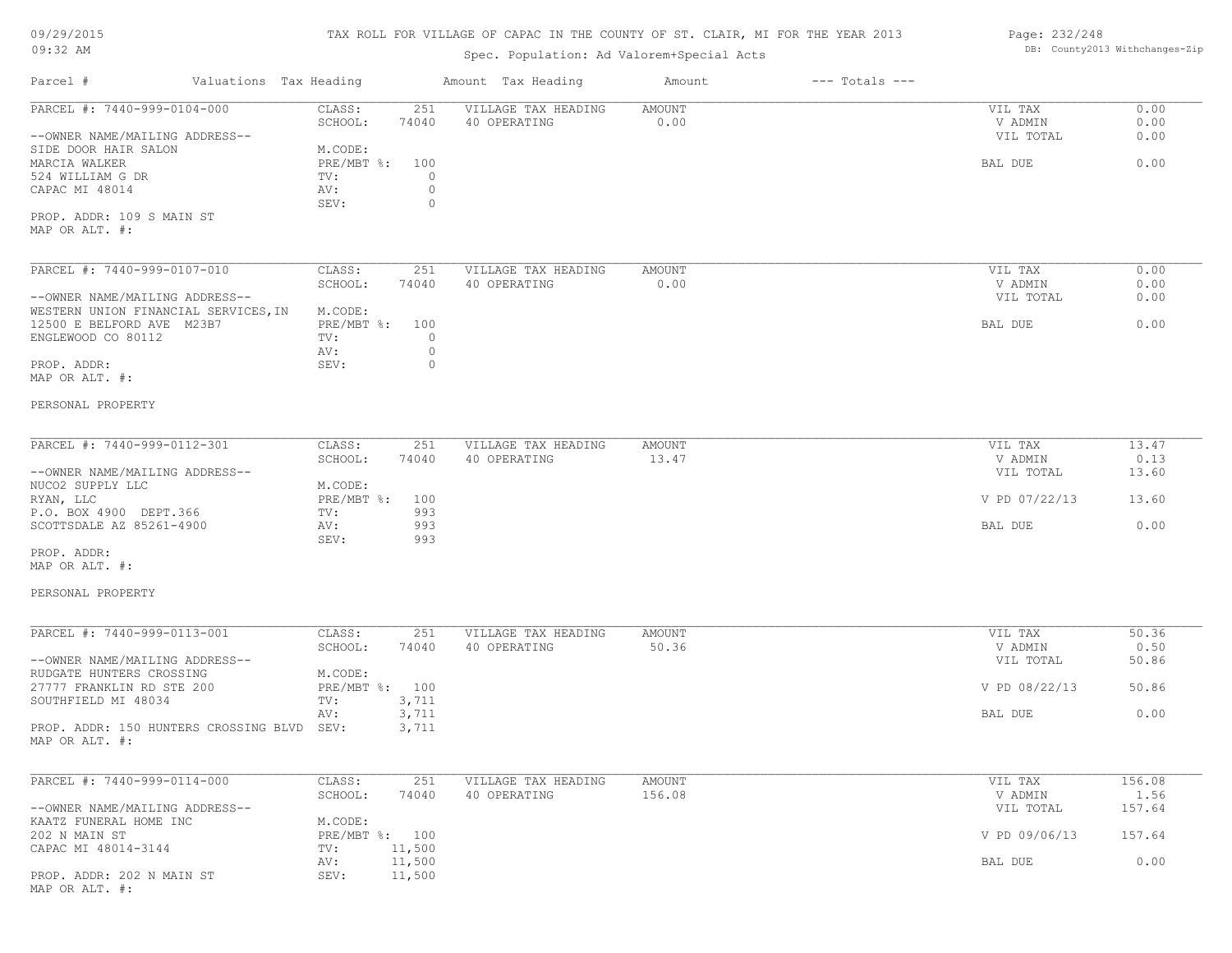| 09/29/2015 |  |
|------------|--|
| $09:32$ AM |  |

## Spec. Population: Ad Valorem+Special Acts

| Page: 233/248 |                                |
|---------------|--------------------------------|
|               | DB: County2013 Withchanges-Zip |

| Parcel #                                                                     | Valuations Tax Heading                           | Amount Tax Heading                  | Amount                 | $---$ Totals $---$ |                                 |                        |
|------------------------------------------------------------------------------|--------------------------------------------------|-------------------------------------|------------------------|--------------------|---------------------------------|------------------------|
| PARCEL #: 7440-999-0116-000<br>--OWNER NAME/MAILING ADDRESS--                | CLASS:<br>251<br>SCHOOL:<br>74040                | VILLAGE TAX HEADING<br>40 OPERATING | <b>AMOUNT</b><br>26.54 |                    | VIL TAX<br>V ADMIN<br>VIL TOTAL | 26.54<br>0.26<br>26.80 |
| GTECH CORPORATION<br>TAX DEPARTMENT                                          | M.CODE:<br>PRE/MBT %: 100                        |                                     |                        |                    | V PD 08/01/13                   | 26.80                  |
| 10 MEMORIAL BLVD<br>PROVIDENCE RI 02903                                      | 1,956<br>TV:<br>1,956<br>AV:<br>SEV:<br>1,956    |                                     |                        |                    | BAL DUE                         | 0.00                   |
| PROP. ADDR:<br>MAP OR ALT. #:                                                |                                                  |                                     |                        |                    |                                 |                        |
| PARCEL #: 7440-999-0123-150                                                  | CLASS:<br>251                                    | VILLAGE TAX HEADING                 | <b>AMOUNT</b>          |                    | VIL TAX                         | 233.52                 |
| --OWNER NAME/MAILING ADDRESS--                                               | SCHOOL:<br>74040                                 | 40 OPERATING                        | 233.52                 |                    | V ADMIN<br>VIL TOTAL            | 2.33<br>235.85         |
| FAMILY FIRST HEALTH CARE CAPAC PLLC<br>117 S MAIN                            | M.CODE:<br>PRE/MBT %: 100                        |                                     |                        |                    | V PD 08/08/13                   | 235.85                 |
| CAPAC MI 48014<br>PROP. ADDR: 117 S MAIN                                     | TV:<br>17,205<br>17,205<br>AV:<br>17,205<br>SEV: |                                     |                        |                    | BAL DUE                         | 0.00                   |
| MAP OR ALT. #:                                                               |                                                  |                                     |                        |                    |                                 |                        |
| PARCEL #: 7440-999-0124-000                                                  | CLASS:<br>251                                    | VILLAGE TAX HEADING                 | AMOUNT                 |                    | VIL TAX                         | 8.52                   |
| --OWNER NAME/MAILING ADDRESS--                                               | SCHOOL:<br>74040                                 | 40 OPERATING                        | 8.52                   |                    | V ADMIN<br>VIL TOTAL            | 0.08<br>8.60           |
| MATTESON STREET APTS<br>MERICAN PREFERRED MANAGEMENT<br>4930 CASCADE ROAD SE | M.CODE:<br>PRE/MBT %: 100<br>628<br>TV:          |                                     |                        |                    | V PD 09/04/13                   | 8.60                   |
| GRAND RAPIDS MI 49546                                                        | 628<br>AV:<br>SEV:<br>628                        |                                     |                        |                    | BAL DUE                         | 0.00                   |
| PROP. ADDR: 130 N MATTESON ST<br>MAP OR ALT. #:                              |                                                  |                                     |                        |                    |                                 |                        |
| PARCEL #: 7440-999-0125-001                                                  | CLASS:<br>251                                    | VILLAGE TAX HEADING                 | <b>AMOUNT</b>          |                    | VIL TAX                         | 146.35                 |
| --OWNER NAME/MAILING ADDRESS--                                               | SCHOOL:<br>74040                                 | 40 OPERATING                        | 146.35                 |                    | V ADMIN<br>VIL TOTAL            | 1.46<br>147.81         |
| DISH NETWORK LLC<br>P.O. BOX 6623<br>ENGLEWOOD CO 80155                      | M.CODE:<br>PRE/MBT %: 100<br>10,783<br>TV:       |                                     |                        |                    | V PD 08/01/13                   | 147.81                 |
| PROP. ADDR:                                                                  | 10,783<br>AV:<br>10,783<br>SEV:                  |                                     |                        |                    | BAL DUE                         | 0.00                   |
| MAP OR ALT. #:                                                               |                                                  |                                     |                        |                    |                                 |                        |
| PARCEL #: 7440-999-0128-000                                                  | CLASS:<br>251                                    | VILLAGE TAX HEADING                 | AMOUNT                 |                    | VIL TAX                         | 298.45                 |
| --OWNER NAME/MAILING ADDRESS--                                               | SCHOOL:<br>74040                                 | 40 OPERATING                        | 298.45                 |                    | V ADMIN<br>VIL TOTAL            | 2.98<br>301.43         |
| MR R'S<br>P.O. BOX 459<br>CAPAC MI 48014                                     | M.CODE:<br>PRE/MBT %: 100<br>21,989<br>TV:       |                                     |                        |                    | V PD 09/12/13                   | 301.43                 |
| PROP. ADDR: 100 N MAIN ST                                                    | 21,989<br>AV:<br>SEV:<br>21,989                  |                                     |                        |                    | BAL DUE                         | 0.00                   |
| MAP OR ALT. #:                                                               |                                                  |                                     |                        |                    |                                 |                        |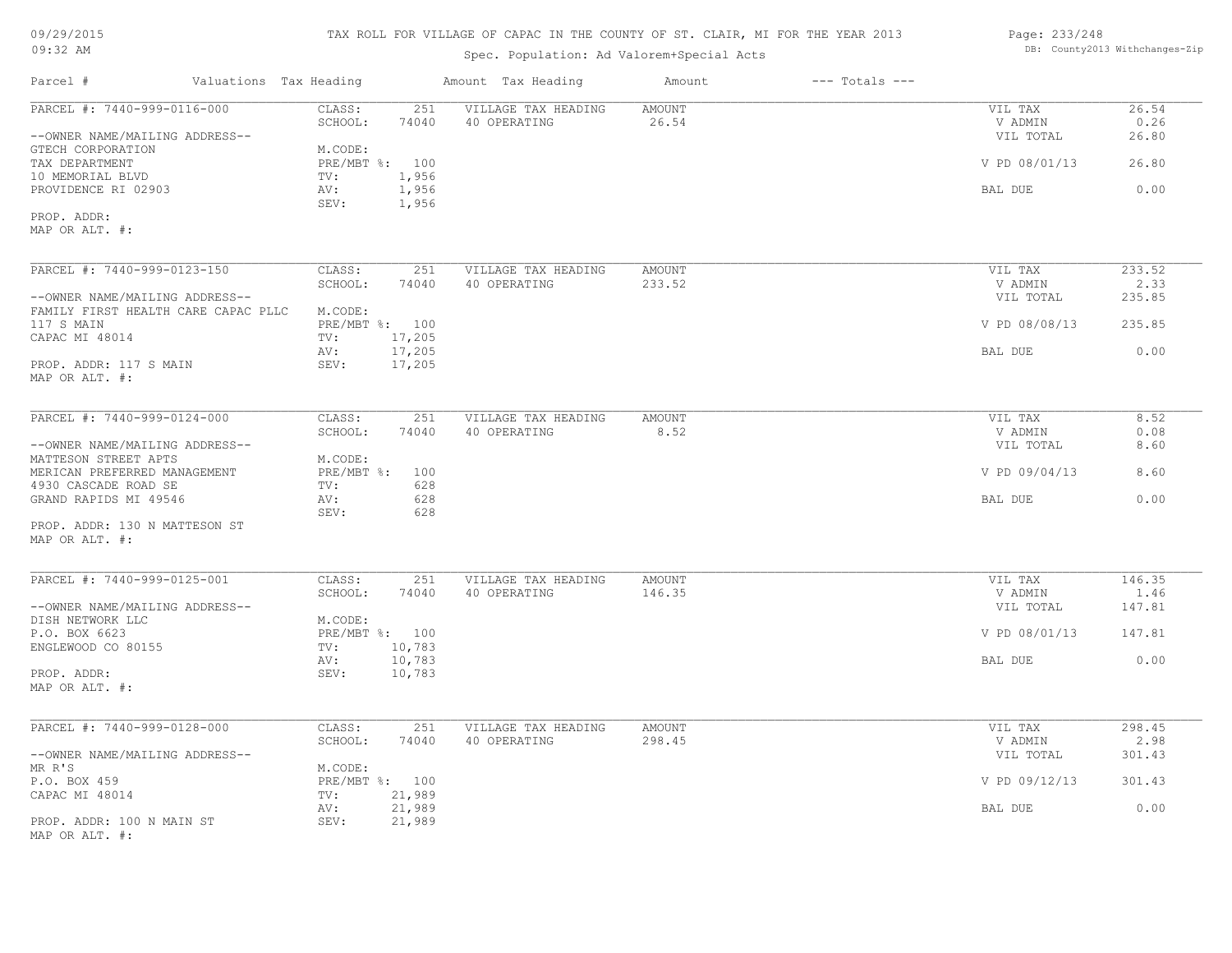| 09/29/2015 |  |
|------------|--|
| $09:32$ AM |  |

## Spec. Population: Ad Valorem+Special Acts

#### Page: 234/248 DB: County2013 Withchanges-Zip

| Parcel #                                                                                        | Valuations Tax Heading                                             | Amount Tax Heading                  | Amount                  | $---$ Totals $---$ |                                 |                      |
|-------------------------------------------------------------------------------------------------|--------------------------------------------------------------------|-------------------------------------|-------------------------|--------------------|---------------------------------|----------------------|
| PARCEL #: 7440-999-0132-000<br>--OWNER NAME/MAILING ADDRESS--                                   | CLASS:<br>002<br>SCHOOL:<br>74040                                  | VILLAGE TAX HEADING<br>40 OPERATING | AMOUNT<br>0.00          |                    | VIL TAX<br>V ADMIN<br>VIL TOTAL | 0.00<br>0.00<br>0.00 |
| CHANNEL ONE, LLC<br>CORPORATE VALUATION ADVISORS INC<br>PO BOX 1590<br>BROOKFIELD WI 53008-1590 | M.CODE:<br>PRE/MBT %:<br>100<br>TV:<br>AV:<br>SEV:                 | $\circ$<br>$\circ$<br>$\circ$       |                         |                    | BAL DUE                         | 0.00                 |
| PROP. ADDR:<br>MAP OR ALT. #:                                                                   |                                                                    |                                     |                         |                    |                                 |                      |
| PARCEL #: 7440-999-0133-000                                                                     | CLASS:<br>251<br>SCHOOL:<br>74040                                  | VILLAGE TAX HEADING<br>40 OPERATING | <b>AMOUNT</b><br>748.11 |                    | VIL TAX<br>V ADMIN              | 748.11<br>7.48       |
| --OWNER NAME/MAILING ADDRESS--<br>THUMB RIGGING & ERECTORS                                      | M.CODE:                                                            |                                     |                         |                    | VIL TOTAL                       | 755.59               |
| PO BOX 189<br>CAPAC MI 48014<br>PROP. ADDR: 14850 DOWNEY RD                                     | PRE/MBT %: 100<br>55,118<br>TV:<br>55,118<br>AV:<br>55,118<br>SEV: |                                     |                         |                    | BAL DUE                         | 755.59               |
| MAP OR ALT. #:                                                                                  |                                                                    |                                     |                         |                    |                                 |                      |
| PARCEL #: 7440-999-0135-010                                                                     | CLASS:<br>251<br>SCHOOL:<br>74040                                  | VILLAGE TAX HEADING<br>40 OPERATING | <b>AMOUNT</b><br>26.96  |                    | VIL TAX<br>V ADMIN              | 26.96<br>0.26        |
| --OWNER NAME/MAILING ADDRESS--<br>WELLS FARGO FINANCIAL LEASING INC.                            | M.CODE:                                                            |                                     |                         |                    | VIL TOTAL                       | 27.22                |
| N0005-050<br>800 WALNUT ST                                                                      | PRE/MBT %: 100<br>TV:<br>1,987                                     |                                     |                         |                    | V PD 08/08/13                   | 27.22                |
| DES MOINES IA 50309-3636<br>PROP. ADDR:                                                         | 1,987<br>AV:<br>SEV:<br>1,987                                      |                                     |                         |                    | BAL DUE                         | 0.00                 |
| MAP OR ALT. #:                                                                                  |                                                                    |                                     |                         |                    |                                 |                      |
| PARCEL #: 7440-999-0136-100                                                                     | CLASS:<br>251                                                      | VILLAGE TAX HEADING                 | <b>AMOUNT</b>           |                    | VIL TAX                         | 158.68               |
| --OWNER NAME/MAILING ADDRESS--<br>SPRINT SPECTRUM, LP                                           | SCHOOL:<br>74040<br>M.CODE:                                        | 40 OPERATING                        | 158.68                  |                    | V ADMIN<br>VIL TOTAL            | 1.58<br>160.26       |
| PO BOX 8430<br>KANAS CITY MO 64114-8430                                                         | PRE/MBT %: 100<br>TV:<br>11,691                                    |                                     |                         |                    | BAL DUE                         | 160.26               |
| PROP. ADDR: 750 E HILL STREET<br>MAP OR ALT. #:                                                 | 11,691<br>AV:<br>SEV:<br>11,691                                    |                                     |                         |                    |                                 |                      |
| PARCEL #: 7440-999-0140-001                                                                     | CLASS:<br>251                                                      | VILLAGE TAX HEADING                 | AMOUNT                  |                    | VIL TAX                         | 0.00                 |
| --OWNER NAME/MAILING ADDRESS--                                                                  | SCHOOL:<br>74040                                                   | 40 OPERATING                        | 0.00                    |                    | V ADMIN<br>VIL TOTAL            | 0.00<br>0.00         |
| U.S. BANK NATIONAL ASSOCIATION<br>PROPERTY TAX DEPT.                                            | M.CODE:<br>$PRE/MBT$ $\div$ :<br>100                               |                                     |                         |                    | BAL DUE                         | 0.00                 |
| 1310 MADRID ST. STE 100<br>MARSHALL MN 56258                                                    | TV:<br>AV:<br>SEV:                                                 | $\circ$<br>$\circ$<br>$\circ$       |                         |                    |                                 |                      |
| PROP. ADDR:<br>MAP OR ALT. #:                                                                   |                                                                    |                                     |                         |                    |                                 |                      |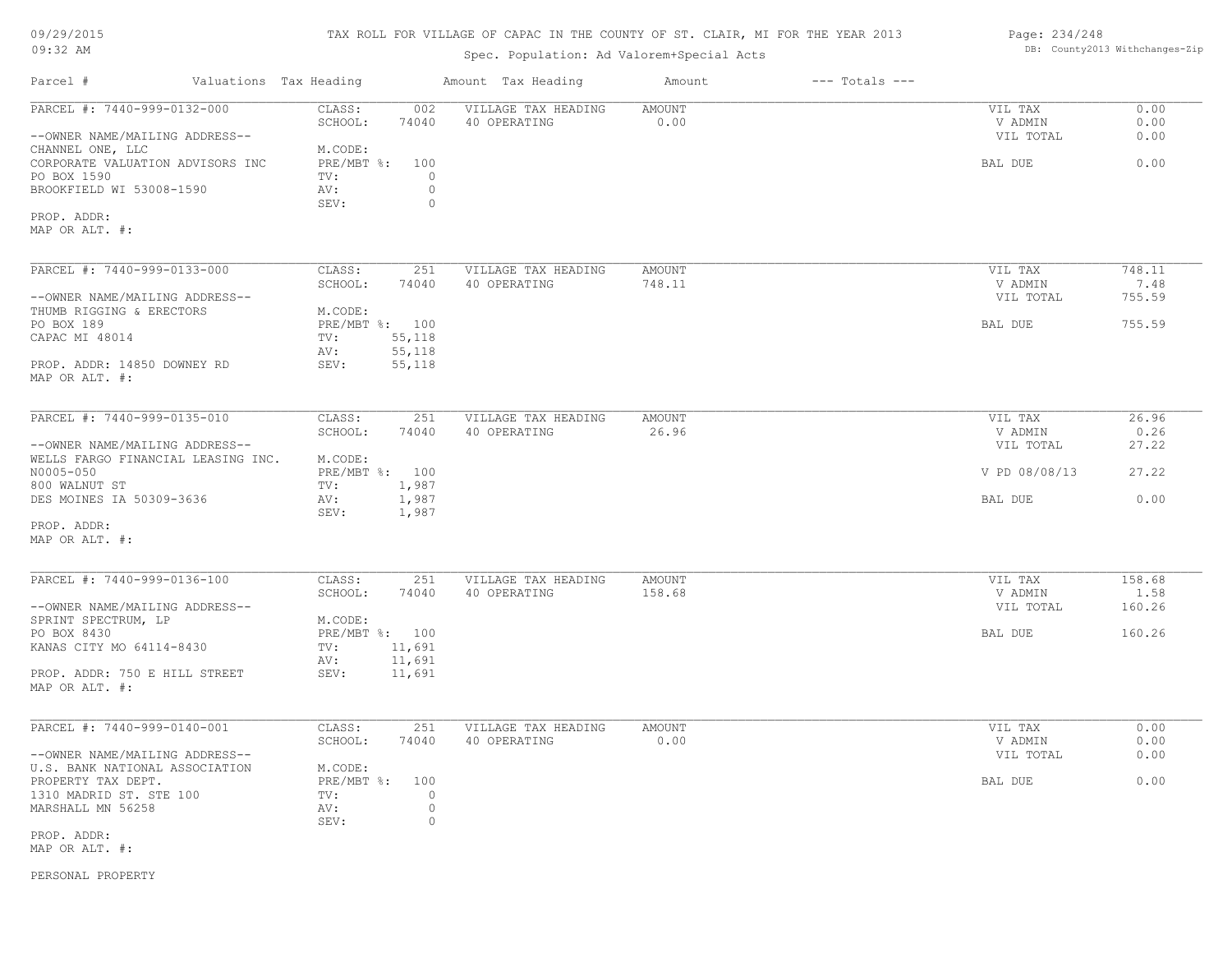#### TAX ROLL FOR VILLAGE OF CAPAC IN THE COUNTY OF ST. CLAIR, MI FOR THE YEAR 2013

## Spec. Population: Ad Valorem+Special Acts

| Page: 235/248 |                                |
|---------------|--------------------------------|
|               | DB: County2013 Withchanges-Zip |

| Parcel #                                                                                     | Valuations Tax Heading                       |                                      | Amount Tax Heading                  | Amount                 | $---$ Totals $---$ |                                 |                        |
|----------------------------------------------------------------------------------------------|----------------------------------------------|--------------------------------------|-------------------------------------|------------------------|--------------------|---------------------------------|------------------------|
| PARCEL #: 7440-999-0143-000<br>--OWNER NAME/MAILING ADDRESS--<br>COLEY VENDING, INC          | CLASS:<br>SCHOOL:<br>M.CODE:                 | 251<br>74040                         | VILLAGE TAX HEADING<br>40 OPERATING | AMOUNT<br>16.00        |                    | VIL TAX<br>V ADMIN<br>VIL TOTAL | 16.00<br>0.16<br>16.16 |
| 1221 JAMES P COLE BLVD<br>FLINT MI 48503--172                                                | PRE/MBT %: 100<br>TV:                        | 1,179                                |                                     |                        |                    | V PD 08/28/13                   | 16.16                  |
| PROP. ADDR:<br>MAP OR ALT. #:                                                                | AV:<br>SEV:                                  | 1,179<br>1,179                       |                                     |                        |                    | BAL DUE                         | 0.00                   |
| PERSONAL PROPERTY                                                                            |                                              |                                      |                                     |                        |                    |                                 |                        |
| PARCEL #: 7440-999-0146-000                                                                  | CLASS:                                       | 251                                  | VILLAGE TAX HEADING                 | <b>AMOUNT</b>          |                    | VIL TAX                         | 35.11                  |
| --OWNER NAME/MAILING ADDRESS--                                                               | SCHOOL:                                      | 74040                                | 40 OPERATING                        | 35.11                  |                    | V ADMIN<br>VIL TOTAL            | 0.35<br>35.46          |
| COINMACH CORP<br>THOMPSON REUTERS PROPERTY TAX<br>P.O.BOX 4900 DEPT 155                      | M.CODE:<br>PRE/MBT %: 100<br>$\texttt{TV}$ : | 2,587                                |                                     |                        |                    | V PD 08/05/13                   | 35.46                  |
| SCOTTSDALE AZ 85261                                                                          | AV:<br>SEV:                                  | 2,587<br>2,587                       |                                     |                        |                    | BAL DUE                         | 0.00                   |
| PROP. ADDR:<br>MAP OR ALT. #:                                                                |                                              |                                      |                                     |                        |                    |                                 |                        |
| PARCEL #: 7440-999-0148-001                                                                  | CLASS:                                       | 251                                  | VILLAGE TAX HEADING                 | <b>AMOUNT</b>          |                    | VIL TAX                         | 0.00                   |
| --OWNER NAME/MAILING ADDRESS--                                                               | SCHOOL:                                      | 74040                                | 40 OPERATING                        | 0.00                   |                    | V ADMIN<br>VIL TOTAL            | 0.00<br>0.00           |
| AMERICAN BOTTLING COMPANY THE<br>PROPERTY TAX DEPARTMENT<br>5301 LEGACY DR<br>PLANO TX 75024 | M.CODE:<br>PRE/MBT %:<br>TV:<br>AV:<br>SEV:  | 100<br>$\circ$<br>$\circ$<br>$\circ$ |                                     |                        |                    | BAL DUE                         | 0.00                   |
| PROP. ADDR:<br>MAP OR ALT. #:                                                                |                                              |                                      |                                     |                        |                    |                                 |                        |
| PERSONAL PROPERTY                                                                            |                                              |                                      |                                     |                        |                    |                                 |                        |
| PARCEL #: 7440-999-0149-001                                                                  | CLASS:                                       | 251                                  | VILLAGE TAX HEADING                 | <b>AMOUNT</b><br>58.52 |                    | VIL TAX                         | 58.52<br>0.58          |
| --OWNER NAME/MAILING ADDRESS--<br>CAT SCALE COMPANY-763                                      | SCHOOL:<br>M.CODE:                           | 74040                                | 40 OPERATING                        |                        |                    | V ADMIN<br>VIL TOTAL            | 59.10                  |
| P.O.BOX 630<br>WALCOTT IA 52773                                                              | PRE/MBT %: 100<br>TV:                        | 4,312                                |                                     |                        |                    | V PD 08/08/13                   | 59.10                  |
| PROP. ADDR: 3200 CAPAC RD                                                                    | AV:<br>SEV:                                  | 4,312<br>4,312                       |                                     |                        |                    | BAL DUE                         | 0.00                   |

MAP OR ALT. #: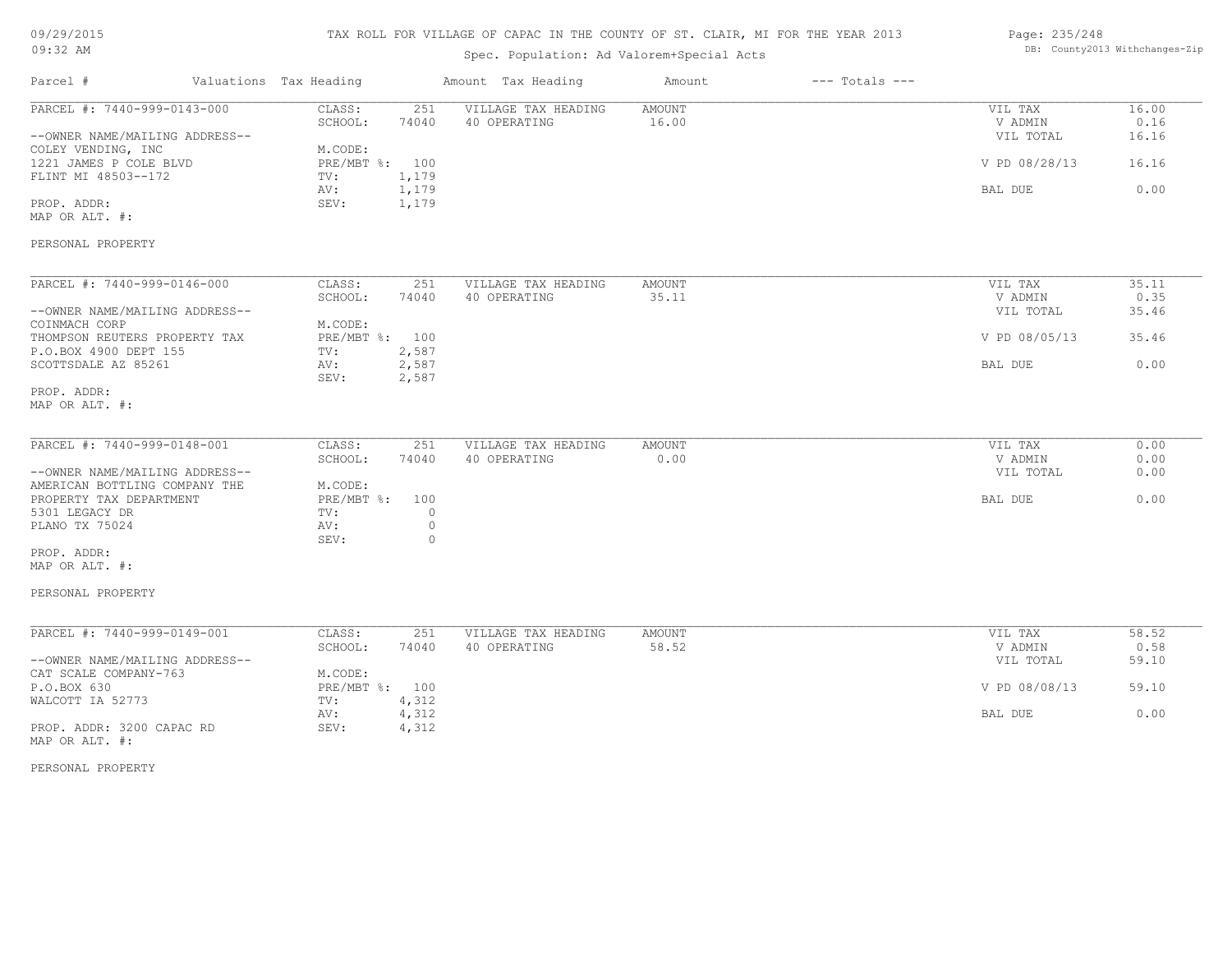#### 09/29/2015

MAP OR ALT. #: PROP. ADDR:

PERSONAL PROPERTY MAP OR ALT. #: PROP. ADDR:

MAP OR ALT. #:

MAP OR ALT. #:

PROP. ADDR: 750 E HILL STREET

#### 09:32 AM

SCHOOL: 74040 40 OPERATING 2.80 2.80 V ADMIN 0.02 PARCEL #: 7440-999-0153-002 CLASS: 251 VILLAGE TAX HEADING AMOUNT AMOUNT VIL TAX 2.80<br>SCHOOL: 74040 40 OPERATING 2.80 2.80 VADMIN 0.02

 $\mathcal{L}_\mathcal{L} = \mathcal{L}_\mathcal{L} = \mathcal{L}_\mathcal{L} = \mathcal{L}_\mathcal{L} = \mathcal{L}_\mathcal{L} = \mathcal{L}_\mathcal{L} = \mathcal{L}_\mathcal{L} = \mathcal{L}_\mathcal{L} = \mathcal{L}_\mathcal{L} = \mathcal{L}_\mathcal{L} = \mathcal{L}_\mathcal{L} = \mathcal{L}_\mathcal{L} = \mathcal{L}_\mathcal{L} = \mathcal{L}_\mathcal{L} = \mathcal{L}_\mathcal{L} = \mathcal{L}_\mathcal{L} = \mathcal{L}_\mathcal{L}$ 

# Parcel # Valuations Tax Heading Amount Tax Heading Amount --- Totals ---TAX ROLL FOR VILLAGE OF CAPAC IN THE COUNTY OF ST. CLAIR, MI FOR THE YEAR 2013 Spec. Population: Ad Valorem+Special Acts Page: 236/248 DB: County2013 Withchanges-Zip SEV: 0 REDMOND WA 98073-9791 AV: 0 PO BOX 97061 TV: 0 TAX DEPT TAX SERVER SUBSECTION OF PRE/MBT \$: 100 CONTROL DECISION CONTROL DE DE DE DE DE DE DE DE DE DE DE DE CINGULAR WIRELESS LLC M.CODE: M.CODE: TAX DEPT --OWNER NAME/MAILING ADDRESS-- VIL TOTAL 0.00 SCHOOL: 74040 40 OPERATING 0.00 V ADMIN 0.00 PARCEL #: 7440-999-0150-000 CLASS: 251 VILLAGE TAX HEADING AMOUNT VIL TAX VIL TAX 0.00<br>SCHOOL: 74040 40 OPERATING 0.00 000 VADMIN 0.00  $\mathcal{L}_\mathcal{L} = \mathcal{L}_\mathcal{L} = \mathcal{L}_\mathcal{L} = \mathcal{L}_\mathcal{L} = \mathcal{L}_\mathcal{L} = \mathcal{L}_\mathcal{L} = \mathcal{L}_\mathcal{L} = \mathcal{L}_\mathcal{L} = \mathcal{L}_\mathcal{L} = \mathcal{L}_\mathcal{L} = \mathcal{L}_\mathcal{L} = \mathcal{L}_\mathcal{L} = \mathcal{L}_\mathcal{L} = \mathcal{L}_\mathcal{L} = \mathcal{L}_\mathcal{L} = \mathcal{L}_\mathcal{L} = \mathcal{L}_\mathcal{L}$ SEV: 0 HOUSTON TX 77056 AV: 0 P.O.BOX 460049 TV: 0 THOMAS REAUTERS PTS PRE/MBT %: 100 BAL DUE 0.00 HUGHES NETWORK SYSTEMS, LLC M.CODE:<br>THOMAS REAUTERS PTS THOMAS REAUTERS PTS --OWNER NAME/MAILING ADDRESS-- VIL TOTAL 0.00 SCHOOL: 74040 40 OPERATING 0.00 V ADMIN 0.00 PARCEL #: 7440-999-0150-011 CLASS: 251 VILLAGE TAX HEADING AMOUNT VIL TAX VIL TAX 0.00<br>SCHOOL: 74040 40 OPERATING 0.00 00 VADMIN 0.00 SEV: 8,380 OVERLAND PARK KS 66207-0911 AV: 8,380<br>SEV: 8,380 BAL DUE 5 BAL DUE 6.00 PO BOX 7911 TV: 8,380 DBA:SPRINT NEXTEL WIRELESS PRE/MBT %: 100 V PD 09/25/13 114.87 NEXTEL WEST CORP M.CODE: --OWNER NAME/MAILING ADDRESS-- VIL TOTAL 114.87 SCHOOL: 74040 40 OPERATING 113.74 1 V ADMIN V ADMIN 1.13 PARCEL #: 7440-999-0151-500 CLASS: 251 VILLAGE TAX HEADING AMOUNT VIL TAX VIL TAX 113.74 1.13  $\mathcal{L}_\mathcal{L} = \mathcal{L}_\mathcal{L} = \mathcal{L}_\mathcal{L} = \mathcal{L}_\mathcal{L} = \mathcal{L}_\mathcal{L} = \mathcal{L}_\mathcal{L} = \mathcal{L}_\mathcal{L} = \mathcal{L}_\mathcal{L} = \mathcal{L}_\mathcal{L} = \mathcal{L}_\mathcal{L} = \mathcal{L}_\mathcal{L} = \mathcal{L}_\mathcal{L} = \mathcal{L}_\mathcal{L} = \mathcal{L}_\mathcal{L} = \mathcal{L}_\mathcal{L} = \mathcal{L}_\mathcal{L} = \mathcal{L}_\mathcal{L}$  AV: 0 EARTH CITY MO 63045 TV:  $0$ <br>AV: 0 3470 RIDER TRAIL SOUTH PRE/MBT %: 100 BAL DUE 6.00 SARA LEE FOOD SERVICE INC. M.CODE: --OWNER NAME/MAILING ADDRESS-- VIL TOTAL 0.00 SCHOOL: 74040 40 OPERATING 0.00 V ADMIN 0.00 PARCEL #: 7440-999-0153-000 CLASS: 251 VILLAGE TAX HEADING AMOUNT NO SOLO CONFINITY AND MIL TAX 0.00<br>0.00 SCHOOL: 74040 40 OPERATING 0.00 0.00 VADMIN 0.00  $\mathcal{L}_\mathcal{L} = \mathcal{L}_\mathcal{L} = \mathcal{L}_\mathcal{L} = \mathcal{L}_\mathcal{L} = \mathcal{L}_\mathcal{L} = \mathcal{L}_\mathcal{L} = \mathcal{L}_\mathcal{L} = \mathcal{L}_\mathcal{L} = \mathcal{L}_\mathcal{L} = \mathcal{L}_\mathcal{L} = \mathcal{L}_\mathcal{L} = \mathcal{L}_\mathcal{L} = \mathcal{L}_\mathcal{L} = \mathcal{L}_\mathcal{L} = \mathcal{L}_\mathcal{L} = \mathcal{L}_\mathcal{L} = \mathcal{L}_\mathcal{L}$

| --OWNER NAME/MAILING ADDRESS-- |            |     | VIL TOTAL     | 2.82 |
|--------------------------------|------------|-----|---------------|------|
| FARMER BROTHERS COMPANY        | M.CODE:    |     |               |      |
| 20333 S. NORMANDIE AVE         | PRE/MBT %: | 100 | V PD 07/18/13 | 2.82 |
| TORRANCE CA 90502              | TV:        | 207 |               |      |
|                                | AV:        | 207 | BAL DUE       | 0.00 |
| PROP. ADDR:                    | SEV:       | 207 |               |      |
| MAP OR ALT. #:                 |            |     |               |      |

PROP. ADDR: 0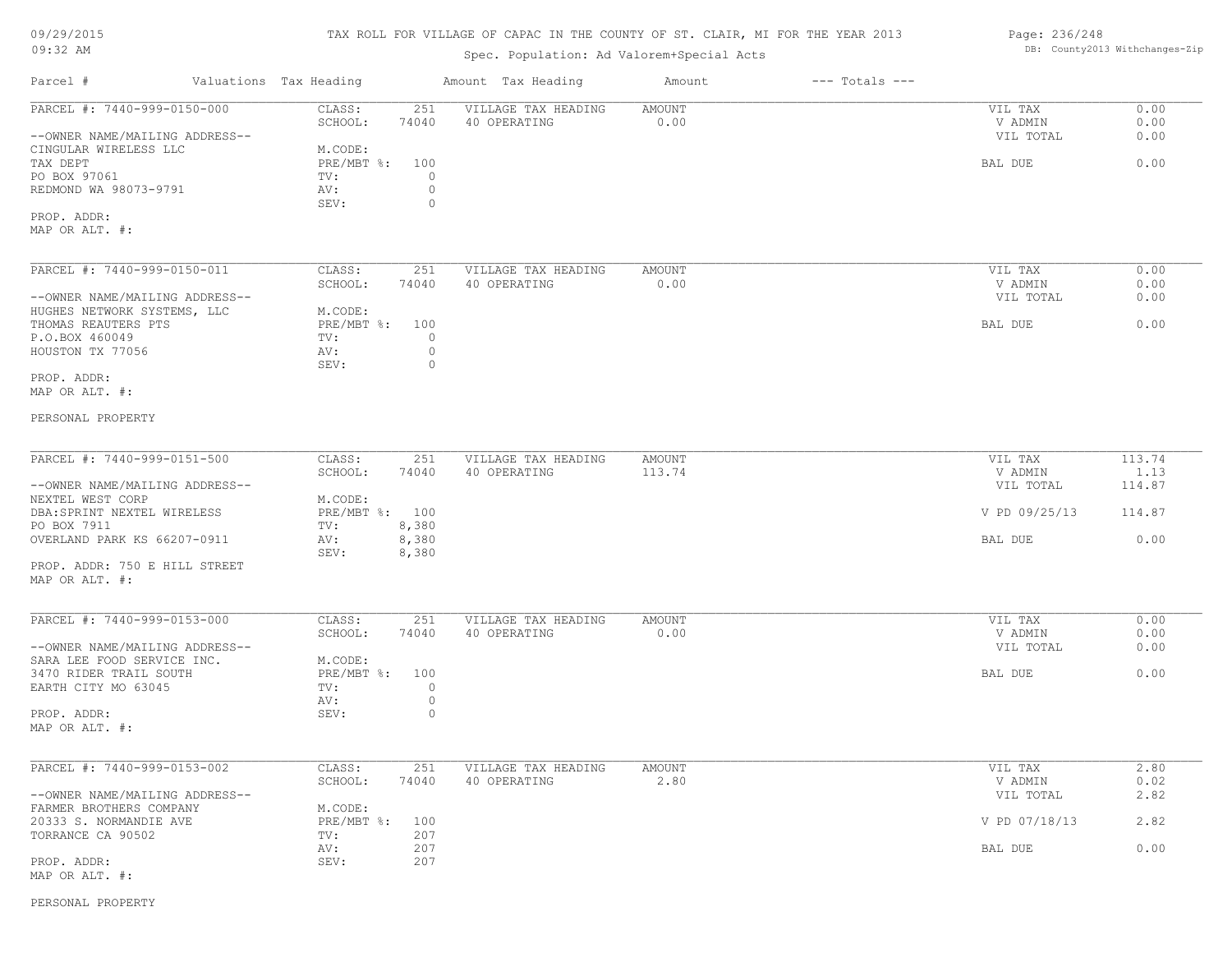| 09/29/2015 |  |
|------------|--|
| $09:32$ AM |  |

## Spec. Population: Ad Valorem+Special Acts

| Page: 237/248 |                                |
|---------------|--------------------------------|
|               | DB: County2013 Withchanges-Zip |

| Parcel #                         | Valuations Tax Heading | Amount Tax Heading         | Amount        | $---$ Totals $---$ |               |       |
|----------------------------------|------------------------|----------------------------|---------------|--------------------|---------------|-------|
| PARCEL #: 7440-999-0155-100      | CLASS:                 | VILLAGE TAX HEADING<br>251 | <b>AMOUNT</b> |                    | VIL TAX       | 7.99  |
|                                  | SCHOOL:                | 74040<br>40 OPERATING      | 7.99          |                    | V ADMIN       | 0.07  |
| --OWNER NAME/MAILING ADDRESS--   |                        |                            |               |                    | VIL TOTAL     | 8.06  |
| RESTAURANT TECHNOLOGIES, INC.    | M.CODE:                |                            |               |                    |               |       |
| ADVANCED PROPERTY TAX COMPLIANCE | PRE/MBT %:             | 100                        |               |                    | V PD 08/01/13 | 8.06  |
| 1611 N. I-35E STE.428            | TV:                    | 589                        |               |                    |               |       |
| CARROLLTON TX 75006-8616         | AV:                    | 589                        |               |                    | BAL DUE       | 0.00  |
|                                  | SEV:                   | 589                        |               |                    |               |       |
| PROP. ADDR:                      |                        |                            |               |                    |               |       |
| MAP OR ALT. #:                   |                        |                            |               |                    |               |       |
|                                  |                        |                            |               |                    |               |       |
| PARCEL #: 7440-999-0156-050      | CLASS:                 | VILLAGE TAX HEADING<br>251 | AMOUNT        |                    | VIL TAX       | 1.57  |
|                                  | SCHOOL:                | 74040<br>40 OPERATING      | 1.57          |                    | V ADMIN       | 0.01  |
| --OWNER NAME/MAILING ADDRESS--   |                        |                            |               |                    | VIL TOTAL     | 1.58  |
| NORTHERN LEASING SYSTEMS, INC.   | M.CODE:                |                            |               |                    |               |       |
| TAX DEPARTMENT                   | $PRE/MBT$ $\div$       | 100                        |               |                    | V PD 08/01/13 | 1.58  |
| 7303 SE LAKE RD                  | TV:                    | 116                        |               |                    |               |       |
| PORTLAND OR 97267                | AV:                    | 116                        |               |                    | BAL DUE       | 0.00  |
|                                  | SEV:                   | 116                        |               |                    |               |       |
| PROP. ADDR:                      |                        |                            |               |                    |               |       |
| MAP OR ALT. #:                   |                        |                            |               |                    |               |       |
|                                  |                        |                            |               |                    |               |       |
| PARCEL #: 7440-999-0156-150      | CLASS:                 | 251<br>VILLAGE TAX HEADING | AMOUNT        |                    | VIL TAX       | 0.35  |
|                                  | SCHOOL:                | 74040<br>40 OPERATING      | 0.35          |                    | V ADMIN       | 0.00  |
| --OWNER NAME/MAILING ADDRESS--   |                        |                            |               |                    | VIL TOTAL     | 0.35  |
| GCN HOLDING, LLC                 | M.CODE:                |                            |               |                    |               |       |
| PROPERTY TAX DEPARTMENT          | PRE/MBT %: 100         |                            |               |                    | V PD 08/16/13 | 0.35  |
| 7303 SE LAKE ROAD                | TV:                    | 26                         |               |                    |               |       |
| PORTLAND OR 97267                | AV:                    | 26                         |               |                    | BAL DUE       | 0.00  |
|                                  | SEV:                   | 26                         |               |                    |               |       |
| PROP. ADDR:                      |                        |                            |               |                    |               |       |
| MAP OR ALT. #:                   |                        |                            |               |                    |               |       |
|                                  |                        |                            |               |                    |               |       |
| PERSONAL PROPERTY                |                        |                            |               |                    |               |       |
|                                  |                        |                            |               |                    |               |       |
| PARCEL #: 7440-999-0157-001      | CLASS:                 | 251<br>VILLAGE TAX HEADING | <b>AMOUNT</b> |                    | VIL TAX       | 14.55 |
|                                  | SCHOOL:                | 40 OPERATING<br>74040      | 14.55         |                    | V ADMIN       | 0.14  |
| --OWNER NAME/MAILING ADDRESS--   |                        |                            |               |                    | VIL TOTAL     | 14.69 |
| MAILFINANCE INC.                 | M.CODE:                |                            |               |                    |               |       |
| TAX DEPARTMENT                   | PRE/MBT %: 100         |                            |               |                    | V PD 09/16/13 | 14.69 |
| 478 WHEELERS FARMS ROAD          | TV:                    | 1,072                      |               |                    |               |       |
| MILFORD CT 06461                 | AV:                    | 1,072<br>1,072             |               |                    | BAL DUE       | 0.00  |
| PROP. ADDR:                      | SEV:                   |                            |               |                    |               |       |
|                                  |                        |                            |               |                    |               |       |
| MAP OR ALT. #:                   |                        |                            |               |                    |               |       |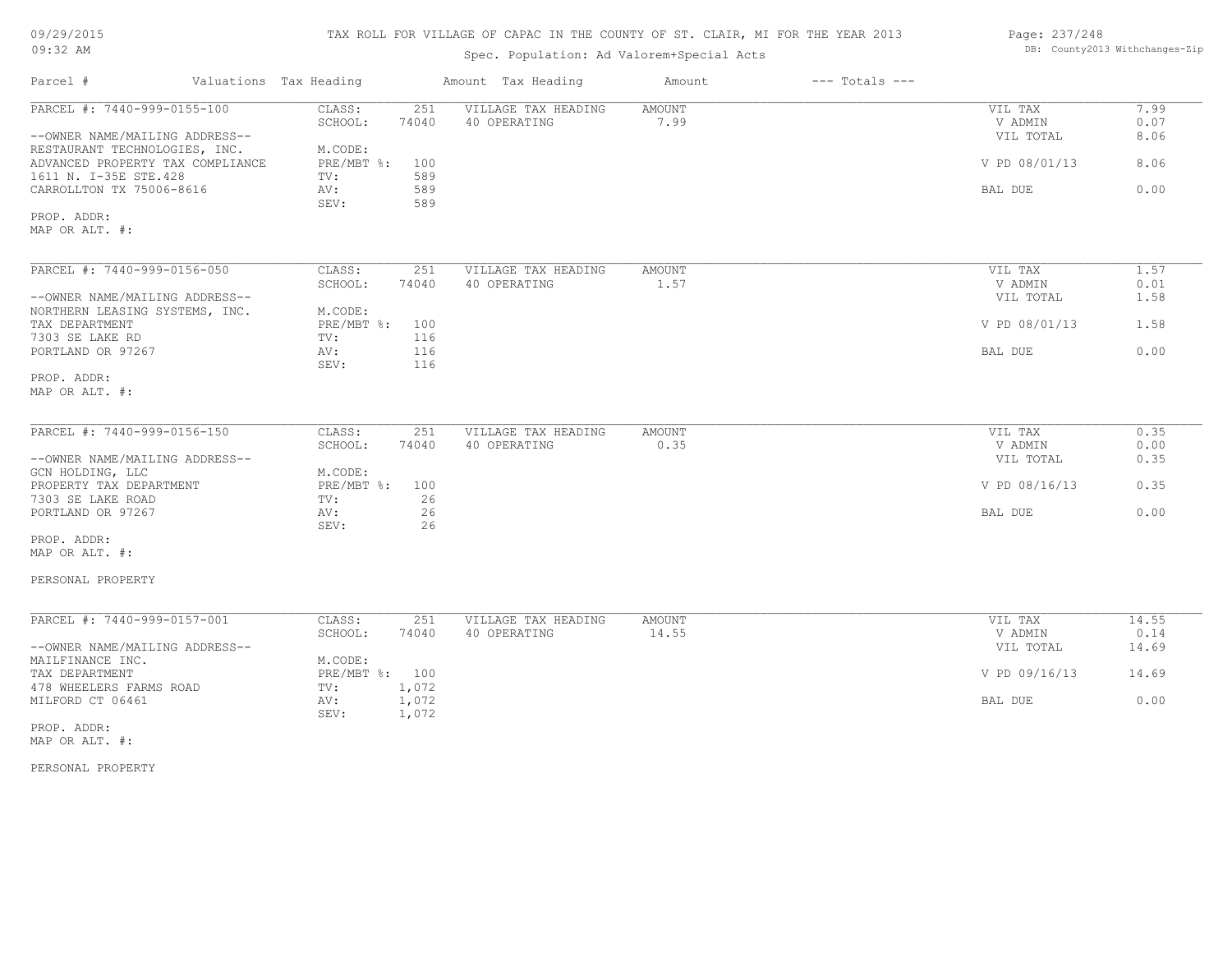# 09/29/2015

#### 09:32 AM

## TAX ROLL FOR VILLAGE OF CAPAC IN THE COUNTY OF ST. CLAIR, MI FOR THE YEAR 2013

## Spec. Population: Ad Valorem+Special Acts

#### Page: 238/248 DB: County2013 Withchanges-Zip

| Parcel #                                                                         | Valuations Tax Heading |                                             | Amount Tax Heading                  | Amount                 | $---$ Totals $---$ |                                 |                      |
|----------------------------------------------------------------------------------|------------------------|---------------------------------------------|-------------------------------------|------------------------|--------------------|---------------------------------|----------------------|
| PARCEL #: 7440-999-0157-010<br>--OWNER NAME/MAILING ADDRESS--                    |                        | CLASS:<br>251<br>SCHOOL:<br>74040           | VILLAGE TAX HEADING<br>40 OPERATING | <b>AMOUNT</b><br>0.78  |                    | VIL TAX<br>V ADMIN<br>VIL TOTAL | 0.78<br>0.00<br>0.78 |
| NEOPOST USA INC<br>TAX DEPT.                                                     |                        | M.CODE:<br>$PRE/MBT$ %:<br>100              |                                     |                        |                    | V PD 09/16/13                   | 0.78                 |
| 478 WHEELERS FARMS ROAD<br>MILFORD CT 06461                                      |                        | 58<br>TV:<br>58<br>AV:<br>SEV:<br>58        |                                     |                        |                    | BAL DUE                         | 0.00                 |
| PROP. ADDR:<br>MAP OR ALT. #:                                                    |                        |                                             |                                     |                        |                    |                                 |                      |
| PERSONAL PROPERTY                                                                |                        |                                             |                                     |                        |                    |                                 |                      |
| PARCEL #: 7440-999-0158-000                                                      |                        | CLASS:<br>251                               | VILLAGE TAX HEADING                 | AMOUNT                 |                    | VIL TAX                         | 23.07                |
| --OWNER NAME/MAILING ADDRESS--                                                   |                        | SCHOOL:<br>74040                            | 40 OPERATING                        | 23.07                  |                    | V ADMIN<br>VIL TOTAL            | 0.23<br>23.30        |
| LAPEER GRAIN<br>155 S SAGINAW                                                    |                        | M.CODE:<br>PRE/MBT %: 100                   |                                     |                        |                    | V PD 08/26/13                   | 23.30                |
| LAPEER MI 48446                                                                  |                        | 1,700<br>TV:<br>1,700<br>AV:                |                                     |                        |                    | BAL DUE                         | 0.00                 |
| PROP. ADDR: 220 S HUNTER<br>MAP OR ALT. #:                                       |                        | 1,700<br>SEV:                               |                                     |                        |                    |                                 |                      |
| PARCEL #: 7440-999-0159-000                                                      |                        | CLASS:<br>002                               | VILLAGE TAX HEADING                 | <b>AMOUNT</b>          |                    | VIL TAX                         | 0.00                 |
| --OWNER NAME/MAILING ADDRESS--                                                   |                        | SCHOOL:<br>74040                            | 40 OPERATING                        | 0.00                   |                    | V ADMIN<br>VIL TOTAL            | 0.00<br>0.00         |
| GATHERING THE<br>113 N MAIN ST<br>CAPAC MI 48014                                 |                        | M.CODE:<br>PRE/MBT %: 100<br>$\circ$<br>TV: |                                     |                        |                    | BAL DUE                         | 0.00                 |
| PROP. ADDR: 113 N MAIN ST<br>MAP OR ALT. #:                                      |                        | $\circ$<br>AV:<br>SEV:<br>$\Omega$          |                                     |                        |                    |                                 |                      |
| PARCEL #: 7440-999-0159-015                                                      |                        | CLASS:<br>251                               | VILLAGE TAX HEADING                 | AMOUNT                 |                    | VIL TAX                         | 0.00                 |
| --OWNER NAME/MAILING ADDRESS--                                                   |                        | SCHOOL:<br>74040                            | 40 OPERATING                        | 0.00                   |                    | V ADMIN<br>VIL TOTAL            | 0.00<br>0.00         |
| K12 MANAGEMENT INC<br>2300 CORPORATE PARK DR STE#200<br>HERNDON VA 20171         |                        | M.CODE:<br>PRE/MBT %: 100<br>TV:<br>0       |                                     |                        |                    | <b>BAL DUE</b>                  | 0.00                 |
| PROP. ADDR:                                                                      |                        | $\circ$<br>AV:<br>$\circ$<br>SEV:           |                                     |                        |                    |                                 |                      |
| MAP OR ALT. #:                                                                   |                        |                                             |                                     |                        |                    |                                 |                      |
| PERSONAL PROPERTY                                                                |                        |                                             |                                     |                        |                    |                                 |                      |
| PARCEL #: 7440-999-0159-025                                                      |                        | CLASS:<br>251<br>SCHOOL:<br>74040           | VILLAGE TAX HEADING<br>40 OPERATING | <b>AMOUNT</b><br>13.84 |                    | VIL TAX<br>V ADMIN              | 13.84<br>0.13        |
| --OWNER NAME/MAILING ADDRESS--<br>LA MAXICANA MARKET DBA<br>AGF ENTERPRISES, INC |                        | M.CODE:<br>PRE/MBT %: 100                   |                                     |                        |                    | VIL TOTAL<br>V PD 08/12/13      | 13.97<br>13.97       |
| 129 N MAIN ST<br>CAPAC MI 48014                                                  |                        | 1,020<br>TV:<br>AV:<br>1,020                |                                     |                        |                    | BAL DUE                         | 0.00                 |
|                                                                                  |                        | 1,020<br>SEV:                               |                                     |                        |                    |                                 |                      |

MAP OR ALT. #: PROP. ADDR: 129 N MAIN ST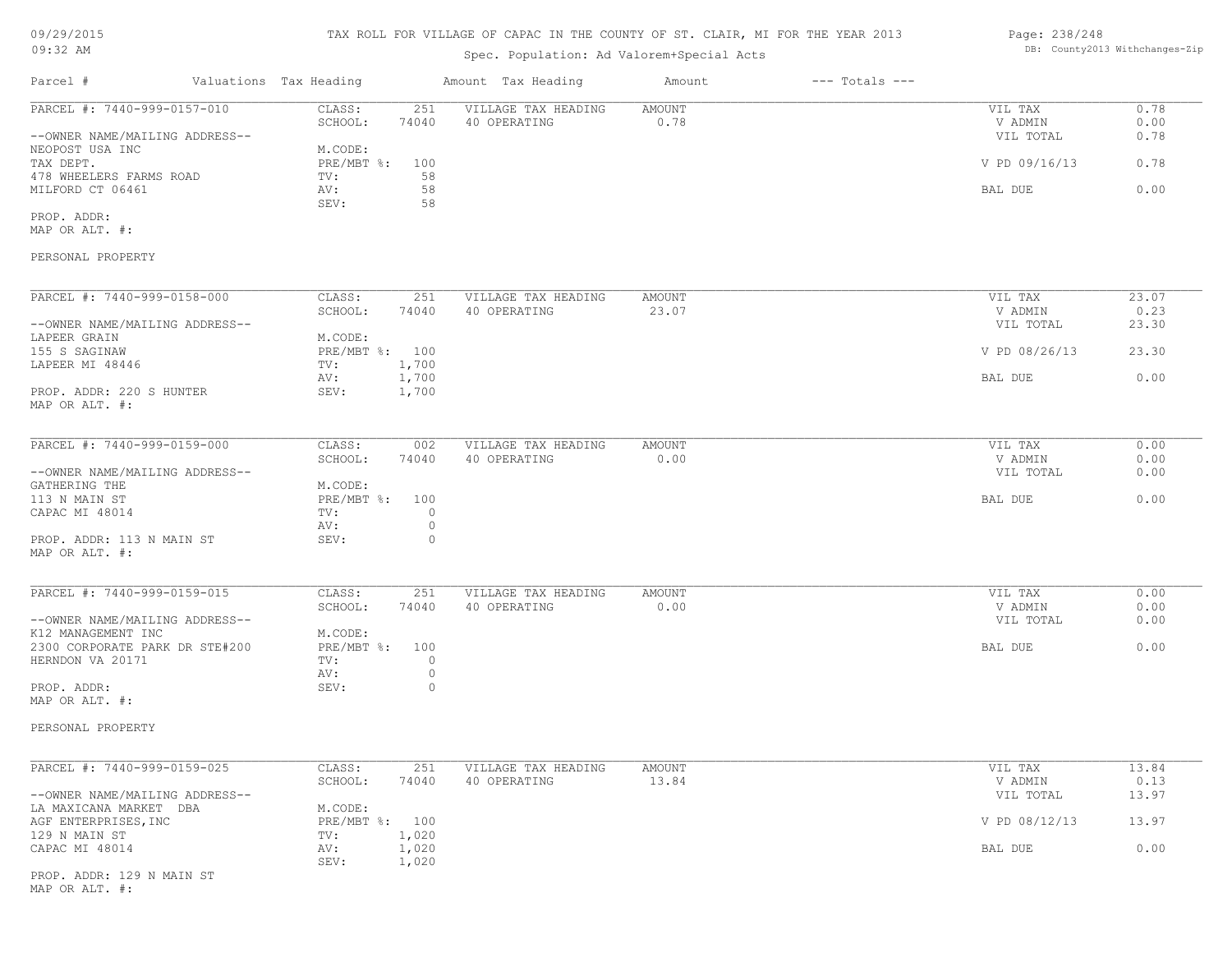| 09/29/2015 |  |
|------------|--|
| $09:32$ AM |  |

## Spec. Population: Ad Valorem+Special Acts

#### Page: 239/248 DB: County2013 Withchanges-Zip

| Parcel #                                                      | Valuations Tax Heading           |                    | Amount Tax Heading                  | Amount                 | $---$ Totals $---$ |                                 |                        |
|---------------------------------------------------------------|----------------------------------|--------------------|-------------------------------------|------------------------|--------------------|---------------------------------|------------------------|
| PARCEL #: 7440-999-0159-040<br>--OWNER NAME/MAILING ADDRESS-- | CLASS:<br>SCHOOL:                | 251<br>74040       | VILLAGE TAX HEADING<br>40 OPERATING | <b>AMOUNT</b><br>54.29 |                    | VIL TAX<br>V ADMIN<br>VIL TOTAL | 54.29<br>0.54<br>54.83 |
| BUTCHER'S CHOICE<br>111 S MAIN<br>CAPAC MI 48014              | M.CODE:<br>PRE/MBT %: 100<br>TV: | 4,000              |                                     |                        |                    | V PD 09/06/13                   | 54.83                  |
| PROP. ADDR: 111 S MAIN                                        | AV:<br>SEV:                      | 4,000<br>4,000     |                                     |                        |                    | BAL DUE                         | 0.00                   |
| MAP OR ALT. #:                                                |                                  |                    |                                     |                        |                    |                                 |                        |
| PERSONAL PROPERTY                                             |                                  |                    |                                     |                        |                    |                                 |                        |
| PARCEL #: 7440-999-0159-060                                   | CLASS:<br>SCHOOL:                | 251<br>74040       | VILLAGE TAX HEADING<br>40 OPERATING | <b>AMOUNT</b><br>0.00  |                    | VIL TAX<br>V ADMIN              | 0.00<br>0.00           |
| --OWNER NAME/MAILING ADDRESS--                                |                                  |                    |                                     |                        |                    | VIL TOTAL                       | 0.00                   |
| NEW IMAGE NAIL & HAIR                                         | M.CODE:                          |                    |                                     |                        |                    |                                 |                        |
| 125 N MAIN ST                                                 | PRE/MBT %: 100                   |                    |                                     |                        |                    | BAL DUE                         | 0.00                   |
| CAPAC MI 48014                                                | TV:                              | $\circ$            |                                     |                        |                    |                                 |                        |
| PROP. ADDR: 125 N MAIN ST<br>MAP OR ALT. #:                   | AV:<br>SEV:                      | $\circ$<br>$\circ$ |                                     |                        |                    |                                 |                        |
| PARCEL #: 7440-999-0159-065                                   | CLASS:                           | 002                | VILLAGE TAX HEADING                 | <b>AMOUNT</b>          |                    | VIL TAX                         | 0.00                   |
|                                                               | SCHOOL:                          | 74040              | 40 OPERATING                        | 0.00                   |                    | V ADMIN                         | 0.00                   |
| --OWNER NAME/MAILING ADDRESS--<br>CAPAC RESALE SHOP           | M.CODE:                          |                    |                                     |                        |                    | VIL TOTAL                       | 0.00                   |
| 108 S MAIN ST                                                 | PRE/MBT %: 100                   |                    |                                     |                        |                    | BAL DUE                         | 0.00                   |
| CAPAC MI 48014                                                | TV:                              | $\circ$            |                                     |                        |                    |                                 |                        |
|                                                               | AV:                              | $\circ$            |                                     |                        |                    |                                 |                        |
| PROP. ADDR: 108 S MAIN ST<br>MAP OR ALT. #:                   | SEV:                             | $\circ$            |                                     |                        |                    |                                 |                        |
| PARCEL #: 7440-999-0159-075                                   | CLASS:                           | 251                | VILLAGE TAX HEADING                 | <b>AMOUNT</b>          |                    | VIL TAX                         | 249.45                 |
|                                                               | SCHOOL:                          | 74040              | 40 OPERATING                        | 249.45                 |                    | V ADMIN                         | 2.49                   |
| --OWNER NAME/MAILING ADDRESS--<br>DOODLING OUTBACK EMBROIDERY | M.CODE:                          |                    |                                     |                        |                    | VIL TOTAL                       | 251.94                 |
| 102 S MAIN ST                                                 | PRE/MBT %: 100                   |                    |                                     |                        |                    | BAL DUE                         | 251.94                 |
| CAPAC MI 48014                                                | TV:                              | 18,379             |                                     |                        |                    |                                 |                        |
|                                                               | AV:                              | 18,379             |                                     |                        |                    |                                 |                        |
| PROP. ADDR: 102 S MAIN ST<br>MAP OR ALT. #:                   | SEV:                             | 18,379             |                                     |                        |                    |                                 |                        |
| PARCEL #: 7440-999-0159-080                                   | CLASS:                           | 251                | VILLAGE TAX HEADING                 | <b>AMOUNT</b>          |                    | VIL TAX                         | 0.00                   |
|                                                               | SCHOOL:                          | 74040              | 40 OPERATING                        | 0.00                   |                    | V ADMIN                         | 0.00                   |
| --OWNER NAME/MAILING ADDRESS--                                |                                  |                    |                                     |                        |                    | VIL TOTAL                       | 0.00                   |
| CAPAC FAMILY MEDICINE, P.L.L.C.                               | M.CODE:                          |                    |                                     |                        |                    |                                 |                        |
| 14960 E PARK ST<br>CAPAC MI 48014                             | PRE/MBT %: 100<br>TV:            | $\circ$            |                                     |                        |                    | BAL DUE                         | 0.00                   |
|                                                               | AV:                              | $\circ$            |                                     |                        |                    |                                 |                        |
| PROP. ADDR: 14960 E PARK ST<br>MAP OR ALT. #:                 | SEV:                             | $\circ$            |                                     |                        |                    |                                 |                        |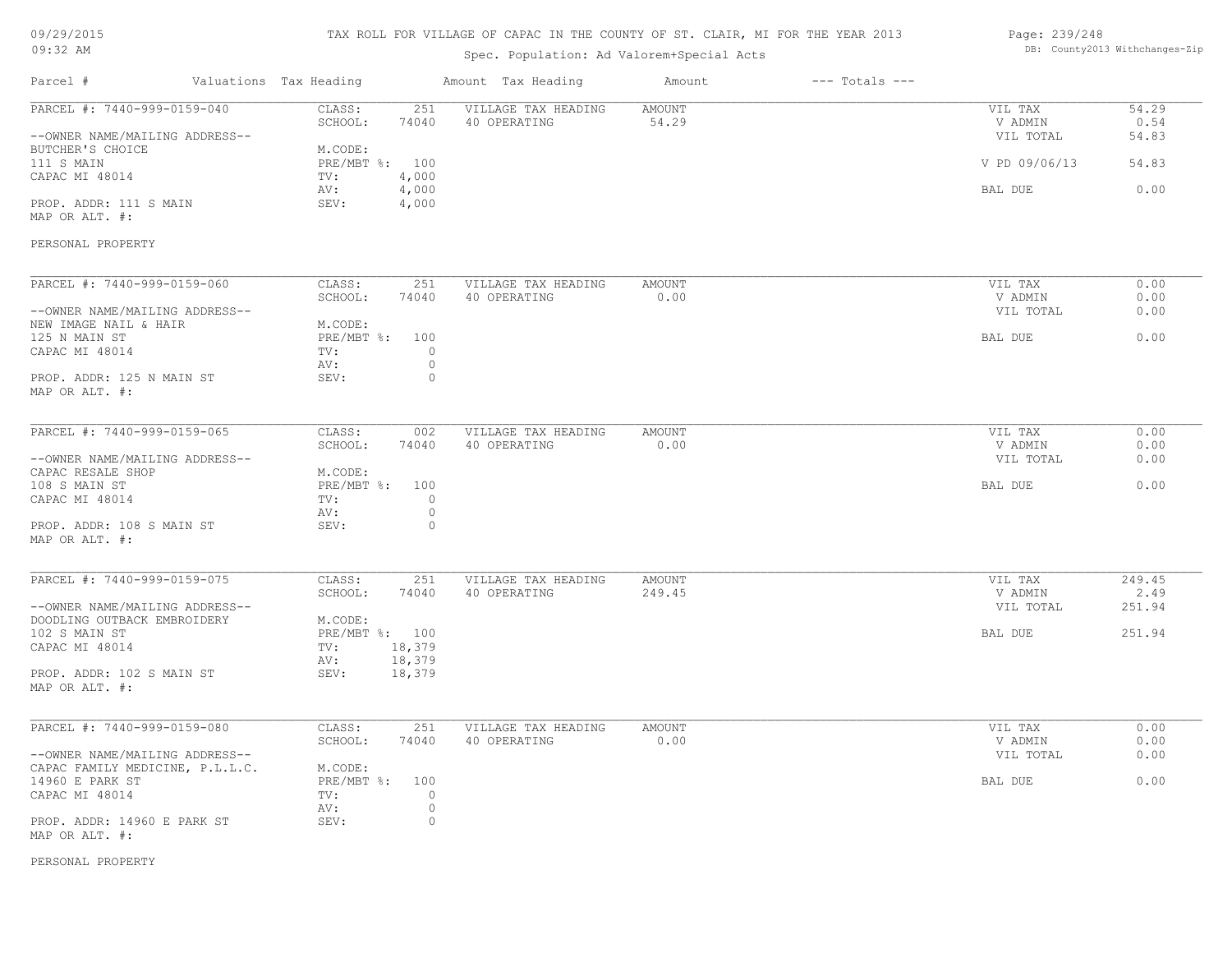## TAX ROLL FOR VILLAGE OF CAPAC IN THE COUNTY OF ST. CLAIR, MI FOR THE YEAR 2013

## Spec. Population: Ad Valorem+Special Acts

| Page: 240/248 |                                |
|---------------|--------------------------------|
|               | DB: County2013 Withchanges-Zip |

| Parcel #                                                    | Valuations Tax Heading |                   |                    | Amount Tax Heading                  | Amount                 | $---$ Totals $---$ |                    |               |
|-------------------------------------------------------------|------------------------|-------------------|--------------------|-------------------------------------|------------------------|--------------------|--------------------|---------------|
| PARCEL #: 7440-999-0160-010                                 |                        | CLASS:<br>SCHOOL: | 251<br>74040       | VILLAGE TAX HEADING<br>40 OPERATING | <b>AMOUNT</b><br>48.25 |                    | VIL TAX<br>V ADMIN | 48.25<br>0.48 |
| --OWNER NAME/MAILING ADDRESS--<br>GORDON FLESCH COMPANY     |                        | M.CODE:           |                    |                                     |                        |                    | VIL TOTAL          | 48.73         |
| 2675 RESEARCH PARK DRIVE                                    |                        | PRE/MBT %:        | 100                |                                     |                        |                    | V PD 08/16/13      | 48.73         |
| MADISON WI 53711                                            |                        | TV:<br>AV:        | 3,555<br>3,555     |                                     |                        |                    | BAL DUE            | 0.00          |
| PROP. ADDR:<br>MAP OR ALT. #:                               |                        | SEV:              | 3,555              |                                     |                        |                    |                    |               |
| PERSONAL PROPERTY                                           |                        |                   |                    |                                     |                        |                    |                    |               |
| PARCEL #: 7440-999-0161-011                                 |                        | CLASS:            | 251                | VILLAGE TAX HEADING                 | AMOUNT                 |                    | VIL TAX            | 0.00          |
|                                                             |                        | SCHOOL:           | 74040              | 40 OPERATING                        | 0.00                   |                    | V ADMIN            | 0.00          |
| --OWNER NAME/MAILING ADDRESS--<br>JOBSITE LEASING CO., INC. |                        | M.CODE:           |                    |                                     |                        |                    | VIL TOTAL          | 0.00          |
| P.O.BOX 288 1393 N. LUCAS ST.                               |                        | $PRE/MBT$ $\div$  | 100                |                                     |                        |                    | BAL DUE            | 0.00          |
| ROCHESTER IN 46975                                          |                        | TV:               | $\circ$            |                                     |                        |                    |                    |               |
|                                                             |                        | AV:               | $\circ$            |                                     |                        |                    |                    |               |
| PROP. ADDR:                                                 |                        | SEV:              | $\circ$            |                                     |                        |                    |                    |               |
| MAP OR ALT. #:                                              |                        |                   |                    |                                     |                        |                    |                    |               |
| PERSONAL PROPERTY                                           |                        |                   |                    |                                     |                        |                    |                    |               |
| PARCEL #: 7440-999-0161-025                                 |                        | CLASS:            | 251                | VILLAGE TAX HEADING                 | AMOUNT                 |                    | VIL TAX            | 23.44         |
|                                                             |                        | SCHOOL:           | 74040              | 40 OPERATING                        | 23.44                  |                    | V ADMIN            | 0.23          |
| --OWNER NAME/MAILING ADDRESS--                              |                        |                   |                    |                                     |                        |                    | VIL TOTAL          | 23.67         |
| AIR ADVANTAGE LLC                                           |                        | M.CODE:           |                    |                                     |                        |                    |                    |               |
| 465 N FRANKLIN ST. STE.C                                    |                        | PRE/MBT %: 100    |                    |                                     |                        |                    | BAL DUE            | 23.67         |
| FRANKENMUTH MI 48734                                        |                        | TV:               | 1,727              |                                     |                        |                    |                    |               |
|                                                             |                        | AV:               | 1,727              |                                     |                        |                    |                    |               |
| PROP. ADDR:<br>MAP OR ALT. #:                               |                        | SEV:              | 1,727              |                                     |                        |                    |                    |               |
| PARCEL #: 7440-999-0161-028                                 |                        |                   |                    |                                     |                        |                    |                    |               |
|                                                             |                        | CLASS:            | 251                | VILLAGE TAX HEADING                 | AMOUNT                 |                    | VIL TAX            | 0.00          |
|                                                             |                        | SCHOOL:           | 74040              | 40 OPERATING                        | 0.00                   |                    | V ADMIN            | 0.00          |
| --OWNER NAME/MAILING ADDRESS--                              |                        |                   |                    |                                     |                        |                    | VIL TOTAL          | 0.00          |
| TJ"S AUTO SALES, LLC                                        |                        | M.CODE:           |                    |                                     |                        |                    |                    | 0.00          |
| 109 S MAIN                                                  |                        | $PRE/MBT$ $\div$  | 100                |                                     |                        |                    | BAL DUE            |               |
| CAPAC MI 48014                                              |                        | TV:<br>AV:        | $\circ$            |                                     |                        |                    |                    |               |
|                                                             |                        | SEV:              | $\circ$<br>$\circ$ |                                     |                        |                    |                    |               |
| PROP. ADDR: 109 S MAIN<br>MAP OR ALT. #:                    |                        |                   |                    |                                     |                        |                    |                    |               |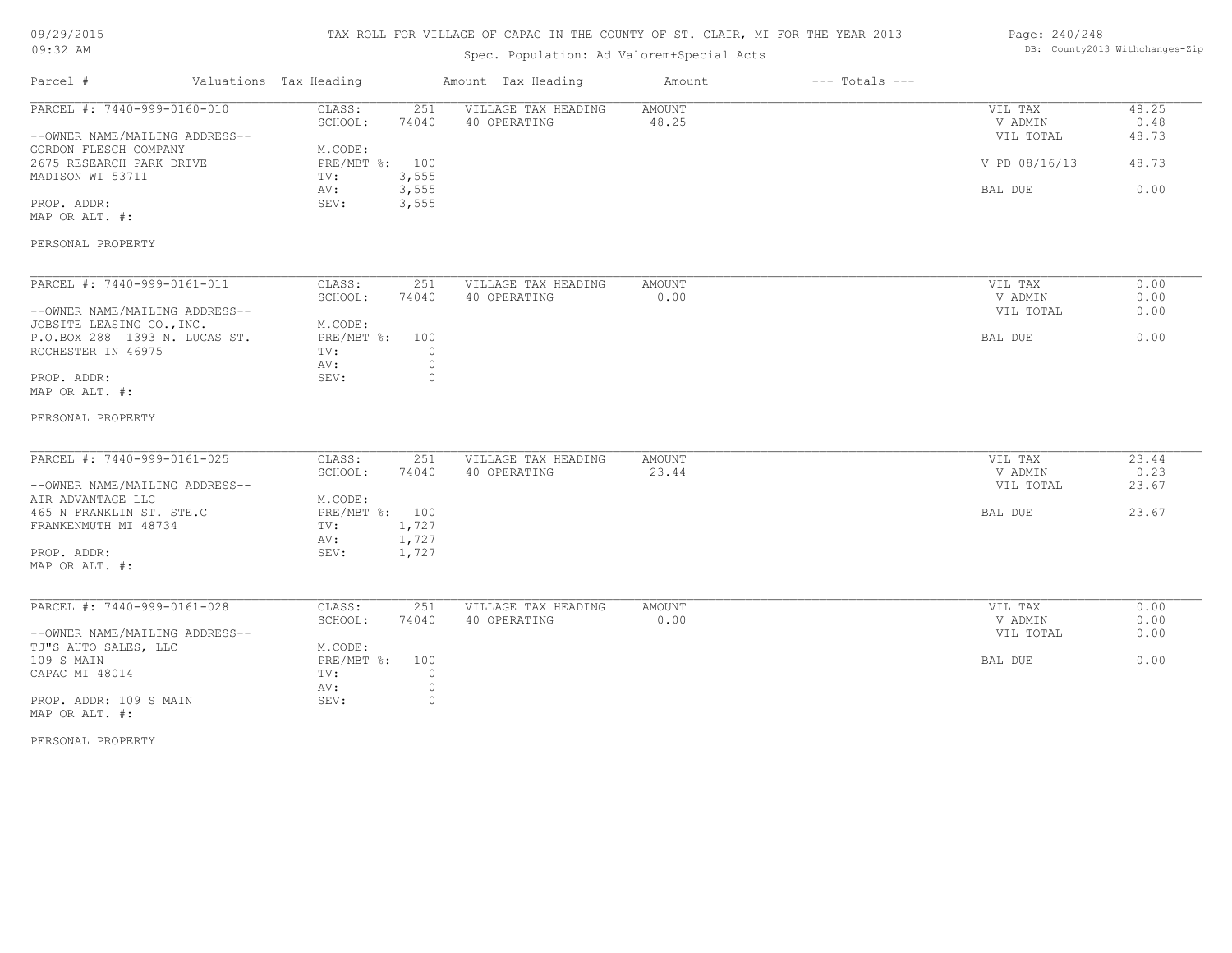## TAX ROLL FOR VILLAGE OF CAPAC IN THE COUNTY OF ST. CLAIR, MI FOR THE YEAR 2013

## Spec. Population: Ad Valorem+Special Acts

| Parcel #                                                                                                                                                                                | Valuations Tax Heading |                                                                  |                                                      | Amount Tax Heading                  | Amount                | $---$ Totals $---$ |                                                             |                                      |
|-----------------------------------------------------------------------------------------------------------------------------------------------------------------------------------------|------------------------|------------------------------------------------------------------|------------------------------------------------------|-------------------------------------|-----------------------|--------------------|-------------------------------------------------------------|--------------------------------------|
| PARCEL #: 7440-999-0161-046<br>--OWNER NAME/MAILING ADDRESS--<br>VIASAT COMMUNICATIONS, INC.<br>FKA: WILDBLUE COMMUNICATIONS, INC<br>RYAN, LLC<br>P.O. BOX 198109<br>NASHVILLE TN 37219 |                        | CLASS:<br>SCHOOL:<br>M.CODE:<br>PRE/MBT %:<br>TV:<br>AV:<br>SEV: | 251<br>74040<br>100<br>$\circ$<br>$\circ$<br>$\circ$ | VILLAGE TAX HEADING<br>40 OPERATING | AMOUNT<br>0.00        |                    | VIL TAX<br>V ADMIN<br>VIL TOTAL<br>BAL DUE                  | 0.00<br>0.00<br>0.00<br>0.00         |
| PROP. ADDR:<br>MAP OR ALT. #:                                                                                                                                                           |                        |                                                                  |                                                      |                                     |                       |                    |                                                             |                                      |
| PERSONAL PROPERTY                                                                                                                                                                       |                        |                                                                  |                                                      |                                     |                       |                    |                                                             |                                      |
| PARCEL #: 7440-999-0162-010<br>--OWNER NAME/MAILING ADDRESS--<br>GE CAPITAL INFORMATIONAL TECH SOLUT<br>PROPERTY TAX COMPLIANCE<br>P.O. BOX 5043<br>CHICAGO IL 60680-5043               |                        | CLASS:<br>SCHOOL:<br>M.CODE:<br>PRE/MBT %:<br>TV:<br>AV:         | 251<br>74040<br>100<br>168<br>168                    | VILLAGE TAX HEADING<br>40 OPERATING | AMOUNT<br>2.28        |                    | VIL TAX<br>V ADMIN<br>VIL TOTAL<br>V PD 07/22/13<br>BAL DUE | 2.28<br>0.02<br>2.30<br>2.30<br>0.00 |
| PROP. ADDR:<br>MAP OR ALT. #:                                                                                                                                                           |                        | SEV:                                                             | 168                                                  |                                     |                       |                    |                                                             |                                      |
| PARCEL #: 7440-999-0162-020<br>--OWNER NAME/MAILING ADDRESS--<br>R J SERVICES<br>4361 CAPAC RD<br>CAPAC MI 48014                                                                        |                        | CLASS:<br>SCHOOL:<br>M.CODE:<br>PRE/MBT %:<br>TV:                | 251<br>74040<br>100<br>$\circ$                       | VILLAGE TAX HEADING<br>40 OPERATING | <b>AMOUNT</b><br>0.00 |                    | VIL TAX<br>V ADMIN<br>VIL TOTAL<br>BAL DUE                  | 0.00<br>0.00<br>0.00<br>0.00         |
| PROP. ADDR: 4361 CAPAC RD<br>MAP OR ALT. #:<br>PERSONAL PROPERTY                                                                                                                        |                        | AV:<br>SEV:                                                      | $\circ$<br>$\circ$                                   |                                     |                       |                    |                                                             |                                      |
| PARCEL #: 7440-999-0163-000<br>--OWNER NAME/MAILING ADDRESS--                                                                                                                           |                        | CLASS:<br>SCHOOL:<br>M.CODE:                                     | 002<br>74040                                         | VILLAGE TAX HEADING<br>40 OPERATING | AMOUNT<br>0.00        |                    | VIL TAX<br>V ADMIN<br>VIL TOTAL                             | 0.00<br>0.00<br>0.00                 |
| COWBOY'S PIZZA CORRAL<br>534 N CAPAC RD<br>CAPAC MI 48014<br>PROP. ADDR: 534 N CAPAC RD<br>MAP OR ALT. #:                                                                               |                        | PRE/MBT %:<br>TV:<br>AV:<br>SEV:                                 | 100<br>$\circ$<br>$\circ$<br>$\circ$                 |                                     |                       |                    | BAL DUE                                                     | 0.00                                 |

PERSONAL PROPERTY

Page: 241/248 DB: County2013 Withchanges-Zip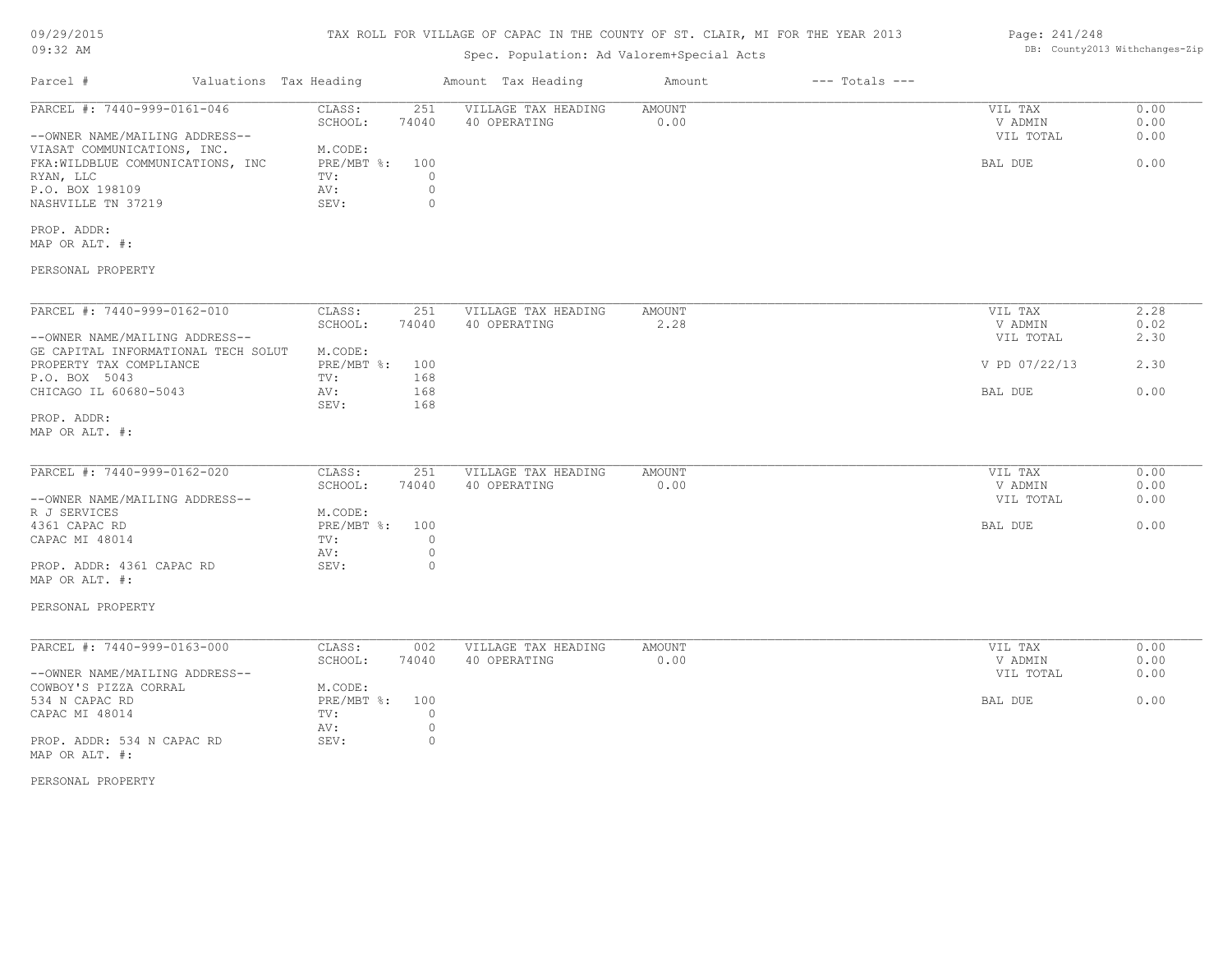## TAX ROLL FOR VILLAGE OF CAPAC IN THE COUNTY OF ST. CLAIR, MI FOR THE YEAR 2013

## Spec. Population: Ad Valorem+Special Acts

#### Page: 242/248 DB: County2013 Withchanges-Zip

| Parcel #<br>Valuations Tax Heading                                   |                                      | Amount Tax Heading                  | Amount              | $---$ Totals $---$ |                         |                     |
|----------------------------------------------------------------------|--------------------------------------|-------------------------------------|---------------------|--------------------|-------------------------|---------------------|
| PARCEL #: 7440-999-0163-010                                          | CLASS:<br>351<br>SCHOOL:<br>74040    | VILLAGE TAX HEADING<br>40 OPERATING | AMOUNT<br>13,943.27 |                    | VIL TAX<br>V ADMIN      | 13,943.27<br>139.43 |
| --OWNER NAME/MAILING ADDRESS--<br>KEIHIN MICHIGAN MANUFACTURING, LLC | M.CODE:                              |                                     |                     |                    | VIL TOTAL               | 14,082.70           |
| 14898 KOEHN ROAD                                                     | PRE/MBT %: 100                       |                                     |                     |                    | V PD 08/16/13 14,082.70 |                     |
| CAPAC MI 48014                                                       | 1,027,280<br>TV:<br>AV:<br>1,027,280 |                                     |                     |                    | BAL DUE                 | 0.00                |
| PROP. ADDR: 14898 KOEHN ROAD<br>MAP OR ALT. #:                       | SEV: 1,027,280                       |                                     |                     |                    |                         |                     |
| PERSONAL PROPERTY                                                    |                                      |                                     |                     |                    |                         |                     |
| PARCEL #: 7440-999-0165-023                                          | CLASS:<br>251                        | VILLAGE TAX HEADING                 | <b>AMOUNT</b>       |                    | VIL TAX                 | 54.40               |
| --OWNER NAME/MAILING ADDRESS--                                       | SCHOOL:<br>74040                     | 40 OPERATING                        | 54.40               |                    | V ADMIN                 | 0.54                |
| GRAYHAWK LEASING, LLC                                                | M.CODE:                              |                                     |                     |                    | VIL TOTAL               | 54.94               |
| TAX DEPT. 3A-300                                                     | PRE/MBT %: 100                       |                                     |                     |                    | V PD 07/15/13           | 54.94               |
| P.O. BOX 660937                                                      | TV:<br>4,008                         |                                     |                     |                    |                         |                     |
| DALLAS TX 75266-0937                                                 | 4,008<br>AV:<br>SEV:<br>4,008        |                                     |                     |                    | BAL DUE                 | 0.00                |
| PROP. ADDR:                                                          |                                      |                                     |                     |                    |                         |                     |
| MAP OR ALT. #:                                                       |                                      |                                     |                     |                    |                         |                     |
| PERSONAL PROPERTY                                                    |                                      |                                     |                     |                    |                         |                     |
| PARCEL #: 7440-999-0166-010                                          | CLASS:<br>251                        | VILLAGE TAX HEADING                 | <b>AMOUNT</b>       |                    | VIL TAX                 | 0.00                |
|                                                                      | SCHOOL:<br>74040                     | 40 OPERATING                        | 0.00                |                    | V ADMIN                 | 0.00                |
| --OWNER NAME/MAILING ADDRESS--                                       |                                      |                                     |                     |                    | VIL TOTAL               | 0.00                |
| PBG MICHIGAN, LLC                                                    | M.CODE:                              |                                     |                     |                    |                         |                     |
| P.O. BOX 660634 MD3A-300<br>DALLAS TX 75266-0634                     | PRE/MBT %: 100<br>$\circ$<br>TV:     |                                     |                     |                    | BAL DUE                 | 0.00                |
|                                                                      | $\circ$<br>AV:                       |                                     |                     |                    |                         |                     |
| PROP. ADDR:<br>MAP OR ALT. #:                                        | SEV:<br>$\circ$                      |                                     |                     |                    |                         |                     |
| PERSONAL PROPERTY                                                    |                                      |                                     |                     |                    |                         |                     |
| PARCEL #: 7440-999-0166-015                                          | CLASS:<br>251                        | VILLAGE TAX HEADING                 | AMOUNT              |                    | VIL TAX                 | 40.71               |
|                                                                      | SCHOOL:<br>74040                     | 40 OPERATING                        | 40.71               |                    | V ADMIN                 | 0.40                |
| --OWNER NAME/MAILING ADDRESS--<br>CHAMPIONS SPORTS BAR & GRILL       | M.CODE:                              |                                     |                     |                    | VIL TOTAL               | 41.11               |
| 116 S MAIN                                                           | PRE/MBT %: 100                       |                                     |                     |                    | BAL DUE                 | 41.11               |
| CAPAC MI 48014                                                       | 3,000<br>TV:                         |                                     |                     |                    |                         |                     |
| PROP. ADDR: 116 S MAIN<br>MAP OR ALT. #:                             | 3,000<br>AV:<br>SEV:<br>3,000        |                                     |                     |                    |                         |                     |
| PERSONAL PROPERTY                                                    |                                      |                                     |                     |                    |                         |                     |
|                                                                      |                                      |                                     |                     |                    |                         |                     |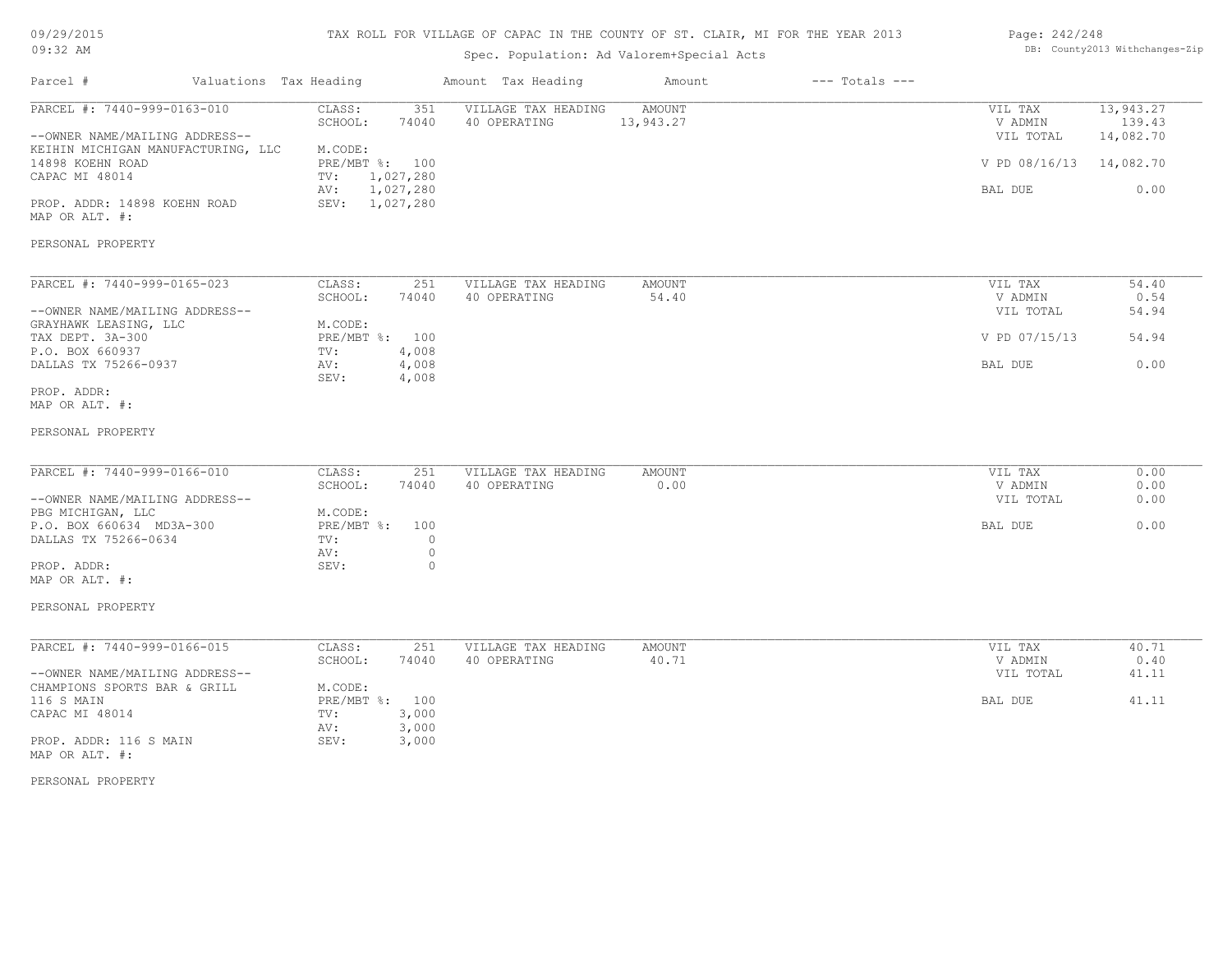## TAX ROLL FOR VILLAGE OF CAPAC IN THE COUNTY OF ST. CLAIR, MI FOR THE YEAR 2013

## Spec. Population: Ad Valorem+Special Acts

#### Page: 243/248 DB: County2013 Withchanges-Zip

| Parcel #<br>Valuations Tax Heading                            |                                                          | Amount Tax Heading                  | Amount          | $---$ Totals $---$ |                                 |                        |
|---------------------------------------------------------------|----------------------------------------------------------|-------------------------------------|-----------------|--------------------|---------------------------------|------------------------|
| PARCEL #: 7440-999-0166-020<br>--OWNER NAME/MAILING ADDRESS-- | CLASS:<br>251<br>SCHOOL:<br>74040                        | VILLAGE TAX HEADING<br>40 OPERATING | AMOUNT<br>8.14  |                    | VIL TAX<br>V ADMIN<br>VIL TOTAL | 8.14<br>0.08<br>8.22   |
| THRIFT STORE<br>108 S MAIN<br>CAPAC MI 48014                  | M.CODE:<br>PRE/MBT %:<br>100<br>TV:<br>600<br>600<br>AV: |                                     |                 |                    | <b>BAL DUE</b>                  | 8.22                   |
| PROP. ADDR: 108 S MAIN<br>MAP OR ALT. #:                      | SEV:<br>600                                              |                                     |                 |                    |                                 |                        |
| PERSONAL PROPERTY                                             |                                                          |                                     |                 |                    |                                 |                        |
| PARCEL #: 7440-999-0166-025                                   | CLASS:<br>251                                            | VILLAGE TAX HEADING                 | AMOUNT          |                    | VIL TAX                         | 0.00                   |
| --OWNER NAME/MAILING ADDRESS--                                | SCHOOL:<br>74040                                         | 40 OPERATING                        | 0.00            |                    | V ADMIN<br>VIL TOTAL            | 0.00<br>0.00           |
| ZUMBA FITNESS<br>109 N MAIN<br>CAPAC MI 48014                 | M.CODE:<br>PRE/MBT %:<br>100<br>TV:<br>$\circ$           |                                     |                 |                    | BAL DUE                         | 0.00                   |
| PROP. ADDR: 109 N MAIN<br>MAP OR ALT. #:                      | AV:<br>0<br>SEV:<br>$\circ$                              |                                     |                 |                    |                                 |                        |
| PERSONAL PROPERTY                                             |                                                          |                                     |                 |                    |                                 |                        |
| PARCEL #: 7440-999-0166-030<br>--OWNER NAME/MAILING ADDRESS-- | CLASS:<br>251<br>SCHOOL:<br>74040                        | VILLAGE TAX HEADING<br>40 OPERATING | AMOUNT<br>31.78 |                    | VIL TAX<br>V ADMIN<br>VIL TOTAL | 31.78<br>0.31<br>32.09 |
| VEND LEASE COMPANY, INC<br>8100 SANDPIPER CIRCLE # 300        | M.CODE:<br>PRE/MBT %: 100                                |                                     |                 |                    | V PD 07/22/13                   | 32.09                  |
| BALTIMORE MD 21236<br>PROP. ADDR:<br>MAP OR ALT. #:           | 2,342<br>TV:<br>2,342<br>AV:<br>SEV:<br>2,342            |                                     |                 |                    | BAL DUE                         | 0.00                   |
| PERSONAL PROPERTY                                             |                                                          |                                     |                 |                    |                                 |                        |
| PARCEL #: 7440-999-0167-010                                   | CLASS:<br>251<br>SCHOOL:<br>74040                        | VILLAGE TAX HEADING<br>40 OPERATING | AMOUNT<br>4.85  |                    | VIL TAX<br>V ADMIN              | 4.85<br>0.04           |
| --OWNER NAME/MAILING ADDRESS--<br>WAYPORT, INC                | M.CODE:                                                  |                                     |                 |                    | VIL TOTAL                       | 4.89                   |
| RYAN TAX COMPLIANCE SERVICES<br>P.O. BOX 460049               | PRE/MBT %:<br>100<br>358<br>TV:                          |                                     |                 |                    | V PD 08/08/13                   | 4.89                   |
| HOUSTON TX 77056                                              | 358<br>AV:<br>SEV:<br>358                                |                                     |                 |                    | BAL DUE                         | 0.00                   |
| PROP. ADDR:<br>MAP OR ALT. #:                                 |                                                          |                                     |                 |                    |                                 |                        |
| PERSONAL PROPERTY                                             |                                                          |                                     |                 |                    |                                 |                        |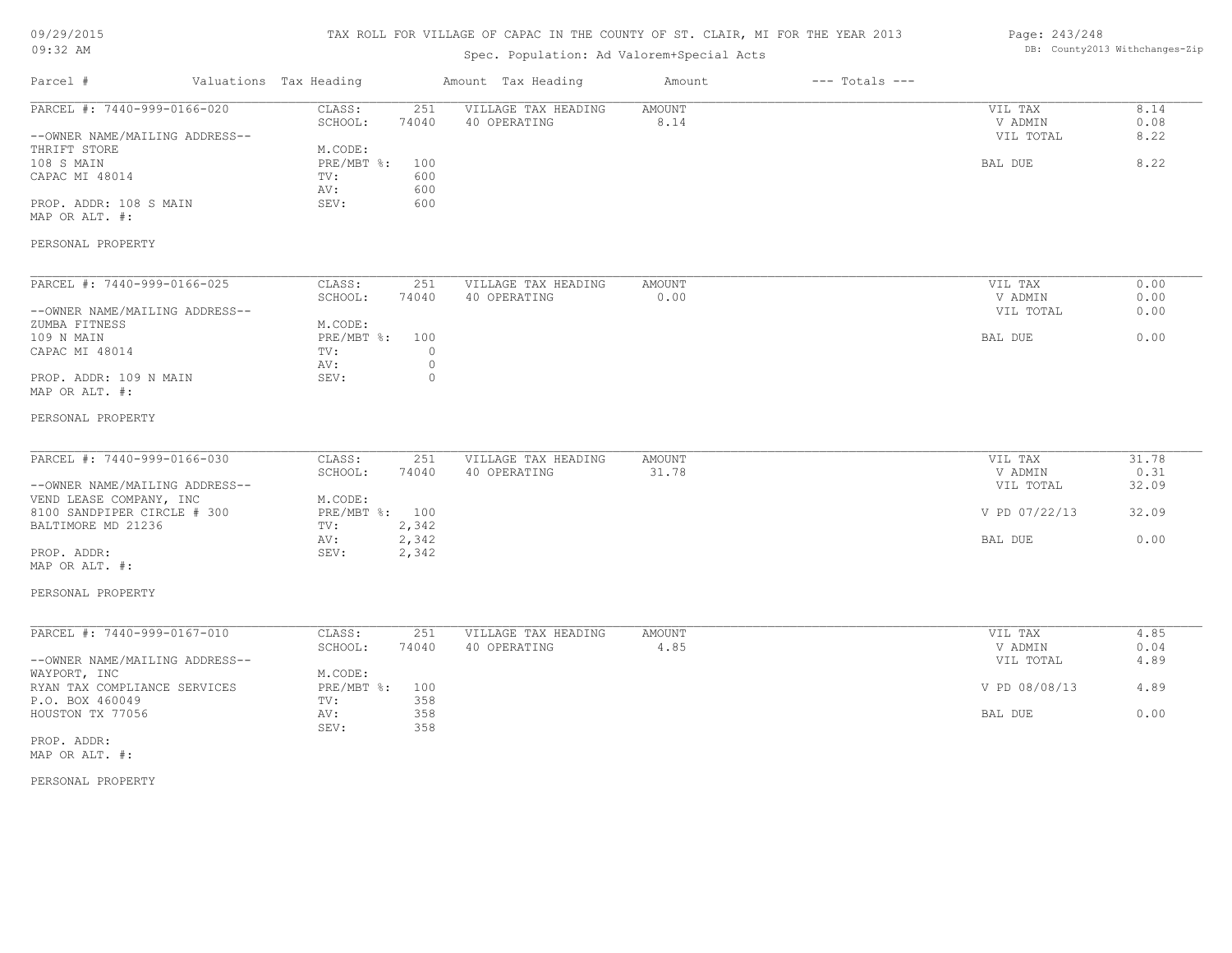## TAX ROLL FOR VILLAGE OF CAPAC IN THE COUNTY OF ST. CLAIR, MI FOR THE YEAR 2013

## Spec. Population: Ad Valorem+Special Acts

| Parcel #                       | Valuations Tax Heading |       | Amount Tax Heading  | Amount | $---$ Totals $---$ |           |      |
|--------------------------------|------------------------|-------|---------------------|--------|--------------------|-----------|------|
| PARCEL #: 7440-999-0200-000    | CLASS:                 | 251   | VILLAGE TAX HEADING | AMOUNT |                    | VIL TAX   | 0.00 |
|                                | SCHOOL:                | 74040 | 40 OPERATING        | 0.00   |                    | V ADMIN   | 0.00 |
| --OWNER NAME/MAILING ADDRESS-- |                        |       |                     |        |                    | VIL TOTAL | 0.00 |
| HORTMARK                       | M.CODE:                |       |                     |        |                    |           |      |
| 302 S MAIN ST                  | $PRE/MBT$ %:           | 100   |                     |        |                    | BAL DUE   | 0.00 |
| CAPAC MI 48014                 | TV:                    |       |                     |        |                    |           |      |
|                                | AV:                    |       |                     |        |                    |           |      |
| PROP. ADDR: 302 S MAIN ST      | SEV:                   |       |                     |        |                    |           |      |
| MAP OR ALT. #:                 |                        |       |                     |        |                    |           |      |
|                                |                        |       |                     |        |                    |           |      |
| PARCEL #: 7440-999-0202-005    | CLASS:                 | 251   | VILLAGE TAX HEADING | AMOUNT |                    | VIL TAX   | 0.00 |
|                                | SCHOOL:                | 74040 | 40 OPERATING        | 0.00   |                    | V ADMIN   | 0.00 |
| --OWNER NAME/MAILING ADDRESS-- |                        |       |                     |        |                    | VIL TOTAL | 0.00 |
| CROWN CASTLE TOWERS 05 LLC     | M.CODE:                |       |                     |        |                    |           |      |
| PMB 353                        | $PRE/MBT$ %:           | 100   |                     |        |                    | BAL DUE   | 0.00 |
| 4017 WASHINGTON ROAD           | TV:                    |       |                     |        |                    |           |      |
| MCMURRAY PA 15317              | AV:                    |       |                     |        |                    |           |      |
|                                | SEV:                   |       |                     |        |                    |           |      |
| PROP. ADDR: 750 HILL ROAD      |                        |       |                     |        |                    |           |      |
| MAP OR ALT. #:                 |                        |       |                     |        |                    |           |      |
|                                |                        |       |                     |        |                    |           |      |

PERSONAL PROPERTY

Page: 244/248 DB: County2013 Withchanges-Zip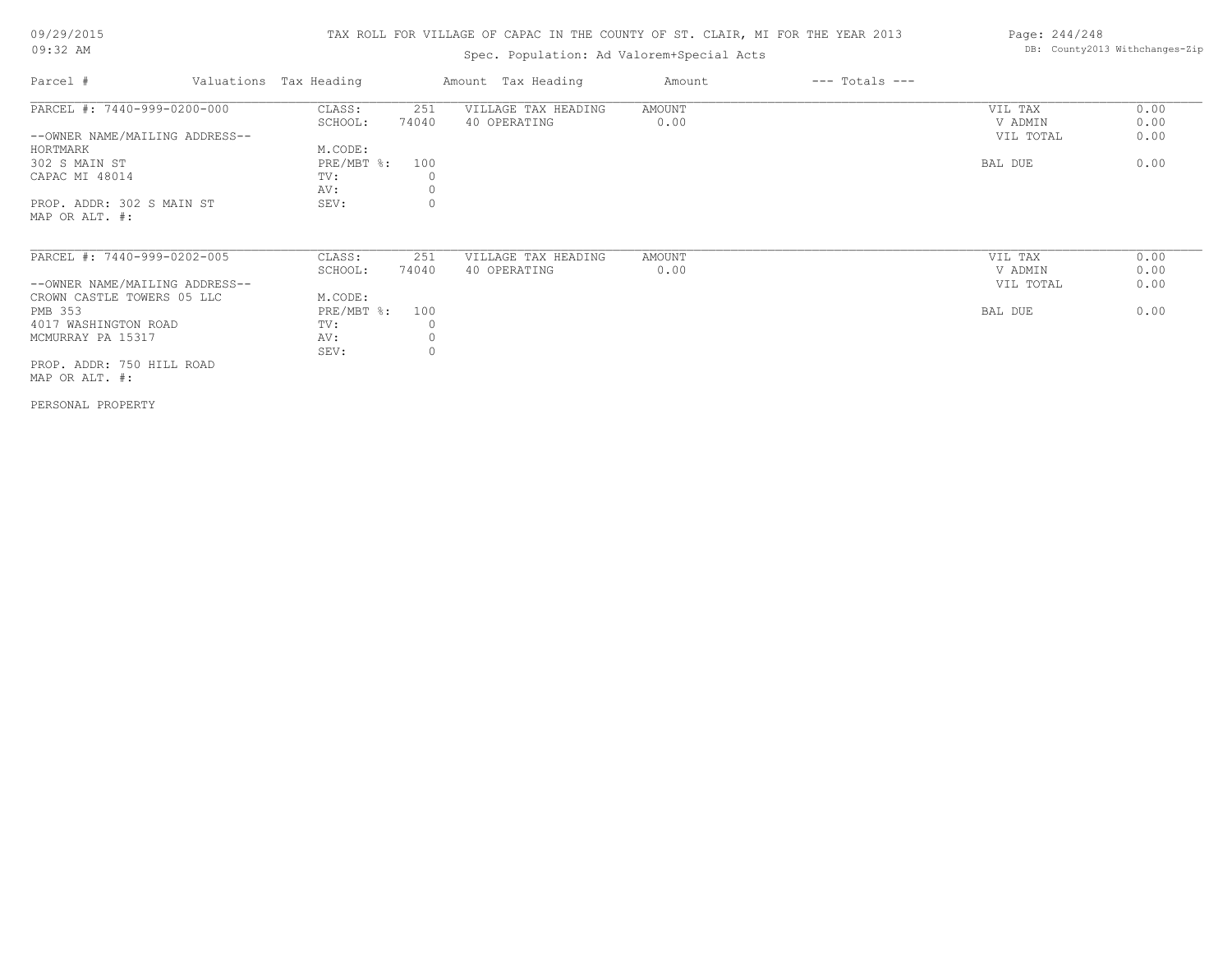Page: 245/248 DB: County2013 Withchanges-Zip

| TOTAL ALL DISTRICTS | REAL       | (BAL DUE) | PERSONAL  | (BAL DUE) | EXEMPT | (BAL DUE) |
|---------------------|------------|-----------|-----------|-----------|--------|-----------|
| PARCEL COUNT        | 801        |           | 107       |           | 56     |           |
| TAXABLE VALUE       | 29,895,159 |           | 5,917,638 |           | 0      |           |
| ASSESSED VALUE      | 31,491,800 |           | 5,917,638 |           | 0      |           |
| SEV VALUE           | 31,491,800 |           | 5,917,638 |           |        |           |
| PRE/MBT TAXABLE     | 15,281,015 |           | 4,707,557 |           |        |           |
| N PRE/MBT TAXABLE   | 14,614,144 |           | 1,210,081 |           | 0      |           |
| OPERATING<br>V 40   | 381,575.08 | 47,875.68 | 61,618.89 | 1,842.09  | 0.00   | 0.00      |
| * SP. ASSESSMENTS   | 6,634.82   | 1,638.42  | 0.00      | 0.00      | 0.00   | 0.00      |
| V ADMIN FEE         | 3,570.10   | 476.34    | 428.88    | 18.37     | 0.00   | 0.00      |
| V TOTALS            | 391,780.00 | 49,990.44 | 62,047.77 | 1,860.46  | 0.00   | 0.00      |
| GRAND TOTALS        | 391,780.00 | 49,990.44 | 62,047.77 | 1,860.46  | 0.00   | 0.00      |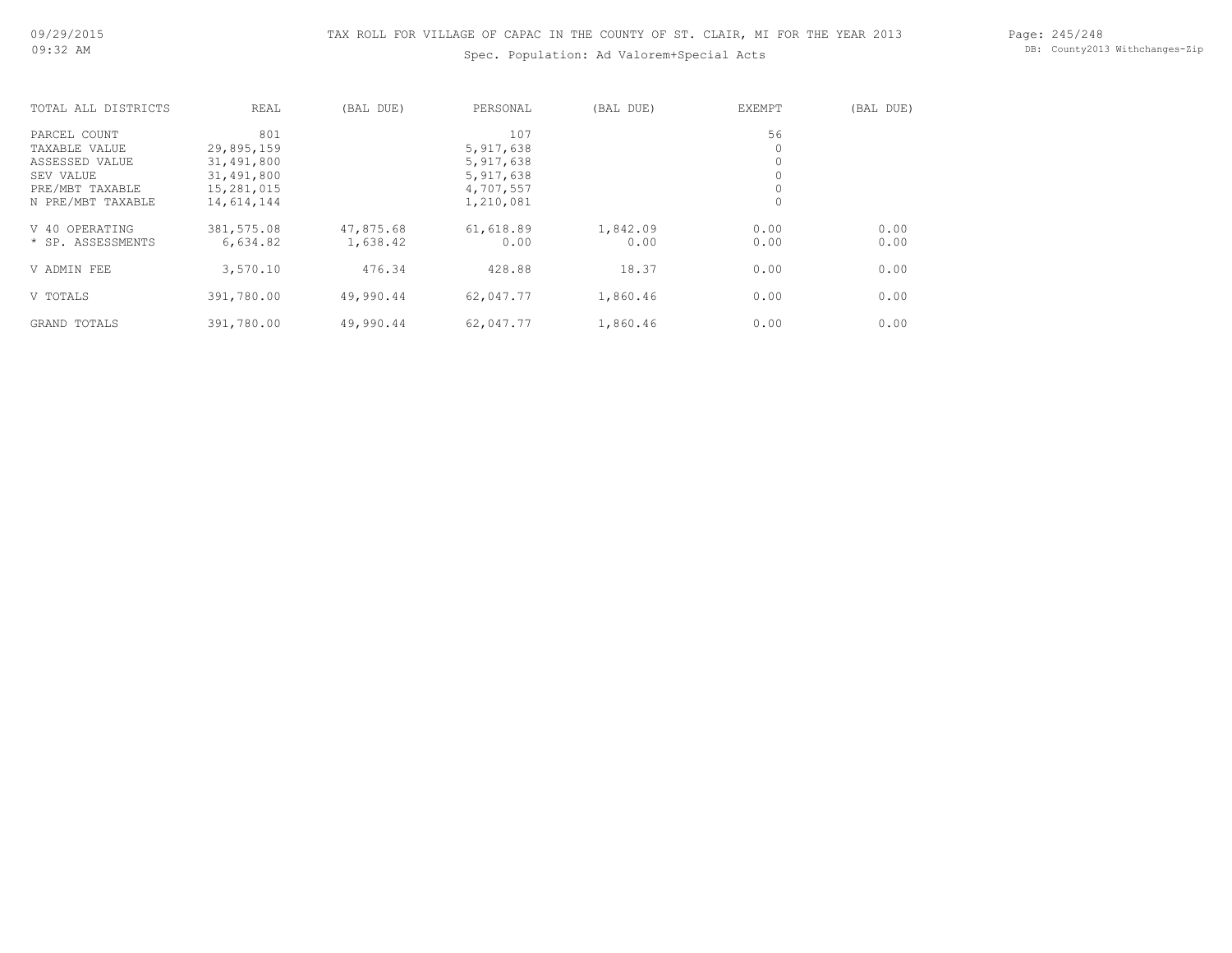| TOTAL ALL DISTRICTS | LEASED LAND | (BAL DUE) | TOTAL        | (BAL DUE) |
|---------------------|-------------|-----------|--------------|-----------|
| PARCEL COUNT        | 2.2.        |           | 986          |           |
| TAXABLE VALUE       | 137,506     |           | 35,950,303   |           |
| ASSESSED VALUE      | 138,000     |           | 37,547,438   |           |
| SEV VALUE           | 138,000     |           | 37,547,438   |           |
| PRE/MBT TAXABLE     | 49,206      |           | 20,037,778   |           |
| NON PRE/MBT TAXABLE | 88,300      |           | 15, 912, 525 |           |
| V 40 OPERATING      | 1,866.26    | 163.87    | 445,060.23   | 49,881.64 |
| * SP. ASSESSMENTS   | 0.00        | 0.00      | 6,634.82     | 1,638.42  |
| V ADMIN FEE         | 18.57       | 1.62      | 4,017.55     | 496.33    |
| V TOTALS            | 1,884.83    | 165.49    | 455,712.60   | 52,016.39 |
| GRAND TOTALS        | 1,884.83    | 165.49    | 455,712.60   | 52,016.39 |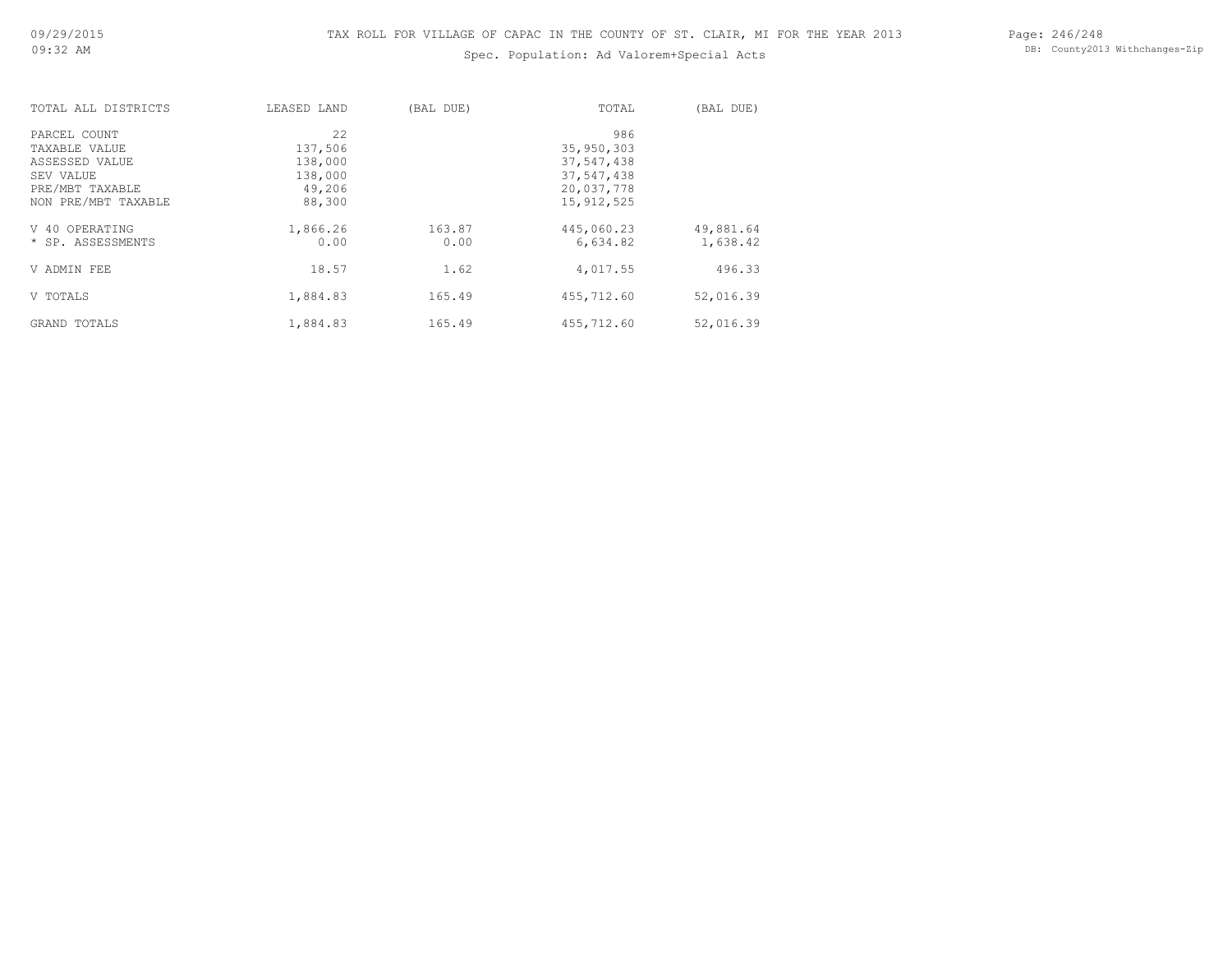Page: 247/248 DB: County2013 Withchanges-Zip

| SCHOOL DISTRICT 74040    | UNIT 40    | REAL     | PERSONAL  | EXEMPT | LEASED LAND | TOTAL        |
|--------------------------|------------|----------|-----------|--------|-------------|--------------|
| PARCEL COUNT             |            | 801      | 107       | 56     | 22          | 986          |
| TAXABLE VALUE            | 29,895,159 |          | 5,917,638 |        | 137,506     | 35,950,303   |
| ASSESSED VALUE           | 31,491,800 |          | 5,917,638 |        | 138,000     | 37,547,438   |
| SEV VALUE                | 31,491,800 |          | 5,917,638 |        | 138,000     | 37,547,438   |
| PRE/MBT TAXABLE          | 15,281,015 |          | 4,707,557 |        | 49,206      | 20,037,778   |
| NON PRE/MBT TAXABLE      | 14,614,144 |          | 1,210,081 |        | 88,300      | 15, 912, 525 |
| 40 OPERATING<br>(V)      | 381,575.08 |          | 61,618.89 | 0.00   | 1,866.26    | 445,060.23   |
| SP. ASSESSMENTS<br>$(*)$ |            | 6,634.82 | 0.00      | 0.00   | 0.00        | 6,634.82     |
| ADMIN FEE<br>(V)         | 3,570.10   |          | 428.88    | 0.00   | 18.57       | 4,017.55     |
| TOTALS<br>(V)            | 391,780.00 |          | 62,047.77 | 0.00   | 1,884.83    | 455,712.60   |
| GRAND TOTALS             | 391,780.00 |          | 62,047.77 | 0.00   | 1,884.83    | 455,712.60   |